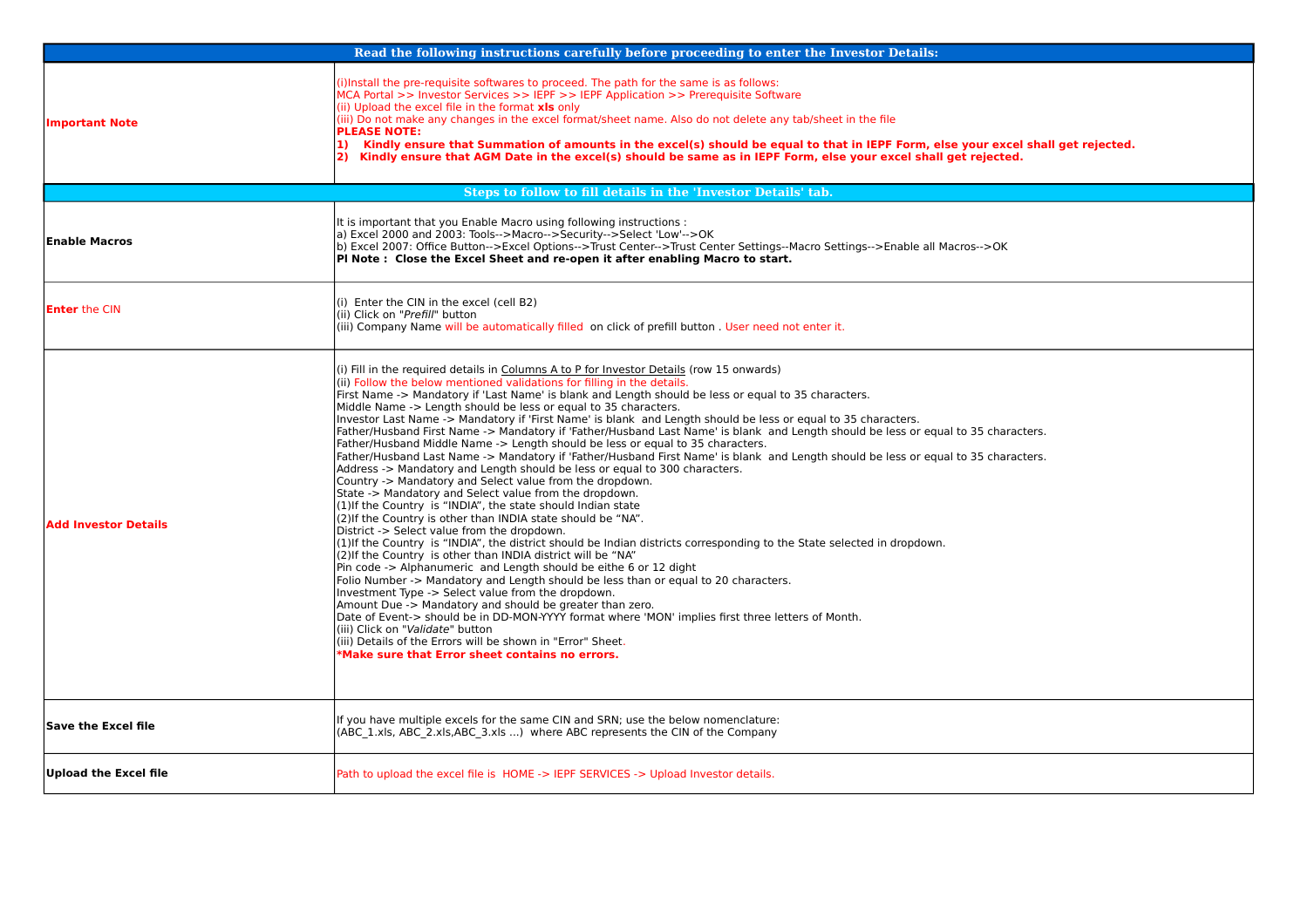| Note: This sheet is applicable for uploading the particulars related to the unclaimed and unpaid amount pending with company.<br>Make sure that the details are in accordance with the information already provided in e-form IEPF-2 |                                                  |                                                     |                          |             |  |  |  |  |  |  |  |  |
|--------------------------------------------------------------------------------------------------------------------------------------------------------------------------------------------------------------------------------------|--------------------------------------------------|-----------------------------------------------------|--------------------------|-------------|--|--|--|--|--|--|--|--|
| L35923HR1950PLC001614<br>Prefill<br><b>CIN/BCIN</b>                                                                                                                                                                                  | Company/Bank Name ATLAS CYCLES (HARYANA) LIMITED |                                                     | Date Of AGM(DD-MON-YYYY) | 30-SEP-2016 |  |  |  |  |  |  |  |  |
| Sum of unpaid and unclaimed dividend                                                                                                                                                                                                 | 1567661.50                                       | Sum of interest on matured debentures               |                          | 0.00        |  |  |  |  |  |  |  |  |
| Sum of matured deposit                                                                                                                                                                                                               | 50299000.00                                      | Sum of interest on matured deposit                  |                          | 6754023.00  |  |  |  |  |  |  |  |  |
| Sum of matured debentures                                                                                                                                                                                                            | 0.00                                             | Sum of interest on application money due for refund |                          | 0.00        |  |  |  |  |  |  |  |  |
| Sum of application money due for refund                                                                                                                                                                                              | 0.00                                             | Redemption amount of preference shares              |                          | 0.00        |  |  |  |  |  |  |  |  |
| Sales proceed for fractional shares                                                                                                                                                                                                  | 0.00                                             | Clear<br>'alidate                                   |                          |             |  |  |  |  |  |  |  |  |

 $\overline{\phantom{a}}$ 

m.

<u> a shekara ta 1999 na shekara ta 1999 na shekara ta 1999 na shekara ta 1999 na shekara ta 1999 na shekara ta 1999 na shekara ta 1999 na shekara ta 1999 na shekara ta 1999 na shekara ta 1999 na shekara ta 1999 na shekara t</u>

| าvestor First<br>Name | Investor<br>Middle Nam | Investor Last<br>Name | Father/Husband<br><b>First Name</b> | Father/Husband<br><b>Middle Name</b> | <b>Father/Husband Last</b><br>Name | <b>Address</b>                                         | Country                            | <b>State</b>         | <b>District</b> | <b>Pin Code</b> | Folio Number     | <b>DP Id-Client Id-</b><br><b>Account Number</b> | <b>Investment Type</b>                                                  | transferred | <b>Proposed Date o</b><br>transfer to IEPF |
|-----------------------|------------------------|-----------------------|-------------------------------------|--------------------------------------|------------------------------------|--------------------------------------------------------|------------------------------------|----------------------|-----------------|-----------------|------------------|--------------------------------------------------|-------------------------------------------------------------------------|-------------|--------------------------------------------|
| THUMPASSERY           | ABRAHAM                | JOHN                  | <b>BINU</b>                         |                                      | GEORGE                             | <b>NA</b>                                              | UNITED STATES OF<br><b>AMFRICA</b> | <b>NA</b>            | NA              |                 | IN30023911698629 |                                                  | Amount for unclaimed and<br>unpaid dividend                             |             | 450.00 01-OCT-2018                         |
|                       |                        |                       | <b>SH</b>                           | <b>BL</b>                            | <b>GUPTA</b>                       | PRINCE MISHALL DENTAL<br>CENTRESHARORAH GENERAL        | SAUDI ARABIA                       | <b>NA</b>            | <b>NA</b>       | 000966          |                  |                                                  | Amount for unclaimed and                                                |             |                                            |
| SAIRA                 | JOSEPH                 | AXIS                  |                                     |                                      |                                    | HOSPITALSHARORAHSAUDI ARABIA                           |                                    |                      |                 |                 | IN30163740884294 |                                                  | unpaid dividend                                                         | 450.00      | 01-OCT-2018                                |
| ANIL                  | <b>GUPTA</b>           |                       | RAJANDER                            |                                      | <b>KUMAR</b>                       | 110 PARAS MOHALLA ROHTAK                               | <b>INDIA</b>                       | Haryana              | Rohtak          | 124001          | 0005067          |                                                  | Amount for unclaimed and<br>unpaid dividend                             |             | 4.50 01-OCT-2018                           |
| RAJANDER              | <b>KUMAR</b>           |                       | CHANDANBEN                          | <b>BHUPENDRA</b>                     | KODIYA                             | H NO 11/1 SUBHASH NAGAR<br>BANGA DISTNAWASHAR          | <b>INDIA</b>                       | Haryana              | Rohtak          | 124001          | 0005168          |                                                  | Amount for unclaimed and<br>unpaid dividend                             |             | 85.50 01-OCT-2018                          |
|                       |                        |                       | SH                                  |                                      | RAMANATHAN                         | 6 SADBHAV APTS OPP<br>RAMANNAGAR SOCYMANI NAGAR        | <b>INDIA</b>                       | Guiarat              | Ahmedabad       | 382100          |                  |                                                  | Amount for unclaimed and                                                |             | 01-OCT-2018                                |
| CHANDANBEN            | BHUPENDRA              | KODIYA                | SH                                  |                                      | RAMESHBHAI                         | AHMEDABAD<br>13-2-228 MATWADA WARANGAL                 | <b>INDIA</b>                       | Andhra Pradesh       | Anantapur       | 515571          | 0005420          |                                                  | unpaid dividend<br>Amount for unclaimed and                             | 81.00       |                                            |
|                       | SRIHARA                |                       | <b>KUSUM</b>                        |                                      | <b>MISHRA</b>                      | IST LINE SHANTI NAGAR GUNTUR                           | <b>INDIA</b>                       | Andhra Pradesh       | Guntur          | 522022          | 0005478          |                                                  | unpaid dividend<br>Amount for unclaimed and                             |             | 4.50 01-OCT-2018                           |
| KANDULA               | ARUNA                  | DEVI                  | LATE                                | SG                                   | CHANDAK                            | VILL MAHARUPUR KHAR JEHANGANJ INDIA                    |                                    | Uttar Pradesh        | Farrukhabad     | 209601          | 0005495          |                                                  | unpaid dividend<br>Amount for unclaimed and                             |             | 225.00 01-OCT-2018                         |
| <b>KUSUM</b>          | MISHRA                 |                       |                                     |                                      |                                    | FARRUKHABAD UP                                         |                                    |                      |                 |                 | 0005523          |                                                  | unpaid dividend<br>Amount for unclaimed and                             |             | 1,012.50 01-OCT-2018                       |
| VIJAY                 | <b>KUMAR</b>           | CHANDAK               | SH                                  | PARMOD                               | PURI                               | HOUSE NO 2110 SECTOR 7-D FARID INDIA                   |                                    | Haryana              | Faridabad       | 124004          | 0005572          |                                                  | unpaid dividend<br>Amount for unclaimed and                             |             | 450.00 01-OCT-2018                         |
| RAJNI                 | <b>BALA</b>            |                       | R                                   |                                      | BALA                               | C/O LATE SH RAGHU NATH KAPOORBINDIA                    |                                    | Haryana              | Sonepat         | 131001          | 0005682          |                                                  | unpaid dividend<br>Amount for unclaimed and                             |             | 4.50 01-OCT-2018                           |
| PARVEEN               | GARG                   |                       | SH                                  | MP                                   | GARG                               | H.NO 799 SECTOR 14 SONEPAT HR. INDIA                   |                                    | Haryana              | Sonepat         | 131001          | 0005685          |                                                  | unpaid dividend<br>Amount for unclaimed and                             |             | 4.50 01-OCT-2018                           |
| CHANDER               | KANTA                  |                       | C                                   |                                      | KANTA                              | LATE SH R N KAPOOR H.NO 776/14B INDIA                  |                                    | Harvana              | Sonepat         | 131001          | 0005687          |                                                  | unpaid dividend<br>Amount for unclaimed and                             |             | 4.50 01-OCT-2018                           |
| <b>ASHOK</b>          | KOHLI                  |                       | SH                                  | VP                                   | KOHLI                              | H NO 2130 MOHALLA DHARAMPURA INDIA                     |                                    | Haryana              | Sonepat         | 131001          | 0005691          |                                                  | unpaid dividend<br>Amount for unclaimed and                             |             | 4.50 01-OCT-2018                           |
| STOP                  |                        |                       | <b>NA</b>                           |                                      | <b>NA</b>                          | N A                                                    | <b>INDIA</b>                       | Haryana              | Sonepat         | 131001          | 9999999          |                                                  | unpaid dividend<br>Amount for unclaimed and                             |             | 4.50 01-OCT-2018                           |
| AMRIK                 | SINGH                  |                       | B                                   |                                      | SHARMA                             | C/O S CHATTARPAL SINGH KOACHAR INDIA                   |                                    | Punjab               | Ludhiana        | 141002          | A000494          |                                                  | unpaid dividend<br>Amount for unclaimed and                             |             | 4.50 01-OCT-2018                           |
| AHIBASI               | <b>BALRAM</b>          | SHARMA                | A                                   |                                      | SHARMA                             | H NO 2811/A SEC 3 H B COLONY B INDIA                   |                                    | Haryana              | Faridabad       | 121001          | A000931          |                                                  | unpaid dividend<br>Amount for unclaimed and                             |             | 31.50 01-OCT-2018                          |
| AVINASHI              | RAM                    | <b>KAPOOR</b>         | GANGA                               | RAM                                  | <b>KAPOOR</b>                      | C/O DR NARESH KUMAR KAPOOR SA INDIA                    |                                    | <b>Uttar Pradesh</b> | Ghaziabad       | 201005          | A001291          |                                                  | unpaid dividend<br>Amount for unclaimed and                             |             | 4.50 01-OCT-2018                           |
| AJIT                  | MEHTA                  |                       | SARDAR                              | HUKUMSINGH                           | MEHTA                              | C/O M/S HARBANS SINGH MEHTA & INDIA                    |                                    | Delhi                | New Delhi       | 110041          | A001297          |                                                  | unpaid dividend<br>Amount for unclaimed and                             |             | 247.50 01-OCT-2018                         |
| ADARSH                | CHANDRAWANSHI          |                       |                                     | S                                    | CHANDRAWANSHI                      | H NO 23/504 HANDIPARA RAIPUR H INDIA                   |                                    | Chhattisgarh         | Raipur          | 492001          | A001519          |                                                  | unpaid dividend<br>Amount for unclaimed and                             |             | 112.50 01-OCT-2018                         |
| ANUBHA                | SINGH                  |                       | P                                   | M                                    | SINGH                              | 832-SECTOR 38-A, CHANDIGARH                            | <b>INDIA</b>                       | Chandigarh           | Chandigarh      | 143002          | A001933          |                                                  | unpaid dividend<br>Amount for unclaimed and                             |             | 450.00 01-OCT-2018                         |
| ARVIND                | <b>KUMAR</b>           | SWAMI                 | A                                   | К                                    | SWAMII                             | "DEVKI SADAN" E-121, SIDHARTH N/INDIA                  |                                    | Raiasthan            | Jaipur          | 303329          | A002012          |                                                  | unpaid dividend<br>Amount for unclaimed and                             |             | 4.50 01-OCT-2018                           |
| ANSHIM                | <b>BATRA</b>           |                       | <b>IAWAHAR</b>                      |                                      | <b>BATRA</b>                       | BATAR'S HOUSE DEEPAK MANDIR C INDIA                    |                                    | Haryana              | Sonepat         | 131001          | A002105          |                                                  | unpaid dividend<br>Amount for unclaimed and                             |             | 4.50 01-OCT-2018                           |
| ANCHAL                |                        |                       | <b>NA</b>                           |                                      | NA                                 | H NO 1956 SEC 12 PH I OSHARAM INDIA                    |                                    | Haryana              | Sonepat         | 131001          | A002369          |                                                  | unpaid dividend<br>Amount for unclaimed and                             |             | $9.00\,01 - OCT - 2018$                    |
| BRIJ                  | MOHAN                  | DHANUKA               | H                                   |                                      | DHANUKA                            | 24, SHIV THAKUR LANE KOLKATTA 70 INDIA                 |                                    | West Bengal          | Kolkata         | 700001          | B001421          |                                                  | unpaid dividend<br>Amount for unclaimed and                             |             | 27.00 01-OCT-2018                          |
| <b>BINDU</b>          | MEHRA                  |                       | MADAN                               |                                      | RAM                                | ROAD V&P.O.DAD LUDHIANA                                | <b>INDIA</b>                       | Punjab               | Ludhiana        | 142022          | B001537          |                                                  | unpaid dividend                                                         |             | 4.50 01-OCT-2018                           |
| CHANDRA               | BHUSHAN                | RAM                   | TARLOCHAN                           |                                      | SINGH                              | C/O SGT C B RAM CATERING SECTIONINDIA                  |                                    | Haryana              | Sonepat         | 131001          | C000952          |                                                  | Amount for unclaimed and<br>unpaid dividend<br>Amount for unclaimed and |             | 4.50 01-OCT-2018                           |
| DILBAGH               | SINGH                  |                       | SHRI                                | KALA                                 | RAMARORA                           | C/O C COY CIV 682 ASC BN MT C/O 5 INDIA                |                                    | Haryana              | Sonepat         | 131001          | D000025          |                                                  | unpaid dividend<br>Amount for unclaimed and                             |             | 4.50 01-OCT-2018                           |
| DES                   | RAJ                    | ARORA                 | D                                   |                                      | <b>BADALA</b>                      | H.NO. 128, SECTOR-11, PANCHKULA INDIA                  |                                    | Haryana              | Panchkula       | 134109          | D001322          |                                                  | unpaid dividend<br>Amount for unclaimed and                             |             | 4.50 01-OCT-2018                           |
| DINESH                | <b>BADALA</b>          |                       | HV                                  |                                      | CHANDAK                            | 14-B YASHODA APTS, DATTA MANDIRINDIA                   |                                    | Maharashtra          | Mumbai City     | 400055          | D001421          |                                                  | unpaid dividend<br>Amount for unclaimed and                             |             | $9.00\,01-OCT-2018$                        |
| DEEPAK                | CHANDAK                |                       | VISHWANATH                          |                                      | <b>ACHARYA</b>                     | 202, LABH DARSHAN, SOUTH POND INDIA                    |                                    | Maharashtra          | Mumbai City     | 400055          | D001429          |                                                  | unpaid dividend<br>Amount for unclaimed and                             |             | 225.00 01-OCT-2018                         |
| GOPAL                 | ACHARYA                |                       | <b>AVTAR</b>                        |                                      | SINGH                              | C/O G R NAYAK UNION BANK OF IN INDIA                   |                                    | Maharashtra          | Mumbai City     | 400055          | G000527          |                                                  | unpaid dividend<br>Amount for unclaimed and                             |             | 247.50 01-OCT-2018                         |
| GURDEEP               | SINGH                  | <b>MAI IK</b>         | $\vee$                              | M                                    | SETH                               | 2160, CENTRE AVENUE FORTLEE N J UNITED STATES OF AM NA |                                    |                      | <b>NA</b>       | 007024          | G000779          |                                                  | unpaid dividend                                                         |             | 247.50 01-OCT-2018                         |
| GULSHAN               | SETH                   |                       | <b>DURGA</b>                        |                                      | DAS                                | #374 SECTOR 14 SONEPAT HARYAN/INDIA                    |                                    | Haryana              | Sonepat         | 131001          | G001155          |                                                  | Amount for unclaimed and<br>unpaid dividend                             |             | 4.50 01-OCT-2018                           |
| JAGDISH               | <b>MITTER</b>          |                       | <b>DURGA</b>                        |                                      | DAS                                | 760 - MODEL TOWN, PANIPAT                              | <b>INDIA</b>                       | Haryana              | Panipat         | 132103          | 1000006          |                                                  | Amount for unclaimed and<br>unpaid dividend                             |             | 9.00 01-OCT-2018                           |
| JAGJIWAN              | RAM                    |                       | R                                   | P                                    | THAKUR                             | 6, HASTINGS ROAD NEW DELHI                             | <b>INDIA</b>                       | Delhi                | Delhi           | 110043          | J000008          |                                                  | Amount for unclaimed and<br>unpaid dividend                             |             | 4.50 01-OCT-2018                           |
|                       | C                      | THAKUR                | T.                                  | B                                    | NARULA                             | <b>GOVERMENT COLLEGE BHIWANI</b>                       | <b>INDIA</b>                       | Haryana              | Bhiwani         | 137307          | K000068          |                                                  | Amount for unclaimed and<br>unpaid dividend                             |             | 4.50 01-OCT-2018                           |
| <b>KUNDAN</b>         | LAL                    | NARULA                | SHIV                                | KUMAR                                | <b>GUPTA</b>                       | H NO-2C/67, N I T FARIDABAD                            | <b>INDIA</b>                       | Haryana              | Faridabad       | 121001          | K000522          |                                                  | Amount for unclaimed and<br>unpaid dividend                             |             | 418.50 01-OCT-2018                         |
| <b>KUMUD</b>          | GARG                   |                       | KATYANI                             |                                      | <b>MATHUR</b>                      | D 21 GANESH MARG BAPU NAGAR J/INDIA                    |                                    | Rajasthan            | Jaipur          |                 | 302015 K000999   |                                                  | Amount for unclaimed and<br>unpaid dividend                             |             | 82.00 01-OCT-2018                          |
| KATYANI               | <b>MATHUR</b>          |                       | Y                                   | C                                    | <b>MUNDHRA</b>                     | LAL BAGH STREET PATIALA                                | <b>INDIA</b>                       | Punjab               | Patiala         | 147001          | K001676          |                                                  | Amount for unclaimed and<br>unpaid dividend                             |             | 4.50 01-OCT-2018                           |
|                       |                        |                       |                                     |                                      |                                    |                                                        |                                    |                      |                 |                 |                  |                                                  |                                                                         |             |                                            |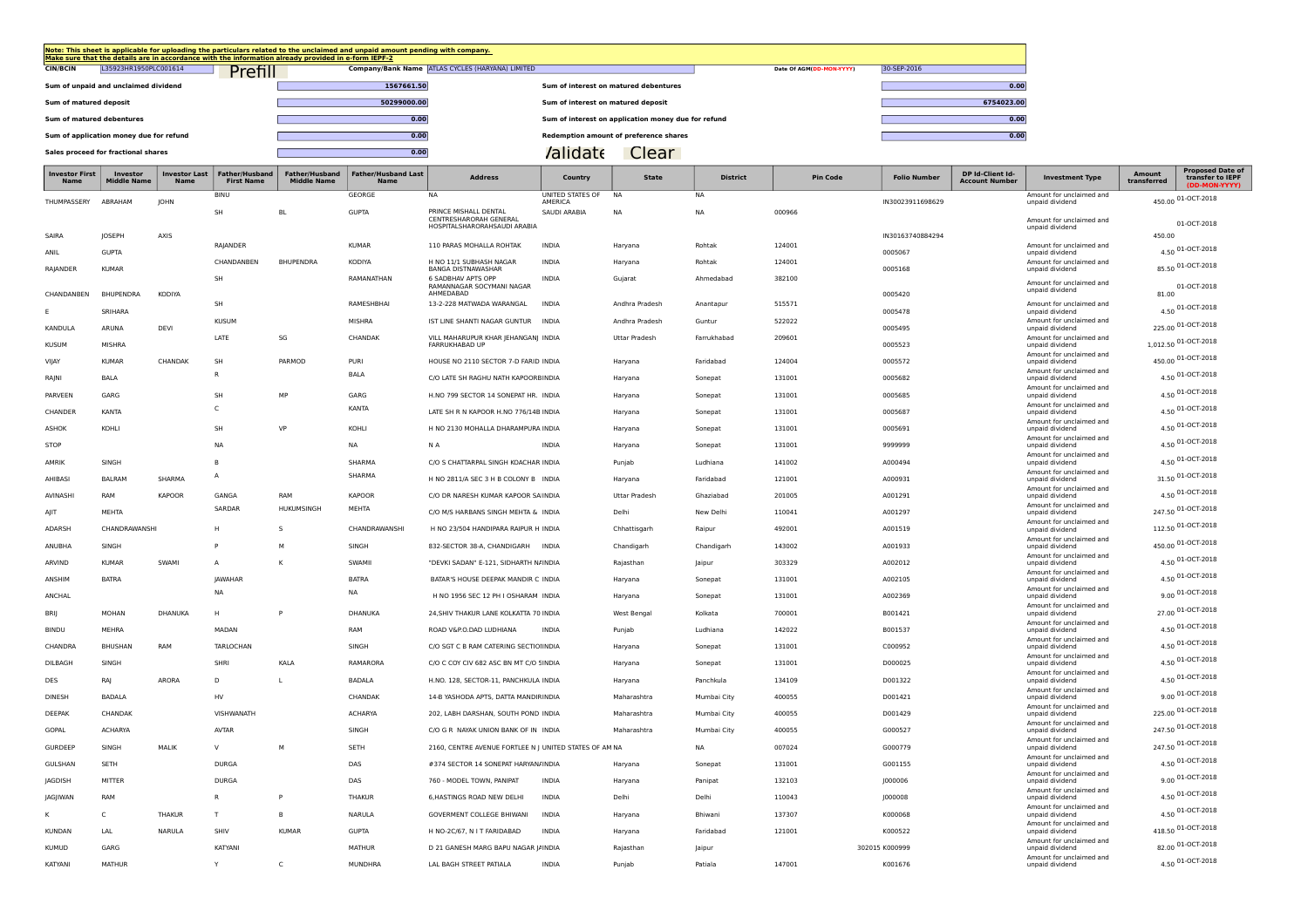|              | К             | <b>MUNDHRA</b>     | P              | M            | SWAMII        | 17, LAL MAIDAN PAQTA C ROAD JOD INDIA       | Rajasthan            | Jodhpur         | 342006 | K001987        | Amount for unclaimed and<br>unpaid dividend | 4.50 01-OCT-2018   |
|--------------|---------------|--------------------|----------------|--------------|---------------|---------------------------------------------|----------------------|-----------------|--------|----------------|---------------------------------------------|--------------------|
| KAILASH      | CHAND         | SWAMI              | SANKARLAL      |              | PATEL         | DEVKI SADAN, E-121, SIDHARTHNAGINDIA        | Rajasthan            | Jaipur          | 302017 | K002013        | Amount for unclaimed and<br>unpaid dividend | 4.50 01-OCT-2018   |
| KANTILAL     | -S            | PATEL              | VINOD          |              | <b>KUMAR</b>  | 4, RAJVIHAR APARTMENT NEARSUSI INDIA        | Gujarat              | Ahmedabad       | 382443 | K002120        | Amount for unclaimed and<br>unpaid dividend | 54.00 01-OCT-2018  |
| KAMLESH      | <b>GUPTA</b>  |                    | MAHA           | MAYA         | GHOSH         | B-80A, ST. NO.I, MAJLIS PARK, DELHI INDIA   | Delhi                | Delhi           |        | 110033 K002290 | Amount for unclaimed and<br>unpaid dividend | 45.00 01-OCT-2018  |
| MAHA         | MAYA          | GHOSH              | CHHOTU         |              | RAM           | C/O BIRESHWAR GHOSE D/60/103CH INDIA        | <b>Uttar Pradesh</b> | Varanasi        | 221002 | M000014        | Amount for unclaimed and<br>unpaid dividend | 4.50 01-OCT-2018   |
| MAHAVIR      | PRASAD        | JAIN               | s              | S            | <b>PURI</b>   | H NO 260 SHASTRI NAGAR NR JAIN INDIA        |                      | Sonepat         | 131001 | M000015        | Amount for unclaimed and<br>unpaid dividend | 4.50 01-OCT-2018   |
|              |               |                    |                |              |               |                                             | Haryana              |                 |        |                | Amount for unclaimed and                    | 9.00 01-OCT-2018   |
| MANMOHANI    | PURI          |                    | RAMESHWAR      |              | AGRAWAL       | 4/55 WEA KAROL BAGH NEW DELHI INDIA         | Delhi                | West Delhi      | 110005 | M000020        | unpaid dividend<br>Amount for unclaimed and | 117.00 01-OCT-2018 |
| MADAN        | LAL           | AGRAWAL            | H              |              | KANAIYALAL    | C/O RAMESHWAR BACHULAL SADAR INDIA          | Delhi                | Delhi           | 110003 | M000471        | unpaid dividend<br>Amount for unclaimed and |                    |
| MADHUKANTA   | HIRALAL       | MODI               | M              | <b>VSN</b>   | SWAMY         | BEHIND V S HOSPITAL BESIDE POST INDIA       | Gujarat              | Ahmedabad       | 382443 | M000856        | unpaid dividend<br>Amount for unclaimed and | 247.50 01-OCT-2018 |
| м            | C             | SATYANARAYANA TUSI |                | RAM          | LAND          | H NO 9-44 306/IIIRD FLOORRAJYA INDIA        | Andhra Pradesh       | Anantapur       | 515571 | M002055        | unpaid dividend<br>Amount for unclaimed and | 4.50 01-OCT-2018   |
| OM           | PRAKASH       | SAINI              | JAGMANDAR      |              | DAS           | R-30 SHOP, INDERPURI COLONY NEAHNDIA        | Delhi                | New Delhi       | 110012 | 0000004        | unpaid dividend<br>Amount for unclaimed and | 4.50 01-OCT-2018   |
| PREM         | CHAND         | <b>JAIN</b>        | D              |              | SEHGAL        | H NO 260 SHASTRI NAGAR NR JAIN INDIA        | Haryana              | Sonepat         | 131001 | P000028        | unpaid dividend                             | 4.50 01-OCT-2018   |
| PRITI        | SEHGAL        |                    | PUSHPA         |              | DEVI          | <b>INDIA</b><br>42, RING ROAD NEW DELHI     | Delhi                | New Delhi       | 110035 | P001057        | Amount for unclaimed and<br>unpaid dividend | 166.50 01-OCT-2018 |
| PUSHPA       | DEVI          |                    | SHANKARLAL     |              | LATH          | NO 4/55, W E A KAROL BAGH NEW DIINDIA       | Delhi                | West Delhi      | 110005 | P001282        | Amount for unclaimed and<br>unpaid dividend | 9.00 01-OCT-2018   |
| PRAVIN       | <b>KUMAR</b>  | LATTH              | DAVID          |              | DAVID         | C/O ASHOK KUMAR BANKA 147,GIR INDIA         | West Bengal          | Howrah          | 711202 | P001492        | Amount for unclaimed and<br>unpaid dividend | 13.50 01-OCT-2018  |
| PETRICK      | D             | CHRISTIAN          | RAJENDRA       | <b>KUMAR</b> | SAND          | 21, MULJINAGAR SOCIETY OPP GHE INDIA        | Gujarat              | Vadodara        | 390002 | P002038        | Amount for unclaimed and<br>unpaid dividend | 108.00 01-OCT-2018 |
| PUSHPA       | DEVI          | SAND               | JAI            |              | KISHAN        | C/O PAYAL GARMENT, 134/1 M.G.RO/INDIA       | West Bengal          | Kolkata         | 700028 | P002048        | Amount for unclaimed and<br>unpaid dividend | 4.50 01-OCT-2018   |
| RAJINDER     | <b>KUMAR</b>  |                    | <b>TARA</b>    |              | CHAND         | C-7/131 LAWRANCE ROAD KESHAVP INDIA         | Delhi                | New Delhi       | 110035 | R000019        | Amount for unclaimed and<br>unpaid dividend | 4.50 01-OCT-2018   |
| RAM          | PARSHAD       | MALHOTRA           | RAJA           |              | RAM           | 119,E P SAIDON MOHALLA RAM GAL INDIA        | Punjab               | Jalandhar       | 144001 | R000058        | Amount for unclaimed and<br>unpaid dividend | 4.50 01-OCT-2018   |
|              | к             | <b>SEKHRI</b>      | KRISHAN        |              | MAL           | EX ENGINEER HIND OIL DESIGN INS INDIA       | Uttarakhand          |                 | 248001 | R000078        | Amount for unclaimed and<br>unpaid dividend | 4.50 01-OCT-2018   |
|              |               |                    |                |              |               |                                             |                      |                 |        |                | Amount for unclaimed and                    | 4.50 01-OCT-2018   |
| RAM          | JAVAYA        |                    | <b>BHARAT</b>  | NATHALAL     | <b>BARAI</b>  | 15, CLUB COLONY KARNAL<br><b>INDIA</b>      | Haryana              | Kamal           | 132001 | R000084        | unpaid dividend<br>Amount for unclaimed and | 166.50 01-OCT-2018 |
| REKHA        | <b>BHARAT</b> | BARAI              | H              | s            | SINGH         | 307, SARASWATI APT ASHOK NAGAR(INDIA        | Maharashtra          | Mumbai City     | 400099 | R001469        | unpaid dividend<br>Amount for unclaimed and |                    |
| RAVINDAR     | <b>KUMAR</b>  |                    | ANAND          |              | PARKASH       | GANESH COLONY NAYA BAZAR GWAIINDIA          | Madhya Pradesh       | Gwalior         | 474001 | R002404        | unpaid dividend<br>Amount for unclaimed and | 337.50 01-OCT-2018 |
| RAJ          | DULARI        |                    | JAGMANDAR      |              | DEV           | 1 SUGAR MILL COLONY, ROHTAK INDIA           | Haryana              | Rohtak          | 124001 | R002655        | unpaid dividend<br>Amount for unclaimed and | 22.50 01-OCT-2018  |
| SAKHAR       | CHAND         | JAIN               | R              | <b>ND</b>    | WADEHRA       | H NO 260 SHASTRI NAGAR NR JAIN INDIA        | Haryana              | Sonepat         | 131001 | S000009        | unpaid dividend<br>Amount for unclaimed and | 4.50 01-OCT-2018   |
| SATYA        | PRAKASH       | WADEHRA            | R              | K            | PURI          | H NO 7965-A, WARD NO 4 NADI MOHINDIA        | Haryana              | Ambala          | 134003 | S000035        | unpaid dividend                             | 4.50 01-OCT-2018   |
| SAVITA       | PURI          |                    | S              | D            | SETHI         | C/O SH. R K PURI 10 RAJ BHAWANROINDIA       | Rajasthan            | Kota            | 324001 | S000040        | Amount for unclaimed and<br>unpaid dividend | 4.50 01-OCT-2018   |
| SAVITA       | SETHI         |                    | KANWAL         |              | KRISHAN       | 839, SECTOR 16 D CHANDIGARH<br><b>INDIA</b> | Chandigarh           | Chandigarh      | 160015 | S000041A       | Amount for unclaimed and<br>unpaid dividend | 4.50 01-OCT-2018   |
| SAVITRI      | <b>DUA</b>    |                    | PREM           |              | SINGH         | H NO 30, GAGAN COLONY BEHIND G INDIA        | Punjab               | Amritsar        | 144061 | S000043        | Amount for unclaimed and<br>unpaid dividend | 4.50 01-OCT-2018   |
| <b>SEWAK</b> | SINGH         | MER                | JOGINDER       | LAL          | <b>GUPTA</b>  | 1/3 TILAK NAGAR NEW DELHI<br><b>INDIA</b>   | Delhi                | New Delhi       | 110018 | S000051        | Amount for unclaimed and<br>unpaid dividend | 4.50 01-OCT-2018   |
| SHAKUNTLA    | <b>GUPTA</b>  |                    | s              | R            | PURI          | GUPTA NIWAS HOSPITAL ROAD SOLA INDIA        | Himachal Pradesh     | Solan           | 173212 | S000054        | Amount for unclaimed and<br>unpaid dividend | 4.50 01-OCT-2018   |
| SHAKUNTLA    | PURI          |                    | SHAM           | DEVI         | MEHRA         | DOUBLE STOREY D-30, WEST PATELNINDIA        | Delhi                | New Delhi       | 110008 | S000055        | Amount for unclaimed and<br>unpaid dividend | 4.50 01-OCT-2018   |
| SHAM         | DEVI          | MEHRA              | RAM            | SARAB        | DAS           | C/O MAJOR R K MEHRA SIGNAL SEC INDIA        | <b>Uttar Pradesh</b> | Mathura         | 281001 | S000062        | Amount for unclaimed and<br>unpaid dividend | 4.50 01-OCT-2018   |
| SHANTI       | PARKASH       | PATHAK             | <b>SHIVA</b>   |              | DAYAL         | ACCOUNTANT MARKET COMMITEE T/INDIA          |                      | Amritsar        | 143001 | S000071        | Amount for unclaimed and                    | 4.50 01-OCT-2018   |
|              |               |                    |                |              |               |                                             | Punjab               |                 |        |                | unpaid dividend<br>Amount for unclaimed and | 4.50 01-OCT-2018   |
| SHARDA       | SHARAN        |                    | в              | Κ            | SAGGI         | MUKHTAR SARDA SADAN ETAH<br>INDIA           | Punjab               | Amritsar        | 143001 | S000073        | unpaid dividend<br>Amount for unclaimed and | 4.50 01-OCT-2018   |
| SHASHI       | SAGGI         |                    | s              | B            | SINGH         | C/O B K SAGGI MAINTENANCE ENGININDIA        | Punjab               | Amritsar        | 143001 | S000075        | unpaid dividend<br>Amount for unclaimed and | 4.50 01-OCT-2018   |
| SHYAM        | VIRI          | SINGH              | <b>JAWAHAR</b> |              | LAL           | C/O REGIONAL OFFICER NATIOAL C INDIA        | Bihar                | Patna           | 800001 | 5000089        | unpaid dividend<br>Amount for unclaimed and |                    |
| SITA         | DEVI          |                    | MOTILAL        | MEDICAL      | PRECTIO       | C/O JAWAHAR LAL, BAHRA NIWASRAI INDIA       | Punjab               | Gurdaspur       | 144004 | S000094        | unpaid dividend<br>Amount for unclaimed and | 4.50 01-OCT-2018   |
| SOHAN        | LAL           |                    | NIHAL          | CHAND        | DHINGRA       | PREM NAGAR ETAH<br><b>INDIA</b>             | Uttar Pradesh        | Etah            | 207001 | S000100        | unpaid dividend<br>Amount for unclaimed and | 4.50 01-OCT-2018   |
| SOM          | <b>NATH</b>   | DHINGRA            | CHARANJIT      | LAL          | CHAWLA        | 1310, MOHALLA KANCHANWALA KAITINDIA         | Haryana              | Kaithal         | 136027 | S000104        | unpaid dividend                             | 4.50 01-OCT-2018   |
| SUDHA        |               |                    | SUNDER         | DASS         | <b>BANGIA</b> | 185, SECTOR 16 A CHANDIGARH<br><b>INDIA</b> | Chandigarh           | Chandigarh      | 160015 | S000112        | Amount for unclaimed and<br>unpaid dividend | 4.50 01-OCT-2018   |
| SUNDER       | DASS          | BANGIA             | s              | K            | YAMDAGNI      | 105A NEEL NAGAR NILOKHERI<br><b>INDIA</b>   | Chandigarh           | Chandigarh      | 160015 | 5000120        | Amount for unclaimed and<br>unpaid dividend | 4.50 01-OCT-2018   |
| SUNITA       | YAMDAGNI      |                    | SATYA          |              | DEV           | RAJASTHAN SPG WEAVING MILLS BH INDIA        | Rajasthan            | Bhilwara        | 311001 | 5000123        | Amount for unclaimed and<br>unpaid dividend | 4.50 01-OCT-2018   |
| SUNITI       | DEVI          | <b>AGARWAL</b>     | $\vee$         | D            | CHADHA        | 119 NIKKASHA OPP POWER HOUSE FINDIA         | Uttar Pradesh        | Pilibhit        | 262001 | S000124        | Amount for unclaimed and<br>unpaid dividend | 4.50 01-OCT-2018   |
| SUSHILA      | CHADHA        |                    | DALIP          | CHAND        | BHATIA        | 46/10 CIVIL LINES KALYANI MEERUT INDIA      | <b>Uttar Pradesh</b> | Meerut          | 250001 | S000132        | Amount for unclaimed and<br>unpaid dividend | 4.50 01-OCT-2018   |
| SUSHILA      | BHATIA        |                    | R              | G            | SAXENA        | J-132 RAJOURI GARDEN NEW DELHI INDIA        | Delhi                | New Delhi       | 110027 | S000135        | Amount for unclaimed and<br>unpaid dividend | 4.50 01-OCT-2018   |
| SUSHILA      | DEVI          |                    | RAJENDRA       |              | GOPAL         | C/O SH.YOGENDRA KUMAR SAXENAJ INDIA         | Rajasthan            | <b>Bhilwara</b> | 311001 | 5000137        | Amount for unclaimed and<br>unpaid dividend | 4.50 01-OCT-2018   |
| SUSHILLA     | KANCHAN       |                    | RAJENDRA       |              | GOPAL         | C/O SH. R K SAXENA LABOUR OFFII INDIA       | Uttar Pradesh        | Kanpur Nagar    | 208004 | 5000138        | Amount for unclaimed and<br>unpaid dividend | 4.50 01-OCT-2018   |
| SWAMI        | SARAN         | SAXENA             | s              |              | KHANNA        | C/O SH. R K SAXENA LABOUR OFFII INDIA       |                      |                 | 208004 |                | Amount for unclaimed and                    | 4.50 01-OCT-2018   |
|              |               |                    |                | K            |               |                                             | Uttar Pradesh        | Kanpur Nagar    |        | S000142        | unpaid dividend                             |                    |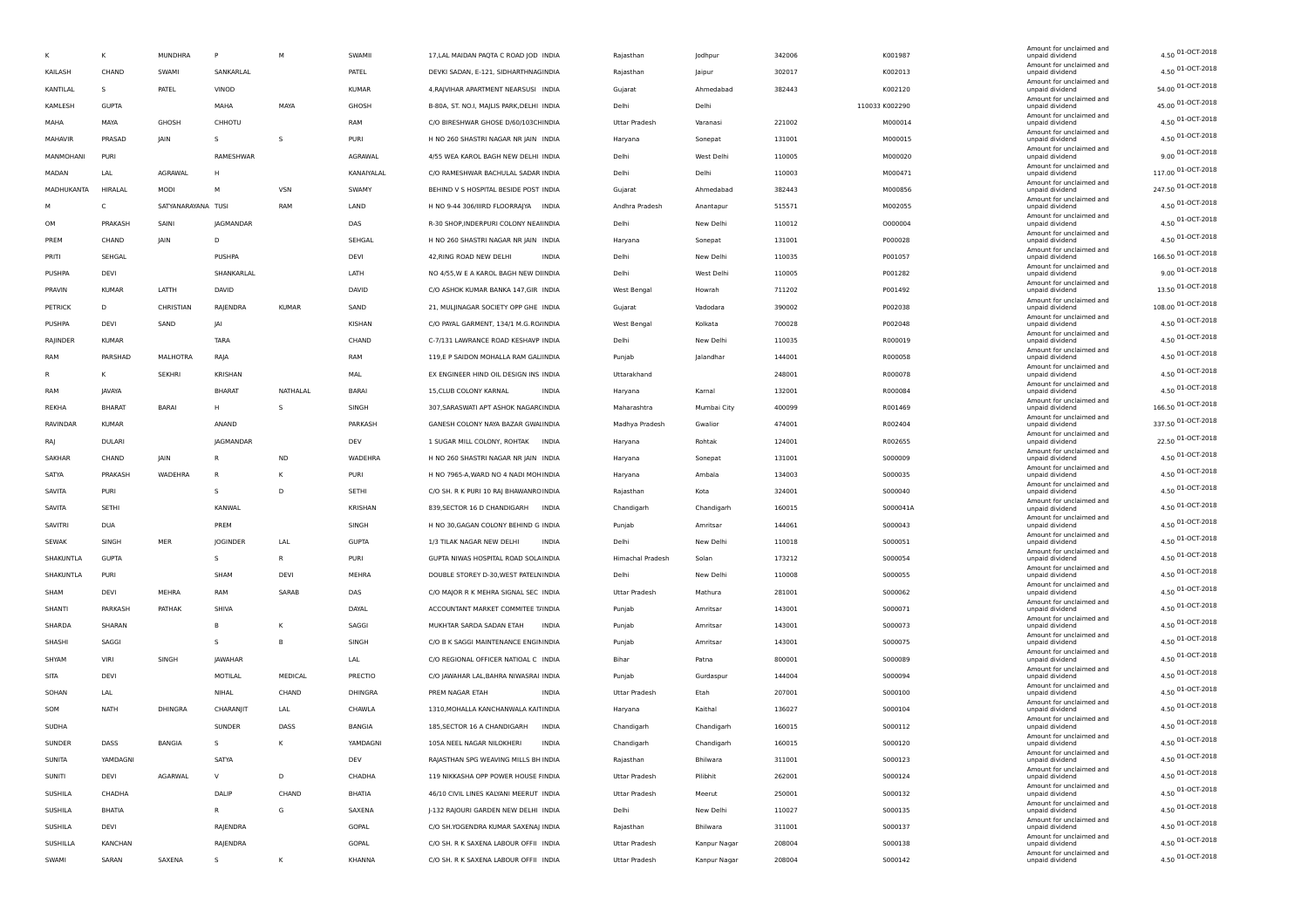| SWARAN           | KHANNA           |              | PREM             | PRKASH        | <b>NAYAR</b>     | 74/10 TOLSTOY LANE NEW DELHI INDIA        |              | Delhi          | New Delhi           | 110001 | S000144        | Amount for unclaimed and<br>unpaid dividend | 4.50 01-OCT-2018   |
|------------------|------------------|--------------|------------------|---------------|------------------|-------------------------------------------|--------------|----------------|---------------------|--------|----------------|---------------------------------------------|--------------------|
| SWARAN           | <b>NAYAR</b>     |              | κ                |               | AGARWAL          | C/O M/S JANKIDAS & CO23-F, CONNA INDIA    |              | Delhi          | New Delhi           | 110001 | S000145        | Amount for unclaimed and<br>unpaid dividend | 4.50 01-OCT-2018   |
| SURESH           | AGARWAL          | 0C           | B                | P             | JAIN             | C/O DR VERINDER K AGGARWAL 144NEW ZEALAND |              | <b>NA</b>      | <b>NA</b>           |        | 48302 S000273  | Amount for unclaimed and<br>unpaid dividend | 225.00 01-OCT-2018 |
| SUSHILA          | DEVI             | <b>JAIN</b>  | <b>KUMAR</b>     | KRISHNA       | SEAL             | M/S UNITED ENGINEERS HISSAR RO INDIA      |              | Haryana        | Rohtak              | 124001 | S001191        | Amount for unclaimed and<br>unpaid dividend | 342.00 01-OCT-2018 |
| SOVA             | SEAL             |              | SHAMBHU          | DAYAL         | SHARMA           | C/O SHRI KUMAR KRISHNA SEAL CH INDIA      |              | West Bengal    | Hooghly             | 712001 | S001591        | Amount for unclaimed and<br>unpaid dividend | 22.50 01-OCT-2018  |
|                  |                  |              |                  |               |                  |                                           |              |                |                     |        |                | Amount for unclaimed and                    | 247.50 01-OCT-2018 |
| SHAMBHU          | DAYAL            | SHARMA       | SYED             | <b>AZHAR</b>  | HUSAIN           | POST DCLKHOLA, EAST MARKET DISTINDIA      |              | West Bengal    | South Dinajpur      | 733202 | S001592        | unpaid dividend<br>Amount for unclaimed and |                    |
| SHABINA          | ANJUM            |              | SULTAN           |               | ELAHI            | 481 LADHAWALA DISTT MUZAFFAR NINDIA       |              | Uttar Pradesh  | Muzaffarnagar       | 251001 | 5002605        | unpaid dividend<br>Amount for unclaimed and | 338.00 01-OCT-2018 |
| SHAGUFTA         | TABASSUM         |              | JIVRAJ           |               | JAIN             | 1130, KISHAN GANJ TELIWARA DELHI INDIA    |              | Delhi          | New Delhi           | 110007 | S002961        | unpaid dividend<br>Amount for unclaimed and | 337.50 01-OCT-2018 |
| SURYAKANT        | JAIN             |              | SHAMMI           |               | SHAMMI           | A-1002 VASUPUJYA SOCIETY TOWER INDIA      |              | Gujarat        | Ahmedabad           | 380015 | S003962        | unpaid dividend<br>Amount for unclaimed and | 4.50 01-OCT-2018   |
| SAROJ            | BALA             |              | DES              | RAJ           | ARORA            | B-IX-1241, RUPA MISTRY STREETLUD INDIA    |              | Punjab         | Ludhiana            | 140001 | 5003982        | unpaid dividend                             | 76.50 01-OCT-2018  |
| SADA             | WANT             | ARORA        | D                | B             | <b>GUPTA</b>     | H.NO. 128, SECTOR-11, PANCHKULA INDIA     |              | Haryana        | Panchkula           | 134116 | S004014        | Amount for unclaimed and<br>unpaid dividend | 4.50 01-OCT-2018   |
| SURENDER         | <b>KUMAR</b>     | <b>GUPTA</b> | κ                |               | SATHYANARAYANAN  | B-80A, ST. NO.I, MAJLIS PARK, DELHI INDIA |              | Delhi          | New Delhi           |        | 110033 5004310 | Amount for unclaimed and<br>unpaid dividend | 54.00 01-OCT-2018  |
| s                | NANDA            | <b>KUMAR</b> | <b>BISHANDHA</b> |               | RAM              | STATION HQ, 19 WING, AIR FORCE C INDIA    |              | Andhra Pradesh | Anantapur           | 515571 | S004545        | Amount for unclaimed and<br>unpaid dividend | 4.50 01-OCT-2018   |
| TAKAN            | DASS             |              | TARACHAND        |               | KHER             | HOUSE NO 81, MOHALLA HARDEV SAINDIA       |              | Uttar Pradesh  | Ghaziabad           | 201001 | T000003        | Amount for unclaimed and<br>unpaid dividend | 4.50 01-OCT-2018   |
| <b>TARLOK</b>    | CHAND            |              | P                | N             | MEHRA            | X-2, MAIN COLONY WAL CHAND NAG INDIA      |              | Maharashtra    | Thane               | 401201 | T000008        | Amount for unclaimed and<br>unpaid dividend | 4.50 01-OCT-2018   |
| TRILOKI          | <b>NATH</b>      | MEHRA        | B                | R             | PATEL            | 38/10, EAST PATEL NAGAR NEW DELHNDIA      |              | Delhi          | New Delhi           | 110008 | T000598        | Amount for unclaimed and<br>unpaid dividend | 765.00 01-OCT-2018 |
| <b>USHABEN</b>   | в                | PATEL        | $\mathsf{R}$     | s             | PALEKAR          | 18/156 G COLONY NEAR LAL MILLR INDIA      |              | Gujarat        | Ahmedabad           | 380001 | U000403        | Amount for unclaimed and<br>unpaid dividend | 81.00 01-OCT-2018  |
|                  |                  | PALEKAR      |                  |               |                  |                                           |              |                |                     |        |                | Amount for unclaimed and                    | 247.50 01-OCT-2018 |
| <b>USHA</b>      | RAMESH           |              | VEDA             |               | VYASA            | FLAT NO 203 2NF FLOOR CHARKOP SINDIA      |              | Maharashtra    | Mumbai City         | 400067 | U000503        | unpaid dividend<br>Amount for unclaimed and | 103.50 01-OCT-2018 |
| VEDA             | VYASA            |              | κ                | М             | SHARMA           | SENIOR ADVOCATE SUPREME COURTINDIA        |              | Delhi          | New Delhi           | 110003 | V000001        | unpaid dividend<br>Amount for unclaimed and |                    |
| VIDYA            | VATI             | SHARMA       | CHANDER          | BHAN          | JAIN             | 29-G, NEELA HAUZ ROAD MEHRAULII INDIA     |              | Delhi          | New Delhi           | 110030 | V000007        | unpaid dividend<br>Amount for unclaimed and | 4.50 01-OCT-2018   |
| VIDYA            | VATI             |              | D                | c             | SHARMA           | C/O SHRI JITENDRA PRASAD JAINAD INDIA     |              | Haryana        | Rohtak              |        | 124001 V000008 | unpaid dividend<br>Amount for unclaimed and | 4.50 01-OCT-2018   |
| VIDYA            | VATI             | SHARMA       | VIDYA            |               | WATI             | H NO 265 SECTOR 9 C CHANDIGARHINDIA       |              | Chandigarh     | Chandigarh          | 160015 | V000009        | unpaid dividend<br>Amount for unclaimed and | 72.00 01-OCT-2018  |
| VIDYA            | WATI             |              | MOOL             |               | SHANKER          | 1/8 COLABA LINE GCFY ESTATE JABA INDIA    |              | Madhya Pradesh | Jabalpur            | 482001 | V000012        | unpaid dividend                             | 4.50 01-OCT-2018   |
| VIJAY            | SHANKER          |              | R                | Κ             | SAHNI            | 199, JAMAL PURA SONEPAT                   | INDIA        | Haryana        | Sonepat             | 131001 | V000015        | Amount for unclaimed and<br>unpaid dividend | 72.00 01-OCT-2018  |
| VED              | SAHNI            |              | VINAY            | KANT          | <b>AGNIHOTRI</b> | C/O R K SAHNI DY REGISTRARUNIVEHNDIA      |              | Rajasthan      | Jaipur              |        | 302015 V001035 | Amount for unclaimed and<br>unpaid dividend | 247.50 01-OCT-2018 |
| <b>VIKRAM</b>    | <b>AGNIHOTRI</b> |              | <b>VICTOR</b>    | <b>DSOUZA</b> | SALES            | 179, SAKET NAGAR, INDORE                  | <b>INDIA</b> | Madhya Pradesh | Indore              | 452001 | V001522        | Amount for unclaimed and<br>unpaid dividend | 225.00 01-OCT-2018 |
| VIVIAN           | L                | P            | AMRATLAL         | P             | PATEL            | POS BOX NO 49 DOHA-1 QATAR                | SAUDI ARABIA | NA             | <b>NA</b>           |        | V001535        | Amount for unclaimed and<br>unpaid dividend | 301.50 01-OCT-2018 |
| VIJAY            | AMRATLAL         | PATEL        | ML.              | MAHAJAN       | <b>SERVICE</b>   | C-28/314, PANCHTARA CO.OP HSG SCINDIA     |              | Maharashtra    | Mumbai City         | 400708 | V001666        | Amount for unclaimed and<br>unpaid dividend | 225.00 01-OCT-2018 |
| <b>VIPIN</b>     | <b>KUMAR</b>     | MAHAJAN      | KOSHAL           | KISHORE       | HOUSE            | 2/126, SECTOR 2, RAJINDER NAGAR INDIA     |              | Uttar Pradesh  | Ghaziabad           | 201005 | V001688        | Amount for unclaimed and                    | 4.50 01-OCT-2018   |
|                  |                  |              |                  |               |                  |                                           |              |                |                     |        |                | unpaid dividend<br>Amount for unclaimed and | 4.50 01-OCT-2018   |
| YASHODA          | DEVI             |              | RAJENDRA         | GOPAL         | <b>SERVICE</b>   | 6, HASTINGS ROAD, NEW DELHI               | <b>INDIA</b> | Delhi          | New Delhi           | 110005 | Y000001        | unpaid dividend<br>Amount for unclaimed and |                    |
| YOGINDRA         | <b>KUMAR</b>     |              | Y                | P             | NARASIMHAMURTHY  | JUNIOR AGRICULTURE TEACHER GOVINDIA       |              | Rajasthan      | Bhilwara            | 311001 | Y000003        | unpaid dividend<br>Amount for unclaimed and | 4.50 01-OCT-2018   |
| Y                | N                | ANANT        | HARBANS          |               | LAL              | 9/B, PAVANA 25TH MAIN, BANASHANHNDIA      |              | Kamataka       | Bangalore Urban     | 560050 | Y000506        | unpaid dividend<br>Amount for unclaimed and | 490.50 01-OCT-2018 |
| RAMESH           | VOHRA            |              | RAMESH           |               | <b>VOHRA</b>     | H NO 1043 GALI NO 2 NEW JAWAHA INDIA      |              | Punjab         | Amritsar            | 143001 | Z004195        | unpaid dividend                             | 54.00 01-OCT-2018  |
| KANTA            | VOHRA            |              | RAM              | NATH          | PURI             | H NO 43 GALI NO 2 NEW JAWAHARN INDIA      |              | Punjab         | Amritsar            | 143001 | Z004196        | Amount for unclaimed and<br>unpaid dividend | 54.00 01-OCT-2018  |
| SHANTI           | SWARUP           | PURI         | SHANTI           | SWARUP        | PURI             | 4/55, W E A KAROL BAGH NEW DELH INDIA     |              | Delhi          | New Delhi           | 110005 | Z004365        | Amount for unclaimed and<br>unpaid dividend | 90.00 01-OCT-2018  |
| MANMOHANI        | PURI             |              | ĸ                | c             | <b>GUPTA</b>     | 4/55 WEA KAROL BAGH NEW DELHI INDIA       |              | Delhi          | New Delhi           | 110005 | Z004366        | Amount for unclaimed and<br>unpaid dividend | 90.00 01-OCT-2018  |
| <b>BHOLENDRA</b> | к                | <b>GUPTA</b> | ANOOP            | SINGH         | <b>BAWA</b>      | NEW DELHI                                 | <b>INDIA</b> | Delhi          | New Delhi           | 110005 | Z004385        | Amount for unclaimed and<br>unpaid dividend | 67.50 01-OCT-2018  |
| MADHU            | <b>BAWA</b>      |              | ANOOP            | SINGH         | <b>BAWA</b>      | 9-EASTERN AVENUE MAHARANI BAG INDIA       |              | Delhi          | New Delhi           | 110005 | Z004434        | Amount for unclaimed and<br>unpaid dividend | 247.50 01-OCT-2018 |
| MADHU            | BAWA             |              | PREM             | <b>NATH</b>   | CHAWLA           | 9-EASTERN AVENUE MAHARANI BAG INDIA       |              | Delhi          | New Delhi           | 110005 | Z004435        | Amount for unclaimed and<br>unpaid dividend | 247.50 01-OCT-2018 |
| SAROJ            | CHAWLA           |              | PREM             | <b>NATH</b>   | CHAWLA           | HOUSE NO. B-94, SECTOR - 19, NOI INDIA    |              | Uttar Pradesh  | Gautam Buddha Nagar | 203201 | Z004457        | Amount for unclaimed and<br>unpaid dividend | 337.50 01-OCT-2018 |
| DURGA            | DAS              | KAMBOJ       | VISAKHU          |               | RAM              | HOUSE NO. B-94, SECTOR - 19, NOI INDIA    |              | Uttar Pradesh  | Gautam Buddha Nagar | 203201 | D000031        | Amount for unclaimed and<br>unpaid dividend | 4.50 01-OCT-2018   |
| HARI             |                  |              |                  |               | AGRAWAL          |                                           |              |                | New Delhi           |        | 110001 H000011 | Amount for unclaimed and                    | 4.50 01-OCT-2018   |
|                  | CHAND            |              | VIRENDRA         |               |                  | C/O M/S JANKIDAS & CO,23-F,CONN INDIA     |              | Delhi          |                     |        |                | unpaid dividend<br>Amount for unclaimed and | 4.50 01-OCT-2018   |
| KASTURI          | AGRAWAL          |              | $\mathsf{R}$     | D             | MAL              | FLAT NO 4 LADY HARDINGS HOS NEINDIA       |              | Delhi          | New Delhi           |        | 110001 K000033 | unpaid dividend<br>Amount for unclaimed and | 112.50 01-OCT-2018 |
| LEKH             | RAJ              |              | PALI             |               | RAM              | C/O M/S R K RELAN & CO F-CONNA INDIA      |              | Delhi          | New Delhi           |        | 110001 L000551 | unpaid dividend<br>Amount for unclaimed and |                    |
| MURARI           | LAL              | GOYAL        | LALA             | NAND          | GOPAL            | ASSTT DIRECTOR P & M DIRECTORA INDIA      |              | Delhi          | New Delhi           |        | 110001 M000043 | unpaid dividend<br>Amount for unclaimed and | 4.50 01-OCT-2018   |
| MOHINDER         | SAIN             | VERMA        | T.               | D             | AHUJA            | C-311, ALBERT SQUARE GOLE MARKEINDIA      |              | Delhi          | New Delhi           |        | 110001 M000555 | unpaid dividend<br>Amount for unclaimed and | 81.00 01-OCT-2018  |
| MANOHARLAL       |                  |              | VIKRAM           |               | VAISH            | 1003, AKASH DEEP, 26-A, BARAKHAM INDIA    |              | Delhi          | New Delhi           |        | 110001 M001129 | unpaid dividend<br>Amount for unclaimed and | 247.50 01-OCT-2018 |
| PREM             | VAISH            |              | MANIK            | CHAND         | BAKLIWAL         | 25, HANUMAN ROAD NEW DELHI 110 INDIA      |              | Delhi          | New Delhi           |        | 110001 P001025 | unpaid dividend                             | 112.50 01-OCT-2018 |
| SAROOP           | CHAND            | BAKLIWAL     | <b>TARA</b>      |               | CHAND            | 24, BAZAR LANE BENGALI MARKET N INDIA     |              | Delhi          | New Delhi           |        | 110001 5002487 | Amount for unclaimed and<br>unpaid dividend | 247.50 01-OCT-2018 |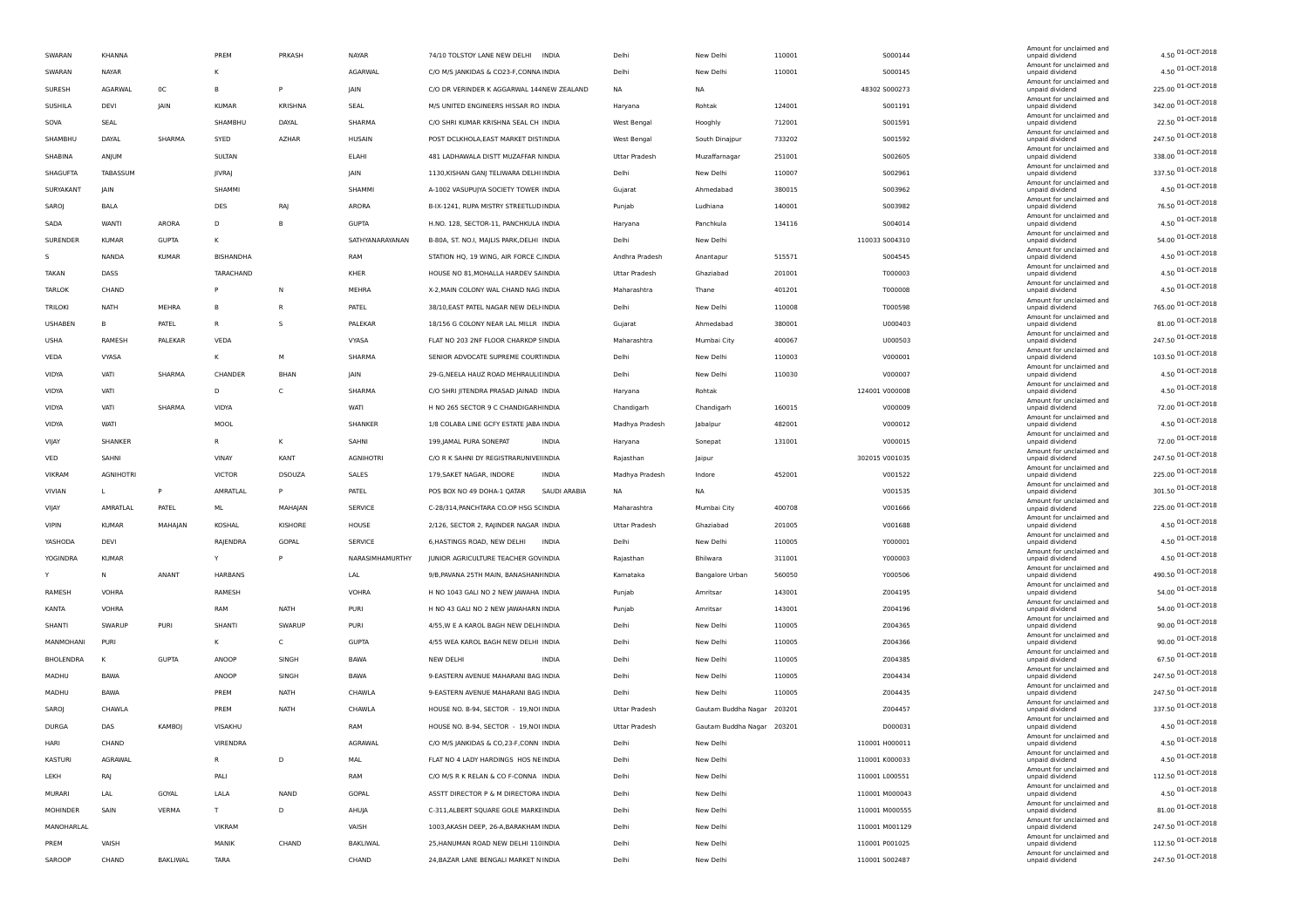| <b>SAT</b>     | NARAIN        |                  | NARESH         | CHAND         | JAIN              | MANOJ & COMPANY LGF 57 WORLD INDIA            | Delhi | New Delhi | 110001 Z006322 | Amount for unclaimed and<br>unpaid dividend | 225.00 01-OCT-2018      |
|----------------|---------------|------------------|----------------|---------------|-------------------|-----------------------------------------------|-------|-----------|----------------|---------------------------------------------|-------------------------|
| MANOJ          | CHAND         | JAIN             | RAM            |               | JAIN              | LGF 57 WORLD TRADE CENTREBARA INDIA           | Delhi | New Delhi | 110001 Z006323 | Amount for unclaimed and<br>unpaid dividend | $9.00\,01 - OCT - 2018$ |
| ANIL           | <b>KUMAR</b>  | JAIN             | LUXMI          | <b>NARAIN</b> | GARG              | MANOJ & COMPANY LGF 57 WORLD INDIA            | Delhi | New Delhi | 110001 Z006329 | Amount for unclaimed and<br>unpaid dividend | $9.00\,01 - OCT - 2018$ |
| GHANSHYAM      | DASS          | GARG             | MUKESH         |               | JAIN              | MANOJ & COMPANY LGF 57 WORLD INDIA            | Delhi | New Delhi | 110001 Z006335 | Amount for unclaimed and<br>unpaid dividend | 9.00 01-OCT-2018        |
| ASHA           | JAIN          |                  | JASWANT        | RAI           | <b>GUPTA</b>      | MANOJ & COMPANY LGF 57 WORLD INDIA            | Delhi | New Delhi | 110001 Z006336 | Amount for unclaimed and<br>unpaid dividend | 18.00 01-OCT-2018       |
|                | <b>KUMAF</b>  |                  |                |               |                   | MANOJ & COMPANY LGF 57 WORLD INDIA            |       |           |                | Amount for unclaimed and<br>unpaid dividend | 9.00 01-OCT-2018        |
| RAJ            |               | <b>GUPTA</b>     | JAYANTI        |               | PRASAD            |                                               | Delhi | New Delhi | 110001 Z006337 | Amount for unclaimed and                    | 4.50 01-OCT-2018        |
| RAJAN          | JAIN          |                  | L.             | А             | SJAIN             | MANOJ & COMPANY LGF 57 WORLD INDIA            | Delhi | New Delhi | 110001 Z006338 | unpaid dividend<br>Amount for unclaimed and |                         |
| KASMIRILAL     | <b>JAIN</b>   |                  | PITAM          | CHAND         | JAIN              | 9-A, DARYA GANJ BEHIND AGRA HOT INDIA         | Delhi | New Delhi | 110002 K001088 | unpaid dividend<br>Amount for unclaimed and | 337.50 01-OCT-2018      |
| MAHAVIR        | PARSAD        | JAIN             | CHAMANLAL      |               | SHARMA            | KUNTA BHAWAN 9 DARYA GANJ NEW INDIA           | Delhi | New Delhi | 110002 M001968 | unpaid dividend<br>Amount for unclaimed and | 180.00 01-OCT-2018      |
| PRAKASH        | RANI          |                  | MAHESH         |               | GAUTAM            | 12-E, DARYA GANJ NEW DELHI 11000 INDIA        | Delhi | New Delhi | 110002 P000003 | unpaid dividend                             | 4.50 01-OCT-2018        |
| SNAH           | GAUTAM        |                  | GANESH         |               | DAS               | C/O MAHESH GAUTAM ASHOK LEYANINDIA            | Delhi | New Delhi | 110002 S003075 | Amount for unclaimed and<br>unpaid dividend | 22.50 01-OCT-2018       |
| VEENA          | POPLI         |                  | <b>SUSHIL</b>  |               | CHOPRA            | 2877 KUCHA CHELLAN DARYAGANJ NINDIA           | Delhi | New Delhi | 110002 V000503 | Amount for unclaimed and<br>unpaid dividend | 247.50 01-OCT-2018      |
| RAJ            | <b>KUMARI</b> | CHOPRA           | VINAY          |               | KHANNA            | N-4, III RD FLOOR SUJAN SINGH PAR INDIA       | Delhi | New Delhi | 110003 R001415 | Amount for unclaimed and<br>unpaid dividend | 148.50 01-OCT-2018      |
| VINAY          | KHANNA        |                  | WAJAHAT        |               | <b>HABIBULLAH</b> | 78 SUNDER NAGAR BACK GATE NEWINDIA            | Delhi | New Delhi | 110003 V000019 | Amount for unclaimed and<br>unpaid dividend | 229.50 01-OCT-2018      |
| AMAR           | HABIBULLAH    |                  | s              | -S            | PURI              | D-1/69 RABINDRA NAGAR NEW DELH INDIA          | Delhi | New Delhi | 110003 Z004065 | Amount for unclaimed and<br>unpaid dividend | 112.50 01-OCT-2018      |
| ASHOK          | PURI          |                  | -S             | -S            | PURI              | 5/52, W.E.A., KAROL BAGH NEW DELINDIA         | Delhi | New Delhi | 110005 A002612 | Amount for unclaimed and<br>unpaid dividend | 180.00 01-OCT-2018      |
| HARISH         | <b>KUMAR</b>  | <b>GULATI</b>    | SATYA          |               | PAL               | 5/52, W.E.A., KAROL BAGH NEW DELINDIA         | Delhi | New Delhi | 110005 H001161 | Amount for unclaimed and                    | 225.00 01-OCT-2018      |
|                |               |                  |                |               |                   |                                               |       |           |                | unpaid dividend<br>Amount for unclaimed and | 4.50 01-OCT-2018        |
| KRISHNA        | VANTI         |                  | ASA            | <b>NAND</b>   | TANEJA            | H NO-1054, NAIWALA GALI 15, KARO INDIA        | Delhi | New Delhi | 110005 K000061 | unpaid dividend<br>Amount for unclaimed and | 4.50 01-OCT-2018        |
| MANSA          | RAM           | PREM             | RAM            |               | SAROOP            | 1415, BANK STREET KAROL BAGH NEINDIA          | Delhi | New Delhi | 110005 M000026 | unpaid dividend<br>Amount for unclaimed and |                         |
| OM             | PRAKASH       | SAINI            | BALRAM         | DAS           | <b>KAPUR</b>      | H NO-3639, RAGGER PURA GALI NO INDIA          | Delhi | New Delhi | 110005 0000003 | unpaid dividend<br>Amount for unclaimed and | 4.50 01-OCT-2018        |
| PUSHPA         | DEVI          |                  | LATE           | $\circ$       | PGUPTA            | 4/55, W E A KAROL BAGH NEW DELH INDIA         | Delhi | New Delhi | 110005 P000037 | unpaid dividend<br>Amount for unclaimed and | 9.00 01-OCT-2018        |
| PREM           | LATA          | <b>GUPTA</b>     | LATE           | LGC           | <b>KAPUR</b>      | 62, MODEL BASTI NEW DELHI 11000! INDIA        | Delhi | New Delhi | 110005 P000496 | unpaid dividend                             | 247.50 01-OCT-2018      |
| RANO           | DEVI          |                  | KANSHI         |               | RAM               | 10, PUSA ROAD NEW DELHI 110005 INDIA          | Delhi | New Delhi | 110005 R000002 | Amount for unclaimed and<br>unpaid dividend | 4.50 01-OCT-2018        |
| RAJINDER       | <b>NATH</b>   |                  | PREM           |               | SINGH             | BLOCK 8-A HOUSE NO T-5370 PUSA INDIA          | Delhi | New Delhi | 110005 R001308 | Amount for unclaimed and<br>unpaid dividend | 112.50 01-OCT-2018      |
| SURINDER       | SINGH         | TANEJA           | $\vee$         | $\vee$        | SADAGOPAN         | A-2/7 TIBBIA COLLEGE KAROL BAGH INDIA         | Delhi | New Delhi | 110005 S001234 | Amount for unclaimed and<br>unpaid dividend | 81.00 01-OCT-2018       |
| SADAGOPAN      | RANGANAYAKI   |                  | ANANT          |               | RAM               | 7A/13, IST FLOOR W E A NEW DELHI INDIA        | Delhi | New Delhi | 110005 5001901 | Amount for unclaimed and<br>unpaid dividend | 135.00 01-OCT-2018      |
| RAVI           | P             | KOHLI            | SH             | NEERAJ        | BHARGAVA          | SHANKAR BHAVAN 10198 AJMAL KH INDIA           | Delhi | New Delhi | 110005 Z004482 | Amount for unclaimed and<br>unpaid dividend | 450.00 01-OCT-2018      |
| MANJU          | BHARGAVA      | SB               | KANHAIYALAL    |               | BASANTANI         | 2226 MASJID KHAZOOR DHARMPUR/INDIA            | Delhi | New Delhi | 110006 0005013 | Amount for unclaimed and                    | 4.50 01-OCT-2018        |
|                |               |                  |                |               |                   |                                               |       |           |                | unpaid dividend<br>Amount for unclaimed and | 4.50 01-OCT-2018        |
| ASHWANI        | <b>KUMAR</b>  | <b>BASANTANI</b> | <b>GULAB</b>   |               | RAI               | 2007 KATRA BARIYAN DELHI 110006 INDIA         | Delhi | New Delhi | 110006 A002091 | unpaid dividend<br>Amount for unclaimed and | 247.50 01-OCT-2018      |
| BASHESHAR      | <b>NATH</b>   | SONI             | T              | D             | MALHOTRA          | C/O M/S UTTAM SINGH KALA SINGH INDIA          | Delhi | New Delhi | 110006 B000499 | unpaid dividend<br>Amount for unclaimed and |                         |
| BIPON          | MALHOTRA      |                  | RAM            | CHAND         | JAIN              | C/O SWAN PRESS OF LAHORE3, CHAI INDIA         | Delhi | New Delhi | 110006 B000859 | unpaid dividend<br>Amount for unclaimed and | 450.00 01-OCT-2018      |
| DEEP           | CHAND         | JAIN             | DEVI           | DITTA         | MAL               | C/O DELHI CALENDER MFG CO 1530 INDIA          | Delhi | New Delhi | 110006 D000005 | unpaid dividend<br>Amount for unclaimed and | 4.50 01-OCT-2018        |
| KISHAN         | CHAND         |                  | s              | н             | SISNGH            | C/O THE NATIONAL CYCLE CO OF SU INDIA         | Delhi | New Delhi | 110006 K000050 | unpaid dividend                             | 288.00 01-OCT-2018      |
| KULWANT        | KAUR          |                  | LEKH           |               | RAJ               | 2727, HAMILTON ROAD KASHMERE G INDIA          | Delhi | New Delhi | 110006 K001084 | Amount for unclaimed and<br>unpaid dividend | 247.50 01-OCT-2018      |
| LACHMAN        | DASS          |                  | Y              | P             | NAYAR             | C/O M/S SAMRAT SALES CORPORATICINDIA          | Delhi | New Delhi | 110006 L000003 | Amount for unclaimed and<br>unpaid dividend | 1,350.00 01-OCT-2018    |
| PUNAM          | <b>NAYAR</b>  |                  | <b>DIWAN</b>   | CHAND         | MEHRA             | 12-E, DARYA GANJ DELHI 110006<br><b>INDIA</b> | Delhi | New Delhi | 110006 P000033 | Amount for unclaimed and<br>unpaid dividend | 4.50 01-OCT-2018        |
| R              | $\mathsf{N}$  | MEHRA            | <b>BADRI</b>   |               | NATH              | C/O R B SETH JESSA RAM FATEH CH INDIA         | Delhi | New Delhi | 110006 R000003 | Amount for unclaimed and<br>unpaid dividend | 4.50 01-OCT-2018        |
| RAJENDER       | <b>KUMAR</b>  |                  | BEHARILAL      | MALHOTRA      | H                 | 16, SHRI RAM BUILDING JAWAHAR N INDIA         | Delhi | New Delhi | 110006 R000604 | Amount for unclaimed and<br>unpaid dividend | 27.00 01-OCT-2018       |
| SHAKUNTLA      | DEVI          |                  | LATE           | SHPRATAP      | SINGH             | C/O SH. BEHARI LAL MALHOTRA 5CCINDIA          | Delhi | New Delhi | 110006 S000053 | Amount for unclaimed and<br>unpaid dividend | 4.50 01-OCT-2018        |
|                |               |                  |                |               |                   |                                               |       |           |                | Amount for unclaimed and                    | 454.50 01-OCT-2018      |
| SUDHANSHU      | PRATAP        | SINGH            | MOHD           |               | NABI              | C/O M/S PRATAP SINGH HARNAM SI INDIA          | Delhi | New Delhi | 110006 5001759 | unpaid dividend<br>Amount for unclaimed and | 337.50 01-OCT-2018      |
| SHAID          | AHMED         |                  | <b>SUMITRA</b> |               | DEWAN             | 1617, LAL KUAN DELHI 110006<br><b>INDIA</b>   | Delhi | New Delhi | 110006 S002628 | unpaid dividend<br>Amount for unclaimed and |                         |
| <b>SUMITRA</b> | DEWAN         |                  | MILAP          | CHAND         | JAIN              | 4936, BARA TOOTI SADAR BAZAR DE INDIA         | Delhi | New Delh  | 110006 5003067 | unpaid dividend<br>Amount for unclaimed and | 247.50 01-OCT-2018      |
| SANDEEP        | JAIN          |                  | s              | ${\sf R}$     | <b>MALHOTRA</b>   | 1961, KATRA KHUSHAL RAI, KINARI INDIA         | Delhi | New Delhi | 110006 5004015 | unpaid dividend<br>Amount for unclaimed and | $9.00\,01 - OCT - 2018$ |
| THAKAR         | DAS           | MALHOTRA         | MOHD           |               | <b>IBRAHIM</b>    | 3, CHAMELIAN ROAD BARA HINDU RAINDIA          | Delhi | New Delhi | 110006 T000535 | unpaid dividend                             | 450.00 01-OCT-2018      |
| MOHD           | <b>HAROON</b> |                  | HARI           | RAM           | AGARWAL           | 8845 NAYA MOHALLA PUL BANGASH INDIA           | Delhi | New Delhi | 110006 Z004050 | Amount for unclaimed and<br>unpaid dividend | 337.50 01-OCT-2018      |
| RAJENDRA       | <b>KUMAR</b>  | AGARWAL          | $\mathsf{R}$   | К             | AGGARWAL          | C/O HARYANA TRADING COMPANY 21INDIA           | Delhi | New Delhi | 110006 Z004091 | Amount for unclaimed and<br>unpaid dividend | 9.00 01-OCT-2018        |
| <b>VIKAS</b>   | <b>KUMAR</b>  | AGGARWAL         | HARI           | RAM           | AGARWAL           | C/O M/S HARYANA TRADING COMPANINDIA           | Delhi | New Delhi | 110006 Z004094 | Amount for unclaimed and<br>unpaid dividend | 225.00 01-OCT-2018      |
| RAJINDER       | <b>KUMAR</b>  | AGARWAL          | HARI           | RAM           | AGARWAL           | C/O M/S HARYANA TRADING COMPANINDIA           | Delhi | New Delhi | 110006 Z004096 | Amount for unclaimed and<br>unpaid dividend | $9.00001 - OCT - 2018$  |
| RAJINDER       | <b>KUMAR</b>  | AGARWAL          | HARI           | RAM           | AGARWAL           | C/O M/S HARYANA TRADING COMPANINDIA           | Delhi | New Delhi | 110006 Z004097 | Amount for unclaimed and<br>unpaid dividend | $9.00\,01 - OCT - 2018$ |
|                |               |                  |                |               |                   |                                               |       |           |                |                                             |                         |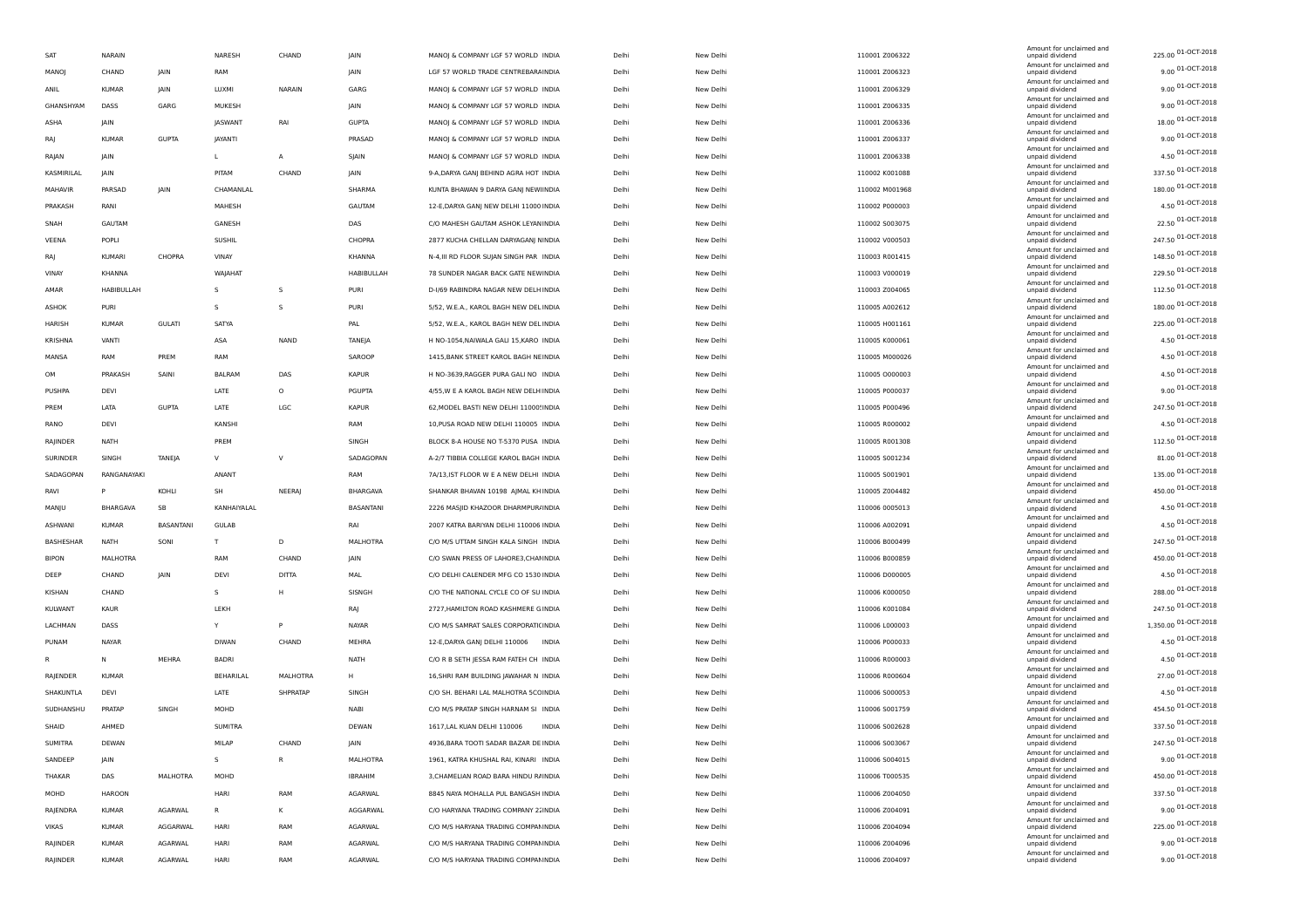| RAJENDRA        | <b>KUMAR</b>  | AGARWAL       | KRISHAN         | <b>KUMAR</b> | PODDAR       | C/O HARYANA TRADING COMPANY 2. INDIA   | Delhi       | New Delhi   | 110006 Z004100 | Amount for unclaimed and<br>unpaid dividend                             | 9.00 01-OCT-2018                      |
|-----------------|---------------|---------------|-----------------|--------------|--------------|----------------------------------------|-------------|-------------|----------------|-------------------------------------------------------------------------|---------------------------------------|
| VEENA           | PODDAR        |               | <b>BEHARI</b>   |              | LAL          | 678 KATRA HIRA LAL NAI SARAKCH INDIA   | Delhi       | New Delhi   | 110006 Z006355 | Amount for unclaimed and<br>unpaid dividend                             | 27.00 01-OCT-2018                     |
| <b>BHAGWAN</b>  | DEVI          |               | B               | DAS          | CA           | C/O MR R N GERA 2 JAIPURIA BLDG INDIA  | Delhi       | New Delhi   | 110007 B000022 | Amount for unclaimed and<br>unpaid dividend                             | 4.50 01-OCT-2018                      |
| KAILASH         | CHANDER       | BANSAL        | HARILAL         |              | GERA         | 54, PROBYN ROAD MALL ROAD DELH INDIA   | Delhi       | New Delhi   | 110007 K001047 | Amount for unclaimed and<br>unpaid dividend                             | 81.00 01-OCT-2018                     |
| KULBHUSHAN      | GERA          |               | MAHARAJ         | κ            | MEHTA        | E-45, MALKA GANJ DELHI 110007 INDIA    | Delhi       | New Delhi   | 110007 K001618 | Amount for unclaimed and<br>unpaid dividend                             | 153.00 01-OCT-2018                    |
| MAHCSH          | CHANDRA       | MEHTA         | PREM            |              | PRAKASH      | 40/7 SHAKTI NAGAR DELHI 110007 INDIA   | Delhi       | New Delhi   | 110007 M000018 | Amount for unclaimed and<br>unpaid dividend                             | 4.50 01-OCT-2018                      |
| NIRMAL          | NAYAR         |               | MAN             | SINGH        | SHARMA       | 2/N, RIVIERA APARTMENTS 45, THEM INDIA | Delhi       | New Delhi   | 110007 N000022 | Amount for unclaimed and<br>unpaid dividend                             | 4.50 01-OCT-2018                      |
| RANDHIR         | SHARMA        |               | KRISHAN         | LAL          | SHARMA       | 108-C,D D A FLATS GULABI BAGHDE INDIA  | Delhi       | New Delhi   | 110007 R001724 | Amount for unclaimed and<br>unpaid dividend                             | 13.50 01-OCT-2018                     |
| RAKESH          | BHARDWAJ      |               | в               | D            | <b>GUPTA</b> | 26/71, SHAKTI NAGAR DELHI 110007INDIA  | Delhi       | New Delhi   | 110007 R002518 | Amount for unclaimed and<br>unpaid dividend                             | 4.50 01-OCT-2018                      |
| SRI             | RAM           | <b>GUPTA</b>  | GIAN            | CHAND        | GOEL         | 26/6 SHAKTI NAGAR DELHI 110007 INDIA   | Delhi       | New Delhi   | 110007 S000746 | Amount for unclaimed and<br>unpaid dividend                             | 247.50 01-OCT-2018                    |
| SNEH            | GOEL          |               | GIAN            | CHAND        | GOEL         | A1/3, MAURICE NAGAR, DELHIUNIVEI INDIA | Delhi       | New Delhi   | 110007 S002059 | Amount for unclaimed and<br>unpaid dividend                             | 418.50 01-OCT-2018                    |
| SNEH            | GOEL          |               | L.              | C            | PURI         | A1/3 MAURICE NAGAR DELHIUNIVER INDIA   | Delhi       | New Delhi   | 110007 Z006256 | Amount for unclaimed and<br>unpaid dividend                             | 139.50 01-OCT-2018                    |
| DHARAWM         | PAL           | PURI          | <b>SURAJBAL</b> |              | MALHOTRA     | D/47 WEST PATEL NAGAR NEW DELFINDIA    | Delhi       | New Delhi   | 110008 D000476 | Amount for unclaimed and<br>unpaid dividend                             | 247.50 01-OCT-2018                    |
| <b>INDUMATI</b> | MALHOTRA      |               | $\mathsf{A}$    | κ            | MALHOTRA     | M-FLAT SOUTH PATEL NAGAR NEW DINDIA    | Delhi       | New Delhi   | 110008 1000486 | Amount for unclaimed and<br>unpaid dividend                             | 121.50 01-OCT-2018                    |
| NEENA           | MALOTRA       |               | M               |              | WAHI         | M-FLAT, SOUTH PATEL NAGAR NEW DINDIA   | Delhi       | New Delhi   | 110008 N000817 | Amount for unclaimed and<br>unpaid dividend                             | 18.00 01-OCT-2018                     |
| SANJAY          | WAHI          |               | D               | D            | SHARMA       | 2707/1, STREET NO 13 RANJIT NAGA INDIA | Delhi       | New Delhi   | 110008 5001693 | Amount for unclaimed and<br>unpaid dividend                             | 342.00 01-OCT-2018                    |
| s               | N             | SHARMA        | VINOD           |              | ARYA         | ARMY GROUP INSURANCE CIRECTOPINDIA     | Delhi       | New Delhi   | 110008 5003124 | Amount for unclaimed and<br>unpaid dividend                             | 31.50 01-OCT-2018                     |
| VINOD           | ARYA          |               | DEEPAK          |              | <b>KUMAR</b> | 121 BANK ENCLAVE DELHI 110009 INDIA    | Delhi       | New Delhi   | 110009 0005319 | Amount for unclaimed and<br>unpaid dividend                             | 450.00 01-OCT-2018                    |
| <b>MOHINI</b>   | BALA          |               | NOTI            |              | BAI          | 194, INDRA VIHAR KINGSWAY CAMPD INDIA  | Delhi       | New Delhi   | 110009 M002255 | Amount for unclaimed and<br>unpaid dividend                             | 4.50 01-OCT-2018                      |
| NOTI            | BAI           |               | GOVIND          | KUMAR        | HOUSE        | 356, DR MUKERJEE NAGAR NEW DELINDIA    | Delhi       | New Delhi   | 110009 N000028 | Amount for unclaimed and                                                | 477.00 01-OCT-2018                    |
| SOBHAG          | WATI          |               | SAT             | PRAKASH      | <b>GUPTA</b> | A-34, VIJAY NAGAR DELHI 110009 INDIA   | Delhi       | New Delhi   | 110009 S000093 | unpaid dividend<br>Amount for unclaimed and<br>unpaid dividend          | 4.50 01-OCT-2018                      |
|                 | <b>GUPTA</b>  |               | MOHINDER        | PAL          | BHATIA       | D-4, RBTB HOSPITAL COMPLEX, GU INDIA   | Delhi       |             |                | Amount for unclaimed and                                                | 4.50 01-OCT-2018                      |
| MADHU           |               | 1B            |                 |              |              |                                        |             | New Delhi   | 110009 Z004481 | unpaid dividend<br>Amount for unclaimed and                             | 4.50 01-OCT-2018                      |
| CHANDRA         | PRABHA        | <b>BHATIA</b> | JAI             | DEV          | <b>KAPUR</b> | III/123 CHURCH ROAD GOPI NATHBA INDIA  | Delhi       | New Delhi   | 110010 C000006 | unpaid dividend<br>Amount for unclaimed and                             | 4.50 01-OCT-2018                      |
| MALTI           | MEHRA         |               | JAGDISH         |              | <b>KAPUR</b> | C/O SH JAI DEV KAPUR 3, AURANGZE INDIA | Delhi       | New Delhi   | 110011 M000019 | unpaid dividend<br>Amount for unclaimed and                             | 4.50 01-OCT-2018                      |
| RENU            | <b>KAPUR</b>  |               |                 | SA           | SETTY        | 91-A MEHER APARTMENTS ALTAMOU INDIA    | Maharashtra | Mumbai City | 400026 R000065 | unpaid dividend<br>Amount for unclaimed and                             | 4.50 01-OCT-2018                      |
| т               | A             | KRISHNA       | SHRI            | <b>VINAY</b> | KUMARRASTOGI | D D ENG A-6 Q R NO 250 AIR HQRS INDIA  | Delhi       | New Delhi   | 110011 T000717 | unpaid dividend<br>Amount for unclaimed and                             | 22.50 01-OCT-2018                     |
| HIMANSHU        | RASTOGI       |               | D               | E            | PARWAH       | C-2/82 YAMUNA VIHAR DELHI 11001 INDIA  | Delhi       | New Delhi   | 110013 0006166 | unpaid dividend<br>Amount for unclaimed and                             | 13.50 01-OCT-2018                     |
| KAUSHALYA       | PARHAWK       |               | M               | P            | SAXENA       | A-53, NIZAMUDDIN EAST NEW DELHI INDIA  | Delhi       | New Delhi   | 110013 K001660 | unpaid dividend<br>Amount for unclaimed and                             |                                       |
| ANIL            | SAXENA        |               | D               | D            | BHALIA       | CMC LTD 1 RING ROAD KILOKRI NEWINDIA   | Delhi       | New Delhi   | 110014 A000441 | unpaid dividend<br>Amount for unclaimed and                             | 247.50 01-OCT-2018                    |
| RAJENDRA        | <b>KUMAR</b>  | <b>BHALIA</b> | MATHURA         |              | DAS          | 7/24 JAGPURA, MASJID ROAD NEW DEINDIA  | Delhi       | New Delhi   | 110014 R001560 | unpaid dividend<br>Amount for unclaimed and                             | 18.00 01-OCT-2018                     |
| VIDYA           | WANTI         |               | HARIKRISHAN     |              | LAL          | IA/204, LAJPAT NAGAR NEW DELHI11 INDIA | Delhi       | New Delhi   | 110014 V000010 | unpaid dividend<br>Amount for unclaimed and                             | 4.50 01-OCT-2018                      |
| ARUN            | <b>GULATI</b> |               | <b>SEWAK</b>    |              | SINGH        | F 85 KIRTI NAGAR NEW DELHI 11001INDIA  | Delhi       | New Delhi   | 110015 A000517 | unpaid dividend<br>Amount for unclaimed and                             | 247.50 01-OCT-2018                    |
| BASANT          | KAUR          |               | JIWAN           |              | MAL          | 1/3 TILAK NAGAR NEW DELHI 11001 INDIA  | Delhi       | New Delhi   | 110015 B000015 | unpaid dividend<br>Amount for unclaimed and                             | 4.50 01-OCT-2018                      |
| BEHARILAL       | CHHABRA       |               | SONDHI          | <b>KARAM</b> | SINGH        | E 51 A MANSAROVER GARDEN NEW INDIA     | Delhi       | New Delhi   | 110015 B000925 | unpaid dividend<br>Amount for unclaimed and                             | 90.00 01-OCT-2018                     |
| KARTAR          | KAUR          |               | <b>TRILOK</b>   |              | CHAND        | E/238, RAMESH NAGAR DOUBLE STO INDIA   | Delhi       | New Delhi   | 110015 K000029 | unpaid dividend<br>Amount for unclaimed and                             | 4.50 01-OCT-2018                      |
| KIRAN           | KHANNA        |               |                 | K            | MADHOK       | W/O JAGDISH KHANNA C/O J J WOOL INDIA  | Delhi       | New Delhi   | 110015 K002494 | unpaid dividend<br>Amount for unclaimed and                             | 675.00 01-OCT-2018                    |
| SURINDER        | MADHOK        |               | $\mathbb{R}$    | s            | SETHI        | L-27 KIRIT NAGAR NEW DELHI 11001INDIA  | Delhi       | New Delhi   | 110015 5000129 | unpaid dividend<br>Amount for unclaimed and                             | $4.50$ 01-OCT-2018                    |
| SARLA           | SETHI         |               | $\mathsf{R}$    | D            | <b>HANDA</b> | B 4 MOTI NAGAR NEW DELHI 11001!INDIA   | Delhi       | New Delhi   | 110015 S000725 | unpaid dividend<br>Amount for unclaimed and                             | 9.00 01-OCT-2018                      |
| SURINDER        | <b>KUMAR</b>  | HANDA         | <b>JESA</b>     | RAM          | GAWRI        | BLOCK NO 4 QR NO 61 2ND FLOORS INDIA   | Delhi       | New Delhi   | 110015 5002031 | unpaid dividend                                                         | 22.50 01-OCT-2018                     |
| THAKAR          | DASS          | GAWRI         | SH              | R            | C            | 24/11, DOUBLE STOREY RAMESH NA INDIA   | Delhi       | New Delhi   | 110015 T000010 | Amount for unclaimed and<br>unpaid dividend<br>Amount for unclaimed and | 4.50 01-OCT-2018                      |
| NEERAJ          | MEDIRATTA     |               | $\circ$         | P            | DHUPER       | I-132 KIRTI NAGAR NEW DELHI 1100 INDIA | Delhi       | New Delhi   | 110015 Z004413 | unpaid dividend                                                         | 94.50 01-OCT-2018                     |
| SWARAN          | LATA          | DHUPER        | S.              | Κ            | JAIN         | F 40 MOTI NAGAR NEW DELHI 11001INDIA   | Delhi       | New Delhi   | 110015 Z004555 | Amount for unclaimed and<br>unpaid dividend                             | 450.00 01-OCT-2018                    |
| <b>VIPUL</b>    | к             | JAIN          | JAGAT           | RAM          | MEHRA        | 17 SHIVAJI MARG INDUSTRIAL AREA INDIA  | Delhi       | New Delhi   | 110015 Z006596 | Amount for unclaimed and<br>unpaid dividend                             | 225.00 01-OCT-2018                    |
| ANIL            | MEHRA         |               | LT              | COLPN        | KHANNA       | V/32 GREEN PARK NEW DELHI 11001INDIA   | Delhi       | New Delhi   | 110016 A000013 | Amount for unclaimed and<br>unpaid dividend                             | 4.50 01-OCT-2018                      |
| <b>ASHWATH</b>  | RATAN         | KHANNA        | MURLI           |              | DHAR         | C/O MRS P BHATIA C 35 N D S E PA INDIA | Delhi       | New Delhi   | 110016 A000030 | Amount for unclaimed and<br>unpaid dividend                             | 4.50 01-OCT-2018                      |
| BIMLA           | DEVI          | BHASIN        | JAWALA          |              | SAHAI        | F 72 GREEN PARK NEW DELHI 11001INDIA   | Delhi       | New Delhi   | 110016 B000035 | Amount for unclaimed and<br>unpaid dividend                             | 4.50 01-OCT-2018                      |
|                 |               |               |                 |              |              |                                        |             |             |                | Amount for unclaimed and                                                |                                       |
| <b>JAGAT</b>    | RAM           | MEHRA         | RAJIV           |              | <b>KUMAR</b> | BLOCK V 32 GREEN PARK NEW DELHINDIA    | Delhi       | New Delhi   | 110016 J000002 | unpaid dividend                                                         | 4.50 01-OCT-2018                      |
| <b>KUSUM</b>    | <b>GUPTA</b>  |               | RAMESHWAR       |              | DAS          | F-43, GREEN PARK, NEW DELHI 1100 INDIA | Delhi       | New Delhi   | 110016 K001942 | Amount for unclaimed and<br>unpaid dividend<br>Amount for unclaimed and | 4.50 01-OCT-2018<br>31.50 01-OCT-2018 |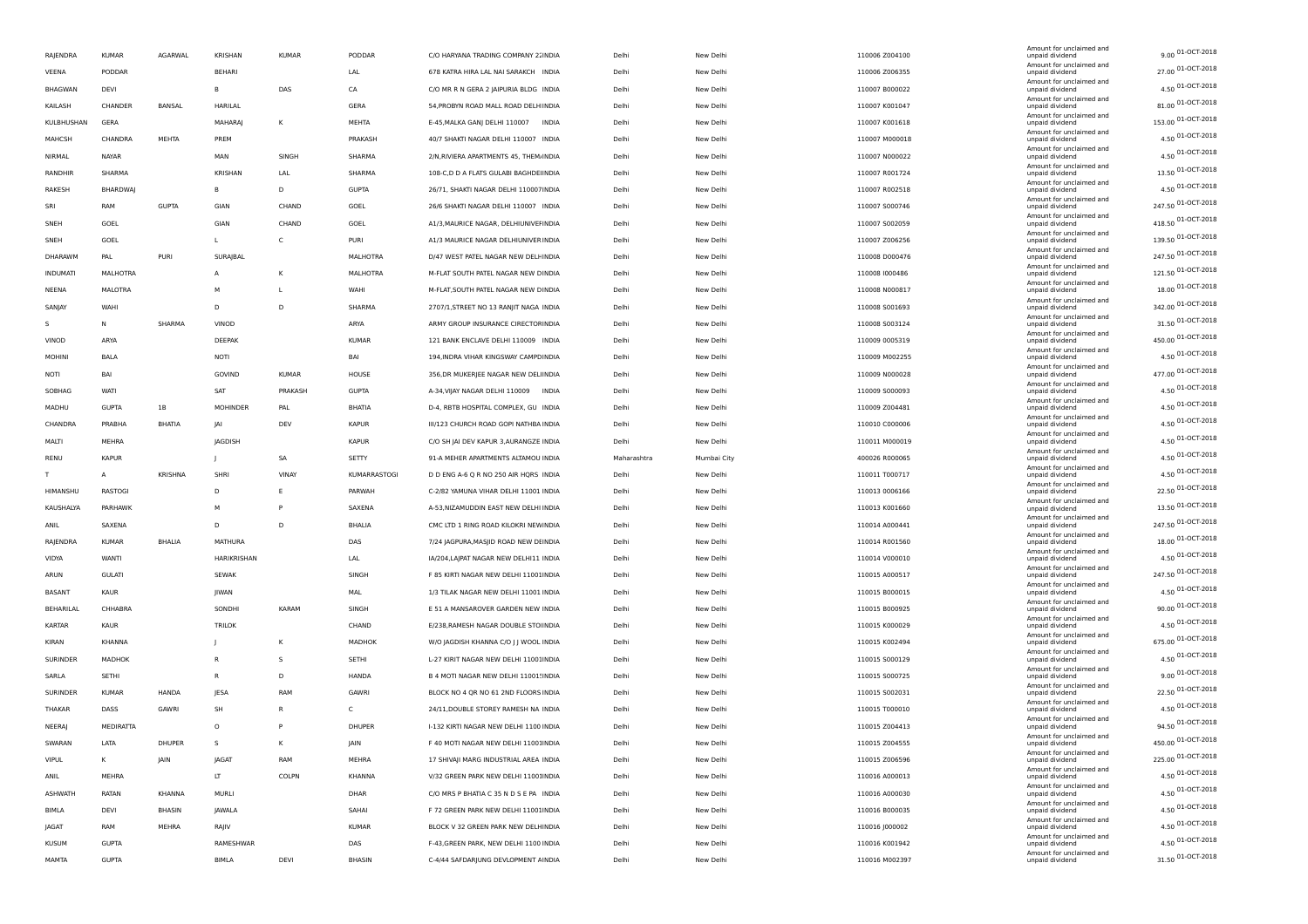|               |               |                     |                |               |                  |                                         |       |           |                         | Amount for unclaimed and                    |                    |
|---------------|---------------|---------------------|----------------|---------------|------------------|-----------------------------------------|-------|-----------|-------------------------|---------------------------------------------|--------------------|
| SAVITA        | DEVI          | <b>BHASIN</b>       | P              | N             | KHANNA           | F-72 GREEN PARK NEW DELHI 11001INDIA    | Delhi | New Delhi | 110016 5000038          | unpaid dividend                             | 4.50 01-OCT-2018   |
| SHEILA        | KHANNA        |                     | SURAJ          | BHAN          | <b>GUPTA</b>     | C/O MRS P BHATIA C-35,N D S EPAR INDIA  | Delhi | New Delhi | 110016 S000079          | Amount for unclaimed and<br>unpaid dividend | 4.50 01-OCT-2018   |
| SATYA         | PRAKASH       | <b>GUPTA</b>        | RAJENDRA       | SINGH         | SINGHVI          | D 9 GREEN PARK MAIN II FLOOR NE INDIA   | Delhi | New Delhi | 110016 5002658          | Amount for unclaimed and<br>unpaid dividend | 216.00 01-OCT-2018 |
| RAJENDRA      | SINGH         | SINGHVI             | D              |               | KHANNA           | N/116 PANCHSHEELA PARK NEW DELINDIA     | Delhi | New Delhi | 110017 IN30036022354827 | Amount for unclaimed and<br>unpaid dividend | 558.00 01-OCT-2018 |
| в             | K             | KHANNA              | RAM            | RISHI         | SINGH            | N 109 PANCH SHILA PARK NEW DELHNDIA     | Delhi | New Delhi | 110017 B000048          | Amount for unclaimed and<br>unpaid dividend | 18.00 01-OCT-2018  |
| DIGVIJAY      | SINGH         |                     | GOVERDHAN      | LAL           | <b>KAPOOR</b>    | B-31 SARVODAYA ENCLAVE NEW DELINDIA     | Delhi | New Delhi | 110017 D000823          | Amount for unclaimed and<br>unpaid dividend | 450.00 01-OCT-2018 |
| GOVERDHAN     | LAL           | <b>KAPOOR</b>       | L              |               | <b>HARGOBIND</b> | MANAGING EDDITOR N I F WEEKLY CINDIA    | Delhi | New Delhi | 110017 G000021          | Amount for unclaimed and                    | 108.00 01-OCT-2018 |
|               |               |                     | B              | C             |                  |                                         |       |           |                         | unpaid dividend<br>Amount for unclaimed and | 4.50 01-OCT-2018   |
| KAUSHALYA     | DEVI          |                     |                |               | KALRA            | C/O B K KHANNA N-109, PANCHSHEE INDIA   | Delhi | New Delhi | 110017 K000040          | unpaid dividend<br>Amount for unclaimed and | 54.00 01-OCT-2018  |
| MANMOHAN      | KALRA         |                     | G              | N             | MEHRA            | C 5 SHIVALIK OFF PANCHSEELGEETA INDIA   | Delhi | New Delhi | 110017 M000818          | unpaid dividend<br>Amount for unclaimed and | 72.00 01-OCT-2018  |
| RNMEHRA       |               | TRANSMISSION SURESH |                | CHAND         | <b>GUPTA</b>     | 43, GROUND FLOOR SHEIKH SARAI (FINDIA   | Delhi | New Delhi | 110017 R002548          | unpaid dividend<br>Amount for unclaimed and |                    |
| SHIKHA        |               | <b>GUPTA</b>        | SHIV           | KUMAR         | <b>BHATIA</b>    | N-8, PANCHSHILA PARK NEW DELHI1 INDIA   | Delhi | New Delhi | 110017 S002708          | unpaid dividend<br>Amount for unclaimed and | 247.50 01-OCT-2018 |
| VEENA         |               | BHATIA              | HARDEV         | SINGH         | MARWAH           | E 4 GEETANJALI ENCLAVE NEW DELHINDIA    | Delhi | New Delhi | 110017 V001400          | unpaid dividend<br>Amount for unclaimed and | 337.50 01-OCT-2018 |
| <b>KULDIP</b> | SINGH         | MARWAH              | P              | к             | <b>GUPTA</b>     | 15/36 B TILAK NAGAR NEW DELHI11 INDIA   | Delhi | New Delhi | 110018 K001577          | unpaid dividend                             | 22.50 01-OCT-2018  |
| KANIKA        |               | KUCHHAL             | SHRI           | NC            | <b>GUPTA</b>     | " BALAJI NIWAS", WZ 18/2, PLOT N INDIA  | Delhi | New Delhi | 110018 K002140          | Amount for unclaimed and<br>unpaid dividend | 4.50 01-OCT-2018   |
| PRAVEEN       | <b>KUMAR</b>  | <b>GUPTA</b>        | $\overline{A}$ | DAS           | <b>GUPTA</b>     | F-7, VISHNU GARDEN, MAIN MANGAHNDIA     | Delhi | New Delhi | 110018 P002086          | Amount for unclaimed and<br>unpaid dividend | 4.50 01-OCT-2018   |
| BANI          | DAS           | <b>GUPTA</b>        | MANOHAR        | LAL           | <b>KAKKAR</b>    | J 1955 PURBACHAL EPDP COLONY NINDIA     | Delhi | New Delhi | 110019 B000014          | Amount for unclaimed and<br>unpaid dividend | 4.50 01-OCT-2018   |
| JAGDAMANLAL   | <b>KAKKAR</b> |                     | YASH           | PAUL          | MIGLANI          | 101, GODAVARI APARTMENTS ALAKN INDIA    | Delhi | New Delhi | 110019 J000258          | Amount for unclaimed and<br>unpaid dividend | 81.00 01-OCT-2018  |
| PUSHPA        | PAUL          |                     | RAM            | PRAKASH       | NARANG           | FLAT NO-92, POCKET D NARMADAAP INDIA    | Delhi | New Delhi | 110019 P000044          | Amount for unclaimed and<br>unpaid dividend | 13.50 01-OCT-2018  |
| PUSHPA        | NARANG        |                     | DHARAM         |               | CHAND            | C/O N K BATRA A-2, NILGIRIAPARTM INDIA  | Delhi | New Delhi | 110019 P001096          | Amount for unclaimed and<br>unpaid dividend | 337.50 01-OCT-2018 |
| SATISH        | <b>KUMAR</b>  |                     | GIAN           |               | CHAND            | C/O SHRI N.K. MAKKAR 312, ARAVAL INDIA  | Delhi | New Delhi | 110019 Z004530          | Amount for unclaimed and<br>unpaid dividend | 58.50 01-OCT-2018  |
| PARKASH       | WATI          |                     | MAHESH         |               | DAS              | 122, MALCHA MARG, CHANAKYAPURI INDIA    | Delhi | New Delhi | 110019 P000018          | Amount for unclaimed and                    | 4.50 01-OCT-2018   |
|               |               |                     |                |               |                  |                                         |       |           |                         | unpaid dividend<br>Amount for unclaimed and | 4.50 01-OCT-2018   |
| RAJENDAR      | LAL           | MAHAJAN             | C              | $\mathbf{L}$  | <b>KUMAR</b>     | E-10, ANAND NIKETAN NEW DELHI11 INDIA   | Delhi | New Delhi | 110021 R001489          | unpaid dividend<br>Amount for unclaimed and | 4.50 01-OCT-2018   |
| SOHAN         | DEVI          | <b>KUMAR</b>        | SH             | RK            | DUBEY            | 122, MALCHA MARG CHANAKYA PURI INDIA    | Delhi | New Delhi | 110021 5000097          | unpaid dividend<br>Amount for unclaimed and |                    |
| RATNESH       | <b>KUMAR</b>  | DUBEY               | <b>BODH</b>    |               | RAJ              | C 433 KIDWAI NAGAR EAST NEW DE INDIA    | Delhi | New Delhi | 110023 0005511          | unpaid dividend<br>Amount for unclaimed and | 4.50 01-OCT-2018   |
| KAMAL         | KISHORE       |                     | P              | THIRU         | VENGADAM         | 824, TYPE IV, FLATS LAXMI BAINAG INDIA  | Delhi | New Delhi | 110023 K002183          | unpaid dividend<br>Amount for unclaimed and | 4.50 01-OCT-2018   |
| P             | KULASEKHARAN  |                     | H              | N             | KAUL             | D-II/10, EAST KIDWAI NAGAR, NEWD INDIA  | Delhi | New Delhi | 110023 P002097          | unpaid dividend<br>Amount for unclaimed and | 22.50 01-OCT-2018  |
| SHANTI        | KAUL          |                     | в              | $\mathbf{I}$  | MAGO             | 238 WEST KIDWAI NAGAR DELHI 11(INDIA    | Delhi | New Delhi | 110023 S000682          | unpaid dividend                             | 247.50 01-OCT-2018 |
| ASHOK         | <b>KUMAR</b>  | MAGO                | HARI           |               | CHAND            | C-277, DEFENCE COLONY, NEW DEL INDIA    | Delhi | New Delhi | 110024 A000959          | Amount for unclaimed and<br>unpaid dividend | 418.50 01-OCT-2018 |
| BADRI         | <b>NATH</b>   |                     | L              | MOHAN         | LALSETH          | 37 LINK ROAD LAJPAT NAGAR-III NE INDIA  | Delhi | New Delhi | 110024 B000002          | Amount for unclaimed and<br>unpaid dividend | 4.50 01-OCT-2018   |
| DHARAM        | CHAND         | SETH                | RADHA          | <b>KISHAN</b> | MEHRA            | E 252 EAST OF KAILASH NEW DELHI INDIA   | Delhi | New Delhi | 110024 D000021          | Amount for unclaimed and<br>unpaid dividend | 4.50 01-OCT-2018   |
| KANWAL        | MEHRA         |                     | <b>ISHWAR</b>  |               | DAS              | 37, LINK ROAD LAJPAT NAGAR III NE INDIA | Delhi | New Delhi | 110024 K000027          | Amount for unclaimed and<br>unpaid dividend | 4.50 01-OCT-2018   |
| PURSHOTTAM    | DASS          | SETH                | <b>ISHWAR</b>  |               | DAS              | C-194, DEFENCE COLONY NEW DELH INDIA    | Delhi | New Delhi | 110024 P000035          | Amount for unclaimed and<br>unpaid dividend | 342.00 01-OCT-2018 |
| PURSHOTTAM    | DASS          | SETH                | GPCAPT         | к             | LBHATIA          | C-194, DEFENCE COLONY NEW DELH INDIA    | Delhi | New Delhi | 110024 P000251          | Amount for unclaimed and<br>unpaid dividend | 99.00 01-OCT-2018  |
| RANJIT        | <b>KUMAR</b>  | BHATIA              | JOHN           |               | NASH             | C-389, DEFENCE COLONY NEW DELH INDIA    | Delhi | New Delhi | 110024 R000061          | Amount for unclaimed and<br>unpaid dividend | 4.50 01-OCT-2018   |
| SHASHI        | NASH          |                     | N              | К             | AHUJA            | 37, LINK ROAD LAJPAT NAGAR III NE INDIA | Delhi | New Delhi | 110024 S000074          | Amount for unclaimed and<br>unpaid dividend | 4.50 01-OCT-2018   |
|               |               |                     |                |               |                  |                                         |       |           |                         | Amount for unclaimed and                    | 247.50 01-OCT-2018 |
| <b>USHA</b>   | AHUJA         |                     | L              | DEWAN         | CHANDHARJAI      | D-5, AMAR COLONY NEW DELHI 1100 INDIA   | Delhi | New Delhi | 110024 U000423          | unpaid dividend<br>Amount for unclaimed and | 4.50 01-OCT-2018   |
| А             | N             | HARJAI              | L              | DAMODAR       | DASTANDON        | R 39 RAJOURI GARDEN NEW DELHI1 INDIA    | Delhi | New Delhi | 110027 A000036          | unpaid dividend<br>Amount for unclaimed and | 4.50 01-OCT-2018   |
| CHUNILAL      | <b>TONDON</b> |                     | s              | N             | KOHLI            | A 28/A RAJOURI GARDEN NEW DELH INDIA    | Delhi | New Delhi | 110027 C000017          | unpaid dividend<br>Amount for unclaimed and |                    |
| <b>DINESH</b> | KOHLI         |                     | PT             | PURAN         | CHAND            | 1/184 SUBHASH NAGAR NEW DELHI INDIA     | Delhi | New Delhi | 110027 D001102          | unpaid dividend<br>Amount for unclaimed and | 4.50 01-OCT-2018   |
| н             | L             | RISHI               | SHIVA          |               | NAND             | B-5/2, RAJOURI GARDEN NEW DELHIJINDIA   | Delhi | New Delhi | 110027 H000022          | unpaid dividend<br>Amount for unclaimed and | 4.50 01-OCT-2018   |
| <b>MOHINI</b> | JETLY         |                     | <b>INDER</b>   | SINGH         | SETHI            | F-128, RAJOURI GARDEN NEW DELHI INDIA   | Delhi | New Delhi | 110027 M000037          | unpaid dividend<br>Amount for unclaimed and | 4.50 01-OCT-2018   |
| <b>BEANT</b>  | SETHI         |                     | D              | в             | <b>KAPUR</b>     | D 16/1 NARAINA COLONY NEW DELHINDIA     | Delhi | New Delhi | 110028 B000017          | unpaid dividend                             | 4.50 01-OCT-2018   |
| RAJESHWAR     | <b>KUMAR</b>  | <b>KAPUR</b>        | SANTOSH        | <b>KUMAR</b>  | JAIN             | Z-20, LOHA MANDI NARAINA NEW DEINDIA    | Delhi | New Delhi | 110028 R000023          | Amount for unclaimed and<br>unpaid dividend | 49.50 01-OCT-2018  |
| RITU          | JAIN          |                     | SHIV           | PRAKASH       | BAKSHI           | A-1/108 SAFDARJUNG ENCLAVE NEW INDIA    | Delhi | New Delhi | 110029 R002691          | Amount for unclaimed and<br>unpaid dividend | 9.00 01-OCT-2018   |
| SANJIV        | BAKSHI        |                     | H              | <b>L</b>      | KHANNA           | B-2/35 SAFDARJANG ENCLAVE NEWE INDIA    | Delhi | New Delhi | 110029 Z004405          | Amount for unclaimed and<br>unpaid dividend | 67.50 01-OCT-2018  |
| MADHU         | KHANNA        |                     | AMIR           |               | SINGH            | HARI BHARI FARM P O SAWAN PUBL INDIA    | Delhi | New Delhi | 110030 M000009          | Amount for unclaimed and<br>unpaid dividend | 562.50 01-OCT-2018 |
| MUNI          | RAJ           |                     | <b>SUSHIL</b>  |               | DALMIA           | C/O MR KUNJ RAJ SHARMA 422/3MEH INDIA   | Delhi | New Delhi | 110030 M000042          | Amount for unclaimed and<br>unpaid dividend | 4.50 01-OCT-2018   |
| SANGEETA      | DALMIA        | THE                 | Г              | KIRPA         | RAMKHANNA        | A-2 HANS APARTMENTOPP-EAST AR INDIA     | Delhi | New Delhi | 110032 IN30011810764033 | Amount for unclaimed and<br>unpaid dividend | 292.50 01-OCT-2018 |
| HARI          | RAM           | KHANNA              | HARIRAM        |               | KHANNA           | D-7, NAVIN SHAHDRA DELHI 110032 INDIA   | Delhi | New Delhi | 110032 H001080          | Amount for unclaimed and<br>unpaid dividend | 40.50 01-OCT-2018  |
|               |               |                     |                |               |                  |                                         |       |           |                         |                                             |                    |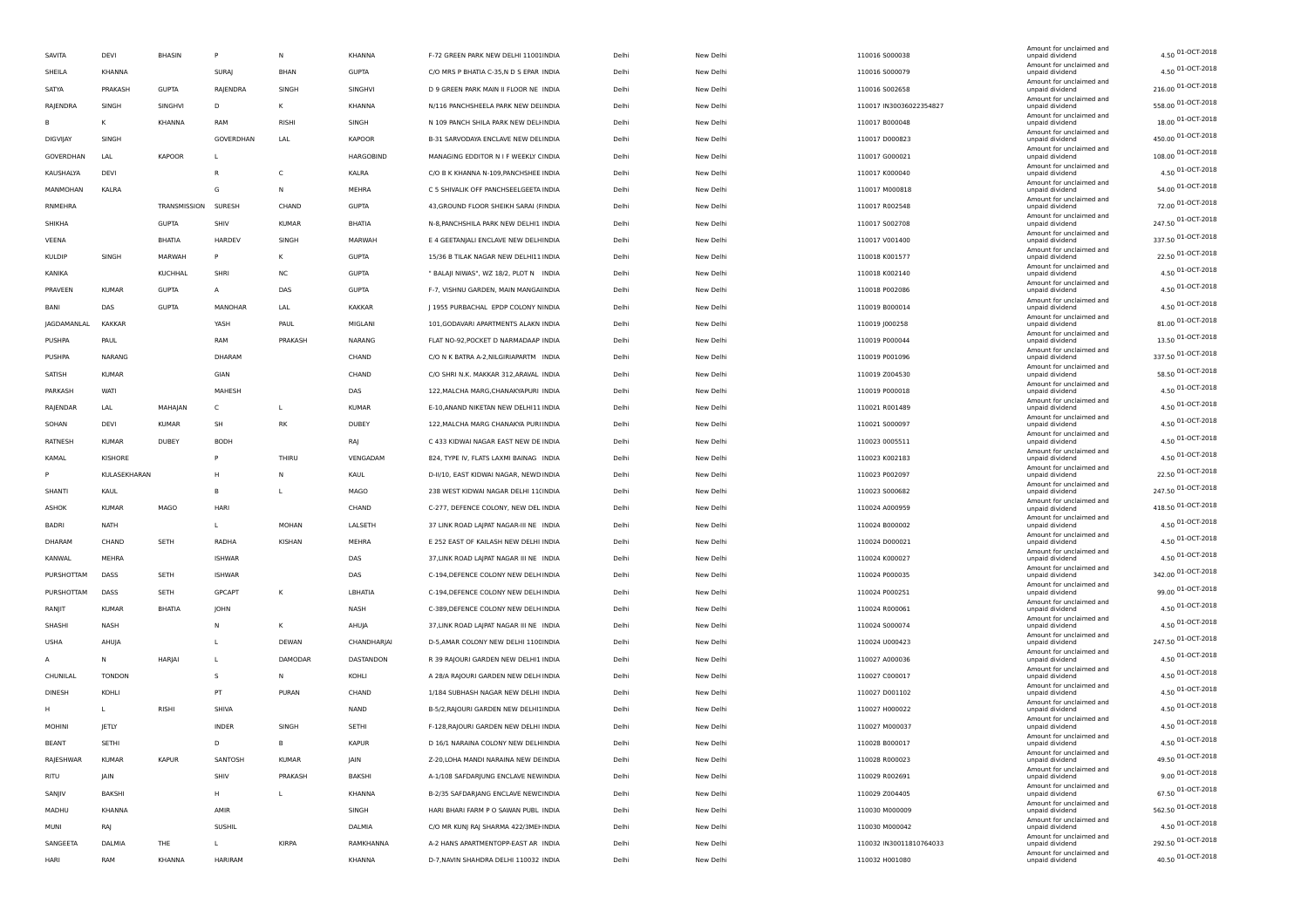| KAUSALYA       | KHANNA        |                | NARAIN          |                | DASS            | D-7 NAVIN SAHADRA DELHI 110032 INDIA      | Delhi | New Delhi |        | 110032 K001333            | Amount for unclaimed and<br>unpaid dividend | 180.00 01-OCT-2018      |
|----------------|---------------|----------------|-----------------|----------------|-----------------|-------------------------------------------|-------|-----------|--------|---------------------------|---------------------------------------------|-------------------------|
| s              | $\mathsf{R}$  | MULLICK        | VISHAN          | DASS           | GUGLANI         | A/197, JHILMIL COLONY, SHAHDARADI INDIA   | Delhi | New Delhi |        | 110032 5000004            | Amount for unclaimed and<br>unpaid dividend | $4.50$ 01-OCT-2018      |
| <b>BHAGWAN</b> | DASS          | <b>GUGLANI</b> | M               | C              | <b>GUPTA</b>    | HOUSE NO. D-7 BHAGAT SINGH ROA INDIA      | Delhi | New Delhi | 110087 | IN1201910101534218        | Amount for unclaimed and<br>unpaid dividend | 4.50 01-OCT-2018        |
| DESH           | BANDHU        | <b>GUPTA</b>   | <b>SHIKHA</b>   |                | <b>BHARDWAJ</b> | GH 14/177 P.V. NEW DELHI 110087 INDIA     | Delhi | New Delhi |        | 110033 IN1201911000020646 | Amount for unclaimed and<br>unpaid dividend | 9.00 01-OCT-2018        |
| SHIKHA         | BHARDWAJ      |                | OM              | PARKASH        | <b>GUPTA</b>    | 120150923SHIKHA BHARDWAJ<br>INDIA         | Delhi | New Delhi |        | 110087 0005728            | Amount for unclaimed and<br>unpaid dividend | 4.50 01-OCT-2018        |
| ANUPAM         | <b>GUPTA</b>  |                | P               | L              | REKHY           | B-80 A, STREET NO. 1 MAJLIS PARKDEINDIA   | Delhi | New Delhi |        | 110033 A002559            | Amount for unclaimed and<br>unpaid dividend | $9.00\,01 - OCT - 2018$ |
| <b>BALWANT</b> | KAUR          |                | LAHARI          |                | MAL             | 120 A GUJRAWALA TOWN DELHI 110 INDIA      | Delhi | New Delhi |        | 110033 B001092            | Amount for unclaimed and<br>unpaid dividend | $4.50$ 01-OCT-2018      |
| DESH           | BANDHU        | <b>GUPTA</b>   | P               | L              | REKHY           | B-80A STREET NO 1 MAJLIS PARKDELINDIA     | Delhi | New Delhi |        | 110033 D000771            | Amount for unclaimed and<br>unpaid dividend | 112.50 01-OCT-2018      |
| INDRA          | <b>REKHY</b>  |                | RAJENDER        |                | <b>KUMAR</b>    | A-120, GUJRANWALA TOWN DELHI11INDIA       | Delhi | New Delhi |        | 110033 1000539            | Amount for unclaimed and<br>unpaid dividend | 4.50 01-OCT-2018        |
| NIRMAL         | <b>GUPTA</b>  |                | OM              | PARKASH        | <b>GUPTA</b>    | B-80A, ST. NO.I, MAJLIS PARK DELHI1 INDIA | Delhi | New Delhi |        | 110033 N001635            | Amount for unclaimed and<br>unpaid dividend | 22.50 01-OCT-2018       |
| NIRMALA        | <b>GUPTA</b>  |                | DESH            | BANDHU         | <b>GUPTA</b>    | B-80A, ST.NO.I, MAJLIS PARK, DELHI INDIA  | Delhi | New Delhi |        | 110033 N001784            | Amount for unclaimed and<br>unpaid dividend | 90.00 01-OCT-2018       |
| OM             | PARKASH       | <b>GUPTA</b>   | D               | B              | <b>KAPUR</b>    | B-80A, STREET NO.I MAILIS PARKDEL INDIA   | Delhi | New Delhi |        | 110033 0000488            | Amount for unclaimed and<br>unpaid dividend | 4.50 01-OCT-2018        |
| RAJESHWAR      | <b>KUMAR</b>  | <b>KAPUR</b>   | R               | к              | <b>KAPUR</b>    | Z-20, LOHA MANDI NARAINA NEW DEINDIA      | Delhi | New Delhi |        | 110028 0005343            | Amount for unclaimed and<br>unpaid dividend | 22.50 01-OCT-2018       |
| ASHA           | <b>KAPOOR</b> |                | L               | <b>TARA</b>    | CHAND           | D 32 PUSHPANJALI ENCALVE PITAMP INDIA     | Delhi | New Delhi |        | 110034 A000028            | Amount for unclaimed and<br>unpaid dividend | 4.50 01-OCT-2018        |
| HARISH         | CHANDRA       | GARG           | LAXMI           |                | NARAIN          | 201, SANDESH VIHAR, P&T COLONYE INDIA     | Delhi | New Delhi |        | 110034 H000016            | Amount for unclaimed and<br>unpaid dividend | 72.00 01-OCT-2018       |
| N              | K             | <b>GUPTA</b>   | KHAZAN          |                | CHAND           | 169, TARUN ENCLAVE PITAMPURA DEINDIA      | Delhi | New Delhi |        | 110034 N000879            | Amount for unclaimed and<br>unpaid dividend | 148.50 01-OCT-2018      |
| RAM            | PIARI         |                | PREMNATH        |                | KALRA           | D-116, UNIVERSITY CAMPUS, KURUK INDIA     | Delhi | New Delhi |        | 110034 R003001            | Amount for unclaimed and<br>unpaid dividend | 94.50 01-OCT-2018       |
| ANIL           | <b>KUMAR</b>  | KALRA          | RAGHUNATH       |                | <b>KAPUR</b>    | POCKET C-2, FLAT NO 117-B,LAWRE INDIA     | Delhi | New Delhi |        | 110035 A001493            | Amount for unclaimed and<br>unpaid dividend | 94.50 01-OCT-2018       |
| KRISHNA        | <b>KUMARI</b> | <b>KAPUR</b>   | BALWANT         |                | SINGH           | B-2/36A LAWRANCE ROAD DELHI 11 INDIA      | Delhi | New Delhi |        | 110035 K000055            | Amount for unclaimed and<br>unpaid dividend | 13.50 01-OCT-2018       |
| KRISHAN        | LAL           | DAHIYA         | LATE            | RAGHUNATH      | <b>KAPUR</b>    | B2/7D, MIG FLATS LAWRENCE ROAD INDIA      | Delhi | New Delhi |        | 110035 K002007            | Amount for unclaimed and                    | 976.50 01-OCT-2018      |
|                | <b>KAPUR</b>  |                | RAMESH          |                |                 | B-2/36-A LAWRANCE ROAD DELHI11 INDIA      |       |           |        | 110035 R000077            | unpaid dividend<br>Amount for unclaimed and | 13.50 01-OCT-2018       |
| RUMI           |               |                |                 |                | AHUJA           |                                           | Delhi | New Delhi |        |                           | unpaid dividend<br>Amount for unclaimed and | 202.50 01-OCT-2018      |
| SUDHA          | AHUJA         |                | к               | B              | GARG            | FLAT NO 6457 SECTOR B/9 VASANTKINDIA      | Delhi | New Delhi |        | 110037 Z004341            | unpaid dividend<br>Amount for unclaimed and | 22.50 01-OCT-2018       |
| <b>HARISH</b>  | <b>KUMAR</b>  | GARG           | HARISH          | <b>KUMAR</b>   | GARG            | R-691, GALI NO. 4 SWATANTAR NAG INDIA     | Delhi | New Delhi |        | 110040 H001105            | unpaid dividend<br>Amount for unclaimed and | 22.50 01-OCT-2018       |
| SUNITA         | GARG          |                | <b>RAVINDER</b> | SINGH          | LAMBA           | C/O HARISH KUMAR GARG, R-691, G INDIA     | Delhi | New Delhi |        | 110040 S003499            | unpaid dividend<br>Amount for unclaimed and | 225.00 01-OCT-2018      |
| KAMALJIT       | KAUR          | LAMBA          | SH              | R              | CSINGH          | C/O S.S. BEDI, B-131, SARITA VIHAR INDIA  | Delhi | New Delhi |        | 110044 K001280            | unpaid dividend<br>Amount for unclaimed and | 4.50 01-OCT-2018        |
| PEEYUSH        | <b>KUMAR</b>  | SINGH          | RAM             | CHANDRA        | SINGH           | WZ 122A GALI NO 3 SADH NAGAR I INDIA      | Delhi | New Delhi |        | 110045 0005378            | unpaid dividend<br>Amount for unclaimed and |                         |
| PRABHAWATI     |               | SINGH          | GANGA           | RAM            | SINGH           | WZ 122 A GALI NO 3 SADH NAGAR INDIA       | Delhi | New Delhi |        | 110045 0005854            | unpaid dividend<br>Amount for unclaimed and | 4.50 01-OCT-2018        |
| RAM            | CHANDRA       | SINGH          | GANGA           | RAM            | SINGH           | WZ 122 A GALI NO 3 SADH NAGAR FINDIA      | Delhi | New Delhi |        | 110045 0005855            | unpaid dividend<br>Amount for unclaimed and | 4.50 01-OCT-2018        |
| RAM            | CHANDRA       | SINGH          | RAM             | CHANDRA        | SINGH           | WZ 122 A GALI NO 3 SADH NAGAR FINDIA      | Delhi | New Delhi |        | 110045 0005877            | unpaid dividend<br>Amount for unclaimed and | 4.50 01-OCT-2018        |
| PRABHAWATI     |               | SINGH          | SH              | $\mathsf{R}$   | CSINGH          | WZ 122 A GALI NO 3 SADH NAGAR INDIA       | Delhi | New Delhi |        | 110045 0005878            | unpaid dividend<br>Amount for unclaimed and | 4.50 01-OCT-2018        |
| PEEYUSH        | <b>KUMAR</b>  | SINGH          | <b>SH</b>       |                | CSINGH          | WZ 122A GALI NO 3 NEAR PALAM R INDIA      | Delhi | New Delhi |        | 110045 0006040            | unpaid dividend<br>Amount for unclaimed and | 4.50 01-OCT-2018        |
| PEEYUSH        | <b>KUMAR</b>  | SINGH          | <b>SH</b>       | $\mathsf{R}$   | CSINGH          | WZ 122A GALI NO 3 NEAR PALAM R INDIA      | Delhi | New Delhi |        | 110045 0006041            | unpaid dividend<br>Amount for unclaimed and | 4.50 01-OCT-2018        |
| GAURAV         | <b>KUMAR</b>  | SINGH          | SH              | $\mathsf{R}$   | CSINGH          | WZ 122A GALI NO 3 NEAR PALAM R INDIA      | Delhi | New Delhi |        | 110045 0006042            | unpaid dividend<br>Amount for unclaimed and | 4.50 01-OCT-2018        |
| GAURAV         | <b>KUMAR</b>  | SINGH          | SH              | $\mathsf{R}$   | CSINGH          | WZ 122A GALI NO 3 NEAR PALAM R INDIA      | Delhi | New Delhi |        | 110045 0006043            | unpaid dividend<br>Amount for unclaimed and | 4.50 01-OCT-2018        |
| GAURAV         | <b>KUMAR</b>  | SINGH          | SH              | $\mathsf{R}$   | CSINGH          | WZ-122A, GALI NO-3, SADH NAGAR- INDIA     | Delhi | New Delhi |        | 110045 0006044            | unpaid dividend<br>Amount for unclaimed and | 4.50 01-OCT-2018        |
| GAURAV         | <b>KUMAR</b>  | SINGH          | <b>SH</b>       | $\mathsf{R}$   | CSINGH          | WZ 122A GALI NO 3 NEAR PALAM R INDIA      | Delhi | New Delhi |        | 110045 0006058            | unpaid dividend                             | 4.50 01-OCT-2018        |
| PEEYUSH        | <b>KUMAR</b>  | SINGH          | A               | L              | NANDA           | WZ-122A, GALI NO-3, SADH NAGAR- INDIA     | Delhi | New Delhi |        | 110045 0006059            | Amount for unclaimed and<br>unpaid dividend | $4.50$ 01-OCT-2018      |
| DEEPAK         | NANDA         |                | <b>BRII</b>     |                | BHANDARI        | H NO M-32 GREATER KAILASH PART IINDIA     | Delhi | New Delhi |        | 110048 D001091            | Amount for unclaimed and<br>unpaid dividend | 220.50 01-OCT-2018      |
| GITA           | BHANDARI      |                | M               | L              | NANDA           | C6, GREATER KAILASH ENCLAVE-1 N INDIA     | Delhi | New Delhi |        | 110048 G001023            | Amount for unclaimed and<br>unpaid dividend | 22.50 01-OCT-2018       |
| INDRA          | NANDA         |                | R               | B              | CHUNILAL        | N-238, GREATER KAILASH 1 NEW DELINDIA     | Delhi | New Delhi |        | 110048 1000489            | Amount for unclaimed and<br>unpaid dividend | 135.00 01-OCT-2018      |
| JALOTA         | ONKAR         | LAL            | D               |                | MALHOTRA        | B-223/B GREATER KAILASH NEW DELINDIA      | Delhi | New Delhi |        | 110048 J000852            | Amount for unclaimed and<br>unpaid dividend | 247.50 01-OCT-2018      |
| KAMLA          | MALHOTRA      |                | THAKAR          | DAS            | AHUJA           | D-22, GREATER KAILASH ENCLAVE N(INDIA     | Delhi | New Delhi |        | 110048 K000013            | Amount for unclaimed and<br>unpaid dividend | 4.50 01-OCT-2018        |
| MANOHAR        | LAL           | AHUJA          | <b>DIWAN</b>    | CHAND          | KHANNA          | S-479, GREATER KAILASH, PART-II, N INDIA  | Delhi | New Delhi |        | 110048 M001297            | Amount for unclaimed and<br>unpaid dividend | 504.00 01-OCT-2018      |
| SANTA          | DEVI          |                | AMARJIT         |                | SINGH           | B-3, SOUTH EXTN PART-I NEW DELHI INDIA    | Delhi | New Delhi |        | 110048 5000013            | Amount for unclaimed and<br>unpaid dividend | 4.50 01-OCT-2018        |
| SHEILA         | AMARJIT       | SINGH          | к               | R              | SATIJA          | B- 267A, GREATER KAILASH - I NEW INDIA    | Delhi | New Delhi |        | 110048 S002269            | Amount for unclaimed and<br>unpaid dividend | 675.00 01-OCT-2018      |
| TOPAN          | RAM           | SATIJA         | R               | P              | KHANNA          | H/17, KAILASH COLONY NEW DELHI1 INDIA     | Delhi | New Delhi |        | 110048 T000487            | Amount for unclaimed and<br>unpaid dividend | 81.00 01-OCT-2018       |
| VED            | KUMARI        | KHANNA         | в               | S.             | YAMDAGNI        | W 133 GREATER KAILASH I NEW DELINDIA      | Delhi | New Delhi |        | 110048 V001439            | Amount for unclaimed and<br>unpaid dividend | 13.50 01-OCT-2018       |
| GOVIND         | KUMARI        | YAMDAGNI       | <b>RAVINDER</b> | <b>BHUSHAN</b> | DUGGAL          | D-20, SOUTH EXTENSION PART II NE INDIA    | Delhi | New Delhi |        | 110049 G000739            | Amount for unclaimed and<br>unpaid dividend | 261.00 01-OCT-2018      |
| PUSHPA         | DUGGAL        |                | в               | B              | <b>AGARWAL</b>  | 37,D D A FLATS, USUF SARAI NEWDE INDIA    | Delhi | New Delhi |        | 110049 P000039            | Amount for unclaimed and<br>unpaid dividend | 4.50 01-OCT-2018        |
|                |               |                |                 |                |                 |                                           |       |           |        |                           |                                             |                         |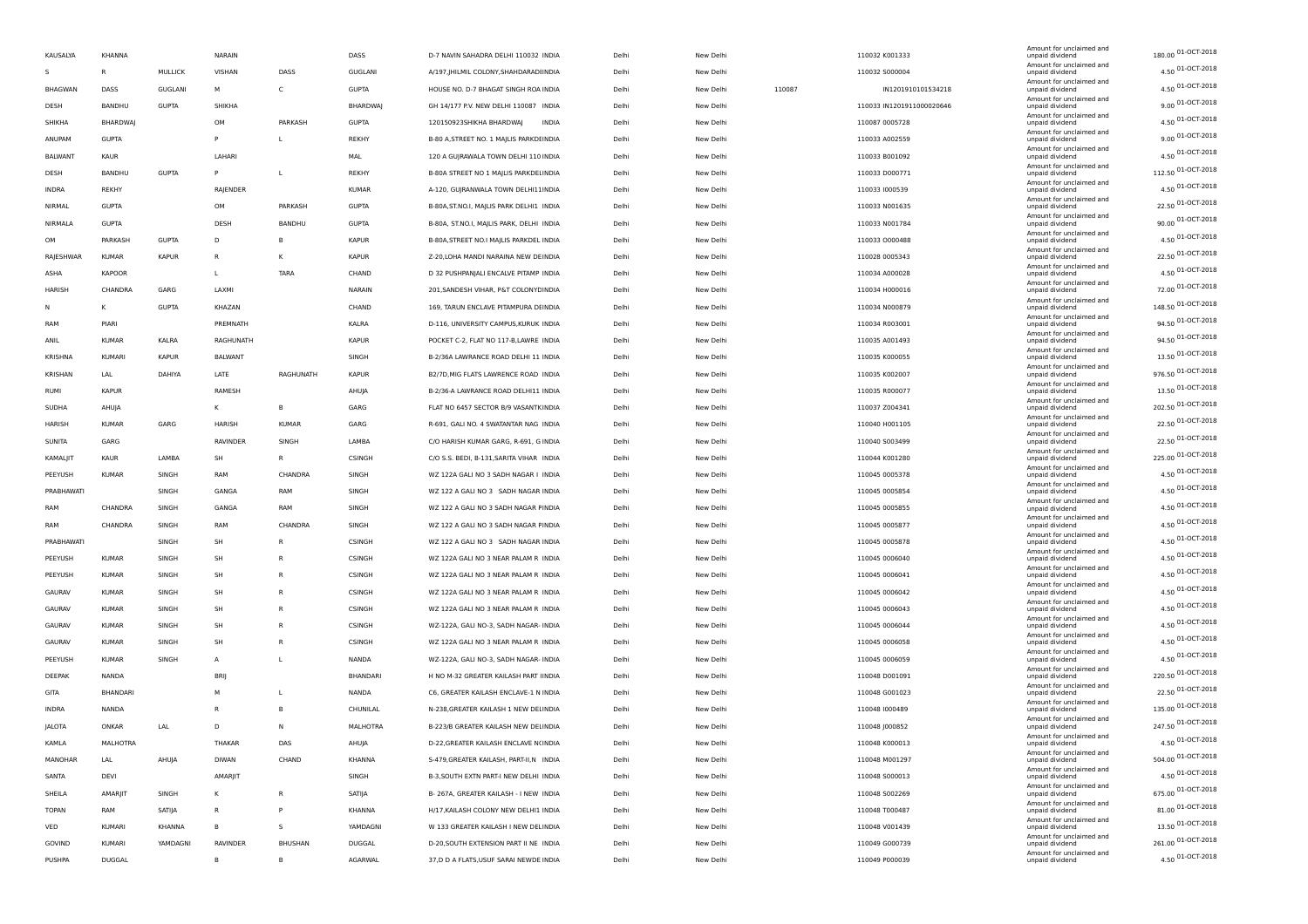| <b>UMA</b>    | AGARWAL       |            | GANDA            |              | RAM           | B-47, SOUTH EXTN 1 NEW DELHI 110 INDIA    | Delhi         | New Delhi | 110049 U000611            | Amount for unclaimed and<br>unpaid dividend | 504.00 01-OCT-2018      |
|---------------|---------------|------------|------------------|--------------|---------------|-------------------------------------------|---------------|-----------|---------------------------|---------------------------------------------|-------------------------|
| <b>NAGIN</b>  | CHAND         | HANDA      | GANDA            |              | RAM           | 72, RADHE SHYAM PARK PARWANA R INDIA      | Delhi         | New Delhi | 110051 N000002            | Amount for unclaimed and<br>unpaid dividend | 81.00 01-OCT-2018       |
| <b>NAGIN</b>  | CHAND         | HANDA      | SATISH           |              | MEHRA         | 72, RADHE SHYAM PARK PARWANA R INDIA      | Delhi         | New Delhi | 110051 N000003            | Amount for unclaimed and<br>unpaid dividend | 81.00 01-OCT-2018       |
| NEENA         | MEHRA         |            | $\mathsf{R}$     | N            | MEHRA         | V-5, HANS APARTMENTS ARJUN NAGAINDIA      | Delhi         | New Delhi | 110051 N000016            | Amount for unclaimed and<br>unpaid dividend | 13.50 01-OCT-2018       |
| SATISH        | MEHRA         |            | RAM              | LABHAYA      | $\mathsf{T}$  | V-5 HANS APPARTMENTS ARJUN NAGINDIA       | Delhi         | New Delhi | 110051 S000031            | Amount for unclaimed and<br>unpaid dividend | 13.50 01-OCT-2018       |
| SHIV          | DEVI          | SACHDEVA   | D                | <b>B</b>     | <b>GUPTA</b>  | B-6/24 KRISHAN NAGAR DELHI 1100 INDIA     | Delhi         | New Delhi | 110051 S000084            | Amount for unclaimed and<br>unpaid dividend | 4.50 01-OCT-2018        |
| SURENDER      | <b>KUMAR</b>  | INDIAN     | HEM              | RAJ          | CHATURVEDI    |                                           | Delhi         | New Delhi |                           | Amount for unclaimed and                    | 337.50 01-OCT-2018      |
|               |               |            |                  |              |               | B-80A, ST. NO.I, MAJLIS PARK, DELHI INDIA |               |           | 110033 IN30020610366951   | unpaid dividend<br>Amount for unclaimed and | 225.00 01-OCT-2018      |
| <b>BHARAT</b> | <b>KUMAR</b>  | CHATURVEDI | LASKARI          | MAL          | SHARE         | K D 32 A DDA FLATS ASHOK VIHARD INDIA     | Delhi         | New Delhi | 110052 B000254            | unpaid dividend<br>Amount for unclaimed and | 337.50 01-OCT-2018      |
| JAGAN         | NATH          | SYAL       | Y                | P            | BHATIA        | AG-43, SHALIMAR BAGH DELHI1100! INDIA     | Delhi         | New Delhi | 110052 J000969            | unpaid dividend<br>Amount for unclaimed and | 4.50 01-OCT-2018        |
| SUDARSHAN     | BHATIA        |            | RAKESH           | <b>KUMAR</b> | ABROL         | M.I.G.FLAT NO. 16-A, BLOCKNO.KC, INDIA    | Delhi         | New Delhi | 110052 S002494            | unpaid dividend<br>Amount for unclaimed and |                         |
| YOGESH        | ABROL         |            | LT               | SHDEVIDAYAL  | RASTOGI       | H.NO.135, BLOCK-A, POCKET - E, A.E. INDIA | Delhi         | New Delhi | 110052 Y000544            | unpaid dividend<br>Amount for unclaimed and | 450.00 01-OCT-2018      |
| VINAY         | <b>KUMAR</b>  | RASTOGI    | SHRI             | VINAY        | KUMARRASTOGI  | C-2/82 YAMUNA VIHAR DELHI 11005 INDIA     | Delhi         | New Delhi | 110053 0006167            | unpaid dividend<br>Amount for unclaimed and | 9.00 01-OCT-2018        |
| VEENU         | RASTOGI       |            | LATE             | SHDEVIDAYAL  | RASTOGI       | C-2/82 YAMUNA VIHAR DELHI 11005 INDIA     | Delhi         | New Delhi | 110053 0006168            | unpaid dividend                             | 9.00 01-OCT-2018        |
| VINAY         | KUMAR         | RASTOGI    | NEERA            |              | NEERA         | C-2/82 YAMUNA VIHAR DELHI 11005 INDIA     | Delhi         | New Delhi | 110053 0006169            | Amount for unclaimed and<br>unpaid dividend | $9.00\,01 - OCT - 2018$ |
| JAI           | <b>KUMAR</b>  | SHARMA     | SONPAL           |              | SHARMA        | V-440, HOSPITAL STREET ARVINDNA INDIA     | Delhi         | New Delhi | 110053 J001596            | Amount for unclaimed and<br>unpaid dividend | 4.50 01-OCT-2018        |
| UMA           | SHANKAR       | SHARMA     | DEVI             | DAYAL        | RASTOGI       | C-11/65, YAMUNA VIHAR DELHI 1100 INDIA    | Delhi         | New Delhi | 110053 U000424            | Amount for unclaimed and<br>unpaid dividend | 418.50 01-OCT-2018      |
| VINAY         | <b>KUMAR</b>  | RASTOGI    | C                | К            | SHARMA        | 220150923VINAY KUMAR RASTOGI INDIA        | Delhi         | New Delhi | 110053 Z004358            | Amount for unclaimed and<br>unpaid dividend | 85.50 01-OCT-2018       |
| IAI           | <b>KUMAR</b>  | SHARMA     | C                | к            | SHARMA        | V-444 HOSPITAL STREET ARVIND N INDIA      | Delhi         | New Delhi | 110053 Z004499            | Amount for unclaimed and<br>unpaid dividend | 9.00 01-OCT-2018        |
| <b>JAI</b>    | <b>KUMAR</b>  | SHARMA     | $\overline{A}$   | C            | JAIN          | V-444 HOSPITAL STREET ARVIND N INDIA      | Delhi         | New Delhi | 110053 Z004500            | Amount for unclaimed and<br>unpaid dividend | 13.50 01-OCT-2018       |
| SHANTA        | JAIN          |            | N                | $\mathbf{I}$ | SHARMA        | C/O MR A C JAIN 11-A, COURT ROADE INDIA   | Delhi         | New Delhi | 110054 S000063            | Amount for unclaimed and<br>unpaid dividend | 450.00 01-OCT-2018      |
|               |               | SHARMA     | PARDHAN          |              |               |                                           |               |           |                           | Amount for unclaimed and                    | 382.50 01-OCT-2018      |
| JITENDRA      | <b>NATH</b>   |            |                  | SINGH        | HOUSEWIFE     | 1634, MAIN BAZAR PAHAR GANJ NEW INDIA     | Delhi         | New Delhi | 110055 J000839            | unpaid dividend<br>Amount for unclaimed and | 247.50 01-OCT-2018      |
| INDER         | KAUR          |            | A                | К            | JAIN          | A-9A/5, VASANT VIHAR, NEW DELHI1INDIA     | Delhi         | New Delhi | 110057 1000657            | unpaid dividend<br>Amount for unclaimed and | 4.50 01-OCT-2018        |
| KAMLA         | DEVI          | JAIN       | PARDHAN          |              | SINGH         | AVTAR HOUSE, C-2/11, VASANT VIH INDIA     | Delhi         | New Delhi | 110057 K000010            | unpaid dividend<br>Amount for unclaimed and |                         |
| KAWALJIT      | SINGH         |            | <b>BHUPINDRA</b> |              | SINGH         | A 9A/5 VASANT VIHAR NEW DELHI11INDIA      | Delhi         | New Delhi | 110057 Z006397            | unpaid dividend<br>Amount for unclaimed and | 81.00 01-OCT-2018       |
| GAGANDEEP     | SINGH         | REEN       | BHUPINDRA        | SINGH        | REEN          | WZ 10 A 2ND FLOOR STREET NO 1SIINDIA      | Delhi         | New Delhi | 110058 IN1302800000000430 | unpaid dividend<br>Amount for unclaimed and | 4.50 01-OCT-2018        |
| NAVNEET       | KAUR          | REEN       | R.               | C            | JAIN          | WZ-10A, STREET NO. 1 SHIVNAGAR, INDIA     | Delhi         | New Delhi | 110058 IN30234910046339   | unpaid dividend<br>Amount for unclaimed and | 9.00 01-OCT-2018        |
| RAMA          | THAKUR        |            | к                | -S           | KAMBOJ        | 83-A, BHAGWAN MAINPURI 205001 INDIA       | Uttar Pradesh | Mainpuri  | 205001 R000519            | unpaid dividend                             | 247.50 01-OCT-2018      |
| SIHRAN        | JEET          | KAUR       | B                | $\mathbf{L}$ | CHAWLA        | A-3/20, JANAK PURI, NEW DELHI1100 INDIA   | Delhi         | New Delhi | 110058 S003642            | Amount for unclaimed and<br>unpaid dividend | 337.50 01-OCT-2018      |
| SATISH        | <b>KUMAR</b>  | CHAWLA     | SANGRAM          | SINGH        | THAKUR        | RZ-25, JAIN COLONY, PART-III,UTTA INDIA   | Delhi         | New Delhi | 110058 S004020            | Amount for unclaimed and<br>unpaid dividend | 715.50 01-OCT-2018      |
| RAMA          | THAKUR        |            | SH               | <b>INDR</b>  | SAINAJMANI    | A1/ 320 JANAKPURI NEW DELHI 110(INDIA     | Delhi         | New Delhi | 110058 Z006347            | Amount for unclaimed and<br>unpaid dividend | 81.00 01-OCT-2018       |
| AJAY          | AJMANI        |            | SH               | $\mathbf{I}$ | SAINAJMANI    | WZ 86A LANE NO 26 SCHOOL ROAD INDIA       | Delhi         | New Delhi | 110059 0006060            | Amount for unclaimed and<br>unpaid dividend | 4.50 01-OCT-2018        |
| AJAY          | AJMANI        |            | SH               | $\mathbf{I}$ | SAINAJMANI    | WZ 86A LANE NO 26 SCHOOL ROAD INDIA       | Delhi         | New Delhi | 110059 0006063            | Amount for unclaimed and<br>unpaid dividend | 4.50 01-OCT-2018        |
| AJAY          | AJMANI        |            | SH               | INDER        | SAINAJMANI    | WZ 86A LANE NO 26 SCHOOL ROAD INDIA       | Delhi         | New Delhi | 110059 0006064            | Amount for unclaimed and<br>unpaid dividend | 4.50 01-OCT-2018        |
| AJAY          | AJMANI        |            | SH               |              | SAINAJMANI    | WZ 86A LANE NO 26 SCHOOL ROAD INDIA       | Delhi         | New Delhi | 110059 0006065            | Amount for unclaimed and<br>unpaid dividend | 4.50 01-OCT-2018        |
| AJAY          | AJMANI        |            | SH               |              | SAINAJMANI    | WZ 86A LANE NO 26 SCHOOL ROAD INDIA       | Delhi         | New Delhi | 110059 0006066            | Amount for unclaimed and<br>unpaid dividend | 4.50 01-OCT-2018        |
|               |               |            |                  |              |               |                                           |               |           |                           | Amount for unclaimed and                    | 4.50 01-OCT-2018        |
| AJAY          | AJMANI        |            | SH               | $\mathbf{I}$ | SAINAJMANI    | WZ 86A LANE NO 26 SCHOOL ROAD INDIA       | Delhi         | New Delhi | 110059 0006067            | unpaid dividend<br>Amount for unclaimed and | 4.50 01-OCT-2018        |
| AJAY          | AJMANI        |            | NIHAL            | CHAND        | SACHDEVA      | WZ 86A LANE NO 26 SCHOOL ROAD INDIA       | Delhi         | New Delhi | 110059 0006068            | unpaid dividend<br>Amount for unclaimed and |                         |
| SAT           | PAL           | SACHDEVA   | DEVI             |              | DAS           | 28/28 BLOCK-28OLD RAJINDER NAG INDIA      | Delhi         | New Delhi | 110059 IN30339920014852   | unpaid dividend<br>Amount for unclaimed and | 27.00 01-OCT-2018       |
| PRITHI        | RAJ           | ANAND      | B                |              | MAGO          | C/O SH S C BHATIA H NO-330, NEWR INDIA    | Delhi         | New Delhi | 110060 P000031            | unpaid dividend<br>Amount for unclaimed and | 4.50 01-OCT-2018        |
| PREM          | MAGO          |            | LATE             | DEV          | PRAKASHBHATIA | J-382, NEW RAJINDER NAGAR NEW D INDIA     | Delhi         | New Delhi | 110060 P001024            | unpaid dividend<br>Amount for unclaimed and | 247.50 01-OCT-2018      |
| RAJ           | <b>KUMARI</b> | BHATIA     | <b>B</b>         | $\mathbf{I}$ | MAGO          | 55/11, OLD RAJINDER NAGAR, NEWD INDIA     | Delhi         | New Delhi | 110060 R002614            | unpaid dividend                             | 4.50 01-OCT-2018        |
| SATYA         | MAGO          |            |                  | P            | MALVIYA       | J 382, NEW RAJINDER NAGAR NEW D INDIA     | Delhi         | New Delhi | 110060 S001684            | Amount for unclaimed and<br>unpaid dividend | 247.50 01-OCT-2018      |
| SUNIL         | <b>KUMAR</b>  | MALVIYA    | B                | s            | NEGI          | BHARAT PETROLEUM CORPORATION INDIA        | Delhi         | New Delhi | 110061 IN30047641652046   | Amount for unclaimed and<br>unpaid dividend | 135.00 01-OCT-2018      |
| MUKESH        | CHANDRA       |            | TOUQVIER         |              | AHMED         | HOUSE NO. 1093, D.D.A FLATSMADAINDIA      | Delhi         | New Delhi | 110062 M002365            | Amount for unclaimed and<br>unpaid dividend | 22.50 01-OCT-2018       |
| TOUQVIER      |               | AHMED      | M                | $\vee$       | RAO           | C/O DR SYED VAHIDUDIN INSTITUT INDIA      | Delhi         | New Delhi | 110062 T000587            | Amount for unclaimed and<br>unpaid dividend | 247.50 01-OCT-2018      |
| MATURU        | KAMAKSHI      |            | P                | P            | SHAH          | 93-A MIG DDA A2B PASCHIM VIHAR INDIA      | Delhi         | New Delhi | 110063 M000543            | Amount for unclaimed and<br>unpaid dividend | 342.00 01-OCT-2018      |
| PREETI        | SHAH          |            | CHANAN           |              | SINGH         | 69B/A2B, DDA MIG FLATS, PASCHIM INDIA     | Delhi         | New Delhi | 110063 P001805            | Amount for unclaimed and<br>unpaid dividend | 4.50 01-OCT-2018        |
| KULBIR        | SINGH         |            | SH               | SP           | JUNEJA        | C-114, PHASE II MAYAPURI NEW DELI INDIA   | Delhi         | New Delhi | 110064 K001959            | Amount for unclaimed and<br>unpaid dividend | 337.50 01-OCT-2018      |
| DAVINDER      | PAL           | JUNEJA     | <b>SURAJ</b>     |              | NARAIN        | 20 SANT NAGAR EAST OF KAILASH INDIA       | Delhi         | New Delhi | 110065 0005010            | Amount for unclaimed and<br>unpaid dividend | 4.50 01-OCT-2018        |
|               |               |            |                  |              |               |                                           |               |           |                           |                                             |                         |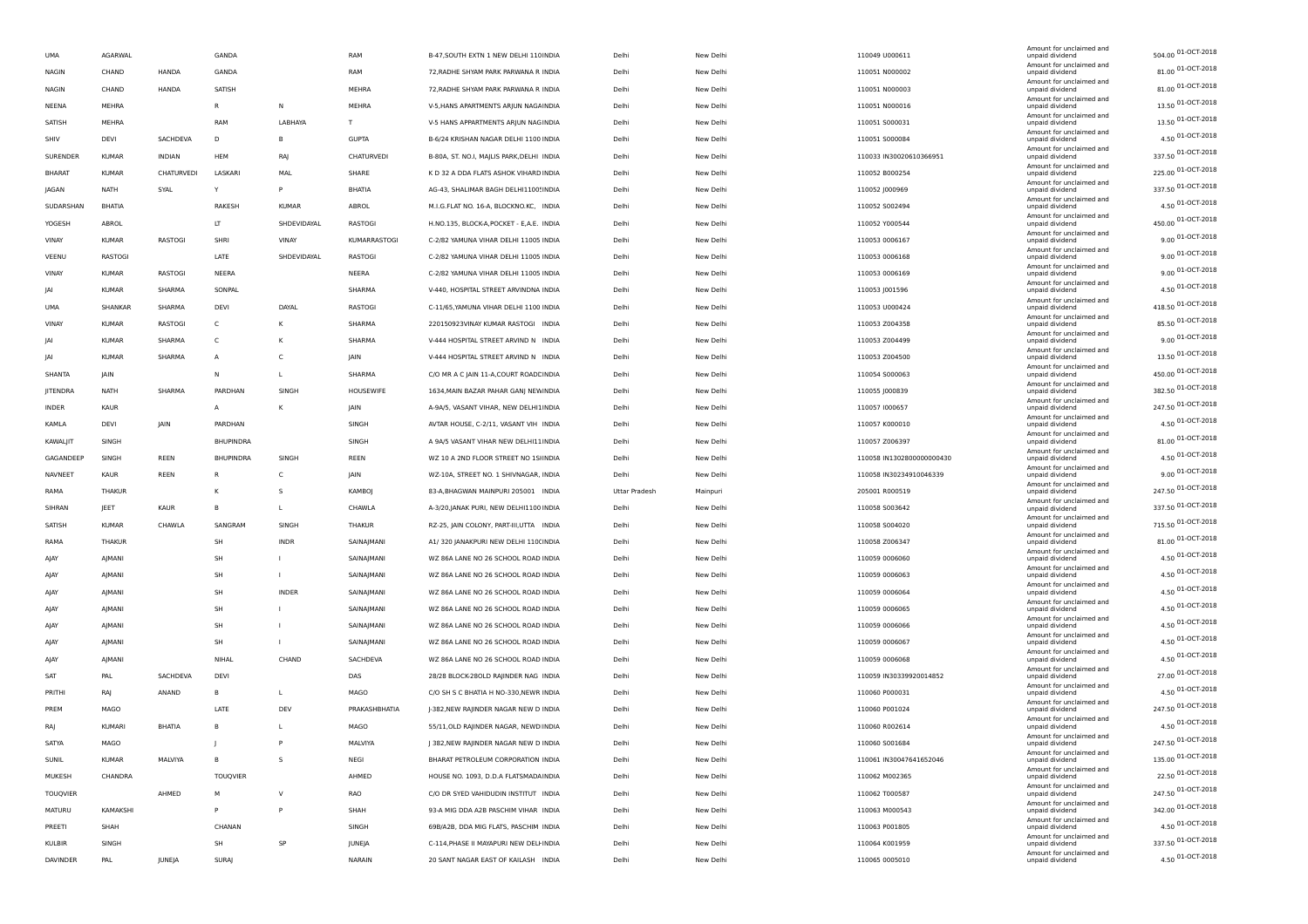|                | NEHRU          |               |                | B              |                |                                        |               |                     |                           | Amount for unclaimed and                    | 450.00 01-OCT-2018   |
|----------------|----------------|---------------|----------------|----------------|----------------|----------------------------------------|---------------|---------------------|---------------------------|---------------------------------------------|----------------------|
| MALTI          |                |               |                |                | NANDA          | 32, FRIENDS COLONY MATHURA ROA INDIA   | Delhi         | New Delhi           | 110065 B001068            | unpaid dividend<br>Amount for unclaimed and | 504.00 01-OCT-2018   |
| <b>KRISHNA</b> | NANDA          |               | D              | T              | CHAND          | C-768 NEW FRIENDS COLONY NEW [INDIA    | Delhi         | New Delhi           | 110065 K001308            | unpaid dividend<br>Amount for unclaimed and | 607.50 01-OCT-2018   |
| SUSHIL         | <b>KUMARI</b>  |               | P              | N              | KHOSLA         | A 62 MOUNT KAILASH S F S FLATSEA INDIA | Delhi         | New Delhi           | 110065 5000672            | unpaid dividend<br>Amount for unclaimed and |                      |
| KAUSHALYA      | DEVI           | KHOSLA        | VED            | PRAKASH        | GOEL           | C/O MR. ASHOK NATH KHOSLA, #BB INDIA   | Delhi         | New Delhi           | 110067 K001353            | unpaid dividend<br>Amount for unclaimed and | 18.00 01-OCT-2018    |
| ANITA          | GOYAL          | UTI           | RAJEEV         |                | SHARMA         | A 53 BASEMENT LAJPAT NAGAR 2 DE INDIA  | Delhi         | New Delhi           | 110024 IN30051311743090   | unpaid dividend<br>Amount for unclaimed and | 225.00 01-OCT-2018   |
| INDU           | SHARMA         |               | К              | L              | CHAWLA         | SECTOR D-2/2074 VASANT KUNJ NEV INDIA  | Delhi         | New Delhi           | 110070 1000650            | unpaid dividend<br>Amount for unclaimed and | 450.00 01-OCT-2018   |
| к              | L              | CHAWLA        |                | D              | BHALLA         | SECTOR A POCKET C FLAT NO 351VAINDIA   | Delhi         | New Delhi           | 110070 K000003            | unpaid dividend<br>Amount for unclaimed and | 4.50 01-OCT-2018     |
| DALIP          | CHAND          | BHALLA        |                |                | AGGARWAL       | B-40, HARDEV NAGAR JARODHA VIL INDIA   | Delhi         | New Delhi           | 110084 D000481            | unpaid dividend                             | 4.50 01-OCT-2018     |
| HARIHAR        | AGGARWAL       |               | <b>BIHARI</b>  | LAL            | <b>SERVICE</b> | D-14/229, SECTOR-8 ROHINI NEWDEINDIA   | Delhi         | New Delhi           | 110085 H001146            | Amount for unclaimed and<br>unpaid dividend | 4.50 01-OCT-2018     |
| KISHORE        | LAL            |               |                |                | <b>GUPTA</b>   | G-7/158 SECTOR 16 ROHINI DELHI1 INDIA  | Delhi         | New Delhi           | 110085 K001998            | Amount for unclaimed and<br>unpaid dividend | 4.50 01-OCT-2018     |
| LALIT          | <b>GUPTA</b>   |               | LALIT          | <b>KUMAR</b>   | <b>GUPTA</b>   | D-14/229, SECTOR-8 ROHINI NEWDEINDIA   | Delhi         | New Delhi           | 110085 L000760            | Amount for unclaimed and<br>unpaid dividend | 4.50 01-OCT-2018     |
| NEERU          | <b>GUPTA</b>   |               | М              | c              | <b>GUPTA</b>   | D-14/229, SECTOR-8 ROHINI DELHI1 INDIA | Delhi         | New Delhi           | 110085 N001499            | Amount for unclaimed and<br>unpaid dividend | 4.50 01-OCT-2018     |
| DESH           | BANDHU         | <b>GUPTA</b>  | <b>SH</b>      | $\overline{A}$ | KBANSAL        | GH 14/177 P.V. NEW DELHI 110087 INDIA  | Delhi         | New Delhi           | 110087 D000006            | Amount for unclaimed and<br>unpaid dividend | 225.00 01-OCT-2018   |
| ROBIN          | BANSAL         |               | T              | D              | ARORA          | C/O MR R K BANSAL CU 43 VISHAKA INDIA  | Delhi         | New Delhi           | 110088 0005484            | Amount for unclaimed and<br>unpaid dividend | 4.50 01-OCT-2018     |
| NEELAM         | KHANNA         | 5AVING        | KHANNA         |                | KHANNA         | BN-83, SHALIMAR BAGH (WEST) DELINDIA   | Delhi         | New Delhi           | 110088 N000628            | Amount for unclaimed and<br>unpaid dividend | 607.50 01-OCT-2018   |
| RATNA          | DEVI           | HDFC          | DEVI           |                | DEVI           | JK 17 BLOCK J&KLAXMI NAGARDELHIINDIA   | Delhi         | New Delhi           | 110091 IN1202990005626583 | Amount for unclaimed and                    | 4.50 01-OCT-2018     |
|                |                |               |                |                |                |                                        |               |                     |                           | unpaid dividend<br>Amount for unclaimed and | 90.00 01-OCT-2018    |
| <b>SUSHIL</b>  | <b>KUMAR</b>   |               | <b>SH</b>      | KHEM           | CHAND          | A 69 3RD FLRKAILASH BAVANPANDA INDIA   | Delhi         | New Delhi           | 110092 IN1203600001373686 | unpaid dividend<br>Amount for unclaimed and | 112.50 01-OCT-2018   |
| ASHOK          | <b>KWATRA</b>  |               | NANDA          |                | NANDA          | N-29, LAXMI NAGAR, NEW DELHI110 INDIA  | Delhi         | New Delhi           | 110092 A002123            | unpaid dividend<br>Amount for unclaimed and | 1,053.00 01-OCT-2018 |
|                | к              | NANDA         | <b>GUPTA</b>   |                | <b>GUPTA</b>   | E-336 NIRMAN VIHAR NEW DELHI11INDIA    | Delhi         | New Delhi           | 110092 J000030A           | unpaid dividend<br>Amount for unclaimed and |                      |
| KANIKA         | <b>GUPTA</b>   |               | KALYAN         |                | SAHAI          | 104, VARDHMAN TOWER COMMUNITINDIA      | Delhi         | New Delhi           | 110092 K002235            | unpaid dividend<br>Amount for unclaimed and | 4.50 01-OCT-2018     |
| R              | <b>GUPTA</b>   |               | SIDH           | <b>KUMAR</b>   | JAIN           | FLAT NO. 76, SUBHAM APARTMENTSHNDIA    | Delhi         | New Delhi           | 110092 R000896            | unpaid dividend<br>Amount for unclaimed and | 247.50 01-OCT-2018   |
| SHASHI         | JAIN           |               | RAJESH         |                | GOEL           | F-90 WEST JAWAHAR PARK (BEHIND INDIA   | Delhi         | New Delhi           | 110092 S003833            | unpaid dividend<br>Amount for unclaimed and | 58.50 01-OCT-2018    |
| SHAMA          | GOEL           |               | M              | D              | GALHOTRA       | B-108 SECTOR - 41 NOIDA 201303 INDIA   | Uttar Pradesh | Gautam Buddha Nagar | 201303 S004510            | unpaid dividend                             | 225.00 01-OCT-2018   |
| <b>USHA</b>    | GALHOTRA       |               | SH             | CHITRAKOOT     | SHARMA         | C-186, NIRMAN VIHAR NEW DELHI11 INDIA  | Delhi         | New Delhi           | 110092 U000542            | Amount for unclaimed and<br>unpaid dividend | 81.00 01-OCT-2018    |
| JAI            | <b>KUMAR</b>   | SHARMA        | SH             | CHITRAKOOT     | SHARMA         | 339 A POCKET E LIG FLAT GTBENC INDIA   | Delhi         | New Delhi           | 110093 IN1302800000000407 | Amount for unclaimed and<br>unpaid dividend | 4.50 01-OCT-2018     |
| JAI            | <b>KUMAR</b>   | SHARMA        | $\cup$         | c              | MATAI          | 339 A POCKET E LIG FLAT GTBENC INDIA   | Delhi         | New Delhi           | 110093 IN1302800000000411 | Amount for unclaimed and<br>unpaid dividend | 4.50 01-OCT-2018     |
| AMAR           | VEER           | MATAI         | CHANDERHANS    |                | CHANDERHANS    | NHID/2B NEAR GRAND HOTEL GODRINDIA     | Haryana       | Faridabad           | 121001 A000009            | Amount for unclaimed and<br>unpaid dividend | 4.50 01-OCT-2018     |
| м              | $\mathsf{R}$   | SHARMA        | M              | L              | JAIN           | B K HOSPITAL FARIDABAD 121001 INDIA    | Haryana       | Faridabad           | 121001 M001868            | Amount for unclaimed and<br>unpaid dividend | 225.00 01-OCT-2018   |
| SANTOSH        | <b>KUMAR</b>   | <b>JAIN</b>   | S              | K              | JAIN           | 157-158, NEHRU GROUND FARIDABA INDIA   | Haryana       | Faridabad           | 121001 S001246            | Amount for unclaimed and<br>unpaid dividend | 22.50 01-OCT-2018    |
| SHEEL          | WATI           |               | PARSOTAM       |                | DAS            | 157-158, NEHRU GROUND FARIDABA INDIA   | Haryana       | Faridabad           | 121001 S001248            | Amount for unclaimed and<br>unpaid dividend | 22.50 01-OCT-2018    |
| GOVIND         | GOPAL          | AGGARWAL      | B              | s              | <b>BHAVRA</b>  | H.NO.2137, SECTOR - 9 FARIDABAD INDIA  | Haryana       | Faridabad           | 121006 G000015            | Amount for unclaimed and<br>unpaid dividend | 121.50 01-OCT-2018   |
| JASWANT        | SINGH          | <b>BHAVRA</b> | <b>BHAGWAT</b> |                | SWARUP         | 991, SECTOR 7 C FARIDABAD 121006 INDIA | Haryana       | Faridabad           | 121006 J001173            | Amount for unclaimed and<br>unpaid dividend | 675.00 01-OCT-2018   |
|                |                |               | $\sf R$        |                |                |                                        |               |                     |                           | Amount for unclaimed and                    | 4.50 01-OCT-2018     |
| PAWAN          | <b>KUMAR</b>   |               |                | К              | <b>GULATI</b>  | H.NO.418, SECTOR-4, GURGAON 122 INDIA  | Haryana       | Gurgaon             | 122001 P001861            | unpaid dividend<br>Amount for unclaimed and | 9.00 01-OCT-2018     |
| SHIV           | <b>KUMAR</b>   | <b>GULATI</b> | Н              | s              | VISWANATHAN    | H.NO.818, SECTOR-4, GURGAON 122 INDIA  | Haryana       | Gurgaon             | 122001 S003463            | unpaid dividend<br>Amount for unclaimed and |                      |
| V              | SRIDHAR        |               | D              |                | MAL            | ST NO 125954 SR EXECUTIVE P P INDIA    | Haryana       | Gurgaon             | 122015 V001272            | unpaid dividend<br>Amount for unclaimed and | 333.00 01-OCT-2018   |
| CHANDIRAM      | MANSARAMANI    |               | RAM            | <b>AVTAR</b>   | LOHIYA         | G 29 GROUND FLOOR SOUTH CITY I INDIA   | Haryana       | Gurgaon             | 122018 C000659            | unpaid dividend<br>Amount for unclaimed and | 486.00 01-OCT-2018   |
| YOGESH         | LOHIYA         |               | JAGDISH        |                | PARSHAD        | C/O M/S POHOP SINGH KISHAN SAH INDIA   | Haryana       | Rewari              | 123401 Y000002            | unpaid dividend<br>Amount for unclaimed and | 72.00 01-OCT-2018    |
| JITENDRA       | <b>KUMAR</b>   | BANSAL        | JAGDISH        |                | PARSHAD        | HOUSE NO 6795 BALLUWARA REWAHNDIA      | Haryana       | Rewari              | 123401 Z006294            | unpaid dividend<br>Amount for unclaimed and | 4.50 01-OCT-2018     |
| JITENDER       | <b>KUMAR</b>   |               | LEKH           | RAM            | MUNIM          | H NO 6795 BALLUWARA REWARI 123INDIA    | Haryana       | Rewari              | 123401 Z006298            | unpaid dividend                             | 4.50 01-OCT-2018     |
| JAGDISH        | PARSHAD        |               | <b>GOBIND</b>  |                | RAM            | HOUSE 6795 BALLUWARA REWARI 1 INDIA    | Haryana       | Rewari              | 123401 Z006303            | Amount for unclaimed and<br>unpaid dividend | 22.50 01-OCT-2018    |
| <b>RAJ</b>     | <b>KUMAR</b>   | SAHNI         | N              | D              | GOYAL          | H NO-21/8 SHIVAJI COLONY ROHTAK INDIA  | Haryana       | Rohtak              | 123401 IN30011810733858   | Amount for unclaimed and<br>unpaid dividend | 4.50 01-OCT-2018     |
| ASHOK          | GOYAL          | JAIN          | CHARAN         |                | SINGH          | HOUSE NO. 110 PARAS MOHALLA BAINDIA    | Haryana       | Rohtak              | 123401 IN30094010068176   | Amount for unclaimed and<br>unpaid dividend | 4.50 01-OCT-2018     |
| RAJESH         | CHAHAL         | UTI           | s              | c              | GOYAL          | HOUSE NO.209/22 DEV COLONY ROHNDIA     | Haryana       | Rohtak              | 123401 IN30094010180137   | Amount for unclaimed and<br>unpaid dividend | 4.50 01-OCT-2018     |
| SAT            | PAL            | <b>STATE</b>  | <b>GOBIND</b>  |                | RAM            | H NO 2157, SECTOR 1 HOUSING BO INDIA   | Haryana       | Rohtak              | 123401 IN30114310115948   | Amount for unclaimed and<br>unpaid dividend | 4.50 01-OCT-2018     |
| RAJ            | <b>KUMAR</b>   | SAHNI         | $\mathsf{s}$   | C              | GOYAL          | H NO-21/8 SHIVAJI COLONY ROHTAK INDIA  | Haryana       | Rohtak              | 123401 IN30155721848685   | Amount for unclaimed and<br>unpaid dividend | 4.50 01-OCT-2018     |
| REEMA          | ICICI          | <b>BANK</b>   | MANISH         |                | GARG           | H NO 2157, SECTOR 1 HOUSING BO INDIA   | Haryana       | Rohtak              | 123401 IN30176610034542   | Amount for unclaimed and<br>unpaid dividend | 4.50 01-OCT-2018     |
| SATVIR         | SINGH          | PHOUGAT       | CHIMAN         |                | BAJAJ          | 16 FRIENDS APARTMENTS, PLOT NO. INDIA  | Delhi         | New Delhi           | 110085 IN30176610034551   | Amount for unclaimed and<br>unpaid dividend | 4.50 01-OCT-2018     |
| RAMESH         | CENTRAL        | BANK          | SH             | NARSINGH       | DASSGOAYL      | H.NO.849/J , WARD 25CHINYOT COLO INDIA | Haryana       | Rohtak              | 124001 IN30176610086883   | Amount for unclaimed and<br>unpaid dividend | 4.50 01-OCT-2018     |
| <b>BHARAT</b>  | <b>BHUSHAN</b> | GOYAL         | GANSHIAM       | DASS           | LANDLORD       | 110 PARAS MOHALLA ROHTAK HARY INDIA    |               |                     | 124001 0005219            | Amount for unclaimed and                    | 4.50 01-OCT-2018     |
|                |                |               |                |                |                |                                        | Haryana       | Rohtak              |                           | unpaid dividend                             |                      |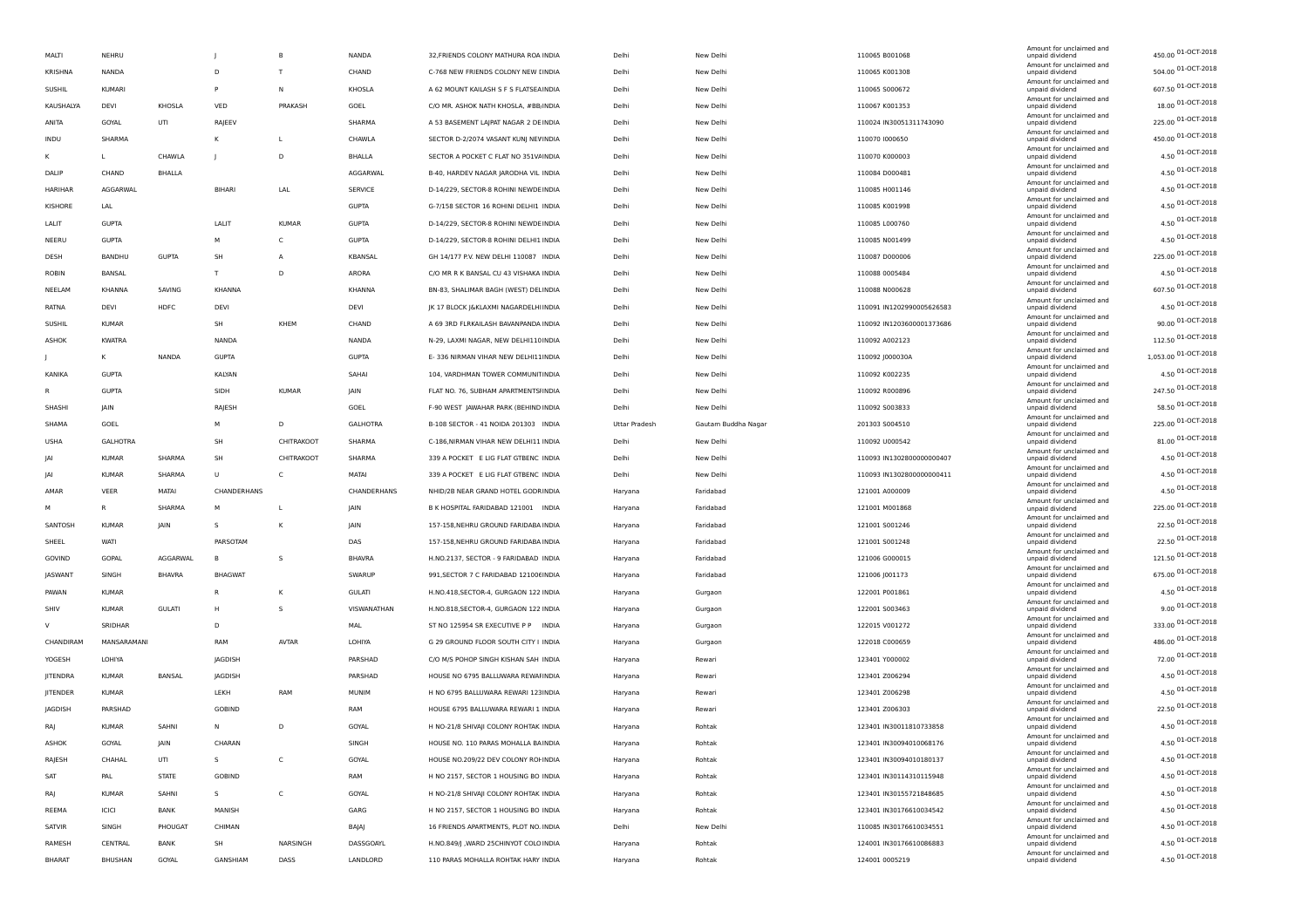|                |               |                  |                |              |                 |                                                |             |         |                           | Amount for unclaimed and                    |                         |
|----------------|---------------|------------------|----------------|--------------|-----------------|------------------------------------------------|-------------|---------|---------------------------|---------------------------------------------|-------------------------|
| ARJAN          | LAL           | BHARIJA          | <b>INDER</b>   |              | LAL             | HOUSE NO.561 WARD NO.1 DAURYMINDIA             | Haryana     | Rohtak  | 124001 A000020            | unpaid dividend<br>Amount for unclaimed and | 4.50 01-OCT-2018        |
| ANIL           | KATYAL        |                  | RAMJI          | DAS          | MALHOTRA        | H.NO.289 NEHRU COLONY ROHTAK1 INDIA            | Haryana     | Rohtak  | 124001 A002527            | unpaid dividend<br>Amount for unclaimed and | 4.50 01-OCT-2018        |
| <b>BHUSHAN</b> | <b>KUMAR</b>  |                  | DALIP          | SINGH        | JAIN            | C/O SUNDER DAS TANEJA H NO 334 INDIA           | Haryana     | Rohtak  | 124001 B000032            | unpaid dividend                             | 4.50 01-OCT-2018        |
| CHHUARO        | DEVI          |                  | UTTAM          | CHAND        | C               | C/O B LATE DALIP SINGH JAINADVO INDIA          | Haryana     | Rohtak  | 124001 C000016            | Amount for unclaimed and<br>unpaid dividend | 4.50 01-OCT-2018        |
| DEV            | RAJ           | SETHI            | PIYARE         |              | LAL             | CONGRESS WORKER EX MLA QUILLA INDIA            | Haryana     | Rohtak  | 124001 D000013            | Amount for unclaimed and<br>unpaid dividend | 162.00 01-OCT-2018      |
| HARISH         | CHANDRA       | <b>BHATNAGAR</b> | P              | P            | GOYAL           | HARI BHAWAN D L F COLONY ROHTA INDIA           | Haryana     | Rohtak  | 124001 H000014            | Amount for unclaimed and<br>unpaid dividend | 4.50 01-OCT-2018        |
| INDRA          | GOYAL         |                  | RATAN          |              | LAL             | 270, D L F COLONY ROHTAK 124001 INDIA          | Haryana     | Rohtak  | 124001 1000003            | Amount for unclaimed and<br>unpaid dividend | 4.50 01-OCT-2018        |
| JANKI          | PRASAD        |                  | NARAIN         | SINGH        | JAIN            | SHAM NIVAS RAILWAY ROAD ROHTAKINDIA            | Haryana     | Rohtak  | 124001 J000018            | Amount for unclaimed and<br>unpaid dividend | 4.50 01-OCT-2018        |
|                |               |                  |                |              |                 | NARAIN NIVAS NEAR GREECE FACTO INDIA           |             |         |                           | Amount for unclaimed and                    | 72.00 01-OCT-2018       |
| KAMLA          | DEVI          | JAIN             | HIRA           |              | SINGH           |                                                | Haryana     | Rohtak  | 124001 K000014            | unpaid dividend<br>Amount for unclaimed and | 4.50 01-OCT-2018        |
| MITTAR         | SINGH         | AHLAWAT          | <b>JAGAN</b>   |              | <b>NATH</b>     | 155, CIVIL LINES ROHTAK 124001<br><b>INDIA</b> | Haryana     | Rohtak  | 124001 M000032            | unpaid dividend<br>Amount for unclaimed and | 4.50 01-OCT-2018        |
| NANAK          | CHAND         | IAIN             | JANESHWAR      |              | DAS             | RAILWAY ROAD ROHTAK 124001<br>INDIA            | Haryana     | Rohtak  | 124001 N000004            | unpaid dividend<br>Amount for unclaimed and |                         |
| PREM           | NARAIN        | JAIN             | GIAN           |              | HAND            | RAILWAY ROAD ROHTAK 124001<br>INDIA            | Haryana     | Rohtak  | 124001 P000026            | unpaid dividend<br>Amount for unclaimed and | 4.50 01-OCT-2018        |
| RAM            | PRAKASH       | MALIK            | R              | Ν            | SAHAI           | 143-L, MODEL TOWN ROHTAK 12400 INDIA           | Haryana     | Rohtak  | 124001 R000055            | unpaid dividend                             | 4.50 01-OCT-2018        |
| RITA           | SAHAI         |                  | KARAM          | CHAND        | RG              | 24-L, MODEL TOWN ROHTAK 124001 INDIA           | Haryana     | Rohtak  | 124001 R000072            | Amount for unclaimed and<br>unpaid dividend | 4.50 01-OCT-2018        |
| s.             | D             | NIJHAWAN         | MAHABIR        | PRASAD       | <b>JAIN</b>     | 97-R, MODEL TOWN ROHTAK 124001 INDIA           | Haryana     | Rohtak  | 124001 5000006            | Amount for unclaimed and<br>unpaid dividend | 4.50 01-OCT-2018        |
| SHANTI         | DEVI          | <b>JAIN</b>      | R.             | N            | SAHAI           | C/O SH.VINOD KUMAR VIJE KUMAR INDIA            | Haryana     | Rohtak  | 124001 S000065            | Amount for unclaimed and<br>unpaid dividend | 81.00 01-OCT-2018       |
| SUDESH         | DEVI          | <b>GUPTA</b>     | <b>SUMAT</b>   | PRASAD       | JAIN            | 24-L, MODEL TOWN ROHTAK 124001 INDIA           | Haryana     | Rohtak  | 124001 S000110            | Amount for unclaimed and<br>unpaid dividend | 4.50 01-OCT-2018        |
| SANJAY         | <b>KUMAR</b>  | JAIN             | CHANDER        | BHAN         | JAIN            | SHAM NIVAS, RAILWAY ROAD ROHTAKINDIA           | Haryana     | Rohtak  | 124001 S002219            | Amount for unclaimed and<br>unpaid dividend | 67.50 01-OCT-2018       |
| VIDYA          | VATI          | <b>JAIN</b>      | G              | L            | KALKARNI        | C/O SHRI JITENDRA PRASAD JAINAD INDIA          | Haryana     | Rohtak  | 124001 V000006            | Amount for unclaimed and<br>unpaid dividend | 4.50 01-OCT-2018        |
| YASH           | KUMARI        |                  | SANJAY         | <b>KUMAR</b> | JAIN            | H NO 308/6 PARTAP MOHALLA ROHT INDIA           | Haryana     | Rohtak  | 124001 Y000420            | Amount for unclaimed and<br>unpaid dividend | 247.50 01-OCT-2018      |
| SARITA         | IAIN          |                  |                |              | SAIN            |                                                |             |         |                           | Amount for unclaimed and                    | 499.50 01-OCT-2018      |
|                |               |                  | MANGAL         |              |                 | C/O RAGHVEER JAIN VARDMAN ELEC INDIA           | Haryana     | Rohtak  | 124001 Z006619            | unpaid dividend<br>Amount for unclaimed and | 4.50 01-OCT-2018        |
| HARBANS        | LAL           | SETHI            | RAJESH         |              | DUREJA          | BAZAR BAKILAN HISSAR 125001<br>INDIA           | Haryana     | Hissar  | 124001 H000007            | unpaid dividend<br>Amount for unclaimed and | 4.50 01-OCT-2018        |
| SHASHI         | DUREJA        | PUNJAB           | OM             | PRAKASH      | BANSAL          | H NO 241 SECTOR 13 HISAR HISAR INDIA           | Haryana     | Hissar  | 124001 IN1202990005301842 | unpaid dividend<br>Amount for unclaimed and |                         |
| VIKAS          | BANSAL        | ICICI            | SH             | AYA          | SINGH           | RANDHAWA NIWASAGARSAIN COLONINDIA              | Haryana     | Sirsa   | 125055 IN1204470003574568 | unpaid dividend<br>Amount for unclaimed and | 225.00 01-OCT-2018      |
| KULJIT         | SINGH         | <b>STATE</b>     | RAM            | <b>NIWAS</b> | GOYAL           | PUNJABI CHOWK, RAILWAY ROADNAFINDIA            | Haryana     | Jind    | 126102 IN30086110045578   | unpaid dividend<br>Amount for unclaimed and | 4.50 01-OCT-2018        |
| HARI           | KRISHAN       | GOYAL            | SH             | JAGAN        | <b>NATH</b>     | NEEM CHOWKNAYA BAZAR BHIWANI INDIA             | Haryana     | Bhiwani | 127021 IN30094010134167   | unpaid dividend<br>Amount for unclaimed and | $4.50$ 01-OCT-2018      |
| RAJENDER       | <b>KUMAR</b>  | AGARWAL          | SH             |              | JAGANNATH       | C/O M/S SURESH CHAND VIJENDERK INDIA           | Haryana     | Bhiwani | 127021 0005002            | unpaid dividend                             | 4.50 01-OCT-2018        |
| VIJENDER       | <b>KUMAR</b>  | AGARWAL          | SH             | RADHA        | KISHANBONDIA    | M/S SURESH CHAND VIJENDER KUM/INDIA            | Haryana     | Bhiwani | 127021 0005003            | Amount for unclaimed and<br>unpaid dividend | 4.50 01-OCT-2018        |
| MAYA           | DEVI          | JINDAL           | SH             | JIWAN        | RAMGOEL         | C/O SHIV NARAIN GUPTA GALISARA INDIA           | Haryana     | Bhiwani | 127021 0005007            | Amount for unclaimed and<br>unpaid dividend | 4.50 01-OCT-2018        |
| AJAY           | <b>KUMAR</b>  | GOEL             | SH             |              | <b>KUMAR</b>    | C/10, ASHWINI CO-OP SOCIETY, BOM INDIA         | Maharashtra | Pune    | 411005 0005008            | Amount for unclaimed and<br>unpaid dividend | 4.50 01-OCT-2018        |
| RAJESH         | <b>KUMAR</b>  |                  | <b>HANUM</b>   | PARASAD      | GOYAL           | C/O S N GUPTA 3 NIRANKARI BHAWA INDIA          | Haryana     | Bhiwani | 127021 0005348            | Amount for unclaimed and<br>unpaid dividend | 18.00 01-OCT-2018       |
| DEEPAK         |               | GOYAL            | ANAND          |              | SAWROOP         | OPP.K.M.TEMPLE BICHLA BAZARBHIV INDIA          | Haryana     | Bhiwani | 127021 0005804            | Amount for unclaimed and<br>unpaid dividend | 13.50 01-OCT-2018       |
| SURESH         |               | <b>KUMAR</b>     | MAHESH         |              | <b>KUMAR</b>    | GALI SWAMI KIRPA RAM, NEAR JEAN INDIA          | Haryana     | Bhiwani | 127021 0005805            | Amount for unclaimed and<br>unpaid dividend | 27.00 01-OCT-2018       |
|                |               | <b>GUPTA</b>     | SHRI           |              |                 | C/O SHIV NARAIN GUPTAGALI SARA INDIA           |             |         |                           | Amount for unclaimed and                    | 4.50 01-OCT-2018        |
| NEELAM         |               |                  |                | MAHESH       | HASIJA          |                                                | Haryana     | Bhiwani | 127021 0005853            | unpaid dividend<br>Amount for unclaimed and | 4.50 01-OCT-2018        |
| MANJU          | HASIJA        | <b>BANK</b>      | LATE           | THAKUR       | DASS            | 36FIGHT MARLASONEPATSONEPAT13INDIA             | Haryana     | Sonepat | 131001 IN1203350300078805 | unpaid dividend<br>Amount for unclaimed and |                         |
| V              | S.            | <b>CHHABRA</b>   | RAJ            | KR           | <b>VERMA</b>    | CHHABRA NIWAS 23 PREM COLONYSINDIA             | Haryana     | Sonepat | 131001 IN30020610524686   | unpaid dividend<br>Amount for unclaimed and | 4.50 01-OCT-2018        |
| SUNITA         | VERMA         | <b>STATE</b>     | SH             | THAKUR       | DASS            | 12/543, GURUDWARA ROAD RAJMED INDIA            | Haryana     | Sonepat | 131001 IN30168820020712   | unpaid dividend<br>Amount for unclaimed and | $4.50$ 01-OCT-2018      |
| V              | -S            | CHHABRA          | LATE           | SH           | RAGHUNATH       | CHHABRA NIWAS 23 PREM COLONYSINDIA             | Haryana     | Sonepat | 131001 0005001            | unpaid dividend                             | 4.50 01-OCT-2018        |
| GULSHAN        | <b>KUMAR</b>  |                  | SH             | GULSHAN      | <b>KAPOOR</b>   | 776/13 BRAHM COLONY OLD D C ROINDIA            | Haryana     | Sonepat | 131001 0005098            | Amount for unclaimed and<br>unpaid dividend | $9.00\,01 - OCT - 2018$ |
| POOJA          | <b>KAPOOR</b> |                  | SH             | AK           | <b>UPADHYAY</b> | W/O GULSHAN KAPOOR BRAHAM COINDIA              | Haryana     | Sonepat | 131001 0005410            | Amount for unclaimed and<br>unpaid dividend | 22.50 01-OCT-2018       |
| RICHEE         | UPADHYAY      |                  | SH             | AK           | UPADHYAY        | 163 R MODEL TOWN SONEPAT HARY INDIA            | Haryana     | Sonepat | 131001 0005428            | Amount for unclaimed and<br>unpaid dividend | $4.50$ 01-OCT-2018      |
| RAJAT          | UPADHYAY      |                  | SH             | ZILE         | SINGH           | 163 R MODEL TOWN SONEPAT HARY INDIA            | Haryana     | Sonepat | 131001 0005430            | Amount for unclaimed and<br>unpaid dividend | 4.50 01-OCT-2018        |
| ANAND          | KUMAR         |                  | SH             | GP           | SHARMA          | 163 R MODEL TOWN SONEPAT HARY INDIA            | Haryana     | Sonepat | 131001 0005431            | Amount for unclaimed and<br>unpaid dividend | 4.50 01-OCT-2018        |
| MUKUT          | BEHARI        | SHARMA           | SH             | MB           | SHARMA          | C/O SMT SAVITHRI GAUTAM H NO 1 INDIA           | Haryana     | Sonepat | 131001 0005491            | Amount for unclaimed and<br>unpaid dividend | 4.50 01-OCT-2018        |
| SEEMA          | SHARMA        |                  | SH             | MUKUT        | BEHARISHARMA    | C/O SMT SAVITHRY GAUTAM H NO INDIA             | Haryana     | Sonepat | 131001 0005525            | Amount for unclaimed and<br>unpaid dividend | 4.50 01-OCT-2018        |
| SHWETA         | SHARMA        |                  | DHAN           |              |                 |                                                |             |         | 131001 0005663            | Amount for unclaimed and                    | 4.50 01-OCT-2018        |
|                |               |                  |                | RAJ          | <b>KOCHAR</b>   | C/O SMT SAVITHRY GAUTAM H NO 1 INDIA           | Haryana     | Sonepat |                           | unpaid dividend<br>Amount for unclaimed and | 4.50 01-OCT-2018        |
| SANJAY         | <b>KAPOOR</b> |                  | SH             | NΚ           | VERMA           | 1101 PINAL APT KAILASH NAGARSA INDIA           | Gujarat     | Surat   | 395001 0005681            | unpaid dividend<br>Amount for unclaimed and | 4.50 01-OCT-2018        |
| SUNIL          | <b>KUMAR</b>  | VERMA            | SH             |              | NARANG          | 251 HOUSING BOARD SECTOR 2350 INDIA            | Haryana     | Sonepat | 131001 0005803            | unpaid dividend<br>Amount for unclaimed and |                         |
| GULSHAN        | <b>KUMAR</b>  | NARANG           | <b>SUKHBIR</b> |              | SINGH           | H NO 123 OLD HOUSING BOARD COIINDIA            | Haryana     | Sonepat | 131001 0005887A           | unpaid dividend                             | 4.50 01-OCT-2018        |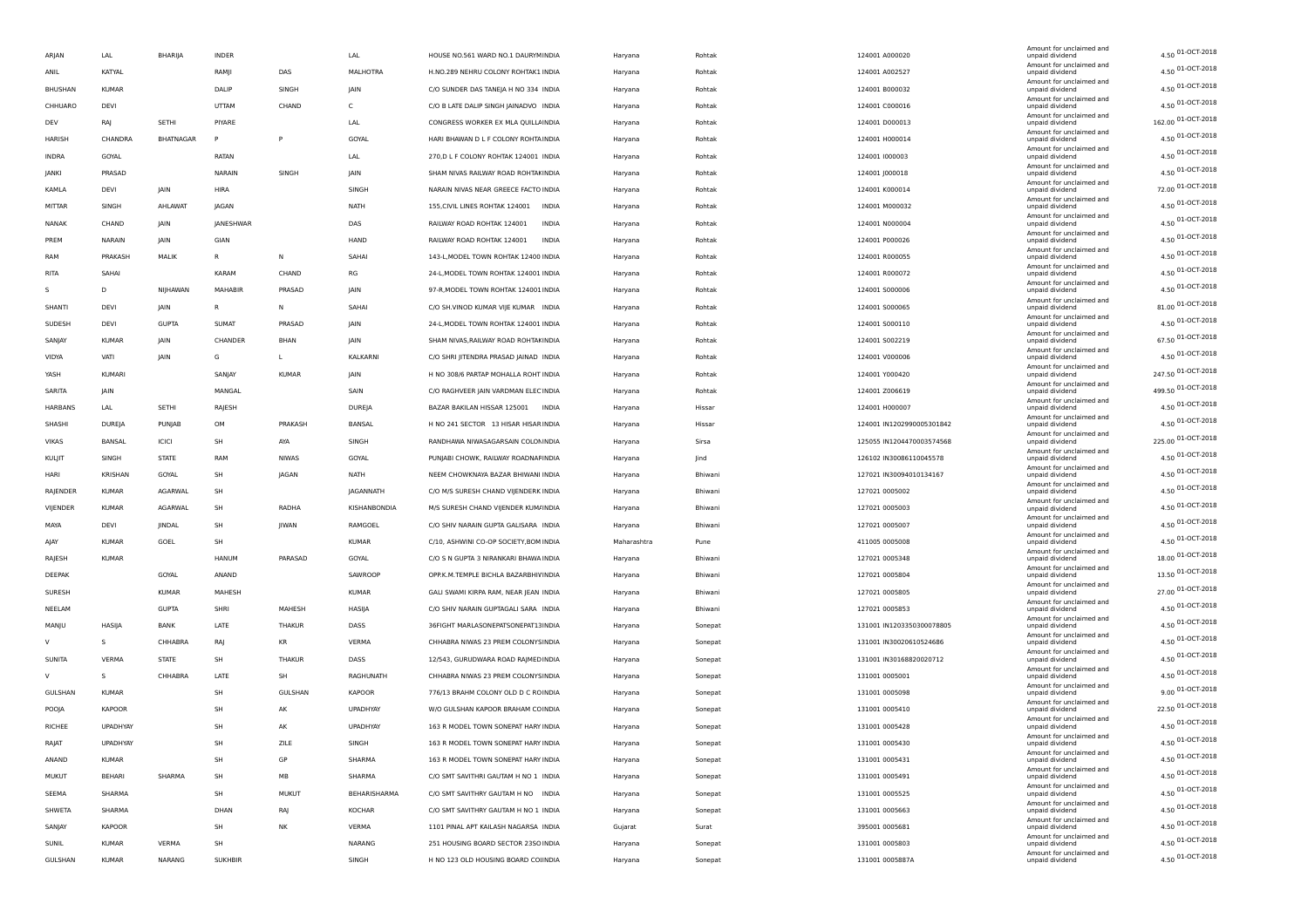| <b>SUKHBIR</b>   | SINGH          |               | GHANSYAM       | DASS         | ZAMIDARI     | H NO 1/369 GALI NO 21 NEAR OLD INDIA      | Haryana | Sonepat | 131001 0006021 | Amount for unclaimed and<br>unpaid dividend | 9.00 01-OCT-2018   |
|------------------|----------------|---------------|----------------|--------------|--------------|-------------------------------------------|---------|---------|----------------|---------------------------------------------|--------------------|
| AMAR             | LAL            |               | R              | P            | BAHL         | 38 L MODEL TOWN SONEPAT 131001INDIA       | Haryana | Sonepat | 131001 A000008 | Amount for unclaimed and<br>unpaid dividend | 4.50 01-OCT-2018   |
| AMITA            | BAHL           | <b>MINOR</b>  | DHARAM         |              | PAUL         | 158-L MODEL TOWN SONEPAT 1310(INDIA       | Haryana | Sonepat | 131001 A000011 | Amount for unclaimed and<br>unpaid dividend | 4.50 01-OCT-2018   |
| AVINASH          | <b>KUMAR</b>   | MINOR         | SH             |              | SARIN        | 275-L, MODEL TOWN SONEPAT 1310(INDIA      | Haryana | Sonepat | 131001 A000033 | Amount for unclaimed and<br>unpaid dividend | 4.50 01-OCT-2018   |
| ASHWANI          | SARIN          |               | SHRI           | KL           | NAYAR        | 957 SECTOR -15, SONEPAT 131001 INDIA      |         |         |                | Amount for unclaimed and<br>unpaid dividend | 225.00 01-OCT-2018 |
|                  |                |               |                |              |              |                                           | Haryana | Sonepat | 131001 A001840 | Amount for unclaimed and                    | 153.00 01-OCT-2018 |
| ASHA             | NAYAR          |               | HARISH         |              | <b>KUMAR</b> | 837, SECTOR - 14, SONEPAT 131001 INDIA    | Haryana | Sonepat | 131001 A002243 | unpaid dividend<br>Amount for unclaimed and |                    |
| ASHU             |                |               | HARISH         |              | <b>KUMAR</b> | MUKESH BHAWAN, BRAHAM COLONYINDIA         | Haryana | Sonepat | 131001 A002269 | unpaid dividend<br>Amount for unclaimed and | 4.50 01-OCT-2018   |
| ASHU             |                |               | ASHU           | TOSH         | PANDEY       | "MUKESH BHAWAN", BRAHAM COLOHNDIA         | Haryana | Sonepat | 131001 A002270 | unpaid dividend<br>Amount for unclaimed and | 4.50 01-OCT-2018   |
| AARTI            | PANDEY         |               | KRISHNA        | CHANDRA      | PANDEY       | C/O ASHU TOSH PANDEY PEPRSONN INDIA       | Haryana | Sonepat | 131001 A002273 | unpaid dividend<br>Amount for unclaimed and | 4.50 01-OCT-2018   |
| ASHU             | TOSH           | PANDEY        | <b>BIHARI</b>  |              | LAL          | C/O PERSONNEL DEPARTMENT, ATLAINDIA       | Haryana | Sonepat | 131001 A002274 | unpaid dividend                             | 4.50 01-OCT-2018   |
| ASHOK            | <b>KUMAR</b>   |               | R              | s            | JAIN         | 1898, H.B. COLONY, SECTOR 15,SONINDIA     | Haryana | Sonepat | 131001 A002285 | Amount for unclaimed and<br>unpaid dividend | 4.50 01-OCT-2018   |
| AJAY             | <b>KUMAR</b>   | <b>JAIN</b>   | SANJAY         |              | <b>JAIN</b>  | 20/372, GHANDINAGAR, KATHMANDIINDIA       | Haryana | Sonepat | 131001 A002427 | Amount for unclaimed and<br>unpaid dividend | 4.50 01-OCT-2018   |
| ARPANA           | JAIN           |               | GAJANAN        |              | LONDHEY      | 20/372, GHANDINAGAR, KATHMANDIINDIA       | Haryana | Sonepat | 131001 A002428 | Amount for unclaimed and<br>unpaid dividend | 4.50 01-OCT-2018   |
| AJAY             | LONDHEY        |               | PATRAM         |              | SINGH        | 1240, SECTOR -14 SONEPAT 131001 INDIA     | Haryana | Sonepat | 131001 A002462 | Amount for unclaimed and<br>unpaid dividend | 4.50 01-OCT-2018   |
| BANBIR           | SINGH          |               | DIWAN          | CHAND        | CHUGH        | WACHMAN THE ATLAS CYCLE INDUS INDIA       | Haryana | Sonepat | 131001 B000013 | Amount for unclaimed and<br>unpaid dividend | 4.50 01-OCT-2018   |
| BHAGWAN          | DAS            | CHUGH         | TEJA           |              | SINGH        | BHAGAT PURA SONEPAT 131001 INDIA          | Haryana | Sonepat | 131001 B000020 | Amount for unclaimed and<br>unpaid dividend | 4.50 01-OCT-2018   |
| BHAGWAN          | DEVI           |               | MADAN          |              | LAL          | C/O PT JAGAN NATH GITA BHAWANM INDIA      |         |         | 131001 B000025 | Amount for unclaimed and                    | 4.50 01-OCT-2018   |
|                  | DEVI           |               |                |              |              |                                           | Haryana | Sonepat |                | unpaid dividend<br>Amount for unclaimed and | 4.50 01-OCT-2018   |
| <b>BIMLA</b>     |                |               | KANAHYA        |              | LAL          | 9/979 NEW COLONY OPP CIVILHOSPHNDIA       | Haryana | Sonepat | 131001 B000034 | unpaid dividend<br>Amount for unclaimed and | 4.50 01-OCT-2018   |
| <b>BUDHWANTI</b> |                |               | RADHORAM       |              | LANDLORD     | C/O M/S BATRA WATCH CO JAMAL PU INDIA     | Haryana | Sonepat | 131001 B000046 | unpaid dividend<br>Amount for unclaimed and |                    |
| <b>BHAGWAT</b>   | JIWAN          | DASS          | BANARASILAL    |              | LAL          | JIWAN NAGAR SONEPAT 131001<br>INDIA       | Haryana | Sonepat | 131001 B000047 | unpaid dividend<br>Amount for unclaimed and | 4.50 01-OCT-2018   |
| DAYAWANTI        |                |               | TALIA          |              | RAM          | 197 JAMAL PURA SONEPAT 131001 INDIA       | Haryana | Sonepat | 131001 D000003 | unpaid dividend<br>Amount for unclaimed and | 4.50 01-OCT-2018   |
| DEWAN            | CHAND          | CHUGH         | PUNU           |              | RAM          | BHGAT PURA SONEPAT 131001<br><b>INDIA</b> | Haryana | Sonepat | 131001 D000018 | unpaid dividend                             | 4.50 01-OCT-2018   |
| DHARAM           | PAL            |               | GOBINDRAM      |              | GOEL         | 199 JAMAL PURA SONEPAT 131001 INDIA       | Haryana | Sonepat | 131001 D000020 | Amount for unclaimed and<br>unpaid dividend | 4.50 01-OCT-2018   |
| DROPTI           | RAN            |               | $\vee$         | N            | SHARMA       | SUDESH BOX HOUSE JAWAHAR NAG/INDIA        | Haryana | Sonepat | 131001 D000027 | Amount for unclaimed and<br>unpaid dividend | 4.50 01-OCT-2018   |
| DURGA            | DEVI           |               | SH             | <b>JAI</b>   | LAL          | 285 R MODEL TOWN SONEPAT 1310 INDIA       | Haryana | Sonepat | 131001 D000028 | Amount for unclaimed and<br>unpaid dividend | 4.50 01-OCT-2018   |
| DHARAMBIR        | SINGH          |               | DES            |              | RAJ          | V & PO KURAR SONEPAT 131001 INDIA         | Haryana | Sonepat | 131001 D001307 | Amount for unclaimed and<br>unpaid dividend | 4.50 01-OCT-2018   |
| DEEPAK           |                |               | SH             |              | CHELARAM     | H.NO.10, EIGHT MERLA, SONEPAT13 INDIA     | Haryana | Sonepat | 131001 D001402 | Amount for unclaimed and<br>unpaid dividend | 4.50 01-OCT-2018   |
| DES              | RAJ            |               | SUREENDER      |              | <b>GUPTA</b> | H.NO.10, EIGHT MERLA SONEPAT131INDIA      | Haryana | Sonepat | 131001 D001408 | Amount for unclaimed and<br>unpaid dividend | 4.50 01-OCT-2018   |
|                  | <b>GUPTA</b>   |               | D              | $\mathsf{R}$ | KHUSHDIL     | 21, JEEWAN NAGAR, OLD D.C. ROAD INDIA     |         |         |                | Amount for unclaimed and                    | 13.50 01-OCT-2018  |
| GIRJESH          |                |               |                |              |              |                                           | Haryana | Sonepat | 131001 G000007 | unpaid dividend<br>Amount for unclaimed and | 9.00 01-OCT-2018   |
| GURU             | DATT           | KHUSHDIL      | <b>USHNAK</b>  |              | RAM          | 132-RAM NAGAR EIGHT MARLA SONHNDIA        | Haryana | Sonepat | 131001 G001056 | unpaid dividend<br>Amount for unclaimed and |                    |
| HANS             | RAJ            |               | SURAJ          | PARKASH      | CHADHA       | 101, BLOCK NO 17, GOVT INDUSTRIA INDIA    | Haryana | Sonepat | 131001 H000004 | unpaid dividend<br>Amount for unclaimed and | 4.50 01-OCT-2018   |
| HAR              | <b>BHAGWAN</b> | CHADHA        | MENGHA         |              | RAM          | 145, EIGHT MARLA SONEPAT 131001 INDIA     | Haryana | Sonepat | 131001 H000008 | unpaid dividend<br>Amount for unclaimed and | 4.50 01-OCT-2018   |
| HARISH           | <b>KUMAR</b>   |               | L              | TILA         | RAM          | 106-L, MODEL TOWN SONEPAT 1310(INDIA      | Haryana | Sonepat | 131001 H000017 | unpaid dividend                             | 4.50 01-OCT-2018   |
| HIRA             | NAND           |               | W              | s            | <b>KAPUR</b> | SHOP NO 12, BHUTANI TAILORS, MO INDIA     | Haryana | Sonepat | 131001 H000019 | Amount for unclaimed and<br>unpaid dividend | 4.50 01-OCT-2018   |
| HARISH           | <b>KAPUR</b>   |               | JAI            |              | GOPAL        | 50 - DOUBLE STOREY QUARTERS, SO INDIA     | Haryana | Sonepat | 131001 H001188 | Amount for unclaimed and<br>unpaid dividend | 13.50 01-OCT-2018  |
| HARISH           | <b>KUMAR</b>   |               | JAI            |              | GOPAL        | "MUKESH BHAWAN", BRAHAM COLOHNDIA         | Haryana | Sonepat | 131001 H001197 | Amount for unclaimed and<br>unpaid dividend | 4.50 01-OCT-2018   |
| HARISH           | <b>KUMAR</b>   |               | PARMA          |              | NAND         | "MUKESH BHAWAN", BRAHAM COLOHNDIA         | Haryana | Sonepat | 131001 H001198 | Amount for unclaimed and<br>unpaid dividend | 4.50 01-OCT-2018   |
| <b>ISHWAR</b>    | DEVI           |               | <b>GOBIND</b>  |              | LAL          | BARRACK NO 27,H NO 7 STREET NO INDIA      | Haryana | Sonepat | 131001 1000006 | Amount for unclaimed and<br>unpaid dividend | 4.50 01-OCT-2018   |
| <b>ISHWAR</b>    |                |               | <b>CHHOTOO</b> |              | RAM          | C/O GOBIND SETIA SHOP KEEPER N INDIA      | Haryana | Sonepat | 131001 1000669 | Amount for unclaimed and<br>unpaid dividend | 225.00 01-OCT-2018 |
| JUGAMANDER       | DAS            | JAIN          | GOVIND         |              | RAM          | VILLAGE & PO RAJPUR SONEPAT 131 INDIA     |         |         | 131001 J000028 | Amount for unclaimed and<br>unpaid dividend | 4.50 01-OCT-2018   |
|                  |                |               |                |              |              | 70, HOUSING COLONY SONEPAT 131(INDIA      | Haryana | Sonepat |                | Amount for unclaimed and                    | 4.50 01-OCT-2018   |
| JASWANT          | RAI            | <b>DUGGAL</b> | <b>RAKESH</b>  |              | SONI         |                                           | Haryana | Sonepat | 131001 J000032 | unpaid dividend<br>Amount for unclaimed and |                    |
| JAGWINDER        | к              | SONI          | FATE           |              | CHAND        | 6, ATLAS QTRS. (SALE DEPTT) BEHI INDIA    | Haryana | Sonepat | 131001 J001457 | unpaid dividend<br>Amount for unclaimed and | 4.50 01-OCT-2018   |
| KALU             | RAM            | MUNJAL        | $\vee$         | P            | CHOPRA       | Q NO 32 PREM NAGAR SONEPAT 131 INDIA      | Haryana | Sonepat | 131001 K000008 | unpaid dividend<br>Amount for unclaimed and | 4.50 01-OCT-2018   |
| KAMLESH          | CHOPRA         |               | JAI            | NARAYAN      | <b>GUPTA</b> | 197,L MODEL TOWN SONEPAT 1310(INDIA       | Haryana | Sonepat | 131001 K000015 | unpaid dividend<br>Amount for unclaimed and | 4.50 01-OCT-2018   |
| KASTURI          | DEVI           |               | LALA           | MUNSHI       | RAMBEWTRA    | C/O HARYANA PREM PHARMECY ROHINDIA        | Haryana | Sonepat | 131001 K000034 | unpaid dividend<br>Amount for unclaimed and | 4.50 01-OCT-2018   |
| KHAJAN           | CHAND          | <b>BEWTRA</b> | JODHA          |              | RAM          | 220, MODEL TOWN SONEPAT 131001 INDIA      | Haryana | Sonepat | 131001 K000046 | unpaid dividend                             | 4.50 01-OCT-2018   |
| KHUSHI           | RAM            |               | C              | $\mathsf{L}$ | GIGRAS       | HOUSE NO 37 RAM NAGAR EIGHT M INDIA       | Haryana | Sonepat | 131001 K000047 | Amount for unclaimed and<br>unpaid dividend | 4.50 01-OCT-2018   |
| KRISHNA          | GIGRAS         |               | DEV            |              | RATTAN       | H NO 753, SECTOR 14 SONEPAT 131(INDIA     | Haryana | Sonepat | 131001 K000053 | Amount for unclaimed and<br>unpaid dividend | 4.50 01-OCT-2018   |
| KRISHNA          | MEHTANI        |               | BASANT         |              | LAL          | QUR NO 38, BLOCK NO 7 GOVTINDUS INDIA     | Haryana | Sonepat | 131001 K000059 | Amount for unclaimed and<br>unpaid dividend | 4.50 01-OCT-2018   |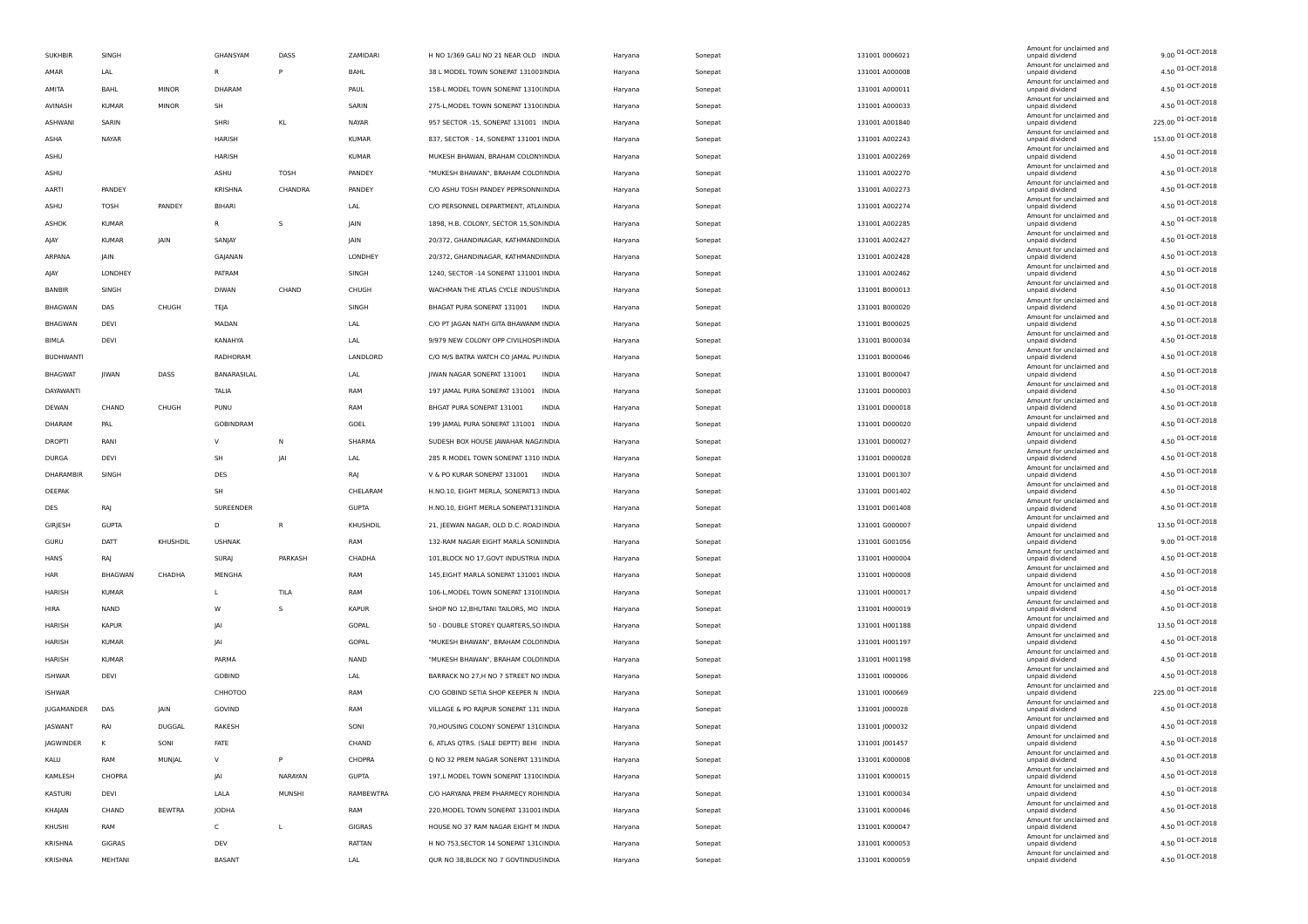| KULWANTI      | MAGON         |              | SONU            |                | RAM             | 186,R MODEL TOWN SONEPAT 1310 INDIA      | Haryana | Sonepat | 131001 K000063 | Amount for unclaimed and<br>unpaid dividend | 4.50 01-OCT-2018   |
|---------------|---------------|--------------|-----------------|----------------|-----------------|------------------------------------------|---------|---------|----------------|---------------------------------------------|--------------------|
| KHUSHI        | RAM           | <b>BATRA</b> | $\mathsf{R}$    | D              | GAUR            | 12/494 BATRA COLONY SONEPAT 131INDIA     | Haryana | Sonepat | 131001 K000065 | Amount for unclaimed and<br>unpaid dividend | 4.50 01-OCT-2018   |
| KALPANA       | GAUR          |              | GAGADHAR        | PRASAD         | THAPLIYAL       | C/O S D SHARMA ST.NO 4, NARAND INDIA     | Haryana | Sonepat | 131001 K002112 | Amount for unclaimed and<br>unpaid dividend | 4.50 01-OCT-2018   |
| KAMLA         | THAPLIYAL     |              | VIJAY           | KUMAR          | JAIN            | 920/13, NEW BRAHM COLONY, SONEINDIA      | Haryana | Sonepat | 131001 K002230 | Amount for unclaimed and<br>unpaid dividend | 18.00 01-OCT-2018  |
| KAVITA        |               |              | <b>YOGENDER</b> |                | <b>YOGENDER</b> | 20/372, GANDHI NAGAR, KATH MANI INDIA    | Haryana | Sonepat | 131001 K002326 | Amount for unclaimed and<br>unpaid dividend | 4.50 01-OCT-2018   |
|               |               |              | N               | D              |                 |                                          |         |         | 131001 K002414 | Amount for unclaimed and                    | 4.50 01-OCT-2018   |
| KANTI         |               |              |                 |                | KOHLI           | MUKESH BHAWAN BRAHAM COLONY INDIA        | Haryana | Sonepat |                | unpaid dividend<br>Amount for unclaimed and | 4.50 01-OCT-2018   |
| KAMAL         | KOHLI         |              | RAM             |                | KISHAN          | H.NO.9/544, FRASH KHANA SONEPATINDIA     | Haryana | Sonepat | 131001 K002439 | unpaid dividend<br>Amount for unclaimed and |                    |
| LACHMAN       | DAS           | KHANNA       | JASVANT         |                | RAI             | 44/8 GOVT INDUSTRIAL COLONYSON INDIA     | Haryana | Sonepat | 131001 L000004 | unpaid dividend<br>Amount for unclaimed and | 4.50 01-OCT-2018   |
| LACHMI        | BAI           |              | L.              | DULE           | RAM             | NO-122, EIGHT MARLA RAM NAGARC INDIA     | Haryana | Sonepat | 131001 L000005 | unpaid dividend<br>Amount for unclaimed and | 4.50 01-OCT-2018   |
| LAL           | CHAND         |              | DHARAMPAL       |                | PAL             | LAL DARWAJA GALI NO 40 WARD NO INDIA     | Haryana | Sonepat | 131001 L000006 | unpaid dividend<br>Amount for unclaimed and | 4.50 01-OCT-2018   |
| LAKSHMI       | DEVI          |              | N               | P              | SINHA           | 199, JAMAL PURA SONEPAT 131001 INDIA     | Haryana | Sonepat | 131001 L000007 | unpaid dividend                             | 4.50 01-OCT-2018   |
| MADHULI       | SINHA         |              | RAM             |                | SARUP           | 163-R, MODEL TOWN SONEPAT 1310 INDIA     | Haryana | Sonepat | 131001 M000010 | Amount for unclaimed and<br>unpaid dividend | 4.50 01-OCT-2018   |
| MAN           | PHOOL         | SINGH        | GENDA           |                | RAM             | V& P.O. PANCHI JATAN SONEPAT1310 INDIA   | Haryana | Sonepat | 131001 M000025 | Amount for unclaimed and<br>unpaid dividend | 4.50 01-OCT-2018   |
| MEGHA         | RAM           | PATHAK       | <b>GURDITTA</b> |                | RAM             | 160-L, MODEL TOWN SONEPAT 1310(INDIA     | Haryana | Sonepat | 131001 M000031 | Amount for unclaimed and<br>unpaid dividend | 4.50 01-OCT-2018   |
| MOHINDER      | PRATAP        | HASSIJA      | P               | D              | AHUJA           | 12/478 BATRA COLONY SONEPAT 131INDIA     | Haryana | Sonepat | 131001 M001820 | Amount for unclaimed and<br>unpaid dividend | 45.00 01-OCT-2018  |
| МK            | AHUJA         |              | KISHORELAL      |                | LAL             | 711/12, SIKKA COLONY, SONEPAT13 INDIA    | Haryana | Sonepat | 131001 M002362 | Amount for unclaimed and<br>unpaid dividend | 4.50 01-OCT-2018   |
| MEENAKSHI     |               |              | HARISH          |                | <b>KAPUR</b>    | 495/3, SUDAMA NAGAR, BEHINDVET INDIA     | Haryana | Sonepat | 131001 M002367 | Amount for unclaimed and<br>unpaid dividend | 9.00 01-OCT-2018   |
| MANISH        | <b>KAPUR</b>  |              | $\mathsf{s}$    | $\overline{R}$ | MALHOTRA        | 50 - DOUBLE STOREY QTRS, SONEPAINDIA     |         |         | 131001 M002394 | Amount for unclaimed and                    | 9.00 01-OCT-2018   |
|               |               |              |                 |                |                 |                                          | Haryana | Sonepat |                | unpaid dividend<br>Amount for unclaimed and | 4.50 01-OCT-2018   |
| MUKESH        | MALHOTRA      |              | LAKHI           |                | RAM             | " MUKESH BHAWAN ", BRAHAMCOL(INDIA       | Haryana | Sonepat | 131001 M002395 | unpaid dividend<br>Amount for unclaimed and | 4.50 01-OCT-2018   |
| MOHINDER      | SINGH         | PHOUGAT      | MAHESH          |                | HASSIJA         | 712B/30, GALI - I, VIKAS NAGAR, SO INDIA | Haryana | Sonepat | 131001 M002400 | unpaid dividend<br>Amount for unclaimed and |                    |
| MANJU         | HASSIJA       |              | PREM            |                | HASSIJA         | "MUKESH BHAWAN", BRAHAM COLOIINDIA       | Haryana | Sonepat | 131001 M002417 | unpaid dividend<br>Amount for unclaimed and | 4.50 01-OCT-2018   |
| MAHESH        | HASSIJA       |              | MADHU           |                | RANI            | "MUKESH BHAWAN", BRAHAM COLOHNDIA        | Haryana | Sonepat | 131001 M002418 | unpaid dividend<br>Amount for unclaimed and | 4.50 01-OCT-2018   |
| MADHU         | RANI          |              | <b>UDAY</b>     | KR             | CHOUDHARY       | CHHABRA NIWAS, 23 PREM COLONY: INDIA     | Haryana | Sonepat | 131001 M002770 | unpaid dividend                             | 4.50 01-OCT-2018   |
| NEETU         | CHOUDHARY     |              | <b>MRS</b>      | PD             | BHANDARI        | C/O GENERAL BARANCH ATLAS CYCLINDIA      | Haryana | Sonepat | 131001 N001652 | Amount for unclaimed and<br>unpaid dividend | 4.50 01-OCT-2018   |
| PAWAN         | CHANDRA       | BHANDARI     | P               |                | LYOYAKEY        | C/O MR D B KAPUR R-21, MODEL T INDIA     | Haryana | Sonepat | 131001 P000010 | Amount for unclaimed and<br>unpaid dividend | 4.50 01-OCT-2018   |
| P             | Y             | POULOSE      | VIJAY           |                | SHANKER         | C/O HOLY CHILD SCHOOL SONEPAT1 INDIA     | Haryana | Sonepat | 131001 P000012 | Amount for unclaimed and<br>unpaid dividend | 4.50 01-OCT-2018   |
| PRABHA        | WATI          |              | ASA             |                | NAND            | 199, JAMAL PURA SONEPAT 131001 INDIA     | Haryana | Sonepat | 131001 P000013 | Amount for unclaimed and<br>unpaid dividend | 4.50 01-OCT-2018   |
| PURAN         | LAL           |              | PURAN           |                | CHAND           | H NO 697/B-II, RISHI NAGAR SONEPA INDIA  | Haryana | Sonepat | 131001 P000034 | Amount for unclaimed and<br>unpaid dividend | 81.00 01-OCT-2018  |
| PURAN         | CHAND         |              | P               | L              | AHUJA           | QR NO-8, MOHAN PURA SONEPAT 13: INDIA    | Haryana | Sonepat | 131001 P000050 | Amount for unclaimed and<br>unpaid dividend | 4.50 01-OCT-2018   |
|               |               |              | DILIP           |                |                 |                                          |         |         |                | Amount for unclaimed and                    | 4.50 01-OCT-2018   |
| PD            | AHUJA         |              |                 |                | SINGH           | 711/12, SIKKA COLONY, SONEPAT13 INDIA    | Haryana | Sonepat | 131001 P002077 | unpaid dividend<br>Amount for unclaimed and | 4.50 01-OCT-2018   |
| PRATAP        | SINGH         |              | R               | s              | JAIN            | PERSONNEL DEPTT (HRD) ATLAS CYCINDIA     | Haryana | Sonepat | 131001 P002127 | unpaid dividend<br>Amount for unclaimed and |                    |
| PARVEN        | <b>KUMAR</b>  | JAIN         | CHARAN          |                | SINGH           | 20/372, GANDHI NAGAR, KATH MANI INDIA    | Haryana | Sonepat | 131001 P002231 | unpaid dividend<br>Amount for unclaimed and | 4.50 01-OCT-2018   |
| R             | s             | VERMA        | s               | $\vee$         | JAMKHANDI       | OPP BLIND CENTRE SONEPAT 13100 INDIA     | Haryana | Sonepat | 131001 R000042 | unpaid dividend<br>Amount for unclaimed and | 4.50 01-OCT-2018   |
| <b>ROHINI</b> | SHASHIKANT    | JAMKHANDI    | -S              | К              | <b>GULATI</b>   | 216, HOUSING COLONY SONEPAT 131INDIA     | Haryana | Sonepat | 131001 R000076 | unpaid dividend<br>Amount for unclaimed and | 4.50 01-OCT-2018   |
| ROHIT         | <b>GULATI</b> |              | R               | D              | GAUR            | 275,R MODEL TOWN SONEPAT 1310 INDIA      | Haryana | Sonepat | 131001 R001132 | unpaid dividend                             | 256.50 01-OCT-2018 |
| R             | D             | GAUR         | К               | s              | SHARMA          | C/O SH S.D.SHARMA STREET NO-4N INDIA     | Haryana | Sonepat | 131001 R002479 | Amount for unclaimed and<br>unpaid dividend | 4.50 01-OCT-2018   |
| RAKESH        | KUMAR         | SHARMA       | CHET            |                | RAM             | SR.ASSISTANT CUM-TYPIST, HRD, ATL INDIA  | Haryana | Sonepat | 131001 R002482 | Amount for unclaimed and<br>unpaid dividend | 4.50 01-OCT-2018   |
| RC            | SHARMA        |              | L.              | N              | SHARMA          | HOUSE NO.125, HOUSING BOARDCOINDIA       | Haryana | Sonepat | 131001 R002593 | Amount for unclaimed and<br>unpaid dividend | 4.50 01-OCT-2018   |
| RAJEEV        | <b>KUMAR</b>  | SHARMA       | κ               | К              | SONI            | PERSONNEL DEPTT (HRD) ATLAS CYCINDIA     | Haryana | Sonepat | 131001 R002638 | Amount for unclaimed and<br>unpaid dividend | 4.50 01-OCT-2018   |
| RAKESH        | SONI          |              | KISHORI         |                | LAL             | ATLAS CYCLE INDUSTRIES LTD., 6,A INDIA   | Haryana | Sonepat | 131001 R002639 | Amount for unclaimed and<br>unpaid dividend | 4.50 01-OCT-2018   |
| RAHUL         | GHA           |              | AJAY            | <b>KUMAR</b>   | <b>IAIN</b>     | 411-B-III, SUDAMA NAGAR, SONEPAT INDIA   | Haryana | Sonepat | 131001 R002643 | Amount for unclaimed and<br>unpaid dividend | 4.50 01-OCT-2018   |
|               |               |              |                 |                |                 |                                          |         |         |                | Amount for unclaimed and                    | 4.50 01-OCT-2018   |
| REKHA         | JAIN          |              | R               | G              | SHARMA          | 20/372, GANDHI NAGAR, KATH MANI INDIA    | Haryana | Sonepat | 131001 R002805 | unpaid dividend<br>Amount for unclaimed and | 4.50 01-OCT-2018   |
| RAJINDER      | PARSAD        | SHARMA       | TALIYA          |                | RAM             | VIKAS PURI KABIRPUR ROAD OPPARVINDIA     | Haryana | Sonepat | 131001 R002946 | unpaid dividend<br>Amount for unclaimed and |                    |
| RAMESH        | <b>KUMAR</b>  |              | κ               | L.             | PUNAINI         | HNO.4/6 ASHOK NAGAR, SONEPAT13INDIA      | Haryana | Sonepat | 131001 R002984 | unpaid dividend<br>Amount for unclaimed and | 4.50 01-OCT-2018   |
| SANTOSH       | KUMARI        | PUNAINI      | н               | К              | HASIJA          | C/O K.L. PUNANI, 762, SECTOR - 14 INDIA  | Haryana | Sonepat | 131001 S000020 | unpaid dividend<br>Amount for unclaimed and | 4.50 01-OCT-2018   |
| SARLA         | RANI          | HASIJA       | <b>ISHWAR</b>   |                | CHAND           | 36, RAM NAGAR EIGHT MARLA SONEHNDIA      | Haryana | Sonepat | 131001 S000025 | unpaid dividend<br>Amount for unclaimed and | 4.50 01-OCT-2018   |
| SAVITRY       | DEVI          |              | HARGOVIND       |                | DEWAN           | 20 L MODEL TOWN SONEPAT 131001INDIA      | Haryana | Sonepat | 131001 S000042 | unpaid dividend                             | 4.50 01-OCT-2018   |
| SHANKUNTLA    | DEWAN         |              | RAM             |                | CHAND           | W/O HARGOBIND DEWAN 268, MODE INDIA      | Haryana | Sonepat | 131001 S000060 | Amount for unclaimed and<br>unpaid dividend | 4.50 01-OCT-2018   |
| SHANTI        | DEVI          |              | GHANSYAM        |                | DAS             | H.NO. 6, GEETA COLONY, SONEPAT1 INDIA    | Haryana | Sonepat | 131001 S000067 | Amount for unclaimed and<br>unpaid dividend | 4.50 01-OCT-2018   |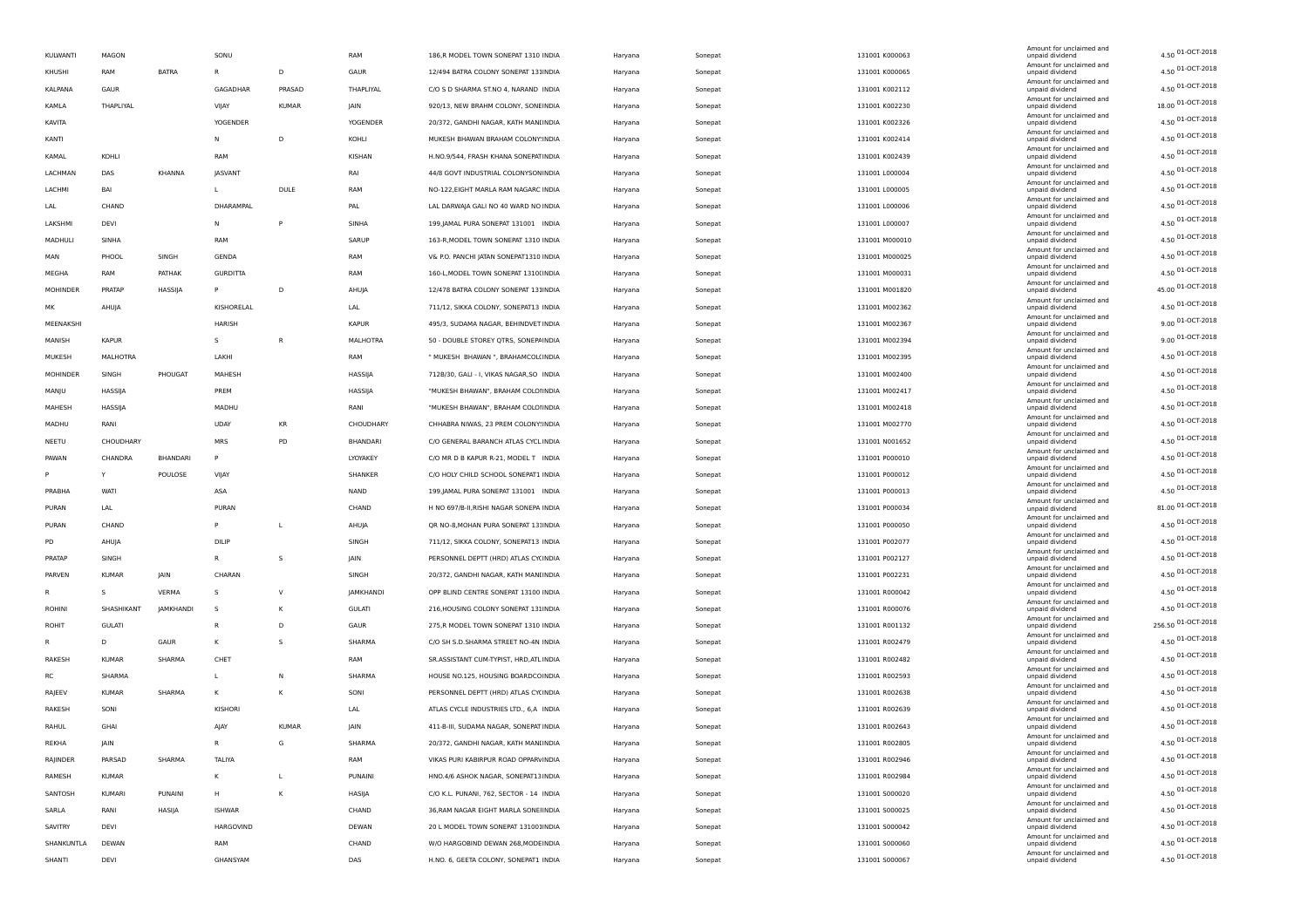|                |               |               |              |              |               |                                         |         |           |                         | Amount for unclaimed and                    |                    |
|----------------|---------------|---------------|--------------|--------------|---------------|-----------------------------------------|---------|-----------|-------------------------|---------------------------------------------|--------------------|
| SHEETAL        | DAS           | SETHI         | SHANT        | LAL          | KHURANA       | 220, HOUSING COLONY SONEPAT 131INDIA    | Haryana | Sonepat   | 131001 S000077          | unpaid dividend                             | 4.50 01-OCT-2018   |
| SHEILA         | KHURANA       |               | $\mathbf{L}$ | MOOL         | CHAND         | QR NO 60 BLOCK 10 INDUSTRIALCO INDIA    | Haryana | Sonepat   | 131001 S000080          | Amount for unclaimed and<br>unpaid dividend | 72.00 01-OCT-2018  |
| SHILA          | DEVI          |               | RAJINDER     | <b>NATH</b>  | MEHRA         | H NO 14/397 KHANNA COLONY NEAFINDIA     | Haryana | Sonepat   | 131001 S000082          | Amount for unclaimed and<br>unpaid dividend | 4.50 01-OCT-2018   |
| SNEH           | PRABHA        | MEHRA         | к            | D            | <b>GULATI</b> | 129-R, MODEL TOWN SONEPAT 1310 INDIA    | Haryana | Sonepat   | 131001 5000092          | Amount for unclaimed and<br>unpaid dividend | 4.50 01-OCT-2018   |
| SUDHARSHAN     | <b>KUMAR</b>  | <b>GULATI</b> | $\mathsf{R}$ | κ            | THAPPER       | 275,R MODEL TOWN SONEPAT 1310 INDIA     | Haryana | Sonepat   | 131001 S000109          | Amount for unclaimed and<br>unpaid dividend | 297.00 01-OCT-2018 |
| SUDERSHAN      | THAPPER       |               | $\mathsf{s}$ |              | MALHOTRA      | THAPPER HOUSE, 160-L MODEL TOW INDIA    | Haryana | Sonepat   | 131001 5000114          | Amount for unclaimed and<br>unpaid dividend | 4.50 01-OCT-2018   |
| SUSHIL         | MALHOTRA      |               | M            | C            | NAGPAL        | 209 FAIZ BAZAR SONEPAT 131001 INDIA     | Haryana | Sonepat   | 131001 S000139          | Amount for unclaimed and<br>unpaid dividend | 4.50 01-OCT-2018   |
| SHANTA         | NAGPAL        |               | SANTLAL      |              | LAL           | 246 MODEL TOWN SONEPAT 131001 INDIA     | Haryana | Sonepat   | 131001 S000150          | Amount for unclaimed and<br>unpaid dividend | 4.50 01-OCT-2018   |
| SUNIL          | BHUTANI       |               | RAKESH       | KR           | SHARMA        | S-12, MUNICIPAL COLONY BHUTANIT INDIA   | Haryana | Sonepat   | 131001 S003886          | Amount for unclaimed and<br>unpaid dividend | 9.00 01-OCT-2018   |
| SHASHI         | SHARMA        |               | V            | К            | JAIN          | W/O RAKESH KUMAR SHARMA HRD, INDIA      |         |           | 131001 5003901          | Amount for unclaimed and                    | 4.50 01-OCT-2018   |
|                |               |               |              |              |               |                                         | Haryana | Sonepat   |                         | unpaid dividend<br>Amount for unclaimed and | 9.00 01-OCT-2018   |
| SAROJ          | JAIN          |               | RAKESH       |              | JAIN          | 14/1 JATI IALAN NR KHARI KUASONE INDIA  | Haryana | Sonepat   | 131001 5003931          | unpaid dividend<br>Amount for unclaimed and | 4.50 01-OCT-2018   |
| SULAKSHNA      | <b>JAIN</b>   |               | MUKESH       |              | MALHOTRA      | HOUSE NO. 144, SECTOR-14, SONEP INDIA   | Haryana | Sonepat   | 131001 5003987          | unpaid dividend<br>Amount for unclaimed and |                    |
| SUMAN          | MALHOTRA      |               | MAHAVIR      | PRASAD       | SHARMA        | "MUKESH BHAWAN", BRAHAM COLOIINDIA      | Haryana | Sonepat   | 131001 S004177          | unpaid dividend<br>Amount for unclaimed and | 4.50 01-OCT-2018   |
| SUNIL          | <b>KUMAR</b>  | SHARMA        | VIJENDER     |              | SHARMA        | C/O PERSONNEL DEPARTMENT, ATLAINDIA     | Haryana | Sonepat   | 131001 S004179          | unpaid dividend<br>Amount for unclaimed and | 4.50 01-OCT-2018   |
| SHASHI         | PRABHA        | SHARMA        | SANJEEV      | <b>KUMAR</b> | THAPLIYAL     | 1903, HOUSING BOARD COLONY, SE INDIA    | Haryana | Sonepat   | 131001 S004180          | unpaid dividend<br>Amount for unclaimed and | 4.50 01-OCT-2018   |
| SANJEEV        | <b>KUMAR</b>  | THAPLIYAL     | NIHAL        | CHAND        | <b>KAPUR</b>  | 920/13, NEW BRAHM COLONY, SONEINDIA     | Haryana | Sonepat   | 131001 5004216          | unpaid dividend                             | 9.00 01-OCT-2018   |
| SHANTI         | DEVI          | <b>KAPUR</b>  | LAJPAT       |              | RAI           | 141, JEEVAN NAGAR SONEPAT 13100 INDIA   | Haryana | Sonepat   | 131001 5004292          | Amount for unclaimed and<br>unpaid dividend | 72.00 01-OCT-2018  |
| SUSHIL         | <b>KUMAR</b>  | CHACHRA       | RAJ          |              | <b>KUMAR</b>  | 12/568, BATRA COLONY, SONEPAT13 INDIA   | Haryana | Sonepat   | 131001 5004330          | Amount for unclaimed and<br>unpaid dividend | 4.50 01-OCT-2018   |
| <b>SUNITA</b>  |               |               | D            | R            | VERMA         | 12/543, BATRA COLONY, GURU DAW INDIA    | Haryana | Sonepat   | 131001 S004357          | Amount for unclaimed and<br>unpaid dividend | 4.50 01-OCT-2018   |
| SEEMA          | SHARMA        |               | RAJ          |              | RAJ           | 12/543, BATRA COLONY, GURU DAW INDIA    | Haryana | Sonepat   | 131001 S004588          | Amount for unclaimed and<br>unpaid dividend | 4.50 01-OCT-2018   |
| <b>TIKKO</b>   | BAI           |               | SATISH       | CHAND        | VIJ           | H NO 88, RAJ MOHALLA SONEPAT 131 INDIA  | Haryana | Sonepat   | 131001 T000001          | Amount for unclaimed and<br>unpaid dividend | 4.50 01-OCT-2018   |
| TILAK          | RAJ           | VIJ           | LURINDA      |              | RAM           | H NO 3, DURGA BHAWAN BATRA COLINDIA     | Haryana | Sonepat   | 131001 T000752          | Amount for unclaimed and<br>unpaid dividend | 4.50 01-OCT-2018   |
| TARA           | CHAND         |               | s            | K            | <b>GULATI</b> | 22/8, ASHOK NAGAR, SONEPAT 1310 INDIA   | Haryana | Sonepat   | 131001 T000754          | Amount for unclaimed and<br>unpaid dividend | 4.50 01-OCT-2018   |
| <b>USHA</b>    | <b>GULATI</b> |               | $\circ$      | P            | SHIV          | 275-R, MODEL TOWN SONEPAT 1310 INDIA    |         |           | 131001 U000007          | Amount for unclaimed and                    | 121.50 01-OCT-2018 |
|                |               |               |              |              |               |                                         | Haryana | Sonepat   |                         | unpaid dividend<br>Amount for unclaimed and | 4.50 01-OCT-2018   |
| <b>USHA</b>    | SHIV          |               | GOPAL        | PRASAD       | SHARMA        | 244-R, MODEL TOWN SONEPAT 1310 INDIA    | Haryana | Sonepat   | 131001 U000009          | unpaid dividend<br>Amount for unclaimed and | 4.50 01-OCT-2018   |
| URMILA         | SHARMA        |               | MUKESH       |              | MALHOTRA      | C/O SMT SAVITHRY GAUTAM H NO INDIA      | Haryana | Sonepat   | 131001 U000780          | unpaid dividend<br>Amount for unclaimed and |                    |
| UPANSHU        |               |               | B            | N            | CHOUDHARY     | MUKESH BHAWAN, BRAHAM COLONYINDIA       | Haryana | Sonepat   | 131001 U000791          | unpaid dividend<br>Amount for unclaimed and | 4.50 01-OCT-2018   |
| <b>UDAY</b>    | <b>KUMAR</b>  | CHOUDHARY     | MADAN        | LAL          | <b>KAPUR</b>  | C/O GENERAL BRANCH, M/S ATLASC\INDIA    | Haryana | Sonepat   | 131001 U000792          | unpaid dividend<br>Amount for unclaimed and | 4.50 01-OCT-2018   |
| VIDYA          | WATI          | <b>KAPUR</b>  | JAGDISH      | CHANDRA      | RAI           | 234-L, MODEL TOWN SONEPAT 1310(INDIA    | Haryana | Sonepat   | 131001 V000013          | unpaid dividend<br>Amount for unclaimed and | 4.50 01-OCT-2018   |
| VISHAN         | DEVI          |               | KISHORE      |              | LAL           | RAI HOSPITAL NEAR CITY MAINGURU INDIA   | Haryana | Sonepat   | 131001 V000023          | unpaid dividend                             | 81.00 01-OCT-2018  |
| VANDANA        |               |               | DHARAM       |              | <b>BIR</b>    | 495/3, SUDAMA NAGAR, BEHINDVET INDIA    | Haryana | Sonepat   | 131001 V001645          | Amount for unclaimed and<br>unpaid dividend | 9.00 01-OCT-2018   |
| VIKAS          | <b>KUMAR</b>  | ANTIL         | DES          |              | RAJ           | V.& P.O. KURAR SONEPAT 131001 INDIA     | Haryana | Sonepat   | 131001 V001691          | Amount for unclaimed and<br>unpaid dividend | 45.00 01-OCT-2018  |
| VEENA          | RANI          |               | M            | P            | HASSIJA       | H.NO.10, EIGHT MERLA SONEPAT131INDIA    | Haryana | Sonepat   | 131001 V001727          | Amount for unclaimed and<br>unpaid dividend | 4.50 01-OCT-2018   |
| VISHAL         | HASSIJA       |               | $\mathsf{v}$ | <sub>S</sub> | CHHABRA       | 12/522, BATRA COLONY, SONEPAT13 INDIA   | Haryana | Sonepat   | 131001 V001737          | Amount for unclaimed and<br>unpaid dividend | 22.50 01-OCT-2018  |
| v              | s             | CHHABRA       | SHRI         |              | SCMALHOTRA    | CHHABRA NIWAS 28 PREM COLONYSINDIA      | Haryana | Sonepat   | 131001 V001859          | Amount for unclaimed and<br>unpaid dividend | 4.50 01-OCT-2018   |
| YASH           | PAUL          |               | INDER        |              | DEV           | " MUKESH BHAWAN ", BRAHAM COL(INDIA     | Haryana | Sonepat   | 131001 Y000522          | Amount for unclaimed and<br>unpaid dividend | 4.50 01-OCT-2018   |
| YOGENDRA       |               |               | R            | $\mathsf{s}$ | JAIN          | MUKESH BHAWAN BRAHAM COLONY INDIA       | Haryana | Sonepat   | 131001 Y000546          | Amount for unclaimed and<br>unpaid dividend | 4.50 01-OCT-2018   |
| VIJAY          | <b>KUMAR</b>  | JAIN          | UGGAR        | SAIN         | JAIN          | S/O R S JAIN H NO 20/372 KATHMA INDIA   | Haryana | Sonepat   | 131001 Z004201          | Amount for unclaimed and<br>unpaid dividend | 9.00 01-OCT-2018   |
|                |               | <b>JAIN</b>   | R.           | s            |               |                                         |         |           | 131001 Z004740          | Amount for unclaimed and                    | 9.00 01-OCT-2018   |
| RAGHBIR        | SINGH         |               |              |              | JAIN          | 20/372 GANDHI NAGAR 2 KATHMANI INDIA    | Haryana | Sonepat   |                         | unpaid dividend<br>Amount for unclaimed and | 9.00 01-OCT-2018   |
| SANJAY         | JAIN          |               | CHET         |              | RAM           | 20/372 GANDHI NAGAR KATHMANDI INDIA     | Haryana | Sonepat   | 131001 Z004741          | unpaid dividend<br>Amount for unclaimed and | 4.50 01-OCT-2018   |
| RAMESH         | CHANDER       | SHARMA        | RAJINDER     |              | PARSHAD       | HOUSE NO 125 HOUSING BOARD CCINDIA      | Haryana | Sonepat   | 131001 Z006235          | unpaid dividend<br>Amount for unclaimed and |                    |
| SAROJ          |               |               | NATHU        |              | RAM           | W/O RAJINDER PARSHAD B-1/19-BFI INDIA   | Delhi   | New Delhi | 110063 Z006432          | unpaid dividend<br>Amount for unclaimed and | 4.50 01-OCT-2018   |
| KHAJAN         | CHAND         | MAHAJAN       | DAVINDER     |              | MAHAJAN       | 98-A, PRESS AERA NILOKHERI 13211. INDIA | Haryana | Kamal     | 132117 K000045          | unpaid dividend<br>Amount for unclaimed and | 4.50 01-OCT-2018   |
| MINU           | MAHAJAN       |               | M            | R            | KHERA         | A/98 POUTTARY AREA NILOKHERIKAFINDIA    | Haryana | Kamal     | 132117 Z004044          | unpaid dividend<br>Amount for unclaimed and | 67.50 01-OCT-2018  |
| RAJESH         | KHERA         |               | M            | R            | KHERA         | H NO 2390 KHERA NIWAS RAM BAG INDIA     | Haryana | Ambala    | 133001 Z004203          | unpaid dividend<br>Amount for unclaimed and | 108.00 01-OCT-2018 |
| RAJESH         | KHERA         |               |              | C            | GOYAL         | H NO 2390 KHERA NIWAS RAM BAG INDIA     | Haryana | Ambala    | 133001 Z004204          | unpaid dividend                             | 108.00 01-OCT-2018 |
| RAJESH         | CHAND         | GOYAL         | DARSHAN      | LAL          | JAIN          | M/S PROAGRO SEED CO 208 ANSALSINDIA     | Haryana | Panchkula | 134001 IN30114310263033 | Amount for unclaimed and<br>unpaid dividend | 247.50 01-OCT-2018 |
| RAJNISH        | JAIN          |               | RAJNISH      |              | JAIN          | 5361/3, CHONKDARZAN AMBALA CIT INDIA    | Haryana | Ambala    | 134002 R002444          | Amount for unclaimed and<br>unpaid dividend | 90.00 01-OCT-2018  |
| <b>RUCHIKA</b> | JAIN          |               | <b>JAIN</b>  |              | <b>IAIN</b>   | 5361/3, CHONKDARZAN AMBALA CIT INDIA    | Haryana | Ambala    | 134002 R002445          | Amount for unclaimed and<br>unpaid dividend | 157.50 01-OCT-2018 |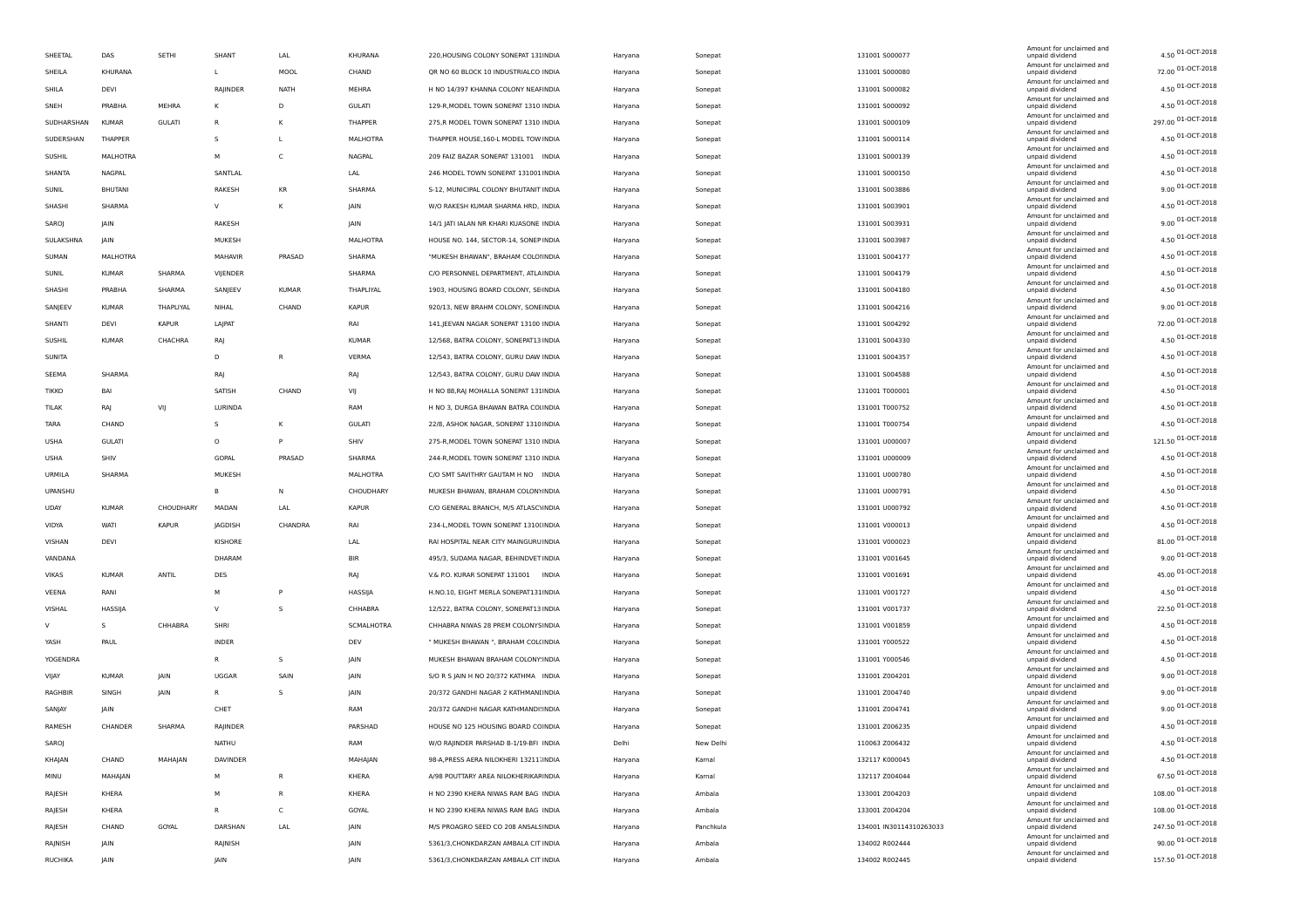| MANOJ          | <b>KUMAR</b>  | <b>UNION</b>         | к               |              | KASHYAP        | NO 504V AND PO RATTANGARHDIST INDIA         | Haryana    | Ambala       | 134003 IN1204470005839562 | Amount for unclaimed and<br>unpaid dividend | 112.50 01-OCT-2018   |
|----------------|---------------|----------------------|-----------------|--------------|----------------|---------------------------------------------|------------|--------------|---------------------------|---------------------------------------------|----------------------|
| KAVITA         | KASHYAP       | HDFC                 | N               | C            | VASUDEVA       | NO 1222 SECTOR - 21 PANCHKULAP INDIA        | Haryana    | Panchkula    | 134105 IN30047610182075   | Amount for unclaimed and<br>unpaid dividend | 450.00 01-OCT-2018   |
| PRAKASH        | CHANDEV       | VASUDEVA             | <b>ISHER</b>    |              | DAS            | C/O ANITA GUPTA H NO 824, SECTOR INDIA      | Haryana    | Panchkula    | 134109 P000499            | Amount for unclaimed and<br>unpaid dividend | 81.00 01-OCT-2018    |
| RAMJI          | DAS           | <b>GUPTA</b>         | <b>BABU</b>     |              | RAM            | HOUSE NO 107 SECTOR 17 PANCHK INDIA         | Haryana    | Panchkula    | 134109 R000044            | Amount for unclaimed and<br>unpaid dividend | 4.50 01-OCT-2018     |
| KASTURI        | LAL           | <b>GUPTA</b>         | BABU            |              | RAM            | GHS-40, SEC-20, PANCHKULA 13411 INDIA       | Haryana    | Panchkula    | 134112 K000035            | Amount for unclaimed and<br>unpaid dividend | 13.50 01-OCT-2018    |
| RATAN          | DEVI          |                      | NAND            |              | LAL            | FLAT NO. 203, GHS 40 SEC-20, PANC INDIA     | Haryana    | Panchkula    | 134112 R000062            | Amount for unclaimed and<br>unpaid dividend | 13.50 01-OCT-2018    |
| NAND           | LAL           |                      | NARAIN          |              | SINGH          | 7, MODEL COLONY YAMUNA NAGAR 1INDIA         | Haryana    | Yamuna Nagar | 135001 N000032            | Amount for unclaimed and<br>unpaid dividend | 4.50 01-OCT-2018     |
| PARKASH        | KAUR          |                      | BAL             |              | MUKAND         | H NO-143,L SUBZI CHOWK MODEL INDIA          | Haryana    | Yamuna Nagar | 135001 P000005            | Amount for unclaimed and<br>unpaid dividend | 4.50 01-OCT-2018     |
| ARUN           | <b>KUMAR</b>  |                      | GANGA           |              | BISHAN         | 631 RAJAN STREET JAGADHARI AMB/INDIA        | Haryana    | Ambala       | 135003 A000024            | Amount for unclaimed and<br>unpaid dividend | 4.50 01-OCT-2018     |
| PAWAN          | <b>KUMAR</b>  | MITTAL               | LACHMANDAS      |              | CHOPRA         | 218 MODEL TOWN JIND ROAD KAITHINDIA         | Haryana    | Kaithal      | 136027 IN30177417067157   | Amount for unclaimed and<br>unpaid dividend | 85.50 01-OCT-2018    |
|                | L             | CHOPRA               | А               |              | <b>GUPTA</b>   | C/O SOHAM KUTIR H.NO. 100 GULM(INDIA        | Punjab     | Ludhiana     | 140603 P000001            | Amount for unclaimed and<br>unpaid dividend | 4.50 01-OCT-2018     |
| SUMAN          | BALA          |                      | ÷               | C            | WADHWA         | 18-A, SURABA NAGAR LUDHIANA 141 INDIA       | Punjab     | Ludhiana     | 141001 5000118            | Amount for unclaimed and<br>unpaid dividend | 108.00 01-OCT-2018   |
| RAGHVIR        | CHAND         | AXIS                 | SHRI            | RAM          | LAL            | C/O SH. J C WADHWA 3331 MIG PHA: INDIA      | Punjab     | Ludhiana     | 141002 IN1202290000127068 | Amount for unclaimed and<br>unpaid dividend | 4.50 01-OCT-2018     |
| CHAMANLAL      | SACHDEVA      |                      | <b>HANS</b>     |              | RAJ            | H NO 85 VILLAGE ZIRAKH LUDHIANA INDIA       | Punjab     | Ludhiana     | 141007 C000002            | Amount for unclaimed and<br>unpaid dividend | 121.50 01-OCT-2018   |
|                |               | <b>AGARWAL</b>       |                 |              |                |                                             |            |              |                           | Amount for unclaimed and                    | 4.50 01-OCT-2018     |
| GOPAL          | DAS           |                      | JAMNA           |              | DAS            | TANKIWALI GALI NO 3 DASMES NAG INDIA        | Punjab     | Moga         | 142001 G000011            | unpaid dividend<br>Amount for unclaimed and | 166.50 01-OCT-2018   |
| SANYOKTA       | CHOPRA        |                      | PARSHOTAM       | LAL          | CHOPRA         | PRATAP BAZAR AMRITSAR 143001 INDIA          | Punjab     | Amritsar     | 143001 S002131            | unpaid dividend<br>Amount for unclaimed and | 4.50 01-OCT-2018     |
| GURDIYAL       | SINGH         | KHURANA              | SUNDER          | SINGH        | KHURANA        | C/O SH. U.D. SONI, MAJITHA ROAD, INDIA      | Punjab     | Amritsar     | 143001 G000788            | unpaid dividend<br>Amount for unclaimed and | 4.50 01-OCT-2018     |
| KAMLESH        | <b>KUMARI</b> |                      | SOHAN           |              | LAL            | DHARAM PURA, GALI NO2, G.T. ROA INDIA       | Punjab     | Amritsar     | 143105 K000018            | unpaid dividend<br>Amount for unclaimed and | 4.50 01-OCT-2018     |
| MOHINDER       | KAUR          |                      | s               | <b>SEWAK</b> | SINGH          | C/O BASANT KUMAR BAZAR NOORDHNDIA           | Punjab     | Amritsar     | 143401 M000039            | unpaid dividend<br>Amount for unclaimed and |                      |
| NARINDER       | KAUR          |                      | GULZAR          |              | SINGH          | H NO 7/93 TARN TARAN 143401<br><b>INDIA</b> | Punjab     | Amritsar     | 143401 N000009            | unpaid dividend<br>Amount for unclaimed and | 4.50 01-OCT-2018     |
| RADHA          | SABHARWAL     | PUNJAB               | $\mathsf{R}$    | M            | SABHARWAL      | C/O CAPT GULZAR SINGH SANDHU MINDIA         | Punjab     | Gurdaspur    | 143521 IN30267930085553   | unpaid dividend<br>Amount for unclaimed and | 742.50 01-OCT-2018   |
| KRISHNA        | MEHTA         |                      | s               | D            | MEHTA          | SANT THEATRE JALANDHAR CITY 144INDIA        | Punjab     | Jalandhar    | 144001 K000058            | unpaid dividend<br>Amount for unclaimed and | 4.50 01-OCT-2018     |
| PARKASH        | SHARMA        |                      | MADAN           | SARUP        | SHARMA         | 317-R MODEL TOWN JALANDHAR CITINDIA         | Punjab     | Jalandhar    | 144001 P000017            | unpaid dividend<br>Amount for unclaimed and | 4.50 01-OCT-2018     |
| RADHA          | SABHARWAL     |                      | R               | M            | SABHARWAL      | 152-L, MODEL TOWN JALANDHAR CITINDIA        | Punjab     | Jalandhar    | 144001 R001336            | unpaid dividend<br>Amount for unclaimed and | 675.00 01-OCT-2018   |
| LATA           | NARANG        |                      | RAJESHWAR       | <b>KUMAR</b> | NARANG         | SANT THEATRE JALANDHAR CITY 144 INDIA       | Punjab     | Jalandhar    | 144001 L000755            | unpaid dividend<br>Amount for unclaimed and | 4.50 01-OCT-2018     |
| KARUNA         | DHIR          |                      | JAGDISH         |              | LAL            | 35 ADARSH NAGAR JALANDHAR CITYINDIA         | Punjab     | Jalandhar    | 144088 K000030            | unpaid dividend                             | 4.50 01-OCT-2018     |
| RAKESH         | DUA           |                      | LATE            | H            | KDUA           | C/O SRI J L DHIR THE JAGATJITCOT INDIA      | Punjab     | Jalandhar    | 144401 R000033            | Amount for unclaimed and<br>unpaid dividend | 4.50 01-OCT-2018     |
| SHAMA          | MAHAJAN       |                      | ASHOK           |              | MAHAJAN        | C/O M/S JAJAJIT SUGAR MILLS CO L INDIA      | Punjab     | Jalandhar    | 144401 5003744            | Amount for unclaimed and<br>unpaid dividend | 112.50 01-OCT-2018   |
| BHAG           | KAUR          |                      | SUNDER          |              | SINGH          | B-II/20, GOPAL GALI SHAHPUR CHO INDIA       | Punjab     | Amritsar     | 145001 B000019            | Amount for unclaimed and<br>unpaid dividend | 4.50 01-OCT-2018     |
| DAMAN          | ANAND         |                      | к               | $\vee$       | ANAND          | C/O PROF HARBAKSH SINGH 4 D RA INDIA        | Punjab     | Patiala      | 147001 D000002            | Amount for unclaimed and<br>unpaid dividend | 4.50 01-OCT-2018     |
| PREM           | SINGH         | SIKAND               | <b>GURSEWAK</b> | SINGH        | <b>RC</b>      | ANAND COTTAGE BHUPENDRA ROACINDIA           | Punjab     | Patiala      | 147001 P000029            | Amount for unclaimed and<br>unpaid dividend | 4.50 01-OCT-2018     |
| NAVEEN         | BANSAL        |                      | в               |              | BANSAL         | 16, GREEN VIEW, RAJBHA ROAD PATIA INDIA     | Punjab     | Patiala      | 147001 N001288            | Amount for unclaimed and<br>unpaid dividend | 4.50 01-OCT-2018     |
| MADAN          | GOPAL         | SHARMA               | LACHHI          |              | RAM            | H NO 17 SECTOR 21-C CHANDERLO INDIA         | Punjab     | Patiala      | 147001 M000001            | Amount for unclaimed and<br>unpaid dividend | 4.50 01-OCT-2018     |
| RAKSHA         | DEVI          |                      | SURINDER        |              | MOHAN          | MALWA SUGAR MILLS DHURI 148024INDIA         | Punjab     | Sangrur      | 148024 Z004401            | Amount for unclaimed and<br>unpaid dividend | 67.50 01-OCT-2018    |
| RANJAN         | CHOPRA        |                      | LP              | RAI          | CHOPRA         | W/O SURINDER MOHAN BHAGWANPHNDIA            | Punjab     | Sangrur      | 148024 R002503            | Amount for unclaimed and<br>unpaid dividend | 450.00 01-OCT-2018   |
| SUNITA         |               |                      | RAKESH          |              | <b>KUMAR</b>   | KANCHAN COLLEGE ROAD BARNALA INDIA          | Punjab     | Barnala      | 148101 S003002            | Amount for unclaimed and<br>unpaid dividend | 94.50 01-OCT-2018    |
| HARDEV         | <b>KUMARI</b> | <b>GAMBHIR</b>       | s               | N            | <b>GAMBHIR</b> | CHIEF REPERSENTATIVE U T I MOHA INDIA       | Punjab     | Firozpur     | 152002 H000010            | Amount for unclaimed and<br>unpaid dividend | 4.50 01-OCT-2018     |
| <b>GURMUKH</b> | KAUR          | NARULA               | D               | -S           | NARULA         | H NO 223, SECTOR 7-A, CHANDIGAR INDIA       | Chandigarh | Chandigarh   | 160007 G000552            | Amount for unclaimed and<br>unpaid dividend | 247.50 01-OCT-2018   |
| NIRMALA        | VERMA         |                      | SATISH          | CHANDRA      | VERMA          | H NO 505 SECTOR 10D CHANDIGAR INDIA         | Chandigarh | Chandigarh   | 160011 N000020            | Amount for unclaimed and<br>unpaid dividend | 4.50 01-OCT-2018     |
| VIDYA          | SAGAR         | PURI                 | ATMA            | RAM          | PURI           | E-1/3, SECTOR 14 CHANDIGARH 160 INDIA       | Chandigarh | Chandigarh   | 160014 V000005            | Amount for unclaimed and<br>unpaid dividend | 45.00 01-OCT-2018    |
| JAGMOHAN       | <b>KAPUR</b>  |                      | CHAMAN          |              |                | C/O M/S ATMA RAM & SONS BOOKSE INDIA        |            |              | 160014 J000010            | Amount for unclaimed and                    | 4.50 01-OCT-2018     |
|                |               |                      |                 |              | LAL            |                                             | Chandigarh | Chandigarh   |                           | unpaid dividend<br>Amount for unclaimed and | 4.50 01-OCT-2018     |
| JAI            | KISHAN        | DASS                 | $\mathbf{L}$    | HAR          | PARSHAD        | 248 SECTOR-15A CHANDIGARH 160(INDIA         | Chandigarh | Chandigarh   | 160015 J000035            | unpaid dividend<br>Amount for unclaimed and | 4.50 01-OCT-2018     |
| MADHU          | LATA          |                      | CHAMAN          |              | LAL            | 3043, U SECTOR 15 D CHANDIGARH1INDIA        | Chandigarh | Chandigarh   | 160015 M000012            | unpaid dividend<br>Amount for unclaimed and | 4.50 01-OCT-2018     |
| MAN            | <b>MOHAN</b>  | LAL                  | CHAMAN          |              | LAL            | 248,15-A CHANDIGARH 160015<br><b>INDIA</b>  | Chandigarh | Chandigarh   | 160015 M000022            | unpaid dividend<br>Amount for unclaimed and | 675.00 01-OCT-2018   |
| JATINDER       | SINGH         |                      | UTTAM           |              | SINGH          | 248,15-A CHANDIGARH 160015<br><b>INDIA</b>  | Chandigarh | Chandigarh   | 160015 J001377            | unpaid dividend<br>Amount for unclaimed and |                      |
| ĸ              | L             | <b>MALHOTRA</b>      | KRISHNA         | KUMARI       | MALHTRA        | 1571, SECTOR 18-D CHANDIGARH 16 INDIA       | Chandigarh | Chandigarh   | 160018 K000067            | unpaid dividend<br>Amount for unclaimed and | 4.50 01-OCT-2018     |
| SUSHIL         | CHANDRA       | THAKAR               | SH              | <b>DS</b>    | DATTA          | 1608 SECTOR 18-D CHANDIGARH 16 INDIA        | Chandigarh | Chandigarh   | 160018 5000134            | unpaid dividend<br>Amount for unclaimed and | 4.50 01-OCT-2018     |
| VEENA          | DATTA         | TRANSMISSION SUBHASH |                 |              | <b>GUPTA</b>   | 136, SECTOR 18-A, CHANDIGARH 16 INDIA       | Chandigarh | Chandigarh   | 160018 V001689            | unpaid dividend<br>Amount for unclaimed and | 81.00 01-OCT-2018    |
| MANJU          | <b>GUPTA</b>  |                      | SUBHASH         |              | <b>GUPTA</b>   | H.N.140, SECTOR-19-A, CHANDIGAR INDIA       | Chandigarh | Chandigarh   | 160019 M002093            | unpaid dividend                             | 1,012.50 01-OCT-2018 |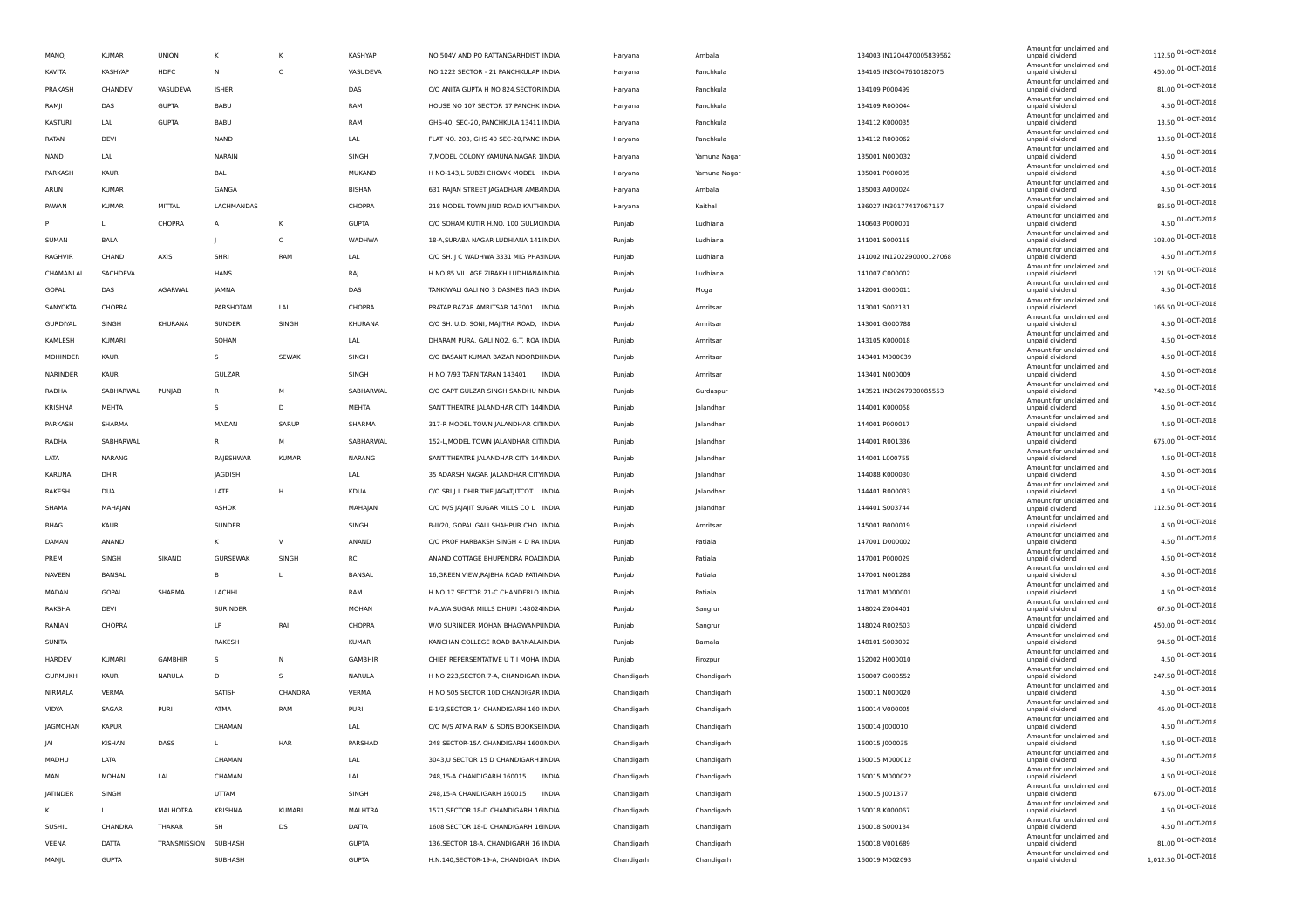| MANJU          | <b>GUPTA</b>   |               | SUBHASH      |           | <b>GUPTA</b> | 140, SECTOR 19A CHANDIGARH 160(INDIA    | Chandigarh           | Chandigarh          | 160019 Z004398            | Amount for unclaimed and<br>unpaid dividend | 675.00 01-OCT-2018      |
|----------------|----------------|---------------|--------------|-----------|--------------|-----------------------------------------|----------------------|---------------------|---------------------------|---------------------------------------------|-------------------------|
| RENU           | SABHERWAL      |               | м            | М         | SABHERWAL    | 140, SECTOR 19A CHANDIGARH 160(INDIA    | Chandigarh           | Chandigarh          | 160019 R001190            | Amount for unclaimed and<br>unpaid dividend | 247.50 01-OCT-2018      |
| KANTA          | GOEL           |               | P            | D         | GOEL         | HOUSE NO 1116 SECTOR NO 20-BC INDIA     | Chandigarh           | Chandigarh          | 160020 K000020            | Amount for unclaimed and<br>unpaid dividend | 4.50 01-OCT-2018        |
| ANUP           | CHAND          | MEHTA         | <b>BODH</b>  | RAJ       | ADVOCATE     | KOTHI NO 2244 SECTOR 21 CHANDI INDIA    | Chandigarh           | Chandigarh          | 160021 A000015            | Amount for unclaimed and<br>unpaid dividend | 18.00 01-OCT-2018       |
| NIRMAL         | KANTA          | <b>DUGGAL</b> | R            | N         | DUGGAL       | 3 THE MALL SIMLA 171001<br><b>INDIA</b> | Himachal Pradesh     | Shimla              | 171001 N000023            | Amount for unclaimed and<br>unpaid dividend | 4.50 01-OCT-2018        |
| RESHAM         | DEVI           |               | BALDEO       |           | SINGH        | 25, CORSTORPHANA HOTEL SIMLA 1. INDIA   | Himachal Pradesh     | Shimla              | 171001 R000070            | Amount for unclaimed and<br>unpaid dividend | 4.50 01-OCT-2018        |
| н              | $\mathsf{C}$   | TEWARI        | ARMYOFFICER  |           | TEWARI       | C/O DR BALDEO SINGH 6, MANOR HCINDIA    | Himachal Pradesh     | Shimla              | 171005 H000433            | Amount for unclaimed and<br>unpaid dividend | 247.50 01-OCT-2018      |
| VINOD          | <b>KUMAR</b>   | PUNJAB        | RAMESH       |           | CHAND        | COMMANDENT, 14 GORKHA TRAININ INDIA     | Himachal Pradesh     | Shimla              | 173206 IN1203800000058278 | Amount for unclaimed and<br>unpaid dividend | 22.50 01-OCT-2018       |
| SHANTI         | SWARUP         | PURI          | SH           | RAM       | NATHPURI     | S/O RAMESH CHAND V P O TIARA W/INDIA    | Himachal Pradesh     | Kangra              | 176401 IN30234910086939   | Amount for unclaimed and<br>unpaid dividend | $9.00\,01 - OCT - 2018$ |
| JAGRAM         | SINGH          | SYNDICATE     | LATE         | GURU      | DAYAL        | 140 PACCI DHAKI JAMMU SHARAN G INDIA    | Jammu and Kashmir    | Jammu               | 180001 IN30021412608639   | Amount for unclaimed and<br>unpaid dividend | 135.00 01-OCT-2018      |
| SHASHI         | <b>BHUSHAN</b> |               | DHARAM       |           | CHAND        | AIR FORCE STATIONSATWARI CANTT INDIA    | Jammu and Kashmir    | lammu               | 180003 5003767            | Amount for unclaimed and<br>unpaid dividend | 4.50 01-OCT-2018        |
| BEDI           | RAM            |               | DHIRAJ       |           | SINGH        | 100/8, NANAK NAGAR JAMMU 180004 INDIA   | Jammu and Kashmir    | Jammu               | 180004 B000490            | Amount for unclaimed and<br>unpaid dividend | 562.50 01-OCT-2018      |
| JAGPAL         | ANAND          |               | HEM          | RAJ       | ANAND        | HOUSE NO-KD-58/A, GHAZIABAD 20 INDIA    | Uttar Pradesh        | Ghaziabad           | 201002 J000252            | Amount for unclaimed and<br>unpaid dividend | 112.50 01-OCT-2018      |
| NEERAJ         | GOYAL          |               | HARISH       | CHANDRA   | GOYAL        | R-11/120 NEW RAJ NAGAR GHAZIAB INDIA    | Uttar Pradesh        | Ghaziabad           | 201002 N001243            | Amount for unclaimed and<br>unpaid dividend | 4.50 01-OCT-2018        |
| ANIL           | <b>GUPTA</b>   |               | SH           | BL        | <b>GUPTA</b> | R-9/248, RAJNAGAR KARSHNA KUNJG INDIA   | Uttar Pradesh        | Ghaziabad           | 201002 0005425            | Amount for unclaimed and<br>unpaid dividend | 4.50 01-OCT-2018        |
| ANIL           | <b>GUPTA</b>   |               | SH           | <b>BL</b> | <b>GUPTA</b> | 6/100 SECTOR 2 RAJENDRA NAGARS INDIA    | Uttar Pradesh        | Ghaziabad           | 201005 0005426            | Amount for unclaimed and                    | 4.50 01-OCT-2018        |
|                |                |               |              |           |              |                                         |                      |                     |                           | unpaid dividend<br>Amount for unclaimed and | 4.50 01-OCT-2018        |
| CHANDER        | KANTA          | NIGAM         | D            | BS        | NIGAM        | 6/100 SECTOR 2 RAJENDRA NAGARS INDIA    | Uttar Pradesh        | Ghaziabad           | 201005 C000010            | unpaid dividend<br>Amount for unclaimed and | 4.50 01-OCT-2018        |
| SEEMA          | <b>GUPTA</b>   |               | s            | L         | <b>GUPTA</b> | A-239, SURYA NAGAR GHAZIABAD20 INDIA    | Uttar Pradesh        | Ghaziabad           | 201011 S004134            | unpaid dividend<br>Amount for unclaimed and | 4.50 01-OCT-2018        |
| MADHAV         | MUKUND         | DHIR          | SH           | RAMESH    | DHIR         | B-46, RAM ENCLAVE, P.O. CHANDER INDIA   | Uttar Pradesh        | Ghaziabad           | 201011 0005785            | unpaid dividend<br>Amount for unclaimed and | 450.00 01-OCT-2018      |
| RAVI           | DUTT           | <b>BIST</b>   | HARISH       | CHAND     | <b>BIST</b>  | DHIR NIWAS FAFRANA ROAD MODI NINDIA     | Uttar Pradesh        | Ghaziabad           | 201204 R002611            | unpaid dividend<br>Amount for unclaimed and |                         |
| SAVITRI        | GOEL           |               | SAVITRI      |           | GOEL         | C 214B SECTOR 19 NOIDA 201301 INDIA     | Uttar Pradesh        | Gautam Buddha Nagar | 201301 S000147            | unpaid dividend<br>Amount for unclaimed and | 27.00 01-OCT-2018       |
|                | MAIRA          |               |              | М         | MAIRA        | 361, SECTOR - 28, NOIDA 201301 INDIA    | Uttar Pradesh        | Gautam Buddha Nagar | 201301 1000009            | unpaid dividend<br>Amount for unclaimed and | 4.50 01-OCT-2018        |
| NIRMAL         | RANI           |               | RAJPAL       |           | SINGH        | NO 19, SECTOR 37 ARUN VIHAR NOI INDIA   | Uttar Pradesh        | Gautam Buddha Nagar | 201303 N001366            | unpaid dividend<br>Amount for unclaimed and | 4.50 01-OCT-2018        |
| NIKHIL         | MISRA          | SHREYAS       | AKHILENDRA   | DUTT      | MISRA        | F.NO-764, SEC-37, ARUN VIHAR NOI INDIA  | Uttar Pradesh        | Ghaziabad           | 201303 IN1204470003569068 | unpaid dividend<br>Amount for unclaimed and | 45.00 01-OCT-2018       |
| DEVENDRA       | <b>KUMAR</b>   | SAXENA        | RAJENDRA     |           | GOPAL        | SANJAY GANDHI COLONY PIPAL WAL INDIA    | Uttar Pradesh        | Aligarh             | 202001 D000011            | unpaid dividend<br>Amount for unclaimed and | 4.50 01-OCT-2018        |
| NEELAM         | <b>GUPTA</b>   |               | YOGENDRA     |           | <b>GUPTA</b> | GOPAL SADAN KHAI DORA ALIGARHI INDIA    | Uttar Pradesh        | Aligarh             | 202001 N000452            | unpaid dividend<br>Amount for unclaimed and | 337.50 01-OCT-2018      |
| RAMJI          | DAS            | <b>GULATI</b> | MOOL         |           | CHAND        | C/O MR V M SETH PREMAIR NAGARA INDIA    | Uttar Pradesh        | Aligarh             | 202001 R000043            | unpaid dividend                             | 4.50 01-OCT-2018        |
| NEELAM         | <b>GUPTA</b>   |               | BRAJENDRA    |           | <b>GUPTA</b> | H NO M 3/376 TAMOLI PARA ALIGAR INDIA   | Uttar Pradesh        | Aligarh             | 202001 Z006636            | Amount for unclaimed and<br>unpaid dividend | 112.50 01-OCT-2018      |
| CHANDER        | SEELA          | SAXSENA       | SWAMI        | SARAN     | SAXENA       | C/O V M SETH PREMIER NAGAR ALI INDIA    | Uttar Pradesh        | Aligarh             | 202001 C000009            | Amount for unclaimed and<br>unpaid dividend | 4.50 01-OCT-2018        |
| KANTI          | SAXENA         |               | s            | s         | SAXENA       | KATRABUL SINGH ETAWAH 206001 INDIA      | Uttar Pradesh        | Etawah              | 206001 K000026            | Amount for unclaimed and<br>unpaid dividend | 4.50 01-OCT-2018        |
| KUNWARJI       | SAXENA         |               | SWAMI        | SARAN     | SAXENA       | KANTI KUTI KATRA BUL SINGH ETAW INDIA   | Uttar Pradesh        | Etawah              | 206001 K000064            | Amount for unclaimed and<br>unpaid dividend | 4.50 01-OCT-2018        |
| BHAGWAN        | DEVI           |               | s            | S         | SAXENA       | KANTI KUTI KATRA BUL SINGH ETAW INDIA   | Uttar Pradesh        | Etawah              | 206001 B000024            | Amount for unclaimed and<br>unpaid dividend | 4.50 01-OCT-2018        |
| <b>GUNVATI</b> | DEVI           |               | DR           | SOHAN     | LAL          | C/O SHRI SHARDA SARAN SAXENASI INDIA    | Uttar Pradesh        | Etah                | 207001 G000018            | Amount for unclaimed and<br>unpaid dividend | 4.50 01-OCT-2018        |
| <b>KUSUM</b>   | LATA           | SAXENA        | VIDYA        |           | SAGAR        | C/O DR SOHAN LAL G T ROAD ETAH2INDIA    | Uttar Pradesh        | Etah                | 207001 K000066            | Amount for unclaimed and<br>unpaid dividend | 4.50 01-OCT-2018        |
| RAVINDRA       | <b>KUMAR</b>   | SAXENA        | LATE         | RAJENDRA  | GOPAL        | C/O DR SOHAN LAL PREM NAGAR ET INDIA    | Uttar Pradesh        | Etah                | 207001 R000064            | Amount for unclaimed and<br>unpaid dividend | 4.50 01-OCT-2018        |
| ANJALI         | SARAN          |               | <b>VIVEK</b> |           | SARAN        | LABOUR OFFICER HIND CHEMICAL L INDIA    | Uttar Pradesh        | Kanpur Nagar        | 208001 A000457            | Amount for unclaimed and<br>unpaid dividend | 337.50 01-OCT-2018      |
| SANT           | LAL            | AGRAWAL       | LATE         | SHRI      | CHHANBANAL   | 3/244 VISHNUPURI KANPUR 208002 INDIA    | Uttar Pradesh        | Kanpur Nagar        | 208002 IN30055610088878   | Amount for unclaimed and<br>unpaid dividend | 4.50 01-OCT-2018        |
| KAILASH        | NATH           | KHANDEWAL     | $\mathbb{R}$ | D         | KHANDEWAL    | 197 N BLOCK KIDWAI NAGAR KANPU INDIA    | Uttar Pradesh        | Kanpur Nagar        | 208011 K001023            | Amount for unclaimed and<br>unpaid dividend | 342.00 01-OCT-2018      |
| SHARAD         | <b>KUMAR</b>   |               | VINOD        |           | KUMAR        | 'ARADHANA' 128/422, K BLOCK KID INDIA   | <b>Uttar Pradesh</b> | Kanpur Nagar        | 208011 S003115            | Amount for unclaimed and<br>unpaid dividend | 166.50 01-OCT-2018      |
| SHEO           | <b>KUMAR</b>   | TEKRIWAL      | VISHWANATH   |           | TEKRIWAL     | 47, BABRAMPUR HOUSE ALLAHABAD. INDIA    | Uttar Pradesh        | Allahabad           | 211002 S003299            | Amount for unclaimed and<br>unpaid dividend | 72.00 01-OCT-2018       |
| VINOD          | <b>KUMAR</b>   |               | PRAKASH      |           | CHANDRA      | TULSIANI ENCLAVE FLAT NO 7 2ND INDIA    | Uttar Pradesh        | Allahabad           | 211002 V001378            | Amount for unclaimed and<br>unpaid dividend | 220.50 01-OCT-2018      |
| SYED           | ANIS           | AHMED         | SYED         | JALIL     | <b>AHMED</b> | 47 BABRAMPUR HOUSE ALLAHABAD INDIA      | Uttar Pradesh        | <b>Allahabad</b>    | 211002 S004650            | Amount for unclaimed and<br>unpaid dividenc | 225.00 01-OCT-2018      |
| LALITA         | RAI            |               | VIJAI        | PRATAP    | RAI          | 648-B, WASIABAD NOORWLLA ROAD/INDIA     | Uttar Pradesh        | Allahabad           | 211003 L000759            | Amount for unclaimed and<br>unpaid dividend | 225.00 01-OCT-2018      |
| s              | P              | KHANNA        | R            | c         | KHANNA       | B-1/5-6, RAVNDRAPURI EXTN ASSIVA INDIA  | Uttar Pradesh        | Varanasi            | 221005 S000002            | Amount for unclaimed and<br>unpaid dividend | 4.50 01-OCT-2018        |
| SHANTI         | PRAKASH        | <b>GUPTA</b>  | TULSI        | RAM       | <b>GUPTA</b> | E-1/A/1, RIVER BANK COLONY LUCK INDIA   | Uttar Pradesh        | Lucknow             | 226001 S003604            | Amount for unclaimed and<br>unpaid dividend | 675.00 01-OCT-2018      |
| SHAKUNTLA      | SAXENA         |               | D            | P         | SAXENA       | 2- DARBARI LAL SHARMA MARG, SIS INDIA   | Uttar Pradesh        | Lucknow             | 226001 S001617            | Amount for unclaimed and<br>unpaid dividend | 153.00 01-OCT-2018      |
| PRABHA         | <b>DWIVEDI</b> | <b>STATE</b>  | SHRI         | SC        | DWIVEDI      | 22-205, INDIRA NAGAR, LUCKNOW2 INDIA    | Uttar Pradesh        | Lucknow             | 226016 IN1203270000115015 | Amount for unclaimed and<br>unpaid dividend | 450.00 01-OCT-2018      |
| <b>KUM</b>     | <b>KUM</b>     | MEHROTRA      | SURESH       | NARAYAN   | MEHROTRA     | H.NO. 403, SECTOR-4, VIKAS NAGA INDIA   | Uttar Pradesh        | Lucknow             | 226022 K002016            | Amount for unclaimed and<br>unpaid dividend | 247.50 01-OCT-2018      |
| ANIL           | <b>KUMAR</b>   | GOEL          | LATE         | SK        | GOEL         | KADAMBARI SADAR BAZAR HARDOIZINDIA      | Uttar Pradesh        | Hardoi              | 241001 IN1206120000310025 | Amount for unclaimed and<br>unpaid dividend | 337.50 01-OCT-2018      |
|                |                |               |              |           |              |                                         |                      |                     |                           |                                             |                         |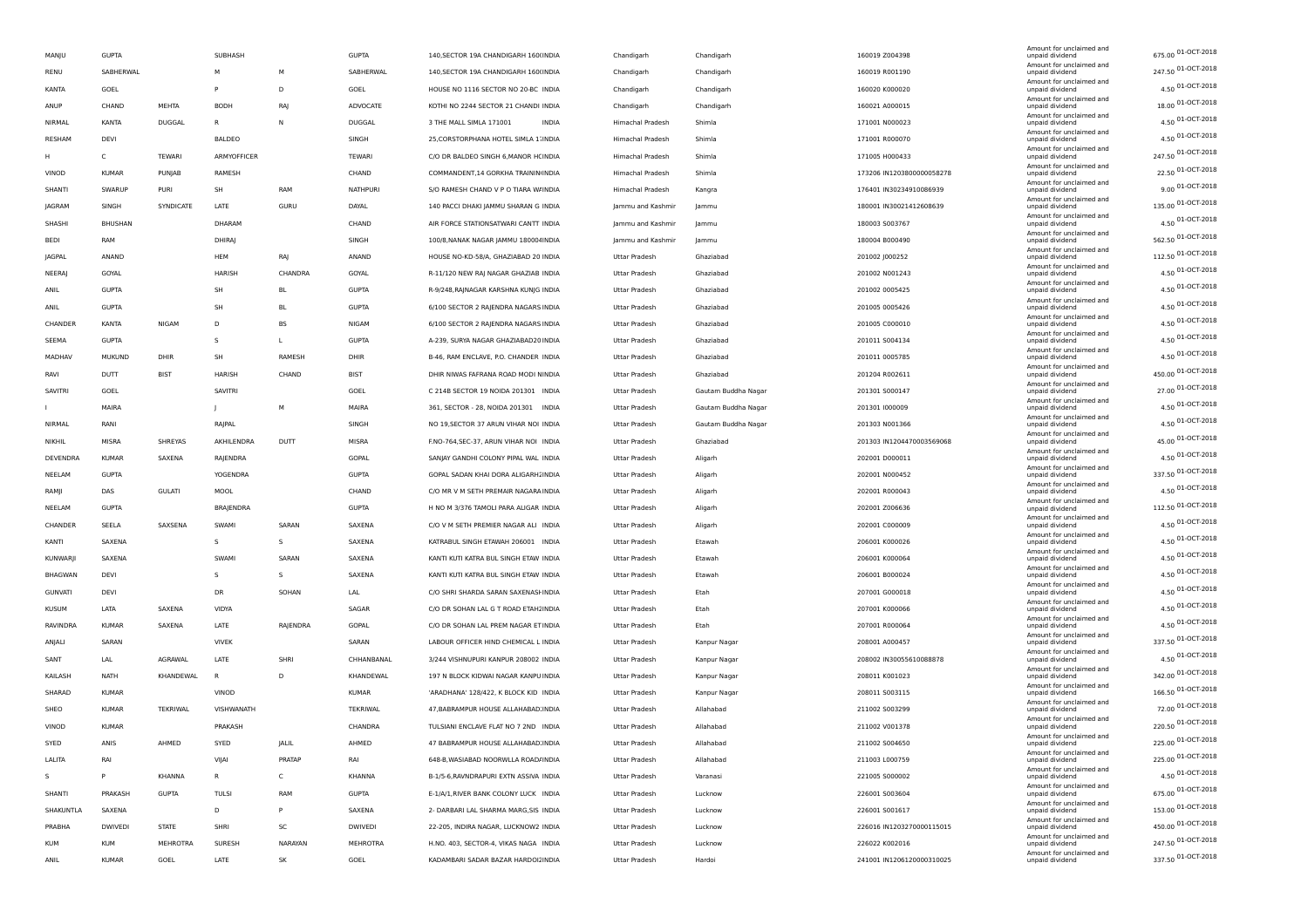| RAJEEV          | AGARWAL        |                   | SATISH           |         | PRAKASH        | 124-D, CIVIL LINES BAREILLY2430 INDIA   | Uttar Pradesh        | Bareilly         | 243001 R002527            | Amount for unclaimed and<br>unpaid dividend | 4.50 01-OCT-2018     |
|-----------------|----------------|-------------------|------------------|---------|----------------|-----------------------------------------|----------------------|------------------|---------------------------|---------------------------------------------|----------------------|
| RAJENDER        | KUMAR          | AGARWAL           | LATE             | RAM     | NATHAGARWAL    | C/O SHRI S.P.AGARWAL, NEHRUSCH INDIA    | Uttar Pradesh        | Bareilly         | 243001 IN30055610040542   | Amount for unclaimed and<br>unpaid dividend | 90.00 01-OCT-2018    |
| JAGDISH         | KAUR           |                   | VARENDER         |         | SINGH          | C/O SIDDHARTH HOUSE BAGH LALA INDIA     | Uttar Pradesh        | Bareilly         | 243005 J000255            | Amount for unclaimed and<br>unpaid dividend | 450.00 01-OCT-2018   |
| NIRAJ           | <b>KUMAR</b>   | <b>GUPTA</b>      | <b>KAUR</b>      |         | <b>KAUR</b>    | C/O S VARINDER SINGH PLOT NO 1 INDIA    | Uttar Pradesh        | Bareilly         | 243005 IN1204180000038819 | Amount for unclaimed and<br>unpaid dividend | 112.50 01-OCT-2018   |
| DALIP           | <b>KUMAR</b>   | SHARMA            | <b>BHUSHAN</b>   |         | LAL            | NOT FOUND<br><b>INDIA</b>               | Uttar Pradesh        | Bareilly         | 243005 IN1204470002622455 | Amount for unclaimed and<br>unpaid dividend | 675.00 01-OCT-2018   |
| GURCHARAN       | SINGH          | GUJRAL            | -S               | GS      | GUJRAL         | 153 COLLECTOR GANJ RAILWAY ROA INDIA    | Uttar Pradesh        | Ghaziabad        | 245101 G000020            | Amount for unclaimed and<br>unpaid dividend | 4.50 01-OCT-2018     |
| PAWAN           | NAYAR          |                   | P                |         | NAYAR          | 19 B BALVIR ROAD DEHRADUN 2480 INDIA    | Uttarakhand          |                  | 248001 P000009            | Amount for unclaimed and<br>unpaid dividend | 4.50 01-OCT-2018     |
|                 |                |                   |                  |         |                |                                         |                      |                  |                           | Amount for unclaimed and                    | 4.50 01-OCT-2018     |
| SARLA           | <b>TONDON</b>  |                   | D                | κ       | <b>TONDON</b>  | 56, EAST CANAL ROAD DEHRADUN 2 INDIA    | Uttarakhand          |                  | 248001 S000026            | unpaid dividend<br>Amount for unclaimed and | 22.50 01-OCT-2018    |
| MADAN           | LAL            | GHAEY             | CHARAN           |         | DASS           | 4, PRITAM ROAD DALANWALA DEHRAINDIA     | Uttarakhand          |                  | 248001 M002729            | unpaid dividend<br>Amount for unclaimed and |                      |
| NATHI           | SINGH          | CHAUHAN           | C                | s       | CHAUHAN        | 242, SUBHASH NAGAR, CLEMENT INDIA       | Uttarakhand          |                  | 248007 N000013            | unpaid dividend<br>Amount for unclaimed and | 4.50 01-OCT-2018     |
| <b>JYOTI</b>    | PRASHAD        | RASTOGI           | R                | N       | RASTOGI        | VILLAGE AJABPUR KHURD, P O AJA INDIA    | Uttarakhand          |                  | 248121 J000495            | unpaid dividend<br>Amount for unclaimed and | 328.50 01-OCT-2018   |
| RAJENDRA        | PANDEY         |                   | G                | D       | PANDEY         | M/S KEDAR NATH RAM NATH132, COLINDIA    | Uttar Pradesh        | Meerut           | 250001 R000518            | unpaid dividend<br>Amount for unclaimed and | 22.50 01-OCT-2018    |
| USHA            | NAITHANI       | <b>STATE</b>      | NETRA            | BALLABH | NAITHANI       | H-3, JAWAHARLAL QUARTERS MEERU INDIA    | Uttar Pradesh        | Meerut           | 250001 IN1204230000130328 | unpaid dividend<br>Amount for unclaimed and | 198.00 01-OCT-2018   |
| <b>JYOTSNA</b>  | KUMARI         | SWARUP            | GOPAL            | RAJ     | SWARUP         | 737, MANSROVER COLONY SOUTH (INDIA      | Uttar Pradesh        | Muzaffarnagar    | 251001 J000265            | unpaid dividend<br>Amount for unclaimed and | 112.50 01-OCT-2018   |
| PRABHAT         | <b>KUMAR</b>   | SWARUP            | <b>JYOTSNA</b>   | KUMARI  | SWARUP         | RAM BAGH MUZAFFAR NAGAR 2510(INDIA      | Uttar Pradesh        | Muzaffarnagar    | 251001 P002170            | unpaid dividend                             | 1,125.00 01-OCT-2018 |
| SADHU           | RAM            | MITTAL            | <b>BICHA</b>     | RAM     | MITTAL         | RAM BAGH, POST BOX NO.221, MUZAINDIA    | Uttar Pradesh        | Muzaffarnagar    | 251001 S003157            | Amount for unclaimed and<br>unpaid dividend | 337.50 01-OCT-2018   |
| KRISHAN         | KUMAR          | BHATIA            | NARAYAN          | DASS    | BHATIA         | 18, GHAIR KHATTI GAUSHALA ROAD INDIA    | Uttar Pradesh        | Muzaffarnagar    | 251001 K001992            | Amount for unclaimed and<br>unpaid dividend | 337.50 01-OCT-2018   |
| GIAN            | CHAND          | AHUJA             | HAKIM            | RAI     | AHUJA          | OLD TEHSIL BEHIND POLICE STATION INDIA  | <b>Uttar Pradesh</b> | Muzaffarnagar    | 251201 G001129            | Amount for unclaimed and<br>unpaid dividend | 40.50 01-OCT-2018    |
| GIAN            | CHAND          | AHUJA             | <b>HAKIM</b>     | RAI     | AHUJA          | C/O M/S AHUJA TRADERS GURU NA INDIA     | Uttarakhand          |                  | 263139 Z006295            | Amount for unclaimed and<br>unpaid dividend | 13.50 01-OCT-2018    |
| <b>JANARDAN</b> | SHUKLA         |                   | <b>JANARDAN</b>  |         | SHUKLA         | C/O AHUJA TRADERS GURUNANAK MINDIA      | Uttarakhand          |                  | 263139 0005579            | Amount for unclaimed and<br>unpaid dividend | 247.50 01-OCT-2018   |
| SANJAY          | KUMAR          | PUNJAB            | SHUKLA           |         | SHUKLA         | 16/257 NEAR JEEVAN MARG SOPHIA INDIA    | Uttar Pradesh        | Deoria           | 274001 IN1201090004396858 | Amount for unclaimed and<br>unpaid dividend | 45.00 01-OCT-2018    |
| BHAGWANTI       | GADEOOK        |                   | <b>GOPI</b>      | SHAH    | GADHEOCK       | STATION KACHAHARI ROADBALLIANFINDIA     | Uttar Pradesh        | Ballia           | 277001 B000027            | Amount for unclaimed and<br>unpaid dividend | 1,341.00 01-OCT-2018 |
| PUNAM           | SHARMA         |                   | R                | D       | SHARMA         | C/O SQ LDR B R GADEOCK 92 G P INDIA     | <b>Uttar Pradesh</b> | Agra             | 282001 P000536            | Amount for unclaimed and<br>unpaid dividend | 247.50 01-OCT-2018   |
| VIRENDRA        | AGARWAL        | <b>STATE</b>      | <b>IAGDISH</b>   | PRASAD  | AGARWAL        | C/O MR ATUL SHARMA ANDHRABANHNDIA       | Uttar Pradesh        | Agra             | 282001 IN30011810362936   | Amount for unclaimed and<br>unpaid dividend | 135.00 01-OCT-2018   |
| SHILA           | DEVI           | AGARWAL           |                  | PD      | AGARWAL        | JAGDISH NIKETAN 9/26 BAGH MUZA INDIA    | Uttar Pradesh        |                  | 282002 5000401            | Amount for unclaimed and                    | 193.50 01-OCT-2018   |
|                 |                |                   |                  |         |                |                                         |                      | Agra             |                           | unpaid dividend<br>Amount for unclaimed and | 4.50 01-OCT-2018     |
| BALRAJ          | NAIR           |                   | <b>HARCHARAN</b> |         | DASS           | C/O JAGDISH NIKETAN 9/26,B M KH INDIA   | Uttar Pradesh        | Agra             | 282002 B000009            | unpaid dividend<br>Amount for unclaimed and | 45.00 01-OCT-2018    |
| BRJESH          | KUMAR          | ALLAHABAD         | RAM              | BABL    | SONI           | 7 DAYAL NAGAR DAYAL BAGH AGRA2 INDIA    | Uttar Pradesh        | Agra             | 282005 IN30051319728586   | unpaid dividend<br>Amount for unclaimed and | 360.00 01-OCT-2018   |
| <b>BHARAT</b>   | BHUSAN         | BHATIA            | н                | D       | BHATIA         | 161 TULSI NAGARORAI UTTAR PRAD INDIA    | Uttar Pradesh        | Jalaun           | 285001 B000449            | unpaid dividend<br>Amount for unclaimed and |                      |
| ASHA            | GOEL           | AXIS              | CHANDRA          | SHEKHAR | GOYAL          | PLOT NO 208 RAMA STREET NO 2 RAINDIA    | Rajasthan            | Jaipur           | 302004 IN1203330000223743 | unpaid dividend<br>Amount for unclaimed and | 360.00 01-OCT-2018   |
| SOSHIL          | KANWAR         | PURI              | <b>DEWAN</b>     | SIRI    | RAMPURI        | 686 SURYA NAGARGOPAL PURA BY P/INDIA    | Rajasthan            | Jaipur           | 302015 S002682            | unpaid dividend<br>Amount for unclaimed and | 22.50 01-OCT-2018    |
| ANUP            | KUMAR          | KASLIWAL          | <b>BIRDI</b>     | CHAND   | KASLIWAL       | B-62, BHAGIRATH MARG SHYAM NAGINDIA     | Rajasthan            | Jaipur           | 302019 IN1203310000015734 | unpaid dividend<br>Amount for unclaimed and | 112.50 01-OCT-2018   |
| RAM             | DAYAL          | VOHRA             | н                | D       | <b>VOHRA</b>   | HAHINODA CHOMU, JAIPUR 303702 INDIA     | Rajasthan            | Jaipur           | 303702 R000046            | unpaid dividend<br>Amount for unclaimed and | 4.50 01-OCT-2018     |
| RATAN           | SINGH          |                   | KISHAN           |         | SINGH          | SUSHIL BHAWAN MAYUR COLONY M/INDIA      | Rajasthan            | Ajmer            | 305001 R001318            | unpaid dividend                             | 247.50 01-OCT-2018   |
| VARSHA          | KOTHARI        |                   | <b>BHAGWATI</b>  |         | PRASAD         | C/O PUROHIT MEDICAL AGENCIESS1INDIA     | Rajasthan            | Ajmer            | 305001 V001547            | Amount for unclaimed and<br>unpaid dividend | 175.50 01-OCT-2018   |
| MOHD            | SAJID          | GOURI             | MOHD             |         | <b>ILIYAS</b>  | UNJHA MEDICAL STORE OUT SIDE A INDIA    | Rajasthan            | Ajmer            | 305001 IN1203320003648668 | Amount for unclaimed and<br>unpaid dividend | 9.00 01-OCT-2018     |
| BHUPENDRA       | KUMAR          | SAXENA            | RAJENDRA         |         | GOPAL          | 115 NADI MOHALLA PALI-MARWAR 3 INDIA    | Rajasthan            | Pali             | 306401 B000031            | Amount for unclaimed and<br>unpaid dividend | 4.50 01-OCT-2018     |
| MOHD            | <b>HUSSAIN</b> |                   | BHUPENDRA        | KUMAR   | SAXENA         | C/O SHRI YOGENDRA KUMAR SAXEN INDIA     | Rajasthan            | Bhilwara         | 311404 IN1301760000273268 | Amount for unclaimed and<br>unpaid dividend | 4.50 01-OCT-2018     |
| URMILA          | SHARMA         |                   | OM               | PRAKASH | SHARMA         | VILLAGE & POST PALANA KHURDTEHINDIA     | Rajasthan            | Udaipur          | 313204 U000703            | Amount for unclaimed and<br>unpaid dividend | 76.50 01-OCT-2018    |
| SANDEEP         | <b>KUMAR</b>   | PUGALIA           | ASHOK            |         | <b>KUMAR</b>   | C/O OM PRAKASH BAIJNATH PUROHI INDIA    | Rajasthan            | <b>Ihunjhunu</b> | 333021 IN30169612293607   | Amount for unclaimed and<br>unpaid dividend | 90.00 01-OCT-2018    |
| AJIT            | SINGH          | DHILLON           | ARROR            | SINGH   | DHILLON        | RAM RAJYA CHOWK BHINASAR BIKAN INDIA    | Rajasthan            | Bikaner          | 334001 A000006            | Amount for unclaimed and<br>unpaid dividend | 4.50 01-OCT-2018     |
| IAY             | KUMAR          | <b>JAIN</b>       | <b>SURAI</b>     | MAL     | SETHIA         | LOCUST WARNING OFFICER RANI BA INDIA    | Rajasthan            | Bikaner          | 334001 J001344            | Amount for unclaimed and<br>unpaid dividend | 337.50 01-OCT-2018   |
| SHILU           | MOHTA          |                   | RAJ              | KUMAR   | MOHTA          |                                         |                      | Bikaner          | 334001 IN1201040100013878 | Amount for unclaimed and<br>unpaid dividend | 450.00 01-OCT-2018   |
| BASANTI         | к              | PUNJAB<br>SINGHAL | SH               |         | NARAYANSINGHAL | KANCHAN STORE LABHOOJI KA KATRINDIA     | Rajasthan            | Bikaner          |                           | Amount for unclaimed and<br>unpaid dividend | 4.50 01-OCT-2018     |
|                 |                |                   |                  | KAILASH |                | SHILU MOHTA W/O RAJKUMAR MOHT INDIA     | Rajasthan            |                  | 334005 0005650            | Amount for unclaimed and                    | 9.00 01-OCT-2018     |
| RAJENDRA        | <b>KUMBHAT</b> |                   | SHRI             | DEEP    | CHANDRI        | PUNGAL PADA JODHPUR 342001 INDIA        | Rajasthan            | Jodhpur          | 342001 0006178            | unpaid dividend<br>Amount for unclaimed and | 90.00 01-OCT-2018    |
| <b>NAVRATAN</b> | MAL            | <b>JAIN</b>       | ASHKARAN         |         | JAIN           | 11, POLO IST PAOTA JODHPUR 34200 INDIA  | Rajasthan            | Jodhpur          | 342006 N001270            | unpaid dividend<br>Amount for unclaimed and | 112.50 01-OCT-2018   |
| BHERAJI         | JETHAJI        | MALI              |                  | G       | MALI           | C/O VAIBHAV PROPERTIES 91 ROOP INDIA    | Rajasthan            | Jodhpur          | 342006 B000419            | unpaid dividend<br>Amount for unclaimed and |                      |
| ATUL            | P              | GHIYA             | PRABHU           |         | LAL            | IST STREET, LEAD BANK RAJENDRAN INDIA   | Rajasthan            | Jalor            | 343001 A002401            | unpaid dividend<br>Amount for unclaimed and | 4.50 01-OCT-2018     |
| CHANDULAL       | T              | KAMDAR            |                  | в       | KAMDAR         | A.P. GHIYA, GHIYA EXPORTS, 2, DIW INDIA | Gujarat              | Rajkot           | 360001 C000640            | unpaid dividend<br>Amount for unclaimed and | 337.50 01-OCT-2018   |
| VIDYAGAURI      | B              | BHATT             | B                | К       | BHATT          | BEDI GATE RAJKOT 360001<br>INDIA        | Gujarat              | Rajkot           | 360001 V000831            | unpaid dividend                             | 558.00 01-OCT-2018   |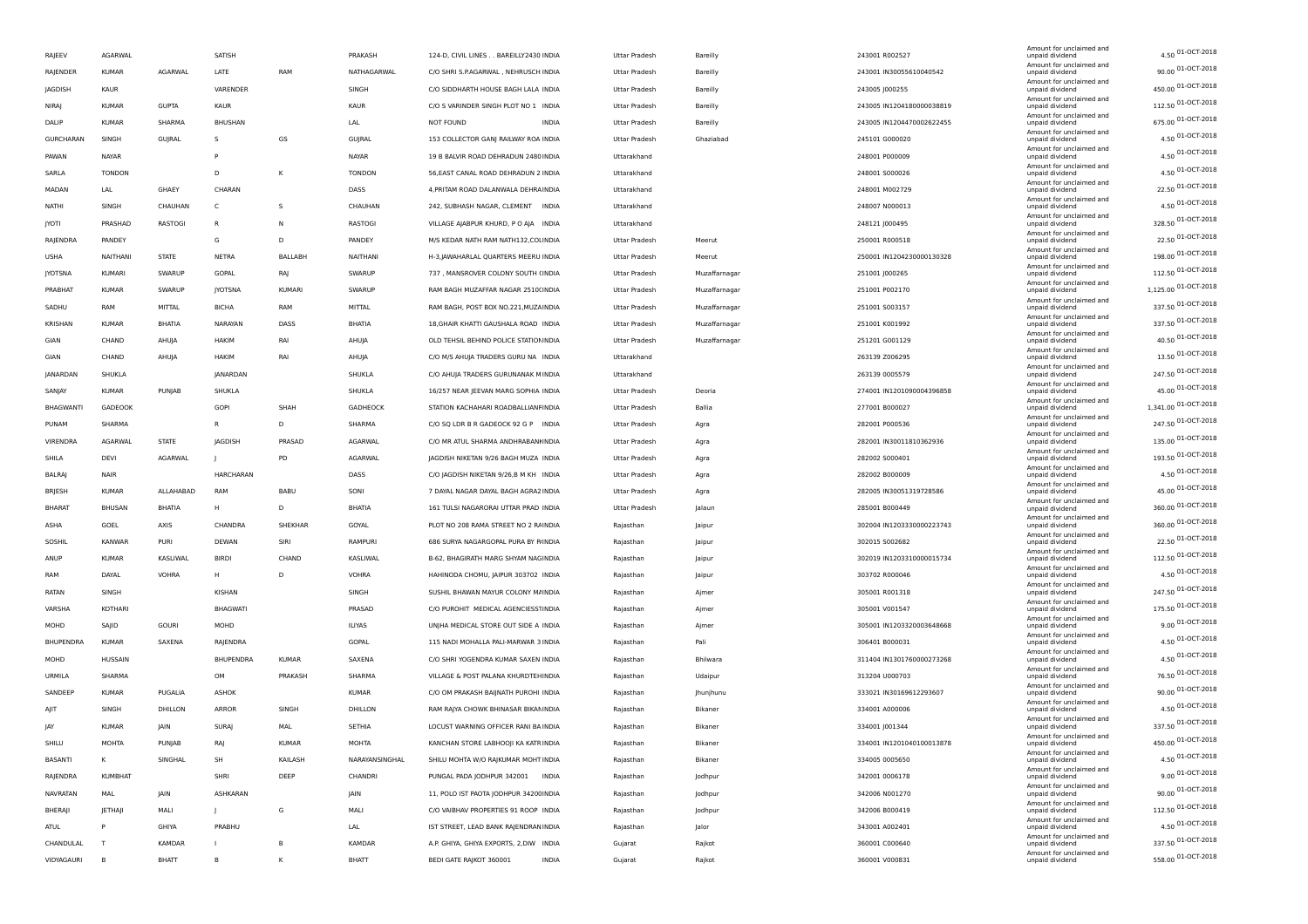| JAYESH                   | G                    | ANJARIA       | <b>GORDHANDAS</b> |              | ANJARIA         | LAXMAN NIWAS 9 B MANGAL PARKN INDIA                    | Gujarat | Rajkot        | 360001 J001247            | Amount for unclaimed and<br>unpaid dividend | 148.50 01-OCT-2018 |
|--------------------------|----------------------|---------------|-------------------|--------------|-----------------|--------------------------------------------------------|---------|---------------|---------------------------|---------------------------------------------|--------------------|
| JAYESH                   | G                    | ANJARIA       | GORDHAN           |              | DAS             | SHREE KRISHNA KUNJ MANGLA ROA INDIA                    | Gujarat | Rajkot        | 360002 J001287            | Amount for unclaimed and<br>unpaid dividend | 166.50 01-OCT-2018 |
| JAYESH                   | G                    | ANJARIA       | GORDHAN           |              | DAS             | SHREE KRISHNA KUNJ MANGLA ROA INDIA                    | Gujarat | Rajkot        | 360002 J001288            | Amount for unclaimed and<br>unpaid dividend | 270.00 01-OCT-2018 |
| ANKUR                    | DHIRAJLAL            | PATEL         | DHIRAJ            |              | LAL             | SHREE KRISHNA KUNJ MANGLA ROA INDIA                    | Gujarat | Rajkot        | 360002 IN1203320002775936 | Amount for unclaimed and<br>unpaid dividend | 112.50 01-OCT-2018 |
| DAMAYANTI                | C                    | MANJRAWALA    | CHANDRA           |              | KANT            | 13/11 RANCHHODNAGAR SANKALP NINDIA                     | Gujarat | Rajkot        | 360003 D000938            | Amount for unclaimed and<br>unpaid dividend | 112.50 01-OCT-2018 |
|                          |                      |               |                   |              |                 |                                                        |         |               |                           | Amount for unclaimed and                    | 90.00 01-OCT-2018  |
| RAJESHKUMAR              | DALICHANDBHAI MADIYA |               | DALICHANDBHAI     |              | MADIYA          | OM 30 B SHREE COLONY STREET NCINDIA                    | Gujarat | Rajkot        | 360004 IN1203330000317314 | unpaid dividend<br>Amount for unclaimed and | 450.00 01-OCT-2018 |
| KARSAN                   | KHIMANAND            |               | KHIM              |              | ANAND           | VARDHAMAN A/3 GAYATRI PARK UNIFINDIA                   | Gujarat | Rajkot        | 360005 K002219            | unpaid dividend<br>Amount for unclaimed and | 72.00 01-OCT-2018  |
| CHANDRESH                | D                    | SHETH         | DHIRUBHAI         |              | SHETH           | OPP. JETPUR GODAWN'S STREET,LI INDIA                   | Gujarat | Porbandar     | 360575 C000897            | unpaid dividend<br>Amount for unclaimed and |                    |
| CHANDRAKANT              | SHAH                 |               | MULJI             |              | SHAH            | 8 DIVYA APARTMENT B/ H V M SHAH INDIA                  | Gujarat | Jamnagar      | 361005 C000751            | unpaid dividend<br>Amount for unclaimed and | 360.00 01-OCT-2018 |
| <b>THAKKER</b>           | KALPESH              | NARAYAN       | NARAYAN           |              | AMRATLAL        | 1404- AVAS YOGNA KHAM BHALJA R(INDIA                   | Gujarat | Jamnagar      | 361006 IN30103924361692   | unpaid dividend<br>Amount for unclaimed and | 225.00 01-OCT-2018 |
| VIKRAM                   | AMULAKH              | SHAH          | A                 | $\mathbf{I}$ | SHAH            | 10 ANAND SOCIETY NEW JUNCTION INDIA                    | Gujarat | Surendranagar | 363001 V000723            | unpaid dividend<br>Amount for unclaimed and | 54.00 01-OCT-2018  |
| ANJAVALIBEN              | DAYABHAI             | PATEL         | DAYA              |              | BHAI            | 1000 E PUSHPAK OPP V B AKHADAK INDIA                   | Gujarat | Bhavnagar     | 364001 IN1202160000002268 | unpaid dividend                             | 900.00 01-OCT-2018 |
| CHAMPABEN                | JERAMBHAI            | PATEL         | DAYA              |              | BHAI            | AT: TARSAMIYA, POST: MALANKA, TA INDIA                 | Gujarat | Bhavnagar     | 364002 IN1202160000002272 | Amount for unclaimed and<br>unpaid dividend | 450.00 01-OCT-2018 |
| BIPINKUMAR               | SAVJIBHAI            | LIMBANI       | SAVJIBHAI         | KALYANBHAI   | LIMBANI         | AT: TARSAMIYA, POST: MALANKA, TA INDIA                 | Gujarat | Bhavnagar     | 364002 IN1203030000029963 | Amount for unclaimed and<br>unpaid dividend | 157.50 01-OCT-2018 |
| SODHA                    | LAKHIYARJI           | NARANJI       | NARANJI           | PUNJAJI      | SODHA           | 'TULSI', MANEK PARA, ST. NO. 11, KE INDIA              | Gujarat | Amreli        | 365601 IN30097411585140   | Amount for unclaimed and<br>unpaid dividend | 225.00 01-OCT-2018 |
| NILANG                   | D                    | RAMI          | DHANVANT          |              | RAMI            | AY SURVEY NO. 327/2, PLOT NO. 20 INDIA                 | Gujarat | Kachchh       | 370001 N001765            | Amount for unclaimed and<br>unpaid dividend | 450.00 01-OCT-2018 |
| DHANBAI                  | PARBAT               | PATEL         | DHANBAI           | PARBAT       | PATEL           | C/50, UDAY NAGAR GANDHIDHAM K INDIA                    | Gujarat | Kachchh       | 370203 IN30097410056209   | Amount for unclaimed and<br>unpaid dividend | 675.00 01-OCT-2018 |
| MANJI                    | RAMJI                | HIRANI        | MANJI             | RAMJI        | HIRANIKACHCHH   | 101/102, SAKAR SOCIETY, NR.LILASHNDIA                  | Gujarat | Kachchh       | 370205 IN30097410057791   | Amount for unclaimed and<br>unpaid dividend | 450.00 01-OCT-2018 |
| MEMAN                    | MAHMADSIDHIK MAMAD   |               | HIRANI            |              | HIRANIKACHCHH   | AT. POST NARANPAR, PASAYATI, C/O. INDIA                | Gujarat | Kachchh       | 370429 IN1204470005034417 | Amount for unclaimed and<br>unpaid dividend | 45.00 01-OCT-2018  |
| ABDUL                    | MAZID                | OSMAN         | OSMAN             | AYUB         | MEMON           | 1778/1 MANDAVIVORDANAN 3MAND INDIA                     |         | Kachchh       | 370465 IN1204470005047589 | Amount for unclaimed and<br>unpaid dividend | 45.00 01-OCT-2018  |
|                          |                      |               |                   |              |                 |                                                        | Gujarat |               |                           | Amount for unclaimed and                    | 990.00 01-OCT-2018 |
| <b>BHARAT</b>            | RASIKLAL             | SHAH          | RASIKLAI          | RAMJI        | SHAH            | SONAVAR NAKA ANDAR MACHCHHIP INDIA                     | Gujarat | Kachchh       | 370465 IN30097410304718   | unpaid dividend<br>Amount for unclaimed and | 337.50 01-OCT-2018 |
| NARENDER                 | <b>KUMAR</b>         | NAVIN         | <b>NAVIN</b>      | CHANDRA      | VIKAMCHANDMEHTA | NEAR APNA BAZAR, MANDVI-KUTCH.: INDIA                  | Gujarat | Kachchh       | 370465 N001513            | unpaid dividend<br>Amount for unclaimed and | 112.50 01-OCT-2018 |
| MEGHBAI                  | SHAMII               | PATEL         | SHAMJI            | HARJI        | PATEL           | C/O NUMEHTA SARDAR PATEL ROAD INDIA                    | Gujarat | Kachchh       | 370465 M002219            | unpaid dividend<br>Amount for unclaimed and |                    |
| MUJAMMILRIYAZ SABIRHUSEN |                      | <b>SHAIKH</b> | SABIRHUSEN        |              | SHAIKH          | AT POST GODPAR VIA DAHISARA FLAINDIA                   | Gujarat | Kachchh       | 370485 IN30098210526237   | unpaid dividend<br>Amount for unclaimed and | 112.50 01-OCT-2018 |
| ARADHANA                 | -S                   | SHAH          | SUNIL             | <b>KUMAR</b> | SHAH            | 930, GALI NO.15 HIRAMEHTA'S KHA INDIA                  | Gujarat | Ahmedabad     | 380001 A001763            | unpaid dividend<br>Amount for unclaimed and | 13.50 01-OCT-2018  |
| BUDHAELAL                | SHAH                 |               | CHANDU            |              | LAL             | 1246 TALIA S POLE SARANGPURAHM INDIA                   | Gujarat | Ahmedabad     | 380001 B000703            | unpaid dividend                             | 607.50 01-OCT-2018 |
| GITA                     | SURYA                | PRASAD        | SHIV              |              | SHANKAR         | C/O POPATLAL K SHAH AT MARCHIP INDIA                   | Gujarat | Ahmedabad     | 380001 G000402            | Amount for unclaimed and<br>unpaid dividend | 607.50 01-OCT-2018 |
| MAHALAXMIBEN             | RAMANLAL             | SHAH          | $\mathsf R$       | N            | SHAH            | 1598 SHRIRAMJINI SHERI KHADIAA INDIA                   | Gujarat | Ahmedabad     | 380001 M000705            | Amount for unclaimed and<br>unpaid dividend | 418.50 01-OCT-2018 |
| PUSHPAVATI               | ARVIND               | <b>KUMAR</b>  | $\overline{A}$    | M            | SONI            | 1062, HUVAWAK KHANCHO, KIKABHA INDIA                   | Gujarat | Ahmedabad     | 380001 P000431            | Amount for unclaimed and<br>unpaid dividend | 27.00 01-OCT-2018  |
| SONI                     | <b>BACHUBHAI</b>     | MAGANLAL      | SONI              | MAGANLAL     |                 | CHHAGANLALGOLDSIMTH1747, MANDVIS POLE KHANDARA P INDIA | Gujarat | Ahmedabad     | 380001 S000974            | Amount for unclaimed and<br>unpaid dividend | 175.50 01-OCT-2018 |
| SHAKUNTLABEN RAMANLAL    |                      | SHAH          | $\mathsf{R}$      | N            | SHAH            | 1550, SHIV SADAN SHUKLAS KHADK INDIA                   | Gujarat | Ahmedabad     | 380001 S000993            | Amount for unclaimed and<br>unpaid dividend | 418.50 01-OCT-2018 |
| SUNIL                    | к                    | SHAH          | KANTILAL          | м            | SHAH            | 1062, HUVAWALO KHANCHO KIKABH/INDIA                    | Gujarat | Ahmedabad     | 380001 S003213            | Amount for unclaimed and<br>unpaid dividend | 13.50 01-OCT-2018  |
| SUNIL                    | <b>BHOGILAL</b>      | PATEL         | <b>BHOGILAL</b>   | М            | PATEL           | 1246, TALIA S POLE SARANGPURAHM INDIA                  | Gujarat | Ahmedabad     | 380001 S003803            | Amount for unclaimed and<br>unpaid dividend | 225.00 01-OCT-2018 |
| PRIYESH                  | NARESH               | KAPASI        | NARESH            | B            | KAPASI          | BG-2 PUSHPRAJ-2 NR I.D. PATELSC INDIA                  | Gujarat | Ahmedabad     | 380061 P001515            | Amount for unclaimed and<br>unpaid dividend | 4.50 01-OCT-2018   |
| PRAGNA                   | BHANU                | SINHA         | в                 | N            | DESAI           | 22, KESHAV BAUG COLONY RAMNAG/INDIA                    | Gujarat | Ahmedabad     | 380005 P000822            | Amount for unclaimed and<br>unpaid dividend | 135.00 01-OCT-2018 |
|                          | ZAVERI               |               | <b>DINSUKH</b>    |              | LAL             |                                                        |         |               |                           | Amount for unclaimed and                    | 450.00 01-OCT-2018 |
| RAJESH                   |                      |               |                   |              |                 | C/O BHANUSINH JI N DESAI BEHIN INDIA                   | Gujarat | Ahmedabad     | 380006 R002783            | unpaid dividend<br>Amount for unclaimed and | 135.00 01-OCT-2018 |
| PARINDA                  | SHAH                 |               | MILAN             |              | SHAH            | 304, ADITYA TOWER, MITHAKHALI, NINDIA                  | Gujarat | Ahmedabad     | 380006 P001905            | unpaid dividend<br>Amount for unclaimed and | 4.50 01-OCT-2018   |
| RAMILA                   | SHAH                 |               | PRAVIN            |              | SHAH            | DHIRAMINDER INVESTMENT, L/3, AR INDIA                  | Gujarat | Ahmedabad     | 380007 R002254            | unpaid dividend<br>Amount for unclaimed and |                    |
| <b>YOGINDRA</b>          | NATWARLAL            | SHAH          | N                 | C            | SHAH            | D-33, ALOK APARTMENTS NEAR SAB INDIA                   | Gujarat | Ahmedabad     | 380007 Y000401            | unpaid dividend<br>Amount for unclaimed and | 126.00 01-OCT-2018 |
| PUSHPA                   | M                    | THAKKAR       | MAHENDRABHAI      | -S           | THAKKAR         | C/O SUDHIR C SHAH 1 AMEEZARA AIINDIA                   | Gujarat | Ahmedabad     | 380007 IN30132110459337   | unpaid dividend<br>Amount for unclaimed and | 382.50 01-OCT-2018 |
| FARZANA                  | DESAI                |               | <b>FAROOK</b>     | <b>DESAI</b> | <b>INVESTOR</b> | 24 IDEAL COLONY B/H JAY HIND H INDIA                   | Gujarat | Ahmedabad     | 380008 F000451            | unpaid dividend<br>Amount for unclaimed and | 225.00 01-OCT-2018 |
| MANGLAGAURI G            |                      | KOTDAWALA     | G                 |              | KOTDAWALA       | 201 MOIN APARTMENT MUSLIM SOC INDIA                    | Gujarat | Ahmedabad     | 380009 M000895            | unpaid dividend                             | 112.50 01-OCT-2018 |
| PADMA                    | SUBODH               | TANTRI        | SUBODH            | NANUBHAI     | TANTRI          | JAGMOHAN HOSPITAL & ENDOSCOPYINDIA                     | Gujarat | Ahmedabad     | 380009 P001298            | Amount for unclaimed and<br>unpaid dividend | 58.50 01-OCT-2018  |
| RAJIV                    | DAVE                 |               | RAJIV             |              | DAVE            | C/O DR R N VAKHIL VMS CONSULTA INDIA                   | Gujarat | Ahmedabad     | 380009 0005354            | Amount for unclaimed and<br>unpaid dividend | 225.00 01-OCT-2018 |
| RAKESH                   | C                    | SHAH          | C                 | к            | SHAH            | L-6 KALPTARU FLATS PART 2MIRAM INDIA                   | Gujarat | Ahmedabad     | 380013 R000405            | Amount for unclaimed and<br>unpaid dividend | 234.00 01-OCT-2018 |
| SAVITABEN                | SARABHAI             | PATEL         | SARAD             |              | SARAD           | 10, PRAYAG SOCIETY AHMEDABAD 38 INDIA                  | Gujarat | Ahmedabad     | 380013 S001808            | Amount for unclaimed and<br>unpaid dividend | 342.00 01-OCT-2018 |
| SARLA                    | CHANDRAKANT          | NAYAK         | CHANDRAKANT       |              | NAYAK           | 7 B, RAVI KUNJ SOCIETY OPPNARANP INDIA                 | Gujarat | Ahmedabad     | 380013 S003214            | Amount for unclaimed and<br>unpaid dividend | 256.50 01-OCT-2018 |
| TARALA                   | <b>BPATEL</b>        |               | <b>BHARAT</b>     |              | BHAI            | C/O DINESH K NAIK 1858/1, PATEL INDIA                  | Gujarat | Ahmedabad     | 380013 T000728            | Amount for unclaimed and<br>unpaid dividend | 4.50 01-OCT-2018   |
| <b>VIRAJ</b>             | PARIKH               |               | PARESH            |              | PARIKH          | 45, HARISIDH KRIPA SOCIETY, NARA INDIA                 | Gujarat | Ahmedabad     | 380013 V001509            | Amount for unclaimed and<br>unpaid dividend | 112.50 01-OCT-2018 |
|                          |                      |               |                   |              |                 |                                                        |         |               |                           |                                             |                    |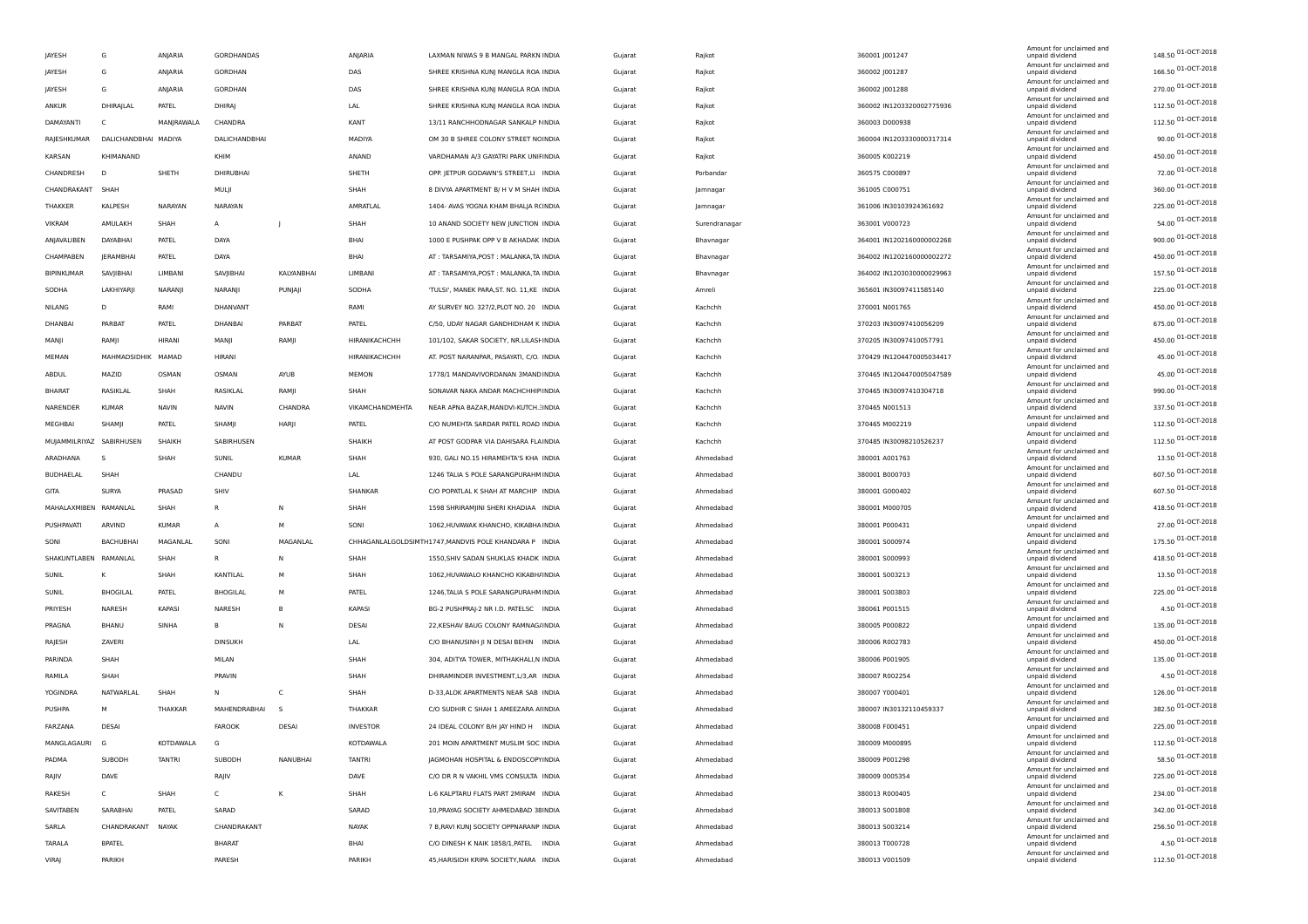| NAYANA          | P                             | PARIKH         | PRAGNESH        |                  | PARIKH         | SRI KRISHNA SADAN, NARANPURA, INDIA             | Gujarat | Ahmedabad    |        | 380013 Z004111            | Amount for unclaimed and<br>unpaid dividend | 94.50 01-OCT-2018    |
|-----------------|-------------------------------|----------------|-----------------|------------------|----------------|-------------------------------------------------|---------|--------------|--------|---------------------------|---------------------------------------------|----------------------|
| ROHIT           | SHANTILAL                     | <b>DUDHELA</b> | S.              | D                | <b>DUDHELA</b> | 56/664 CHITRAKUT APPARTMENTS INDIA              | Gujarat | Ahmedabad    |        | 380013 R000929            | Amount for unclaimed and<br>unpaid dividend | 148.50 01-OCT-2018   |
| <b>BHARAT</b>   | PATEL                         |                | GORDHAN         | DAS              | RPATEL         | 3 KANAN FLATS BH ISHWAR BHUVANINDIA             | Gujarat | Ahmedabad    |        | 380014 Z006014            | Amount for unclaimed and<br>unpaid dividend | 4.50 01-OCT-2018     |
| VIDHI           | M                             | KANSARA        | M               | $\blacksquare$   | KANSARA        | A-3 NIRMAL APT MAT NEAR C PCH INDIA             | Gujarat | Ahmedabad    |        | 380014 IN1301930001049084 | Amount for unclaimed and<br>unpaid dividend | 22.50 01-OCT-2018    |
| PATEL           | MITTUL                        | BABUBHAI       | <b>BABUBHAI</b> | NANCHANDBHAI     | PATEL          | A 303 KANCHANBHUMI APP BHEKNA INDIA             | Gujarat | Ahmedabad    |        | 380015 P001913            | Amount for unclaimed and<br>unpaid dividend | 265.50 01-OCT-2018   |
| VINOD           | SHARMA                        |                | U               | s                | SHARMA         | B-2, VRAJVIHAR-II FLATS, OPP.PA<br><b>INDIA</b> | Gujarat | Ahmedabad    |        | 380015 V001189            | Amount for unclaimed and<br>unpaid dividend | 72.00 01-OCT-2018    |
| <b>ROHAN</b>    | PATEL                         |                | MAHENDRA        |                  | PATEL          | A-102 SANSKAR APARTMENT OPPKAFINDIA             | Gujarat | Ahmedabad    |        | 380015 Z004686            | Amount for unclaimed and<br>unpaid dividend | 13.50 01-OCT-2018    |
|                 | JAGDISHCHANDRASHANKERLALPATEL |                | SHANKERLAL      |                  | PATEL          | 3 ,NEW GITANJALI SOCIETY NEAR INDIA             | Gujarat | Ahmedabad    |        | 380015 J000581            | Amount for unclaimed and<br>unpaid dividend | 247.50 01-OCT-2018   |
| MAYA            | DEV                           | MULCHAND       | KALI            |                  | DAS            | SARVOTAM NAGAR SOC, ST. XAVIER INDIA            | Gujarat | Ahmedabad    |        | 380018 M000868            | Amount for unclaimed and<br>unpaid dividend | 54.00 01-OCT-2018    |
| HIRALAL         |                               | GEHANI         | LOKCHAND        |                  | GEHANI         | SARDA SADAN, 270 MOTI SALVIVAD INDIA            | Gujarat | Ahmedabad    |        | 380018 Z004123            | Amount for unclaimed and<br>unpaid dividend | 94.50 01-OCT-2018    |
| HIRALAL         |                               | <b>GEHANI</b>  | LOKCHAND        |                  | GEHANI         | BLOCK NO 586/3703 GHB BAPUNAG INDIA             | Gujarat | Ahmedabad    |        | 380024 Z004124            | Amount for unclaimed and<br>unpaid dividend | 94.50 01-OCT-2018    |
| KALYANI         | MANIAR                        |                | RAMESH          |                  | VORA           | BLOCK NO 586/3703 GHB BAPUNAG INDIA             | Gujarat | Ahmedabad    |        | 380024 K001871            | Amount for unclaimed and<br>unpaid dividend | $4.50$ 01-OCT-2018   |
| ANIL            | SINGH                         | BAID           | s               | s                | BAID           | X-8, GHANSYAM NAGAR NEAR SUBH INDIA             | Gujarat | Ahmedabad    |        | 380027 A001226            | Amount for unclaimed and<br>unpaid dividend | 72.00 01-OCT-2018    |
| SABERA          | M                             | RANGINWALA     | ABDULRAHIM      | ABDULBHAI        | <b>BAGADIA</b> | 216 SUNSET HOUSE OPP SWAMI NA INDIA             | Gujarat | Ahmedabad    |        | 380052 IN1203320000845926 | Amount for unclaimed and<br>unpaid dividend | 67.50 01-OCT-2018    |
| <b>VIPUL</b>    | HARSHADBHAI                   | RAJA           | HARSHADBHAI     |                  | RAJA           | 64 NAYMAN PARKOPP NASIM PAN P INDIA             | Gujarat | Ahmedabad    |        | 380053 IN30154914630959   | Amount for unclaimed and<br>unpaid dividend | 306.00 01-OCT-2018   |
| VINOD           | <b>KUMAR</b>                  | MEHTA          | s               | $\mathsf{R}$     | MEHTA          | SPRINGVALLEY SOCIETY B/H KARNA INDIA            | Gujarat | Ahmedabad    |        | 380058 V000407            | Amount for unclaimed and<br>unpaid dividend | 81.00 01-OCT-2018    |
| AMIN            | NARENDRA                      | MAGANLAL       | $\overline{A}$  | M                | JETHABHAI      | TENEMENT NO B-3/78 SWI PARK CO INDIA            |         | Ahmedabad    |        | 380061 A000664            | Amount for unclaimed and                    | 81.00 01-OCT-2018    |
| KAILASBEN       | CHIMANLAL                     | PANCHAL        | CHIMANLAL       | <b>ISHVERDAS</b> | PANCHAL        | 237/2834 SATYAM APPARTMENT, SO INDIA            | Gujarat | Ahmedabad    |        |                           | unpaid dividend<br>Amount for unclaimed and | 342.00 01-OCT-2018   |
|                 |                               |                |                 | D                |                |                                                 | Gujarat |              |        | 380063 K000671            | unpaid dividend<br>Amount for unclaimed and | 81.00 01-OCT-2018    |
| ASHOK           | HIRALAL                       | MANEK          | H               |                  | MANEK          | B 2 MAN SAROVAR FLAT NRSAMRET INDIA             | Gujarat | Ahmedabad    |        | 380076 A000421            | unpaid dividend<br>Amount for unclaimed and | 112.50 01-OCT-2018   |
| RAJESHWARI      | PUROHIT                       |                | BALKRISHNA      |                  | PUROHIT        | PLOT NO 804 SECTOR 21 OPP DRSU INDIA            | Gujarat | Gandhinagar  |        | 382021 R002416            | unpaid dividend<br>Amount for unclaimed and | 598.50 01-OCT-2018   |
| MIRANI          | RATILAL                       | CHHANALAI      | DOSABHAI        |                  | VORA           | BLOCK NO-786, ADARSH NAGAR SEC INDIA            | Gujarat | Gandhinagar  |        | 382023 M000698            | unpaid dividend<br>Amount for unclaimed and | 94.50 01-OCT-2018    |
| PRAVEEN         | CHANDRA                       | SAKARALAL      | SHAKARLAL       | MAGANLAL         | <b>MEHTA</b>   | 62, GHANYAJA VAS, DIST. AHMEDAB INDIA           | Gujarat | Ahmedabad    |        | 382130 P001494            | unpaid dividend<br>Amount for unclaimed and | 4.50 01-OCT-2018     |
| LAXMIBEN        | TULSIBHAI                     | PATEL          | TULSI           |                  | BHAI           | KAMLESH MODAL INDUSTRIES L-589 INDIA            | Gujarat | Ahmedabad    |        | 382415 IN1203320001949703 | unpaid dividend<br>Amount for unclaimed and |                      |
| HANSA           | R                             | <b>BHAVSAP</b> | R               | C                | <b>BHAVSAR</b> | MUKHIVAS ADALAJ TA DIST GANDHI INDIA            | Gujarat | Gandhinagar  |        | 382421 Z006028            | unpaid dividend<br>Amount for unclaimed and | 54.00 01-OCT-2018    |
| TARUNA          | VISHNURAY                     | RAWAL          | V               | P                | RAWAL          | BHARAT INVESTMENT LAVARKDI AT INDIA             | Gujarat | Mahesana     |        | 382715 T000498            | unpaid dividend<br>Amount for unclaimed and | 63.00 01-OCT-2018    |
| AMRUTBHAI       | JOITARAM                      | PATEL          | JOITARAM        | <b>NATTHUDAS</b> | PATEL          | NARSHI PATEL S MADH MEHSANA 38 INDIA            | Gujarat | Mahesana     |        | 384001 IN30015910802600   | unpaid dividend<br>Amount for unclaimed and | 450.00 01-OCT-2018   |
| DILIPKUMAR      | KANTILAL                      | PATEL          | DILIPKUMAR      | KANTILAL         | PATEL          | 6, MAHASHAKTI SOCIETY, OPP. AN INDIA            | Gujarat | Mahesana     |        | 384002 IN30127630179597   | unpaid dividend<br>Amount for unclaimed and | 22.50 01-OCT-2018    |
| KANTIBHAI       | MADHAVLAL                     | PATEL          | MADHAVLAL       |                  | PATEL          | B 13 TULSI BUNGLOWS OPP MARUT INDIA             | Gujarat | Mahesana     |        | 384002 K001830            | unpaid dividend<br>Amount for unclaimed and | 166.50 01-OCT-2018   |
| RAMANLAL        | BHUDARBHAI                    | <b>TANNA</b>   | BHUDARBHAI      | KESHAVRAM        | TANNA          | C/O NAVDEEP PRINTRY STATION ROAINDIA            | Gujarat | Mahesana     |        | 384170 R000749            | unpaid dividend<br>Amount for unclaimed and | 22.50 01-OCT-2018    |
| SHAH            | YOGESH                        | <b>KUMAR</b>   | NAVINCHANDRA    | MOHANLAL         | SHAH           | NEAR STATE BANK DIST MEHSANA A INDIA            | Gujarat | Patan        |        | 384240 S000997            | unpaid dividend<br>Amount for unclaimed and | 22.50 01-OCT-2018    |
| MANJULABEN      | MAHENDRA                      | <b>KUMAR</b>   | MAHENDRA        |                  | <b>KUMAR</b>   | BAZAR ROAD DIST MEHSANA PATAN INDIA             | Gujarat | Patan        |        | 384265 M002187            | unpaid dividend<br>Amount for unclaimed and | 54.00 01-OCT-2018    |
| KOKILABEN       | RAMESHCHANDR4JOSHI            |                | RAMESHCHANDRA   |                  | JOSHI          | 23, VASANT PARK SOCIETY STATION INDIA           | Gujarat | Mahesana     |        | 384315 K001750            | unpaid dividend<br>Amount for unclaimed and | 225.00 01-OCT-2018   |
| DARSHANA        |                               | PATEL          | JAYANTILAL      | P                | PATEL          | KOTHARI BULDG NEAR KIRTISTAMBHINDIA             | Gujarat | Banas Kantha | 385001 | D001153                   | unpaid dividend                             | 22.50 01-OCT-2018    |
| NILESH          |                               | PATEL          | JAYANTILAL      | P                | PATEL          | BHAVNI DASVI KHADKI DESAI VAGO INDIA            | Gujarat | Kheda        |        | 387001 N001282            | Amount for unclaimed and<br>unpaid dividend | 4.50 01-OCT-2018     |
| RATNAPRABHA     | MAHENDRA                      | PATEL          | MAHENDRA        | CHIMAN           | BHAIPATEL      | BHAVANI DASVI KHADKI DESAI VAG INDIA            | Gujarat | Kheda        |        | 387001 R000745            | Amount for unclaimed and<br>unpaid dividend | 247.50 01-OCT-2018   |
| KUSUMBEN        | VINOD                         | <b>KUMAR</b>   | VINOD           | <b>KUMAR</b>     | PATEL          | SARDAR POLE KAKARKHAD NADIAD INDIA              | Gujarat | Kheda        |        | 387001 K001863            | Amount for unclaimed and<br>unpaid dividend | 76.50 01-OCT-2018    |
| <b>INDUMATI</b> | SURYAKANT                     | GANDHI         | SARYAKANT       | G                | GANDHI         | C/O VINOD KUMAR A PATEL VALLABI INDIA           | Gujarat | Kheda        |        | 387370 1000665            | Amount for unclaimed and<br>unpaid dividend | 225.00 01-OCT-2018   |
| PATEL           | YOGESHKUMAR                   |                | -1              | R                | PATEL          | DHOLIKUI, KAPADWANJ, KHEDA 3876 INDIA           | Gujarat | Kheda        |        | 387620 IN30199110768575   | Amount for unclaimed and<br>unpaid dividend | 9.00 01-OCT-2018     |
| MAFATLAL        | К                             | SHAH           | KESHAVLAL       |                  | SHAH           | MOTI KHADKIRAMOLPETLADANAND3INDIA               | Gujarat | Kheda        |        | 387710 M000468            | Amount for unclaimed and<br>unpaid dividend | 342.00 01-OCT-2018   |
| SUTHAR          | GEETABEN                      | CHANDRAKANT    | CHANDRAKANT     | MAGANLAL         | <b>SUTHER</b>  | 15, TULSI PARK SOCIETY OPP PANC INDIA           | Gujarat | Anand        |        | 388001 S002687            | Amount for unclaimed and<br>unpaid dividend | 22.50 01-OCT-2018    |
| SHASHI          | K                             | PATEL          | KANTI           | BHA              | PATEL          | 11, JALADEEP SOCIETY BEHIND NEH INDIA           | Gujarat | Anand        |        | 388120 5003605            | Amount for unclaimed and<br>unpaid dividend | 112.50 01-OCT-2018   |
| JYOTSANABEN     | G                             | PATEL          | GIRISHBHAI      |                  | PATEL          | G-1, TANMAY COMPLEX NEAR BHAIKAINDIA            | Gujarat | Anand        |        | 388120 J001285            | Amount for unclaimed and<br>unpaid dividend | 558.00 01-OCT-2018   |
| PURNIMA         | $\mathsf{Y}$                  | PATEL          | YASHWANTBHAI    |                  | PATEL          | C-7/5, GEB COLONY, THERMAL POWIINDIA            | Gujarat | Kheda        |        | 388239 IN30063610175464   | Amount for unclaimed and<br>unpaid dividend | 1,350.00 01-OCT-2018 |
| AVANTIKA        | HPATEL                        | SB             | HARSHENDU       | $\mathsf{R}$     | PATEL          | NAVRANG SOCIETYCHIKHODRA3883.INDIA              | Gujarat | Anand        |        | 388320 A001918            | Amount for unclaimed and<br>unpaid dividend | 58.50 01-OCT-2018    |
| BHALCHANDRA     | TRAMBAKLAL                    |                | T               | N                | DAVE           | SHIVAM VASANT CHOWK DHARMAJ TINDIA              | Gujarat | Anand        |        | 388430 B000728            | Amount for unclaimed and<br>unpaid dividend | 342.00 01-OCT-2018   |
| SATISH          | PRAMODRAY                     | VYAS           | P               | M                | VYAS           | CONSULTANT PHYSICIAN SHIYAPURA INDIA            | Gujarat | Vadodara     |        | 390001 S001024            | Amount for unclaimed and<br>unpaid dividend | 112.50 01-OCT-2018   |
| RAMANLAL        | BHAILALBHAI                   | PATEL          | <b>BHAILL</b>   | BHAI             | <b>HPATEL</b>  | S P VYAS & CO CHARTERED ACCOUNINDIA             | Gujarat | Vadodara     |        | 390001 R001428            | Amount for unclaimed and<br>unpaid dividend | 225.00 01-OCT-2018   |
| ASHABEN         | GOVINDBHAI                    | SHALVI         | GOVIND          |                  | BAHI           | 17, PATEL CHAUL BEHIND DINESH M INDIA           | Gujarat | Vadodara     |        | 390005 A002187            | Amount for unclaimed and<br>unpaid dividend | 225.00 01-OCT-2018   |
| MANJULABEN      | $\overline{A}$                | DARJI          | AMRAT           |                  | LAL            | 138, KARMYOGI NAGAR - 1, GUJ.HO INDIA           | Gujarat | Surat        |        | 394220 M002306            | Amount for unclaimed and<br>unpaid dividend | 225.00 01-OCT-2018   |
|                 |                               |                |                 |                  |                |                                                 |         |              |        |                           |                                             |                      |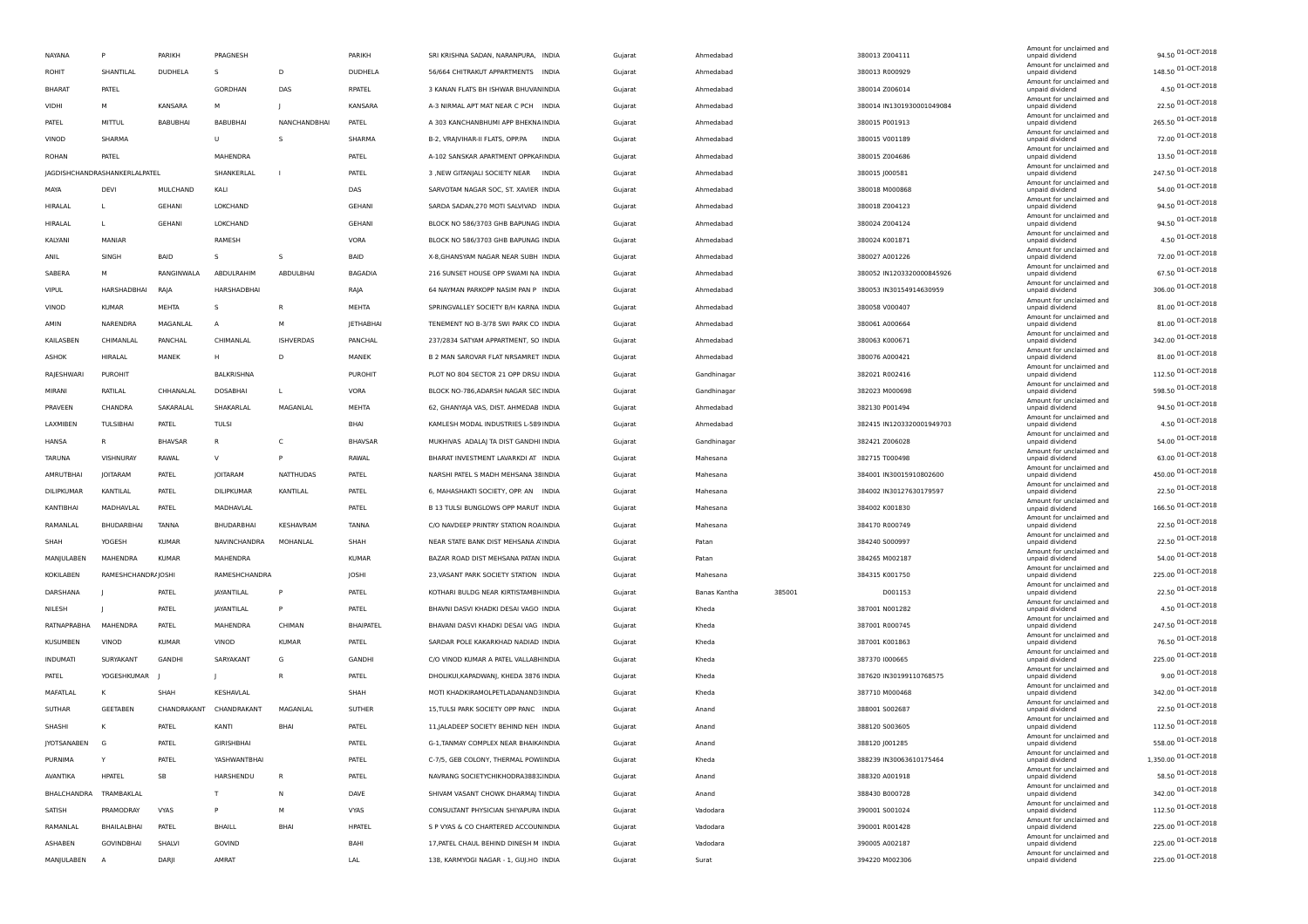| TEJABHAI          | MAGANAII           | <b>PUROHIT</b> | MAGANAJI         |                   | <b>PUROHIT</b> | C/O SHANTILAL R TAILOR BAZAR, BA INDIA    | Gujarat     | Surat       | 394601 T000803            | Amount for unclaimed and<br>unpaid dividend                    | 225.00 01-OCT-2018                      |
|-------------------|--------------------|----------------|------------------|-------------------|----------------|-------------------------------------------|-------------|-------------|---------------------------|----------------------------------------------------------------|-----------------------------------------|
| BELADIYA          | RAMESHBHAI         |                | PRAGJIBHAI       | AMBABHAI          | BELADIYA       | C/O GAMANLAL THAKORDAS MEHTA: INDIA       | Gujarat     | Surat       | 395003 IN1201130000249842 | Amount for unclaimed and<br>unpaid dividend                    | 1,012.50 01-OCT-2018                    |
| <b>DINESHBHAI</b> | $\overline{B}$     | MANGUKIYA      | BHIMJIBHAI       | $\mathsf{R}$      | MANGUKIYA      | 152, SNEHMILAN SOC., NANAVARACHINDIA      | Gujarat     | Surat       | 395006 IN30051319192104   | Amount for unclaimed and<br>unpaid dividend                    | 4.50 01-OCT-2018                        |
| MADHUSHREE        | KANORIA            |                | B                | PD                | KANORA         | 169 SURBHI SOC PUNA BOMBAY MA INDIA       | Gujarat     | Surat       | 395006 M001086            | Amount for unclaimed and<br>unpaid dividend                    | 81.00 01-OCT-2018                       |
| PRATIBHA          | D                  | RATHOD         | DILIP            |                   | RATHOD         | FLAT NO. 103, GOVINDJI PALACE, NE INDIA   | Gujarat     | Surat       | 395007 P001717            | Amount for unclaimed and<br>unpaid dividend                    | 1,350.00 01-OCT-2018                    |
| KIRAN             | PRATAPBHA          | RANA           | P                | $\overline{R}$    | RANA           | 202, AVENUE PARK NEAR CITY LIGHT INDIA    | Gujarat     | Surat       | 395007 IN1201260000074299 | Amount for unclaimed and<br>unpaid dividend                    | 22.50 01-OCT-2018                       |
| CHETNA            | PRAVIN             | CHANDRA        | PRAVINCHANDRA    |                   | SHAH           | 226, VO. 8, U. I. NAVSARI, TAL. NAV INDIA | Gujarat     | Navsari     | 396445 C000918            | Amount for unclaimed and<br>unpaid dividend                    | 148.50 01-OCT-2018                      |
| CHETNA            | PRAVIN             | CHANDRA        | PRAVIC           | CHANDRA           | SHAH           | SHARDA SADAN 4TH FLOOR, ROOM NINDIA       | Maharashtra | Mumbai City | 400001 C000919            | Amount for unclaimed and<br>unpaid dividend                    | 148.50 01-OCT-2018                      |
| SHYAMRAO          | MALUDE             |                | G                |                   | MALUDE         | SHARDA SADAN 4TH FLOOR ROOM NINDIA        | Maharashtra | Mumbai City | 400001 S001374            | Amount for unclaimed and<br>unpaid dividend                    | 112.50 01-OCT-2018                      |
| HONEY             | R                  | SHAH           | RANJEET          | s                 | SHAH           | C/O HANUMAN TRADING CO SONAW. INDIA       | Maharashtra | Mumbai City | 400001 Z004878            | Amount for unclaimed and<br>unpaid dividend                    | 211.50 01-OCT-2018                      |
| ABDULHUSAIN       | KHADHUBHAIMOOKTIAR |                | KHADU            |                   | BHA            | 217, VARDHAMAN CHAMBERS, 2NDF INDIA       | Maharashtra | Mumbai City | 400001 A000564            | Amount for unclaimed and<br>unpaid dividend                    | 247.50 01-OCT-2018                      |
| <b>ASHWIN</b>     | <b>BABULAL</b>     | SHAH           | B                | G                 | SHAH           | 243 JUMA MASJID MUMBAI 400002 INDIA       | Maharashtra | Mumbai City | 400002 A000687            | Amount for unclaimed and<br>unpaid dividend                    | 22.50 01-OCT-2018                       |
| ANWAR             | <b>BADSHAH</b>     |                | HAMID            |                   | <b>BADSHAH</b> | 294 C KALBADEVI ROAD GOVIND WAINDIA       | Maharashtra | Mumbai City | 400002 A001848            | Amount for unclaimed and<br>unpaid dividend                    | 4.50 01-OCT-2018                        |
| <b>BHUPATRAI</b>  | UMEDCHAND          | MEHTA          | UMED             |                   | CHAND          | ISMAIL BLDG NEW CUTLERI MARKE INDIA       | Maharashtra | Mumbai City | 400002 B001319            | Amount for unclaimed and<br>unpaid dividend                    | 900.00 01-OCT-2018                      |
| DILIP             | LILADHAR           | PANCHNMATIA    |                  | K                 | PANCHMATIA     | 157/5 CAWEL CROSS LANE NO 5 DR INDIA      | Maharashtra | Mumbai City | 400002 D000698            | Amount for unclaimed and<br>unpaid dividend                    | 247.50 01-OCT-2018                      |
| DEVENDRA          | <b>AGARWAL</b>     |                | SURAI            | BHAN              | AGARWAL        | 15-B SHANKER BARI LANE 2ND FLOCINDIA      | Maharashtra | Mumbai City | 400002 D001166            | Amount for unclaimed and<br>unpaid dividend                    | 45.00 01-OCT-2018                       |
| KANAYALAL         | BHAGWANDAS         | MAKHIJA        | KANAYALAL        | <b>BHAGWANDAS</b> | MAKHIJA        | BLOCK NO 5 C BHULESHWAR MUMB INDIA        | Maharashtra | Mumbai City | 400002 K000734            | Amount for unclaimed and<br>unpaid dividend                    | 81.00 01-OCT-2018                       |
| KAILASH           | CHANDRA            | <b>BAHETI</b>  | JUGAL            |                   | KISHORE        | C/O MAHARAJA ENTERPRISES14, KOL INDIA     | Maharashtra | Mumbai City | 400002 K001860            | Amount for unclaimed and<br>unpaid dividend                    | 135.00 01-OCT-2018                      |
| SHAMSUNDER        | HARGOVIND          | SINGH          | HARGOVINDSINGH N |                   | BAJAJ          | C/O RAMBALLABH RAMNARAYAN 312 INDIA       | Maharashtra | Mumbai City | 400002 S002386            | Amount for unclaimed and<br>unpaid dividend                    | 139.50 01-OCT-2018                      |
| VIJAY             | MANILAL            | SHAH           | MANI             |                   | LAL            | 325, KALBADEVI ROAD, 5TH FLOORMUNDIA      | Maharashtra | Mumbai City | 400002 V001141            | Amount for unclaimed and<br>unpaid dividend                    | 58.50 01-OCT-2018                       |
| ABDUL             | RAZAK              | AHAMED         | AHAMED           |                   | AHAMED         | 145/C DR VIEGAS STREET MUMBAI4 INDIA      | Maharashtra | Mumbai City | 400002 A001719            | Amount for unclaimed and<br>unpaid dividend                    | 108.00 01-OCT-2018                      |
| DALICHAND         | HIRACHHAND         | LAKHANI        | HIRACHAND        |                   | LAKCHANI       | C/O ABDUL RAZAK & CO 132 KAMBE INDIA      | Maharashtra | Mumbai City | 400003 D000521            | Amount for unclaimed and<br>unpaid dividend                    | 112.50 01-OCT-2018                      |
| KIRIT             | SOBHAG             | CHAND          | SOBHAGCHAND      | <b>FULCHAND</b>   | DOSHI          | M/S M D GANDHI & CO 33, DAARIST INDIA     | Maharashtra | Mumbai City | 400003 K000708            | Amount for unclaimed and<br>unpaid dividend                    | 81.00 01-OCT-2018                       |
| RASHIK            | HIMATLAL           | DOSHI          | HIMATLAL         | <b>DURABHDAS</b>  | DOSHI          | C/O C K MEHTA & CO 44, NAGDEVIC INDIA     | Maharashtra | Mumbai City | 400003 R000780            | Amount for unclaimed and<br>unpaid dividend                    | 81.00 01-OCT-2018                       |
| <b>DIVAKAR</b>    | MAHADEV            | PANSHIKAR      | M                | D                 | PANSHIKAR      | C/O C K MEHTA & CO 44 NAGDEVIC INDIA      | Maharashtra | Mumbai City | 400003 D000672            | Amount for unclaimed and<br>unpaid dividend                    | 247.50 01-OCT-2018                      |
| MAHARUKH          | WADIA              |                | M                |                   | WADIA          | C/O BABURAO PUROHIT 132 KHATAV INDIA      | Maharashtra | Mumbai City | 400004 M000662            | Amount for unclaimed and<br>unpaid dividend                    | 247.50 01-OCT-2018                      |
| MAYURI            | ASHOK              | <b>KUMAR</b>   | $\overline{A}$   | G                 | FOZDAR         | 19/B, DURLABH BHUVAN, JALBHAI ST INDIA    | Maharashtra | Mumbai City | 400004 M001002            | Amount for unclaimed and<br>unpaid dividend                    | 247.50 01-OCT-2018                      |
|                   | N                  | <b>TALWAR</b>  | B                | N                 | <b>TALWAR</b>  | ANAND BHUVAN, B BLOCK, 3RD FLOO INDIA     | Maharashtra | Mumbai City | 400004 P000048            | Amount for unclaimed and                                       | 4.50 01-OCT-2018                        |
| RITU              | TALWAR             |                | P                | N                 | TALWAR         | A-6, NAVAL FLATS COLABA MUMBAI4 INDIA     | Maharashtra | Mumbai City | 400005 R000073            | unpaid dividend<br>Amount for unclaimed and<br>unpaid dividend | 4.50 01-OCT-2018                        |
| SAIFUDDIN         | ABDULALI           | PATEL          | А                | M                 | PATEL          | 14-C, ARMY FLATS COLABA MUMBAI4 INDIA     | Maharashtra |             | 400005 S001130            | Amount for unclaimed and<br>unpaid dividend                    | 306.00 01-OCT-2018                      |
|                   |                    | DAMANI         |                  |                   |                |                                           |             | Mumbai City |                           | Amount for unclaimed and                                       | 558.00 01-OCT-2018                      |
| SURAJBHAI         | <b>BADRIDAS</b>    | <b>DESAI</b>   | <b>BADRIDAS</b>  |                   | DAMANI         | 48, WODE HOUSE ROAD ORIENT BLDINDIA       | Maharashtra | Mumbai City | 400005 S002123            | unpaid dividend<br>Amount for unclaimed and                    | 112.50 01-OCT-2018                      |
| UTPAL             |                    |                | JAYENDRA<br>B    | K                 | DESAI          | 9, SUMANGAL APARTMENTS 13 RIDG INDIA      | Maharashtra | Mumbai City | 400006 U000643            | unpaid dividend<br>Amount for unclaimed and                    | 81.00 01-OCT-2018                       |
| LILAVANJI         | <b>BACHUBHAI</b>   | THAKKAR        |                  |                   | THAKKAR        | 15, VIPUL 28 RIDGE ROAD 4TH FLO INDIA     | Maharashtra | Mumbai City | 400006 L000523            | unpaid dividend<br>Amount for unclaimed and                    | 4.50 01-OCT-2018                        |
| BHAVESH           | PREMJI             | MAMNIA         | PREMII           | SHAMI             | MAMNIA         | 16, FRENCH BRIDGE ROAD SATGURU INDIA      | Maharashtra | Mumbai City | 400007 IN1201830000008953 | unpaid dividend<br>Amount for unclaimed and                    | 4.50 01-OCT-2018                        |
| DEEPAK            | GOGIA              |                | G                | D                 | GOGIA          | D29-11 RAMESH MANSION GAVTHAN INDIA       | Maharashtra | Mumbai City | 400071 D001187            | unpaid dividend<br>Amount for unclaimed and                    | 247.50 01-OCT-2018                      |
| KALPANA           | <b>KARAMSHI</b>    | GALA           | <b>KARAM</b>     |                   | SHI            | G 421 REREVE BANK STAFF QTRMA INDIA       | Maharashtra | Mumbai City | 400008 K000747            | unpaid dividend<br>Amount for unclaimed and                    | 117.00 01-OCT-2018                      |
| MAMMUBHAI         | HARJI              | DAMANI         | H                | L                 | DAMANI         | 119,2ND NAUROJI HILL ROAD FLAT INDIA      | Maharashtra | Mumbai City | 400009 M001022            | unpaid dividend<br>Amount for unclaimed and                    |                                         |
| MUKESH            | JAYANTILAL         | SHAH           | JAYANTILLAL      | SHAH              | SHAH           | C/O M.H. SHAIDA & CO., 78, SHAID INDIA    | Maharashtra | Mumbai City | 400009 M001178            | unpaid dividend<br>Amount for unclaimed and                    | 247.50 01-OCT-2018<br>81.00 01-OCT-2018 |
| PRAVIN            | MADANI             |                | AMICHAND         |                   | MADANI         | 113, NEW CHENCH BEENDAR, 2ND F INDIA      | Maharashtra | Mumbai City | 400009 P000611            | unpaid dividend<br>Amount for unclaimed and                    |                                         |
| BENJAMIN          | ENOCHASTAMKAR      |                | Ε                | A                 | ASHTAMKAR      | MANDVI CO OP BANK LTD 179, SAMU INDIA     | Maharashtra | Mumbai City | 400009 B000535            | unpaid dividend<br>Amount for unclaimed and                    | 81.00 01-OCT-2018                       |
| SHRIPAD           | JAGANNATH          | PHATAK         |                  | D                 | PHATAK         | 217 A HUSENI HOUSE 1ST FLOOR INDIA        | Maharashtra | Mumbai City | 400010 S000783            | unpaid dividend<br>Amount for unclaimed and                    | 112.50 01-OCT-2018                      |
| KEKI              | PHIROZ             | PAGDIWALA      | PHIRAZ           |                   | PAGDIWALA      | 3/78 KONDAJI CHAWL JERBAI WADIA INDIA     | Maharashtra | Mumbai City | 400012 K001152            | unpaid dividend<br>Amount for unclaimed and                    | 247.50 01-OCT-2018                      |
| KULKARNI          | SHRIPAD            | WAMAN          | WAMAN            |                   | PANDHURINATH   | 694, ROAD NO 3 PASEE COLONY DA INDIA      | Maharashtra | Mumbai City | 400014 K001247            | unpaid dividend<br>Amount for unclaimed and                    | 247.50 01-OCT-2018                      |
| PHIROJ            | JEHANGIRJI         | MOGUL          | <b>NERGISH</b>   | JEHANGIRJI        | MOGUL          | SHRAMIK GRIHA RUBBY HOUSE ISTF INDIA      | Maharashtra | Mumbai City | 400014 P001100            | unpaid dividend<br>Amount for unclaimed and                    | 337.50 01-OCT-2018                      |
| LEELA             | VALLABHAJI         | SAVLA          | VALLABHAJI       | CHOPSHI           | SAVLA          | 613, DINSHAW BUILDING JAME JASH INDIA     | Maharashtra | Mumbai City | 400014 L000741            | unpaid dividend<br>Amount for unclaimed and                    | 675.00 01-OCT-2018                      |
| SHATILESH         | POPAT              |                | RAMNIKLAL        | VELJI             | POPAT          | 9, RAMRATAN BLDG, T.H. KATARIYAMA INDIA   | Maharashtra | Mumbai City | 400016 S001036            | unpaid dividend<br>Amount for unclaimed and                    | 418.50 01-OCT-2018                      |
| LEENA             | AJAY               | DASANI         | AJAY             |                   | AJAY           | 18/A/103 ZENITH CHS BHAWANI NA INDIA      | Maharashtra | Mumbai City | 400059 L000625            | unpaid dividend<br>Amount for unclaimed and                    | 90.00 01-OCT-2018                       |
| BIMAL             | <b>KUMAR</b>       | <b>MUNDRA</b>  | MOHANLAL         |                   | MUNDRA         | ROXANA 109 M K MARG MUMBAI 40 INDIA       | Maharashtra | Mumbai City | 400059 B000614            | unpaid dividend<br>Amount for unclaimed and                    | 247.50 01-OCT-2018                      |
| MS                | NARIMAN            | POINT          | COMPANY          |                   | NA             | 540 AJANTA SHOPPING CENTRE RIN INDIA      | Gujarat     | Surat       | 395002 CY00075            | unpaid dividend                                                | 166.50 01-OCT-2018                      |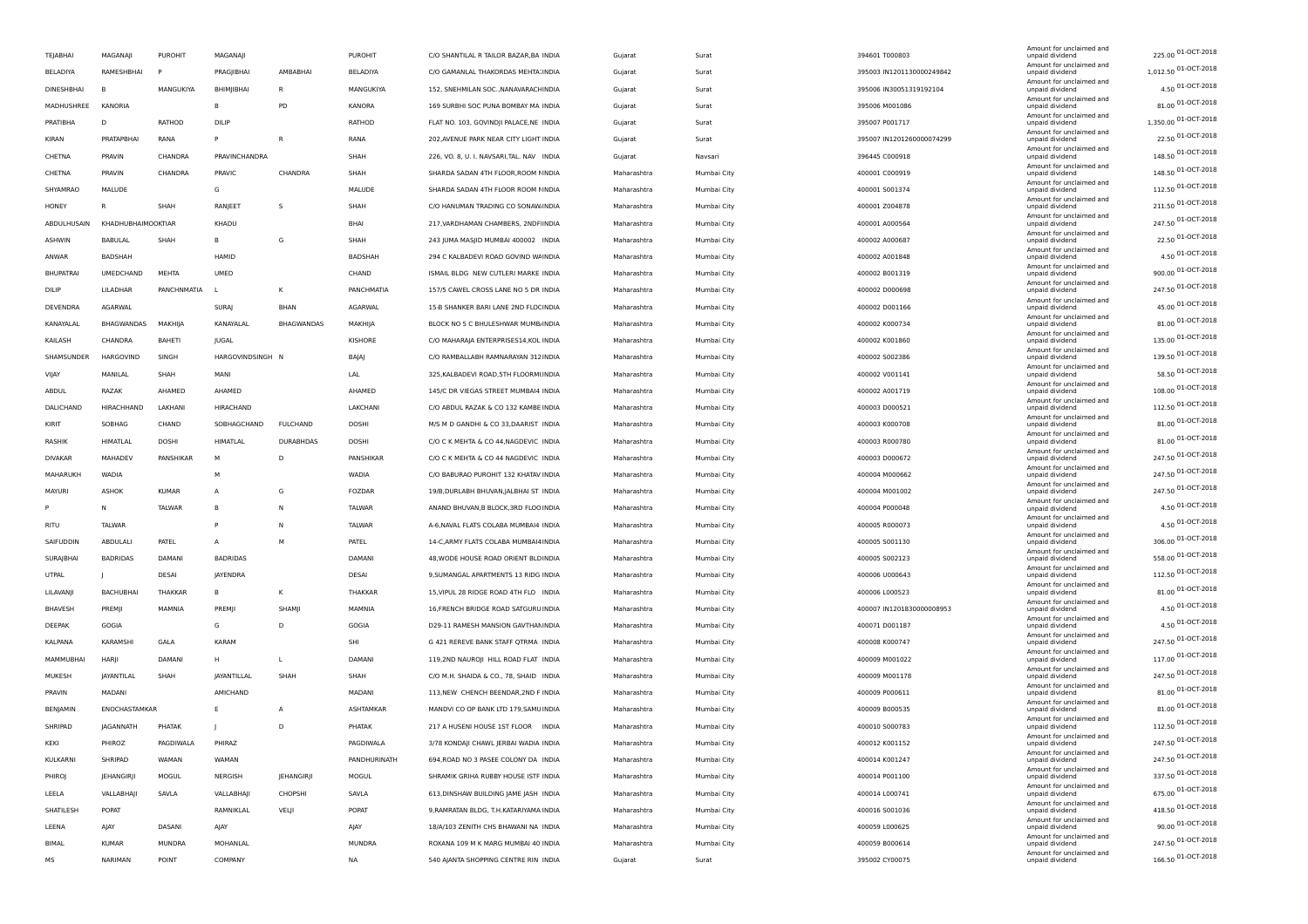| <b>STOCK</b>    | <b>HOLDING</b>    | CORPORATION      |                  |               | <b>NA</b>         | EXPRESS TOWERS NARIMAN POINT INDIA       | Maharashtra | Mumbai City | 400021 CY00098          | Amount for unclaimed and<br>unpaid dividend | 225.00 01-OCT-2018   |
|-----------------|-------------------|------------------|------------------|---------------|-------------------|------------------------------------------|-------------|-------------|-------------------------|---------------------------------------------|----------------------|
| KOTAK           | MAHINDRA          | <b>FINANCE</b>   | COMPANY          |               | <b>NA</b>         | 224 MITAL COURT B WING 2ND FLO INDIA     | Maharashtra | Mumbai City | 400021 CY00124          | Amount for unclaimed and<br>unpaid dividend | 450.00 01-OCT-2018   |
| JAGDISH         | NARAYAN           | <b>JAJOO</b>     | NARAYAN          |               | <b>JAJOO</b>      | 5C/11, MUTTAL COURT 224, NARIMAN INDIA   | Maharashtra | Mumbai City | 400021 J000897          | Amount for unclaimed and<br>unpaid dividend | 247.50 01-OCT-2018   |
| NEERAJ          | <b>BATRA</b>      |                  | PRABHA           |               | SHANKAR           | CHARTERED ACCOUNTANT 515 TULSINDIA       | Maharashtra | Mumbai City | 400021 N001147          | Amount for unclaimed and<br>unpaid dividend | 112.50 01-OCT-2018   |
| OM              | PRAKASH           | SHARMA           | GOPAL            | RAM           | SHARMA            | GROWMORE RESEARCH & ASSETSM.INDIA        | Maharashtra | Mumbai City | 400021 0000466          | Amount for unclaimed and<br>unpaid dividend | 81.00 01-OCT-2018    |
| INDUMATI        | ANAND             | GUPTE            | <b>INDUMATI</b>  | ANAND         | <b>GUPTE</b>      | MAKER CHAMBERS, 1117, 11TH FLO INDIA     | Maharashtra | Mumbai City | 400021 1000977          | Amount for unclaimed and<br>unpaid dividend | 247.50 01-OCT-2018   |
| JAYASHREE       | <b>JANARDAN</b>   | SHANBHAG         | <b>JANARDAN</b>  | VENKATARAMAN  | SHANBHAG          | 36-SION HOUSE SION STATION ROACINDIA     | Maharashtra | Mumbai City | 400022 J001478          | Amount for unclaimed and<br>unpaid dividend | 225.00 01-OCT-2018   |
| KAUSHALYA       | KUMARI            | BHATIA           | <b>DWARKADAS</b> | <b>BHATIA</b> | H                 | 19, RADHA SADAN, 99 (E) SION ROA INDIA   | Maharashtra | Mumbai City | 400022 K000041          | Amount for unclaimed and<br>unpaid dividend | 81.00 01-OCT-2018    |
| MAHENDRA        | CHANDRATAN        | KASAT            | CAHNDRATAN       |               | KASAT             | BULDG NO 20 ROOM NO 16 RAOLI INDIA       | Maharashtra | Mumbai City | 400022 M001299          | Amount for unclaimed and<br>unpaid dividend | 27.00 01-OCT-2018    |
| RAJKUMAR        | NANDLAL           | MURPANA          | NANDLAL          | KISHINDAS     | MURPANA           | 155/DE, MANGLAM, SION WEST MUMINDIA      | Maharashtra | Mumbai City | 400022 R000779          | Amount for unclaimed and<br>unpaid dividend | 247.50 01-OCT-2018   |
| BALCHAND        | SINGHI            |                  | NORTAMAL         |               | SINGH             | MIRA MANSION FLAT NO D 4 3RD FL INDIA    | Maharashtra | Mumbai City | 400022 B001358          | Amount for unclaimed and<br>unpaid dividend | 76.50 01-OCT-2018    |
| RAJARAM         | z                 | GOTAVADE         | ZILU             |               | ZILU              | D/64/604 MIG COLONY KALANAGARE INDIA     | Maharashtra | Mumbai City | 400051 R002850          | Amount for unclaimed and<br>unpaid dividend | 22.50 01-OCT-2018    |
| ASK             | RAYMOND           | <b>JAMES</b>     | COMPANY          |               | <b>NA</b>         | HARESH SHANTICHAND JHAVERI P/S INDIA     | Maharashtra | Mumbai City | 400023 IN30036020018439 | Amount for unclaimed and<br>unpaid dividend | 4.50 01-OCT-2018     |
| EBRAHIM         | MOHAMED           | UNITED           | <b>NA</b>        |               | ΝA                | BAND BOX HOUSE (REAR) 2ND FLOCINDIA      | Maharashtra | Mumbai City | 400025 IN30112715741000 | Amount for unclaimed and<br>unpaid dividend | 4.50 01-OCT-2018     |
| ASHOK           | PUNJ              |                  | Y                | P             | <b>PUNJ</b>       | 71 DINATH COURT 4TH FLOORS P INDIA       | Maharashtra | Mumbai City | 400025 A000029          | Amount for unclaimed and<br>unpaid dividend | 337.50 01-OCT-2018   |
| PARESH          | SHAH              |                  | ARUN             | <b>KUMAR</b>  | VSHAH             | 386 VEER SAVARKAR MARG MUMBAHNDIA        | Maharashtra | Mumbai City | 400025 P001772          | Amount for unclaimed and<br>unpaid dividend | 504.00 01-OCT-2018   |
|                 | G                 |                  |                  |               |                   |                                          |             |             |                         | Amount for unclaimed and                    | 225.00 01-OCT-2018   |
| SUSHILA         |                   | THAKKAR          | GORDHANDAS       |               |                   | A/84, OCEAN GOLD THIN TOWERS L INDIA     | Maharashtra | Mumbai City | 400025 S002448          | unpaid dividend<br>Amount for unclaimed and | 166.50 01-OCT-2018   |
| CHANDRAKANT     | <b>BHAGWANDAS</b> | SAMANI           | BHAGWAN          |               | DAS               | 55/1409, ADARSH NAGAR, WORLI, MINDIA     | Maharashtra | Mumbai City | 400025 C000813          | unpaid dividend<br>Amount for unclaimed and | 166.50 01-OCT-2018   |
| SANJAY          | PRAKASH           | OMPRAKASH        | OM               | PRAKASH       | AGARWAL           | 402 ASHISH TRIUPATI APPTTSBHUL INDIA     | Maharashtra | Mumbai City | 400026 S000288          | unpaid dividend<br>Amount for unclaimed and | 166.50 01-OCT-2018   |
| SANJAY          | PRAKASH           | OM               | OM               |               | PRAKASH           | 91-A MEHAR APARTMENTS ANESTY INDIA       | Maharashtra | Mumbai City | 400026 S001859          | unpaid dividend<br>Amount for unclaimed and |                      |
| VIJAY           | <b>KUMAR</b>      | SHAH             | KANTILAL         | SHAH          | <b>STUDENT</b>    | 9/4, MEHER APARTMENTS ANESTY RCINDIA     | Maharashtra | Mumbai City | 400026 V000645          | unpaid dividend<br>Amount for unclaimed and | 337.50 01-OCT-2018   |
| CHANCHAL        | BHAI              | NANDLAL          | NANDLAL          |               | LAL               | 11-A, NARENDRA BHUVAN, BHULABHNDIA       | Maharashtra | Mumbai City | 400026 C000866          | unpaid dividend<br>Amount for unclaimed and | 418.50 01-OCT-2018   |
| GANESH          | GOVIND            | JOSHI            | G                | R             | JOSHI             | C/O PARESH S SHAH23 24 AMAR KU INDIA     | Maharashtra | Mumbai City | 400028 G000481          | unpaid dividend<br>Amount for unclaimed and | 81.00 01-OCT-2018    |
| LALITA          | $\vee$            | <b>KUDVA</b>     | $\vee$           | к             | KUDVA             | BLOCK NO 6, 139-A, SHIVAJI PARKM INDIA   | Maharashtra | Mumbai City | 400028 L000705          | unpaid dividend<br>Amount for unclaimed and | 112.50 01-OCT-2018   |
| PREETI          | PARMANAND         | JATHER           | M                |               | <b>GORDHANDAS</b> | 11, GAYATRI NILAYAM 28, SHIVAJI PA INDIA | Maharashtra | Mumbai City | 400028 P000741          | unpaid dividend<br>Amount for unclaimed and | 418.50 01-OCT-2018   |
| MANISH          |                   | SHAH             | $\mathbf{I}$     | c             | SHAH              | 128, BRIJ KUTIR, S PARK, DR RAVIRO INDIA | Maharashtra | Mumbai City | 400028 M002181          | unpaid dividend<br>Amount for unclaimed and | 337.50 01-OCT-2018   |
| MEENAXI         | DHIRAJLAL         | SHAH             | AMRATLAL         |               | SHAH              | 601 GIRNAR 69 TARDEO ROAD MUM INDIA      | Maharashtra | Mumbai City | 400034 M002596          | unpaid dividend<br>Amount for unclaimed and | 454.50 01-OCT-2018   |
| ANJANABEN       |                   | SHAH             | PARVIN           | C             | SHAH              | 85 TARDEO ROAD MADHUBAN GROUNDIA         | Maharashtra | Mumbai City | 400034 A001671          | unpaid dividend                             | 22.50 01-OCT-2018    |
| SATI            | <b>GOBINDRAM</b>  | <b>HIRA</b>      |                  | H             | HIRA              | 48 A 5 16 MAHAVIR JAIN VIDYALAY INDIA    | Maharashtra | Mumbai City | 400036 G000614          | Amount for unclaimed and<br>unpaid dividend | 54.00 01-OCT-2018    |
| SATI            | GOBINDRAM         | <b>HIRA</b>      | G                | P             | HIRA              | 33, BELLE VIEW 85, WARDEN ROADM INDIA    | Maharashtra | Mumbai City | 400036 S001420          | Amount for unclaimed and<br>unpaid dividend | 54.00 01-OCT-2018    |
| RUBY            |                   | CORREA           | <b>TROFFEY</b>   |               | CORREA            | 33, BELLE VIEW, 85, WARDEN ROADN INDIA   | Maharashtra | Mumbai City | 400036 R001564          | Amount for unclaimed and<br>unpaid dividend | 247.50 01-OCT-2018   |
| RADHA           | <b>TIWARI</b>     |                  | <b>TROFFEY</b>   |               | CORREA            | PHILOMENA APARTMENTS FLAT NO 4 INDIA     | Maharashtra | Mumbai City | 400049 R001611          | Amount for unclaimed and<br>unpaid dividend | 166.50 01-OCT-2018   |
| SUDHA           | CHANDRAKANT       | SHAH             | CHANDRAKANT      |               | SHAH              | PHILOMENA APARTMENTS FLAT NO 4 INDIA     | Maharashtra | Mumbai City | 400049 S000989          | Amount for unclaimed and<br>unpaid dividend | 247.50 01-OCT-2018   |
| WALL            | STREET            | <b>HOUSING</b>   | COMPANY          |               | NA                | C/O. SUBODH BARODIA, A-3, SHAKA INDIA    | Maharashtra | Mumbai City | 400049 CY00121          | Amount for unclaimed and<br>unpaid dividend | 1,350.00 01-OCT-2018 |
| <b>UMA</b>      | ARORA             |                  | SH               | ΒK            | ARORA             | NATASHA 52, HILL ROAD BANDRA (W INDIA    | Maharashtra | Mumbai City | 400050 U000813          | Amount for unclaimed and<br>unpaid dividend | 225.00 01-OCT-2018   |
| <b>VIKRAM</b>   | <b>BHATIA</b>     |                  | T                |               | BHATIA            | 9/62, GIC OFFICERS QTRS RECLAMA INDIA    | Maharashtra | Mumbai City | 400050 V000993          | Amount for unclaimed and<br>unpaid dividend | 4.50 01-OCT-2018     |
| HARDEVI         | CHIMANI           |                  | DHARAM           |               | PRAKASH           | 201 JOANNA I PALI ROAD BANDRAMLINDIA     | Maharashtra | Mumbai City | 400050 H000498          | Amount for unclaimed and<br>unpaid dividend | 247.50 01-OCT-2018   |
| MANJULA         | SUNDERDAS         | ASWANI           | -S               | T             | ASWANI            | 427/6, SHYAM PRIPA, CORNER OF 3 INDIA    | Maharashtra | Mumbai City | 400052 M001003          | Amount for unclaimed and<br>unpaid dividend | 9.00 01-OCT-2018     |
| MANJULA         | s                 | ASWANI           | SUNDERDAS        | THAKURDAS     | ASWANI            | I-SH KRIPA PLOT 617,14TH ROAD K INDIA    | Maharashtra | Mumbai City | 400052 M002288          | Amount for unclaimed and<br>unpaid dividend | 148.50 01-OCT-2018   |
| RISHI           | ABNASH            | PASRICHI         | ABNASH           |               | PASRICHA          | ISH KRIPA 2ND FLOOR PLOT NO 617 INDIA    | Maharashtra | Mumbai City | 400052 Z004190          | Amount for unclaimed and<br>unpaid dividend | 675.00 01-OCT-2018   |
| ABNASH          | PASRICHA          |                  | <b>HANSRAJ</b>   |               | PASRICHA          | MOHINI IST FLOOR RD EXT KHARMU INDIA     | Maharashtra | Mumbai City | 400052 Z004192          | Amount for unclaimed and<br>unpaid dividend | 1,350.00 01-OCT-2018 |
| NIRANJANA       | SHYAM             | NAGPAL           | GHANSHYAM        | TEKAMDAS      | NAGPAL            | MOHINI 18TH ROAD EXTN KHAR MU INDIA      | Maharashtra | Mumbai City | 400052 Z006098          | Amount for unclaimed and<br>unpaid dividend | 01-OCT-2018<br>81.00 |
| <b>ACHILLES</b> | <b>BENEDICT</b>   | <b>FERNANDES</b> | R.               | B             | FERNANDES         | FLAT NO 502 5TH FLOOR RAJ KUBER INDIA    | Maharashtra | Mumbai City | 400052 A000964          | Amount for unclaimed and<br>unpaid dividend | 342.00 01-OCT-2018   |
| KALLIANPUR      | LUXMINARAYAN      | AVADHANI         | к                | Ν             | AVADHANI          | GLORIVILLE FLAT NO 6 1ST FLOOR INDIA     | Maharashtra | Mumbai City | 400054 K000971          | Amount for unclaimed and<br>unpaid dividend | 450.00 01-OCT-2018   |
|                 |                   |                  |                  |               |                   |                                          |             |             |                         | Amount for unclaimed and                    | 247.50 01-OCT-2018   |
| NILKANTH        | VINAYAK           | GAVASKAR         | NILKANTH         | VINAYAK       | GAVASKAR          | FLAT NO 8, RETREAT SARASWAT COL INDIA    | Maharashtra | Mumbai City | 400054 N001324          | unpaid dividend<br>Amount for unclaimed and | 112.50 01-OCT-2018   |
| RUBY            | FERNADES          |                  | $\mathsf{A}$     | в             | FERNADES          | 12/2, USHA KIRAN 44, SUBOSAY ROA INDIA   | Maharashtra | Mumbai City | 400054 R001176          | unpaid dividend<br>Amount for unclaimed and | 18.00 01-OCT-2018    |
| SUNIL           | DHALL             |                  | JOGINDER         |               | JOGINDER          | 6, GLORIVILLE IST FLOOR 6-B, VALL INDIA  | Maharashtra | Mumbai City | 400054 S003666          | unpaid dividend<br>Amount for unclaimed and | 112.50 01-OCT-2018   |
| CHANDRA         | SURENDRA          | SHAH             | CHANDRA          | SURENDRA      | SHAH              | 4, VASANT KUNJ 12TH ROAD, SANTAC INDIA   | Maharashtra | Mumbai City | 400055 C000794          | unpaid dividend<br>Amount for unclaimed and | 4.50 01-OCT-2018     |
| DEEPAK          | S                 | ASHER            | SURYASINH        | G             | ASHER             | 11ARIHANT APART S V ROAD VILLEP INDIA    | Maharashtra | Mumbai City | 400056 D001381          | unpaid dividend                             |                      |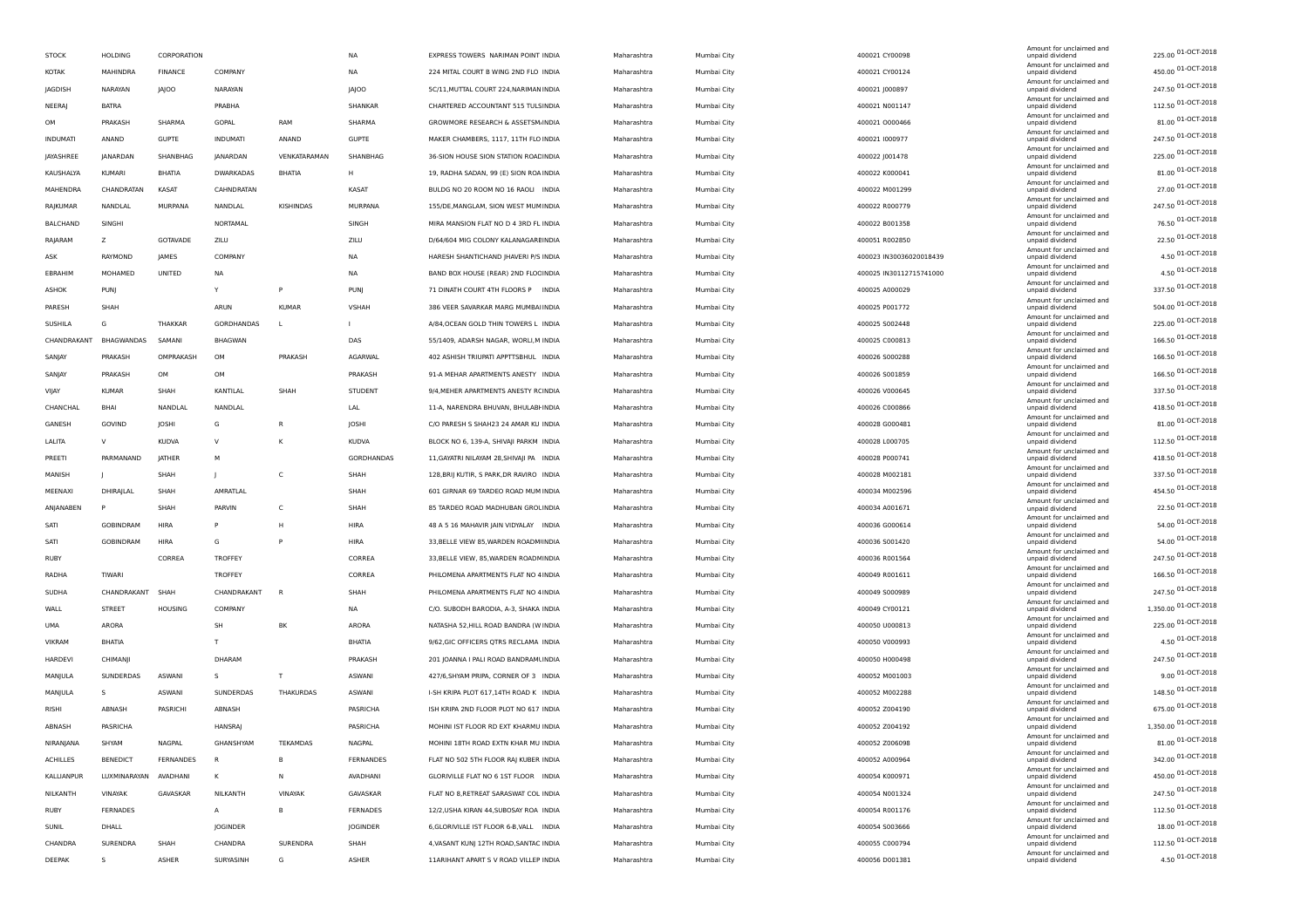| KINNARI        | SURENDRA         | SHAH            | -S               |            | <b>BHOGILAL</b> | UPENDRA BHAVAN, BLOCKNO.1, BAP1INDIA    | Maharashtra | Mumbai City |        | 400056 K000628            | Amount for unclaimed and<br>unpaid dividend | 112.50 01-OCT-2018 |
|----------------|------------------|-----------------|------------------|------------|-----------------|-----------------------------------------|-------------|-------------|--------|---------------------------|---------------------------------------------|--------------------|
| VASUMATI       | SHAH             |                 | RAMNIK           |            | LAL             | 11, ARIHANT APARTMENTS S V ROAD INDIA   | Maharashtra | Mumbai City |        | 400056 V001851            | Amount for unclaimed and<br>unpaid dividend | 225.00 01-OCT-2018 |
| MILAN          | м                | GALA            | MULCHAND         | F          | GALA            | 53, BACHU VILLA, SWASTIK SOCIETY INDIA  | Maharashtra | Mumbai City |        | 400056 Z004022            | Amount for unclaimed and<br>unpaid dividend | 198.00 01-OCT-2018 |
| APURVA         | м                | SHAH            | SH               | M          | ASHAH           | 61/4 BHAVNA BLDG VALLABHNAGAR INDIA     | Maharashtra | Mumbai City |        | 400056 0005251            | Amount for unclaimed and<br>unpaid dividend | 4.50 01-OCT-2018   |
| ARUNA          | ARVIND           | CHACHAD         | ARVIND           | s          | CHACHAD         | 63 A NEHRU ROAD PARVATI BHUVAN INDIA    | Maharashtra | Mumbai City |        | 400057 A001747            | Amount for unclaimed and<br>unpaid dividend | 225.00 01-OCT-2018 |
| FATEMA         | TAHERBHOY        | RANGWALLA       | TAHERBHOY        |            | ESOOPALLY       | 8 JEEVAN TARA AZAD ROAD VILE PA INDIA   | Maharashtra | Mumbai City |        | 400057 F000418            | Amount for unclaimed and<br>unpaid dividend | 247.50 01-OCT-2018 |
| κ              | M                | MEHTA           | M                | D          | <b>MEHTA</b>    | GEEVAN TARA BUILDING BLOCK NO JINDIA    | Maharashtra | Mumbai City |        | 400057 K000609            | Amount for unclaimed and<br>unpaid dividend | 112.50 01-OCT-2018 |
| URMILA         | SHIVRAJ          | BHANSALI        | SHIVRAJ          |            | H               | THE SWASTIK JANATA SAHAKARI BA INDIA    | Maharashtra | Mumbai City |        | 400057 U000442            | Amount for unclaimed and<br>unpaid dividend | 112.50 01-OCT-2018 |
| RAMCHANDRA     |                  | KUMBAR          |                  |            | KUMBHAR         | B/22, MANGAL PRABHA APARTMENTS INDIA    | Maharashtra | Mumbai City |        | 400057 R000726            | Amount for unclaimed and<br>unpaid dividend | 117.00 01-OCT-2018 |
| RAVI           | KIRAN            | <b>HALDIPUR</b> | SHRIPAL          |            | <b>HALDIPUR</b> | 7, GOPIKA APARTMENT, 3RD FLOOR, INDIA   | Maharashtra |             |        | 400058 R002029            | Amount for unclaimed and<br>unpaid dividend | 337.50 01-OCT-2018 |
|                |                  |                 |                  |            |                 |                                         |             | Mumbai City |        |                           | Amount for unclaimed and                    | 675.00 01-OCT-2018 |
| VEENA          | PATEL            |                 | HARI             |            | BHAI            | 19, PARADISE APTS OFF CEASOR RO INDIA   | Maharashtra | Mumbai City |        | 400058 V001147            | unpaid dividend<br>Amount for unclaimed and | 166.50 01-OCT-2018 |
| PRAPNULLA      | SANJEEV          |                 | SANJEEVA         | RAMAPPA    | KARKERA         | 404 BLDG 5 E APNA GHAR UNIT NO INDIA    | Maharashtra | Mumbai City |        | 400058 Z004300            | unpaid dividend<br>Amount for unclaimed and |                    |
| JUJARALI       | SAIFUDIN         | BATA            | SAIFUNDIA        | D          | BATA            | FLAT NO 3 ALPINE OFF JAI BHAWAN INDIA   | Maharashtra | Mumbai City |        | 400058 J000616            | unpaid dividend<br>Amount for unclaimed and | 418.50 01-OCT-2018 |
| TASNEEM        | B                | <b>BADANI</b>   | <b>BADSUDDIN</b> | HOUSEHOLD  |                 | PLOT NO 15, BULDG NO 4 FLAT NO INDIA    | Maharashtra | Mumbai City |        | 400059 T000759            | unpaid dividend<br>Amount for unclaimed and | 225.00 01-OCT-2018 |
| RAJMANE        | JAWAHER          | BHAUSAHEB       | BAHU             |            | SABEB           | 17, CHURCH ROAD, 38-B SAFARY AP INDIA   | Maharashtra | Mumbai City |        | 400059 Z006470            | unpaid dividend<br>Amount for unclaimed and | 225.00 01-OCT-2018 |
| SADASHIV       | DESAI            |                 | <b>GANPAT</b>    |            | RAO             | C/3 SANGLI VAIBHAV JOGESHWARI E INDIA   | Maharashtra | Mumbai City |        | 400060 S002632            | unpaid dividend<br>Amount for unclaimed and | 54.00 01-OCT-2018  |
| DAYALAL        | HARILAL          | SHAH            | HARILAL          |            | SHAH            | 206, SATI INDUSTRIAL ESTATE I BP INDIA  | Maharashtra | Mumbai City |        | 400063 D000538            | unpaid dividend                             | 22.50 01-OCT-2018  |
| KRISHNA        | JOSHI            |                 | <b>BASUDEV</b>   |            | JOSHI           | 21, NEW MOTHER INDIA CO OP HSG INDIA    | Maharashtra | Mumbai City |        | 400064 K000553            | Amount for unclaimed and<br>unpaid dividend | 247.50 01-OCT-2018 |
| HANSA          | HIMATLAL         | PAREKH          | H                |            | PAREKH          | SEKSARIA CHAWL NO 4 ROOM NO S-INDIA     | Maharashtra | Mumbai City |        | 400064 H000485            | Amount for unclaimed and<br>unpaid dividend | 382.50 01-OCT-2018 |
| NARULA         | PARSHOTAM        | LAL             |                  | D          | NARULA          | C/O MR J J PAREKH, 410-A, PREM JI INDIA | Maharashtra | Mumbai City |        | 400066 N000529            | Amount for unclaimed and<br>unpaid dividend | 54.00 01-OCT-2018  |
| HEENA          | RAJENDRA         | VED             | RAJENDRA         |            | MEGHJI          | FLAT NOS.705/708, PARK SIDE-IWING INDIA | Maharashtra | Mumbai City |        | 400066 H000662            | Amount for unclaimed and<br>unpaid dividend | 247.50 01-OCT-2018 |
| LALITA         | <b>DWARKADAS</b> | LOTIA           | <b>DWARKADAS</b> | G          | LOTIA           | SHREENATH KRUPA S V ROAD KANDIINDIA     | Maharashtra | Mumbai City |        | 400067 L000751            | Amount for unclaimed and<br>unpaid dividend | 247.50 01-OCT-2018 |
| MEENA          | NAVAL            | VED             | N                | M          | VED             | F-606, KAMLA VIHAR, BEHIND MAHA INDIA   | Maharashtra | Mumbai City |        | 400067 M000804            | Amount for unclaimed and<br>unpaid dividend | 247.50 01-OCT-2018 |
| <b>USHA</b>    | RAMESH           | PALEKAR         | RAMESH           | SAKHARAM   | PALEKAR         | S V ROAD, KANDIVALI MUMBAI 4000 INDIA   | Maharashtra | Mumbai City |        | 400067 Z004290            | Amount for unclaimed and<br>unpaid dividend | 94.50 01-OCT-2018  |
| RAJENDRA       | D                | LOTIA           | DWARKADAS        | G          | LOTIA           | FLAT NO 203 2ND FLOOR CHARKOP INDIA     | Maharashtra | Mumbai City |        | 400067 Z006514            | Amount for unclaimed and<br>unpaid dividend | 81.00 01-OCT-2018  |
| JB             | PAWAR            |                 | <b>BABURAO</b>   |            | PAWAR           | F-606 KAMLA VIHAR, BEHIND MAHA\INDIA    |             |             |        |                           | Amount for unclaimed and                    | 225.00 01-OCT-2018 |
| KARIM          | s                |                 | -S               | R          |                 |                                         | Maharashtra | Mumbai City |        | 400067 J001429            | unpaid dividend<br>Amount for unclaimed and | 342.00 01-OCT-2018 |
|                |                  | PEERBHOY        |                  |            | PEERBHOY        | 14, "PANKAJ " C.H.S., L.T. ROAD,D INDIA | Maharashtra | Mumbai City |        | 400068 K000596            | unpaid dividend<br>Amount for unclaimed and | 153.00 01-OCT-2018 |
| KAUSHIK        | GANDHI           |                 | NAROTTAM         |            | DAS             | 101, SUKUM BUILDING IST FLOOR BUINDIA   | Maharashtra | Mumbai City |        | 400068 K001994            | unpaid dividend<br>Amount for unclaimed and | 9.00 01-OCT-2018   |
| MANOJ          | N                | PARMAR          | NARAYANDAS       |            | PARMAR          | 9-B, APOORVA APPARTMENT OPP GU INDIA    | Maharashtra | Mumbai City |        | 400068 M002479            | unpaid dividend<br>Amount for unclaimed and |                    |
| <b>VIPUL</b>   | KANTILAL         | THAKKAR         | KANTI            |            | LAL             | 38/403 SANSKRUTI OPP.ST LAWRAN INDIA    | Maharashtra | Mumbai City |        | 400101 V001598            | unpaid dividend<br>Amount for unclaimed and | 4.50 01-OCT-2018   |
| A              | s                | RAGHUNATHAN     |                  | VSUNDARESA | <b>IYER</b>     | D-404 SWAPNALOK APARTMENT 45 INDIA      | Maharashtra | Mumbai City |        | 400069 A001136            | unpaid dividend<br>Amount for unclaimed and | 135.00 01-OCT-2018 |
| VASHULAL       | ASRANI           |                 | L.               | L          | <b>ASRANI</b>   | 8/2 MAHAVIR BHAVAN SARVESHWAR INDIA     | Maharashtra | Mumbai City |        | 400070 V000530            | unpaid dividend<br>Amount for unclaimed and | 337.50 01-OCT-2018 |
| N              | RAJMANI          | MINJ            | ALEXIUS          |            | MINJ            | 13, SHANKAR DARSHAN A-BLOCK 3R INDIA    | Maharashtra | Mumbai City |        | 400071 IN1301930001782103 | unpaid dividend                             | 270.00 01-OCT-2018 |
| SAJI           | MATHEW           |                 | T                | C          | MATHEW          | 408/B RODIANTRAHEJA VIHARPOWA INDIA     | Maharashtra | Mumbai City |        | 400072 S003703            | Amount for unclaimed and<br>unpaid dividend | 490.50 01-OCT-2018 |
| KIRSHNA        | BALKRISHNA       | JOSHI           | B                | Α          | JOSHI           | CHEMBUR MUMBAI T C MATHEW INDIA         | Maharashtra | Mumbai City | 400074 | K000952                   | Amount for unclaimed and<br>unpaid dividend | 247.50 01-OCT-2018 |
| PUSHPA         | VIRJI            | DHAME           | $\vee$           | P          | DHAME           | BLDG NO 228 BLOCK NO 5999 PANT INDIA    | Maharashtra | Mumbai City |        | 400075 P000646            | Amount for unclaimed and<br>unpaid dividend | 247.50 01-OCT-2018 |
| SHARAD         | AMRATLAL         | THAKKAR         | <b>SH</b>        | A          | THAKKAR         | 120/3439, PANT NAGAR GHATKOPARI INDIA   | Maharashtra | Mumbai City |        | 400075 0006232            | Amount for unclaimed and<br>unpaid dividend | 247.50 01-OCT-2018 |
| CHANDRIK       | JAYSUKHLAL       | KAMDAR          | JAYSUKH          | LAL        | HOUSE           | 8/161 LAXMI PALACE 4TH FLOOR 60 INDIA   | Maharashtra | Mumbai City |        | 400077 C000798            | Amount for unclaimed and<br>unpaid dividend | 225.00 01-OCT-2018 |
| RAMNIKLAL      | KAPURCHAND       | MEHTA           | R.               | К          | MEHTA           | 1/4 VIKAS BULDG 47 GARODIA NAGA INDIA   | Maharashtra | Mumbai City |        | 400077 R000643            | Amount for unclaimed and<br>unpaid dividend | 247.50 01-OCT-2018 |
| BELTHANGADI    | VIVEKANAND       | <b>RAO</b>      | <b>B</b>         | c          | RAO             | A-6 MAHAVIRDHAM PLOT NO 48-51 INDIA     | Maharashtra | Mumbai City |        | 400077 B000536            | Amount for unclaimed and<br>unpaid dividend | 247.50 01-OCT-2018 |
| SHAMBA         | VENKATESH        | CHANDRAKAR      |                  | V          | CHANDRAKAR      | C 909 USHANAGAR CO OPERATIVEH INDIA     | Maharashtra | Mumbai City |        | 400078 S002916            | Amount for unclaimed and<br>unpaid dividend | 675.00 01-OCT-2018 |
| <b>BHARAT</b>  | <b>KCHHEDA</b>   |                 | <b>KUN</b>       |            | VERJI           | C-485,C G S QUATERS BHANDUP EA INDIA    | Maharashtra | Mumbai City |        | 400078 B001850            | Amount for unclaimed and<br>unpaid dividend | 225.00 01-OCT-2018 |
| DOSHI          | SHAILA           | HIMATLAL        | DOSHI            | SHAILA     | HIMATLAL        | 1/10, MADHYAM VILLA, J.N.ROAD, M INDIA  |             |             |        | 400080 D000582            | Amount for unclaimed and                    | 247.50 01-OCT-2018 |
|                |                  |                 |                  |            |                 |                                         | Maharashtra | Mumbai City |        |                           | unpaid dividend<br>Amount for unclaimed and | 4.50 01-OCT-2018   |
| HARISH         | <b>FIALOK</b>    |                 | KASHMIRI         | LAL        | <b>FIALOK</b>   | 31, PATEL BLDG 2ND FLOOR MULUNC INDIA   | Maharashtra | Mumbai City |        | 400080 H001114            | unpaid dividend<br>Amount for unclaimed and | 225.00 01-OCT-2018 |
| NAVIN          | R                | KOTHARI         | RAMJI            |            | KOTHARI         | 12, NEELKIRAN, GUPTA NIWAS V PRO INDIA  | Maharashtra | Mumbai City |        | 400080 N001683            | unpaid dividend<br>Amount for unclaimed and |                    |
| <b>SUDHA</b>   | VARMA            |                 | RAMESH           | CHANDER    | VARMA           | NAVIN RAMJI KOTHARI, 25, SHIVKR INDIA   | Maharashtra | Mumbai City |        | 400080 S004052            | unpaid dividend<br>Amount for unclaimed and | 450.00 01-OCT-2018 |
| PRAFULA        | A                | DOSHI           | ASHOK            | S.         | DOSHI           | B2001 LOK NISARG COMPLEX GHAT INDIA     | Maharashtra | Mumbai City |        | 400080 Z006071            | unpaid dividend<br>Amount for unclaimed and | 112.50 01-OCT-2018 |
| <b>HEMANGI</b> | <b>HEMANT</b>    | DESHMUKH        | HEMANT           | ANANT      | DESHMUKH        | 13/1 SHIVAYATAN BLDG R H B ROA INDIA    | Maharashtra | Mumbai City |        | 400080 Z006074            | unpaid dividend<br>Amount for unclaimed and | 112.50 01-OCT-2018 |
| SUSHMA         | SUNIL            | WAINGANKAR      | SUNIL            |            | WAINGANKAR      | E/20 SHIVDARSHAN SOC NAHUR MU INDIA     | Maharashtra | Mumbai City |        | 400080 S003430            | unpaid dividend                             | 247.50 01-OCT-2018 |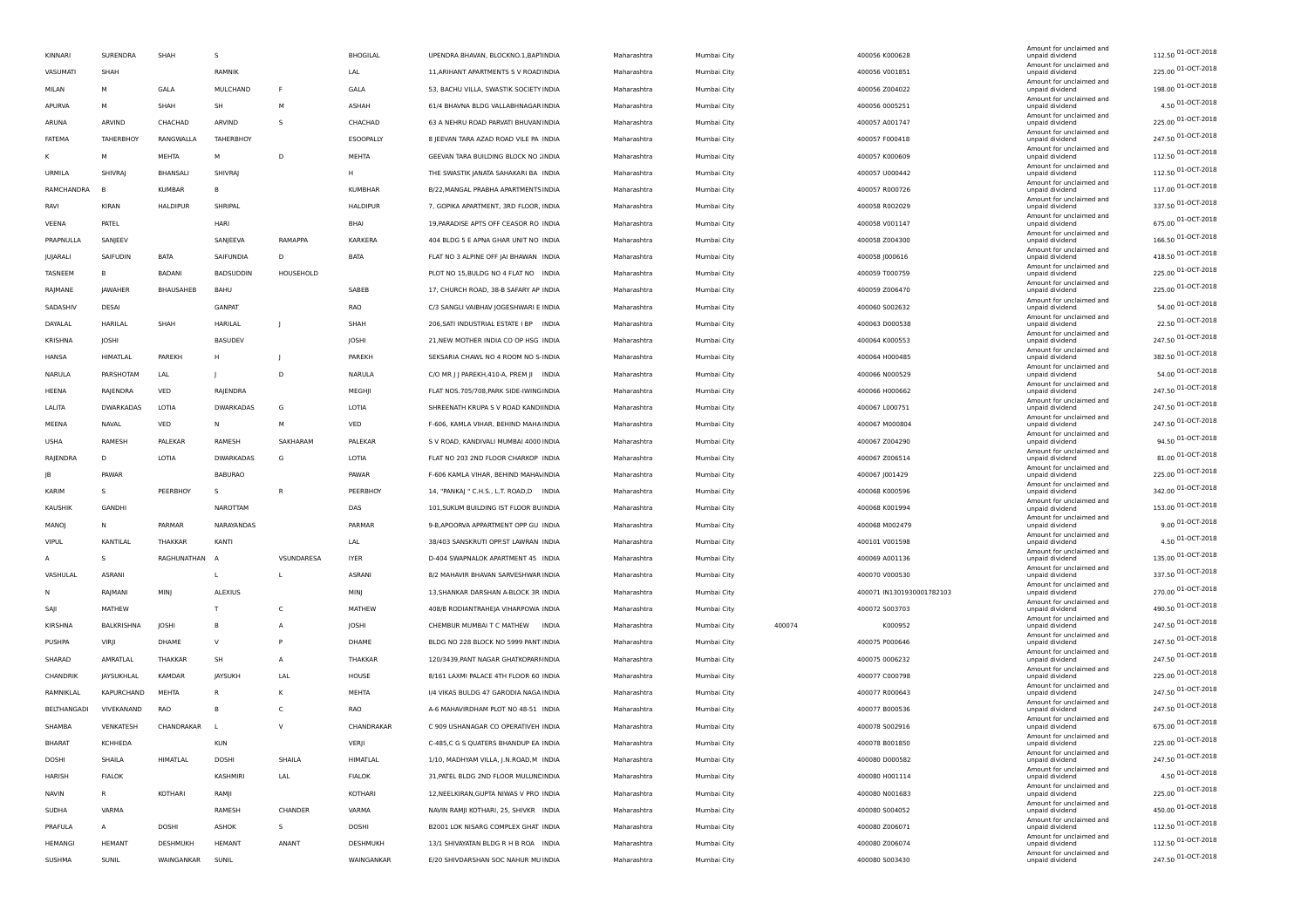| SUSHMA           | SUNIL            | WAINGANKAR       | SUNIL           |                | WAINGANKAR       | 602 SARGAM 60 FT D P ROADBEHI INDIA      | Maharashtra | Mumbai City | 400081 Z004839            | Amount for unclaimed and<br>unpaid dividend | 85.50 01-OCT-2018  |
|------------------|------------------|------------------|-----------------|----------------|------------------|------------------------------------------|-------------|-------------|---------------------------|---------------------------------------------|--------------------|
| DINESH           | LALLUBHAI        | <b>IOSHI</b>     | -1              | L              | KODERLAL         | 602 SARGAM 60 FT D P ROADBEHI INDIA      | Maharashtra | Mumbai City | 400081 D000593            | Amount for unclaimed and<br>unpaid dividend | 117.00 01-OCT-2018 |
| PARAG            | HASMUKH          | SHAH             | HASMUKH         |                | SHAH             | 46 DEMOND TARRACE JAWAHAR NACINDIA       | Maharashtra | Mumbai City | 400086 P002043            | Amount for unclaimed and<br>unpaid dividend | 225.00 01-OCT-2018 |
| RAVI             | <b>KRISHNA</b>   | SWAMY            | v               |                | KRISHNASWAMY     | 21, SHIVKRUPA, KARANI LANEGHATK INDIA    | Maharashtra | Mumbai City | 400086 R000495            | Amount for unclaimed and<br>unpaid dividend | 81.00 01-OCT-2018  |
| SOMESH           | KUMAR            | BHASIN           | GANESH          |                | DAS              | FLAT NO-801, BUILDING NO 4 DNR. INDIA    | Maharashtra | Mumbai City | 400086 S000427            | Amount for unclaimed and<br>unpaid dividend | 225.00 01-OCT-2018 |
| MEENA            | CHHOTALAL        | MEHTA            | CHHOTALAL       |                | MEHTA            | G 8/10 JAN KALYAN CO OPERATIVE INDIA     | Maharashtra | Mumbai City | 400090 M002246            | Amount for unclaimed and<br>unpaid dividend | 225.00 01-OCT-2018 |
| KUNAL            | AGRAWAL          |                  | RAMAN           |                | AGARWAL          | A/16 KULPREM VAZIRA NAKA L T RO INDIA    | Maharashtra | Mumbai City | 400091 K002322            | Amount for unclaimed and<br>unpaid dividend | 450.00 01-OCT-2018 |
| SUJATA           | AJAY             | ASHAR            | AJAY            |                | AJAY             | H-11/216, RAVIKIRAN C.H.S. LTD., O INDIA | Maharashtra | Mumbai City | 400092 S003085            | Amount for unclaimed and<br>unpaid dividend | 72.00 01-OCT-2018  |
| KISHINDAS        | HINDUJA          |                  | MATHRA          |                | DAS              | 104 APARNA TPS III, 51 S.T. ROAD, INDIA  | Maharashtra | Mumbai City | 400092 K001704            | Amount for unclaimed and<br>unpaid dividend | 900.00 01-OCT-2018 |
| PRAN             | <b>NATH</b>      | <b>MAHINDROO</b> |                 | R              | <b>MAHIMDROO</b> | TAKSHILA BULDG NO 1 /B FLATS 14 INDIA    | Maharashtra | Mumbai City | 400093 P000757            | Amount for unclaimed and<br>unpaid dividend | 342.00 01-OCT-2018 |
| <b>BSUGANTHI</b> | SB               | AC               | TN              | B              | KRISHNAN         | C/O SHRI R MAGO D-8,AJANTAANUS INDIA     | Maharashtra | Mumbai City | 400094 B001415            | Amount for unclaimed and<br>unpaid dividend | 27.00 01-OCT-2018  |
| JAYSHREE         | AJIT             | SHAH             | AJIT            |                | AJIT             | B 3/A 502 VELENTINE APARTMETNSF INDIA    | Maharashtra | Mumbai City | 400097 J000920            | Amount for unclaimed and<br>unpaid dividend | 225.00 01-OCT-2018 |
| SAROJ            |                  | N                | NAVNIT          |                | <b>NAVNIT</b>    | 402, SHANTIVAN - 3A, REHEJA, TOW INDIA   | Maharashtra | Mumbai City | 400097 S002766            | Amount for unclaimed and<br>unpaid dividend | 166.50 01-OCT-2018 |
| PRAMOD           |                  | <b>BOTHRA</b>    | PRAMOD          |                | <b>BOTHRA</b>    | JANGLA NEAR BLOCK-16, JITENDRA INDIA     | Maharashtra | Mumbai City | 400097 P002400            | Amount for unclaimed and<br>unpaid dividend | 4.50 01-OCT-2018   |
| NEETA            | ANIL             | WAGLE            | NA              |                | NA.              | C 2401 OBEROI GARDEN THAKURVIL INDIA     | Maharashtra | Mumbai City | 400101 0006280            | Amount for unclaimed and<br>unpaid dividend | 225.00 01-OCT-2018 |
| RAMILA           | B                | <b>JAIN</b>      | <b>BHAKIAR</b>  |                | <b>BHAKIAR</b>   | A/403 RAJ VALLEY I C COLONYCTS INDIA     | Maharashtra | Mumbai City | 400103 R002995            | Amount for unclaimed and<br>unpaid dividend | 337.50 01-OCT-2018 |
| SHEKHAR          | VDHAPRE          |                  |                 |                |                  |                                          |             |             |                           | Amount for unclaimed and                    | 450.00 01-OCT-2018 |
|                  |                  |                  | VASUDEO         |                | VASUDEO          | 303, PANCHVATI APARTMENTS JOSHI INDIA    | Maharashtra | Thane       | 400601 S003655            | unpaid dividend<br>Amount for unclaimed and | 504.00 01-OCT-2018 |
| JOAG             | SADHANA          | ANIL             | ANIL            |                | ANIL             | C-101, CHANDIWALA COMPLEX, NOCINDIA      | Maharashtra | Thane       | 400601 J001039            | unpaid dividend<br>Amount for unclaimed and | 337.50 01-OCT-2018 |
| KANTILAL         | MURJI            | GALA             | <b>MURI</b>     |                | MURJI            | 8/9, KAMDHENU PRASAD, GODKARI FINDIA     | Maharashtra | Thane       | 400602 K001845            | unpaid dividend<br>Amount for unclaimed and | 247.50 01-OCT-2018 |
| RAJARAM          | VASUDEO          | VIRKAR           | $\vee$          | R              | VIRKAR           | B-8, BHARIJI CHAMBER DR. AMBEDK INDIA    | Maharashtra | Thane       | 400602 R000823            | unpaid dividend<br>Amount for unclaimed and |                    |
| MIRA             | <b>KRISHNA</b>   |                  | к               | P              | SAMAK            | 201 BARKHA BAHAR COOP HSG SOCINDIA       | Maharashtra | Thane       | 400602 M001296            | unpaid dividend<br>Amount for unclaimed and | 166.50 01-OCT-2018 |
| VINA             | JAYANTILAL       | MODY             | JAYANTILAL      | MANSUKHLAL     | MODY             | C/O MRS, NEELIMA A. MURAR, 701, "MINDIA  | Maharashtra | Thane       | 400603 V000619            | unpaid dividend<br>Amount for unclaimed and | 247.50 01-OCT-2018 |
| VIMAL            | L                | SHINDE           | VIMAL           | LAXMAN         | LAXMAN           | C/O DEEPAK J MODY 103, DNYANESHI INDIA   | Maharashtra | Mumbai City | 400703 V001143            | unpaid dividend<br>Amount for unclaimed and | 225.00 01-OCT-2018 |
| BARRETT          | FRANKLIN         | ALOYSIUS         | GNANA           | PRAGSAM        | BARRETT          | N L 6 9 4 SERCTOR 15 NERUL NAVI INDIA    | Maharashtra | Mumbai City | 400706 IN30051316924945   | unpaid dividend<br>Amount for unclaimed and | 45.00 01-OCT-2018  |
| SERAJ            |                  | AHAMD            | MUMTAZ          |                | AHAMD            | B 203 MATRU SMRUTI OPP POLICES INDIA     | Maharashtra | Thane       | 401203 IN1302340000027321 | unpaid dividend<br>Amount for unclaimed and | 22.50 01-OCT-2018  |
| ASHOK            | SONRAJ           | KARNAVAT         | -S              | D              | KARNAVAT         | 651/2 NOOR APARTMENTFLAT NO. 1 INDIA     | Maharashtra | Thane       | 401204 A000898            | unpaid dividend<br>Amount for unclaimed and | 337.50 01-OCT-2018 |
| RAJKUMARI        | M                | <b>BAPHNA</b>    | MANAKCHAND      | PUNAMCHAND     | BAPNA            | AT &POST DAHANU W RLY THANE 40 INDIA     | Maharashtra | Thane       | 401601 R001796            | unpaid dividend<br>Amount for unclaimed and | 247.50 01-OCT-2018 |
| PUSHPA           | DHIRENDRA        | MODH             | DHIRENDRA       | DASHRATHLAL    | MODH             | MAIN ROAD DAHANU THANE 401601INDIA       | Maharashtra | Thane       | 401601 P001902            | unpaid dividend                             | 81.00 01-OCT-2018  |
| <b>NAQIALI</b>   | <b>ISMAILALI</b> | MUJAWAR          | ISMAILALI       | HASMALI        | HAJUWAR          | 5, GOKUL, B WING TRANT ROAD, NEA INDIA   | Maharashtra | Thane       | 401602 N001307            | Amount for unclaimed and<br>unpaid dividend | 27.00 01-OCT-2018  |
| DHANANJAY        | GANESH           | PARANJAPE        | GANESH          | BHASKAR        | PARANJAPE        | C/O REVENUE CLUB ALIBAG AT POSTINDIA     | Maharashtra | Raigad      | 402201 IN1201090001337951 | Amount for unclaimed and<br>unpaid dividend | 49.50 01-OCT-2018  |
| JAGANNATH        | DHOND            |                  | DATTA           | RAM            | DHOND            | TAPASCHARYA SHIVAJI ROAD MAHAD INDIA     | Maharashtra | Raigad      | 402301 J001257            | Amount for unclaimed and<br>unpaid dividend | 472.50 01-OCT-2018 |
| MARIA            | ERMELINDA        | DESOUSA          |                 |                | CABRAL           | 324, NEAR RASHOTRAMAT MODSAI INDIA       | Goa         | South Goa   | 403601 M000495            | Amount for unclaimed and<br>unpaid dividend | 247.50 01-OCT-2018 |
| KRISHNA          | SASTRY           | THIAGARAJAN      | - S             | K              | SASTRY           | CHURCH SQUARE QUEPEM 403705 INDIA        | Goa         | South Goa   | 403705 K000484            | Amount for unclaimed and<br>unpaid dividend | 247.50 01-OCT-2018 |
| SHAM             | DEVI             | MEHRA            | R               | к              | MEHRA            | 140, SOMWAR PETH PUNE 410011 INDIA       | Maharashtra | Pune        | 410011 S000059            | Amount for unclaimed and<br>unpaid dividend | 4.50 01-OCT-2018   |
| <b>USHA</b>      | SHASHIKANT       | KSHIRSAGAR       | SHASHIKANT      | KSHIRSAGAR     | KSHIRSAGAR       | C/O MAJOR R K MEHRA OFFICERS MEINDIA     | Maharashtra | Pune        | 410055 U000653            | Amount for unclaimed and<br>unpaid dividend | 675.00 01-OCT-2018 |
| ALPA             |                  | SHAH             | JAGAL           | <b>KISHORE</b> | MSHAH            | FLAT NO 1, ROHINI, LAXMINAGARKHO INDIA   | Maharashtra | Raigad      | 410203 A001781            | Amount for unclaimed and<br>unpaid dividend | 337.50 01-OCT-2018 |
| <b>KANTABEN</b>  | SHAH             |                  | $\mathsf{C}$    | D              | SHAH             | A 8 LIBERTY NORTH MAIN ROADKOR INDIA     | Maharashtra | Pune        | 411001 K000487            | Amount for unclaimed and<br>unpaid dividend | 166.50 01-OCT-2018 |
| MOHINI           | MANIKLAL         | <b>MANTRI</b>    | м               | R              | MANTRI           | G-116 PADMAVATI NAGAR HSG SOC INDIA      | Maharashtra | Pune        | 411043 M000509            | Amount for unclaimed and<br>unpaid dividend | 112.50 01-OCT-2018 |
| <b>KESHAV</b>    | ш                | SHARMA           | <b>LAXM</b>     |                | NARAYAN          | C/O VIKASH INVESTMENTS &CONSULINDIA      | Maharashtra | Pune        | 411001 K002429            | Amount for unclaimed and<br>unpaid dividend | 225.00 01-OCT-2018 |
| UTTAMLAL         | MANILAL          | SHAH             | м               | s              | SHAH             | C/O MAHA LAXMI MANDIL OPP SARA INDIA     | Maharashtra | Pune        | 411002 U000418            | Amount for unclaimed and<br>unpaid dividend | 54.00 01-OCT-2018  |
| HARISH           | VIJAY            | <b>IAIN</b>      | VIJAY           |                | JAIN             | 237, SHUKRAWAR PETH PUNE 41100. INDIA    | Maharashtra | Pune        | 411002 H001184            | Amount for unclaimed and<br>unpaid dividend | 225.00 01-OCT-2018 |
| VYANKATESH       | BEJGAMWAR        |                  | B               | D              | BEJGAMWAR        | T.S.60, KHADKI BAZAR, C/O AMBIK INDIA    | Maharashtra | Pune        | 411003 V000477            | Amount for unclaimed and<br>unpaid dividend | 342.00 01-OCT-2018 |
| VASANTIDEVI      | <b>JAIN</b>      |                  | VIJAYLAL        |                | JAIN             | 43 NEW BAZAR POONA KIRKEE 411CINDIA      | Maharashtra | Pune        | 411003 V001659            | Amount for unclaimed and<br>unpaid dividend | 225.00 01-OCT-2018 |
| SAWPNIL          | JOGINDER         | SHELLY           |                 |                | SHELLY           | T.S.60, KHADKI BAZAR, C/O AMBIK INDIA    |             | Pune        | 411003 IN1201090001241756 | Amount for unclaimed and<br>unpaid dividend | 112.50 01-OCT-2018 |
|                  | KUDCHADKAR       |                  | JOGINDER        |                |                  |                                          | Maharashtra |             |                           | Amount for unclaimed and                    | 450.00 01-OCT-2018 |
| SIDDHARTH        |                  |                  | NARENDRA        | KUDCHADKAR     | STUDENT          | P 223/B INS SHIVAJI LONAVALALONA INDIA   | Maharashtra | Pune        | 411005 S004282            | unpaid dividend<br>Amount for unclaimed and | 94.50 01-OCT-2018  |
| SWARNA           | SOANS            |                  | STANLEY         |                | SONAS            | C/10, ASHWINI CO OP SOCIETY.BOM INDIA    | Maharashtra | Pune        | 411005 Z004175            | unpaid dividend<br>Amount for unclaimed and | 976.50 01-OCT-2018 |
| <b>JANKI</b>     | DEVI             | MAJID            | м               | $\overline{A}$ | MAJID            | POONA BOTTLING CO LTD 410/1 BO INDIA     | Maharashtra | Pune        | 411012 J000016            | unpaid dividend<br>Amount for unclaimed and | 90.00 01-OCT-2018  |
| NAKHATE          | VISHAL           | <b>ULHASRAO</b>  | <b>ULHASRAO</b> | <b>NAGORAO</b> | NAKHATE          | 151, ST PATRICK TOWN SHOLAPUR R INDIA    | Maharashtra | Pune        | 411013 IN1204550000073312 | unpaid dividend<br>Amount for unclaimed and | 67.50 01-OCT-2018  |
| DEEPALI          | S                | PARANIS          | ATMA            | RAM            | PATEL            | FLAT NO 6 SHRIRAM APPT CLASSIC INDIA     | Maharashtra | Pune        | 411014 D001231            | unpaid dividend                             |                    |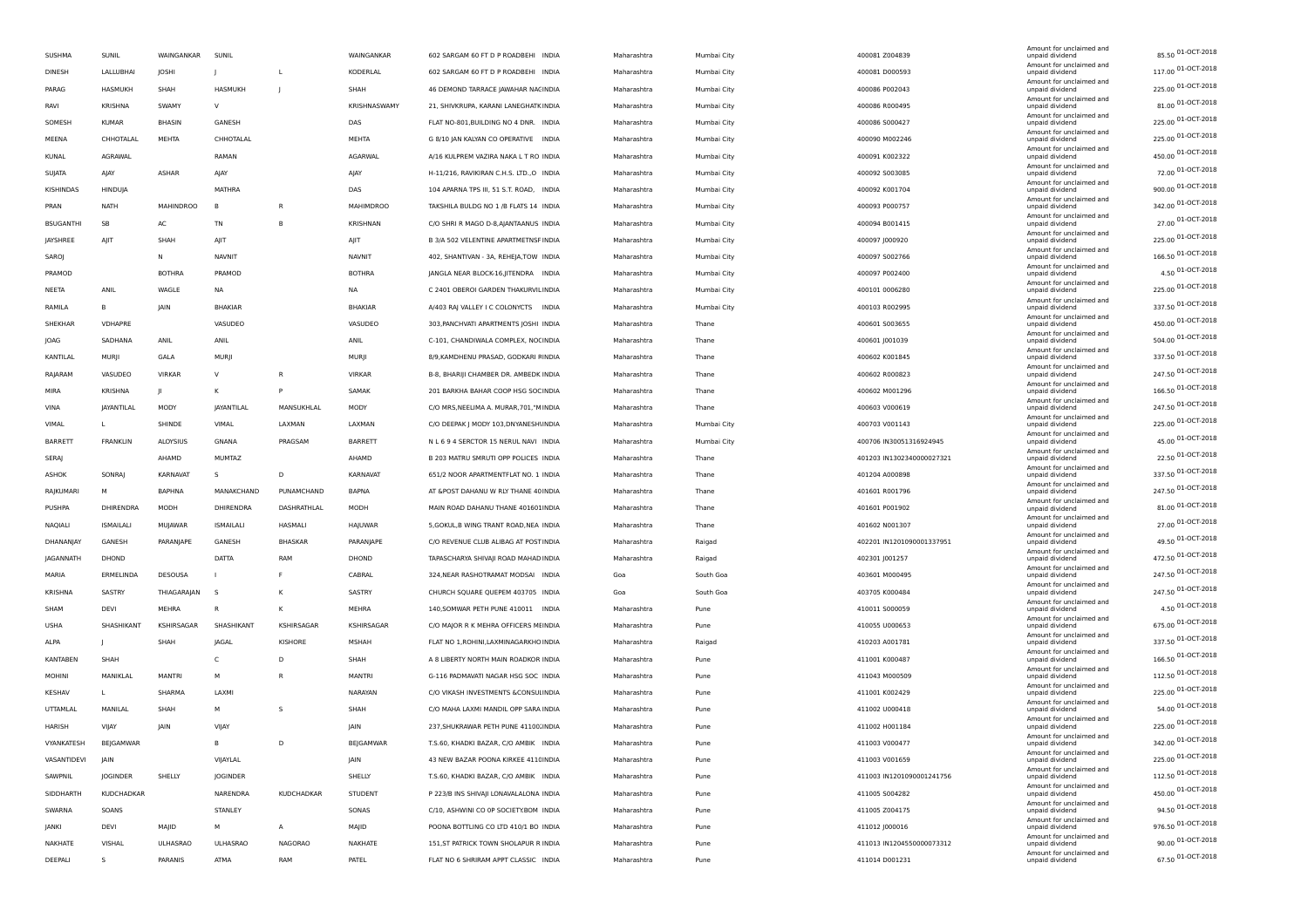| <b>NAND</b>             | <b>KUMAR</b>          | LAHANKAR       | BALKISHAN      |                  | <b>RAO</b>            | C/O SITARAM N PARANIS DCE SHANVINDIA                    | Maharashtra | Pune       | 411030 N001484                                         | Amount for unclaimed and<br>unpaid dividend | 112.50 01-OCT-2018                      |
|-------------------------|-----------------------|----------------|----------------|------------------|-----------------------|---------------------------------------------------------|-------------|------------|--------------------------------------------------------|---------------------------------------------|-----------------------------------------|
| SMITA                   | <b>BHANDARI</b>       |                | PRAVIN         |                  | PRAVIN                | 1000/6A, FLAT NO-12 ANAMIKA HOUSINDIA                   | Maharashtra | Pune       | 411030 S003090                                         | Amount for unclaimed and<br>unpaid dividend | 45.00 01-OCT-2018                       |
| SHAILAJA                | SHANKAR               | <b>JOSHI</b>   | SHANKAR        | JOSHI            | JOSHI                 | VIDYADHAR HEIGHTS 243, NEW NAR/INDIA                    | Maharashtra | Pune       | 411030 S003948                                         | Amount for unclaimed and<br>unpaid dividend | 225.00 01-OCT-2018                      |
| VISHWAS                 | VINAYAK               | PARANJAPE      | VINAYAK        | PARANJAPE        | PARANJAPE             | 16, TAPOBHUMI SOCIETY DATTA WAD INDIA                   | Maharashtra | Pune       | 411030 V001107                                         | Amount for unclaimed and<br>unpaid dividend | 81.00 01-OCT-2018                       |
| NARAYAN                 | VINAYAK               | KELKAR         | VINAYAK        | TRIMBK           | KELKAR                | C/O V I P BUILDIERS 1901 SADASHI INDIA                  | Maharashtra | Pune       | 411030 N001413                                         | Amount for unclaimed and<br>unpaid dividend | 112.50 01-OCT-2018                      |
| DILIP                   | SHAH                  |                | KANTI          |                  | LAL                   | AMARESH 272/6, SHRIDHAR NAGAR INDIA                     | Maharashtra | Pune       | 411033 D001134                                         | Amount for unclaimed and<br>unpaid dividend | 9.00 01-OCT-2018                        |
| PRAVIN                  | TATHED                |                | HARAKCHAND     |                  | TATHED                | 33 MUKUND NAGAR HARI KUNJ SOCI INDIA                    | Maharashtra | Pune       | 411037 Z004179                                         | Amount for unclaimed and<br>unpaid dividend | 67.50 01-OCT-2018                       |
| <b>JAYAMALA</b>         | <b>BARI</b>           |                | DILIP          |                  | RAO                   | A/104 OM SAINATH SOCIETYBIBAWE INDIA                    | Maharashtra | Pune       | 411037 J001224                                         | Amount for unclaimed and<br>unpaid dividend | 157.50 01-OCT-2018                      |
| <b>BHARAT</b>           | <b>KISHOR</b>         | <b>PUROHIT</b> | NA             |                  | NA                    | 36, MAHATMA PHULE PETH BARI HA INDIA                    | Maharashtra | Pune       | 411042 IN1205810000027078                              | Amount for unclaimed and<br>unpaid dividend | 22.50 01-OCT-2018                       |
| PATEL                   | BABUBHAI              | VYAPURI        | BHAILALBHAI    |                  | PATEL                 | 163/B MANARAMJI BUILDING, PANCH INDIA                   | Maharashtra | Satara     | 412805 IN30109810092764                                | Amount for unclaimed and<br>unpaid dividend | 450.00 01-OCT-2018                      |
| SANJAY                  | LADHA                 | <b>UNION</b>   | JAGDISH        | P                | LADHA                 | C/O DESAI BROTHERS LTD S NO 168 INDIA                   | Maharashtra | Solapur    | 413006 IN1202470000026600                              | Amount for unclaimed and<br>unpaid dividend | 112.50 01-OCT-2018                      |
| KIRAN                   | CHANDRAPRAKAS AGRAWAL |                | RATANLAL       | <b>BISHANLAL</b> | AGRAWAL               | SHOP NO. 19/20, 139 NAGAR PARI INDIA                    | Maharashtra | Latur      | 413512 IN30177414961686                                | Amount for unclaimed and<br>unpaid dividend | 450.00 01-OCT-2018                      |
| NIRMALA                 | <b>DEVI</b>           | JAGDISH        | <b>JAGDISH</b> |                  | PARDESHI              | RAJIV GANDHI CHOWKRING ROADLA INDIA                     | Maharashtra | Latur      | 413512 N001005                                         | Amount for unclaimed and<br>unpaid dividend | 9.00 01-OCT-2018                        |
| PUSHPA                  | VIJAY                 | <b>KUMAR</b>   | $\vee$         | М                | SONI                  | 1542, KING GATE AHMEDNAGAR 414 INDIA                    | Maharashtra | Ahmednagar | 414001 P000956                                         | Amount for unclaimed and<br>unpaid dividend | 81.00 01-OCT-2018                       |
| PUSHPA                  | VIJAY                 | <b>KUMAR</b>   | VIJAY          | <b>KUMAR</b>     | SONI                  | 2278, ADATE BAZAR, RAJENDRA SAD INDIA                   | Maharashtra | Ahmednagar | 414001 P001406                                         | Amount for unclaimed and<br>unpaid dividend | 531.00 01-OCT-2018                      |
| RAJENDRA                | GIRIDHARILAL          | DHADIWAL       | GIRDHARI       |                  | LAL                   | 2278, ADATE BHAZAR RAJENDRA SA INDIA                    | Maharashtra | Ahmednagar | 414001 R001937                                         | Amount for unclaimed and<br>unpaid dividend | 675.00 01-OCT-2018                      |
| SHILPA                  | PURUSHOTTAM           | KULKARNI       | PURUSHOTTAM    |                  | PURUSHOTTAM           | 5552, ADAT BAZAR AHMEDNAGAR 41INDIA                     | Maharashtra | Ahmednagar | 414001 IN30045080136119                                | Amount for unclaimed and<br>unpaid dividend | 337.50 01-OCT-2018                      |
| CHANDRAKANT             | MARUTI                | DHEB           | MARUTI         | SAKHARAM         | DHEB                  | 'GANESH KRIPA'MATKAR COLONYGEI INDIA                    | Maharashtra | Satara     | 415002 IN1204470005574442                              | Amount for unclaimed and<br>unpaid dividend | 22.50 01-OCT-2018                       |
| NILESH                  | VIJAY                 | SALVI          | NA             |                  | <b>NA</b>             | HOUSE NO 809 A/P DHEBEWADI TAL INDIA                    | Maharashtra | Satara     | 415112 IN1203600001084349                              | Amount for unclaimed and<br>unpaid dividend | 22.50 01-OCT-2018                       |
| ASHOK                   | KESHAV                | KINKAR         | KESHAV         | VYANKATESH       | <b>KINKAR</b>         | 43 B BANWADI KASOPPOST BHATYETINDIA                     | Maharashtra | Ratnagiri  | 415612 A001973                                         | Amount for unclaimed and<br>unpaid dividend | 337.50 01-OCT-2018                      |
| SHAMRAO                 | <b>GANPATI</b>        | CHOUGULE       | <b>NA</b>      |                  | <b>NA</b>             | 246/A E WARD SHUBHAN KAROTIAP/ INDIA                    | Maharashtra | Kolhapur   | 416003 IN1202890000406362                              | Amount for unclaimed and<br>unpaid dividend | 135.00 01-OCT-2018                      |
| PRABHAKAR               | $\vee$                | PATWARDHAN     | VINAYAK        |                  | VINAYAK               | A/P.SAWARDETAL.HATKANGALEDIST. INDIA                    | Maharashtra | Kolhapur   | 416109 P001753                                         | Amount for unclaimed and<br>unpaid dividend | 220.50 01-OCT-2018                      |
| ARVIND                  | <b>KUMAR</b>          | PAWAN          | PAWAN          | <b>KUMAR</b>     | AGGARWAL              | PATWARDHAN BUNGLOW CHANDAN\INDIA                        | Maharashtra | Sangli     | 416410 IN1201060000224123                              | Amount for unclaimed and<br>unpaid dividend | 4.50 01-OCT-2018                        |
| R                       | ARVIND                | <b>IYER</b>    | R              |                  | RAMAKRISHNAN          | RAJANI GANDHA, 2ND FLOOR ROOM INDIA                     | Maharashtra | Thane      | 421201 R000509                                         | Amount for unclaimed and<br>unpaid dividend | 418.50 01-OCT-2018                      |
| <b>ASHOK</b>            | MANOHAR               | DESHPANDE      | MANDHAR        |                  | DESHPANDE             | NO-10-A, BULDG ANAMIKA CO OP HS INDIA                   | Maharashtra | Thane      | 421202 Z004028                                         | Amount for unclaimed and<br>unpaid dividend | 166.50 01-OCT-2018                      |
| <b>BIPIN</b>            | CHIMANLAL             | GANDHI         | CHIMANLAL      | KALIDAS          | GANDHI                | C/O PRAVIN P RANE A-32 DEEP LAX INDIA                   | Maharashtra | Thane      | 421202 IN30088814164247                                | Amount for unclaimed and<br>unpaid dividend | 315.00 01-OCT-2018                      |
| VISHALAKSHI             | VALLIAPPAN            |                | м              |                  | VALLIAPPAN            | GANDHI MANSION AHAILYABAI CHOV INDIA                    | Maharashtra | Thane      | 421301 V001406                                         | Amount for unclaimed and                    | 4.50 01-OCT-2018                        |
| <b>DIDAR</b>            | SINGH                 | LAMBA          | <b>DIDAR</b>   | SINGH            | LAMBA                 | C/O M. VALLIAPPAN, 25, JAI SHRIK INDIA                  | Maharashtra | Thane      | 421304 D000024                                         | unpaid dividend<br>Amount for unclaimed and | 337.50 01-OCT-2018                      |
| MEHTA                   | RAJAN                 | SHANTILAL      | SHANTILAL      |                  | WALCHAND              | C/O M/S SINGH CYCLE & AUTO STOR INDIA                   | Maharashtra | Nashik     | 422001 M002141                                         | unpaid dividend<br>Amount for unclaimed and | 112.50 01-OCT-2018                      |
|                         |                       |                |                |                  |                       |                                                         |             |            |                                                        | unpaid dividend<br>Amount for unclaimed and | 225.00 01-OCT-2018                      |
| <b>MOHINI</b>           | MUDAWANT              | PARMAR         | MADAN          |                  | MADAN                 | BLOCK NO. C-8/3, C.D.O. COLONY,D INDIA                  | Maharashtra | Nashik     | 422004 M002688                                         | unpaid dividend<br>Amount for unclaimed and | 450.00 01-OCT-2018                      |
| KANCHAN                 | JAWAHIR               | ABDUL          | CHUNILAL       | MOHANLAL         | <b>JETHAVA</b>        | 2, MITHILA OPP REGIMENTAL TALKIES INDIA<br><b>INDIA</b> | Maharashtra | Nashik     | 422101 IN1201860000171165<br>422402 IN1203320002619582 | unpaid dividend<br>Amount for unclaimed and | 45.00 01-OCT-2018                       |
| SHAKIL<br><b>HEMANT</b> | AHMED<br>LOTAN        | <b>BORSE</b>   | ABDUL<br>LOTAN | SITARAM          | MALIK<br><b>BORSE</b> | A/P GHOTI GHOTI 422402                                  | Maharashtra | Nashik     |                                                        | unpaid dividend<br>Amount for unclaimed and | 4.50 01-OCT-2018                        |
|                         |                       |                |                |                  |                       | 793/7 RASULPURA MALEGAON NASIKINDIA                     | Maharashtra | Nashik     | 423203 IN1201090700122302                              | unpaid dividend<br>Amount for unclaimed and | 472.50 01-OCT-2018                      |
| SUDHAKAR                | <b>NAMDEVRAO</b>      | KADAM          | TRIMBAK        | KHUSHAL          | MAHAJAN               | MUNICIPAL COLONY, PLOT NO. 25, INDIA                    | Maharashtra | Dhule      | 424002 IN30039414858774                                | unpaid dividend<br>Amount for unclaimed and | 90.00 01-OCT-2018                       |
| SHAKUNTALA              |                       | PAGORE         | PRAHLD         |                  | PRAHLD                | PLOT NO 1 2/2 GAT NO 83 KALYANI INDIA                   | Maharashtra | Jalgaon    | 425001 S003618                                         | unpaid dividend<br>Amount for unclaimed and | 90.00 01-OCT-2018                       |
| SUDHAKAR                | NAMDEORAO             | KADAM          | NAMDEORAO      |                  | KADAM                 | GRAM BOTHRA TEA, BALAJI TEATRACINDIA                    | Maharashtra | Jalgaon    | 425001 S003929                                         | unpaid dividend<br>Amount for unclaimed and | 27.00 01-OCT-2018                       |
| RAVINDRA                | DHONDU                | PATIL          | NA             |                  | NA                    | SNEHAL AARTI APPARTMENT, PIMPR INDIA                    | Maharashtra | Jalgaon    | 425001 IN1201060001778526                              | unpaid dividend<br>Amount for unclaimed and | 135.00 01-OCT-2018                      |
| DINESH                  | <b>DEVIDAS</b>        | CHOUDHARY      | DEVIDAS        |                  | CHODHARY              | 1636 MAHAKALI GALLIGRAM DHARA INDIA                     | Maharashtra | Jalgaon    | 425105 D001098                                         | unpaid dividend<br>Amount for unclaimed and |                                         |
| SHEFALI                 | SENGUPTA              |                | ASHUTOSH       |                  | SENGUPTA              | MUNCIPAL PARK 3625, DEV NIVASBH INDIA                   | Maharashtra | Jalgaon    | 425201 S002730                                         | unpaid dividend<br>Amount for unclaimed and | 333.00 01-OCT-2018<br>13.50 01-OCT-2018 |
| LALIT                   | SURANA                |                | KANAKAMAL      |                  | SURANA                | TYPE II 16/61, B T P S AT & POSTD INDIA                 | Maharashtra | Jalgaon    | 425307 L000710                                         | unpaid dividend<br>Amount for unclaimed and |                                         |
| SHAIKH                  | RASUL                 | <b>STATE</b>   | <b>SHAIKH</b>  |                  | <b>NANHU</b>          | C/O SURANA TRADING CO JUNA MA INDIA                     | Maharashtra | Aurangabad | 431001 IN30051311258667                                | unpaid dividend<br>Amount for unclaimed and | 58.50 01-OCT-2018                       |
| DESHMUKH                | GANESH                | SURESHDADA     | SURESHDADA     | SAKHABAPU        | DESHMUKH              | SHAIKH R N OPP DNYANESHWER MOINDIA                      | Maharashtra | Beed       | 431122 IN30089610498103                                | unpaid dividend<br>Amount for unclaimed and | 01-OCT-2018<br>36.00                    |
| MAYA                    | DEVI                  |                | Ν              |                  | RIZWANI               | BELESHWAR NAGARNANDAKHEDA R INDIA                       | Maharashtra | Parbhani   | 431401 M000803                                         | unpaid dividend<br>Amount for unclaimed and | 418.50 01-OCT-2018                      |
| KRISHNA                 | KANT                  | SHRAMA         | κ              | Г                | SHARMA                | 37, BHAGYA NAGAR NANDED 431602 INDIA                    | Maharashtra | Nanded     | 431602 K000454                                         | unpaid dividend<br>Amount for unclaimed and | 247.50 01-OCT-2018                      |
| POOJIT                  | AGARWAL               |                | <sub>V</sub>   | Κ                | AGARWAL               | C/O S N SUBRAMANIANB-401, CHAIT INDIA                   | Maharashtra | Nagpur     | 440001 P002204                                         | unpaid dividend<br>Amount for unclaimed and | 225.00 01-OCT-2018                      |
| <b>INDUMATI</b>         | DEHADARI              |                | в              | P                | DEHADRAI              | 39, RAJ NAGAR, KATOL ROAD NAGPUINDIA                    | Maharashtra | Nagpur     | 440012 1000661                                         | unpaid dividend<br>Amount for unclaimed and | 58.50 01-OCT-2018                       |
| MILIND                  | KHANDKAR              |                | MADHUKAR       |                  | <b>MADHUKAR</b>       | 46, VIDYAVIHAR PRATAP NAGAR NAG INDIA                   | Maharashtra | Nagpur     | 440022 M002140                                         | unpaid dividend<br>Amount for unclaimed and | 675.00 01-OCT-2018                      |
| VASANT                  | <b>BAPURAO</b>        | DEHADRAI       | в              | P                | DEHADRAI              | 15/A, PUSHP-KUNJ COMMERCIAL COMINDIA                    | Maharashtra | Nagpur     | 440022 V000463                                         | unpaid dividend<br>Amount for unclaimed and | 418.50 01-OCT-2018                      |
| RAJ                     | <b>KUMAR</b>          | <b>GUPTA</b>   | RAJ            | <b>KUMAR</b>     | <b>GUPTA</b>          | 46, VIDYAVIHAR PRATAP NAGAR NAG INDIA                   | Maharashtra | Nagpur     | 440022 R000016                                         | unpaid dividend                             | 4.50 01-OCT-2018                        |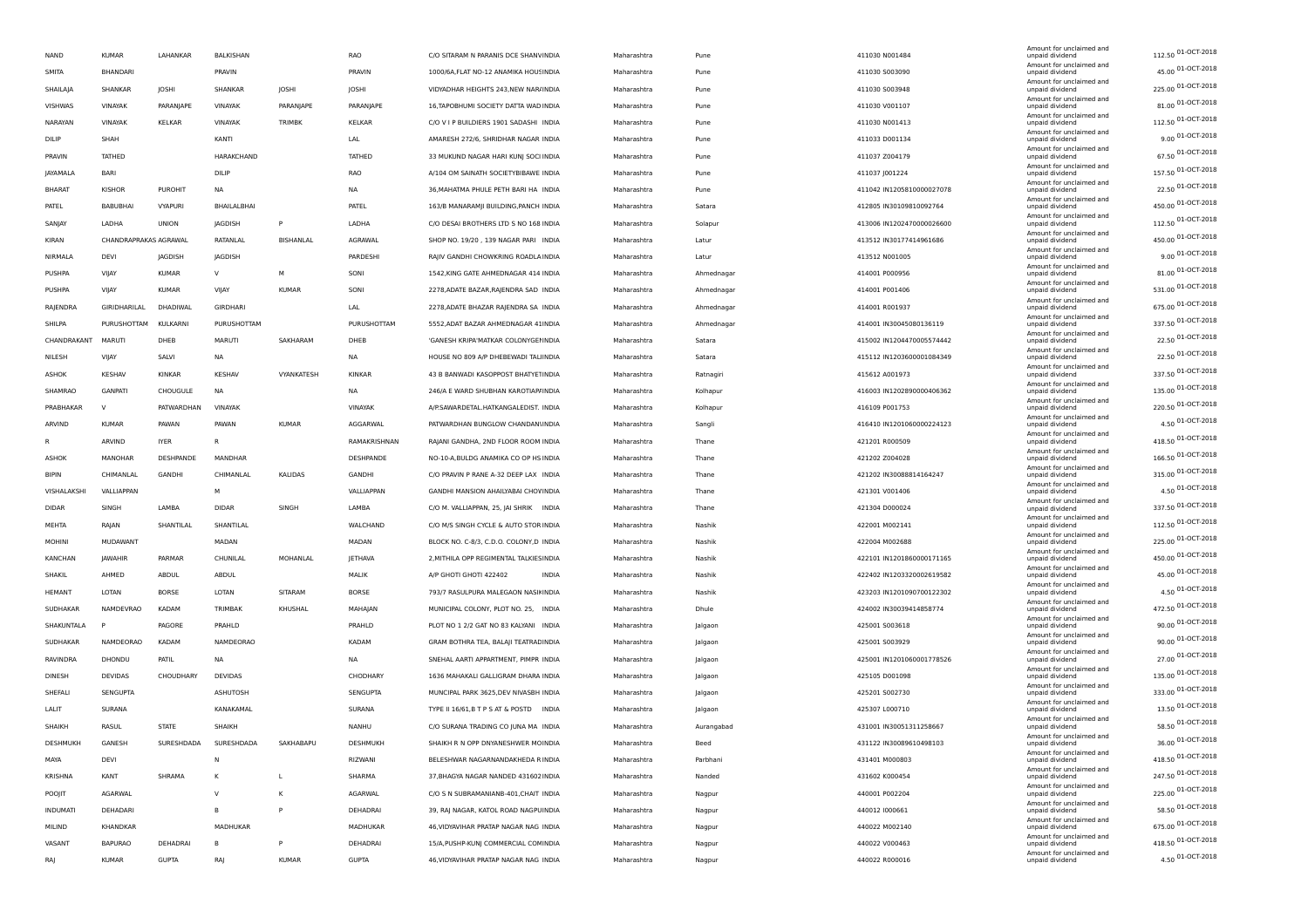|        | VISHNU               | ATMARAM             | SURSE              | ATMARAM         |                | SURSE           | 56, MALL ROAD KAMPTEE NAGPUR 4 INDIA         | Maharashtra    | Nagpur    |        | 441001 V001815            | Amount for unclaimed and<br>unpaid dividend | 225.00 01-OCT-2018 |
|--------|----------------------|---------------------|--------------------|-----------------|----------------|-----------------|----------------------------------------------|----------------|-----------|--------|---------------------------|---------------------------------------------|--------------------|
|        | SANTOSH              | <b>KUMAR</b>        | SURAJMAL           | SURAJ           |                | MAL             | QR.NO.D-27-160, KTPS COLONY MSE INDIA        | Maharashtra    | Nagpur    |        | 441111 IN1201750100097240 | Amount for unclaimed and<br>unpaid dividend | 180.00 01-OCT-2018 |
|        | MAMATA               | VIIAY               | SATPUTE            | VIJAY           | N              | SATPUTE         | MALVIYA WARD, MURI ROAD, GONDI INDIA         | Maharashtra    | Gondia    |        | 441601 M002127            | Amount for unclaimed and<br>unpaid dividend | 13.50 01-OCT-2018  |
|        | LEELABAI             | SUNDERLAL           | SABU               | <b>NA</b>       |                | NA              | C/O V.N.SATPUTE (FOREST OFFICER INDIA        | Maharashtra    | Buldhana  |        | 443301 IN1203330000432460 | Amount for unclaimed and                    | 337.50 01-OCT-2018 |
|        |                      |                     |                    |                 |                |                 |                                              |                |           |        |                           | unpaid dividend<br>Amount for unclaimed and | 337.50 01-OCT-2018 |
|        | ALI                  | AKBAR               | JAMNAGARWALA FAZAL |                 |                | AKBAR           | ADD DISTRICT JUDGSNANDURA RD INDIA           | Maharashtra    | Buldhana  |        | 444303 A002027            | unpaid dividend<br>Amount for unclaimed and | 247.50 01-OCT-2018 |
|        | VIJAY                | <b>UTTARWAR</b>     |                    | TRYAMBAKRAO     |                | <b>UTTARWAR</b> | SWASTIK INVESTMENT BAPAT CHOW INDIA          | Maharashtra    | Amravati  |        | 444601 V000945            | unpaid dividend<br>Amount for unclaimed and |                    |
|        | KRISHNA              | KUMAR               | MALVIYA            | NA              |                | NA              | 1 SAI SHREE APPT MAINDE CHOWKY INDIA         | Maharashtra    | Amravati  |        | 444601 IN1203320007081613 | unpaid dividend<br>Amount for unclaimed and | 22.50 01-OCT-2018  |
|        | NEETA                | PAWANKUMAR          | GOENKA             | PAWANKUMAR      | JAGDISHPRASAD  | GOENKA          | C/O SANJAY GANGRADE15 LAVKUSH INDIA          | Madhya Pradesh | Khandwa   |        | 450001 IN1201090003865746 | unpaid dividend<br>Amount for unclaimed and | 36.00 01-OCT-2018  |
|        | VIRENDRA             | <b>KUMAR</b>        | SOOD               | T               | R              | SOOD            | 402/293 SILICON CITY RAU VILLAG INDIA        | Madhya Pradesh | Indore    |        | 452012 V000441            | unpaid dividend                             | 81.00 01-OCT-2018  |
|        | DEEPESH              | GANGWAL             |                    | PRAKASH         | CHAND          | GANGWAL         | 169 ANAND NAGAR CHITAWAD ROALINDIA           | Madhya Pradesh | Indore    |        | 452001 D001508            | Amount for unclaimed and<br>unpaid dividend | 225.00 01-OCT-2018 |
|        | LATA                 | <b>HARIDAS</b>      | SHAH               | HARIDAS         | HIMATLAL       | SHAH            | PITRATAVA CHHAYA 22 MALHARGANJ INDIA         | Madhya Pradesh | Indore    |        | 452002 IN1203210000005246 | Amount for unclaimed and<br>unpaid dividend | 112.50 01-OCT-2018 |
|        | RAM                  | PADARATH            | THAKUR             | MANESHWAR       |                | <b>THAKUR</b>   | 204 HARIOM PALACE8 AX SECTOR C INDIA         | Madhya Pradesh | Indore    |        | 452009 IN30169611285968   | Amount for unclaimed and<br>unpaid dividend | 184.50 01-OCT-2018 |
|        | к                    | R                   | <b>BHATT</b>       | B               |                | BHATT           | 179LIGJAWAHAR NAGARDEWAS4550 INDIA           | Madhya Pradesh | Dewas     |        | 455001 K001776            | Amount for unclaimed and<br>unpaid dividend | 112.50 01-OCT-2018 |
|        | NEHA                 | KACHCHHARA          | HDFC               | AJIT            |                | BHANDARI        | 83, RAVINDRA NAGAR UJJAIN 456010 INDIA       | Madhya Pradesh | Ujjain    |        | 456010 IN30023911759667   | Amount for unclaimed and<br>unpaid dividend | 225.00 01-OCT-2018 |
|        | RITA                 | CHOUDHARY           |                    | $\mathbf{L}$    | s              | CHOUDHARY       | 125, SHASTRI NAGAR BEHIND CENT INDIA         | Madhya Pradesh | Ratlam    |        | 457001 R000473            | Amount for unclaimed and<br>unpaid dividend | 22.50 01-OCT-2018  |
|        | ATUL                 | SHARMA              |                    | LATE            | PTJAGDISH      | RAM             | 7, DAULAT GANJ RATLAM 457001<br><b>INDIA</b> | Madhya Pradesh | Ratlam    |        | 457001 A000404            | Amount for unclaimed and<br>unpaid dividend | 139.50 01-OCT-2018 |
|        |                      |                     |                    | VINOD           |                | <b>BHATIA</b>   |                                              |                |           |        |                           | Amount for unclaimed and                    | 198.00 01-OCT-2018 |
|        | VASUDHA              | BHATIA              |                    |                 | KR             |                 | H NO B-125 MALVIYA NAGAR NEW D INDIA         | Delhi          | New Delhi |        | 110017 Z004048            | unpaid dividend<br>Amount for unclaimed and | 94.50 01-OCT-2018  |
|        | <b>SUMIT</b>         | KUKREJA             |                    | GUR             | CHANDRA        | SINGH           | D-102/10, SHIVAJI NAGAR 1464, ARE INDIA      | Madhya Pradesh | Bhopal    |        | 462016 S003158            | unpaid dividend<br>Amount for unclaimed and | 4.50 01-OCT-2018   |
|        | RAMESHWAR            | SINGH               |                    | GANGA           |                | SINGH           | 112, CHANA KOTHAR KAMPOO GWAL INDIA          | Madhya Pradesh | Gwalior   |        | 474001 R000047            | unpaid dividend<br>Amount for unclaimed and |                    |
|        | PRABHAKAR            | SHRIVASTAVA         | CENTRAL            | <b>NA</b>       |                | NA              | VILLAGE BARHET P O MIHONA BHIN INDIA         | Madhya Pradesh | Bhind     |        | 477441 IN1203560200012880 | unpaid dividend<br>Amount for unclaimed and | 225.00 01-OCT-2018 |
|        | VINAY                | MOTWANI             | AXIS               | <b>NA</b>       |                | <b>NA</b>       | STATION ROADSHAHDOL484001<br><b>INDIA</b>    | Madhya Pradesh | Umaria    |        | 484001 IN1201060800105201 | unpaid dividend<br>Amount for unclaimed and | 4.50 01-OCT-2018   |
|        | RANI                 | BAI                 |                    | LATE            | CHANNAN        | DASS            | MIG 356, NR GHANSHYAM, VIHAR C INDIA         | Madhya Pradesh | Umaria    |        | 484001 R000060            | unpaid dividend                             | 4.50 01-OCT-2018   |
|        | SANJIV               | RATHI               |                    | MADAN           | LAL            | RATHI           | PLOT NO 13 BLOCK NO 28 MOTILALMINDIA         | Chhattisgarh   | Durg      |        | 490022 S003003            | Amount for unclaimed and<br>unpaid dividend | 4.50 01-OCT-2018   |
|        | SHAKERA              | TASNEEM             |                    | MOHD            | <b>GHOUS</b>   | <b>UDDIN</b>    | SANJIV RATHI & ASSOCIATES43,ASI INDIA        | Chhattisgarh   | Raipur    |        | 492001 S003438            | Amount for unclaimed and<br>unpaid dividend | 13.50 01-OCT-2018  |
|        | SYED                 | SHOIB               | HASHMI             | SYED            | MOIMUDDIN      | HASHMI          | 5 6 629 NEW AGHAPURAS NAMPALL INDIA          | Andhra Pradesh | Anantapur | 515571 | S003435                   | Amount for unclaimed and<br>unpaid dividend | 13.50 01-OCT-2018  |
|        | $\overline{A}$       | <b>KRISHNA</b>      | VENI               | $\overline{A}$  | BUFCHIRAMAIAH  | HOUSE           | SHOP NO 107, MADINA MARKET, PAT INDIA        | Andhra Pradesh | Anantapur | 515571 | A000038                   | Amount for unclaimed and<br>unpaid dividend | 4.50 01-OCT-2018   |
|        | PUSHPA               | CHOPRA              |                    | H               | R              | CHOPRA          | HOUSE AT PLOT NO 28-A MARAYAN INDIA          | Andhra Pradesh | Anantapur | 515571 | P000036                   | Amount for unclaimed and<br>unpaid dividend | 4.50 01-OCT-2018   |
|        | SRIKANTH             | CHEEKOTY            |                    | <b>UMAPATHY</b> |                | CHEEKOTY        | 99, LALAGUDA SECUNDERABAD 500 (INDIA         | Andhra Pradesh | Anantapur | 515571 | S003607                   | Amount for unclaimed and<br>unpaid dividend | 67.50 01-OCT-2018  |
|        | SIBHAVI              | DADA                | <b>FIROZ</b>       | FAZULLA         | KHAN           | SIBHAVI         | 1-5-214, GOLLAGUDA CHEEKOTYCOMINDIA          | Andhra Pradesh | Anantapur | 515571 | IN1204470006524789        | Amount for unclaimed and<br>unpaid dividend | 36.00 01-OCT-2018  |
|        |                      | $\vee$              | PRASANNA           | VENKATACUALA    |                | SETTY           | H NO 8-1-77-1 INDIRA NAGAR DHON INDIA        | Andhra Pradesh | Kurnool   |        | 518222 P002008            | Amount for unclaimed and<br>unpaid dividend | 4.50 01-OCT-2018   |
|        |                      |                     |                    |                 |                |                 |                                              |                |           |        |                           | Amount for unclaimed and                    | 90.00 01-OCT-2018  |
|        |                      | CHANDRAKANTH SURANA |                    | PADAMCHAND      |                | SURANA          | NO 39 MODEL HOUSE FIRST STREET INDIA         | Andhra Pradesh | Anantapur | 515571 | IN30232410764084          | unpaid dividend<br>Amount for unclaimed and | 4.50 01-OCT-2018   |
|        |                      | SRINIVASA           | RAO                | $\mathbf{I}$    | NAVABII        | RAO             | HOUSE NO 728 SADAR BAZAR BOLL INDIA          | Andhra Pradesh | Anantapur | 515571 | Z004830                   | unpaid dividend<br>Amount for unclaimed and | 4.50 01-OCT-2018   |
|        | RAJARAM              | LADDHA              |                    | MOHANLAL        |                | LADDHA          | PLOT NO 11 CHINNAMA THOTA OLD INDIA          | Andhra Pradesh | Anantapur | 515571 | R002494                   | unpaid dividend<br>Amount for unclaimed and |                    |
|        | KS                   | VIJAYALAKSHMI       |                    | DHAN            |                | RAJ             | 14-6-10, BEGUM BAZAR HYDERABAE INDIA         | Andhra Pradesh | Anantapur | 515571 | Z004623                   | unpaid dividend<br>Amount for unclaimed and | 4.50 01-OCT-2018   |
|        | NIRMALA              | SANGHI              |                    | BHARAT          | <b>KUMAR</b>   | SANGHI          | 206 B2 BLOCK R K TOWERS MAYUR INDIA          | Andhra Pradesh | Anantapur | 515571 | N000913                   | unpaid dividend<br>Amount for unclaimed and | 81.00 01-OCT-2018  |
|        | MERBANC              | <b>INDIA</b>        | <b>LTD</b>         | COMPANY         |                | <b>NA</b>       | 12-2-833, ASHA KUNJ MEDIPATNAMC INDIA        | Andhra Pradesh | Anantapur | 515571 | CY00129                   | unpaid dividend<br>Amount for unclaimed and | 112.50 01-OCT-2018 |
|        | VENKATESWARLU PARIMI |                     |                    |                 |                | RAMANAIAH       | INVESTMENT FACILITATION CENTRE INDIA         | Andhra Pradesh | Anantapur | 515571 | V001764                   | unpaid dividend                             | 900.00 01-OCT-2018 |
|        | MOHD                 | <b>MUMTAZ</b>       | AHMED              | M               | A              | JABBAR          | M/S PARAMOUNT DISTILLERIES, D-28 INDIA       | Andhra Pradesh | Anantapur | 515571 | M002433                   | Amount for unclaimed and<br>unpaid dividend | 4.50 01-OCT-2018   |
|        | CHRAMESH             | BABU                |                    | NAGAIAH         |                | NAGAIAH         | SDM, CSTE/CN/OFFICE 7TH FLOOR, FINDIA        | Andhra Pradesh | Anantapur | 515571 | C000854                   | Amount for unclaimed and<br>unpaid dividend | 4.50 01-OCT-2018   |
|        | <b>VENKATA</b>       | RAMACHANDRA RAO     |                    |                 | L              | NARASIMHAMURTHY | HOUSE NO. 3-8, IIND FLOORBAGHA INDIA         | Andhra Pradesh | Anantapur | 515571 | Z004843                   | Amount for unclaimed and<br>unpaid dividend | 4.50 01-OCT-2018   |
|        | U                    | SRINIVAS            | RAO                | U               | <b>NARSING</b> | RAO             | STATE BANK OF INDIA CAS DEPAR INDIA          | Andhra Pradesh | Anantapur | 515571 | U000763                   | Amount for unclaimed and<br>unnaid dividend | 4.50 01-OCT-2018   |
|        | <b>MOHD</b>          |                     | KHAN               | MOHAD           | WAIJHI         | UDDINKHAN       | 18-3-3/3, CHATRINKA, HYDERABAD5 INDIA        | Andhra Pradesh | Anantapur | 515571 | M001861                   | Amount for unclaimed and<br>unnaid divir    | 4.50 01-OCT-2018   |
|        | KANTA                | BABU                | RAQ                | к               | $\mathsf R$    | SURYANARAYANA   | 23-6-308, SULTAN SHAHI HYDERABA INDIA        | Andhra Pradesh | Anantapur | 515571 | K002015                   | Amount for unclaimed and<br>unpaid dividend | 450.00 01-OCT-2018 |
|        | к                    | VENKATARAMANI       |                    | N               |                | KRISHANAMURTHY  | 1-1-700/2/3, NEW BAKARAM HYDERA INDIA        | Andhra Pradesh | Anantapur | 515571 | K000781                   | Amount for unclaimed and                    | 337.50 01-OCT-2018 |
|        | $\vee$               |                     |                    | v               |                |                 |                                              |                |           |        |                           | unpaid dividend<br>Amount for unclaimed and | 90.00 01-OCT-2018  |
|        |                      | SEEMA               |                    |                 |                | SRINIVAS        | SENIOR ENGINEER SYSTEM STUDIES INDIA         | Andhra Pradesh | Anantapur | 515571 | V001386                   | unpaid dividend<br>Amount for unclaimed and | 4.50 01-OCT-2018   |
| $\vee$ |                      | SURENDRANATH        |                    | $\mathsf{v}$    |                | RANARAO         | 62/2 R T SAIDABAD COLONY HYDER INDIA         | Andhra Pradesh | Anantapur | 515571 | Z004616                   | unpaid dividend<br>Amount for unclaimed and | 454.50 01-OCT-2018 |
|        | ESWARIBHAI           |                     |                    | JAWAHAR         |                | LAL             | 7-89, ROAD NO 3/2 MADHURAPURIG INDIA         | Telangana      | Hyderabad | 500660 | E000425                   | unpaid dividend<br>Amount for unclaimed and |                    |
|        | SOMAIAH              | PAITHARA            |                    | VENKANNA        |                | VENKANNA        | C/O CHIMAN DAS RELUMAL POST BOINDIA          | Telangana      | Nizamabad |        | 503001 S000539            | unpaid dividend<br>Amount for unclaimed and | 117.00 01-OCT-2018 |
|        | KISHAN               | <b>KOTAGIRI</b>     | BANK               | <b>NA</b>       |                | NA              | C/O P VENKATA RAMANAIAH GUPTA INDIA          | Telangana      | Nizamabad |        | 503001 IN1203810000041586 | unpaid dividend                             | 351.00 01-OCT-2018 |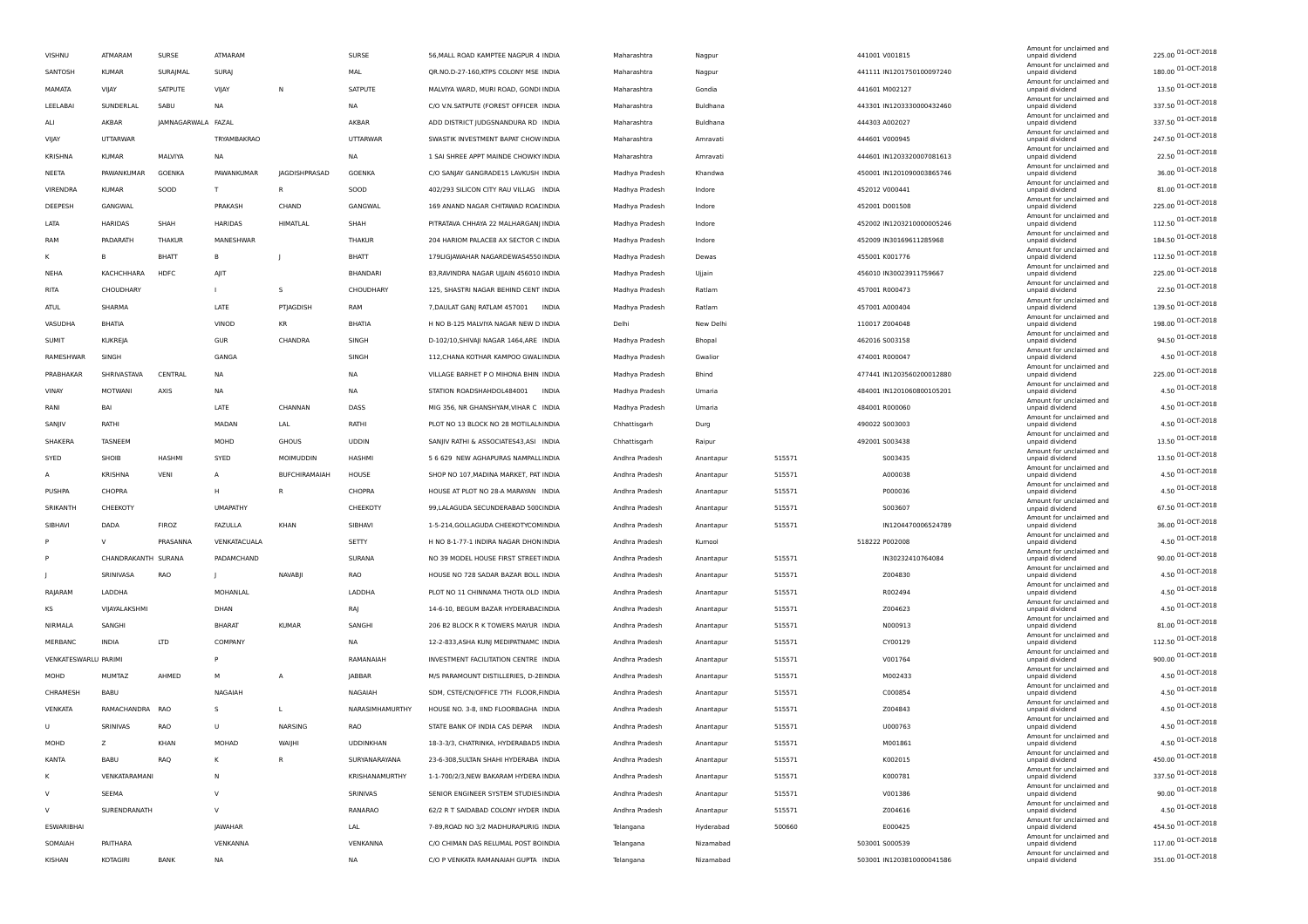| VEMULA           | ANJAMMA           | A                 | VEMULA               |             | RAJASHEKHAR        | 6-88/44/2IDSAI NAGARBORGAONNI INDIA      | Telangana      | Nizamabad              |        | 503002 IN30102221466867   | Amount for unclaimed and<br>unpaid dividend | 337.50 01-OCT-2018    |
|------------------|-------------------|-------------------|----------------------|-------------|--------------------|------------------------------------------|----------------|------------------------|--------|---------------------------|---------------------------------------------|-----------------------|
| SYED             | ABDUL             | MAJEED            | s                    | А           | KHADER             | H NO 3 7 88 VEG MARKET ROADJAN INDIA     | Telangana      | Warangal               |        | 506167 S000536            | Amount for unclaimed and<br>unpaid dividend | 54.00 01-OCT-2018     |
|                  | NARASINHA         | RAO               | ANANTHA              |             | NANAZAH            | MEDICAL PRACTIONER KHAMMAM 5(INDIA       | Telangana      | Khammam                |        | 507001 N001442            | Amount for unclaimed and<br>unpaid dividend | 225.00 01-OCT-2018    |
|                  | D                 | NAGARAJU          | м                    | s           | DEVENDRAGUPTA      | 11-8-163 LENIN NAGAR KHAMMAM5 INDIA      | Telangana      | Khammam                |        | 507002 IN30214810054328   | Amount for unclaimed and<br>unpaid dividend | 4.50 01-OCT-2018      |
| GEJJE            | AMAR              | NATH              | GEJJE                |             | PARAMESHWARPPA     | D NO 13-3-2 BOYAPETA HINDUPUR A INDIA    | Andhra Pradesh | Anantapur              | 515571 | G001124                   | Amount for unclaimed and<br>unpaid dividend | 4.50 01-OCT-2018      |
| PRABHAKARA       | REDDY             | BAREDDY           | RAMI                 | REDDY       | BAREDDY            | DOOR NO 13/152 SANTHEPET, NEAR INDIA     | Andhra Pradesh | Kurnool                |        | 518101 IN30226912025079   | Amount for unclaimed and<br>unpaid dividend | 13.50 01-OCT-2018     |
| <b>GADDIPATI</b> | SYAMPRASAD        |                   | VENKATESWARA         |             | RAO                | H NO 1-75, KRISTIPADU VIL AND INDIA      | Andhra Pradesh | Kurnool                |        | 518134 G000879            | Amount for unclaimed and<br>unpaid dividend | 112.50 01-OCT-2018    |
| DORADLA          | RAJA              | RAMESH            | LAKSHMI              | NARASIMHA   | MURTHY             | 38-3-14, PUNNAMMATOTA VIJAYAWAD INDIA    | Andhra Pradesh | Krishna                |        | 520010 IN30061010066989   | Amount for unclaimed and<br>unpaid dividend | 225.00 01-OCT-2018    |
| CHUKKA           | KOTI              | VEERAIAH          | YELLA                |             | MANDAIAH           | NO.12-360-361 RUSTUMBADAMACHI INDIA      | Andhra Pradesh | Krishna                |        | 521001 C001095            | Amount for unclaimed and<br>unpaid dividend | 225.00 01-OCT-2018    |
| SAKHAMURI        | MADHAVI           |                   | <b>UMAMAHESHWARA</b> |             | RAO                | DOOR 14-28-1 UPPULURI VARI STRE INDIA    | Andhra Pradesh | Guntur                 |        | 522202 5003173            | Amount for unclaimed and<br>unpaid dividend | 54.00 01-OCT-2018     |
|                  | SUSEELA           | DEVI              | SHIVA                |             | PRASAD             | STATE BANK OF INDIA CHEBROLEGU INDIA     | Andhra Pradesh | Guntur                 |        | 522212 P001798            | Amount for unclaimed and<br>unpaid dividend | 153.00 01-OCT-2018    |
|                  | RAJA              | RAJESHWARI        | PANDU                | RANGA       | RAO                | C/O SHIVA PRASAD PENNGONDE GO INDIA      | Andhra Pradesh | Guntur                 |        | 522647 P001799            | Amount for unclaimed and<br>unpaid dividend | 265.50 01-OCT-2018    |
| ANDE             | <b>KOTESWARA</b>  | RAO               | <b>KRISHNA</b>       | RAO         | ANDE               | C/O PANDU RANGA RAO C/O SHIVA INDIA      | Andhra Pradesh | Guntur                 |        | 522647 IN1203840000959525 | Amount for unclaimed and<br>unpaid dividend | 67.50 01-OCT-2018     |
| SANIKOMMU        | NARASIMHA         | REDDY             | KRISHNA              | RAO         | ANDE               | D NO 8/8/57 PERALA CHIRALAPRAKA INDIA    | Andhra Pradesh | Prakasam               |        | 523157 IN30189510425909   | Amount for unclaimed and<br>unpaid dividend | 4.50 01-OCT-2018      |
| B                | MANOHAR           | <b>INDIAN</b>     | NA                   |             | <b>NA</b>          | D NO 8/8/57 PERALA CHIRALAPRAKA INDIA    | Andhra Pradesh | Prakasam               |        | 523157 IN1203840001237863 | Amount for unclaimed and<br>unpaid dividend | 225.00 01-OCT-2018    |
|                  | MURALI            | KRISHNA           | P                    | VLN         | ACHARYULU          | D NO 1-10-63ARAJIV NAGARKAVALIN INDIA    | Andhra Pradesh | Nellore                |        | 524201 P001819            | Amount for unclaimed and                    | 225.00 01-OCT-2018    |
|                  | v                 | s                 |                      |             |                    |                                          |                |                        |        |                           | unpaid dividend<br>Amount for unclaimed and | 450.00 01-OCT-2018    |
| G                |                   |                   | G                    | М           | CHENULU            | C/O D S R RAJU 11-9-14 DASAPALLA INDIA   | Andhra Pradesh | Vishakhapatnam         |        | 530003 IN30102220218438   | unpaid dividend<br>Amount for unclaimed and | 706.50 01-OCT-2018    |
| STEEL            | CITY              | <b>SECURITIES</b> | COMPANY              |             | NA                 | H NO 54 14 3 OPP INFANT JESUSC INDIA     | Andhra Pradesh | Vishakhapatnam         |        | 530013 IN30232410000032   | unpaid dividend<br>Amount for unclaimed and | 675.00 01-OCT-2018    |
|                  | SITA              | RAMA              | LATCHI               | RAJU        | P                  | 49-52-5/4, SHANTHIPURAMVISAKHA INDIA     | Andhra Pradesh | Vishakhapatnam         |        | 530016 P001692            | unpaid dividend<br>Amount for unclaimed and | 22.50 01-OCT-2018     |
|                  | ANURADHA          |                   | D                    | GANGA       | RAJU               | C/O PREMIER FINANCE48-8-17, DWA INDIA    | Andhra Pradesh | Vishakhapatnam         |        | 530016 P001760            | unpaid dividend<br>Amount for unclaimed and |                       |
|                  | MURALI            | KRISHNA           | P                    | <b>VLN</b>  | <b>ACHARYULU</b>   | 47-11-25, IST FLOOR DWARKA NAGA INDIA    | Andhra Pradesh | Vishakhapatnam         |        | 530016 Z004719            | unpaid dividend<br>Amount for unclaimed and | 225.00 01-OCT-2018    |
|                  | VENKATA           | RAYUDU            | LAKSHMI              |             | NARAYAN            | C/O PREMIER FINANCE48-8-17, DWA INDIA    | Andhra Pradesh | Vishakhapatnam         |        | 530016 P001774            | unpaid dividend<br>Amount for unclaimed and | 477.00 01-OCT-2018    |
| G                |                   | ĸ                 | SUBRAHMANYAM         |             | GADHAVAJHALA       | DOOR NO. 70-15-6, SURESH NAGAR, INDIA    | Andhra Pradesh | East Godavari          |        | 533003 IN30023912820047   | unpaid dividend<br>Amount for unclaimed and | 18.00 01-OCT-2018     |
| VIMALA           | DEVI              | VANTEDDU          | SATYANARAYANA        |             | MURTHY             | S\O G SUBRAHMANYAM D NO 64 1G INDIA      | Andhra Pradesh | East Godavari          |        | 533004 V001333            | unpaid dividend<br>Amount for unclaimed and | 81.00 01-OCT-2018     |
| CH               | VIJAYA            | LAKSHMI           | CH                   | N           | GSP                | 12-14 GANPHIPURAM 1 RAJAHMUNDHNDIA       | Andhra Pradesh | East Godavari          |        | 533103 C000991            | unpaid dividend<br>Amount for unclaimed and | 4.50 01-OCT-2018      |
| GOKAVARAPU       | MANIKYAM          | ANDHRABANK        | SWAMY                |             | SWAMY              | C/O PADALA PAPI REDDY GAW, CYCL INDIA    | Andhra Pradesh | East Godavari          |        | 533238 IN30232410612275   | unpaid dividend<br>Amount for unclaimed and | 328.50 01-OCT-2018    |
| MADHU            | KALIDINDI         | <b>KARUR</b>      | SUBBA                |             | RAJU               | 4.63 PULLETIKURRU 533239<br><b>INDIA</b> | Andhra Pradesh | East Godavari          |        | 533239 IN30102220769280   | unpaid dividend<br>Amount for unclaimed and | 4.50 01-OCT-2018      |
| к                | VENU              | GOPAL             | SUBBA                |             | RAJU               | C/O H P PETROL BUNK UNDI ROADB INDIA     | Andhra Pradesh | West Godavari          |        | 534202 IN30232410244030   | unpaid dividend<br>Amount for unclaimed and | 4.50 01-OCT-2018      |
| RAMESH           | <b>KUMAR</b>      | <b>JAIN</b>       | NATHMAL              |             | JAIN               | D NO 1-181 SRI KRISHNA BHAVANC INDIA     | Andhra Pradesh | West Godavari          |        | 534208 IN30009510069472   | unpaid dividend<br>Amount for unclaimed and | 4.50 01-OCT-2018      |
| PRECIOUS         | <b>SECURITIES</b> |                   | COMPANY              |             | NA                 | R GUNDECHA & CO. NO. 72, II FL INDIA     | Kamataka       | <b>Bangalore Urban</b> |        | 560002 CY00230            | unpaid dividend                             | 4.50 01-OCT-2018      |
|                  | M                 | <b>JAYARAM</b>    | P                    | MUNISAMAPPA | <b>BUSINESS</b>    | 338 IST FLOOR, PRABHAT COMPLEX INDIA     | Kamataka       | <b>Bangalore Urban</b> |        | 560002 P000686            | Amount for unclaimed and<br>unpaid dividend | 418.50 01-OCT-2018    |
| s                | SHIVA             | RAM               | $\mathsf{R}$         | L           | SWAMY              | NO 33, CITY MARKET FRONT BANGAL INDIA    | Kamataka       | <b>Bangalore Urban</b> |        | 560002 S003828            | Amount for unclaimed and<br>unpaid dividend | 4.50 01-OCT-2018      |
| AKBARI           | T                 | KHOKHAR           | TAIYEB               | M           | KHOKHAR            | PRIME INVESTMENT & FINANCIALSE INDIA     | Kamataka       | Bangalore Urban        |        | 560002 Z004731            | Amount for unclaimed and<br>unpaid dividend | 67.50 01-OCT-2018     |
| A                |                   | COELHO            | $\mathsf{N}$         | s           | COELHO             | C/O M/S TAIYEBI TRADING CORPN INDIA      | Kamataka       | Bangalore Urban        |        | 560002 A000439            | Amount for unclaimed and<br>unpaid dividend | 252.00 01-OCT-2018    |
|                  | N                 | SACHIDANAND       |                      | NANJUNDAPPA | <b>DOCTOR</b>      | 17/11 SPENCER ROAD BANGALORES INDIA      | Kamataka       | <b>Bangalore Urban</b> |        | 560005 Y000414            | Amount for unclaimed and<br>unpaid dividend | 112.50 01-OCT-2018    |
| s                | D                 | PADMINI           | s                    | D           | <b>DINAKARARAO</b> | SOUMYA 284 P U ORCHARDS BANGAINDIA       | Kamataka       | <b>Bangalore Urban</b> |        | 560006 S003231            | Amount for unclaimed and<br>unpaid dividend | 112.50 01-OCT-2018    |
| UJWALA           | N                 | SHELKE            | NEELKANTH            | HOUSE       | WIFE               | C/O S VISHWANATHA BHATTNO-352CINDIA      | Kamataka       | Bangalore Urban        |        | 560021 U000782            | Amount for unclaimed and<br>unpaid dividend | 405.00 01-OCT-2018    |
| ANNAPPA          | RAMCHANDRA        | PA                | RAMCHANDRA           | ANNAPA      | PAI                | SUKRUT GR. FLOOR 2A KAPILA HOU INDIA     | Maharashtra    | Pune                   |        | 411016 A000669            | Amount for unclaimed and<br>unpaid dividend | 337.50 01-OCT-2018    |
| MOHAN            | LAL               | BHALLA            | <b>TEK</b>           | CHAND       | <b>BHALLA</b>      | 62 MUKUNDA NIVAS 7TH CROSS WI INDIA      | Kamataka       | Bangalore Urban        |        | 560027 M000256            | Amount for unclaimed and<br>unpaid dividend | 1,012.50 01-OCT-2018  |
| ALEYAMMA         | CHERIYAN          |                   | T                    |             | CHERIYAN           | B-1, KUDRE MUKH COLONY 2ND BLO INDIA     | Kamataka       | <b>Bangalore Urban</b> |        | 560034 A000438            | Amount for unclaimed and<br>unnaid dividend | 247.50 01-OCT-2018    |
| N                |                   | VENKATESHAN N     |                      | s           | RAMARATNAM         | 57 BENSON CROSS ROAD BANGALOHNDIA        | Kamataka       | <b>Bangalore Urban</b> |        | 560046 N001072            | Amount for unclaimed and<br>unpaid dividend | 225.00 01-OCT-2018    |
|                  | SURENDRANATH      |                   | т                    |             | RADHAKRISHNA       | F-3, SHREE THEERTHA APARTMENTS INDIA     | Kamataka       | Bangalore Urban        |        | 560055 T000462            | Amount for unclaimed and<br>unpaid dividend | 01-OCT-2018<br>225.00 |
| V                | MADHAV            |                   | $\vee$               | P           | PURUSHA            | C/O RADHA KRISHNA INDUSTRIES 2 INDIA     | Kamataka       | Bangalore Urban        |        | 560070 V000610            | Amount for unclaimed and<br>unpaid dividend | 22.50 01-OCT-2018     |
| MAHESH           | <b>KUMAR</b>      | ĸ                 | K                    | $\vee$      | LAKSHMAN           | NO 636 1 FLOOR 6TH BLOCK 17TH INDIA      | Kamataka       | Bangalore Urban        |        | 560095 IN1206100000045203 | Amount for unclaimed and<br>unpaid dividend | 49.50 01-OCT-2018     |
| R                | A                 | ANJANEYALU        | ASHWATHAYYA          |             | ASHWATHAYYA        | TANKBAND ROAD CHINTAMANICHIN'INDIA       | Kamataka       | Kolar                  |        | 563125 IN30214810234290   | Amount for unclaimed and<br>unpaid dividend | 4.50 01-OCT-2018      |
| ALTAR            | SHANKARA          | NARAYANARAO       | <b>NA</b>            |             | NA                 | BHASKAR STORESOLD BUS STAND RINDIA       | Kamataka       | Tumkur                 |        | 572137 IN1201060001891531 | Amount for unclaimed and<br>unpaid dividend | 13.50 01-OCT-2018     |
| SUNDAR           | SHETTY            | SYNDICATE         | <b>NA</b>            |             | NA                 | NO 5SRI SHANKARA SADANAKUVEMI INDIA      | Kamataka       | Tumkur                 |        | 572143 IN1203500000025318 | Amount for unclaimed and<br>unpaid dividend | 112.50 01-OCT-2018    |
| VASUDEV          | PAI               | <b>KASTURI</b>    | MANGESH              | PAI         | KASTURI            | SHILPIKANEAR S.D.M AYURVEDA CO INDIA     | Kamataka       | Udupi                  |        | 574118 V000914            | Amount for unclaimed and<br>unpaid dividend | 135.00 01-OCT-2018    |
| s                | LAKSHMI           | C                 | s                    | C           | CHATRA             | PINOTS LANE BEJAI MANGALORE 575 INDIA    |                |                        |        | 575004 S002368            | Amount for unclaimed and                    | 4.50 01-OCT-2018      |
|                  |                   |                   |                      |             |                    |                                          | Kamataka       | Dakshina Kannada       |        |                           | unpaid dividend                             |                       |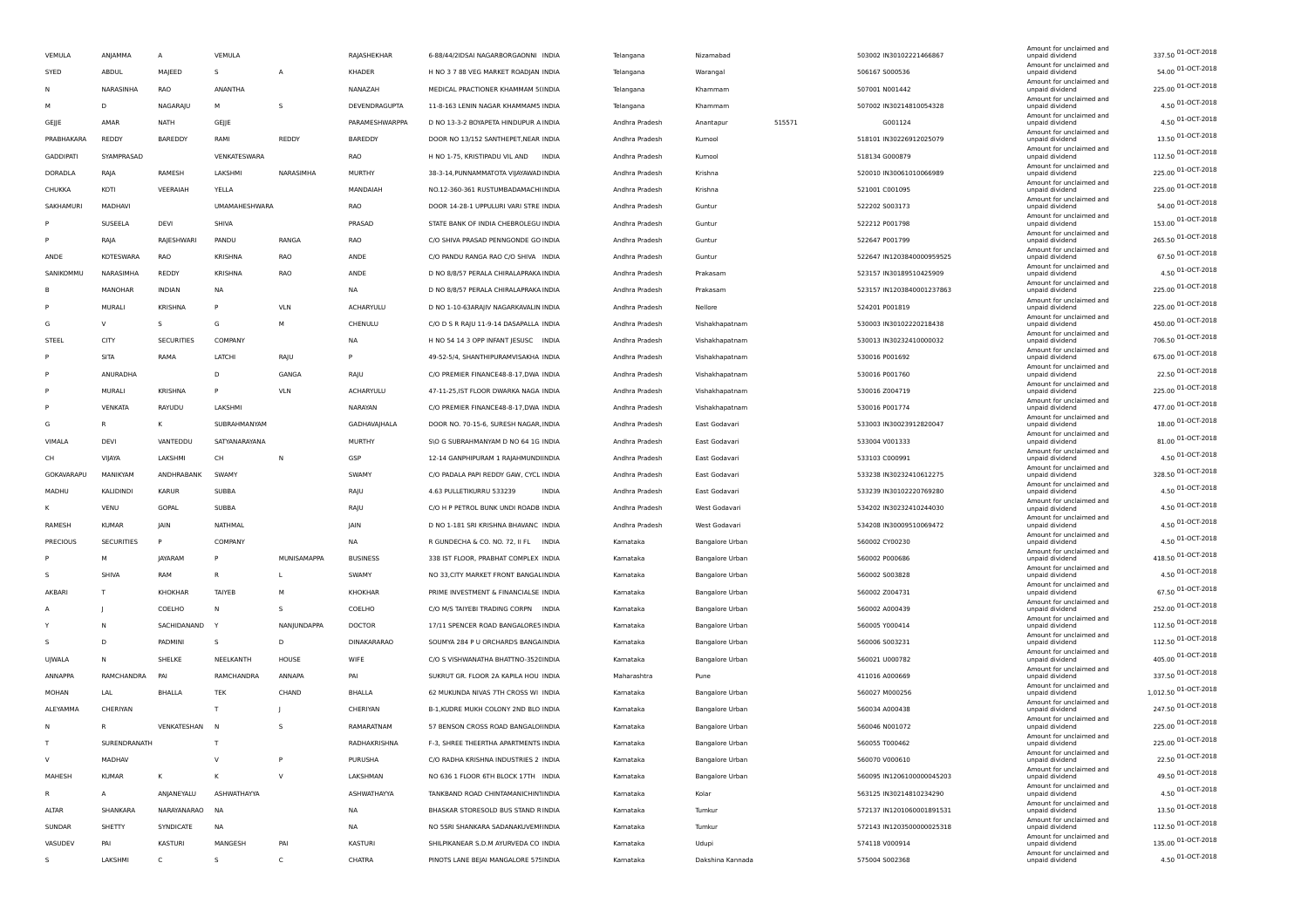|                      |                    |                |                     |             |                   |                                          |            |                  |                           | Amount for unclaimed and                    |                    |
|----------------------|--------------------|----------------|---------------------|-------------|-------------------|------------------------------------------|------------|------------------|---------------------------|---------------------------------------------|--------------------|
| HITESH               | P                  | JAIN           | <b>PRAKASHKUMAR</b> |             | TARACHAND         | DURGANILAYA HOUSE SHETTYPAL PCINDIA      | Kamataka   | Dakshina Kannada | 576252 IN30177412761411   | unpaid dividend<br>Amount for unclaimed and | 225.00 01-OCT-2018 |
| <b>ESTHER</b>        | PAUL               | <b>BHASKAR</b> | <b>ESTHER</b>       | PAUL        | BHASKAR           | SAMBHAV JEWELLERS NO 541/1N R INDIA      | Kamataka   | Davanagere       | 577001 E000401            | unpaid dividend                             | 247.50 01-OCT-2018 |
| SURESH               | <b>KUMAR</b>       | RANKA          | PARA                |             | SMALJI            | C/O P A BHASKAR VILA REDDY COL INDIA     | Kamataka   | Dharwad          | 580002 S002233            | Amount for unclaimed and<br>unpaid dividend | 247.50 01-OCT-2018 |
| C                    | ANJANEYULU         |                | VANNAPA             |             | VANNAPA           | M/S SURESH KUMAR & CO 122/47, NINDIA     | Kamataka   | Dharwad          | 580029 C000894            | Amount for unclaimed and<br>unpaid dividend | 22.50 01-OCT-2018  |
| GANESHA              | в                  | CANARA         | <b>GUDDAPPA</b>     |             | BARKI             | DOOR NO 15/17 III CROSSSATYANAR INDIA    | Kamataka   | Bellary          | 583101 IN30039416713380   | Amount for unclaimed and<br>unpaid dividend | 99.00 01-OCT-2018  |
| SHIVANAND            | SHEELVANT          |                | CHIKIRAFRA          |             | CHIKIRAFRA        | HNO 56 NETAGI NAGARII CROSSBEL INDIA     | Kamataka   | Bellary          | 583104 S003988            | Amount for unclaimed and<br>unpaid dividend | 4.50 01-OCT-2018   |
| PRAKASH              | в                  | MUTAGEKAR      | B                   | s           | MUTAGEKAR         | C/O SMT. ARCHANA SHEELWANTSHIVINDIA      | Kamataka   | Bidar            | 585327 IN30210510459659   | Amount for unclaimed and<br>unpaid dividend | 225.00 01-OCT-2018 |
| HARSUKHLAL           | GORDHANDAS         | SHAH           |                     | G           | К                 | KHADE BAZAR, SHAHAPUR, BELGAUMINDIA      | Kamataka   | Belgaum          | 590003 H000602            | Amount for unclaimed and<br>unpaid dividend | 418.50 01-OCT-2018 |
| κ                    | SAMPATHU           |                | G                   | К           | SHAH              | 6 UMPHERSON STREET CHENNAI 60 INDIA      | Tamil Nadu | Chennai          | 600001 K000805            | Amount for unclaimed and<br>unpaid dividend | 81.00 01-OCT-2018  |
| Ν                    | JAGAN              | MOHAN          | К                   | P           | KMVDALIAR         | 6 UMPHERSON STREET CHENNAI 60 INDIA      | Tamil Nadu | Chennai          |                           | Amount for unclaimed and<br>unpaid dividend | 81.00 01-OCT-2018  |
|                      |                    |                |                     |             |                   |                                          |            |                  | 600001 N000439            | Amount for unclaimed and                    | 54.00 01-OCT-2018  |
| s                    | JANAKI             |                | N                   | NARAYAN     | CHETTY            | 254, LINGHI CHETTY STREET MANNA INDIA    | Tamil Nadu | Chennai          | 600001 S001181            | unpaid dividend<br>Amount for unclaimed and | 4.50 01-OCT-2018   |
| DIMESH               | ASHOK              | SHAH           | к                   |             | SAMPATHU          | 28, REDDY RAMAN STREET CHENNAI INDIA     | Tamil Nadu | Chennai          | 600001 D001285            | unpaid dividend<br>Amount for unclaimed and |                    |
| ĸ                    | SUNDHRAM           |                | ASHOK               |             | <b>KUMAR</b>      | 254, LINGHI CHETTY STREET MANNA INDIA    | Tamil Nadu | Chennai          | 600001 K001828            | unpaid dividend<br>Amount for unclaimed and | 4.50 01-OCT-2018   |
| R                    | PREMALATHA         |                | К                   | SADASIVAN   | CA                | C/O MADHU STEELS, 47, RAGHUNYA INDIA     | Tamil Nadu | Chennai          | 600003 R002852            | unpaid dividend<br>Amount for unclaimed and | 450.00 01-OCT-2018 |
| м                    | RAMANLAL           |                | s                   |             | RAJAPRASAD        | NO 64 NYMISPPA MAISTRY STREET I INDIA    | Tamil Nadu | Chennai          | 600003 R002013            | unpaid dividend                             | 900.00 01-OCT-2018 |
| SURESH               | <b>KUMAR</b>       | BHAIYA         | $\mathsf{R}$        | R           | BHAIYA            | A-10, ANANDS, 97, RANGACHARI R INDIA     | Tamil Nadu | Chennai          | 600004 S003014            | Amount for unclaimed and<br>unpaid dividend | 4.50 01-OCT-2018   |
| JITENDRA             | SHAH               |                | HIRALAL             |             | SHAH              | NO 74 MARSHALLS ROAD EGMCREC INDIA       | Tamil Nadu | Chennai          | 600008 J001119            | Amount for unclaimed and<br>unpaid dividend | 112.50 01-OCT-2018 |
| м                    | RAMESH             | <b>KUMAR</b>   | P                   | MOHANLAL    | JAIN              | 838, POONAMALLEE HIGH ROAD ANAINDIA      | Tamil Nadu | Chennai          | 600010 M002037            | Amount for unclaimed and<br>unpaid dividend | 4.50 01-OCT-2018   |
|                      | к                  | SUNDARAM       | $\mathsf{P}$        | s           | KANAGASABAPATHY   | 11/3 EAST KALMANDAPAM ROADROYINDIA       | Tamil Nadu | Chennai          | 600013 P000480            | Amount for unclaimed and<br>unpaid dividend | 81.00 01-OCT-2018  |
| PS                   | UTHAYA             | <b>KUMAR</b>   | P                   | К           | SUNDAREN          | 6, TALAYARI STREET CHENNAI 60001 / INDIA | Tamil Nadu | Chennai          | 600014 P002110            | Amount for unclaimed and<br>unpaid dividend | 54.00 01-OCT-2018  |
| D                    | T.                 | MOHAN          | D                   | V           | GEORGE            | 6, THALAYARI STREET, CHENNAI 600 INDIA   | Tamil Nadu | Chennai          | 600014 D001097            | Amount for unclaimed and<br>unpaid dividend | 54.00 01-OCT-2018  |
| SHANTHA              | DEVI               | MAKAM          | P                   |             | MAKAM             | 29, RANGABASYAM STREET SAIDAPETINDIA     | Tamil Nadu | Chennai          | 600015 5001171            | Amount for unclaimed and<br>unpaid dividend | 247.50 01-OCT-2018 |
| T.                   | L.                 | SEETHARAM      | T                   | L           | NARASIMMIAH       | 2 NARAYANEEYAM 22 TEMPLE AVENUINDIA      |            |                  | 600015 T000741            | Amount for unclaimed and                    | 4.50 01-OCT-2018   |
|                      |                    |                |                     |             |                   |                                          | Tamil Nadu | Chennai          |                           | unpaid dividend<br>Amount for unclaimed and | 247.50 01-OCT-2018 |
| HAJARA               | <b>BAI</b>         |                | M                   | Y           | MUSVEE            | 54/4 PALWELS ROAD SRIPURAM COL INDIA     | Tamil Nadu | Chennai          | 600016 H000601            | unpaid dividend<br>Amount for unclaimed and | 4.50 01-OCT-2018   |
| s                    | ASHOK              | <b>KUMAR</b>   | <b>SUKH</b>         |             | RAJJI             | 25 RAMANATHAN ST T NAGAR CHEN INDIA      | Tamil Nadu | Chennai          | 600017 S003995            | unpaid dividend<br>Amount for unclaimed and |                    |
| N                    | SETHURAMAN         |                | к                   | $\vee$      | NARAYANASWAMY     | 126 SHANMUGAPURAM, THIRUVOTTIINDIA       | Tamil Nadu | Chennai          | 600019 N001541            | unpaid dividend<br>Amount for unclaimed and | 135.00 01-OCT-2018 |
| JAYANTILAL           | MEHTA              |                | GANESHMALJI         |             | MEHTA             | "VISWAPRIYA", 2, FIRST CROSS RO INDIA    | Tamil Nadu | Chennai          | 600020 J001351            | unpaid dividend<br>Amount for unclaimed and | 4.50 01-OCT-2018   |
| VINOD                | KOTHARI            |                | G                   | L           | KOHTAHRI          | C/O M/S KALPANA TEXTILESNO-97,A INDIA    | Tamil Nadu | Chennai          | 600021 V001497            | unpaid dividend                             | 4.50 01-OCT-2018   |
| MANJU                | MODI               |                | S.                  | s           | MODI              | NO 29, NEW THANDAVARAYAN STRE INDIA      | Tamil Nadu | Chennai          | 600021 Z006566            | Amount for unclaimed and<br>unpaid dividend | 4.50 01-OCT-2018   |
| SUDARSHAN            | MEHTA              |                | D                   | M           | MEHTA             | 28D, APPASWAMI LANE IST FLOOR, INDIA     | Tamil Nadu | Chennai          | 600021 S004623            | Amount for unclaimed and<br>unpaid dividend | 225.00 01-OCT-2018 |
| KANNAN               | LAKSHMIPATHY       |                | LAKSHMIPATHY        |             | VENKATACHALAPATHY | OLD NO.11, NEW NO23, SOMASUN INDIA       | Tamil Nadu | Chennai          | 600023 IN30267937124989   | Amount for unclaimed and<br>unpaid dividend | 9.00 01-OCT-2018   |
| v                    | KRISHNASWAMY POINT |                | К                   | VENKATARAMA | <b>IYER</b>       | NO 143 B 5 SRI KRISHNA FLATSRA INDIA     | Tamil Nadu | Chennai          | 600024 V000457            | Amount for unclaimed and<br>unpaid dividend | 166.50 01-OCT-2018 |
| N                    | CHITRA             |                | $\vee$              |             | NAGAPPAN          | NO 3 FIRST CROSS KARPAGAM GARLINDIA      | Tamil Nadu | Chennai          | 600026 N001579            | Amount for unclaimed and<br>unpaid dividend | 4.50 01-OCT-2018   |
| R                    | KAMALA             |                | LRAGHUNA            |             | THANA             | F-9, HIRANYA, 68, GREENWAYS ROA INDIA    | Tamil Nadu | Chennai          | 600028 R002413            | Amount for unclaimed and<br>unpaid dividend | 4.50 01-OCT-2018   |
| s                    | VENKATESAN         |                | H                   | V           | SUBRAMANIAM       | FLAT NO.10, 14, TRUST CROSSSTREHNDIA     | Tamil Nadu | Chennai          | 600028 S002510            | Amount for unclaimed and<br>unpaid dividend | 247.50 01-OCT-2018 |
| т                    | KAMRAJ             |                | <b>SV</b>           | M           | THANGAVEL         | 9, SECOND CROSS STREET, R.K.NAGINDIA     | Tamil Nadu | Chennai          | 600028 T000770            | Amount for unclaimed and<br>unpaid dividend | 9.00 01-OCT-2018   |
|                      |                    |                |                     |             |                   |                                          |            |                  |                           | Amount for unclaimed and                    | 225.00 01-OCT-2018 |
| A                    | M                  | VEDACHALAM     | $\mathsf{s}$        | M           | MUDALIAR          | 98F1 VGN PLATINA AMBIGAI NAGAR INDIA     | Tamil Nadu | Chennai          | 600077 A000466            | unpaid dividend<br>Amount for unclaimed and | 81.00 01-OCT-2018  |
| V                    | VAIDYANATHAN       |                | G                   |             | VENKATARAMAN      | SIVABAGYAM 5 KARUNANIDHI STRE INDIA      | Tamil Nadu | Chennai          | 600033 V000454            | unpaid dividend<br>Amount for unclaimed and | 81.00 01-OCT-2018  |
| RUPA                 | JAYARAI            |                | <b>RUPA</b>         |             | JAYARAI           | LIC FLAT NO 13 SIR MADHAVAN NA INDIA     | Tamil Nadu | Chennai          | 600034 0005705            | unpaid dividend<br>Amount for unclaimed and |                    |
| <b>BHARAT</b>        | KUMAR              |                | MANGI               |             | <b>LAL</b>        | C/O D S PAUL JAYARAJ NO 6 9THSTR INDIA   | Tamil Nadu | Chennai          | 600049 B001409            | unpaid dividend<br>Amount for unclaimed and | 4.50 01-OCT-2018   |
| KAMALA               | DEVI               |                | GHEVAR              | CHAND       |                   | NO 152 MINT STREET CHENNAI 600(INDIA     | Tamil Nadu | Chennai          | 600079 K001983            | unpaid dividend<br>Amount for unclaimed and | 4.50 01-OCT-2018   |
| PARASMAL             | KOTHARI            |                | ANRAJ               |             | KOTHARI           | G M & CO, 44, PERUMAI MUDALIST C INDIA   | Tamil Nadu | Chennai          | 600079 P001942            | unpaid dividend                             | 13.50 01-OCT-2018  |
| N                    | SUBUKATH           | NACHIYA        | <b>NA</b>           |             | <b>NA</b>         | 27, CHANDRAPPAN STREET SOWCAR INDIA      | Tamil Nadu | Chennai          | 600079 IN1201090004581163 | Amount for unclaimed and<br>unpaid dividend | 49.50 01-OCT-2018  |
| PARTHIBAN            | А                  | ICICI          | ARUNACHALAM         |             | ARUNACHALAM       | NO 712NOORIA STREETPODAKUDI61INDIA       | Tamil Nadu | Tirunelveli      | 614103 IN1204470001721102 | Amount for unclaimed and<br>unpaid dividend | 9.00 01-OCT-2018   |
| s                    | VERKATRAMAN        |                | v                   | SATHASIVAM  | JEWELLER          | 40A PANASAIKADU, KOTHAMANGALA INDIA      | Tamil Nadu | Pudukkottai      | 614624 S000568            | Amount for unclaimed and<br>unpaid dividend | 337.50 01-OCT-2018 |
| VISHNUPRIYA          | s                  | PUNJAB         | SELVARAJ            |             | SELVARAJ          | 11 GURUNATHA PILLAI LANE DIAMO INDIA     | Tamil Nadu | Tiruchirapalli   | 620008 IN30163740830692   | Amount for unclaimed and<br>unpaid dividend | 13.50 01-OCT-2018  |
| SUSHILA              | SUBRAMANIAN        |                | M                   | SUBRAMANIAN | H                 | 51/6KAJAMALAI COLONYTRICHY6200 INDIA     | Tamil Nadu | Tiruchirapalli   | 620012 S003727            | Amount for unclaimed and<br>unpaid dividend | 675.00 01-OCT-2018 |
| GANAPATHISUBRAJAMUNA |                    | ICICI          | GANAPATHI           |             | SUBRAMANIAYN      | B-3/238F, BHEL TOWNSHIPTIRUCHIR INDIA    | Tamil Nadu | Tiruchirapalli   | 620014 IN30169611685103   | Amount for unclaimed and<br>unpaid dividend | 22.50 01-OCT-2018  |
| BALAVINAYAGAM S      |                    |                | SANTHANAM           |             | SANTHANAM         | 47NGO COLONYKEERANURPUDUKOT INDIA        | Tamil Nadu | Pudukkottai      | 622502 B001747            | Amount for unclaimed and<br>unpaid dividend | 4.50 01-OCT-2018   |
|                      |                    |                |                     |             |                   |                                          |            |                  |                           |                                             |                    |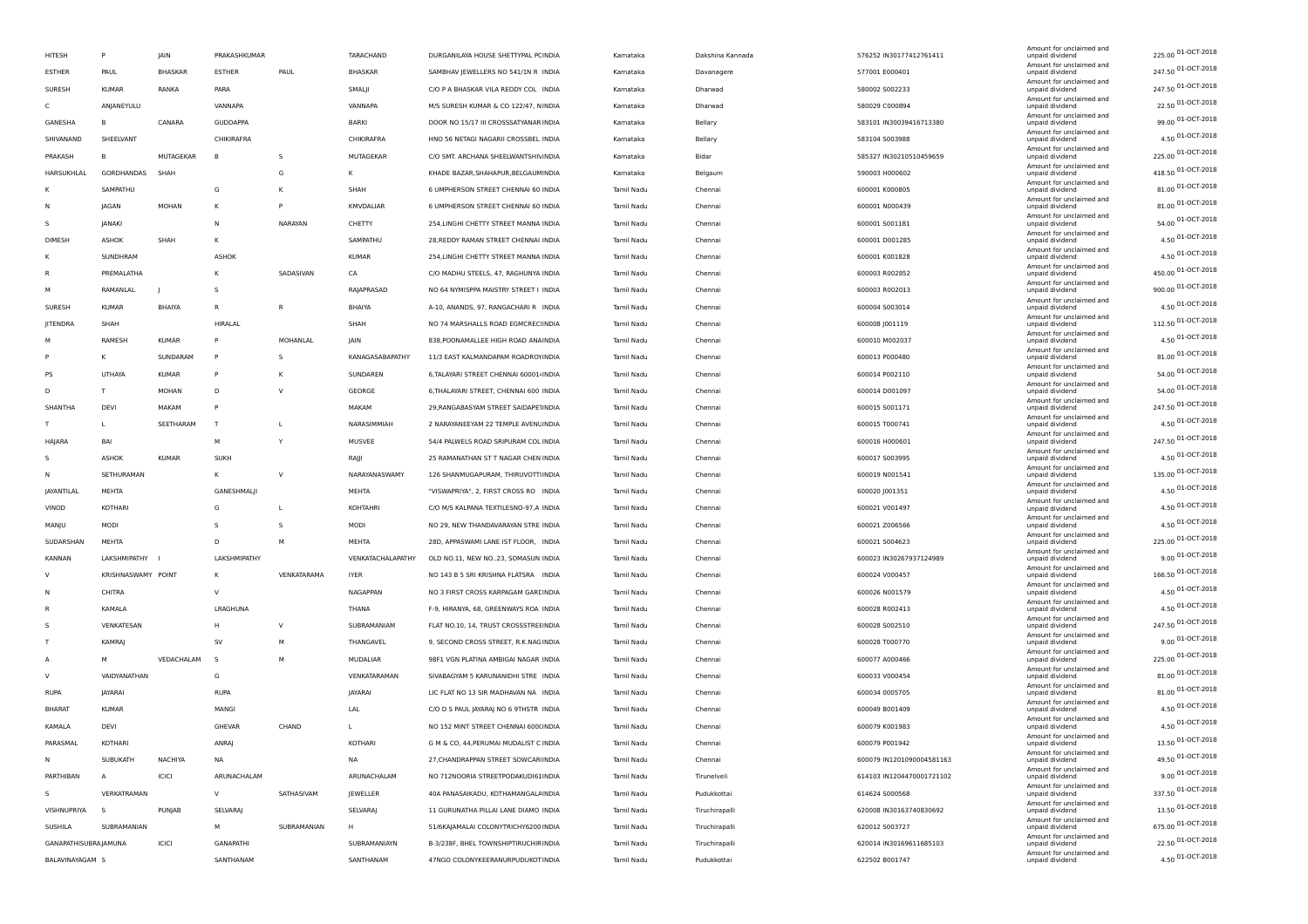|   | ARUNA          | DEVAKUMARI     | $\mathsf{P}$  | NA          |                | <b>NA</b>              | B-59, BHARATHI NAGAR KR. NAGARPINDIA    | Tamil Nadu                 | Virudhunagar       | 626108 IN1204470001158211        | Amount for unclaimed and<br>unpaid dividend | 13.50 01-OCT-2018                      |
|---|----------------|----------------|---------------|-------------|----------------|------------------------|-----------------------------------------|----------------------------|--------------------|----------------------------------|---------------------------------------------|----------------------------------------|
|   | DHANA          | LAXMI          |               | N           | $\vee$         | <b>KRISHANAMOORTHY</b> | 4/1A/2 SAMBANTHAPURAM, PERUMAI INDIA    | Tamil Nadu                 | Virudhunagar       | 626117 D000446                   | Amount for unclaimed and<br>unpaid dividend | 81.00 01-OCT-2018                      |
|   |                | RAMALINGAM     |               | м           | <b>KRISHNA</b> | SHAMY                  | C/O N V KRISHNAMOORTHY 37, STAT INDIA   | Tamil Nadu                 | Erode              | 638452 K001868                   | Amount for unclaimed and<br>unpaid dividend | 67.50 01-OCT-2018                      |
| s |                | SUGURAM        | AXIS          | SEERANGAN   |                | SEERANGAN              | 996, KOIMBATORE ROAD KARUR TRICINDIA    | Tamil Nadu                 | Karur              | 639002 IN30037810294910          | Amount for unclaimed and<br>unpaid dividend | 22.50 01-OCT-2018                      |
|   | NIZAM          | κ              | C             | ABOOBACKER  | T              | P                      | 11/386, CHERAN NAGAR ANNUR RO INDIA     | Tamil Nadu                 | Coimbatore         | 641302 IN30039416079098          | Amount for unclaimed and<br>unpaid dividend | 135.00 01-OCT-2018                     |
|   | MANSOOR        | K              | v             | ABDU        |                | KUTTAN                 | K C HOUSE NEAR SAIDAR PALLYTHAL INDIA   | Kerala                     | Kannur             | 670102 IN1205730000131695        | Amount for unclaimed and<br>unpaid dividend | 18.00 01-OCT-2018                      |
|   | PRASAD         | $\overline{A}$ | PANAKAL       | ABRAHAM     |                | ABRAHAM                | ZUHARA MANZIL PUSHPAGIRITHALIP INDIA    | Kerala                     | Kannur             | 670141 P001720                   | Amount for unclaimed and<br>unpaid dividend | 108.00 01-OCT-2018                     |
|   | SUMU           | SIMON          |               | SIMON       |                | ABRAHAM                | CITY SHARE SERVICES REGENCY BULINDIA    | Kerala                     | Kozhikode          | 673002 Z006169                   | Amount for unclaimed and<br>unpaid dividend | 4.50 01-OCT-2018                       |
|   | SREEDHARAN     | N              | <b>STATE</b>  | NA          |                | NA                     | A 45 VRINDAVAN HOUSING COLONY INDIA     | Kerala                     | Kozhikode          | 673017 IN1203840000810182        | Amount for unclaimed and<br>unpaid dividend | 450.00 01-OCT-2018                     |
|   | SELMA          | MERY           | MATHEW        | s           | s              | IAH                    | SREEVIHARPO-PERINGODEDIST-PAL INDIA     | Kerala                     | Palakkad           | 679535 S000509                   | Amount for unclaimed and<br>unpaid dividend | 247.50 01-OCT-2018                     |
|   | ROY            | T              | MATHEW        | ROY         | T              | MATHEW                 | 364 2ND BLOCK 10 TH CROSSJAYAN INDIA    | Karnataka                  | Bangalore Urban    | 560011 R002413A                  | Amount for unclaimed and<br>unpaid dividend | 112.50 01-OCT-2018                     |
| C |                | T              | THOMAS        | M           | c              | <b>THOMAS</b>          | 208, PEDIKKAT CHAMBERS PARAMAFINDIA     | Kerala                     | Ernakulam          | 682018 C000647                   | Amount for unclaimed and<br>unpaid dividend | 247.50 01-OCT-2018                     |
|   | ABY            | ABRAHAM        | DHANLAKSHMI   | VAZHUVELIL  | MATHAI         | ABRAHAM                | CHERUKUZHIYIL, KOTTAYAM, KALLAR INDIA   | Kerala                     | Alappuzha          | 689511 IN1205670000410713        | Amount for unclaimed and<br>unpaid dividend | 225.00 01-OCT-2018                     |
|   | <b>HARY</b>    | A              | ASEES         | A           | Α              | ABDUL                  | VAZHUVELIL KIZHAKETHILCHERIYA INDIA     | Kerala                     | Alappuzha          | 689511 IN1202390000335789        | Amount for unclaimed and<br>unpaid dividend | 675.00 01-OCT-2018                     |
|   | MADHU          | KUMAR          | VASUDEVAN     | NA          |                | NA                     | ARYATT PAVUKKARA P O MANNAR 68 INDIA    | Kerala                     | Alappuzha          | 689622 IN1205730000067220        | Amount for unclaimed and<br>unpaid dividend | 90.00 01-OCT-2018                      |
|   | LAL            | SEBASTIAN      |               | К           | $\vee$         | SEBASTIAN              | ASHABHAVANAMCONVENT ROADPUTINDIA        | Kerala                     | Alappuzha          | 690502 IN1202390000145394        | Amount for unclaimed and<br>unpaid dividend | 67.50 01-OCT-2018                      |
|   | LAL            | SEBASTIAN      |               | SEBASTIAN   |                | SEBASTIAN              | KUNUMPURATHU(H), KALLIMEL P OM/INDIA    | Kerala                     | Alappuzha          | 690570 IN1205730000183993        | Amount for unclaimed and<br>unpaid dividend | 27.00 01-OCT-2018                      |
|   | DINESH         | PRADEEP        | <b>INDIAN</b> | PRADEEP     |                | <b>KUMAR</b>           | KUNNUMPURATH HOUSEKALLUMMEL INDIA       | Kerala                     | Alappuzha          | 690570 IN30051319926622          | Amount for unclaimed and<br>unpaid dividend | 13.50 01-OCT-2018                      |
| в |                | JAYALAXMI      | <b>RAO</b>    | B           | M              | RAO                    | 581 16/704 ANUGRAHA 27 KALLUVA INDIA    | Kerala                     | Kollam             | 691578 B000790                   | Amount for unclaimed and<br>unpaid dividend | 418.50 01-OCT-2018                     |
|   | <b>HANIRAJ</b> | <b>SURESH</b>  | FEDERAL       | NA          |                | NA                     | "SUHARA" TC.NO.15/851 (3) SISHU INDIA   | Kerala                     | Thiruvananthapuram | 695010 IN1205670000068718        | Amount for unclaimed and<br>unpaid dividend | 9.00 01-OCT-2018                       |
|   | ANURADHA       | MALL           |               | RAJESH      | MALL           | H                      | KIZHAKKE MUNDAKKALERAVIPEROOIINDIA      | Kerala                     | Kollam             | 698542 A001972                   | Amount for unclaimed and<br>unpaid dividend | 112.50 01-OCT-2018                     |
|   | <b>BHANWAR</b> | LAL            | GANG          | R           | L              | GANG                   | C/O BALLABH DASS DAGA 63, RADHAINDIA    | West Bengal                | Kolkata            | 700001 B001043                   | Amount for unclaimed and<br>unpaid dividend | 108.00 01-OCT-2018                     |
|   | МS             |                | MERCHANTS     | COMPANY     |                | NA                     | SUREJROWTH CONSULTANTS, 71B.R. INDIA    | West Bengal                | Kolkata            | 700001 CY00027                   | Amount for unclaimed and<br>unpaid dividend | 22.50 01-OCT-2018                      |
|   | HEM            | PATHAK         |               | MADHUSUDAN  | PATHAK         | CA                     | 32, ARMENIYAN STREET KOLKATTA70 INDIA   | West Bengal                | Kolkata            | 700001 H000701                   | Amount for unclaimed and<br>unpaid dividend | 247.50 01-OCT-2018                     |
|   | HITEN          | SHAH           |               | JASWANTI    |                | SHAH                   | C/O M/S H PATHAK & CO 8 LAYONSR INDIA   | West Bengal                | Kolkata            | 700001 H001075                   | Amount for unclaimed and<br>unpaid dividend | 558.00 01-OCT-2018                     |
|   | MUKESH         | м              | RAWAL         | MAHIPATRAI  | R              | RAWAL                  | M/S R S MALANI P LTD 3, COMMERCI INDIA  | West Bengal                | Kolkata            | 700001 M002019                   | Amount for unclaimed and<br>unpaid dividend | 81.00 01-OCT-2018                      |
|   | PRADIP         | <b>KUMAR</b>   | GOYAL         | SATYA       | PRAKASH        | GOYAL                  | C/O BLUE BIRD CORPORATION 210, CINDIA   | West Bengal                | Kolkata            | 700001 P002016                   | Amount for unclaimed and<br>unpaid dividend | 4.50 01-OCT-2018                       |
|   | SUBHASH        | <b>KUMAR</b>   | CHOUDHARY     | SHYAMLAL    |                | CHOWDHARY              | C/O KEJRIWAL ENTERPRISES P-15, BE INDIA | West Bengal                | Kolkata            | 700001 5003291                   | Amount for unclaimed and<br>unpaid dividend | 13.50 01-OCT-2018                      |
|   | SUBHASH        | <b>KUMAR</b>   | CHOUDHARY     | SHYAM       | LAL            | CHOUDHARY              | C/O CHOUDHARY DOMESTIC APPLIN(INDIA     | West Bengal                | Kolkata            | 700001 S003539                   | Amount for unclaimed and<br>unpaid dividend | 22.50 01-OCT-2018                      |
|   | SANJAY         | <b>KUMAR</b>   | CHOUDHARY     | SYAMLAL     |                | CHOUDHARY              | C/O CHDUDHARY DOMESTIC APPLIAI INDIA    | West Bengal                | Kolkata            | 700001 S003542                   | Amount for unclaimed and<br>unpaid dividend | 22.50 01-OCT-2018                      |
|   | SANGEETA       | JAIN           |               | BIJAY       | <b>KUMAR</b>   | JAIN                   | C/O CHOUDHARY DOMESTIC APPLIN(INDIA     |                            | Kolkata            |                                  | Amount for unclaimed and<br>unpaid dividend | 4.50 01-OCT-2018                       |
|   | NARAYAN        | SARAOGI        |               | ĸ           | L              | SARAOGI                | VISHAL UDYOG, 14/1/1A, JACKSONLA INDIA  | West Bengal<br>West Bengal | Kolkata            | 700001 S004001<br>700001 Z004698 | Amount for unclaimed and<br>unpaid dividend | 4.50 01-OCT-2018                       |
|   | MD             | AFTABUDDIN     | HDFC          | MD          |                | ABDULMAJID             | C/O PETROCARBON & CHEMICALS CHNDIA      |                            | Kolkata            | 700001 IN30154918746250          | Amount for unclaimed and                    | 4.50 01-OCT-2018                       |
|   |                | <b>KUMAR</b>   |               |             |                |                        |                                         | West Bengal                |                    |                                  | unpaid dividend<br>Amount for unclaimed and | 9.00 01-OCT-2018                       |
|   | <b>BINOY</b>   |                | GHOSH         | PANCHKARI   |                | GHOSH                  | C./O BULLAND AKHTER 2ND FLOOR INDIA     | West Bengal                | Kolkata            | 700002 B001459                   | unpaid dividend<br>Amount for unclaimed and | 117.00 01-OCT-2018                     |
|   | KALPANA        | κ              | KOTAK         | SYAMLAL     |                | CHOUDHARY              | 17, OLD MAYARS COURT KOLKATTA70 INDIA   | West Bengal                | Kolkata            | 700005 K002066                   | unpaid dividend<br>Amount for unclaimed and | 4.50 01-OCT-2018                       |
|   | AJAY           | LOHIA          | INDIAN        | OM          | PRAKASH        | LOHIA                  | 90,B K PAUL AVENUE 3RD FLOOR N INDIA    | West Bengal                | Kolkata            | 700005 IN30032710047644          | unpaid dividend<br>Amount for unclaimed and | 22.50 01-OCT-2018                      |
|   | JHANWARLAL     | PATWA          |               | HIRALAL     |                | PATWA                  | P- 66/4, STRAND BANK ROAD CALCUINDIA    | West Bengal                | Kolkata            | 700006 J000787                   | unpaid dividend<br>Amount for unclaimed and | 13.50 01-OCT-2018                      |
|   | RAJESH         | AGARWAL        |               | JAI         | GOVIND         | AGARWAL                | C/O B.SETHIA 62/B, BEADONSTREET, INDIA  | West Bengal                | Kolkata            | 700006 R002570                   | unpaid dividend<br>Amount for unclaimed and | 9.00 01-OCT-2018                       |
|   | SANTAPRIYA     | PAUL           |               | NANDA       | LAL            | PAUL                   | 207, CHITTRANJAN AVENUE, KOLKAT INDIA   | West Bengal                | Kolkata            | 700006 S003689                   | unpaid dividend<br>Amount for unclaimed and |                                        |
|   | TIMIR          | <b>BARAN</b>   | ROY           | TPROY       | CHOWDHURI      | RETD                   | 203/2A BIDHAN SARANI KOLKATTA70INDIA    | West Bengal                | Kolkata            | 700006 T000719                   | unpaid dividend<br>Amount for unclaimed and | 13.50 01-OCT-2018                      |
|   | <b>BINOD</b>   | <b>KUMAR</b>   | <b>BEHANI</b> | GAJANAND    |                | <b>BEHANI</b>          | JYOTI CO-OP SOCIETY, 96, KANKULIA INDIA | West Bengal                | Kolkata            | 700006 B001057                   | unpaid dividend<br>Amount for unclaimed and | 81.00 01-OCT-2018                      |
|   | CHANDRIKA      | MODI           |               | JITENDRA    | <b>KUMAR</b>   | MODI                   | 38 VIVEKA NAND ROAD KOLKATTA70 INDIA    | West Bengal                | Kolkata            | 700007 C000955                   | unpaid dividend<br>Amount for unclaimed and | 54.00 01-OCT-2018<br>27.00 01-OCT-2018 |
|   | DINESH         | <b>KUMAR</b>   | SINGHANIA     | B           | P              | SINGHANIA              | C/O JITENDRA KUMAR MODI 40, BURTINDIA   | West Bengal                | Kolkata            | 700007 D000898                   | unpaid dividend<br>Amount for unclaimed and |                                        |
|   | GOPAL          | JAJOO          |               | GAJ         | RAJ            | <b>JAJOO</b>           | C/O M/S B K TRADING COMPANY 13P INDIA   | West Bengal                | Kolkata            | 700007 G001071                   | unpaid dividend<br>Amount for unclaimed and | 4.50 01-OCT-2018                       |
|   | <b>KUNJ</b>    | BIHARI         | DALMIA        | SHYAM       | SUNDER         | DALMIA                 | C/O SHERMALL HULASCHAND, 65, C(INDIA    | West Bengal                | Kolkata            | 700007 K002076                   | unpaid dividend<br>Amount for unclaimed and | 22.50 01-OCT-2018                      |
|   | MANJU          | PAHARIA        |               | -S          | κ              | PAHARIA                | C/O SANJAY KUMAR SRIGOPAL 14, NOINDIA   | West Bengal                | Kolkata            | 700007 M001068                   | unpaid dividend<br>Amount for unclaimed and | 81.00 01-OCT-2018                      |
|   | PARMESHWAR     | SHARMA         |               | DEOKINANDAN |                | SHARMA                 | C/O SH. RAMKISHAN PAHARIA 3, MUKINDIA   | West Bengal                | Kolkata            | 700007 P001881                   | unpaid dividend<br>Amount for unclaimed and | 13.50 01-OCT-2018                      |
|   | RICHA          | MISHRA         |               | HARISH      |                | MISHRA                 | 161/1, MAHATMA GANDHI ROAD, BANNDIA     | West Bengal                | Kolkata            | 700007 R002226                   | unpaid dividend<br>Amount for unclaimed and | 4.50 01-OCT-2018                       |
|   | RABINDRA       | KUMAR          | MAHESHWARI    | PREM        | RATAN          | MAHESHWARI             | C/O BOKARO CARRYING CORPORATI(INDIA     | West Bengal                | Kolkata            | 700007 R002340                   | unpaid dividend                             | 675.00 01-OCT-2018                     |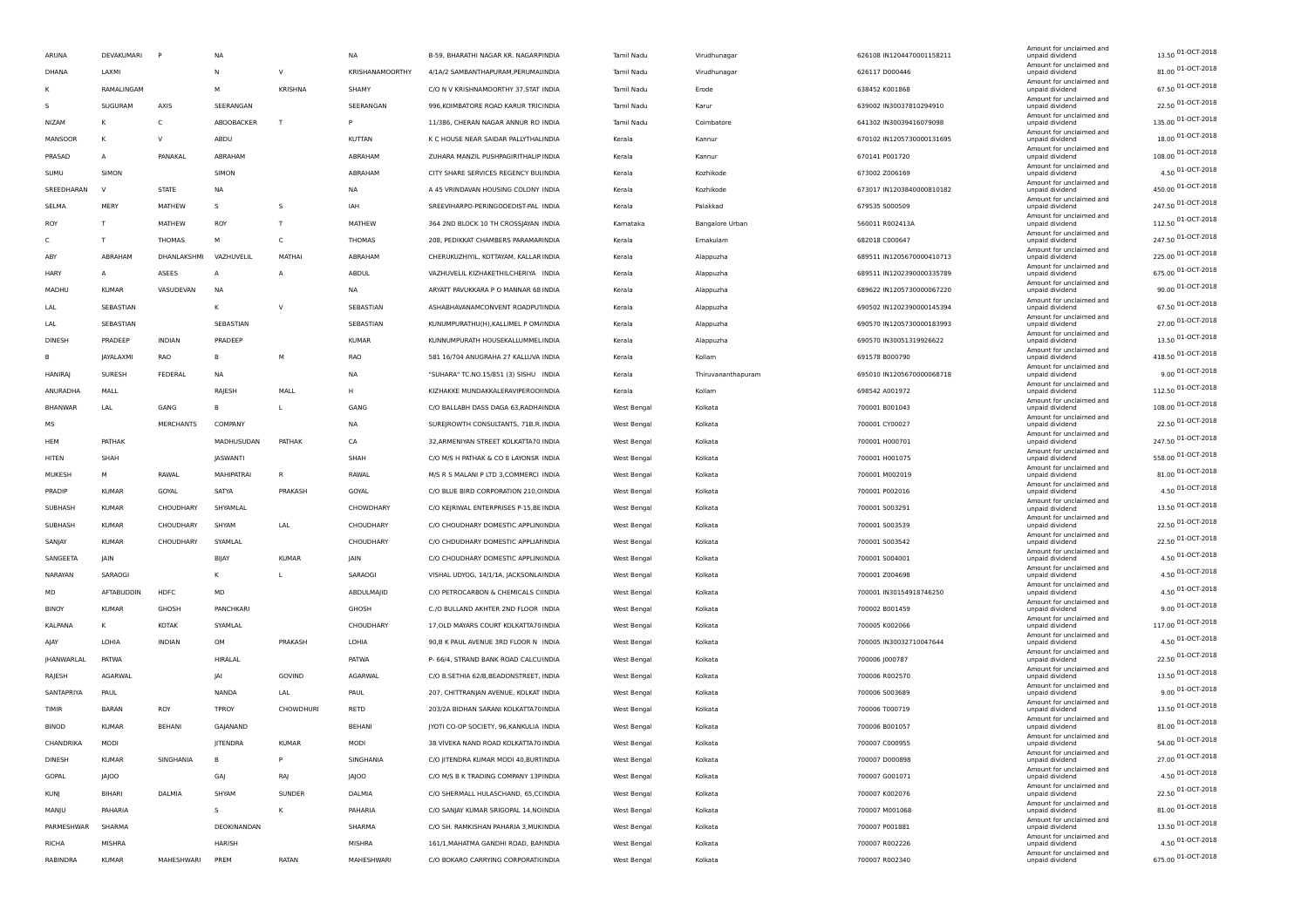| SANJAY           | <b>KUMAR</b>  | <b>BERIWAL</b>      | HARI            | KIRSTHAN       | BERIWAL          | C/O BIMAL KUMAR DAMANI, 11-B, KAINDIA   | West Bengal | Kolkata | 700007 S003312            | Amount for unclaimed and<br>unpaid dividend | 40.50 01-OCT-2018   |
|------------------|---------------|---------------------|-----------------|----------------|------------------|-----------------------------------------|-------------|---------|---------------------------|---------------------------------------------|---------------------|
| SUNITA           | LAHOTI        |                     | RADHA           | <b>BALLAV</b>  | LAHOTI           | C/O S.M. FINSTOCK PVT., LTD., 14, INDIA | West Bengal | Kolkata | 700007 S003451            | Amount for unclaimed and<br>unpaid dividend | $4.50$ 01-OCT-2018  |
| SANJAY           | <b>KUMAR</b>  | JAIN                | <b>BIRENDRA</b> | KR             | JAIN             | 44, BURTOLLA STREET KOLKATTA 700 INDIA  | West Bengal | Kolkata | 700007 S003927            | Amount for unclaimed and<br>unpaid dividend | 4.50 01-OCT-2018    |
| VIJAY            | <b>KUMAR</b>  | KEJRIWAL            | $\mathbf{L}$    | $\mathsf{C}$   | KEJRIWAL         | 195/1, MAHATMA GANDHI ROAD IST INDIA    | West Bengal | Kolkata | 700007 V000705            | Amount for unclaimed and<br>unpaid dividend | 81.00 01-OCT-2018   |
| PRAVEEN          | KUMAR         | <b>TRIVEDI</b>      | <b>GANPAT</b>   | LAL            | TRIVEDI          | 2, DIGAMBER JAIN TEMPLE ROAD KOLINDIA   | West Bengal | Kolkata | 700007 Z004873            | Amount for unclaimed and<br>unpaid dividend | 4.50 01-OCT-2018    |
| PARVEEN          | <b>KUMAR</b>  | <b>TRIVEDI</b>      | <b>GANPAT</b>   | LAL            | <b>TRIVEDI</b>   | 240, RABINDRA SARANI 4TH FLOOR INDIA    | West Bengal | Kolkata | 700007 Z004874            | Amount for unclaimed and<br>unpaid dividend | 4.50 01-OCT-2018    |
| NIRMAL           | CHANDRA       | RAY                 | CHAND           | MOHAN          | RAY              | 240, RABINDRA SARANI 4TH FLOOR KINDIA   | West Bengal | Kolkata | 700007 IN1204720000004131 | Amount for unclaimed and<br>unpaid dividend | 90.00 01-OCT-2018   |
| ANJAN            | <b>KUMAR</b>  | DAS                 | DHIRENDRA       |                | NATH             | FLAT NO.2R /4 /10,25C, RADHAMA INDIA    | West Bengal | Kolkata | 700010 Z004035            | Amount for unclaimed and<br>unpaid dividend | 90.00 01-OCT-2018   |
| ANJAN            | <b>KUMAR</b>  | DAS                 | DHIRENDRA       | <b>NATH</b>    | DASGUPTA         | 64/11C DR S C BANERJEE ROADBELI INDIA   | West Bengal | Kolkata | 700010 Z004036            | Amount for unclaimed and<br>unpaid dividend | 90.00 01-OCT-2018   |
| PUSHPA           | KUMAR         | AGARWAL             | VISHWANATH      |                | AGARWAL          | 64/11C DR S C BANERJEE ROADBELI INDIA   | West Bengal | Kolkata | 700010 P001246            | Amount for unclaimed and<br>unpaid dividend | 4.50 01-OCT-2018    |
| LATA             | <b>BUTANI</b> |                     | SHRI            | SS             | <b>BUTANI</b>    | ROOM NO. 306, 50, WESTON STREET INDIA   | West Bengal | Kolkata | 700012 L000779            | Amount for unclaimed and<br>unpaid dividend | 4.50 01-OCT-2018    |
| RAJENDRA         | SINGH         | LODHA               | <b>JASWANT</b>  | SINGH          | LODHACA          | CIRCUS, KOLKATTA 700017NARESH EINDIA    | West Bengal | Kolkata | 700017 R001517            | Amount for unclaimed and<br>unpaid dividend | 45.00 01-OCT-2018   |
| PAWAN            | JAIN          |                     | $\mathsf{s}$    | К              | JAIN             | 8, NATIONAL TOWER, 13 LOUDAN STRINDIA   | West Bengal | Kolkata | 700017 P001471            | Amount for unclaimed and<br>unpaid dividend | 247.50 01-OCT-2018  |
| SHANTILAL        | MOHANLAL      | SHAH                | M               | $\mathsf{T}$   | SHAH             |                                         |             |         |                           | Amount for unclaimed and                    | 247.50 01-OCT-2018  |
|                  |               |                     | P               |                |                  | 3, DOVER ROAD KOLKATTA 700019 INDIA     | West Bengal | Kolkata | 700019 S001552            | unpaid dividend<br>Amount for unclaimed and | 81.00 01-OCT-2018   |
| <b>SUDHIR</b>    | PRANJIVAN     | KOTHARY             |                 |                | KOTHARY          | INDRAPURI APARTMENTS, 2ND FLOO INDIA    | West Bengal | Kolkata | 700019 S001598            | unpaid dividend<br>Amount for unclaimed and | 81.00 01-OCT-2018   |
| MOHANI           | BANTIA        |                     | $\mathbf{D}$    |                | BANTHIA          | SHIVALIK, 2ND FLOOR, FLAT NO 27 3 INDIA | West Bengal | Kolkata | 700020 M001075            | unpaid dividend<br>Amount for unclaimed and | 94.50 01-OCT-2018   |
| SANJIV           | DALMIA        |                     | -S              | B              | DALMIA           | C/O PAWAN KUMAR JAIN, 4TH FLOOR INDIA   | West Bengal | Kolkata | 700026 S003459            | unpaid dividend<br>Amount for unclaimed and | 225.00 01-OCT-2018  |
| REECHA           | SINGH         |                     | RAM             | PRAWESH        | SINGH            | NIHARIKA FLAT NO 201,17/1C ALIP INDIA   | West Bengal | Kolkata | 700027 Z006541            | unpaid dividend<br>Amount for unclaimed and |                     |
| SUNITA           | <b>BURMAN</b> |                     | $\mathsf{R}$    | К              | <b>BURMAN</b>    | 14 ALIPORE AVENUE KOLKATTA 7000 INDIA   | West Bengal | Kolkata | 700027 S001264            | unpaid dividend<br>Amount for unclaimed and | 81.00 01-OCT-2018   |
| s                | SRINIVASAN    | HDFC                | s               |                | SRINIVASAN       | 19, LAKE PLACE KOLKATTA 700029 INDIA    | West Bengal | Kolkata | 700029 IN30154918488112   | unpaid dividend<br>Amount for unclaimed and | 4.50 01-OCT-2018    |
| SUBHASH          | CHANDRA       | <b>DATTA</b>        | к               | $\mathbf{L}$   | <b>DATTA</b>     | 43/3 PANCHANAN DEY ROAD WESTRINDIA      | West Bengal | Kolkata | 700032 S001582            | unpaid dividend<br>Amount for unclaimed and | 247.50 01-OCT-2018  |
| ASHOK            | <b>KUMAR</b>  | <b>GUPTA</b>        | <b>BANALI</b>   | RAM            | <b>GUPTA</b>     | 14A, PASHUPATI BHATTACARJEE ROALINDIA   | West Bengal | Kolkata | 700034 A002049            | unpaid dividend<br>Amount for unclaimed and | 4.50 01-OCT-2018    |
| VIDYA            | MODI          |                     | BHANWARLALL     |                | SURANA           | 2, DESHBANDHU ROAD WEST PO ALINDIA      | West Bengal | Kolkata | 700035 V000824            | unpaid dividend<br>Amount for unclaimed and | 81.00 01-OCT-2018   |
| FARHANA          | AHMED         |                     | K               | L.             | MODI             | 7. N.K.CHATTERJEE LANE, 3RD, FLOO INDIA | West Bengal | Kolkata | 700035 F000453            | unpaid dividend<br>Amount for unclaimed and | 4.50 01-OCT-2018    |
| <b>BINAY</b>     | KUMAR         | AGARWAL             | NASIM           |                | AHMED            | 15/4 RAHIM USTAGAR ROAD JODHPUINDIA     | West Bengal | Kolkata | 700045 B001572            | unpaid dividend<br>Amount for unclaimed and | 9.00 01-OCT-2018    |
| BIMLA            | DEVI          | KEDIA               | SAWAL           | MAL            | AGARWAL          | C/O MRS, HALIMA KHATOON, 71/1A-TI INDIA | West Bengal | Kolkata | 700046 B001182            | unpaid dividend                             | 67.50 01-OCT-2018   |
| MADHULIKA        | MINDIA        |                     | B               | N              | KEDIA            | MANGALAM APARTMENT, 162, D.D.R(INDIA    | West Bengal | Kolkata | 700048 M001949            | Amount for unclaimed and<br>unpaid dividend | 4.50 01-OCT-2018    |
| SAJJAN           | <b>KUMAR</b>  | JHUNJHUNWALA MAHESH |                 | <b>KUMAR</b>   | MINDIA           | C/O BISHWANATH KEDIA, P-48, C.I. INDIA  | West Bengal | Kolkata | 700054 S001601            | Amount for unclaimed and<br>unpaid dividend | 279.00 01-OCT-2018  |
| SULEKHA          | KHERIA        |                     | G               | $\overline{R}$ | JHUNJHUNWALA     | 10, DHANDEVI KHANNA ROAD KOLKA INDIA    | West Bengal | Kolkata | 700054 S003794            | Amount for unclaimed and<br>unpaid dividend | 4.50 01-OCT-2018    |
| SUSHAMA          | KHERIA        |                     | BISHWANATH      |                | KHERIA           | 160 MANICKTALA MAIN ROAD E6/7P INDIA    | West Bengal | Kolkata | 700054 S003795            | Amount for unclaimed and<br>unpaid dividend | 4.50 01-OCT-2018    |
| MANJU            | SARAF         |                     | <b>BISHWA</b>   | <b>NATH</b>    | KHERIA           | FLAT-18, BLOCK-6 CIT BUILDINGSKA INDIA  | West Bengal | Kolkata | 700054 M001380            | Amount for unclaimed and<br>unpaid dividend | 4.50 01-OCT-2018    |
| JAYATI           | <b>BISWAS</b> | AXIS                | VIJAY           | <b>KUMAR</b>   | SARAF            | FLAT-18, BLOCK-6 CIT BLDGS, KAKU INDIA  | West Bengal | Kolkata | 700054 IN30177412904978   | Amount for unclaimed and<br>unpaid dividend | 112.50 01-OCT-2018  |
| к                | GEORGE        | <b>THOMAS</b>       | SAROJ           | <b>KUMAR</b>   | <b>BISWAS</b>    | 189/1/1 BANGUR AVENUE 3RD FLOO INDIA    | West Bengal | Kolkata | 700055 K000840            | Amount for unclaimed and<br>unpaid dividend | 67.50 01-OCT-2018   |
| ALPANA           | <b>NUNDY</b>  |                     | $\circ$         |                | GEORGE           | TM 5/39 NISHI KANAN TEGORIAKOLK INDIA   | West Bengal | Kolkata | 700059 A002054            | Amount for unclaimed and<br>unpaid dividend | 27.00 01-OCT-2018   |
| GOPAL            | CHANDRA       | NANDI               | GOPAL           | CHANDRA        | <b>NUNDY</b>     | C/O BLESSY FINANCLIAL CONSULTAN INDIA   | West Bengal | Kolkata | 700072 G001122            | Amount for unclaimed and<br>unpaid dividend | 54.00 01-OCT-2018   |
| JANKI            | LAL           | RATHI               | BALAI           | CHAND          | NANDI            | 12-B, SAGAR DUTT LANE KOLKATTA7(INDIA   | West Bengal | Kolkata | 700073 J001044            | Amount for unclaimed and<br>unpaid dividend | 54.00 01-OCT-2018   |
| ALPANA           | NUNDY         |                     | MOHANLAL        |                | RATHI            | 12-B, SAGAR DUTT LANE KOLKATTA7(INDIA   | West Bengal | Kolkata | 700073 Z004303            | Amount for unclaimed and<br>unpaid dividend | 67.50 01-OCT-2018   |
| ALPANA           | NUNDY         |                     | GOPAL           | CHANDRA        | <b>NUNDY</b>     | 16, TARA CHAND DUTTA STREETKOLK INDIA   | West Bengal | Kolkata | 700073 Z006546            | Amount for unclaimed and<br>unpaid dividend | 49.50 01-OCT-2018   |
| LEELA            | SRIVASTAVA    |                     | GOPAL           | CH             | <b>NUNDY</b>     | 12-B, SAGAR DUTT LANE PO C R AVE INDIA  | West Bengal | Kolkata | 700073 L000717            | Amount for unclaimed and<br>unpaid dividend | 4.50 01-OCT-2018    |
| ANAND            | <b>KUMAR</b>  | JAGNANY             | SURESH          | CHANDRA        | SRIVASTAVA       | 12 B SAGAR DUTTA LANE KOLKATTA7INDIA    | West Bengal | Kolkata | 700073 A000782            | Amount for unclaimed and<br>unpaid dividend | 4.50 01-OCT-2018    |
| CHANDANA         | BASU          |                     |                 | N              | JAGNANY          | FLAT NO. B-11/8, ECTP PHASE-III E INDIA | West Bengal | Kolkata | 700078 C000568            | Amount for unclaimed and<br>unpaid dividend | $9.00\ 01-OCT-2018$ |
| CHANDRAKALA MALL |               |                     | $\mathsf{s}$    | P              | BASU             | PLOT NO. B-5-140 SECTOR II, SALTL INDIA | West Bengal | Kolkata | 700091 C000967            | Amount for unclaimed and<br>unpaid dividend | $9.0001-OCT-2018$   |
| PRAVEEN          | <b>KUMAR</b>  | <b>BACHHAWAT</b>    | BALLABH         | DAS            | MALL             | FLAT NO 3 U MAHAVIR VIKAS BLOCK INDIA   | West Bengal | Kolkata | 700106 Z004697            | Amount for unclaimed and<br>unpaid dividend | 4.50 01-OCT-2018    |
| PUSHPA           | SONI          |                     | DHANPAT         |                | <b>BACHHAWAT</b> | 47/48, CHINTAMANI DEY ROAD HOW INDIA    |             | Howrah  | 711101 P001846            | Amount for unclaimed and                    | 13.50 01-OCT-2018   |
|                  |               |                     |                 |                |                  |                                         | West Bengal |         |                           | unpaid dividend<br>Amount for unclaimed and | 4.50 01-OCT-2018    |
| RADHESHWAR       | MISHRA        |                     | RAM             | RATAN          | SONI             | 19 WATKINS LANE 3RD FLOOR HOW INDIA     | West Bengal | Howrah  | 711101 R002358            | unpaid dividend<br>Amount for unclaimed and | 9.00 01-OCT-2018    |
| CHOTA            | DEVI          | SHARMA              | BAIJNATH        |                | <b>MISHRA</b>    | GANGES GARDEN-II BLOCK GA -2 3 INDIA    | West Bengal | Howrah  | 711102 C000976            | unpaid dividend<br>Amount for unclaimed and | 450.00 01-OCT-2018  |
| <b>DIPTARUP</b>  | BANERJEE      |                     | TULSI           | DAS            | SHARMA           | 10/1,K.T.NASKAR LANE GHUSURIHO INDIA    | West Bengal | Howrah  | 711107 D001500            | unpaid dividend<br>Amount for unclaimed and | 450.00 01-OCT-2018  |
| DEBABRATA        | GHOSH         | <b>STATE</b>        | SH              |                | DNBANERJEE       | C/O SANJAY DAGA NEAR BURRA SHI INDIA    | West Bengal | Howrah  | 711227 IN30125028487655   | unpaid dividend<br>Amount for unclaimed and |                     |
| <b>NAURAT</b>    | MAL           | RANKA               | LATE            | PANCHU         | GOPALGHOSH       | TARAK NATH BISWAS ROAD NEAR R INDIA     | West Bengal | Hooghly | 712101 N001407            | unpaid dividend                             | 13.50 01-OCT-2018   |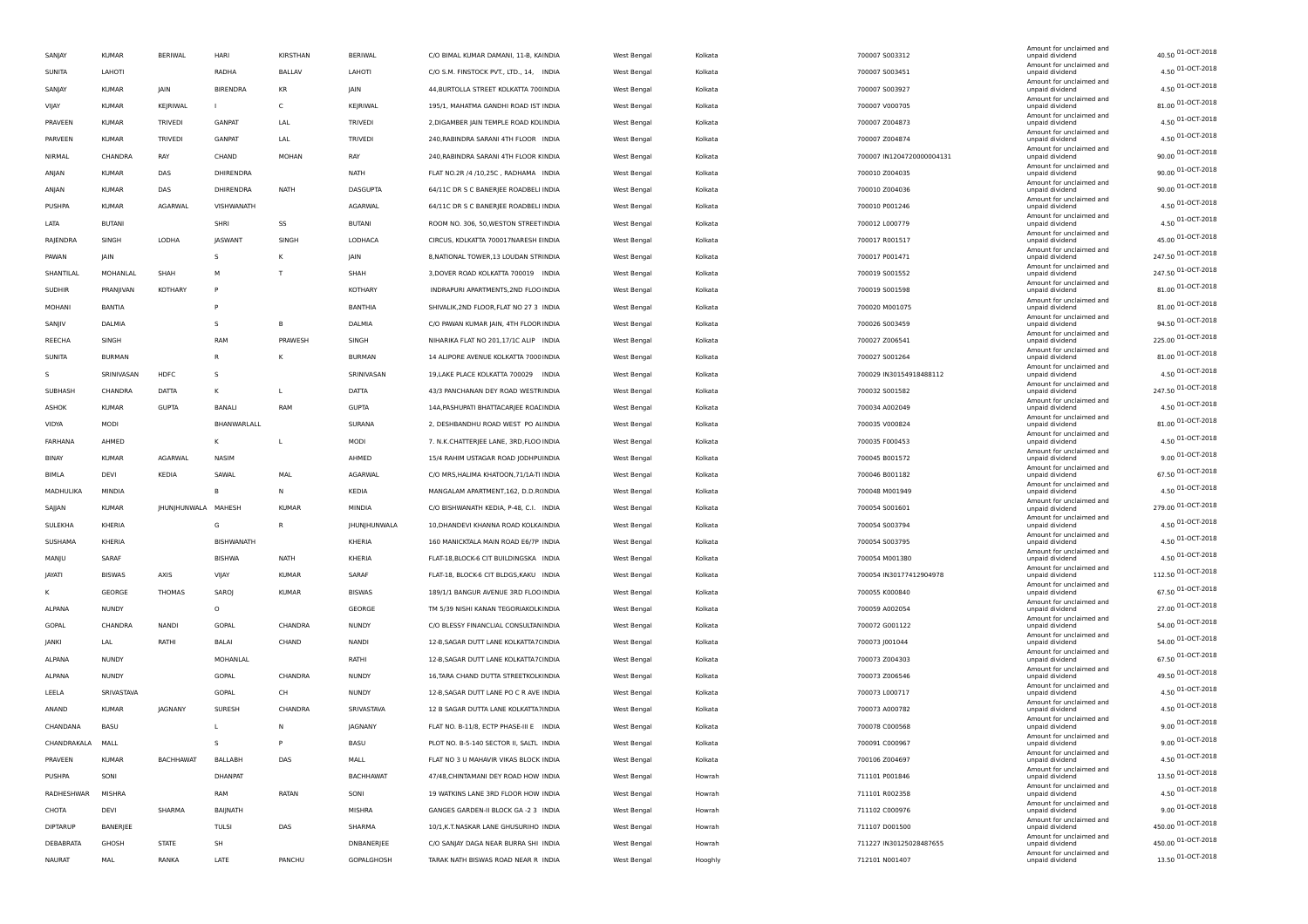| SHILA          | CHAKRABORTY  |                          | SUBH                 | KARAN        | RANKA               | 35 CHATRA CHAKRABORTY LANE PO INDIA      |              | West Bengal      | Hooghly                 |        | 712204 S003614            | Amount for unclaimed and<br>unpaid dividend | 13.50 01-OCT-2018    |
|----------------|--------------|--------------------------|----------------------|--------------|---------------------|------------------------------------------|--------------|------------------|-------------------------|--------|---------------------------|---------------------------------------------|----------------------|
| ANIL           | KUMAR        | VERMA                    | ASHOK                | KUMAR        | CHAKRABORTY         | 126, BATTALA LANE, P.O.HIND MOTO INDIA   |              | West Bengal      | Hooghly                 |        | 712233 A002395            | Amount for unclaimed and<br>unpaid dividend | 4.50 01-OCT-2018     |
| ARUN           | <b>KUMAR</b> | CHOKRABORTY              | BASUDEO              |              | VERMA               | 20, RABINDRA NATH ROAD, NABAGR INDIA     |              | West Bengal      | Hooghly                 |        | 712246 IN1201092600338593 | Amount for unclaimed and<br>unpaid dividend | 342.00 01-OCT-2018   |
| CHANDAN        | CHATTERJEE   | ICICI                    | KUMAR                |              | VERMA               | 182-BANGUR PARK P.O.RISHRA, HOO(INDIA    |              | West Bengal      | Hooghly                 |        | 712248 IN1205350000249872 | Amount for unclaimed and<br>unpaid dividend | 112.50 01-OCT-2018   |
| ANAND          | PRAKASH      | <b>AGARWAL</b>           | CHOKRABORTY          |              | CHOKRABORTY         | 182-BANGUR PARK P.O.RISHRA, HOO(INDIA    |              | West Bengal      | Hooghly                 |        | 712248 A001689            | Amount for unclaimed and<br>unpaid dividend | 166.50 01-OCT-2018   |
| PAWAN          | <b>KUMAR</b> | JHUNJHUNWALA CHIRANJILAL |                      |              | AGARWAL             | 182-BANGUR PARK P.O.RISHRA, HOO(INDIA    |              | West Bengal      |                         |        | 712248 Z004672            | Amount for unclaimed and<br>unpaid dividend | 4.50 01-OCT-2018     |
|                |              |                          |                      |              |                     |                                          |              |                  | Hooghly                 |        |                           | Amount for unclaimed and                    | 36.00 01-OCT-2018    |
| MANAS          | RANJAN       | BERA                     | G                    | L            | <b>IHUNIHUNWALA</b> | C/O LATE SH CHIRANJILAL AGARWAL INDIA    |              | West Bengal      | Bardhaman               |        | 713347 IN30095810146632   | unpaid dividend<br>Amount for unclaimed and | 4.50 01-OCT-2018     |
| SANJAY         | м            | MASKARA                  | NARENDRA             | <b>NATH</b>  | BERA                | 198 P N MALIA ROAD P O RANIGAN INDIA     |              | West Bengal      | Bardhaman               |        | 713347 5003513            | unpaid dividend<br>Amount for unclaimed and |                      |
| <b>DINESH</b>  | <b>KUMAR</b> | SUREKA                   | MANOHAR              | LAL          | ASKARA              | VILL- GALIMPURP.O. SHYAMCHAKDIS INDIA    |              | West Bengal      | West Midnapore          |        | 721301 IN1201092600297887 | unpaid dividend<br>Amount for unclaimed and | 31.50 01-OCT-2018    |
| MAHESH         | <b>KUMAR</b> | MASKARA                  | MASKARA              |              | MASKARA             | MASKARA BUILDING POST NALHATI INDIA      |              | West Bengal      | Birbhum                 |        | 731220 M001939            | unpaid dividend<br>Amount for unclaimed and | 81.00 01-OCT-2018    |
| ARGHYA         | ROY          |                          | <b>BHAGWATI</b>      | PRASAD       | MASKARA             | MASKARA BUILDING POST NALHATI INDIA      |              | West Bengal      | Birbhum                 |        | 731220 IN1202180000067421 | unpaid dividend<br>Amount for unclaimed and | 9.00 01-OCT-2018     |
| ASOKE          | <b>KUMAR</b> | CHAKRABORTY              | MASKARA              |              | MASKARA             | C/O GANESH OIL MILLS AT & POSTD INDIA    |              | West Bengal      | North Dinajpur          |        | 733201 A002074            | unpaid dividend                             | 4.50 01-OCT-2018     |
| SIKHA          | MAJUMDER     |                          | Н                    |              | CHAKRABORTY         | C/O GANESH OIL MILLS AT & POSTD INDIA    |              | West Bengal      | North Dinajpur          |        | 733201 S001270            | Amount for unclaimed and<br>unpaid dividend | 247.50 01-OCT-2018   |
| SATYA          | NANDA        | <b>PURKAIT</b>           | в                    | P            | MAJUMDER            | 6 BIJAY NAGAR PO NAIHATI 24PARGA INDIA   |              | West Bengal      | North 24 Parganas       |        | 743165 S003658            | Amount for unclaimed and<br>unpaid dividend | 13.50 01-OCT-2018    |
| APARNA         | SINHA        | PUNJAB                   | PATIT                | PABAN        | PURKAIT             | C/O BANI PADA MAJUMDERD-56,AMAINDIA      |              | West Bengal      | North 24 Parganas       |        | 743178 IN1203000000217031 | Amount for unclaimed and<br>unpaid dividend | 4.50 01-OCT-2018     |
| AKSHAYA        | <b>KUMAR</b> | PATNAIK                  | SUNIT                | <b>KUMAR</b> | SINHA               | VILL & P.O.DURGAPUR, BARVIPUR, P.SINDIA  |              | West Bengal      | North 24 Parganas       |        | 743302 Z004857            | Amount for unclaimed and<br>unpaid dividend | 4.50 01-OCT-2018     |
| JACOB          | DAVID        |                          | SATYANANDA           |              | PATNAIK             | CHARU VILLA, VILL & P.O. - DHALUA, INDIA |              | West Bengal      | North 24 Parganas       |        | 743516 J001390            | Amount for unclaimed and<br>unpaid dividend | 337.50 01-OCT-2018   |
| SANJAY         | AGRAWAL      |                          | JACOB                |              | DAVID               | SIMILIPARA ANGUL 759122                  | <b>INDIA</b> | Orissa           | Angul                   |        | 759122 S004026            | Amount for unclaimed and<br>unpaid dividend | 4.50 01-OCT-2018     |
| JAYANTI        | MEHER        | <b>STATE</b>             | <b>KASTURCHANDJI</b> |              | AGRAWAL             | B-543, SECTOR 2B NELCO NAGAR A INDIA     |              | Orissa           | Angul                   |        | 759145 IN30039412908698   | Amount for unclaimed and<br>unpaid dividend | 675.00 01-OCT-2018   |
| SUBHASH        | <b>KUMAR</b> | CHOUDHARY                | AGRAWAL              |              | AGRAWAL             | C/O K.C. AGRAWAL & SONS, WEEKLY INDIA    |              | Orissa           | Bolangir (Balangir)     |        | 767039 S003540            | Amount for unclaimed and<br>unpaid dividend | 22.50 01-OCT-2018    |
|                |              |                          |                      |              |                     |                                          |              |                  |                         |        |                           | Amount for unclaimed and                    | 31.50 01-OCT-2018    |
| MD             | NAZIMUDDIN   | AHMED                    | SYAMLAL              |              | CHOUDHARY           | WEEKLYMARKET, P.O. KANTABANJI INDIA      |              | Orissa           | Bolangir (Balangir)     |        | 767039 IN1201090004130152 | unpaid dividend<br>Amount for unclaimed and | 31.50 01-OCT-2018    |
| PARTHA         | SARATHI      | GOPE                     | CHOUDHARY            |              | CHOUDHARY           | C/O CHOUDHARY DOMESTIC APPLIN(INDIA      |              | Orissa           | Sundargarh (Sundergarh) |        | 770001 IN1202180000089232 | unpaid dividend<br>Amount for unclaimed and | 45.00 01-OCT-2018    |
| JAVED          | NAWAZ        | <b>KHONIKOR</b>          | MD                   | NAZIMUDDIN   | AHMED               | N A                                      | INDIA        | Orissa           | Sundargarh (Sundergarh) |        | 770001 IN1202180000090888 | unpaid dividend<br>Amount for unclaimed and |                      |
| AMIT           | <b>KUMAR</b> | OSWAL                    | PARTHA               | SARATHI      | GOPE                | N A                                      | INDIA        | Orissa           | Sundargarh (Sundergarh) |        | 770001 A002496            | unpaid dividend<br>Amount for unclaimed and | 4.50 01-OCT-2018     |
| CHUBA          | AO           | PUNJAB                   | HAMMAN               |              | OSWAL               | N A                                      | <b>INDIA</b> | Orissa           | Sundargarh (Sundergarh) |        | 770001 IN1203150000194980 | unpaid dividend<br>Amount for unclaimed and | 45.00 01-OCT-2018    |
| RANJIT         | <b>KUMAR</b> |                          | AMIT                 | <b>KUMAR</b> | OSWAL               | OSWAL RICE MILL, P.O.SIMALUGURI, INDIA   |              | Assam            | Sibsagar                |        | 785686 IN30290248108037   | unpaid dividend<br>Amount for unclaimed and | 45.00 01-OCT-2018    |
| DEOKI          | <b>NADAN</b> | KEJRIWAL                 | CHUBA                |              | CHUBA               | N <sub>A</sub>                           | <b>INDIA</b> | Assam            | Sibsagar                |        | 785686 D000482            | unpaid dividend                             | 81.00 01-OCT-2018    |
| <b>BINIT</b>   | <b>KUMAR</b> | AGRAWAL                  | в                    | R            | KEJRIWAL            | N A                                      | <b>INDIA</b> | Assam            | Sibsagar                |        | 785686 IN30155720685711   | Amount for unclaimed and<br>unpaid dividend | 4.50 01-OCT-2018     |
| DILIP          | <b>KUMAR</b> | SONI                     | SANTOSH              | KUMAR        | AGRAWAL             | BHAGALPUR DIESELS CENTRAL JAIL INDIA     |              | Bihar            | Bhagalpur               |        | 812001 IN30155721328157   | Amount for unclaimed and<br>unpaid dividend | 450.00 01-OCT-2018   |
| KIRAN          | BEJWANI      |                          | LATE                 | RAM          | NARAYANSHAH         | RAM CHANDRA PODDAR LANE SUJACINDIA       |              | Bihar            | Bhagalpur               |        | 812002 0005835            | Amount for unclaimed and<br>unpaid dividend | 238.50 01-OCT-2018   |
| SHIRIN         | SHAMWEEL     | <b>BANK</b>              | SH                   | SK           | BEJWANI             | 19, ANANT RAM LANE SONAPATTIBH INDIA     |              | Bihar            | Bhagalpur               |        | 812002 IN30021414162959   | Amount for unclaimed and<br>unpaid dividend | 4.50 01-OCT-2018     |
| AJAY           | <b>KUMAR</b> | MISHRA                   | BEJWANI              |              | BEJWANI             | C/O GUIDE FOOT WEARS SUJAGANJB INDIA     |              | Bihar            | Bhagalpur               |        | 812002 IN1201060000155691 | Amount for unclaimed and<br>unpaid dividend | 675.00 01-OCT-2018   |
| AJAY           | <b>KUMAR</b> | JAIN                     | SHAMWEEL             |              | SHAMWEEL            | ΝA                                       | INDIA        | Bihar            | Bhagalpur               |        | 812002 A002126            | Amount for unclaimed and<br>unpaid dividend | 18.00 01-OCT-2018    |
| <b>DROPATI</b> | DEVI         | AGARWAL                  | RAJ                  | KUMAR        | JAIN                | N A                                      | INDIA        | Bihar            | Bhagalpur               |        | 812002 IN30039410231600   | Amount for unclaimed and<br>unpaid dividend | 450.00 01-OCT-2018   |
| ANIL           | <b>KUMAR</b> | MOOKIM                   | <b>DROPATI</b>       | <b>DEVI</b>  | AGARWAL             | C/O VIVEK TRADERS JHUMRI TELAIY INDIA    |              | Jharkhand        | Koderma                 |        | 825409 IN30088814021514   | Amount for unclaimed and<br>unpaid dividend | 4.50 01-OCT-2018     |
| <b>NAVIN</b>   | <b>KUMAR</b> | SANGAI                   | AGARWAL              |              | AGARWAL             |                                          |              |                  | Dhanbad                 |        |                           | Amount for unclaimed and                    | 13.50 01-OCT-2018    |
|                |              |                          |                      |              |                     | VIKASH ENTERPRISESNAYA BAZAR82 INDIA     |              | Jharkhand        |                         |        | 826001 N001530            | unpaid dividend<br>Amount for unclaimed and | 18.00 01-OCT-2018    |
| SHARDA         | KHERA        |                          | OM                   | PRAKASH      | SANGAI              | N A                                      | <b>INDIA</b> | Jharkhand        | Dhanbad                 |        | 826001 5003964            | unpaid dividend<br>Amount for unclaimed and | 67.50 01-OCT-2018    |
| GEETA          | AGRAWAL      | ALLAHABAD                | $\overline{A}$       | P            | KHERA               | C/O DINESH KUMAR AGARWAL G-14 INDIA      |              | <b>Jharkhand</b> | Dhanbad                 |        | 826001 IN1201092600294001 | unpaid dividend<br>Amount for unclaimed and |                      |
| PRAMILA        | JAIN         |                          | KHERA                |              | KHERA               | C/O M/S BHARTI KATRAS ROAD DHA INDIA     |              | Jharkhand        | Dhanbad                 |        | 826001 P002044            | unpaid dividend<br>Amount for unclaimed and | 4.50 01-OCT-2018     |
| PUNAM          | GAGRAN       | PUNJAB                   | A                    | $\mathbf{L}$ | JAIN                | N A                                      | <b>INDIA</b> | Jharkhand        | Dhanbad                 |        | 826001 IN30039410067012   | unpaid dividend<br>Amount for unclaimed and | 4.50 01-OCT-2018     |
| NANDINI        | VERMA        | ICICI                    | <b>DEVENDRA</b>      | <b>KUMAR</b> | GAGRANI             | C/O A L JAIN RANI BAZAR, P OKAT INDIA    |              | Iharkhand        | Dhanbad                 |        | 828113 IN30051312913925   | unpaid dividend<br>Amount for unclaimed and | 90.00 01-OCT-2018    |
| RATANLAL       | SARAWGI      |                          | GAGRANI              |              | GAGRANI             | W/O DEVENDRA KUMAR GAGRANI C/ INDIA      |              | Jharkhand        | Dhanbad                 |        | 828119 R002463            | ınpaid divir<br>Amount for unclaimed and    | 4.50 01-OCT-2018     |
| RAMESH         | <b>KUMAR</b> | SUNDERKA                 | SH                   | BAIJNATH     | SARAWGI             | N A                                      | <b>INDIA</b> | Jharkhand        | Dhanbad                 |        | 828119 IN30177410255817   | unpaid dividend                             | 112.50 01-OCT-2018   |
| DEEPENDRA      | <b>KUMAR</b> | SINHA                    | SARAWGI              |              | SARAWGI             | SHUKUL ROAD PURANI BAZARMUZAHNDIA        |              | Bihar            | Muzaffarpur             |        | 842001 IN30032710354198   | Amount for unclaimed and<br>unpaid dividend | 22.50 01-OCT-2018    |
| SACHIDA        | <b>NAND</b>  | MISHRA                   | <b>UMESH</b>         | <b>KUMAR</b> | SINHA               | N A                                      | <b>INDIA</b> | Bihar            | Muzaffarpur             |        | 842001 IN1301930000557964 | Amount for unclaimed and<br>unpaid dividend | 45.00 01-OCT-2018    |
| B              | B            | PARSAD                   | SRIBN                |              | <b>MISHRA</b>       | S/O UMESH KUMAR SINHA SOTILANE INDIA     |              | Bihar            | Darbhanga               |        | 846008 B001781            | Amount for unclaimed and<br>unpaid dividend | 1,800.00 01-OCT-2018 |
| N              |              | SHAH                     | SH                   | SN           | PRASAD              | C/O SRI B.N.MISHRA TATMA TOLI S INDIA    |              | Bihar            | Purnia                  |        | 854301 N000031            | Amount for unclaimed and<br>unpaid dividend | 3,528.00 01-OCT-2018 |
| <b>UMATUS</b>  |              | SUBHAN                   | <b>CYCLE</b>         |              | DEALER              | VI/1, I.T.& CEX.COLONY SHAHPURAB INDIA   |              | Madhya Pradesh   | Bhopal                  | 460021 | U000011                   | Amount for unclaimed and<br>unpaid dividend | 1,867.50 01-OCT-2018 |
| RAM            | LAL          | SEHRA                    | MASOODUR             |              | REHMAN              | C/O M/S SHAH PARIKH & CO NEART INDIA     |              | Gujarat          | Vadodara                | 390019 | R000050                   | Amount for unclaimed and<br>unpaid dividend | 3,528.00 01-OCT-2018 |
|                |              |                          |                      |              |                     |                                          |              |                  |                         |        |                           |                                             |                      |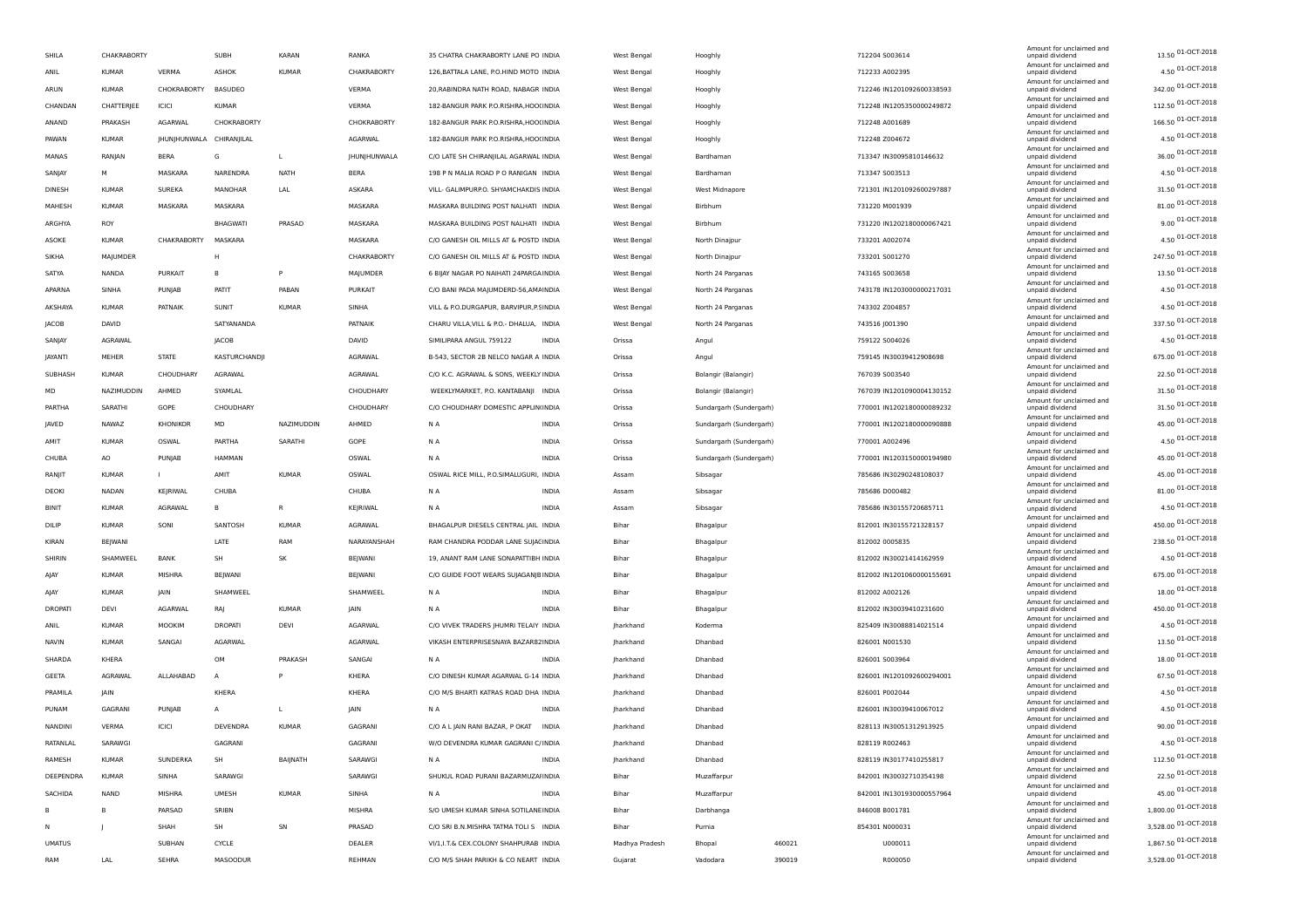|                  |                  |                |                 |              |                  |                                                            |              |                      |                  |        |                         | Amount for unclaimed and                    |                         |
|------------------|------------------|----------------|-----------------|--------------|------------------|------------------------------------------------------------|--------------|----------------------|------------------|--------|-------------------------|---------------------------------------------|-------------------------|
| MASTAN           | CHAND            |                | RAM             | LAL          | SEHRA            | P O DHOLNA ETAH                                            | <b>INDIA</b> | Delhi                | New Delhi        |        | 110005 M000028          | unpaid dividend<br>Amount for unclaimed and | 3,442.50 01-OCT-2018    |
| MOTILAL          |                  |                | SADHU           |              | RAM              | C/O PROP M/S SEHRA BROTHERSMU INDIA                        |              | Delhi                | New Delhi        |        | 110005 M000041          | unpaid dividend                             | 17,820.00 01-OCT-2018   |
| PARBATI          | DEVI             |                | UTTAM           |              | CHAND            | C/O BALDEV RAJ RAMESH PAL 1088 INDIA                       |              | Delhi                | New Delhi        |        | 110006 P000004          | Amount for unclaimed and<br>unpaid dividend | 3,528.00 01-OCT-2018    |
| RAGHU            | <b>NATH</b>      | PARSHAD        | <b>KUNDAN</b>   |              | LAL              | C/O M/S UTTAM CHAND & CO KATR INDIA                        |              | Delhi                | New Delhi        |        | 110006 R000013          | Amount for unclaimed and<br>unpaid dividend | 3,055.50 01-OCT-2018    |
| GURBHAKSH        | SINGH            |                |                 | RAGHU        | NATH             | 105, JAIPURIA BUILDING KOLHAPURR INDIA                     |              | Delhi                | New Delhi        |        | 110006 G000019          | Amount for unclaimed and<br>unpaid dividend | 2,371.50 01-OCT-2018    |
| BIMLA            | <b>KAPUR</b>     |                | JAGAT           |              | SINGH            | PROP M/S E S PEARLEY LAL KASHMIFINDIA                      |              | Delhi                | New Delhi        |        | 110006 B000037B         | Amount for unclaimed and<br>unpaid dividend | 11,893.50 01-OCT-2018   |
|                  |                  |                |                 |              |                  |                                                            |              |                      |                  |        |                         | Amount for unclaimed and                    | 16,173.00 01-OCT-2018   |
| BIMLA            | <b>KAPUR</b>     |                | BISHAMBER       | DAS          | <b>KAPUR</b>     | 221 DR MUKHERJI NAGAR DELHI 11(INDIA                       |              | Delhi                | New Delhi        |        | 110009 B000037X         | unpaid dividend<br>Amount for unclaimed and |                         |
| INDER            | SAIN             | SALUJA         | SHRI            | <b>BD</b>    | <b>KAPUR</b>     | 3, AURANGZEB LANE NEW DELHI 11 INDIA                       |              | Delhi                | New Delhi        |        | 110011 1000002          | unpaid dividend<br>Amount for unclaimed and | 2,934.00 01-OCT-2018    |
| KAMLA            | DEVI             |                | GODARMAL        | CYCLE        | DEALER           | 3 AURANGZEB LANE NEW DELHI 11(INDIA                        |              | Delhi                | New Delhi        |        | 110011 K001359          | unpaid dividend<br>Amount for unclaimed and | 2,286.00 01-OCT-2018    |
| CHARU            | KHANNA           |                | SRIRAM          |              | <b>KAPUR</b>     | I - 147. KIRTI NAGAR, NEW DELHI11 INDIA                    |              | Delhi                | New Delhi        |        | 110015 C000926          | unpaid dividend                             | 3,118.50 01-OCT-2018    |
| KAURA            | LAL              |                | RAJEEV          |              | KHANNA           | 90/36 MALVIYA NAGAR NEW DELHI1 INDIA                       |              | Delhi                | New Delhi        |        | 110017 K000036          | Amount for unclaimed and<br>unpaid dividend | 4,117.50 01-OCT-2018    |
| R                | B                | NARAIN         | SOHAN           |              | LAL              | C 159 DEFENCE COLONY NEW DELH INDIA                        |              | Delhi                | New Delhi        |        | 110024 R000004          | Amount for unclaimed and<br>unpaid dividend | 9,481.50 01-OCT-2018    |
| RAJIV            | <b>KUMAR</b>     | CHHABRA        | PADIT           | MATHURA      | DASS             | C/O M/S KRISHAN CYCLE MART3531, INDIA                      |              | Delhi                | New Delhi        |        | 110030 R002298          | Amount for unclaimed and<br>unpaid dividend | 4,500.00 01-OCT-2018    |
| SEEMA            | KHUNGAR          |                | HB              |              | LAL              | C/O R B NARAIN DASS DROPTI DEVITINDIA                      |              | Delhi                | New Delhi        |        | 110048 5002319          | Amount for unclaimed and<br>unpaid dividend | 1,687.50 01-OCT-2018    |
|                  |                  |                |                 |              |                  |                                                            |              |                      |                  |        |                         | Amount for unclaimed and                    | 2,700.00 01-OCT-2018    |
| SHAM             | DASS             | ARORA          | <b>BHARAT</b>   | M            | KHUNGAR          | B-99, GREATER KAILASH-I NEW DELH INDIA                     |              | Delhi                | New Delhi        |        | 110048 5000058          | unpaid dividend<br>Amount for unclaimed and |                         |
| SIRI             | RAM              |                | KISHAN          |              | CHAND            | 68, ANAND LOK NEW DELHI 110049 INDIA                       |              | Delhi                | New Delhi        |        | 110049 S000091          | unpaid dividend<br>Amount for unclaimed and | 4,765.50 01-OCT-2018    |
| TARLOCHAN        | SINGH            |                | SIRI            |              | RAM              | C/OM/S DASS & CO REGD CYCLEDE INDIA                        |              | Delhi                | New Delhi        |        | 110055 T000006          | unpaid dividend                             | 5,877.00 01-OCT-2018    |
| FATEH            | CHAND            | NANDWANI       | <b>BALWANT</b>  |              | SINGH            | PROP M/S S R & SONS 73 A & B D INDIA                       |              | Delhi                | New Delhi        |        | 110055 F000002          | Amount for unclaimed and<br>unpaid dividend | 1,687.50 01-OCT-2018    |
| VINA             | RAM              | LALL           | FATEH           | CHAND        | NANDWANI         | 65, A&B D D A PHASE I JHANDEWAL INDIA                      |              | Delhi                | New Delhi        |        | 110055 V001023          | Amount for unclaimed and<br>unpaid dividend | 4,050.00 01-OCT-2018    |
| MADHU            | <b>BAWA</b>      |                | D               | R            | LALL             | INSPECTOR C E HOUSE NO 328 NEWINDIA                        |              | Delhi                | New Delhi        |        | 110060 Z006359          | Amount for unclaimed and<br>unpaid dividend | 4,086.00 01-OCT-2018    |
| RAFIQ            | JAHAN            | <b>BEGUM</b>   | ANOOP           | SINGH        | <b>BAWA</b>      | RAM NIVAS 40 FRIENDS COLONY EA INDIA                       |              | Delhi                | New Delhi        |        | 110065 R001808          | Amount for unclaimed and<br>unpaid dividend | 4,117.50 01-OCT-2018    |
|                  |                  |                |                 |              |                  |                                                            |              |                      |                  |        |                         | Amount for unclaimed and                    | 24,871.50 01-OCT-2018   |
| SUSHILA          | DEVI             | JAIN           | SHAUKAT         | ULLAH        | KHAN             | 9 EASTERN AVENUE MAHARANI BAG INDIA                        |              | Delhi                | New Delhi        |        | 110065 5003040          | unpaid dividend<br>Amount for unclaimed and | 3,825.00 01-OCT-2018    |
| RAM              | PIARA            |                | BIMAL           | PRASAD       | JAIN             | FLAT NO.318, SOUTH CITY HEIGHTS INDIA                      |              | Haryana              | Gurgaon          |        | 122001 R000059          | unpaid dividend<br>Amount for unclaimed and |                         |
| YASHVIR          | SINGH            | MANN           | s               |              | RATRA            | C/O NAV BHARAT CYCLE STORE RAI INDIA                       |              | Haryana              | Rohtak           |        | 124001 Y000251          | unpaid dividend<br>Amount for unclaimed and | 2,353.50 01-OCT-2018    |
| DES              | RAJ              |                | MADAN           | GOPAL        | MANN             | A-32/5, D.L.F. QUTAB ENCLAVE, PHA INDIA                    |              | Haryana              | Gurgaon          |        | 122002 D000007          | unpaid dividend<br>Amount for unclaimed and | 1,849.50 01-OCT-2018    |
| NAVRANG          | RAI              | JAIN           | MALOOK          |              | CHAND            | OPP THE SUPER TYRE G T ROAD KA INDIA                       |              | Haryana              | Kamal            |        | 132001 N000251          | unpaid dividend                             | 2,529.00 01-OCT-2018    |
| <b>BALKRISHN</b> | SOM              | NATH           | RANJIT          | SINGH        | JAIN             | C/O M/S SETIA CYCLE & AUTOAGENC INDIA                      |              | Punjab               | Firozpur         |        | 152116 B000006          | Amount for unclaimed and<br>unpaid dividend | 2,700.00 01-OCT-2018    |
| PUSHPA           | RANI             | SAH            | BALKRISHN       | SOM          | NATH             | NAVRANG BHAWAN ACHAL TANK ALI INDIA                        |              | Uttar Pradesh        | Aligarh          |        | 202001 P000046          | Amount for unclaimed and<br>unpaid dividend | 2,614.50 01-OCT-2018    |
| LOVEE            | <b>AGNIHOTRI</b> |                | <b>RP</b>       | RANJAN       | SAH              | M/S PRAKASH CYCLE INDUSTRIES 65 INDIA                      |              | Uttar Pradesh        | Kanpur Dehat     |        | 208001 L000758          | Amount for unclaimed and<br>unpaid dividend | 3,123.00 01-OCT-2018    |
| <b>BAKUL</b>     | DHIRAJLAL        | PATEL          | SH              | DD           | SHARMA           | SHAMARAM DURGA KUND PO B H U INDIA                         |              | <b>Uttar Pradesh</b> | Varanasi         |        | 221005 IN30103924302546 | Amount for unclaimed and<br>unpaid dividend | 2,250.00 01-OCT-2018    |
|                  |                  |                |                 |              |                  |                                                            |              |                      |                  |        |                         | Amount for unclaimed and                    | 4,725.00 01-OCT-2018    |
| NATVERLAL        | DHIRAJLAL        | DHRU           | DHIRAJLAL       |              | PATEL            | C/O AVNINDER INC. CO. 141 SHRIG INDIA                      |              | Rajasthan            | Jaipur           |        | 302019 N000015          | unpaid dividend<br>Amount for unclaimed and |                         |
| PEDDIBHOTLA      | SUBBARAYA        | SHARMA         | DHIRAJLAL       |              | LAL              | BORDIWALI STREET OPP GHOGHA WINDIA                         |              | Gujarat              | Bhavnagar        |        | 364001 P000011          | unpaid dividend<br>Amount for unclaimed and | 4,117.50 01-OCT-2018    |
| TERITEX          | KNITTING         | INDUSTRIES     | KRISHNA         |              | SHASTRY          | C/O M/S DHIRAJ MAGANLAL DHRU C INDIA                       |              | Gujarat              | Surat            |        | 395003 CY00182          | unpaid dividend<br>Amount for unclaimed and | 2,700.00 01-OCT-2018    |
| мs               | UNIT             | <b>TRUST</b>   | COMPANY         |              | NA               | C/O M/S PEOPLES CYCLE MARTBHAG INDIA                       |              | Gujarat              | Surat            |        | 395003 CY00012          | unpaid dividend                             | 4,216.50 01-OCT-2018    |
| <b>TARUNA</b>    | HINDUJA          |                | COMPANY         |              | <b>NA</b>        | 43, NEW SILK BAZAR, KALBADEVIMLINDIA                       |              | Maharashtra          | Mumbai City      |        | 400002 T000763          | Amount for unclaimed and<br>unpaid dividend | 2,925.00 01-OCT-2018    |
| KALIM            | AHMED            | KHAN           | KISHINDAS       |              | DAS              | 41, MERCHANT CHAMBERS, SIRVITH/ INDIA                      |              | Maharashtra          | Mumbai City      |        | 400020 K002208          | Amount for unclaimed and<br>unpaid dividend | 2,250.00 01-OCT-2018    |
|                  |                  |                | <b>NOOR</b>     |              | MOHAMMED         | C-14, JOSHI APARTMENTS,<br>LALLUBHAIPARK ROAD, ANDHERI     | INDIA        | Maharashtra          | Mumbai City      | 400058 |                         | Amount for unclaimed and                    |                         |
| NIZAR            | SHAMSUDDIN       | KASAM          |                 |              |                  | (WEST), MUMBAI400058                                       |              |                      |                  |        | N000259                 | unpaid dividend                             | 01-OCT-2018<br>2,835.00 |
|                  |                  |                | s               |              | KASAM            | 22, PUSHPA PARK, MALAD,                                    | INDIA        | Maharashtra          | Mumbai City      | 400097 |                         | Amount for unclaimed and                    | 5,886.00 01-OCT-2018    |
| <b>IANKI</b>     | DEVI             | MAJID          | M               | A            | MAJID            | MUMBAI400097<br>M/S KASAM ENTERPRISES 138.                 | <b>INDIA</b> | Maharashtra          | Thane            | 400601 | J000015                 | unpaid dividend                             |                         |
| KASHI            | <b>NATH</b>      | <b>NAVRATI</b> |                 |              |                  | STATIONROAD IAMBHLI NAKA<br><b>THANE 400601</b>            |              |                      |                  |        | K000032                 | Amount for unclaimed and<br>unpaid dividend | 01-OCT-2018<br>1,759.50 |
| CAROL            | <b>RODRIGUES</b> | <b>STATE</b>   | <b>NAVRATI</b>  |              | PATKE            | 151, ST PATRICK TOWN SHOLAPUR INDIA<br>ROADPUNE 411013     |              | Maharashtra          | Pune             | 411013 | IN30009511257654        | Amount for unclaimed and<br>unpaid dividend | 5,490.00 01-OCT-2018    |
|                  |                  |                | WILLIAMRODRIGUE |              | <b>RODRIGUES</b> | TELIKUT AHMEDNAGAR 414001                                  | <b>INDIA</b> | Maharashtra          | Ahmednagar       | 414001 |                         | Amount for unclaimed and                    | 9.00 01-OCT-2018        |
| RAJENDRA         | <b>KUMAR</b>     |                | s.<br>MOHAN     | LAL          | <b>JAIN</b>      | SEQUEIRA COMPOUNDNEAR                                      | <b>INDIA</b> | Kamataka             | Dakshina Kannada | 575002 | R002391                 | unpaid dividend<br>Amount for unclaimed and |                         |
| RAJENDRA         | <b>KUMAR</b>     | M              |                 |              |                  | VAI FNCIA<br>CHURCHMANGALORE575002                         |              |                      |                  |        | R002391                 | unpaid dividend                             | 01-OCT-2018<br>13.50    |
|                  |                  |                | T               | $\mathsf{R}$ | KOTHARI          | NO-4, PERUMAL MUDALI ST,<br>IIIRDFLOOR SOWCARPET CHENNAI   | <b>INDIA</b> | Tamil Nadu           | Chennai          | 600079 |                         | Amount for unclaimed and                    | 01-OCT-2018             |
| RAJESH           | KOTHARI          |                |                 |              |                  | 600079                                                     |              |                      |                  |        | R002555                 | unpaid dividend                             | 4.50                    |
| SANDEEP          | JAIN             |                | <b>HANS</b>     | RAJ          | JAIN             | VINOD TEXTILES, 48, ELEPHANT<br>GATESTREET, CHENNAI 600079 | <b>INDIA</b> | Tamil Nadu           | Chennai          | 600079 | S003716                 | Amount for unclaimed and<br>unpaid dividend | 22.50 01-OCT-2018       |
|                  |                  |                | <b>BALAJI</b>   |              | KUMAR            | V-3, ADAYAR<br>APARTMENTS, KOTHURPURRAM,                   | INDIA        | Tamil Nadu           | Chennai          | 600085 |                         | Amount for unclaimed and<br>unpaid dividend | 01-OCT-2018             |
| R                | RAJENDRA         | <b>KUMAR</b>   | <b>GLAXMI</b>   | CHAND        | LODHA            | <b>CHENNAI 600085</b><br>C/O SHAH ELECTRICALS 341          | <b>INDIA</b> | Tamil Nadu           | Chennai          | 600079 | Z004658                 | Amount for unclaimed and                    | 9.00                    |
| VIMLA            | DEVI             | LODHA          |                 |              |                  | MINTSTREET CHENNAI 600079                                  |              |                      |                  |        | V001501                 | unpaid dividend                             | 13.50 01-OCT-2018       |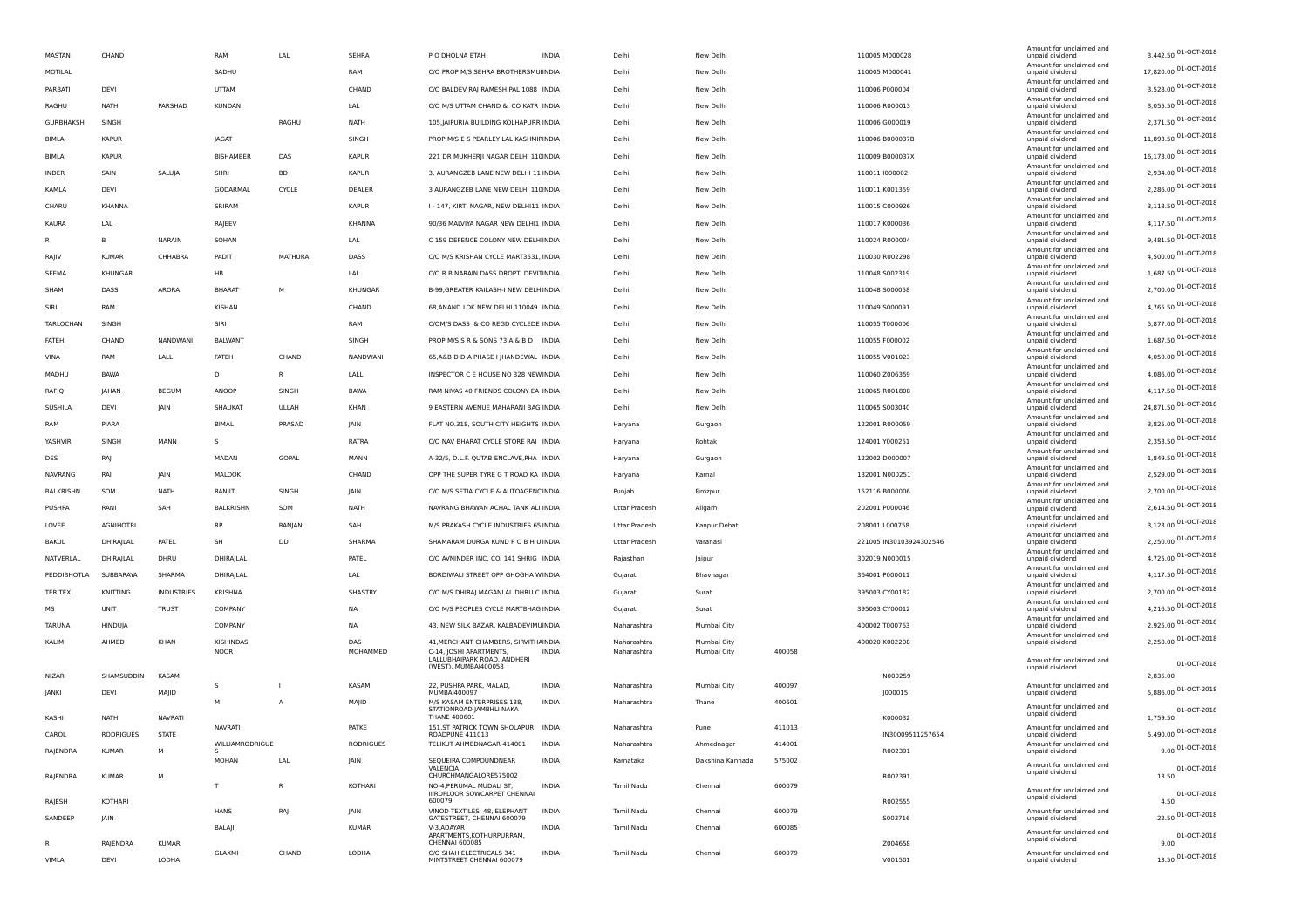|                | ASHOK            | <b>KUMAR</b>   | s              |               | <b>KUMAR</b>  | <b>GANESH MEDICAL</b><br>HALL.244/2.T.H.ROAD<br>TONDIARPET, CHENNAI 600081     | INDIA        | Tamil Nadu           | Chenna       | 600081 | 0006240 |                | Amount for unclaimed and<br>unpaid dividend | 01-OCT-2018<br>4.50   |
|----------------|------------------|----------------|----------------|---------------|---------------|--------------------------------------------------------------------------------|--------------|----------------------|--------------|--------|---------|----------------|---------------------------------------------|-----------------------|
|                |                  |                | C.             |               | VISWANATHAN   | 10/16 KULANDAI GRAMANI STREET INDIA<br>ISTFLOOR PURSAIWAKKAM<br>CHENNAI 600084 |              | Tamil Nadu           | Chenna       | 600084 |         |                | Amount for unclaimed and<br>unpaid dividend | 01-OCT-2018           |
|                | CHIDAMBARAM      |                | <b>MOORTHY</b> |               | MOORTHY       | PLAT 600, REGALIA APTS., 5,                                                    | <b>INDIA</b> | Tamil Nadu           | Chenna       | 600113 | V001204 |                |                                             | 184.50                |
|                |                  |                |                |               |               | SARDARPATEL ROAD, CHENNAI                                                      |              |                      |              |        |         |                | Amount for unclaimed and<br>unpaid dividend | 01-OCT-2018           |
| <b>USHA</b>    | в                | <b>MOORTHY</b> |                |               |               | 600113                                                                         | <b>INDIA</b> | Delhi                | New Delhi    |        | U000810 |                | Amount for unclaimed and                    | 675.00                |
| <b>STOP</b>    | <b>NA</b>        | <b>NA</b>      | NA             | NA            |               | <b>NA</b>                                                                      |              |                      |              | 110001 |         | $\overline{0}$ | unpaid dividend                             | 22.50 01-OCT-2019     |
| ANIL           | <b>GUPTA</b>     |                | SH             | <b>BL</b>     | <b>GUPTA</b>  | 110 PARAS MOHALLA ROHTAK                                                       | <b>INDIA</b> | Haryana              | Rohtak       | 124001 |         | 5067           | Amount for unclaimed and<br>unpaid dividend | 4.50 01-OCT-2019      |
| PALLAVI        | MODI             |                | SH             | CK            | MODI          | KALPANA APPARTMENTS BHUJ KACH INDIA                                            |              | Gujarat              | Kachchh      | 370465 |         | 5086           | Amount for unclaimed and<br>unpaid dividend | 675.00 01-OCT-2019    |
| CHANDANBEN     | <b>BHUPENDRA</b> | KODIYA         | PRIYANK        | BHUPENDRABHAI | KODIYA        | 6 SADBHAV APTS OPP<br>RAMANNAGAR SOCYMANI NAGAR<br>AHMEDABAD                   | <b>INDIA</b> | Gujarat              | Ahmedabad    | 380001 |         | 5420           | Amount for unclaimed and<br>unpaid dividend | 01-OCT-2019<br>81.00  |
|                | SRIHARA          |                | SH             | RAMA          | NATHAN        | 13-2-228 MATWADA WARANGAL                                                      | <b>INDIA</b> | West Bengal          | Kolkata      | 700001 |         |                | Amount for unclaimed and                    | 4.50 01-OCT-2019      |
| KANDULA        | ARUNA            | DEVI           | SH             | RAMESH        | BHAI          | IST LINE SHANTI NAGAR GUNTUR                                                   | <b>INDIA</b> |                      | Prakasam     | 522413 |         | 5478           | unpaid dividend<br>Amount for unclaimed and |                       |
|                |                  |                |                |               |               | VILL MAHARUPUR KHAR                                                            |              | Andhra Pradesh       |              | 209801 |         | 5495           | unpaid dividend<br>Amount for unclaimed and | 225.00 01-OCT-2019    |
| VIJAY          | <b>KUMAR</b>     | CHANDAK        | <b>SH</b>      |               | MISHRA        | <b>JEHANGANJFARRUKHABAD UP</b>                                                 | INDIA        | <b>Uttar Pradesh</b> | Unnao        |        |         | 5572           | unpaid dividend                             | 450.00 01-OCT-2019    |
| RAJNI          | BALA             |                | LATE           | SHSG          | CHANDAK       | HOUSE NO 2110 SECTOR 7-D<br>FARIDARAD                                          | <b>INDIA</b> | Haryana              | Faridabad    | 121001 |         | 5682           | Amount for unclaimed and<br>unpaid dividend | 4.50 01-OCT-2019      |
| PARVEEN        | GARG             |                | <b>SH</b>      | PARMOD        | PURI          | C/O LATE SH RAGHU NATH<br>KAPOORBRAHAM COLONY OLD D C INDIA                    |              | Haryana              | Sonepat      | 131101 |         |                | Amount for unclaimed and                    | 01-OCT-2019           |
|                |                  |                |                |               |               | ROAD SONEPAT                                                                   |              |                      |              |        |         | 5685           | unpaid dividend                             | 4.50                  |
| CHANDER        | <b>KANTA</b>     |                | <b>SH</b>      | MP            | GARG          | H.NO 799 SECTOR 14 SONEPAT HR. INDIA                                           |              | Haryana              | Sonepat      | 131101 |         | 5687           | Amount for unclaimed and<br>unpaid dividend | 4.50 01-OCT-2019      |
|                |                  |                |                |               |               | LATE SH R N KAPOOR H.NO                                                        |              |                      |              | 131101 |         |                |                                             |                       |
| ASHOK          | KOHL             |                | LATE           | R             | <b>KAPOOR</b> | 776/14BRAHAM COLONY OLD D.C<br>ROAD OPPAHUJA HOSPITAL                          | <b>INDIA</b> | Haryana              | Sonepat      |        |         |                | Amount for unclaimed and<br>unpaid dividend | 01-OCT-2019           |
|                |                  |                |                |               |               | SONEPAT                                                                        |              |                      |              |        |         | 5691           |                                             | 4.50                  |
| SUDHABEN       | н                | SHAH           | SH             | VP            | KOHLI         | H NO 2130 MOHALLA DHARAMPURA<br>GALIBHAGAT ROSHAN LAL WALI                     | <b>INDIA</b> | Punjab               | Jalandhai    |        |         |                | Amount for unclaimed and                    | 01-OCT-2019           |
|                |                  |                |                |               |               | GANAURMANDI                                                                    |              |                      |              | 144001 |         | 5732           | unpaid dividend                             | 4.50                  |
| AMRIK          | SINGH            |                | <b>SH</b>      |               | <b>GUPTA</b>  | 2488 SECTOR-12 HOUS.BOURD                                                      | <b>INDIA</b> | Haryana              | Sonepat      | 131101 |         |                | Amount for unclaimed and                    | 4.50 01-OCT-2019      |
|                |                  |                |                |               |               | COLONYSONEPAT<br>C/O S CHATTARPAL SINGH                                        |              |                      |              |        | A000494 |                | unpaid dividend<br>Amount for unclaimed and |                       |
| AHIBASI        | <b>BALRAM</b>    | SHARMA         | KIRPAL         |               | SINGH         | KOACHAR 269SALEMTABRI<br>LUDHIANA                                              | <b>INDIA</b> | Punjab               | Ludhiana     | 141002 | A000931 |                | unpaid dividend                             | 01-OCT-2019<br>31.50  |
|                |                  |                |                |               |               | H NO 2811/A SEC 3 H B                                                          |              |                      |              |        |         |                | Amount for unclaimed and                    |                       |
| AVINASHI       | RAM              | KAPOOR         | <b>R</b>       |               | SHARMA        | COLONYBALABHGARH FARIDABAD                                                     | INDIA        | Haryana              | Faridabad    | 121001 | A001291 |                | unpaid dividend                             | 01-OCT-2019<br>4.50   |
|                |                  |                |                |               |               | C/O DR NARESH KUMAR                                                            |              |                      |              |        |         |                |                                             |                       |
|                | MEHTA            |                | GANGA          | RAM           | KAPOOR        | KAPOORSAHIBABAD MEDICARE<br>CENTRE 20 ASHYAM PARK G T                          | <b>INDIA</b> | Uttar Pradesh        | Ghaziabad    |        |         |                | Amount for unclaimed and<br>unpaid dividend | 01-OCT-2019           |
|                |                  |                |                |               |               | ROAD SAHIBABAD                                                                 |              |                      |              | 201012 | A001297 |                |                                             | 247.50                |
| ADARSH         | CHANDRAWANSH     |                | SARDAR         | HUKAMSINGH    | MEHTA         | C/O M/S HARBANS SINGH MEHTA &<br>COSHARE & STOCK BROKERS 33 INDIA              |              | Delhi                | East Delhi   |        |         |                | Amount for unclaimed and                    | 01-OCT-2019           |
|                |                  |                |                |               |               | REGALBLDG NEW DELHI                                                            |              |                      |              | 110016 | A001519 |                | unpaid dividend                             | 112.50                |
| ANUBHA         | SINGH            |                | NEBH           |               | RA            | H NO 612 SECTOR 12 SONEPAT                                                     | <b>INDIA</b> | Haryana              | Sonepat      | 131101 | A001933 |                | Amount for unclaimed and<br>unpaid dividend | 450.00 01-OCT-2019    |
| ARVIND         | <b>KUMAR</b>     | SWAMI          |                | -S            | CHANDRAWANSHI | H NO 23/504 HANDIPARA RAIPUR                                                   | <b>INDIA</b> | Chhattisgarh         | Raipur       |        |         |                | Amount for unclaimed and                    |                       |
|                |                  |                |                |               |               |                                                                                |              |                      |              | 490022 | A002012 |                | unpaid dividend<br>Amount for unclaimed and | 4.50 01-OCT-2019      |
| ANSHIM         | <b>BATRA</b>     |                | SHUBHLAKSHAN   |               | <b>KUNWAR</b> | 832-SECTOR 38-A, CHANDIGARH                                                    | <b>INDIA</b> | Punjab               | Amritsar     | 143001 | A002105 |                | unpaid dividend                             | 4.50 01-OCT-2019      |
| ANJALI         | <b>BATRA</b>     |                | A              | K             | <b>BATRA</b>  | BATAR'S HOUSE DEEPAK MANDIR<br>CHOWKSONEPAT                                    | <b>INDIA</b> | Haryana              | Sonepat      | 131101 | A002106 |                | Amount for unclaimed and<br>unpaid dividend | 4.50 01-OCT-2019      |
| ALKA           | <b>GUPTA</b>     |                | $\overline{A}$ | к             | <b>BATRA</b>  | BATRA'S HOUSE DEEPAK MANDIR<br>CHOWKSONEPAT                                    | <b>INDIA</b> | Haryana              | Sonepat      | 131101 | A002115 |                | Amount for unclaimed and                    | 18.00 01-OCT-2019     |
| ARUP           | <b>KUMAR</b>     | CHATTERJEE     | R              |               | <b>GUPTA</b>  | MEERA INN 37/19-E,OPP R B I                                                    | <b>INDIA</b> | Uttar Pradesh        | Kanpur Dehat |        |         |                | unpaid dividend<br>Amount for unclaimed and |                       |
|                |                  |                |                |               |               | THEMALL KANPUF                                                                 |              |                      |              | 209202 | A002133 |                | unpaid dividend<br>Amount for unclaimed and | 18.00 01-OCT-2019     |
| BRIJ           | MOHAN            | DHANUKA        | OM             |               | PARKASH       | 1 SUGAR MILL COLONY ROHTAK                                                     | INDIA        | Haryana              | Rohtak       | 124001 | B001421 |                | unpaid dividend                             | 27.00 01-OCT-2019     |
| BINDU          | MEHRA            |                | <b>IAWAHAR</b> |               | LAL           | H NO 1956 SEC 12 PH I<br><b>OSHARAMFACTORI SONIPAT</b>                         | <b>INDIA</b> | Haryana              | Sonepat      | 131101 | B001537 |                | Amount for unclaimed and<br>unpaid dividend | 4.50 01-OCT-2019      |
| CHANDRA        | <b>BHUSHAN</b>   | RAM            |                |               | DHANUKA       | 24, SHIV THAKUR LANE KOLKATTA<br>70007                                         | <b>INDIA</b> | West Bengal          | Kolkata      | 711106 | C000952 |                | Amount for unclaimed and<br>unpaid dividend | 4.50 01-OCT-2019      |
|                |                  |                |                |               |               | NEAR CAPT. BANTA SINGH                                                         |              |                      |              |        |         |                | Amount for unclaimed and                    |                       |
| DILBAGH        | SINGH            |                | RAKESH         |               | <b>KUMAR</b>  | PAKHOWALROAD V&P.O.DAD<br>LUDHIANA                                             | <b>INDIA</b> | Punjab               | Ludhiana     | 141002 | D000025 |                | unpaid dividend                             | 01-OCT-2019<br>4.50   |
| DES            | RAJ              | ARORA          | MADAN          |               | RAM           | C/O SGT C B RAM CATERING                                                       | INDIA        | Delhi                | Delhi        |        |         |                | Amount for unclaimed and                    | 4.50 01-OCT-2019      |
| <b>DINESH</b>  | <b>BADALA</b>    |                | TARLOCHAN      |               | SINGH         | SECTION 5WING AF C/O 99 APO<br>C/O C COY CIV 682 ASC BN MT C/O                 | <b>INDIA</b> | Delhi                | Delhi        | 110033 | D001322 |                | unpaid dividend<br>Amount for unclaimed and |                       |
|                |                  |                |                |               |               | 56A.P.O.                                                                       |              |                      |              | 110033 | D001421 |                | unpaid dividend<br>Amount for unclaimed and | 9.00 01-OCT-2019      |
| DEEPAK         | CHANDAK          |                | SHRI           | KALA          | RAMARORA      | H.NO. 128, SECTOR-11, PANCHKULA INDIA                                          |              | Haryana              | Panchkula    | 134109 | D001429 |                | unpaid dividend                             | 225.00 01-OCT-2019    |
| GOPAL          | <b>ACHARYA</b>   |                | D              | $\mathsf{L}$  | <b>BADALA</b> | 14-B YASHODA APTS, DATTA<br>MANDIRROAD, VAKOLA SANTACRUZ INDIA<br>(E) MUMBAI55 |              | Maharashtra          | Mumbai City  | 400055 | G000527 |                | Amount for unclaimed and<br>unpaid dividend | 01-OCT-2019<br>247.50 |
| GURDEEP        | SINGH            | MALIK          | H              | $\vee$        | CHANDAK       | 202, LABH DARSHAN, SOUTH<br>PONDROAD, VILLE PARLE (W)                          | <b>INDIA</b> | Maharashtra          | Mumbai City  |        |         |                | Amount for unclaimed and                    | 01-OCT-2019           |
|                |                  |                |                |               |               | MUMBAI 56                                                                      |              |                      |              | 400056 | G000779 |                | unpaid dividend                             | 247.50                |
| GULSHAN        | SETH             |                | VISHWANATH     |               | ACHARYA       | C/O G R NAYAK UNION BANK OF                                                    | <b>INDIA</b> | Tamil Nadu           | Chennai      |        |         |                | Amount for unclaimed and                    | 01-OCT-2019           |
|                |                  |                |                |               |               | INDIAOLD PALACE ROAD MUDHOL                                                    |              |                      |              | 600029 | G001155 |                | unpaid dividend                             | 4.50                  |
| GANESH         | <b>KUMAR</b>     | <b>GUPTA</b>   | AVTAR          |               | SINGH         | 2160, CENTRE AVENUE FORTLEE N UNITED STATES OF<br>J07024 U S A                 | AMERICA      | <b>NA</b>            | NA           |        | G001176 |                | Amount for unclaimed and<br>unpaid dividend | 9.00 01-OCT-2019      |
| <b>JAGDISH</b> | MITTER           |                | $\vee$         | M             | SETH          | #374 SECTOR 14 SONEPAT<br>HARYANA                                              | <b>INDIA</b> | Haryana              | Sonepat      | 131101 | J000006 |                | Amount for unclaimed and<br>unpaid dividend | 9.00 01-OCT-2019      |
| JAGJIWAN       | RAM              |                | <b>GOURI</b>   | SHANKAR       | <b>GUPTA</b>  | 50/2/1, NANDI BAGANBY LANE,<br>SALKIAHOWRAH                                    | <b>INDIA</b> | West Bengal          | Kolkata      | 711106 | 1000008 |                | Amount for unclaimed and<br>unpaid dividend | 4.50 01-OCT-2019      |
|                |                  |                |                |               |               |                                                                                |              |                      |              |        |         |                |                                             |                       |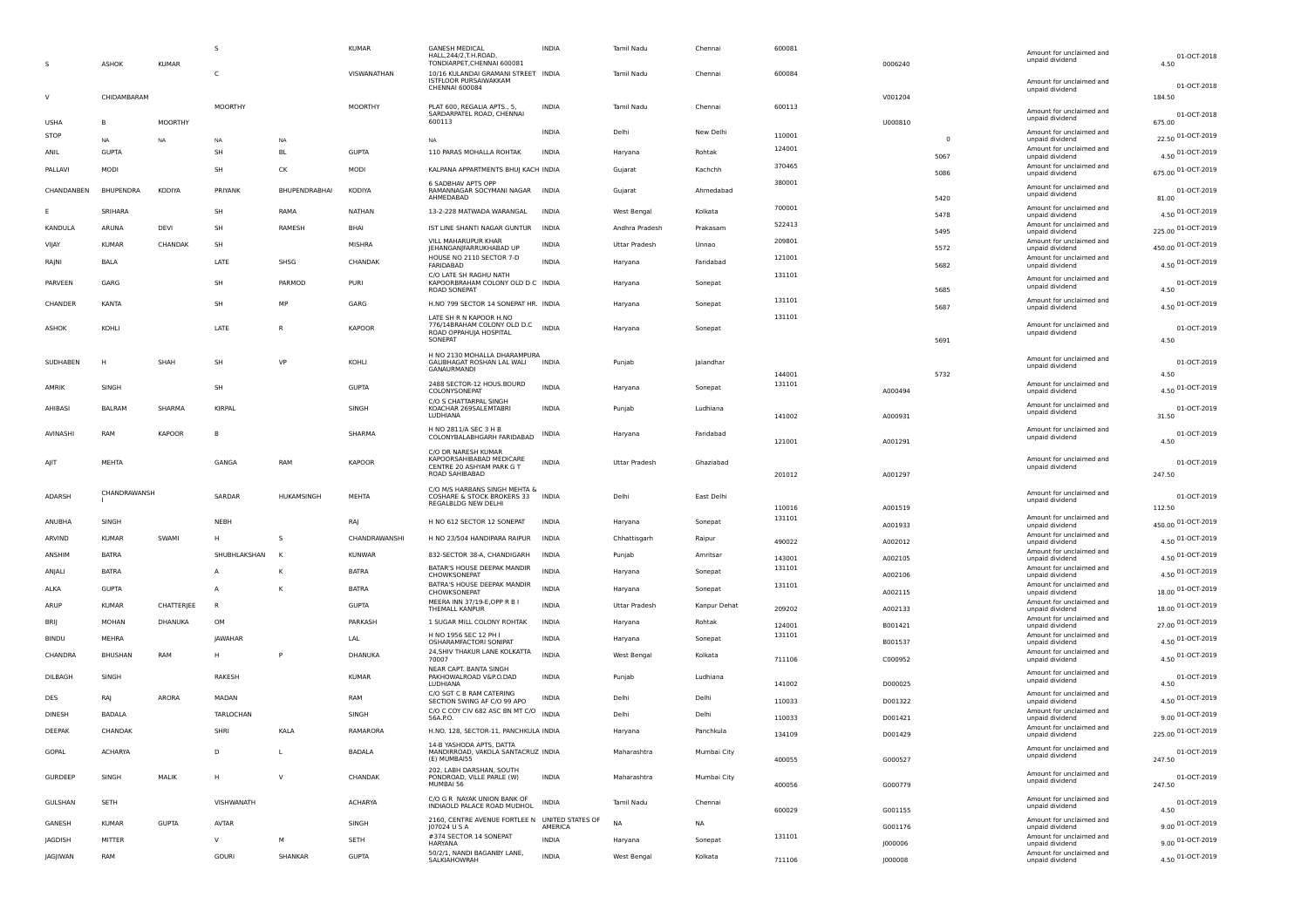|                |            | C                    | THAKUR                  | <b>DURGA</b>     |              | DAS          | 760 - MODEL TOWN, PANIPAT                                                                                                                   | <b>INDIA</b> | Haryana        | Panipat       | 121002           | K000068 | Amount for unclaimed and<br>unpaid dividend | 4.50 01-OCT-2019             |
|----------------|------------|----------------------|-------------------------|------------------|--------------|--------------|---------------------------------------------------------------------------------------------------------------------------------------------|--------------|----------------|---------------|------------------|---------|---------------------------------------------|------------------------------|
| <b>KUNDAN</b>  |            | LAL                  | NARULA                  | <b>DURGA</b>     |              | DAS          | 760 - MODEL TOWN, PANIPAT                                                                                                                   | <b>INDIA</b> | Haryana        | Panipat       | 121002           | K000522 | Amount for unclaimed and<br>unpaid dividend | 418.50 01-OCT-2019           |
| KISHORE        |            | MULCHANDDAS SHAKWALA |                         | <b>HARSUKH</b>   |              | LAL          | MSTD CODE NO.028231/2 O 118 R<br>418PAREKH VADILAL<br>JIVANBHAI, CHOKSI & SONS<br>GOLDONA SILVER MERCHANT                                   | INDIA        | Gujarat        | Rajkot        |                  |         | Amount for unclaimed and<br>unpaid dividend | 01-OCT-2019                  |
|                |            |                      |                         |                  |              |              | SARAFBAZAR JETPUR<br>1956 SEC 12 PART-1 OPP                                                                                                 |              |                |               | 360001<br>131101 | K001041 | Amount for unclaimed and                    | 247.50                       |
| KATYANI        |            | <b>MATHUR</b>        |                         | GOBIND           |              | RAM          | ASHRAMSONEPAT                                                                                                                               | <b>INDIA</b> | Haryana        | Sonepat       |                  | K001676 | unpaid dividend                             | 4.50 01-OCT-2019             |
|                |            | PEER                 | MOHIDEEN                | DHALLA           |              | RAM          | C/O B S KALRA 54, NEW<br>DEVPURIBAGHPAT ROAD MEERUT                                                                                         | INDIA        | Uttar Pradesh  | Meerut        | 250001           |         | Amount for unclaimed and<br>unpaid dividend | 01-OCT-2019<br>4.50          |
|                |            | к                    | MUNDHRA                 | -R               | P            | THAKUR       | <b>GOVERMENT COLLEGE BHIWANI</b>                                                                                                            | INDIA        | Haryana        | Bhiwani       |                  | K001888 | Amount for unclaimed and                    | 4.50 01-OCT-2019             |
| KAILASH        |            | CHAND                | SWAMI                   | T                |              | NARULA       | H NO-2C/67, N I T FARIDABAD                                                                                                                 | INDIA        | Haryana        | Faridabad     | 127021           | K001987 | unpaid dividend<br>Amount for unclaimed and | 4.50 01-OCT-2019             |
|                |            | s                    |                         | SH               |              |              |                                                                                                                                             |              |                |               | 121001           | K002013 | unpaid dividend<br>Amount for unclaimed and |                              |
| KANTILAL       |            |                      | PATEL                   |                  |              | MATHUR       | LAL BAGH STREET PATIALA<br>17, LAL MAIDAN PAQTA C ROAD                                                                                      | INDIA        | Punjab         | Patiala       | 145001           | K002120 | unpaid dividend<br>Amount for unclaimed and | 54.00 01-OCT-2019            |
| KAMLESH        |            | <b>GUPTA</b>         |                         | Y                | C            | MUNDHRA      | <b>JODHPUR</b>                                                                                                                              | <b>INDIA</b> | Rajasthan      | Jodhpur       | 342001           | K002290 | unpaid dividend                             | 45.00 01-OCT-2019            |
| MAHA           |            | MAYA                 | GHOSH                   | P                | M            | SWAMII       | DEVKI SADAN, E-121,<br>SIDHARTHNAGAR, NEAR SECTOR-<br>14, MALVIYANAGAR, JAIPUR                                                              | <b>INDIA</b> | Rajasthan      | Jaipur        | 342001           | M000014 | Amount for unclaimed and<br>unpaid dividend | 01-OCT-2019<br>4.50          |
| <b>MAHAVIR</b> |            | PRASAD               | JAIN                    | SANKARLAL        |              | PATEL        | 4, RAJVIHAR APARTMENT<br>NEARSUSILNAGAR SOCIETY, NEAR<br>GURUKULMEMNAGAR ROAD<br>AHMEDABAD 52                                               | <b>INDIA</b> | Gujarat        | Ahmedabad     | 380001           | M000015 | Amount for unclaimed and<br>unpaid dividend | 01-OCT-2019<br>4.50          |
|                | MANMOHANI  | PURI                 |                         | VINOD            |              | <b>KUMAR</b> | B-80A, ST. NO.I, MAJLIS PARK, DELHI INDIA<br>33                                                                                             |              | Delhi          | North West    | 110033           | M000020 | Amount for unclaimed and                    | 9.00 01-OCT-2019             |
|                |            |                      |                         |                  |              |              | PLOT NO 31 SHREE PURAM COLONY                                                                                                               |              |                |               |                  |         | unpaid dividend                             |                              |
| MADAN          |            | LAL                  | AGRAWAL                 | BRIJENDRA        | <b>KUMAR</b> | <b>GUPTA</b> | NEARGURJAR KI THADI GOPAL PURA INDIA<br>BYEPASSJAIPUR RAJASTHAN                                                                             |              | Rajasthan      | Jaipur        | 342001           | M000471 | Amount for unclaimed and<br>unpaid dividend | 01-OCT-2019<br>117.00        |
|                | MADHUKANTA | HIRALAL              | MODI                    | SH               |              | GHOSH        | C/O BIRESHWAR GHOSE<br>D/60/103CHHOTIGOILA VARANASI                                                                                         | INDIA        | Uttar Pradesh  | Varanasi      | 221005           | M000856 | Amount for unclaimed and<br>unpaid dividend | 01-OCT-2019<br>247.50        |
|                |            | C                    | SATYANARAYANA CHHOTURAM |                  |              | RAM          | H NO 260 SHASTRI NAGAR NR<br>JAINSCHOOL GANOUR HARYANA                                                                                      | <b>INDIA</b> | Haryana        | Sonepat       |                  |         | Amount for unclaimed and<br>unpaid dividend | 01-OCT-2019                  |
| MANGE          |            | RAM                  | AGRAWAL                 | -S               | -S           | PURI         | 4/55 WEA KAROL BAGH NEW DELHI INDIA                                                                                                         |              | Delhi          | Delhi         | 131101           | M002055 | Amount for unclaimed and                    | 4.50<br>22.50 01-OCT-2019    |
| NISHA          |            | <b>GUPTA</b>         |                         | RAMESHWAR        |              | AGRAWAL      | C/O RAMESHWAR BACHULAL                                                                                                                      | <b>INDIA</b> | Delhi          | Delhi         | 110005           | M002393 | unpaid dividend<br>Amount for unclaimed and | 337.50 01-OCT-2019           |
|                |            |                      |                         |                  |              |              | SADAR BAZAR SENDHWA<br>BEHIND V S HOSPITAL BESIDE                                                                                           |              |                |               | 110005           | N001159 | unpaid dividend<br>Amount for unclaimed and |                              |
| <b>OM</b>      |            | PRAKASH              | SAINI                   | н                |              | KANAIYALAL   | POSTOFFICE ELLISBRIDGE<br>AHMEDABAD                                                                                                         | <b>INDIA</b> | Gujarat        | Ahmedabad     | 380001           | 0000004 | unpaid dividend                             | 01-OCT-2019<br>4.50          |
| PREM           |            | CHAND                | JAIN                    | M                | <b>VSN</b>   | SWAMY        | H NO 9-44 306/IIIRD<br><b>FLOORRAJYALAKSHMI</b><br>SHARADANAGARRAMANTHAPUR<br>HYDERABAD 13                                                  | INDIA        | Andhra Pradesh | Anantapur     | 515571           | P000028 | Amount for unclaimed and<br>unpaid dividend | 01-OCT-2019<br>4.50          |
| PATEL          |            | YAGNESH              | RASHIKLAL               |                  | C            | <b>GUPTA</b> | 20, AB PATEL NAGAR MEERUT                                                                                                                   | <b>INDIA</b> | Uttar Pradesh  | Meerut        | 250001           | P000674 | Amount for unclaimed and<br>unpaid dividend | 562.50 01-OCT-2019           |
| PRITI          |            | SEHGAL               |                         |                  | ASHOK        | RAO          | RAMA KRISHNA SCHOOL OF<br>COMMERCEMASTIKATTE ROAD<br><b>KUNDAPURA</b>                                                                       | <b>INDIA</b> | Karnataka      | Kolar         | 576201           | P001057 | Amount for unclaimed and<br>unpaid dividend | 01-OCT-2019<br>166.50        |
| PUSHPA         |            | DEVI                 |                         | ANIL             |              | <b>KUMAR</b> | C/O SH. NAND LAL JI MUNDRA,<br>KHEAIWALI GALI GANIA GATE SIRSA INDIA                                                                        |              | Haryana        | Sirsa         | 125055           | P001282 | Amount for unclaimed and<br>unpaid dividend | 01-OCT-2019<br>9.00          |
| PRAVIN         |            | <b>KUMAR</b>         | LATTH                   | TUSI             | RAM          | LAND         | R-30 SHOP, INDERPURI COLONY<br>NEARPUSA INSTITUTE NEW DELHI                                                                                 | <b>INDIA</b> | Delhi          | Central Delhi | 110001           | P001492 | Amount for unclaimed and<br>unpaid dividend | 01-OCT-2019<br>13.50         |
| PIYUSH         |            |                      | PAREKH                  | <b>JAGMANDAR</b> |              | DAS          | H NO 260 SHASTRI NAGAR NR<br>JAINSCHOOL GANOUR HARYANA                                                                                      | <b>INDIA</b> | Haryana        | Rohtak        |                  |         | Amount for unclaimed and<br>unpaid dividend | 01-OCT-2019                  |
| PETRICK        |            | D                    | CHRISTIAN               | SH               |              | SEHGAL       | 42, RING ROAD NEW DELHI                                                                                                                     | <b>INDIA</b> | Delhi          | East Delhi    | 124001           | P001898 | Amount for unclaimed and                    | 112.50<br>108.00 01-OCT-2019 |
| PUSHPA         |            | DEVI                 | SAND                    | SMT              |              | DEVI         | NO 4/55, W E A KAROL BAGH NEW                                                                                                               | <b>INDIA</b> | Delhi          | Delhi         | 110086           | P002038 | unpaid dividend<br>Amount for unclaimed and | 4.50 01-OCT-2019             |
|                |            |                      |                         |                  |              |              | DELHI                                                                                                                                       |              |                |               | 110005           | P002048 | unpaid dividend                             |                              |
| RAJINDER       |            | <b>KUMAR</b>         |                         | SHANKARLAL       |              | LATH         | C/O ASHOK KUMAR BANKA<br>147, GIRISHGHOSH ROAD BLOCK<br>NO N/12 P OBELURMATH HOWRAH                                                         | <b>INDIA</b> | West Bengal    | Howrah        | 721445           | R000019 | Amount for unclaimed and<br>unpaid dividend | 01-OCT-2019<br>4.50          |
| RAM            |            | PARSHAD              | MALHOTRA                | MANAKLAL         | ZUMBARLAL    | SABU         | DHANUKA COMPOUND COLLEGE<br>ROAD ATPOST SHEGAON<br><b>BULDHANA</b>                                                                          | <b>INDIA</b> | Maharashtra    | Buldhana      | 444306           | R000058 | Amount for unclaimed and<br>unpaid dividend | 01-OCT-2019<br>4.50          |
| R              |            | к                    | <b>SEKHRI</b>           | <b>JAGDISH</b>   | -S           | PAREKH       | MSTD.CODE NO.02823-1/2,0<br>118R418, PAREKH<br>VADILALIIVANBHAI.CHOKSI & SONS INDIA<br>GOLD & SILVER MERCHANT, SARAF<br><b>BAZAR JETPUR</b> |              | Guiarat        | Rajkot        |                  |         | Amount for unclaimed and<br>unpaid dividend | 01-OCT-2019                  |
|                |            |                      |                         |                  |              |              | 21, MULJINAGAR SOCIETY OPP                                                                                                                  |              |                |               | 360001           | R000078 | Amount for unclaimed and                    | 4.50                         |
| RAM            |            | <b>JAVAYA</b>        |                         | DAVID            |              | DAVID        | GHELANIPETROL PUMP NIZAMPURA INDIA<br><b>BARODA</b>                                                                                         |              | Gujarat        | Vadodara      | 391210           | R000084 | unpaid dividend                             | 01-OCT-2019<br>4.50          |
| REKHA          |            | <b>BHARAT</b>        | <b>BARAI</b>            | RAJENDRA         | <b>KUMAR</b> | SAND         | C/O PAYAL GARMENT, 134/1<br>M.G.ROAD, KOLKATTA                                                                                              | <b>INDIA</b> | West Bengal    | Kolkata       | 711106           | R001469 | Amount for unclaimed and<br>unpaid dividend | 166.50 01-OCT-2019           |
|                | RAMESHBHAI | CHABILDAS            | GANDHI                  | JAWAHAR          |              | LAL          | 1956 SEC-12 PORT I SONEPAT                                                                                                                  | <b>INDIA</b> | Haryana        | Sonepat       | 131101           | R001574 | Amount for unclaimed and<br>unpaid dividend | 450.00 01-OCT-2019           |
| RAVINDAR       |            | <b>KUMAR</b>         |                         | JAI              |              | KISHAN       | C-7/131 LAWRANCE ROAD<br>KESHAVPURAM DELHI 35                                                                                               | <b>INDIA</b> | Delhi          | Delhi         | 110035           | R002404 | Amount for unclaimed and<br>unpaid dividend | 337.50 01-OCT-2019           |
| SADHU          |            | RAM                  | MALHOTRA                | TARA             |              | CHAND        | 119,E P SAIDON MOHALLA RAM<br>GALIJALANDHAR CITY                                                                                            | <b>INDIA</b> | Punjab         | Jalandhar     | 144001           | S000007 | Amount for unclaimed and<br>unpaid dividend | 4.50 01-OCT-2019             |
| SAKHAR         |            | CHAND                | JAIN                    | RAJA             |              | RAM          | EX ENGINEER HIND OIL DESIGN<br>INSTTO N G C TEL BHAWAN                                                                                      | <b>INDIA</b> | Uttar Pradesh  |               |                  |         | Amount for unclaimed and                    | 01-OCT-2019                  |
|                |            |                      |                         |                  |              |              | DEHRADUN                                                                                                                                    |              |                | Agra          | 282002           | S000009 | unpaid dividend                             | 4.50                         |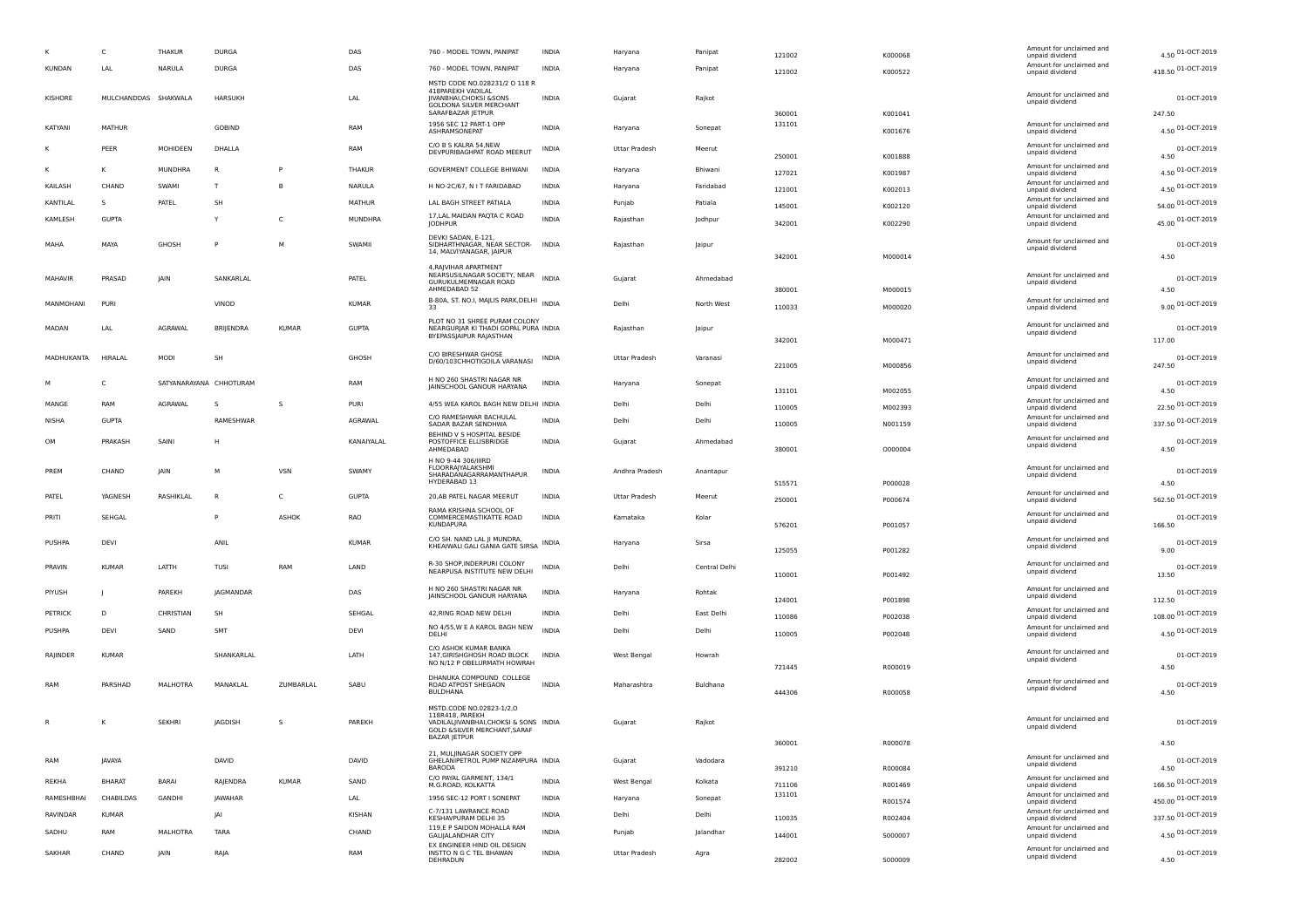| SATYA  |                | PRAKASH      | WADEHRA        | KRISHAN          |              | MAL             | 15, CLUB COLONY KARNAL                                                                                    | <b>INDIA</b>                | Haryana                 | Kamal          | 131002           | 5000035 | Amount for unclaimed and<br>unpaid dividend                    | 4.50 01-OCT-2019           |
|--------|----------------|--------------|----------------|------------------|--------------|-----------------|-----------------------------------------------------------------------------------------------------------|-----------------------------|-------------------------|----------------|------------------|---------|----------------------------------------------------------------|----------------------------|
|        | SAVITA         | PURI         |                | <b>BHARAT</b>    | NATHALAL     | BARAI           | 307, SARASWATI APT ASHOK<br>NAGARCROSS ROAD NO 3 BEHIND<br>E S I SHOSPITAL KANDIWALI (E)<br>MUMBAI        | <b>INDIA</b>                | Maharashtra             | Mumbai City    |                  |         | Amount for unclaimed and<br>unpaid dividend                    | 01-OCT-2019                |
| SAVITA |                | <b>SETH</b>  |                | CHHABILDAS       |              | DAS             | POST SAKARIYA TALUKA MODASA                                                                               | <b>INDIA</b>                | Gujarat                 | Amreli         | 400056           | S000040 | Amount for unclaimed and                                       | 4.50<br>4.50 01-OCT-2019   |
|        | <b>SAVITRI</b> | <b>DUA</b>   |                | H                | -S           | SINGH           | GANESH COLONY NAYA BAZAR                                                                                  | <b>INDIA</b>                | Madhya Pradesh          | Gwalior        | 365421           | S000041 | unpaid dividend<br>Amount for unclaimed and                    |                            |
|        |                |              |                |                  |              |                 | <b>GWALIOR</b>                                                                                            |                             |                         |                | 475110           | S000043 | unpaid dividend<br>Amount for unclaimed and                    | 4.50 01-OCT-2019           |
|        | <b>SEWAK</b>   | SINGH        | MER            | ANAND            |              | PARKASH         | 1 SUGAR MILL COLONY, ROHTAK                                                                               | <b>INDIA</b>                | Haryana                 | Rohtak         | 124001           | S000051 | unpaid dividend                                                | 4.50 01-OCT-2019           |
|        | SHAKUNTLA      | <b>GUPTA</b> |                | <b>JAGMANDAR</b> |              | DEV             | H NO 260 SHASTRI NAGAR NR<br>JAINSCHOOL GANOUR HARYANA                                                    | <b>INDIA</b>                | Haryana                 | Gurgaon        | 122015           | S000054 | Amount for unclaimed and<br>unpaid dividend                    | 01-OCT-2019<br>4.50        |
|        | SHAKUNTLA      | PURI         |                | R                | <b>ND</b>    | WADEHRA         | H NO 7965-A, WARD NO 4 NADI<br>MOHALLAAMBALA CITY                                                         | <b>INDIA</b>                | Haryana                 | Ambala         | 133001           | S000055 | Amount for unclaimed and                                       | 4.50 01-OCT-2019           |
| SHAM   |                | DEVI         | MEHRA          | $\mathsf{R}$     | к            | PURI            | C/O SH. R K PURI 10 RAI                                                                                   | <b>INDIA</b>                | Rajasthan               | Kota           |                  |         | unpaid dividend<br>Amount for unclaimed and                    | 4.50 01-OCT-2019           |
|        | SHANTI         | PARKASH      | PATHAK         | s.               | D            | SETHI           | BHAWANROAD KOTA<br>839, SECTOR 16 D CHANDIGARH                                                            | <b>INDIA</b>                | Chandigarh              | Chandigarh     | 324001           | S000062 | unpaid dividend<br>Amount for unclaimed and                    | 4.50 01-OCT-2019           |
|        | SHARDA         | SHARAN       |                | KANWAL           |              | <b>KRISHAN</b>  | H NO 30, GAGAN COLONY BEHIND<br>GAGANCINEMA BATALA ROOAD                                                  | <b>INDIA</b>                | Puniab                  | Amritsar       | 160003           | S000071 | unpaid dividend<br>Amount for unclaimed and<br>unpaid dividend | 01-OCT-2019                |
|        | SHASHI         | SAGGI        |                | PREM             |              | SINGH           | AMRITSAR<br>1/3 TILAK NAGAR NEW DELHI                                                                     | <b>INDIA</b>                | Delhi                   | Delhi          | 143001           | S000073 | Amount for unclaimed and                                       | 4.50<br>4.50 01-OCT-2019   |
| SHYAM  |                | VIRI         |                |                  |              |                 | GUPTA NIWAS HOSPITAL ROAD                                                                                 | <b>INDIA</b>                |                         |                | 110018           | S000075 | unpaid dividend<br>Amount for unclaimed and                    |                            |
|        |                |              | SINGH          | JOGINDER         | LAI          | <b>GUPTA</b>    | SOLAN<br>DOUBLE STOREY D-30, WEST                                                                         |                             | <b>Himachal Pradesh</b> | Solan          | 173212           | S000089 | unpaid dividend<br>Amount for unclaimed and                    | 4.50 01-OCT-2019           |
| SITA   |                | DEVI         |                | s                | $\mathsf{R}$ | PURI            | PATELNAGAR NEW DELHI<br>C/O MAJOR R K MEHRA SIGNAL                                                        | <b>INDIA</b>                | Delhi                   | Delhi          | 110009           | S000094 | unpaid dividend                                                | 4.50 01-OCT-2019           |
|        | SOHAN          | LAL          |                | SH               |              | MEHRA           | SECTIONMATHURA                                                                                            | <b>INDIA</b>                | Uttar Pradesh           | Mathura        | 281005           | S000100 | Amount for unclaimed and<br>unpaid dividend                    | 4.50 01-OCT-2019           |
| SOM    |                | <b>NATH</b>  | <b>DHINGRA</b> | RAM              | SARAB        | DAS             | ACCOUNTANT MARKET COMMITEE<br>TARANTARAN AMRITSAR                                                         | INDIA                       | Punjab                  | Amritsar       |                  |         | Amount for unclaimed and<br>unpaid dividend                    | 01-OCT-2019                |
|        | SUBHASHINI     | ABROL        |                | SHIVA            |              | DAYAL           | MUKHTAR SARDA SADAN ETAH                                                                                  | <b>INDIA</b>                | Uttar Pradesh           | Etah           | 143001           | S000104 | Amount for unclaimed and                                       | 4.50<br>450.00 01-OCT-2019 |
|        |                |              |                |                  |              |                 | C/O B K SAGGI MAINTENANCE                                                                                 |                             |                         |                | 207001           | S000106 | unpaid dividend                                                |                            |
|        | SUDHA          |              |                | B                |              | SAGGI           | ENGINEERINDUSTRIAL CABLE LTD INDIA<br>RAJPURA                                                             |                             | Punjab                  | Patiala        | 145001           | S000112 | Amount for unclaimed and<br>unpaid dividend                    | 01-OCT-2019<br>4.50        |
|        | SUNDER         | DASS         | <b>BANGIA</b>  | s                | B.           | SINGH           | C/O REGIONAL OFFICER NATIOAL<br>COOPDEV CORPORATION BOARING INDIA<br>CANAL ROAD PATNA                     |                             | <b>Bihar</b>            | Patna          | 801110           | S000120 | Amount for unclaimed and<br>unpaid dividend                    | 01-OCT-2019<br>4.50        |
|        | <b>SUNITA</b>  | YAMDAGNI     |                | <b>JAWAHAR</b>   |              | LAL             | C/O JAWAHAR LAL, BAHRA<br>NIWASRAILWAY ROAD PHAGWARA                                                      | <b>INDIA</b>                | Puniab                  | lalandhar      |                  |         | Amount for unclaimed and<br>unpaid dividend                    | 01-OCT-2019                |
|        | SUNITI         | DEVI         | <b>AGARWAL</b> | MOTILAL          |              | LAL             | PREM NAGAR ETAH                                                                                           | <b>INDIA</b>                | <b>Uttar Pradesh</b>    | Etah           | 144001           | S000123 | Amount for unclaimed and                                       | 4.50<br>4.50 01-OCT-2019   |
|        | SUSHILA        | CHADHA       |                | NIHAL            | CHAND        | DHINGRA         | 1310, MOHALLA KANCHANWALA                                                                                 | <b>INDIA</b>                |                         | Kaithal        | 207001           | S000124 | unpaid dividend<br>Amount for unclaimed and                    |                            |
|        |                |              |                |                  |              |                 | KAITHAL                                                                                                   |                             | Haryana                 |                | 122012           | S000132 | unpaid dividend<br>Amount for unclaimed and                    | 4.50 01-OCT-2019           |
|        | SUSHILA        | <b>DEVI</b>  |                | CHARANIIT        | LAL          | CHAWLA          | 185, SECTOR 16 A CHANDIGARH                                                                               | <b>INDIA</b>                | Punjab                  | Amritsar       | 143001           | S000137 | unpaid dividend<br>Amount for unclaimed and                    | 4.50 01-OCT-2019           |
|        | SUSHILLA       | KANCHAN      |                | <b>SH</b>        |              | BANGIA          | 105A NEEL NAGAR NILOKHERI                                                                                 | INDIA                       | Haryana                 | Kamal          | 132001           | 5000138 | unpaid dividend                                                | 4.50 01-OCT-2019           |
| SWAMI  |                | SARAN        | SAXENA         | s                |              | YAMDAGNI        | RAJASTHAN SPG WEAVING<br>MILLSBHILWARA                                                                    | <b>INDIA</b>                | Rajasthan               | Bhilwara       | 311402           | S000142 | Amount for unclaimed and<br>unpaid dividend                    | 4.50 01-OCT-2019           |
|        | SWARAN         | KHANNA       |                | SATYA            |              | DEV             | 119 NIKKASHA OPP POWER<br>HOUSEPILIBHIT                                                                   | <b>INDIA</b>                | Rajasthan               | Jaisalmer      | 345001           | S000144 | Amount for unclaimed and<br>unpaid dividend                    | 4.50 01-OCT-2019           |
|        | SWARAN         | NAYAR        |                | $\mathsf{v}$     | D            | CHADHA          | 46/10 CIVIL LINES KALYANI MEERUT INDIA                                                                    |                             | <b>Uttar Pradesh</b>    | Meerut         | 250001           | S000145 | Amount for unclaimed and<br>unpaid dividend                    | 4.50 01-OCT-2019           |
|        | SURESH         | AGARWAL      | 0C             | $\mathsf{R}$     | G            | SAXENA          | C/O SH.YOGENDRA KUMAR<br>SAXENAIUNIOR AGRICULTURE<br><b>TEACHER GOVTHIGH SCHOOL</b><br>SHAHPURA BHILWARA  | <b>INDIA</b>                | Rajasthan               | Bhilwara       | 311402           | S000273 | Amount for unclaimed and<br>unpaid dividend                    | 01-OCT-2019<br>225.00      |
|        |                | KALYANI      |                | RAJENDRA         |              | GOPAL           | C/O SH. R K SAXENA LABOUR<br>OFFIICERHIND CHEMICAL LTD RAIL INDIA                                         |                             | Uttar Pradesh           | Kanpur Dehat   |                  |         | Amount for unclaimed and                                       | 01-OCT-2019                |
|        |                |              |                |                  |              |                 | BAZARKANPUR<br>C/O SH. R K SAXENA LABOUR                                                                  |                             |                         |                | 208001           | S001175 | unpaid dividend                                                | 337.50                     |
| SOVA   |                | <b>SEAL</b>  |                | RAJENDRA         |              | GOPAL           | OFFIICERHIND CHEMICAL LTD RAIL INDIA<br><b>BAZARKANPUR</b>                                                |                             | Uttar Pradesh           | Kanpur Dehat   | 208001           | S001591 | Amount for unclaimed and<br>unpaid dividend                    | 01-OCT-2019<br>22.50       |
|        | SHAMBHU        | DAYAI        | SHARMA         | s                | к            | <b>KHANNA</b>   | 74/10 TOLSTOY LANE NEW DELHI INDIA                                                                        |                             | Delhi                   | Central Delhi  | 110001           | 5001592 | Amount for unclaimed and<br>unpaid dividend                    | 247.50 01-OCT-2019         |
|        |                |              |                |                  |              |                 | C/O M/S JANKIDAS & CO23-                                                                                  |                             |                         |                |                  |         | Amount for unclaimed and                                       |                            |
|        | SWAPNA         | ATTA         |                | PRFM             | PRKASH       | NAYAR           | F, CONNAUGHT PLACE NEW DELHI                                                                              | INDIA                       | Delhi                   | Central Delhi  | 110001           | S001593 | unpaid dividend                                                | 01-OCT-2019<br>247.50      |
|        | SHIVMATI       | YADAV        |                | К                |              | AGARWAL         | C/O DR VERINDER K AGGARWAL<br>1447CLUB DRIVE BLOOMFIELD<br>HILLSMICHIGAN 48302                            | UNITED STATES OF<br>AMERICA | <b>NA</b>               | <b>NA</b>      |                  | S001946 | Amount for unclaimed and<br>unpaid dividend                    | 01-OCT-2019<br>112.50      |
|        | SHABINA        | ANJUM        |                | <b>SH</b>        |              | SHARMA          | POST DCLKHOLA, EAST MARKET<br>DISTWEST DINNAZPUR DINAZPUR                                                 | <b>INDIA</b>                | West Bengal             | South Dinajpur | 712101           | 5002605 | Amount for unclaimed and<br>unpaid dividend                    | 01-OCT-2019<br>337.50      |
|        | SHAGUFTA       | TABASSUM     |                | SULTAN           |              | ELAHI           | 1130, KISHAN GANJ TELIWARA<br>DELHI                                                                       | INDIA                       | Delhi                   | North Delhi    | 110005           | 5002961 | Amount for unclaimed and<br>unpaid dividend                    | 337.50 01-OCT-2019         |
|        | SURYAKANT      | <b>JAIN</b>  |                | <b>JIVRAJ</b>    |              | JAIN            | A-1002 VASUPUJYA SOCIETY<br>TOWER, RAMDEV NAGER CHAR<br>RASTA, SATELITEROAD, P.O.<br>AHEMADABAD AHMEDABAD | INDIA                       | Gujarat                 | Ahmedabad      | 380001           | S003962 | Amount for unclaimed and<br>unpaid dividend                    | 01-OCT-2019<br>4.50        |
| SAROJ  |                | BALA         |                | SHAMMI           |              | SHAMMI          | B-IX-1241, RUPA MISTRY<br>STREETLUDHIANA                                                                  | <b>INDIA</b>                | Punjab                  | Ludhiana       | 141002           | S003982 | Amount for unclaimed and<br>unpaid dividend                    | 76.50 01-OCT-2019          |
| SADA   |                | <b>WANTI</b> | ARORA          | DES              | RAJ          | ARORA           | H.NO. 128, SECTOR-11, PANCHKULA INDIA                                                                     |                             | Haryana                 | Panchkula      | 134002           | S004014 | Amount for unclaimed and                                       | 4.50 01-OCT-2019           |
|        | SUNITA         | AGRAWAL      |                | D                | B            | <b>GUPTA</b>    | B-80A, ST. NO.I, MAJLIS PARK, DELHI INDIA                                                                 |                             | Delhi                   | North Delhi    |                  |         | unpaid dividend<br>Amount for unclaimed and                    | 292.50 01-OCT-2019         |
|        | <b>SUDHIR</b>  | JOSHI        |                | JANARDHAN        | PROSAD       | JOSHI           | 33<br>50, PATHURIA GHAT STREET                                                                            | <b>INDIA</b>                | West Bengal             | Kolkata        | 110033<br>700001 | S004105 | unpaid dividend<br>Amount for unclaimed and                    | 4.50 01-OCT-2019           |
| -S     |                | NANDA        | <b>KUMAR</b>   | к                |              | SATHYANARAYANAN | KOLKATA700006<br>STATION HQ, 19 WING, AIR FORCE                                                           | <b>INDIA</b>                | Maharashtra             | Mumbai City    |                  | S004375 | unpaid dividend<br>Amount for unclaimed and                    | 4.50 01-OCT-2019           |
|        |                |              |                |                  |              |                 | C/O99 A.P.O.                                                                                              |                             |                         |                | 400602           | S004545 | unpaid dividend                                                |                            |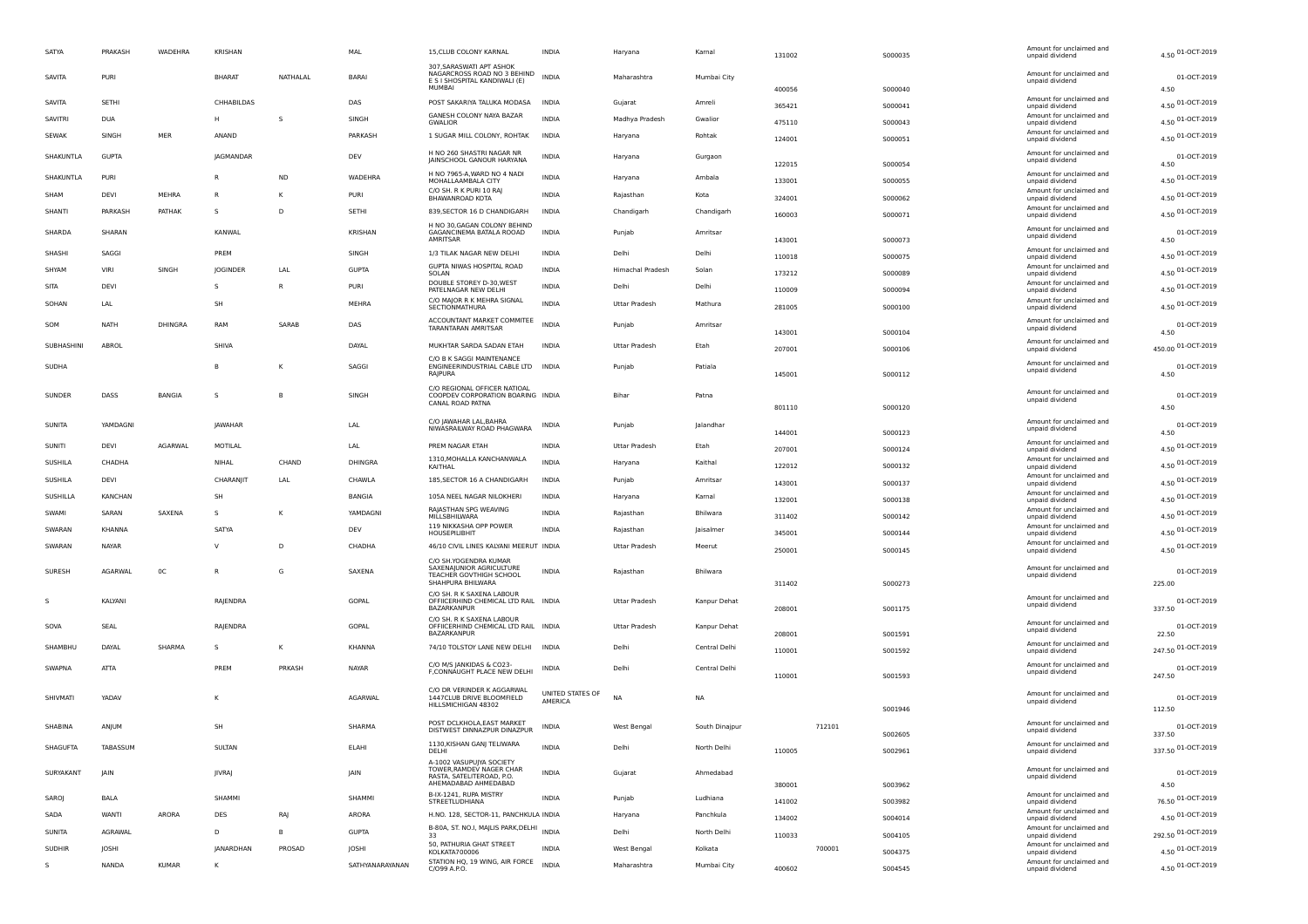| TAKAN            | DASS             |                 | BISHANDHA      |             | RAM              | HOUSE NO 81, MOHALLA HARDEV<br>SAHIBGHAZIABAD                                                                                                     | INDIA        | Uttar Pradesh           | Ghaziabad              | 201202 |        | T000003 | Amount for unclaimed and<br>unpaid dividend                    | 4.50 01-OCT-2019      |
|------------------|------------------|-----------------|----------------|-------------|------------------|---------------------------------------------------------------------------------------------------------------------------------------------------|--------------|-------------------------|------------------------|--------|--------|---------|----------------------------------------------------------------|-----------------------|
| TARLOK           | CHAND            |                 | TARACHAND      |             | KHER             | X-2, MAIN COLONY WALCHAND<br>NAGARTHANE                                                                                                           | <b>INDIA</b> | Maharashtra             | Thane                  | 400602 |        | T000008 | Amount for unclaimed and<br>unpaid dividend                    | 4.50 01-OCT-2019      |
| TRILOKI          | NATH             | MEHRA           | P              | N           | MEHRA            | 38/10, EAST PATEL NAGAR NEW<br>DELHI                                                                                                              | <b>INDIA</b> | Delhi                   | North West             |        | 110033 | T000598 | Amount for unclaimed and<br>unpaid dividend                    | 765.00 01-OCT-2019    |
| <b>USHABEN</b>   | B                | PATEL           | B              |             | PATEL            | 18/156 G COLONY NEAR LAL<br>MILLRAKHIAL AHMEDABAD                                                                                                 | INDIA        | Gujarat                 | Ahmedabad              | 380001 |        | U000403 | Amount for unclaimed and<br>unpaid dividend                    | 81.00 01-OCT-2019     |
| USHA             | RAMESH           | PALEKAR         | $\mathsf{R}$   | -S          | PALEKAR          | FLAT NO 203 2NF FLOOR CHARKOP<br>SHRISIDDHIVINAYAK CO-OP HSG<br>SOC LTDPLOT NO 123 ROAD RDP-7 INDIA<br>SECTOR NO 6CHARKOP KANDIVLI W<br>MUMBAI 67 |              | Maharashtra             | Mumbai City            |        |        |         | Amount for unclaimed and<br>unpaid dividend                    | 01-OCT-2019           |
|                  |                  |                 |                |             |                  |                                                                                                                                                   |              |                         |                        | 400602 |        | U000503 |                                                                | 247.50                |
| VEDA             | VYASA            |                 | SH             |             | VYASA            | SENIOR ADVOCATE SUPREME<br>COURT64, GOLF LINK NEW DELHI                                                                                           | INDIA        | Delhi                   | Central Delh           | 110001 |        | V000001 | Amount for unclaimed and<br>unpaid dividend                    | 01-OCT-2019<br>103.50 |
| VIDYA            | VATI             | SHARMA          | к              | м           | SHARMA           | 29-G, NEELA HAUZ ROAD<br>MEHRAULIDELHI                                                                                                            | <b>INDIA</b> | Delh                    | New Delhi              | 110001 |        | V000007 | Amount for unclaimed and<br>unpaid dividend                    | 4.50 01-OCT-2019      |
| VIDYA            | VATI             |                 | IQBAL          |             | NATH             | DEWAN BAGH SRINAGAR                                                                                                                               | INDIA        | Jammu and Kashmir       | Srinagar               | 190023 |        | V000008 | Amount for unclaimed and<br>unpaid dividend                    | 4.50 01-OCT-2019      |
| VIDYA            | VATI             | SHARMA          | D              | C           | SHARMA           | H NO 265 SECTOR 9 C<br>CHANDIGARH                                                                                                                 | INDIA        | Punjab                  | Amritsar               | 143001 |        | V000009 | Amount for unclaimed and<br>unpaid dividend                    | 72.00 01-OCT-2019     |
| VIDYA            | WATI             |                 | SMT            |             | WATI             | 1/8 COLABA LINE GCFY<br>ESTATEJABALPUR                                                                                                            | <b>INDIA</b> | Madhya Pradesh          | Jabalpur               | 482001 |        | V000012 | Amount for unclaimed and<br>unpaid dividend                    | 4.50 01-OCT-2019      |
| VIJAY            | SHANKER          |                 | MOOL           |             | SHANKER          | 199, JAMAL PURA SONEPAT                                                                                                                           | INDIA        | Haryana                 | Sonepat                | 131001 |        | V000015 | Amount for unclaimed and<br>unpaid dividend                    | 72.00 01-OCT-2019     |
| VED              | SAHNI            |                 | RAM            |             | <b>DATTA</b>     | HOUSE NO 3401 SECTOR 23<br>GURGAONHARYANA 122017                                                                                                  | INDIA        | Haryana                 | Sonepat                | 131001 |        | V001035 | Amount for unclaimed and                                       | 247.50 01-OCT-2019    |
| VIKRAM           | <b>AGNIHOTRI</b> |                 | R              | К           | SAHNI            | C/O R K SAHNI DY<br>REGISTRARUNIVERSITY OF<br>RAJASTHAN JAIPUR                                                                                    | INDIA        | Rajasthan               | Jaipur                 | 302005 |        | V001522 | unpaid dividend<br>Amount for unclaimed and<br>unpaid dividend | 01-OCT-2019<br>225.00 |
| VIVIAN           |                  | P               | VINAY          | KANT        | <b>AGNIHOTRI</b> | 179, SAKET NAGAR, INDORE                                                                                                                          | <b>INDIA</b> | Madhya Pradesh          | Indore                 |        |        |         | Amount for unclaimed and                                       | 301.50 01-OCT-2019    |
| <b>VIPIN</b>     | <b>KUMAR</b>     | MAHAJAN         | <b>VICTOR</b>  |             | <b>DSOUZA</b>    | POS BOX NO 49 DOHA-1 QATAR                                                                                                                        | SAUDI ARABIA | <b>NA</b>               | NA                     | 452001 |        | V001535 | unpaid dividend<br>Amount for unclaimed and                    | 4.50 01-OCT-2019      |
|                  |                  |                 |                |             |                  | C-28/314, PANCHTARA CO.OP HSG                                                                                                                     |              |                         |                        |        |        | V001688 | unpaid dividend<br>Amount for unclaimed and                    |                       |
| YASHODA          | DEVI             |                 | AMRATLAL       | P           | PATEL            | SOC.SECTOR 15 AIROLI NAVI<br><b>MUMBAI</b>                                                                                                        | <b>INDIA</b> | Maharashtra             | Mumbai City            | 400602 |        | Y000001 | unpaid dividend                                                | 01-OCT-2019<br>4.50   |
| YOGINDRA         | <b>KUMAR</b>     |                 | ML             |             | MAHAJAN          | 2/126, SECTOR 2, RAJINDER                                                                                                                         | INDIA        | Uttar Pradesh           | Ghaziabad              |        |        |         | Amount for unclaimed and                                       | 01-OCT-2019           |
|                  |                  |                 |                |             |                  | NAGAR, SAHIBABAD GHAZIABAD                                                                                                                        |              |                         |                        | 201202 |        | Y000003 | unpaid dividend<br>Amount for unclaimed and                    | 4.50                  |
|                  | N                | ANANT           | KOSHAL         |             | KISHORE          | 6, HASTINGS ROAD, NEW DELHI<br><b>JUNIOR AGRICULTURE TEACHER</b>                                                                                  | <b>INDIA</b> | Delh                    | Delhi                  | 110001 |        | Y000506 | unpaid dividend                                                | 490.50 01-OCT-2019    |
| KAMALINI         | SHAH             |                 | RAJENDRA       |             | GOPAL            | GOVT HS SCHOOL SHAHPURA<br><b>BHILWARA</b><br>9/B, PAVANA 25TH MAIN,                                                                              | INDIA        | Rajasthan               | Bhilwara               | 311001 |        | Z004143 | Amount for unclaimed and<br>unpaid dividend                    | 01-OCT-2019<br>22.50  |
| <b>HARINDER</b>  | <b>KUMAR</b>     | JAWA            | Y              | P           | NARASIMHA        | BANASHANKAR(IST STAGE),<br><b>BANGALORE 50</b>                                                                                                    | <b>INDIA</b> | Kamataka                | <b>Bangalore Urbar</b> | 560034 |        | Z004205 | Amount for unclaimed and<br>unpaid dividend                    | 01-OCT-2019<br>67.50  |
| <b>SHANTI</b>    | SWARUF           | PURI            | MANOHAR        | <b>LAL</b>  | KANDHARI         | KANDHARI NIWAS NEAR POLICE<br>LINESKAITHU SHIMLA                                                                                                  | <b>INDIA</b> | <b>Himachal Pradesh</b> | Shimla                 | 171210 |        |         | Amount for unclaimed and<br>unpaid dividend                    | 90.00 01-OCT-2019     |
|                  |                  |                 |                |             |                  | 8 MAHA NAGAR IMPROVEMENT                                                                                                                          |              |                         |                        |        |        | Z004365 |                                                                |                       |
| MANMOHANI        | PURI             |                 | RAJIV          |             | KHANNA           | TRUSTBANGALOW NEAR CARMEL<br>SCHOOLLUCKNOW                                                                                                        | <b>INDIA</b> | <b>Uttar Pradesh</b>    | Lucknow                | 226004 |        | Z004366 | Amount for unclaimed and<br>unpaid dividend                    | 01-OCT-2019<br>90.00  |
| <b>BHOLENDRA</b> | к                | <b>GUPTA</b>    | <b>HARBANS</b> |             | LAL              | H NO 1043 GALI NO 2 NEW<br>JAWAHARNAGAR AMRITSAR                                                                                                  | INDIA        | Punjab                  | Amritsar               | 143001 |        | Z004385 | Amount for unclaimed and<br>unpaid dividend                    | 67.50 01-OCT-2019     |
| MADHU            | <b>BAWA</b>      |                 | RAMESH         |             | <b>VOHRA</b>     | H NO 43 GALI NO 2 NEW<br>JAWAHARNAGAR AMRITSAR                                                                                                    | <b>INDIA</b> | Punjab                  | Amritsar               | 143001 |        | Z004434 | Amount for unclaimed and<br>unpaid dividend                    | 247.50 01-OCT-2019    |
| MADHU            | BAWA             |                 | к              | C           | <b>GUPTA</b>     | <b>NEW DELHI</b>                                                                                                                                  | <b>INDIA</b> | Delhi                   | New Delhi              | 110001 |        | Z004435 | Amount for unclaimed and<br>unpaid dividend                    | 247.50 01-OCT-2019    |
| SAROJ            | CHAWLA           |                 | PRFM           | <b>NATH</b> | CHAWLA           | HOUSE NO. B-94, SECTOR<br>19.NOIDA                                                                                                                | <b>INDIA</b> | Uttar Pradesh           | Gautam Buddha Nagar    | 201203 |        | Z004457 | Amount for unclaimed and<br>unpaid dividend                    | 337.50 01-OCT-2019    |
| SARLA            | <b>AGARWAI</b>   |                 | OM             | PARKASH     | AGARWAI          | <b>GANGOTRI APARTMENT</b><br>PANCHWATICOMPLEX VIP ROAD<br>KHAIKHALI KOLKATA52                                                                     | <b>INDIA</b> | West Bengal             | Kolkata                | 700001 |        | Z004700 | Amount for unclaimed and<br>unpaid dividend                    | 01-OCT-2019<br>9.00   |
| <b>DURGA</b>     | DAS              | <b>KAMBOJ</b>   | к              | MATHEW      | <b>JOHN</b>      | REZAYAT TRADING CO LTD P O BOX SAUDI ARABIA<br>90ALKHOBAR KSA 100000                                                                              |              | <b>NA</b>               | NA.                    |        |        | D000031 | Amount for unclaimed and<br>unpaid dividend                    | 4.50 01-OCT-2019      |
| HARI             | CHAND            |                 | KIRORI         |             | MAL              | C/O M/S JANKI DAS & CO23<br>F,CONNAUGHT PLACE NEW                                                                                                 | <b>INDIA</b> | Delh                    | Central Delhi          |        |        |         | Amount for unclaimed and                                       | 01-OCT-2019           |
|                  |                  |                 |                |             |                  | DELHI110001<br>C/O M/S IANKIDAS & CO.23-                                                                                                          |              |                         |                        | 110001 |        | H000011 | unpaid dividend                                                | 4.50                  |
| <b>KASTURI</b>   | <b>AGRAWAI</b>   |                 | VISAKHU        |             | RAM              | F.CONNAUGHT PLACE NEW<br>DELHI110001                                                                                                              | <b>INDIA</b> | Delh                    | Central Delhi          | 110001 |        | K000033 | Amount for unclaimed and<br>unpaid dividend                    | 01-OCT-2019<br>4.50   |
| LEKH             | RAJ              |                 | VIRENDRA       |             | AGRAWAL          | FLAT NO 4 LADY HARDINGS HOS<br>NEWDELHI 110001                                                                                                    | <b>INDIA</b> | Delhi                   | Central Delhi          | 110001 |        | L000551 | Amount for unclaimed and<br>unpaid dividend                    | 112.50 01-OCT-2019    |
| <b>MURARI</b>    | LAL              | GOYAL           | R              | D           | MAL              | C/O M/S R K RELAN & CO F-<br>CONNAUGHTPLACE NEW DELHI                                                                                             | <b>INDIA</b> | Delhi                   | Central Delhi          |        |        |         | Amount for unclaimed and<br>unpaid dividend                    | 01-OCT-2019           |
|                  |                  |                 |                |             |                  | 110001<br>ASSTT DIRECTOR P & M                                                                                                                    |              |                         |                        | 110001 |        | M000043 |                                                                | 4.50                  |
| MOHINDER         | SAIN             | <b>VERMA</b>    | PALI           |             | RAM              | DIRECTORATE C& W P C WATER<br>WING BIKANER HOUSENEW DELHI<br>110001                                                                               | INDIA        | Delhi                   | South Delhi            | 110001 |        | M000555 | Amount for unclaimed and<br>unpaid dividend                    | 01-OCT-2019<br>81.00  |
| MANOHARLAL       |                  |                 | LALA           | NAND        | GOPAL            | C-311, ALBERT SQUARE GOLE<br>MARKETNEW DELHI 110001                                                                                               | INDIA        | Delhi                   | Central Delhi          | 110001 |        | M001129 | Amount for unclaimed and<br>unpaid dividend                    | 247.50 01-OCT-2019    |
| RAM              | CHAND            |                 | T              | D           | AHUJA            | 1003, AKASH DEEP, 26-<br>A, BARAKHAMBAROAD NEW DELHI INDIA<br>110001                                                                              |              | Delhi                   | Central Delhi          | 110001 |        | R002368 | Amount for unclaimed and<br>unpaid dividend                    | 01-OCT-2019<br>225.00 |
| SUBHASH          | MALIK            |                 | VIKRAM         |             | VAISH            | 25, HANUMAN ROAD NEW DELHI<br>110001                                                                                                              | <b>INDIA</b> | Delhi                   | Central Delhi          | 110001 |        | S002352 | Amount for unclaimed and<br>unpaid dividend                    | 18.00 01-OCT-2019     |
| SAROOP           | CHAND            | <b>BAKLIWAL</b> | SATISH         |             | CHAND            | 3, BABAR ROAD NEW DELHI 110001 INDIA                                                                                                              |              | Delhi                   | Central Delhi          | 110001 |        | S002487 | Amount for unclaimed and<br>unpaid dividend                    | 247.50 01-OCT-2019    |
| SAT              | NARAIN           |                 | MANIK          |             | CHAND            | 24, BAZAR LANE BENGALI MARKET<br>NEWDELHI 110001                                                                                                  | <b>INDIA</b> | Delhi                   | South Delhi            | 110001 |        | Z006322 | Amount for unclaimed and<br>unpaid dividend                    | 225.00 01-OCT-2019    |
| MANOJ            | CHAND            | JAIN            | <b>TARA</b>    |             | CHAND            | MANOJ & COMPANY LGF 57 WORLD<br>TRADÉCENTRE BARAKHAMBA LANE INDIA                                                                                 |              | Delhi                   | Central Delhi          |        |        |         | Amount for unclaimed and<br>unpaid dividend                    | 01-OCT-2019           |
|                  |                  |                 |                |             |                  | NEW DELHI110001                                                                                                                                   |              |                         |                        | 110001 |        | Z006323 |                                                                | 9.00                  |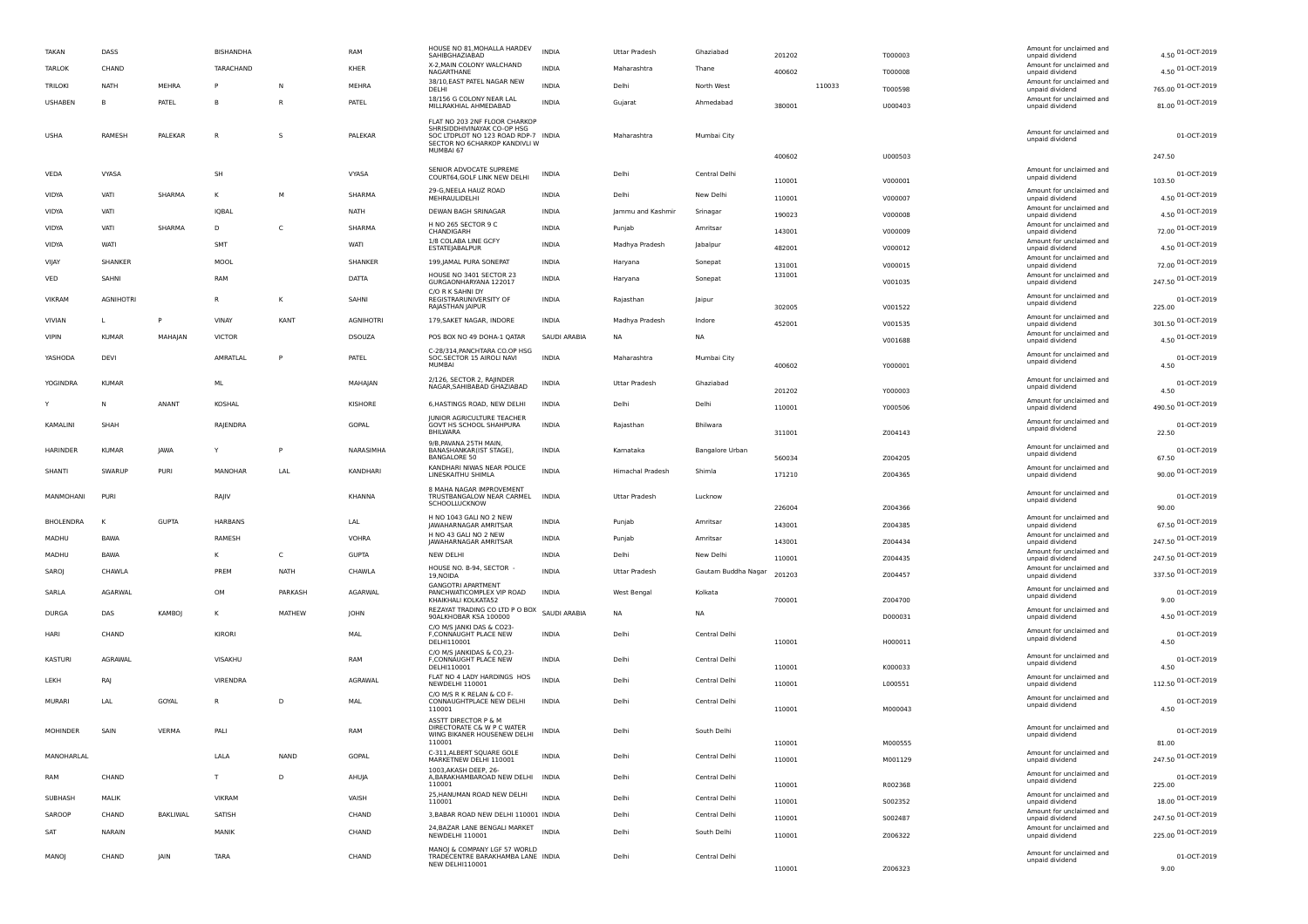| ANIL          | <b>KUMAR</b>  | JAIN            | NARESH          | CHAND         | JAIN              | LGF 57 WORLD TRADE<br>CENTREBARAKHAMBA LANE NEW INDIA<br>DELHI 110001                       |              | Delhi | Central Delhi | 110001           | Z006329            |      | Amount for unclaimed and<br>unpaid dividend | 01-OCT-2019<br>9.00          |
|---------------|---------------|-----------------|-----------------|---------------|-------------------|---------------------------------------------------------------------------------------------|--------------|-------|---------------|------------------|--------------------|------|---------------------------------------------|------------------------------|
| GHANSHYAM     | DASS          | GARG            | RAM             |               | JAIN              | MANOJ & COMPANY LGF 57 WORLD<br>TRADÉCENTRE BARAKHAMBA LANE INDIA<br>NEW DELHI110001        |              | Delhi | Central Delhi | 110001           | Z006335            |      | Amount for unclaimed and<br>unpaid dividend | 01-OCT-2019<br>9.00          |
| ASHA          | JAIN          |                 | LUXMI           | <b>NARAIN</b> | GARG              | MANOJ & COMPANY LGF 57 WORLD<br>TRADECENTRE BARAKHAMBA LANE INDIA<br>NEW DELHI110001        |              | Delhi | Central Delhi | 110001           | Z006336            |      | Amount for unclaimed and<br>unpaid dividend | 01-OCT-2019<br>18.00         |
|               | <b>KUMAF</b>  | <b>GUPTA</b>    | MUKESH          |               | JAIN              | MANOJ & COMPANY LGF 57 WORLD<br>TRADÉCENTRE BARAKHAMBA LANE INDIA<br>NEW DELHI110001        |              | Delhi | Central Delhi | 110001           | Z006337            |      | Amount for unclaimed and<br>unpaid dividend | 01-OCT-2019<br>9.00          |
| RAJAN         | JAIN          |                 | <b>JASWANT</b>  | RAI           | <b>GUPTA</b>      | MANOJ & COMPANY LGF 57 WORLD<br>TRADECENTRE BARAKHAMBA LANE INDIA<br>NEW DELHI110001        |              | Delhi | Central Delhi | 110001           | Z006338            |      | Amount for unclaimed and<br>unpaid dividend | 01-OCT-2019<br>4.50          |
| KASMIRILAL    | <b>IAIN</b>   |                 | JAYANTI         |               | PRASAD            | MANOJ & COMPANY LGF 57 WORLD<br>TRADECENTRE BARAKHAMBA LANE INDIA<br><b>NEW DELHI110001</b> |              | Delhi | Central Delhi | 110001           | K001088            |      | Amount for unclaimed and<br>unpaid dividend | 01-OCT-2019<br>337.50        |
| MAHAVIR       | PARSAD        | JAIN            | L               | AS            | JAIN              | 9-A, DARYA GANJ BEHIND AGRA<br>HOTELNEW DELHI 110002                                        | <b>INDIA</b> | Delhi | Central Delhi | 110001           | M001968            |      | Amount for unclaimed and<br>unpaid dividend | 180.00 01-OCT-2019           |
| PRAKASH       | RANI          |                 | PITAM           | CHAND         | IAIN              | KUNTA BHAWAN 9 DARYA GANJ<br>NEWDELHI 110002                                                | <b>INDIA</b> | Delhi | North Delhi   | 110002           | P000003            |      | Amount for unclaimed and<br>unpaid dividend | 4.50 01-OCT-2019             |
| RAVI          | RATAN         | <b>GUPTA</b>    | CHAMANLAL       |               | SHARMA            | 12-E, DARYA GANJ NEW DELHI<br>110002                                                        | <b>INDIA</b> | Delhi | North Delhi   | 110002           | R002569            |      | Amount for unclaimed and<br>unpaid dividend | 4.50 01-OCT-2019             |
| SNAH          | <b>GAUTAM</b> |                 | <b>SH</b>       |               | GAUTAM            | C/O MAHESH GAUTAM ASHOK<br>LEYAND LTD8-B BAHADUR SHAH<br>ZAFAR MARG NEWDELHI 110002         | <b>INDIA</b> | Delhi | South Delhi   | 110002           | S003075            |      | Amount for unclaimed and<br>unpaid dividend | 01-OCT-2019<br>22.50         |
| VEENA         | POPLI         |                 | GANESH          |               | DAS               | 2877 KUCHA CHELLAN DARYAGANJ                                                                | <b>INDIA</b> | Delhi | North Delhi   |                  |                    |      | Amount for unclaimed and                    | 247.50 01-OCT-2019           |
| RAJ           | <b>KUMARI</b> | CHOPRA          | <b>SUSHIL</b>   |               | CHOPRA            | NEWDELHI 110002<br>N-4, III RD FLOOR SUJAN SINGH                                            | <b>INDIA</b> | Delhi | Central Delhi | 110002           | V000503            |      | unpaid dividend<br>Amount for unclaimed and | 148.50 01-OCT-2019           |
| AMAR          | HABIBULLAH    |                 | VINAY           |               | KHANNA            | PARKNEW DELHI 110003<br>78 SUNDER NAGAR BACK GATE                                           | <b>INDIA</b> | Delhi | North East    | 110002           | R001415            |      | unpaid dividend<br>Amount for unclaimed and |                              |
| MEENA         | BHANDARI      |                 | WAJAHAT         |               | <b>HABIBULLAH</b> | NEWDELHI 110003<br>D-I/69 RABINDRA NAGAR NEW                                                | <b>INDIA</b> | Delhi |               | 110003           | Z004065            |      | unpaid dividend<br>Amount for unclaimed and | 112.50 01-OCT-2019           |
|               |               |                 |                 |               |                   | DELHI110003<br>945/3, NAIWALA ST., FAIZ                                                     |              |       | New Delhi     | 110003           | M001121            |      | unpaid dividend                             | 247.50 01-OCT-2019           |
| ASHOK         | <b>PURI</b>   |                 | SHRI            | CR            | <b>GULATI</b>     | ROAD, KAROL BAGH, NEW DELHI<br>110005                                                       | <b>INDIA</b> | Delh  | North Delhi   | 110003           | A002612            |      | Amount for unclaimed and<br>unpaid dividend | 01-OCT-2019<br>180.00        |
| HARISH        | <b>KUMAR</b>  | <b>GULATI</b>   | SATYA           |               | PAL               | H NO-1054, NAIWALA GALI<br>15, KAROLBAGH NEW DELHI 110005 INDIA                             |              | Delhi | North Delhi   | 110005           | H001161            |      | Amount for unclaimed and<br>unpaid dividend | 01-OCT-2019<br>225.00        |
| KRISHNA       | VANTI         |                 | ASA             | <b>NAND</b>   | TANEJA            | 1415, BANK STREET KAROL BAGH<br>NEWDELHI 110005                                             | <b>INDIA</b> | Delhi | North Delhi   | 110005           | K000061            |      | Amount for unclaimed and<br>unpaid dividend | 4.50 01-OCT-2019             |
| MANSA         | RAM           | PREM            | RAM             |               | SAROOP            | H NO-3639, RAGGER PURA GALI NO<br>14KAROL BAGH NEW DELHI 110005                             | INDIA        | Delhi | North Delhi   | 110005           | M000026            |      | Amount for unclaimed and<br>unpaid dividend | 01-OCT-2019<br>4.50          |
| OM            | PRAKASH       | SAINI           | <b>BALRAM</b>   | DAS           | <b>KAPUR</b>      | 4/55, W E A KAROL BAGH NEW<br>DELHI110005                                                   | <b>INDIA</b> | Delhi | North Delhi   | 110005           | 0000003            |      | Amount for unclaimed and<br>unpaid dividend | 4.50 01-OCT-2019             |
| PUSHPA        | DEVI          |                 | LATE            | OP            | <b>GUPTA</b>      | 62, MODEL BASTI NEW DELHI<br>110005                                                         | <b>INDIA</b> | Delhi | North Delhi   | 110005           | P000037            |      | Amount for unclaimed and<br>unpaid dividend | 9.00 01-OCT-2019             |
| PREM          | LATA          | <b>GUPTA</b>    | LATE            | LGC           | <b>KAPUR</b>      | 10, PUSA ROAD NEW DELHI 110005 INDIA                                                        |              | Delhi | New Delhi     | 110005           | P000496            |      | Amount for unclaimed and<br>unpaid dividend | 247.50 01-OCT-2019           |
| RANO          | DEVI          |                 | KANSHI          |               | <b>RAM</b>        | BLOCK 8-A HOUSE NO T-5370<br>PUSAROAD NEAR T EXCHANGE<br>NEW DELHI110005                    | <b>INDIA</b> | Delhi | New Delhi     | 110005           | R000002            |      | Amount for unclaimed and<br>unpaid dividend | 01-OCT-2019<br>4.50          |
| RAJINDER      | <b>NATH</b>   |                 | PREM            |               | SINGH             | A-2/7 TIBBIA COLLEGE KAROL<br>BAGHNEW DELHI 110005                                          | <b>INDIA</b> | Delhi | New Delhi     | 110005           | R001308            |      | Amount for unclaimed and<br>unpaid dividend | 112.50 01-OCT-2019           |
| SURINDER      | SINGH         | TANEJA          | V               | V             | SADAGOPAN         | 7A/13, IST FLOOR W E A NEW<br>DELHI110005                                                   | <b>INDIA</b> | Delhi | New Delhi     | 110005           | 5001234            |      | Amount for unclaimed and<br>unpaid dividend | 81.00 01-OCT-2019            |
| SADAGOPAN     | RANGANAYAKI   |                 | ANANT           |               | RAM               | SHANKAR BHAVAN 10198 AJMAL                                                                  | <b>INDIA</b> | Delhi | New Delhi     |                  |                    |      | Amount for unclaimed and                    | 01-OCT-2019                  |
|               |               |                 |                 |               |                   | KHANROAD NEW DELHI 110005<br>865 IMLI MOHALLA SITARAM BAZAR                                 |              |       |               | 110005           | S001901            |      | unpaid dividend<br>Amount for unclaimed and | 135.00                       |
| RAVI          |               | KOHLI           | SANJIV          |               | <b>GUPTA</b>      | NEWDELHI 110006<br>2226 MASJID KHAZOOR                                                      | <b>INDIA</b> | Delhi | New Delhi     | 110005           | Z004482            |      | unpaid dividend<br>Amount for unclaimed and | 450.00 01-OCT-2019           |
| RAJESHWAR     | PRASAD        | <b>BHARGAVA</b> | LATE            | LAXMI         | NARAINBHARGAVA    | DHARMPURADELHI 110006                                                                       | <b>INDIA</b> | Delhi | New Delhi     | 110006           |                    | 5012 | unpaid dividend                             | 4.50 01-OCT-2019             |
| MANJU         | BHARGAVA      | SB              | <b>SH</b>       | NEERAJ        | <b>BHARGAVA</b>   | 2226 MASJID KHAZOOR<br>DHARMPURADELHI 110006                                                | INDIA        | Delhi | New Delhi     | 110006           |                    | 5013 | Amount for unclaimed and<br>unpaid dividend | 4.50 01-OCT-2019             |
| BASHESHAR     | <b>NATH</b>   | SONI            | DHARAM          |               | <b>KUMAR</b>      | H NO 4267 BAHUJI STREET<br>PAHARIDHIRAJ DELHI 110006                                        | <b>INDIA</b> | Delhi | New Delhi     | 110006           | B000499            |      | Amount for unclaimed and<br>unpaid dividend | 247.50 01-OCT-2019           |
| DEEP          | CHAND         | <b>JAIN</b>     | KANHAIYALAL     |               | <b>BASANTANI</b>  | 2007 KATRA BARIYAN DELHI<br>110006                                                          | <b>INDIA</b> | Delhi | New Delhi     | 110006           | D000005            |      | Amount for unclaimed and<br>unpaid dividend | 4.50 01-OCT-2019             |
| <b>KISHAN</b> | CHAND         |                 | <b>GULABRAI</b> |               | <b>RA</b>         | C/O M/S UTTAM SINGH KALA<br>SINGH1380 CHANDANI CHOWK<br>DELHI 110006                        | <b>INDIA</b> | Delh  | New Delhi     | 110006           | K000050            |      | Amount for unclaimed and<br>unpaid dividend | 01-OCT-2019<br>288.00        |
| KULWANT       | KAUR          |                 | T               | D             | <b>MALHOTRA</b>   | C/O SWAN PRESS OF<br>LAHORE3, CHAMELIAN ROAD DELHI INDIA                                    |              | Delhi | New Delhi     |                  |                    |      | Amount for unclaimed and<br>unpaid dividend | 01-OCT-2019                  |
| KEWAL         | RAM           | C               | RAM             | CHAND         | <b>JAIN</b>       | 110006<br>C/O DELHI CALENDER MFG CO<br>1530 NAISARAK DELHI 110006                           | <b>INDIA</b> | Delhi | New Delhi     | 110006<br>110006 | K001084<br>K001091 |      | Amount for unclaimed and<br>unpaid dividend | 247.50<br>247.50 01-OCT-2019 |
| KAMLA         | <b>GUPTA</b>  |                 | DEVI            | <b>DITTA</b>  | MAL               | C/O THE NATIONAL CYCLE CO OF<br>SUBZIMANDI 451,ESPLANADE<br>ROAD DELHI110006                | <b>INDIA</b> | Delhi | New Delhi     | 110006           | K001406            |      | Amount for unclaimed and<br>unpaid dividend | 01-OCT-2019<br>22.50         |
| LACHMAN       | DASS          |                 | s               | H             | SISNGH            | 2727, HAMILTON ROAD KASHMERE<br>GATEDELHI 110006                                            | <b>INDIA</b> | Delhi | New Delhi     | 110006           | L000003            |      | Amount for unclaimed and<br>unpaid dividend | 1,350.00 01-OCT-2019         |
| PUNAM         | NAYAR         |                 | LEKH            |               | RAJ               | C/O M/S SAMRAT SALES<br>CORPORATION382, NEW LAJPAT RAI INDIA<br>MARKET DELHI110006          |              | Delhi | New Delhi     | 110006           | P000033            |      | Amount for unclaimed and<br>unpaid dividend | 01-OCT-2019<br>4.50          |
|               | N             | MEHRA           | Y               | P             | NAYAR             | 12-E, DARYA GANJ DELHI 110006 INDIA                                                         |              | Delhi | New Delhi     | 110006           | R000003            |      | Amount for unclaimed and<br>unpaid dividend | 4.50 01-OCT-2019             |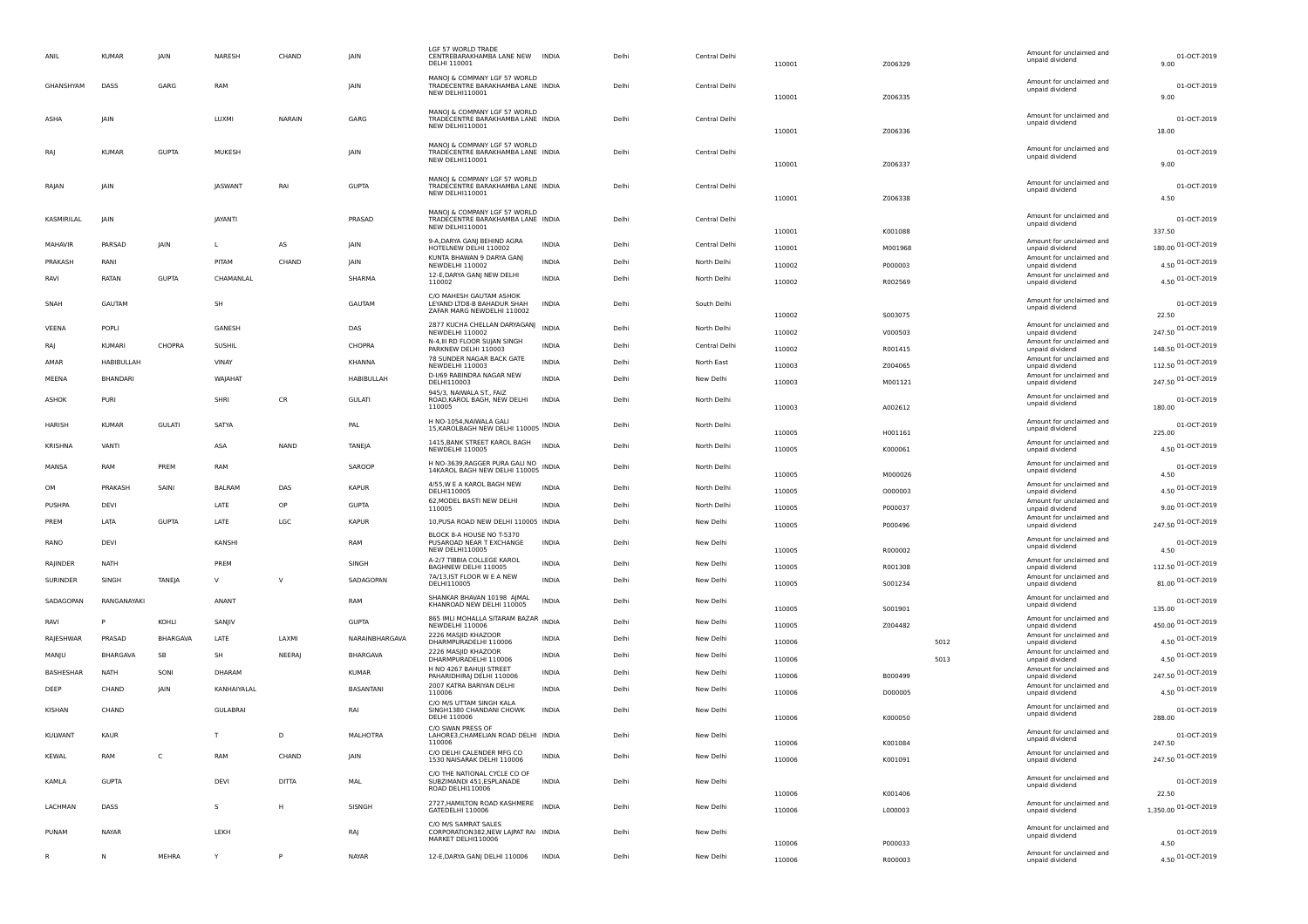| RAJENDER        | <b>KUMAF</b>    |               | <b>DIWAN</b>     | CHAND          | MEHRA          | C/O R B SETH IESSA RAM FATEH<br>CHAND4047, NAYA BAZAR DELHI<br>110006                              | INDIA        | Delhi | New Delhi | 110006 | R000604            | Amount for unclaimed and<br>unpaid dividend | 01-OCT-2019<br>27.00  |
|-----------------|-----------------|---------------|------------------|----------------|----------------|----------------------------------------------------------------------------------------------------|--------------|-------|-----------|--------|--------------------|---------------------------------------------|-----------------------|
| SHAKUNTLA       | <b>DFVI</b>     |               | <b>BADRI</b>     |                | <b>NATH</b>    | 16, SHRI RAM BUILDING JAWAHAR<br>NAGARDELHI 110006                                                 | <b>INDIA</b> | Delhi | New Delhi | 110006 | S000053            | Amount for unclaimed and<br>unpaid dividend | 4.50 01-OCT-2019      |
| SUDHANSHU       | PRATAP          | SINGH         | <b>BEHARILAL</b> |                | MALHOTRA       | C/O SH. BEHARLLAL MALHOTRA<br>5COURT LANE DELHI 110006                                             | <b>INDIA</b> | Delhi | New Delhi | 110006 | S001759            | Amount for unclaimed and<br>unpaid dividend | 454.50 01-OCT-2019    |
| SHAID           | AHMFD           |               | LATE             | SH             | PRATAPSINGH    | C/O M/S PRATAP SINGH HARNAM<br>SINGH3665 CHAWRI BAZAR DELHI INDIA<br>110006                        |              | Delhi | New Delhi | 110006 | S002628            | Amount for unclaimed and<br>unpaid dividend | 01-OCT-2019<br>337.50 |
| <b>SUMITRA</b>  | DEWAN           |               | MOHD             |                | <b>NABI</b>    | 1617.LAL KUAN DELHI 110006                                                                         | <b>INDIA</b> | Delhi | New Delhi | 110006 | S003067            | Amount for unclaimed and<br>unpaid dividend | 247.50 01-OCT-2019    |
| MOHD            | <b>HAROON</b>   |               | <b>SUMITRA</b>   |                | <b>DEWAN</b>   | 4936, BARA TOOTI SADAR BAZAR<br>DELHI110006                                                        | <b>INDIA</b> | Delhi | New Delhi | 110006 | Z004050            | Amount for unclaimed and<br>unpaid dividend | 337.50 01-OCT-2019    |
| RAJENDRA        | <b>KUMAR</b>    | AGARWAL       | HARI             | RAM            | AGARWAL        | C/O HARYANA TRADING COMPANY<br>2250GALI HINGABEG TILAK BAZAR INDIA<br>DELHI110006                  |              | Delhi | New Delhi | 110006 | Z004091            | Amount for unclaimed and<br>unpaid dividend | 01-OCT-2019<br>9.00   |
| <b>VIKAS</b>    | KUMAR           | AGGARWAI      | $\mathsf{R}$     | к              | AGGARWAI       | C/O M/S HARYANA TRADING<br>COMPANY2250 III GALI HINGA BAG INDIA<br>TILAKBAZAR DELHI 110006         |              | Delhi | New Delhi | 110006 | Z004094            | Amount for unclaimed and<br>unpaid dividend | 01-OCT-2019<br>225.00 |
| RAJINDER        | <b>KUMAR</b>    | AGARWAL       | <b>HARI</b>      | RAM            | AGARWAL        | C/O M/S HARYANA TRADING<br>COMPANY2250 III GALI HINGA BAG INDIA<br>TILAKBAZAR DELHI 110006         |              | Delhi | New Delhi | 110006 | Z004096            | Amount for unclaimed and<br>unpaid dividend | 01-OCT-2019<br>9.00   |
| RAJINDER        | <b>KUMAR</b>    | AGARWAL       | <b>HARI</b>      | RAM            | AGARWAL        | C/O M/S HARYANA TRADING<br>COMPANY2250 III GALI HINGA BAG INDIA<br>TILAKBAZAR DELHI 110006         |              | Delhi | New Delhi | 110006 | Z004097            | Amount for unclaimed and<br>unpaid dividend | 01-OCT-2019<br>9.00   |
| RAIFNDRA        | KUMAR           | AGARWAI       | <b>HARI</b>      | RAM            | <b>AGARWAI</b> | C/O HARYANA TRADING COMPANY<br>2250III GALI HINGA BAG TILAK<br>BAZARDELHI 110006                   | <b>INDIA</b> | Delhi | New Delhi | 110006 | 7004100            | Amount for unclaimed and<br>unpaid dividend | 01-OCT-2019<br>9.00   |
| <b>BHAGWAN</b>  | DEVI            |               | NANAK            |                | SINGH          | E 9 AE BLOCK INCLAVE<br>GURUDWARAPRATAP NAGAR DELHI INDIA<br>110007                                |              | Delhi | New Delhi | 110006 | B000022            | Amount for unclaimed and<br>unpaid dividend | 01-OCT-2019<br>4.50   |
| KAILASH         | CHANDER         | BANSAL        | <b>BEHARILAL</b> |                | LAL            | C/O MR R N GERA 2 IAIPURIA<br>BLDGKOHLAPUR ROAD SABZI<br>MANDI DELHI110007                         | INDIA        | Delhi | New Delhi | 110007 | K001047            | Amount for unclaimed and<br>unpaid dividend | 01-OCT-2019<br>81.00  |
| MAHCSH          | CHANDRA         | MEHTA         |                  | DAS            | C              | 54, PROBYN ROAD MALL ROAD<br>DELHI110007                                                           | <b>INDIA</b> | Delhi | New Delhi | 110007 | M000018            | Amount for unclaimed and<br>unpaid dividend | 4.50 01-OCT-2019      |
| NIRMAL          | NAYAR           |               | HARILAL          | GERA           | SERVICE        | E-45, MALKA GANJ DELHI 110007                                                                      | <b>INDIA</b> | Delhi | New Delhi | 110007 | N000022            | Amount for unclaimed and<br>unpaid dividend | 4.50 01-OCT-2019      |
| RANDHIR         | SHARMA          |               | MAHARAI          | К              | MEHTA          | 40/7 SHAKTI NAGAR DELHI 110007 INDIA                                                               |              | Delhi | New Delhi | 110007 | R001724            | Amount for unclaimed and<br>unpaid dividend | 13.50 01-OCT-2019     |
| RAKESH          | <b>BHARDWAI</b> |               | PRFM             | PRAKASH        | H              | 2/N, RIVIERA APARTMENTS 45,<br>THEMALL DELHI 110007                                                | <b>INDIA</b> | Delhi | New Delhi | 110007 | R002518            | Amount for unclaimed and<br>unpaid dividend | 4.50 01-OCT-2019      |
| SRI             | RAM             | <b>GUPTA</b>  | MAN              | SINGH          | SHARMA         | 108-C,D D A FLATS GULABI<br>BAGHDELHI 110007                                                       | <b>INDIA</b> | Delhi | New Delhi | 110007 | S000746            | Amount for unclaimed and<br>unpaid dividend | 247.50 01-OCT-2019    |
| SNEH            | GOEL            |               | <b>KRISHAN</b>   | LAL            | SHARMA         | 26/71, SHAKTI NAGAR DELHI<br>110007                                                                | <b>INDIA</b> | Delhi | New Delhi | 110007 | S002059            | Amount for unclaimed and<br>unpaid dividend | 418.50 01-OCT-2019    |
| SNEH            | GOEL            |               | B.               | D              | <b>GUPTA</b>   | 26/6 SHAKTI NAGAR DELHI 110007 INDIA                                                               |              | Delhi | New Delhi | 110007 | Z006256            | Amount for unclaimed and<br>unpaid dividend | 139.50 01-OCT-2019    |
| <b>DHARAWM</b>  | PAI             | PURI          | SRI              | KISHAN         | STUDY          | 5592 NFW CHAND RAWAL IST<br>FLOOR, OPPBACHOOMAL AGG PRY<br>SCHOOL KOHLAPURROAD NEW<br>DELHI 110007 | <b>INDIA</b> | Delhi | New Delhi | 110007 | D000476            | Amount for unclaimed and<br>unpaid dividend | 01-OCT-2019<br>247.50 |
| <b>INDUMATI</b> | <b>MALHOTRA</b> |               | GIAN             | CHAND          | GOEL           | A1/3, MAURICE NAGAR,<br>DELHIUNIVERSITY FLATS, DELHI<br>110007                                     | <b>INDIA</b> | Delhi | New Delhi | 110007 | 1000486            | Amount for unclaimed and<br>unpaid dividend | 01-OCT-2019<br>121.50 |
| <b>NEENA</b>    | <b>MALOTRA</b>  |               | GIAN             | CHAND          | GOEL           | A1/3 MAURICE NAGAR<br>DELHIUNIVERSITY QUARTERS DELHI INDIA<br>110007                               |              | Delhi | New Delhi | 110007 | N000817            | Amount for unclaimed and<br>unpaid dividend | 01-OCT-2019<br>18.00  |
| <b>SANJAY</b>   | WAHI            |               | RAMAN            |                | KHATUWALA      | 13 L. GOPALA TOWER.25.<br>RAJENDRA PLACENEW<br>DELHI110008RAMAN                                    | INDIA        | Delhi | New Delhi | 110007 | S001693            | Amount for unclaimed and<br>unpaid dividend | 01-OCT-2019<br>342.00 |
| S               | N               | SHARMA        | $\mathbf{L}$     | $\mathsf{C}$   | PURI           | D/47 WEST PATEL NAGAR NEW<br>DELHI110008                                                           | <b>INDIA</b> | Delhi | New Delhi | 110008 | S003124            | Amount for unclaimed and<br>unpaid dividend | 31.50 01-OCT-2019     |
| DEEPIKA         | GERA            |               | SURAJBAL         |                | MALHOTRA       | M-FLAT SOUTH PATEL NAGAR NEW<br>DELHI110008                                                        | <b>INDIA</b> | Delhi | New Delhi | 110008 | IN1201410000007360 | Amount for unclaimed and<br>unpaid dividend | 4.50 01-OCT-2019      |
| VINOD           | ARYA            |               |                  | ĸ              | MALHOTRA       | M-FLAT, SOUTH PATEL NAGAR NEW<br>DELHI110008                                                       | <b>INDIA</b> | Delhi | New Delhi | 110008 | 5319               | Amount for unclaimed and<br>unpaid dividend | 450.00 01-OCT-2019    |
| DEFPIKA         | GFRA            |               | м                | $\mathbf{I}$   | WAHI           | 2707/1, STREET NO 13 RANJIT<br>NAGARNEW DELHI 110008                                               | <b>INDIA</b> | Delhi | New Delhi | 110008 | D001545            | Amount for unclaimed and<br>unpaid dividend | 4.50 01-OCT-2019      |
| GULSHAN         | к               | GROVER        | D                | $\overline{D}$ | SHARMA         | ARMY GROUP INSURANCE<br>CIRECTORATE28/27 WEST PATEL<br>NAGAR NEW DELHI110008                       | <b>INDIA</b> | Delhi | New Delhi | 110008 | G000674            | Amount for unclaimed and<br>unpaid dividend | 01-OCT-2019<br>247.50 |
| <b>MOHINI</b>   | <b>BALA</b>     |               | VINOD            |                | ARYA           | 121 BANK ENCLAVE DELHI 110009 INDIA                                                                |              | Delhi | New Delhi | 110008 | M002255            | Amount for unclaimed and<br>unpaid dividend | 4.50 01-OCT-2019      |
| NOTI            | BAI             |               | $\mathsf{D}$     | C              | GROVER         | GULSHAN KR. GROVER, 403,<br>PARMANANDCOLONY, NEAR<br>KINGSWAY, DELHI110009                         | <b>INDIA</b> | Delhi | New Delhi | 110009 | N000028            | Amount for unclaimed and<br>unpaid dividend | 01-OCT-2019<br>477.00 |
| PRABODH         | SHARMA          |               | <b>DEEPAK</b>    |                | KUMAR          | 194, INDRA VIHAR KINGSWAY<br>CAMPDELHI 110009                                                      | <b>INDIA</b> | Delhi | New Delhi | 110009 | P002398            | Amount for unclaimed and<br>unpaid dividend | 4.50 01-OCT-2019      |
| SOBHAG          | WATI            |               | <b>NOTI</b>      |                | BAI            | 356, DR MUKERJEE NAGAR NEW<br>DELHI110009                                                          | <b>INDIA</b> | Delhi | New Delhi | 110009 | S000093            | Amount for unclaimed and<br>unpaid dividend | 4.50 01-OCT-2019      |
| MADHU           | <b>GUPTA</b>    | 1B            | PRABODH          |                | SHARMA         | D-113, MCD COLONY AZADPUR<br>DELHI110009                                                           | <b>INDIA</b> | Delhi | New Delhi | 110009 | Z004481            | Amount for unclaimed and<br>unpaid dividend | 4.50 01-OCT-2019      |
| <b>DAMYANTI</b> | DEVI            |               | GOVIND           |                | <b>KUMAR</b>   | A-34, VIJAY NAGAR DELHI 110009                                                                     | <b>INDIA</b> | Delhi | New Delhi | 110009 | 5947               | Amount for unclaimed and<br>unpaid dividend | 310.50 01-OCT-2019    |
| CHANDRA         | PRABHA          | <b>BHATIA</b> | <b>SAT</b>       | PRAKASH        | <b>GUPTA</b>   | D-4, RBTB HOSPITAL COMPLEX,<br>GURUTEGH BAHADUR NAGAR.<br>KINGS WAYCAMP, DELHI 110009              | <b>INDIA</b> | Delhi | New Delhi | 110009 | C000006            | Amount for unclaimed and<br>unpaid dividend | 01-OCT-2019<br>4.50   |
| MAITI           | MFHRA           |               | DAMYANTI         |                | DFVI           | W/O LATE SH G L SYAL 4/1/80<br>GOPINATH BAZAR DELHI CANTT<br>DELHI110010                           | <b>INDIA</b> | Delhi | New Delhi | 110009 | M000019            | Amount for unclaimed and<br>unpaid dividend | 01-OCT-2019<br>4.50   |
| RENU            | KAPUF           |               | <b>MOHINDER</b>  | PAL            | <b>BHATIA</b>  | III/123 CHURCH ROAD GOPI<br>NATHBAZAR DELHI CANTT 110010                                           | INDIA        | Delhi | New Delhi | 110010 | R000065            | Amount for unclaimed and<br>unpaid dividend | 01-OCT-2019<br>4.50   |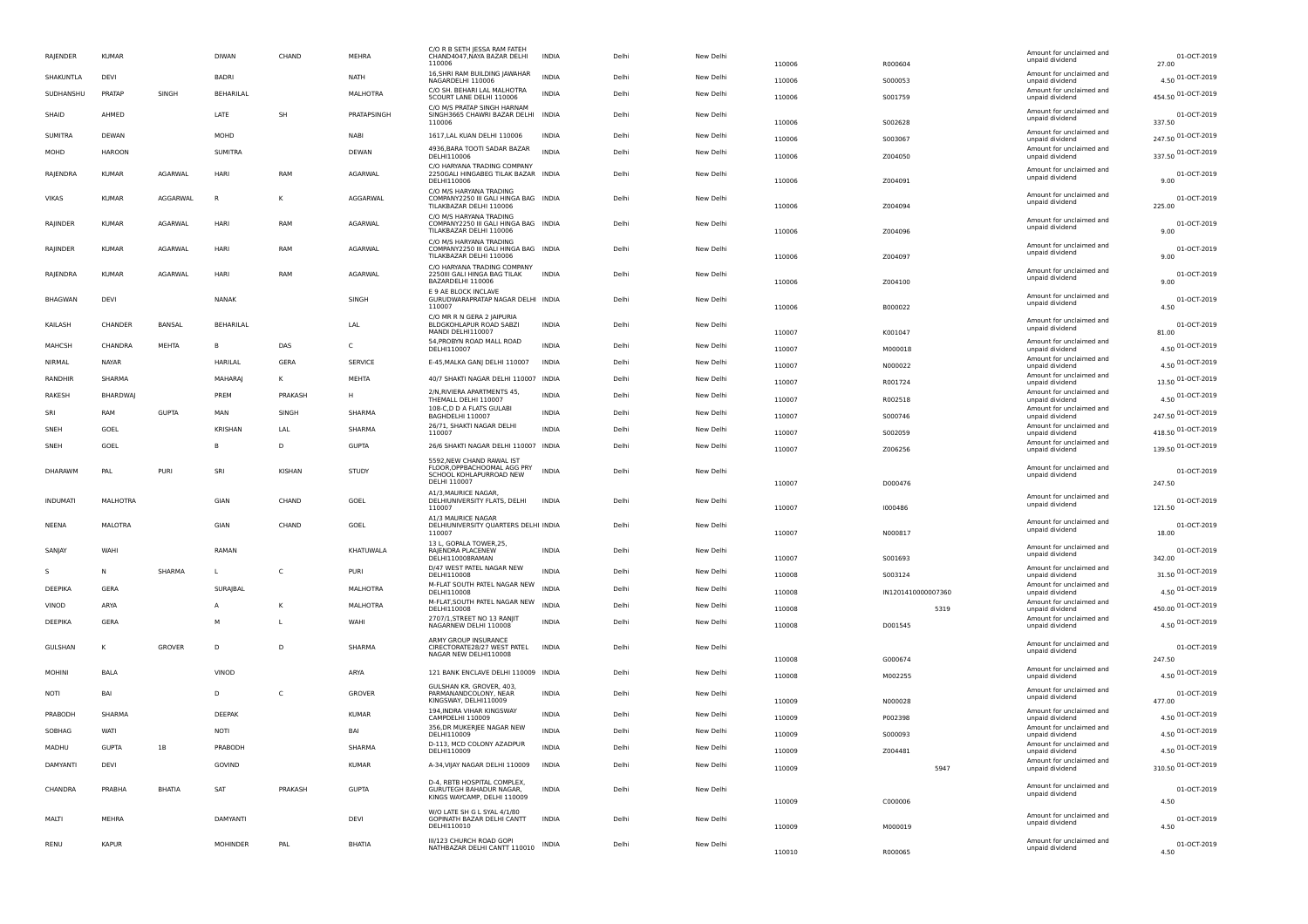|                  | A                   | <b>KRISHNA</b>  |               | SA            | SETTY         | D D ENG A-6 Q R NO 250 AIR<br>HQRSVAYU BHAVAN NEW DELHI<br>110011                                   | <b>INDIA</b> | Delh  | New Delhi | 110010           | T000717            | Amount for unclaimed and<br>unpaid dividend | 01-OCT-2019<br>4.50         |
|------------------|---------------------|-----------------|---------------|---------------|---------------|-----------------------------------------------------------------------------------------------------|--------------|-------|-----------|------------------|--------------------|---------------------------------------------|-----------------------------|
| HIMANSHU         | RASTOGI             |                 | SH            | AMIR          | CHAND         | A 12 PART I II FLOOR<br>SUDARSHANPARK NEW DELHI<br>110013                                           | <b>INDIA</b> | Delh  | New Delhi | 110011           | 6166               | Amount for unclaimed and<br>unpaid dividend | 01-OCT-2019<br>22.50        |
| KAUSHALYA        | PARHAWK             |                 | SHRI          | VINAY         | KUMARRASTOGI  | C-2/82 YAMUNA VIHAR DELHI                                                                           | <b>INDIA</b> | Delh  | New Delhi |                  |                    | Amount for unclaimed and                    | 13.50 01-OCT-2019           |
| ANIL             | SAXENA              |                 | D             | E             | PARWAH        | 110013<br>A-53, NIZAMUDDIN EAST NEW                                                                 | <b>INDIA</b> | Delh  | New Delhi | 110013           | K001660            | unpaid dividend<br>Amount for unclaimed and | 247.50 01-OCT-2019          |
| VIDYA            | WANTI               |                 | м             | P             | SAXENA        | DELHI110013<br>CMC LTD 1 RING ROAD KILOKRI                                                          | INDIA        | Delhi | New Delhi | 110013           | A000441            | unpaid dividend<br>Amount for unclaimed and |                             |
|                  |                     |                 |               |               |               | NEWDELHI 110014<br>IA/204, LAJPAT NAGAR NEW                                                         |              |       |           | 110013           | V000010            | unpaid dividend<br>Amount for unclaimed and | 4.50 01-OCT-2019            |
| ARUN             | <b>GULATI</b>       |                 | MATHURA       |               | DAS           | DELHI110014<br>F 85 KIRTI NAGAR NEW DELHI                                                           | INDIA        | Delhi | New Delhi | 110014           | A000517            | unpaid dividend<br>Amount for unclaimed and | 247.50 01-OCT-2019          |
| <b>BASANT</b>    | KAUR                |                 | HARIKRISHAN   |               | LAL           | 110015                                                                                              | <b>INDIA</b> | Delh  | New Delhi | 110014           | B000015            | unpaid dividend                             | 4.50 01-OCT-2019            |
| <b>BEHARILAL</b> | CHHABRA             |                 | <b>SEWAK</b>  | SINGH         | HOUSE         | 1/3 TILAK NAGAR NEW DELHI<br>110015                                                                 | <b>INDIA</b> | Delh  | New Delhi | 110015           | B000925            | Amount for unclaimed and<br>unpaid dividend | 90.00 01-OCT-2019           |
| <b>KARTAR</b>    | KAUR                |                 | <b>IIWAN</b>  | MAL           | н             | E 51 A MANSAROVER GARDEN NEW INDIA<br>DELHI110015                                                   |              | Delh  | New Delhi | 110015           | K000029            | Amount for unclaimed and<br>unpaid dividend | 4.50 01-OCT-2019            |
| KIRAN            | KHANNA              |                 | B             | N             | MARWAHA       | J-22 KIRTI NAGAR NEW DELHI<br>110015                                                                | <b>INDIA</b> | Delh  | New Delhi | 110015           | K002494            | Amount for unclaimed and<br>unpaid dividend | 675.00 01-OCT-2019          |
| SURINDER         | MADHOK              |                 | SONDHI        | KARAM         | SINGH         | E/238, RAMESH NAGAR DOUBLE<br>STORYNEW DELHI 110015                                                 | INDIA        | Delhi | New Delhi | 110015           | S000129            | Amount for unclaimed and<br>unpaid dividend | 4.50 01-OCT-2019            |
| SARLA            | SETHI               |                 | <b>TRILOK</b> | CHAND         |               | W/O JAGDISH KHANNA C/O    <br>WOOLLENMILLS IST FLOOR RAMA<br>MARKET BZRMALKAN AMRISTAR PB<br>110015 | <b>INDIA</b> | Delh  | New Delhi | 110015           | S000725            | Amount for unclaimed and<br>unpaid dividend | 01-OCT-2019<br>9.00         |
| <b>THAKAR</b>    | DASS                | GAWRI           |               | к             | MADHOK        | L-27 KIRIT NAGAR NEW DELHI<br>110015                                                                | <b>INDIA</b> | Delh  | New Delhi | 110015           | T000010            | Amount for unclaimed and<br>unpaid dividend | 4.50 01-OCT-2019            |
| NEERAJ           | MEDIRATTA           |                 | R             | s             | <b>SETHI</b>  | <b>B 4 MOTI NAGAR NEW DELHI</b>                                                                     | <b>INDIA</b> | Delhi | New Delhi |                  |                    | Amount for unclaimed and                    | 94.50 01-OCT-2019           |
|                  |                     |                 |               |               |               | 110015<br>ARPAN COTTAGE A-12 SUDERSHAN INDIA                                                        |              |       |           | 110015           | Z004413            | unpaid dividend<br>Amount for unclaimed and |                             |
| <b>VIPUL</b>     |                     | <b>JAIN</b>     | SURESH        |               | BHUTANI       | PARKNEW DELHI 110015                                                                                |              | Delhi | New Delhi | 110015           | Z006596            | unpaid dividend                             | 01-OCT-2019<br>225.00       |
| ANIL             | MEHRA               |                 | SUBHASH       |               | BHUTANI       | ARPAN COTTAGE A-12 SUDARSHAN INDIA                                                                  |              | Delh  | New Delhi |                  |                    | Amount for unclaimed and                    | 01-OCT-2019                 |
|                  |                     |                 |               |               |               | PARKNEW DELHI 110015                                                                                |              |       |           | 110015           | A000013            | unpaid dividend                             | 4.50                        |
| <b>ASHWATH</b>   | RATAN               | KHANNA          | JESA          | <b>RAM</b>    | GAWRI         | 24/11, DOUBLE STOREY RAMESH<br>NAGARNEW DELHI 110015                                                | <b>INDIA</b> | Delh  | New Delhi | 110015           | A000030            | Amount for unclaimed and<br>unpaid dividend | 4.50 01-OCT-2019            |
| BIMLA            | DEVI                | BHASIN          | s             | к             | JAIN          | 17 SHIVAJI MARG INDUSTRIAL<br>AREANEW DELHI 110015                                                  | <b>INDIA</b> | Delhi | New Delhi | 110015           | B000035            | Amount for unclaimed and<br>unpaid dividend | 4.50 01-OCT-2019            |
| JAGAT            | RAM                 | MEHRA           | <b>IAGA</b>   | RAM           | MEHRA         | V/32 GREEN PARK NEW DELHI<br>110016                                                                 | <b>INDIA</b> | Delhi | New Delhi | 110015           | J000002            | Amount for unclaimed and<br>unpaid dividend | 4.50 01-OCT-2019            |
| <b>KUSUM</b>     | <b>GUPTA</b>        |                 | LT            | PN            | KHANNA        | C/O MRS P BHATIA C 35 N D S E<br>PART2ND NEW DELHI 110016                                           | <b>INDIA</b> | Delhi | New Delhi | 110016           | K001942            | Amount for unclaimed and<br>unpaid dividend | 4.50 01-OCT-2019            |
| MAMTA            | <b>GUPTA</b>        |                 | MURLIDHAR     | HOUSE         | WIFE          | F 72 GREEN PARK NEW DELHI<br>110016                                                                 | <b>INDIA</b> | Delh  | New Delhi | 110016           | M002397            | Amount for unclaimed and<br>unpaid dividend | 31.50 01-OCT-2019           |
| SAVITA           | DEVI                | <b>BHASIN</b>   | <b>JAWALA</b> |               | SAHAI         | BLOCK V 32 GREEN PARK NEW<br>DELHI110016                                                            | <b>INDIA</b> | Delh  | New Delhi | 110016           | S000038            | Amount for unclaimed and<br>unpaid dividend | 4.50 01-OCT-2019            |
| SHEILA           | KHANNA              |                 | RAMESHWAR     |               | DAS           | C-4/44 SAFDARJUNG DEVLOPMENT<br>AREANEW DELHI 110016                                                | <b>INDIA</b> | Delh  | New Delhi | 110016           | S000079            | Amount for unclaimed and<br>unpaid dividend | 01-OCT-2019<br>4.50         |
| SATYA            | PRAKASH             | <b>GUPTA</b>    | SH            |               | <b>BHASIN</b> | F-72 GREEN PARK NEW DELHI                                                                           | <b>INDIA</b> | Delh  | New Delhi |                  |                    | Amount for unclaimed and                    | 216.00 01-OCT-2019          |
| PREM             | CHAND               |                 | 805 P         | N             | KHANNA        | 110016<br>C/O MRS P BHATIA C-35,N D S                                                               | <b>INDIA</b> | Delhi | New Delhi | 110016           | S002658            | unpaid dividend<br>Amount for unclaimed and | 4.50 01-OCT-2019            |
| ASHA             | CHACHRA             | 413378001 SURAJ |               | BHAN          | <b>GUPTA</b>  | EPART-2 NEW DELHI 110016<br>ccDELHI 110016                                                          | INDIA        | Delhi | New Delhi | 110016           | IN1202060000007570 | unpaid dividend<br>Amount for unclaimed and | 4.50 01-OCT-2019            |
|                  |                     |                 |               |               |               | 256 RPS FLATS GROUND FLOOR                                                                          |              |       |           | 110016           | IN30223612136606   | unpaid dividend                             |                             |
| B                |                     | KHANNA          | MAHESH        | SHANKAR       | <b>TANDON</b> | SHEIKHSARAI PHASE 1 OPP APJ<br>SCHOOL NEWDELHI 110017                                               | <b>INDIA</b> | Delhi | New Delhi | 110016           | B000048            | Amount for unclaimed and<br>unpaid dividend | 01-OCT-2019<br>18.00        |
| DIGVIJAY         | SINGH               |                 | D             | К             | KHANNA        | N 109 PANCH SHILA PARK NEW<br>DELHI110017                                                           | <b>INDIA</b> | Delhi | New Delhi | 110017           | D000823            | Amount for unclaimed and<br>unpaid dividend | 450.00 01-OCT-2019          |
| GOVERDHAN        | LAL                 | <b>KAPOOR</b>   | SH            |               | <b>KAPOOR</b> | MANAGING EDDITOR N I F WEEKLY<br>C 25PRESS ENCLAVE SAKET NEW                                        | <b>INDIA</b> | Delh  | New Delhi |                  |                    | Amount for unclaimed and                    | 01-OCT-2019                 |
|                  |                     |                 |               |               |               | DELHI110017                                                                                         |              |       |           | 110017           | G000021            | unpaid dividend                             | 108.00                      |
| KAUSHALYA        | DEVI                |                 | L             |               | HARGOBIND     | C/O B K KHANNA N<br>109, PANCHSHEELPARK NEW DELHI INDIA<br>110017                                   |              | Delhi | New Delhi | 110017           | K000040            | Amount for unclaimed and<br>unpaid dividend | 01-OCT-2019<br>4.50         |
| MANMOHAN         | KALRA               |                 | R             | C             | KALRA         | C 5 SHIVALIK OFF<br>PANCHSEELGEETANJALI RD NEW<br>DELHI 110017                                      | <b>INDIA</b> | Delh  | New Delhi | 110017           | M000818            | Amount for unclaimed and<br>unpaid dividend | 01-OCT-2019<br>54.00        |
| RNMEHRA          | <b>TRANSMISSION</b> |                 | G             | N             | MEHRA         | 43, GROUND FLOOR SHEIKH SARAI<br>(RPS)PHASE-I, DDA FLATS NEAR                                       | <b>INDIA</b> | Delhi | New Delhi |                  |                    | Amount for unclaimed and                    | 01-OCT-2019                 |
|                  |                     |                 |               |               |               | MALVIYANAGAR CORNER, NEW<br>DELHI 110017                                                            |              |       |           | 110017           | R002548            | unpaid dividend                             | 72.00                       |
| SHIKHA           | <b>GUPTA</b>        |                 | SURESH        | CHAND         | <b>GUPTA</b>  | N-8, PANCHSHILA PARK NEW<br>DELHI110017                                                             | INDIA        | Delhi | New Delhi | 110017           | S002708            | Amount for unclaimed and<br>unpaid dividend | 247.50 01-OCT-2019          |
| KULDIP           | SINGH               | MARWAH          | RAVI          | <b>NARAIN</b> | NANGIA        | B-123 SARVODAYA ENCLAVE<br>AUROBINDOMARG NEW DELHI<br>110017                                        | <b>INDIA</b> | Delh  | New Delhi |                  |                    | Amount for unclaimed and<br>unpaid dividend | 01-OCT-2019                 |
| KANIKA           | KUCHHAL             |                 | RAVI          | <b>NARAIN</b> | <b>NANGIA</b> | B-123 SARVODAYA ENCLAVE NEW                                                                         | <b>INDIA</b> | Delhi | New Delhi | 110017           | K001577            | Amount for unclaimed and                    | 22.50<br>01-OCT-2019        |
| PRAVEEN          | <b>KUMAR</b>        | <b>GUPTA</b>    | HARDEV        | SINGH         | MARWAH        | DELHI110017<br>15/36 B TILAK NAGAR NEW                                                              | <b>INDIA</b> | Delhi | New Delhi | 110017           | K002140            | Amount for unclaimed and                    | 4.50 01-OCT-2019            |
|                  |                     |                 |               |               |               | DELHI110018                                                                                         |              |       |           | 110017           | P002086            | unpaid dividend                             |                             |
| BANI             |                     |                 |               |               |               | " BALAJI NIWAS", WZ 18/2, PLOT                                                                      |              | Delhi |           |                  |                    | Amount for unclaimed and                    |                             |
|                  | DAS                 | <b>GUPTA</b>    | PK            |               | <b>GUPTA</b>  | NO.26, VISHNU PARK, NEAR CHAND INDIA<br>NAGARP.O., NEW DELHI 110018                                 |              |       | New Delhi | 110018           | B000014            | unpaid dividend                             | 01-OCT-2019<br>4.50         |
|                  | <b>KAKKAR</b>       |                 | SHRI          |               |               | F-7, VISHNU GARDEN, MAIN                                                                            |              | Delhi |           |                  |                    | Amount for unclaimed and                    |                             |
| JAGDAMANLAL      |                     |                 |               | Nc            | <b>GUPTA</b>  | MANGALBAZAR, P.O. TILAK NAGAR, INDIA<br>NEW DELHI110018                                             |              |       | New Delhi | 110018           | J000258            | unpaid dividend                             | 01-OCT-2019<br>81.00        |
| PUSHPA           | PAUL                |                 | A             | DAS           | <b>GUPTA</b>  | J 1955 PURBACHAL EPDP COLONY<br>NEARKALKA JI NEW DELHI 110019                                       | <b>INDIA</b> | Delhi | New Delhi |                  |                    | Amount for unclaimed and<br>unpaid dividend | 01-OCT-2019                 |
| PUSHPA           | NARANG              |                 | MANOHAR       | LAL           | <b>KAKKAR</b> | 101, GODAVARI APARTMENTS<br>ALAKNANDANEW DELHI 110019                                               | <b>INDIA</b> | Delhi | New Delhi | 110018<br>110019 | P000044<br>P001096 | Amount for unclaimed and<br>unpaid dividend | 13.50<br>337.50 01-OCT-2019 |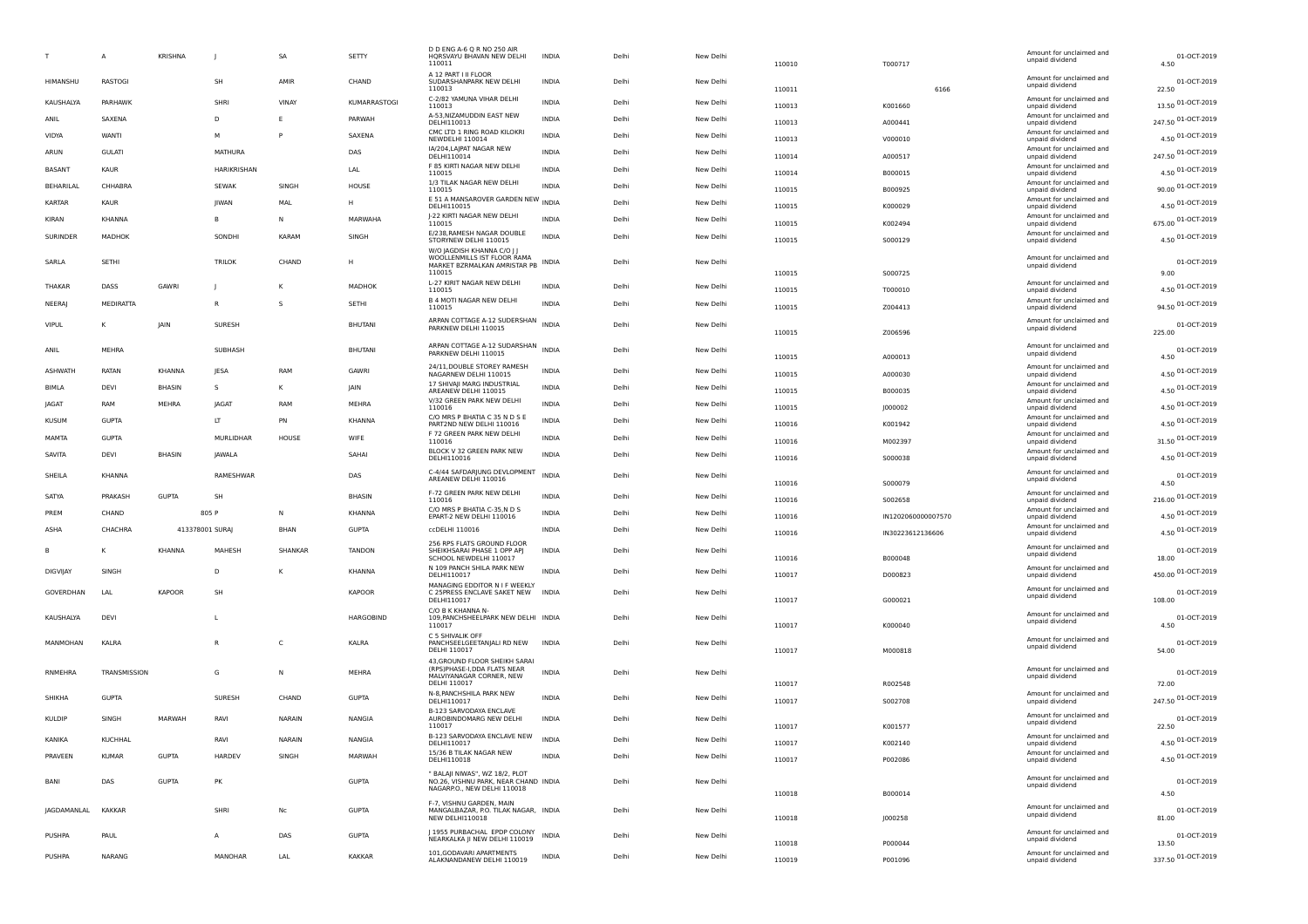| PARKASH         | WATI           |                 | YASH             | PAUL         | MIGLANI         | FLAT NO-92.POCKET D<br>NARMADAAPARTMENTS, ALAKNAND INDIA<br>A NEW DELHI110019 |              | Delhi | New Delhi | 110019           | P000018            | Amount for unclaimed and<br>unpaid dividend | 01-OCT-2019<br>4.50         |
|-----------------|----------------|-----------------|------------------|--------------|-----------------|-------------------------------------------------------------------------------|--------------|-------|-----------|------------------|--------------------|---------------------------------------------|-----------------------------|
| <b>RAIENDAR</b> | LAL            | MAHAIAN         | RAM              | PRAKASH      | <b>NARANG</b>   | C/O N K BATRA A-<br>2. NII GIRIAPARTMENTS<br>ALAKHNANADA NEW DELHI110019      | <b>INDIA</b> | Delhi | New Delhi |                  |                    | Amount for unclaimed and<br>unpaid dividend | 01-OCT-2019                 |
| SOHAN           | DEVI           | <b>KUMAR</b>    | <b>GIRIRAI</b>   | SINGH        | PARMAR          | F - 234TYPE IIMOTI BAGH I DR G<br>ANEW DELHI110021GIRIRA                      | <b>INDIA</b> | Delhi | New Delhi | 110019<br>110019 | R001489<br>S000097 | Amount for unclaimed and<br>unpaid dividend | 4.50<br>4.50 01-OCT-2019    |
| RAJIV           | DAS            |                 | GIAN             |              | CHAND           | 122, MALCHA MARG, CHANAKYAPURI INDIA<br><b>NEWDELHI 110021</b>                |              | Delhi | New Delhi | 110021           | R001903            | Amount for unclaimed and<br>unpaid dividend | 01-OCT-2019<br>9.00         |
| KAMAL           | KISHORE        |                 | MAHESH           |              | DAS             | E-10, ANAND NIKETAN NEW<br>DELHI110021                                        | INDIA        | Delhi | New Delhi | 110021           | K002183            | Amount for unclaimed and<br>unpaid dividend | 4.50 01-OCT-2019            |
|                 | KULASEKHARAN   |                 | $\mathsf{C}$     | $\mathbf{I}$ | KUMAR           | 122, MALCHA MARG CHANAKYA<br>PURI NEWDELHI 110021                             | <b>INDIA</b> | Delhi | New Delhi | 110021           | P002097            | Amount for unclaimed and<br>unpaid dividend | 22.50 01-OCT-2019           |
| SHANTI          | KAUL           |                 | <b>BODF</b>      |              | RAJ             | 824. TYPE IV. FLATS LAXMI<br>BAINAGAR NEW DELHI 110023                        | INDIA        | Delhi | New Delhi | 110021           | S000682            | Amount for unclaimed and<br>unpaid dividend | 247.50 01-OCT-2019          |
| <b>BADRI</b>    | <b>NATH</b>    |                 | P                | THIRU        | VENGADAM        | D-II/10, EAST KIDWAI NAGAR<br>NEWDELHI 110023                                 | INDIA        | Delhi | New Delhi | 110023           | B000002            | Amount for unclaimed and<br>unpaid dividend | 4.50 01-OCT-2019            |
| <b>DHARAM</b>   | CHAND          | SETH            | н                | N            | KAUL            | 238 WEST KIDWAI NAGAR DELHI<br>110023                                         | INDIA        | Delhi | New Delhi | 110023           | D000021            | Amount for unclaimed and<br>unpaid dividend | 4.50 01-OCT-2019            |
| KANWAL          | MEHRA          |                 | B                | L            | MAGO            | C-277, DEFENCE COLONY, NEW<br>DELHI110024                                     | INDIA        | Delhi | New Delhi | 110024           | K000027            | Amount for unclaimed and<br>unpaid dividend | 4.50 01-OCT-2019            |
| PURSHOTTAM      | <b>DASS</b>    | <b>SFTH</b>     | <b>HARICHAND</b> |              | CHAND           | 37 LINK ROAD LAJPAT NAGAR-III<br>NEWDELHI 110024                              | <b>INDIA</b> | Delhi | New Delhi | 110024           | P000035            | Amount for unclaimed and<br>unpaid dividend | 342.00 01-OCT-2019          |
| PURSHOTTAM      | DASS           | <b>SETH</b>     | L                | <b>MOHAN</b> | LALSETH         | E 252 EAST OF KAILASH NEW<br>DELHI110024                                      | <b>INDIA</b> | Delhi | New Delhi | 110024           | P000251            | Amount for unclaimed and<br>unpaid dividend | 99.00 01-OCT-2019           |
| RANJIT          | <b>KUMAR</b>   | <b>BHATIA</b>   | RADHA            | KISHAN       | <b>MEHRA</b>    | 37, LINK ROAD LAJPAT NAGAR III<br>NEWDELHI 110024                             | INDIA        | Delhi | New Delhi | 110024           | R000061            | Amount for unclaimed and<br>unpaid dividend | 4.50 01-OCT-2019            |
| SHASHI          | <b>NASH</b>    |                 | <b>ISHWAR</b>    |              | DAS             | C-194, DEFENCE COLONY NEW<br>DELHI110024                                      | <b>INDIA</b> | Delhi | New Delhi | 110024           | S000074            | Amount for unclaimed and<br>unpaid dividend | 4.50 01-OCT-2019            |
| <b>USHA</b>     | AHUJA          |                 | <b>ISHWAR</b>    |              | DAS             | C-194, DEFENCE COLONY NEW<br>DELHI110024                                      | <b>INDIA</b> | Delhi | New Delhi | 110024           | U000423            | Amount for unclaimed and<br>unpaid dividend | 247.50 01-OCT-2019          |
| PAREMINDER      | SINGH          | <b>MALHOTRA</b> | <b>GPCAPT</b>    | KL           | <b>BHATIA</b>   | C-389, DEFENCE COLONY NEW<br>DELHI110024                                      | <b>INDIA</b> | Delhi | New Delhi | 110024           | Z004372            | Amount for unclaimed and<br>unpaid dividend | 94.50 01-OCT-2019           |
|                 | Ν              | HARJAI          | <b>JOHN</b>      |              | NASH            | 37, LINK ROAD LAJPAT NAGAR III<br>NEWDELHI 110024                             | <b>INDIA</b> | Delhi | New Delhi | 110024           | A000036            | Amount for unclaimed and<br>unpaid dividend | 4.50 01-OCT-2019            |
|                 |                | VOHRA           | N                | K            | AHUJA           | D-5, AMAR COLONY NEW DELHI<br>110024                                          | <b>INDIA</b> | Delhi | New Delhi | 110024           | B001129            | Amount for unclaimed and<br>unpaid dividend | 225.00 01-OCT-2019          |
| CHUNILAL        | <b>TONDON</b>  |                 | т.               | DEWAN        | CHANDHARIAI     | R 39 RAJOURI GARDEN NEW<br>DELHI110027                                        | <b>INDIA</b> | Delhi | New Delhi | 110024           | C000017            | Amount for unclaimed and<br>unpaid dividend | 4.50 01-OCT-2019            |
| <b>DINESH</b>   | KOHI I         |                 | т.               | DAMODAR      | DASTANDON       | A 28/A RAJOURI GARDEN NEW<br>DELHI110027                                      | <b>INDIA</b> | Delhi | New Delhi | 110027           | D001102            | Amount for unclaimed and<br>unpaid dividend | 4.50 01-OCT-2019            |
| H               | $\mathbf{L}$   | <b>RISHI</b>    | s                | N            | KOHLI           | 1/184 SUBHASH NAGAR NEW<br>DELHI110027                                        | <b>INDIA</b> | Delhi | New Delhi | 110027           | H000022            | Amount for unclaimed and<br>unpaid dividend | 4.50 01-OCT-2019            |
| <b>MOHINI</b>   | JETLY          |                 | PT               | PURAN        | CHAND           | B-5/2, RAJOURI GARDEN NEW<br>DELHI110027                                      | <b>INDIA</b> | Delhi | New Delhi | 110027           | M000037            | Amount for unclaimed and<br>unpaid dividend | 4.50 01-OCT-2019            |
| <b>BEANT</b>    | SETHI          |                 | SHIVA            |              | <b>NAND</b>     | F-128, RAJOURI GARDEN NEW<br>DELHI110027                                      | <b>INDIA</b> | Delhi | New Delhi | 110027           | B000017            | Amount for unclaimed and<br>unpaid dividend | 4.50 01-OCT-2019            |
| RAJESHWAR       | <b>KUMAR</b>   | <b>KAPUR</b>    | <b>INDER</b>     | SINGH        | SETHI           | D 16/1 NARAINA COLONY NEW<br>DELHI110028                                      | <b>INDIA</b> | Delhi | New Delhi | 110027           | R000023            | Amount for unclaimed and<br>unpaid dividend | 49.50 01-OCT-2019           |
| RITU            | <b>IAIN</b>    |                 | D.               | B            | <b>KAPUR</b>    | Z-20, LOHA MANDI NARAINA NEW<br>DELHI110028                                   | <b>INDIA</b> | Delhi | New Delhi | 110028           | R002691            | Amount for unclaimed and<br>unpaid dividend | 9.00 01-OCT-2019            |
| SANJIV          | BAKSH          |                 | SH               |              | <b>IAIN</b>     | A-1/108 SAFDARIUNG ENCLAVE<br>NEWDELHI 110029                                 | <b>INDIA</b> | Delhi | New Delhi | 110028           | Z004405            | Amount for unclaimed and<br>unpaid dividend | 67.50 01-OCT-2019           |
| MUNI            | <b>RAJ</b>     |                 | SHIV             | PRAKASH      | <b>BAKSHI</b>   | B-2/35 SAFDARJANG ENCLAVE<br>NEWDELHI 110029                                  | <b>INDIA</b> | Delhi | New Delhi | 110029           | M000042            | Amount for unclaimed and<br>unpaid dividend | 4.50 01-OCT-2019            |
| VIJAY           | LAKSHM         |                 | н                | L            | <b>KHANNA</b>   | HARI BHARI FARM P O SAWAN<br>PUBLICSCHOOL MEHRAULI NEW<br>DELHI 110030        | <b>INDIA</b> | Delhi | New Delhi | 110029           | V001606            | Amount for unclaimed and<br>unpaid dividend | 01-OCT-2019<br>9.00         |
|                 |                | MAHAJAN         | AMIR             |              | SINGH           | C/O MR KUNJ RAJ SHARMA<br>422/3MEHRULI NEW DELHI 110030 INDIA                 |              | Delhi | New Delhi | 110030           | Z004783            | Amount for unclaimed and<br>unpaid dividend | 01-OCT-2019<br>9.00         |
| ASHA            | RANI           | 62199681853 SH  |                  | SL           | <b>AGGARWAL</b> | HOUS NO 1X-6101 DEV LOK<br>GALIGANDHI NAGAR DELHI 110031 INDIA                |              | Delhi | New Delhi |                  |                    | Amount for unclaimed and<br>unpaid dividend | 01-OCT-2019                 |
|                 |                |                 |                  |              |                 | A-2 HANS APARTMENTOPP-EAST                                                    |              |       |           | 110030           | IN1201910101107830 |                                             | 9.00                        |
| SANGEETA        | DALMIA         |                 | 2607 SUSHIL      |              | DALMIA          | ARJUN NAGAR<br>CBDSHAHDARADELHI110032SUSHI INDIA                              |              | Delhi | New Delhi |                  |                    | Amount for unclaimed and<br>unpaid dividend | 01-OCT-2019                 |
| HARI            | RAM            | <b>KHANNA</b>   | $\mathbf{L}$     | <b>KIRPA</b> | RAMKHANNA       | D-7, NAVIN SHAHDRA DELHI 110032 INDIA                                         |              | Delhi | New Delhi | 110031           | IN30011810764033   | Amount for unclaimed and                    | 292.50<br>40.50 01-OCT-2019 |
| KAUSALYA        | KHANNA         |                 | <b>HARIRAM</b>   |              | KHANNA          | D-7 NAVIN SAHADRA DELHI 110032 INDIA                                          |              | Delhi | New Delhi | 110032           | H001080            | unpaid dividend<br>Amount for unclaimed and | 180.00 01-OCT-2019          |
|                 |                |                 |                  |              |                 | A/197, JHILMIL                                                                |              |       |           | 110032           | K001333            | unpaid dividend<br>Amount for unclaimed and |                             |
| $\mathsf{s}$    |                | <b>MULLICK</b>  | <b>NARAIN</b>    |              | DASS            | COLONY, SHAHDARADELHI 110032 INDIA<br>D-53, RANA PRATAP ROAD,                 |              | Delhi | New Delhi | 110032           | S000004            | unpaid dividend                             | 01-OCT-2019<br>4.50         |
| RAMESH          | GUGLANI        |                 | $###$ SH         | GC           | ARORA           | ADARSHNAGAR DELHI DELHI<br>110033                                             | <b>INDIA</b> | Delhi | New Delhi | 110032           | IN1201910101509530 | Amount for unclaimed and<br>unpaid dividend | 01-OCT-2019<br>4.50         |
| ARIJN           | KUMAR          | <b>ARORA</b>    | M                | $\mathsf{C}$ | GUPTA           | GH 14/177 P.V. NEW DELHI 110087 INDIA                                         |              | Delhi | New Delhi | 110033           | IN1201911000019930 | Amount for unclaimed and<br>unpaid dividend | 4.50 01-OCT-2019            |
| DESH            | BANDHU         | <b>GUPTA</b>    | SH               | GC           | ARORA           | D-53. RANA PRATAP ROAD.<br>ADARSHNAGAR DELHI DELHI<br>110033                  | <b>INDIA</b> | Delhi | New Delhi | 110087           | IN1201911000020640 | Amount for unclaimed and<br>unpaid dividend | 01-OCT-2019<br>9.00         |
| SHIKHA          | <b>BHARDWA</b> |                 | DR               | PREM         | CHANDSHRIDHAR   | E-36 RANJEET SINGH ROAD<br>ADARSHNAGAR DELHI 110033                           | <b>INDIA</b> | Delhi | New Delhi | 110033           | 5728               | Amount for unclaimed and<br>unpaid dividend | 4.50 01-OCT-2019            |
| ANUPAM          | <b>GUPTA</b>   |                 | <b>KUMAR</b>     |              | <b>ARORA</b>    | D -53 RANA PRATAP ROAD<br>ADARSHNAGAR DELHI PIN 110033                        | INDIA        | Delhi | New Delhi |                  |                    | Amount for unclaimed and                    | 01-OCT-2019                 |
|                 |                |                 |                  |              |                 | D-53 RANA PRATAP RD                                                           |              |       |           | 110033           | A002559            | unpaid dividend                             | 9.00                        |
| <b>BALWANT</b>  | <b>KAUR</b>    |                 | <b>KUMAR</b>     |              | ARORA           | ADARSHNAGAREXTN DELHI PIN<br>110033                                           | <b>INDIA</b> | Delhi | New Delhi | 110033           | B001092            | Amount for unclaimed and<br>unpaid dividend | 01-OCT-2019<br>4.50         |
| DESH            | <b>BANDHU</b>  | <b>GUPTA</b>    | SH               |              | ARORA           | D-53 RANA PRATAP RD<br>ADARSHNAGAREXTN DELHI PIN<br>110033                    | <b>INDIA</b> | Delhi | New Delhi | 110033           | D000771            | Amount for unclaimed and<br>unpaid dividend | 01-OCT-2019<br>112.50       |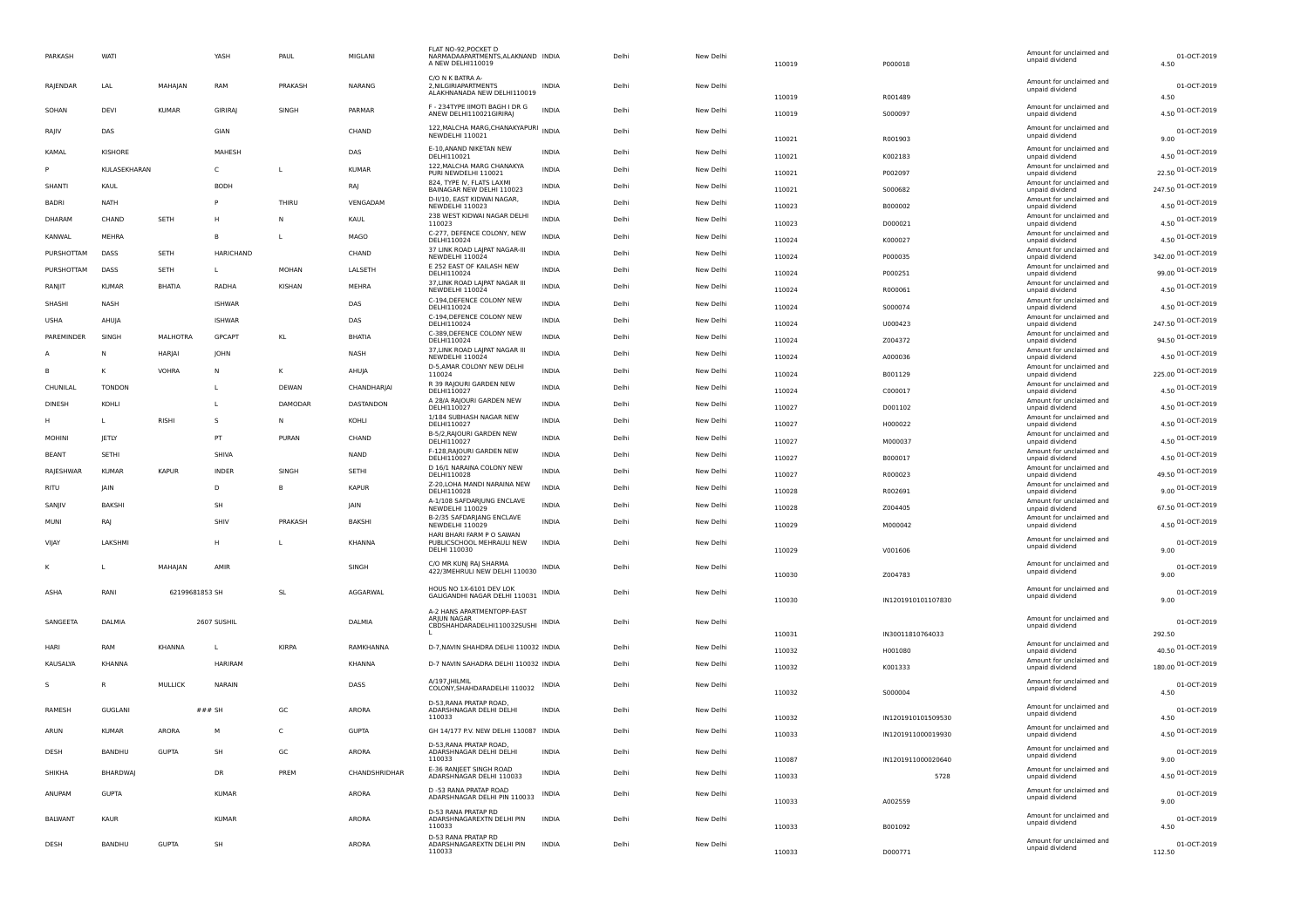| <b>INDRA</b> | <b>REKHY</b>  |                   | <b>KUMAR</b>          |              | ARORA        | D-53 RANA PRATAP RD<br>ADARSHNAGAREXTN DELHI PIN<br>110033                                | <b>INDIA</b> | Delhi       | New Delhi | 110033 | 1000539 |      | Amount for unclaimed and<br>unpaid dividend | 01-OCT-2019<br>4.50  |
|--------------|---------------|-------------------|-----------------------|--------------|--------------|-------------------------------------------------------------------------------------------|--------------|-------------|-----------|--------|---------|------|---------------------------------------------|----------------------|
| MEENAKSHI    | <b>GUPTA</b>  |                   | <b>KUMAR</b>          |              | ARORA        | D-53 RANA PRATAP RD<br>ADARSHNAGAREXTN DELHI PIN<br>110033                                | <b>INDIA</b> | Delhi       | New Delhi | 110033 | M002773 |      | Amount for unclaimed and<br>unpaid dividend | 01-OCT-2019<br>4.50  |
| MEENAKSHI    | <b>GUPTA</b>  |                   | <b>KUMAR</b>          |              | ARORA        | D-53 RANA PRATAP RD<br>ADARSHNAGAREXTN DELHI PIN<br>110033                                | <b>INDIA</b> | Delhi       | New Delhi | 110033 | M002774 |      | Amount for unclaimed and<br>unpaid dividend | 01-OCT-2019<br>4.50  |
| NIRMAL       | <b>GUPTA</b>  |                   | <b>KUMAR</b>          |              | ARORA        | D-53 RANA PRATAP RD<br>ADARSHNAGAREXTN DELHI PIN<br>110033                                | <b>INDIA</b> | Delhi       | New Delhi | 110033 | N001635 |      | Amount for unclaimed and<br>unpaid dividend | 01-OCT-2019<br>22.50 |
| NIRMALA      | <b>GUPTA</b>  |                   | SH                    | SP           | SHARMA       | D-113 MCD COLONY AZADPUR<br>DELHI110033                                                   | <b>INDIA</b> | Delhi       | New Delhi | 110033 | N001784 |      | Amount for unclaimed and<br>unpaid dividend | 90.00 01-OCT-2019    |
| OM           | PARKASH       | <b>GUPTA</b>      | SH                    | MP           | JAIN         | 36, SURAJ NAGAR AZADPUR<br>DELHI110033                                                    | <b>INDIA</b> | Delhi       | New Delhi | 110033 | 0000488 |      | Amount for unclaimed and<br>unpaid dividend | 4.50 01-OCT-2019     |
| RACHNA       | TYAGI         |                   | MAHANDER              | PRASHAD      | JAIN         | 36, SURAJ NAGAR AZADPUR<br>DELHI110033                                                    | <b>INDIA</b> | Delhi       | New Delhi | 110033 | R002507 |      | Amount for unclaimed and                    | 900.00 01-OCT-2019   |
| SUNIL        | <b>KUMAR</b>  | <b>GUPTA</b>      | OM                    | PARKASH      | <b>GUPTA</b> | B-80 A, STREET NO. 1 MAJLIS                                                               | <b>INDIA</b> | Delhi       | New Delhi |        |         |      | unpaid dividend<br>Amount for unclaimed and | 4.50 01-OCT-2019     |
| SUNIL        | <b>KUMAR</b>  | <b>GUPTA</b>      | P                     | L            | <b>REKHY</b> | PARKDELHI 110033<br>120 A GUJRAWALA TOWN DELHI                                            | <b>INDIA</b> | Delhi       | New Delhi | 110033 | S004789 |      | unpaid dividend<br>Amount for unclaimed and |                      |
|              | <b>KUMAR</b>  | <b>KAPUR</b>      | LAHARI                |              | MAL          | 110033<br>B-80A STREET NO 1 MAJLIS                                                        | <b>INDIA</b> | Delhi       | New Delhi | 110033 | S004790 |      | unpaid dividend<br>Amount for unclaimed and | 4.50 01-OCT-2019     |
| RAJESHWAR    |               |                   |                       |              |              | PARKDELHI 110033<br>A-120, GUJRANWALA TOWN                                                |              |             |           | 110033 |         | 5343 | unpaid dividend<br>Amount for unclaimed and | 22.50 01-OCT-2019    |
| ASHA         | <b>KAPOOR</b> |                   | p                     | L            | <b>REKHY</b> | DELHI110033                                                                               | <b>INDIA</b> | Delhi       | New Delhi | 110033 | A000028 |      | unpaid dividend                             | 4.50 01-OCT-2019     |
| HARISH       | CHANDRA       | GARG              | SH                    |              | SHARMA       | D-113 MCD COLONY AZADPUR<br>DELHI110033                                                   | <b>INDIA</b> | Delhi       | New Delhi | 110033 | H000016 |      | Amount for unclaimed and<br>unpaid dividend | 72.00 01-OCT-2019    |
| RAM          | PIARI         |                   | SH                    |              | SHARMA       | D-113, MCH COLONY AZADPUR<br>DELHI110033                                                  | <b>INDIA</b> | Delhi       | New Delhi | 110033 | R003001 |      | Amount for unclaimed and<br>unpaid dividend | 94.50 01-OCT-2019    |
| KRISHNA      | <b>KUMARI</b> | <b>KAPUR</b>      | SH                    |              | SHARMA       | D-113, MCD COLONY AZADPUR<br>DELHI110033                                                  | <b>INDIA</b> | Delhi       | New Delhi | 110033 | K000055 |      | Amount for unclaimed and<br>unpaid dividend | 13.50 01-OCT-2019    |
| RUMI         | <b>KAPUR</b>  |                   | RAJENDER              |              | <b>KUMAR</b> | B-80A, ST.NO.I, MAJLIS PARK<br>DELHI110033                                                | <b>INDIA</b> | Delhi       | New Delhi | 110033 | R000077 |      | Amount for unclaimed and<br>unpaid dividend | 13.50 01-OCT-2019    |
| SUDHA        | AHUJA         |                   | OM                    | PARKASH      | <b>GUPTA</b> | B-80A, ST.NO.I, MAJLIS PARK,<br>DELHI110033                                               | <b>INDIA</b> | Delhi       | New Delhi | 110033 | Z004341 |      | Amount for unclaimed and<br>unpaid dividend | 135.00 01-OCT-2019   |
| HARISH       | <b>KUMAR</b>  | GARG              | DESH                  | BANDHU       | <b>GUPTA</b> | B-80A, STREET NO.I MAJLIS                                                                 | <b>INDIA</b> | Delhi       | New Delhi |        |         |      | Amount for unclaimed and                    | 22.50 01-OCT-2019    |
|              |               |                   |                       |              |              | PARKDELHI 110033                                                                          |              |             |           | 110033 | H001105 |      | unpaid dividend                             |                      |
| SUNITA       | GARG          |                   | SH                    |              | JAIN         | 402, MUKTI CHAMBERS 4, CLIVE<br>ROW4TH FLOOR KOLKATA 700001                               | INDIA        | West Bengal | Kolkata   | 700001 | 5003499 |      | Amount for unclaimed and<br>unpaid dividend | 01-OCT-2019<br>22.50 |
| <b>JYOTI</b> | GAUR          |                   | 24854 ARUN            | <b>KUMAR</b> | JAIN         | 36, SURAJ NAGAR AZAD PUR<br>DELHI110033                                                   | <b>INDIA</b> | Delhi       | New Delhi | 110001 |         | 6124 | Amount for unclaimed and<br>unpaid dividend | 4.50 01-OCT-2019     |
| SADHANA      | GAUR          |                   | 12733 SH              |              | SHARMA       | D-113. MUNICIPAL FLATS                                                                    | INDIA        | Delhi       | New Delhi |        |         |      | Amount for unclaimed and                    | 4.50 01-OCT-2019     |
| ANUPAM       | GAUR          |                   | D                     | B            | <b>KAPUR</b> | AZADPURDELHI 110033<br>Z-20, LOHA MANDI NARAINA NEW                                       | <b>INDIA</b> | Delhi       | New Delhi | 110001 |         | 6155 | unpaid dividend<br>Amount for unclaimed and | 4.50 01-OCT-2019     |
|              |               |                   |                       |              |              | DELHI110028<br>D 32 PUSHPANJALI ENCALVE                                                   |              |             |           | 110001 |         | 6275 | unpaid dividend<br>Amount for unclaimed and |                      |
| ANUPAM       | GAUR          |                   | R                     | κ            | <b>KAPUR</b> | PITAMPURADELHI 110034<br>201, SANDESH VIHAR, P&T                                          | <b>INDIA</b> | Delhi       | New Delhi | 110001 |         | 6276 | unpaid dividend<br>Amount for unclaimed and | 4.50 01-OCT-2019     |
| ANUPAM       | GAUR          | 10945788707L      |                       | TARA         | CHAND        | COLONYDELHI 110034                                                                        | <b>INDIA</b> | Delhi       | New Delhi | 110034 | A002343 |      | unpaid dividend                             | 4.50 01-OCT-2019     |
| ANUPAM       | GAUR          |                   | 10945788707 KHAZAN    | CHAND        | RETD         | D-116, UNIVERSITY<br>CAMPUS, KURUKSHETRA                                                  | <b>INDIA</b> | Delhi       | New Delhi |        |         |      | Amount for unclaimed and                    | 01-OCT-2019          |
|              |               |                   |                       |              |              | UNIVERSITY, KURUKSHETRA 110034                                                            |              |             |           | 110034 | A002347 |      | unpaid dividend                             | 4.50                 |
| <b>JYOTI</b> | GAUR          |                   | 10945808769 RAGHUNATH |              | <b>KAPUR</b> | B-2/36A LAWRANCE ROAD DELHI<br>110035                                                     | <b>INDIA</b> | Delhi       | New Delhi | 110034 | J001474 |      | Amount for unclaimed and<br>unpaid dividend | 4.50 01-OCT-2019     |
| MAHENDRA     | SINGH         |                   | LATE                  | RAGHUNATH    | <b>KAPUR</b> | B-2/36-A LAWRANCE ROAD<br>DELHI110035                                                     | <b>INDIA</b> | Delhi       | New Delhi | 110035 | M001999 |      | Amount for unclaimed and<br>unpaid dividend | 1,012.50 01-OCT-2019 |
|              |               |                   |                       |              |              | FLAT NO 6457 SECTOR B/9                                                                   |              |             |           |        |         |      | Amount for unclaimed and                    |                      |
| SADHANA      | GAUR          |                   | 10945808678 RAMESH    |              | AHUJA        | VASANTKUNJ NEW DELHI 110037                                                               | INDIA        | Delhi       | New Delhi | 110035 | S004262 |      | unpaid dividend                             | 01-OCT-2019<br>4.50  |
| SADHANA      | GAUR          | 10945808678 SH    |                       | PK           | SHARMA       | D 113 MCD COLONY AZADPUR<br>DELHI110038                                                   | <b>INDIA</b> | Delhi       | New Delhi | 110037 | S004281 |      | Amount for unclaimed and<br>unpaid dividend | 4.50 01-OCT-2019     |
| SADHANA      | GAUR          | 10945808678 K     |                       | B            | GARG         | R-691, GALI NO. 4 SWATANTAR<br>NAGARNARELA DELHI 110040                                   | <b>INDIA</b> | Delhi       | New Delhi | 110038 | S004286 |      | Amount for unclaimed and<br>unpaid dividend | 4.50 01-OCT-2019     |
| URMILA       | GAUR          |                   | 10945808952 HARISH    | <b>KUMAR</b> | GARG         | C/O HARISH KUMAR GARG, R-691,<br>GALINO. 4 SWANTATAR NAGAR,                               | <b>INDIA</b> | Delhi       | New Delhi |        |         |      | Amount for unclaimed and                    | 01-OCT-2019          |
|              |               |                   |                       |              |              | NARELADELHI 110040                                                                        |              |             |           | 110040 | U000785 |      | unpaid dividend                             | 4.50                 |
| VIMLA        |               |                   | BALKRISHNA            |              | GAUR         | D - 879 PHASE - II OPP.<br>LOKESHCINEMA NANGLOI NO.2                                      | <b>INDIA</b> | Delhi       | New Delhi |        |         |      | Amount for unclaimed and<br>unpaid dividend | 01-OCT-2019          |
|              |               |                   |                       |              |              | NEW DELHI110041                                                                           |              |             |           | 110040 | V001093 |      | Amount for unclaimed and                    | 706.50               |
| PEEYUSH      | <b>KUMAR</b>  | SINGH             | VIJAY                 | YADAV        | н            | 207 SAMAYPUR DELHI 110042<br>WZ 122A GALI NO 3 SADH NAGAR                                 | <b>INDIA</b> | Delhi       | New Delhi | 110041 |         | 5378 | unpaid dividend                             | 4.50 01-OCT-2019     |
| PRABHAWATI   | SINGH         | 10429892499 SH    |                       | $\mathsf{R}$ | C            | IPALAM COLONY NEW DELHI<br>110045                                                         | <b>INDIA</b> | Delhi       | New Delhi |        |         |      | Amount for unclaimed and<br>unpaid dividend | 01-OCT-2019          |
|              |               |                   |                       |              |              | WZ 122 A GALLNO 3 SADH                                                                    |              |             |           | 110042 |         | 5854 |                                             | 4.50                 |
| RAM          | CHANDRA       | SINGH             | RAM                   | CHANDRA      | SINGH        | NAGARNEAR PART I (NEAR PALAM<br>RLYSTATION) PALAM COLONY NEW                              | <b>INDIA</b> | Delhi       | New Delhi |        |         |      | Amount for unclaimed and<br>unpaid dividend | 01-OCT-2019          |
|              |               |                   |                       |              |              | DELHI110045                                                                               |              |             |           | 110045 |         | 5855 |                                             | 4.50                 |
|              |               |                   |                       |              |              | WZ 122 A GALI NO 3 SADH NAGAR<br>PARTI PALAM COLONY NEAR PALAM                            |              |             |           |        |         |      | Amount for unclaimed and                    |                      |
| RAM          | CHANDRA       | SINGH             | GANGA                 | RAM          | SINGH        | RAILWAYSTATION NEW DELHI<br>110045                                                        | INDIA        | Delhi       | New Delhi |        |         |      | unpaid dividend                             | 01-OCT-2019          |
|              |               |                   |                       |              |              |                                                                                           |              |             |           | 110045 |         | 5877 |                                             | 4.50                 |
| PRABHAWATI   | SINGH         | 10429892499 GANGA |                       | RAM          | SINGH        | WZ 122 A GALI NO 3 SADH NAGAR<br>PARTI PALAM COLONY NEAR PALAM<br>COLONY NEAR PALAM INDIA |              | Delhi       | New Delhi |        |         |      | Amount for unclaimed and                    | 01-OCT-2019          |
|              |               |                   |                       |              |              | RAILWAYSTATION NEW DELHI<br>110045                                                        |              |             |           | 110045 |         | 5878 | unpaid dividend                             | 4.50                 |
|              |               |                   |                       |              |              | WZ 122 A GALI NO 3 SADH                                                                   |              |             |           |        |         |      |                                             |                      |
| PEEYUSH      |               |                   | RAM                   | CHANDRA      | SINGH        | NAGARNEAR PART I (NEAR PALAM                                                              | INDIA        | Delhi       | New Delhi |        |         |      | Amount for unclaimed and                    | 01-OCT-2019          |
|              | <b>KUMAR</b>  | SINGH             |                       |              |              | RLYSTATION) PALAM COLONY NEW                                                              |              |             |           |        |         |      | unpaid dividend                             |                      |
|              |               |                   |                       |              |              | DELHI110045                                                                               |              |             |           | 110045 |         | 6040 |                                             | 4.50                 |
| PEEYUSH      | <b>KUMAR</b>  | SINGH             | SH                    | RC           | SINGH        | WZ 122A GALI NO 3 NEAR PALAM<br>RLYSTN SADH NAGAR I PALAM<br>COLONY NEWDELHI 110045       | <b>INDIA</b> | Delhi       | New Delhi |        |         |      | Amount for unclaimed and<br>unpaid dividend | 01-OCT-2019          |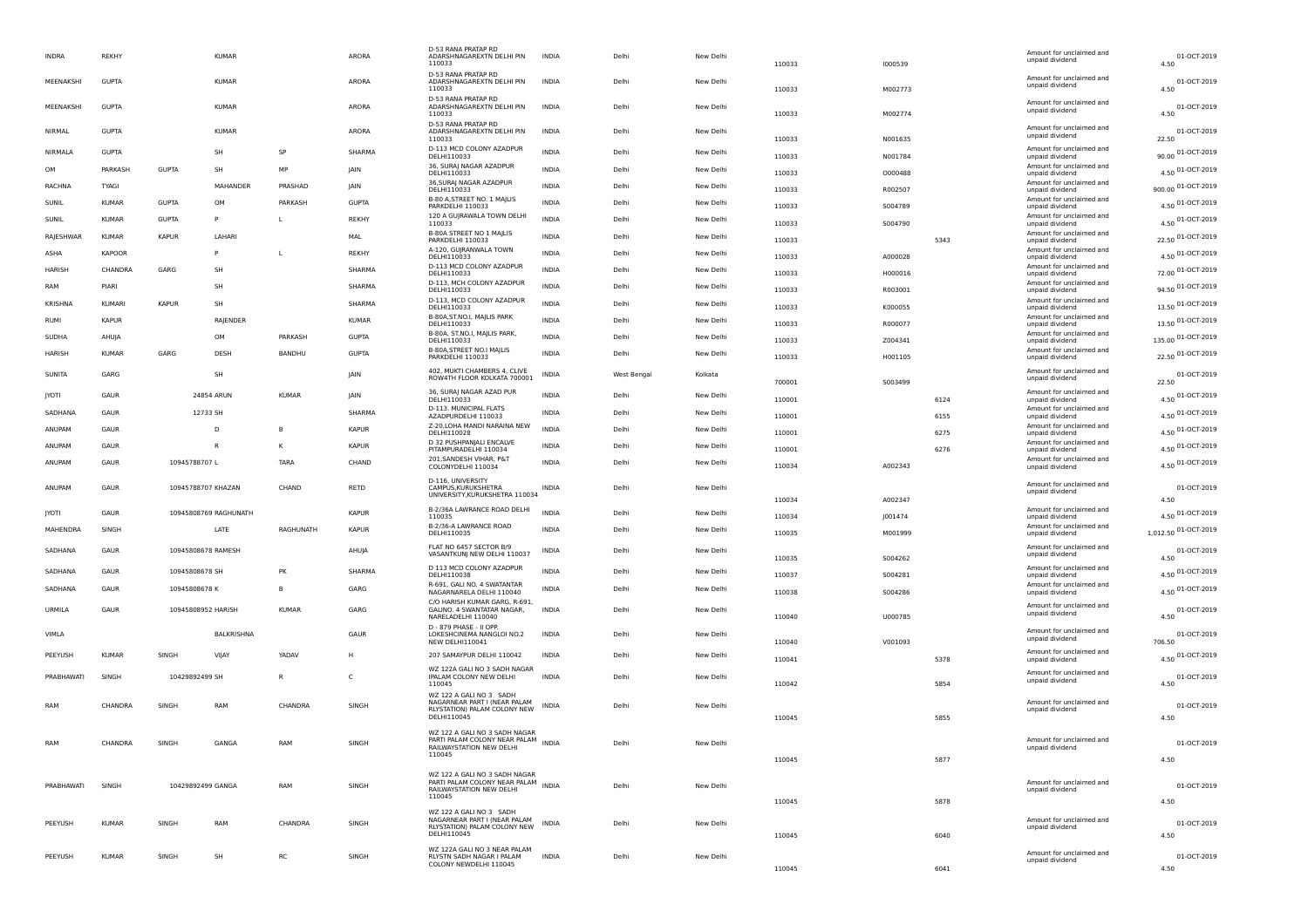| <b>GAURAV</b> | <b>KUMAR</b>  | SINGH         | SH              | $\mathsf{R}$   | C               | WZ 122A GALI NO 3 NEAR PALAM<br>RLYSTN SADH NAGAR I PALAM<br>COLONY NEWDELHI 110045          | <b>INDIA</b> | Delhi | New Delhi | 110045 | 6042             |      | Amount for unclaimed and<br>unpaid dividend | 01-OCT-2019<br>4.50   |
|---------------|---------------|---------------|-----------------|----------------|-----------------|----------------------------------------------------------------------------------------------|--------------|-------|-----------|--------|------------------|------|---------------------------------------------|-----------------------|
| GAURAV        | <b>KUMAR</b>  | SINGH         | SH              | $\mathsf{R}$   | C               | WZ 122A GALI NO 3 NEAR PALAM<br>RLYSTN SADH NAGAR I PALAM<br>COLONY NEWDELHI 110045          | <b>INDIA</b> | Delhi | New Delhi | 110045 |                  | 6043 | Amount for unclaimed and<br>unpaid dividend | 01-OCT-2019<br>4.50   |
| GAURAV        | <b>KUMAF</b>  | SINGH         | SH              | R              | C               | WZ 122A GALI NO 3 NEAR PALAM<br>RLYSTN SADH NAGAR I PALAM<br>COLONY NEWDELHI 110045          | <b>INDIA</b> | Delhi | New Delhi | 110045 | 6044             |      | Amount for unclaimed and<br>unpaid dividend | 01-OCT-2019<br>4.50   |
| GAURAV        | <b>KUMAR</b>  | SINGH         | SH              | R              | c               | WZ-122A, GALI NO-3, SADH<br>NAGAR-I, PALAM COLONY NEW<br>DELHI 110045                        | INDIA        | Delhi | New Delhi | 110045 | 6058             |      | Amount for unclaimed and<br>unpaid dividend | 01-OCT-2019<br>4.50   |
| PEEYUSH       | <b>KUMAR</b>  | SINGH         | SH              | R              | $\mathsf{C}$    | WZ 122A GALI NO 3 NEAR PALAM<br>RLYSTN SADH NAGAR I PALAM<br>COLONY NEWDELHI 110045          | <b>INDIA</b> | Delhi | New Delhi | 110045 | 6059             |      | Amount for unclaimed and<br>unpaid dividend | 01-OCT-2019<br>4.50   |
| DEEPAK        | NANDA         |               | SH              | R              | C               | WZ-122A, GALI NO-3, SADH<br>NAGAR-I, PALAM COLONY, NEW<br>DELHI 110045                       | <b>INDIA</b> | Delhi | New Delhi | 110045 | D001091          |      | Amount for unclaimed and<br>unpaid dividend | 01-OCT-2019<br>220.50 |
| GITA          | BHANDARI      |               | А               | L              | NANDA           | H NO M-32 GREATER KAILASH PART INDIA<br>IINEW DELHI 110048                                   |              | Delhi | New Delhi | 110045 | G001023          |      | Amount for unclaimed and<br>unpaid dividend | 22.50 01-OCT-2019     |
| INDRA         | <b>NANDA</b>  |               | <b>BRIJ</b>     |                | BHANDARI        | C6, GREATER KAILASH ENCLAVE-1<br>NEWDELHI 110048                                             | INDIA        | Delhi | New Delhi | 110048 | 1000489          |      | Amount for unclaimed and<br>unpaid dividend | 135.00 01-OCT-2019    |
| <b>JALOTA</b> | ONKAR         | LAL           | M               | L              | NANDA           | N-238, GREATER KAILASH 1 NEW                                                                 | <b>INDIA</b> | Delhi | New Delhi |        |                  |      | Amount for unclaimed and                    | 247.50 01-OCT-2019    |
|               |               |               |                 |                |                 | DELHI110048<br>D-22, GREATER KAILASH ENCLAVE                                                 |              |       |           | 110048 | J000852          |      | unpaid dividend<br>Amount for unclaimed and |                       |
| KAMLA         | MALHOTRA      |               | D               | N              | <b>MALHOTRA</b> | NO 2NEW DELHI 110048                                                                         | <b>INDIA</b> | Delhi | New Delhi | 110048 | K000013          |      | unpaid dividend                             | 01-OCT-2019<br>4.50   |
| MANOHAR       | LAL           | AHUJA         | <b>THAKAR</b>   | DAS            | AHUJA           | S-479, GREATER KAILASH, PART-<br>II, NEW DELHI 110048                                        | <b>INDIA</b> | Delhi | New Delhi | 110048 | M001297          |      | Amount for unclaimed and<br>unpaid dividend | 504.00 01-OCT-2019    |
| NIRMAL        | CHAND         | SHARMA        | R               | B              | NARAIN          | C/O MRS S.P.PUNJ B-<br>20, GREATERKAILASH-1, NEW DELHI INDIA<br>110048                       |              | Delhi | New Delhi | 110048 | N000258          |      | Amount for unclaimed and<br>unpaid dividend | 01-OCT-2019<br>112.50 |
| SANTA         | DEVI          |               | <b>DIWAN</b>    | CHAND          | KHANNA          | B-3, SOUTH EXTN PART-I NEW<br>DELHI110048                                                    | <b>INDIA</b> | Delhi | New Delhi | 110048 | S000013          |      | Amount for unclaimed and<br>unpaid dividend | 4.50 01-OCT-2019      |
| SHEILA        | AMARJIT       | SINGH         | AMARJIT         | SINGH          | HOUSE           | B-267A, GREATER KAILASH - I<br>NEWDELHI 110048                                               | <b>INDIA</b> | Delhi | New Delhi | 110048 | S002269          |      | Amount for unclaimed and<br>unpaid dividend | 675.00 01-OCT-2019    |
| TOPAN         | RAM           | SATIJA        | к               | R              | SATIJA          | H/17, KAILASH COLONY NEW                                                                     | INDIA        | Delhi | New Delhi | 110048 | T000487          |      | Amount for unclaimed and                    | 81.00 01-OCT-2019     |
| VED           | <b>KUMARI</b> | <b>KHANNA</b> | R               | P              | <b>KHANNA</b>   | DELHI110048<br>W 133 GREATER KAILASH I NEW                                                   | <b>INDIA</b> | Delhi | New Delhi |        |                  |      | unpaid dividend<br>Amount for unclaimed and | 13.50 01-OCT-2019     |
| GOVIND        | KUMARI        | YAMDAGNI      | B               | s              | YAMDAGNI        | DELHI110048<br>D-20, SOUTH EXTENSION PART II                                                 | <b>INDIA</b> | Delhi | New Delhi | 110048 | V001439          |      | unpaid dividend<br>Amount for unclaimed and | 261.00 01-OCT-2019    |
| MALTI         | NEHRU         |               | ASHOK           |                | NEHRU           | NEWDELHI 110049                                                                              |              | Delhi | New Delhi | 110048 | G000739          |      | unpaid dividend<br>Amount for unclaimed and |                       |
|               |               |               |                 |                |                 | 9, ANAND LOK, NEW DELHI 110049 INDIA<br>37,D D A FLATS, USUF SARAI                           |              |       |           | 110049 | M002327          |      | unpaid dividend<br>Amount for unclaimed and | 922.50 01-OCT-2019    |
| <b>NAGIN</b>  | CHAND         | <b>HANDA</b>  | <b>RAVINDER</b> | <b>BHUSHAN</b> | DUGGAL          | NEWDELHI 110049<br>B-47, SOUTH EXTN 1 NEW DELHI                                              | <b>INDIA</b> | Delhi | New Delhi | 110049 | N000002          |      | unpaid dividend<br>Amount for unclaimed and | 81.00 01-OCT-2019     |
| <b>NAGIN</b>  | CHAND         | HANDA         | B               | B              | AGARWAL         | 110049                                                                                       | <b>INDIA</b> | Delhi | New Delhi | 110049 | N000003          |      | unpaid dividend                             | 81.00 01-OCT-2019     |
| NEENA         | MEHRA         |               | GANDA           |                | RAM             | 72, RADHE SHYAM PARK PARWANA<br>ROADDELHI 110051                                             | <b>INDIA</b> | Delhi | New Delhi | 110049 | N000016          |      | Amount for unclaimed and<br>unpaid dividend | 13.50 01-OCT-2019     |
| SATISH        | MEHRA         |               | GANDA           |                | RAM             | 72, RADHE SHYAM PARK PARWANA<br>ROADDELHI 110051                                             | <b>INDIA</b> | Delhi | New Delhi | 110051 | S000031          |      | Amount for unclaimed and<br>unpaid dividend | 13.50 01-OCT-2019     |
| SHIV          | <b>DEVI</b>   | SACHDEVA      | SATISH          |                | MEHRA           | V-5, HANS APARTMENTS ARJUN<br>NAGARDELHI 110051                                              | <b>INDIA</b> | Delhi | New Delhi | 110051 | S000084          |      | Amount for unclaimed and<br>unpaid dividend | 4.50 01-OCT-2019      |
| SURENDER      | <b>KUMAR</b>  |               | 386 DWARKA      |                | PARSHAD         | E-6/10, LAJPAT RAI CHOWK,<br>KRISHANNAGAR, DELHI 110051                                      | INDIA        | Delhi | New Delhi | 110051 | IN30020610366951 |      | Amount for unclaimed and<br>unpaid dividend | 337.50 01-OCT-2019    |
| RAJENDRA      | <b>KUMAR</b>  | AGARWAL       | PREM            | CHAND          | MANGLA          | E-6/10 LAJPAT RAI CHOWK,<br>KRISHANNAGAR, DELHI 110051                                       | INDIA        | Delhi | New Delhi | 110051 | IN30142810006199 |      | Amount for unclaimed and<br>unpaid dividend | 9.00 01-OCT-2019      |
| <b>BHARAT</b> | <b>KUMAR</b>  | CHATURVEDI    | <b>B</b>        | N              | MEHRA           | V-5 HANS APPARTMENTS ARJUN<br>NAGARDELHI 110051                                              | INDIA        | Delhi | New Delhi | 110051 | B000254          |      | Amount for unclaimed and<br>unpaid dividend | 225.00 01-OCT-2019    |
| REKHA         | <b>IAIN</b>   |               | RAM             | LABHAYA        | т               | B-6/24 KRISHAN NAGAR DELHI<br>110051                                                         | <b>INDIA</b> | Delhi | New Delhi | 110051 | R002759          |      | Amount for unclaimed and                    | 9.00 01-OCT-2019      |
| SUDARSHAN     | BHATIA        |               | DB              |                | <b>GUPTA</b>    | B-80A, ST. NO.I, MAJLIS PARK, DELHI INDIA                                                    |              | Delhi | New Delhi |        |                  |      | unpaid dividend<br>Amount for unclaimed and | 4.50 01-OCT-2019      |
|               |               |               |                 |                |                 | 33<br>C/O HARYANA TRADING COMPANY                                                            |              |       |           | 110051 | S002494          |      | unpaid dividend<br>Amount for unclaimed and |                       |
| VINAY         | <b>KUMAR</b>  | RASTOGI       | HARI            | RAM            | AGARWAL         | 2250GALI HINGABEG TILAK BAZAR INDIA<br>DELHI110006                                           |              | Delhi | New Delhi | 110033 | 6167             |      | unpaid dividend                             | 01-OCT-2019<br>9.00   |
| VEENU         | RASTOGI       |               | HEM             | RAJ            | CHATURVEDI      | K D 32 A DDA FLATS ASHOK<br>VIHARDELHI 110052                                                | <b>INDIA</b> | Delhi | New Delhi | 110006 | 6168             |      | Amount for unclaimed and<br>unpaid dividend | 9.00 01-OCT-2019      |
| VINAY         | <b>KUMAR</b>  | RASTOGI       | R               | D              | <b>KAPOOR</b>   | B-222, ASHOK VIHAR DELHI 110052 INDIA                                                        |              | Delhi | New Delhi | 110052 | 6169             |      | Amount for unclaimed and<br>unpaid dividend | 9.00 01-OCT-2019      |
| IAI           | <b>KUMAR</b>  | SHARMA        | <b>BIJANDER</b> |                | <b>IAIN</b>     | A-15, SATYAWATI, NAGAR,<br>BEHINDLAXMI BAI COLLAGE<br>ASHOK VIHAR, PHASE-III DELHI<br>110052 | <b>INDIA</b> | Delhi | New Delhi | 110052 | J001596          |      | Amount for unclaimed and<br>unpaid dividend | 01-OCT-2019<br>4.50   |
| UMA           | SHANKAR       | SHARMA        | Υ               | P              | BHATIA          | M.I.G.FLAT NO. 16-A,<br>BLOCKNO.KC, PHASE-1, ASHOK<br>VIHAR, DELHI110052                     | <b>INDIA</b> | Delhi | New Delh  | 110052 | U000424          |      | Amount for unclaimed and<br>unpaid dividend | 01-OCT-2019<br>418.50 |
| VINAY         | <b>KUMAF</b>  | RASTOGI       | LT              | SHRI           | DEVI            | C-2/82 YAMUNA VIHAR DELHI<br>110053                                                          | INDIA        | Delhi | New Delhi | 110052 | Z004358          |      | Amount for unclaimed and<br>unpaid dividend | 85.50 01-OCT-2019     |
| IA            | <b>KUMAR</b>  | SHARMA        | SHRI            | VINAY          | <b>KUMAR</b>    | C-2/82 YAMUNA VIHAR DELHI                                                                    | INDIA        | Delhi | New Delhi | 110053 | Z004499          |      | Amount for unclaimed and                    | 9.00 01-OCT-2019      |
| <b>JAI</b>    | <b>KUMAR</b>  | SHARMA        | LATE            | SHRI           | DEVI            | 110053<br>C-2/82 YAMUNA VIHAR DELHI                                                          | INDIA        | Delhi | New Delhi |        |                  |      | unpaid dividend<br>Amount for unclaimed and | 13.50 01-OCT-2019     |
|               |               |               |                 |                |                 | 110053<br>V-440, HOSPITAL STREET                                                             |              |       |           | 110053 | Z004500          |      | unpaid dividend<br>Amount for unclaimed and |                       |
| SHANTA        | <b>JAIN</b>   |               | JAI             | <b>KUMAR</b>   | SHARMA          | ARVINDNAGAR GHONDA DELHI<br>110053                                                           | <b>INDIA</b> | Delhi | New Delhi | 110053 | S000063          |      | unpaid dividend                             | 01-OCT-2019<br>450.00 |
| SUBODH        | CHHATWAL      |               | SONPAL          |                | SHARMA          | C-11/65, YAMUNA VIHAR DELHI<br>110053                                                        | <b>INDIA</b> | Delhi | New Delhi | 110053 |                  | 6215 | Amount for unclaimed and<br>unpaid dividend | 675.00 01-OCT-2019    |
| <b>INDER</b>  | <b>KAUR</b>   |               | $\mathsf{C}$    | Κ              | SHARMA          | V-444 HOSPITAL STREET ARVIND<br>NAGARGHONDA DELHI 110053                                     | <b>INDIA</b> | Delhi | New Delhi | 110053 | 1000657          |      | Amount for unclaimed and<br>unpaid dividend | 01-OCT-2019<br>247.50 |
| KAMLA         | DEVI          | JAIN          | $\mathsf{C}$    | к              | SHARMA          | V-444 HOSPITAL STREET ARVIND<br>NAGARGHONDA DELHI 110053                                     | <b>INDIA</b> | Delhi | New Delhi | 110053 | K000010          |      | Amount for unclaimed and<br>unpaid dividend | 01-OCT-2019<br>4.50   |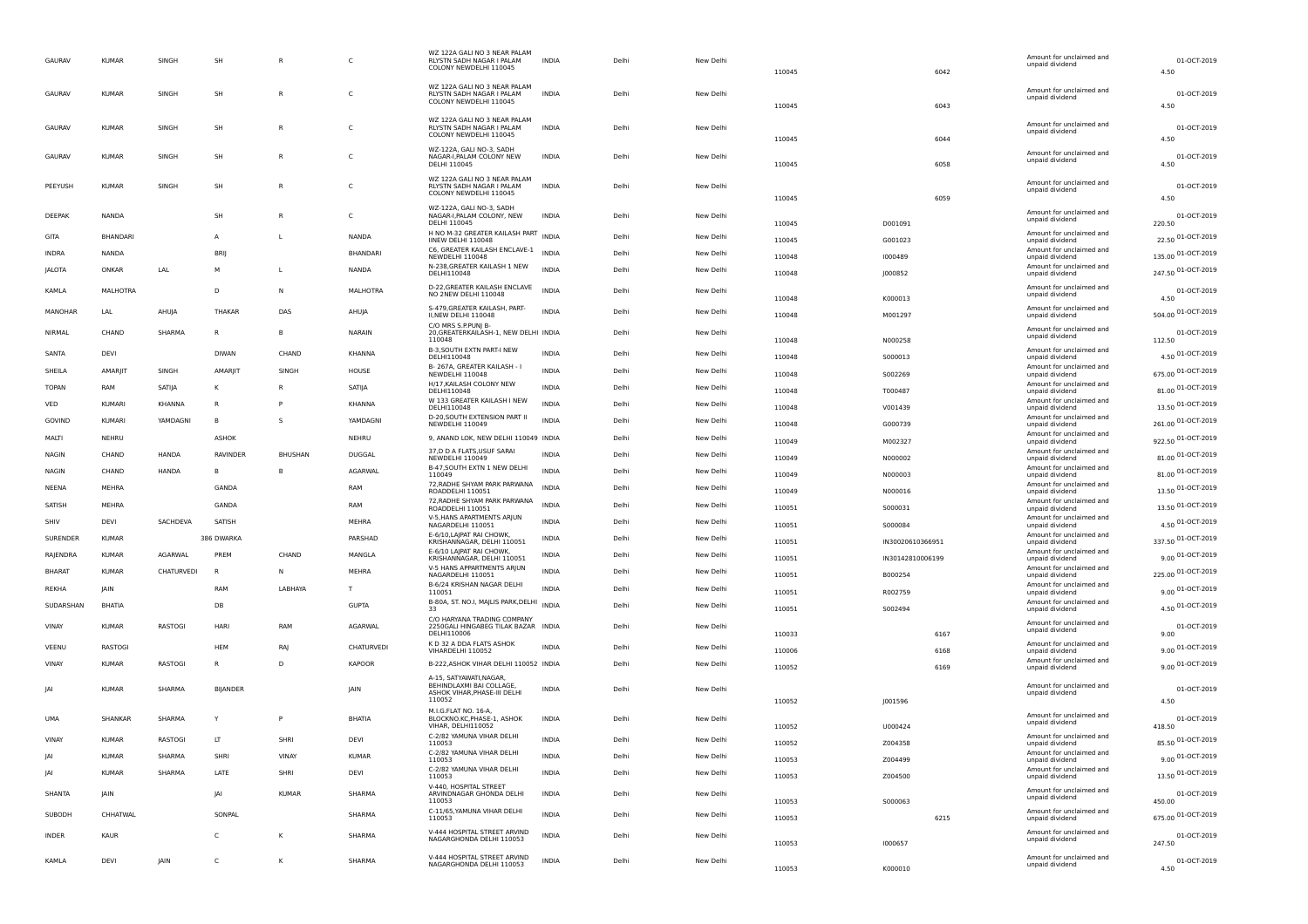| GAGANDEEP | SINGH         | REEN          | $\overline{A}$   | c                | JAIN          | C/O MR A C JAIN 11-A,COURT<br>ROADDELHI 110054                                         | <b>INDIA</b> | Delhi | New Delhi | 110053 | IN1302800000000430 | Amount for unclaimed and<br>unpaid dividend | 4.50 01-OCT-2019      |
|-----------|---------------|---------------|------------------|------------------|---------------|----------------------------------------------------------------------------------------|--------------|-------|-----------|--------|--------------------|---------------------------------------------|-----------------------|
| RAMANDEEP | SINGH         | REEN          | N                | <b>L</b>         | SHARMA        | 1634, MAIN BAZAR PAHAR GANJ<br>NEWDELHI 110055                                         | <b>INDIA</b> | Delhi | New Delhi | 110054 | IN30020610863558   | Amount for unclaimed and<br>unpaid dividend | 4.50 01-OCT-2019      |
| NAVNEET   | <b>KAUR</b>   | REEN          |                  | ${\sf N}$        | BHANDARI      | 12 VASANT MARG VASANT VIHAR<br>NEWDELHI 110057                                         | <b>INDIA</b> | Delhi | New Delhi | 110055 | IN30234910046339   | Amount for unclaimed and<br>unpaid dividend | 9.00 01-OCT-2019      |
| RANBIR    | CHANDER       | VOHRA         | PARDHAN          |                  | SINGH         | A-9A/5, VASANT VIHAR, NEW<br>DELHI110057                                               | <b>INDIA</b> | Delhi | New Delhi | 110057 | 5298               | Amount for unclaimed and<br>unpaid dividend | 4.50 01-OCT-2019      |
| RAMA      | THAKUR        |               | $\mathsf{A}$     | κ                | JAIN          | AVTAR HOUSE, C-2/11, VASANT<br>VIHAR, NEW DELHI 110057                                 | INDIA        | Delhi | New Delhi | 110057 | R000519            | Amount for unclaimed and                    | 247.50 01-OCT-2019    |
| SIHRAN    | JEET          | KAUR          | PARDHAN          |                  | SINGH         | A 9A/5 VASANT VIHAR NEW                                                                | <b>INDIA</b> | Delhi | New Delhi |        |                    | unpaid dividend<br>Amount for unclaimed and | 337.50 01-OCT-2019    |
|           |               |               |                  |                  |               | DELHI110057<br>WZ 10 A IIND FLOOR STREET                                               |              |       |           | 110057 | S003642            | unpaid dividend                             |                       |
| SATISH    | <b>KUMAR</b>  | CHAWLA        | -S               | <b>ISHWAR</b>    | SINGH         | 1SHIVNAGAR JAIL ROAD JANAKPURI INDIA<br>NEWDELHI 110058                                |              | Delhi | New Delhi | 110057 | S004020            | Amount for unclaimed and<br>unpaid dividend | 01-OCT-2019<br>715.50 |
| RAMA      | THAKUR        |               | <b>BHUPINDRA</b> |                  | SINGH         | WZ 10 A 2ND FLOOR STREET NO<br>1SHIVNAGAR JAIL ROAD JANAKPURI INDIA<br>NEWDELHI 110058 |              | Delhi | New Delhi | 110058 | Z006347            | Amount for unclaimed and<br>unpaid dividend | 01-OCT-2019<br>81.00  |
| AIAY      | AJMANI        |               | SH               | <b>BHUPENDRA</b> | SINGH         | WZ - 10 A, IIND FLOOR STREET NO<br>-1 JAIL ROAD, SHIV NAGAR NEW<br>DELHI110058         | <b>INDIA</b> | Delhi | New Delhi | 110058 | 6060               | Amount for unclaimed and<br>unpaid dividend | 01-OCT-2019<br>4.50   |
| AJAY      | AJMANI        |               | G                | s                | <b>BINDRA</b> | WZ,1462ND FLOORVIRENDER<br>NAGARNEW DELHI110058G                                       | <b>INDIA</b> | Delhi | New Delhi | 110058 | 6061               | Amount for unclaimed and<br>unpaid dividend | 4.50 01-OCT-2019      |
|           |               |               |                  |                  |               | WZ-10A, STREET NO. 1                                                                   |              |       |           |        |                    | Amount for unclaimed and                    |                       |
| AIAY      | AJMANI        |               | <b>BHUPINDRA</b> | SINGH            | REEN          | SHIVNAGAR, JAIL ROAD JANAKPURI INDIA<br>NEW DELHI110058                                |              | Delhi | New Delhi | 110058 | 6062               | unpaid dividend                             | 01-OCT-2019<br>4.50   |
| AJAY      | AJMANI        |               | CHANDER          |                  | VOHRA         | B-1A/21 A JANAKPURI NEW<br>DELHI110058                                                 | <b>INDIA</b> | Delhi | New Delhi | 110058 | 6063               | Amount for unclaimed and<br>unpaid dividend | 4.50 01-OCT-2019      |
| AJAY      | AJMANI        |               |                  | c                | JAIN          | 83-A, BHAGWAN MAINPURI 205001 INDIA                                                    |              | Delhi | New Delhi | 110058 | 6064               | Amount for unclaimed and<br>unpaid dividend | 4.50 01-OCT-2019      |
| AJAY      | AJMANI        |               | KS               |                  | KAMBOJ        | A-3/20, JANAK PURI, NEW<br>DELHI110058                                                 | <b>INDIA</b> | Delhi | New Delhi | 110058 | 6065               | Amount for unclaimed and<br>unpaid dividend | 4.50 01-OCT-2019      |
| AJAY      | AJMANI        |               | <b>BL</b>        |                  | CHAWLA        | RZ-25, JAIN COLONY, PART-III,UTTAM<br>NAGAR, NEW DELHI 110058                          |              | Delhi | New Delhi | 110058 | 6066               | Amount for unclaimed and<br>unpaid dividend | 01-OCT-2019<br>4.50   |
| AJAY      | AJMANI        |               | SANGRAM          | SINGH            | THAKUR        | A1/ 320 JANAKPURI NEW DELHI                                                            | <b>INDIA</b> | Delhi | New Delhi |        | 6067               | Amount for unclaimed and                    | 4.50 01-OCT-2019      |
| AJAY      | AJMANI        |               | -S               | R                | SABHARWAL     | 110058<br>4 B /16 RAJINDER NAGAR NEW                                                   | <b>INDIA</b> | Delhi | New Delhi | 110058 |                    | unpaid dividend<br>Amount for unclaimed and | 4.50 01-OCT-2019      |
|           |               |               |                  |                  |               | DELHI110060<br>C/O SH S C BHATIA H NO-                                                 |              |       |           | 110058 | 6068               | unpaid dividend                             |                       |
| AIAY      | AJMANI        |               | DEVI             |                  | DAS           | 330, NEWRAJINDER NAGAR NEW<br>DELHI 110060                                             | <b>INDIA</b> | Delhi | New Delhi | 110060 | 6069               | Amount for unclaimed and<br>unpaid dividend | 01-OCT-2019<br>4.50   |
| AJAY      | AJMANI        |               | $\overline{B}$   | $\mathsf{L}$     | MAGO          | J-382, NEW RAJINDER NAGAR NEW<br>DELHI110060                                           | <b>INDIA</b> | Delhi | New Delhi | 110060 | 6070               | Amount for unclaimed and<br>unpaid dividend | 4.50 01-OCT-2019      |
| AJAY      | AJMANI        |               | LATE             | DEV              | PRAKASH       | 55/11, OLD RAJINDER NAGAR,<br>NEWDELHI 110060                                          | <b>INDIA</b> | Delhi | New Delhi | 110060 | 6071               | Amount for unclaimed and<br>unpaid dividend | 4.50 01-OCT-2019      |
| AJAY      | AJMANI        |               | <b>B</b>         | <b>L</b>         | MAGO          | 382, NEW RAJINDER NAGAR NEW<br>DELHI110060                                             | <b>INDIA</b> | Delhi | New Delhi | 110060 | 6072               | Amount for unclaimed and<br>unpaid dividend | 4.50 01-OCT-2019      |
|           |               |               |                  |                  |               | HOUSE NO. 1093, D.D.A                                                                  |              |       |           |        |                    | Amount for unclaimed and                    |                       |
| AIAY      | AJMANI        |               | BS               |                  | NEGI          | FLATSMADANGIRI, NEW DELHI<br>110062                                                    | <b>INDIA</b> | Delhi | New Delhi | 110060 | 6073               | unpaid dividend                             | 01-OCT-2019<br>4.50   |
|           | <b>AIMANI</b> |               | SH               |                  | AHMED         | C/O DR SYED VAHIDUDIN INSTITUTE<br>OFMEDICAL RESEARCH PO PUSHPA INDIA                  |              | Delhi | New Delhi |        |                    | Amount for unclaimed and                    | 01-OCT-2019           |
| AJAY      |               |               |                  |                  |               | BHAWANNEW DELHI 110062                                                                 |              |       |           | 110062 | 6074               | unpaid dividend                             | 4.50                  |
| AJAY      | AJMANI        |               | M                | V                | RAO           | 93-A MIG DDA A2B PASCHIM VIHAR<br>NEWDELHI 110063                                      | <b>INDIA</b> | Delhi | New Delhi | 110062 | 6075               | Amount for unclaimed and<br>unpaid dividend | 4.50 01-OCT-2019      |
| AJAY      | AJMANI        |               | P                | P                | SHAH          | 69B/A2B, DDA MIG FLATS,<br>PASCHIMVIHAR, NEW DELHI 110063 INDIA                        |              | Delhi | New Delhi | 110063 | 6076               | Amount for unclaimed and<br>unpaid dividend | 01-OCT-2019<br>4.50   |
|           |               |               |                  |                  |               | W/O RAJINDER PARSHAD B-1/19-                                                           |              |       |           |        |                    |                                             |                       |
| AJAY      | AJMANI        |               | RAJINDER         | PARSHAD          | HOUSE         | BFIRST FLOOR (REAR) PASCHIM<br>VIHARNEW DELHI 110063                                   | <b>INDIA</b> | Delhi | New Delhi | 110063 | 6078               | Amount for unclaimed and<br>unpaid dividend | 01-OCT-2019<br>4.50   |
| AIAY      | AJMANI        |               | CHANAN           |                  | SINGH         | C-114, PHASE II MAYAPURI NEW<br>DELHI110064                                            | <b>INDIA</b> | Delhi | New Delhi | 110063 | 6090               | Amount for unclaimed and<br>unpaid dividend | 4.50 01-OCT-2019      |
| в         | B             | SABHARWAL     | -S               | P                | JUNEJA        | 20 SANT NAGAR EAST OF KAILASH<br>NEWDELHI 110065                                       | <b>INDIA</b> | Delhi | New Delhi | 110064 | B001346            | Amount for unclaimed and<br>unpaid dividend | 112.50 01-OCT-2019    |
| PRITHI    | RAJ           | ANAND         | <b>SURAJ</b>     |                  | NARAIN        | 32, FRIENDS COLONY MATHURA                                                             | INDIA        | Delhi | New Delhi | 110065 | P000031            | Amount for unclaimed and                    | 4.50 01-OCT-2019      |
| PREM      | MAGO          |               |                  |                  | <b>NANDA</b>  | ROAD NEWDELHI 110065<br>C-768 NEW FRIENDS COLONY NEW                                   | <b>INDIA</b> | Delhi | New Delhi |        |                    | unpaid dividend<br>Amount for unclaimed and | 247.50 01-OCT-2019    |
|           |               |               |                  |                  |               | DELHI110065<br>A 62 MOUNT KAILASH S F S                                                |              |       |           | 110065 | P001024            | unpaid dividend<br>Amount for unclaimed and |                       |
| RAJ       | <b>KUMARI</b> | <b>BHATIA</b> | D                | T                | CHAND         | FLATSEAST OF KAILASH NEW DELHI INDIA<br>110065                                         |              | Delhi | New Delhi | 110065 | R002614            | unpaid dividend                             | 01-OCT-2019<br>4.50   |
| SATYA     | MAGO          |               |                  | Ν                | KHOSLA        | C/O MR. ASHOK NATH KHOSLA<br>#BB/7-H, DDA FLATS, MUNIRKA,<br>NEWDELHI 110067           | INDIA        | Delhi | New Delhi | 110065 | S001684            | Amount for unclaimed and<br>unpaid dividend | 01-OCT-2019<br>247.50 |
| MUKESH    | CHANDRA       |               | VED              | PRAKASH          | GOEL          | A 53 BASEMENT LAJPAT NAGAR 2<br>DELHIAXIS BANK LTD DELHI DELHI INDIA<br>INDIA110024    |              | Delhi | New Delhi | 110067 | M002365            | Amount for unclaimed and<br>unpaid dividend | 01-OCT-2019<br>22.50  |
| TOUQVIER  | AHMED         | <b>5B</b>     | RAJEEV           |                  | SHARMA        | SECTOR D-2/2074 VASANT KUNJ<br>NEWDELHI 110070                                         | <b>INDIA</b> | Delhi | New Delhi |        |                    | Amount for unclaimed and<br>unpaid dividend | 247.50 01-OCT-2019    |
|           |               |               |                  |                  |               | SECTOR A POCKET C FLAT NO                                                              |              |       |           | 110024 | T000587            | Amount for unclaimed and                    |                       |
| MATURU    | KAMAKSHI      |               | NA               |                  | <b>NA</b>     | 351VASANT KUNJ NEW DELHI<br>110070                                                     | <b>INDIA</b> | Delhi | New Delhi | 110070 | M000543            | unpaid dividend                             | 01-OCT-2019<br>342.00 |
| PREETI    | SHAH          |               | М                | А                | <b>UMAR</b>   | C-3/3140, VASANT KUNJ, NEW<br>DELHI110070                                              | <b>INDIA</b> | Delhi | New Delhi | 110070 | P001805            | Amount for unclaimed and<br>unpaid dividend | 4.50 01-OCT-2019      |
| SAROJ     | AC            | <b>NO</b>     | TIHAN            | RAM              | <b>BATRA</b>  | 122KAMAL VIHAR CGHS PLOT NO<br><b>5SECTOR 7 DWARKANEW</b><br>DELHI110075TIHAN          | <b>INDIA</b> | Delhi | New Delhi | 110070 | Z006432            | Amount for unclaimed and<br>unpaid dividend | 01-OCT-2019<br>4.50   |
|           |               |               |                  |                  |               | DDA FLAT NO D 17 3RD FLOOR<br>SECTOR8 NEAR COMMUNITY                                   |              |       |           |        |                    | Amount for unclaimed and                    |                       |
| DAVINDER  | PAL           | JUNEJA        | RC               |                  | PAHUJA        | CENTRE DWARKA NEWDELHI<br>110075                                                       | INDIA        | Delhi | New Delhi | 110075 | 5010               | unpaid dividend                             | 01-OCT-2019<br>4.50   |
|           |               |               |                  |                  |               | DDA FLAT NO D 17 3RD FLOOR                                                             |              |       |           |        |                    |                                             |                       |
| MALTI     | NEHRU         |               | SHRI             | DR               | PAHUJA        | SECTOR8 NEAR COMMUNITY<br>CENTRE DWARKA NEWDELHI<br>110075                             | <b>INDIA</b> | Delhi | New Delhi | 110075 | B001068            | Amount for unclaimed and<br>unpaid dividend | 01-OCT-2019<br>450.00 |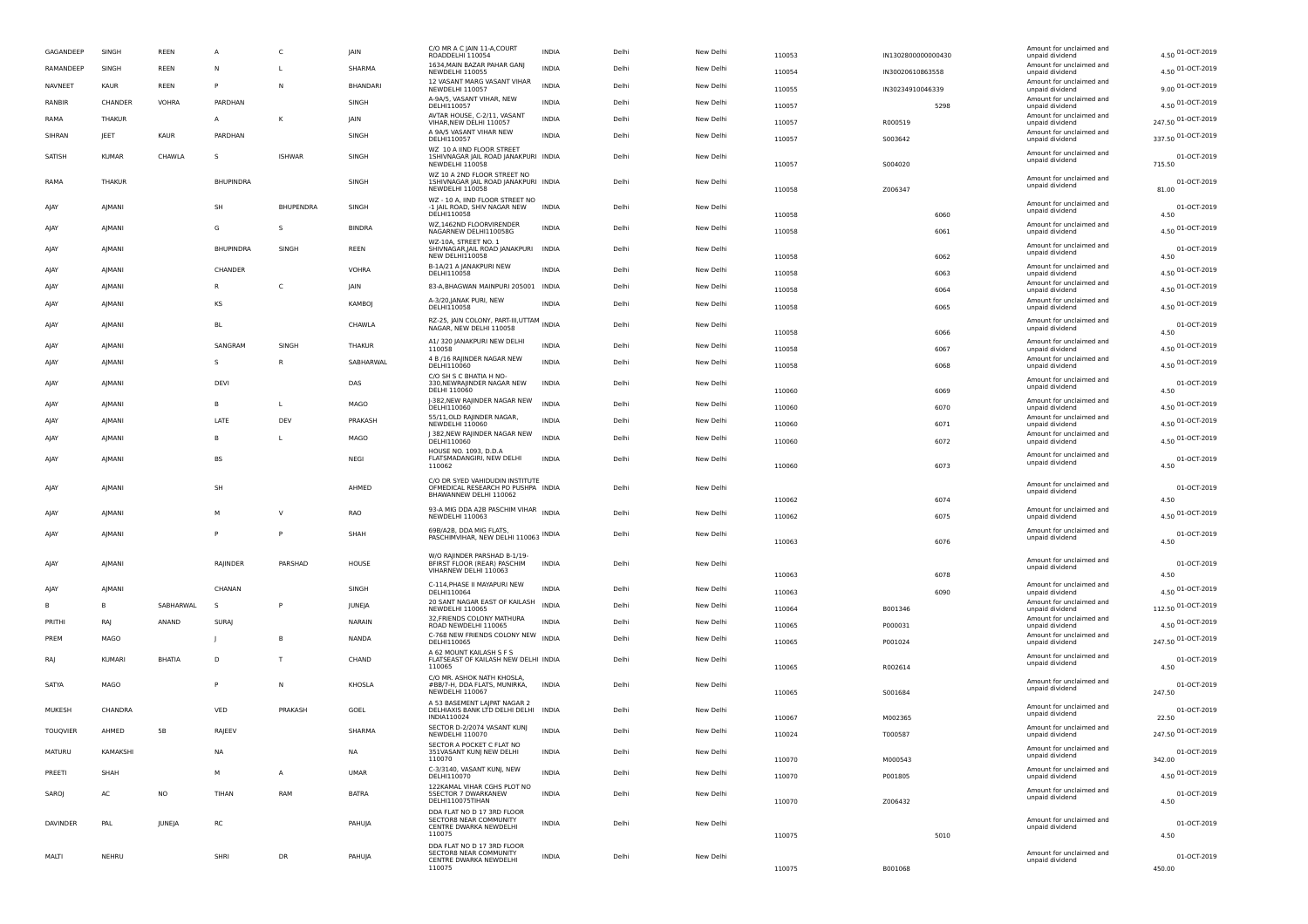| <b>KRISHNA</b> | <b>NANDA</b>    |                 | $\mathbf{I}$   | D              | <b>BHALLA</b>   | B-40, HARDEV NAGAR JARODHA<br>VILLAGEDELHI 110084                                    | <b>INDIA</b> | Delhi   | New Delhi | 110075 | K001308            | Amount for unclaimed and<br>unpaid dividend | 504.00 01-OCT-2019    |
|----------------|-----------------|-----------------|----------------|----------------|-----------------|--------------------------------------------------------------------------------------|--------------|---------|-----------|--------|--------------------|---------------------------------------------|-----------------------|
| SUSHIL         | KUMARI          |                 | KUMAR          |                | JAIN            | # 30, NAI MANDI, SIRSA<br>SIRSA125055                                                | <b>INDIA</b> | Haryana | Sirsa     | 125055 | S000672            | Amount for unclaimed and<br>unpaid dividend | 607.50 01-OCT-2019    |
| KAUSHALYA      | DEVI            | KHOSLA          | SH             |                | AGARWAL         | D-14/229, SECTOR-8 ROHINI<br>NEWDELHI 110085                                         | <b>INDIA</b> | Delhi   | New Delhi | 110001 | K001353            | Amount for unclaimed and<br>unpaid dividend | 18.00 01-OCT-2019     |
| ANITA          | GOYAL           |                 | $###$ BIHAR    |                | LAL             | G-7/158 SECTOR 16 ROHINI<br>DELHI110085                                              | INDIA        | Delhi   | New Delhi | 110085 | IN30051311743090   | Amount for unclaimed and<br>unpaid dividend | 225.00 01-OCT-2019    |
| INDU           | SHARMA          |                 | SH             |                | <b>GUPTA</b>    | D-14/229, SECTOR-8 ROHINI<br><b>NEWDELHI 110085</b>                                  | INDIA        | Delhi   | New Delhi | 110085 | 1000650            | Amount for unclaimed and<br>unpaid dividend | 450.00 01-OCT-2019    |
| ĸ              | $\mathbf{I}$    | CHAWI A         | <b>I AIT</b>   | KUMAR          | GUPTA           | D-14/229, SECTOR-8 ROHINI<br>DELHI110085                                             | <b>INDIA</b> | Delhi   | New Delhi | 110085 | K000003            | Amount for unclaimed and<br>unpaid dividend | 4.50 01-OCT-2019      |
| ANOOF          | PAHUIA          |                 | M              | $\epsilon$     | GUPTA           | GH 14/177 P.V. NEW DELHI 110087 INDIA                                                |              | Delhi   | New Delhi | 110085 |                    | Amount for unclaimed and                    | 22.50 01-OCT-2019     |
| <b>RC</b>      | PAHUJA          |                 |                | D              | ARORA           | BN-83, SHALIMAR BAGH (WEST)<br>DELHI110088                                           | INDIA        | Delhi   | New Delhi | 110087 | A002252<br>R002579 | unpaid dividend<br>Amount for unclaimed and | 22.50 01-OCT-2019     |
|                |                 |                 |                |                |                 | C - 4 / 16, HARIJAN BASTI, BLOCK -C                                                  |              |         |           |        |                    | unpaid dividend<br>Amount for unclaimed and |                       |
| DALIP          | CHAND           | BHALLA          | <b>SH</b>      | ASHOK          | KUMAR           | ACHARYA NIKETAN, DELHI 110091                                                        | <b>INDIA</b> | Delhi   | New Delhi | 110088 | D000481            | unpaid dividend                             | 01-OCT-2019<br>4.50   |
| HARIHAR        | AGGARWAL        |                 | <b>KLGUPTA</b> |                | <b>GUPTA</b>    | 65/67, NEW ROHTAK ROAD, NEW<br>DELHI100005                                           | <b>INDIA</b> | Delhi   | New Delhi | 110091 | H001146            | Amount for unclaimed and<br>unpaid dividend | 4.50 01-OCT-2019      |
| KISHORF        | I AI            |                 | SH             | KHFM           | CHAND           | N-29, LAXMI NAGAR, NEW<br>DELHI110092                                                | <b>INDIA</b> | Delhi   | New Delhi | 110005 | K001998            | Amount for unclaimed and<br>unpaid dividend | 4.50 01-OCT-2019      |
| LALIT          | <b>GUPTA</b>    |                 | NANDA          |                | <b>NANDA</b>    | E-336 NIRMAN VIHAR NEW<br>DELHI110092                                                | <b>INDIA</b> | Delhi   | New Delhi | 110092 | L000760            | Amount for unclaimed and<br>unpaid dividend | 4.50 01-OCT-2019      |
| NEERU          | <b>GUPTA</b>    |                 | KALYAN         |                | SAHAI           | FLAT NO. 76, SUBHAM<br>APARTMENTSPLOT NO. 37, I.P.<br>EXTNT(PATPARGANJ) DELHI 110092 | <b>INDIA</b> | Delhi   | New Delhi | 110092 | N001499            | Amount for unclaimed and<br>unpaid dividend | 01-OCT-2019<br>4.50   |
| DESH           | <b>BANDHU</b>   | <b>GUPTA</b>    | DARSHAN        |                | SINGH           | 68 PRASHANT APARTMENTS 41 I.P<br>EXTNDELHI 110092                                    | <b>INDIA</b> | Delhi   | New Delhi | 110092 | D000006            | Amount for unclaimed and<br>unpaid dividend | 225.00 01-OCT-2019    |
|                |                 |                 |                |                |                 | F-90 WFST JAWAHAR PARK                                                               |              |         |           |        |                    | Amount for unclaimed and                    |                       |
| <b>SACHIN</b>  | GARG            |                 | SIDH           | <b>KUMAR</b>   | <b>IAIN</b>     | (BEHINDIAIN TEMPLE) LAXMI<br>NAGAR DELHI110092                                       | <b>INDIA</b> | Delhi   | New Delhi | 110092 | 5030               | unpaid dividend                             | 01-OCT-2019<br>4.50   |
| ROBIN          | BANSAL          |                 | М              | D              | <b>GALHOTRA</b> | C-186, NIRMAN VIHAR NEW<br>DELHI110092                                               | <b>INDIA</b> | Delhi   | New Delhi | 110092 | 5484               | Amount for unclaimed and<br>unpaid dividend | 4.50 01-OCT-2019      |
| VIJAY          | <b>KUMAR</b>    | SYAL            |                | <b>IARNAIL</b> | SINGH           | 68 PRASHANT APARTMENTS 41 I P<br>EXTNNEW DELHI 110092                                | <b>INDIA</b> | Delhi   | New Delhi | 110092 | 6314               | Amount for unclaimed and<br>unpaid dividend | 337.50 01-OCT-2019    |
| NEELAM         | KHANNA          | 5AVING          | SH             | CHITRAKOOT     | SHARMA          | 339 A POCKET E LIG FLAT<br>GTBENCLAVE DELHI 110093                                   | <b>INDIA</b> | Delhi   | New Delhi | 110092 | N000628            | Amount for unclaimed and<br>unpaid dividend | 607.50 01-OCT-2019    |
| ASHOK          | <b>KWATRA</b>   |                 | <b>SH</b>      | CHITRAKOOT     | SHARMA          | 339 A POCKET E LIG FLAT<br>GTBENCLAVE DELHI 110093                                   | <b>INDIA</b> | Delhi   | New Delhi | 110093 | A002123            | Amount for unclaimed and<br>unpaid dividend | 112.50 01-OCT-2019    |
|                |                 |                 |                |                |                 | 27/604EAST END APARTMENTNEW                                                          |              |         |           |        |                    | Amount for unclaimed and                    |                       |
| DARSHAN        | <b>KUMAF</b>    | KARTA           | MAHAVIF        | PRASAD         | PIPALWA         | ASHOK NAGARNEW                                                                       | <b>INDIA</b> | Delhi   | New Delhi | 110093 | D000773            | unpaid dividend                             | 01-OCT-2019<br>418.50 |
|                | к               | NANDA           | SURIIT         |                | SINGH           | 308 KAVERI APPARTMENTS SECTOR INDIA                                                  |              | Haryana | Faridabad |        |                    | Amount for unclaimed and                    | 01-OCT-2019           |
|                |                 |                 |                |                |                 | 21-DFARIDABAD 121001                                                                 |              |         |           | 121001 | J000030A           | unpaid dividend                             | 1.053.00              |
| R              | <b>GUPTA</b>    |                 | $\cup$         | $\mathsf{C}$   | MATAI           | NHID/2B NEAR GRAND HOTEL<br>GODREJFARIDABAD 121001                                   | <b>INDIA</b> | Haryana | Faridabad | 121001 | R000896            | Amount for unclaimed and<br>unpaid dividend | 247.50 01-OCT-2019    |
| SHASHI         | <b>IAIN</b>     |                 | CHANDERHANS    |                | CHANDERHANS     | B K HOSPITAL FARIDABAD 121001 INDIA                                                  |              | Haryana | Faridabad | 121001 | S003833            | Amount for unclaimed and<br>unpaid dividend | 58.50 01-OCT-2019     |
| <b>USHA</b>    | <b>GALHOTRA</b> |                 |                | JAIN           | <b>IRON</b>     | 157-158, NEHRU GROUND<br>FARIDABAD121001                                             | <b>INDIA</b> | Haryana | Faridabad | 121001 | U000542            | Amount for unclaimed and<br>unpaid dividend | 81.00 01-OCT-2019     |
| DARSHAN        | SINGH           |                 | -S             |                | <b>IAIN</b>     | 157-158, NEHRU GROUND<br>FARIDABAD121001                                             | <b>INDIA</b> | Haryana | Faridabad | 121001 | Z004391            | Amount for unclaimed and<br>unpaid dividend | 27.00 01-OCT-2019     |
| <b>SUSHIL</b>  | <b>KUMAR</b>    | <b>JAIN</b>     | G              |                | <b>GUPTA</b>    | NESSON HUT NO 1-C/51<br>FARIDABAD121001                                              | INDIA        | Haryana | Faridabad | 121001 | 7006391            | Amount for unclaimed and<br>unpaid dividend | 4.50 01-OCT-2019      |
| SUNIL          | PIPALWA         | 881050043155 SH |                | <b>NARAIN</b>  | DASS            | HOUSE NO 1529, SECTOR-16<br>FARIDABAD121002                                          | <b>INDIA</b> | Haryana | Faridabad | 121001 | IN30154915374707   | Amount for unclaimed and<br>unpaid dividend | 225.00 01-OCT-2019    |
| в              | s               | KUSHWAHA        | SUGAN          | CHAND          | GOYAL           | FCA 106 IAIN COLONY<br>BALLABGARHHARYANA 121004                                      | INDIA        | Haryana | Faridabad | 121002 | IN30039414823049   | Amount for unclaimed and<br>unpaid dividend | 283.50 01-OCT-2019    |
| AMAR           | VEER            | MATAI           | SHRI           | SUBHASH        | CHAND           | FCA 106 JAIN COLONY<br>BALLABGARHHARYANA 121004                                      | <b>INDIA</b> | Haryana | Faridabad | 121004 | A000009            | Amount for unclaimed and<br>unpaid dividend | 4.50 01-OCT-2019      |
| M              | $\overline{R}$  | SHARMA          | PARSOTAM       |                | DAS             | H.NO.2137, SECTOR - 9<br>FARIDABAD121006                                             | INDIA        | Haryana | Faridabad | 121004 | M001868            | Amount for unclaimed and<br>unpaid dividend | 225.00 01-OCT-2019    |
| SANTOSH        | <b>KUMAR</b>    | JAIN            | B              | s              | <b>BHAVRA</b>   | 991, SECTOR 7 C FARIDABAD<br>121006                                                  | INDIA        | Haryana | Faridabad | 121006 | S001246            | Amount for unclaimed and<br>unpaid dividend | 22.50 01-OCT-2019     |
| SHEEL          | <b>WATI</b>     |                 | <b>MOHAN</b>   | <b>BEHARI</b>  | LAL             | C/O R L MATHUR SECTOR                                                                | <b>INDIA</b> | Haryana | Faridabad |        |                    | Amount for unclaimed and                    | 22.50 01-OCT-2019     |
|                |                 |                 |                |                |                 | 7/182FARIDABAD 121006<br>702. ROYALE RETREAT 2                                       |              |         |           | 121006 | S001248            | unpaid dividend                             |                       |
| SULOCHANA      | GUPTA           |                 | KISHAN         | KUMAR          | <b>VERMA</b>    | CHARMWOODVILLAGE SURAJKUND INDIA<br>FARIDARAD 121009                                 |              | Haryana | Faridabad |        |                    | Amount for unclaimed and<br>unpaid dividend | 01-OCT-2019           |
|                | <b>KUMAF</b>    |                 |                |                |                 | 712/4 URBAN ESTATE GURGAON                                                           | <b>INDIA</b> |         |           | 121006 | S001671            | Amount for unclaimed and                    | 247.50                |
| NARENDRA       |                 | VERMA           | KANSIRAM       |                | HANS            | 122001<br>H.NO.418, SECTOR-4, GURGAON                                                |              | Haryana | Faridabad | 121009 | N001503            | unpaid dividend<br>Amount for unclaimed and | 450.00 01-OCT-2019    |
|                | A               | GOEL            | <b>BHAGWAT</b> |                | SWARUP          | 122001<br>H NO 52 P SECTOR 5 PART                                                    | <b>INDIA</b> | Haryana | Faridabad | 121001 | R000851            | unpaid dividend<br>Amount for unclaimed and | 328.50 01-OCT-2019    |
| RAJESWARI      |                 | 15335 BANK      |                |                | ANEJA           | IIIGURGAON 122001<br>H.NO.818, SECTOR-4, GURGAON                                     | <b>INDIA</b> | Haryana | Faridabad | 121001 | IN30114310084918   | unpaid dividend<br>Amount for unclaimed and | 4.50 01-OCT-2019      |
| GOVIND         | GOPAL           | AGGARWAL        | RK             |                | <b>GULATI</b>   | 122001                                                                               | <b>INDIA</b> | Haryana | Faridabad | 121001 | G000015            | unpaid dividend                             | 121.50 01-OCT-2019    |
| <b>JASWANT</b> | SINGH           | <b>BHAVRA</b>   | SH             |                | RATRA           | PHASE - I, DISTT. GURGAON<br>GURGAON122002                                           | <b>INDIA</b> | Haryana | Faridabad | 121001 | 1001173            | Amount for unclaimed and<br>unpaid dividend | 675.00 01-OCT-2019    |
| BRIJLAL        | HANS            |                 | <b>JAIN</b>    | ARUN           | JAIN            | H8/10B GROUND FLOOR DLF PHASE INDIA<br>IGURGAON 122002                               |              | Haryana | Faridabad | 121002 | B000044            | Amount for unclaimed and<br>unpaid dividend | 4.50 01-OCT-2019      |
| PAWAN          | <b>KUMAF</b>    |                 | н              | s              | VISWANATHAN     | ST NO 125954 SR EXECUTIVE P P<br>CMARUTI UDYOG LIMITED<br>GURGAON122015              | <b>INDIA</b> | Haryana | Gurgaon   | 121002 | P001861            | Amount for unclaimed and<br>unpaid dividend | 01-OCT-2019<br>4.50   |
| SHIV           | <b>KUMAR</b>    | <b>GULATI</b>   | D              |                | MAL             | G 29 GROUND FLOOR SOUTH CITY<br>IIGURGAON 122018                                     | INDIA        | Haryana | Gurgaor   | 122015 | S003463            | Amount for unclaimed and<br>unpaid dividend | 9.00 01-OCT-2019      |
| NISHANT        | SINGHAI         |                 | <b>RAKESH</b>  |                | GOYAL           | R/O W NO 06 F P IHIRKA MEWAT                                                         | <b>INDIA</b> | Haryana | Gurgaon   |        |                    | Amount for unclaimed and                    | 01-OCT-2019           |
|                |                 |                 |                |                |                 | HRMEWAT122104RAKESH<br>HOUSE NO. 6795, BALLUWARP,                                    |              |         |           | 122018 | Z006462            | unpaid dividend<br>Amount for unclaimed and | 13.50                 |
| RAI            | RATRA           |                 | JAGDISH        |                | PUSHAL          | REWARI123401                                                                         | <b>INDIA</b> | Harvana | Rewari    | 122104 | R000592            | unpaid dividend                             | 112.50 01-OCT-2019    |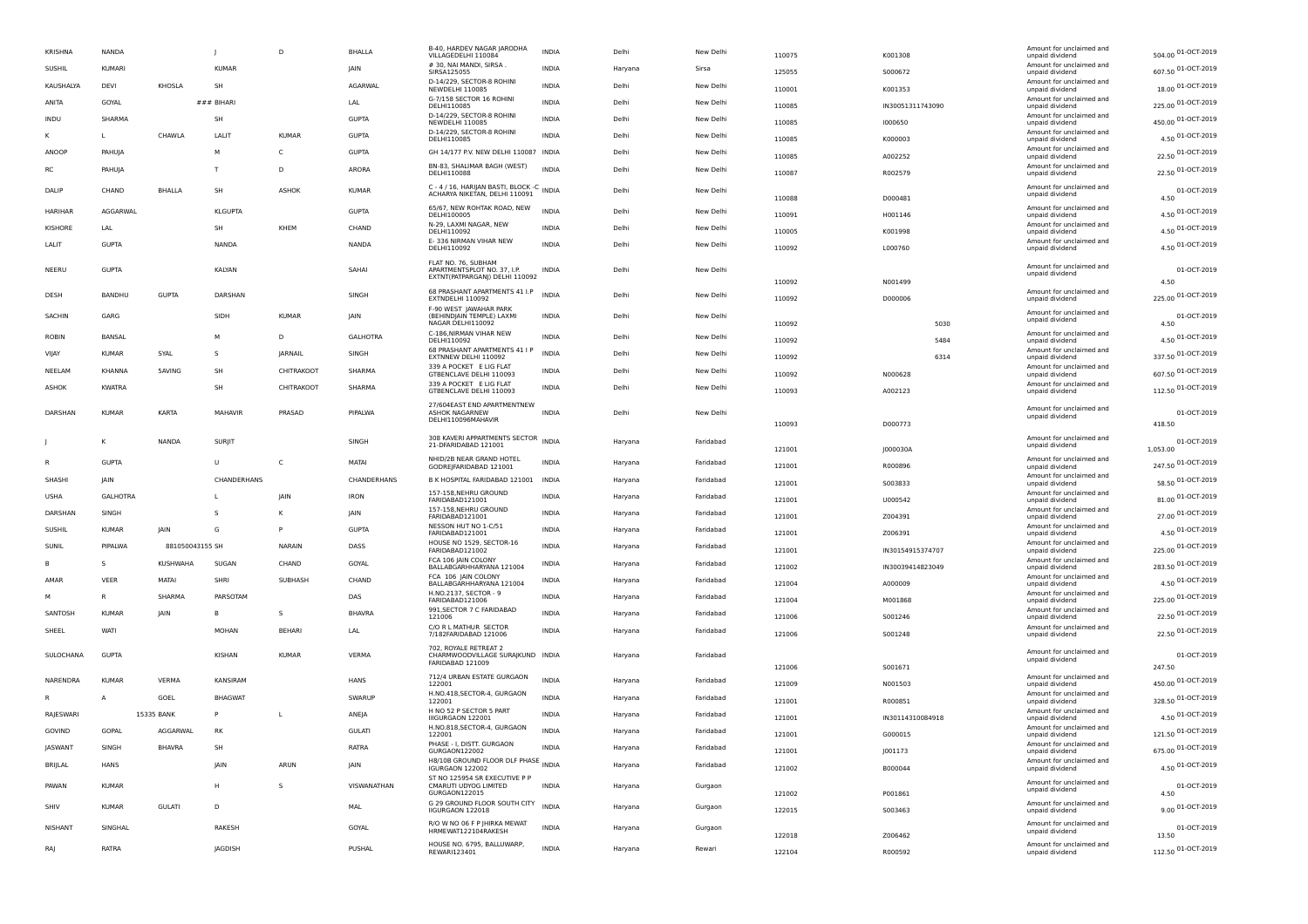|                 | SRIDHAR           |                    | RAM            | <b>AVTAR</b> | LOHIYA       | C/O M/S POHOP SINGH KISHAN<br>SAHAIMOTI CHOWK REWARI<br>123401             | INDIA        | Haryana       | Rewari    | 123401           | V001272            | Amount for unclaimed and<br>unpaid dividend | 01-OCT-2019<br>333.00       |
|-----------------|-------------------|--------------------|----------------|--------------|--------------|----------------------------------------------------------------------------|--------------|---------------|-----------|------------------|--------------------|---------------------------------------------|-----------------------------|
| NARINDER        | <b>KUMAR</b>      | SATIJA             | JAGDISH        |              | PARSHAD      | HOUSE NO 6795 BALLUWARA<br>REWARI123401                                    | INDIA        | Haryana       | Rewari    | 123401           | N001057            | Amount for unclaimed and<br>unpaid dividend | 558.00 01-OCT-2019          |
| ANOOP           | SINGH             |                    | JAGDISH        |              | PARSHAD      | H NO 6795 BALLUWARA REWARI<br>123401                                       | INDIA        | Haryana       | Rewari    | 123401           | N000450            | Amount for unclaimed and<br>unpaid dividend | 247.50 01-OCT-2019          |
| RADHE           | SHYAM             | 30282489801 LEKH   |                | RAM          | MUNIM        | HOUSE 6795 BALLUWARA REWARI<br>123401                                      | <b>INDIA</b> | Haryana       | Rewari    | 123401           | IN1204720001209430 | Amount for unclaimed and<br>unpaid dividend | 45.00 01-OCT-2019           |
| VIJAY           | <b>KUMAR</b>      |                    | <b>SH</b>      | <b>ND</b>    | GOYAL        | 19/231, SHIVAM KHAND<br>VASUNDHARAGHAZIABAD 201012                         | INDIA        | Uttar Pradesh | Ghaziabad | 201202           | V001661            | Amount for unclaimed and<br>unpaid dividend | 01-OCT-2019<br>45.00        |
| YOGESH          | LOHIYA            |                    | CHARAN         |              | SINGH        | HOUSE NO.209/22 DEV COLONY<br>ROHTAK124001                                 | <b>INDIA</b> | Haryana       | Rohtak    | 124001           | Y000002            | Amount for unclaimed and<br>unpaid dividend | 72.00 01-OCT-2019           |
| <b>JITENDRA</b> | <b>KUMAR</b>      | BANSAL             | s              | C            | GOYAL        | H NO 2157, SECTOR 1 HOUSING<br>BOARDCOLONY ROHTAK HARYANA INDIA<br>124001  |              | Haryana       | Rohtak    | 124001           |                    | Amount for unclaimed and<br>unpaid dividend | 01-OCT-2019<br>4.50         |
| JITENDER        | <b>KUMAR</b>      |                    | MANISH         |              | GARG         | 16 FRIENDS APARTMENTS, PLOT<br>NO.-31SECTOR-9, ROHINI DELHI                | <b>INDIA</b> | Delhi         | New Delhi |                  | Z006294            | Amount for unclaimed and<br>unpaid dividend | 01-OCT-2019                 |
| JAGDISH         | PARSHAD           |                    | VIJAY          |              | SINGH        | 110085<br>703/28 OPP. SHIELA THEATER<br>SUBHASHNAGAR ROHTAK                | INDIA        | Haryana       | Rohtak    | 110085           | Z006298            | Amount for unclaimed and                    | 4.50<br>01-OCT-2019         |
| RA              | <b>KUMAR</b>      | SAHNI              | JAGDISH        |              | RAI          | (HARYANA) 124001<br>781/33 OPP OLD ICE FACTORY<br>KATHMANDI ROHTAK HARYANA | <b>INDIA</b> | Haryana       | Rohtak    | 124001           | Z006303            | unpaid dividend<br>Amount for unclaimed and | 22.50<br>01-OCT-2019        |
|                 |                   |                    |                |              |              | 124001<br>110 PARAS MOHALLA ROHTAK                                         |              |               |           | 124001           | IN30011810733858   | unpaid dividend<br>Amount for unclaimed and | 4.50                        |
| ASHOK           | GOYAL             |                    | 6269 SH        | NARSINGH     | DASS         | HARYANA124001<br>781/33 OPP OLD ICE FACTORY                                | <b>INDIA</b> | Haryana       | Rohtak    | 124001           | IN30094010068176   | unpaid dividend                             | 4.50 01-OCT-2019            |
| RAJESH          | CHAHAL            |                    | $###$ SH       | JAGDISH      | RAI          | KATHMANDI ROHTAK HARYANA<br>124001                                         | INDIA        | Haryana       | Rohtak    | 124001           | IN30094010180137   | Amount for unclaimed and<br>unpaid dividend | 01-OCT-2019<br>4.50         |
| SAT             | PAL               |                    | 13614 B        | $\mathbf{L}$ | <b>GUPTA</b> | 110 PARAS MOHALLA ROHTAK<br>124001                                         | <b>INDIA</b> | Haryana       | Rohtak    | 124001           | IN30114310115948   | Amount for unclaimed and<br>unpaid dividend | 4.50 01-OCT-2019            |
| RA              | KUMAR             | SAHNI              | JAGDISH        |              | RAI          | 781/33 OPP OLD ICE FACTORY<br>KATHMANDI ROHTAK HARYANA<br>124001           | <b>INDIA</b> | Haryana       | Rohtak    | 124001           | IN30155721848685   | Amount for unclaimed and<br>unpaid dividend | 01-OCT-2019<br>4.50         |
| REEMA           | 16801504055 ICICI |                    | <b>JAGDISH</b> |              | RAI          | 781/33 OPP OLD ICE FACTORY<br>KATHMANDI ROHTAK HARYANA                     | <b>INDIA</b> | Haryana       | Rohtak    |                  |                    | Amount for unclaimed and<br>unpaid dividend | 01-OCT-2019                 |
|                 |                   |                    |                |              |              | 124001<br>HOUSE NO.561 WARD NO.1                                           |              |               |           | 124001           | IN30176610034542   | Amount for unclaimed and                    | 4.50                        |
| SATVIR          | SINGH             | PHOUGAT            | GANSHIAM       |              | DASS         | DAURYMOHALLA ROHTAK 124001                                                 | INDIA        | Haryana       | Rohtak    | 124001           | IN30176610034551   | unpaid dividend                             | 01-OCT-2019<br>4.50         |
| RAMESH          |                   | 3017853959 CENTRAL | <b>INDER</b>   |              | LAL          | H.NO.289 NEHRU COLONY<br>ROHTAK124001<br>531/31 NEAR J.B. PRIMARY          | <b>INDIA</b> | Haryana       | Rohtak    | 124001           | IN30176610086883   | Amount for unclaimed and<br>unpaid dividend | 4.50 01-OCT-2019            |
| <b>BHARAT</b>   | <b>BHUSHAN</b>    | GOYAL              | <b>KUMAR</b>   |              | SHARMA       | SCHOOLOPP. OLD ICE FACTORY<br>KATH MANDIROHTAK 124001                      | <b>INDIA</b> | Haryana       | Rohtak    | 124001           | 5219               | Amount for unclaimed and<br>unpaid dividend | 01-OCT-2019<br>4.50         |
| MANOJ           | <b>KUMAR</b>      | <b>GUPTA</b>       | JAGDISH        |              | RAI          | 781/33 OPP OLD ICE FACTORY<br>KATHMANDI ROHTAK HARYANA<br>124001           | <b>INDIA</b> | Haryana       | Rohtak    | 124001           | 5234               | Amount for unclaimed and<br>unpaid dividend | 01-OCT-2019<br>4.50         |
|                 |                   |                    |                |              |              | 781/33 OPP OLD ICE FACTORY                                                 |              |               |           |                  |                    |                                             |                             |
| ARJAN           | LAL               | BHARIJA            | JAGDISH        |              | RAI          | KATHMANDI ROHTAK HARYANA                                                   | <b>INDIA</b> | Haryana       | Rohtak    |                  |                    | Amount for unclaimed and<br>unpaid dividend | 01-OCT-2019                 |
| ANIL            | KATYAL            |                    | RAMII          |              | MALHOTRA     | 124001<br>C/O SUNDER DAS TANEJA H NO 334                                   |              |               |           | 124001           | A000020            | Amount for unclaimed and                    | 4.50                        |
|                 |                   |                    |                | DAS          |              | B2ND TEJ COLONY ROHTAK 124001<br>C/O B LATE DALIP SINGH                    | <b>INDIA</b> | Haryana       | Rohtak    | 124001           | A002527            | unpaid dividend                             | 01-OCT-2019<br>4.50         |
| <b>BHUSHAN</b>  | <b>KUMAR</b>      |                    | DALIP          | SINGH        | <b>JAIN</b>  | JAINADVOCATE RAILWAY ROAD<br>ROHTAK124001                                  | <b>INDIA</b> | Haryana       | Rohtak    | 124001           | B000032            | Amount for unclaimed and<br>unpaid dividend | 01-OCT-2019                 |
| CHHUARO         | DEVI              |                    | UTTAM          | CHAND        | C            | CONGRESS WORKER EX MLA<br>QUILLA ROADROHTAK 124001                         | <b>INDIA</b> | Haryana       | Rohtak    | 124001           | C000016            | Amount for unclaimed and<br>unpaid dividend | 4.50 01-OCT-2019            |
| DEV             | RAJ               | SETHI              | PIYARE         |              | LAL          | HARI BHAWAN D L F COLONY<br>ROHTAK124001                                   | <b>INDIA</b> | Haryana       | Rohtak    | 124001           | D000013            | Amount for unclaimed and<br>unpaid dividend | 162.00 01-OCT-2019          |
| HARISH          | CHANDRA           | BHATNAGAR          | P              | P            | GOYAL        | 270, D L F COLONY ROHTAK 124001 INDIA                                      |              | Haryana       | Rohtak    | 124001           | H000014            | Amount for unclaimed and<br>unpaid dividend |                             |
| INDRA           | GOYAL             |                    | RATAN          |              | LAL          | SHAM NIVAS RAILWAY ROAD                                                    | <b>INDIA</b> | Haryana       | Rohtak    |                  |                    | Amount for unclaimed and                    | 4.50 01-OCT-2019            |
| JANKI           | PRASAD            |                    | HIRA           |              | SINGH        | ROHTAK124001<br>155, CIVIL LINES ROHTAK 124001                             | INDIA        | Haryana       | Rohtak    | 124001           | 1000003            | unpaid dividend<br>Amount for unclaimed and | 4.50 01-OCT-2019            |
|                 | <b>DEVI</b>       | <b>IAIN</b>        | <b>IAGAN</b>   |              | <b>NATH</b>  |                                                                            | <b>INDIA</b> |               | Rohtak    | 124001           | J000018            | unpaid dividend<br>Amount for unclaimed and | 4.50 01-OCT-2019            |
| KAMLA           |                   |                    |                |              |              | RAILWAY ROAD ROHTAK 124001                                                 |              | Haryana       |           | 124001           | K000014            | unpaid dividend<br>Amount for unclaimed and | 72.00 01-OCT-2019           |
| MITTAR          | SINGH             | AHLAWAT            | JANESHWAR      |              | DAS          | RAILWAY ROAD ROHTAK 124001                                                 | <b>INDIA</b> | Haryana       | Rohtak    | 124001           | M000032            | unpaid dividend                             | 4.50 01-OCT-2019            |
| NANAK           | CHAND             | JAIN               | GIAN           |              | HAND         | 143-L, MODEL TOWN ROHTAK<br>124001                                         | INDIA        | Haryana       | Rohtak    | 124001           | N000004            | Amount for unclaimed and<br>unpaid dividend | 4.50 01-OCT-2019            |
| PREM            | NARAIN            | JAIN               |                | N            | SAHAI        | 24-L, MODEL TOWN ROHTAK<br>124001                                          | INDIA        | Haryana       | Rohtak    | 124001           | P000026            | Amount for unclaimed and<br>unpaid dividend | 4.50 01-OCT-2019            |
| RAM             | PRAKASH           | MALIK              | KARAM          |              | CHAND        | 97-R, MODEL TOWN ROHTAK<br>124001                                          | <b>INDIA</b> | Haryana       | Rohtak    | 124001           | R000055            | Amount for unclaimed and<br>unpaid dividend | 4.50 01-OCT-2019            |
| RITA            | SAHAI             |                    | MAHABIR        | PRASAD       | IAIN         | C/O SH.VINOD KUMAR VIJE KUMAR<br>JAINDHANU KHERA ROHTAK 124001             | INDIA        | Haryana       | Rohtak    | 124001           | R000072            | Amount for unclaimed and<br>unpaid dividend | 01-OCT-2019<br>4.50         |
| s               | D                 | NIJHAWAN           |                | N            | SAHAI        | 24-L, MODEL TOWN ROHTAK<br>124001                                          | <b>INDIA</b> | Haryana       | Rohtak    |                  | S000006            | Amount for unclaimed and<br>unpaid divident | 01-OCT-2019<br>4.50         |
| SHANTI          | DEVI              | JAIN               | CHANDER        | BHAN         | JAIN         | C/O SHRI JITENDRA PRASAD<br>JAINADVOCATE, CIVIL ROAD ROHTAK INDIA          |              | Haryana       | Rohtak    | 124001           |                    | Amount for unclaimed and                    | 01-OCT-2019                 |
| SUDESH          | DEVI              | <b>GUPTA</b>       | G              | $\mathbf{L}$ | KALKARNI     | 124001<br>H NO 308/6 PARTAP MOHALLA<br>ROHTAK124001                        | <b>INDIA</b> | Haryana       | Rohtak    | 124001<br>124001 | S000065<br>5000110 | unpaid dividend<br>Amount for unclaimed and | 81.00                       |
|                 |                   |                    |                |              |              | C/O RAGHVEER JAIN VARDMAN                                                  |              |               |           |                  |                    | unpaid dividend                             | 4.50 01-OCT-2019            |
| VIDYA           | VATI              | JAIN               | SANJAY         | <b>KUMAR</b> | JAIN         | ELECTRICSTORE BHIWANI STAND<br>OPP JANTAPARTY OFFICE ROHTAK                | <b>INDIA</b> | Haryana       | Rohtak    |                  |                    | Amount for unclaimed and<br>unpaid dividend | 01-OCT-2019                 |
|                 |                   |                    |                |              |              | 124001                                                                     |              |               |           | 124001           | V000006            |                                             | 4.50                        |
| YASH            | KUMARI            |                    | OM             | PRAKASH      | CHACHRA      | 183/9 QUILLA MOHALLA OPP<br>MUNICIPALPARK BAHADURGARH                      | INDIA        | Haryana       | Jhajjar   |                  |                    | Amount for unclaimed and<br>unpaid dividend | 01-OCT-2019                 |
| KAMLESH         | CHACHRA           |                    | GHASI          |              | RAM          | 124507<br>C/O GHASHI RAM MANDI ROAD<br>HISAR125001                         | <b>INDIA</b> | Haryana       | Hissar    | 124001<br>124507 | Y000420<br>K000016 | Amount for unclaimed and<br>unpaid dividend | 247.50<br>13.50 01-OCT-2019 |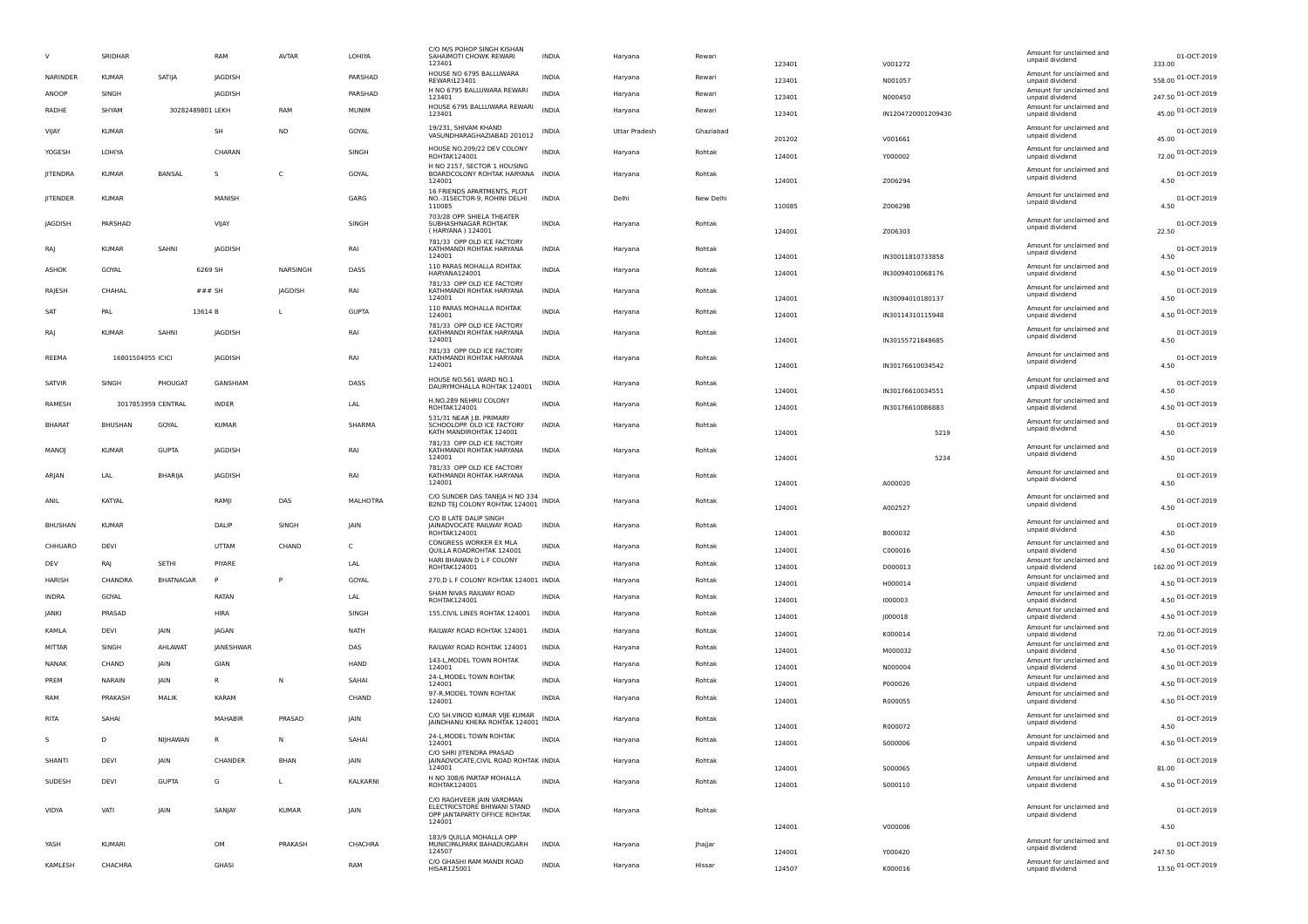|        | <b>HARBANS</b> | LAL                          | SETHI               | MANGAL               |         | SAIN           | BAZAR BAKILAN HISSAR 125001                                                               | <b>INDIA</b> | Haryana       | Hissar       | 125001           | H000007            | Amount for unclaimed and<br>unpaid dividend                    | 4.50 01-OCT-2019          |
|--------|----------------|------------------------------|---------------------|----------------------|---------|----------------|-------------------------------------------------------------------------------------------|--------------|---------------|--------------|------------------|--------------------|----------------------------------------------------------------|---------------------------|
|        | SHASHI         | DUREJA                       |                     | ### RAJESH           |         | DUREJA         | H NO 241 SECTOR 13 HISAR<br>HISAR125005                                                   | <b>INDIA</b> | Haryana       | Hissar       | 125001           | IN1202990005301840 | Amount for unclaimed and<br>unpaid dividend                    | 4.50 01-OCT-2019          |
|        | SANJIV         | <b>KUMAR</b>                 |                     | $###$ RAMJI          | PRASAD  | AGRAWAL        | 197 N BLOCK KIDWAI NAGAR<br>KANPUR208011                                                  | <b>INDIA</b> | Uttar Pradesh | Kanpur Nagar | 208011           | IN1202060000151280 | Amount for unclaimed and<br>unpaid dividend                    | 90.00 01-OCT-2019         |
|        | CHANCHAL       | GOYAL                        |                     | $###$ KUMAR          |         | <b>KUMAR</b>   | C/O S N GUPTA 3 NIRANKARI<br>BHAWANHANSI GATE BHIWANI<br>127021                           | <b>INDIA</b> | Haryana       | Bhiwani      | 127021           | IN30294310091375   | Amount for unclaimed and<br>unpaid dividend                    | 01-OCT-2019<br>4.50       |
|        | RAJENDER       | <b>KUMAR</b>                 | AGARWAL             | <b>HANUMAN</b>       | PARSAD  | GOYAL          | SHOP NO - 33 GAUSHALA<br>MARKETBHIWANI (HARYANA)<br>127021                                | <b>INDIA</b> | Haryana       | Bhiwani      | 127021           | 5002               | Amount for unclaimed and<br>unpaid dividend                    | 01-OCT-2019<br>4.50       |
|        | VIJENDER       | <b>KUMAR</b>                 | <b>AGARWAL</b>      | HANUM                | PARASAD | GOYAL          | OPP.K.M.TEMPLE BICHLA                                                                     | <b>INDIA</b> | Haryana       | Bhiwani      |                  |                    | Amount for unclaimed and                                       | 4.50 01-OCT-2019          |
|        | MAYA           | DEVI                         | <b>IINDAL</b>       | RAM                  | GOPAL   | MOONDRA        | BAZARBHIWANI 127021<br>MUNDRA STREET PUNGAL PARA<br>JODHPUR342001                         | <b>INDIA</b> | Rajasthan     | Jodhpur      | 127021<br>342001 | 5003<br>5007       | unpaid dividend<br>Amount for unclaimed and                    | 4.50 01-OCT-2019          |
|        | AJAY           | <b>KUMAR</b>                 | GOEL                | <b>HANUMAN</b>       | PARSAD  | GOYAL          | 33 GAUSHALA MARKET<br>BHIWANI(HARYANA) 127021                                             | INDIA        | Haryana       | Bhiwani      | 127021           | 5008               | unpaid dividend<br>Amount for unclaimed and<br>unpaid dividend | 4.50 01-OCT-2019          |
|        | NEELAM         | <b>GUPTA</b>                 |                     | DR                   | MAHESH  | <b>KUMAR</b>   | C/O SHIV NARAIN GUPTA<br>GALISARAVGIAN B/H GURUDWARA INDIA<br>BHIWANI127021               |              | Haryana       | Bhiwani      |                  |                    | Amount for unclaimed and<br>unpaid dividend                    | 01-OCT-2019<br>4.50       |
|        | RAJESH         | <b>KUMAR</b>                 |                     | <b>LATERAJESH</b>    | CHANDRA | <b>GUPTA</b>   | 133, 3RD FLOOR, COTTON<br>STREETKOLKATA NEAR BALAII                                       | <b>INDIA</b> | West Bengal   | Kolkata      | 127021           | 5150               | Amount for unclaimed and<br>unpaid dividend                    | 01-OCT-2019               |
|        | SUMAN          | GOYAL                        | 31000015151 DAULAT  |                      | RAM     | VERMA          | TOWER KOLKATA700007<br>HOUSE NO -12/543 BATRA<br>COLONYSONEPAT 131001                     | <b>INDIA</b> | Haryana       | Sonepat      | 700007<br>131001 | 5348<br>5771       | Amount for unclaimed and<br>unpaid dividend                    | 18.00<br>4.50 01-OCT-2019 |
|        | DEEPAK         | GOYAL                        | 31000344617 BAJRANG |                      | LAL     | <b>GUPTA</b>   | 2488, SECTOR - 12, HOUSING<br>BOARDCOLONY, SONEPAT 131001                                 | <b>INDIA</b> | Haryana       | Sonepat      | 131101           | 5804               | Amount for unclaimed and<br>unpaid dividend                    | 01-OCT-2019<br>13.50      |
|        | SURESH         | <b>KUMAR</b>                 | 31000344332 MAHESH  |                      |         | HASIJA         | 36 FIGHT MARLA SONEPAT<br>SONEPAT131001                                                   | <b>INDIA</b> | Haryana       | Sonepat      | 131101           | 5805               | Amount for unclaimed and<br>unpaid dividend                    | 27.00 01-OCT-2019         |
|        | SUMAN          | GOYAL                        |                     | 701242814 LATETHAKUR |         | DASS           | CHHABRA NIWAS 23 PREM<br>COLONYSONEPAT, HR 131001                                         | INDIA        | Haryana       | Sonepat      | 131101           | 5812               | Amount for unclaimed and<br>unpaid dividend                    | 4.50 01-OCT-2019          |
|        | SANDEEP        | GOYAL                        |                     | 2976 RA              | KR      | <b>VERMA</b>   | 12/543, GURUDWARA ROAD<br>RAJMEDICALSTORE SONEPAT                                         | <b>INDIA</b> | Haryana       | Sonepat      |                  |                    | Amount for unclaimed and<br>unpaid dividend                    | 01-OCT-2019               |
|        | MANOJ          | <b>KUMAR</b>                 | <b>GUPTA</b>        | SH                   | THAKUR  | DASS           | 131001<br>CHHABRA NIWAS 23 PREM<br>COLONYSONEPAT HARYANA 131001 INDIA                     |              | Haryana       | Sonepat      | 131101           | 6104               | Amount for unclaimed and<br>unpaid dividend                    | 4.50<br>01-OCT-2019       |
|        | MANJU          | HASIJA                       |                     | 28711 LATE           | SH      | RAGHUNATH      | 776/13 BRAHM COLONY OLD D C<br>ROADOPP AHUJA HOSPITAL                                     | <b>INDIA</b> | Haryana       | Sonepat      | 131101           | IN1201640000004310 | Amount for unclaimed and                                       | 22.50<br>01-OCT-2019      |
|        |                |                              |                     |                      |         |                | <b>SONEPAT 131001</b><br>2488 HOUSING BOARD COLONY                                        |              |               |              | 131101           | IN1203350300078800 | unpaid dividend<br>Amount for unclaimed and                    | 4.50                      |
| V      |                | -S                           | CHHABRA             | BAJRANG              | LAL     | <b>GUPTA</b>   | SECTOR12 SONEPAT HARYANA<br>131001                                                        | <b>INDIA</b> | Haryana       | Sonepat      | 131101           | IN30020610524686   | unpaid dividend                                                | 01-OCT-2019<br>4.50       |
|        | SUNITA         | VERMA                        | 51027764138 GULSHAN |                      |         | <b>KAPOOR</b>  | W/O GULSHAN KAPOOR BRAHAM<br>COLONYOLD D C ROAD OPP AHUJA INDIA<br>HOSPITALSONEPAT 131001 |              | Haryana       | Sonepat      | 131101           | IN30147720020712   | Amount for unclaimed and<br>unpaid dividend                    | 01-OCT-2019<br>4.50       |
| $\vee$ |                |                              | CHHABRA             | A                    | K       | UPADHYAY       | 163 R MODEL TOWN SONEPAT<br>HARYANA131001                                                 | <b>INDIA</b> | Haryana       | Sonepat      | 131101           | 5001               | Amount for unclaimed and<br>unpaid dividend                    | 4.50 01-OCT-2019          |
|        | GULSHAN        | <b>KUMAR</b>                 |                     | L                    | N       | <b>JAGNANY</b> | PLOT NO. B-5-140 SECTOR II,<br>SALTLAKE CITY KOLKATTA 700091                              | INDIA        | Haryana       | Sonepat      | 131101           | 5098               | Amount for unclaimed and<br>unpaid dividend                    | 01-OCT-2019<br>9.00       |
|        | MANOJ          | <b>KUMAR</b>                 | <b>GUPTA</b>        | LATERN               |         | <b>KAPOOR</b>  | BRAHAM COLONY OLD D C ROAD<br>OPPAHUJA HOSPITAL SONEPAT<br>131001                         | <b>INDIA</b> | Haryana       | Sonepat      | 131101           | 5217               | Amount for unclaimed and<br>unpaid dividend                    | 01-OCT-2019<br>18.00      |
|        | RAJ            | <b>KUMARI</b>                |                     | <b>KUMAR</b>         |         | <b>GUPTA</b>   | 2488 SECTOR-12 HOUS.BOURD<br>COLONYSONEPAT                                                | <b>INDIA</b> | Haryana       | Sonepat      | 131101           | 5345               | Amount for unclaimed and<br>unpaid dividend                    | 9.00 01-OCT-2019          |
|        | MEENU          | UPADHYAY                     |                     | N                    | К       | VERMA          | 251 HOUSING BOARD SECTOR<br>23SONEPAT 131001                                              | <b>INDIA</b> | Haryana       | Sonepat      | 131101           | 5391               | Amount for unclaimed and<br>unpaid dividend                    | 4.50 01-OCT-2019          |
|        | POOJA          | <b>KAPOOR</b>                |                     | <b>KUMAR</b>         |         | <b>NARANG</b>  | H NO 123 OLD HOUSING BOARD<br>COLONYNEAR SABJI MANDI<br>SONEPAT 131001                    | <b>INDIA</b> | Haryana       | Sonepat      | 131101           | 5410               | Amount for unclaimed and<br>unpaid dividend                    | 01-OCT-2019<br>22.50      |
|        |                |                              |                     |                      |         |                | C/O ATLAS CYCLES HARYANA LTD                                                              |              |               |              |                  |                    |                                                                |                           |
|        | RICHEE         | UPADHYAY                     |                     | <b>SH</b>            | RAJESH  | KHANNA         | ATLASROAD INDUSTRIAL AREA<br>SONEPATHARYANA 131001                                        | <b>INDIA</b> | Haryana       | Sonepat      | 131101           | 5428               | Amount for unclaimed and<br>unpaid dividend                    | 01-OCT-2019<br>4.50       |
|        |                |                              |                     |                      |         |                | H NO 1/369 GALI NO 21 NEAR                                                                |              |               |              |                  |                    |                                                                |                           |
|        | <b>DIVYA</b>   | UPADHYAY                     |                     | SH                   |         | SINGH          | OLDPOST OFFICE AGGARSAIN<br>NAGAR GURMANDI SONEPAT<br>131001                              | <b>INDIA</b> | Haryana       | Sonepat      |                  |                    | Amount for unclaimed and<br>unpaid dividend                    | 01-OCT-2019<br>4.50       |
|        | RAJAT          | <b>UPADHYAY</b>              |                     | LATER                | P       | JAIN           | H N 1320 SECTOR 15 SONEPAT                                                                | <b>INDIA</b> | Haryana       | Sonepat      | 131101           | 5429               | Amount for unclaimed and                                       | 4.50 01-OCT-2019          |
|        | ANAND          | <b>KUMAR</b>                 |                     | GHANSYAM             | DASS    | ZAMIDARI       | 131001<br>38 L MODEL TOWN SONEPAT                                                         | <b>INDIA</b> | Haryana       | Sonepat      | 131101           | 5430               | unpaid dividend<br>Amount for unclaimed and                    | 4.50 01-OCT-2019          |
|        | <b>MUKUT</b>   | BEHARI                       | SHARMA              | <b>RP</b>            |         | BAHL           | 131001<br>158-L MODEL TOWN SONEPAT                                                        | <b>INDIA</b> | Haryana       | Sonepat      | 131101           | 5431               | unpaid dividend<br>Amount for unclaimed and                    | 4.50 01-OCT-2019          |
|        | SEEMA          | SHARMA                       |                     | DHARAM               |         | PAUL           | 131001<br>275-L, MODEL TOWN SONEPAT                                                       | <b>INDIA</b> | Haryana       | Sonepat      | 131101           | 5491               | unpaid dividend<br>Amount for unclaimed and                    | 4.50 01-OCT-2019          |
|        | SHWETA         | SHARMA                       |                     | SH                   |         | SARIN          | 131001<br>957 SECTOR -15, SONEPAT 131001 INDIA                                            |              | Haryana       | Sonepat      | 131101           | 5525               | unpaid dividend<br>Amount for unclaimed and                    | 4.50 01-OCT-2019          |
|        | SANJAY         | KAPOOR                       |                     | TARA                 |         | CHAND          | 22/8, ASHOK NAGAR SONEPAT                                                                 | INDIA        | Haryana       | Sonepat      | 131101           | 5663               | unpaid dividend<br>Amount for unclaimed and                    | 4.50 01-OCT-2019          |
|        | MANOJ          | <b>KUMAR</b>                 | <b>GUPTA</b>        | <b>BATRA</b>         |         | <b>BATRA</b>   | 131001<br>BATAR'S HOUSE DEEPAK MANDER<br>CHOWKSONEPAT 131001                              | <b>INDIA</b> | Haryana       | Sonepat      | 131101           | 5681               | unpaid dividend<br>Amount for unclaimed and                    | 01-OCT-2019               |
|        | SUNIL          |                              | VERMA               | RAJINDER             |         | <b>KUMAR</b>   | HOUSE NO.266, SECTOR-15                                                                   | INDIA        |               |              | 131101           | 5743               | unpaid dividend<br>Amount for unclaimed and                    | 22.50                     |
|        | GULSHAN        | <b>KUMAR</b><br><b>KUMAR</b> | <b>NARANG</b>       | SHRI                 |         | NAYAR          | SONEPAT131001<br>837, SECTOR - 14, SONEPAT                                                | <b>INDIA</b> | Haryana       | Sonepat      | 131101           | 5803               | unpaid dividend<br>Amount for unclaimed and                    | 4.50 01-OCT-2019          |
|        |                |                              |                     |                      | KL      |                | 131001<br>MUKESH BHAWAN, BRAHAM                                                           |              | Haryana       | Sonepat      | 131101           | 0005887A           | unpaid dividend<br>Amount for unclaimed and                    | 4.50 01-OCT-2019          |
|        | <b>KUSHAL</b>  | KHANNA                       |                     | HARISH               |         | <b>KUMAR</b>   | COLONY, SONEPAT 131001<br>"MUKESH BHAWAN", BRAHAM                                         | <b>INDIA</b> | Haryana       | Sonepat      | 131101           | 6001               | unpaid dividend<br>Amount for unclaimed and                    | 9.00 01-OCT-2019          |
|        | <b>SUKHBIR</b> | SINGH                        |                     | HARISH               |         | KUMAR          | COLONY, SONEPAT 131001<br>C/O ASHU TOSH PANDEY                                            | INDIA        | Haryana       | Sonepat      | 131101           | 6021               | unpaid dividend                                                | 9.00 01-OCT-2019          |
|        | AMAR           | LAL                          |                     | ASHU                 | TOSH    | PANDEY         | PEPRSONNELDEPARTMENT, ATLAS<br>CYCLE INDUSTRIESLTD., SONEPAT<br>131001                    | <b>INDIA</b> | Haryana       | Sonepat      | 131101           | A000008            | Amount for unclaimed and<br>unpaid dividend                    | 01-OCT-2019<br>4.50       |
|        |                |                              |                     |                      |         |                |                                                                                           |              |               |              |                  |                    |                                                                |                           |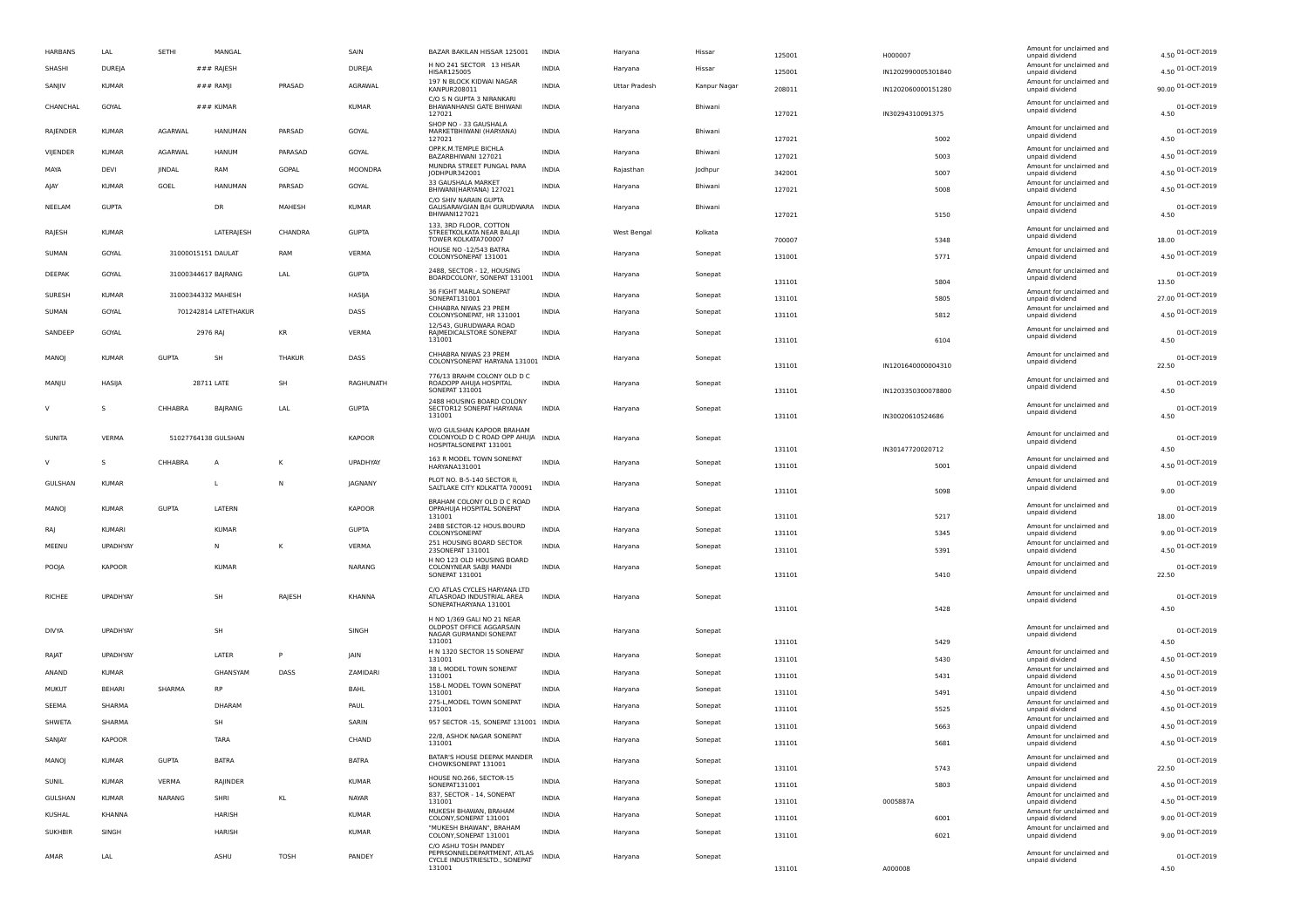| AMITA            | BAHL           | <b>MINOR</b>    | <b>KRISHNA</b> | CHANDRA | PANDEY         | C/O PERSONNEL DEPARTMENT<br>ATLASCYCLE INDUSTRIES LTD.,<br>ATLASINDUSTRIAL AREA, SONEPAT<br>131001 | <b>INDIA</b> | Haryana | Sonepat | 131101 | A000011 | Amount for unclaimed and<br>unpaid dividend                             | 01-OCT-2019<br>4.50      |
|------------------|----------------|-----------------|----------------|---------|----------------|----------------------------------------------------------------------------------------------------|--------------|---------|---------|--------|---------|-------------------------------------------------------------------------|--------------------------|
| AVINASH          | <b>KUMAR</b>   | <b>MINOR</b>    | BIHARI         |         | LAL            | 1898, H.B. COLONY, SECTOR<br>15.SONEPAT 131001                                                     | INDIA        | Harvana | Sonepat | 131101 | A000033 | Amount for unclaimed and<br>unpaid dividend                             | 4.50 01-OCT-2019         |
| <b>ASHWANI</b>   | SARIN          |                 | MP             |         | <b>HASSIIA</b> | 12/522, BATRA COLONY,<br>SONEPAT131001                                                             | <b>INDIA</b> | Haryana | Sonepat | 131101 | A001840 | Amount for unclaimed and<br>unpaid dividend                             | 225.00 01-OCT-2019       |
| ANIL             | HASIJA         |                 | <b>RS</b>      |         | <b>IAIN</b>    | 20/372. GHANDINAGAR<br>KATHMANDI.SONEPAT 131001                                                    | <b>INDIA</b> | Haryana | Sonepat | 131101 | A001935 | Amount for unclaimed and<br>unpaid dividend                             | 4.50 01-OCT-2019         |
|                  | K              | <b>BATRA</b>    | SANIAY         |         | <b>IAIN</b>    | 20/372, GHANDINAGAR,<br>KATHMANDI,SONEPAT 131001                                                   | <b>INDIA</b> | Haryana | Sonepat | 131101 | A002022 | Amount for unclaimed and<br>unpaid dividend                             | 4.50 01-OCT-2019         |
| ANJU             | THAREIA        |                 | GAIANAN        |         | LONDHEY        | 1240, SECTOR -14 SONEPAT<br>131001                                                                 | <b>INDIA</b> | Haryana | Sonepat | 131101 | A002175 | Amount for unclaimed and<br>unpaid dividend                             | 22.50 01-OCT-2019        |
| ANIL             | <b>KUMAR</b>   | <b>UPADHYAY</b> | PATRAM         |         | SINGH          | WACHMAN THE ATI AS CYCLE                                                                           | <b>INDIA</b> | Haryana | Sonepat |        |         | Amount for unclaimed and                                                | 01-OCT-2019              |
|                  |                |                 |                |         |                | INDUSTRIESLTD SONEPAT 131001                                                                       |              |         |         | 131101 | A002204 | unpaid dividend<br>Amount for unclaimed and                             | 4.50                     |
| ASHA             | NAYAR          |                 | <b>DIWAN</b>   | CHAND   | CHUGH          | BHAGAT PURA SONEPAT 131001                                                                         | <b>INDIA</b> | Harvana | Sonepat | 131101 | A002243 | unpaid dividend                                                         | 153.00 01-OCT-2019       |
| ASHU             |                |                 | TEJA           |         | SINGH          | C/O PT JAGAN NATH GITA<br>BHAWANMANDIR SONEPAT 131001                                              | <b>INDIA</b> | Harvana | Sonepat | 131101 | A002269 | Amount for unclaimed and<br>unpaid dividend                             | 01-OCT-2019<br>4.50      |
| ASHU             |                |                 | MADAN          |         | LAL            | 9/979 NEW COLONY OPP                                                                               | INDIA        | Haryana | Sonepat |        |         | Amount for unclaimed and                                                | 01-OCT-2019              |
|                  |                |                 |                |         |                | CIVILHOSPITAL SONEPAT 131001                                                                       |              |         |         | 131101 | A002270 | unpaid dividend                                                         | 4.50                     |
| <b>AARTI</b>     | <b>PANDEY</b>  |                 | KANAHYA        |         | I AI           | C/O M/S BATRA WATCH CO JAMAL<br>PURASONEPAT 131001                                                 | <b>INDIA</b> | Haryana | Sonepat | 131101 | A002273 | Amount for unclaimed and<br>unpaid dividend<br>Amount for unclaimed and | 4.50 01-OCT-2019         |
| ASHU             | <b>TOSH</b>    | PANDEY          | RADHORAM       |         | LANDLORD       | JIWAN NAGAR SONEPAT 131001                                                                         | INDIA        | Haryana | Sonepat | 131101 | A002274 | unpaid dividend                                                         | 4.50 01-OCT-2019         |
| ASHOK            | KUMAR          |                 | SADHU          | RAM     | <b>YADAV</b>   | 213 OLD HOUSING BOARD COLONY<br>NEARSABZI MANDI SONEPAT<br>131001                                  | <b>INDIA</b> | Haryana | Sonepat | 131101 | A002285 | Amount for unclaimed and<br>unpaid dividend                             | 01-OCT-2019<br>4.50      |
| ANUJ             | HASSIJA        |                 | BANARASILAL    |         | LAL            | 197 JAMAL PURA SONEPAT 131001 INDIA                                                                |              | Haryana | Sonepat | 131101 | A002405 | Amount for unclaimed and<br>unpaid dividend                             | 9.00 01-OCT-2019         |
| ΑΙΑΥ             | <b>KUMAF</b>   | JAIN            | <b>TALIA</b>   |         | RAM            | BHGAT PURA SONEPAT 131001                                                                          | <b>INDIA</b> | Haryana | Sonepat | 131101 | A002427 | Amount for unclaimed and                                                | 4.50 01-OCT-2019         |
| ARPANA           | <b>JAIN</b>    |                 | PUNURAM        |         | PAI            | 199 JAMAL PURA SONEPAT 131001 INDIA                                                                |              | Haryana | Sonepat |        |         | unpaid dividend<br>Amount for unclaimed and                             | 4.50 01-OCT-2019         |
|                  |                |                 |                |         |                | SUDESH BOX HOUSE JAWAHAR                                                                           |              |         |         | 131101 | A002428 | unpaid dividend                                                         |                          |
| ΑΙΑΥ             | <b>LONDHEY</b> |                 | GOBINDRAM      |         | GOEL           | NAGARSARDARO WALI GALI NEAR<br>IAT COLLEGESONEPAT 131001                                           | <b>INDIA</b> | Haryana | Sonepat |        |         | Amount for unclaimed and<br>unpaid dividend                             | 01-OCT-2019              |
| <b>BANBIR</b>    | SINGH          |                 |                | N       | SHARMA         | 285 R MODEL TOWN SONEPAT                                                                           | <b>INDIA</b> | Haryana | Sonepat | 131101 | A002462 | Amount for unclaimed and                                                | 4.50<br>4.50 01-OCT-2019 |
| <b>BHAGWAN</b>   | DAS            | CHUGH           | SH             | JAI     | LAL            | 131001<br>V & PO KURAR SONEPAT 131001                                                              | INDIA        | Haryana | Sonepat | 131101 | B000013 | unpaid dividend<br>Amount for unclaimed and                             | 4.50 01-OCT-2019         |
|                  |                |                 |                |         |                |                                                                                                    |              |         |         | 131101 | B000020 | unpaid dividend                                                         |                          |
| <b>BHAGWAN</b>   | DEVI           |                 | SH             | DAYAL   | CHAND          | HOUSE NO-920/13, NEW BRAHM<br>COLONYSONEPAT 131001                                                 | <b>INDIA</b> | Haryana | Sonepat | 131101 | B000025 | Amount for unclaimed and<br>unpaid dividend                             | 01-OCT-2019<br>4.50      |
| <b>BIMLA</b>     | <b>DFVI</b>    |                 | <b>DESRAI</b>  |         | <b>DESRA</b>   | H.NO.10, EIGHT MERLA,<br>SONEPAT131001                                                             | <b>INDIA</b> | Haryana | Sonepat | 131101 | B000034 | Amount for unclaimed and<br>unpaid dividend                             | 4.50 01-OCT-2019         |
| <b>BUDHWANTI</b> |                |                 | CHELARAM       |         | CHELARAM       | H.NO.10, EIGHT MERLA<br>SONEPAT131001                                                              | <b>INDIA</b> | Haryana | Sonepat | 131101 | B000046 | Amount for unclaimed and<br>unpaid dividend                             | 4.50 01-OCT-2019         |
| <b>BHAGWAT</b>   | <b>IIWAN</b>   | DASS            | MOOL           |         | CHAND          | 12-543 BATRA COLONY SONEPAT<br>131001                                                              | <b>INDIA</b> | Haryana | Sonepat | 131101 | B000047 | Amount for unclaimed and<br>unpaid dividend                             | 4.50 01-OCT-2019         |
| DAYAWANTI        |                |                 | <b>RL</b>      |         | <b>GUPTA</b>   | 22/344 "DURGA NIWAS BHARAT<br>PURIKATH MANDI, SONEPAT 131001                                       | <b>INDIA</b> | Haryana | Sonepat |        |         | Amount for unclaimed and<br>unpaid dividend                             | 01-OCT-2019              |
|                  |                |                 |                |         |                | 21. IEEWAN NAGAR, OLD D.C.                                                                         |              |         |         | 131101 | D000003 | Amount for unclaimed and                                                | 4.50                     |
| DEWAN            | CHAND          | CHUGH           | SUREENDER      |         | <b>GUPTA</b>   | ROAD, SONEPAT 131001<br>132-RAM NAGAR EIGHT MARLA                                                  | <b>INDIA</b> | Haryana | Sonepat | 131101 | D000018 | unpaid dividend<br>Amount for unclaimed and                             | 4.50 01-OCT-2019         |
| DHARAM           | PAL            |                 | DR             |         | KHUSHDIL       | SONEPAT131001                                                                                      | <b>INDIA</b> | Haryana | Sonepat | 131101 | D000020 | unpaid dividend                                                         | 4.50 01-OCT-2019         |
| <b>DROPTI</b>    | RANI           |                 | MANOHAR        |         | LAL            | HOUSE NO. 337, HOUSING<br>BOARDCOLONY, SONEPAT 131001                                              | INDIA        | Haryana | Sonepat | 131101 | D000027 | Amount for unclaimed and<br>unpaid dividend                             | 01-OCT-2019<br>4.50      |
| <b>DURGA</b>     | DEVI           |                 | SHRI           | DN      | THAPLIYAL      | 920/13, NEW BRAHM COLONY,<br>SONEPAT131001                                                         | <b>INDIA</b> | Haryana | Sonepat | 131101 | D000028 | Amount for unclaimed and<br>unpaid dividend                             | 4.50 01-OCT-2019         |
| DHARAMBIR        | SINGH          |                 | <b>USHNAK</b>  |         | RAM            | 101.BLOCK NO 17.GOVT<br>INDUSTRIALCOLONY SONEPAT                                                   | INDIA        | Haryana | Sonepat |        |         | Amount for unclaimed and                                                | 01-OCT-2019              |
|                  |                |                 |                |         |                | 131001<br>145, EIGHT MARLA SONEPAT                                                                 |              |         |         | 131101 | D001307 | unpaid dividend<br>Amount for unclaimed and                             | 4.50                     |
| DES              | RA             | GANDHI          | <b>SURA</b>    | PARKASH | CHADHA         | 131001<br>106-L, MODEL TOWN SONEPAT                                                                | <b>INDIA</b> | Haryana | Sonepat | 131101 | D001373 | unpaid dividend<br>Amount for unclaimed and                             | 4.50 01-OCT-2019         |
| DEEPAK           |                |                 | <b>MENGHA</b>  |         | RAM            | 131001<br>SHOP NO 12, BHUTANI TAILORS,                                                             | <b>INDIA</b> | Haryana | Sonepat | 131101 | D001402 | unpaid dividend<br>Amount for unclaimed and                             | 4.50 01-OCT-2019         |
| DES              | RAJ            |                 |                | TILA    | RAM            | MODELTOWN SONEPAT 131001<br>50 - DOUBLE STOREY                                                     | INDIA        | Haryana | Sonepat | 131101 | D001408 | unpaid dividend<br>Amount for unclaimed and                             | 4.50 01-OCT-2019         |
| <b>EUREKA</b>    | <b>GUPTA</b>   |                 | <b>WS</b>      |         | <b>KAPUR</b>   | QUARTERS, SONEPAT 131001<br>"MUKESH BHAWAN", BRAHAM                                                | <b>INDIA</b> | Haryana | Sonepat | 131101 | E000441 | unpaid dividend                                                         | 4.50 01-OCT-2019         |
| GIRJESH          | <b>GUPTA</b>   |                 | $ \Delta $     |         | GOPAL          | COLONY, SONEPAT 131001<br>"MUKESH BHAWAN", BRAHAM                                                  | <b>INDIA</b> | Haryana | Sonepat | 131101 | G000007 | Amount for unclaimed and<br>unpaid dividend                             | 13.50 01-OCT-2019        |
| GURU             | DATT           | KHUSHDIL        | JAI            |         | GOPAL          | COLONY, SONEPAT 131001                                                                             | INDIA        | Haryana | Sonepat | 131101 | G001056 | Amount for unclaimed and<br>unpaid dividend                             | 9.00 01-OCT-2019         |
| GULSHAN          | KUMAR          | SHARMA          | PARMA          |         | <b>NAND</b>    | BARRACK NO 27, H NO 7 STREET NO INDIA<br>16ASHOK NAGAR SONEPAT 131001                              |              | Haryana | Sonepat | 131101 | G001159 | Amount for unclaimed and<br>unpaid dividend                             | 01-OCT-2019<br>4.50      |
| GAJADHAP         | PRASAD         | THAPLIYAL       | CHHOTOO        |         | RAM            | VILLAGE & PO RAJPUR SONEPAT<br>131001                                                              | <b>INDIA</b> | Haryana | Sonepat | 131101 | G001171 | Amount for unclaimed and<br>unpaid dividend                             | 18.00 01-OCT-2019        |
| <b>HANS</b>      | RA             |                 | GOVIND         |         | RAM            | 70, HOUSING COLONY SONEPAT<br>131001                                                               | <b>INDIA</b> | Haryana | Sonepat | 131101 | H000004 | Amount for unclaimed and<br>unpaid dividend                             | 4.50 01-OCT-2019         |
|                  |                |                 |                |         |                | 6, ATLAS QTRS. (SALE DEPTT)                                                                        |              |         |         |        |         |                                                                         |                          |
| HAR              | <b>BHAGWAN</b> | CHADHA          | RAKESH         |         | SONI           | BEHINDRAM MANDIR, ATLAS CYCLE INDIA<br>INDUSTRIESLTD., SONEPAT 131001                              |              | Haryana | Sonepat | 131101 | H000008 | Amount for unclaimed and<br>unpaid dividend                             | 01-OCT-2019<br>4.50      |
| <b>HARISH</b>    | <b>KUMAR</b>   |                 | FATECHAND      |         | CHAND          | Q NO 32 PREM NAGAR SONEPAT<br>131001                                                               | <b>INDIA</b> | Haryana | Sonepat | 131101 | H000017 | Amount for unclaimed and<br>unpaid dividend                             | 4.50 01-OCT-2019         |
| <b>HIRA</b>      | <b>NAND</b>    |                 | $\vee$         | P       | CHOPRA         | 197,L MODEL TOWN SONEPAT<br>131001                                                                 | <b>INDIA</b> | Haryana | Sonepat | 131101 | H000019 | Amount for unclaimed and<br>unpaid dividend                             | 4.50 01-OCT-2019         |
|                  |                |                 |                |         |                |                                                                                                    |              |         |         |        |         |                                                                         |                          |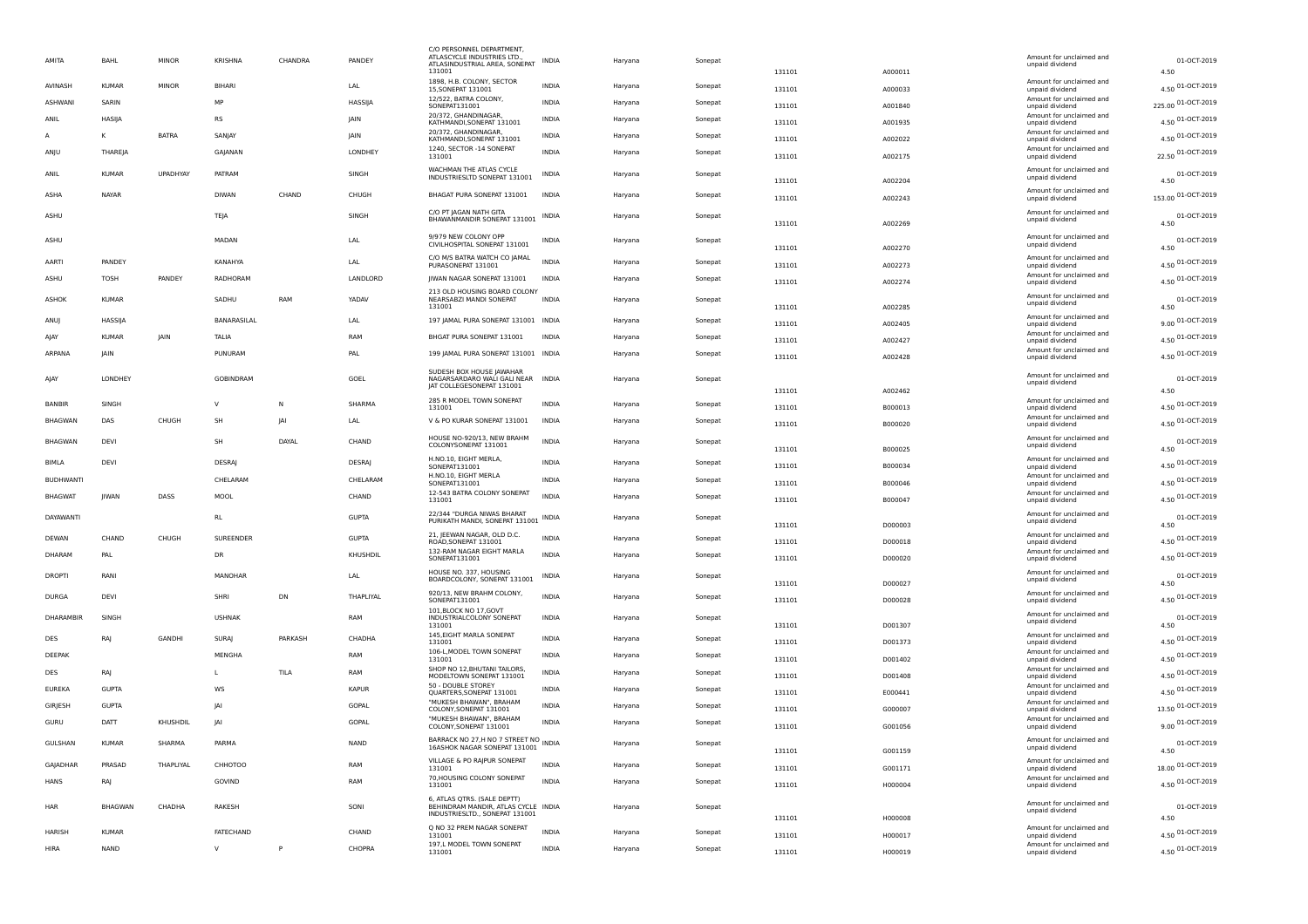| HARISH           | <b>KAPUR</b>   |               | <b>JAI</b>      | NARAYAN      | <b>GUPTA</b>    | C/O HARYANA PREM PHARMEC'<br>ROHTAKROAD NEAR NEW COURTS INDIA<br>SONEPAT131001 |              | Haryana | Sonepat | 131101 | H001188 | Amount for unclaimed and<br>unpaid dividend                    | 01-OCT-2019<br>13.50     |
|------------------|----------------|---------------|-----------------|--------------|-----------------|--------------------------------------------------------------------------------|--------------|---------|---------|--------|---------|----------------------------------------------------------------|--------------------------|
| HARISH           | <b>KUMAR</b>   |               | LALA            | MUNSHI       | RAM             | 220, MODEL TOWN SONEPAT<br>131001                                              | <b>INDIA</b> | Haryana | Sonepat | 131101 | H001197 | Amount for unclaimed and<br>unpaid dividend                    | 4.50 01-OCT-2019         |
| <b>HARISH</b>    | <b>KUMAF</b>   |               | <b>JODHA</b>    |              | RAM             | HOUSE NO 37 RAM NAGAR EIGHT<br>MARLACOLONY SONEPAT 131001                      | <b>INDIA</b> | Haryana | Sonepat | 131101 | H001198 | Amount for unclaimed and<br>unpaid dividend                    | 01-OCT-2019<br>4.50      |
| <b>ISHWAR</b>    | DEVI           |               | DEV             |              | RATTAN          | OUR NO 38.BLOCK NO 7<br><b>GOVTINDUSTRIAL COLONY</b><br><b>SONEPAT 131001</b>  | <b>INDIA</b> | Haryana | Sonepat | 131101 | 1000006 | Amount for unclaimed and<br>unpaid dividend                    | 01-OCT-2019<br>4.50      |
| <b>ISHWAR</b>    |                |               | <b>BASANT</b>   |              | LAL             | 186,R MODEL TOWN SONEPAT<br>131001                                             | <b>INDIA</b> | Haryana | Sonepat | 131101 | 1000669 | Amount for unclaimed and<br>unpaid dividend                    | 225.00 01-OCT-2019       |
| JUGAMANDER       | DAS            | IAIN          | SONU            |              | RAM             | 12/494 BATRA COLONY SONEPAT<br>131001                                          | <b>INDIA</b> | Haryana | Sonepat | 131101 | J000028 | Amount for unclaimed and<br>unpaid dividend                    | 4.50 01-OCT-2019         |
| <b>IASWANT</b>   | RAI            | <b>DUGGAL</b> | $\mathsf{v}$    | M            | <b>SFTH</b>     | E D P DEPTT ATLAS CYCLE<br>INDUSTRIESLIMITED SONEPAT<br>131001                 | <b>INDIA</b> | Haryana | Sonepat | 131101 | 1000032 | Amount for unclaimed and<br>unpaid dividend                    | 01-OCT-2019<br>4.50      |
| <b>IAGWINDER</b> | $\mathbf{k}$   | SONI          | $\mathsf{R}$    | D            | GAUR            | C/O S D SHARMA ST.NO 4,<br>NARANDERNAGAR SONEPAT<br>131001                     | <b>INDIA</b> | Haryana | Sonepat | 131101 | J001457 | Amount for unclaimed and<br>unpaid dividend                    | 01-OCT-2019<br>4.50      |
| KALU             | RAM            | MUNJAL        | VM              |              | SETH            | C/O E.D.P. DEPARTMENT, ATLAS<br>CYCLEINDUSTRIES LTD., SONEPAT<br>131001        | <b>INDIA</b> | Haryana | Sonepat | 131101 | K000008 | Amount for unclaimed and<br>unpaid dividend                    | 01-OCT-2019<br>4.50      |
| KAMLESH          | CHOPRA         |               | GAGADHAR        | PRASAD       | THAPLIYAL       | 920/13, NEW BRAHM COLONY,<br>SONEPAT131001                                     | <b>INDIA</b> | Haryana | Sonepat | 131101 | K000015 | Amount for unclaimed and<br>unpaid dividend                    | 4.50 01-OCT-2019         |
| KASTURI          | DEVI           |               | VIJAY           | <b>KUMAR</b> | IAIN            | 20/372. GANDHI NAGAR. KATH<br>MANDI.SONEPAT 131001                             | <b>INDIA</b> | Haryana | Sonepat | 131101 | K000034 | Amount for unclaimed and<br>unpaid dividend                    | 4.50 01-OCT-2019         |
| KHUSHI           | RAM            |               | <b>YOGENDER</b> |              | YOGENDER        | MUKESH BHAWAN BRAHAM<br>COLONYSONEPAT 131001                                   | <b>INDIA</b> | Haryana | Sonepat | 131101 | K000047 | Amount for unclaimed and<br>unpaid dividend                    | 4.50 01-OCT-2019         |
| <b>KRISHNA</b>   | <b>GIGRAS</b>  |               | RAJ             | PAL          | <b>GANDHI</b>   | 920/13, NEW BRAHAM COLONY<br>GALI NO.1, OLD D.C. ROAD<br><b>SONEPAT 131001</b> | <b>INDIA</b> | Haryana | Sonepat | 131101 | K000053 | Amount for unclaimed and<br>unpaid dividend                    | 01-OCT-2019<br>4.50      |
| KRISHNA          | <b>MEHTANI</b> |               | <b>ND</b>       |              | KOHI I          | H.NO.9/544, FRASH KHANA                                                        | <b>INDIA</b> | Haryana | Sonepat |        |         | Amount for unclaimed and                                       | 4.50 01-OCT-2019         |
| KULWANTI         | MAGON          |               | RAM             |              | <b>KISHAN</b>   | SONEPAT131001<br>44/8 GOVT INDUSTRIAL                                          | <b>INDIA</b> | Haryana | Sonepat | 131101 | K000059 | unpaid dividend<br>Amount for unclaimed and                    | 4.50 01-OCT-2019         |
|                  |                |               |                 |              |                 | COLONYSONEPAT 131001<br>NO-122, EIGHT MARLA RAM                                |              |         |         | 131101 | K000063 | unpaid dividend<br>Amount for unclaimed and                    |                          |
| KHUSHI           | RAM            | <b>BATRA</b>  | <b>IASVANT</b>  |              | RAI             | NAGARCOLONY SONEPAT 131001                                                     | <b>INDIA</b> | Haryana | Sonepat | 131101 | K000065 | unpaid dividend                                                | 01-OCT-2019<br>4.50      |
| KRISHAN          | SETH           |               | L               | <b>DULE</b>  | RAM             | LAL DARWAJA GALI NO 40 WARD NO INDIA<br>11SONEPAT 131001                       |              | Haryana | Sonepat | 131101 | K002099 | Amount for unclaimed and<br>unpaid dividend                    | 4.50 01-OCT-2019         |
| KALPANA          | GAUR           |               | DHARAMPAL       |              | DHARAMPAL       | 199, JAMAL PURA SONEPAT 131001 INDIA                                           |              | Haryana | Sonepat | 131101 | K002112 | Amount for unclaimed and<br>unpaid dividend                    | 4.50 01-OCT-2019         |
| KRISHAN          | <b>SETH</b>    |               | GULSHAN         |              | <b>KUMAR</b>    | 337, HOUSING BOARD COLONY,<br>NEARSABZI MANDI, SONEPAT<br>131001               | <b>INDIA</b> | Haryana | Sonepat | 131101 | K002182 | Amount for unclaimed and<br>unpaid dividend                    | 01-OCT-2019<br>9.00      |
| KAMLA            | THAPLIYAL      |               | N               | P            | SINHA           | 163-R, MODEL TOWN SONEPAT<br>131001                                            | <b>INDIA</b> | Haryana | Sonepat | 131101 | K002230 | Amount for unclaimed and<br>unpaid dividend                    | 18.00 01-OCT-2019        |
| KAVITA           |                |               | RAM             |              | SARUP           | V& P.O. PANCHI JATAN<br>SONEPAT131001                                          | <b>INDIA</b> | Haryana | Sonepat | 131101 | K002326 | Amount for unclaimed and<br>unpaid dividend                    | 4.50 01-OCT-2019         |
| KANTI            |                |               | ASA             |              | <b>NAND</b>     | 45, RAM NAGAR EIGHT MARLA<br>COLONYSONEPAT 131001                              | INDIA        | Haryana | Sonepat | 131101 | K002414 | Amount for unclaimed and<br>unpaid dividend                    | 4.50 01-OCT-2019         |
| KANTA            | GANDHI         |               | GENDA           |              | RAM             | 160-L, MODEL TOWN SONEPAT<br>131001                                            | INDIA        | Haryana | Sonepat | 131101 | K002434 | Amount for unclaimed and<br>unpaid dividend                    | 4.50 01-OCT-2019         |
| KAMAL            | KOHLI          |               | <b>GURDITTA</b> |              | RAM             | 12/478 BATRA COLONY SONEPAT<br>131001                                          | <b>INDIA</b> | Haryana | Sonepat | 131101 | K002439 | Amount for unclaimed and<br>unpaid dividend                    | 4.50 01-OCT-2019         |
| LACHHMAN         | DASS           | HANS          | PD              |              | AHUJA           | 711/12, SIKKA COLONY,<br>SONEPAT131001                                         | <b>INDIA</b> | Haryana | Sonepat | 131101 | L000002 | Amount for unclaimed and<br>unpaid dividend                    | 4.50 01-OCT-2019         |
| LACHMAN          | DAS            | <b>KHANNA</b> | KISHORELAL      |              | LAL             | 495/3. SUDAMA NAGAR<br>BEHINDVETRINARY HOSPITAL.                               | <b>INDIA</b> | Harvana | Sonepat |        |         | Amount for unclaimed and<br>unpaid dividend                    | 01-OCT-2019              |
| LACHMI           | BAI            |               | <b>HARISH</b>   |              | <b>KAPUR</b>    | SONEPAT 131001<br>50 - DOUBLE STOREY QTRS,<br>SONEPAT131001                    | <b>INDIA</b> | Haryana | Sonepat | 131101 | L000004 | Amount for unclaimed and                                       | 4.50<br>4.50 01-OCT-2019 |
|                  |                |               |                 |              |                 | " MUKESH BHAWAN "                                                              |              |         |         | 131101 | L000005 | unpaid dividend                                                |                          |
| LAL              | CHAND          |               | <b>SR</b>       |              | <b>MALHOTRA</b> | BRAHAMCOLONY, SONEPAT 131001 INDIA                                             |              | Haryana | Sonepat | 131101 | L000006 | Amount for unclaimed and<br>unpaid dividend                    | 01-OCT-2019<br>4.50      |
| <b>LAKSHM</b>    | DFVI           |               | <b>I AKHI</b>   |              | RAM             | 712B/30, GALI - I, VIKAS<br>NAGAR, SONEPAT 131001                              | <b>INDIA</b> | Haryana | Sonepat | 131101 | L000007 | Amount for unclaimed and<br>unpaid dividend                    | 4.50 01-OCT-2019         |
| LALITA           | KUMARI         |               | MAHESH          |              | HASSIJA         | "MUKESH BHAWAN", BRAHAM<br>COLONY, SONEPAT 131001                              | <b>INDIA</b> | Haryana | Sonepat | 131101 | L000818 | Amount for unclaimed and<br>unpaid dividend                    | 4.50 01-OCT-2019         |
| MADHULI          | SINHA          |               | PREM            |              | HASSIJA         | "MUKESH BHAWAN", BRAHAM<br>COLONY, SONEPAT 131001                              | <b>INDIA</b> | Haryana | Sonepat | 131101 | M000010 | Amount for unclaimed and<br>unpaid dividend                    | 4.50 01-OCT-2019         |
| MAN              | PHOOL          | SINGH         | SHRI            | RAM          | LAL             | 400, BHAGATPURA, SONEPAT<br>131001                                             | <b>INDIA</b> | Haryana | Sonepat | 131101 | M000025 | Amount for unclaimed and<br>unpaid dividend                    | 4.50 01-OCT-2019         |
| MANU             | DEV            |               | UDAY            | <b>KR</b>    | CHOUDHARY       | C/O GENERAL BARANCH ATLAS<br>CYCLEINDUSTRIES LTD. SONEPAT<br>131001            | <b>INDIA</b> | Haryana | Sonepat | 131101 | M000027 | Amount for unclaimed and<br>unpaid dividend                    | 01-OCT-2019<br>121.50    |
| MEGHA            | RAM            | PATHAK        | PD              |              | <b>BHANDARI</b> | C/O MR D B KAPUR R-21, MODEL<br>TOWNSONEPAT 131001                             | <b>INDIA</b> | Haryana | Sonepat | 131101 | M000031 | Amount for unclaimed and<br>unpaid dividend                    | 4.50 01-OCT-2019         |
| <b>MOHINDER</b>  | PRATAP         | HASSIJA       | P               |              | LYOYAKEY        | C/O HOLY CHILD SCHOOL<br>SONEPAT131001                                         | <b>INDIA</b> | Haryana | Sonepat | 131101 | M001820 | Amount for unclaimed and<br>unpaid dividend                    | 45.00 01-OCT-2019        |
| MK               | AHUJA          |               | VIJAY           |              | SHANKER         | 199, JAMAL PURA SONEPAT 131001 INDIA                                           |              | Haryana | Sonepat | 131101 | M002362 | Amount for unclaimed and<br>unpaid dividend                    | 4.50 01-OCT-2019         |
| MEENAKSH         |                |               | ASA             |              | <b>NAND</b>     | H NO 697/B-II, RISHI NAGAR<br>SONEPAT131001                                    | <b>INDIA</b> | Haryana | Sonepat | 131101 | M002367 | Amount for unclaimed and<br>unpaid dividend                    | 9.00 01-OCT-2019         |
| MANISH           | <b>KAPUR</b>   |               | SH              |              | CHAND           | QR NO-8, MOHAN PURA SONEPAT<br>131001                                          | <b>INDIA</b> | Haryana | Sonepat | 131101 | M002394 | Amount for unclaimed and                                       | 9.00 01-OCT-2019         |
| MUKESH           | MALHOTRA       |               | PL              |              | AHUJA           | 711/12, SIKKA COLONY,<br>SONEPAT131001                                         | <b>INDIA</b> | Haryana | Sonepat | 131101 | M002395 | unpaid dividend<br>Amount for unclaimed and<br>unpaid dividend | 4.50 01-OCT-2019         |
| <b>MOHINDER</b>  | SINGH          | PHOUGAT       | DILIP           |              | SINGH           | PERSONNEL DEPTT (HRD) ATLAS<br>CYCLEINDUSTRIES LTD, SONEPAT                    | INDIA        | Haryana | Sonepat |        |         | Amount for unclaimed and<br>unpaid dividend                    | 01-OCT-2019              |
|                  |                |               |                 |              |                 | 131001<br>20/372, GANDHI NAGAR, KATH                                           |              |         |         | 131101 | M002400 | Amount for unclaimed and                                       | 4.50                     |
| MANJU            | HASSIJA        |               | RSJAIN          |              | <b>IAIN</b>     | MANDISONEPAT 131001<br>83, FOURMARLA SHANTI NAGAR                              | <b>INDIA</b> | Haryana | Sonepat | 131101 | M002417 | unpaid dividend<br>Amount for unclaimed and                    | 4.50 01-OCT-2019         |
| MAHESH           | HASSIJA        |               | AKNANGIA        |              | <b>NANGIA</b>   | SONEPAT131001                                                                  | <b>INDIA</b> | Haryana | Sonepat | 131101 | M002418 | unpaid dividend                                                | 4.50 01-OCT-2019         |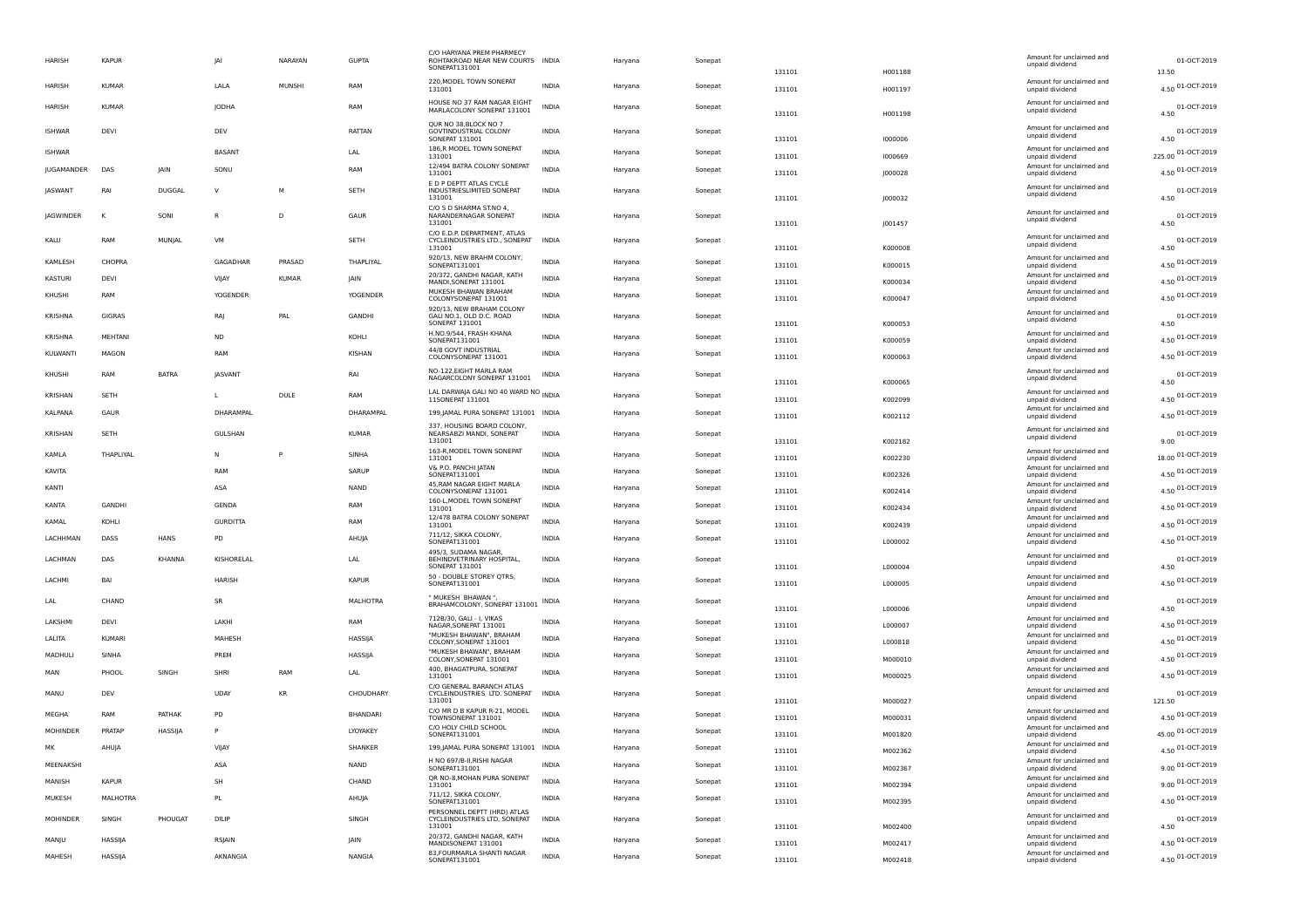| MADHU         | RANI          |                  | DRISHER       | DAS          | BAHEL            | ATLAS DISPENSARY ATLAS<br>CYCLEINDUSTRIES LTD SONEPAT<br>131001                    | INDIA        | Haryana | Sonepat | 131101 | M002770 | Amount for unclaimed and<br>unpaid dividend                    | 01-OCT-2019<br>4.50  |
|---------------|---------------|------------------|---------------|--------------|------------------|------------------------------------------------------------------------------------|--------------|---------|---------|--------|---------|----------------------------------------------------------------|----------------------|
| NL            | SHARMA        |                  | <b>LOK</b>    |              | NATH             | 52-R, MODEL TOWN SONEPAT<br>131001                                                 | <b>INDIA</b> | Haryana | Sonepat | 131101 | N001580 | Amount for unclaimed and<br>unpaid dividend                    | 45.00 01-OCT-2019    |
| NEETU         | CHOUDHARY     |                  | CHARAN        |              | SINGH            | OPP BLIND CENTRE SONEPAT<br>131001                                                 | <b>INDIA</b> | Haryana | Sonepat | 131101 | N001652 | Amount for unclaimed and<br>unpaid dividend                    | 4.50 01-OCT-2019     |
| PAWAN         | CHANDRA       | BHANDARI         | <sub>S</sub>  | V            | <b>JAMKHANDI</b> | 216, HOUSING COLONY SONEPAT<br>131001                                              | <b>INDIA</b> | Haryana | Sonepat | 131101 | P000010 | Amount for unclaimed and<br>unpaid dividend                    | 4.50 01-OCT-2019     |
|               | Υ             | POULOSE          | -S            | К            | <b>GULATI</b>    | 275,R MODEL TOWN SONEPAT<br>131001                                                 | INDIA        | Haryana | Sonepat | 131101 | P000012 | Amount for unclaimed and<br>unpaid dividend                    | 4.50 01-OCT-2019     |
| PRABHA        | WATI          |                  | $\mathsf{R}$  | <sub>S</sub> | GROVER           | 13/304 GALI NO 1 NEW ASHOK<br>COLONYBEHIND NIRANKARI<br>BHAWAN SONEPAT131001       | INDIA        | Haryana | Sonepat | 131101 | P000013 | Amount for unclaimed and<br>unpaid dividend                    | 01-OCT-2019<br>4.50  |
| PURAN         | LAL           |                  | PALLU         |              | RAM              | HOUSE NO.266 SECTOR - 15<br>SONEPAT131001                                          | INDIA        | Haryana | Sonepat | 131101 | P000034 | Amount for unclaimed and<br>unpaid dividend                    | 81.00 01-OCT-2019    |
| PURAN         | CHAND         |                  | SH            |              | GAUR             | C/O SH S.D.SHARMA STREET NO-<br>4NARENDER NAGAR SONEPAT                            | INDIA        | Haryana | Sonepat |        |         | Amount for unclaimed and                                       | 01-OCT-2019          |
|               |               |                  |               |              |                  | 131001<br>HOUSE NO.125, HOUSING                                                    |              |         |         | 131101 | P000050 | unpaid dividend                                                | 4.50                 |
| PUSHPAWAT     |               |                  | CHET          |              | <b>RAM</b>       | BOARDCOLONY, PHASE - I,<br>SONEPAT 131001                                          | <b>INDIA</b> | Haryana | Sonepat | 131101 | P001994 | Amount for unclaimed and<br>unpaid dividend                    | 01-OCT-2019<br>4.50  |
| PRAVEEN       | <b>GUPTA</b>  |                  | LN            |              | SHARMA           | PERSONNEL DEPTT (HRD) ATLAS<br>CYCLEINDUSTRIES LTD, SONEPAT<br>131001              | <b>INDIA</b> | Haryana | Sonepat | 131101 | P002070 | Amount for unclaimed and<br>unpaid dividend                    | 01-OCT-2019<br>4.50  |
| PD            | AHUJA         |                  | KK            |              | SONI             | ATLAS CYCLE INDUSTRIES LTD.,<br>6, ATLAS QTRS., NEAR RAM<br>MANDIR, SONEPAT 131001 | <b>INDIA</b> | Haryana | Sonepat | 131101 | P002077 | Amount for unclaimed and<br>unpaid dividend                    | 01-OCT-2019<br>4.50  |
| PRATAP        | SINGH         |                  | KISHORI       |              | LAL              | 411-B-III, SUDAMA NAGAR<br>SONEPAT131001                                           | <b>INDIA</b> | Haryana | Sonepat | 131101 | P002127 | Amount for unclaimed and<br>unpaid dividend                    | 4.50 01-OCT-2019     |
| PARVEN        | <b>KUMAR</b>  | <b>JAIN</b>      | AJAY          | <b>KUMAR</b> | <b>IAIN</b>      | 20/372, GANDHI NAGAR, KATH<br>MANDI,SONEPAT 131001                                 | INDIA        | Haryana | Sonepat | 131101 | P002231 | Amount for unclaimed and<br>unpaid dividend                    | 4.50 01-OCT-2019     |
| POONAM        |               |                  | RGSHARMA      |              | SHARMA           | VIKAS PURI KABIRPUR ROAD<br>OPPARVIND GAS SERVICE SONEPAT INDIA                    |              | Haryana | Sonepat |        |         | Amount for unclaimed and<br>unpaid dividend                    | 01-OCT-2019          |
|               | <b>GUPTA</b>  |                  |               |              |                  | 131001<br>HNO.4/6 ASHOK NAGAR,                                                     | <b>INDIA</b> |         |         | 131101 | P002317 | Amount for unclaimed and                                       | 112.50               |
| PARVEEN       |               |                  | TALIYA        |              | RAM              | SONEPAT131001<br>36, RAM NAGAR EIGHT MARLA                                         |              | Haryana | Sonepat | 131101 | P002388 | unpaid dividend<br>Amount for unclaimed and                    | 4.50 01-OCT-2019     |
|               |               | <b>BHAL</b>      | H             | К            | HASIJA           | SONEPAT131001<br>20 L MODEL TOWN SONEPAT                                           | INDIA        | Haryana | Sonepat | 131101 | R000001 | unpaid dividend<br>Amount for unclaimed and                    | 72.00 01-OCT-2019    |
| R             | s             | VERMA            | <b>ISHWAR</b> |              | CHAND            | 131001                                                                             | INDIA        | Haryana | Sonepat | 131101 | R000042 | unpaid dividend                                                | 4.50 01-OCT-2019     |
| <b>ROHINI</b> | SHASHIKANT    | <b>JAMKHANDI</b> | HARGOVIND     |              | DEWAN            | W/O HARGOBIND DEWAN<br>268, MODEL TOWNSONEPAT 131001 INDIA                         |              | Haryana | Sonepat | 131101 | R000076 | Amount for unclaimed and<br>unpaid dividend                    | 01-OCT-2019<br>4.50  |
| ROHIT         | <b>GULATI</b> |                  | RAM           |              | CHAND            | H.NO. 6, GEETA COLONY,<br>SONEPAT131001                                            | INDIA        | Haryana | Sonepat | 131101 | R001132 | Amount for unclaimed and<br>unpaid dividend                    | 256.50 01-OCT-2019   |
| RAKESH        | <b>KUMAR</b>  |                  | SHANT         | LAL          | KHURANA          | QR NO 60 BLOCK 10<br>INDUSTRIALCOLONY SONEPAT<br>131001                            | INDIA        | Haryana | Sonepat | 131101 | R002433 | Amount for unclaimed and<br>unpaid dividend                    | 01-OCT-2019<br>4.50  |
| R             | D             | GAUR             | $\mathbf{L}$  | MOOL         | CHAND            | H NO 14/397 KHANNA COLONY<br>NEARTARANA CINEMA SONEPAT                             | INDIA        | Haryana | Sonepat |        |         | Amount for unclaimed and                                       | 01-OCT-2019          |
|               |               |                  |               |              |                  | 131001<br>129-R, MODEL TOWN SONEPAT                                                |              |         |         | 131101 | R002479 | unpaid dividend<br>Amount for unclaimed and                    | 4.50                 |
| RAKESH        | <b>KUMAR</b>  | SHARMA           | RAJINDER      | <b>NATH</b>  | MEHRA            | 131001<br>275,R MODEL TOWN SONEPAT                                                 | INDIA        | Haryana | Sonepat | 131101 | R002482 | unpaid dividend<br>Amount for unclaimed and                    | 4.50 01-OCT-2019     |
| RATAN         | LAL           | <b>GUPTA</b>     | к             | D            | <b>GULATI</b>    | 131001<br>THAPPER HOUSE, 160-L MODEL                                               | INDIA        | Haryana | Sonepat | 131101 | R002543 | unpaid dividend<br>Amount for unclaimed and                    | 4.50 01-OCT-2019     |
| RATTAN        | LAL           | <b>GUPTA</b>     | R             | κ            | THAPPER          | TOWNSONEPAT 131001                                                                 | <b>INDIA</b> | Haryana | Sonepat | 131101 | R002612 | unpaid dividend                                                | 4.50 01-OCT-2019     |
| RAJEEV        | <b>KUMAR</b>  | SHARMA           |               |              | MALHOTRA         | 209 FAIZ BAZAR SONEPAT 131001                                                      | INDIA        | Haryana | Sonepat | 131101 | R002638 | Amount for unclaimed and<br>unpaid dividend                    | 4.50 01-OCT-2019     |
| RAKESH        | SONI          |                  | M             | C            | NAGPAL           | 246 MODEL TOWN SONEPAT<br>131001                                                   | <b>INDIA</b> | Haryana | Sonepat | 131101 | R002639 | Amount for unclaimed and<br>unpaid dividend                    | 4.50 01-OCT-2019     |
| RAHUL         | GHAI          |                  | SH            |              | <b>BATRA</b>     | BATRA'S HOUSE DEEPAK MANDIR<br>CHOWKSONEPAT 131001                                 | <b>INDIA</b> | Haryana | Sonepat | 131101 | R002643 | Amount for unclaimed and<br>unpaid dividend                    | 01-OCT-2019<br>4.50  |
| REKHA         | JAIN          |                  | SANTLAL       |              | LAL              | S-12, MUNICIPAL COLONY<br>BHUTANITAILOR SONEPAT 131001                             | INDIA        | Haryana | Sonepat |        |         | Amount for unclaimed and<br>unpaid dividend                    | 01-OCT-2019          |
|               |               |                  |               |              |                  | W/O RAKESH KUMAR SHARMA HRD,                                                       |              |         |         | 131101 | R002805 | Amount for unclaimed and                                       | 4.50                 |
| RAJINDER      | PARSAD        | SHARMA           | RAKESH        | KR           | SHARMA           | ATLASCYCLE INDUSTRIES LTD.,<br>SONEPAT131001                                       | <b>INDIA</b> | Haryana | Sonepat | 131101 | R002946 | unpaid dividend                                                | 01-OCT-2019<br>4.50  |
| RAMESH        | <b>KUMAR</b>  |                  | $\mathsf{v}$  | К            | <b>IAIN</b>      | 14/1 JATI IALAN NR KHARI<br>KUASONEPAT 131001                                      | <b>INDIA</b> | Haryana | Sonepat | 131101 | R002984 | Amount for unclaimed and<br>unpaid dividend                    | 4.50 01-OCT-2019     |
| SANTOSH       | <b>KUMARI</b> | PUNAINI          | MP            |              | HASSIJA          | 12/522, BATRA COLONY,<br>SONEPAT131001                                             | INDIA        | Haryana | Sonepat | 131101 | S000020 | Amount for unclaimed and<br>unpaid dividend                    | 4.50 01-OCT-2019     |
| SARLA         | RANI          | HASIJA           | ANIL          |              | HASIJA           | 22/8, ASHOK NAGAR, SONEPAT<br>131001                                               | <b>INDIA</b> | Haryana | Sonepat | 131101 | S000025 | Amount for unclaimed and<br>unpaid dividend                    | 4.50 01-OCT-2019     |
| SAVITRY       | DEVI          |                  | <b>RAKESH</b> |              | <b>IAIN</b>      | HOUSE NO. 144, SECTOR-14,<br>SONEPAT131001                                         | <b>INDIA</b> | Haryana | Sonepat | 131101 | S000042 | Amount for unclaimed and<br>unpaid dividend                    | 4.50 01-OCT-2019     |
| SHANKUNTLA    | DEWAN         |                  | <b>RS</b>     |              | GROVER           | 13/304, GALI NO.1, NEW<br>ASHOKCOLONY, SONEPAT 131001                              | INDIA        | Haryana | Sonepat | 131101 | S000060 | Amount for unclaimed and<br>unpaid dividend                    | 01-OCT-2019<br>4.50  |
| SHANTI        | DEVI          |                  | MUKESH        |              | MALHOTRA         | "MUKESH BHAWAN", BRAHAM<br>COLONY, SONEPAT 131001                                  | INDIA        | Haryana | Sonepat | 131101 | S000067 | Amount for unclaimed and<br>unpaid dividen                     | 01-OCT-2019<br>4.50  |
| SHEILA        | KHURANA       |                  | MAHAVIR       | PRASAD       | SHARMA           | C/O PERSONNEL DEPARTMENT,<br>ATLASCYCLE INDUSTRIES LTD.,<br>SONEPAT131001          | <b>INDIA</b> | Haryana | Sonepat | 131101 | S000080 | Amount for unclaimed and<br>unpaid dividend                    | 01-OCT-2019<br>72.00 |
| SHILA         | DEVI          |                  | VIJENDER      |              | SHARMA           | 1903, HOUSING BOARD COLONY,<br>SECTOR- 15, SONEPAT 131001                          | <b>INDIA</b> | Haryana | Sonepat | 131101 | S000082 | Amount for unclaimed and<br>unpaid dividend                    | 01-OCT-2019<br>4.50  |
| SNEH          | PRABHA        | MEHRA            | SANJEEV       | KUMAR        | THAPLIYAL        | 920/13, NEW BRAHM COLONY,<br>SONEPAT131001                                         | <b>INDIA</b> | Haryana | Sonepat | 131101 | 5000092 | Amount for unclaimed and<br>unpaid dividend                    | 4.50 01-OCT-2019     |
| SUDHARSHAN    | <b>KUMAR</b>  | <b>GULATI</b>    | NIHAL         | CHAND        | KAPUR            | 141, JEEVAN NAGAR SONEPAT<br>131001                                                | INDIA        | Haryana | Sonepat | 131101 | S000109 | Amount for unclaimed and                                       | 297.00 01-OCT-2019   |
| SUDERSHAN     | THAPPER       |                  | LAJPAT        |              | RAI              | 12/568, BATRA COLONY,<br>SONEPAT131001                                             | <b>INDIA</b> | Haryana | Sonepat | 131101 | 5000114 | unpaid dividend<br>Amount for unclaimed and<br>unpaid dividend | 4.50 01-OCT-2019     |
|               |               |                  |               |              |                  | 12/543, BATRA COLONY, GURU                                                         |              |         |         |        |         | Amount for unclaimed and                                       |                      |
| SUSHIL        | MALHOTRA      |                  | RAJ           |              | <b>KUMAR</b>     | DAWARAROAD, SONEPAT 131001                                                         | <b>INDIA</b> | Haryana | Sonepat | 131101 | S000139 | unpaid dividend                                                | 01-OCT-2019<br>4.50  |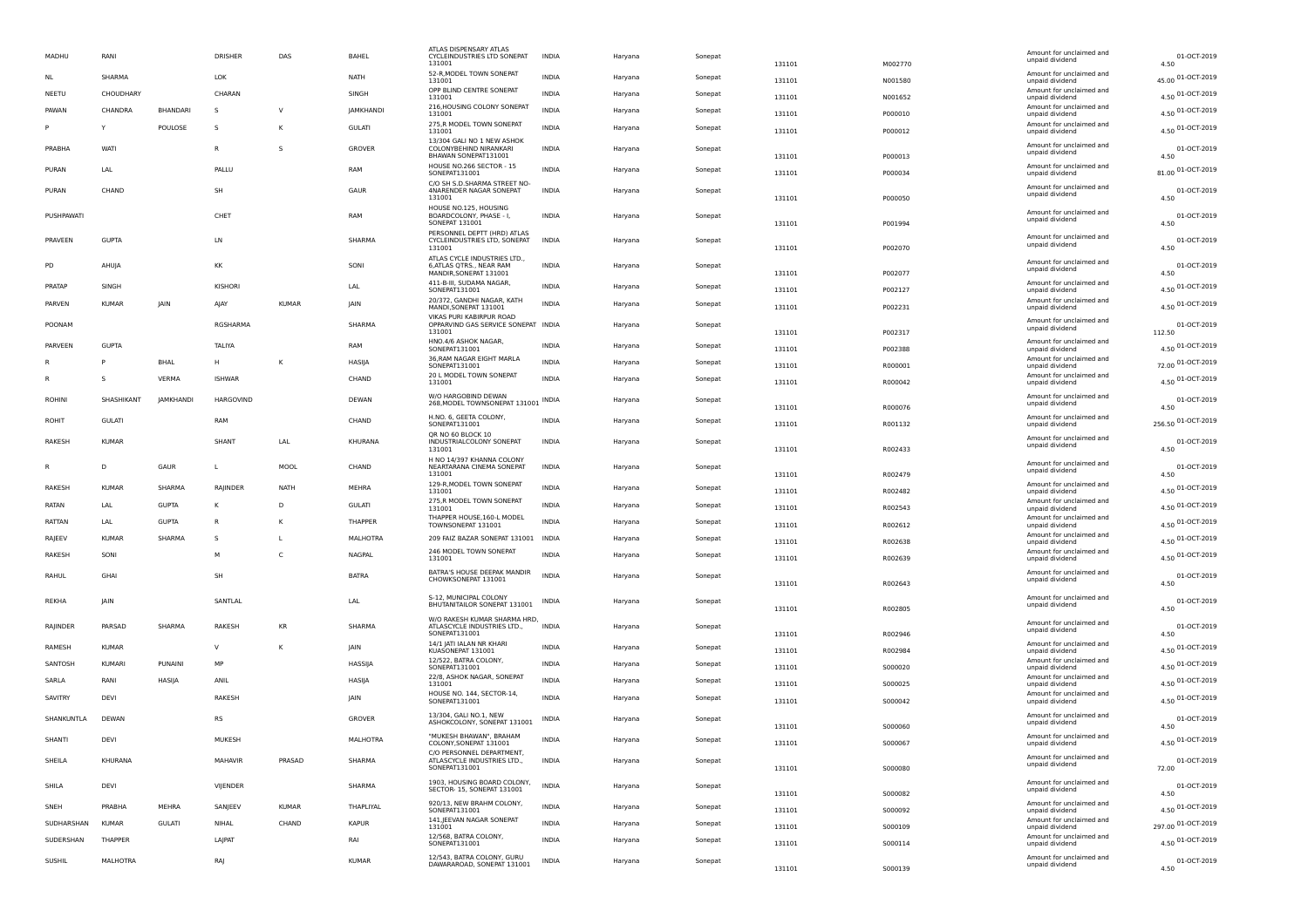| SHANTA       | NAGPAL        |              | DRVERMA       |                | VERMA           | 12/543, BATRA COLONY, GURU<br>DAWARAROAD, SONEPAT 131001                               | INDIA        | Haryana | Sonepat     | 131101 | S000150 | Amount for unclaimed and<br>unpaid dividend | 01-OCT-2019<br>4.50       |
|--------------|---------------|--------------|---------------|----------------|-----------------|----------------------------------------------------------------------------------------|--------------|---------|-------------|--------|---------|---------------------------------------------|---------------------------|
| SITA         | RANI          | SB           | RAJ           |                | LANDLORD        | H NO 88, RAJ MOHALLA SONEPAT<br>131001                                                 | <b>INDIA</b> | Haryana | Sonepat     | 131101 | S001909 | Amount for unclaimed and<br>unpaid dividend | 4.50 01-OCT-2019          |
| SHASHI       | <b>BATRA</b>  |              | SATISH        | CHAND          | VIJ             | H NO 3, DURGA BHAWAN BATRA<br>COLONY, BEHIND BATRA PETROL<br>PUMP SONEPAT131001        | <b>INDIA</b> | Haryana | Sonepat     | 131101 | S003780 | Amount for unclaimed and<br>unpaid dividend | 01-OCT-2019<br>4.50       |
| SUNIL        | <b>BHUTAN</b> |              | LURINDA       |                | RAM             | 22/8, ASHOK NAGAR, SONEPAT<br>131001                                                   | <b>INDIA</b> | Haryana | Sonepat     | 131101 | S003886 | Amount for unclaimed and<br>unpaid dividend | 9.00 01-OCT-2019          |
| SHASHI       | SHARMA        |              | S             | К              | <b>GULATI</b>   | 275-R, MODEL TOWN SONEPAT<br>131001                                                    | <b>INDIA</b> | Haryana | Sonepat     | 131101 | S003901 | Amount for unclaimed and<br>unpaid dividend | 4.50 01-OCT-2019          |
| SAROJ        | <b>IAIN</b>   |              | $\circ$       | P              | SHIV            | 244-R, MODEL TOWN SONEPAT<br>131001                                                    | <b>INDIA</b> | Haryana | Sonepat     | 131101 | 5003931 | Amount for unclaimed and<br>unpaid dividend | 9.00 01-OCT-2019          |
| SUSHMA       | RANI          | HASSIJA      | MUKESH        |                | MALHOTRA        | MUKESH BHAWAN, BRAHAM<br>COLONY, SONEPAT 131001                                        | <b>INDIA</b> | Haryana | Sonepat     | 131101 | S003967 | Amount for unclaimed and<br>unpaid dividend | 22.50 01-OCT-2019         |
| SUSHMA       | HASIJA        |              | BN            |                | CHOUDHARY       | C/O GENERAL BRANCH, M/S<br>ATLASCYCLE INDS. LTD., SONEPAT                              | <b>INDIA</b> | Haryana | Sonepat     |        |         | Amount for unclaimed and                    | 01-OCT-2019               |
|              | <b>JAIN</b>   |              | <b>MADAN</b>  |                | <b>KAPUR</b>    | 131001<br>234-L, MODEL TOWN SONEPAT                                                    | <b>INDIA</b> |         |             | 131101 | S003971 | unpaid dividend<br>Amount for unclaimed and | 4.50                      |
| SULAKSHNA    |               |              |               | LAL            |                 | 131001<br>RAI HOSPITAL NEAR CITY                                                       |              | Haryana | Sonepat     | 131101 | S003987 | unpaid dividend                             | 4.50 01-OCT-2019          |
| SUCHARITA    | ACHARYA       |              | SMT           |                | <b>DEVI</b>     | MAINGURUDWARA ROAD, SONEPAT INDIA<br>131001                                            |              | Haryana | Sonepat     | 131101 | S004119 | Amount for unclaimed and<br>unpaid dividend | 01-OCT-2019<br>22.50      |
| SUMAN        | MALHOTRA      |              | SH            | <b>TRILOKI</b> | <b>NATH</b>     | 24D MODEL TOWN SONEPAT<br>HARYANA131001                                                | <b>INDIA</b> | Haryana | Sonepat     | 131101 | S004177 | Amount for unclaimed and<br>unpaid dividend | 4.50 01-OCT-2019          |
| SUNIL        | <b>KUMAF</b>  | SHARMA       | JAI           | <b>BHAGWAN</b> | SHARMA          | E D P DEPTT ATLAS CYCLE<br>INDUSTRIESLTD SONEPAT 131001                                | INDIA        | Haryana | Sonepat     | 131101 | S004179 | Amount for unclaimed and<br>unpaid dividend | 01-OCT-2019<br>4.50       |
| SHASHI       | PRABHA        | SHARMA       | KISHORELAL    |                | LAL             | 495/3, SUDAMA NAGAR,<br>BEHINDVETRINARY HOSPITAL,                                      | <b>INDIA</b> | Haryana | Sonepat     |        |         | Amount for unclaimed and                    | 01-OCT-2019               |
|              |               |              |               |                |                 | <b>SONEPAT 131001</b>                                                                  |              |         |             | 131101 | S004180 | unpaid dividend<br>Amount for unclaimed and | 4.50                      |
| SANJEEV      | <b>KUMAR</b>  | THAPLIYAL    | DHARAMBIR     |                | DHARAMBIR       | V.& P.O. KURAR SONEPAT 131001<br>H.NO.10, EIGHT MERLA                                  | INDIA        | Haryana | Sonepat     | 131101 | S004216 | unpaid dividend<br>Amount for unclaimed and | 9.00 01-OCT-2019          |
| SHANTI       | DEVI          | <b>KAPUR</b> | DES           |                | <b>RAJ</b>      | SONEPAT131001<br>12/522, BATRA COLONY,                                                 | <b>INDIA</b> | Haryana | Sonepat     | 131101 | S004292 | unpaid dividend<br>Amount for unclaimed and | 72.00 01-OCT-2019         |
| SUSHIL       | <b>KUMAF</b>  | CHACHRA      | MP            |                | HASSIJA         | SONEPAT131001                                                                          | INDIA        | Haryana | Sonepat     | 131101 | S004330 | unpaid dividend                             | 4.50 01-OCT-2019          |
| SUNITA       |               |              | SHRI          |                | SCMALHOTRA      | " MUKESH BHAWAN ", BRAHAM<br>COLONY, SONEPAT 131001                                    | <b>INDIA</b> | Haryana | Sonepat     | 131101 | S004357 | Amount for unclaimed and<br>unpaid dividend | 01-OCT-2019<br>4.50       |
| SEEMA        | SHARMA        |              | DRVERMA       |                | VERMA           | 12/543, BATRA COLONY, GURU<br>DAWARAROAD, SONEPAT 131001                               | INDIA        | Haryana | Sonepat     |        |         | Amount for unclaimed and<br>unpaid dividend | 01-OCT-2019               |
| <b>TIKKO</b> | BA            |              | <b>INDER</b>  |                | DEV             | MUKESH BHAWAN BRAHAM<br>COLONYSONEPAT 131001                                           | <b>INDIA</b> | Haryana | Sonepat     | 131101 | S004588 | Amount for unclaimed and                    | 4.50<br>4.50 01-OCT-2019  |
| TILAK        | RAJ           | VIJ          | PUNNU         | RAM            | <b>BUSINESS</b> | 199 JAMAL PURA SONEPAT 131001 INDIA                                                    |              | Haryana | Sonepat     | 131101 | T000001 | unpaid dividend<br>Amount for unclaimed and | 4.50 01-OCT-2019          |
|              |               |              |               |                |                 | S/O R S JAIN H NO 20/372                                                               |              |         |             | 131101 | T000752 | unpaid dividend<br>Amount for unclaimed and |                           |
| TARA         | CHAND         |              | R             | s              | JAIN            | KATHMANDI GANDHI NAGAR<br>SONEPAT 131001<br>13/304 GALI NO 1 NEW ASHOK                 | INDIA        | Haryana | Sonepat     | 131101 | T000754 | unpaid dividend                             | 01-OCT-2019<br>4.50       |
| USHA         | <b>GULATI</b> |              | R             | N              | GROVER          | COLONYBEHIND NIRANKARI<br>BHAWAN SONEPAT131001                                         | INDIA        | Haryana | Sonepat     | 131101 | U000007 | Amount for unclaimed and<br>unpaid dividend | 01-OCT-2019<br>121.50     |
| USHA         | SHIV          |              | <b>DESRAI</b> |                | GANDHI          | NEW BRAHAM COLONY, H. NO.<br>920/13, GALI NO. 1, OLD D.C. ROAD, INDIA<br>SONEPAT131001 |              | Haryana | Sonepat     | 131101 | U000009 | Amount for unclaimed and<br>unpaid dividend | 01-OCT-2019<br>4.50       |
| URMILA       | SHARMA        |              | <b>UGGAR</b>  |                | SAIN            | 20/372 GANDHI NAGAR 2<br>KATHMANDISONEPAT 131001                                       | <b>INDIA</b> | Haryana | Sonepat     | 131101 | U000780 | Amount for unclaimed and<br>unpaid dividend | 4.50 01-OCT-2019          |
| UPANSHU      |               |              | R             | s              | <b>JAIN</b>     | 20/372 GANDHI NAGAR<br>KATHMANDISONEPAT 131001                                         | <b>INDIA</b> | Haryana | Sonepat     | 131101 | U000791 | Amount for unclaimed and<br>unpaid dividend | 4.50 01-OCT-2019          |
| <b>UDAY</b>  | <b>KUMAF</b>  | CHOUDHARY    | CHET          |                | RAM             | HOUSE NO 125 HOUSING BOARD<br>COLONYPHASE 1 SONEPAT 131001                             | INDIA        | Haryana | Sonepat     |        |         | Amount for unclaimed and                    | 01-OCT-2019               |
| VIDYA        | WATI          | KAPUR        | AMRIT         | SARIA          |                 | H.NO. 1433-A SECTOR - 6                                                                | <b>INDIA</b> |         |             | 131101 | U000792 | unpaid dividend<br>Amount for unclaimed and | 4.50                      |
|              |               |              | <b>RP</b>     |                | MAL             | KARNAL131002<br>H.NO. 1433-A SECTOR - 6                                                |              | Haryana | Sonepat     | 131101 | V000013 | unpaid dividend<br>Amount for unclaimed and | 4.50 01-OCT-2019          |
| VISHAN       | DEV           |              |               |                | SAREEN          | KARNAL131002                                                                           | INDIA        | Haryana | Sonepat     | 131101 | V000023 | unpaid dividend<br>Amount for unclaimed and | 81.00 01-OCT-2019         |
| VANITA       |               |              | SHIV          |                | NARAIN          | H NO-112 VILL-BHAWAR TEH-<br>GANAURDIST-SONEPAT 131101                                 | <b>INDIA</b> | Haryana | Sonepat     | 131101 | V001565 | unpaid dividend                             | 4.50 01-OCT-2019          |
| VIJENDER     | <b>KUMAR</b>  | SHARMA       | RAMESHWAR     |                | DASS            | VILLAGE BHANWAR POST OFFICE<br>KHUBRUTEHSIL GANAUR DISTT<br>SONEPAT 131101             | INDIA        | Haryana | Sonepat     |        |         | Amount for unclaimed and<br>unpaid dividend | 01-OCT-2019               |
|              |               |              |               |                |                 |                                                                                        |              |         |             | 131101 | V001589 |                                             | 4.50                      |
| VANDANA      |               |              | OM            | PARKASH        | <b>GUPTA</b>    | H.NO - 1134, SECTOR - 13URBAN<br>ESTATEKARNAL132001OM                                  | <b>INDIA</b> | Haryana | Kamal       | 131101 | V001645 | Amount for unclaimed and<br>unpaid dividend | 01-OCT-2019<br>9.00       |
| <b>VIKAS</b> | <b>KUMAF</b>  | ANTIL        | OM            | PARKASH        | <b>GUPTA</b>    | H NO 1011 N H B C KARNAL<br>HARYANA132001                                              | <b>INDIA</b> | Haryana | Kamal       | 132001 | V001691 | Amount for unclaimed and<br>unpaid dividend | 45.00 01-OCT-2019         |
| VEENA        | RANI          |              | IAI           |                | PRAKASH         | 115, DEVI MURTI COLONY,<br><b>PANIPAT132103</b>                                        | <b>INDIA</b> | Haryana | Panipat     | 132001 | V001727 | Amount for unclaimed and<br>unpaid dividend | 4.50 01-OCT-2019          |
| VISHAL       | HASSIJA       |              | NATHU         |                | RAM             | 98-A, PRESS AERA NILOKHERI<br>132117                                                   | INDIA        | Haryana | Kamal       | 132103 | V001737 | Amount for unclaimed and<br>unpaid dividend | 22.50 01-OCT-2019         |
|              |               | CHHABRA      | DAVINDER      |                | MAHAJAN         | A/98 POLITTARY ARE<br>NILOKHERIKARNAL 132117                                           | INDIA        | Haryana | Kamal       | 132117 | V001859 | Amount for unclai<br>unpaid dividend        | 4.50 01-OCT-2019          |
| YASH         | PAUL          |              | BANARSI       | LAL            | SHARMA          | VILL & PO GUMTHALA GARHU<br>VIAPEHOWA DISTT KURUKSHETRA INDIA<br>132128                |              | Haryana | Kurukshetra |        |         | Amount for unclaimed and<br>unpaid dividend | 01-OCT-2019               |
|              |               |              |               |                |                 | H NO 2390 KHERA NIWAS RAM                                                              |              |         |             | 132117 | Y000522 | Amount for unclaimed and                    | 4.50                      |
| YOGESH       |               |              | м             | R              | KHERA           | BAGHROAD AMBALA CANTT 133001 INDIA                                                     |              | Haryana | Ambala      | 132128 | Y000535 | unpaid dividend                             | 01-OCT-2019<br>4.50       |
| YOGENDRA     |               |              | M             | $\mathsf{R}$   | KHERA           | H NO 2390 KHERA NIWAS RAM<br>BAGHROAD AMBALA CANTT 133001 INDIA                        |              | Haryana | Ambala      | 133001 | Y000546 | Amount for unclaimed and<br>unpaid dividend | 01-OCT-2019<br>4.50       |
| SATYA        | PAL           |              | $\mathsf{R}$  | C              | GOYAL           | M/S PROAGRO SEED CO 208<br>ANSALSAMPARH I SCO 134 135                                  | <b>INDIA</b> | Haryana | Panchkula   |        |         | Amount for unclaimed and                    | 01-OCT-2019               |
| VIIAY        | <b>KUMAR</b>  | JAIN         | DARSHAN       | LAL            | JAIN            | SECTOR 5PANCHKULA 134001<br>5361/3, CHONKDARZAN AMBALA                                 | <b>INDIA</b> | Haryana | Ambala      | 133001 | Z004198 | unpaid dividend<br>Amount for unclaimed and | 67.50<br>9.00 01-OCT-2019 |
|              |               |              |               |                |                 | CITY134002                                                                             |              |         |             | 134001 | Z004201 | unpaid dividend                             |                           |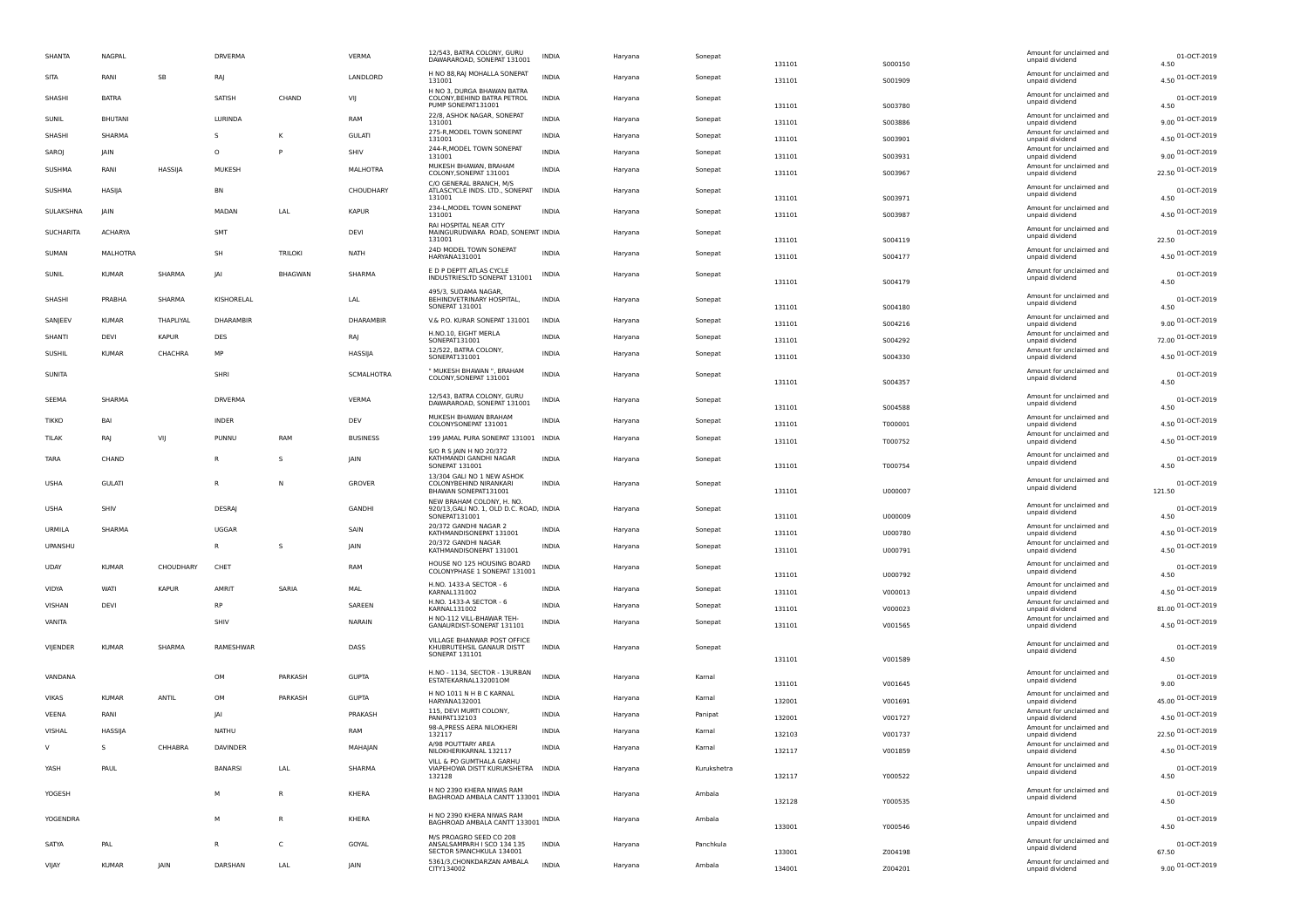| <b>JIWAN</b>    | DAS          | DHINGRA        | RAJNISH         |               | <b>IAIN</b>    | 5361/3, CHONKDARZAN AMBALA<br>CITY134002                                                          | <b>INDIA</b> | Haryana | Ambala          | 134002 | Z004462            | Amount for unclaimed and<br>unpaid dividend | 220.50 01-OCT-2019    |
|-----------------|--------------|----------------|-----------------|---------------|----------------|---------------------------------------------------------------------------------------------------|--------------|---------|-----------------|--------|--------------------|---------------------------------------------|-----------------------|
| YAI             | SHRUTI       | DHINGRA        | Ν               | C             | VASUDEVA       | C/O ANITA GUPTA H NO<br>824, SECTOR 10PANCHKULA 134109 INDIA                                      |              | Haryana | Panchkula       | 134002 | Z004504            | Amount for unclaimed and<br>unpaid dividend | 01-OCT-2019<br>675.00 |
| RA              | PAL          | <b>GANDHI</b>  | <b>ISHEF</b>    |               | DAS            | HOUSE NO 107 SECTOR 17<br>PANCHKULAHARYANA 134109                                                 | INDIA        | Haryana | Panchkula       | 134109 | Z004628            | Amount for unclaimed and<br>unpaid dividend | 9.00 01-OCT-2019      |
| RAGHBIR         | SINGH        | <b>JAIN</b>    | <b>SH</b>       | PRITAM        | SINGH          | S/O SH PRITAM SINGH HOUSE NO<br>1314JAMNA ST YAMUNA NAGAR<br>135001                               | <b>INDIA</b> | Haryana | Yamuna Nagar    | 134109 | Z004740            | Amount for unclaimed and<br>unpaid dividend | 01-OCT-2019<br>9.00   |
| SANJAY          | <b>JAIN</b>  |                | SH              | <b>BASANT</b> | SINGH          | HOUSE NO 1314 JAMNA ST<br>YAMUNANAGAR 135001                                                      | <b>INDIA</b> | Haryana | Yamuna Nagar    | 135001 | Z004741            | Amount for unclaimed and<br>unpaid dividend | 9.00 01-OCT-2019      |
| RAJIV           | SAREEN       |                | MADHU           |               | MAHAIAN        | PROF COLONY YAMUNA NAGAR<br>135001                                                                | <b>INDIA</b> | Haryana | Yamuna Nagar    | 135001 | R002576            | Amount for unclaimed and<br>unpaid dividend | 22.50 01-OCT-2019     |
| PUSHPA          |              | 1054561 SH     |                 |               | LAL            | 7, MODEL COLONY YAMUNA NAGAR INDIA<br>135001                                                      |              | Haryana | Yamuna Nagar    | 135001 | IN1202990005621530 | Amount for unclaimed and<br>unpaid dividend | 4.50 01-OCT-2019      |
| RA              | RANI         |                | 2656094 NARAIN  |               | SINGH          | H NO-143,L SUBZI CHOWK MODEL<br>TOWNYAMUNA NAGAR 135001                                           | <b>INDIA</b> | Haryana | Yamuna Nagar    | 135001 | IN1203840000959370 | Amount for unclaimed and<br>unpaid dividend | 01-OCT-2019<br>4.50   |
| MUKESH          | <b>KUMAR</b> | 2656094 S      |                 | BASANT        | SINGH          | H.NO.1314. IAMNA STREET.<br>YAMUNANAGAR 135001                                                    | INDIA        | Haryana | Yamuna Nagar    | 135001 | IN1203840000973520 | Amount for unclaimed and<br>unpaid dividend | 4.50 01-OCT-2019      |
| <b>HARBILAS</b> | <b>GUPTA</b> |                | $###$ BAL       |               | MUKAND         | 631 RAJAN STREET JAGADHARI<br>AMBALACITY 135003                                                   | <b>INDIA</b> | Haryana | Ambala          | 135001 | IN1201910100924400 | Amount for unclaimed and<br>unpaid dividend | 112.50 01-OCT-2019    |
| <b>BHAGWAN</b>  | DASS         |                | SHREE           |               | PA             | H NO 238 VILLAGE JAGHURI<br>POSTBAINDI DISTT<br>YAMUNANAGARYAMUNANAGAR<br>HARYANA 135133          | INDIA        | Haryana | Yamuna Nagar    | 135003 | 6000               | Amount for unclaimed and<br>unpaid dividend | 01-OCT-2019<br>13.50  |
| PAWAN           | <b>KUMAR</b> | BANSAL         | LACHMANDAS      |               | CHOPRA         | 18-A, SURABA NAGAR LUDHIANA<br>141001                                                             | <b>INDIA</b> | Punjab  | Ludhiana        | 141001 | P001095            | Amount for unclaimed and<br>unpaid dividend | 225.00 01-OCT-2019    |
| KHAJAN          | CHAND        | MAHAJAN        |                 | C             | WADHWA         | C/O SH. J C WADHWA 3331 MIG<br>PHASE-II DUGRI LUDHIANA 141002                                     | INDIA        | Punjab  | Ludhiana        | 141001 | K000045            | Amount for unclaimed and<br>unpaid dividend | 01-OCT-2019<br>4.50   |
| MINU            | MAHAJAN      |                | JAMNADAS        |               | DAS            | PRATAP BAZAR AMRITSAR 143001 INDIA                                                                |              | Punjab  | Amritsar        | 141002 | Z004044            | Amount for unclaimed and<br>unpaid dividend | 67.50 01-OCT-2019     |
| RAJESH          | KHERA        |                | PARSHOTAM       | LAL           | CHOPRA         | C/O SH. U.D. SONI, MAJITHA<br>ROAD, 53, GOPAL NAGAR, AMRITSAR INDIA<br>143001                     |              | Punjab  | Amritsar        | 143001 | Z004203            | Amount for unclaimed and<br>unpaid dividend | 01-OCT-2019<br>108.00 |
| RAJESH          | KHERA        |                | SUNDER          | SINGH         | KHURANA        | DHARAM PURA, GALI NO2, G.T.<br>ROAD, CHHEHARTA AMRITSAR<br>143105                                 | <b>INDIA</b> | Punjab  | Amritsar        | 143001 | Z004204            | Amount for unclaimed and<br>unpaid dividend | 01-OCT-2019<br>108.00 |
| RAJESH          | CHAND        | GOYAL          | SOHAN           |               | LAL            | C/O BASANT KUMAR BAZAR<br>NOORDICHOWK.NANGAPURAN<br>WALL TARAN TARANDIST AMRITSAR INDIA<br>143401 |              | Punjab  | Amritsar        | 143105 | IN30114310263033   | Amount for unclaimed and<br>unpaid dividend | 01-OCT-2019<br>247.50 |
| RAJNISH         | <b>JAIN</b>  |                | s               | <b>SEWAK</b>  | SINGH          | H NO 7/93 TARN TARAN 143401                                                                       | INDIA        | Punjab  | Amritsar        | 143401 | R002444            | Amount for unclaimed and<br>unpaid dividend | 90.00 01-OCT-2019     |
| RUCHIKA         | <b>JAIN</b>  |                | GULZAR          |               | SINGH          | C/O CAPT GULZAR SINGH SANDHU<br>NIWASCIVIL LINES GURDASPUR<br>143521                              | INDIA        | Punjab  | Gurdaspur       | 143401 | R002445            | Amount for unclaimed and<br>unpaid dividend | 01-OCT-2019<br>157.50 |
| PRAKASH         | CHANDEV      | VASUDEVA       | R               | м             | SABHARWAL      | SANT THEATRE JALANDHAR CITY<br>144001                                                             | <b>INDIA</b> | Punjab  | Jalandhar       | 143521 | P000499            | Amount for unclaimed and<br>unpaid dividend | 81.00 01-OCT-2019     |
| RAMJI           | DAS          | <b>GUPTA</b>   | s               | D             | MEHTA          | 317-R MODEL TOWN JALANDHAR<br>CITY144001                                                          | <b>INDIA</b> | Punjab  | Jalandhar       | 144001 | R000044            | Amount for unclaimed and<br>unpaid dividend | 4.50 01-OCT-2019      |
| ANU             | AGGARWAL     |                | 17017311 MADAN  | SARUP         | SHARMA         | 152-L, MODEL TOWN JALANDHAR<br>CITY144001                                                         | <b>INDIA</b> | Punjab  | lalandhar       | 144001 | IN30112715601743   | Amount for unclaimed and<br>unpaid dividend | 31.50 01-OCT-2019     |
| <b>HARBANS</b>  | KAUP         |                | R               | M             | SABHARWAL      | SANT THEATRE JALANDHAR CITY<br>144001                                                             | <b>INDIA</b> | Punjab  | Jalandhai       | 144001 | 5110               | Amount for unclaimed and<br>unpaid dividend | 45.00 01-OCT-2019     |
| ARVIND          | PAI          | SINGH          | R               | к             | MAHAIAN        | 57, TOWER ENCLAVE PHASE-II, OPP<br>T VTOWER, JALANDHAR CITY<br>144003                             | <b>INDIA</b> | Punjab  | Jalandhai       | 144001 | 5113               | Amount for unclaimed and<br>unpaid dividend | 01-OCT-2019<br>22.50  |
| ARVIND          | PAL          | SINGH          | RAJESHWAR       | <b>KUMAR</b>  | <b>NARANG</b>  | 35 ADARSH NAGAR JALANDHAR<br>CITY144008                                                           | <b>INDIA</b> | Punjab  | Jalandhai       | 144003 | 5114               | Amount for unclaimed and<br>unpaid dividend | 90.00 01-OCT-2019     |
| PRITAM          | SINGH        |                | JAGDISH         | LAL           |                | C/O SRI J L DHIR THE<br>JAGATJITCOTTEN TEXTILE MILLS LTD INDIA<br>PHAGWARA144401                  |              | Punjab  | Jalandhar       | 144008 | 5116               | Amount for unclaimed and<br>unpaid dividend | 01-OCT-2019<br>22.50  |
| ARVIND          | PAL          | SINGH          | LATE            | H             | к              | C/O M/S JAJAJIT SUGAR MILLS CO<br>LTDPHAGWARA 144401                                              | <b>INDIA</b> | Punjab  | Jalandhar       | 144401 | 5117               | Amount for unclaimed and<br>unpaid dividend | 63.00 01-OCT-2019     |
| <b>NAND</b>     | LAL          |                | ASHOK           | MAHAIAN       |                | B-II/20, GOPAL GALI SHAHPUR<br>CHOWKPATHANKOT 145001                                              | <b>INDIA</b> | Punjab  | Patiala         | 144401 | N000032            | Amount for unclaimed and<br>unpaid dividend | 4.50 01-OCT-2019      |
| PARKASH         | KAUR         |                | BHAGWANT        |               | MANAL          | H NO 36 DST NO 4/4BABU SINGH<br>COLONYPATIALA147001BHAGWANT INDIA                                 |              | Punjab  | Patiala         | 145001 | P000005            | Amount for unclaimed and<br>unpaid dividend | 01-OCT-2019<br>4.50   |
| PRITAM          | SINGH        |                | SUNDER          |               | SINGH          | C/O PROF HARBAKSH SINGH 4 D<br>RANBIRSINGH MARG OFFICER<br>COLONY PATIALA147001                   | INDIA        | Punjab  | Patiala         | 147001 | P002397            | Amount for unclaimed and<br>unpaid dividend | 01-OCT-2019<br>112.50 |
| ARUN            | <b>KUMAR</b> |                | к               | $\mathsf{V}$  | ANAND          | ANAND COTTAGE BHUPENDRA<br>ROADPATIALA 147001                                                     | <b>INDIA</b> | Punjab  | Patiala         | 147001 | A000024            | Amount for unclaimed and<br>unpaid dividend | 4.50 01-OCT-2019      |
| P               |              | CHOPRA         | <b>GURSEWAK</b> | SINGH         | R              | 16, GREEN VIEW, RAJBHA ROAD<br>PATIALA147001                                                      | INDIA        | Punjab  | Patiala         | 147001 | P000001            | Amount for unclaimed and<br>unpaid dividend | 4.50 01-OCT-2019      |
| PREMJEET        | SINGH        | SIDHU          | B               | L             | BANSAL         | H NO 17 SECTOR 21-C<br>CHANDERLOKCOLONY MANDI<br>GOBINDGRH PUNJAB147301                           | <b>INDIA</b> | Punjab  | Fatehgarh Sahib | 147001 | P001839            | Amount for unclaimed and<br>unnaid dividend | 01-OCT-2019<br>4.50   |
| HARPREET        | SINGH        | <b>SEKHON</b>  | LACHHI          |               | RAM            | MALWA SUGAR MILLS DHURI<br>148024                                                                 | INDIA        | Punjab  | Fatehgarh Sahib | 147301 | H001050            | Amount for unclaimed and<br>unpaid dividend | 661.50 01-OCT-2019    |
| SUMAN           | BALA         |                | SURINDER        |               | MOHAN          | W/O SURINDER MOHAN<br>BHAGWANPURASUGAR MILL DHURI INDIA<br>148024                                 |              | Punjab  | Bathinda        | 148024 | S000118            | Amount for unclaimed and<br>unpaid dividend | 01-OCT-2019<br>108.00 |
| RAGHVIR         |              | CHAND          | IP              |               | DUTTA          | C-3 NFL TOWNSHIP BATHINDA<br>BATHINDA151003                                                       | <b>INDIA</b> | Punjab  | Bathinda        | 148024 | IN1202290000127060 | Amount for unclaimed and<br>unpaid dividend | 4.50 01-OCT-2019      |
| RAJESH          |              | KUMAR          | RAKESH          |               | KUMAR          | CHIEF REPERSENTATIVE U T I<br>MOHANASSOCIETES O/S DELHI<br>GATE FEROZPURCITY 152002               | INDIA        | Punjab  | Faridkot        | 151003 | IN30114310071169   | Amount for unclaimed and<br>unpaid dividend | 01-OCT-2019<br>90.00  |
| GOPAL           | DAS          | <b>AGARWAL</b> | SURINDER        | <b>KUMAR</b>  | CHANANA        | S/O SH S K C GALI MISTARIAN<br>KAMBUZNAGAR O/S BANSI GATE<br>FEROZPUR CITY152002                  | INDIA        | Punjab  | Faridkot        | 152002 | G000011            | Amount for unclaimed and<br>unpaid dividend | 01-OCT-2019<br>4.50   |
| SANYOKTA        | CHOPRA       |                | s               | N             | <b>GAMBHIR</b> | H NO 223, SECTOR 7-A,<br>CHANDIGARH160007                                                         | <b>INDIA</b> | Punjab  | Amritsar        | 152002 | S002131            | Amount for unclaimed and<br>unpaid dividend | 166.50 01-OCT-2019    |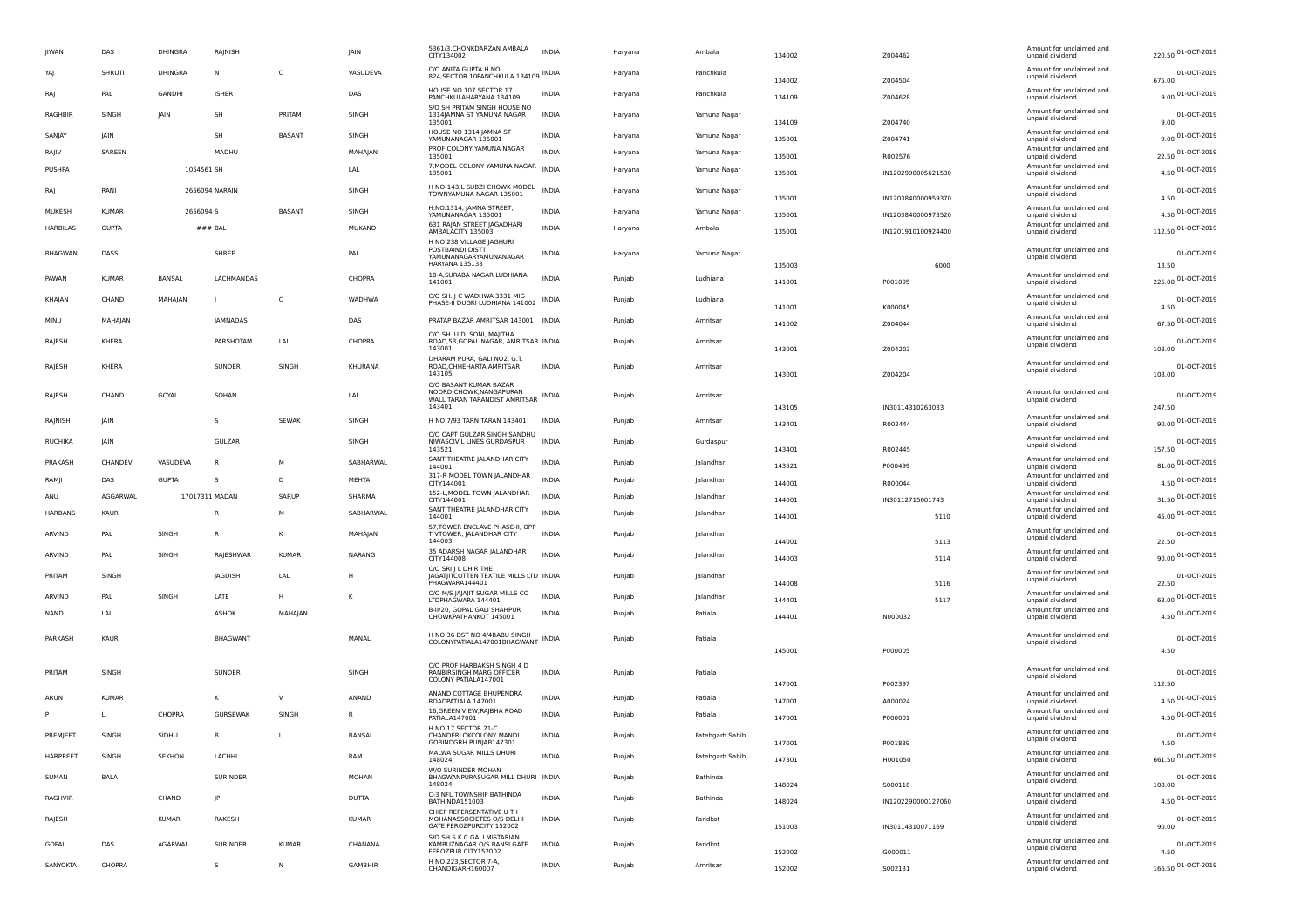| GURDIYAL         | SINGH         | KHURANA             | NIHAL          |         | CHAND          | H NO 529 SECTOR 10-D<br>CHANDIGARH160010                           | INDIA        | Punjab               | Amritsar            | 160007 | G000788            | Amount for unclaimed and<br>unpaid dividend | 4.50 01-OCT-2019     |
|------------------|---------------|---------------------|----------------|---------|----------------|--------------------------------------------------------------------|--------------|----------------------|---------------------|--------|--------------------|---------------------------------------------|----------------------|
| KAMLESH          | KUMARI        |                     | D              | s       | NARULA         | H NO 505 SECTOR 10D<br>CHANDIGARH160011                            | INDIA        | Punjab               | Amritsar            | 160010 | K000018            | Amount for unclaimed and<br>unpaid dividend | 4.50 01-OCT-2019     |
| MOHINDER         | KAUR          |                     | SATISH         | CHANDRA | VERMA          | E-1/3, SECTOR 14 CHANDIGARH<br>160014                              | <b>INDIA</b> | Punjab               | Amritsar            | 160011 | M000039            | Amount for unclaimed and<br>unpaid dividend | 4.50 01-OCT-2019     |
|                  |               |                     |                |         |                | C/O M/S ATMA RAM & SONS                                            |              |                      |                     |        |                    |                                             |                      |
| NARINDER         | KAUR          |                     | ATMA           | RAM     | PURI           | BOOKSELLERS & PUBLIESHERS<br>57.UNIVERSITYENCLAVE                  | INDIA        | Punjab               | Amritsar            |        |                    | Amount for unclaimed and<br>unpaid dividend | 01-OCT-2019          |
|                  |               |                     |                |         |                | CHANDIGARH 160014<br>248 SECTOR-15A CHANDIGARH                     |              |                      |                     | 160014 | N000009            | Amount for unclaimed and                    | 4.50                 |
| RADHA            | SABHARWAL     |                     | 18460 CHAMAN   |         | LAL            | 160015<br>3043, U SECTOR 15 D                                      | <b>INDIA</b> | Punjab               | Amritsar            | 160014 | IN30267930085553   | unpaid dividend<br>Amount for unclaimed and | 742.50 01-OCT-2019   |
| KRISHNA          | MEHTA         |                     |                | HAR     | PARSHAD        | CHANDIGARH160015                                                   | INDIA        | Punjab               | Amritsar            | 160015 | K000058            | unpaid dividend                             | 4.50 01-OCT-2019     |
| PARKASH          | SHARMA        |                     | CHAMAN         |         | LAL            | 248,15-A CHANDIGARH 160015                                         | <b>INDIA</b> | Punjab               | Amritsar            | 160015 | P000017            | Amount for unclaimed and<br>unpaid dividend | 4.50 01-OCT-2019     |
| RADHA            | SABHARWAL     |                     | CHAMAN         |         | LAL            | 248,15-A CHANDIGARH 160015                                         | <b>INDIA</b> | Punjab               | Amritsar            | 160015 | R001336            | Amount for unclaimed and<br>unpaid dividend | 675.00 01-OCT-2019   |
| VIVEK            | MAHAJAN       |                     | SH             |         | MALHOTRA       | 1571, SECTOR 18-D CHANDIGARH<br>160018                             | <b>INDIA</b> | Punjab               | Amritsar            | 160015 | V001615            | Amount for unclaimed and<br>unpaid dividend | 4.50 01-OCT-2019     |
| LATA             | NARANG        |                     | <b>SH</b>      |         | THAKAR         | 1608 SECTOR 18-D CHANDIGARH<br>160018                              | <b>INDIA</b> | Punjab               | Amritsar            | 160018 | L000755            | Amount for unclaimed and<br>unpaid dividend | 4.50 01-OCT-2019     |
| KARUNA           | DHIR          |                     | DS             |         | <b>DSDATTA</b> | 136, SECTOR 18-A, CHANDIGARH                                       | <b>INDIA</b> | Punjab               | Amritsar            |        |                    | Amount for unclaimed and                    | 4.50 01-OCT-2019     |
| RAKESH           | <b>DUA</b>    |                     | SUBHASH        |         | <b>GUPTA</b>   | 160018<br>H.N.140, SECTOR-19-A,                                    | INDIA        | Punjab               | Amritsar            | 160018 | K000030            | unpaid dividend<br>Amount for unclaimed and |                      |
|                  |               |                     |                |         |                | CHANDIGARH160019<br>140, SECTOR 19A CHANDIGARH                     |              |                      |                     | 160018 | R000033            | unpaid dividend<br>Amount for unclaimed and | 4.50 01-OCT-2019     |
| ANOOP            | KUTHIALA      |                     | 6944 SUBHASH   |         | <b>GUPTA</b>   | 160019<br>KOTHI NO 2244 SECTOR 21                                  | <b>INDIA</b> | Punjab               | Amritsar            | 160019 | IN1202420000062510 | unpaid dividend                             | 225.00 01-OCT-2019   |
| <b>BRIJINDER</b> | SINGH         | DHILLON             |                | D       | GOEL           | CHANDIGARH160021                                                   | <b>INDIA</b> | Punjab               | Amritsar            | 160019 | IN30133017161638   | Amount for unclaimed and<br>unpaid dividend | 454.50 01-OCT-2019   |
| BHAG             | KAUR          |                     | <b>BODH</b>    |         | RAJ            | 3 THE MALL SIMLA 171001                                            | INDIA        | Himachal Pradesh     | Shimla              | 171001 | B000019            | Amount for unclaimed and<br>unpaid dividend | 4.50 01-OCT-2019     |
| DAMAN            | ANAND         |                     |                | N       | DUGGAL         | 25, CORSTORPHANA HOTEL SIMLA<br>171001                             | INDIA        | Himachal Pradesh     | Shimla              | 171001 | D000002            | Amount for unclaimed and<br>unpaid dividend | 4.50 01-OCT-2019     |
| PREM             |               | SIKAND              |                |         |                | C/O DR BALDEO SINGH 6, MANOR<br>HOUSEH P UNIVERSITY SIMLA          | <b>INDIA</b> |                      | Shimla              |        |                    | Amount for unclaimed and                    |                      |
|                  | SINGH         |                     | <b>BALDEO</b>  |         | SINGH          | 171005                                                             |              | Himachal Pradesh     |                     | 171001 | P000029            | unpaid dividend                             | 01-OCT-2019<br>4.50  |
| NAVEEN           | BANSAL        |                     | KALIYA         |         | RAM            | VILL BHARADI POST PUNNRADHAR                                       | <b>INDIA</b> | Himachal Pradesh     | Sirmaur             |        |                    | Amount for unclaimed and                    | 01-OCT-2019          |
|                  |               |                     |                |         |                | SUBTECH NOHRADHAR NAHAN<br>DISTT-SIRMOUR 173104                    |              |                      |                     | 171005 | N001288            | unpaid dividend                             | 4.50                 |
| MADAN            | GOPAL         | SHARMA              | SH             |         | TEWARI         | COMMANDENT, 14 GORKHA<br>TRAININGCENTRE SUBATU SIMLA               | <b>INDIA</b> | Himachal Pradesh     | Shimla              |        |                    | Amount for unclaimed and                    | 01-OCT-2019          |
|                  |               |                     |                |         |                | 173206                                                             |              |                      |                     | 173104 | M000001            | unpaid dividend                             | 4.50                 |
| RAKSHA           | DEVI          |                     | RAMESH         |         | CHAND          | S/O RAMESH CHAND V P O TIARA<br>WARDNO 4 DISTT. KANGRA TIARA INDIA |              | Himachal Pradesh     | Kangra              |        |                    | Amount for unclaimed and<br>unpaid dividend | 01-OCT-2019          |
|                  |               |                     |                |         |                | 176401<br>140 PACCI DHAKI JAMMU SHARAN                             |              |                      |                     | 173206 | Z004401            |                                             | 67.50                |
| NARESH           | <b>KUMAR</b>  | CHANANA             | SH             | RAM     | NATH           | GUESTHOUSE KATRA JAMMU<br>180001                                   | INDIA        | Jammu and Kashmir    | Jammu               | 180001 | Z004402            | Amount for unclaimed and<br>unpaid dividend | 01-OCT-2019<br>67.50 |
| HARDEV           | KUMARI        | <b>GAMBHIR</b>      | DHARAM         |         | CHAND          | 100/8, NANAK NAGAR JAMMU<br>180004                                 | INDIA        | lammu and Kashmir    | Jammu               | 180001 |                    | Amount for unclaimed and                    | 4.50 01-OCT-2019     |
|                  |               |                     |                |         |                | 39TH AR, C/O 99 APOVPO                                             |              |                      |                     |        | H000010            | unpaid dividend                             |                      |
| <b>KRISHNA</b>   | <b>KUMARI</b> |                     | BHAGHUAN       |         | DASS           | RAIPURAPS HIRANAGAR.<br>932039KATHUA184101BHAGHUAN                 | INDIA        | Jammu and Kashmir    | Jammu               |        |                    | Amount for unclaimed and<br>unpaid dividend | 01-OCT-2019          |
|                  |               |                     |                |         |                | 16, CHANDER PURI GHAZIABAD                                         |              |                      |                     | 180004 | K000054            | Amount for unclaimed and                    | 4.50                 |
| <b>GURMUKH</b>   | KAUR          | NARULA              | <b>IAGDISH</b> |         | PRAKASH        | 201001                                                             | <b>INDIA</b> | Uttar Pradesh        | Ghaziabad           | 201001 | G000552            | unpaid dividend                             | 247.50 01-OCT-2019   |
| NIRMALA          | VERMA         |                     | DHIRAJ         |         | SINGH          | HOUSE NO-KD-58/A, GHAZIABAD<br>201002                              | <b>INDIA</b> | Uttar Pradesh        | Ghaziabad           | 201002 | N000020            | Amount for unclaimed and<br>unpaid dividend | 4.50 01-OCT-2019     |
| VIDYA            | SAGAR         | PURI                | HEM            | RAJ     | ANAND          | R-11/120 NEW RAJ NAGAR<br>GHAZIABAD201002                          | INDIA        | Uttar Pradesh        | Ghaziabad           | 201002 | V000005            | Amount for unclaimed and<br>unpaid dividend | 45.00 01-OCT-2019    |
| JAGMOHAN         | <b>KAPUR</b>  |                     | HARISH         | CHANDRA | GOYAL          | R-9/248, RAINAGAR KARSHNA<br>KUNJGHAZIABAD 201002                  | INDIA        | Uttar Pradesh        | Ghaziabad           | 201002 | J000010            | Amount for unclaimed and<br>unpaid dividend | 4.50 01-OCT-2019     |
| IAI              | <b>KISHAN</b> | DASS                | BL             |         | <b>GUPTA</b>   | 6/100 SECTOR 2 RAJENDRA<br>NAGARSAHIBABAD 201005                   | <b>INDIA</b> | Uttar Pradesh        | Ghaziabad           | 201002 | J000035            | Amount for unclaimed and<br>unpaid dividend | 4.50 01-OCT-2019     |
| MADHU            | LATA          |                     | <b>BL</b>      |         | <b>GUPTA</b>   | 6/100 SECTOR 2 RAJENDRA                                            | <b>INDIA</b> | <b>Uttar Pradesh</b> | Ghaziabad           |        |                    | Amount for unclaimed and                    | 4.50 01-OCT-2019     |
| MAN              | <b>MOHAN</b>  | LAL                 | <b>DBS</b>     | B       | <b>NIGAM</b>   | NAGARSAHIBABAD 201005<br>A-239, SURYA NAGAR                        | <b>INDIA</b> | Uttar Pradesh        | Ghaziabad           | 201005 | M000012            | unpaid dividend<br>Amount for unclaimed and | 4.50 01-OCT-2019     |
|                  |               |                     |                |         |                | GHAZIABAD201011<br>DHIR NIWAS FAFRANA ROAD MODI                    |              |                      |                     | 201005 | M000022            | unpaid dividend                             |                      |
| <b>HARVINDER</b> | SINGH         | CHANANA             | RAMESH         |         | DHIR           | NAGARDISTT GHAZIABAD UP<br>201204                                  | <b>INDIA</b> | Uttar Pradesh        | Ghaziabad           | 201011 | H001159            | Amount for unclaimed and<br>unpaid dividend | 01-OCT-2019<br>4.50  |
| <b>JATINDER</b>  | SINGH         |                     | GOEL           |         | GOEL           | 361, SECTOR - 28, NOIDA 201301 INDIA                               |              | Uttar Pradesh        | Gautam Buddha Nagar | 201204 |                    | Amount for unclaimed and                    | 675.00 01-OCT-2019   |
| κ                | L             | MALHOTRA            |                | C       | MALHOTRA       | A-392, SECTOR 19, NOIDA                                            | INDIA        | Uttar Pradesh        | Gautam Buddha Nagar |        | J001377            | unpaid dividend<br>Amount for unclaimed and | 4.50 01-OCT-2019     |
|                  |               |                     |                | M       |                | GHAZIABAD201301<br>NO 19,SECTOR 37 ARUN VIHAR                      | <b>INDIA</b> | <b>Uttar Pradesh</b> |                     | 201301 | K000067            | unpaid dividend<br>Amount for unclaimed and |                      |
| <b>SUSHIL</b>    | CHANDRA       | THAKAR              |                |         | MAIRA          | NOIDA201303<br>F.NO-764, SEC-37, ARUN VIHAR                        |              |                      | Gautam Buddha Nagar | 201301 | S000134            | unpaid dividend<br>Amount for unclaimed and | 4.50 01-OCT-2019     |
| VEENA            | DATTA         | TRANSMISSION RAJPAL |                |         | SINGH          | NOIDAGHAZIABAD 201303                                              | <b>INDIA</b> | Uttar Pradesh        | Ghaziabad           | 201303 | V001689            | unpaid dividend                             | 81.00 01-OCT-2019    |
| MANJU            | <b>GUPTA</b>  |                     | AKHILENDRA     | DUTT    | <b>MISRA</b>   | SANJAY GANDHI COLONY PIPAL<br>WALIGALI BEHIND NAURANGABAD INDIA    |              | Uttar Pradesh        | Aligarh             |        |                    | Amount for unclaimed and                    | 01-OCT-2019          |
|                  |               |                     |                |         |                | PETROLPUMP ALIGARH 202001                                          |              |                      |                     | 201303 | M002093            | unpaiu urviuenu                             | 1,012.50             |
| MANJU            | <b>GUPTA</b>  |                     | RAJENDRA       |         | GOPAL          | GOPAL SADAN KHAI DORA<br>ALIGARH202001                             | INDIA        | Uttar Pradesh        | Aligarh             | 202001 | Z004398            | Amount for unclaimed and<br>unpaid dividend | 675.00 01-OCT-2019   |
| RENU             | SABHERWAL     |                     | MOOL           |         | CHAND          | H NO M 3/376 TAMOLI PARA<br>ALIGARH202001                          | INDIA        | Uttar Pradesh        | Aligarh             | 202001 | R001190            | Amount for unclaimed and<br>unpaid dividend | 247.50 01-OCT-2019   |
|                  |               |                     |                |         |                | 4/75 CIVIL LINES NEAR                                              |              |                      |                     |        |                    | Amount for unclaimed and                    |                      |
| KANTA            | GOEL          |                     | RAMESH         | CHAND   | GOEL           | TELEPHONEEXCHANGE<br>BULANDSHAHR 203001                            | INDIA        | Uttar Pradesh        | Bulandshahr         | 202001 | K000020            | unpaid dividend                             | 01-OCT-2019<br>4.50  |
| VIJAY            | BHARGAVA      |                     | ARUN           | PRAKASH | AGARWAL        | BAJAJA BAZAR MAINPURI U.P.<br>205001                               | INDIA        | Uttar Pradesh        | Mainpuri            | 203001 | V001572            | Amount for unclaimed and<br>unpaid dividend | 36.00 01-OCT-2019    |
| SARLA            | AZAD          | <b>BHARTI</b>       | $\mathsf{R}$   | C       | JAIN           | 83-A, BHAGWAN MAINPURI 205001 INDIA                                |              | Uttar Pradesh        | Mainpuri            | 205001 | 5360               | Amount for unclaimed and<br>unpaid dividend | 4.50 01-OCT-2019     |
| <b>GUNWANT</b>   | SINGH         | 0318JV0845001 JAY   |                |         | GOVIND         | 454 KATRA FATEH MEHMOOD<br>KHANETAWAH 206001                       | <b>INDIA</b> | <b>Uttar Pradesh</b> | Kanshiram Nagar     | 205001 | IN30015910051042   | Amount for unclaimed and<br>unpaid dividend | 450.00 01-OCT-2019   |
|                  |               |                     |                |         |                |                                                                    |              |                      |                     |        |                    |                                             |                      |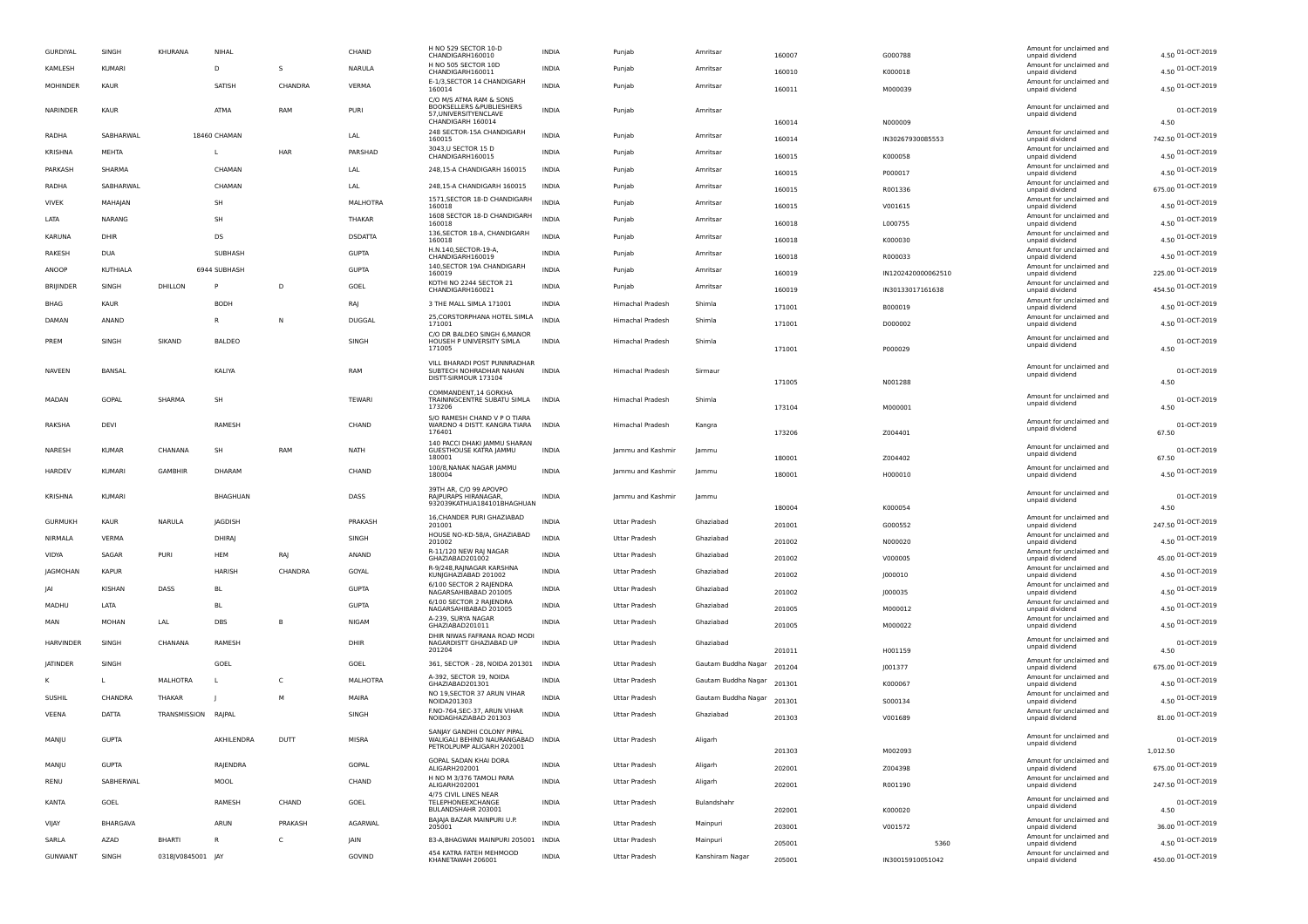| ANUP            | CHAND        | <b>MEHTA</b>     | SWAMI         | SARAN        | SAXENA          | KATRABUL SINGH ETAWAH 206001 INDIA                                           |              | <b>Uttar Pradesh</b> | Etawah              | 206001 | A000015            | Amount for unclaimed and<br>unpaid dividend                             | 18.00 01-OCT-2019          |
|-----------------|--------------|------------------|---------------|--------------|-----------------|------------------------------------------------------------------------------|--------------|----------------------|---------------------|--------|--------------------|-------------------------------------------------------------------------|----------------------------|
| <b>NIRMAL</b>   | KANTA        | DUGGAL           | s             | s            | SAXENA          | KANTI KUTI KATRA BUL SINGH<br>ETAWAH206001                                   | <b>INDIA</b> | <b>Uttar Pradesh</b> | Etawah              | 206001 | N000023            | Amount for unclaimed and<br>unpaid dividend                             | 4.50 01-OCT-2019           |
| MANOHAR         | LAL          | KANDHARI         | SWAMI         | SARAN        | SAXENA          | KANTI KUTI KATRA BUL SINGH<br>ETAWAH206001                                   | <b>INDIA</b> | <b>Uttar Pradesh</b> | Etawah              | 206001 | Z004078            | Amount for unclaimed and<br>unpaid dividend                             | 490.50 01-OCT-2019         |
| RESHAM          | DEVI         |                  | s             | s            | SAXENA          | C/O SHRI SHARDA SARAN<br>SAXENASHARDA SADAN ETAH<br>207001                   | <b>INDIA</b> | <b>Uttar Pradesh</b> | Etawah              | 206001 | R000070            | Amount for unclaimed and<br>unpaid dividend                             | 01-OCT-2019<br>4.50        |
| H               | C            | TEWARI           | DR            | SOHAN        | LAL             | C/O DR SOHAN LAL G T ROAD<br>ETAH207001                                      | <b>INDIA</b> | Uttar Pradesh        | Etawah              | 207001 | H000433            | Amount for unclaimed and<br>unpaid dividend                             | 247.50 01-OCT-2019         |
| VINOD           |              | <b>KUMAR</b>     | VIDYA         |              | SAGAR           | C/O DR SOHAN LAL PREM NAGAR<br>ETAH207001                                    | <b>INDIA</b> | <b>Uttar Pradesh</b> | Etawah              | 207001 | IN1203800000058270 | Amount for unclaimed and<br>unpaid dividend                             | 22.50 01-OCT-2019          |
| SHANTI          | SWARUF       | <b>PURI</b>      | LATE          | RAJENDRA     | <b>GOPAL</b>    | LABOUR OFFICER HIND CHEMICAL<br>LTDKANPUR 208001                             | <b>INDIA</b> | <b>Uttar Pradesh</b> | Kanpur Nagar        | 207001 | IN30234910086939   | Amount for unclaimed and<br>unpaid dividend                             | 9.00 01-OCT-2019           |
| SHASHI          | BHUSHAN      |                  | <b>ISWAR</b>  | DAS          | PURSNANI        | 112/264-A,SWAROOP NAGAR<br>KANPUR208002                                      | <b>INDIA</b> | <b>Uttar Pradesh</b> | Kanpur Nagar        | 208001 | S003767            | Amount for unclaimed and                                                | 4.50 01-OCT-2019           |
| RAKESH          | KUMAR        | GOYAL            | LATE          | SHRI         | CHHANBANAL      | 197 N BLOCK KIDWAI NAGAR                                                     | <b>INDIA</b> | <b>Uttar Pradesh</b> | Kanpur Nagar        | 208002 |                    | unpaid dividend<br>Amount for unclaimed and                             | 337.50 01-OCT-2019         |
| JAGPAL          | ANAND        |                  | VINOD         |              | <b>KUMAR</b>    | KANPUR208011<br>47, BABRAMPUR HOUSE                                          | <b>INDIA</b> | Uttar Pradesh        | Allahabad           | 208011 | R001675            | unpaid dividend<br>Amount for unclaimed and                             | 112.50 01-OCT-2019         |
| NEERAJ          | GOYAL        |                  | VISHWANATH    |              | <b>TEKRIWAL</b> | ALLAHABAD211002<br>TULSIANI ENCLAVE FLAT NO 7<br>2NDFLOOR 28 LOWTHER ROAD    | <b>INDIA</b> | <b>Uttar Pradesh</b> | Allahabad           |        | 1000252            | unpaid dividend<br>Amount for unclaimed and<br>unpaid dividend          | 01-OCT-2019                |
| PRASOON         | <b>KUMAR</b> | <b>JAIN</b>      | PRAKASH       |              | CHANDRA         | ALLAHABAD211002<br>47 BABRAMPUR HOUSE                                        | <b>INDIA</b> | <b>Uttar Pradesh</b> | Allahabad           | 211002 | N001243            | Amount for unclaimed and                                                | 4.50<br>225.00 01-OCT-2019 |
| ANIL            | <b>GUPTA</b> |                  | SYED          | JALIL        | AHMED           | ALLAHABAD211002<br>648-B, WASIABAD NOORWLLA                                  | <b>INDIA</b> | <b>Uttar Pradesh</b> | Allahabad           | 211002 | IN30105510064164   | unpaid dividend<br>Amount for unclaimed and                             | 4.50 01-OCT-2019           |
|                 |              |                  |               |              |                 | ROADALLAHABAD 211003<br>GEEP WELFARE FUND TRUST                              |              |                      |                     | 211002 | 5425               | unpaid dividend                                                         |                            |
| ANIL            | <b>GUPTA</b> |                  | м             | $\mathsf{R}$ | SHERVANI        | SHERVANINAGAR SULEM SARAI<br>HARWARAALLAHABAD 211011<br>B-7/22. IMLAK COLONY | <b>INDIA</b> | <b>Uttar Pradesh</b> | Allahabad           | 211003 | 5426               | Amount for unclaimed and<br>unpaid dividend<br>Amount for unclaimed and | 01-OCT-2019<br>4.50        |
| GOPAL           | DASS         | GIRDHARWAL       | UPENDRANATH   |              | <b>MISRA</b>    | NADESAR, VARANASI 221002<br>B-1/5-6, RAVNDRAPURI EXTN                        | <b>INDIA</b> | <b>Uttar Pradesh</b> | Varanasi            | 211011 | G001163            | unpaid dividend<br>Amount for unclaimed and                             | 45.00 01-OCT-2019          |
| CHANDER         | KANTA        | <b>NIGAM</b>     | VIJAI         | PRATAP       | RAI             | ASSIVARANASI 221005<br>6/2/159 MUGHAL PURA                                   | <b>INDIA</b> | <b>Uttar Pradesh</b> | Varanasi            | 221002 | C000010            | unpaid dividend<br>Amount for unclaimed and                             | 4.50 01-OCT-2019           |
| RA              | GAUTAM       | 62183186992 LATE |               | SH           | PREETAM         | FAIZABAD224001                                                               | <b>INDIA</b> | Uttar Pradesh        | Faizabad            | 221005 | IN30036010640371   | unpaid dividend                                                         | 193.50 01-OCT-2019         |
| MADHAV          | MUKUND       | DHIR             | SANTLAL       |              | GUPTA           | GANDHI NAGAR NEAR BUSSTAND<br>DISTAKBARPUR AMBEDKAR NAGAR INDIA<br>224122    |              | <b>Uttar Pradesh</b> | Faizabad            | 224001 | 5785               | Amount for unclaimed and<br>unpaid dividend                             | 01-OCT-2019<br>4.50        |
| RAVI            | DUTT         | <b>BIST</b>      | R             | C            | <b>KHANNA</b>   | E-1/A/1, RIVER BANK COLONY<br>LUCKNOW226001                                  | <b>INDIA</b> | <b>Uttar Pradesh</b> | Lucknow             | 224122 | R002611            | Amount for unclaimed and<br>unpaid dividend                             | 450.00 01-OCT-2019         |
| SAVITRI         | GOEL         |                  | <b>TULS</b>   | RAM          | <b>GUPTA</b>    | 2- DARBARI LAL SHARMA<br>MARG, SISSENDI HOUSE, LUCKNOW INDIA<br>226001       |              | <b>Uttar Pradesh</b> | Lucknow             | 226001 | S000147            | Amount for unclaimed and<br>unpaid dividend                             | 01-OCT-2019<br>27.00       |
|                 | MAIRA        |                  | <b>BALRA</b>  |              | <b>VOHRA</b>    | 44-B PATEL NAGAR ALAMBAGH, V I<br>PROAD LUCKNOW 226005                       | <b>INDIA</b> | <b>Uttar Pradesh</b> | Lucknow             | 226005 | 1000009            | Amount for unclaimed and<br>unpaid dividend                             | 01-OCT-2019<br>4.50        |
| NIRMAL          | RANI         |                  | D             | P            | SAXENA          | 22-205, INDIRA NAGAR,<br>LUCKNOW226016                                       | <b>INDIA</b> | Uttar Pradesh        | Lucknow             | 226005 | N001366            | Amount for unclaimed and<br>unpaid dividend                             | 4.50 01-OCT-2019           |
| NIKHIL          | MISRA        |                  | 1054 H        | N            | SRIVASTAVA      | D-3019. HIMAI AYA ROAD<br>INDIRANAGAR LUCKNOW 226016                         | <b>INDIA</b> | Uttar Pradesh        | Lucknow             | 226016 | IN1204470003569060 | Amount for unclaimed and<br>unpaid dividend                             | 01-OCT-2019<br>45.00       |
| DEVENDRA        | KUMAR        | SAXENA           | SHRI          | SC           | <b>DWIVEDI</b>  | H.NO. 403, SECTOR-4, VIKAS<br>NAGARLUCKNOW 226022                            | <b>INDIA</b> | <b>Uttar Pradesh</b> | Lucknow             | 226016 | D000011            | Amount for unclaimed and<br>unpaid dividend                             | 4.50 01-OCT-2019           |
| NEELAM          | <b>GUPTA</b> |                  | <b>NA</b>     | <b>NA</b>    | <b>NA</b>       | H.NO. 403, SECTOR-4, VIKAS<br>NAGARLUCKNOW 226022                            | <b>INDIA</b> | Uttar Pradesh        | Lucknow             | 226022 | N000452            | Amount for unclaimed and<br>unpaid dividend                             | 337.50 01-OCT-2019         |
| RAMJI           | DAS          | <b>GULATI</b>    | NA            | NA           | <b>NA</b>       | A-29 MURLIGARHI PO TURRA<br>DISTSONEBHADRA 231221                            | <b>INDIA</b> | Uttar Pradesh        | Gautam Buddha Nagar | 226022 | R000043            | Amount for unclaimed and<br>unpaid dividend                             | 4.50 01-OCT-2019           |
| NEELAM          | <b>GUPTA</b> |                  | <b>SURESH</b> | NARAYAN      | <b>MEHROTRA</b> | KADAMBARI SADAR BAZAR<br>HARD0I241001                                        | <b>INDIA</b> | <b>Uttar Pradesh</b> | Hardoi              | 231221 | Z006636            | Amount for unclaimed and<br>unpaid dividend                             | 112.50 01-OCT-2019         |
| PUSHPA          | GOEL         |                  | SO            | LATE         | SK              | 124-D, CIVIL LINES.<br>BAREILLY243001                                        | INDIA        | <b>Uttar Pradesh</b> | Bareilly            | 241001 | Z004828            | Amount for unclaimed and<br>unpaid dividend                             | 202.50 01-OCT-2019         |
| RAKESH          | KUMAR        | <b>JAIN</b>      | LD            |              | <b>BHUTANI</b>  | 13 - SHASTRI MARKET<br>BAREILLY243001                                        | <b>INDIA</b> | <b>Uttar Pradesh</b> | <b>Bareilly</b>     | 243001 | R000525            | Amount for unclaimed and<br>unpaid dividend                             | 247.50 01-OCT-2019         |
|                 |              |                  |               |              |                 | C/O SHRI S.P.AGARWAL                                                         |              |                      |                     |        |                    |                                                                         |                            |
| CHANDER         | SEELA        | SAXSENA          | SATISH        | PRAKASH      | <b>AGARWAI</b>  | NEHRUSCHOOL TILAK COLONI,<br>SUBASH NAGAR, BAREILLY 243001                   | <b>INDIA</b> | <b>Uttar Pradesh</b> | <b>Bareilly</b>     | 243001 | C000009            | Amount for unclaimed and<br>unpaid dividend                             | 01-OCT-2019<br>4.50        |
|                 |              |                  |               |              |                 | C/O S VARINDER SINGH PLOT NO                                                 |              |                      |                     |        |                    |                                                                         |                            |
| KANTI           | SAXENA       |                  | VARENDER      |              | SINGH           | 10DASHMESH NAGAR NEAR<br>RAMAYAN MANDIRMADHOBARI                             | <b>INDIA</b> | <b>Uttar Pradesh</b> | <b>Bareilly</b>     |        |                    | Amount for unclaimed and<br>unpaid dividend                             | 01-OCT-2019                |
|                 |              |                  |               |              |                 | BAREILLY 243005                                                              |              |                      |                     | 243001 | K000026            |                                                                         | 4.50                       |
| <b>KUNWARJI</b> | SAXENA       |                  | SUBHASH       | CHAND        | MAKHIJA         | 1/516 RAMCHANDR PURI<br>SAHARANPURUTTAR PRADESH<br>247001                    | INDIA        | <b>Uttar Pradesh</b> | Saharanpur          | 243005 | K000064            | Amount for unclaimed and<br>unpaid dividend                             | 01-OCT-2019<br>4.50        |
| <b>BHAGWAN</b>  | DEVI         |                  | SGS           |              | GUJRAL          | 19 B BALVIR ROAD DEHRADUN<br>248001                                          | <b>INDIA</b> | Uttar Pradesh        | Varanasi            | 247001 | B000024            | Amount for unclaimed and<br>unpaid dividend                             | 4.50 01-OCT-2019           |
| <b>GUNVATI</b>  | DEVI         |                  | P             |              | NAYAR           | 56, EAST CANAL ROAD DEHRADUN<br>248001                                       | <b>INDIA</b> | <b>Uttar Pradesh</b> | Varanasi            | 248001 | G000018            | Amount for unclaimed and<br>unpaid dividend                             | 4.50 01-OCT-2019           |
| <b>KUSUM</b>    | LATA         | SAXENA           | D             | K            | <b>TONDON</b>   | 4, PRITAM ROAD DALANWALA<br>DEHRADUN248001                                   | <b>INDIA</b> | Uttar Pradesh        | Varanasi            | 248001 | K000066            | Amount for unclaimed and<br>unpaid dividend                             | 4.50 01-OCT-2019           |
| RAVINDRA        | <b>KUMAR</b> | SAXENA           | CHARANDASS    |              | CHARANDASS      | 242, SUBHASH NAGAR, CLEMENT<br>TOWN, DEHRADUN 248007                         | <b>INDIA</b> | <b>Uttar Pradesh</b> | Varanasi            | 248001 | R000064            | Amount for unclaimed and<br>unpaid dividend                             | 01-OCT-2019<br>4.50        |
| SUMAN           | <b>GUPTA</b> |                  | C             | s            | CHAUHAN         | VILLAGE AJABPUR KHURD, PO<br>AJABPURDEHRADUN 248121                          | <b>INDIA</b> | <b>Uttar Pradesh</b> | Varanasi            | 248007 | 5003237            | Amount for unclaimed and<br>unpaid dividend                             | 1,012.50 01-OCT-2019       |
| PREMLATA        | AGRAWAL      |                  | RADHEY        | SHYAM        | AGARWAL         | 20 IAGANATH PURI TRANSPORT<br>NAGARDELHI ROAD MEERUT                         | <b>INDIA</b> | <b>Uttar Pradesh</b> | Meerut              |        |                    | Amount for unclaimed and                                                | 01-OCT-2019                |
|                 |              |                  |               |              |                 | 250001                                                                       |              |                      |                     | 248121 | P001845            | unpaid dividend                                                         | 4.50                       |
| SANT            | LAL          | <b>AGRAWAI</b>   | s             |              | MALIK           | H NO 183/3.NEW OUARTER PATEL<br>NAGARBEHIND FILMSTAN CINEMA<br>MEERUT250001  | <b>INDIA</b> | <b>Uttar Pradesh</b> | Meerut              | 250001 | IN30055610088878   | Amount for unclaimed and<br>unpaid dividend                             | 01-OCT-2019<br>4.50        |
| SHARAD          | KUMAR        |                  | G             | D            | PANDFY          | H-3, JAWAHARLAL QUARTERS<br>MEERUT250001                                     | <b>INDIA</b> | <b>Uttar Pradesh</b> | Meerut              | 250001 | 5003115            | Amount for unclaimed and<br>unpaid dividend                             | 166.50 01-OCT-2019         |
|                 |              |                  |               |              |                 |                                                                              |              |                      |                     |        |                    |                                                                         |                            |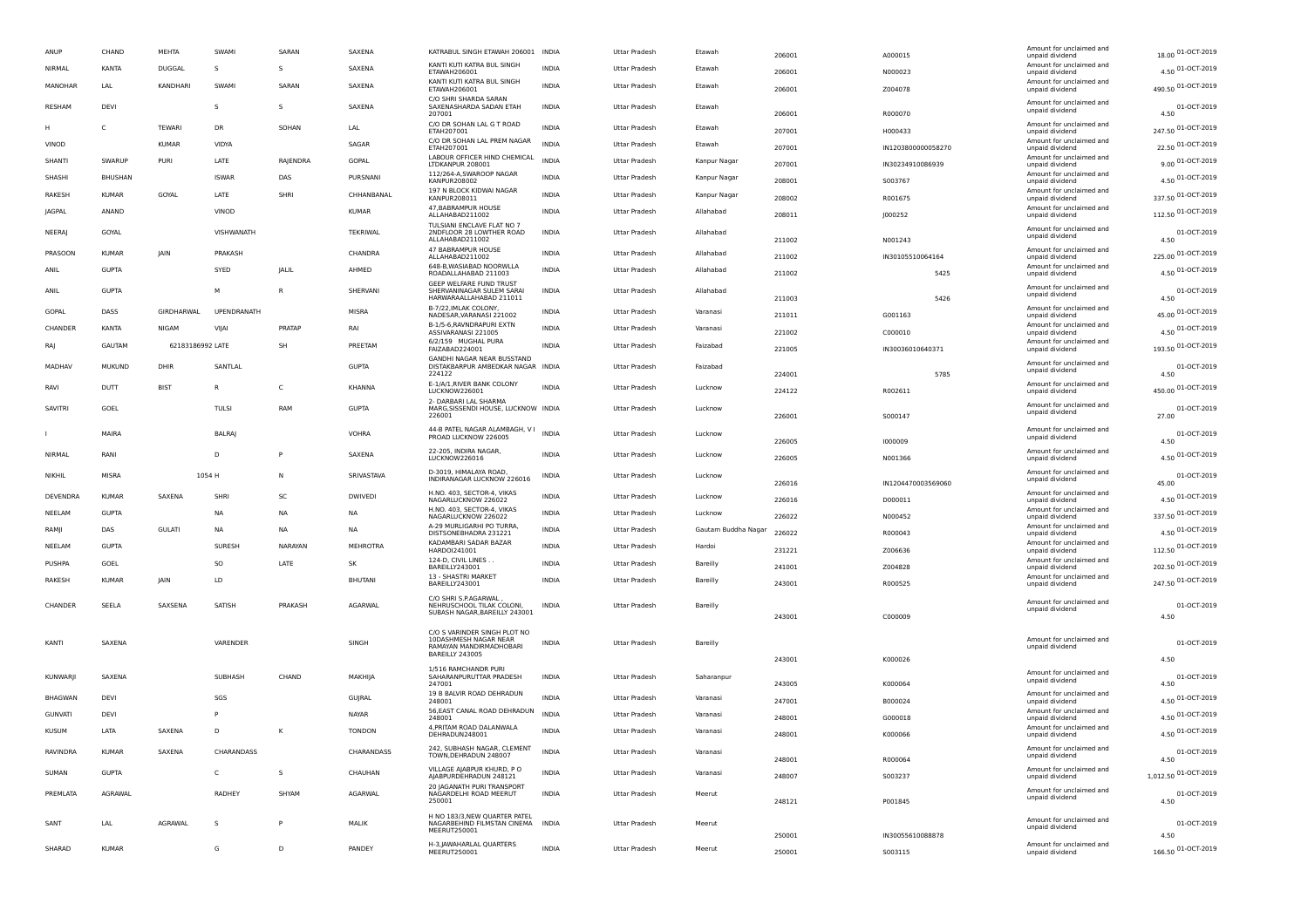| SHEO             | KUMAR           | TEKRIWAL        | NETRA           | <b>BALLABH</b> | NAITHANI       | 737, MANSROVER COLONY SOUTH<br>CIVILLINE MUZAFFAR NAGAR<br>251001                 | <b>INDIA</b> | Uttar Pradesh        | Muzaffarnagar | 250001           | S003299            | Amount for unclaimed and<br>unpaid dividend | 01-OCT-2019<br>72.00      |
|------------------|-----------------|-----------------|-----------------|----------------|----------------|-----------------------------------------------------------------------------------|--------------|----------------------|---------------|------------------|--------------------|---------------------------------------------|---------------------------|
| VINOD            | KUMAR           |                 | GOPAL           | RAJ            | SWARUP         | RAM BAGH MUZAFFAR NAGAR<br>251001                                                 | <b>INDIA</b> | Uttar Pradesh        | Muzaffarnagar | 251001           | V001378            | Amount for unclaimed and<br>unpaid dividend | 220.50 01-OCT-2019        |
| ALOK             | AGARWAL         |                 | NARAYAN         | DASS           | BHATIA         | OLD TEHSIL BEHIND POLICE<br>STATION, DISTT. M. NAGAR,<br>KHATAULI 251201          | <b>INDIA</b> | Uttar Pradesh        | Muzaffarnagar | 251001           | A002174            | Amount for unclaimed and<br>unpaid dividend | 01-OCT-2019<br>4.50       |
| SYED             | ANIS            | AHMED           | <b>HAKIM</b>    | RAI            | AHUJA          | C/O M/S AHUJA TRADERS GURU<br>NANAKMARKET HALDWANI 263139                         | <b>INDIA</b> | Uttar Pradesh        | Muzaffarnagar | 251001           | S004650            | Amount for unclaimed and<br>unpaid dividend | 01-OCT-2019<br>225.00     |
| ANUPAM           | KUSHWAHA        |                 | 5867 HAKIM      | RAI            | AHUIA          | C/O AHUJA TRADERS GURUNANAK<br>MARKETHALDWANI 263139                              | <b>INDIA</b> | <b>Uttar Pradesh</b> | Muzaffarnagar | 251001           | IN30112715987597   | Amount for unclaimed and<br>unpaid dividend | 01-OCT-2019<br>562.50     |
| RAVI             | PRATAF          | SINGH           | NA              |                | <b>NA</b>      | 16/257 NEAR JEEVAN MARG SOPHIA<br>SECSCHOOL RAGHAV NAGAR<br>DEORIA UP274001       | <b>INDIA</b> | Uttar Pradesh        | Muzaffarnagar | 251001           | IN1203320006998530 | Amount for unclaimed and<br>unpaid dividend | 01-OCT-2019<br>112.50     |
| DEEPSHIKHA       | MISHRA          |                 | GURU            |                | DAYAL          | NAVIPUR PO. KOSI KALAN TEHSIL-<br>CHHTA MATHURA UTTAR PRADESH INDIA<br>281403     |              | Uttar Pradesh        | Muzaffarnagar | 251001           | D001302            | Amount for unclaimed and<br>unpaid dividend | 01-OCT-2019<br>337.50     |
| LALITA           | RAI             |                 | <b>GOPI</b>     | SHAF           | GADHEOCK       | C/O SQ LDR B R GADEOCK 92 G P<br>ROADAGRA CANTT 282001                            | <b>INDIA</b> | Uttar Pradesh        | Agra          | 251001           | L000759            | Amount for unclaimed and<br>unpaid dividend | 225.00 01-OCT-2019        |
| GHANSHYAM        | DAS             |                 | 10206 R         | D              | SHARMA         | C/O MR ATUL SHARMA<br>ANDHRABANK, SADAR BAZAR AGRA INDIA<br>CANTT 282001          |              | Uttar Pradesh        | Agra          | 282001           | IN30055610095027   | Amount for unclaimed and<br>unpaid dividend | 01-OCT-2019<br>180.00     |
| AKHILESH         | <b>KUMAR</b>    | SAH             | <b>IAGDISH</b>  | PRASAD         | AGARWAL        | JAGDISH NIKETAN 9/26 BAGH<br>MUZAFFARKHAN AGRA 282002                             | <b>INDIA</b> | Uttar Pradesh        | Agra          | 282001           | IN30155720623919   | Amount for unclaimed and<br>unpaid dividend | 45.00 01-OCT-2019         |
| MEENA            | <b>MEHROTRA</b> | 29001502821 JPD |                 |                | AGARWAL        | C/O JAGDISH NIKETAN 9/26,B M<br>KHANINCOME TAX ASSESSE AGRA<br>282002             | <b>INDIA</b> | Uttar Pradesh        | Agra          | 282001           | IN30177410829953   | Amount for unclaimed and<br>unpaid dividend | 01-OCT-2019<br>1.066.50   |
| S                |                 | KHANNA          | MAHENDRA        | N              | <b>GUPTA</b>   | 26/191, SULTAN GANJ AGRA 282004 INDIA                                             |              | Uttar Pradesh        | Agra          | 282002           | S000002            | Amount for unclaimed and<br>unpaid dividend | 4.50 01-OCT-2019          |
| SHANTI           | PRAKASH         | <b>GUPTA</b>    | HARCHARAN       |                | DASS           | 7 DAYAL NAGAR DAYAL BAGH<br>AGRA282005                                            | <b>INDIA</b> | Uttar Pradesh        | Agra          | 282002           | S003604            | Amount for unclaimed and<br>unpaid dividend | 675.00 01-OCT-2019        |
| NIRDOSH          | <b>KUMAR</b>    | <b>VOHRA</b>    | NA              | <b>NA</b>      | <b>NA</b>      | 7 DAYAL NAGAR DAYAL BAGH                                                          | <b>INDIA</b> | Uttar Pradesh        | Agra          |                  |                    | Amount for unclaimed and                    | 225.00 01-OCT-2019        |
| SHAKUNTLA        | <b>SAXENA</b>   |                 | SHAMBL          | <b>NATH</b>    | KHANNA         | AGRA282005<br>SMERNOFF DRY CLEANERS M I                                           | <b>INDIA</b> | Rajasthan            | Jaipur        | 282002           | N001524            | unpaid dividend<br>Amount for unclaimed and |                           |
|                  |                 |                 |                 |                |                | ROADJAIPUR 302001<br>C/O M/S AKAR & CO CYCLE                                      |              |                      |               | 302001           | S001617            | unpaid dividend                             | 153.00 01-OCT-2019        |
| SNEH             | SRIVASTAVA      |                 | DAMODAR         | LAL            | CYCLE          | DEALERKISHAN POLE BAZAR JAIPUR INDIA<br>302001                                    |              | Rajasthan            | Jaipur        | 302001           | S003974            | Amount for unclaimed and<br>unpaid dividend | 01-OCT-2019<br>225.00     |
| PRABHA           |                 | <b>DWIVEDI</b>  | -S              | s              | <b>AGARWAL</b> | AJANTA ENTERPRISES 18 MOTILAL<br>ATALROAD JAIPUR 302001                           | <b>INDIA</b> | Rajasthan            | Jaipur        | 302001           | IN1203270000115010 | Amount for unclaimed and<br>unpaid dividend | 01-OCT-2019<br>450.00     |
| <b>KUM</b>       | <b>KUM</b>      | <b>MEHROTRA</b> | $\overline{R}$  | PD             | <b>BADAYA</b>  | SURZE POLE BAZAR JAN MATA KA<br>KHURALAKRA BHAVAN JAIPUR<br>302003                | <b>INDIA</b> | Rajasthan            | Jaipur        | 302001           | K002016            | Amount for unclaimed and<br>unpaid dividend | 01-OCT-2019<br>247.50     |
| ANIL             | <b>KUMAR</b>    | GOEL            | SH              |                | DHINGRA        | 452/3 RAJA PARK ATRAY MARG<br>JAIPUR302004                                        | <b>INDIA</b> | Rajasthan            | Jaipur        | 302001           | IN1206120000310020 | Amount for unclaimed and<br>unpaid dividend | 337.50 01-OCT-2019        |
| KAUSHAL          |                 | <b>BHUTANI</b>  | $\vee$          | K              | <b>GUPTA</b>   | 4/573 JAWAHAR NAGAR JAIPUR<br>302004                                              | <b>INDIA</b> | Rajasthan            | Jaipur        | 302002           | IN30118620026642   | Amount for unclaimed and<br>unpaid dividend | 900.00 01-OCT-2019        |
| RAJEEV           | AGARWAI         |                 | н               | D              | <b>BHATIA</b>  | PLOT NO 208 RAMA STREET NO 2                                                      | <b>INDIA</b> | Rajasthan            | Jaipur        |                  |                    | Amount for unclaimed and                    | 4.50 01-OCT-2019          |
| JAGDISH          | KAUR            |                 | KRISHAN         | Κ              | CHOUDHARY      | RAJAPARK JAIPUR 302004<br>NAIB JI KA BAGH MOTI DOONGRI                            | <b>INDIA</b> | Rajasthan            |               | 302004           | R002527            | unpaid dividend<br>Amount for unclaimed and |                           |
|                  |                 |                 |                 |                |                | ROADJAIPUR 302004<br>RAVINDRA BHAWAN OPP AIR M I                                  |              |                      | Jaipur        | 302004           | J000255            | unpaid dividend<br>Amount for unclaimed and | 450.00 01-OCT-2019        |
| SATISH           | CHANDRA         | VERMA           | R               | P              | GOYAL          | ROADJAIPUR 302011                                                                 | <b>INDIA</b> | Rajasthan            | Jaipur        | 302004           | IN30118620020332   | unpaid dividend                             | 576.00 01-OCT-2019        |
| SUNIL            | <b>KUMAR</b>    | MAKHIJA         | OM              | PRAKASH        | AGARWAL        | 15-A, BALAI BASTI TONK PHATAK<br>WARDNO. 19 JAIPUR 302015                         | <b>INDIA</b> | Rajasthan            | Jaipur        | 302011           | IN30021414290259   | Amount for unclaimed and<br>unpaid dividend | 01-OCT-2019<br>45.00      |
| <b>GURCHARAN</b> | SINGH           | GUJRAL          | MAHESH          |                | <b>BHUTRA</b>  | 402 APPLE PALM B 198<br>UNIVERSITYMARG BAPU NAGAR<br>OPP JANTA STOREJAIPUR 302015 | <b>INDIA</b> | Rajasthan            | Jaipur        | 302015           | G000020            | Amount for unclaimed and<br>unpaid dividend | 01-OCT-2019<br>4.50       |
| PAWAN            | NAYAR           |                 | DEWAN           | SIRI           | RAM            | B-62, BHAGIRATH MARG SHYAM                                                        | <b>INDIA</b> | Rajasthan            | Jaipur        |                  |                    | Amount for unclaimed and                    | 4.50 01-OCT-2019          |
| SARLA            | <b>TONDON</b>   |                 | SH              | HARI           | DAS            | NAGARJAIPUR 302019<br>2/5 SFS AGARWAL FORM                                        | <b>INDIA</b> |                      |               | 302015           | P000009            | unpaid dividend<br>Amount for unclaimed and |                           |
|                  |                 |                 |                 |                |                | MANSAROARJAIPUR 302020<br>2/5, SFS AGARWAL FARM,                                  |              | Rajasthan            | Jaipur        | 302019           | S000026            | unpaid dividend<br>Amount for unclaimed and | 4.50 01-OCT-2019          |
| MADAN            | LAL             | GHAEY           | М               | G              | <b>BHATIA</b>  | MANSAROVAR, JAIPUR 302020                                                         | INDIA        | Rajasthan            | Jaipur        | 302020           | M002729            | unpaid dividend                             | 22.50 01-OCT-2019         |
| NATHI            | SINGH           | CHAUHAN         | MATHURA         | PRASAD         | CHANDAK        | C/O MATHURA<br>PD.CHANDAK, LAMBI-<br>GALI, P.O. SAMBHAR - LAKEJAIPUR              | <b>INDIA</b> | Rajasthan            | Jaipur        |                  |                    | Amount for unclaimed and<br>unpaid dividend | 01-OCT-2019               |
| RAKESH           | <b>KUMAR</b>    | <b>AGARWAL</b>  | PREM            | RAJ            | CHANDAK        | 303604<br>LAMBI GALI, P.O. SAMBHAR<br>LAKE, JAIPUR 303604                         | <b>INDIA</b> | Rajasthan            | Jaipur        | 302020<br>303604 | N000013<br>R002233 | Amount for unclaimed and<br>unpaid dividend | 4.50<br>85.50 01-OCT-2019 |
| DEEPTY           |                 | <b>AGARWAL</b>  | MATHURA         | PRASAD         | CHANDAK        | C/O M.P. CHANDAK, AGLA-KI-GALI<br>POSAMBHAR LAKE, JAIPUR 303604                   | <b>INDIA</b> | Rajasthan            | Jaipur        | 303604           | IN30088813751478   | Amount for unclaimed and<br>unpaid dividend | 01-OCT-2019<br>490.50     |
| GANESHI          | LAL             |                 | <b>BIRDI</b>    | CHAND          | KASLIWAL       | HAHINODA CHOMU, JAIPUR 303702 INDIA                                               |              | Rajasthan            | Jaipur        | 303604           | G001228            | Amount for unclaimed and<br>unpaid dividend | 225.00 01-OCT-2019        |
| RAJENDRA         | <b>PANDEY</b>   |                 | <b>NA</b>       |                | <b>NA</b>      | HAHINODA CHOMU, JAIPUR 303702 INDIA                                               |              | Rajasthan            | Jaipur        |                  |                    | Amount for unclaimed and                    | 22.50 01-OCT-2019         |
|                  |                 |                 |                 |                |                | SUSHIL BHAWAN MAYUR COLONY                                                        |              |                      |               | 303702           | R000518            | unpaid dividend                             |                           |
| USHA             |                 | NAITHANI        | H               | D              | <b>VOHRA</b>   | MAYOCOLLEGE ROAD AJMER<br>305001<br>C/O PUROHIT MEDICAL                           | INDIA        | Rajasthan            | Ajmer         | 303702           | IN1204230000130320 | Amount for unclaimed and<br>unpaid dividend | 01-OCT-2019<br>198.00     |
| PRAVEEN          | <b>KUMAR</b>    | <b>JAIN</b>     | KISHAN          |                | SINGH          | AGENCIESSTATION ROAD AJMER<br>305001                                              | INDIA        | Rajasthan            | Ajmer         | 305001           | IN30226910854418   | Amount for unclaimed and<br>unpaid dividend | 01-OCT-2019<br>27.00      |
| <b>JYOTSNA</b>   | <b>KUMARI</b>   | SWARUP          | <b>BHAGWATI</b> |                | PRASAD         | UNJHA MEDICAL STORE OUT SIDE<br>AGRAGATE AJMER 305001                             | <b>INDIA</b> | Rajasthan            | Ajmer         | 305001           | J000265            | Amount for unclaimed and<br>unpaid dividend | 112.50 01-OCT-2019        |
| PRABHAT          | <b>KUMAR</b>    | SWARUP          | SHRI            | GANESHI        | LAL            | NEAR POST OFFICE KEKRI,<br>DISTT.AJMER, KEKRI 305404                              | <b>INDIA</b> | Rajasthan            | Ajmer         | 305001           | P002170            | Amount for unclaimed and<br>unpaid dividend | 1,125.00 01-OCT-2019      |
| KRISHAN          | <b>KUMAR</b>    | <b>BHATIA</b>   | DINESH          | <b>KUMAR</b>   | <b>JAIN</b>    | MATRA KRIPA 34 GANDHI NAGAR<br>AJMERROAD BEAWAR RAJASTHAN                         | <b>INDIA</b> | Rajasthan            | Ajmer         |                  |                    | Amount for unclaimed and<br>unpaid dividend | 01-OCT-2019               |
|                  |                 |                 |                 |                |                | 305901<br>115 NADI MOHALLA PALI-                                                  |              |                      |               | 305404           | K001992            | Amount for unclaimed and                    | 337.50                    |
| VIJAY            |                 | PRASAD          | MOHD            |                | <b>ILIYAS</b>  | MARWAR306401                                                                      | <b>INDIA</b> | Rajasthan            | Pali          | 305904           | IN30112716617457   | unpaid dividend                             | 900.00 01-OCT-2019        |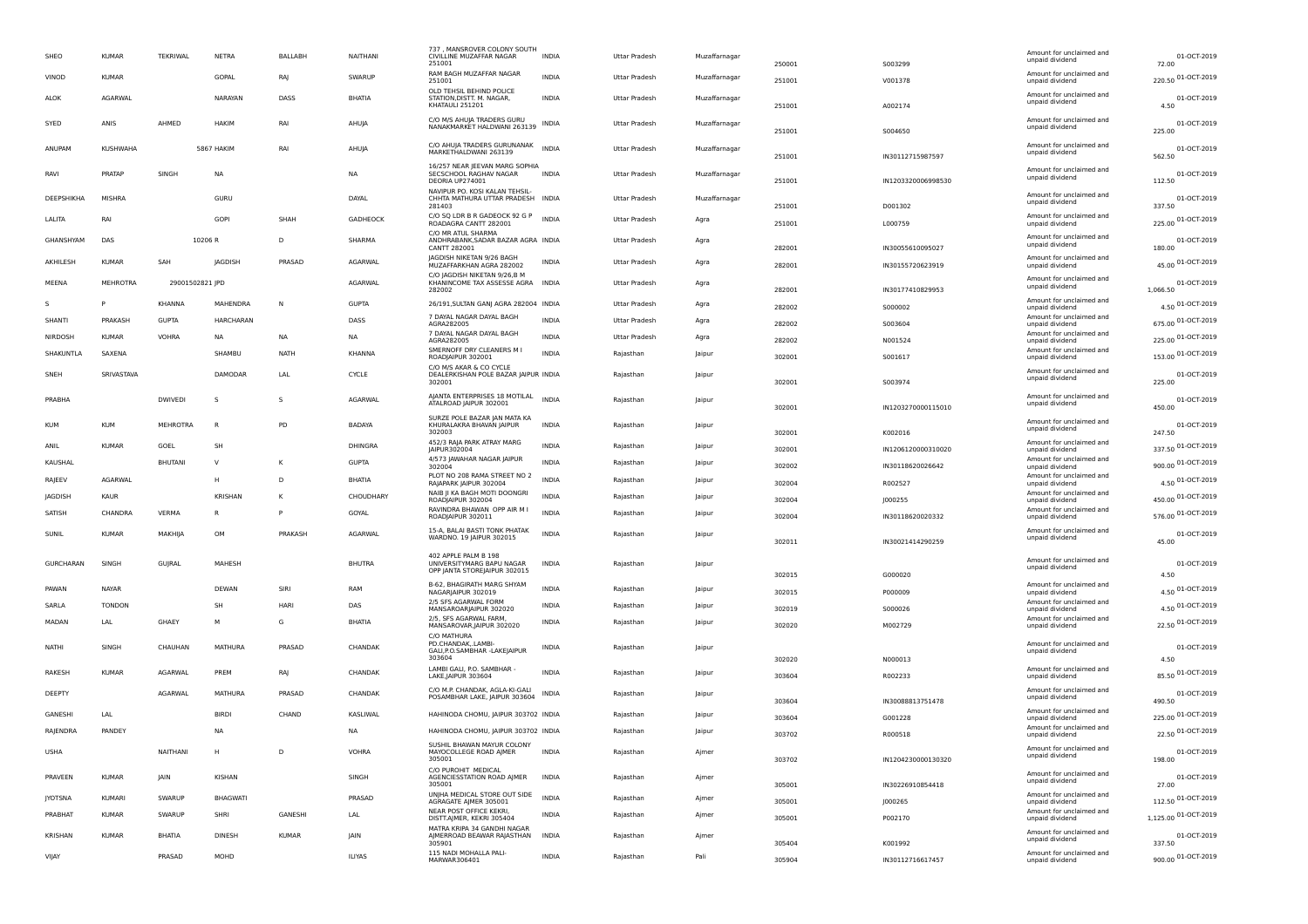| JANARDAN      | SHUKLA         |               | MOHMMED         | SAEED        | MANSURI         | AMBUJA CEMENT RAJ LTD<br>RABDIYABASBEAWAR RAJASTHAN<br>306709                                               | INDIA        | Rajasthan | Pali        | 306401 | 5579                                        | Amount for unclaimed and<br>unpaid dividend | 01-OCT-2019<br>247.50         |
|---------------|----------------|---------------|-----------------|--------------|-----------------|-------------------------------------------------------------------------------------------------------------|--------------|-----------|-------------|--------|---------------------------------------------|---------------------------------------------|-------------------------------|
| BHAGWANTI     | GADEOOK        |               | RAJENDRA        |              | GOPAL           | C/O SHRI YOGENDRA KUMAR<br>SAXENAGOVT H S SCHOOL<br>SHAHPURA BHILWARA311404                                 | <b>INDIA</b> | Rajasthan | Pali        | 306702 | B000027                                     | Amount for unclaimed and<br>unpaid dividend | 01-OCT-2019<br>1,341.00       |
| PUNAM         | SHARMA         |               | NATHULALJI      |              | GATTANI         | MANDALGARH, BHILWARA 311604 INDIA                                                                           |              | Rajasthan | Pali        | 311404 | P000536                                     | Amount for unclaimed and<br>unpaid dividend | 247.50 01-OCT-2019            |
| SHILA         | DEVI           | AGARWAL       | RAM             | KISHAN       | RAJPUT          | C/O BANK OF BARODA BHENSROAD INDIA<br>GARHCHITORGARH 323304                                                 |              | Rajasthan | Pali        |        | 311604 S000401                              | Amount for unclaimed and<br>unpaid dividend | 01-OCT-2019<br>193.50         |
| <b>BALRAJ</b> | NAIR           |               | G               | к            | KACHOLIA        | AASTHA 731 PRATAP NAGAR<br>KOTA324009                                                                       | <b>INDIA</b> | Rajasthan | Kota        |        | 323304 B000009                              | Amount for unclaimed and<br>unpaid dividend | 4.50 01-OCT-2019              |
| VINOD         | <b>GUPTA</b>   |               | <b>JAIN</b>     |              | <b>JAIN</b>     | SHRI RAM COLONYOPP JAIN EYE<br>HOSPITALBANSWARA327001JAIN                                                   | <b>INDIA</b> | Raiasthan | Pali        |        | 324009 V001430                              | Amount for unclaimed and<br>unpaid dividend | 01-OCT-2019<br>166.50         |
| KAILASH       | NATH           | KHANNA        | OM              | PRAKASH      | SHARMA          | C/O OM PRAKASH BAIJNATH<br>PUROHITVILLAGE & POST<br>BADAGAON JHUNJHUNU333021                                | INDIA        | Rajasthan | Pali        |        | 327001 K001157                              | Amount for unclaimed and<br>unpaid dividend | 01-OCT-2019<br>90.00          |
| MANOJ         | AGARWAL        |               | SH              | RAMGOPAL     | <b>JAYDAYAL</b> | WARD NO-11 DOBI KE PAS<br>CHIRAWARAJASTHAN 333026                                                           | <b>INDIA</b> | Rajasthan | Chittorgarh |        | 333021 M001417                              | Amount for unclaimed and<br>unpaid dividend | 4.50 01-OCT-2019              |
| SADHNA        | DHINGRA        |               | ARROR           | SINGH        | DHILLON         | LOCUST WARNING OFFICER RANI<br>BAZARBIKANER 334001                                                          | <b>INDIA</b> | Rajasthan | Bikaner     |        | 6125<br>333026                              | Amount for unclaimed and<br>unpaid dividend | 153.00 01-OCT-2019            |
| <b>BHARAT</b> | BHUSAN         | <b>BHATIA</b> | SURAJ           | MAL          | SETHIA          | KANCHAN STORE LABHOOJI KA<br>KATRABIKANER 334001                                                            | <b>INDIA</b> | Rajasthan | Bikaner     |        | 334001 B000449                              | Amount for unclaimed and<br>unpaid dividend | 360.00 01-OCT-2019            |
| MADHUBALA     | CHOUDHARY      |               | <b>KHEMRA</b>   |              | <b>INNANI</b>   | GAY GALI PUNGAL PARA<br>JODHPUR342001                                                                       | <b>INDIA</b> | Rajasthan | Jodhpur     |        | 334001 M001465                              | Amount for unclaimed and<br>unpaid dividend | 58.50 01-OCT-2019             |
| SOSHIL        | <b>KANWAR</b>  | PURI          | <b>KHEMRA</b>   |              | <b>INNANI</b>   | GAY GALI PUNGAL PARA<br>JODHPUR342001                                                                       | <b>INDIA</b> | Rajasthan | Jodhpur     |        | 342001 S002682                              | Amount for unclaimed and<br>unpaid dividend | 22.50 01-OCT-2019             |
| JITENDRA      | SINGH          | SHEKHAWAT     | <b>N</b>        | М            | MAHESHWARI      | B 120 SHASTRI NAGAR JODHPUR<br>342003                                                                       | <b>INDIA</b> | Rajasthan | Jodhpur     |        | 342001 IN1201060500379580                   | Amount for unclaimed and<br>unpaid dividend | 90.00 01-OCT-2019             |
| SUSHILA       | CHANDAK        |               | <b>ASHKARAN</b> |              | <b>JAIN</b>     | C/O VAIBHAV PROPERTIES 91<br>ROOPVILLA PAOTA MANDORE ROAD INDIA<br>JODHPUR342006                            |              | Rajasthan | Jodhpur     |        | 342003 S004154                              | Amount for unclaimed and<br>unpaid dividend | 01-OCT-2019<br>450.00         |
| ANUP          | <b>KUMAR</b>   | KASLIWAL      |                 | G            | MALI            | IST STREET, LEAD BANK<br>RAJENDRANAGAR COLONY JALORE INDIA<br>343001                                        |              | Rajasthan | Jodhpur     |        | 342003 IN1203310000015730                   | Amount for unclaimed and<br>unpaid dividend | 01-OCT-2019<br>112.50         |
| GHANSHYAM     |                | CHHANGANI     | PRABHULAL       |              | PRABHULAL       | A.P. GHIYA, GHIYA EXPORTS,<br>2, DIWANPARA ROAD, RAJKOT<br>360001                                           | <b>INDIA</b> | Gujarat   | Raikot      |        | 360001 IN1203460000284250                   | Amount for unclaimed and<br>unpaid dividend | 01-OCT-2019<br>270.00         |
| DEEPAK        | AMBANI         |               |                 | <b>B</b>     | KAMDAR          | BEDI GATE RAJKOT 360001                                                                                     | <b>INDIA</b> | Gujarat   | Rajkot      |        | 360001 D001227                              | Amount for unclaimed and<br>unpaid dividend | 13.50 01-OCT-2019             |
| RAM           | DAYAL          | <b>VOHRA</b>  | M               | $\vee$       | SANGHAVI        | 6 PRAHLAD PLOT RAJKOT 360001                                                                                | <b>INDIA</b> | Gujarat   | Rajkot      |        | 360001 R000046                              | Amount for unclaimed and<br>unpaid dividend | 4.50 01-OCT-2019              |
| RATAN         | SINGH          |               | H               | M            | SANGHANI        | 6 PRAHLAD PLOT RAJKOT 360001                                                                                | INDIA        | Gujarat   | Rajkot      |        | 360001 R001318                              | Amount for unclaimed and<br>unpaid dividend | 247.50 01-OCT-2019            |
| VARSHA        | <b>KOTHARI</b> |               | <b>B</b>        | к            | BHATT           | LAXMAN NIWAS 9 B MANGAL<br>PARKNIRMALA CONVENT SCHOOL INDIA<br>ROAD RAJKOT360001                            |              | Gujarat   | Rajkot      |        | 360001 V001547                              | Amount for unclaimed and<br>unpaid dividend | 01-OCT-2019<br>175.50         |
| <b>BIRDHI</b> | DEVI           | <b>JETWAL</b> | PREM            | CHAND        | MEHTA           | MOBASA HOUSE 1/8 RAM KRISHNA<br>NAGARRAJKOT 360001                                                          | <b>INDIA</b> | Gujarat   | Rajkot      |        | 360001 B001618                              | Amount for unclaimed and<br>unpaid dividend | 01-OCT-2019<br>450.00         |
| CHITTARMAL    | <b>JETWAL</b>  |               | BATUKBHAI       |              | BATUKBHAI       | SHIVALIK COMPLEX DHEBAR<br>ROADRAJKOT 360002                                                                | <b>INDIA</b> | Gujarat   | Raikot      |        | 360001 C001012                              | Amount for unclaimed and<br>unpaid dividend | 450.00 01-OCT-2019            |
| MOHD          | SAJID          | <b>GOURI</b>  | RAMESHCHANDRA   |              | <b>TANK</b>     | 'SHREE DHAN' MAVADI MAIN ROAD<br>B/HALKA SOCIETY, ASOPALAV PARK, INDIA<br>OP.ARYA DAIRY RAJKOT 360004       |              | Gujarat   | Rajkot      |        | 360002 IN1203320003648660                   | Amount for unclaimed and<br>unpaid dividend | 01-OCT-2019<br>9.00           |
| VIJAY         | <b>KUMAR</b>   | CHOUDHARY     | CHANDRAKANT     |              | CHANDRAKANT     | OM 30 B SHREE COLONY STREET<br>NO 3BEHIND PANCHAVATI SOCIETY INDIA<br>RAJKOT360004                          |              | Gujarat   | Rajkot      |        | 6004<br>360004                              | Amount for unclaimed and<br>unpaid dividend | 01-OCT-2019<br>450.00         |
| <b>DULARI</b> | DEVI           |               | MUKESH          |              | PATEL           | B-901, SHILPA TOWER<br>PANCHAYATNAGAR, NR.<br>SADHUVASVANI-<br>-SCHOOL, SADHUVASVANI ROAD<br>RAJKOT. 360005 | <b>INDIA</b> | Gujarat   | Rajkot      |        | 360004 D001275                              | Amount for unclaimed and<br>unpaid dividend | 01-OCT-2019<br>135.00         |
|               |                |               |                 |              |                 | SEVA BHAKTI, R K NAGAR, STREET                                                                              |              |           |             |        |                                             |                                             |                               |
| BHUPENDRA     | <b>KUMAR</b>   | SAXENA        | NIRMALSINH      |              | CHUDASAMA       | NO. 6, BUNGLOW NO. 71, KALAVAD INDIA<br>ROAD, RAJKOT360005NIRMALSINH                                        |              | Gujarat   | Rajkot      |        |                                             | Amount for unclaimed and<br>unpaid dividend | 01-OCT-2019                   |
| ANIL          | <b>KUMAR</b>   | KHATOD        | AMRITLAL        |              | LAL             | 56 DIGVIJAY PLOT OPP<br>JAGDAMBAPRINTERS JAMNAGAR<br>JAMNAGAR 361005                                        | <b>INDIA</b> | Gujarat   | Rajkot      |        | 360005 B000031<br>360005 IN1202570000138560 | Amount for unclaimed and<br>unpaid dividend | 4.50<br>01-OCT-2019<br>450.00 |
| <b>MUKUT</b>  |                | <b>GUPTA</b>  | DHIRUBHAI       |              | SHETH           | 8 DIVYA APARTMENT B/ H V M<br>SHAHHOSPITAL JAMNAGAR 361005                                                  | INDIA        | Gujarat   | Jamnagar    |        | 361005 IN30105510155696                     | Amount for unclaimed and<br>unpaid dividend | 01-OCT-2019<br>67.50          |
| <b>JYOTI</b>  | <b>JAIN</b>    |               | AMRITLAL        |              | SHAH            | 56, DIG VIJAY PLOT, OPP.<br>JAGDAMBAPRINTERS, JAMNAGAR<br>361005                                            | <b>INDIA</b> | Gujarat   | Jamnagar    |        | 361005 IN1201320000467200                   | Amount for unclaimed and<br>unpaid dividend | 01-OCT-2019<br>67.50          |
| URMILA        | SHARMA         |               | PRAMODRAI       |              | PRAMODRAI       | C/O B G MAJMUDAR MAJMUDAR S<br>DELOWM G ROAD JUNAGADH<br>362001                                             | INDIA        | Gujarat   | Junagadh    |        | 361005 U000703                              | Amount for unclaimed and<br>unpaid dividend | 01-OCT-2019<br>76.50          |
| SURESH        | <b>KUMAR</b>   | KEDIA         | к               | H            | SHAH            | LODHAVIA STREET VERAVAL<br>362265                                                                           | INDIA        | Gujarat   | Valsad      |        | 362001 IN30231610269449                     | Amount for unclaimed and<br>unpaid dividend | 67.50 01-OCT-2019             |
| SANDEEP       | <b>KUMAR</b>   | PUGALIA       |                 | H            | SHAH            | LODHAVIA STREET VERAVAL<br>362265                                                                           | INDIA        | Gujarat   | Valsad      |        | 362265 IN30169612293607                     | Amount for unclaimed and<br>unpaid dividend | 90.00 01-OCT-2019             |
| AJIT          | SINGH          | DHILLON       | A               | $\mathbf{I}$ | SHAH            | 1000 E PUSHPAK OPP V B<br>AKHADAKRISHNA NAGAR                                                               | INDIA        | Gujarat   | Valsad      |        |                                             | Amount for unclaimed and<br>unpaid dividend | 01-OCT-2019                   |
| JAY           | <b>KUMAR</b>   | JAIN          | VIRABHAI        | BHAVANBHAI   | PATEL           | BHAVNAGAR 364001<br>MU TARSMIYA BHVANAGAR<br>GUJARAT364002                                                  | INDIA        | Gujarat   | Bhavnagar   |        | 364001 A000006<br>364001 J001344            | Amount for unclaimed and<br>unpaid dividend | 4.50<br>337.50 01-OCT-2019    |
| KISHAN        | LAL            | SINGHI        | NA              |              | NA              | 101/102, SAKAR SOCIETY,<br>NR.LILASHAH KUTIYA, MEGHPAR<br>(B), TAL.ANJAR, ADIPUR-KUTCH.<br>370205           | <b>INDIA</b> | Gujarat   | Kachchh     |        | 364002 IN1601010000279410                   | Amount for unclaimed and<br>unpaid dividend | 01-OCT-2019<br>225.00         |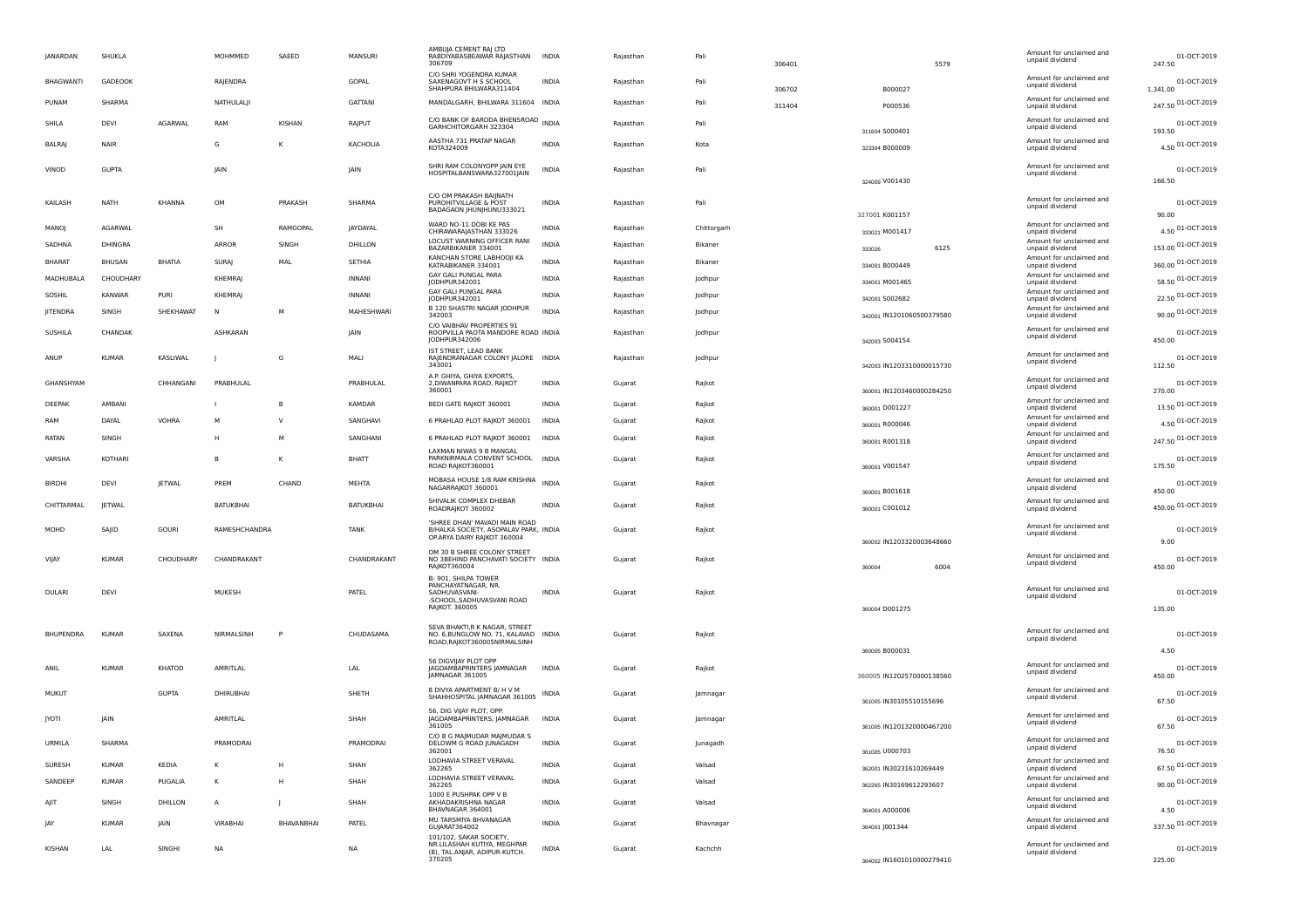| SUNDER           | DEVI             | <b>BOTHRA</b>      | MADAN            |              | SHAH           | SHETH VARI TREET MANDVI DIST-<br><b>KUTCH370465</b>                                    | <b>INDIA</b> | Gujarat | Kachchh   |        | 370205 IN1206850000003220                 |      | Amount for unclaimed and<br>unpaid dividend | 562.50 01-OCT-2019              |
|------------------|------------------|--------------------|------------------|--------------|----------------|----------------------------------------------------------------------------------------|--------------|---------|-----------|--------|-------------------------------------------|------|---------------------------------------------|---------------------------------|
| HEERA            | CHAND            | BIIARNIYAN         | <b>NAVIN</b>     | CHANDRA      | <b>MEHTA</b>   | C/O NUMEHTA SARDAR PATEL ROAD<br>NEARAPANA BAZAR CUTCH MANDVI INDIA<br>370465          |              | Gujarat | Kachchh   |        | 370465 IN1201770100088740                 |      | Amount for unclaimed and<br>unpaid dividend | 01-OCT-2019<br>225.00           |
| <b>BASANTI</b>   |                  | SINGHAL            | SHAMII           | HARI         | PATEL          | AT POST GODPAR VIA DAHISARA<br>FLABHUJ KUTCH 370485                                    | <b>INDIA</b> | Gujarat | Kachchh   |        | 370465                                    | 5650 | Amount for unclaimed and<br>unpaid dividend | 01-OCT-2019<br>4.50             |
| LALIT            | NARAYAN          | <b>INNANI</b>      | SABIRHUSEN       |              | SHAIKH         | 930. GALI NO.15 HIRAMEHTA'S<br>KHADKITOKARSA NI POLE, RAIKHAD INDIA<br>AHMEDABAD380001 |              | Gujarat | Ahmedabad |        | 370485 L000746                            |      | Amount for unclaimed and<br>unpaid dividend | 01-OCT-2019<br>4.50             |
| PRAMILA          | <b>INNANI</b>    |                    | SUNIL            | <b>KUMAR</b> | SHAH           | 1246 TALIA S POLE<br>SARANGPURAHMEDABAD 380001                                         | INDIA        | Gujarat | Ahmedabad |        | 380001 P001978                            |      | Amount for unclaimed and<br>unpaid dividend | 01-OCT-2019<br>4.50             |
| <b>BIMAL</b>     | <b>KUMAR</b>     | MAHESHWARI         | CHANDULAL        |              | LAL            | C/O POPATLAL K SHAH AT<br><b>MARCHIPOLERATAN POLE</b><br>AHMEDABAD 380001              | <b>INDIA</b> | Gujarat | Ahmedabad |        | 380001 B001291                            |      | Amount for unclaimed and<br>unpaid dividend | 01-OCT-2019<br>225.00           |
| RAJENDRA         | <b>KUMBHAT</b>   |                    | SHIV             |              | SHANKAR        | 1598 SHRIRAMIINI SHERI<br>KHADIAAHMEDABAD 380001                                       | INDIA        | Gujarat | Ahmedabad |        | 380001                                    | 6178 | Amount for unclaimed and<br>unpaid dividend | 9.00 01-OCT-2019                |
| <b>NAVRATAN</b>  | MAL              | JAIN               | R                | N            | SHAH           | 1062, HUVAWAK KHANCHO,<br>KIKABHATSPOLE, DARIAPUR<br>AHMEDABAD 380001                  | <b>INDIA</b> | Gujarat | Ahmedabad |        | 380001 N001270                            |      | Amount for unclaimed and<br>unpaid dividend | 01-OCT-2019<br>90.00            |
| BHERAJI          | <b>IETHAI</b>    | MALI               | A                | M            | SONI           | 1747 MANDVIS POLE KHANDARA<br>POLEMOTAWALO S KHANCHO<br>AHMEDABAD380001                | <b>INDIA</b> | Guiarat | Ahmedabad |        | 380001 B000419                            |      | Amount for unclaimed and<br>unpaid dividend | 01-OCT-2019<br>112.50           |
| ATUL             |                  | <b>GHIYA</b>       | D.               | G            | <b>MOMIN</b>   | H NO 2605 TAJPUR PANCHPIPLI<br>OPPVANSIWALA S BUNGLOW<br>JAMALPURAHMEDABAD 380001      | <b>INDIA</b> | Guiarat | Ahmedahad |        | 380001 A002401                            |      | Amount for unclaimed and<br>unpaid dividend | 01-OCT-2019<br>4.50             |
| CHANDULAL        | $\tau$           | KAMDAR             | $\mathsf{R}$     | ${\sf N}$    | SHAH           | 1062, HUVAWALO KHANCHO<br>KIKABHAI SPOLE DARIAPUR<br>AHMEDABAD 380001                  | <b>INDIA</b> | Gujarat | Ahmedabad |        | 380001 C000640                            |      | Amount for unclaimed and<br>unpaid dividend | 01-OCT-2019<br>337.50           |
| <b>HARSUKH</b>   | MAGANLAL         | SANGHANI           | KANTILAL         | M            | SHAH           | 1246, TALIA S POLE<br>SARANGPURAHMEDABAD 380001                                        | <b>INDIA</b> | Gujarat | Ahmedabad |        | 380001 H000717                            |      | Amount for unclaimed and<br>unpaid dividend | 01-OCT-2019<br>193.50           |
| SHARDA           | <b>HARSUKH</b>   | SANGHANI           | PRAYAG           |              | <b>DUTT</b>    | C/O J.S. PANDEY B/3/8,<br>L.R. APARTMENTS, OPP. HINDI -<br>MUNICIPALSCHOOL, SHAHIBAUG, | <b>INDIA</b> | Gujarat | Ahmedabad |        |                                           |      | Amount for unclaimed and<br>unpaid dividend | 01-OCT-2019                     |
|                  |                  |                    |                  |              |                | AHMEDABAD380004                                                                        |              |         |           |        | 380001 5001638                            |      |                                             | 135.00                          |
| VIDYAGAURI       |                  | BHATT              | $\vee$           | C            | PATEL          | 1. FRIENDS CO-OP SOCIETY<br>NEARJAWAHAR CHOWK, SABARMATI INDIA<br>AHMEDABAD380005      |              | Guiarat | Ahmedabad |        | 380004 V000831                            |      | Amount for unclaimed and<br>unpaid dividend | 01-OCT-2019<br>558.00           |
|                  |                  |                    |                  |              |                | A/2, JATAN FLAT.,<br>GANDHIBAUGSOCIETY, NR. GAJJAR                                     |              |         |           |        |                                           |      | Amount for unclaimed and                    |                                 |
| VIIAYKANT        |                  | <b>DOSHI</b>       | <b>HATHISING</b> | H            | SHAH           | HALL, LAWGARDAN AHMEDABAD<br>380006                                                    | <b>INDIA</b> | Gujarat | Ahmedabad |        | 380005 V000832                            |      | unpaid dividend                             | 01-OCT-2019<br>418.50           |
| <b>IITENDRA</b>  |                  | MEHTA              | B                | $\mathsf{N}$ | DESAI          | C/O BHANUSINH JI N DESAI<br>BEHINDLAW COLLEGE,<br>ELLISBRIDGE AHMEDABAD380006          | <b>INDIA</b> | Gujarat | Ahmedabad |        | 380006 Z004539                            |      | Amount for unclaimed and<br>unpaid dividend | 01-OCT-2019<br>31.50            |
| VISHAL           | CHAVDA           |                    | DINSUKHI AI      |              | I AI           | 304, ADITYA TOWER,<br>MITHAKHALI, NR.URVASHI APT.<br>ELLISBRIDGE, AHMEDABAD 380006     | <b>INDIA</b> | Guiarat | Ahmedahad |        |                                           |      | Amount for unclaimed and<br>unpaid dividend | 01-OCT-2019                     |
| SANDIP           |                  | <b>TANK</b>        | B                | M            | SHAH           | 5 SIDDHARTH SOCIETY.<br>ELLISBRIDGEPALDI AHMEDABAD<br>380007                           | <b>INDIA</b> | Guiarat | Ahmedabad |        | 380006<br>380006 IN1201800000149090       | 5619 | Amount for unclaimed and<br>unpaid dividend | 450.00<br>01-OCT-2019<br>112.50 |
| DAMAYANTI        | $\mathsf{C}$     | MANIRAWALA         | PRAVIN           |              | SHAH           | D-33, ALOK APARTMENTS NEAR<br>SABARFLATS NARAYANNAGAR PALDI INDIA                      |              | Gujarat | Ahmedahad |        |                                           |      | Amount for unclaimed and<br>unpaid dividend | 01-OCT-2019                     |
| CHHAYA           | MUKESH           | PATEL              | HARSHADBHAI      |              | RAIA           | AHMEDABAD380007<br>NILPURNA SOCIETY PALDI<br>AHMEDABAD380007                           | <b>INDIA</b> | Guiarat | Ahmedabad |        | 380007 D000938<br>380007 IN30065210169237 |      | Amount for unclaimed and<br>unpaid dividend | 112.50<br>225.00 01-OCT-2019    |
| YOGENDRASINH     | - N              | CHUDASAMA          | P                |              | THAKKAR        | C/O CHANDULAL A THAKKAR<br>PRATIKAPARTMENTS KRISHNA BAG INDIA                          |              | Guiarat | Ahmedahad |        |                                           |      | Amount for unclaimed and<br>unpaid dividend | 01-OCT-2019                     |
|                  |                  |                    |                  |              |                | MANINAGARAHMEDABAD 380008                                                              |              |         |           |        | 380007 IN30097411654062                   |      |                                             | 450.00                          |
| JAMANBHAI        | MEGHJIBHAI       | SOJITRA            | FAROOK           |              | DESAI          | 201 MOIN APARTMENT MUSLIM<br>SOCIETYNAVRANGPURA<br>AHMEDABAD 380009                    | INDIA        | Gujarat | Ahmedabad | 380008 | IN30311610080339                          |      | Amount for unclaimed and<br>unpaid dividend | 01-OCT-2019<br>225.00           |
|                  |                  |                    |                  |              |                | C/O DR R N VAKHIL VMS<br>CONSULTANTPVT LTD CHITARKOOT                                  |              |         |           |        |                                           |      | Amount for unclaimed and                    |                                 |
| CHANDRESH        | D                | SHETH              | SUBODH           | NANUBHAI     | <b>TANTRI</b>  | FLATS GR FLOORASHRAM ROAD<br>AHMEDABAD 380009                                          | <b>INDIA</b> | Gujarat | Ahmedabad | 380009 | C000897                                   |      | unpaid dividend                             | 01-OCT-2019                     |
|                  |                  |                    |                  |              |                | A/5, KAILASH TOWER, AMBALAL                                                            |              |         |           |        |                                           |      |                                             | 72.00                           |
| CHANDRAKANT SHAH |                  |                    | R                | s            | PARIKH         | ICECREAM LANE, STADIUM,<br>NAVRANGPURA, AHMEDABAD<br>380009                            | <b>INDIA</b> | Guiarat | Ahmedabad |        |                                           |      | Amount for unclaimed and<br>unpaid dividend | 01-OCT-2019                     |
|                  |                  |                    |                  |              |                |                                                                                        |              |         |           | 380009 | C000751                                   |      |                                             | 360.00                          |
| RAJEN            |                  | SHAH               | VASANTRAY        | CHUNILAL     | <b>IANI</b>    | G-98/1165 SHIVAM APPARTMENTS<br>NEARVYAS WADI NAVAWADAJ<br>AHMEDABAD380013             | <b>INDIA</b> | Gujarat | Ahmedabad | 380009 | IN30103924202479                          |      | Amount for unclaimed and<br>unpaid dividend | 01-OCT-2019<br>405.00           |
| <b>IAYANT</b>    | MAIMUDAR         |                    | V                | B            | <b>IODHANI</b> | 14, SHRINIKETAN SOCIETY B/D<br>SHANTINAGAR SOCIETY<br>AHMEDABAD 380013                 | <b>INDIA</b> | Gujarat | Ahmedabad | 380013 | J001275                                   |      | Amount for unclaimed and<br>unpaid dividend | 01-OCT-2019<br>382.50           |
| <b>DODIYA</b>    | SURESHBHAI       | GHANSHYAMBHA SARAD |                  |              | SARAD          | 7 B.RAVI KUNI SOCIETY<br>OPPNARANPURA VILLEGE<br>AHMEDABAD 380013                      | <b>INDIA</b> | Guiarat | Ahmedabad | 380013 | IN30097411564217                          |      | Amount for unclaimed and<br>unpaid dividend | 01-OCT-2019<br>90.00            |
| SHABBIRALL       | <b>HAIDERALI</b> | <b>NOORANI</b>     | <b>BHARAT</b>    |              | <b>BHAI</b>    | 45, HARISIDH KRIPA<br>SOCIETY.NARANPURA.CHAR RASTA. INDIA<br>AHMEDABAD380013           |              | Guiarat | Ahmedabad | 380013 | IN30045013124872                          |      | Amount for unclaimed and<br>unpaid dividend | 01-OCT-2019<br>562.50           |
| SANJAY           | MAHASANKAR       | <b>BHATT</b>       | PARESH           |              | PARIKH         | SRI KRISHNA SADAN.<br>NARANPURA, AHMEDABAD 380013                                      | INDIA        | Gujarat | Ahmedabad | 380013 | IN30103924166642                          |      | Amount for unclaimed and<br>unpaid dividend | 01-OCT-2019<br>135.00           |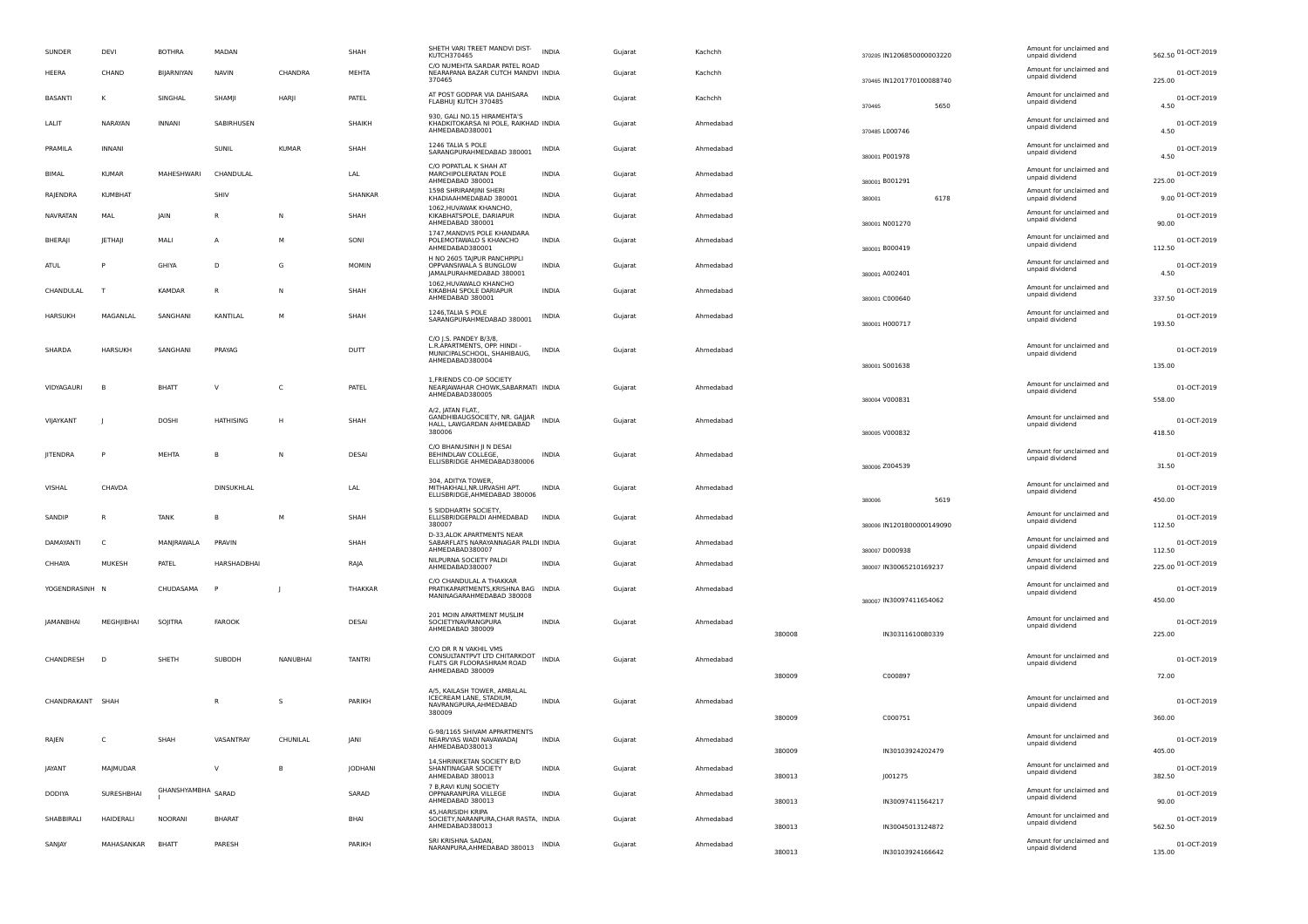| <b>DHARMISHTHA</b>       |              | ANDHARIYA    | PRAGNESH        |              | PARIKH         | 56/664 CHITRAKUT APPARTMENTS<br>SOLARAOD NARANPURA<br>AHMEDABAD 380013                                 | <b>INDIA</b> | Gujarat | Ahmedabad   | 380013           | IN30103924337319              | Amount for unclaimed and<br>unpaid dividend | 01-OCT-2019<br>112.50           |
|--------------------------|--------------|--------------|-----------------|--------------|----------------|--------------------------------------------------------------------------------------------------------|--------------|---------|-------------|------------------|-------------------------------|---------------------------------------------|---------------------------------|
| BIPINKUMAR               | SAVJIBHAI    | LIMBANI      | PRAGNESH        |              | PARIKH         | 56/664 CHITRAKUT APPARTMENTS<br>SOLARAOD NARANPURA<br>AHMEDABAD 380013                                 | INDIA        | Gujarat | Ahmedabad   | 380013           | IN1203030000029960            | Amount for unclaimed and<br>unpaid dividend | 01-OCT-2019<br>157.50           |
| SODHA                    | LAKHIYARJI   | NARANJI      | B               | M            | PATEL          | 17, RAUG UPVAN SOCIETY, NEAR<br>SARDARPATEL COLLIERY<br>AHMEDABAD 380014                               | <b>INDIA</b> | Gujarat | Ahmedabad   | 380013           | IN30097411585140              | Amount for unclaimed and<br>unpaid dividend | 01-OCT-2019<br>225.00           |
| NILANG                   | D            | RAMI         | S               | D            | DUDHELA        | 3 KANAN FLATS BH ISHWAR<br>BHUVANNAVJIVAN AHMEDABAD<br>380014                                          | <b>INDIA</b> | Gujarat | Ahmedabad   | 380014           | N001765                       | Amount for unclaimed and<br>unpaid dividend | 01-OCT-2019<br>450.00           |
| TANVI                    | N            | PATWA        | p               | М            | KOTHARI        | 9 DHURV APTS OPP PURNANAND<br>ASHRAMPOST NAVJIVAN<br>AHMEDABAD 380014                                  | INDIA        | Gujarat | Ahmedabad   | 380014           | IN1304140002239410            | Amount for unclaimed and<br>unpaid dividend | 01-OCT-2019<br>225.00           |
| ANAND                    | RAMESH       | SONI         | м               |              | KANSARA        | A 303 KANCHANBHUMI APP<br><b>BHFKNAK KALA 100 FT</b><br>ROADSATELLITEAHMEDABAD38001 INDIA<br><b>5M</b> |              | Gujarat | Ahmedabad   | 380014           | IN30097410637336              | Amount for unclaimed and<br>unpaid dividend | 01-OCT-2019<br>675.00           |
| PRAGNABEN                | MADAN        | SHAH         | C               | М            | VAIDYA         | B 92 FALGUN SOCIETY JODHPUR<br>GAMROAD SATELITE AHMEDABAD INDIA<br>380015                              |              | Gujarat | Ahmedabad   | 380015           | IN30305210480026              | Amount for unclaimed and<br>unpaid dividend | 01-OCT-2019<br>135.00           |
| NARENDER                 | <b>KUMAR</b> | <b>NAVIN</b> | U               | S            | SHARMA         | A-102 SANSKAR APARTMENT<br>OPPKARANAVATI CLUB B/H<br>SHALBYHOSPITAL AHMEDABAD<br>380015                | INDIA        | Gujarat | Ahmedabad   | 380015           | N001513                       | Amount for unclaimed and<br>unpaid dividend | 01-OCT-2019<br>337.50           |
| MEGHBAI                  | SHAMJI       | PATEL        | KALIDAS         |              | DAS            | SARDA SADAN, 270 MOTI<br>SALVIVADSARASPUR AHMEDABAD INDIA<br>380018                                    |              | Gujarat | Ahmedabad   | 380015           | M002219                       | Amount for unclaimed and<br>unpaid dividend | 01-OCT-2019<br>112.50           |
| MUJAMMILRIYAZ SABIRHUSEN |              | SHAIKH       | LOKCHAND        |              | GEHANI         | BLOCK NO 586/3703 GHB<br>BAPUNAGARAHMEDABAD 380024                                                     | INDIA        | Gujarat | Ahmedabad   | 380018           | IN30098210526237              | Amount for unclaimed and<br>unpaid dividend | 01-OCT-2019<br>112.50           |
| ARADHANA                 | -S           | SHAH         | LOKCHAND        |              | <b>GEHANI</b>  | BLOCK NO 586/3703 GHB<br>BAPUNAGARAHMEDABAD 380024                                                     | INDIA        | Gujarat | Ahmedabad   | 380024           | A001763                       | Amount for unclaimed and<br>unpaid dividend | 01-OCT-2019<br>13.50            |
| <b>BUDHAELAL</b>         | SHAH         |              | RAMESH          |              | VORA           | X-8, GHANSYAM NAGAR NEAR<br>SUBHASHBRIDGE ASHRAM ROAD<br>AHMEDABAD380027                               | <b>INDIA</b> | Gujarat | Ahmedabad   | 380024           | B000703                       | Amount for unclaimed and<br>unpaid dividend | 01-OCT-2019<br>607.50           |
| GITA                     | <b>SURYA</b> | PRASAD       | s               | s            | BAID           | 216 SUNSET HOUSE OPP SWAMI<br>NARAYANGURUKUL DRIVE IN ROAD INDIA<br>MEMNAGARAHMEDABAD 380052           |              | Gujarat | Ahmedabad   |                  |                               | Amount for unclaimed and<br>unpaid dividend | 01-OCT-2019                     |
| GULAMMOHIUDD SHAIKH      |              |              | S               | A            | PATEL          | 57 GUNATI NAGAR SOC<br>MEMNAGARAHMEDABAD 380052                                                        | INDIA        | Gujarat | Ahmedabad   | 380027<br>380052 | G000402<br>G000516            | Amount for unclaimed and<br>unpaid dividend | 607.50<br>01-OCT-2019<br>225.00 |
| <b>JAGDISH</b>           | HIRALAL      | SHAH         | Y               | А            | TAKTAWALA      | 5 SAMKEET BUNGLOWS B/H HOTEL<br>GRANDBHAGWATI S G HIGHWAY<br>BODAKDEVAHMEDABAD 380054                  | <b>INDIA</b> | Gujarat | Ahmedabad   |                  |                               | Amount for unclaimed and<br>unpaid dividend | 01-OCT-2019                     |
| MAHALAXMIBEN RAMANLAL    |              | SHAH         | N               | R            | SHAH           | 26 RANA PARK BLOCK NO 3<br>GHATLODIAROAD AHMEDABAD                                                     | INDIA        | Gujarat | Ahmedabad   | 380052           | J000579                       | Amount for unclaimed and                    | 166.50<br>01-OCT-2019           |
|                          |              |              |                 |              |                | 380061<br>TENEMENT NO B-3/78 SWI PARK CO                                                               |              |         |             | 380052           | M000705                       | unpaid dividend<br>Amount for unclaimed and | 418.50                          |
| <b>PUSHPAVATI</b>        | ARVIND       | <b>KUMAR</b> | s               | R            | MEHTA          | OPHSG SOCIETY LTD GHATLODIA<br>POSTOFFICE AHMEDABAD 380061                                             | <b>INDIA</b> | Gujarat | Ahmedabad   | 380052           | P000431                       | unpaid dividend                             | 01-OCT-2019<br>27.00            |
| REHANABANU               | DAWOODBHAI   | <b>MOMIN</b> | A               | М            | JETHABHAI      | 237/2834 SATYAM APPARTMENT,<br>SOLAROAD, NARANPURA,<br>AHMEDABAD 380063                                | INDIA        | Gujarat | Ahmedabad   | 380052           | R000403                       | Amount for unclaimed and<br>unpaid dividend | 01-OCT-2019<br>247.50           |
| SHAKUNTLABEN RAMANLAL    |              | SHAH         | CHIMANLAL       |              | PANCHAL        | <b>B 2 MAN SAROVAR FLAT</b><br>NRSAMRETHSUMAR MAHANDER<br>LAW GARDENELLISBRIDGE<br>AHMEDABAD 380076    | <b>INDIA</b> | Gujarat | Ahmedabad   |                  |                               | Amount for unclaimed and<br>unpaid dividend | 01-OCT-2019                     |
| SUNIL                    | к            | SHAH         | Н               | D            | MANEK          | PLOT NO 804 SECTOR 21 OPP<br>DRSURESH SHAH S DISPENSARY                                                | <b>INDIA</b> | Gujarat | Gandhinagar | 380052           | S000993                       | Amount for unclaimed and<br>unpaid dividend | 418.50<br>01-OCT-2019           |
| SURESH                   | CHANDRA      | $\vee$       | BALKRISHNA      |              | PUROHIT        | GANDHINAGAR 382021<br>BLOCK NO-786.ADARSH NAGAR<br>SECTORNO-24, GANDHI NAGAR                           | INDIA        | Gujarat | Gandhinagar | 380052           | 5003213                       | Amount for unclaimed and<br>unpaid dividend | 13.50<br>01-OCT-2019            |
| RAMESHCHANDR             | ISHWERLAL    | SHAH         | <b>DOSABHAI</b> | L            | VORA           | 382023<br>62, GHANYAJA VAS, DIST.<br>AHMEDABAD, MANDAL. 382130                                         | INDIA        | Gujarat | Ahmedabad   | 380052<br>380052 | S004055<br>IN30018311205515   | Amount for unclaimed and<br>unpaid dividend | 4.50<br>486.00 01-OCT-2019      |
| PRAVIN                   | м            | PANCHAL      | DOSABHAI        | L            | VORA           | 62, GHANYAJA VAS, DIST.<br>AHMEDABAD, MANDAL. 382130                                                   | INDIA        | Gujarat | Ahmedabad   | 380052           | P002028                       | Amount for unclaimed and<br>unpaid dividend | 22.50 01-OCT-2019               |
| RAKESH                   | SHAH         |              | SHAKARLAL       | MAGANLAL     | MEHTA          | KAMLESH MODAL INDUSTRIES L-<br>589 G ID C ESTATE ODHAV<br>AHMEDABAD 382415                             | <b>INDIA</b> | Gujarat | Ahmedabad   | 380052           | R002206                       | Amount for unclaimed and<br>unpaid dividend | 01-OCT-2019<br>247.50           |
| RAKESH                   | SHAH         |              |                 | c            | <b>BHAVSAR</b> | BHARAT INVESTMENT LAVARKDI AT INDIA<br>KADIMEHSANA 382715                                              |              | Gujarat | Ahmedabad   | 380052           | Z004611                       | Amount for unclaimed and<br>unpaid dividend | 01-OCT-2019<br>85.50            |
| SANTOSHKUMAR MAYAPRASAD  |              | VARMA        | R               | $\mathsf{C}$ | <b>BHAVSAR</b> | 237/2834 SATYAM APPARTMENT,<br>SOLAROAD, NARANPURA,<br>AHMEDABAD 380063                                | <b>INDIA</b> | Gujarat | Ahmedabad   |                  |                               | Amount for unclaimed and<br>unpaid dividend | 01-OCT-2019                     |
| PRIYESH                  | NARESH       | KAPASI       | NARENDRA        | <b>KUMAR</b> | M              | BAROT VAS B H MATRI MATA<br>TEMPLEKALOL 382721                                                         | <b>INDIA</b> | Gujarat | Gandhinagar | 380052<br>380052 | IN1202930000037110<br>P001515 | Amount for unclaimed and<br>unpaid dividend | 22.50<br>4.50 01-OCT-2019       |
| KOKILA                   | BHANUSINHAJI | DESAI        | P               | P            | PATEL          | C/O PRABHUDAS PARSHOTTAMDAS<br>PATELBHAMRJA NALA JAKATNAKA INDIA<br>MEHSANA384001                      |              | Gujarat | Mahesana    |                  |                               | Amount for unclaimed and<br>unpaid dividend | 01-OCT-2019                     |
| PRAGNA                   | BHANU        | SINHA        | $\vee$          | P            | RAWAL          | NARSHI PATEL S MADH MEHSANA                                                                            | <b>INDIA</b> |         | Mahesana    | 380052           | K000863                       | Amount for unclaimed and                    | 135.00<br>135.00 01-OCT-2019    |
|                          |              |              |                 |              |                | 384001                                                                                                 |              | Gujarat |             | 380052           | P000822                       | unpaid dividend                             |                                 |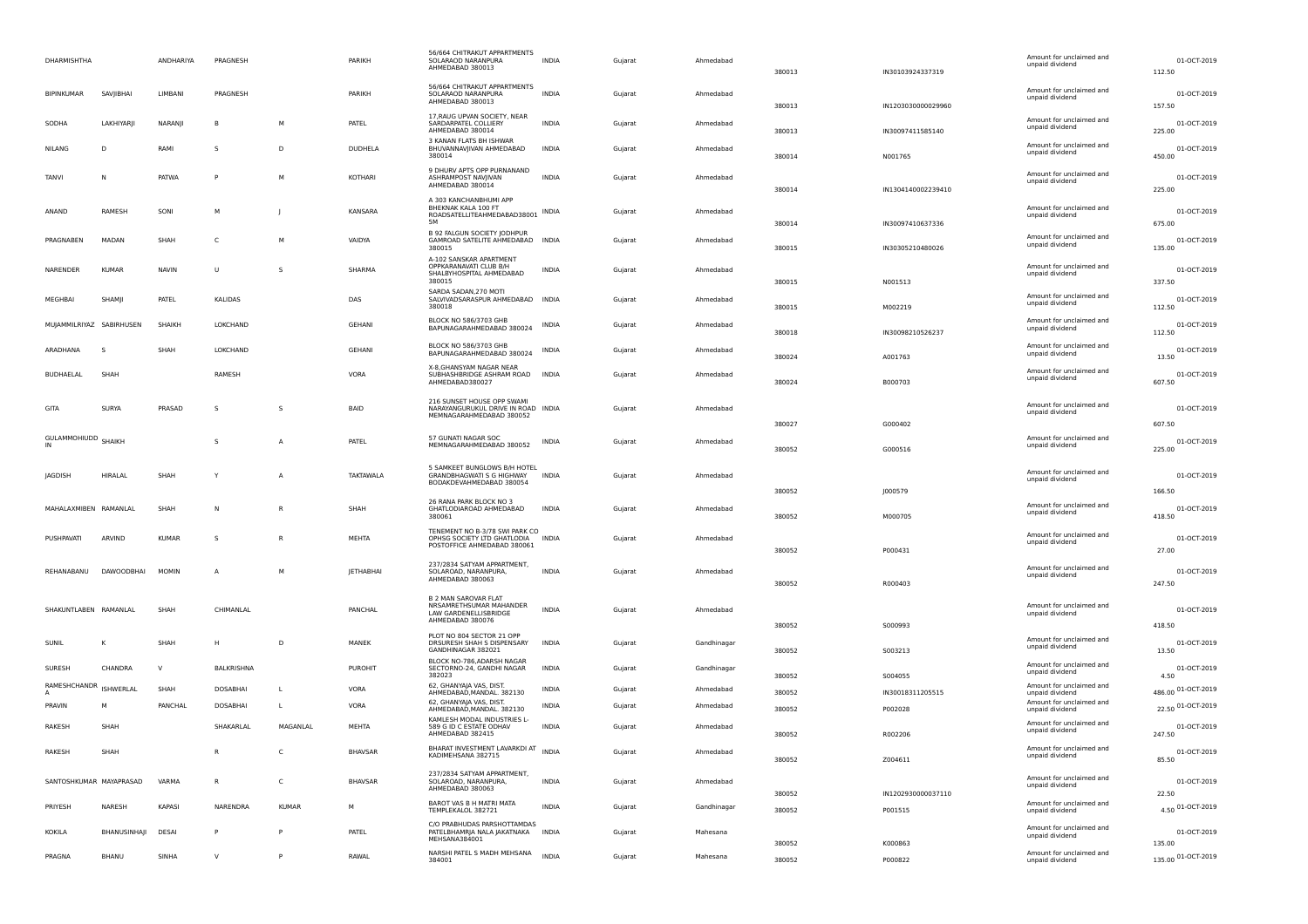| RAJESH                                | ZAVERI          |                | <b>JOITARAM</b>     | <b>NATTHUDAS</b>  | PATEL          | 6. MAHASHAKTI SOCIETY. OPI<br>ANUPAMSOCIETY, RADHANPUR<br>ROAD, MEHSANA.384002               | INDIA        | Gujarat | Mahesana  | 380052           | R002783            | Amount for unclaimed and<br>unpaid dividend | 01-OCT-2019<br>450.00       |
|---------------------------------------|-----------------|----------------|---------------------|-------------------|----------------|----------------------------------------------------------------------------------------------|--------------|---------|-----------|------------------|--------------------|---------------------------------------------|-----------------------------|
| RAMILA                                | SHAH            |                | KANTILAL            |                   |                | <b>B 13 TULSI BUNGLOWS OPP</b><br>MARUTIFLATS RADHANPUR ROAD                                 | <b>INDIA</b> | Guiarat | Mahesana  |                  |                    | Amount for unclaimed and<br>unpaid dividend | 01-OCT-2019                 |
| FARZANA                               | DESAI           |                | H                   |                   | PATEL          | MEHSANA384002<br>11, VRUNDAVAN SOCIETY NEAR<br>HIGH WAYMEHSANA 384002                        | <b>INDIA</b> | Gujarat | Mahesana  | 380052<br>380052 | R002254<br>F000451 | Amount for unclaimed and<br>unpaid dividend | 4.50<br>225.00 01-OCT-2019  |
| AMRISH                                |                 | PARIKH         | н                   |                   | PATEL          | 11. VRUNDAVAN SOCIETY NEAR<br>HIGH WAYMEHSANA 384002                                         | <b>INDIA</b> | Guiarat | Mahesana  | 380052           | M000895            | Amount for unclaimed and<br>unpaid dividend | 112.50 01-OCT-2019          |
| PADMA                                 | SUBODH          | <b>TANTRI</b>  | MADHAVLAL           |                   | PATEL          | C/O NAVDEEP PRINTRY STATION<br>ROADUN HA 384170                                              | <b>INDIA</b> | Gujarat | Mahesana  | 380052           | P001298            | Amount for unclaimed and<br>unpaid dividend | 58.50 01-OCT-2019           |
| VEENABEN                              | RAIENDRA        | PARIKH         | NAVINCHANDRA        | MOHANLAL          | SHAH           | BAZAR ROAD DIST MEHSANA<br>PATAN384265                                                       | <b>INDIA</b> | Gujarat | Mahesana  | 380052           | V000405            | Amount for unclaimed and<br>unpaid dividend | 247.50 01-OCT-2019          |
| <b>BHANUMATI</b>                      | VASANTRAY       | <b>JANI</b>    | <b>MAHFNDRA</b>     |                   | KUMAR          | 23, VASANT PARK SOCIETY<br>STATIONROAD VISNAGAR                                              | <b>INDIA</b> | Gujarat | Mahesana  |                  |                    | Amount for unclaimed and<br>unpaid dividend | 01-OCT-2019                 |
| SAVITA                                | VADILAL         | <b>JODHANI</b> | RAMESHCHANDRA       |                   | <b>JOSHI</b>   | MAHESANA 384315<br>KOTHARI BULDG NEAR<br>KIRTISTAMBHPALANPUR 385001                          | INDIA        | Gujarat | Patan     | 380052           | B000584            | Amount for unclaimed and<br>unpaid dividend | 112.50<br>01-OCT-2019       |
| SAVITABEN                             | SARABHAI        | PATEL          | BHIKHABHAI          |                   | PATEL          | LAXMI NAGAR, NR BECHARPURA<br>RLY., OLD LAXMIPURA PALANPUR                                   | <b>INDIA</b> | Gujarat | Patan     | 380052           | 5000986            | Amount for unclaimed and<br>unpaid dividend | 247.50<br>01-OCT-2019       |
|                                       |                 |                |                     |                   |                | 385002<br><b>LAXMLNAGAR, NR RECHARPURA</b>                                                   |              |         |           | 385001           | S001808            | Amount for unclaimed and                    | 342.00                      |
| SARLA                                 | CHANDRAKANT     | NAYAK          | BHIKHABHAI          |                   | PATEL          | RLY., OLD LAXMIPURA PALANPUR<br>385002                                                       | <b>INDIA</b> | Gujarat | Patan     | 385002           | S003214            | unpaid dividend                             | 01-OCT-2019<br>256.50       |
| TARALA                                | <b>BPATEL</b>   |                | <b>IAYANTILAL</b>   |                   | PATEL          | BHAVNI DASVI KHADKI DESAI<br>VAGONADIAD 387001                                               | <b>INDIA</b> | Gujarat | Ahmedabad | 385002           | T000728            | Amount for unclaimed and<br>unpaid dividend | 4.50 01-OCT-2019            |
| <b>VIRAI</b>                          | PARIKH          |                | <b>IAYANTILAL</b>   | P                 | PATEL          | BHAVANI DASVI KHADKI DESAI<br>VAGONADIAD 387001                                              | <b>INDIA</b> | Gujarat | Ahmedabad | 387001           | V001509            | Amount for unclaimed and<br>unpaid dividend | 112.50 01-OCT-2019          |
| NAYANA                                |                 | PARIKH         | <b>GORDHANBHAI</b>  |                   | PATEL          | PATEL FALIYA, TA.-MAHUDHA, DIST.-<br>KHEDA, NANI KHODAL 387335                               | <b>INDIA</b> | Gujarat | Ahmedabad | 387001           | Z004111            | Amount for unclaimed and<br>unpaid dividend | 01-OCT-2019<br>94.50        |
| <b>BHAVNA</b>                         | DAVE            |                | INDULAL             |                   | SHAH           | KAPASIA BAZAR NEAR TOWER<br>OPP.LAXMI VILAS BANK ANAND<br>388001                             | <b>INDIA</b> | Gujarat | Anand     | 387335           | B001584            | Amount for unclaimed and<br>unpaid dividend | 01-OCT-2019<br>4.50         |
| <b>BHARAT</b>                         | PATEL           |                | <b>INDULAL</b>      |                   | SHAH           | KAPASIA BAZAR NEAR TOWER<br>OPP.LAXMI VILAS BANK ANAND<br>388001                             | <b>INDIA</b> | Guiarat | Anand     | 388001           | Z006014            | Amount for unclaimed and<br>unpaid dividend | 01-OCT-2019<br>4.50         |
| VIDHI                                 | м               | <b>KANSARA</b> | KESHAVLAL           |                   | SHAH           | 15, TULSI PARK SOCIETY OPP<br>PANCHALHALL VIDYANAGAR ROAD INDIA<br>ANAND 388001              |              | Gujarat | Anand     | 388001           | IN1301930001049080 | Amount for unclaimed and<br>unpaid dividend | 01-OCT-2019<br>22.50        |
| PATEL                                 | MITTUL          | BABUBHAI       | PUNAMBHAI           |                   | PATEL          | <b>RALSMIT SARDAR PATEL HSG SOC</b><br>NEARTULSI CINEMA ANAND 388001 INDIA                   |              | Gujarat | Anand     | 388001           | P001913            | Amount for unclaimed and<br>unpaid dividend | 01-OCT-2019<br>265.50       |
| VAIDYA                                | <b>IAYENDRA</b> | CHIMANLAL      | CHITTARANIAN        |                   | GOR            | DHOLLFALIA NEAR NANA<br>ADADHDHARMSHALA MATHIA<br>CHORA ANANDKHEDA 388001                    | <b>INDIA</b> | Gujarat | Anand     | 388001           | V000404            | Amount for unclaimed and<br>unpaid dividend | 01-OCT-2019<br>148.50       |
| VINOD                                 | SHARMA          |                | CHANDRAKANT         | MAGANI AI         | SUTHER         | 11 IAI ADEEP SOCIETY REHIND<br>NEHRUHALL NANA BAZAR VALLABH INDIA<br>VIDYANAGAR388120        |              | Gujarat | Anand     | 388001           | V001189            | Amount for unclaimed and<br>unpaid dividend | 01-OCT-2019<br>72.00        |
| <b>ASHABEN</b>                        | PATEL           |                | KANTI               | BHA               | PATEL          | G-1, TANMAY COMPLEX NEAR<br>BHAIKAKASTATUE V V NAGAR                                         | <b>INDIA</b> | Gujarat | Anand     |                  |                    | Amount for unclaimed and                    | 01-OCT-2019                 |
|                                       |                 |                |                     |                   |                | 388120<br>C-7/5, GEB COLONY, THERMAL                                                         |              |         |           | 388120           | 7004682            | unpaid dividend<br>Amount for unclaimed and | 13.50                       |
| ASHABEN                               | PATEL           |                | <b>GIRISHBHAI</b>   |                   | PATEL          | POWERSTATION, WANAKBORI, DISTT. INDIA<br>KHEDA, THASRA 388239<br>JAWAHAR NAGAR SOCIETY NAPAD |              | Gujarat | Kheda     | 388120           | Z004683            | unpaid dividend                             | 01-OCT-2019<br>18.00        |
| MAHENDRA                              | PATEL           |                | N                   | D                 | MAKWANA        | ANANDNR POST OFFICE NAPAD<br>GUJARAT388350                                                   | <b>INDIA</b> | Gujarat | Narmada   | 388239           | Z004684            | Amount for unclaimed and<br>unpaid dividend | 01-OCT-2019<br>13.50        |
| PARTH                                 | PATEL           |                | PATEL               | <b>ASHWINBHAI</b> | RAVIIBHAI      | C/O PATEL MANISHABEN<br>SAMIRBHAI, VACHLI KHADKI,<br>DHARMAJ, GUJARAT388430                  | <b>INDIA</b> | Guiarat | Dahod     | 388350           | Z004685            | Amount for unclaimed and<br>unpaid dividend | 01-OCT-2019<br>13.50        |
| ROHAN                                 | PATFI           |                | <b>KAMAI PRABHA</b> | <b>BHUPFNDRA</b>  | SARAIYA        | C/O SHANTILAL KESHRIMAL<br>SARAIYADOLAT GAN  BAZAR P O<br>DOHAD DOHAD389151                  | <b>INDIA</b> | Gujarat | Dahod     | 388430           | 7004686            | Amount for unclaimed and<br>unpaid dividend | 01-OCT-2019<br>13.50        |
| JAGDISHCHANDR<br>ASHANKERLALPA<br>TEL |                 |                | KAMALPRABHA         | BHUPENDRA         | SARAIYA        | C/O SHANTILAL KESHRIMAL<br>SARAIYADOLAT GANJ BAZAR P O<br>DOHAD DOHAD389151                  | <b>INDIA</b> | Gujarat | Dahod     | 389151           | J000581            | Amount for unclaimed and<br>unpaid dividend | 01-OCT-2019<br>247.50       |
| MAYA                                  | DEVI            | MULCHAND       | T                   | N                 | DAVE           | CONSULTANT PHYSICIAN SHIYAPURA INDIA<br>RAOPURA BARODA 390001                                |              | Gujarat | Vadodara  | 389151           | M000868            | Amount for unclaimed and<br>unpaid dividend | 01-OCT-2019<br>54.00        |
| <b>HIRALAL</b>                        | L.              | <b>GEHANI</b>  | KANTILAL            | SHAH              | RETD           | AMRATLAL VAKIL'S<br>KHADAKINARSINHJIS POLE BARODA INDIA<br>390001                            |              | Guiarat | Vadodara  | 390001           | Z004123            | Amount for unclaimed and<br>unpaid dividend | 01-OCT-2019<br>94.50        |
| <b>HIRALAL</b>                        | L               | <b>GEHANI</b>  | P                   | M                 | VYAS           | S P VYAS & CO CHARTERED<br>ACCOUNTANTANAND BHAVAN, OPP INDIA<br>S N DASS BHAVANBARODA 390001 |              | Gujarat | Vadodara  | 390001           | Z004124            | Amount for unclaimed and<br>unpaid dividend | 01-OCT-2019<br>94.50        |
| KALYANI                               | MANIAR          |                | <b>BHAILL</b>       | BHA               | H              | 17, PATEL CHAUL BEHIND DINESH<br>MILLSPADRA ROAD BARODA<br>390005                            | <b>INDIA</b> | Gujarat | Vadodara  | 390001           | K001871            | Amount for unclaimed and<br>unpaid dividend | 01-OCT-2019<br>4.50         |
| <b>JYOTSANA</b>                       | <b>HEMANT</b>   | SUTHAR         | PRIYAKANT           | NAGARDAS          | <b>ADESHRA</b> | 15 HARLBHAKTLCOLONY OLD<br>PADRAROAD BARODA 390007                                           | <b>INDIA</b> | Gujarat | Vadodara  | 390005           | J001227            | Amount for unclaimed and<br>unpaid dividend | 783.00 01-OCT-2019          |
| ANII                                  | SINGH           | <b>BAID</b>    | TRIBHAVANDAS        |                   | DAS            | D/11. SWAMI NARAYAN NAGAR<br>NEARGANDHI PARK HARNI ROAD<br>VADODARA390022                    | <b>INDIA</b> | Gujarat | Vadodara  | 390007           | A001226            | Amount for unclaimed and<br>unpaid dividend | 01-OCT-2019<br>72.00        |
| SUMANBEN                              | <b>NARENDRA</b> | <b>KUMAR</b>   | SH                  |                   | GANDA          | 56/380 SULABH FLATS OPP<br>SAIBABATEMPLE ELLORA PARK<br>RACE COURSEBARODA 390023             | INDIA        | Gujarat | Vadodara  | 390022           | 5000426            | Amount for unclaimed and<br>unpaid dividend | 01-OCT-2019<br>342.00       |
| VINOD                                 | <b>KUMAR</b>    | <b>MEHTA</b>   | MAHESHCHANDRA       |                   | PATEL          | 242, SHAKTINAGAR G. H. B.<br>BHARUCH392001                                                   | <b>INDIA</b> | Gujarat | Vadodara  | 390073           | V000407            | Amount for unclaimed and<br>unpaid dividend | 81.00 01-OCT-2019           |
| AMIN                                  | NARENDRA        | MAGANLAL       | VIRENDRABHA         |                   |                | C-674 "DATTA KRUPA", DHARIA<br>SHERI, LALLUBHAI CHAKALA,                                     | <b>INDIA</b> | Gujarat | Vadodara  |                  |                    | Amount for unclaimed and<br>unpaid dividend | 01-OCT-2019                 |
| KAILASBEN                             | CHIMANLAL       | PANCHAL        | <b>NA</b>           | <b>NA</b>         | <b>NA</b>      | <b>BROACH 392001</b><br>C/O BANK OF BARODA BARDOLI<br>DISTSURAT 394601                       | <b>INDIA</b> | Gujarat | Vadodara  | 392001<br>392001 | A000664<br>K000671 | Amount for unclaimed and<br>unpaid dividend | 81.00<br>342.00 01-OCT-2019 |
|                                       |                 |                |                     |                   |                |                                                                                              |              |         |           |                  |                    |                                             |                             |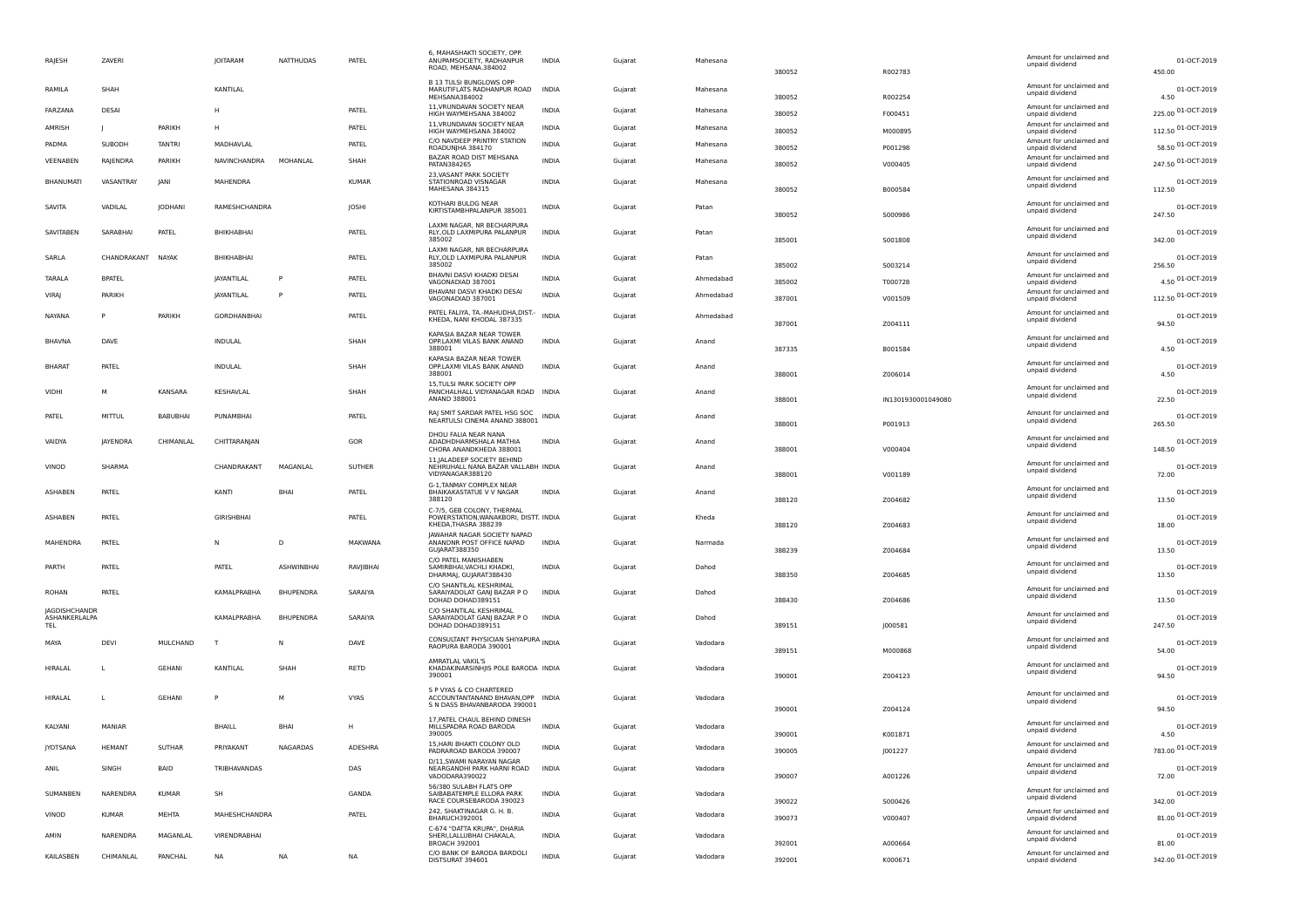| <b>TARABEN</b>        | RAMESHBHAI            | PATEL              | ABDULHAK          | SULEMAN          | TAKOLIYA        | PANDOOR STREET BARDOLI DIST.<br>-SURAT SURAT 394601                                                                                                    | <b>INDIA</b> | Gujarat     | Surat       | 394004 | T000674            | Amount for unclaimed and<br>unpaid dividend | 135.00 01-OCT-2019    |
|-----------------------|-----------------------|--------------------|-------------------|------------------|-----------------|--------------------------------------------------------------------------------------------------------------------------------------------------------|--------------|-------------|-------------|--------|--------------------|---------------------------------------------|-----------------------|
| <b>ASHOK</b>          | <b>HIRALAL</b>        | MANEK              | AMRAT             |                  | LAL             | C/O SHANTILAL R TAILOR<br>BAZAR, BARDOLE SURAT 394601                                                                                                  | <b>INDIA</b> | Gujarat     | Surat       | 394601 | A000421            | Amount for unclaimed and<br>unpaid dividend | 81.00 01-OCT-2019     |
| RAJESHWARI            | PUROHIT               |                    | LALLUBHAI         | KARSANBHAI       | PRAJAPATI       | KUMBHARWAD KANPURA TAL VYARA INDIA<br><b>DISTTAPI 394650</b>                                                                                           |              | Guiarat     | Surat       | 394601 | R002416            | Amount for unclaimed and<br>unpaid dividend | 112.50 01-OCT-2019    |
| RATILAL               | PARSHOTTAMDAS PANCHAL |                    | DHAN              |                  | SUKHLAL         | 8/1547, OSWAL STREET GOPIPURA<br>SURAT395001                                                                                                           | <b>INDIA</b> | Guiarat     | Surat       | 394601 | IN30246110271449   | Amount for unclaimed and<br>unpaid dividend | 706.50 01-OCT-2019    |
| CHANDAR               | KANT                  | GOVINDRAM          | KAMLESH           |                  | MODI            | 10/1547 OSWAL STREET<br>GOPIPURA10/1547 SURAT 395001                                                                                                   | INDIA        | Gujarat     | Surat       | 395001 | C000411            | Amount for unclaimed and<br>unpaid dividend | 01-OCT-2019<br>90.00  |
| <b>DINESHBHAI</b>     | SHIVLAL               | DHOLAKIA           | MAGANAII          |                  | <b>PUROHIT</b>  | C/O GAMANLAL THAKORDAS<br>MEHTA7/2728.BORDI SHERI<br>SEYADPURA SURAT395003<br>C/O GAMANLAL THAKORDAS                                                   | <b>INDIA</b> | Guiarat     | Surat       | 395001 | IN1201060002215950 | Amount for unclaimed and<br>unpaid dividend | 01-OCT-2019<br>112.50 |
| MIRANI                | RATILAL               | CHHANALAL          | MAGANAJI          |                  | <b>PUROHIT</b>  | MEHTA7/2728.BORDI SHERI<br>SEYADPURA SURAT395003<br>C. 313. KAILASH                                                                                    | <b>INDIA</b> | Gujarat     | Surat       | 395003 | M000698            | Amount for unclaimed and<br>unpaid dividend | 01-OCT-2019<br>598.50 |
| PRAVEEN               | CHANDRA               | SAKARALAL          | ARIANBHAI         | LAVIIBHAI        | VAGHASIYA       | APARTMENT, CHAMUNDA NAGAR, L.<br>H. ROAD, NR.VASANBHIKHANI<br>WADI, VARACHA ROAD, SURAT<br>395006                                                      | <b>INDIA</b> | Gujarat     | Surat       | 395003 | P001494            | Amount for unclaimed and<br>unpaid dividend | 01-OCT-2019<br>94.50  |
| PRAIAPAT              | <b>DINESHKUMAR</b>    |                    |                   | PD               | KANORA          | FLAT NO. 103, GOVINDJI<br>PALACE, NEAR OLD UMARAJAKAT -<br>NAKA, PARLAPAINT, SURAT 395007                                                              | <b>INDIA</b> | Gujarat     | Surat       | 395003 | IN30123310316649   | Amount for unclaimed and<br>unpaid dividend | 01-OCT-2019<br>225.00 |
| HANSA                 | R                     | <b>BHAVSAR</b>     | RANIITRAI         | NATVERI AI       | DESAI           | 6. KRUSHNA KUNI SOCIETY.<br><b>D, NRUSHIWA NUIS JOULETT, S.V.R</b><br>NEARINDOOR STADIUM POST S.V.R<br>ENGG.COLLEGE, ATHWALINES<br><b>SURAT 395007</b> |              | Gujarat     | Surat       | 395007 | Z006028            | Amount for unclaimed and<br>unpaid dividend | 01-OCT-2019<br>54.00  |
| MANILAL               | LALUBHAI              | <b>BAROT</b>       | DILIP             |                  | RATHOD          | 202, AVENUE PARK NEAR CITY<br>LIGHTSOCI AATHAVA LINES SURAT INDIA<br>395007                                                                            |              | Gujarat     | Surat       | 395007 | M002279            | Amount for unclaimed and<br>unpaid dividend | 01-OCT-2019<br>225.00 |
| <b>BILKISH</b>        | JANMAHAMMAD           | PIPRANI            | JAYANTILAL        | P                | <b>BHAGAT</b>   | G/2 SIDHDHARATH APARTMENT<br>NEARDREAMLAND TALKIES TITHAL INDIA<br>RAODVALSAD 396001                                                                   |              | Gujarat     | Surat       | 395007 | IN1205430000016430 | Amount for unclaimed and<br>unpaid dividend | 01-OCT-2019<br>450.00 |
| DHANIIBHAI            | PRABHUDAS             | PATEL              | <b>JAYANTILAL</b> | P                | <b>BHAGAT</b>   | <b>G/2 SIDHDHARATH APARTMENT</b><br>NEARDREAMLAND TALKIES TITHAL INDIA<br>RAODVALSAD 396001                                                            |              | Guiarat     | Surat       | 396001 | D000641            | Amount for unclaimed and<br>unpaid dividend | 01-OCT-2019<br>247.50 |
| <b>TARUNA</b>         | VISHNURAY             | RAWAI              |                   |                  | <b>MURARII</b>  | 20, MANGESH SHENOY STREET<br>MUMBAI400001                                                                                                              | <b>INDIA</b> | Maharashtra | Mumbai City | 400002 | T000498            | Amount for unclaimed and<br>unpaid dividend | 63.00 01-OCT-2019     |
| DILIPKUMAR            | <b>KANTILAL</b>       | PATEL              | G                 |                  | MALUDE          | C/O HANUMAN TRADING CO<br>SONAWALABUILDG, 65 APOLLO ST INDIA<br>MUMBAI 400001                                                                          |              | Maharashtra | Mumbai City | 400002 | IN30127630179597   | Amount for unclaimed and<br>unpaid dividend | 01-OCT-2019<br>22.50  |
| <b>ISHWAR</b>         | <b>BHAI</b>           | HARGOVINDDAS KHADU |                   |                  | BHAI            | 243 JUMA MASJID MUMBAI 400002 INDIA                                                                                                                    |              | Maharashtra | Mumbai City | 400002 | 1000406            | Amount for unclaimed and<br>unpaid dividend | 22.50 01-OCT-2019     |
| KANTIRHAI             | MADHAVI AI            | PATEL              | B                 | G                | SHAH            | 294 C KAI BADEVI ROAD GOVIND<br>WADI1ST FLOOR MUMBAI 400002                                                                                            | <b>INDIA</b> | Maharashtra | Mumbai City | 400002 | K001830            | Amount for unclaimed and<br>unpaid dividend | 01-OCT-2019<br>166.50 |
| DASRATHBHAI           | S                     | PATEL              | HAMID             |                  | BADSHAH         | ISMAIL BLDG NEW CUTLERI<br>MARKET2ND FLOOR ROOM NO 29<br>MUMBAI 400002                                                                                 | <b>INDIA</b> | Maharashtra | Mumbai City | 400002 | D001239            | Amount for unclaimed and<br>unpaid dividend | 01-OCT-2019<br>112.50 |
| RAMANLAL              | BHUDARBHAI            | <b>TANNA</b>       | SH                |                  | UMEDCHAND       | 157/5 CAWEL CROSS LANE NO 5<br>DRVIKASH STREET KALBADEVI<br>ROADMUMBAI 400002                                                                          | <b>INDIA</b> | Maharashtra | Mumbai City | 400002 | R000749            | Amount for unclaimed and<br>unpaid dividend | 01-OCT-2019<br>22.50  |
| SHAH                  | <b>YOGESH</b>         | KUMAR              | $\mathbf{L}$      | К                | PANCHMATIA      | 15-B SHANKER BARI LANE 2ND<br>FLOOR RNO 246 H L NIVAS CHIRA<br>BAZARMUMBAI 400002                                                                      | <b>INDIA</b> | Maharashtra | Mumbai City | 400002 | S000997            | Amount for unclaimed and<br>unpaid dividend | 01-OCT-2019<br>22.50  |
| MANJULABEN            | MAHENDRA              | <b>KUMAR</b>       | <b>NA</b>         |                  | <b>NA</b>       | C/O MAHARAIA<br>ENTERPRISES14, KOLBHAT CROSS<br>LANE DR M BVELKAR STREET<br><b>MUMBAI 400002</b>                                                       | <b>INDIA</b> | Maharashtra | Mumbai City | 400002 | M002187            | Amount for unclaimed and<br>unpaid dividend | 01-OCT-2019<br>54.00  |
| <b>KOKILABEN</b>      | RAMESHCHANDR JOSHI    |                    | <b>IUGAL</b>      |                  | KISHORE         | C/O RAMBALLABH RAMNARAYAN<br>312, KALBADEVI ROAD MUMBAI<br>400002                                                                                      | <b>INDIA</b> | Maharashtra | Mumbai City | 400002 | K001750            | Amount for unclaimed and<br>unpaid dividend | 01-OCT-2019<br>225.00 |
| DARSHANA              |                       | PATFI              | VIRI              | VELII            | CHHEDA          | 122-C DATTA MANDIR<br>BULDGTHAKURDWAR ROAD<br>MUMBAI 400002                                                                                            | <b>INDIA</b> | Maharashtra | Mumbai City | 400002 | D001153            | Amount for unclaimed and<br>unpaid dividend | 01-OCT-2019<br>22.50  |
| NILESH                |                       | PATEL              | HARGOVINDSINGH N  |                  | BAJAJ           | 325, KALBADEVI ROAD, 5TH<br>FLOORMUMBAL 400002                                                                                                         | INDIA        | Maharashtra | Mumbai City | 400002 | N001282            | Amount for unclaimed and<br>unpaid dividend | 4.50 01-OCT-2019      |
| CHANDRAKANT KANTIBHAI |                       | PATEL              | MANI              |                  | LAL             | 145/C DR VIEGAS STREET<br>MUMBAI400002                                                                                                                 | INDIA        | Maharashtra | Mumbai City | 400002 | IN30065210012886   | Amount for unclaimed and<br>unpaid dividend | 22.50 01-OCT-2019     |
| PATEL                 | YOGESHKUMAR           |                    | NARANDA           | C                | SHAH            | SHOP NO-68,4TH LANE<br>MANGALDASMARKET MUMBAI<br>400002                                                                                                | INDIA        | Maharashtra | Mumbai City | 400002 | IN30199110768575   | Amount for unclaimed and<br>unpaid dividend | 01-OCT-2019<br>9.00   |
| PRAVINABEN            | INDULAL               | SHAH               | AHAMED            |                  | AHAMED          | C/O ABDUL RAZAK & CO 132<br>KAMBEKARSTREET FINEMATION PO INDIA<br>BOX NO 3165MUMBAI 400003                                                             |              | Maharashtra | Mumbai City | 400002 | IN30063610207893   | Amount for unclaimed and<br>unpaid dividend | 01-OCT-2019<br>81.00  |
| MAFATLAL              | к                     | SHAH               | <b>HIRACHAND</b>  |                  | <b>LAKCHANI</b> | M/S M D GANDHI & CO<br>33.DAARISTHANSTREET.2ND<br>FLOOR MUMBAI 400003                                                                                  | <b>INDIA</b> | Maharashtra | Mumbai City | 400003 | M000468            | Amount for unclaimed and<br>unpaid dividend | 01-OCT-2019<br>342.00 |
| RAMANBHAI             | PUNAMBHAI             | PATEL              | SOBHAGCHAND       | FULCHAND         | <b>DOSHI</b>    | C/O C K MEHTA & CO<br>44, NAGDEVICROSS LANE MUMBAI<br>400003<br>C/O C K MEHTA & CO 44                                                                  | <b>INDIA</b> | Maharashtra | Mumbai City | 400003 | R002015            | Amount for unclaimed and<br>unpaid dividend | 01-OCT-2019<br>112.50 |
| PRAVINABEN            | GOP                   |                    | <b>HIMATLAL</b>   | <b>DURABHDAS</b> | DOSHI           | NAGDEVICROSS LANE MUMBAI<br>400003                                                                                                                     | <b>INDIA</b> | Maharashtra | Mumbai City | 400003 | Z004213            | Amount for unclaimed and<br>unpaid dividend | 01-OCT-2019<br>40.50  |
| SUTHAR                | <b>GEFTABEN</b>       | CHANDRAKANT        | <b>M</b>          | D.               | PANSHIKAR       | C/O BABURAO PUROHIT 132<br>KHATAVBLDG J S ROAD GIRGAON<br>MUMBAI40000                                                                                  | <b>INDIA</b> | Maharashtra | Mumbai City | 400003 | S002687            | Amount for unclaimed and<br>unpaid dividend | 01-OCT-2019<br>22.50  |
| SHASHI                | K                     | PATEL              | M                 |                  | WADIA           | 19/B.DURLABH BHUVAN.IALBHAI<br>STREETCHARNI ROAD, JUNCTION<br>MUMBAI400004                                                                             | <b>INDIA</b> | Maharashtra | Mumbai City | 400004 | S003605            | Amount for unclaimed and<br>unnaid dividend | 01-OCT-2019<br>112.50 |
|                       |                       |                    |                   |                  |                 |                                                                                                                                                        |              |             |             |        |                    |                                             |                       |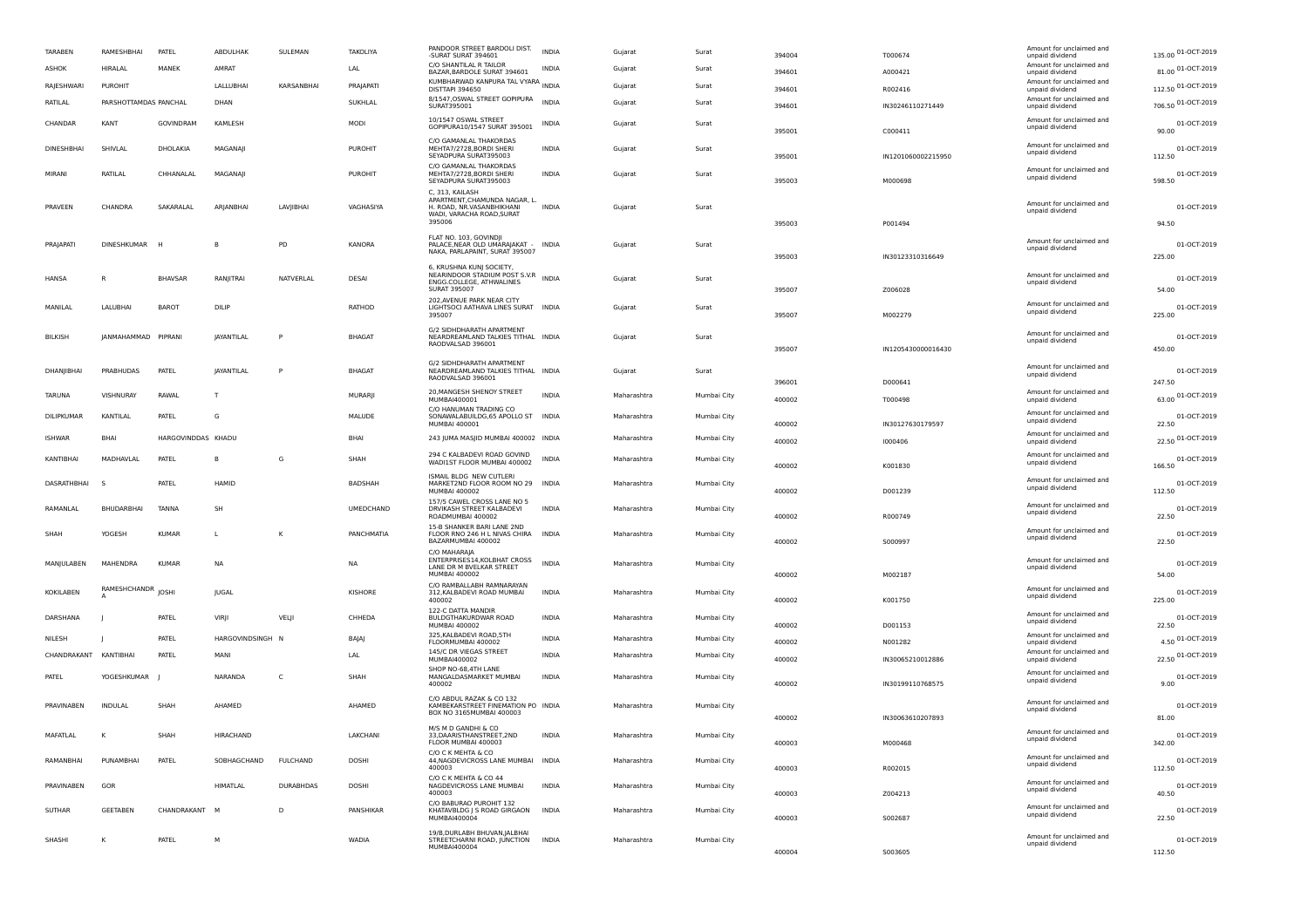| JYOTSANABEN       | G                 | PATEL           | s                  | G              | CHAUDHARI     | SABOO BLDG 3RD FLOOR<br>7, ARDESHIRDADY CROSS LANE<br>MUMBAI 400004                                                   | INDIA        | Maharashtra | Mumbai City | 400004 | J001285            | Amount for unclaimed and<br>unpaid dividend | 01-OCT-2019<br>558.00        |
|-------------------|-------------------|-----------------|--------------------|----------------|---------------|-----------------------------------------------------------------------------------------------------------------------|--------------|-------------|-------------|--------|--------------------|---------------------------------------------|------------------------------|
| AVANTIKA          | <b>HPATEL</b>     | SB              | В                  | N              | <b>TALWAR</b> | A-6, NAVAL FLATS COLABA<br>MUMBAI400005                                                                               | INDIA        | Maharashtra | Mumbai City | 400004 | A001918            | Amount for unclaimed and<br>unpaid dividend | 58.50 01-OCT-2019            |
| BHUPENDRA         | SANTILAL          | SARAIYA         | P                  | N              | TALWAR        | 14-C, ARMY FLATS COLABA<br>MUMBAI400005                                                                               | <b>INDIA</b> | Maharashtra | Mumbai City | 400005 | B000734            | Amount for unclaimed and<br>unpaid dividend | 4.50 01-OCT-2019             |
| BHALCHANDRA       | TRAMBAKLAL        |                 | DHANIIBHAI         |                | AMIN          | 4 ASHLEY HOUSE, OPP COLABA<br>POSTOFFICE MUMBAI 400005                                                                | <b>INDIA</b> | Maharashtra | Mumbai City | 400005 | B000728            | Amount for unclaimed and<br>unpaid dividend | 342.00 01-OCT-2019           |
| SATISH            | PRAMODRAY         | VYAS            | N                  | C              | SHAH          | 301, GLENRIDGE, 16 RIDGE<br>ROAD, MALABAR HILL, MUMBAI<br>400006                                                      | <b>INDIA</b> | Maharashtra | Mumbai City | 400005 | S001024            | Amount for unclaimed and<br>unpaid dividend | 01-OCT-2019<br>112.50        |
| PADMABEN          | AMBUBHAI          | PATEL           | <b>BADRIDAS</b>    |                | DAMANI        | 9, SUMANGAL APARTMENTS 13<br>RIDGEROAD MUMBAI 400006                                                                  | <b>INDIA</b> | Maharashtra | Mumbai City | 400006 | P001630            | Amount for unclaimed and<br>unpaid dividend | 337.50 01-OCT-2019           |
| RAMANLAL          | BHAILALBHAI       | PATEL           | <b>JAYENDRA</b>    |                | DESAI         | 15, VIPUL 28 RIDGE ROAD 4TH<br>FLOORMUMBAI 400006                                                                     | <b>INDIA</b> | Maharashtra | Mumbai City | 400006 | R001428            | Amount for unclaimed and<br>unpaid dividend | 225.00 01-OCT-2019           |
| <b>JAYANTILAL</b> | THAKAR            |                 | B                  | К              | THAKKAR       | 16, FRENCH BRIDGE ROAD<br>SATGURUBLOCK NO 12 IST FLOOR INDIA<br>MUMBAI400007                                          |              | Maharashtra | Mumbai City | 400006 | J001309            | Amount for unclaimed and<br>unpaid dividend | 01-OCT-2019<br>18.00         |
| <b>NITIN</b>      | PRIYAKANT         | ADESHRA         | AZZ                | ALI            | MOHEMED       | 2 Y M C A ROAD MOHAMADI<br>MANZIL 2NDFLOOR MUMBAI<br>400008                                                           | <b>INDIA</b> | Maharashtra | Mumbai City | 400007 | N000577            | Amount for unclaimed and<br>unpaid dividend | 01-OCT-2019<br>499.50        |
| SEVANTILAL        | THAKKAR           |                 | G                  | D              | GOGIA         | G 421 REREVE BANK STAFF<br>QTRMARATHA MANDIR MARG<br>MUMBAI CENTRAL400008                                             | <b>INDIA</b> | Maharashtra | Mumbai City | 400008 | S003591            | Amount for unclaimed and<br>unpaid dividend | 01-OCT-2019<br>63.00         |
| HONEY             |                   | GANDA           | KARAMSHI           |                | KARAMSHI      | 119,2ND NAUROJI HILL ROAD FLAT INDIA<br>NO6 DONGRI MUMBAI 400009                                                      |              | Maharashtra | Mumbai City | 400008 | 6165               | Amount for unclaimed and<br>unpaid dividend | 01-OCT-2019<br>252.00        |
| SANJAYKUMAR       | SHANTILAL         | PATEL           | н                  | L              | <b>DAMANI</b> | C/O M.H. SHAIDA & CO., 78,<br>SHAIDAMARG, 4TH FLOOR, MUMBAI INDIA<br>400009                                           |              | Maharashtra | Mumbai City | 400009 | IN1203820000030450 | Amount for unclaimed and<br>unpaid dividend | 01-OCT-2019<br>360.00        |
| AIIT              | <b>KUMAR</b>      | <b>HANSRAJ</b>  | <b>JAYANTILLAL</b> |                | SHAH          | 113, NEW CHENCH BEENDAR, 2ND<br>FLOORROOM NO 44 MUMBAI<br>400009                                                      | <b>INDIA</b> | Maharashtra | Mumbai City | 400009 | A001235            | Amount for unclaimed and<br>unpaid dividend | 01-OCT-2019<br>54.00         |
| <b>HANSRA</b>     | KANTILAL          | SHAH            | AMICHAND           |                | MADANI        | MANDVI CO OP BANK LTD<br>179, SAMUELSTREET MANDVI<br>MUMBAI 400009                                                    | <b>INDIA</b> | Maharashtra | Mumbai City | 400009 | H000628            | Amount for unclaimed and<br>unpaid dividend | 01-OCT-2019<br>54.00         |
| VASANTKUMAR       | FULCHANDBHAI SHAH |                 | E                  | A              | ASHTAMKAR     | 217 A HUSENI HOUSE 1ST FLOOR<br>ROOMNO 8 MASKAR NEHAS ROAD INDIA<br>MAZGAONMUMBAI 400010                              |              | Maharashtra | Mumbai City | 400009 | V000612            | Amount for unclaimed and<br>unpaid dividend | 01-OCT-2019<br>418.50        |
| <b>IAYKAR</b>     | VIRENDRABHAI      | <b>IOSHI</b>    | E                  | $\overline{A}$ | ASHTAMKAR     | 613, DINSHAW BUILDING JAME<br>JASHEDROAD, PARSI COLONY<br>DADAR MUMBAI400014                                          | INDIA        | Maharashtra | Mumbai City | 400010 | J001444            | Amount for unclaimed and<br>unpaid dividend | 01-OCT-2019<br>54.00         |
| SHAH              | MANUBHAI          | HARILAL         | E                  | $\overline{A}$ | ASHTAMKAR     | 613, DINSHAW BUILDING JAME<br><b>JASHEDROAD, PARSI COLONY</b><br>DADAR MUMBAI400014                                   | <b>INDIA</b> | Maharashtra | Mumbai City | 400014 | IN30115112394509   | Amount for unclaimed and<br>unpaid dividend | 01-OCT-2019<br>247.50        |
| BACHUBHAI         |                   | 14114 BANK      | DHIRAJLAL          |                | GANDHI        | 48, NARAN BAUG<br>112, S.B. MARGMATUNGA ROAD,<br>MUMBAI 400016                                                        | <b>INDIA</b> | Maharashtra | Mumbai City | 400014 | IN30112715282903   | Amount for unclaimed and<br>unpaid dividend | 01-OCT-2019<br>81.00         |
| MANJULABEN        |                   | DARJI           | R                  | N              | FODA          | LOGE BONHEUR, 253 D CHOTTANI<br>CROSSROAD MAHIM MUMBAI<br>400016                                                      | <b>INDIA</b> | Maharashtra | Mumbai City | 400014 | M002306            | Amount for unclaimed and<br>unpaid dividend | 01-OCT-2019<br>225.00        |
| KAMLESH           | <b>KUMAR</b>      | DHANSUKHLAL RAM |                    |                | CHANDRA       | SHANTA NIWAS 556 ADENWALA<br>ROADMATUNGA MUMBAI 400019<br>18/A/103 ZENITH CHS BHAWANI                                 | <b>INDIA</b> | Maharashtra | Mumbai City | 400016 | K001995            | Amount for unclaimed and<br>unpaid dividend | 01-OCT-2019<br>337.50        |
| <b>NISHA</b>      | KAMLESH           | MODI            | RAMNIKLAL          | VELJI          | POPAT         | NAGARMAROL ANDHERI EAST<br><b>MUMBAI 400059</b>                                                                       | <b>INDIA</b> | Maharashtra | Mumbai City | 400019 | Z006247            | Amount for unclaimed and<br>unpaid dividend | 01-OCT-2019<br>225.00        |
| TEJABHAI          | MAGANAJI          | <b>PUROHIT</b>  | NATWERLAL          | $\mathsf{T}$   | MEHTA         | EXECUTIVE TRUSTEE OF M/S<br>NATIONALSUPREME COMBINE 51/52 INDIA<br>KAUSHIKNIWAS L N ROAD<br>MATUNGA EAST MUMBAI400019 |              | Maharashtra | Mumbai City |        |                    | Amount for unclaimed and<br>unpaid dividend | 01-OCT-2019                  |
| BELADIYA          | RAMESHBHAI        |                 | AJAY               |                | AJAY          | ROXANA 109 M K MARG MUMBAI                                                                                            | <b>INDIA</b> | Maharashtra | Mumbai City | 400059 | T000803            | Amount for unclaimed and                    | 225.00<br>787.50 01-OCT-2019 |
| MUKESHBHAI        | <b>NAGIIBHAI</b>  | AMBALIA         | COMPANY            |                | <b>NA</b>     | 400020<br>41, MERCHANT CHAMBERS,<br>SIRVITHALDAS THACKERSEY MARG, INDIA                                               |              | Maharashtra | Mumbai City | 400019 | IN1201130000249840 | unpaid dividend<br>Amount for unclaimed and | 01-OCT-2019                  |
|                   |                   |                 |                    |                |               | NEWMARINE LINES, MUMBAI<br>400020                                                                                     |              |             |             | 400020 | IN1201130000328590 | unpaid dividend                             | 337.50                       |
| GEETABEN          |                   | KHADELA         | MOHANLAL           |                | <b>MUNDRA</b> | 540 AJANTA SHOPPING CENTRE<br>RINGROAD SURAT 395002                                                                   | <b>INDIA</b> | Gujarat     | Surat       | 395002 | IN1204310000028630 | Amount for unclaimed and<br>unpaid dividend | 450.00 01-OCT-2019           |
| DINESHBHAI        |                   | MANGUKIYA       | COMPANY            |                | <b>NA</b>     | <b>FXPRESS TOWERS NARIMAN</b><br>POINTMUMBAI 400021                                                                   | <b>INDIA</b> | Maharashtra | Mumbai City | 400021 | IN30051319192104   | Amount for unclaimed and<br>unpaid dividend | 4.50 01-OCT-2019             |
| MADHUSHREE        | KANORIA           |                 | NA                 |                | <b>NA</b>     | 224 MITAL COURT B WING 2ND<br>FLOORNARIMAN POINT MUMBAI<br>400021                                                     | <b>INDIA</b> | Maharashtra | Mumbai City | 400021 | M001086            | Amount for unclaimed and<br>unpaid dividend | 01-OCT-2019<br>81.00         |
| MINAL             | RANJITRAI         | DESAI           | NA                 |                | <b>NA</b>     | 5C/11, MUTTAL COURT<br>224, NARIMANPOINT MUMBAI<br>400021                                                             | <b>INDIA</b> | Maharashtra | Mumbai City | 400021 | M002623            | Amount for unclaimed and<br>unpaid dividend | 01-OCT-2019<br>225.00        |
| PRATIBHA          | D                 | RATHOD          | PRABHA             |                | SHANKAR       | <b>GROWMORE RESEARCH &amp;</b><br>ASSETSMANAGEMENT(L) 1205-<br>6, MAKERCHAMBERS V-221<br>NARIMAN POINTMUMBAI 400021   | INDIA        | Maharashtra | Mumbai City | 400021 | P001717            | Amount for unclaimed and<br>unpaid dividend | 01-OCT-2019<br>1,350.00      |
| YOGESH            | JAYANTILAL        | <b>BHAGAT</b>   | GOPAL              | RAM            | SHARMA        | MAKER CHAMBERS, 1117, 11TH<br>FLOOR, NARIMAN POINT, MUMBAI<br>400021                                                  | <b>INDIA</b> | Maharashtra | Mumbai City | 400021 | Y000492            | Amount for unclaimed and<br>unpaid dividend | 01-OCT-2019<br>283.50        |
| ASHOK             | <b>KUMAR</b>      | <b>TANDON</b>   | ANAND              |                | <b>GUPTE</b>  | 36-SION HOUSE SION STATION<br>ROADSION (W), MUMBAI 400022                                                             | INDIA        | Maharashtra | Mumbai City | 400021 | A000954            | Amount for unclaimed and<br>unpaid dividend | 01-OCT-2019<br>81.00         |
| KIRAN             | PRATAPBHAI        | RANA            | JANARDAN           | VENKATARAMAN   | SHANBHAG      | 19, RADHA SADAN, 99 (E) SION<br>ROAD, SION, MUMBAI 400022                                                             | <b>INDIA</b> | Maharashtra | Mumbai City | 400022 | IN1201260000074290 | Amount for unclaimed and<br>unpaid dividend | 22.50 01-OCT-2019            |
| CHETNA            | PRAVIN            | CHANDRA         | CAHNDRATAN         |                | KASAT         | 155/DE, MANGLAM, SION WEST<br>MUMBAI400022                                                                            | INDIA        | Maharashtra | Mumbai City | 400022 | C000918            | Amount for unclaimed and<br>unpaid dividend | 148.50 01-OCT-2019           |
| SHYAMRAO          | MALUDE            |                 | MAHESH             |                | MAHESH        | 213/2, SHANKER KUNJ, IST FLOOR<br>SIONMAIN ROAD OPP SION<br>HOSPITAL, SION(E) MUMBAI 400022                           | <b>INDIA</b> | Maharashtra | Mumbai City |        |                    | Amount for unclaimed and<br>unpaid dividend | 01-OCT-2019                  |
|                   |                   |                 |                    |                |               |                                                                                                                       |              |             |             | 400022 | S001374            |                                             | 112.50                       |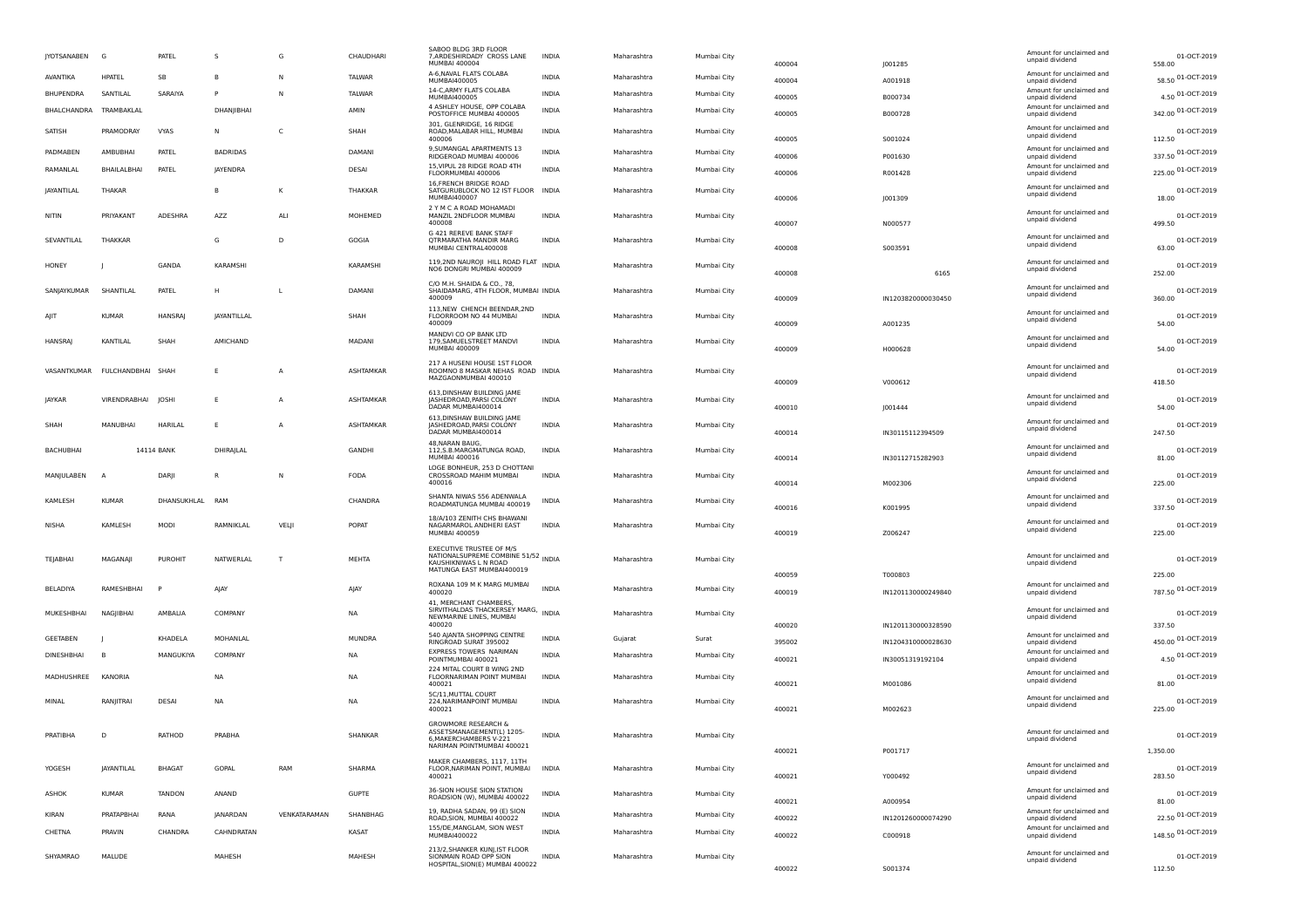| ABDULHUSAIN      | KHADHUBHAIMO<br>OKTIAR |                    | CHAPSHI        |                  | CHAPSHI         | B M C BLDG 25/5 RAOLI<br>CAMPSION, KALIWARDA MUMBAI<br>400022                                                                     | <b>INDIA</b> | Maharashtra | Mumbai City | 400022 | A000564            | Amount for unclaimed and<br>unpaid dividend                    | 01-OCT-2019<br>247.50       |
|------------------|------------------------|--------------------|----------------|------------------|-----------------|-----------------------------------------------------------------------------------------------------------------------------------|--------------|-------------|-------------|--------|--------------------|----------------------------------------------------------------|-----------------------------|
| <b>ASHWIN</b>    | BABULAL                | SHAH               | NANDLAL        | KISHINDAS        | MURPANA         | MIRA MANSION FLAT NO D 4 3RD<br>FLOORBLOCK NO 1 29/B SION<br>MUMBAI 400022                                                        | <b>INDIA</b> | Maharashtra | Mumbai City | 400022 | A000687            | Amount for unclaimed and<br>unpaid dividend                    | 01-OCT-2019<br>22.50        |
| ANWAR            | BADSHAH                |                    | RAM            |                  | GOPAL           | C/O MOTILAL OSWAL MEMBER THE<br>STOCKEXCH BOMBAY 401-<br>B.NATWAR CHEMBERS4TH FLOOR INDIA<br>NAGINDAS MASTER ROADMUMBAI<br>400023 |              | Maharashtra | Mumbai City | 400022 | A001848            | Amount for unclaimed and<br>unpaid dividend                    | 01-OCT-2019<br>4.50         |
| <b>BHUPATRAI</b> | UMEDCHAND              | MEHTA              | NA             |                  | NA              | BAND BOX HOUSE (REAR) 2ND<br>FLOOR254 DR ANNIE BESANT ROAD INDIA<br>WORLIMUMBAI 400025                                            |              | Maharashtra | Mumbai City | 400022 | B001319            | Amount for unclaimed and<br>unpaid dividend                    | 01-OCT-2019<br>900.00       |
| DILIP            | LILADHAR               | PANCHNMATIA        |                | P                | PUNJ            | 386 VEER SAVARKAR MARG<br>MUMBAI400025                                                                                            | <b>INDIA</b> | Maharashtra | Mumbai City | 400025 | D000698            | Amount for unclaimed and                                       | 247.50 01-OCT-2019          |
| DEVENDRA         | <b>AGARWAL</b>         |                    | GORDHANDAS     |                  | GORDHANDAS      | 55/1409, ADARSH NAGAR,                                                                                                            | <b>INDIA</b> | Maharashtra | Mumbai City |        |                    | unpaid dividend<br>Amount for unclaimed and                    | 45.00 01-OCT-2019           |
| KANAYALAL        | BHAGWANDAS             | MAKHIJA            | BHAGWANDAS     |                  | BHAGWANDAS      | WORLI, MUMBAI 400025<br>402 ASHISH TRIUPATI<br>APPTTSBHULABHAI DESAI ROAD                                                         | <b>INDIA</b> | Maharashtra | Mumbai City | 400025 | D001166            | unpaid dividend<br>Amount for unclaimed and<br>unpaid dividend | 01-OCT-2019                 |
| KAILASH          | CHANDRA                | <b>BAHETI</b>      | <b>HIRA</b>    |                  | LAL             | MAHALAXMIMUMBAI 400026<br>33, MAKANI MANOR PEDDAR ROAD INDIA                                                                      |              | Maharashtra | Mumbai City | 400025 | K000734            | Amount for unclaimed and                                       | 81.00<br>135.00 01-OCT-2019 |
|                  |                        |                    |                |                  |                 | MUMBAI400026<br>91-A MEHAR APARTMENTS ANESTY                                                                                      |              |             |             | 400026 | K001860            | unpaid dividend                                                |                             |
| SHAMSUNDER       | HARGOVIND              | SINGH              | OM             | PRAKASH          | AGARWAL         | ROADOFF ULTAMOUNT ROAD ROAD INDIA<br>MUMBAI400026                                                                                 |              | Maharashtra | Mumbai City | 400026 | 5002386            | Amount for unclaimed and<br>unpaid dividend                    | 01-OCT-2019<br>139.50       |
| <b>VIIA</b> Y    | MANILAL                | SHAH               | OM             |                  | PRAKASH         | 9/4, MEHER APARTMENTS ANESTY<br>ROAD, OFF ALTAMOUNT ROAD<br><b>MUMBAI 400026</b>                                                  | <b>INDIA</b> | Maharashtra | Mumbai City | 400026 | V001141            | Amount for unclaimed and<br>unpaid dividend                    | 01-OCT-2019<br>58.50        |
|                  |                        |                    |                |                  |                 | 11-A, NARENDRA BHUVAN,                                                                                                            |              |             |             |        |                    | Amount for unclaimed and                                       |                             |
| VINOD            | NARANDAS               | SHAH               | KANTILAL       |                  | SHAH            | BHULABHAIDESAI ROAD, (BREACH INDIA<br>CANDY ), MUMBAI 400026                                                                      |              | Maharashtra | Mumbai City | 400026 | V001544            | unpaid dividend                                                | 01-OCT-2019<br>112.50       |
| ABDUL            | RAZAK                  | AHAMED             | G              | R                | JOSHI           | BLOCK NO 6, 139-A, SHIVAJI<br>PARKMUMBAI 400028                                                                                   | <b>INDIA</b> | Maharashtra | Mumbai City | 400026 | A001719            | Amount for unclaimed and<br>unpaid dividend                    | 108.00 01-OCT-2019          |
| DALICHAND        | HIRACHHAND             | LAKHANI            | M              |                  | GORDHANDAS      | 128, BRIJ KUTIR, S PARK, DR<br>RAVIROAD MUMBAI 400028                                                                             | INDIA        | Maharashtra | Mumbai City | 400028 | D000521            | Amount for unclaimed and                                       | 112.50 01-OCT-2019          |
| KIRIT            | SOBHAG                 | CHAND              | P              | н                | HIRA            | 33, BELLE VIEW 85, WARDEN                                                                                                         | <b>INDIA</b> | Maharashtra | Mumbai City | 400028 | K000708            | unpaid dividend<br>Amount for unclaimed and                    | 81.00 01-OCT-2019           |
| <b>RASHIK</b>    | HIMATLAL               | <b>DOSHI</b>       | G              | P                | <b>HIRA</b>     | ROADMUMBAI 400036<br>33, BELLE VIEW, 85, WARDEN                                                                                   | <b>INDIA</b> | Maharashtra | Mumbai City |        |                    | unpaid dividend<br>Amount for unclaimed and                    | 81.00 01-OCT-2019           |
|                  |                        |                    |                |                  |                 | ROADMUMBAL 400036                                                                                                                 |              |             |             | 400036 | R000780            | unpaid dividend                                                |                             |
| <b>DIVAKAR</b>   | MAHADEV                | PANSHIKAR          | MANGAT         |                  | RAM             | C/O KAMLESH<br>ENTERPRISES18/290, FLANK ROAD<br>ANAND NAGARKOLIWADA MUMBAI<br>400037                                              | <b>INDIA</b> | Maharashtra | Mumbai City | 400036 | D000672            | Amount for unclaimed and<br>unpaid dividend                    | 01-OCT-2019<br>247.50       |
|                  |                        |                    |                |                  |                 | PHILOMENA APARTMENTS FLAT NO                                                                                                      |              |             |             |        |                    | Amount for unclaimed and                                       |                             |
| MAHARUKH         | WADIA                  |                    | TROFFEY        |                  | CORREA          | 4JUHU CHURCH ROAD MUMBAI<br>400049                                                                                                | <b>INDIA</b> | Maharashtra | Mumbai City | 400037 | M000662            | unpaid dividend                                                | 01-OCT-2019<br>247.50       |
|                  | Ν                      | TALWAR             | <b>TROFFEY</b> |                  | CORREA          | PHILOMENA APARTMENTS FLAT NO<br>4JUHU CHURCH ROAD MUMBAI<br>400049                                                                | <b>INDIA</b> | Maharashtra | Mumbai City | 400049 | P000048            | Amount for unclaimed and<br>unpaid dividend                    | 01-OCT-2019<br>4.50         |
| <b>RITU</b>      | <b>TALWAR</b>          |                    | CHANDRAKANT    | - R              | SHAH            | C/O. SUBODH BARODIA, A-3,<br>SHAKAN, 57, JAIHIND SOCIETY JUHU<br>SCHEME, ROAD NO. 10 MUMBAI<br>400049                             | <b>INDIA</b> | Maharashtra | Mumbai City | 400049 | R000073            | Amount for unclaimed and<br>unpaid dividend                    | 01-OCT-2019<br>4.50         |
| KAPADIA          | KIRIT                  | PURSHOTAM          | ERUCH          |                  | ERUCH           | 4, JER MANSION BEHIND TATA<br>BLOCKSOPP TURNER ROAD<br>BANDRA MUMBAI400050                                                        | <b>INDIA</b> | Maharashtra | Mumbai City | 400049 | K000590            | Amount for unclaimed and<br>unpaid dividend                    | 01-OCT-2019<br>418.50       |
| ROSHAN           | FAROKH                 | DELKHAH            | HOMI           |                  | HOMI            | 34, A ELCO ARCADE 84 HILL<br>ROADBANDRA W MUMBAI 400050                                                                           | INDIA        | Maharashtra | Mumbai City | 400050 | R002014            | Amount for unclaimed and<br>unpaid dividend                    | 01-OCT-2019<br>270.00       |
| SURAJBHAI        | BADRIDAS               | DAMANI             | т              |                  | BHATIA          | 201 JOANNA I PALI ROAD<br>BANDRAMUMBAI 400050                                                                                     | <b>INDIA</b> | Maharashtra | Mumbai City | 400050 | 5002123            | Amount for unclaimed and<br>unpaid dividend                    | 558.00 01-OCT-2019          |
| LILAVANJI        | BACHUBHAI              | THAKKAR            | ERACH          | PALKHIVALA       | FLIGHT          | 4 B JER MANSION BEHIND TATA                                                                                                       | INDIA        | Maharashtra | Mumbai City |        |                    | Amount for unclaimed and                                       | 01-OCT-2019                 |
|                  |                        |                    |                |                  |                 | BLOCKSBANDRA MUMBAI 400050                                                                                                        |              |             |             | 400050 | L000523            | unpaid dividend                                                | 81.00                       |
| BHAVESH          | PREMJI                 | MAMNIA             | AJAY           | AVINASH          | <b>SUKLIKAR</b> | C-15/114, M.I.G.COLONY,<br>BANDRA(EAST) MUMBAI 400051                                                                             | INDIA        | Maharashtra | Mumbai City | 400050 | IN1201830000008950 | Amount for unclaimed and<br>unpaid dividend                    | 01-OCT-2019<br>4.50         |
| AKBARALLY        | M                      | <b>BEARINGWALA</b> | DHARAMPRAKASH  |                  | DHARAMPRAKASH   | 427/6, SHYAM PRIPA, CORNER OF<br>33RDAND 15TH ROAD, KHAR<br>MUMBAI 400052                                                         | <b>INDIA</b> | Maharashtra | Mumbai City | 400051 | A001227            | Amount for unclaimed and<br>unpaid dividend                    | 01-OCT-2019<br>940.50       |
| DEEPAK           | GOGIA                  |                    | s              | $\mathsf{T}$     | <b>ASWANI</b>   | I-SH KRIPA PLOT 617,14TH ROAD<br>KHARMUMBAI 400052                                                                                | <b>INDIA</b> | Maharashtra | Mumbai City | 400052 | D001187            | Amount for unclaimed and<br>unpaid dividend                    | 4.50 01-OCT-2019            |
| KALPANA          | <b>KARAMSHI</b>        | GALA               | SUNDERDAS      | <b>THAKURDAS</b> | <b>ASWANI</b>   | ISH KRIPA 2ND FLOOR PLOT NO<br>61714TH ROAD KHAR MUMBAI<br>400052                                                                 | <b>INDIA</b> | Maharashtra | Mumbai City | 400052 | K000747            | Amount for unclaimed and<br>unpaid dividend                    | 01-OCT-2019<br>247.50       |
| MAMMUBHAI        | <b>HARII</b>           | DAMANI             | GHANSHYAM      | TEKAMDAS         | NAGPAL          | FLAT NO 502 5TH FLOOR RAJ<br>KUBERPLOT NO 301 302 LINKING<br>ROAD KHARMUMBAI 400052                                               | <b>INDIA</b> | Maharashtra | Mumbai City | 400052 | M001022            | Amount for unclaimed and<br>unpaid dividend                    | 01-OCT-2019<br>117.00       |
| MUKESH           | <b>JAYANTILAL</b>      | SHAH               | <b>BALRAM</b>  |                  | SHARMA          | C/O MAJOR BALRAM SHARMA C<br>49TARAPORE GARDEN NEW LINK INDIA<br>ROADANDHERI W MUMBAI 400053                                      |              | Maharashtra | Mumbai City | 400052 |                    | Amount for unclaimed and<br>unpaid dividend                    | 01-OCT-2019<br>247.50       |
| PRAVIN           | MADANI                 |                    | R              | В                | FERNANDES       | GLORIVILLE FLAT NO 6 1ST FLOOR<br>6-BVALLLABHAI PATEL ROAD<br>SANTACRUZMUMBAI 400054                                              | <b>INDIA</b> | Maharashtra | Mumbai City |        | M001178            | Amount for unclaimed and<br>unpaid dividend                    | 01-OCT-2019                 |
| <b>BENIAMIN</b>  | ENOCHASTAMKA<br>R      |                    | к              | N                | AVADHANI        | FLAT NO 8, RETREAT SARASWAT<br>COLONYSANTACRUZ WEST MUMBAI INDIA                                                                  |              | Maharashtra | Mumbai City | 400053 | P000611            | Amount for unclaimed and<br>unpaid dividend                    | 81.00<br>01-OCT-2019        |
|                  |                        |                    |                |                  |                 | 400054<br>12/2, USHA KIRAN 44, SUBOSAY                                                                                            |              |             |             | 400054 | B000535            | Amount for unclaimed and                                       | 81.00                       |
| SHRIPAD          | <b>JAGANNATH</b>       | PHATAK             | VINAYAK        |                  | GAVASKAR        | ROADSANTACRUZ (WEST) MUMBAI INDIA<br>400054                                                                                       |              | Maharashtra | Mumbai City | 400054 | S000783            | unpaid dividend                                                | 01-OCT-2019<br>112.50       |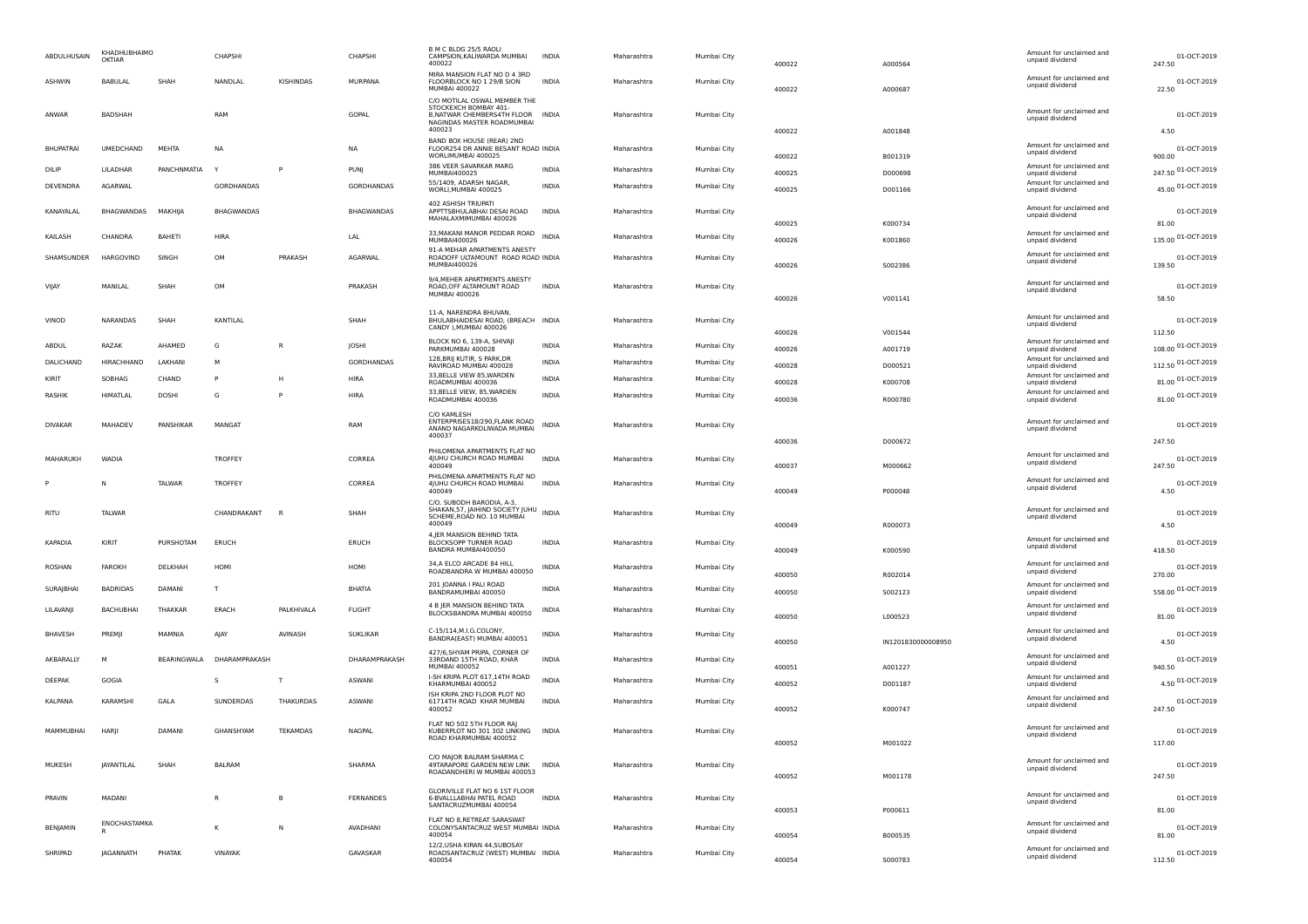| <b>DOSHI</b>  | VINAY            | HARILAL             | SURENDRA          |              | SHAH             | <b>11ARIHANT APART S V ROAD</b><br>VILLEPARLE MUMBAI 400056                                                                              | INDIA        | Maharashtra | Mumbai City | 400054 | IN30082911054212 | Amount for unclaimed and<br>unpaid dividend | 49.50 01-OCT-2019     |
|---------------|------------------|---------------------|-------------------|--------------|------------------|------------------------------------------------------------------------------------------------------------------------------------------|--------------|-------------|-------------|--------|------------------|---------------------------------------------|-----------------------|
| PHIROJ        | JEHANGIRJI       | MOGUL               | s                 |              | BHOGILAL         | 11. ARIHANT APARTMENTS SV<br>ROADVILE PARLE (EAST) MUMBAI<br>400056                                                                      | <b>INDIA</b> | Maharashtra | Mumbai City | 400056 | P001100          | Amount for unclaimed and<br>unpaid dividend | 01-OCT-2019<br>337.50 |
| ATUL          | GANDHI           |                     | $\vee$            | $\vee$       | MEHTA            | JUHU SCHEME ROAD NO 6, PLOT NO<br>27TARA KUNJ IIND FLOOR BLOCK<br>NO 6VILE PARLE (WEST) MUMBAI<br>400056                                 | <b>INDIA</b> | Maharashtra | Mumbai City | 400056 | A002495          | Amount for unclaimed and<br>unpaid dividend | 01-OCT-2019<br>450.00 |
| LEELA         | VALLABHAJI       | SAVLA               | RAMNIK            |              | LAL              | 53, BACHU VILLA, SWASTIK<br>SOCIETY, N.S., ROAD NO.4, JVPD<br>SCHEME, VILEPARLE (W), BOMBAY<br>400056                                    | INDIA        | Maharashtra | Mumbai City | 400056 | L000741          | Amount for unclaimed and<br>unpaid dividend | 01-OCT-2019<br>675.00 |
| ANAND         | RAM              | CHANDRA             | MULCHAND          | F            | GALA             | 61/4 BHAVNA BLDG<br>VALLABHNAGAR SOCN S ROAD 1<br>VILE PARLE (W) MUMBAI400056                                                            | <b>INDIA</b> | Maharashtra | Mumbai City | 400056 | A002096          | Amount for unclaimed and<br>unpaid dividend | 01-OCT-2019<br>450.00 |
| SHATILESH     | POPAT            |                     | ARVIND            | s            | CHACHAD          | 8 JEEVAN TARA AZAD ROAD VILE<br>PARLEE MUMBAI 400057                                                                                     | <b>INDIA</b> | Maharashtra | Mumbai City | 400056 | S001036          | Amount for unclaimed and<br>unpaid dividend | 418.50 01-OCT-2019    |
| KANCHANBEN    | HARSUKHLAL       | SHAH                | TAHERBHOY         |              | ESOOPALLY        | GEEVAN TARA BUILDING BLOCK NO<br>272ND FLOOR VILE PARLE E<br>MUMBAI400057                                                                | INDIA        | Maharashtra | Mumbai City | 400057 | K001390          | Amount for unclaimed and<br>unpaid dividend | 01-OCT-2019<br>675.00 |
| LEENA         | AJAY             | DASANI              | M                 | D            | MEHTA            | THE SWASTIK JANATA SAHAKARI<br>BANKLTD C/O KUNDANWAM<br>VIJAYRAJ B/21MANGAL PRABHA<br>APPTS 411, GUIRATIMANDAL CROSS<br>RD MUMBAI 400057 | <b>INDIA</b> | Maharashtra | Mumbai City | 400057 | L000625          | Amount for unclaimed and<br>unpaid dividend | 01-OCT-2019<br>90.00  |
|               |                  |                     |                   |              |                  | B/22, MANGAL PRABHA<br>APARTMENTS 5THFLOOR GUJRATI                                                                                       |              |             |             |        |                  | Amount for unclaimed and                    |                       |
| KUSUMLATA     | <b>TILAKRAJ</b>  | KAPOOR              | SHIVRAJ           |              | SHIVRAJ          | MANDAL CROSS LANE NP THAKKAR INDIA<br>ROAD, VILE PARRE (EAST) MUMBAI<br>400057                                                           |              | Maharashtra | Mumbai City | 400057 | T000474          | unpaid dividend                             | 01-OCT-2019<br>81.00  |
| UNIT          | <b>TRUST</b>     | OF                  | MATHRA            |              | DAS              | C-14, JOSHI APARTMENTS<br>LALUBHAIPARK ROAD ANDHERI<br>WEST MUMBAI400058                                                                 | <b>INDIA</b> | Maharashtra | Mumbai City | 400057 | Z004872          | Amount for unclaimed and<br>unpaid dividend | 01-OCT-2019<br>72.00  |
| BIMAL         | <b>KUMAR</b>     | <b>MUNDRA</b>       | B                 |              | <b>KUMBHAR</b>   | 7, GOPIKA APARTMENT, 3RD<br>FLOOR, AMBOLI VILLAGE, ANDHERI INDIA<br>(WEST) MUMBAI 400058                                                 |              | Maharashtra | Mumbai City | 400058 | B000614          | Amount for unclaimed and<br>unpaid dividend | 01-OCT-2019<br>247.50 |
| <b>STOCK</b>  | <b>HOLDING</b>   | CORPORATION SHRIPAL |                   |              | <b>HALDIPUR</b>  | 19, PARADISE APTS OFF CEASOR<br>ROADAMBOLI ANDHERI WEST<br><b>MUMBAI 400058</b>                                                          | <b>INDIA</b> | Maharashtra | Mumbai City | 400058 | CY00098          | Amount for unclaimed and<br>unpaid dividend | 01-OCT-2019<br>225.00 |
| KOTAK         | MAHINDRA         | <b>FINANCE</b>      | R                 |              | BHAL             | 603, NARWOOD A LOKHANDWALA<br>COMPLEXANDHERI (WEST) MUMBAI INDIA<br>400058                                                               |              | Maharashtra | Mumbai City | 400058 | CY00124          | Amount for unclaimed and<br>unpaid dividend | 01-OCT-2019<br>450.00 |
| JAGDISH       | NARAYAN          | <b>JAJOO</b>        | HARIBHAI          |              | HARIBHAI         | 404 BLDG 5 E APNA GHAR UNIT NO<br>10FF   P ROAD ANDHERI WEST<br><b>MUMBAI400058</b>                                                      | <b>INDIA</b> | Maharashtra | Mumbai City | 400058 | J000897          | Amount for unclaimed and<br>unpaid dividend | 01-OCT-2019<br>247.50 |
| <b>NEERAJ</b> | <b>BATRA</b>     |                     | SANJEEVA          | RAMAPPA      | KARKERA          | FLAT NO 3 ALPINE OFF JAI<br>BHAWANIMATA ROAD CAESAR<br>ROAD, AMBOLIANDHRI (W) MUMBAI INDIA<br>400058                                     |              | Maharashtra | Mumbai City | 400058 | N001147          | Amount for unclaimed and<br>unpaid dividend | 01-OCT-2019<br>112.50 |
| OM            | PRAKASH          | SHARMA              | B                 | B            | <b>UPADHYAYA</b> | 12, BHAGWAN NIVAS, STATION<br>ROADGOREGAON (W) MUMBAI<br>400062                                                                          | <b>INDIA</b> | Maharashtra | Mumbai City | 400058 | 0000466          | Amount for unclaimed and<br>unpaid dividend | 01-OCT-2019<br>81.00  |
| INDUMATI      | ANAND            | <b>GUPTE</b>        | GANPAT            |              | RAO              | 206, SATI INDUSTRIAL ESTATE I<br>BPACEL ROAD, GOREGAON EAST<br>MUMBAI400063                                                              | INDIA        | Maharashtra | Mumbai City | 400062 | 1000977          | Amount for unclaimed and<br>unpaid dividend | 01-OCT-2019<br>247.50 |
| JAYASHREE     | JANARDAN         | SHANBHAG            | HARILAL           | $\mathbf{I}$ | SHAH             | 21, NEW MOTHER INDIA CO OP HSG<br>SOCLTD DAFTARI ROAD MALAD<br>(EAST)MUMBAI 400064                                                       | <b>INDIA</b> | Maharashtra | Mumbai City | 400064 | J001478          | Amount for unclaimed and<br>unpaid dividend | 01-OCT-2019<br>225.00 |
| MAHENDRA      | CHANDRATAN       | KASAT               | SHANKAR           | M            | GOVILKAR         | 1-B-602, AHIMSA DHAM,<br>OPP.KASTURIPARK,LINK ROAD<br>MALAD (WEST) MUMBAI400064                                                          | INDIA        | Maharashtra | Mumbai City | 400064 | M001299          | Amount for unclaimed and<br>unpaid dividend | 01-OCT-2019<br>27.00  |
| RAJKUMAR      | NANDLAL          | MURPANA             | <b>BASUDEV</b>    |              | JOSHI            | SEKSARIA CHAWL NO 4 ROOM NO<br>S-4 SV ROAD MALAD (W) MUMBAI INDIA<br>400064                                                              |              | Maharashtra | Mumbai City | 400064 | R000779          | Amount for unclaimed and<br>unpaid dividend | 01-OCT-2019<br>247.50 |
| CENTBANK      | <b>FINANCIAL</b> | SERVICES            | <b>IAWAHARLAL</b> |              | LAL              | A/18 MANGALAM CO OP HSG<br>SOCIETY4TH FLOOR JAIN MANDIR<br>ROAD DAULATNAGAR BORIVALI<br>EAST MUMBAI 400066                               | <b>INDIA</b> | Maharashtra | Mumbai City |        |                  | Amount for unclaimed and<br>unpaid dividend | 01-OCT-2019           |
| MIRA          |                  | <b>NEMANI</b>       |                   | D            | <b>NARULA</b>    | FLAT NOS.705/708, PARK SIDE-<br>IWING-B, RAHEJA<br>ESTATE, KULUPWADI, BORIVALI<br>(EAST) NEAR NATIONALPARK,<br><b>MUMBAI 400066</b>      | <b>INDIA</b> | Maharashtra | Mumbai City | 400064 | IN30009510494140 | Amount for unclaimed and<br>unpaid dividend | 450.00<br>01-OCT-2019 |
| RAJARAM       | z                | GOTAVADE            | BHAGWANDAS        | TULSIDAS     | KATUDIYA         | PLOT NO G 3 SHIV MAHAL CHSL<br>OPPVAINAV SEVA TRUST                                                                                      | INDIA        | Maharashtra | Mumbai City | 400066 | M001729          | Amount for unclaimed and                    | 499.50<br>01-OCT-2019 |
|               |                  |                     |                   |              |                  | MATHURADAS ROADKANDIVALI W<br>400067<br>SHREENATH KRUPA S V ROAD                                                                         |              |             |             | 400066 | R002850          | unpaid dividend<br>Amount for unclaimed and | 22.50                 |
| ASK           | RAYMOND          | JAMES               | RAJENDRA          |              | MEGHJI           | KANDIVALIMUMBAI 400067                                                                                                                   | <b>INDIA</b> | Maharashtra | Mumbai City | 400067 | IN30036020018439 | unpaid dividend                             | 4.50 01-OCT-2019      |
| ASHOK         | PUNJ             |                     | CHANDUMAL         |              | KOKAL            | 6, GROUND FLOOR DOLPHINE<br>APTSKANDIVLI(W) MUMBAI 400067 INDIA                                                                          |              | Maharashtra | Mumbai City | 400067 | A000029          | Amount for unclaimed and<br>unpaid dividend | 01-OCT-2019<br>337.50 |
| SUSHILA       | G                | THAKKAR             | <b>DWARKADAS</b>  | G            | LOTIA            | F-606, KAMLA VIHAR, BEHIND<br>MAHAVIRNAGAR KANDIVALI (WEST) INDIA<br>MUMBAI400067                                                        |              | Maharashtra | Mumbai City | 400067 | S002448          | Amount for unclaimed and<br>unpaid dividend | 01-OCT-2019<br>225.00 |
| CHANDRAKANT   | BHAGWANDAS       | SAMANI              | N                 | M            | VED              | S V ROAD, KANDIVALI MUMBAI<br>400067                                                                                                     | INDIA        | Maharashtra | Mumbai City | 400067 | C000813          | Amount for unclaimed and<br>unpaid dividend | 166.50 01-OCT-2019    |
| SANJAY        | PRAKASH          | OMPRAKASH           | $\mathsf{D}$      | D            | <b>UDESHI</b>    | 403, MIRA APARTMENTS SHANKAR<br>LANEKANDIVALI (WEST) MUMBAI<br>400067                                                                    | <b>INDIA</b> | Maharashtra | Mumbai City | 400067 | S000288          | Amount for unclaimed and<br>unpaid dividend | 01-OCT-2019<br>166.50 |
| SANJAY        | PRAKASH          | OM                  | <b>BEKAL</b>      | к            | NAYAK            | 403, MIRA APARTMENTS SHANKAR<br>LANEKANDIVALI (WEST) MUMBAI<br>400067                                                                    | <b>INDIA</b> | Maharashtra | Mumbai City | 400067 | S001859          | Amount for unclaimed and<br>unpaid dividend | 01-OCT-2019<br>166.50 |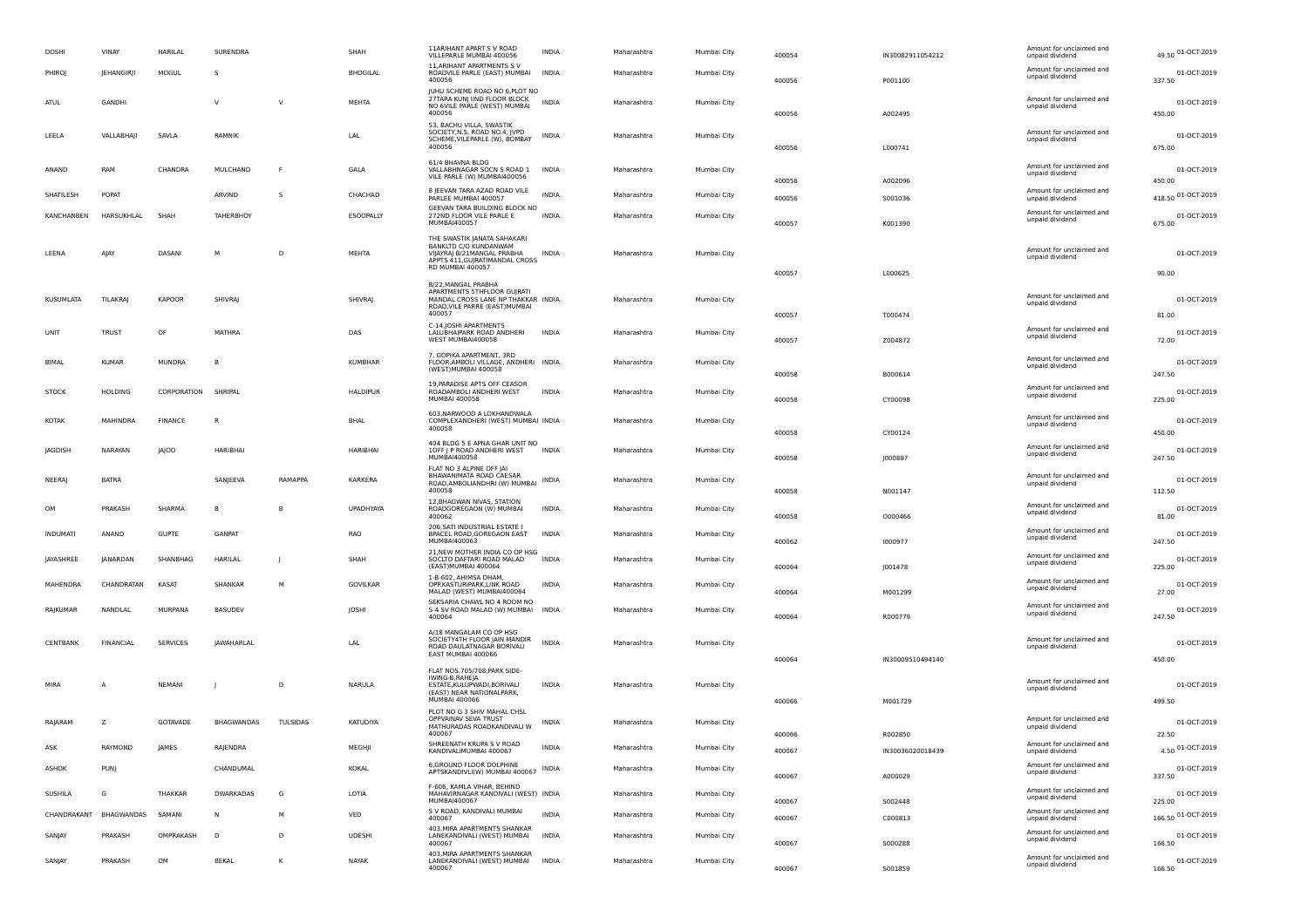| VIIAY             | <b>KUMAR</b>           | SHAH            | RAMESH           | SAKHARAM       | PALEKAR                     | FLAT NO 203 2ND FLOOR CHARKOF<br>SHRISIDDHIVINAYAK CO-OP HSG<br>SOC LTDPLOT NO 123 ROAD RDP-7 INDIA<br>SECTOR NO 6CHARKOP KANDIVLI W<br>MUMBAI 400067 |              | Maharashtra | Mumbai City | 400067           | V000645            | Amount for unclaimed and<br>unpaid dividend | 01-OCT-2019<br>337.50        |
|-------------------|------------------------|-----------------|------------------|----------------|-----------------------------|-------------------------------------------------------------------------------------------------------------------------------------------------------|--------------|-------------|-------------|------------------|--------------------|---------------------------------------------|------------------------------|
| GANESH            | GOVIND                 | JOSHI           | <b>DWARKADAS</b> | G              | LOTIA                       | F-606 KAMLA VIHAR, BEHIND<br>MAHAVIRNAGAR, KANDIVALI (WEST) INDIA<br>MUMBAI400067                                                                     |              | Maharashtra | Mumbai City | 400067           | G000481            | Amount for unclaimed and<br>unpaid dividend | 01-OCT-2019<br>81.00         |
| PREETI            | PARMANAND              | JATHER          | s                | $\mathsf{R}$   | PEERBHOY                    | 101, SUKUM BUILDING IST FLOOR<br>BULDGNO 6 SHANTI NAGAR S V<br>ROAD DAHISAR(E) MUMBAI 400068                                                          | INDIA        | Maharashtra | Mumbai City | 400067           | P000741            | Amount for unclaimed and<br>unpaid dividend | 01-OCT-2019<br>418.50        |
| TARACHAND         | SHAH                   |                 | NAROTTAM         |                | DAS                         | 9-B, APOORVA APPARTMENT OPP<br><b>GUJMUNCIPAL SCHOOL</b><br>RANCHHODDASROAD, DAHISAR(W)<br><b>MUMBAI 400068</b>                                       | <b>INDIA</b> | Maharashtra | Mumbai City | 400068           | T000737            | Amount for unclaimed and<br>unpaid dividend | 01-OCT-2019<br>27.00         |
| ANIANABEN         | P                      | SHAH            | NARAYANDAS       |                | PARMAR                      | 38/403 SANSKRUTI OPP.ST<br><b>I AWRANCEHIGH SCHOOL THAKUR</b><br>COMPLEXKANDIVALI EAST MUMBAI<br>400101                                               | INDIA        | Maharashtra | Mumbai City | 400068           | A001671            | Amount for unclaimed and<br>unpaid dividend | 01-OCT-2019<br>22.50         |
| SATI              | GOBINDRAM              | <b>HIRA</b>     | KANTILAL         |                | $\ensuremath{\mathsf{LAL}}$ | D-404 SWAPNALOK APARTMENT 45<br>AMOGRA VILLAGE OFF NAGARDAS<br>ROADNEAR SUBWAY ANDHERI EAST INDIA<br>MUMBAI400069                                     |              | Maharashtra | Mumbai City | 400101           | G000614            | Amount for unclaimed and<br>unpaid dividend | 01-OCT-2019<br>54.00         |
| SATI              | <b>GOBINDRAM</b>       | <b>HIRA</b>     | AV               | SUNDARESA      | <b>IYER</b>                 | 8/2 MAHAVIR RHAVAN<br>8/2 MAHAVIR BUAVAIN<br>SARVESHWARMANDIR MARG TAKIYA INDIA<br>WARD KURLA WESTMUMBAI<br>400070                                    |              | Maharashtra | Mumbai City | 400101           | 5001420            | Amount for unclaimed and<br>unpaid dividend | 01-OCT-2019<br>54.00         |
| SURESH            | M                      | SHARMA          | <b>NA</b>        |                | <b>NA</b>                   | CHEMBUR MUMBAI 400074T C<br>MATHEW                                                                                                                    | <b>INDIA</b> | Maharashtra | Mumbai City | 400070           | 5003281            | Amount for unclaimed and<br>unpaid dividend | 135.00 01-OCT-2019           |
| <b>RUBY</b>       | CORREA                 | <b>5B</b>       | $\overline{B}$   | $\overline{A}$ | JOSHI                       | BLDG NO 228 BLOCK NO 5999<br>PANTNAGAR GHATKOPAR MUMBAI                                                                                               | <b>INDIA</b> | Maharashtra | Mumbai City |                  |                    | Amount for unclaimed and<br>unpaid dividend | 01-OCT-2019                  |
| RADHA             | TIWARI                 |                 | $\mathsf{v}$     | P              | DHAME                       | 400075<br>120/3439, PANT NAGAR                                                                                                                        | <b>INDIA</b> | Maharashtra | Mumbai City | 400070<br>400075 | R001564<br>R001611 | Amount for unclaimed and                    | 247.50<br>166.50 01-OCT-2019 |
|                   |                        |                 |                  |                |                             | GHATKOPARMUMBAI 400075<br>8/161 LAXMI PALACE 4TH FLOOR                                                                                                |              |             |             |                  |                    | unpaid dividend<br>Amount for unclaimed and |                              |
| <b>SUDHA</b>      | CHANDRAKANT SHAH       |                 | SH               | $\overline{A}$ | THAKKAR                     | 60FEET ROAD GHATKOPAR (E)<br><b>MUMBAI400077</b>                                                                                                      | <b>INDIA</b> | Maharashtra | Mumbai City | 400075           | S000989            | unpaid dividend                             | 01-OCT-2019<br>247.50        |
| <b>KATAYOON</b>   | H                      | <b>HORMUZDI</b> | <b>IAYSUKH</b>   |                | LAL                         | 1/4 VIKAS BULDG 47 GARODIA<br>NAGAR PO GHATKOPAR (E) MUMBAI INDIA<br>400077                                                                           |              | Maharashtra | Mumbai City | 400077           | K001482            | Amount for unclaimed and<br>unpaid dividend | 01-OCT-2019<br>675.00        |
| <b>UMA</b>        | ARORA                  |                 |                  | $\mathsf{K}$   | MEHTA                       | A-6 MAHAVIRDHAM PLOT NO 48-<br>51GARODIA NAGAR GHATKOPAR<br>EASTMUMBAI 400077                                                                         | <b>INDIA</b> | Maharashtra | Mumbai City | 400077           | U000813            | Amount for unclaimed and<br>unpaid dividend | 01-OCT-2019<br>225.00        |
| <b>VIKRAM</b>     | <b>BHATIA</b>          |                 |                  | $\mathsf{C}$   | RAO                         | C 909 USHANAGAR CO<br>OPERATIVEHOUSING SOCIETY LTD<br>KHANDIWAL MARGBHANDUP<br>MUMBAI 400078                                                          | <b>INDIA</b> | Maharashtra | Mumbai City |                  |                    | Amount for unclaimed and<br>unpaid dividend | 01-OCT-2019                  |
|                   |                        |                 |                  |                |                             | C-485,C G S QUATERS BHANDUP                                                                                                                           |              |             |             | 400077           | V000993            | Amount for unclaimed and                    | 4.50                         |
| GAVE              | E                      | PALKHIVALA      | $\mathbf{L}$     | $\vee$         | CHANDRAKAR                  | EASTMUMBAI 400078<br>1/10, MADHYAM VILLA,                                                                                                             | <b>INDIA</b> | Maharashtra | Mumbai City | 400078           | Z004278            | unpaid dividend                             | 01-OCT-2019<br>22.50         |
| <b>HARDEVI</b>    | CHIMANII               |                 | <b>KUNVERII</b>  |                | KUNVERII                    | J.N.ROAD, MULUND (WEST) MUMBAI INDIA<br>400080                                                                                                        |              | Maharashtra | Mumbai City | 400078           | H000498            | Amount for unclaimed and<br>unpaid dividend | 01-OCT-2019<br>247.50        |
| MANIULA           | SUNDERDAS              | <b>ASWANI</b>   | <b>NA</b>        |                | <b>NA</b>                   | 31, PATEL BLDG 2ND FLOOR<br>MULUND (W)MUMBAI 400080                                                                                                   | <b>INDIA</b> | Maharashtra | Mumbai City | 400080           | M001003            | Amount for unclaimed and<br>unpaid dividend | 9.00 01-OCT-2019             |
| MANJULA           | S                      | ASWANI          | VISHWANATH       |                | PENDHARKAR                  | C/7 RANIIT SOCIETY DR<br>SAROJININAIDU ROAD MULUND<br>WEST MUMBAI400080                                                                               | <b>INDIA</b> | Maharashtra | Mumbai City | 400080           | M002288            | Amount for unclaimed and<br>unpaid dividend | 01-OCT-2019<br>148.50        |
| <b>RISHI</b>      | ABNASH                 | PASRICHI        | VISHWANATH       |                | RAMCHANDRA                  | C/7 RANIIT SOCIETY DR S N<br>ROADMULUND WEST MUMBAI<br>400080                                                                                         | <b>INDIA</b> | Maharashtra | Mumbai City | 400080           | Z004190            | Amount for unclaimed and<br>unpaid dividend | 01-OCT-2019<br>675.00        |
| NIRANIANA         | SHYAM                  | <b>NAGPAI</b>   | <b>HFMANT</b>    | ANANT          | <b>DESHMUKH</b>             | E/20 SHIVDARSHAN SOC NAHUR<br>MULUNDW MUMBAI 400080                                                                                                   | <b>INDIA</b> | Maharashtra | Mumbai City | 400080           | 7006098            | Amount for unclaimed and<br>unpaid dividend | 01-OCT-2019<br>81.00         |
| ALKA              | B                      | SHARMA          | RAM              |                | DHAN                        | BLDG-6, FLAT H-602, NEELAM<br>NAGARMULAND (E) MUMBAI<br>400081                                                                                        | INDIA        | Maharashtra | Mumbai City | 400080           | A001470            | Amount for unclaimed and<br>unpaid dividend | 01-OCT-2019<br>337.50        |
| ABHAY             | SHASHIKANT             | CHAMANKAR       | GAGLANI          |                | GAGLANI                     | PRERNA 2ND FLOOR HANSOTI<br>LANEKAMA LANE GHATKOPAR W,<br>MUMBAI400086                                                                                | INDIA        | Maharashtra | Mumbai City | 400081           | Z006059            | Amount for unclaimed and<br>unpaid dividend | 01-OCT-2019<br>22.50         |
| <b>ACHILLES</b>   | <b>BENEDICT</b>        | FERNANDES       |                  | <b>L</b>       | KODERLAL                    | 46 DEMOND TARRACE JAWAHAR<br>NAGARAGRA ROAD GHATKOPAR<br>MUMBAI 400086                                                                                | <b>INDIA</b> | Maharashtra | Mumbai City | 400086           | A000964            | Amount for unclaimed and<br>unpaid dividend | 01-OCT-2019<br>342.00        |
| CHETAN            | CHHOTURHAL             | <b>DESAI</b>    | HASMUKH          | l.             | SHAH                        | 21, SHIVKRUPA, KARANI<br>LANEGHATKOPAR (W) MUMBAI<br>400086                                                                                           | <b>INDIA</b> | Maharashtra | Mumbai City | 400086           | C000783            | Amount for unclaimed and<br>unpaid dividend | 01-OCT-2019<br>337.50        |
| <b>KALLIANPUR</b> | I UXMINARAYAN AVADHANI |                 | $\mathsf{v}$     |                | KRISHNASWAMY                | FLAT NO-801, BUILDING NO 4<br>DNR.SHREYAS CINEMA, CANARA<br><b>BANKSTAFF OTRS DAMODAR</b><br>PARK, GHATKOPARWEST MUMBAI<br>400086                     | <b>INDIA</b> | Maharashtra | Mumbai City |                  |                    | Amount for unclaimed and<br>unpaid dividend | 01-OCT-2019                  |
|                   |                        |                 |                  |                |                             | G 8/10 IAN KALYAN CO                                                                                                                                  |              |             |             | 400086           | K000971            |                                             | 450.00                       |
| NILKANTH          | VINAYAK                | GAVASKAR        | GANESH           |                | DAS                         | OPERATIVEBANGUR NAGAR<br>GOREGAON WEST MUMBAI400090                                                                                                   | <b>INDIA</b> | Maharashtra | Mumbai City | 400086           | N001324            | Amount for unclaimed and<br>unpaid dividend | 01-OCT-2019<br>247.50        |
| CHAMPABEN         | <b>BHAGWANDAS</b>      | MISTRI          | CHHOTA           |                | LAL                         | A/16 KULPREM VAZIRA NAKA, L T<br>ROADBORIVALI (WEST) MUMBAI<br>400091                                                                                 | <b>INDIA</b> | Maharashtra | Mumbai City | 400090           | C000505            | Amount for unclaimed and<br>unpaid dividend | 01-OCT-2019<br>166.50        |
| CHANDRA           | SURENDRA               | SHAH            | CHHOTALAL        |                | <b>MEHTA</b>                | A/16 KULPREM VAZIRA NAKA L T<br>ROADBORIVALI (WEST) MUMBAI<br>400091                                                                                  | <b>INDIA</b> | Maharashtra | Mumbai City | 400091           | C000794            | Amount for unclaimed and<br>unpaid dividend | 01-OCT-2019<br>112.50        |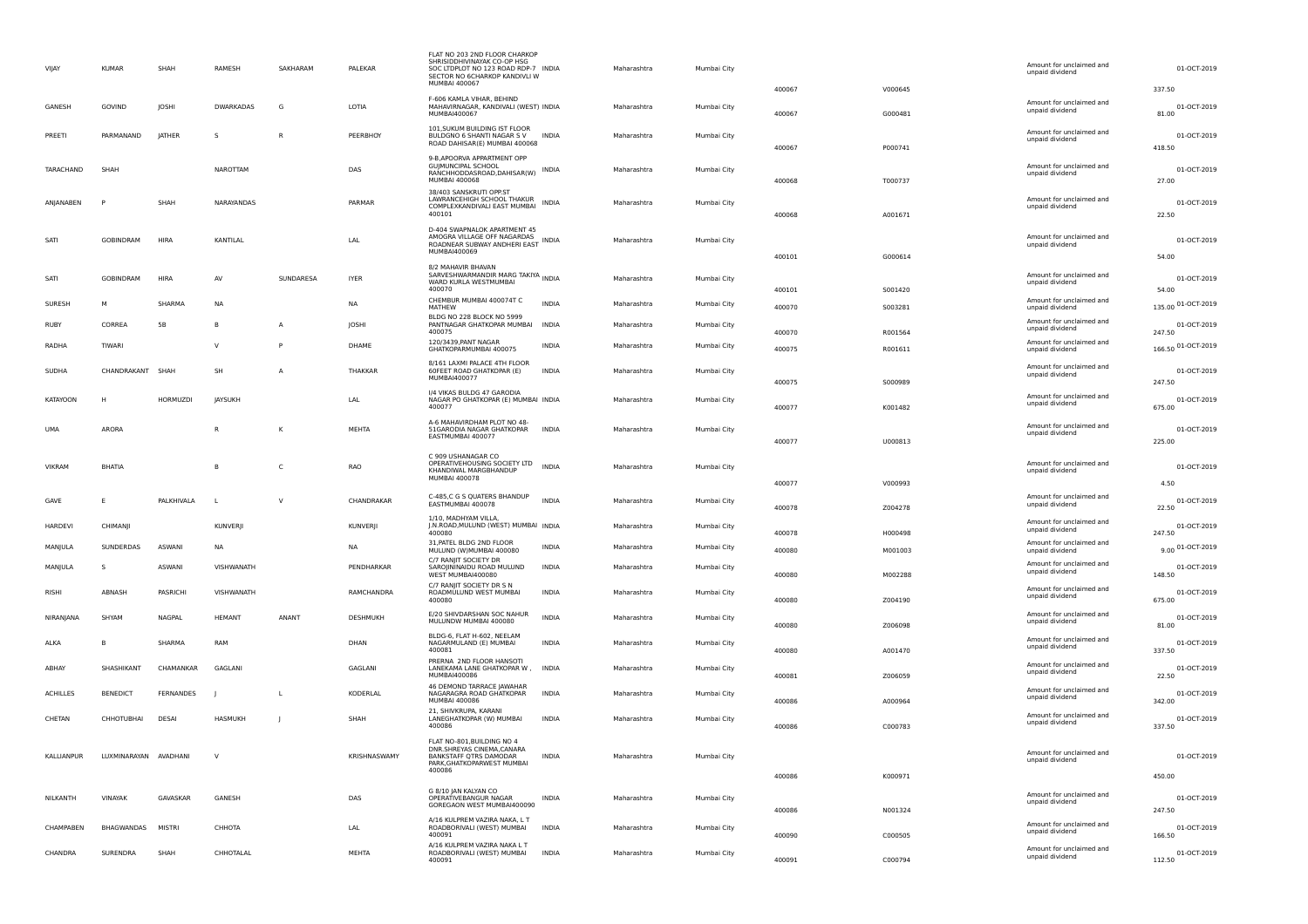| KINNARI        | SURENDRA         | SHAH            | RAMAN            |                | AGARWAL          | H-11/216, RAVIKIRAN C.H.S.<br>LTD., OPP.S.B.I.VAJIRA NAKA, GORAI<br>ROAD,BORIVALI (W) MUMBAI<br>400092                                   | <b>INDIA</b> | Maharashtra | Mumbai City | 400091 | K000628          | Amount for unclaimed and<br>unpaid dividend                    | 01-OCT-2019<br>112.50 |
|----------------|------------------|-----------------|------------------|----------------|------------------|------------------------------------------------------------------------------------------------------------------------------------------|--------------|-------------|-------------|--------|------------------|----------------------------------------------------------------|-----------------------|
| KANAIYALAL     | <b>JAMNADAS</b>  | DOSHI           | MATHRA           |                | DAS              | TAKSHILA BULDG NO 1 /B FLATS<br>14MAHAKALI CAVES ROAD<br>ANDHERI (EAST)MUMBAI 400093                                                     | <b>INDIA</b> | Maharashtra | Mumbai City | 400092 | K000753          | Amount for unclaimed and<br>unpaid dividend                    | 01-OCT-2019<br>126.00 |
| VASUMATI       | SHAH             |                 | MATHRA           |                | DAS              | TAKSHILA BLDG NO 1/1B, FLAT NO<br>14MAHAKALI CAVES ROAD<br>ANDHERI EASTMUMBAI 400093                                                     | <b>INDIA</b> | Maharashtra | Mumbai City | 400093 | V001851          | Amount for unclaimed and<br>unpaid dividend                    | 01-OCT-2019<br>225.00 |
| MILAN          | M                | GALA            | B                | R              | <b>MAHIMDROO</b> | C/O SHRI R MAGO D-<br>8, AJANTAANUSHAKTINAGAR<br><b>MUMBAI 400094</b>                                                                    | <b>INDIA</b> | Maharashtra | Mumbai City | 400093 | Z004022          | Amount for unclaimed and<br>unpaid dividend                    | 01-OCT-2019<br>198.00 |
| APURVA         | M                | SHAH            | TNB              |                | KRISHNAN         | B 3/A 502 VELENTINE<br>APARTMETNSFLIM CITY ROAD<br>MALAD E MUMBAI400097                                                                  | <b>INDIA</b> | Maharashtra | Mumbai City | 400094 | 5251             | Amount for unclaimed and<br>unpaid dividend                    | 01-OCT-2019<br>4.50   |
| ARUNA          | ARVIND           | CHACHAD         | AJIT             |                | SHAH             | 402, SHANTIVAN - 3A,<br>REHEJA, TOWNSHIP, MALAD EAST.<br>MUMBAI400097                                                                    | INDIA        | Maharashtra | Mumbai City | 400097 | A001747          | Amount for unclaimed and<br>unpaid dividend                    | 01-OCT-2019<br>225.00 |
| FATEMA         | TAHERBHOY        | RANGWALLA       | $\top$           | A              | VISWANATHAN      | W/O MR T A VISWANATHAN<br>NAVIRSKUMARA KOTTAN BLOCK 'B'<br>FLAT NOT-8 NO 16 DR<br>RADHAKRISHNAN<br>SALAIVALASARAVAKKAM CHANNAI<br>600087 | <b>INDIA</b> | Maharashtra | Mumbai City | 400097 | F000418          | Amount for unclaimed and<br>unpaid dividend                    | 01-OCT-2019<br>247.50 |
|                | M                | MEHTA           | <b>BHAKIAR</b>   |                | <b>JAIN</b>      | 303. PANCHVATI APARTMENTS<br>JOSHIWADA TEMBI NAKA THANE<br>400601                                                                        | <b>INDIA</b> | Maharashtra | Thane       | 400097 | K000609          | Amount for unclaimed and<br>unpaid dividend                    | 01-OCT-2019<br>112.50 |
| URMILA         | SHIVRAI          | BHANSALI        | ANIL             |                | ANIL             | 8/9, KAMDHENU PRASAD, GODKARI<br>ROAD, GHANTALI, THANE 400602                                                                            | <b>INDIA</b> | Maharashtra | Thane       | 400601 | U000442          | Amount for unclaimed and<br>unpaid dividend                    | 01-OCT-2019<br>112.50 |
| KISHINDAS      | HINDUJA          |                 | MURJI            |                | GALA             | B-8, BHARIJI CHAMBER DR.<br>AMBEDKARROAD OPP NEW SHAKTI INDIA<br>MILL THANE400602                                                        |              | Maharashtra | Thane       | 400602 | K001471          | Amount for unclaimed and<br>unpaid dividend                    | 01-OCT-2019<br>112.50 |
| RAMCHANDRA     |                  | <b>KUMBAR</b>   | V                | R              | <b>VIRKAR</b>    | 201 BARKHA BAHAR COOP HSG<br>SOCY M GROAD NAUPADA THANE INDIA<br>W 400602                                                                |              | Maharashtra | Thane       | 400602 | R000726          | Amount for unclaimed and<br>unpaid dividend                    | 01-OCT-2019<br>117.00 |
| RAVI           | KIRAN            | <b>HALDIPUR</b> | к                | P              | SAMAK            | C/O MRS, NEELIMA A.<br>MURAR, 701, "MARIGOLD", SATGURU INDIA<br>GARDENS, KOPRI, THANE 400603                                             |              | Maharashtra | Thane       | 400602 | R002029          | Amount for unclaimed and<br>unpaid dividend                    | 01-OCT-2019<br>337.50 |
| VEENA          | PATEL            |                 | ATMARAM          | MAGLANI        | CONSULTANT       | E 9 SHANTI NIKETAN OPP<br>RAILWAYSTATION EAST THANE<br>400603                                                                            | <b>INDIA</b> | Maharashtra | Thane       | 400603 | V001147          | Amount for unclaimed and<br>unpaid dividend                    | 01-OCT-2019<br>675.00 |
| PRAPNULLA      | SANJEEV          |                 | HASSANAND        | CHANCHLANI     | SERVICE          | <b>F-9.SHANTI NIKETAN OPP</b><br>RAIWAYSTATION THANE 400603                                                                              | INDIA        | Maharashtra | Thane       | 400603 | Z004300          | Amount for unclaimed and<br>unpaid dividend                    | 01-OCT-2019<br>166.50 |
| <b>TASNEEM</b> | - B              | <b>BADANI</b>   | JAYANTILAL       | MANSUKHLAL     | MODY             | C/O DEEPAK J MODY<br>103, DNYANESHWARIPLOT NO 3<br>SECTOR 7 VASHI NAVIMUMBAI<br>400703                                                   | <b>INDIA</b> | Maharashtra | Thane       | 400603 | T000759          | Amount for unclaimed and<br>unpaid dividend                    | 01-OCT-2019<br>225.00 |
| <b>HAVOVY</b>  | <b>FAROKH</b>    | <b>MISTRI</b>   | GNANA            | PRAGSAM        | BARRETT          | B 203 MATRU SMRUTI OPP<br>POLICESTATION NILEMORE<br>NALLASOPARA WESTTHANE<br>MAHARASHTRA 401203                                          | INDIA        | Maharashtra | Thane       | 400703 | 5946             | Amount for unclaimed and<br>unpaid dividend                    | 01-OCT-2019<br>166.50 |
| <b>HAVOVY</b>  | <b>FAROKH</b>    | MISTRY          | YASHVANT         |                | CHAUDHARI        | AT.TIWARI, POST RAJAWALI<br>TALUKAVASAI THANE 401208                                                                                     | INDIA        | Maharashtra | Thane       | 400703 | H000939          | Amount for unclaimed and<br>unpaid dividend                    | 283.50 01-OCT-2019    |
| SADASHIV       | DESAI            |                 | HARI             | CHANDRA        | MHATRE           | AT & PO ARANALA BUNDER<br>PADA, TA-VASAI THANE 401302                                                                                    | <b>INDIA</b> | Maharashtra | Thane       | 401208 | 5002632          | Amount for unclaimed and<br>unpaid dividend                    | 54.00 01-OCT-2019     |
| SARLA          | DEVI             | P               | DHIRENDRA        | DASHRATHLAL    | MODH             | 5, GOKUL, B WING TRANT<br>ROAD, NEARAMBA WADI DAHANU<br>ROAD MUMBAI401602                                                                | <b>INDIA</b> | Maharashtra | Mumbai City | 401302 | IN30154917815369 | Amount for unclaimed and<br>unpaid dividend                    | 01-OCT-2019<br>675.00 |
| MUKESH         | DAVE             |                 | <b>ISMAILALI</b> | HASMALI        | HAJUWAR          | C/O REVENUE CLUB ALIBAG AT<br>POSTTALUKA, ALIBAG RAIGAD<br>402201                                                                        | <b>INDIA</b> | Maharashtra | Mumbai City | 401602 | 5876             | Amount for unclaimed and<br>unpaid dividend                    | 01-OCT-2019<br>247.50 |
| DAYALAL        | HARILAL          | SHAH            | DATTA            | RAM            | DHOND            | 324, NEAR RASHOTRAMAT MODSAI<br>MARG0403601                                                                                              | <b>INDIA</b> | Maharashtra | Mumbai City | 402201 | D000538          | Amount for unclaimed and<br>unpaid dividend                    | 22.50 01-OCT-2019     |
| KRISHNA        | JOSHI            |                 | PRAMOD           |                | SHETYE           | MUKUND VAIBHAV B-12<br>PADMANARAYANESTATE NR MUTH                                                                                        | <b>INDIA</b> | Goa         | North Goa   |        |                  | Amount for unclaimed and                                       | 01-OCT-2019           |
|                |                  |                 |                  |                |                  | GOGOL PATORDAMARGAO GOA<br>403602                                                                                                        |              |             |             | 403601 | K000553          | unpaid dividend                                                | 247.50                |
| HANSA          | HIMATLAL         | PAREKH          |                  | F              | CABRAL           | CHURCH SQUARE QUEPEM 403705 INDIA                                                                                                        |              | Goa         | North Goa   | 403602 | H000485          | Amount for unclaimed and<br>unpaid dividend                    | 382.50 01-OCT-2019    |
| NARULA         | PARSHOTAM        | LAL             | JOAQUIM          | <b>FURTADO</b> | CABRAL           | CHURCH SQUARE QUEPEM 403705 INDIA                                                                                                        |              | Goa         | North Goa   | 403705 | N000529          | Amount for unclaimed and<br>unpaid dividend                    | 54.00 01-OCT-2019     |
| HEENA          | RAJENDRA         | VED             | s                | К              | SASTRY           | 140, SOMWAR PETH PUNE 410011 INDIA                                                                                                       |              | Maharashtra | Pune        | 403705 | H000662          | Amount for unclaimed and                                       | 247.50 01-OCT-2019    |
| LALITA         | <b>DWARKADAS</b> | LOTIA           | R                | К              | MEHRA            | C/O MAJOR R K MEHRA OFFICERS<br>MESSIAT GIRI NAGAR PUNE 410055                                                                           | <b>INDIA</b> | Maharashtra | Mumbai City | 410011 | L000751          | unpaid dividend<br>Amount for unclaimed and<br>unpaid dividend | 01-OCT-2019<br>247.50 |
| MEENA          | NAVAL            | VED             | SHASHIKANT       |                | KSHIRSAGAR       | FI AT NC<br>1, ROHINI, LAXMINAGARKHOPOLI<br>RAIGAD 410203                                                                                | INDIA        | Maharashtra | Raigad      | 410055 | M000804          | Amount for unclaimed and<br>unpaid dividend                    | 01-OCT-2019<br>247.50 |
| REKHA          | KIRIT            | SHAH            | <b>JAGAL</b>     | KISHORE        | SHAH             | A 8 LIBERTY NORTH MAIN<br>ROADKOREGAON PARK PUNE<br>411001                                                                               | <b>INDIA</b> | Maharashtra | Pune        | 410203 | R002475          | Amount for unclaimed and<br>unpaid dividend                    | 01-OCT-2019<br>225.00 |
| <b>USHA</b>    | RAMESH           | PALEKAR         | M                | $\mathsf{R}$   | <b>MANTRI</b>    | C/O VIKASH INVESTMENTS<br><b>&amp;CONSULTANCY SERVICES 2ND</b><br>FLOORALANKAR CINEMA BULDG<br>PUNE 411001                               | <b>INDIA</b> | Maharashtra | Pune        |        | Z004290          | Amount for unclaimed and<br>unpaid dividend                    | 01-OCT-2019<br>94.50  |
| RAJENDRA       | D                | LOTIA           | GANESAN          |                | RAMAKRISHNA      | A-4/1, SUJATA APARTMENTS                                                                                                                 | <b>INDIA</b> | Maharashtra | Pune        | 411001 |                  | Amount for unclaimed and                                       | 81.00 01-OCT-2019     |
| KARIM          | s                | PEERBHOY        | <b>DATTATRAY</b> |                | VAIDYA           | BUNDGARDEN PUNE 411001<br>A-4/1, SUJATA APARTMENTS                                                                                       | <b>INDIA</b> | Maharashtra | Pune        | 411001 | Z006514          | unpaid dividend<br>Amount for unclaimed and                    | 342.00 01-OCT-2019    |
| KAUSHIK        | GANDHI           |                 | LAXMI            |                | NARAYAN          | BUNDGARDEN PUNE 411001<br>C/O MAHA LAXMI MANDIL OPP                                                                                      | <b>INDIA</b> | Maharashtra | Pune        | 411001 | K000596          | unpaid dividend<br>Amount for unclaimed and                    | 153.00 01-OCT-2019    |
|                |                  |                 |                  |                |                  | SARASBAUG PUNE 411002                                                                                                                    |              |             |             | 411001 | K001994          | unpaid dividend                                                |                       |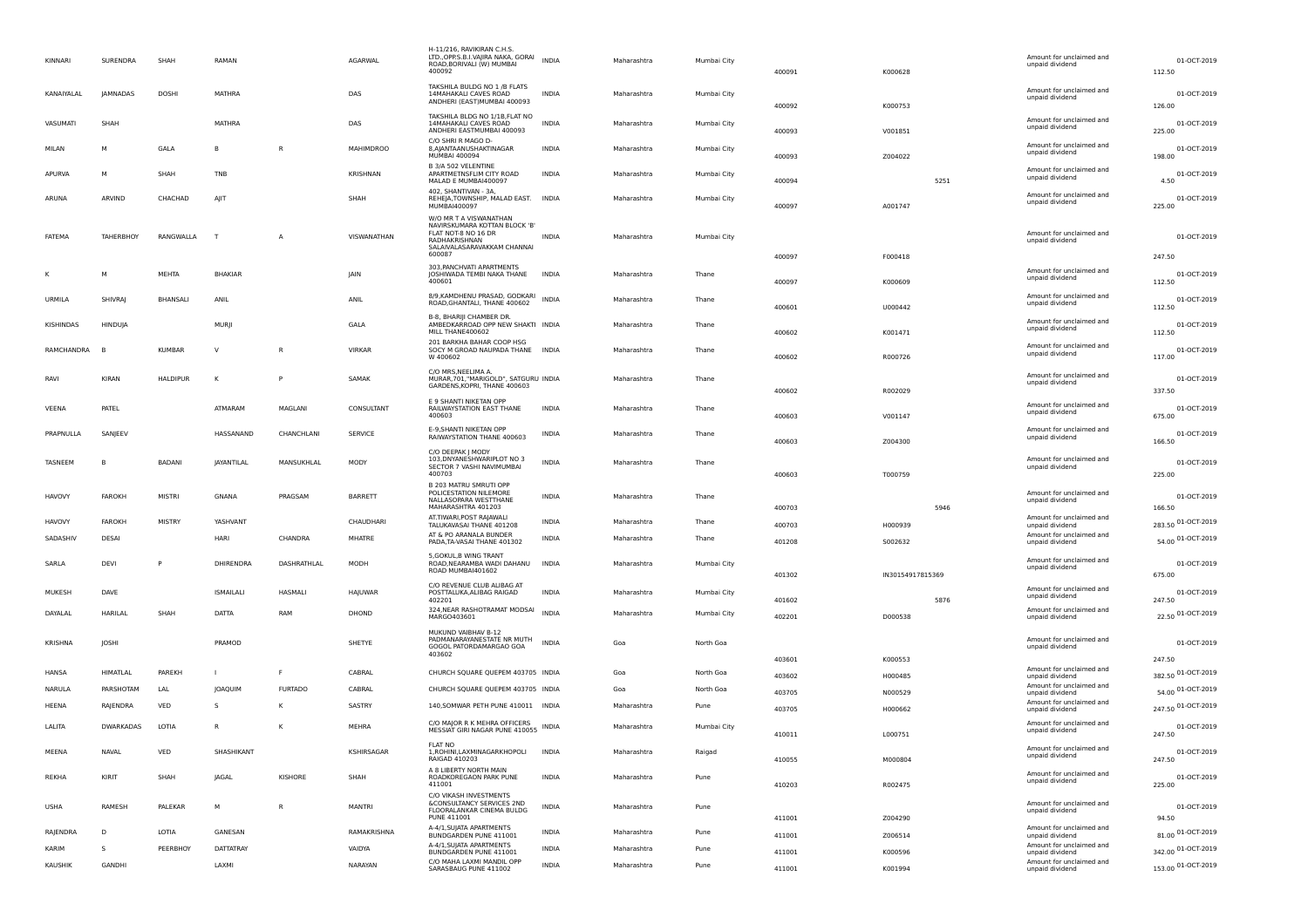| MANOJ            | N                 | PARMAR            | D                   |                | CHOPDA          | 251, NANA PETH PUNE 411002                                                                          | INDIA        | Maharashtra | Pune        | 411002 | M002479          | Amount for unclaimed and<br>unpaid dividend | 9.00 01-OCT-2019      |
|------------------|-------------------|-------------------|---------------------|----------------|-----------------|-----------------------------------------------------------------------------------------------------|--------------|-------------|-------------|--------|------------------|---------------------------------------------|-----------------------|
| VIPUL            | KANTILAL          | THAKKAR           | М                   | s              | SHAH            | 237, SHUKRAWAR PETH PUNE<br>411002                                                                  | INDIA        | Maharashtra | Pune        | 411002 | V001598          | Amount for unclaimed and<br>unpaid dividend | 4.50 01-OCT-2019      |
| VASHULAL         | ASRANI            |                   | B                   | D              | BEJGAMWAR       | 43 NEW BAZAR POONA KIRKEE<br>411003                                                                 | <b>INDIA</b> | Maharashtra | Pune        | 411002 | V000530          | Amount for unclaimed and<br>unpaid dividend | 337.50 01-OCT-2019    |
| SAJI             | MATHEW            |                   | RATANLAL            |                | JETHLIA         | 110 ANIL CO OP HSG SOCIETY<br>OPPKAMALA NEHRU PARK PUNE<br>411004                                   | <b>INDIA</b> | Maharashtra | Pune        | 411003 | S003703          | Amount for unclaimed and<br>unpaid dividend | 01-OCT-2019<br>490.50 |
| KIRSHNA          | <b>BALKRISHNA</b> | JOSHI             | COMPANY             |                | COMPANY         | 8/20, ERANDWANE PUNE 411004                                                                         | <b>INDIA</b> | Maharashtra | Pune        | 411004 | K000952          | Amount for unclaimed and<br>unpaid dividend | 247.50 01-OCT-2019    |
| PUSHPA           | VIRJI             | DHAME             | <b>JOGINDER</b>     |                | SHELLY          | P 223/B INS SHIVAJI<br>LONAVALALONAVALA 411005                                                      | <b>INDIA</b> | Maharashtra | Pune        | 411004 | P000646          | Amount for unclaimed and<br>unpaid dividend | 247.50 01-OCT-2019    |
| SHARAD           | AMRATLAL          | THAKKAR           | STANLEY             |                | SONAS           | POONA BOTTLING CO LTD 410/1<br>BOMBAYPUNE RD DAPODI PUNE<br>411012                                  | <b>INDIA</b> | Maharashtra | Pune        | 411005 | 6232             | Amount for unclaimed and<br>unpaid dividend | 01-OCT-2019<br>247.50 |
| CHANDRIK         | <b>JAYSUKHLAL</b> | <b>KAMDAR</b>     | м                   | A              | MAJID           | 151, ST PATRICK TOWN SHOLAPUR<br>ROADPUNE 411013                                                    | <b>INDIA</b> | Maharashtra | Pune        | 411012 | C000798          | Amount for unclaimed and<br>unpaid dividend | 225.00 01-OCT-2019    |
| RAMNIKLAL        | KAPURCHAND        | MEHTA             | <b>ULHASRAO</b>     | <b>NAGORAO</b> | NAKHATE         | FLAT NO 6 SHRIRAM APPT<br>CLASSICSOCIETY APPAT MUNAWAR INDIA<br>SOCIETYWADGAON SHERI PUNE<br>411014 |              | Maharashtra | Pune        | 411013 | R000643          | Amount for unclaimed and<br>unpaid dividend | 01-OCT-2019<br>247.50 |
| BELTHANGADI      | VIVEKANAND        | RAO               | <b>BURJOR</b>       |                | <b>BVAKIL</b>   | EBON VILLA 11, PUSHPAK<br>SOCIETY, KALYANI NAGAR ROAD,<br>PUNE 411014                               | INDIA        | Maharashtra | Pune        | 411014 | B000536          | Amount for unclaimed and<br>unpaid dividend | 01-OCT-2019<br>247.50 |
| SHAMBA           | VENKATESH         | CHANDRAKAR        | MEDHA               |                | YADAV           | SUKRUT GROUND FLOOR 2A<br>KAPII AHOUSEING SOCIETY<br>GOKHALE NAGARPUNE 411016                       | <b>INDIA</b> | Maharashtra | Pune        | 411014 | S002916          | Amount for unclaimed and<br>unpaid dividend | 01-OCT-2019<br>675.00 |
| RATANLAL         | PYARELAL          | <b>JAISWAL</b>    | <b>SUHAS</b>        | MAHADEO        | PATIL           | 15 PRARAMBH 964/965 ATREY<br>SOCIETYGOKHALE NAGAR PUNE<br>411016                                    | <b>INDIA</b> | Maharashtra | Pune        | 411016 | IN30115112648039 | Amount for unclaimed and<br>unpaid dividend | 01-OCT-2019<br>517.50 |
| <b>BHARAT</b>    | KCHHEDA           |                   | <b>BALKISHANRAO</b> |                | <b>RAO</b>      | 1000/6A, FLAT NO-12 ANAMIKA<br>HOUSINGSOCIETY NAVI PETH PUNE INDIA<br>411030                        |              | Maharashtra | Pune        | 411016 | B001850          | Amount for unclaimed and<br>unpaid dividend | 01-OCT-2019<br>225.00 |
| DOSHI            | SHAILA            | HIMATLAL          | PRAVIN              |                | <b>BHANDARI</b> | VIDYADHAR HEIGHTS 243, NEW<br>NARAYANPETH LAXMI ROAD PUNE INDIA<br>411030                           |              | Maharashtra | Pune        | 411030 | D000582          | Amount for unclaimed and<br>unpaid dividend | 01-OCT-2019<br>247.50 |
| HARISH           | <b>FIALOK</b>     |                   | VINAYAK             |                | PARANJAPE       | C/O V I P BUILDIERS 1901<br>SADASHIVPETH NATU BAUG PUNE INDIA<br>411030                             |              | Maharashtra | Pune        | 411030 | H001114          | Amount for unclaimed and<br>unpaid dividend | 01-OCT-2019<br>4.50   |
| SUDHA            | VARMA             |                   | VINAYAK             | TRIMBK         | <b>KELKAR</b>   | AMARESH 272/6, SHRIDHAR<br>NAGAR, CHINOHWAD PUNE 411033                                             | INDIA        | Maharashtra | Pune        | 411030 | S004052          | Amount for unclaimed and<br>unpaid dividend | 01-OCT-2019<br>450.00 |
| <b>VIDUR</b>     | VISHWANATH        | PENDHARKAR        | NA                  | <b>NA</b>      | <b>NA</b>       | AMARESH 272/6, SHRIDHAR<br>NAGAR, CHINOHWAD PUNE 411033                                             | INDIA        | Maharashtra | Pune        | 411033 | V001276          | Amount for unclaimed and<br>unpaid dividend | 01-OCT-2019<br>45.00  |
| <b>VIDHUR</b>    | VISHWANATH        | PENDHAKAR         | KANTILAL            |                | SHAH            | 33 MUKUND NAGAR HARI KUNJ<br>SOCIETYPUNE 411037                                                     | <b>INDIA</b> | Maharashtra | Pune        | 411033 | Z004002          | Amount for unclaimed and<br>unpaid dividend | 45.00 01-OCT-2019     |
| HEMANGI          | <b>HEMANT</b>     | DESHMUKH          | HARAKCHAND          | TATHED         | TATHED          | A/104 OM SAINATH<br>SOCIETYBIBAWEWADI PUNE 411037 INDIA                                             |              | Maharashtra | Pune        | 411037 | Z006074          | Amount for unclaimed and<br>unpaid dividend | 01-OCT-2019<br>112.50 |
| KHETSHI          | <b>UMARSHI</b>    | MARU              | <b>DILIPRAO</b>     | H              | <b>BARI</b>     | 36, MAHATMA PHULE PETH BARI<br>HADAKASTURE CHOWK PUNE<br>411042                                     | <b>INDIA</b> | Maharashtra | Pune        | 411037 | K002285          | Amount for unclaimed and<br>unpaid dividend | 01-OCT-2019<br>135.00 |
| <b>DINESH</b>    | LALLUBHAI         | JOSHI             | C                   | D              | SHAH            | G-116 PADMAVATI NAGAR HSG SOC<br>NEARSAMBHAJI NAGAR<br>DHANKAWADI PUNE411043                        | <b>INDIA</b> | Maharashtra | Pune        | 411042 | D000593          | Amount for unclaimed and<br>unpaid dividend | 01-OCT-2019<br>117.00 |
| RAVI             | KRISHNA           | SWAMY             | GULHANE             |                | <b>GULHANE</b>  | FLAT NO 13 SHAAN APPARTMENT<br>51RAILWAY LINE SOLAPUR<br>SOLAPUR413001                              | <b>INDIA</b> | Maharashtra | Mumbai City | 411043 | R000495          | Amount for unclaimed and<br>unpaid dividend | 01-OCT-2019<br>81.00  |
| SOMESH           | <b>KUMAR</b>      | <b>BHASIN</b>     | <b>GULHANE</b>      |                | <b>GULHANE</b>  | FLAT NO 13 SHAAN APPARTMENT<br>51RAILWAY LINE SOLAPUR<br>SOLAPUR413001                              | <b>INDIA</b> | Maharashtra | Mumbai City | 413001 | S000427          | Amount for unclaimed and<br>unpaid dividend | 01-OCT-2019<br>225.00 |
| <b>BHARAT</b>    | CHHOTALAL         | MEHTA             | VASUDEV             | SHANKAR        | PRABHUNE        | VIJAYNAGAR BHIGWAN ROAD NEAR<br>M E SHIGHSCHOOL BARAMATI DIST INDIA<br>PUNE413102                   |              | Maharashtra | Pune        | 413001 | B001531          | Amount for unclaimed and<br>unpaid dividend | 01-OCT-2019<br>225.00 |
| MEENA            | CHHOTALAL         | MEHTA             | JAGDISH             | P              | LADHA           | SHOP NO. 19/20, 139 NAGAR<br>PARISADMUNICIPAL SHOPING COMP INDIA<br>OPP. REGALCINEMA LATUR 413512   |              | Maharashtra | Pune        | 413102 | M002246          | Amount for unclaimed and<br>unpaid dividend | 01-OCT-2019<br>225.00 |
| JASVANTIBEN      |                   | SHETHIA           | UMA                 |                | SHANKAR         | SHIVAJI NAGAR LATUR 413531                                                                          | INDIA        | Maharashtra | Pune        | 413512 | 5857             | Amount for unclaimed and<br>unpaid dividend | 112.50 01-OCT-2019    |
| MINA             | H                 | SHAH              | UMA                 |                | SHANKAR         | SHIVAJI NAGAR LATUR 413531                                                                          | INDIA        | Maharashtra | Pune        | 413531 | M001969          | Amount for unclaimed and<br>unpaid dividend | 283.50 01-OCT-2019    |
| PRAN             | <b>NATH</b>       | <b>MAHINDROO</b>  | UMA                 |                | SHANKAR         | SHIVAJI NAGAR LATUR 413531                                                                          | INDIA        | Maharashtra | Pune        | 413531 | P000757          | Amount for unclaimed and<br>unpaid dividend | 342.00 01-OCT-2019    |
| <b>BSUGANTHI</b> | SB                | AC                | <b>UMA</b>          |                | SHANKAR         | SHIVAJI NAGAR LATUR 413531                                                                          | <b>INDIA</b> | Maharashtra | Pune        | 413531 | B001415          | Amount for unclaimed and<br>unpaid dividend | 27.00 01-OCT-2019     |
| <b>SARO</b>      | N                 | PAREKH            | MADAN               |                | LAL             | 2278, ADATE BAJAR<br>AHMEDNAGARAHMEDNAGAR<br>414001                                                 | <b>INDIA</b> | Maharashtra | Ahmednagar  | 413531 | S002766          | Amount for unclaimed and<br>unpaid dividend | 01-OCT-2019<br>166.50 |
| PRAMOD           | <b>BOTHRA</b>     | 30340028973 AMRUT |                     |                | LAL             | IMARAT COMPANY M.G.ROAD<br>AHMEDNAGAR414001                                                         | <b>INDIA</b> | Maharashtra | Ahmednagar  | 414001 | P002400          | Amount for unclaimed and<br>unpaid dividend | 4.50 01-OCT-2019      |
| VIJAYA           | VISWANTHAN        |                   | TIRATHRAM           |                | ARORA           | 2575, SARDA LANE, CLOTH<br>MARKET, AHMEDNAGAR<br>AHMEDNAGAR 414001                                  | <b>INDIA</b> | Maharashtra | Ahmednagar  | 414001 | Z006230          | Amount for unclaimed and<br>unpaid dividend | 01-OCT-2019<br>27.00  |
| RAMILA           |                   | <b>JAIN</b>       | <b>NA</b>           | <b>NA</b>      | <b>NA</b>       | 2575, SARDA LANE, CLOTH<br>MARKET, AHMEDNAGAR<br>AHMEDNAGAR 414001                                  | <b>INDIA</b> | Maharashtra | Ahmednagar  | 414001 | R002995          | Amount for unclaimed and<br>unpaid dividend | 01-OCT-2019<br>337.50 |
| JOAG             | SADHANA           | ANIL              | NA                  | <b>NA</b>      | <b>NA</b>       | C/O R R BHINGARWALA & SONS M<br>GROAD P O BOX NO 74<br>AHMEDNAGAR414001                             | <b>INDIA</b> | Maharashtra | Ahmednagar  | 414001 | J001039          | Amount for unclaimed and<br>unpaid dividend | 01-OCT-2019<br>504.00 |
| KANTILAL         | MURJI             | GALA              | MURLIDHAR           |                | KSHATRIYA       | "PRAKASHDEEP" SAVEDI,<br>AHMEDNAGAR414001                                                           | INDIA        | Maharashtra | Ahmednagar  | 414001 | K001845          | Amount for unclaimed and<br>unpaid dividend | 337.50 01-OCT-2019    |
| RAJARAM          | VASUDEO           | <b>VIRKAR</b>     | MOTILAL             |                | CHANDAK         | 3009, ADTE BAZAR AHMEDNAGAR<br>414001                                                               | <b>INDIA</b> | Maharashtra | Ahmednagar  | 414001 | R000823          | Amount for unclaimed and<br>unpaid dividend | 247.50 01-OCT-2019    |
| MIRA             | <b>KRISHNA</b>    | ш                 | MURLIDHAR           |                | CHANDAK         | 3009 ADET BAZAR AHMEDNAGAR<br>414001                                                                | <b>INDIA</b> | Maharashtra | Ahmednagar  | 414001 | M001296          | Amount for unclaimed and<br>unpaid dividend | 166.50 01-OCT-2019    |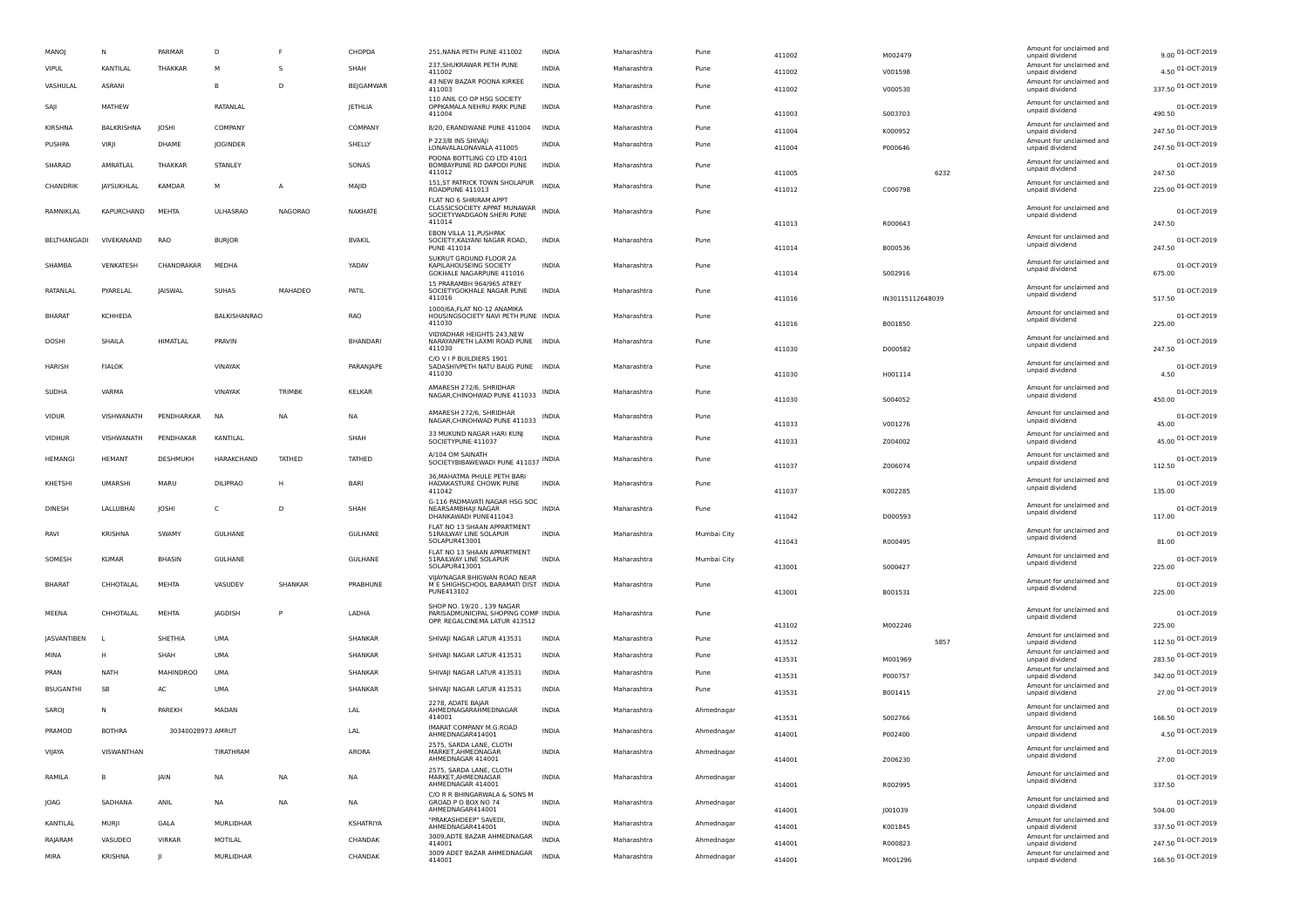| SUDESH          | <b>KUMAR</b>     | JAIN            | KANTILAL        |              | LAL              | 3443, KHIST LANE AHMEDNAGAR<br>414001                                                       | <b>INDIA</b> | Maharashtra | Ahmednagar  | 414001           | 5002308            | Amount for unclaimed and<br>unpaid dividend | 112.50 01-OCT-2019          |
|-----------------|------------------|-----------------|-----------------|--------------|------------------|---------------------------------------------------------------------------------------------|--------------|-------------|-------------|------------------|--------------------|---------------------------------------------|-----------------------------|
| VINA            | JAYANTILAL       | MODY            | JAGDISH         |              | PARDESHI         | 1542, KING GATE AHMEDNAGAR<br>414001                                                        | <b>INDIA</b> | Maharashtra | Ahmednagar  | 414001           | V000619            | Amount for unclaimed and<br>unpaid dividend | 247.50 01-OCT-2019          |
| <b>BARRETT</b>  | FRANKLIN         | ALOYSIUS        | <b>V</b>        | M            | SONI             | 2278, ADATE BAZAR, RAJENDRA<br>SADANAHMEDNAGAR 414001                                       | <b>INDIA</b> | Maharashtra | Ahmednagar  | 414001           | IN30051316924945   | Amount for unclaimed and<br>unpaid dividend | 45.00 01-OCT-2019           |
| ASHOK           | SONRAJ           | KARNAVAT        | VIJAY           | <b>KUMAR</b> | SONI             | 2278, ADATE BHAZAR RAJENDRA<br>SADANAHMEDNAGAR 414001                                       | <b>INDIA</b> | Maharashtra | Ahmednagar  |                  |                    | Amount for unclaimed and<br>unpaid dividend | 01-OCT-2019                 |
| <b>NAQIALI</b>  | <b>ISMAILALI</b> | MUJAWAR         | KANTILAL        |              | ZUMBERLAL        | 3443 KHISTAGALI AHMEDNAGAR<br>414001                                                        | <b>INDIA</b> | Maharashtra | Ahmednagar  | 414001<br>414001 | A000898<br>N001307 | Amount for unclaimed and<br>unpaid dividend | 337.50<br>27.00 01-OCT-2019 |
| DHANANJAY       | GANESH           | PARANJAPE       | <b>GIRDHARI</b> |              | LAL              | 5552, ADAT BAZAR AHMEDNAGAR<br>414001                                                       | <b>INDIA</b> | Maharashtra | Ahmednagar  | 414001           | IN1201090001337950 | Amount for unclaimed and<br>unpaid dividend | 49.50 01-OCT-2019           |
| JAGANNATH       | DHOND            |                 | KEWALKUMAR      |              | <b>GULHATI</b>   | 12, DESIGNERS SOCIETY SAVEDI                                                                | <b>INDIA</b> | Maharashtra | Ahmednagar  |                  |                    | Amount for unclaimed and                    | 472.50 01-OCT-2019          |
| SHOBA           | SHETYE           |                 | RAMDIN          |              | JAKHOTIA         | ROADAHMEDNAGAR 414001<br>2429, DALMANDEL AHMEDNAGAR                                         | <b>INDIA</b> | Maharashtra | Ahmednagar  | 414001           | J001257            | unpaid dividend<br>Amount for unclaimed and | 337.50 01-OCT-2019          |
|                 |                  |                 |                 |              |                  | 414001<br>FRONTIER CYCLE MART                                                               |              |             |             | 414001           | S003345            | unpaid dividend                             |                             |
| MARIA           | ERMELINDA        | DESOUSA         | RAMESH          |              | JAGGI            | SARJEPURAAHMEDNAGAR 414001                                                                  | INDIA        | Maharashtra | Ahmednagar  | 414001           | M000495            | Amount for unclaimed and<br>unpaid dividend | 01-OCT-2019<br>247.50       |
| TOME            | <b>ILIDIO</b>    | JOSE            | CHANANLAL       |              | JAGGI            | FRONTIER CYCLE MART<br>SARJEPURAAHMEDNAGAR 414001                                           | INDIA        | Maharashtra | Ahmednagar  | 414001           | T000560            | Amount for unclaimed and<br>unpaid dividend | 01-OCT-2019<br>756.00       |
| <b>KRISHNA</b>  | SASTRY           | THIAGARAJAN     | DATTATRAYA      | RABHAJI      | PAWAR            | 661 GAONTHAN NIMBLAK<br>AHMEDNAGARMAHARASHTRA<br>414111                                     | <b>INDIA</b> | Maharashtra | Ahmednagar  | 414001           | K000484            | Amount for unclaimed and<br>unpaid dividend | 01-OCT-2019<br>247.50       |
| SHAM            | DEVI             | MEHRA           | PURUSHOTTAM     |              | KULKARNI         | 'GANESH KRIPA'MATKAR<br>COLONYGENDAMAL SATARA<br>415002                                     | <b>INDIA</b> | Maharashtra | Satara      |                  |                    | Amount for unclaimed and<br>unpaid dividend | 01-OCT-2019                 |
|                 |                  |                 |                 |              |                  | HOUSE NO 809 A/P DHEBEWADI                                                                  |              |             |             | 414111           | S000059            | Amount for unclaimed and                    | 4.50                        |
| <b>USHA</b>     | SHASHIKANT       | KSHIRSAGAR      | MARUTI          | SAKHARAM     | DHEB             | TALPATAN DIST SATARA SATARA<br>415112                                                       | <b>INDIA</b> | Maharashtra | Satara      | 415002           | U000653            | unpaid dividend                             | 01-OCT-2019<br>675.00       |
| ALPA            | П                | SHAH            | <b>KESHAV</b>   | VYANKATESH   | KINKAR           | 246/A E WARD SHUBHAN<br>KAROTIAPARTMENTS NAGALA PARK INDIA<br>KOLHAPUR416003                |              | Maharashtra | Kolhapur    | 415112           | A001781            | Amount for unclaimed and<br>unpaid dividend | 01-OCT-2019<br>337.50       |
| <b>KANTABEN</b> | SHAH             |                 | HUSENALI        |              | BHOJANI          | 6/461/3/2 SANGLI VESH NEAR<br>ADHARHOSPITAL ICHALKARANJI                                    | <b>INDIA</b> | Maharashtra | Kolhapur    |                  |                    | Amount for unclaimed and                    | 01-OCT-2019                 |
|                 |                  |                 |                 |              |                  | 416115                                                                                      |              |             |             | 416003           | K000487            | unpaid dividend                             | 166.50                      |
| <b>MOHINI</b>   | MANIKLAL         | <b>MANTRI</b>   | MEHBOOB         | HUSENALI     | <b>BHOJANI</b>   | 6/461/3 SANGLI VESH NEAR<br>ADHARHOSPITAL ICHALKARANJI                                      | <b>INDIA</b> | Maharashtra | Kolhapur    |                  |                    | Amount for unclaimed and                    | 01-OCT-2019                 |
|                 |                  |                 |                 |              |                  | DISTKOLHAPUR 416115                                                                         |              |             |             | 416115           | M000509            | unpaid dividend                             | 112.50                      |
| KESHAV          | L                | SHARMA          | VINAYAK         |              | PATWARDHAN       | PATWARDHAN BUNGLOW<br>CHANDANWADISANGLI MIRAJ ROAD INDIA<br>MIRAJ 416410                    |              | Maharashtra | Kolhapur    | 416115           | K002429            | Amount for unclaimed and<br>unpaid dividend | 01-OCT-2019<br>225.00       |
|                 |                  |                 |                 |              |                  | C/O PRAVIN AND CO, PLOT NO E 21                                                             |              |             |             |                  |                    | Amount for unclaimed and                    |                             |
| MOTI            | RAM              | DAGADURAM       | ANNASAHEB       |              | PATIL            | <b>STHLANE TRADERS COMPLEX</b><br>MARKET YARDSANGLI 416416                                  | <b>INDIA</b> | Maharashtra | Kolhapur    | 416410           | M000503            | unpaid dividend                             | 01-OCT-2019<br>576.00       |
|                 |                  |                 |                 |              |                  | 2 GOMATI APART PUSHPARAJ<br>CHOWKBEHIND D C C BANK                                          |              |             |             |                  |                    |                                             |                             |
| UTTAMLAL        | MANILAL          | SHAH            | BHAUSAHEB       |              | RAJMANE          | SOUTHSHIVAJINAGAR SANGLI<br>416416                                                          | <b>INDIA</b> | Maharashtra | Kolhapur    |                  |                    | Amount for unclaimed and<br>unpaid dividend | 01-OCT-2019                 |
|                 |                  |                 |                 |              |                  |                                                                                             |              |             |             | 416416           | U000418            |                                             | 54.00                       |
| VYANKATESH      | <b>BEJGAMWAR</b> |                 | R               |              | RAMAKRISHNAN     | NO-10-A, BULDG ANAMIKA CO OP<br>HSGSOCIY OPP RESERVE BANK<br>COLONY P VJOSHI MARG, DOMBIVLI | <b>INDIA</b> | Maharashtra | Thane       |                  |                    | Amount for unclaimed and<br>unpaid dividend | 01-OCT-2019                 |
|                 |                  |                 |                 |              |                  | WEST THANE421202                                                                            |              |             |             | 416416           | V000477            |                                             | 342.00                      |
|                 |                  |                 |                 |              |                  | C/O PRAVIN P RANE A-32 DEEP<br>LAXMICO OP HSG SOC 2ND FLOOR                                 |              |             |             |                  |                    | Amount for unclaimed and                    |                             |
| SAWPNIL         | <b>JOGINDER</b>  | SHELLY          | MANDHAR         |              | DESHPANDE        | SHASTRINAGAR DOMBIVLI (W)<br>421202                                                         | <b>INDIA</b> | Maharashtra | Mumbai City | 421202           | IN1201090001241750 | unpaid dividend                             | 01-OCT-2019<br>112.50       |
|                 |                  |                 |                 |              |                  | C/O PRAVIN P RANE A-32 DEEP                                                                 |              |             |             |                  |                    |                                             |                             |
| SWARNA          | SOANS            |                 | MANDHAR         |              | DESHPANDE        | LAXMICO OP HSG SOC 2ND FLOOR INDIA<br>SHASTRINAGAR DOMBIVLI (W)<br>421202                   |              | Maharashtra | Mumbai City |                  |                    | Amount for unclaimed and<br>unpaid dividend | 01-OCT-2019                 |
|                 |                  |                 |                 |              |                  | C/O M. VALLIAPPAN, 25, JAI                                                                  |              |             |             | 421202           | Z004175            |                                             | 94.50                       |
| JANKI           | DEVI             | MAJID           | м               |              | VALLIAPPAN       | SHRIKRISHNA CO-OP<br>HSG.SOC.LTD., RAMDASSWADI,                                             | INDIA        | Maharashtra | Mumbai City |                  |                    | Amount for unclaimed and<br>unpaid dividend | 01-OCT-2019                 |
|                 |                  |                 |                 |              |                  | KALYAN 421304                                                                               |              |             |             | 421202           | 1000016            |                                             | 976.50                      |
| PIROJA          | <b>BVAKIL</b>    |                 | D               |              | <b>BRAMBHATT</b> | KAPILA FLAT NO 10 II FRL<br>BASAVKALYAN NAGAR SHIV MANDIR INDIA                             |              | Maharashtra | Mumbai City |                  |                    | Amount for unclaimed and<br>unpaid dividend | 01-OCT-2019                 |
|                 |                  |                 |                 |              |                  | RDAMBARNATH E 421501<br>C/O M/S SINGH CYCLE & AUTO                                          |              |             |             | 421304           | P001911            |                                             | 4.50                        |
| <b>JYOTSNA</b>  | NANA             | <b>BHALERAO</b> | SINGH           |              | LAMBA            | STORE88 MAIN ROAD NASIK<br>422001                                                           | <b>INDIA</b> | Maharashtra | Nashik      | 421501           |                    | Amount for unclaimed and<br>unpaid dividend | 01-OCT-2019<br>247.50       |
|                 |                  |                 |                 |              |                  | BLOCK NO. C-8/3, C.D.O.                                                                     |              |             |             |                  | J000465            | Amount for unclaimed and                    |                             |
| <b>NAND</b>     | <b>KUMAR</b>     | LAHANKAR        | RAJAN           |              | SHANTILAL        | COLONY, DINDORI ROAD, NASIK<br>422004                                                       | <b>INDIA</b> | Maharashtra | Nashik      | 422001           | N001484            | unpaid dividend                             | 01-OCT-2019<br>112.50       |
| SMITA           | BHANDARI         |                 |                 |              |                  | FLAT NO.6, DHARESHWAR PARK-                                                                 |              |             |             |                  |                    | Amount for unclaimed and                    |                             |
|                 |                  |                 |                 |              | SAHADEVAN        | 2ANANDVALLI GANGAPUR ROAD<br><b>NASIK422005</b>                                             | INDIA        | Maharashtra | Nashik      | 422002           | S003090            | unpaid dividend                             | 01-OCT-2019<br>45.00        |
| VISHWAS         | VINAYAK          | PARANJAPE       | BADRINARAYAN    |              | CHANDAK          | 18 ADINATH NEAR KAKATKAR<br>HOSPITALTILAKWADI NASHIK                                        | <b>INDIA</b> | Maharashtra | Nashik      |                  |                    | Amount for unclaimed and                    | 01-OCT-2019                 |
|                 |                  |                 |                 |              |                  | 422007                                                                                      |              |             |             | 422007           | V001107            | unpaid dividend                             | 81.00                       |
| NARAYAN         | VINAYAK          | KELKAR          | WAMAN           | GANESH       | ANDHARE          | 'UTKARSHA GRAPHIC<br>INDUSTRIESB-52 A'RD. STREET                                            | <b>INDIA</b> | Maharashtra | Nashik      |                  |                    | Amount for unclaimed and                    | 01-OCT-2019                 |
|                 |                  |                 |                 |              |                  | NO-5 NICESATPUR NASHIK 422007                                                               |              |             |             | 422001           | N001413            | unpaid dividend                             | 112.50                      |
| DILIP           | SHAH             |                 | MAHESH          |              | SINGLA           | SAUBHAGYA NAGAR, LAM ROAD<br>103, PUSHPAK PARK VIHITGAON,                                   | <b>INDIA</b> | Maharashtra | Nashik      |                  |                    | Amount for unclaimed and                    | 01-OCT-2019                 |
|                 |                  |                 |                 |              |                  | NASHIKROAD NASHIK 422101                                                                    |              |             |             | 422007           | D001134            | unpaid dividend                             | 9.00                        |
| PRAVIN          | TATHED           |                 | MADAN           |              | MUDAWANT         | 2, MITHILA OPP REGIMENTAL<br>TALKIESBYTO POINT NASIK 422101                                 | INDIA        | Maharashtra | Nashik      |                  |                    | Amount for unclaimed and<br>unpaid dividend | 01-OCT-2019                 |
|                 |                  |                 |                 |              |                  |                                                                                             |              |             |             | 422007           | Z004179            |                                             | 67.50                       |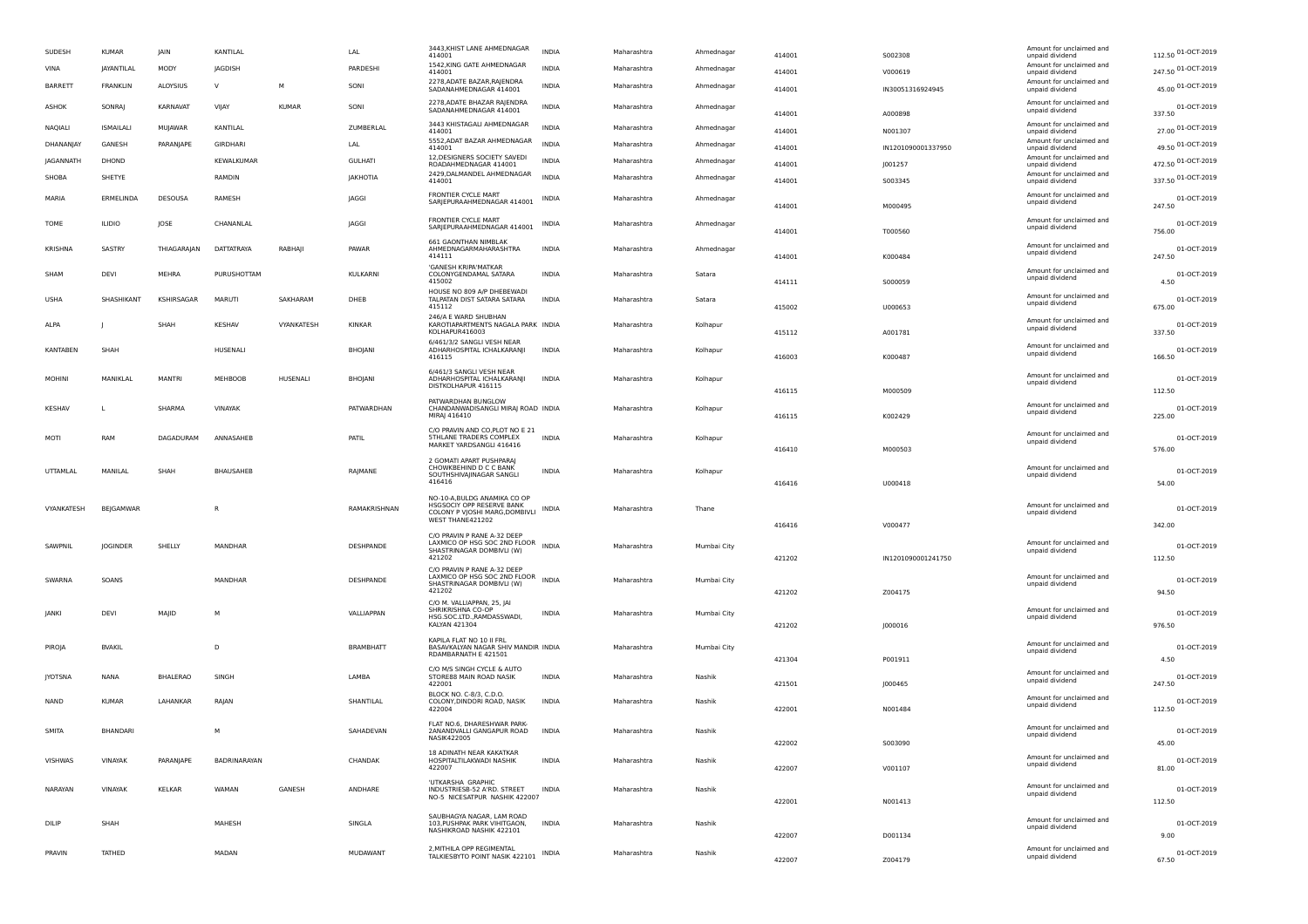| PREM          | PRAKASH            | $\vee$           | CHUNILAL          | MOHANLAL     | <b>JETHAVA</b>  | A/P GHOTI GHOTI 422402                                                                                                                   | <b>INDIA</b> | Maharashtra    | Nashik     | 422101 | P002166            | Amount for unclaimed and<br>unpaid dividend | 45.00 01-OCT-2019            |
|---------------|--------------------|------------------|-------------------|--------------|-----------------|------------------------------------------------------------------------------------------------------------------------------------------|--------------|----------------|------------|--------|--------------------|---------------------------------------------|------------------------------|
| JAYAMALA      | BARI               |                  | VIJAY             | PANDURANG    | KUDAAL          | INDIRA COLONY F C I ROAD<br>MANMADTAL NANDGAON DIST<br>NASHIK MANMADMAHARASHTRA<br>423104                                                | INDIA        | Maharashtra    | Nashik     |        |                    | Amount for unclaimed and<br>unpaid dividend | 01-OCT-2019                  |
| <b>MADURA</b> | KIRAN              | GULHANE          | ABDUL             |              | MALIK           | 793/7 RASULPURA MALEGAON                                                                                                                 | <b>INDIA</b> | Maharashtra    | Nashik     | 422402 | J001224            | Amount for unclaimed and                    | 157.50<br>18.00 01-OCT-2019  |
| MAHENDRA      | s                  | THAKKAR          | <b>R</b>          | B            | SHAH            | NASIK423203<br>C/O RAMJI KUVARJI & CO                                                                                                    | <b>INDIA</b> | Maharashtra    |            | 423104 | IN1202550000085760 | unpaid dividend<br>Amount for unclaimed and |                              |
|               |                    |                  |                   |              |                 | PACHORA424201<br>AARTI APARTMENT B M JAIN                                                                                                |              |                | Jalgaon    | 423203 | IN30051316403674   | unpaid dividend<br>Amount for unclaimed and | 13.00 01-OCT-2019            |
| SANJAY        | LADHA              |                  | 11620 NAMDEVRAO   | KRISHNAJI    | KADAM           | NAGARJALGAON 425001<br>PLOT NO 1 2/2 GAT NO 83                                                                                           | INDIA        | Maharashtra    | Jalgaon    | 424201 | IN1202470000026600 | unpaid dividend                             | 112.50 01-OCT-2019           |
| KIRAN         | CHANDRAPRAKA<br>SH | <b>AGRAWA</b>    | TRIMBAK           | KHUSHAL      | MAHAJAN         | KALYANINAGAR JALGAON<br>MAHARASHTRA 425001<br>GRAM BOTHRA TEA, BALAJI                                                                    | INDIA        | Maharashtra    | Jalgaon    | 425001 | IN30177414961686   | Amount for unclaimed and<br>unpaid dividend | 01-OCT-2019<br>450.00        |
| RAVINDRA      | UMASHANKAR         | KARAJGL          | PRAHLD            |              | PAGORE          | TEATRADERS, SHOP NO.129,<br>V.V.MUNICIPALMARKET, JALGAON<br>425001                                                                       | INDIA        | Maharashtra    | Jalgaon    | 425001 | R002190            | Amount for unclaimed and<br>unpaid dividend | 01-OCT-2019<br>450.00        |
| <b>SURESH</b> | AMBARCHAND         | GANDHI           | NAMDEORAO         |              | KADAM           | SNEHAL AARTI APPARTMENT,<br>PIMPRALAROAD BHIKAMCHAND JAIN INDIA<br>NAGARJALGAON 425001                                                   |              | Maharashtra    | Jalgaon    | 425001 | IN1302190000024120 | Amount for unclaimed and<br>unpaid dividend | 01-OCT-2019<br>45.00         |
| <b>PUSHPA</b> | VIJAY              | <b>KUMAR</b>     | <b>DEVIDAS</b>    |              | CHODHARY        | MUNCIPAL PARK 3625, DEV<br>NIVASBHUSAWAL 425201                                                                                          | <b>INDIA</b> | Maharashtra    | Jalgaon    | 425001 | P000956            | Amount for unclaimed and<br>unpaid dividend | 81.00 01-OCT-2019            |
| PUSHPA        | VIJAY              | <b>KUMAR</b>     | <b>DEVIDAS</b>    |              | CHOUDHARI       | 3625.DEV NIWAS MUNICIPAL<br>PARKBHUSAWAL 425201                                                                                          | INDIA        | Maharashtra    | Jalgaon    | 425201 | P001406            | Amount for unclaimed and<br>unpaid dividend | 531.00 01-OCT-2019           |
| RAJENDRA      | GIRIDHARILAL       | DHADIWAL         | ASHUTOSH          |              | SENGUPTA        | TYPE II 16/61, B T P S AT &<br>POSTDEEP NAGAR BHUSAVAL<br>JALGAON 425307                                                                 | INDIA        | Maharashtra    | Jalgaon    | 425201 | R001937            | Amount for unclaimed and<br>unpaid dividend | 01-OCT-2019<br>675.00        |
| SHILPA        | PURUSHOTTAM        | KULKARNI         | KANAKAMAL         |              | SURANA          | C/O SURANA TRADING CO JUNA                                                                                                               | INDIA        | Maharashtra    |            |        |                    | Amount for unclaimed and                    | 01-OCT-2019                  |
|               |                    |                  |                   |              |                 | MANDHAAURANGABAD 431001                                                                                                                  |              |                | Aurangabad | 425307 | IN30045080136119   | unpaid dividend                             | 337.50                       |
| CHANDRAKANT   | MARUT              | DHEB             | <b>KANTIKUMAR</b> |              | DEODA           | SHREE BLDG KELI BAZAR NEAR<br>GULZARTALKIES AURANGABAD<br>431001                                                                         | <b>INDIA</b> | Maharashtra    | Aurangabad | 431001 | IN1204470005574440 | Amount for unclaimed and<br>unpaid dividend | 01-OCT-2019<br>22.50         |
| PRABHAKAR     | <sup>V</sup>       | PATWARDHAN       | SHAIKH            |              | NANHU           | SHAIKH R N OPP DNYANESHWER<br>MOTORDRIVING SCHOOL<br>SHAHINSHAH NAGARBEED 431122                                                         | <b>INDIA</b> | Maharashtra    | Aurangabad |        |                    | Amount for unclaimed and<br>unpaid dividend | 01-OCT-2019                  |
|               |                    |                  |                   |              |                 |                                                                                                                                          |              |                |            | 431001 | P001753            |                                             | 220.50                       |
| NARENDER      | AMARITSINGH        | <b>BINDRA</b>    | SALAGRAM          |              | SOMANI          | NEAR MATSYODARI VIDYALAYA<br>OMSHANTICOLONY, NUTAN<br>VASHAT, AMBAD AMBAD431204                                                          | INDIA        | Maharashtra    | Aurangabad | 431122 | IN1204470000383940 | Amount for unclaimed and<br>unpaid dividend | 01-OCT-2019<br>22.50         |
|               | ARVIND             | <b>IYER</b>      | SURESHDADA        | SAKHABAPU    | DESHMUKH        | BELESHWAR NAGARNANDAKHEDA<br>ROADPARABHANIMAHARASHTRA43 INDIA<br>1401SURESH DADA                                                         |              | Maharashtra    | Aurangabad | 431204 | R000509            | Amount for unclaimed and<br>unpaid dividend | 01-OCT-2019<br>418.50        |
| ASHOK         | MANOHAR            | DESHPANDE        | <b>N</b>          |              | RIZWANI         | 37, BHAGYA NAGAR NANDED<br>431602                                                                                                        | <b>INDIA</b> | Maharashtra    | Nanded     | 431204 | Z004028            | Amount for unclaimed and<br>unpaid dividend | 166.50 01-OCT-2019           |
| <b>BIPIN</b>  | CHIMANLAL          | GANDHI           | K                 |              | SHARMA          | C/O S N SUBRAMANIANB-<br>401, CHAITANYA APARTMENTS                                                                                       | INDIA        | Maharashtra    | Nagpur     |        |                    | Amount for unclaimed and<br>unpaid dividend | 01-OCT-2019                  |
| VISHALAKSHI   | VALLIAPPAN         |                  | VK                |              | AGARWAL         | CLARKETOWN NAGPUR 440001<br>39, RAJ NAGAR, KATOL ROAD                                                                                    | <b>INDIA</b> | Maharashtra    | Nagpur     | 431602 | IN30088814164247   | Amount for unclaimed and                    | 315.00<br>4.50 01-OCT-2019   |
|               |                    |                  |                   |              |                 | NAGPUR440012                                                                                                                             |              |                |            | 440001 | V001406            | unpaid dividend                             |                              |
| HARSHAD       | D                  | <b>BRAMBHATT</b> | <b>IOHN</b>       |              | PALEKKUDY       | 206 MARVEL APTS NARA ROAD<br>NEARPOLICE STATION JARIPATAKA<br>NAGPURMAHARASHTRA 440014                                                   | <b>INDIA</b> | Maharashtra    | Nagpur     |        |                    | Amount for unclaimed and<br>unpaid dividend | 01-OCT-2019                  |
| <b>DIDAR</b>  | SINGH              | LAMBA            |                   |              | DEHADRAI        | 46, VIDYAVIHAR PRATAP NAGAR                                                                                                              | INDIA        | Maharashtra    | Nagpur     | 440012 | 5132               | Amount for unclaimed and                    | 112.50<br>337.50 01-OCT-2019 |
|               |                    |                  |                   |              |                 | NAGPUR440022                                                                                                                             |              |                |            | 440014 | D000024            | unpaid dividend                             |                              |
| MEHTA         | RAJAN              | SHANTILAL        | MADHUKAR          |              | KHANDKAR        | 15/A, PUSHP-KUN  COMMERCIAL<br>COMPLEX2ND FLOOR (SOUTH<br>WING), 26, FARMLAND CENTRAL,<br>BAZAR ROAD, RAMDASPETH<br><b>NAGPUR 440022</b> | <b>INDIA</b> | Maharashtra    | Nagpur     |        |                    | Amount for unclaimed and<br>unpaid dividend | 01-OCT-2019                  |
|               |                    |                  |                   |              |                 | 46, VIDYAVIHAR PRATAP NAGAR                                                                                                              |              |                |            | 440022 | M002141            | Amount for unclaimed and                    | 112.50                       |
| PRERNA        | MAHESH             | SINGLA           | B                 | P            | DEHADRAI        | NAGPUR440022<br>56, MALL ROAD KAMPTEE NAGPUR                                                                                             | INDIA        | Maharashtra    | Nagpur     | 440022 | IN1201750000416110 | unpaid dividend<br>Amount for unclaimed and | 450.00 01-OCT-2019           |
| MOHINI        | MUDAWANT           |                  | RAJ               | <b>KUMAR</b> | <b>GUPTA</b>    | 441001<br>QR.NO.D-27-160,KTPS COLONY                                                                                                     | <b>INDIA</b> | Maharashtra    | Nagpur     | 440022 | M002688            | unpaid dividend<br>Amount for unclaimed and | 225.00 01-OCT-2019           |
| KANCHAN       | <b>JAWAHIR</b>     | PARMAR           | ATMARAM           | SURSE        | <b>SERVICE</b>  | MSEBKORADI NAGPUR 441111                                                                                                                 | <b>INDIA</b> | Maharashtra    | Nagpur     | 441001 | IN1201860000171160 | unpaid dividend                             | 450.00 01-OCT-2019           |
| DHEERAJ       | VIJAY              | KUDAAL           | ATMARAM           | SURSE        | <b>SERVICE</b>  | QR.NO.D-27-160,KTPS COLONY<br>MSEBKORADI NAGPUR 441111                                                                                   | INDIA        | Maharashtra    | Nagpur     | 441111 | IN30051320474832   | Amount for unclaimed and<br>unpaid dividend | 4.50 01-OCT-2019             |
| SHAKIL        | AHMED              | ABDUL            | MAHADEOPRASAD     |              | JAISWAL         | D P ROAD AT DENTAL CLINIC<br>CHIKHALI443201                                                                                              | <b>INDIA</b> | Maharashtra    | Buldhana   | 441111 | IN1203320002619580 | Amount for unclaimed and<br>unpaid dividend | 45.00 01-OCT-2019            |
| SUDHAKAR      | NAMDEVRAO          | KADAM            | VIJAY             |              | <b>NSATPUTE</b> | C/O V.N.SATPUTE (FOREST<br>OFFICERIBACK SIDE OF REST<br>HOUSE, SHIVAJINAGAR, MEHKAR<br>DISTT BULDHANA 443301                             | <b>INDIA</b> | Maharashtra    | Buldhana   |        |                    | Amount for unclaimed and<br>unpaid dividend | 01-OCT-2019                  |
|               |                    |                  |                   |              |                 | BADNERA ROAD 1 RAVI KIRAN                                                                                                                |              |                |            | 443201 | IN30039414858774   | Amount for unclaimed and                    | 472.50                       |
| SHAKUNTALA    | P                  | PAGORE           | SHANKARRAO        |              | CHAUDHARY       | COLONY, AMRAVATI 444605<br><b>SWASTIK INVESTMENT BAPAT</b>                                                                               | <b>INDIA</b> | Maharashtra    | Buldhana   | 443201 | 5003618            | unpaid dividend<br>Amount for unclaimed and | 90.00 01-OCT-2019            |
| SUDHAKAR      | NAMDEORAO          | KADAM            | FAZAL             |              | AKBAR           | CHOWKAMARAVATI 444601                                                                                                                    | <b>INDIA</b> | Maharashtra    | Buldhana   | 444605 | S003929            | unpaid dividend                             | 90.00 01-OCT-2019            |
| SHEFALI       | SENGUPTA           |                  | NA                |              | <b>NA</b>       | C/O SANJAY GANGRADE15<br>LAVKUSHNAGAR SECTOR<br>1KHANDWA450001                                                                           | <b>INDIA</b> | Madhya Pradesh | Khandwa    | 450001 | S002730            | Amount for unclaimed and<br>unpaid dividend | 01-OCT-2019<br>333.00        |
| SHALINI       | LALITKUMAR         | NIKUMBHE         | KAILASH           | CHAND        | <b>JAIN</b>     | HOUSE NO 71 RUPCHANDSA JAIN<br>MARGKHANDWA 450001                                                                                        | <b>INDIA</b> | Madhya Pradesh | Khandwa    | 450001 | IN30021415550240   | Amount for unclaimed and<br>unpaid dividend | 225.00 01-OCT-2019           |
| LALIT         | SURANA             |                  | - I               | P            | AGRAWAL         | 11/12 MEERA PATH COLONY NEAR<br>NEHRUPARK IST FLOOR DHENU<br>MARKET INDOREM P 452001                                                     | <b>INDIA</b> | Madhya Pradesh | Indore     | 450001 | L000710            | Amount for unclaimed and<br>unpaid dividend | 01-OCT-2019<br>13.50         |
|               |                    |                  |                   |              |                 |                                                                                                                                          |              |                |            |        |                    |                                             |                              |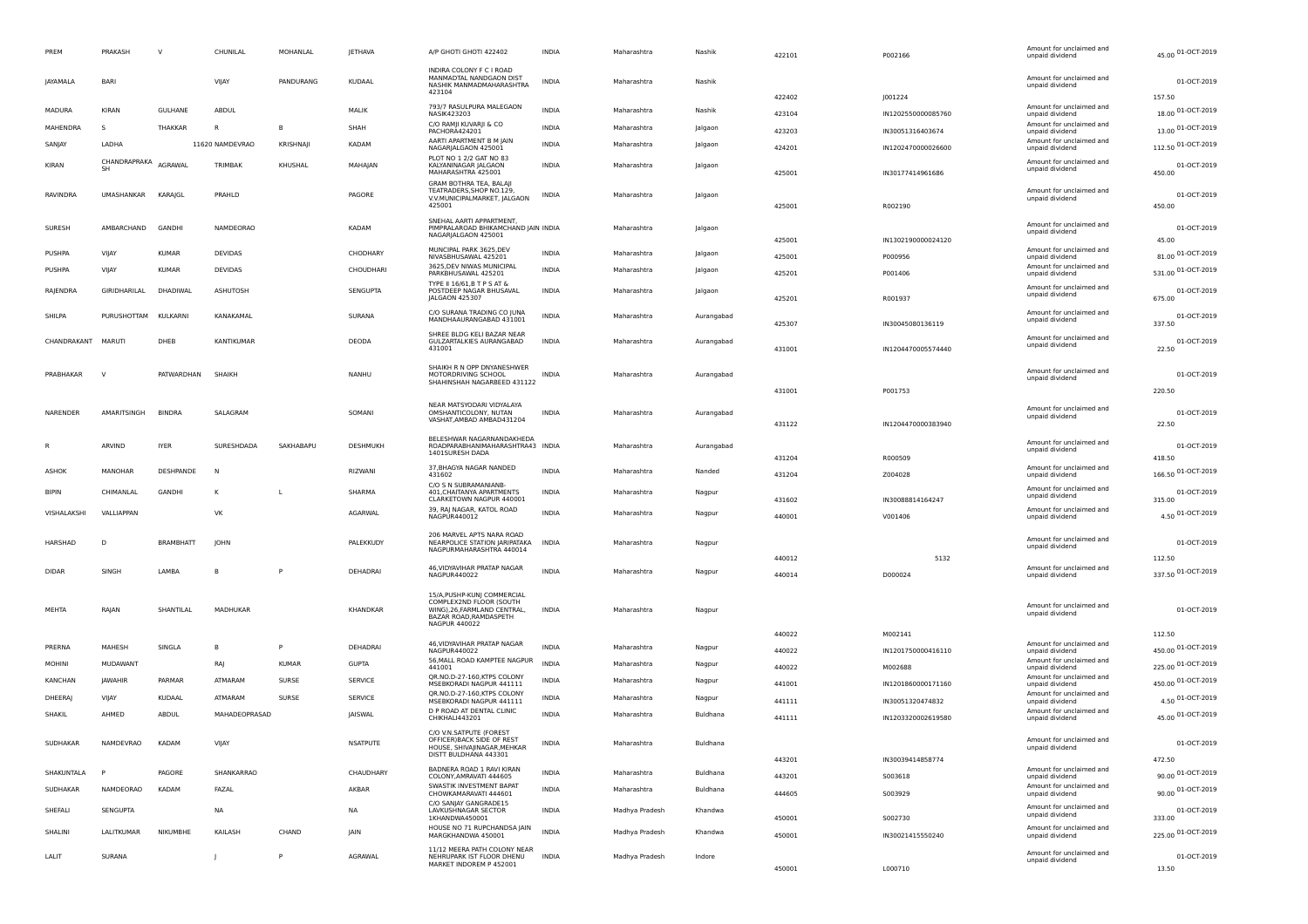| SHAIKH        |                 | RASUL                | 1190010524 K       |                 | M              | GOYAL            | 18/2 MURARI MOHALLA<br>CHHAWANIINDORE MP 452001                                                    | INDIA        | Madhya Pradesh | Indore          | 452001 | IN30051311258667   | Amount for unclaimed and<br>unpaid dividend | 58.50 01-OCT-2019     |
|---------------|-----------------|----------------------|--------------------|-----------------|----------------|------------------|----------------------------------------------------------------------------------------------------|--------------|----------------|-----------------|--------|--------------------|---------------------------------------------|-----------------------|
|               | ANILKUMAR       | SALAGRAM             | SOMANI             | T               | R              | SOOD             | 169 ANAND NAGAR CHITAWAD<br>ROADINDORE 452001                                                      | <b>INDIA</b> | Madhya Pradesh | Indore          | 452001 | IN1201060000490730 | Amount for unclaimed and<br>unpaid dividend | 229.50 01-OCT-2019    |
|               | DESHMUKH        | GANESH               | SURESHDADA         | PRAKASH         | CHAND          | GANGWAL          | PITRATAVA CHHAYA 22<br>MALHARGANJSTREET NO.3 INDORE INDIA<br>452002                                |              | Madhya Pradesh | Indore          | 452001 | IN30089610498103   | Amount for unclaimed and<br>unpaid dividend | 01-OCT-2019<br>67.50  |
|               | PRAKASH         | NARAYAN              | DAS                | к               | C              | DHOOT            | C/O S R DHOOT & CO 5, SIYA<br>GANJINDORE 452002                                                    | <b>INDIA</b> | Madhya Pradesh | Indore          | 452002 | P001609            | Amount for unclaimed and<br>unpaid dividend | 418.50 01-OCT-2019    |
| MAYA          |                 | DEVI                 |                    | DEO             | CHAND          | MEHTA            | DEV NIWAS MUNICPAL PARK<br>BHUSAWAL455201                                                          | INDIA        | Madhya Pradesh | Indore          | 452002 | M000803            | Amount for unclaimed and<br>unpaid dividend | 418.50 01-OCT-2019    |
|               | <b>KRISHNA</b>  | KANT                 | SHRAMA             | B               |                | <b>BHATT</b>     | 83, RAVINDRA NAGAR UJJAIN 456010 INDIA                                                             |              | Madhya Pradesh | Ujjain          | 455201 | K000454            | Amount for unclaimed and<br>unpaid dividend | 247.50 01-OCT-2019    |
| POOJIT        |                 | AGARWAL              |                    |                 | s              | CHOUDHARY        | 7, DAULAT GANJ RATLAM 457001                                                                       | <b>INDIA</b> | Madhya Pradesh | Ratlam          | 456010 | P002204            | Amount for unclaimed and<br>unpaid dividend | 225.00 01-OCT-2019    |
|               | <b>THOMAS</b>   | <b>JOHN</b>          | PALEKKUDY          | SH              | SYED           | <b>FALEHALI</b>  | SHABISTAN PLOT NO 33 H NO<br>601LDGAH HILL CAMBRIDGE                                               | <b>INDIA</b> |                |                 |        |                    | Amount for unclaimed and                    | 01-OCT-2019           |
|               |                 |                      |                    |                 |                |                  | SCHOOL ROADBHOPAL 462001                                                                           |              | Madhya Pradesh | Bhopal          | 457001 | IN30051315213150   | unpaid dividend                             | 90.00                 |
|               | <b>INDUMATI</b> | DEHADARI             |                    | <b>KANWAR</b>   |                | LAL              | D-66 KOHEFIZA B.D.A COLONY<br>BHOPAL462001                                                         | <b>INDIA</b> | Madhya Pradesh | Bhopal          | 462001 | 1000661            | Amount for unclaimed and<br>unpaid dividend | 58.50 01-OCT-2019     |
| MILIND        |                 | KHANDKAR             |                    | -S              | L              | <b>KOSHATWAR</b> | C-128, NEHRU NAGAR BHOPAL<br>462003                                                                | <b>INDIA</b> | Madhya Pradesh | Bhopal          | 462001 | M002140            | Amount for unclaimed and<br>unpaid dividend | 675.00 01-OCT-2019    |
| VASANT        |                 | <b>BAPURAO</b>       | DEHADRAI           | LATE            | PTJAGDISH      | RAM              | H NO B-125 MALVIYA NAGAR NEW<br>DELHI110017                                                        | <b>INDIA</b> | Delhi          | South Delhi     | 110017 | V000463            | Amount for unclaimed and<br>unpaid dividend | 418.50 01-OCT-2019    |
| RAJ           |                 | <b>KUMAR</b>         | <b>GUPTA</b>       | VINOD           | KR             | <b>BHATIA</b>    | D-102/10, SHIVAJI NAGAR<br>1464, AREACOLONY BHOPAL<br>462016                                       | <b>INDIA</b> | Madhya Pradesh | Bhopal          | 462016 | R000016            | Amount for unclaimed and<br>unpaid dividend | 01-OCT-2019<br>4.50   |
| VISHNU        |                 | ATMARAM              | SURSE              | KISHORE         |                | KUMAR            | C - 24, SHRI KRISHNA<br>NAGARHYDERGANJ LASHKAR<br><b>GWALIOR 474001</b>                            | <b>INDIA</b> | Madhya Pradesh | Gwalion         | 462016 | V001815            | Amount for unclaimed and<br>unpaid dividend | 01-OCT-2019<br>225.00 |
|               | MAMATA          | VIIAY                | SATPUTE            | GUR             | CHANDRA        | SINGH            | 112, CHANA KOTHAR KAMPOO<br>GWALIOR474001                                                          | INDIA        | Madhya Pradesh | Gwalion         | 474001 | M002127            | Amount for unclaimed and<br>unpaid dividend | 13.50 01-OCT-2019     |
|               | PAWANKUMAR      | JAGDISHPRASAD GOENKA |                    | GANGA           |                | SINGH            | VILLAGE BARHET P O MIHONA<br>BHIND477441                                                           | <b>INDIA</b> | Madhya Pradesh | Bhind           | 474001 | IN1201090000260440 | Amount for unclaimed and<br>unpaid dividend | 9.00 01-OCT-2019      |
| ALI           |                 | AKBAR                | JAMNAGARWALA LATE  |                 | CHANNAN        | DASS             | PLOT NO 13 BLOCK NO 28<br>MOTILALNEHRU NAGAR EAST P O S INDIA<br>A F LINESDURG 490022              |              | Chhattisgarh   | Durg            | 477441 | A002027            | Amount for unclaimed and<br>unpaid dividend | 01-OCT-2019<br>337.50 |
|               | KRISHNA         | <b>KUMAR</b>         | MALVIYA            | MADAN           | LAL            | RATHI            | SANJIV RATHI &<br>ASSOCIATES43, ASIRWAD                                                            | <b>INDIA</b> | Chhattisgarh   | Raipur          |        |                    | Amount for unclaimed and                    | 01-OCT-2019           |
|               |                 |                      |                    |                 |                |                  | TOWER, G.E.ROAD RAIPUR492001                                                                       |              |                |                 | 490022 | IN1203320007081610 | unpaid dividend                             | 22.50                 |
|               | KALYANMAL       | KAILASHCHAND JAIN    |                    | KALYAN          |                | SINGH            | KHALSA BROTHERS, DARRI ROAD,<br>KORBA495677                                                        | INDIA        | Chhattisgarh   | Korba           | 490022 | 6316               | Amount for unclaimed and<br>unpaid dividend | 900.00 01-OCT-2019    |
| ASHOK         |                 | GARG                 |                    | MOHD            | <b>GHOUS</b>   | <b>UDDIN</b>     | 5 6 629 NEW AGHAPURAS<br>NAMPALLYHYDERABAD 500001                                                  | <b>INDIA</b> | Andhra Pradesh | Anantapur       | 515571 | A000452            | Amount for unclaimed and<br>unpaid dividend | 454.50 01-OCT-2019    |
| AMRIT         |                 | DEVI                 |                    | SYED            | MOIMUDDIN      | <b>HASHMI</b>    | SHOP NO 107, MADINA MARKET,<br>PATHERGATTI HYDERABAD 500002                                        | <b>INDIA</b> | Andhra Pradesh | Anantapur       | 515571 | A002463            | Amount for unclaimed and<br>unpaid dividend | 01-OCT-2019<br>450.00 |
| <b>BHARAT</b> |                 | <b>KUMAR</b>         | <b>GUPTA</b>       | А               |                | BUFCHIRAMAIAH    | HOUSE AT PLOT NO 28-A<br>MARAYANPURAMM E S COLONY<br><b>TRIMULGHENY</b><br>POSTSECUNDERABAD 500003 | INDIA        | Andhra Pradesh | Anantapur       | 515571 | B000447            | Amount for unclaimed and<br>unpaid dividend | 01-OCT-2019<br>351.00 |
| RAM           |                 | DAS                  | GOYAL              | H               | R              | CHOPRA           | 99, LALAGUDA SECUNDERABAD<br>500003                                                                | INDIA        | Andhra Pradesh | Anantapur       | 515571 | R000471            | Amount for unclaimed and                    | 247.50 01-OCT-2019    |
|               |                 |                      |                    |                 |                |                  | 1-5-214, GOLLAGUDA                                                                                 |              |                |                 |        |                    | unpaid dividend<br>Amount for unclaimed and |                       |
|               | VIRENDRA        | <b>KUMAR</b>         | SOOD               | <b>UMAPATHY</b> |                | CHEEKOTY         | CHEEKOTYCOMMERCIAL COMPLEX INDIA<br>SECUNDERABAD500003                                             |              | Andhra Pradesh | Anantapur       | 515571 | V000441            | unpaid dividend                             | 01-OCT-2019<br>81.00  |
|               | DEEPESH         | GANGWAL              |                    | SHAIK           |                | MAHBOOB          | 11-4-340 BAZAR GUARDS<br>HYDERABAD500004                                                           | INDIA        | Andhra Pradesh | Anantapur       | 515571 | D001508            | Amount for unclaimed and<br>unpaid dividend | 225.00 01-OCT-2019    |
|               |                 |                      |                    |                 |                |                  | NO 39 MODEL HOUSE FIRST<br>STREET, OPP K G SHAMANNA PARK                                           |              |                |                 |        |                    | Amount for unclaimed and                    |                       |
|               |                 |                      | BHATT              | VENKATACUALA    |                | SETTY            | BASAVANAGUDIBANGALORE<br>500004                                                                    | <b>INDIA</b> | Karnataka      | Bangalore Urban |        |                    | unpaid dividend                             | 01-OCT-2019           |
|               |                 |                      |                    |                 |                |                  |                                                                                                    |              |                |                 | 560063 | K001776            |                                             | 112.50                |
| <b>RITA</b>   |                 | CHOUDHARY            |                    | PADAMCHAND      |                | SURANA           | HOUSE NO 728 SADAR BAZAR<br>BOLLARAMSECUNDRABAD 500010                                             | INDIA        | Kamataka       | Bangalore Urban | 560063 | R000473            | Amount for unclaimed and<br>unpaid dividend | 01-OCT-2019<br>22.50  |
| KAMLA         |                 | <b>GOYDANI</b>       | ###                |                 | <b>NAVABII</b> | <b>RAO</b>       | PLOT NO 11 CHINNAMA THOTA<br>OLDALWAL SECUNDERABAD                                                 | INDIA        | Andhra Pradesh | Anantapur       |        |                    | Amount for unclaimed and<br>unpaid dividend | 01-OCT-2019           |
| RAFAT         |                 | SULTAN               |                    | MOHANLAL        |                | LADDHA           | 500010<br>14-6-10, BEGUM BAZAR                                                                     | INDIA        | Andhra Pradesh | Anantapur       | 515571 | IN30160410355526   | Amount for unclaimed and                    | 450.00                |
|               |                 |                      |                    |                 |                |                  | HYDERABAD500012<br>3-2-635, KACHIGUDA,                                                             |              |                |                 | 515571 | 5441               | unpaid dividend<br>Amount for unclaimed and | 247.50 01-OCT-2019    |
|               | VASUDHA         | <b>BHATIA</b>        |                    | S               | <b>MUNIR</b>   | HASSAN           | HYDERABAD500027<br>12-2-833, ASHA KUNJ                                                             | <b>INDIA</b> | Andhra Pradesh | Anantapur       | 515571 | Z004048            | unpaid dividend                             | 198.00 01-OCT-2019    |
| RAHUL         |                 | SHARMA               | 10733085013 BHARAT |                 | <b>KUMAR</b>   | SANGHI           | MEDIPATNAMCOLONY, P O<br>HUMAYUN NAGARHYDERABAD<br>500028                                          | INDIA        | Andhra Pradesh | Anantapur       | 515571 | IN30133020083057   | Amount for unclaimed and<br>unpaid dividend | 01-OCT-2019<br>112.50 |
|               |                 |                      |                    |                 |                |                  | <b>INVESTMENT FACILITATION</b><br>CENTRE3-5-890, PARAS CHAMBERS                                    |              |                |                 |        |                    |                                             |                       |
|               | KISHORE         | <b>KUMAR</b>         |                    | ### COMPANY     |                | <b>NA</b>        | OPP HYDSTOCK EXCHANGE,<br>HIMAYAT NAGARHYDERABAD                                                   | <b>INDIA</b> | Andhra Pradesh | Anantapur       |        |                    | Amount for unclaimed and<br>unpaid dividend | 01-OCT-2019           |
|               |                 |                      |                    |                 |                |                  | 500029                                                                                             |              |                |                 | 515571 | IN1202890000142470 |                                             | 90.00                 |
| MAMTA         |                 |                      | 16403 C            |                 | <b>BUTCHI</b>  | REDDY            | HOUSE NO. 16-11-780, MUSARAM<br>BAGH, DILSUKHNAGAR - 2,<br>HYDERABAD 500036                        | <b>INDIA</b> | Andhra Pradesh | Anantapur       | 515571 | IN1202890000272300 | Amount for unclaimed and<br>unpaid dividend | 01-OCT-2019<br>225.00 |
| <b>SUMIT</b>  |                 | <b>KUKREJA</b>       |                    | RAMA            |                | RAO              | C/O ANAND RAO 16 11 22/13<br>KRISHNATULSI NAGAR<br>MOOSARAMBAGH                                    | INDIA        | Andhra Pradesh | Anantapur       |        |                    | Amount for unclaimed and<br>unpaid dividend | 01-OCT-2019           |
|               |                 |                      |                    |                 |                |                  | HYDERABAD500036<br>1-9-295/19 VIDYA NAGAR                                                          |              |                |                 | 515571 | S003158            | Amount for unclaimed and                    | 94.50                 |
|               | RAMESHWAR       | SINGH                |                    | $\mathsf{D}$    |                | NAGABHUSHANAM    | HYDERABAD500044                                                                                    | <b>INDIA</b> | Andhra Pradesh | Anantapur       | 515571 | R000047            | unpaid dividend                             | 4.50 01-OCT-2019      |
|               | DEVENDRA        | <b>KUMAR</b>         | SAHU               | $\mathsf{P}$    |                | RAMANAIAH        | M/S PARAMOUNT DISTILLERIES, D-<br>28.PHASE - 1. I.D.A.<br>JEEDIMETLA, HYDERABAD 500055             | INDIA        | Andhra Pradesh | Anantapur       | 515571 | IN30198310519159   | Amount for unclaimed and<br>unpaid dividend | 01-OCT-2019<br>67.50  |
|               |                 |                      |                    |                 |                |                  |                                                                                                    |              |                |                 |        |                    |                                             |                       |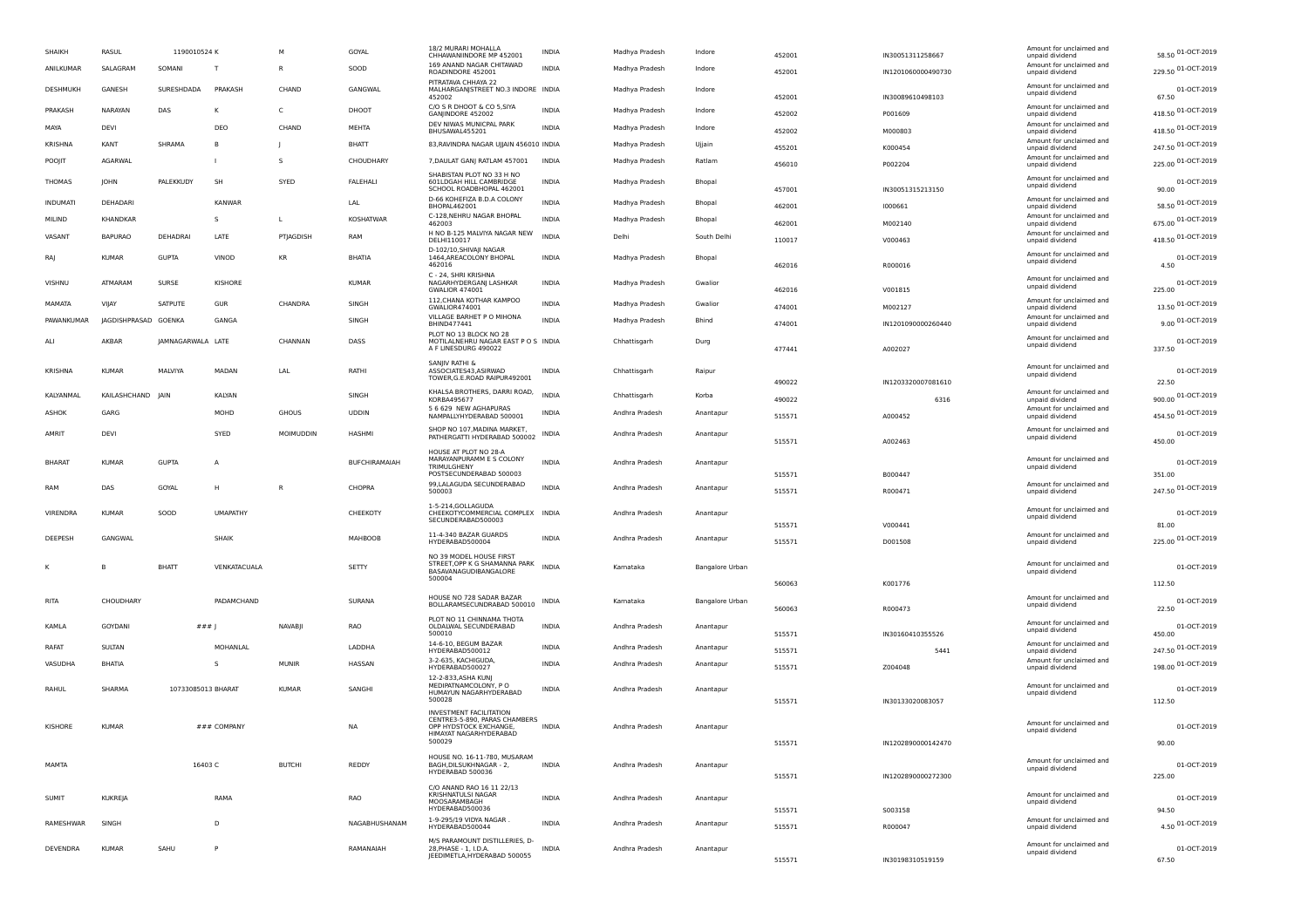| <b>ASHOK</b>         | KARMAKAR            |                | 3869 AV            | ANIL           | <b>KUMAR</b>   | W/O A.V.ANIL KUMAR, FLAT NO.<br>309, SHANTI KIRAN APTS.<br>INDIRANAGARCOLONY, VIJAYANAGAR INDIA<br>COLONYHYDERABAD 500057      |              | Andhra Pradesh | Anantapur | 515571           | IN30021413015246              | Amount for unclaimed and<br>unpaid dividend                    | 01-OCT-2019<br>225.00      |
|----------------------|---------------------|----------------|--------------------|----------------|----------------|--------------------------------------------------------------------------------------------------------------------------------|--------------|----------------|-----------|------------------|-------------------------------|----------------------------------------------------------------|----------------------------|
| RANI                 | BAI                 |                | MA                 |                | JABBAR         | SDM, CSTE/CN/OFFICE 7TH<br>FLOOR, RAILNILAYAM S.C. RLY.<br>SECUNDERABAD500071                                                  | INDIA        | Andhra Pradesh | Anantapur | 515571           | R000060                       | Amount for unclaimed and<br>unpaid dividend                    | 01-OCT-2019<br>4.50        |
| <b>JEETENDRA</b>     | <b>KUMAR</b>        | MAHTO          | NAGAIAH            |                | BABU           | HOUSE NO. 3-8, IIND<br>FLOORBAGHAMEER KUKATPALLY<br>HYDERABAD500072                                                            | <b>INDIA</b> | Andhra Pradesh | Anantapur | 515571           | IN30311610442092              | Amount for unclaimed and<br>unpaid dividend                    | 01-OCT-2019<br>225.00      |
| AQSA                 | REAL                | <b>ESTATES</b> | PUNNAIAH           |                | JASTI          | WAY 2 WEALTH SECURITIES PVT LTD<br>HNO 6 3 571/1/5 2NE FLOOR<br>ROCKVISTAROCKDALE COMPOUND INDIA<br>SOMAJIGUDAHYDERABAD 500082 |              | Andhra Pradesh | Anantapur |                  |                               | Amount for unclaimed and<br>unpaid dividend                    | 01-OCT-2019                |
| SANJIV               | RATHI               |                | s                  | L              | NARASIMHA      | STATE BANK OF INDIA CAS<br>DEPARTMENTHYDERABAD MAIN<br>BRANCH HYDERABAD500195                                                  | <b>INDIA</b> | Andhra Pradesh | Anantapur | 515571           | IN1201060002245340            | Amount for unclaimed and<br>unpaid dividend                    | 90.00<br>01-OCT-2019       |
| MAHINDER             | SINGH               |                | U                  | NARSING        | RAO            | 18-3-3/3, CHATRINKA,                                                                                                           | <b>INDIA</b> | Andhra Pradesh | Anantapur | 515571           | S003003                       | Amount for unclaimed and                                       | 4.50<br>337.50 01-OCT-2019 |
| MAHILA               | NAVJIVAN            | MANDAL         | MOHAD              | WAIJHI         | <b>UDDIN</b>   | HYDERABAD500253<br>23-6-308, SULTAN SHAHI                                                                                      | <b>INDIA</b> | Andhra Pradesh | Anantapur | 515571           | M002153                       | unpaid dividend<br>Amount for unclaimed and                    | 247.50 01-OCT-2019         |
| SHAKERA              | TASNEEM             |                | к                  | R              | SURYANARAYANA  | HYDERABAD500265<br>1-1-700/2/3, NEW BAKARAM                                                                                    | <b>INDIA</b> | Andhra Pradesh | Anantapur | 515571           | M000809                       | unpaid dividend<br>Amount for unclaimed and                    | 13.50 01-OCT-2019          |
|                      |                     |                |                    |                |                | HYDERABAD500380<br>SENIOR ENGINEER SYSTEM                                                                                      |              |                |           | 515571           | 5003438                       | unpaid dividend<br>Amount for unclaimed and                    |                            |
| SURAJKARAN           |                     | JAJU           | N                  |                | KRISHANAMURTHY | STUDIES B HE L R & D VIKAS<br>NAGAR HYDERABAD500593                                                                            | <b>INDIA</b> | Andhra Pradesh | Anantapur | 515571           | S001150                       | unpaid dividend                                                | 01-OCT-2019<br>342.00      |
| SYED                 | SHOIB               | <b>HASHMI</b>  | v                  |                | SRINIVAS       | 62/2 R T SAIDABAD COLONY<br>HYDERABAD500659                                                                                    | <b>INDIA</b> | Andhra Pradesh | Anantapur | 515571           | S003435                       | Amount for unclaimed and<br>unpaid dividend                    | 13.50 01-OCT-2019          |
|                      | <b>KRISHNA</b>      | VENI           | к                  |                | RAMAIAH        | H NO 11 94 P & T<br>COLONYGADDIANNARAM<br>HYDERABAD 500660                                                                     | <b>INDIA</b> | Andhra Pradesh | Anantapur | 515571           | A000038                       | Amount for unclaimed and<br>unpaid dividend                    | 01-OCT-2019<br>4.50        |
| PUSHPA               | CHOPRA              |                | v                  |                | RANARAO        | 7-89, ROAD NO 3/2<br>MADHURAPURIGADDIAMARAM<br>HYDERABAD 500660                                                                | <b>INDIA</b> | Andhra Pradesh | Anantapur |                  |                               | Amount for unclaimed and<br>unpaid dividend                    | 01-OCT-2019<br>4.50        |
| SRIKANTH             | CHEEKOTY            |                | ĸ                  | SRRV           | PRASAD         | 8-3-319/9 YELLA REDDY                                                                                                          | <b>INDIA</b> | Andhra Pradesh | Anantapur | 515571           | P000036                       | Amount for unclaimed and                                       | 67.50 01-OCT-2019          |
| SIBHAVI              | DADA                | FIROZ          | <b>JAWAHAR</b>     |                | LAL            | GUDAHYDERABAD 500873<br>C/O CHIMAN DAS RELUMAL POST<br>BOX 31STATION ROAD NIZAMABAD INDIA<br>503001                            |              | Andhra Pradesh | Anantapur | 515571<br>515571 | S003607<br>IN1204470006524780 | unpaid dividend<br>Amount for unclaimed and<br>unpaid dividend | 01-OCT-2019<br>36.00       |
|                      | $\vee$              | PRASANNA       | VENKANNA           |                | PAITHARA       | C/O P VENKATA RAMANAIAH                                                                                                        |              | Andhra Pradesh |           |                  |                               | Amount for unclaimed and                                       | 01-OCT-2019                |
|                      |                     |                |                    |                |                | GUPTAGANDHI CHOWK NIZAMABAD INDIA<br>503001                                                                                    |              |                | Anantapur | 515571           | P002008                       | unpaid dividend                                                | 4.50                       |
|                      | CHANDRAKANTH SURANA |                | MALLAIAH           |                | VELDANDI       | H.NO: 10-19, MAIN<br>ROAD, KARIMNAGAR DIST.,<br>HUSNABAD 505467                                                                | <b>INDIA</b> | Andhra Pradesh | Anantapur | 515571           | IN30232410764084              | Amount for unclaimed and<br>unpaid dividend                    | 01-OCT-2019<br>90.00       |
|                      | SRINIVASA           | RAO            | s                  | А              | KHADER         | MEDICAL PRACTIONER KHAMMAM<br>507001                                                                                           | <b>INDIA</b> | Andhra Pradesh | Anantapur | 515571           | Z004830                       | Amount for unclaimed and<br>unpaid dividend                    | 4.50 01-OCT-2019           |
| RAJARAM              | LADDHA              |                | ANANTHA            |                | NANAZAH        | 11-8-163 LENIN NAGAR<br>KHAMMAM507002                                                                                          | <b>INDIA</b> | Andhra Pradesh | Anantapur | 515571           | R002494                       | Amount for unclaimed and<br>unpaid dividend                    | 4.50 01-OCT-2019           |
| MERBANC              | <b>INDIA</b>        | <b>LTD</b>     | ARANI              |                | HUNASWAMY      | 1 6 772 RC INDIRA NAGAR<br>TIRUPATI511501                                                                                      | <b>INDIA</b> | Andhra Pradesh | Anantapur | 515571           | CY00129                       | Amount for unclaimed and<br>unpaid dividend                    | 112.50 01-OCT-2019         |
| SATISH               | <b>KUMAR</b>        | CHIRLA         | <b>JAYACHANDRA</b> |                | <b>GUPTA</b>   | CHARTERED ACCOUNTANT 8-2-23.5 INDIA<br>K PT ROAD HINDUPUR 515201                                                               |              | Andhra Pradesh | Kurnool   | 515201           | S004100                       | Amount for unclaimed and<br>unpaid dividend                    | 01-OCT-2019<br>4.50        |
| VENKATESWARLU PARIMI |                     |                | JAYACHANDRA        |                | <b>GUPTA</b>   | CHARTERED ACCOUNTANT 8-2-23,5 INDIA<br>K PT ROAD HINDUPUR 515201                                                               |              | Tamil Nadu     | Chennai   | 600040           | V001764                       | Amount for unclaimed and<br>unpaid dividend                    | 01-OCT-2019<br>900.00      |
| MOHD                 | MUMTAZ              | AHMED          | GEJJE              |                | PARAMESHWARPPA | DOOR NO 13/152<br>SANTHEPET, NEARVEERABHADRA<br>TEMPLE ADONI KURNOOL518101                                                     | INDIA        | Andhra Pradesh | Kurnool   | 515201           | M002433                       | Amount for unclaimed and<br>unpaid dividend                    | 01-OCT-2019<br>4.50        |
| CHRAMESH             | BABU                |                | C                  |                | SUBRAHMANYAM   | EXECUTIVE ENGINEER 25/187<br>'A'SANJEEVA NAGAR, NANDYAL<br>518501                                                              | <b>INDIA</b> | Andhra Pradesh | Kurnool   | 518101           | C000854                       | Amount for unclaimed and<br>unpaid dividend                    | 01-OCT-2019<br>4.50        |
| SURESH               | BABU                | JASTI          | GIRDHARI           |                | LAL            | 11-40-6/4, MAHAVEER MARKET<br>SHOPNO-4, PULIPATIVARI STREET                                                                    | <b>INDIA</b> | Andhra Pradesh | Kurnool   |                  |                               | Amount for unclaimed and<br>unpaid dividend                    | 01-OCT-2019                |
|                      |                     |                |                    |                |                | ONE TOWNVIJAYAWADA 520001                                                                                                      |              |                |           | 518501           | S004439                       |                                                                | 450.00                     |
| VENKATA              | RAMACHANDRA RAO     |                | м                  | <b>GM</b>      | CHAKRAPANI     | SHOP NO-4, DR.NO.11-25-37,<br>MAINROAD VIJAYAWADA 520001                                                                       | INDIA        | Andhra Pradesh | Kurnool   | 520001           | Z004843                       | Amount for unclaimed and<br>unpaid dividend                    | 01-OCT-2019<br>4.50        |
| - U                  | <b>SRINIVAS</b>     | RAO            | <b>GHANTA</b>      | <b>VENKATA</b> | <b>KRISHNA</b> | 7/115 KANURU ROAD<br>KANURUVIJAYAWADA 520007                                                                                   | <b>INDIA</b> | Andhra Pradesh | Kurnool   | 520001           | U000763                       | Amount for unclaimed and<br>unpaid dividend                    | 4.50 01-OCT-2019           |
| MOHD                 | z                   | KHAN           | VENKATESWARA       |                | RAO            | 38-3-14, PUNNAMMATOTA<br>VIIAYAWADA520010                                                                                      | INDIA        | Andhra Pradesh | Prakasam  | 520007           | M001861                       | Amount for unclaimed and<br>unpaid dividend                    | 4.50 01-OCT-2019           |
| KANTA                | BABU                | RAQ            | JANARDHANA         |                | RAO            | 18-221, VIDYANAGAR NUZVID<br>521201                                                                                            | <b>INDIA</b> | Andhra Pradesh | Prakasam  | 520010           | K002015                       | Amount for unclaimed and<br>unpaid dividend                    | 450.00 01-OCT-2019         |
|                      | VENKATARAMANI       |                | YELLA              |                | MANDAIAH       | DOOR 14-28-1 UPPULURI VARI                                                                                                     | INDIA        | Andhra Pradesh | Prakasam  |                  |                               | Amount for unclaimed and                                       | 01-OCT-2019                |
|                      |                     |                |                    |                |                | STREETMORRISPET TENALI 522202<br>STATE BANK OF INDIA                                                                           |              |                |           | 521201           | K000781                       | unpaid dividend<br>Amount for unclaimed and                    | 337.50                     |
| <sub>V</sub>         | SEEMA               |                | UMAMAHESHWARA      |                | RAO            | CHEBROLEGUNTUR 522212<br>C/O SRI TIRUMALA FERTILIZERS D                                                                        | INDIA        | Andhra Pradesh | Prakasam  | 522202           | V001386                       | unpaid dividend                                                | 90.00 01-OCT-2019          |
| $\vee$               | SURENDRANATH        |                | м                  | RAMA           | RAO            | NO12/193 IANAPADU ROAD<br>PIDUGURALLAGUNTUR DIST AP<br>522413                                                                  | INDIA        | Andhra Pradesh | Prakasam  | 522212           | Z004616                       | Amount for unclaimed and<br>unpaid dividend                    | 01-OCT-2019<br>4.50        |
| SOMAIAH              | PAITHARA            |                | M                  |                | GOPAIAH        | C/O SRI TIRUMALA<br>FERTILIZERS12/193 JANAPADU<br>ROAD PIDUGURALLAGUNTUR DIST<br>AP 522413                                     | INDIA        | Andhra Pradesh | Prakasam  |                  |                               | Amount for unclaimed and<br>unpaid dividend                    | 01-OCT-2019                |
| LAXMIPATHI           | VELDANDI            |                | ### BRAHMANDAM     |                | PADMAVATHI     | D NO 7-9-76 KAKUMANIVARI<br>STREETNARASARAOPET 522601                                                                          | <b>INDIA</b> | Andhra Pradesh | Prakasam  | 522413           | S000539                       | Amount for unclaimed and                                       | 117.00<br>4.50 01-OCT-2019 |
|                      |                     |                |                    |                |                |                                                                                                                                |              |                |           | 522413           | IN1205140000107010            | unpaid dividend                                                |                            |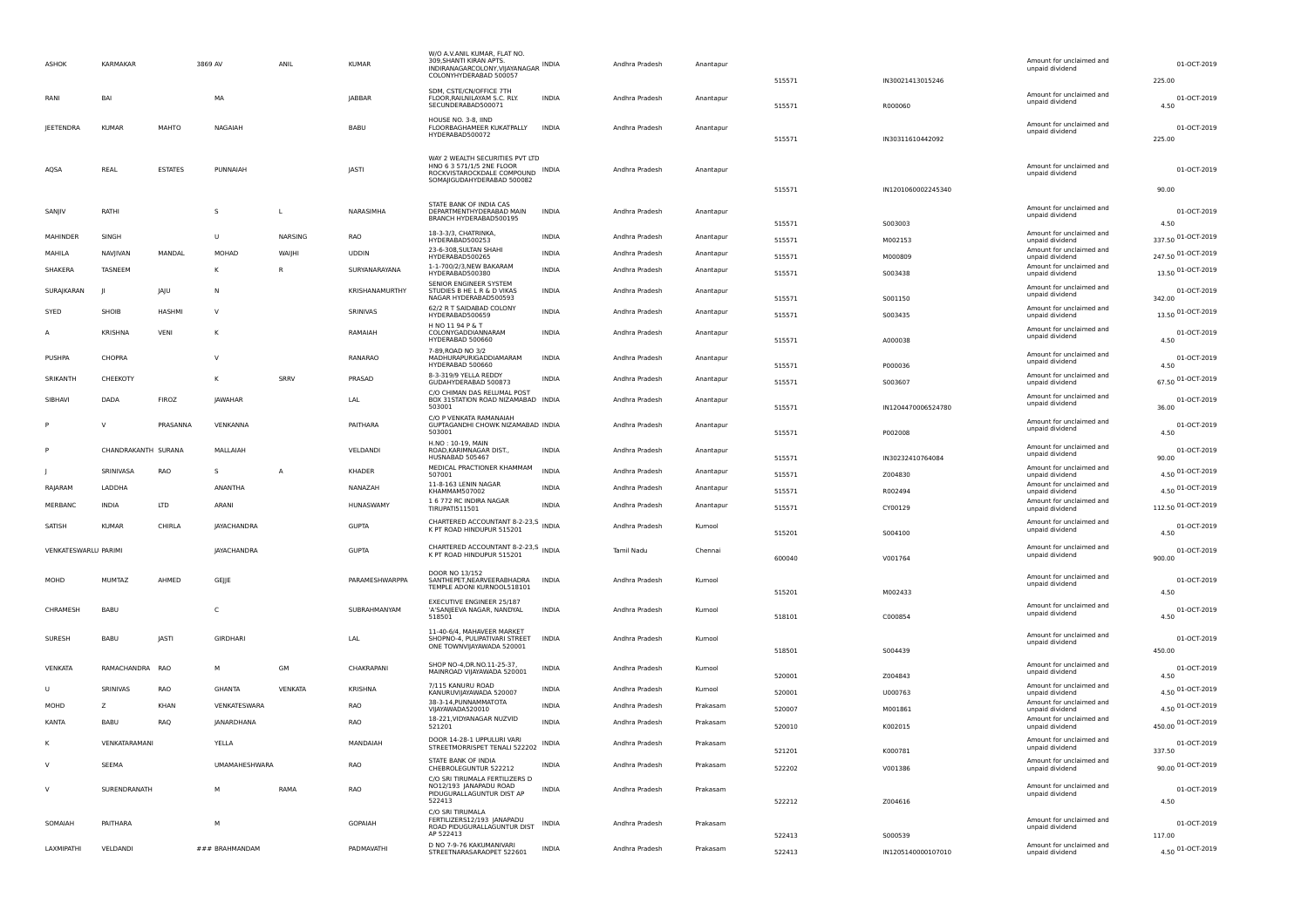| SYED                        | ABDUL                   | MAJEED         | SHIVA           |            | PRASAD           | C/O SHIVA PRASAD PENNGONDE<br>GOLDMERCHANT MAIN ROAD<br>VINUKONDA522647                                    | <b>INDIA</b> | Andhra Pradesh | Vishakhapatnam  | 522601           | S000536            | Amount for unclaimed and<br>unpaid dividend | 01-OCT-2019<br>54.00            |
|-----------------------------|-------------------------|----------------|-----------------|------------|------------------|------------------------------------------------------------------------------------------------------------|--------------|----------------|-----------------|------------------|--------------------|---------------------------------------------|---------------------------------|
|                             | NARASINHA               | RAO            | PANDU           | RANGA      | RAO              | C/O PANDU RANGA RAO C/O<br>SHIVAPRASAD PENNGONDE GOLD<br>MERCHANTMAIN ROAD VINUKONDA INDIA<br>522647       |              | Andhra Pradesh | Vishakhapatnam  | 522647           | N001442            | Amount for unclaimed and<br>unpaid dividend | 01-OCT-2019<br>225.00           |
|                             | D                       | NAGARAJU       | POLI            |            | REDDY            | DOOR NO 8-87-1 M S R ROAD,<br>8THWARD KANIGIRI PRAKASAM,<br>ANDHRAPRADESH 523230                           | INDIA        | Andhra Pradesh | Vishakhapatnam  | 522647           | IN30214810054328   | Amount for unclaimed and<br>unpaid dividend | 01-OCT-2019<br>4.50             |
| SATHEESHA                   | B                       | C              | SHN             |            | MALLIKARJUN      | 3/369, LAKSHMI PURAM,<br>NELLORE524001                                                                     | INDIA        | Andhra Pradesh | Nellore         | 523230           | IN1203070000364640 | Amount for unclaimed and<br>unpaid dividend | 225.00 01-OCT-2019              |
| PUSHPA                      | DEVI                    |                | RATHNAM         |            | SETTY            | 5/60 PAPPULA STREET STONE<br>HOUSEPET NELLORE 524002                                                       | INDIA        | Andhra Pradesh | Nellore         | 524001           | IN1201090000754320 | Amount for unclaimed and<br>unpaid dividend | 13.50 01-OCT-2019               |
| GEJJE                       | AMAR                    | <b>NATH</b>    | <b>NA</b>       | <b>NA</b>  | <b>NA</b>        | 5/60 PAPPULA STREET STONE<br>HOUSEPET NELLORE 524002                                                       | <b>INDIA</b> | Andhra Pradesh | Nellore         | 524002           | G001124            | Amount for unclaimed and<br>unpaid dividend | 4.50 01-OCT-2019                |
| PRABHAKARA                  | REDDY                   | BAREDDY        | NA              | <b>NA</b>  | <b>NA</b>        | 5/60 PAPPULA STREET STONE<br>HOUSEPET NELLORE 524002                                                       | <b>INDIA</b> | Andhra Pradesh | Nellore         | 524002           | IN30226912025079   | Amount for unclaimed and<br>unpaid dividend | 9.00 01-OCT-2019                |
| CHOWTAPALLI                 | SREENIVASULU            |                | P               | <b>VLN</b> | <b>ACHARYULU</b> | C/O D S R RAJU 11-9-14<br>DASAPALLAHILLS VISHAKHAPATNAM INDIA<br>530003                                    |              | Andhra Pradesh | Vishakhapatnam  | 524002           | Z006455            | Amount for unclaimed and<br>unpaid dividend | 01-OCT-2019<br>117.00           |
| <b>UMA</b>                  | RAMESH                  | MODI           | G               | M          | CHENULU          | H NO 54 14 3 OPP INFANT<br><b>IESUSCHURCH</b><br>SEETHAMMADHARA, VISAKHAPATNA INDIA<br>M 530013            |              | Andhra Pradesh | Vishakhapatnam  | 530003           | IN1205140000114310 | Amount for unclaimed and<br>unpaid dividend | 01-OCT-2019<br>450.00           |
| VENKATAKRISHN<br>AHARAGOPAL | MAHAMKALI               |                | LATCHI          | RAJU       | P                | C/O PREMIER FINANCE48-8-<br>17. DWARAKA<br>NAGAR, VISHAKHAPATNAM 530016                                    | <b>INDIA</b> | Andhra Pradesh | Vishakhapatnam  | 530013           | V001388            | Amount for unclaimed and<br>unpaid dividend | 01-OCT-2019<br>45.00            |
| <b>GADDIPATI</b>            | SYAMPRASAD              |                | D               | GANGA      | RAJU             | 47-11-25, IST FLOOR DWARKA<br>NAGARVISHAKHAPATNAM 530016                                                   | <b>INDIA</b> | Andhra Pradesh | Vishakhapatnam  | 530016           | G000879            | Amount for unclaimed and<br>unpaid dividend | 01-OCT-2019<br>112.50           |
| RAJYA                       | LAKSHMI                 | PARIMI         | P               | <b>VLN</b> | ACHARYULU        | C/O PREMIER FINANCE48-8-<br>17. DWARAKA<br>NAGAR, VISHAKHAPATNAM 530016                                    | INDIA        | Andhra Pradesh | Vishakhapatnam  | 530016           | IN30039416418814   | Amount for unclaimed and<br>unpaid dividend | 01-OCT-2019<br>225.00           |
| CHUKKA                      | KOTI                    | VEERAIAH       | VASUDEVARAO     |            | PERLA            | KAMESWARI JEWELLERS KOLLA<br>STREETSRIKARULAM 532001                                                       | <b>INDIA</b> | Andhra Pradesh | Srikakulam      | 530016           | C001095            | Amount for unclaimed and<br>unpaid dividend | 225.00 01-OCT-2019              |
| SAKHAMURI                   | MADHAVI                 |                | LAKSHMINARAYAN  |            | RAYUDU           | DOOR NO. 70-15-6. SURESH<br>NAGAR, N.F.C.L. ROAD, KAKINADA<br>533003                                       | <b>INDIA</b> | Andhra Pradesh | Srikakulam      | 532001           | S003173            | Amount for unclaimed and<br>unpaid dividend | 01-OCT-2019<br>54.00            |
| <b>VENKATA</b>              | SATYANARAYANA CHALUVADI |                | SATYANARAYANA   |            | <b>MURTHY</b>    | 12-14 GANPHIPURAM 1<br>RAJAHMUNDRYEAST GODAVARI<br>533103                                                  | <b>INDIA</b> | Andhra Pradesh | Srikakulam      | 533033           | IN30066910083134   | Amount for unclaimed and<br>unpaid dividend | 01-OCT-2019<br>54.00            |
| SANIKOMMU                   | NARASIMHA               | REDDY          | GRANDHI         |            | RAMARAO          | HOUSE.NO:17-32-13, LALITHA<br>NAGAR, TEACHERS COLONY,<br>RAJAHMUNDRY533105                                 | INDIA        | Andhra Pradesh | Srikakulam      | 515571           | IN30189510425909   | Amount for unclaimed and<br>unpaid dividend | 01-OCT-2019<br>4.50             |
| NVASUNDARA                  |                         |                | CHNGSP          |            | REDDY            | C/O PADALA PAPI REDDY GAW,<br>CYCLESHOP, RING ROAD,<br>RAVULAPALEM533238                                   | INDIA        | Andhra Pradesh | Srikakulam      | 515571           | N001551            | Amount for unclaimed and<br>unpaid dividend | 01-OCT-2019<br>333.00           |
|                             | MURALI                  | KRISHNA        | SWAMY           |            | MANIKYAM         | 4.63 PULLETIKURRU 533239                                                                                   | INDIA        | Andhra Pradesh | Srikakulam      | 533238           | P001819            | Amount for unclaimed and<br>unpaid dividend | 225.00 01-OCT-2019              |
|                             | V                       | s              | SURYANARAYANA   |            | NARAYANA         | OPP OLD TELEPHONE<br>EXCHANGEYELESWARAM E G DT<br>533429                                                   | INDIA        | Andhra Pradesh | Srikakulam      | 515571           | IN30102220218438   | Amount for unclaimed and<br>unpaid dividend | 01-OCT-2019<br>450.00           |
|                             | SITA                    | RAMA           | SUBBA           | RAJU       | KALIDINDI        | C/O H P PETROL BUNK UNDI<br>ROADBHIMAVARAM W G DIST<br>534202                                              | INDIA        | Andhra Pradesh | Srikakulam      | 533429           | P001692            | Amount for unclaimed and<br>unpaid dividend | 01-OCT-2019<br>675.00           |
|                             | ANURADHA                |                | SUBBARAJU       |            | <b>GOPALRAJU</b> | D NO 1-181 SRI KRISHNA<br>BHAVANCANAL ROAD RAYALAM,<br>BHIMAVARAM534208                                    | <b>INDIA</b> | Andhra Pradesh | Srikakulam      | 534202           | P001760            | Amount for unclaimed and<br>unpaid dividend | 01-OCT-2019<br>22.50            |
|                             | MURALI                  | <b>KRISHNA</b> | ESWARRAO        |            | ESWARRAO         | D NO 1-181 SRI KRISHNA<br>BHAVANCANAL ROAD RAYALAM,<br>BHIMAVARAM534208                                    | INDIA        | Andhra Pradesh | Srikakulam      | 534208           | Z004719            | Amount for unclaimed and<br>unpaid dividend | 01-OCT-2019<br>225.00           |
| <b>VENKATA</b>              | <b>KAMESWARA</b>        | PRABHAKARA     | NATHMAL         |            | JAIN             | R GUNDECHA & CO. NO. 72, II<br>FLOOR, SUBHAS COMPLEX AVENUE<br>ROADBANGALORE KARNATAKA                     | <b>INDIA</b> | Kamataka       | Bangalore Urban |                  |                    | Amount for unclaimed and<br>unpaid dividend | 01-OCT-2019                     |
|                             | VENKATA                 | RAYUDU         | COMPANY         |            | NA               | 560002<br>338 IST FLOOR, PRABHAT COMPLEX INDIA<br>K GROAD BANGALORE 560002                                 |              | Kamataka       | Bangalore Urban | 560002<br>560002 | Z004164<br>P001774 | Amount for unclaimed and<br>unpaid dividend | 135.00<br>01-OCT-2019<br>477.00 |
|                             | R                       | κ              | R               |            | SWAMY            | PRIME INVESTMENT &<br>FINANCIALSERVICES 87/3<br>MALAKALA MARKETCHOWDESWARI INDIA<br>TEMPLE STREETBANGALORE |              | Kamataka       | Bangalore Urban |                  |                    | Amount for unclaimed and<br>unpaid dividend | 01-OCT-2019                     |
|                             |                         |                |                 |            |                  | 560002                                                                                                     |              |                |                 | 560002           | IN30023912820047   |                                             | 18.00                           |
| CH                          | VIJAYA                  | LAKSHMI        | TAIYEB          | M          | KHOKHAR          | C/O M/S TAIYEBI TRADING CORPN<br>34/3SADAR PATRAPPA ROAD<br>BANGALORE560002                                | <b>INDIA</b> | Kamataka       | Bangalore Urban | 560002           | C000991            | Amount for unclaimed and<br>unpaid dividend | 01-OCT-2019<br>4.50             |
| GOKAVARAPU                  | MANIKYAM                |                | 332 RAMACHANDRA |            | CHETTY           | 4-4TH CROSS MALLESWARAM<br>BANGALORE560003                                                                 | INDIA        | Kamataka       | Bangalore Urban | 560002           | IN30232410612275   | Amount for unclaimed and<br>unpaid dividend | 328.50 01-OCT-2019              |
| PYNDA                       | NAGAYAZNA               | NARAYANA       | G               |            | MOTHILAL         | NO 5-B B S A ROAD FRASER<br>TOWNBANGALORE 560005                                                           | INDIA        | Karnataka      | Bangalore Urban | 560003           | IN30131320361403   | Amount for unclaimed and<br>unpaid dividend | 225.00 01-OCT-2019              |
| DANI                        | REDDY                   | SATTI          | N               | s          | COELHO           | 17/11 SPENCER ROAD<br>BANGALORE560005                                                                      | <b>INDIA</b> | Kamataka       | Bangalore Urban | 560005           | IN1203070000286800 | Amount for unclaimed and<br>unpaid dividend | 45.00 01-OCT-2019               |
| MADHU                       | KALIDINDI               |                | ### GOVINDAIAH  |            | THIMMAIAH        | 2138, 8TH MAIN, D BLOCK<br>RAIAIINAGAR 2ND STAGE<br>BANGALORE 560010                                       | <b>INDIA</b> | Kamataka       | Bangalore Urban | 560005           | IN30102220769280   | Amount for unclaimed and<br>unpaid dividend | 01-OCT-2019<br>4.50             |
|                             | VENU                    | GOPAL          | NA              |            | <b>NA</b>        | 2138, 8TH MAIN, D BLOCK<br>RAJAJINAGAR 2ND STAGE<br>BANGALORE 560010                                       | <b>INDIA</b> | Kamataka       | Bangalore Urban | 560010           | IN30232410244030   | Amount for unclaimed and<br>unpaid dividend | 01-OCT-2019<br>4.50             |
| KARUTURI                    | SESHAGIRI               |                | NS              | GURU       | RAJARAO          | NO 68/20 V CROSS I<br>FLOORHANUMANTHA NAGAR<br>BANGALORE 560019                                            | <b>INDIA</b> | Kamataka       | Bangalore Urban | 560010           | K000458            | Amount for unclaimed and<br>unpaid dividend | 01-OCT-2019<br>94.50            |
|                             |                         |                |                 |            |                  |                                                                                                            |              |                |                 |                  |                    |                                             |                                 |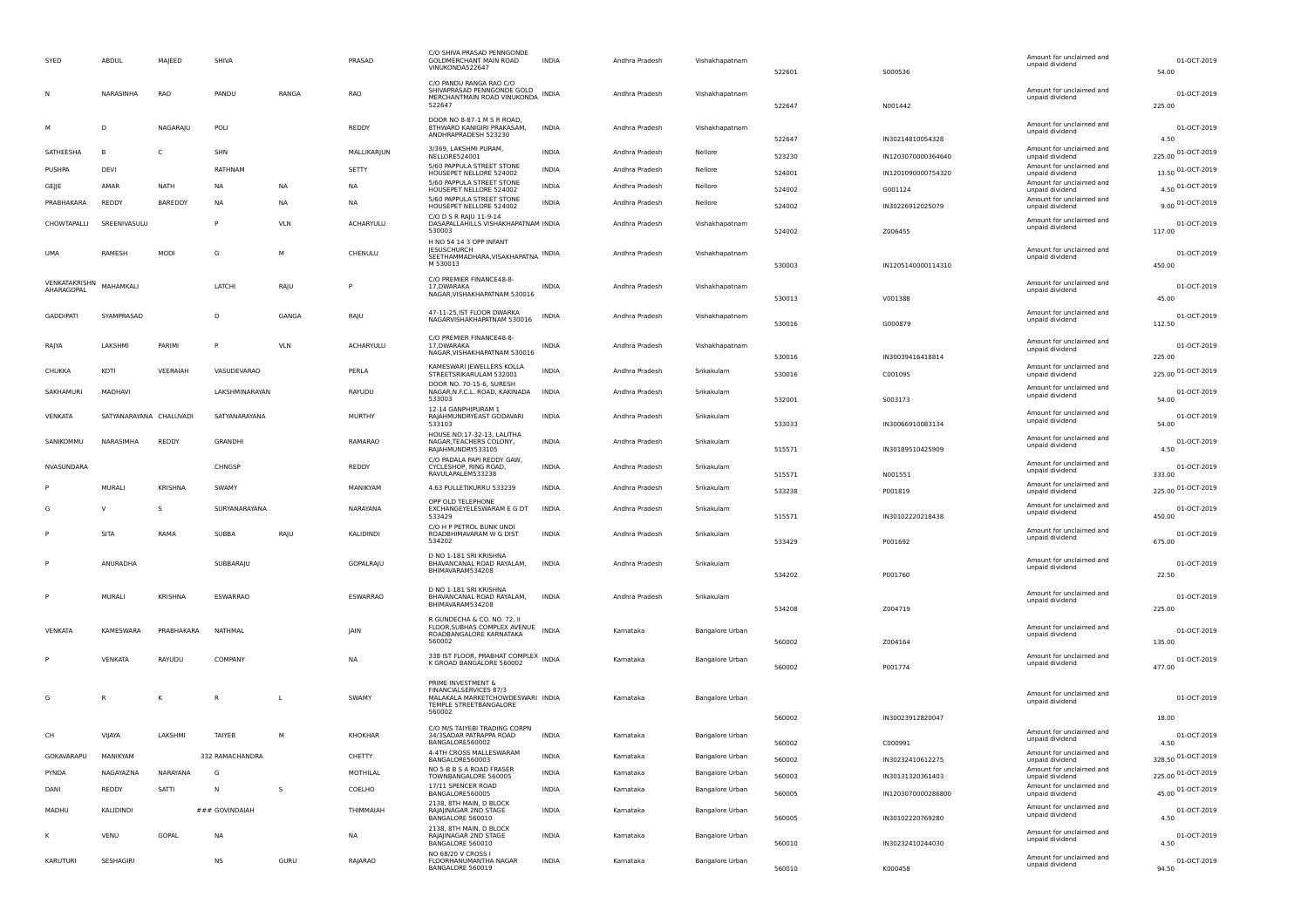| RAMESH             | <b>KUMAR</b>         | IAIN           | SD                       | <b>DINAKARA</b> | <b>RAO</b>     | C/O S VISHWANATHA BHATTNO-<br>3520/A.7TH CROSS GAYATHRI<br>NAGARBANGALORE 560021           | <b>INDIA</b> | Kamataka       | <b>Bangalore Urban</b> | 560019           | IN30009510069472              | Amount for unclaimed and<br>unpaid dividend | 01-OCT-2019<br>4.50          |
|--------------------|----------------------|----------------|--------------------------|-----------------|----------------|--------------------------------------------------------------------------------------------|--------------|----------------|------------------------|------------------|-------------------------------|---------------------------------------------|------------------------------|
| PRECIOUS           | <b>SECURITIES</b>    | P              | NAGARAJ                  | REDDY           | SETTY          | 22-2-112 DABEERPURA<br>HYDERABAD560024                                                     | <b>INDIA</b> | Andhra Pradesh | Anantapur              | 515571           | CY00230                       | Amount for unclaimed and<br>unpaid dividend | 4.50 01-OCT-2019             |
| -S                 | SHIVA                | RAM            | RAMCHANDRA               | ANNAPA          | PAI            | 62 MUKUNDA NIVAS 7TH CROSS<br>WILSONGARDEN BANGALORE<br>560027                             | <b>INDIA</b> | Andhra Pradesh | Anantapur              | 515571           | S003828                       | Amount for unclaimed and<br>unpaid dividend | 01-OCT-2019<br>4.50          |
| AKBARI             | $\mathsf{T}$         | <b>KHOKHAR</b> | TEK                      | CHAND           | <b>BHALLA</b>  | B-1, KUDRE MUKH COLONY 2ND<br>BLOCKKORAMAN GALA BANGALORE INDIA<br>560034                  |              | Kamataka       | <b>Bangalore Urban</b> | 560027           | Z004731                       | Amount for unclaimed and<br>unpaid dividend | 01-OCT-2019<br>67.50         |
| ASHOK              | <b>KUMAR</b>         | D              | к                        | s               | KRISHNASWAMY   | 78.ELEVENTH CROSS INDIRA<br>NAGARFIRST STAGE BANGALORE                                     | <b>INDIA</b> | Kamataka       | Bangalore Urban        |                  |                               | Amount for unclaimed and<br>unpaid dividend | 01-OCT-2019                  |
|                    |                      | COELHO         | T                        |                 | CHERIYAN       | 560038<br>57 BENSON CROSS ROAD<br>BANGALORE560046                                          | <b>INDIA</b> | Kamataka       | <b>Bangalore Urban</b> | 560034<br>560038 | 5788<br>A000439               | Amount for unclaimed and<br>unpaid dividend | 54.00<br>252.00 01-OCT-2019  |
|                    | D                    | PADMIN         | SHANTI                   | LAL             | GALA           | KIRAN ELECTRICALS NO.20,<br>SAJJANSAHMARKET, CHICK PET,<br>BANGALORE560053                 | INDIA        | Kamataka       | <b>Bangalore Urban</b> | 560046           | S003231                       | Amount for unclaimed and<br>unpaid dividend | 01-OCT-2019<br>112.50        |
| ANNAPPA            | RAMCHANDRA           | PAI            | N                        | S               | RAMARATNAM     | F-3. SHREE THEERTHA<br>APARTMENTS, 53, 4TH MAIN ROAD,<br>MALLESWARAM, BANGALORE<br>560055  | <b>INDIA</b> | Kamataka       | Bangalore Urban        | 560053           |                               | Amount for unclaimed and<br>unpaid dividend | 01-OCT-2019<br>337.50        |
|                    |                      |                |                          |                 |                | C/O RADHA KRISHNA INDUSTRIES                                                               |              |                |                        |                  | A000669                       | Amount for unclaimed and                    |                              |
| MOHAN              | LAL                  | <b>BHALLA</b>  | T                        |                 | RADHAKRISHNA   | 24-2527TH CROSS BANASHANKARI INDIA<br>II STAGEBANGALORE 560070                             |              | Kamataka       | <b>Bangalore Urban</b> | 560055           | M000256                       | unpaid dividend                             | 01-OCT-2019<br>1.012.50      |
| VENKATARAMAN KUMAR |                      |                | PRM                      |                 | RAO            | NO 280,6TH CROSS DOMLUR<br>LAYOUTBANGALORE 560071                                          | <b>INDIA</b> | Karnataka      | Bangalore Urban        | 560070           | V001566                       | Amount for unclaimed and<br>unpaid dividend | 4.50 01-OCT-2019             |
| MUKESH             | GALA                 |                | YA                       | SATYANARAYANA   | SETTY          | 207, VENKATESH NILAYA, 2ND<br>MAINROAD, GANESH BLOCK,<br>NANDINI LAYOUTBANGALORE<br>560086 | <b>INDIA</b> | Kamataka       | Bangalore Urban        | 560071           | M002763                       | Amount for unclaimed and<br>unpaid dividend | 01-OCT-2019<br>4.50          |
|                    |                      | VENKATESHAN    | <b>V</b>                 |                 | PURUSHA        | NO 636 1 FLOOR 6TH BLOCK 17TH<br>MAINKORAMAGALA BANGALORE<br>560095                        | <b>INDIA</b> | Kamataka       | <b>Bangalore Urban</b> | 560086           | N001072                       | Amount for unclaimed and<br>unpaid dividend | 01-OCT-2019<br>225.00        |
|                    | SURENDRANATH         |                | <b>NA</b>                |                 | <b>NA</b>      | NO 636 1 FLOOR 6TH BLOCK 17TH<br>MAINKORAMAGALA BANGALORE<br>560095                        | INDIA        | Kamataka       | Bangalore Urban        |                  |                               | Amount for unclaimed and<br>unpaid dividend | 01-OCT-2019                  |
|                    |                      | SHANKER        | K                        | $\vee$          | LAKSHMAN       | TANKBANDROAD CHINTAMANI<br>.CHINTAMANI 563125                                              | <b>INDIA</b> | Kamataka       | Chikballapur           | 560095<br>560095 | T000462<br>P001123            | Amount for unclaimed and<br>unpaid dividend | 225.00<br>360.00 01-OCT-2019 |
| ANITHA             | SATHYA               |                | 470 D                    | L               | KHURANA        | 1229, 2ND MAIN 1ST STAGE<br>HEBBALMYSORE 570016                                            | <b>INDIA</b> | Kamataka       | Mysore                 | 570016           | IN1202300000032570            | Amount for unclaimed and<br>unpaid dividend | 22.50 01-OCT-2019            |
| $\mathbf{v}$       | MADHAV               |                | ASHWATHAYYA              |                 | ASHWATHAYYA    | BHASKAR STORESOLD BUS STAND<br><b>ROADSIRATUMKUR</b>                                       | <b>INDIA</b> | Tamil Nadu     | Salem                  |                  |                               | Amount for unclaimed and<br>unpaid dividend | 01-OCT-2019                  |
| MAHESH             | <b>KUMAR</b>         | κ              | к                        | MANJU           | <b>NATH</b>    | DISTRICT572137ASHWATHAYYA<br>C/O KASHI MUTT NEAR S V<br>TEMPLEKARKALA 574104               | <b>INDIA</b> | Kamataka       | Mysore                 | 636308<br>570016 | V000610<br>IN1206100000045200 | Amount for unclaimed and<br>unpaid dividend | 22.50<br>49.50 01-OCT-2019   |
|                    | PRAVEEN              | <b>KUMAR</b>   | н                        |                 | <b>DISOUZA</b> | KENYA P.O.SOMESHWAR<br>UCHILMANGALORE 574156                                               | <b>INDIA</b> | Kamataka       | <b>Bangalore Urbar</b> | 574104           | Z006450                       | Amount for unclaimed and<br>unpaid dividend | 49.50 01-OCT-2019            |
|                    |                      | ANJANEYALU     | MANGESH                  | PAI             | <b>KASTURI</b> | PINOTS LANE BEJAI MANGALORE<br>575004                                                      | INDIA        | Kamataka       | Bangalore Urban        | 574156           | IN30214810234290              | Amount for unclaimed and<br>unpaid dividend | 4.50 01-OCT-2019             |
|                    | NIRMALA              | PAI            | N                        | VITTALRAJA      | KAMATH         | 2-8 NEAR SHARADANIKETANURVA-<br>CHILLMBI MANGALORE 575006                                  | <b>INDIA</b> | Karnataka      | <b>Bangalore Urbar</b> | 575004           | K001410                       | Amount for unclaimed and<br>unpaid dividend | 01-OCT-2019<br>9.00          |
| CLIFFORD           | <b>DISOUZA</b>       |                | SHENOY                   |                 | SHENOY         | SRI ANIANEYA STORES<br>KUNDAPURAUDUPI DISTRICT<br>576201                                   | INDIA        | Kamataka       | Chikmagalur            | 575006           | C000018                       | Amount for unclaimed and<br>unpaid dividend | 01-OCT-2019<br>4.50          |
| VASUDEV            | PAI                  | <b>KASTURI</b> | s                        | C               | CHATRA         | DURGANILAYA HOUSE SHETTYPAL<br>POSTHALLIHOLE KUNDAPURA<br>576252                           | INDIA        | Kamataka       | Kolar                  | 576201           | V000914                       | Amount for unclaimed and<br>unpaid dividend | 01-OCT-2019<br>135.00        |
| CHETHAN            | R                    | <b>DSOUZA</b>  | <b>NA</b>                |                 | <b>NA</b>      | DURGANILAYA HOUSE SHETTYPAL<br>POSTHALLIHOLE KUNDAPURA<br>576252                           | <b>INDIA</b> | Kamataka       | Kolar                  | 576252           | IN30023912221538              | Amount for unclaimed and<br>unpaid dividend | 01-OCT-2019<br>45.00         |
| ASHOK              | SHENOY               | <b>KOTA</b>    | PAUL                     |                 | <b>BHASKAR</b> | C/O P A BHASKAR VILA REDDY<br>COLONYSARSWATIPUR DHARWAD<br>580002                          | <b>INDIA</b> | Kamataka       | Kolar                  | 576252           | IN1301740000118180            | Amount for unclaimed and<br>unpaid dividend | 01-OCT-2019<br>90.00         |
| <b>ESTHER</b>      | PAUL                 | <b>BHASKAR</b> | PARASMALJI               |                 | RANKA          | M/S SURESH KUMAR & CO 122/47,<br>N CM HUBLI 580029                                         | INDIA        | Karnataka      | Bangalore Urban        | 580002           | E000401                       | Amount for unclaimed and<br>unpaid dividend | 247.50 01-OCT-2019           |
| MANSUKH            | SHAH                 |                | VISHNU                   |                 | REVANKAR       | H NO 2994 SONARWADA BAAD<br>SONARWADAKARWAR KARNATAKA                                      | <b>INDIA</b> | Kamataka       | <b>Bangalore Urban</b> |                  |                               | Amount for unclaimed and<br>unpaid dividend | 01-OCT-2019                  |
| SURESH             | <b>KUMAF</b>         | RANKA          | M                        | P               | NAYAK          | 581301<br>JAWAHAR ROAD HALIYAL 581329                                                      | <b>INDIA</b> | Kamataka       | Bangalore Urban        | 580029<br>581301 | Z004752<br>S002233            | Amount for unclaimed and<br>unpaid dividend | 22.50<br>247.50 01-OCT-2019  |
|                    | ANJANEYULU           |                | M                        | P               | NAYAK          | JAWAHAR ROAD HALIYAL 581329                                                                | <b>INDIA</b> | Kamataka       | <b>Bangalore Urban</b> | 581329           | C000894                       | Amount for unclaimed and<br>unpaid dividend | 22.50 01-OCT-2019            |
| <b>DR</b>          | GURUBAASAPPA BIRADAR |                | VANNAPA                  | GOVT            | EMPLOYEE       | DOOR NO 15/17 III<br>CROSSSATYANARAYANANPET<br><b>BELLARY 583101</b>                       | <b>INDIA</b> | Kamataka       | <b>Bangalore Urbar</b> | 581329           | IN30113526304404              | Amount for unclaimed and<br>unpaid dividend | 01-OCT-2019<br>157.50        |
| CHAITANYA          | RACHAPPA             |                | MARANABASARI SANGRAMAPPA |                 | <b>BIRADAR</b> | J D NAGAR BIDAR BIDAR 585403                                                               | <b>INDIA</b> | Kamataka       | <b>Bangalore Urban</b> | 583101           | IN30192630552413              | Amount for unclaimed and<br>unpaid dividend | 4.50 01-OCT-2019             |
| DEEPAK             | KAKATIKAR            |                | 10988673740 RACHAPPA     |                 | MARANABASARI   | JALADARSHINI NILAYA KALYAN<br>NAGAR BL D E HOSPITAL ROAD<br><b>BIJAPUR 586103</b>          | INDIA        | Kamataka       | <b>Bangalore Urban</b> | 585403           | IN30021414211367              | unclaimed and<br>unpaid dividend            | 01-OCT-2019<br>18.00         |
| HARSUKHLAL         | GORDHANDAS           | SHAH           | к                        | H               | KAKATIKAR      | 4375 CHAVAT GALLI BELGAUM<br>590002                                                        | <b>INDIA</b> | Kamataka       | Bangalore Urban        | 586103           | H000602                       | Amount for unclaimed and<br>unpaid dividend | 418.50 01-OCT-2019           |
|                    | SAMPATHU             |                | $\mathsf{A}$             | SHEKHAR         | SHETTY         | 1877/2B HONASHETTY PARK P<br>BROAD, SAI SHANKAR NAGAR,<br>NIPANI591237                     | INDIA        | Kamataka       | Bangalore Urban        | 590002           | K000805                       | Amount for unclaimed and<br>unpaid dividend | 01-OCT-2019<br>81.00         |
|                    | <b>JAGAN</b>         | MOHAN          | G                        | к               | SHAH           | 6 UMPHERSON STREET CHENNAI<br>600001                                                       | INDIA        | Tamil Nadu     | Chennai                | 600040           | N000439                       | Amount for unclaimed and<br>unpaid dividend | 81.00 01-OCT-2019            |
| -S.                | JANAKI               |                | κ                        | P               | Κ              | 254, LINGHI CHETTY STREET<br>MANNADYCHENNAI 600001                                         | <b>INDIA</b> | Tamil Nadu     | Chennai                | 600001           | S001181                       | Amount for unclaimed and<br>unpaid dividend | 54.00 01-OCT-2019            |
| <b>BHARAT</b>      | <b>KUMAR</b>         | SOLANKI        | N                        | NARAYAN         | CHETTY         | 28, REDDY RAMAN STREET<br>CHENNAI600001                                                    | <b>INDIA</b> | Tamil Nadu     | Chennai                | 600001           | B001460                       | Amount for unclaimed and<br>unpaid dividend | 22.50 01-OCT-2019            |
| DIMESH             | ASHOK                | SHAH           | Κ                        |                 | SAMPATHU       | 254, LINGHI CHETTY STREET<br>MANNADYCHENNAI 600001                                         | INDIA        | Tamil Nadu     | Chennai                | 600001           | D001285                       | Amount for unclaimed and<br>unpaid dividend | 4.50 01-OCT-2019             |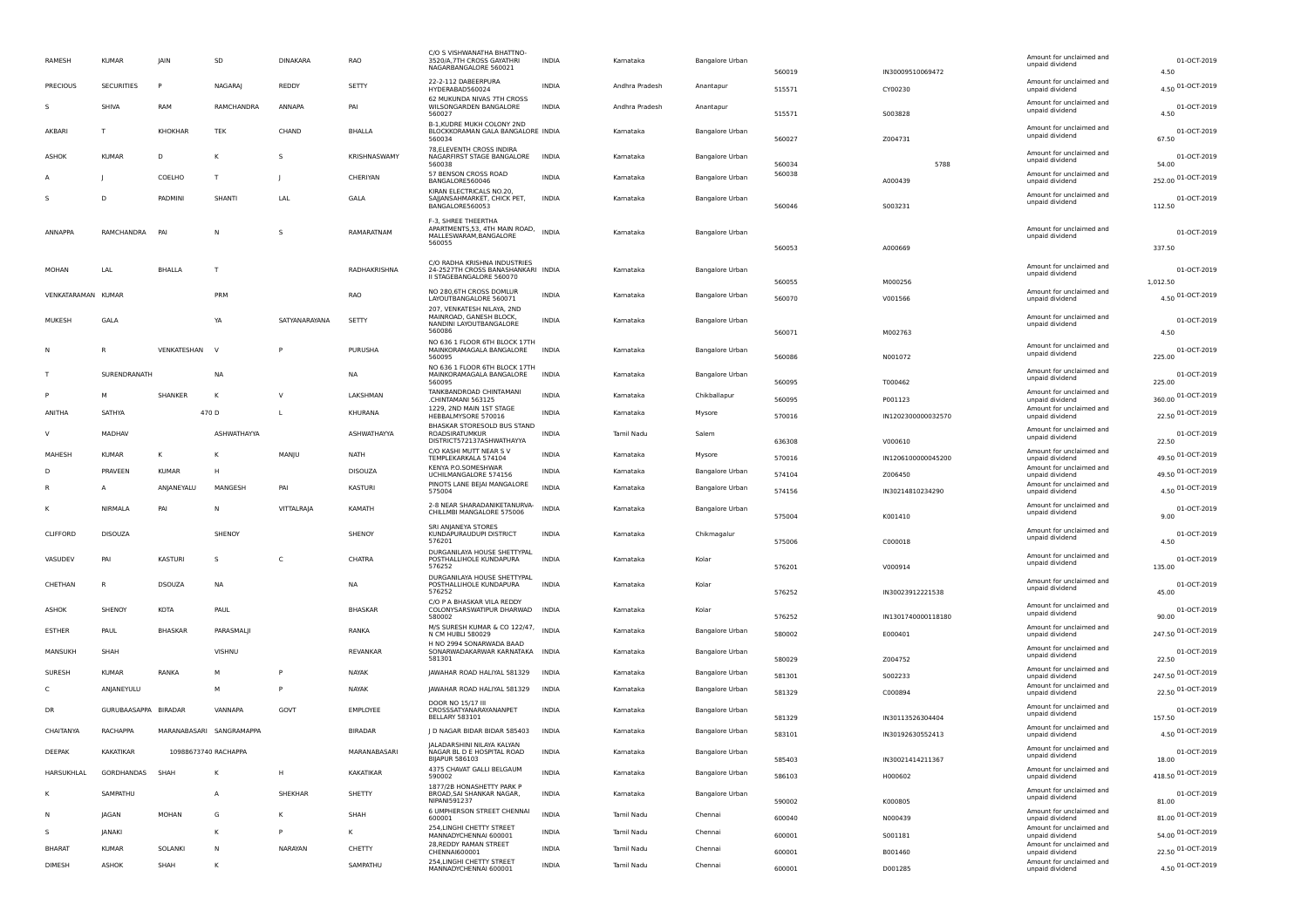|               | SUNDHRAM           |               | ASHOK         |                   | <b>KUMAR</b>    | C/O MADHU STEELS, 47,<br>RAGHUNYAKULUSTREET, CHENNAI INDIA<br>600003                                  |              | Tamil Nadu | Chennai | 600001 | K001828          | Amount for unclaimed and<br>unpaid dividend | 01-OCT-2019<br>4.50   |
|---------------|--------------------|---------------|---------------|-------------------|-----------------|-------------------------------------------------------------------------------------------------------|--------------|------------|---------|--------|------------------|---------------------------------------------|-----------------------|
|               | PREMALATHA         |               | к             |                   | SADASIVAN       | NO 64 NYMISPPA MAISTRY STREET<br>ISTFLOOR PARK TOWN CHENNAI<br>600003                                 | <b>INDIA</b> | Tamil Nadu | Chennai | 600003 | R002852          | Amount for unclaimed and<br>unpaid dividend | 01-OCT-2019<br>450.00 |
|               | RAMANLAL           |               | s             |                   | RAJAPRASAD      | A-10, ANANDS, 97, RANGACHARI<br>ROAD, MYLAPORE CHENNAI 600004                                         | INDIA        | Tamil Nadu | Chennai | 600003 | R002013          | Amount for unclaimed and<br>unpaid dividend | 01-OCT-2019<br>900.00 |
| SURESH        | <b>KUMAR</b>       | BHAIYA        | $\vee$        |                   | VENKATAKRISHAN  | FLAT-6, TAN HOMES, 66/4 LVZ<br>CHURCHROAD, MYLAPORE<br><b>CHENNAI 600004</b>                          | <b>INDIA</b> | Tamil Nadu | Chennai | 600004 | S003014          | Amount for unclaimed and<br>unpaid dividend | 01-OCT-2019<br>4.50   |
| JITENDRA      | SHAH               |               | VEERARAGHAVAN |                   | VEERARAGHAVAN   | FALT 6, TANHOMES 66/4 LUZ<br>CHURCHROAD ON DESILUA<br>ROAD, MYLAPORECHENNAI 600004                    | INDIA        | Tamil Nadu | Chennai | 600004 | J001119          | Amount for unclaimed and<br>unpaid dividend | 01-OCT-2019<br>112.50 |
|               | <b>KANNAPPAN</b>   |               | <b>NA</b>     |                   | <b>NA</b>       | 26, SOUTH MADA STREET<br>TRIPLICANECHENNAI 600005                                                     | <b>INDIA</b> | Tamil Nadu | Chennai | 600004 | R002149          | Amount for unclaimed and<br>unpaid dividend | 4.50 01-OCT-2019      |
|               | RAMESH             | KUMAR         | NEMICHAND     |                   | KOTHARI         | 8 MAHAVEER COLONY E V K<br>SAMPATHROAD VEPERY CHENNAI<br>600007                                       | <b>INDIA</b> | Tamil Nadu | Chennai | 600005 | M002037          | Amount for unclaimed and<br>unpaid dividend | 01-OCT-2019<br>4.50   |
|               | к                  | SUNDARAM      | R             | R                 | <b>BHAIYA</b>   | NO 74 MARSHALLS ROAD<br>EGMCRECHENNAI 600008                                                          | <b>INDIA</b> | Tamil Nadu | Chennai | 600007 | P000480          | Amount for unclaimed and<br>unpaid dividend | 81.00 01-OCT-2019     |
| PS            | JAGADEESAN         |               | HIRALAL       |                   | SHAH            | 838, POONAMALLEE HIGH ROAD<br>ANANDAPARTMENTS CHENNAI<br>600010                                       | INDIA        | Tamil Nadu | Chennai | 600008 | P002109          | Amount for unclaimed and<br>unpaid dividend | 01-OCT-2019<br>112.50 |
| PS            | UTHAYA             | <b>KUMAR</b>  | RANGA         | SAMY              | PILLAI          | NO 12, JAWAHAR HIGH ROAD<br>RAMANANAGAR CHENNAI 600011                                                | INDIA        | Tamil Nadu | Chennai | 600010 | P002110          | Amount for unclaimed and<br>unpaid dividend | 01-OCT-2019<br>54.00  |
| D             | $\mathsf{T}$       | <b>MOHAN</b>  | P             | -S.               | KANAGASABAPATHY | 6, TALAYARI STREET CHENNAI<br>600014                                                                  | <b>INDIA</b> | Tamil Nadu | Chennai | 600011 | D001097          | Amount for unclaimed and<br>unpaid dividend | 54.00 01-OCT-2019     |
| SHANTHA       | DEVI               | MAKAM         | PK            |                   | SUNDAREN        | 6, THALAYARI STREET, CHENNAI<br>600014                                                                | <b>INDIA</b> | Tamil Nadu | Chennai | 600014 | 5001171          | Amount for unclaimed and<br>unpaid dividend | 247.50 01-OCT-2019    |
|               |                    | SEETHARAM     | D             | $\vee$            | GEORGE          | 29, RANGABASYAM STREET<br>SAIDAPET(WEST) CHENNAI 600015 INDIA                                         |              | Tamil Nadu | Chennai | 600014 | T000741          | Amount for unclaimed and<br>unpaid dividend | 01-OCT-2019<br>4.50   |
| KRISHNAMBAL   |                    | SHARMA        | $\mathsf{P}$  | MAKAM             | HOUSE           | 2 NARAYANEEYAM 22 TEMPLE<br>AVENUESRINAGAR COLONY<br>SADIPET CHENNAI600015                            | <b>INDIA</b> | Tamil Nadu | Chennai | 600014 | IN30177415175204 | Amount for unclaimed and<br>unpaid dividend | 01-OCT-2019<br>171.00 |
| HAJARA        | BAI                |               | T             |                   | NARASIMMIAH     | 54/4 PALWELS ROAD SRIPURAM<br>COLONYSAINT THOMAS MOUNT<br>CHENNAI 600016                              | <b>INDIA</b> | Tamil Nadu | Chennai | 600014 | H000601          | Amount for unclaimed and<br>unpaid dividend | 01-OCT-2019<br>247.50 |
|               | ASHOK              | <b>KUMAR</b>  | s             |                   | SUBRAMANIAN     | B2 SAI RAHUMAN APPARTMENTS<br>120/118HABI BULLAH ROAD<br>CHENNAI 600017                               | INDIA        | Tamil Nadu | Chennai | 600016 | S003995          | Amount for unclaimed and<br>unpaid dividend | 01-OCT-2019<br>4.50   |
|               | SETHURAMAN         |               | SUKHRAJJI     |                   | <b>KUMAR</b>    | 126 SHANMUGAPURAM,<br>THIRUVOTTIYUR, CHENNAI 600019                                                   | INDIA        | Tamil Nadu | Chennai | 600017 | N001541          | Amount for unclaimed and<br>unpaid dividend | 01-OCT-2019<br>135.00 |
| GNATHURAM     |                    |               | KV            |                   | NARAYANASWAMY   | "VISWAPRIYA", 2, FIRST CROSS<br>ROAD, KASTURBA NAGAR, ADYAR, INDIA<br>CHENNAI600020                   |              | Tamil Nadu | Chennai | 600019 | G001243          | Amount for unclaimed and<br>unpaid dividend | 01-OCT-2019<br>13.50  |
| JAYANTILAL    | MEHTA              |               | GANESHMALJI   |                   | MEHTA           | C/O M/S KALPANA TEXTILESNO-<br>97, A/B, M C ROAD CHENNAI 600021 INDIA                                 |              | Tamil Nadu | Chennai | 600020 | J001351          | Amount for unclaimed and<br>unpaid dividend | 01-OCT-2019<br>4.50   |
| VINOD         | KOTHARI            |               | s             | s                 | <b>MODI</b>     | 28D, APPASWAMI LANE IST FLOOR,<br>OLDWASHERMANPET, CHENNAI<br>600021                                  | <b>INDIA</b> | Tamil Nadu | Chennai | 600040 | V001497          | Amount for unclaimed and<br>unpaid dividend | 01-OCT-2019<br>4.50   |
| MANJU         | MODI               |               | DM            |                   | MEHTA           | OLD NO.11, NEW NO23,<br>SOMASUNDRAM4TH STREET<br>AYANAVARAM (NEAR NOORHOTEL)<br><b>CHENNAI 600023</b> | INDIA        | Tamil Nadu | Chennai | 600040 | Z006566          | Amount for unclaimed and<br>unpaid dividend | 01-OCT-2019<br>4.50   |
| SUDARSHAN     | MEHTA              |               | LAKSHMIPATHY  | VENKATACHALAPATHY |                 | NO 143 B 5 SRI KRISHNA<br>FLATSRANGARAJAPURAM MAIN<br>ROADKODAMBAKKAM CHENNAI<br>TAMIL NADU600024     | INDIA        | Tamil Nadu | Chennai | 600040 | 5004623          | Amount for unclaimed and<br>unpaid dividend | 01-OCT-2019<br>225.00 |
| KANNAN        | LAKSHMIPATHY       | 141801503910K |               | VENKATARAMA       | <b>IYER</b>     | NO 3 FIRST CROSS KARPAGAM<br>GARDENSBESANT AVENUE ADYAR                                               | <b>INDIA</b> | Tamil Nadu | Chennai |        |                  | Amount for unclaimed and                    | 01-OCT-2019           |
|               |                    |               |               |                   |                 | CHENNAI 600026<br>F-9, HIRANYA, 68, GREENWAYS                                                         |              |            |         | 600040 | IN30267937124989 | unpaid dividend<br>Amount for unclaimed and | 9.00                  |
|               | KRISHNASWAMY 70INT |               | $\vee$        |                   | <b>NAGAPPAN</b> | ROAD, CHENNAI 600028                                                                                  | <b>INDIA</b> | Tamil Nadu | Chennai | 600040 | V000457          | unpaid dividend                             | 166.50 01-OCT-2019    |
|               | CHITRA             |               | LRAGHUNA      |                   | THANA           | FLAT NO.10, 14, TRUST<br>CROSSSTREET, 14 III MANDAVELI INDIA<br>PAKKAMCHENNAI 600028                  |              | Tamil Nadu | Chennai | 600040 | N001579          | Amount for unclaimed and<br>unpaid dividend | 01-OCT-2019<br>4.50   |
|               | VENKATESAN         |               | H             | $\vee$            | SUBRAMANIAM     | 9, SECOND CROSS STREET,<br>R.K.NAGAR, CHENNAI 600028                                                  | INDIA        | Tamil Nadu | Chennai | 600040 | S002510          | Amount for unclaimed and<br>unpaid dividend | 247.50 01-OCT-2019    |
|               | KAMRAJ             |               | G             |                   | VENKATARAMAN    | LIC FLAT NO 13 SIR MADHAVAN<br>NAIRROAD MAHALINGAPURAM<br>CHENNAI 600034                              | <b>INDIA</b> | Tamil Nadu | Chenna  | 600040 | T000770          | Amount for unclaimed and<br>unpaid dividend | 01-OCT-2019<br>9.00   |
| <b>V</b>      | VAIDYANATHAN       |               | MANGI         |                   | LAL             | NO 152 MINT STREET CHENNAI<br>600079                                                                  | <b>INDIA</b> | Tamil Nadu | Chennai | 600040 | V000454          | Amount for unclaimed and<br>unpaid dividend | 01-OCT-2019<br>81.00  |
| RUPA          | JAYARAI            |               | GHEVAR        |                   | CHAND           | G M & CO, 44, PERUMAI<br>MUDALISTCHENNAI 600079                                                       | INDIA        | Tamil Nadu | Chennai | 600040 | 5705             | Amount for unclaimed and<br>unpaid dividend | 81.00 01-OCT-2019     |
| <b>BHARAT</b> | <b>KUMAR</b>       |               | DHAPI         |                   | DEVI            | 27, CHANDRAPPAN STREET<br>SOWCARPETCHENNAI 600079                                                     | <b>INDIA</b> | Tamil Nadu | Chennai | 600040 | B001409          | Amount for unclaimed and<br>unpaid dividend | 4.50 01-OCT-2019      |
| KAMALA        | DEVI               |               | MOHAN         | LAL               | JAIN            | NO-4, PERUMAL MUDALI ST,<br>IIIRDFLOOR SOWCARPET CHENNAI INDIA<br>600079                              |              | Tamil Nadu | Chennai | 600040 | K001983          | Amount for unclaimed and<br>unpaid dividend | 01-OCT-2019<br>4.50   |
| PARASMAL      | KOTHARI            |               | HANS          | RAJ               | JAIN            | C/O BHANDARI & CO 5, GENERAL<br>MUTHIASTREET SOWCARPET<br>CHENNAI 600079                              | <b>INDIA</b> | Tamil Nadu | Chennai | 600040 | P001942          | Amount for unclaimed and<br>unpaid dividend | 01-OCT-2019<br>13.50  |
| RAJENDRA      | KUMAR              | м             | R             | C                 | JAIN            | C/O SHAH ELECTRICALS 341<br>MINTSTREET CHENNAI 600079                                                 | INDIA        | Tamil Nadu | Chennai | 600040 | R002391          | Amount for unclaimed and<br>unpaid dividend | 22.50 01-OCT-2019     |
| RAJESH        | KOTHARI            |               | GLAXMI        | CHAND             | LODHA           | <b>GANESH MEDICAL</b><br>HALL, 244/2, T.H. ROAD,                                                      | INDIA        | Tamil Nadu | Chennai | 600040 |                  | Amount for unclaimed and<br>unpaid dividend | 01-OCT-2019           |
|               |                    |               |               |                   |                 | TONDIARPET, CHENNAI 600081                                                                            |              |            |         |        | R002555          |                                             | 4.50                  |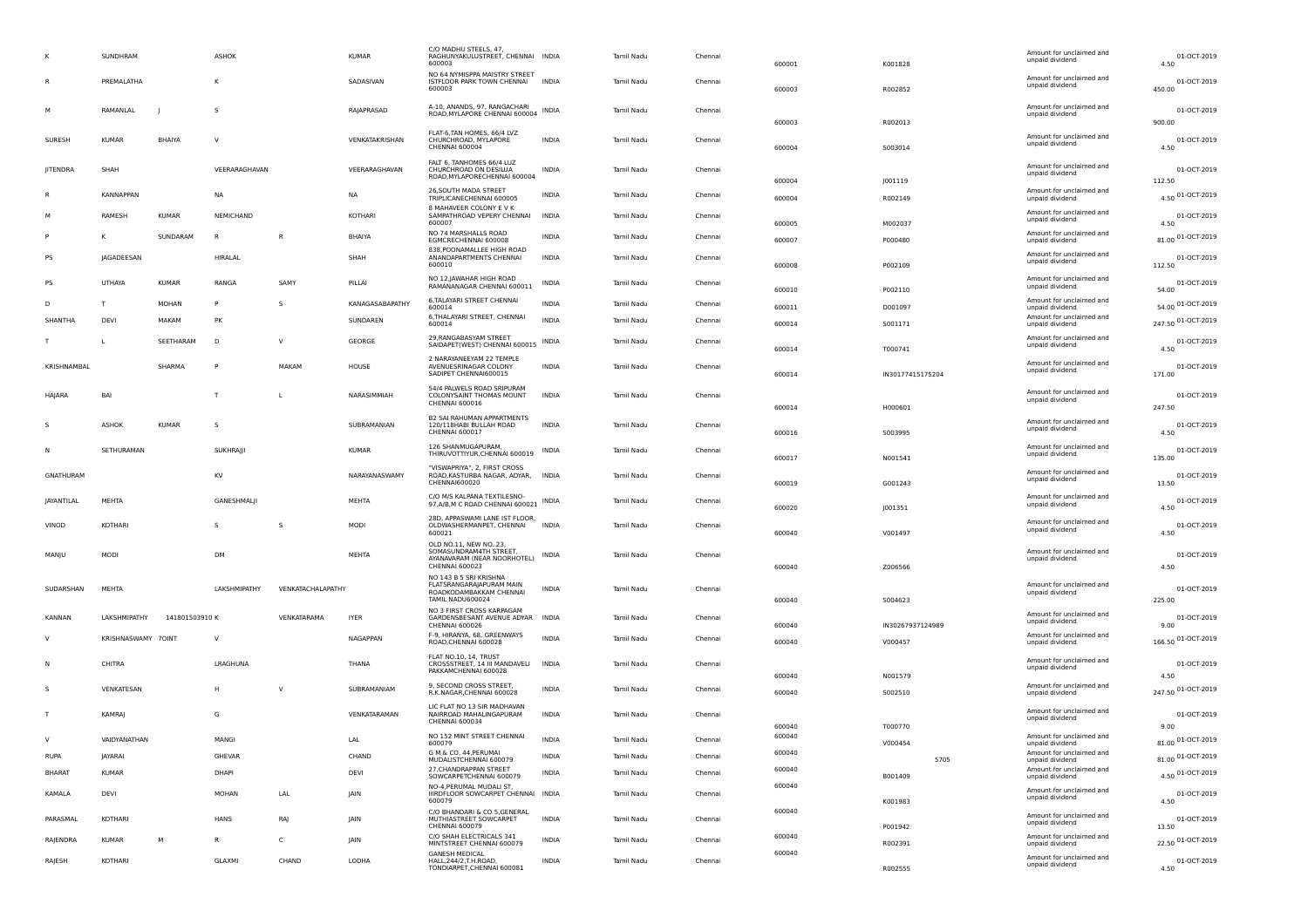|                             |                |                 |                          |              |                 |                                                                                                              |              |                   |                        | 600040 |                                          |                                             |                               |
|-----------------------------|----------------|-----------------|--------------------------|--------------|-----------------|--------------------------------------------------------------------------------------------------------------|--------------|-------------------|------------------------|--------|------------------------------------------|---------------------------------------------|-------------------------------|
| SANDEEP                     | <b>IAIN</b>    |                 | <b>NA</b>                |              | <b>NA</b>       | 10/16 KULANDAI GRAMANI STREET<br>ISTFLOOR PURSAIWAKKAM<br>CHENNAL 600084                                     | <b>INDIA</b> | Tamil Nadu        | Chennai                |        | 5003716                                  | Amount for unclaimed and<br>unpaid dividend | 01-OCT-2019<br>22.50          |
|                             | RAJENDRA       | <b>KUMAR</b>    | VISWANATHAN              |              | CHIDAMBARAM     | V-3.ADAYAR<br>APARTMENTS, KOTHURPURRAM,<br>CHENNAI 600085                                                    | <b>INDIA</b> | <b>Tamil Nadu</b> | Chennai                | 600040 | Z004658                                  | Amount for unclaimed and<br>unpaid dividend | 01-OCT-2019<br>9.00           |
| VIMLA                       | DEVI           | LODHA           | SS                       |              | KRISHNAMOORTHY  | C/O.R. KUMAR, 47 S PARK<br>DUGARTOWNSHIP<br>MOUNT, POONAMALLEE                                               | <b>INDIA</b> | <b>Tamil Nadu</b> | Chennai                | 600040 |                                          | Amount for unclaimed and<br>unpaid dividend | 01-OCT-2019                   |
|                             | ASHOK          | KUMAR           | RSELVAN                  |              | MANGAYARKARASI  | ROADCHENNAI 600089<br>MANIPALLAVAM, NO.2, AWAI<br>STREET, ULLAGARAM, MADIPAKKAMP INDIA<br>OST, CHENNAI600091 |              | Tamil Nadu        | Chennai                | 600040 | V001501<br>6240                          | Amount for unclaimed and<br>unpaid dividend | 13.50<br>01-OCT-2019<br>4.50  |
|                             | CHIDAMBARAM    |                 | BALAJI                   |              | KMOORTHY        | PLAT 600, REGALIA APTS., 5,<br>SARDARPATEL ROAD, CHENNAI<br>600113                                           | <b>INDIA</b> | Tamil Nadu        | Chennai                | 600040 | V001204                                  | Amount for unclaimed and<br>unpaid dividend | 01-OCT-2019<br>184.50         |
| USHA                        | B              | <b>MOORTHY</b>  | NA                       |              | NΑ              | PLAT 600, REGALIA APTS., 5,<br>SARDARPATEL ROAD, CHENNAI<br>600113                                           | INDIA        | Tamil Nadu        | Chennai                | 600040 | U000810                                  | Amount for unclaimed and<br>unpaid dividend | 01-OCT-2019<br>675.00         |
| NARAYANAN                   | AR             |                 | 612801502151 ARUNACHALAM |              | ARUNACHALAM     | 40A PANASAIKADU,<br>KOTHAMANGALAMALANGUDI TK<br>JEMP ADS PUDUKKOTTAI614624                                   | <b>INDIA</b> | Tamil Nadu        | Pudukkottai            | 600040 |                                          | Amount for unclaimed and<br>unpaid dividend | 01-OCT-2019                   |
| PARTHIBAN                   | A              | 611401508477 M  |                          |              | SUBRAMANIAN     | B-3/238F, BHEL<br>TOWNSHIPTIRUCHIRAPALLI 620014                                                              | INDIA        | Tamil Nadu        | Tiruchirapalli         | 614624 | IN1204040000015920<br>IN1204470001721100 | Amount for unclaimed and<br>unpaid dividend | 337.50<br>01-OCT-2019<br>9.00 |
| SUSHILA                     | SUBRAMANIAN    |                 | A                        |              | SAVARIMUTHU     | P O KOTTAPALAYAM TRICHY 621003 INDIA                                                                         |              | Tamil Nadu        | Nagapattinam           | 620014 |                                          | Amount for unclaimed and                    | 675.00 01-OCT-2019            |
| $\mathbf{v}$                | SOLAIAPPAN     | 601601501275 NA |                          |              | <b>NA</b>       | P O KOTTAPALAYAM TRICHY 621003 INDIA                                                                         |              | Tamil Nadu        | Nagapattinam           | 621003 | S003727                                  | unpaid dividend<br>Amount for unclaimed and | 45.00 01-OCT-2019             |
|                             |                |                 |                          |              |                 | 41 J N STREET S S COLONY                                                                                     |              |                   |                        | 621003 | IN30163741080082                         | unpaid dividend<br>Amount for unclaimed and |                               |
| BALAVINAYAGAM               |                |                 | R                        |              | SIVASUBRAMANIAN | MADURAI625010                                                                                                | <b>INDIA</b> | Tamil Nadu        | Madurai                |        | B001747                                  | unpaid dividend                             | 4.50 01-OCT-2019              |
| DHANA                       | LAXMI          |                 | SANTHANAM                |              | <b>NA</b>       | B-59, BHARATHI NAGAR KR.<br>NAGARPOST OFFICE RAJAPALAYAM INDIA<br>626108                                     |              | Tamil Nadu        | Madurai                | 625010 | D000446                                  | Amount for unclaimed and<br>unpaid dividend | 01-OCT-2019<br>81.00          |
|                             | RAMALINGAM     |                 | <b>NA</b>                |              | <b>NA</b>       | B-59, BHARATHI NAGAR KR.<br>NAGARPOST OFFICE RAJAPALAYAM INDIA<br>626108                                     |              | Tamil Nadu        | Madurai                | 626108 |                                          | Amount for unclaimed and<br>unpaid dividend | 01-OCT-2019                   |
|                             | MURALI         |                 | <b>HANUMAN</b>           | DASJI        | BAJAJ           | NO 24 SOUTH CHOKKAR STREET<br>TENKASITIRUNELVELI 627811                                                      | <b>INDIA</b> | Tamil Nadu        | Madurai                | 626108 | K001868<br>R002023                       | Amount for unclaimed and<br>unpaid dividend | 67.50<br>22.50 01-OCT-2019    |
|                             | SUGURAM        |                 | ### N                    | V            | KRISHANA        | C/O N V KRISHNAMOORTHY<br>37, STATEBANK ROAD GOBICHETTI<br>PALAYAM638452                                     | INDIA        | Tamil Nadu        | Cuddalore              | 627811 | IN30037810294910                         | Amount for unclaimed and<br>unpaid dividend | 01-OCT-2019<br>22.50          |
| MANSOOR                     | К              | <b>V</b>        | М                        | KRISHNA      | SHAMY           | 996, KOIMBATORE ROAD KARUR<br><b>TRICHY639002</b>                                                            | <b>INDIA</b> | Tamil Nadu        | Karur                  | 638452 | IN1205730000131690                       | Amount for unclaimed and<br>unpaid dividend | 18.00 01-OCT-2019             |
| BHASKARAN                   | THAYYIL        |                 | 7578 V                   | NANDAKUMAR   | L.              | 390. VYSIAL STREET<br>COIMBATORE641001                                                                       | INDIA        | Tamil Nadu        | Coimbatore             | 639002 | IN30001110280608                         | Amount for unclaimed and<br>unpaid dividend | 157.50 01-OCT-2019            |
| BALAKRISHNASH<br>EPPILLAYAR |                |                 | R                        | RAMESH       | KRISHNAN        | C/O R.RAMAKRISHNAN FLAT<br>NO.1."MEERA APARTMENTS"<br>168.SAROIINISTREET.RAM NAGAR<br>COIMBATORE 641009      | INDIA        | Tamil Nadu        | Coimbatore             | 641001 | IN1205730000115050                       | Amount for unclaimed and<br>unpaid dividend | 01-OCT-2019<br>36.00          |
|                             |                |                 |                          |              |                 | 11/386, CHERAN NAGAR ANNUR                                                                                   |              |                   |                        | 641009 |                                          |                                             |                               |
| PRASAD                      | $\overline{A}$ | PANAKAL         | SEERANGAN                |              | SEERANGAN       | ROADSIRUMUGAI<br>(PO) METTUPALAYAMCOIMBATORE64 INDIA<br>1302SEERANGAN                                        |              | <b>Tamil Nadu</b> | Coimbatore             |        | P001720                                  | Amount for unclaimed and<br>unpaid dividend | 01-OCT-2019<br>108.00         |
| MUHAMMED                    | BASHEER        | A               | ABOOBACKER               | $\mathsf{T}$ |                 | K C HOUSE NEAR SAIDAR<br>PALLYTHALASSERY KANNUR DIST<br>670102                                               | <b>INDIA</b> | Tamil Nadu        | Karur                  | 641325 | IN30163741225160                         | Amount for unclaimed and<br>unpaid dividend | 01-OCT-2019<br>45.00          |
| SELMA                       | MERY           | MATHEW          | NA                       |              | <b>NA</b>       | VANDANA HOUSE PALAYAD<br>P.O.THALASSERRY KERALA 670661                                                       | INDIA        | Tamil Nadu        | Chennai                | 639001 | S000509                                  | Amount for unclaimed and<br>unpaid dividend | 01-OCT-2019<br>247.50         |
| MININB                      |                |                 | 801100002950 ABRAHAM     |              | PANAKAL         | CITY SHARE SERVICES REGENCY<br>BULDGM M ALI ROAD CALICUT<br>673002                                           | <b>INDIA</b> | Tamil Nadu        | Chennai                | 600040 | IN1202980000298170                       | Amount for unclaimed and<br>unpaid dividend | 01-OCT-2019<br>675.00         |
| ANURADHA                    | MALL           |                 | SIMON                    | ABRAHAM      | SIMON           | A 45 VRINDAVAN HOUSING<br>COLONYCHEVAYOOR PO CALICUT<br>CHEVAYOOR673017                                      | <b>INDIA</b> | <b>Tamil Nadu</b> | Chennai                | 600040 | A001972                                  | Amount for unclaimed and<br>unpaid dividend | 01-OCT-2019<br>112.50         |
| <b>BHANWAR</b>              | LAL            | GANG            | <b>FRANCIS</b>           | $\vee$       | <b>FRANCIS</b>  | KOTTAKKAL NURSING HOME, PO-<br>KOTTAKKAL, MALAPPORAM 676503                                                  | INDIA        | Tamil Nadu        | Chennai                | 600040 | B001043                                  | Amount for unclaimed and<br>unpaid dividend | 01-OCT-2019<br>108.00         |
| мs                          |                | MERCHANTS       | <b>FRANCIS</b>           | $\vee$       | <b>FRANCIS</b>  | KOTTAKKAL NURSING HOME<br>POKOTTAKKAL MALAPPORAM<br>676503                                                   | INDIA        | Tamil Nadu        | Chennai                | 600040 | CY00027                                  | Amount for unclaimed and<br>unpaid dividend | 01-OCT-2019<br>22.50          |
| <b>HFM</b>                  | PATHAK         |                 | CG                       | <b>MENON</b> | SANTHAKUMARI    | 28/303, SREE<br>VIHARSASTHANAGAR, THIRUVAMBA INDIA<br>DY TRICHUR680001                                       |              | Tamil Nadu        | Chennai                | 600040 | H000701                                  | Amount for unclaimed and<br>unpaid dividend | 01-OCT-2019<br>247.50         |
| HITEN                       | SHAH           |                 | s                        | S.           | MATHEW          | 364 2ND BLOCK 10 TH<br>CROSSJAYANAGAR BANGALORE<br>560011                                                    | <b>INDIA</b> | Kamataka          | <b>Bangalore Urban</b> | 560011 | H001075                                  | Amount for unclaimed and<br>unpaid dividend | 01-OCT-2019<br>558.00         |
| HARI                        | DAS            |                 | s                        | -S           | MATHEW          | 208, PEDIKKAT CHAMBERS<br>PARAMARAROAD COCHIN 682018                                                         | <b>INDIA</b> | Kerala            | Ernakulam              | 682018 | H001136                                  | Amount for unclaimed and<br>unpaid dividend | 01-OCT-2019<br>4.50           |
| MUKESH                      | м              | RAWAL           | JALAL                    |              | JALAL           | 208, PEDIKKAT CHAMBERS<br>PARAMARAROAD COCHIN 682018                                                         | INDIA        | Kerala            | Ernakulam              | 682018 | M002019                                  | Amount for unclaimed and<br>unpaid dividend | 01-OCT-2019<br>81.00          |
| <b>NAVIN</b>                | <b>KUMAR</b>   | <b>IAIN</b>     | В                        | M            | RAO             | "SUHARA" TC.NO.15/851 (3)<br>SISHUVIHAR SCHOOL ROAD,<br>COTTON<br>HILLL, THIRUVANANTHAPURAM<br>695010        | INDIA        | Kerala            | Thiruvananthapuram     | 682018 | N001386                                  | Amount for unclaimed and<br>unpaid dividend | 01-OCT-2019<br>4.50           |
| RABINDRA                    | <b>KUMAR</b>   | CHOUDHARY       | SUNIL                    |              | KUMARIN         | <b>TC 29/596, SEEVELI</b><br>NAGARSAROVARAM, NEW TC<br>74/1066KAITHAMUKKU<br>TRIVANDRUM 695024               | INDIA        | Kerala            | Thiruvananthapuram     | 695010 | R002301                                  | Amount for unclaimed and<br>unpaid dividend | 01-OCT-2019<br>22.50          |
| SUBHASH                     | <b>KUMAR</b>   | CHOUDHARY       | NARAYANAN                | JANARDHANAN  | <b>NAIR</b>     | 182. MANGALATHU<br>VEEDUAYANIKKATTUKONAM 1,<br>VII AKKADU.MADAVOOR<br>TRIVANDRUM 695602                      | <b>INDIA</b> | Kerala            | Thiruvananthapuram     | 695024 | S003291                                  | Amount for unclaimed and<br>unpaid dividend | 01-OCT-2019<br>13.50          |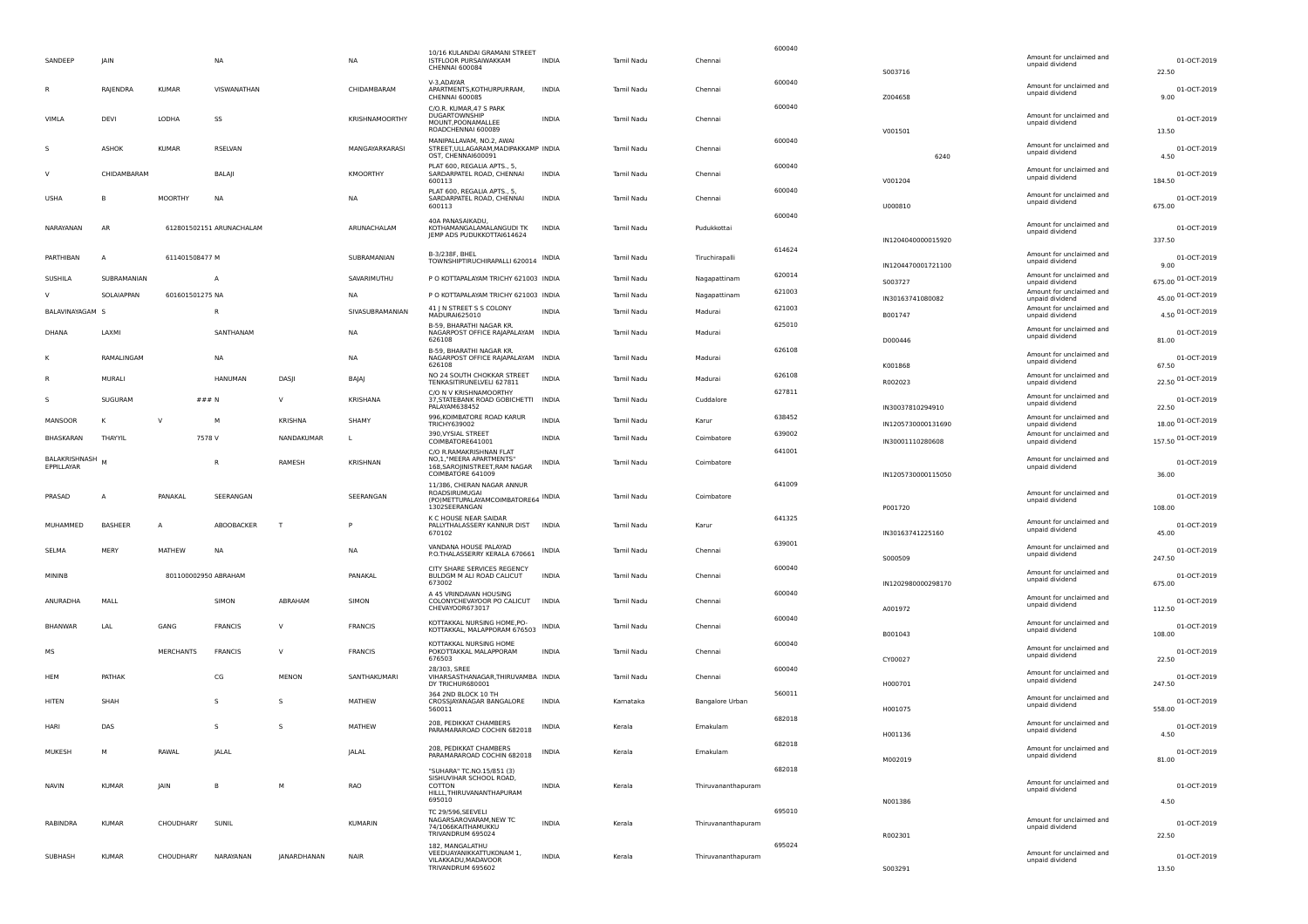| SUBHASH      | <b>KUMAR</b>  | CHOUDHARY      | RAJESH          | MALL         | н                | C/O BALLABH DASS DAGA<br>63, RADHABAZAR STREET 3RD<br>FLOOR R N 28KOLKATTA 700001         | INDIA        | West Bengal        | Kolkata | 700001           | S003539 |      | Amount for unclaimed and<br>unpaid dividend | 01-OCT-2019<br>22.50       |
|--------------|---------------|----------------|-----------------|--------------|------------------|-------------------------------------------------------------------------------------------|--------------|--------------------|---------|------------------|---------|------|---------------------------------------------|----------------------------|
| SANJAY       | <b>KUMAR</b>  | CHOUDHARY      | B               | л.           | GANG             | SUREJROWTH CONSULTANTS,<br>71B.R.B.B. ROAD, C-555, 5TH<br>FLOOR, KOLKATTA 700001          | <b>INDIA</b> | West Bengal        | Kolkata | 700001           | S003541 |      | Amount for unclaimed and<br>unpaid dividend | 01-OCT-2019<br>22.50       |
| SANJAY       | <b>KUMAR</b>  | CHOUDHARY      | R               | L            | RAJGARIA         | 63, RADHA BAZAR STREET<br>3RDFLOOR, ROOM NO 38 KOLKATTA INDIA<br>700001                   |              | West Bengal        | Kolkata | 700001           | S003542 |      | Amount for unclaimed and<br>unpaid dividend | 01-OCT-2019<br>22.50       |
| SANGEETA     | <b>JAIN</b>   |                | COMPANY         |              | NA               | 32, ARMENIYAN STREET<br>KOLKATTA700001                                                    | <b>INDIA</b> | West Bengal        | Kolkata | 700001           | S004001 |      | Amount for unclaimed and<br>unpaid dividend | 4.50 01-OCT-2019           |
| NARAYAN      | SARAOGI       |                | MADHUSUDAN      |              | PATHAK           | C/O M/S H PATHAK & CO 8<br>LAYONSRANGE 5TH FLOOR                                          | <b>INDIA</b> | West Bengal        | Kolkata | 700001           |         |      | Amount for unclaimed and<br>unpaid dividend | 01-OCT-2019                |
|              |               |                |                 |              |                  | KOLKATTA 700001<br>M/S R S MALANI P LTD                                                   |              |                    |         | 700001           | Z004698 |      |                                             | 4.50                       |
| DEBDAS       | SEN           |                | <b>NA</b>       |              | <b>NA</b>        | 3, COMMERCIALBUILDG 23, NETAJI<br>SUBHASH ROADKOLKATTA 700001                             | <b>INDIA</b> | West Bengal        | Kolkata |                  |         |      | Amount for unclaimed and<br>unpaid dividend | 01-OCT-2019                |
|              |               |                |                 |              |                  | C/O M/S SINCO INDIA MARSHALL                                                              |              |                    |         | 700001           | D001383 |      |                                             | 4.50                       |
| KAMAL        | KISHORE       | SUREKHA        | KEDARMAL        |              | MAHESHWARI       | HOUSESTH FLOOR ROOM NO 506<br>33/1 N SROAD KOLKATTA 700001                                | <b>INDIA</b> | West Bengal        | Kolkata |                  | K001803 |      | Amount for unclaimed and<br>unpaid dividend | 01-OCT-2019<br>1,111.50    |
| KALPANA      |               | KOTAK          | KAMAL           | <b>KUMAR</b> | <b>HIRAWAT</b>   | C/O SPICES INDIA LIMITED,<br>10, AMARTALLA STREET, KOLKATTA INDIA                         |              | West Bengal        | Kolkata | 700001           |         |      | Amount for unclaimed and                    | 01-OCT-2019                |
|              |               |                |                 |              |                  | 700001<br>C/O BLUE BIRD CORPORATION                                                       |              |                    |         | 700001           | K002066 |      | unpaid dividend                             | 117.00                     |
| JHANWARLAL   | <b>PATWA</b>  |                | MAHIPATRAI      | $\mathsf{R}$ | RAWAL            | 210, OLDCHINA BAZAR STREET C INDIA<br>KOLKATTA700001                                      |              | <b>West Bengal</b> | Kolkata |                  | J000787 |      | Amount for unclaimed and<br>unpaid dividend | 01-OCT-2019<br>22.50       |
|              |               |                |                 |              |                  | C/O CHOUDHARY DOMESTIC<br>APPLINCESP.LTD. 215/216,OLD                                     |              |                    |         | 700001           |         |      |                                             |                            |
| RAJESH       | AGARWAL       |                | SYAM            |              | LAL              | CHINA BAZARSTREET 2ND<br>FLOOR, ROOM NO 5, KOLKATTA                                       | <b>INDIA</b> | West Bengal        | Kolkata |                  |         |      | Amount for unclaimed and<br>unpaid dividend | 01-OCT-2019                |
|              |               |                |                 |              |                  | 700001                                                                                    |              |                    |         | 700001           | R002570 |      |                                             | 13.50                      |
| SANDEEP      | <b>KUMAR</b>  | SETT           | SHYAMLAL        |              | CHOWDHARY        | C/O CHOUDHARY DOMESTIC<br>APPLINCESPVT LTD 215/216 OLD<br>CHINA BAZARSTREET 2ND FLOOR     | <b>INDIA</b> | West Bengal        | Kolkata |                  |         |      | Amount for unclaimed and<br>unpaid dividend | 01-OCT-2019                |
|              |               |                |                 |              |                  | ROOM NO 5KOLKATTA 700001                                                                  |              |                    |         |                  | S003601 |      |                                             | 4.50                       |
|              |               |                |                 |              |                  | C/O CHDUDHARY DOMESTIC<br>APPLIANCESP.LTD. 215/216,OLD                                    |              |                    |         | 700001           |         |      |                                             |                            |
| SANTAPRIYA   | PAUL          |                | SHYAM           | LAL          | CHOUDHARY        | CHINA BAZARSTREET, 2ND<br>FLOOR, ROOM NO.5, KOLKATTA                                      | <b>INDIA</b> | West Bengal        | Kolkata |                  |         |      | Amount for unclaimed and<br>unpaid dividend | 01-OCT-2019                |
|              |               |                |                 |              |                  | 700001                                                                                    |              |                    |         |                  | 5003689 |      |                                             | 9.00                       |
| TIMIR        | BARAN         | ROY            | SYAMLAL         |              | CHOUDHARY        | C/O CHOUDHARY DOMESTIC<br>APPLINCESP.LTD. 215/216,OLD<br>CHINA BAZARSTREET, 2ND           | INDIA        | West Bengal        | Kolkata | 700001           |         |      | Amount for unclaimed and                    | 01-OCT-2019                |
|              |               |                |                 |              |                  | FLOOR, ROOM NO.5, KOLKATTA<br>700001                                                      |              |                    |         |                  | T000719 |      | unpaid dividend                             | 13.50                      |
|              |               |                |                 |              |                  | C/O CHOUDHARY DOMESTIC                                                                    |              |                    |         | 700001           |         |      |                                             |                            |
| ANITA        | LADIA         |                | SYAMLAL         |              | CHOUDHARY        | APPLINCESP.LTD, 215/216.OLD<br>CHINA BAZARSTREET, 2ND FLOOR<br>ROOM NO.5, KOLKATTA 700001 | INDIA        | West Bengal        | Kolkata |                  |         |      | Amount for unclaimed and<br>unpaid dividend | 01-OCT-2019                |
|              |               |                |                 |              |                  | VISHAL UDYOG, 14/1/1A,                                                                    |              |                    |         | 700001           | A002052 |      | Amount for unclaimed and                    | 27.00                      |
| CHANDRIKA    | MODI          |                | BIJAY           | <b>KUMAR</b> | <b>IAIN</b>      | JACKSONLANE, 2ND FLOOR,<br>KOLKATTA 700001                                                | <b>INDIA</b> | West Bengal        | Kolkata |                  | C000955 |      | unpaid dividend                             | 01-OCT-2019<br>54.00       |
| DINESH       | <b>KUMAR</b>  | SINGHANIA      | K               | L            | SARAOGI          | C/O PETROCARBON & CHEMICALS<br>CO 27R N MUKHERJEE ROAD 5TH                                | <b>INDIA</b> | West Bengal        | Kolkata | 700001           |         |      | Amount for unclaimed and<br>unpaid dividend | 01-OCT-2019                |
|              |               |                |                 |              |                  | FLOORKOLKATTA 700001                                                                      |              |                    |         |                  | D000898 |      |                                             | 27.00                      |
| GOPAL        | JAJOO         |                | PANCHKARI       |              | GHOSH            | 17, OLD MAYARS COURT<br>KOLKATTA700005                                                    | <b>INDIA</b> | West Bengal        | Kolkata | 700001<br>700005 | G001071 |      | Amount for unclaimed and<br>unpaid dividend | 4.50 01-OCT-2019           |
| <b>KUNI</b>  | <b>BIHARI</b> | DALMIA         | SYAMLAL         |              | CHOUDHARY        | 90, B K PAUL AVENUE 3RD FLOOR<br>NEARALLAHABAD BANK KOLKATTA INDIA<br>700005              |              | West Bengal        | Kolkata |                  | K002076 |      | Amount for unclaimed and<br>unpaid dividend | 01-OCT-2019<br>22.50       |
| KAMLESH      | <b>JAIN</b>   |                | OM              | PRAKASH      | LOHIA            | P- 66/4, STRAND BANK ROAD<br>CALCUTTA700006                                               | <b>INDIA</b> | West Bengal        | Kolkata | 700005           | K002148 |      | Amount for unclaimed and<br>unpaid dividend | 4.50 01-OCT-2019           |
| MANJU        | PAHARIA       |                | HIRALAL         |              | PATWA            | C/O B SETHIA<br>62/B, BEADONSTREET, 3RD FLOOR INDIA                                       |              | West Bengal        | Kolkata | 700006           |         |      | Amount for unclaimed and<br>unpaid dividend | 01-OCT-2019                |
| PARMESHWAR   | SHARMA        |                | IAI             | GOVIND       | AGARWAL          | KOLKATTA 700006<br>207, CHITTRANJAN AVENUE,                                               | <b>INDIA</b> | West Bengal        | Kolkata | 700006           | M001068 |      | Amount for unclaimed and                    | 81.00<br>13.50 01-OCT-2019 |
|              |               |                |                 |              |                  | KOLKATTA700006<br>C/O SHRI RAMANLAL                                                       |              |                    |         | 700006           | P001881 |      | unpaid dividend<br>Amount for unclaimed and |                            |
| <b>RICHA</b> | MISHRA        |                | R               | L            | <b>GANDHI</b>    | GANDHI313, RABINDRA SARANI<br>KOLKATTA700006                                              | <b>INDIA</b> | West Bengal        | Kolkata |                  | R002226 |      | unpaid dividend                             | 01-OCT-2019<br>4.50        |
| RABINDRA     | <b>KUMAR</b>  | MAHESHWARI     | <b>NANDA</b>    | LAL          | PAUL             | 203/2A BIDHAN SARANI<br>KOLKATTA700006                                                    | <b>INDIA</b> | West Bengal        | Kolkata | 700006           | R002340 |      | Amount for unclaimed and<br>unpaid dividend | 675.00 01-OCT-2019         |
| SIPRA        | SEAL          |                | TPROY           |              | <b>CHOWDHURI</b> | JYOTI CO-OP SOCIETY,<br>96,KANKULIAROAD, BLOCK-5,FLAT- INDIA<br>6, KOLKATTA700006         |              | West Bengal        | Kolkata | 700006           | S002436 |      | Amount for unclaimed and<br>unpaid dividend | 01-OCT-2019<br>67.50       |
| SANJAY       | <b>KUMAR</b>  | <b>BERIWAL</b> | <b>JITENDRA</b> | <b>KUMAR</b> | MODI             | C/O IITENDRA KUMAR MODI<br>40, BURTOLLA STREET 2ND FLOOR INDIA                            |              | West Bengal        | Kolkata | 700006           |         |      | Amount for unclaimed and<br>unpaid dividend | 01-OCT-2019                |
|              |               |                |                 |              |                  | KOLKATTA700007<br>C/O M/S B K TRADING COMPANY                                             |              |                    |         | 700007           | S003312 |      | Amount for unclaimed and                    | 40.50                      |
| SANJAY       | <b>KUMAR</b>  | JAIN           | B               | P            | SINGHANIA        | 13PAGIA PATTY 5TH FLOOR<br>KOLKATTA700007                                                 | <b>INDIA</b> | West Bengal        | Kolkata |                  | 5003927 |      | unpaid dividend                             | 01-OCT-2019<br>4.50        |
| VIJAY        | <b>KUMAR</b>  | KEJRIWAL       | SH              |              | <b>JAJOO</b>     | STREET, 4TH FLOOR, KOLKATTA<br>700007                                                     | <b>INDIA</b> | West Bengal        | Kolkata | 700007           | V000705 |      | Amount for unclaimed and<br>unpaid dividend | 81.00 01-OCT-2019          |
| PRAVEEN      | <b>KUMAR</b>  | TRIVEDI        | SH              |              | DALMIA           | 14, NOORMAL LOHIA LANE<br>KOLKATTA700007                                                  | <b>INDIA</b> | West Bengal        | Kolkata | 700007<br>700007 | Z004873 |      | Amount for unclaimed and<br>unpaid dividend | 4.50 01-OCT-2019           |
| PARVEEN      | <b>KUMAR</b>  | TRIVEDI        | SH              | DEVI         | <b>JAIN</b>      | 62, NALINI SETH ROAD,<br>KOLKATTA700007ANJANA DEVI JAIN INDIA                             |              | West Bengal        | Kolkata |                  | Z004874 |      | Amount for unclaimed and<br>unpaid dividend | 01-OCT-2019<br>4.50        |
| <b>UTTAM</b> | <b>KUMAR</b>  | SHAW           | SH              | <b>NA</b>    | PAHARIA          | 3, MUKTARAM BABU STREET<br>KOLKATTA700007                                                 | <b>INDIA</b> | West Bengal        | Kolkata | 700007           |         | 6231 | Amount for unclaimed and<br>unpaid dividend | 4.50 01-OCT-2019           |
| LALCHAND     | PERIWAL       |                | SH              | NA           | SHARMA           | BUILDING, 4TH FLOOR R NO<br>96, KOLKATTA 700007                                           | INDIA        | West Bengal        | Kolkata | 700007           | L000498 |      | Amount for unclaimed and<br>unpaid dividend | 418.50 01-OCT-2019         |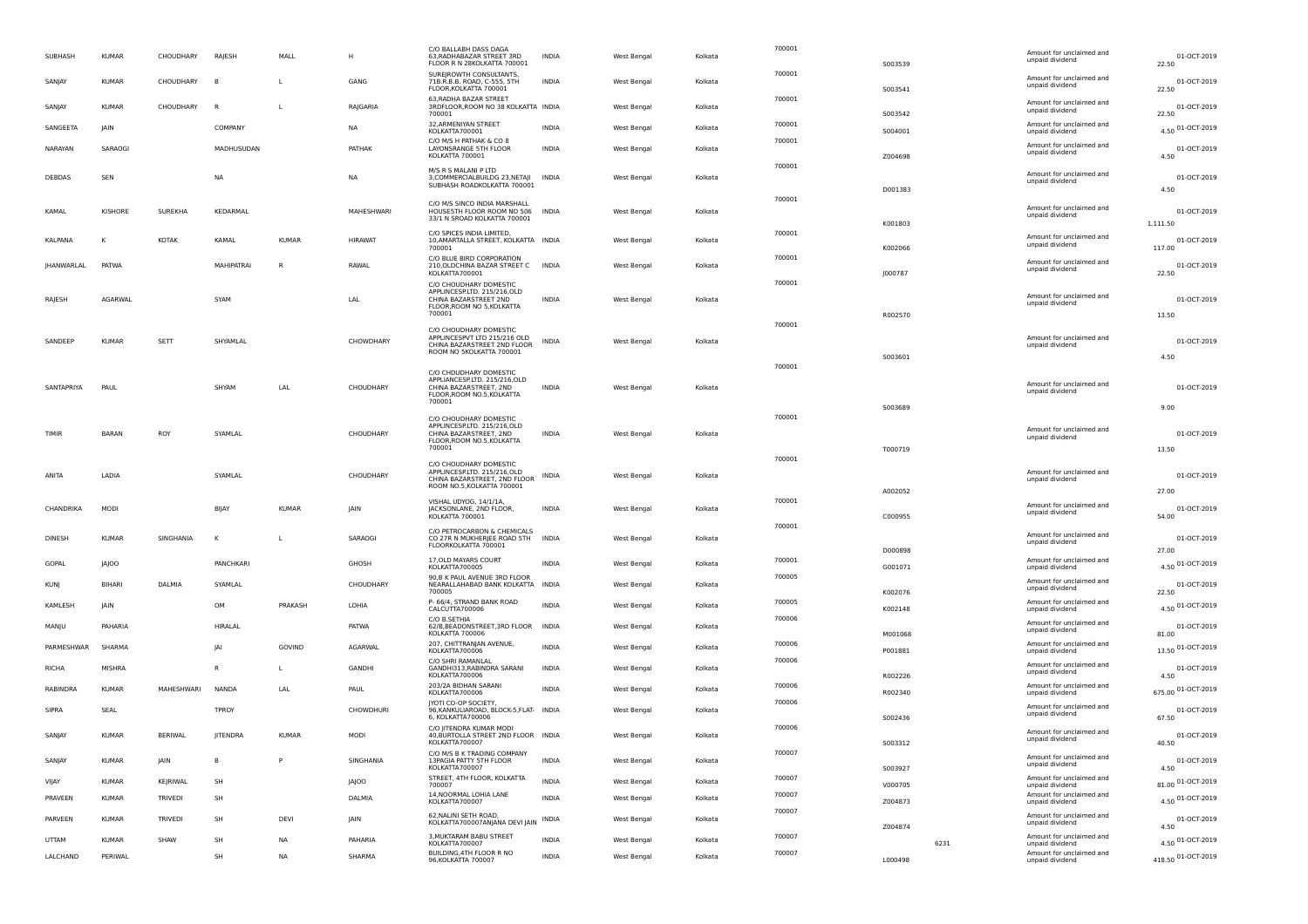| PUSHPA            | <b>KUMAR</b>  | <b>AGARWAL</b>         | SH               | <b>NA</b>    | MAHESHWARI     | KALAKAR STREET, 3RD<br>FLOOR, KOLKATTA 700007                                                 | <b>INDIA</b> | West Bengal | Kolkata | 700007 | P001246          | Amount for unclaimed and<br>unpaid dividend | 4.50 01-OCT-2019             |
|-------------------|---------------|------------------------|------------------|--------------|----------------|-----------------------------------------------------------------------------------------------|--------------|-------------|---------|--------|------------------|---------------------------------------------|------------------------------|
| LATA              | <b>BUTANI</b> |                        | SH               | <b>NA</b>    | SEAL           | KALAKAR STREET, 3RD<br>FLOOR, KOLKATTA 700007                                                 | <b>INDIA</b> | West Bengal | Kolkata | 700007 | L000779          | Amount for unclaimed and<br>unpaid dividend | 4.50 01-OCT-2019             |
| RAJENDRA          | SINGH         | LODHA                  | SH               | <b>NA</b>    | <b>BERIWAL</b> | HANSPUKUR IST LANE, POST BOX<br>NO.6768 KOLKATTA 700007                                       | <b>INDIA</b> | West Bengal | Kolkata | 700007 | R001517          | Amount for unclaimed and<br>unpaid dividend | 01-OCT-2019<br>45.00         |
| PAWAN             | <b>JAIN</b>   |                        | SH               | <b>NA</b>    | LAHOTI         | HANSPUKUR IST LANE, POST BOX<br>NO.6768 KOLKATTA 700007                                       | <b>INDIA</b> | West Bengal | Kolkata | 700007 |                  | Amount for unclaimed and<br>unpaid dividend | 01-OCT-2019                  |
| SURAJ             | RATAN         | BIJAY                  | SH               | <b>NA</b>    | PANDYA         | STREET KOLKATTA 700007                                                                        | <b>INDIA</b> | West Bengal | Kolkata | 700007 | P001471          | Amount for unclaimed and                    | 247.50<br>337.50 01-OCT-2019 |
| SHANTILAL         | MOHANLAL      | SHAH                   | SH               | <b>NA</b>    | <b>IAIN</b>    | FLOOR KOLKATTA 700007                                                                         | <b>INDIA</b> | West Bengal | Kolkata | 700007 | S001268          | unpaid dividend<br>Amount for unclaimed and | 247.50 01-OCT-2019           |
| <b>SUDHIR</b>     | PRANJIVAN     | <b>KOTHARY</b>         | SH               | NA           | PANDYA         | STREET KOLKATTA 700007                                                                        | INDIA        | West Bengal | Kolkata | 700007 | S001552          | unpaid dividend<br>Amount for unclaimed and | 81.00 01-OCT-2019            |
| MOHANI            | BANTIA        |                        | SH               | NA           | KEJRIWAL       | KOLKATTA 700007                                                                               | INDIA        | West Bengal | Kolkata | 700007 | S001598          | unpaid dividend<br>Amount for unclaimed and | 81.00 01-OCT-2019            |
| MANJU             | ROY           | CHOUDHURY              | <b>KAMLESH</b>   | <b>KUMAR</b> | TRIVEDI        | KOLKATTA 700007KAMLESH KUMAR                                                                  | <b>INDIA</b> | West Bengal | Kolkata | 700007 | M001075          | unpaid dividend<br>Amount for unclaimed and |                              |
|                   |               |                        |                  |              |                | <b>TRIVEDI</b>                                                                                |              |             |         | 700007 | M002390          | unpaid dividend<br>Amount for unclaimed and | 247.50 01-OCT-2019           |
| RAVINDRA          | PRATAP        | SINGH                  | SH               |              | <b>TRIVEDI</b> | KOLKATTA 700007                                                                               | <b>INDIA</b> | West Bengal | Kolkata | 700007 | R001559          | unpaid dividend<br>Amount for unclaimed and | 4.50 01-OCT-2019             |
| REECHA            | SINGH         |                        | SH               |              | SHAW           | KOLKATA 700009                                                                                | <b>INDIA</b> | West Bengal | Kolkata | 700009 | Z006541          | unpaid dividend                             | 225.00 01-OCT-2019           |
| ANAND             | <b>KUMAR</b>  | <b>IAIN</b>            | SH               |              | SARKAR         | DHARMARAJ SPORTING CLUB) HEAD<br>POSTOFFICE - BELEGHATA,<br>KOLKATTA700010SUBHADEEP<br>SARKAR | <b>INDIA</b> | West Bengal | Kolkata |        |                  | Amount for unclaimed and<br>unpaid dividend | 01-OCT-2019                  |
|                   |               |                        | SH               |              | PFRIWAL        | LAL BAZAR CROSSING KOLKATTA                                                                   | <b>INDIA</b> |             |         | 700105 | A001903          | Amount for unclaimed and                    | 4.50                         |
| SUNITA            | <b>BURMAN</b> |                        |                  |              |                | 700012                                                                                        |              | West Bengal | Kolkata | 700012 | S001264          | unpaid dividend<br>Amount for unclaimed and | 81.00 01-OCT-2019            |
| s                 | SRINIVASAN    | 221000222081 SH        |                  |              | AGARWAL        | KOLKATTA 700012<br>CIRCUS, KOLKATTA 700017NARESH                                              | <b>INDIA</b> | West Bengal | Kolkata | 700012 | IN30154918488112 | unpaid dividend<br>Amount for unclaimed and | 4.50 01-OCT-2019             |
| SUBHASH           | CHANDRA       | DATTA                  | SH               |              | BUTANI         | <b>BUTANI</b>                                                                                 | <b>INDIA</b> | West Bengal | Kolkata | 700017 | S001582          | unpaid dividend                             | 247.50 01-OCT-2019           |
| RATAN             | LAL           | <b>AGARWAL</b>         | <b>IASWANT</b>   | SINGH        | LODHA          | 8, NATIONAL TOWER, 13 LOUDAN<br>STREETKOLKATTA 700017                                         | <b>INDIA</b> | West Bengal | Kolkata |        | IN30009511163297 | Amount for unclaimed and<br>unpaid dividend | 01-OCT-2019<br>13.50         |
| ASHOK             | <b>KUMAR</b>  | <b>GUPTA</b>           | SH               |              | JAIN           | 8, NATIONAL TOWER, 13 LOUDAN                                                                  | <b>INDIA</b> | West Bengal | Kolkata | 700017 |                  | Amount for unclaimed and                    | 01-OCT-2019                  |
|                   |               |                        |                  |              |                | STREETKOLKATTA 700017<br>FLOOR.FLAT-2A. 11-B/1.PALM                                           |              |             |         |        | A002049          | unpaid dividend                             | 4.50                         |
| ANIT              | <b>KUMAR</b>  | SURANA                 | SH               |              | <b>GUPTA</b>   | AVENUEKOLKATTA 700019                                                                         | INDIA        | West Bengal | Kolkata | 700017 | R002401          | Amount for unclaimed and<br>unpaid dividend | 13.50 01-OCT-2019            |
| VIDYA             | MODI          |                        | SH               |              | SHAH           | 70/1, HAZRA ROAD KOLKATTA<br>700019                                                           | <b>INDIA</b> | West Bengal | Kolkata | 700019 | V000824          | Amount for unclaimed and<br>unpaid dividend | 81.00 01-OCT-2019            |
| FARHANA           | AHMED         |                        | SH               |              | GOENKA         | KOLKATTA 700020KIRAN GOENKA                                                                   | <b>INDIA</b> | West Bengal | Kolkata | 700019 | F000453          | Amount for unclaimed and<br>unpaid dividend | 4.50 01-OCT-2019             |
| BINAY             | <b>KUMAR</b>  | AGARWAI                | SH               |              | KOTHARY        | 30/1, SARAT BOSE ROAD<br>KOLKATTA700020                                                       | <b>INDIA</b> | West Bengal | Kolkata | 700020 | B001572          | Amount for unclaimed and<br>unpaid dividend | 9.00 01-OCT-2019             |
| SULEKHA           | KHERIA        |                        | SH               |              | <b>BANTIA</b>  | 12/3 MANOHAR PUKUR ROAD,<br>KOLKATTA700026                                                    | <b>INDIA</b> | West Bengal | Kolkata | 700020 | S003794          | Amount for unclaimed and<br>unpaid dividend | 4.50 01-OCT-2019             |
| SUSHAMA           | KHERIA        |                        | <b>SH</b>        |              | SINGH          | 12/3 MANOHAR PUKUR ROAD,<br>KOLKATTA700026                                                    | <b>INDIA</b> | West Bengal | Kolkata | 700026 | S003795          | Amount for unclaimed and<br>unpaid dividend | 4.50 01-OCT-2019             |
| SANJAY            | <b>GUPTA</b>  |                        | SH               |              | JAIN           | 12/3 MANOHAR PUKUR ROAD,<br>KOLKATTA700026                                                    | <b>INDIA</b> | West Bengal | Kolkata | 700026 | 5003859          | Amount for unclaimed and<br>unpaid dividend | 4.50 01-OCT-2019             |
| MANJU             | SARAF         |                        | SH               |              | <b>BURMAN</b>  | (GR.FLOOR) KOLKATTA 700029                                                                    | <b>INDIA</b> | West Bengal | Kolkata | 700026 | M001380          | Amount for unclaimed and<br>unpaid dividend | 4.50 01-OCT-2019             |
| <b>JAYATI</b>     | <b>BISWAS</b> | $###$ SH               |                  |              | PALIT          | DHAKURIA KOLKATTA 700031RUBY<br>PALIT                                                         | <b>INDIA</b> | West Bengal | Kolkata | 700029 | IN30177412904978 | Amount for unclaimed and<br>unpaid dividend | 112.50 01-OCT-2019           |
| ALPANA            | <b>NUNDY</b>  |                        | s                | SRINIVASAN   |                | 43/3 PANCHANAN DEY ROAD<br>WESTRAJAPUR PO JADAVPUR<br>KOLKATA 700032                          | <b>INDIA</b> | West Bengal | Kolkata | 700031 | A002054          | Amount for unclaimed and<br>unpaid dividend | 01-OCT-2019<br>27.00         |
| GOPAL             | CHANDRA       | <b>NANDI</b>           | SH               |              | DATTA          | EXTENSION SHYAMAPALLI<br>BEHALAKOLKATTA 700034                                                | <b>INDIA</b> | West Bengal | Kolkata | 700032 | G001122          | Amount for unclaimed and<br>unpaid dividend | 54.00 01-OCT-2019            |
| <b>JANKI</b>      | LAL           | RATHI                  | SH               |              | <b>GUPTA</b>   | BAZAR KOLKATTA 700035                                                                         | <b>INDIA</b> | West Bengal | Kolkata | 700034 | J001044          | Amount for unclaimed and<br>unpaid dividend | 54.00 01-OCT-2019            |
| ALPANA            | <b>NUNDY</b>  |                        | <b>BISWAMBAR</b> |              | SHAH           | 3/2A, KRISHNA MULLICK<br>LANE, BELGACHIA, KOLKATTA<br>700037                                  | <b>INDIA</b> | West Bengal | Kolkata | 700035 | Z004303          | Amount for unclaimed and<br>unpaid dividend | 01-OCT-2019<br>67.50         |
| ALPANA            | <b>NUNDY</b>  |                        | NASIM            |              | AHMED          | C/O MRS, HALIMA KHATOON, 71/1A-<br>TILJALA ROAD, KOLKATTA700046                               | <b>INDIA</b> | West Bengal | Kolkata | 700037 |                  | Amount for unclaimed and<br>unpaid dividend | 01-OCT-2019                  |
|                   |               |                        |                  |              |                | MANGALAM APARTMENT, 162,                                                                      |              |             |         | 700046 | Z006546          |                                             | 49.50                        |
| LEELA             | SRIVASTAVA    |                        | SAWAL            |              | MAL            | D.D.ROAD, IIND FLOOR, FLAT NO.4, INDIA<br>KOLKATTA700048                                      |              | West Bengal | Kolkata |        | L000717          | Amount for unclaimed and<br>unpaid dividend | 01-OCT-2019<br>4.50          |
| RABINDRA          | <b>NATH</b>   | SANYAL                 | KAMAL            |              | CHORARIA       | 84 NA BLOCK 'E' NEW<br>ALIPUR, CHORARIA BHAWAN<br>KOLKATTA 700053                             | <b>INDIA</b> | West Bengal | Kolkata | 700048 | Z006630          | Amount for unclaimed and<br>unpaid dividend | 01-OCT-2019<br>81.00         |
| ANAND             | <b>KUMAR</b>  | JAGNANY                | VIJAY            | <b>KUMAR</b> | SARAF          | 189/1/1 BANGUR AVENUE 3RD<br>FLOOR BBLOCK KOLKATTA 700055                                     | INDIA        | West Bengal | Kolkata | 700053 | A000782          | Amount for unclaimed and<br>unpaid dividend | 01-OCT-2019<br>4.50          |
| PREETI            | KHANNA        |                        | N                | L            | KALRA          | 10, MIDDLETON STREET, 2ND<br>FLOOR, KOLKATTA 700071                                           | <b>INDIA</b> | West Bengal | Kolkata | 700055 | P000981          | Amount for unclaimed and<br>unpaid dividend | 247.50 01-OCT-2019           |
| CHANDANA          | BASU          |                        | GOPAL            | CHANDRA      | <b>NUNDY</b>   | 12-B,SAGAR DUTT LANI<br>KOLKATTA700073                                                        | <b>INDIA</b> | West Bengal | Kolkata | 700071 | C000568          | Amount for unclaimed and<br>unpaid dividend | 9.00 01-OCT-2019             |
| BITHI             | SANYAL        |                        | BALAI            | CHAND        | <b>NANDI</b>   | 12-B, SAGAR DUTT LANE<br>KOLKATTA700073                                                       | <b>INDIA</b> | West Bengal | Kolkata | 700073 | B000806          | Amount for unclaimed and<br>unpaid dividend | 247.50 01-OCT-2019           |
| <b>UDAY</b>       | SANKAR        | BHATTACHARYYA MOHANLAL |                  |              | RATHI          | 16, TARA CHAND DUTTA<br>STREETKOLKATTA 700073                                                 | <b>INDIA</b> | West Bengal | Kolkata | 700073 | U000724          | Amount for unclaimed and<br>unpaid dividend | 13.50 01-OCT-2019            |
| PRAVEEN           | <b>KUMAR</b>  | <b>BACHHAWAT</b>       | <b>MEGHRAJ</b>   |              | <b>BARARIA</b> | C/O M.K. ENTERPRISES, 4A,<br>SYEDSALLY ST., 5TH FLOOR,<br>KOLKATTA700073                      | <b>INDIA</b> | West Bengal | Kolkata | 700073 | Z004697          | Amount for unclaimed and<br>unpaid dividend | 01-OCT-2019<br>4.50          |
| CHANDA            | LOHIA         |                        | 15069 GOPAL      | CHANDRA      | <b>NUNDY</b>   | 12-B, SAGAR DUTT LANE PO C R<br>AVEKOLKATTA 700073                                            | <b>INDIA</b> | West Bengal | Kolkata | 700073 | IN30162910002068 | Amount for unclaimed and<br>unpaid dividend | 4.50 01-OCT-2019             |
| PUSHPA            | SONI          |                        | GOPAL            | CH           | <b>NUNDY</b>   | 12 B SAGAR DUTTA LANE<br>KOLKATTA700073                                                       | <b>INDIA</b> | West Bengal | Kolkata | 700073 | P001846          | Amount for unclaimed and<br>unpaid dividend | 13.50 01-OCT-2019            |
| RADHESHWAR MISHRA |               |                        | KALI             | PADA         | <b>KUNDU</b>   | 137, M.M. GHOSH ROAD,<br>P.O.MOTIJHEEL, KOLKATTA 700074                                       | INDIA        | West Bengal | Kolkata | 700073 |                  | Amount for unclaimed and<br>unpaid dividend | 01-OCT-2019                  |
|                   |               |                        |                  |              |                |                                                                                               |              |             |         |        | R002358          |                                             | 4.50                         |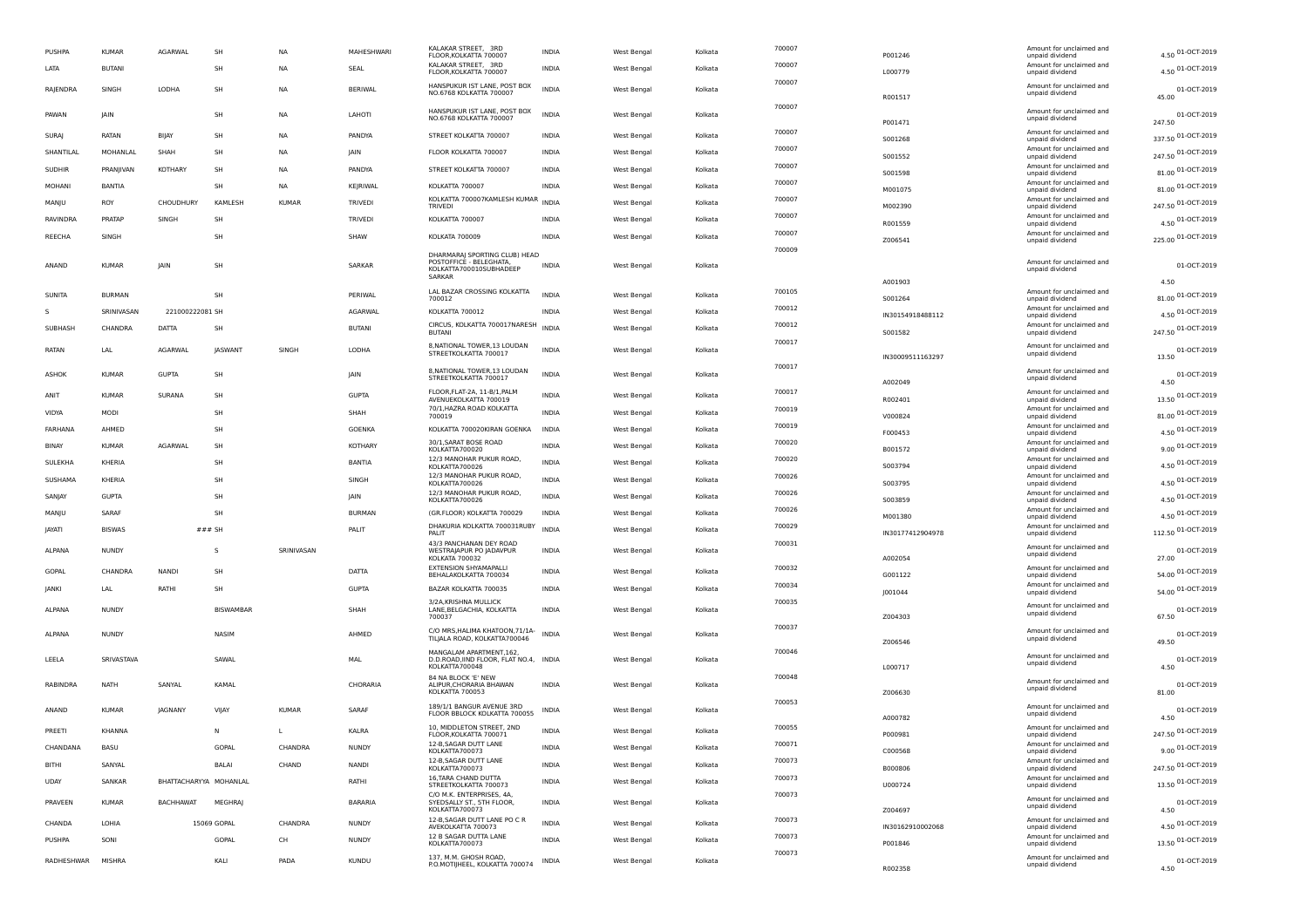| POONAM            | SHARMA       |                  | DHIRENDRA            | CHANDRA       | ROY              | 10A, WEST ROAD SANTOSH<br>PURKOLKATTA 700075                                                               | <b>INDIA</b> | West Bengal        | Kolkata           | 700074 | P001955            | Amount for unclaimed and<br>unpaid dividend | 9.00 01-OCT-2019      |
|-------------------|--------------|------------------|----------------------|---------------|------------------|------------------------------------------------------------------------------------------------------------|--------------|--------------------|-------------------|--------|--------------------|---------------------------------------------|-----------------------|
| <b>DIPTARUP</b>   | BANERJEE     |                  | SURESH               | CHANDRA       | SRIVASTAVA       | FLAT NO. B-11/8. ECTP PHASE-II<br>EMBYPASS (GOL PARK), KOLKATTA<br>700078                                  | <b>INDIA</b> | West Bengal        | Kolkata           | 700075 | D001500            | Amount for unclaimed and<br>unpaid dividend | 01-OCT-2019<br>450.00 |
| AMAR              | <b>KUMAR</b> | <b>SEN</b>       | L                    | N             | <b>IAGNANY</b>   | PLOT NO. B-5-140 SECTOR II<br>SALTLAKE CITY KOLKATTA 700091                                                | <b>INDIA</b> | West Bengal        | Kolkata           | 700078 | A001742            | Amount for unclaimed and<br>unpaid dividend | 01-OCT-2019<br>58.50  |
| <b>NAURAT</b>     | MAL          | RANKA            | s                    | P             | <b>BASU</b>      | FLAT NO 3 U MAHAVIR VIKAS BLOCK<br>HCSEC III SALT LAKE KOLKATA<br>700106                                   | <b>INDIA</b> | West Bengal        | Kolkata           | 700091 | N001407            | Amount for unclaimed and<br>unpaid dividend | 01-OCT-2019<br>13.50  |
| SHILA             | CHAKRABORTY  |                  | <b>BS</b>            |               | BHATTACHARYYA    | 9/4, NEPAL SAHA LANE, FLAT NO<br>5, HOWRAH 711101                                                          | <b>INDIA</b> | West Bengal        | Howrah            | 700106 | S003614            | Amount for unclaimed and<br>unpaid dividend | 13.50 01-OCT-2019     |
| <b>KRISHNA</b>    | <b>MOHAN</b> | PRASAD           | <b>DHANPAT</b>       |               | <b>BACHHAWAT</b> | 19 WATKINS LANE 3RD FLOOR<br>HOWRAH711101                                                                  | <b>INDIA</b> | West Bengal        | Howrah            | 711101 | K001961            | Amount for unclaimed and<br>unpaid dividend | 4.50 01-OCT-2019      |
| JOYDEB            | MUKHERIEE    | 30245261325 BRIJ |                      | MOHAN         | LOHIA            | 21 P M BASTI BYE 1ST LANE P<br>OSHIBPUR HOWRAH WEST BENGAL INDIA                                           |              | West Bengal        | Howrah            | 711101 |                    | Amount for unclaimed and                    | 01-OCT-2019           |
|                   |              |                  |                      |               |                  | 711102                                                                                                     |              |                    |                   |        | IN30300110005432   | unpaid dividend                             | 450.00                |
| ANAND             | PRAKASH      | <b>AGARWAL</b>   | RAM                  | RATAN         | SONI             | <b>GANGES GARDEN-II BLOCK GA -2</b><br>3RDFLOOR 106, KIRAN CHANDRA<br>SINGHAROAD SHIVPUR, HOWRAH<br>711102 | <b>INDIA</b> | West Bengal        | Howrah            | 711102 | A001689            | Amount for unclaimed and<br>unpaid dividend | 01-OCT-2019<br>166.50 |
| PAWAN             | KUMAR        | JHUNJHUNWALA     | BAIJNATH             |               | <b>MISHRA</b>    | 10/1, K.T. NASKAR LANE<br>GHUSURIHOWRAH 711107                                                             | INDIA        | West Bengal        | Howrah            | 711102 | Z004672            | Amount for unclaimed and<br>unpaid dividend | 4.50 01-OCT-2019      |
|                   |              |                  |                      |               |                  | C/O SANJAY DAGA NEAR BURRA                                                                                 |              |                    |                   | 711107 |                    |                                             |                       |
| MANAS             | RANJAN       | <b>BERA</b>      | <b>TULSI</b>         | DAS           | SHARMA           | SHIVMANDIR SAPUIPARA BALLY<br>HOWRAH711227                                                                 | <b>INDIA</b> | West Bengal        | Howrah            |        |                    | Amount for unclaimed and<br>unpaid dividend | 01-OCT-2019           |
|                   |              |                  |                      |               |                  | C/O SANJAY DAGA NEAR BURRA                                                                                 |              |                    |                   | 711227 | IN30095810146632   |                                             | 22.50                 |
| KALIPADA          | MAITY        |                  | 2938 VIJAY           | <b>KUMAR</b>  | SHARMA           | SHIVMANDIR SAPUIPARA BALLY<br>HOWRAH711227                                                                 | <b>INDIA</b> | West Bengal        | Howrah            |        |                    | Amount for unclaimed and<br>unpaid dividend | 01-OCT-2019           |
|                   |              |                  |                      |               |                  | TARAK NATH BISWAS ROAD NEAR                                                                                |              |                    |                   | 711227 | IN1205320000069340 |                                             | 450.00                |
| SANIAY            | м            | MASKARA          | SH                   |               | DNBANERJEE       | RAMMOHAN<br>SCHOOLDHARAMPUR, P.O. CHINSURA INDIA                                                           |              | West Bengal        | Hooghly           |        |                    | Amount for unclaimed and<br>unpaid dividend | 01-OCT-2019           |
|                   |              |                  |                      |               |                  | H HOOGHLY712101                                                                                            |              |                    |                   | 712101 | S003513            |                                             | 4.50                  |
| MAHESH            | <b>KUMAR</b> | MASKARA          | ATAL                 | <b>BEHARI</b> | <b>SEN</b>       | PALARA DARAKA LANE<br>CHANDANAGARHOOGHLY 712136                                                            | <b>INDIA</b> | West Bengal        | Hooghly           |        | M001939            | Amount for unclaimed and<br>unpaid dividend | 01-OCT-2019<br>81.00  |
| <b>BAPPADITYA</b> | GHOSH        |                  | 67001500385 LATESUBH | KARAN         | RANKA            | 126, BATTALA LANE, P.O.HIND<br>MOTOR, HOOGHLY 712233                                                       | <b>INDIA</b> | West Bengal        | Hooghly           | 712136 | IN30021412890643   | Amount for unclaimed and<br>unpaid dividend | 45.00 01-OCT-2019     |
| <b>DIPAK</b>      | BALA         |                  | 253979 ASHOK         | <b>KUMAR</b>  | CHAKRABORTY      | 20, RABINDRA NATH ROAD,<br>NABAGRAMHOOGHLY 712246                                                          | <b>INDIA</b> | West Bengal        | Hooghly           | 712233 | IN30169610103307   | Amount for unclaimed and<br>unpaid dividend | 112.50 01-OCT-2019    |
| MANABENDRA        | <b>NATH</b>  | ROY              | UTTAM                | LAL           | PRASAD           | 74/A.RAM KRISHNA ROAD PO<br>RISHRAHOOGHLY 712248                                                           | <b>INDIA</b> | West Bengal        | Hooghly           | 712246 | M002382            | Amount for unclaimed and<br>unpaid dividend | 9.00 01-OCT-2019      |
| ASOKE             | <b>KUMAR</b> | CHAKRABORTY      | -SF                  |               | PAUL             | 74/A, RAM KRISHNA ROAD PO                                                                                  | <b>INDIA</b> | <b>West Bengal</b> | Hooghly           | 712248 |                    | Amount for unclaimed and                    | 4.50 01-OCT-2019      |
|                   |              |                  |                      |               |                  | RISHRAHOOGHLY 712248<br>VILL & PO-RATIBATI DIST-                                                           |              |                    |                   | 712248 | A002074            | unpaid dividend<br>Amount for unclaimed and |                       |
| SIKHA             | MAJUMDER     |                  | PRAVAKAR             |               | CHATTARAJ        | BURDWANPS-RANIGANJ ASANSOL<br>713339                                                                       | <b>INDIA</b> | West Bengal        | Bardhaman         |        | S001270            | unpaid dividend                             | 01-OCT-2019<br>247.50 |
| BIMAL             | <b>KUMAR</b> | BANERJEE         | CHIRANJILAL          |               | AGARWAL          | C/O LATE SH CHIRANJILAL AGARWAL INDIA<br>26M G ROAD RANIGANJ 713347                                        |              | West Bengal        | Bardhaman         | 713339 |                    | Amount for unclaimed and<br>unpaid dividend | 01-OCT-2019           |
|                   |              |                  |                      |               |                  | 198 P N MALIA ROAD P O                                                                                     |              |                    |                   | 713347 | IN1201910300220760 | Amount for unclaimed and                    | 9.00                  |
| SATYA             | NANDA        | <b>PURKAIT</b>   | G                    | L             | JHUNJHUNWALA     | RANIGANJBURDWAN 713347<br>VILL- GALIMPURP.O.                                                               | INDIA        | West Bengal        | Bardhaman         | 713347 | S003658            | unpaid dividend                             | 13.50 01-OCT-2019     |
| APARNA            | SINHA        |                  | 10410 NARENDRA       | <b>NATH</b>   | <b>BERA</b>      | SHYAMCHAKDIST- PASCHIM<br>MIDNAPUR721301NARENDRA                                                           | <b>INDIA</b> | West Bengal        | North Dinajpur    | 721301 | IN1203000000217030 | Amount for unclaimed and<br>unpaid dividend | 01-OCT-2019<br>4.50   |
| SARITA            | DEVI         | NAHATA           | MANOHAR              | LAL           | ASKARA           | MASKARA BUILDING POST NALHATI<br>DISTBIRBHUM W BENGAL 731220                                               | <b>INDIA</b> | West Bengal        | Birbhum           |        | Z004159            | Amount for unclaimed and<br>unpaid dividend | 01-OCT-2019<br>405.00 |
| AKSHAYA           | <b>KUMAR</b> | PATNAIK          | <b>BHAGWATI</b>      | PRASAD        | MASKARA          | C/O GANESH OIL MILLS AT &                                                                                  | <b>INDIA</b> | West Bengal        | Nadia             | 731220 |                    | Amount for unclaimed and                    | 01-OCT-2019           |
|                   |              |                  |                      |               |                  | POSTDALKOLHA DALKOLHA 733201                                                                               |              |                    |                   |        | Z004857            | unpaid dividend                             | 4.50                  |
| MANJULA           | DASH         |                  | 15810 KSHIROD        | CH            | <b>BALA</b>      | HUMANIA POTA VILLAGE AND<br>POSTNADIA DISTRICT 741233                                                      | <b>INDIA</b> | West Bengal        | Nadia             | 733201 | IN30125028125860   | Amount for unclaimed and<br>unpaid dividend | 13.50 01-OCT-2019     |
| <b>JACOB</b>      | DAVID        |                  | NARENDRA             | NARAYAN       | ROY              | VILL BHAGA DANGA, DISTT.<br>NADIAGANGNAPUR 741233                                                          | <b>INDIA</b> | West Bengal        | Nadia             | 741233 | J001390            | Amount for unclaimed and<br>unpaid dividend | 337.50 01-OCT-2019    |
| SANIAY            | AGRAWAI      |                  | Н                    |               | CHAKRABORTY      | 6 BIJAY NAGAR PO NAIHATI<br>24PARGANA 743165                                                               | <b>INDIA</b> | <b>West Bengal</b> | North 24 Parganas | 741233 | S004026            | Amount for unclaimed and<br>unpaid dividend | 4.50 01-OCT-2019      |
| SUBHASH           | <b>KUMAR</b> | CHOUDHARY        | B <sub>1</sub>       | P             | MAJUMDER         | C/O BANI PADA MAJUMDERD-<br>56, AMARABATI P O SODEPORE<br>24PARGANA 743178                                 | <b>INDIA</b> | West Bengal        | North 24 Parganas | 743165 | S003540            | Amount for unclaimed and<br>unpaid dividend | 01-OCT-2019<br>22.50  |
| RAIIB             | BHUYAN       |                  | SRI                  | ABANI         | MOHAN            | VILL-LAXMIPUR PO-<br>GOBARDANGAGOBARDANGA<br>743252                                                        | <b>INDIA</b> | West Bengal        | North 24 Parganas | 743178 | R002300            | Amount for unclaimed and<br>unpaid dividend | 01-OCT-2019<br>976.50 |
| AMIT              | <b>KUMAR</b> | OSWAL            | PATIT                | PABAN         | PURKAIT          | VILL & P.O.DURGAPUR<br>BARVIPUR, P.S. 24 PGS (S) BARVIPUR INDIA<br>743302                                  |              | West Bengal        | North 24 Parganas | 743252 | A002496            | Amount for unclaimed and<br>unpaid dividend | 01-OCT-2019<br>4.50   |
| DEOKI             | NADAN        | KEJRIWAL         | SINHA                |               | SINHA            | SUNIT KUMAR SINHACHARU<br>VILLA, VILL & P.O. - DHALUA, 743516                                              | INDIA        | <b>West Bengal</b> | North 24 Parganas | 743302 | D000482            | Amount for unclaimed and<br>unpaid dividend | 01-OCT-2019<br>81.00  |
| <b>BINIT</b>      | <b>KIMAD</b> | AGRAWAL          | CHAINDOOD            | <b>NAHATA</b> | н                | SIDHARTH TEXXTILES NANDI<br>SAHICUTTACK 753001                                                             | <b>INDIA</b> | Orissa             | Cuttack           | 753001 | IN30155720685711   | Amount for unclaimed and<br>unpaid dividend | 01-OCT-2019<br>4.50   |
| AJIT              | <b>KUMAR</b> | SINGH            | SH                   | BAL           | CHAND            | SHREE SANTOSH SHREE NANDI<br>SAHICUTTACK 753001                                                            | <b>INDIA</b> | Orissa             | Cuttack           | 753001 | IN1204470003035330 | Amount for unclaimed and<br>unpaid dividend | 27.00 01-OCT-2019     |
| SHIRIN            | SHAMWEEL     |                  | $###$ SH             |               | PUNTIA           | SHREE SANTOSH SHREE NANDI<br>SAHICUTTACK 753001                                                            | <b>INDIA</b> | Orissa             | Cuttack           | 753001 | IN30021414162959   | Amount for unclaimed and<br>unpaid dividend | 4.50 01-OCT-2019      |
| AJAY              | <b>KUMAR</b> | JAIN             | SRINIWAS             |               | <b>AGARWAL</b>   | OPP WOMENS COLLEGE AT PO                                                                                   | <b>INDIA</b> | Orissa             | Angul             | 753001 |                    | Amount for unclaimed and                    | 18.00 01-OCT-2019     |
| <b>DROPATI</b>    | DEVI         | AGARWAL          | DAMODAR              |               | PAL              | ANGULANGUL 759122<br>SIMILPARA, ANGUL 759122                                                               | INDIA        | Orissa             | Angul             | 759122 | A002126            | unpaid dividend<br>Amount for unclaimed and | 450.00 01-OCT-2019    |
| <b>NAVIN</b>      | KUMAR        | SANGAI           | SATYANANDA           |               | PATNAIK          | SIMILIPARA ANGUL 759122                                                                                    | INDIA        | Orissa             | Angul             | 759122 | IN30039410231600   | unpaid dividend<br>Amount for unclaimed and | 13.50 01-OCT-2019     |
|                   |              |                  |                      |               |                  | QTR NO B/410 SECTOR 2B                                                                                     |              |                    |                   | 759122 | N001530            | unpaid dividend<br>Amount for unclaimed and |                       |
| SHARDA            | KHERA        |                  | SUDHANSU             | SEKHAR        | DASH             | AT/PONALCONAGAR DIST ANGUL<br>759145                                                                       | <b>INDIA</b> | Orissa             | Angul             |        | S003964            | unpaid dividend                             | 01-OCT-2019<br>18.00  |
| PRAMILA           | JAIN         |                  | SH                   |               | DAVID            | B-543, SECTOR 2B NELCO NAGAR<br>ANGUL759145                                                                | <b>INDIA</b> | Orissa             | Angul             | 759145 | P002044            | Amount for unclaimed and<br>unpaid dividend | 4.50 01-OCT-2019      |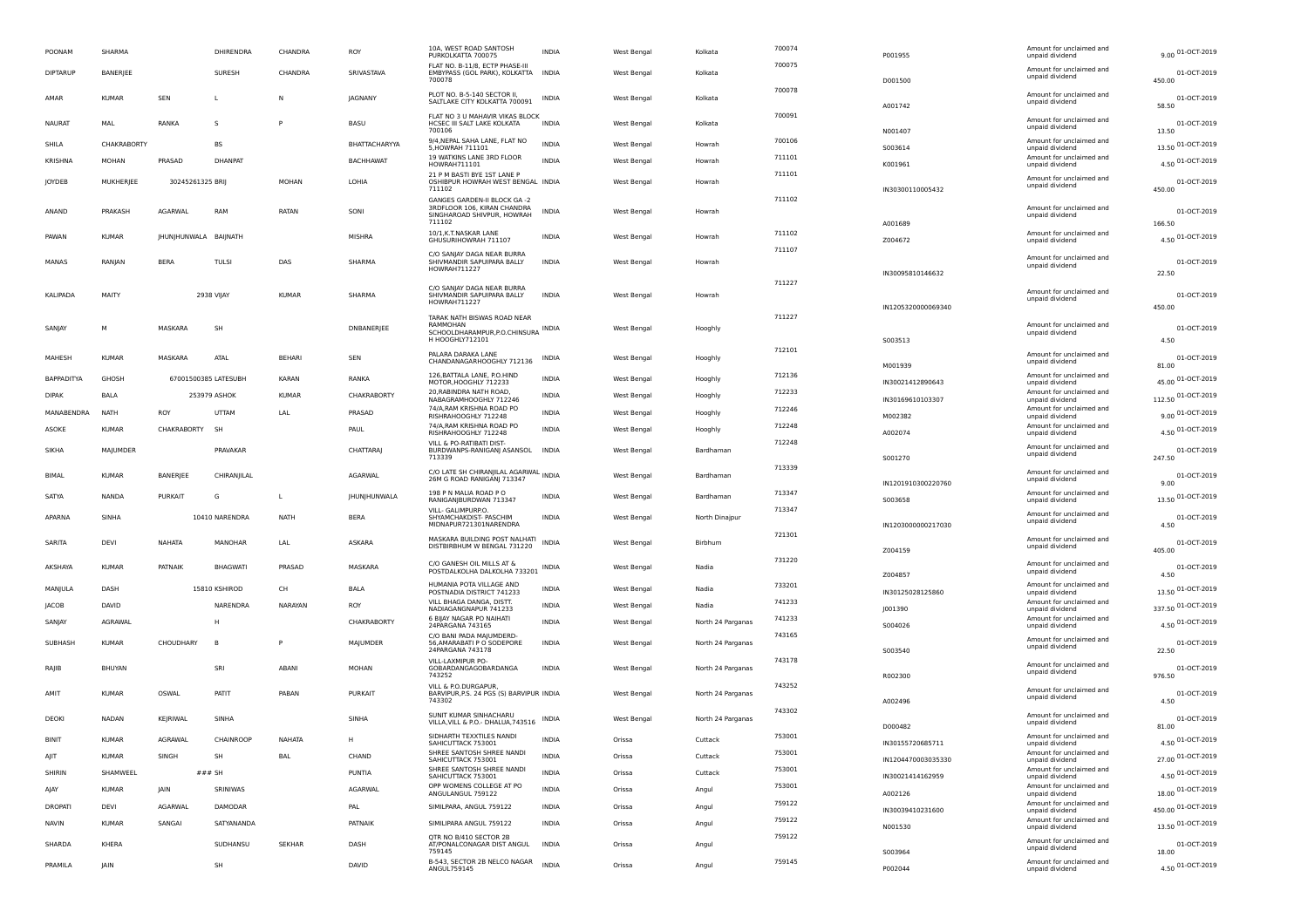| <b>NOVRATAN</b> | SHARMA       |              | BAIKUNTH     |               | <b>MISHRA</b>  | C-12 SECTOR-4 ROURKELA 769002 INDIA                                                                                  |              | Orissa           | Sundargarh<br>(Sundergarh) | 759145 | N001614            | Amount for unclaimed and<br>unpaid dividend | 63.00 01-OCT-2019                |
|-----------------|--------------|--------------|--------------|---------------|----------------|----------------------------------------------------------------------------------------------------------------------|--------------|------------------|----------------------------|--------|--------------------|---------------------------------------------|----------------------------------|
|                 |              |              |              |               |                | C/O CHOUDHARY DOMESTIC<br>APPLINCESP.LTD. 215/216,OLD                                                                |              |                  |                            | 700001 |                    |                                             |                                  |
| RATANLAL        | SARAWGI      |              | SYAMLAL      |               | CHOUDHARY      | CHINA BAZARSTREET, 2ND<br>FLOOR, ROOM NO 5, KOLKATTA                                                                 | <b>INDIA</b> | West Bengal      | Kolkata                    |        |                    | Amount for unclaimed and<br>unpaid dividend | 01-OCT-2019                      |
|                 |              |              |              |               |                | 770001                                                                                                               |              |                  |                            | 781007 | R002463            |                                             | 4.50                             |
| DEEPENDRA       | <b>KUMAR</b> | SINHA        | <b>JADAB</b> |               | CHBHUYAN       | MICRODIAGNOSTIC, DR.B.BARUA<br>ROAD, GUAHATI 781007                                                                  | <b>INDIA</b> | Assam            | Kamrup                     |        | IN30032710354198   | Amount for unclaimed and<br>unpaid dividend | 01-OCT-2019<br>22.50             |
| SANJEEV         | <b>KUMAR</b> | MISHRA       | HAMMAN       |               | OSWAL          | <b>OSWAL RICE MILL,</b><br>P.O.SIMALUGURI, DISTT. SIBSAGAR, INDIA                                                    |              | Assam            | Sibsagar                   | 781004 |                    | Amount for unclaimed and                    | 01-OCT-2019                      |
|                 |              |              |              |               |                | ASSAM 785686<br>MAHAJAN TOLI NO 2 ARA BIHAR                                                                          |              |                  |                            | 802301 | IN1206070000024930 | unpaid dividend<br>Amount for unclaimed and | 45.00                            |
| SACHIDA         | <b>NAND</b>  | MISHRA       | SURAJ        | SENKUMAR      | <b>JAIN</b>    | 802301                                                                                                               | <b>INDIA</b> | Bihar            | Araria                     | 803101 | IN1301930000557960 | unpaid dividend                             | 45.00 01-OCT-2019                |
| <b>USHABEN</b>  | C            | JOSHI        | <b>SH</b>    |               | SARITA         | NAWAL KISHORE PRASADW/O<br>KUMAR ASHWAINI KASHITAKIYA<br>RANCHI RD BIHNALANDA803101                                  | <b>INDIA</b> | Jharkhand        | Ranchi                     |        | 5928               | Amount for unclaimed and<br>unpaid dividend | 01-OCT-2019<br>342.00            |
| BBPRASAD        |              |              | в            | $\mathsf{R}$  | KEJRIWAL       | BHAGALPUR DIESELS CENTRAL<br>JAILROAD BHAGALPUR 812001                                                               | <b>INDIA</b> | Bihar            | Bhagalpur                  | 812001 | B001781            | Amount for unclaimed and<br>unpaid dividend | 1,800.00 01-OCT-2019             |
|                 |              | SHAH         | <b>KUMAR</b> |               | SINGH          | BHAGALPUR DIESELS CENTRAL<br>JAILROAD BHAGALPUR 812001                                                               | <b>INDIA</b> | Bihar            | Bhagalpur                  | 812001 | N000031            | Amount for unclaimed and<br>unpaid dividend | 3,528.00 01-OCT-2019             |
| RAM             | LAL          | SEHRA        | RAJ          | <b>KUMAR</b>  | JAIN           | C/O VIVEK TRADERS JHUMRI                                                                                             | <b>INDIA</b> | lharkhand        | Koderma                    | 802301 |                    | Amount for unclaimed and                    | 3,528.00 01-OCT-2019             |
| PARBATI         | DEVI         |              | DEVI         |               | AGARWAL        | TELAIYAKODARMA 825409<br>VIKASH ENTERPRISESNAYA                                                                      | <b>INDIA</b> | <b>Jharkhand</b> | Deoghar                    | 825409 | R000050            | unpaid dividend<br>Amount for unclaimed and |                                  |
|                 |              |              |              |               |                | BAZAR826001                                                                                                          |              |                  |                            | 826001 | P000004            | unpaid dividend                             | 3,528.00 01-OCT-2019             |
| RAGHU           | <b>NATH</b>  | PARSHAD      | OM           | PRAKASH       | SANGAI         | C/O DINESH KUMAR AGARWAL G-<br>14GOMTI APARTMENT SHANTI<br><b>BHAWANCOMPLEX BANK MORE</b><br>DHANBADJHARKHAND 826001 | <b>INDIA</b> | Jharkhand        | Deoghar                    |        |                    | Amount for unclaimed and<br>unpaid dividend | 01-OCT-2019                      |
|                 |              |              |              |               |                | C/O M/S BHARTI KATRAS ROAD                                                                                           |              |                  |                            | 826001 | R000013            | Amount for unclaimed and                    | 3,055.50                         |
| GURBHAKSH       | SINGH        |              | А            |               | KHERA          | DHANBAD826001                                                                                                        | <b>INDIA</b> | Jharkhand        | Deoghar                    | 826001 | G000019            | unpaid dividend                             | 2,371.50 01-OCT-2019             |
| BIMLA           | <b>KAPUR</b> |              | RAM          | <b>KATHIN</b> | SINGH          | 2010 SECTOR 6/A B S CITY PO<br>SECTOR6 DIST BOKARO BOKARO                                                            | <b>INDIA</b> | lharkhand        | Deoghar                    |        |                    | Amount for unclaimed and                    | 01-OCT-2019                      |
|                 |              |              |              |               |                | <b>IHARKHANDINDIA 827006</b>                                                                                         |              |                  |                            |        | B000037A           | unpaid dividend                             | 13,500.00                        |
| <b>INDER</b>    | SAIN         | SALUJA       | <b>KUMAR</b> |               | SANWARIA       | VINAY KUMAR SANWARIARAJ<br>HOSPITAL ROAD JHARIA                                                                      | <b>INDIA</b> | Jharkhand        | Deoghar                    | 827006 |                    | Amount for unclaimed and<br>unpaid dividend | 01-OCT-2019                      |
|                 |              |              |              |               |                | DHANBAD828111<br>SHYAM CLOTH STORE NEW                                                                               |              |                  |                            | 828111 | 1000002            |                                             | 2,934.00                         |
| KAMLA           | DEVI         |              | SHYAM        | SUNDER        | AGARWAL        | MARKET, MAINROAD JHARIA<br>DHANBAD 828111                                                                            | INDIA        | Jharkhand        | Deoghar                    |        | K001359            | Amount for unclaimed and<br>unpaid dividend | 01-OCT-2019<br>2,286.00          |
| KAURA           | LAL          |              | MADHAVJI     |               | THACKER        | ALUMINIUM CHOP KAPRA PATHI                                                                                           | <b>INDIA</b> | Jharkhand        |                            | 828111 |                    | Amount for unclaimed and                    | 01-OCT-2019                      |
|                 |              |              |              |               |                | POJHARIA DHANBAD 828111                                                                                              |              |                  | Deoghar                    |        | K000036            | unpaid dividend                             | 4,117.50                         |
|                 | C            | SHARMA       | $\mathsf{A}$ | <b>L</b>      | JAIN           | C/O A L JAIN RANI BAZAR, P<br>OKATRASGARH DHANBAD 828113                                                             | INDIA        | <b>Jharkhand</b> | Deoghar                    | 828111 |                    | Amount for unclaimed and<br>unpaid dividend | 01-OCT-2019                      |
|                 |              |              |              |               |                |                                                                                                                      |              |                  |                            | 828113 | N000985            |                                             | 4,522.50                         |
|                 | В            | NARAIN       | GAGRANI      |               | GAGRANI        | W/O DEVENDRA KUMAR GAGRANI<br>C/O HD AIMERA & CO PO                                                                  | <b>INDIA</b> | Jharkhand        | Deoghar                    |        |                    | Amount for unclaimed and                    | 01-OCT-2019                      |
|                 |              |              |              |               |                | PATHERDIH DISTTDHANBAD<br>JHARKHAND 828119                                                                           |              |                  |                            |        | R000004            | unpaid dividend                             | 9,481.50                         |
|                 |              |              |              |               |                | SUKHI BHAWAN KHARANGAJHAR                                                                                            |              |                  |                            | 828119 |                    |                                             |                                  |
| RAJIV           | <b>KUMAR</b> | CHHABRA      | LATE         | RAMAUTAR      | PDSINHA        | TELCOWORKS JAMSHEDPUR<br>JAMSHEDPUR 831004                                                                           | INDIA        | Jharkhand        | Pashchim Singhbhum         |        | R002298            | Amount for unclaimed and<br>unpaid dividend | 01-OCT-2019<br>4,500.00          |
| SEEMA           | KHUNGAR      |              | GURBACHAN    | SINGH         | <b>JHAMB</b>   | KISHAN SINGH COLONY STATION                                                                                          | <b>INDIA</b> | Jharkhand        | Pashchim Singhbhum         | 831004 |                    | Amount for unclaimed and                    | 1,687.50 01-OCT-2019             |
| $\circ$         | P            | DHUPER       | <b>SH</b>    |               | VERMA          | ROADRANCHI 834001<br>KISHAN SINGH COLONY STATION                                                                     | INDIA        | Jharkhand        | Pashchim Singhbhum         | 834001 | 5002319            | unpaid dividend<br>Amount for unclaimed and |                                  |
|                 |              |              |              |               |                | ROADRANCHI 834001<br>SHUKUL ROAD PURANI                                                                              |              |                  |                            | 834001 | 0000001            | unpaid dividend<br>Amount for unclaimed and | 2,380.50 01-OCT-2019             |
| SHAM            | DASS         | ARORA        | SH           | BAIJNATH      | SARAWGI        | BAZARMUZAFFARPUR 842001<br>63 PASCHMI MARG VASANT VIHAR                                                              | <b>INDIA</b> | Bihar            | Muzaffarpur                | 110057 | S000058            | unpaid dividend<br>Amount for unclaimed and | 2,700.00 01-OCT-2019             |
| SIRI            | RAM          |              |              | K             | <b>KHANNA</b>  | NEWDELHI 110057                                                                                                      | <b>INDIA</b> | Delhi            | New Delhi                  |        | S000091            | unpaid dividend                             | 4,765.50 01-OCT-2019             |
| TARLOCHAN       | SINGH        |              | GURSHARAN    | SINGH         | <b>BHINDER</b> | 2868/20, ST.NO.3, RAM TIRTH<br>ROADAMRITSAR 143001                                                                   | INDIA        | Punjab           | Amritsar                   | 143001 | T000006            | Amount for unclaimed and<br>unpaid dividend | 5,877.00 01-OCT-2019             |
| FATEH           | CHAND        | NANDWANI     | SURENDRA     | MOHAN         | MEHRA          | 74 KATRA JAIMAL SINGH<br>AMRITSAR143001                                                                              | INDIA        | Punjab           | Amritsar                   | 143001 | F000002            | Amount for unclaimed and<br>unpaid dividend | 1,687.50 01-OCT-2019             |
| <b>VINA</b>     | RAM          | LALL         | MAHARAJA     | AMARINDER     | SINGH          | MOTI BAGH PALACE PATIALA<br>147001                                                                                   | <b>INDIA</b> | Punjab           | Patiala                    | 147001 | V001023            | Amount for unclaimed and<br>unpaid dividend | 4,050.00 01-OCT-2019             |
| MADHU           | BAWA         |              | MALOOK       |               | CHAND          | C/O M/S SETIA CYCLE &<br>AUTOAGENCIES 6 CIRCULAR ROAD INDIA                                                          |              | Punjab           | Firozpur                   | 152116 |                    | Amount for unclaimed and                    | 01-OCT-2019                      |
|                 |              |              |              |               |                | ABOHAR152116<br>RANJIT SINGH JAIN BUNAVRANG                                                                          |              |                  |                            | 202001 | Z006359            | unpaid dividend                             | 4,086.00                         |
| RAFIQ           | JAHAN        | <b>BEGUM</b> | SH           |               | JAIN           | BHAWAN ACHAL TANK<br>ALIGARH202001                                                                                   | <b>INDIA</b> | Uttar Pradesh    | Aligarh                    |        | R001808            | Amount for unclaimed and<br>unpaid dividend | 01-OCT-2019<br>4,117.50          |
| RAM             | PIARA        |              | SOM          |               | NATH           | M/S PRAKASH CYCLE INDUSTRIES                                                                                         | <b>INDIA</b> |                  |                            | 208001 |                    | Amount for unclaimed and                    | 01-OCT-2019                      |
|                 |              |              |              |               |                | 65FAZAL GAN  KANPUR 208001                                                                                           |              | Uttar Pradesh    | Kanpur Dehat               |        | R000059            | unpaid dividend                             | 3,825.00                         |
| YASHVIR         | SINGH        | MANN         | <b>RP</b>    | P             | RANJAN         | SHAMARAM DURGA KUND POBH<br>UVARANASI 221005                                                                         | INDIA        | Uttar Pradesh    | Varanasi                   | 221005 | Y000251            | Amount for unclaimed and<br>unpaid dividend | 2,353.50 01-OCT-2019             |
| ARVINDER        | PAL          | SINGH        | LATE         | OM            | PARKASH        | ARVIND PURI, DURGABARI<br>MEERUT250001                                                                               | <b>INDIA</b> | Uttar Pradesh    | Meerut                     | 250001 | IN30039410383519   | Amount for unclaimed and<br>unpaid dividend | 2,925.00 01-OCT-2019             |
|                 |              |              |              |               |                | C/O AVNINDER INC. CO. 141                                                                                            |              |                  |                            | 302019 |                    | Amount for unclaimed and                    |                                  |
| DES             | RAJ          |              | DD           |               | SHARMA         | SHRIGOPAL NAGAR GOPALPURA<br>BYE-PASSJAIPUR 302019                                                                   | <b>INDIA</b> | Rajasthan        | Jaipur                     |        | D000007            | unpaid dividend                             | 01-OCT-2019<br>1,849.50          |
| <b>NAVRANG</b>  | RAI          | JAIN         | DHIRA        |               | LAL            | C/O M/S DHIRAJ MAGANLAL DHRU<br>CYCLEDEALER BHAGA TALAO ROAD INDIA                                                   |              | Gujarat          | Surat                      | 395003 |                    | Amount for unclaimed and                    | 01-OCT-2019                      |
|                 |              |              |              |               |                | SURAT395003                                                                                                          |              |                  |                            |        | N000251            | unpaid dividend                             | 2,529.00                         |
| BALKRISHN       | SOM          | NATH         | KRISHNA      |               | SHASTRY        | C/O M/S PEOPLES CYCLE<br>MARTBHAGATALAO SURAT 395003                                                                 | INDIA        | Gujarat          | Surat                      | 395003 |                    | Amount for unclaimed and<br>unpaid dividend | 01-OCT-2019                      |
| PUSHPA          | RANI         | SAH          | COMPANY      |               | COMPANY        | 43. NEW SILK BAZAR.                                                                                                  | INDIA        | Maharashtra      | Mumbai City                | 400002 | B000006            | Amount for unclaimed and                    | 2,700.00<br>2,614.50 01-OCT-2019 |
|                 |              |              |              |               |                | KALBADEVIMUMBAI 400002                                                                                               |              |                  |                            |        | P000046            | unpaid dividend                             |                                  |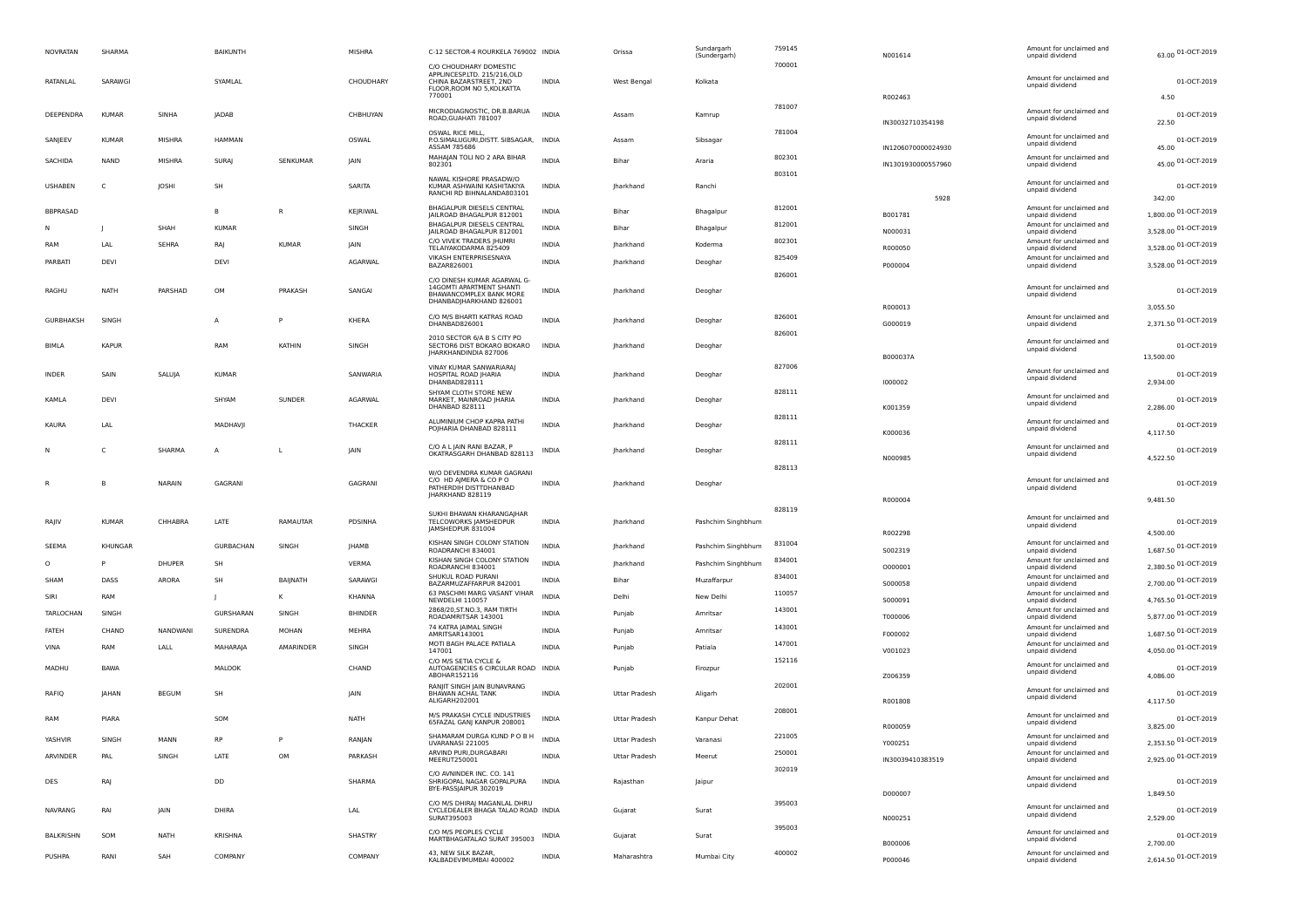| PUSHPA          | LATA             |                   | SH             |                | <b>DIWAN</b>   | 75 MOHD ALI ROAD PATHARIA<br>PALACE4TH FLOOR MUMBAI<br>400003                                     | <b>INDIA</b> | Maharashtra                   | Mumbai City  | 400003 | P000042            | Amount for unclaimed and<br>unpaid dividend | 01-OCT-2019<br>1,827.00          |
|-----------------|------------------|-------------------|----------------|----------------|----------------|---------------------------------------------------------------------------------------------------|--------------|-------------------------------|--------------|--------|--------------------|---------------------------------------------|----------------------------------|
| LOVEE           | <b>AGNIHOTRI</b> |                   | COMPANY        |                | COMPANY        | 41. MERCHANT CHAMBERS<br>SIRVITHALDAS THACKERSEY MARG, INDIA<br>NEWMARINE LINES, MUMBAI<br>400020 |              | Maharashtra                   | Mumbai City  | 400020 | L000758            | Amount for unclaimed and<br>unpaid dividend | 01-OCT-2019<br>3,123.00          |
| NATVERLAL       | DHIRAJLAL        | DHRU              | PURSHOTAMDAS   | DWARKADAS      | PODAR          | PODAR HOUSE 20/6 3RD FLOOR<br>RAFIAHMAD KIDWALI ROAD<br>WADALA MUMBAI400031                       | <b>INDIA</b> | Maharashtra                   | Mumbai City  | 400031 | N000015            | Amount for unclaimed and<br>unpaid dividend | 01-OCT-2019<br>4,725.00          |
| PEDDIBHOTLA     | <b>SUBBARAYA</b> | SHARMA            | DD             |                | SHARMA         | 21 RASHMI D MONTE PARK ROAD<br>BANDRA(W) MUMBAI 400053                                            | <b>INDIA</b> | Maharashtra                   | Mumbai City  | 400053 | P000011            | Amount for unclaimed and<br>unpaid dividend | 01-OCT-2019<br>4,117.50          |
| <b>TERITEX</b>  | KNITTING         | <b>INDUSTRIES</b> | MATHRADAS      |                | HINDUJA        | C-14, JOSHI APARTMENTS<br>LALLUBHAIPARAK ROAD, ANDHERI INDIA<br>(WEST) MUMBAI400058               |              | Maharashtra                   | Mumbai City  | 400058 | CY00182            | Amount for unclaimed and<br>unpaid dividend | 01-OCT-2019<br>2,700.00          |
| мs              | <b>UNIT</b>      | <b>TRUST</b>      | KISHINDAS      |                | HINDUJA        | C-14, JOSHI APARTMENTS,<br>LALLUBHAIPARK ROAD, ANDHERI<br>(WEST), MUMBAI400058                    | <b>INDIA</b> | Maharashtra                   | Mumbai City  | 400058 |                    | Amount for unclaimed and<br>unpaid dividend | 01-OCT-2019                      |
| RAMA            |                  | <b>AGNIHOTRI</b>  | <b>NOOR</b>    |                | MOHAMMED       | 22, PUSHPA PARK, MALAD,<br>MUMBAI400097                                                           | <b>INDIA</b> | Maharashtra                   | Mumbai City  | 400097 | CY00012<br>R002483 | Amount for unclaimed and<br>unpaid dividend | 4,216.50<br>3,123.00 01-OCT-2019 |
| KALIM           | AHMED            | KHAN              | s              |                | KASAM          | M/S KASAM ENTERPRISES 138,<br>STATIONROAD JAMBHLI NAKA<br><b>THANE 400601</b>                     | <b>INDIA</b> | Maharashtra                   | Thane        | 400601 |                    | Amount for unclaimed and<br>unpaid dividend | 01-OCT-2019<br>2,250.00          |
| <b>NIZAR</b>    | SHAMSUDDIN       | KASAM             | M              | $\overline{A}$ | MAJID          | 151, ST PATRICK TOWN SHOLAPUR<br>ROADPUNE 411013                                                  | <b>INDIA</b> | Maharashtra                   | Pune         | 411013 | K002208<br>N000259 | Amount for unclaimed and<br>unpaid dividend | 2,835.00 01-OCT-2019             |
| <b>JANKI</b>    | DEVI             | MAJID             | <b>NAVRATI</b> |                | PATKE          | TELIKUT AHMEDNAGAR 414001                                                                         | <b>INDIA</b> | Maharashtra                   | Ahmednagar   | 414001 | J000015            | Amount for unclaimed and<br>unpaid dividend | 5,886.00 01-OCT-2019             |
| KASHI           | NATH             | <b>NAVRAT</b>     | <b>CYCLE</b>   |                | <b>DLR</b>     | 65, A&B D D A PHASE I<br>JHANDEWALANEXTN CYCLE MARKET INDIA                                       |              | Delhi                         | New Delhi    | 110055 |                    | Amount for unclaimed and<br>unpaid dividend | 01-OCT-2019                      |
|                 |                  |                   | SH             | BL             | <b>GUPTA</b>   | <b>NEW DELHI 110055</b><br>110 PARAS MOHALLA ROHTAK                                               | <b>INDIA</b> | Haryana                       | Rohtak       | 124001 | K000032            | Amount for unclaimed and                    | 1,759.50<br>4.50 01-OCT-2020     |
| ANIL<br>PALLAVI | <b>GUPTA</b>     |                   | SH             | CK             | MODI           | KALPANA APPARTMENTS BHUJ KACH INDIA                                                               |              | Gujarat                       | Kachchh      | 370465 | 0005067<br>0005086 | unpaid dividend<br>Amount for unclaimed and | 675.00 01-OCT-2020               |
|                 | MODI             |                   | PRIYANK        | BHUPENDRABHAI  | KODIYA         | 6 SADBHAV APTS OPP<br>RAMANNAGAR SOCYMANI NAGAR                                                   | INDIA        | Gujarat                       | Ahmedabad    | 380001 |                    | unpaid dividend<br>Amount for unclaimed and | 01-OCT-2020                      |
| CHANDANBEN      | BHUPENDRA        | KODIYA            | SH             | RAMA           | <b>NATHAN</b>  | AHMEDABAD<br>13-2-228 MATWADA WARANGAL                                                            | <b>INDIA</b> |                               | Kolkata      | 700001 | 0005420            | unpaid dividend<br>Amount for unclaimed and | 81.00                            |
|                 | SRIHARA          |                   | SH             | RAMESH         | BHAI           | IST LINE SHANTI NAGAR GUNTUR                                                                      | <b>INDIA</b> | West Bengal<br>Andhra Pradesh | Prakasam     | 522413 | 0005478            | unpaid dividend<br>Amount for unclaimed and | 4.50 01-OCT-2020                 |
| KANDULA         | ARUNA            | <b>DEVI</b>       | SH             |                | <b>MISHRA</b>  | VII I MAHARUPUR KHAR                                                                              | <b>INDIA</b> | Uttar Pradesh                 | Unnao        | 209801 | 0005495            | unpaid dividend<br>Amount for unclaimed and | 225.00 01-OCT-2020               |
| <b>KUSUM</b>    | <b>MISHRA</b>    |                   | LATE           | SHSG           | CHANDAK        | IEHANGANIFARRUKHABAD UF<br>HOUSE NO 2110 SECTOR 7-D                                               | <b>INDIA</b> | Haryana                       | Faridabad    | 121001 | 0005523            | unpaid dividend<br>Amount for unclaimed and | 1,012.50 01-OCT-2020             |
| VIJAY           | <b>KUMAR</b>     | CHANDAK           | SH             | PARMOD         | <b>PURI</b>    | FARIDABAD<br>C/O LATE SH RAGHU NATH                                                               | INDIA        | Haryana                       | Sonepat      | 131101 | 0005572            | unpaid dividend                             | 450.00 01-OCT-2020               |
| RAJNI           | BALA             |                   |                |                |                | KAPOORBRAHAM COLONY OLD D C<br>ROAD SONEPAT                                                       |              |                               |              |        | 0005682            | Amount for unclaimed and<br>unpaid dividend | 01-OCT-2020<br>4.50              |
| PARVEEN         | GARG             |                   | SH             | MP             | GARG           | H.NO 799 SECTOR 14 SONEPAT HR. INDIA                                                              |              | Haryana                       | Sonepat      | 131101 | 0005685            | Amount for unclaimed and<br>unpaid dividend | 4.50 01-OCT-2020                 |
| CHANDER         | <b>KANTA</b>     |                   | LATE           | R              | <b>KAPOOR</b>  | LATE SH R N KAPOOR H.NO 776/14B INDIA                                                             |              | Haryana                       | Sonepat      | 131101 | 0005687            | Amount for unclaimed and<br>unpaid dividend | 4.50 01-OCT-2020                 |
| ASHOK           | KOHLI            |                   | SH             | VP             | KOHLI          | H NO 2130 MOHALLA DHARAMPURA INDIA                                                                |              | Punjab                        | lalandhar    | 144001 | 0005691            | Amount for unclaimed and<br>unpaid dividend | 4.50 01-OCT-2020                 |
| MANOJ           | <b>KUMAR</b>     | <b>GUPTA</b>      | SH             |                | <b>GUPTA</b>   | 2488 SECTOR-12 HOUS.BOURD COL                                                                     | INDIA        | Haryana                       | Sonepat      | 131101 | 0005697            | Amount for unclaimed and<br>unpaid dividend | 13.50 01-OCT-2020                |
| AMRIK           | SINGH            |                   | KIRPAI         |                | SINGH          | C/O S CHATTARPAL SINGH KOACHAR                                                                    | <b>INDIA</b> | Punjab                        | Ludhiana     | 141002 | A000494            | Amount for unclaimed and<br>unpaid dividend | 4.50 01-OCT-2020                 |
| AHIBASI         | <b>BALRAM</b>    | SHARMA            |                |                | SHARMA         | H NO 2811/A SEC 3 H B COLONYBA                                                                    | <b>INDI</b>  | Haryana                       | Faridabad    | 121001 | A000931            | Amount for unclaimed and<br>unpaid dividend | 31.50 01-OCT-2020                |
| AVINASHI        | RAM              | KAPOOR            | GANGA          | RAM            | <b>KAPOOR</b>  | C/O DR NARESH KUMAR KAPOORSAH                                                                     | <b>INDI</b>  | <b>Uttar Pradesh</b>          | Ghaziabad    | 201012 | A001291            | Amount for unclaimed and<br>unpaid dividend | 4.50 01-OCT-2020                 |
| AIIT            | MEHTA            |                   | SARDAR         | HUKAMSINGH     | MEHTA          | C/O M/S HARBANS SINGH MEHTA &                                                                     | INDIA        | Delhi                         | East Delhi   | 110016 | A001297            | Amount for unclaimed and<br>unpaid dividend | 247.50 01-OCT-2020               |
| AMIR            | CHAND            |                   | NEBH           |                | RAJ            | H NO 612 SECTOR 12 SONEPAT                                                                        | INDIA        | Haryana                       | Sonepat      | 131101 | A001378            | Amount for unclaimed and<br>unpaid dividend | 4.50 01-OCT-2020                 |
| ADARSH          | CHANDRAWANSHI    |                   | н              | s              | CHANDRAWANSH   | H NO 23/504 HANDIPARA RAIPUR                                                                      | <b>INDIA</b> | Chhattisgarh                  | Raipur       | 490022 | A001519            | Amount for unclaimed and<br>unpaid dividend | 112.50 01-OCT-2020               |
| ANUBHA          | SINGH            |                   | SHUBHLAKSHAN   | <b>K</b>       | <b>KUNWAR</b>  | 832-SECTOR 38-A, CHANDIGARH                                                                       | INDIA        | Punjab                        | Amritsar     | 143001 | A001933            | Amount for unclaimed and<br>unpaid dividend | 450.00 01-OCT-2020               |
| ANSHIM          | <b>BATRA</b>     |                   | A              | K              | <b>BATRA</b>   | BATAR'S HOUSE DEEPAK MANDIR C                                                                     | INDIA        | Haryana                       | Sonepat      | 131101 | A002105            | Amount for unclaimed and<br>unpaid dividend | 4.50 01-OCT-2020                 |
| ANJALI          | <b>BATRA</b>     |                   | A              | K              | <b>BATRA</b>   | BATRA'S HOUSE DEEPAK MANDIR C                                                                     | <b>INDIA</b> | Haryana                       | Sonepat      | 131101 | A002106            | Amount for unclaimed and<br>unpaid dividend | 4.50 01-OCT-2020                 |
| ALKA            | <b>GUPTA</b>     |                   | R              |                | GUPTA          | MEERA INN 37/19-E, OPP R B I THEM                                                                 | INDIA        | Uttar Pradesh                 | Kanpur Dehat | 209202 | A002115            | Amount for unclaimed and<br>unpaid dividend | 18.00 01-OCT-2020                |
| ANAND           | PARKASH          |                   | OM             |                | PARKASH        | 1 SUGAR MILL COLONY ROHTAK                                                                        | <b>INDIA</b> | Haryana                       | Rohtak       | 124001 | A002294            | Amount for unclaimed and<br>unpaid dividend | 90.00 01-OCT-2020                |
| ANCHAL          |                  |                   | JAWAHAR        |                | LAL            | H NO 1956 SEC 12 PH I OSHARAMFA                                                                   | INDIA        | Haryana                       | Sonepat      | 131101 | A002369            | Amount for unclaimed and<br>unpaid dividend | 9.00 01-OCT-2020                 |
| BRIJ            | MOHAN            | DHANUKA           | н              | $\, {\sf P}$   | DHANUKA        | 24, SHIV THAKUR LANE KOLKATTA 70                                                                  |              | West Bengal                   | Kolkata      | 711106 | B001421            | Amount for unclaimed and<br>unpaid dividend | 27.00 01-OCT-2020                |
| <b>BINDU</b>    | MEHRA            |                   | RAKESH         |                | <b>KUMAR</b>   | NEAR CAPT. BANTA SINGH PAKHOWA                                                                    | <b>INDIA</b> | Punjab                        | Ludhiana     | 141002 | B001537            | Amount for unclaimed and<br>unpaid dividend | 4.50 01-OCT-2020                 |
| CHANDRA         | <b>BHUSHAN</b>   | RAM               | MADAN          |                | RAM            | C/O SGT C B RAM CATERING SECTIO                                                                   | INDIA        | Delhi                         | Delhi        | 110033 | C000952            | Amount for unclaimed and<br>unpaid dividend | 4.50 01-OCT-2020                 |
| DILBAGH         | SINGH            |                   | TARLOCHAN      |                | SINGH          | C/O C COY CIV 682 ASC BN MT C/O 5                                                                 | INDIA        | Delhi                         | Delhi        | 110033 | D000025            | Amount for unclaimed and<br>unpaid dividend | 4.50 01-OCT-2020                 |
| DES             | RAJ              | ARORA             | SHRI           | KALA           | RAMARORA       | H.NO. 128, SECTOR-11, PANCHKULA                                                                   | INDIA        | Haryana                       | Panchkula    | 134109 | D001322            | Amount for unclaimed and<br>unpaid dividend | 4.50 01-OCT-2020                 |
| DINESH          | <b>BADALA</b>    |                   | D              | L              | <b>BADALA</b>  | 14-B YASHODA APTS, DATTA MANDIR                                                                   | INDIA        | Maharashtra                   | Mumbai City  | 400055 | D001421            | Amount for unclaimed and<br>unpaid dividend | 9.00 01-OCT-2020                 |
| DEEPAK          | CHANDAK          |                   | H              | $\vee$         | CHANDAK        | 202, LABH DARSHAN, SOUTH PONDF                                                                    | INDIA        | Maharashtra                   | Mumbai City  | 400056 | D001429            | Amount for unclaimed and<br>unpaid dividend | 225.00 01-OCT-2020               |
| GOPAL           | ACHARYA          |                   | VISHWANATH     |                | <b>ACHARYA</b> | C/O G R NAYAK UNION BANK OF IN                                                                    | INDIA        | Tamil Nadu                    | Chennai      | 600029 | G000527            | Amount for unclaimed and<br>unpaid dividend | 247.50 01-OCT-2020               |
|                 |                  |                   |                |                |                |                                                                                                   |              |                               |              |        |                    |                                             |                                  |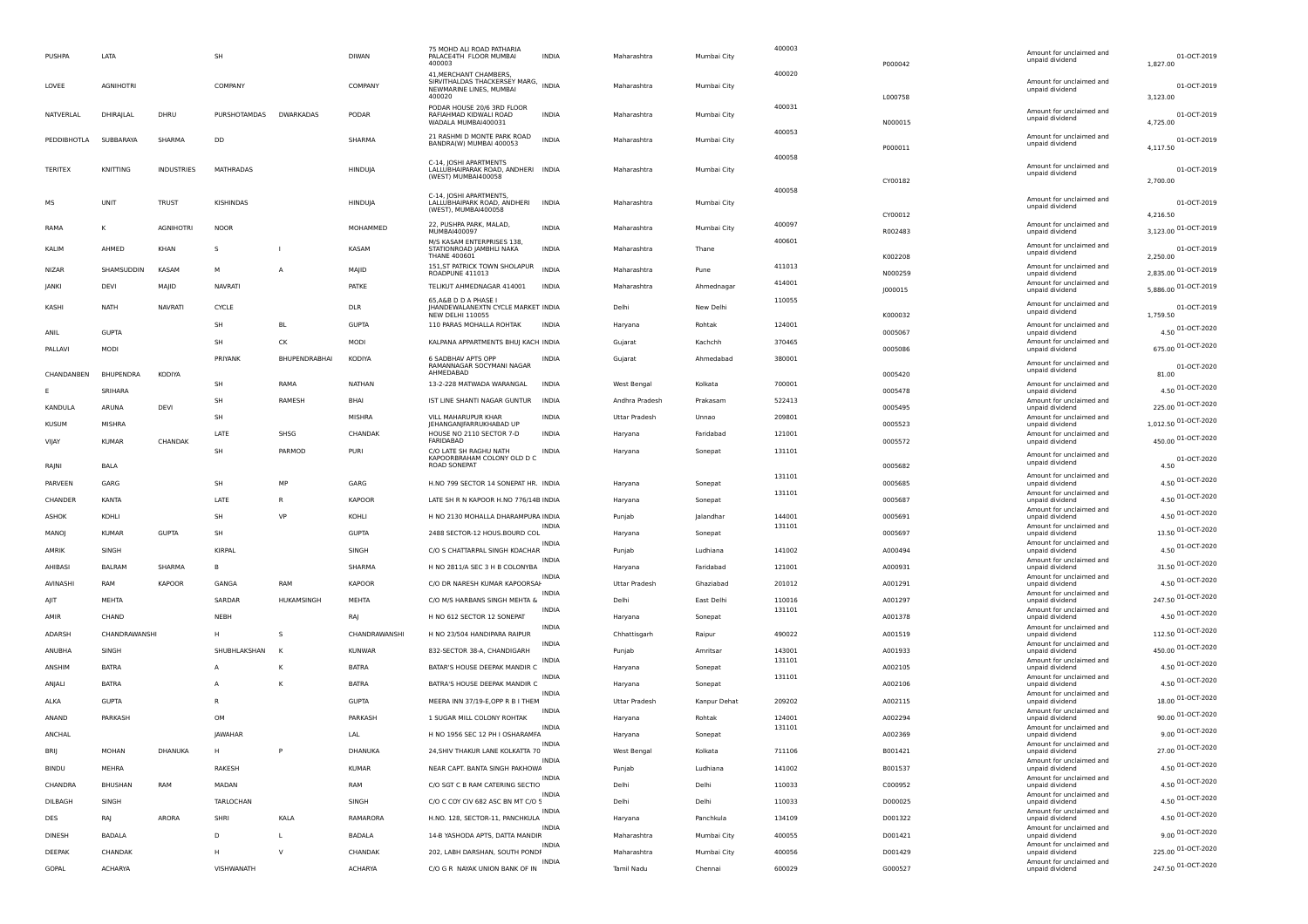| GURDEEP       | SINGH         | MALIK           | <b>AVTAR</b>   |              | SINGH         | 2160, CENTRE AVENUE FORTLEE N JIAMERICA | UNITED STATES OF | NA             | <b>NA</b>     |                  | G000779  | Amount for unclaimed and<br>unpaid dividend | 247.50 01-OCT-2020 |
|---------------|---------------|-----------------|----------------|--------------|---------------|-----------------------------------------|------------------|----------------|---------------|------------------|----------|---------------------------------------------|--------------------|
| GULSHAN       | SETH          |                 | V              | M            | SETH          | #374 SECTOR 14 SONEPAT HARYAN/          | <b>INDIA</b>     | Haryana        | Sonepat       | 131101           | G001155  | Amount for unclaimed and<br>unpaid dividend | 4.50 01-OCT-2020   |
| GANESH        | <b>KUMAR</b>  | <b>GUPTA</b>    | <b>GOURI</b>   | SHANKAR      | <b>GUPTA</b>  | 50/2/1, NANDI BAGANBY LANE, SAL         | INDIA            | West Bengal    | Kolkata       | 711106           | G001176  | Amount for unclaimed and<br>unpaid dividend | 9.00 01-OCT-2020   |
| JAGDISH       | MITTER        |                 | <b>DURGA</b>   |              | DAS           | 760 - MODEL TOWN, PANIPAT               | INDIA            | Haryana        | Panipat       | 121002           | J000006  | Amount for unclaimed and<br>unpaid dividend | 9.00 01-OCT-2020   |
| JAGJIWAN      | RAM           |                 | <b>DURGA</b>   |              | DAS           | 760 - MODEL TOWN, PANIPAT               | INDIA            | Haryana        | Panipat       | 121002           | J000008  | Amount for unclaimed and<br>unpaid dividend | 4.50 01-OCT-2020   |
| JAGDISH       | H             | PAREKH          | HARSUKH        |              | LAL           | MSTD CODE NO.028231/2 O 118             | <b>INDIA</b>     | Gujarat        | Rajkot        | 360001           | J001357  | Amount for unclaimed and<br>unpaid dividend | 112.50 01-OCT-2020 |
| JAWAHAR       | LAL           |                 | GOBIND         |              | RAM           | 1956 SEC 12 PART-1 OPP ASHRAMSC         | <b>INDIA</b>     | Haryana        | Sonepat       | 131101           | J001496  | Amount for unclaimed and<br>unpaid dividend | 9.00 01-OCT-2020   |
| KANTA         | RANI          |                 | DHALLA         |              | RAM           | C/O B S KALRA 54, NEW DEVPURIBA         | INDIA            | Uttar Pradesh  | Meerut        | 250001           | K000023  | Amount for unclaimed and<br>unpaid dividend | 81.00 01-OCT-2020  |
| ĸ             | C             | THAKUR          | R              | P            | THAKUR        | <b>GOVERMENT COLLEGE BHIWANI</b>        | INDIA            | Haryana        | Bhiwani       | 127021           | K000068  | Amount for unclaimed and<br>unpaid dividend | 4.50 01-OCT-2020   |
| <b>KUNDAN</b> | LAL           | NARULA          | T              | B            | NARULA        | H NO-2C/67, N I T FARIDABAD             | INDIA            |                | Faridabad     | 121001           | K000522  | Amount for unclaimed and<br>unpaid dividend | 418.50 01-OCT-2020 |
|               |               |                 |                |              |               |                                         | <b>INDIA</b>     | Haryana        |               |                  |          | Amount for unclaimed and                    | 4.50 01-OCT-2020   |
| KATYANI       | <b>MATHUR</b> |                 | SH             |              | <b>MATHUR</b> | LAL BAGH STREET PATIALA                 | <b>INDIA</b>     | Punjab         | Patiala       | 145001           | K001676  | unpaid dividend<br>Amount for unclaimed and | 4.50 01-OCT-2020   |
| ĸ             | к             | MUNDHRA         | Y              | C            | MUNDHRA       | 17, LAL MAIDAN PAQTA C ROAD JOD         | INDIA            | Rajasthan      | Jodhpur       | 342001           | K001987  | unpaid dividend<br>Amount for unclaimed and | 4.50 01-OCT-2020   |
| KAILASH       | CHAND         | SWAMI           | P              | M            | SWAMII        | DEVKI SADAN, E-121, SIDHARTHNAG         | INDIA            | Rajasthan      | Jaipur        | 342001           | K002013  | unpaid dividend<br>Amount for unclaimed and | 54.00 01-OCT-2020  |
| KANTILAL      | s             | PATEL           | SANKARLAL      |              | PATEL         | 4, RAJVIHAR APARTMENT NEARSUSI          | <b>INDIA</b>     | Gujarat        | Ahmedabad     | 380001           | K002120  | unpaid dividend<br>Amount for unclaimed and |                    |
| KAMLESH       | <b>GUPTA</b>  |                 | VINOD          |              | KUMAR         | B-80A, ST. NO.I, MAJLIS PARK, DELHI     | <b>INDIA</b>     | Delhi          | North West    | 110033           | K002290  | unpaid dividend<br>Amount for unclaimed and | 45.00 01-OCT-2020  |
| <b>KUSUM</b>  | DEVI          | <b>GUPTA</b>    | BRIJENDRA      | <b>KUMAR</b> | <b>GUPTA</b>  | PLOT NO 31 SHREE PURAM COLONY           | <b>INDIA</b>     | Rajasthan      | Jaipur        | 342001           | K002464  | unpaid dividend<br>Amount for unclaimed and | 225.00 01-OCT-2020 |
| MAHA          | MAYA          | GHOSH           | SH             |              | GHOSH         | C/O BIRESHWAR GHOSE D/60/103CH          | INDIA            | Uttar Pradesh  | Varanasi      | 221005           | M000014  | unpaid dividend<br>Amount for unclaimed and | 4.50 01-OCT-2020   |
| MAHAVIR       | PRASAD        | JAIN            | CHHOTURAM      |              | RAM           | H NO 260 SHASTRI NAGAR NR JAIN          | INDIA            | Haryana        | Sonepat       | 131101           | M000015  | unpaid dividend<br>Amount for unclaimed and | 4.50 01-OCT-2020   |
| MANMOHANI     | PURI          |                 | s              | s            | PURI          | 4/55 WEA KAROL BAGH NEW DELHI           |                  | Delhi          | Delhi         | 110005           | M000020  | unpaid dividend                             | 9.00 01-OCT-2020   |
| MADAN         | LAL           | AGRAWAL         | RAMESHWAR      |              | AGRAWAL       | C/O RAMESHWAR BACHULAL SADAR            | <b>INDIA</b>     | Delhi          | Delhi         | 110005           | M000471  | Amount for unclaimed and<br>unpaid dividend | 117.00 01-OCT-2020 |
| MADHUKANTA    | HIRALAL       | MODI            | н              |              | KANAIYALAL    | BEHIND V S HOSPITAL BESIDE POST         | <b>INDIA</b>     | Gujarat        | Ahmedabad     | 380001           | M000856  | Amount for unclaimed and<br>unpaid dividend | 247.50 01-OCT-2020 |
| м             | C             | SATYANARAYANA M |                | VSN          | SWAMY         | H NO 9-44 306/IIIRD FLOORRAJYA          | <b>INDIA</b>     | Andhra Pradesh | Anantapur     | 515571           | M002055  | Amount for unclaimed and<br>unpaid dividend | 4.50 01-OCT-2020   |
| <b>NISHA</b>  | <b>GUPTA</b>  |                 | R              | C            | <b>GUPTA</b>  | 20, AB PATEL NAGAR MEERUT               | INDIA            | Uttar Pradesh  | Meerut        | 250001           | N001159  | Amount for unclaimed and<br>unpaid dividend | 337.50 01-OCT-2020 |
| NALINI        | А             | RAO             | P              | ASHOK        | RAO           | RAMA KRISHNA SCHOOL OF COMME            | INDIA            | Kamataka       | Kolar         | 576201           | N001261  | Amount for unclaimed and<br>unpaid dividend | 81.00 01-OCT-2020  |
| <b>NIDH</b>   | BALA          |                 | ANIL           |              | <b>KUMAR</b>  | C/O SH. NAND LAL JI MUNDRA, KHEA        | <b>INDIA</b>     | Haryana        | Sirsa         | 125055           | N001680  | Amount for unclaimed and<br>unpaid dividend | 112.50 01-OCT-2020 |
| OM            | PRAKASH       | SAINI           | TUSI           | RAM          | LAND          | R-30 SHOP, INDERPURI COLONY NEAI        | <b>INDIA</b>     | Delhi          | Central Delhi | 110001           | 0000004  | Amount for unclaimed and<br>unpaid dividend | 4.50 01-OCT-2020   |
| PREM          | CHAND         | JAIN            | JAGMANDAR      |              | DAS           | H NO 260 SHASTRI NAGAR NR JAIN          | <b>INDIA</b>     | Haryana        | Rohtak        | 124001           | P000028  | Amount for unclaimed and<br>unpaid dividend | 4.50 01-OCT-2020   |
| PRITI         | SEHGAL        |                 | SH             |              | SEHGAL        | 42, RING ROAD NEW DELHI                 | <b>INDIA</b>     | Delhi          | East Delhi    | 110086           | P001057  | Amount for unclaimed and<br>unpaid dividend | 166.50 01-OCT-2020 |
| PUSHPA        | DEVI          |                 | SMT            |              | DEVI          | NO 4/55, W E A KAROL BAGH NEW DI        | <b>INDIA</b>     | Delhi          | Delhi         | 110005           | P001282  | Amount for unclaimed and<br>unpaid dividend | 9.00 01-OCT-2020   |
| PRAVIN        | <b>KUMAR</b>  | LATTH           | SHANKARLAL     |              | LATH          | C/O ASHOK KUMAR BANKA 147,GIR           | <b>INDIA</b>     | West Bengal    | Howrah        | 721445           | P001492  | Amount for unclaimed and<br>unpaid dividend | 13.50 01-OCT-2020  |
| PREMLAL       | MANAKLAL      | SABU            | MANAKLAL       | ZUMBARLAL    | SABU          | DHANUKA COMPOUND COLLEGE RC             | <b>INDIA</b>     | Maharashtra    | Buldhana      | 444306           | P001672  | Amount for unclaimed and                    | 90.00 01-OCT-2020  |
| PIYUSH        |               | PAREKH          | JAGDISH        | s            | PAREKH        | MSTD.CODE NO.02823-1/2,0 118R4.         | <b>INDIA</b>     |                |               | 360001           |          | unpaid dividend<br>Amount for unclaimed and | 112.50 01-OCT-2020 |
|               |               |                 |                |              |               |                                         | INDIA            | Gujarat        | Rajkot        |                  | P001898  | unpaid dividend<br>Amount for unclaimed and | 108.00 01-OCT-2020 |
| PETRICK       | D             | CHRISTIAN       | DAVID          |              | DAVID         | 21, MULJINAGAR SOCIETY OPP GHE          | <b>INDIA</b>     | Gujarat        | Vadodara      | 391210           | P002038  | unpaid dividend<br>Amount for unclaimed and | 4.50 01-OCT-2020   |
| PUSHPA        | DEVI          | SAND            | RAJENDRA       | KUMAR        | SAND          | C/O PAYAL GARMENT, 134/1 M.G.RO/        | <b>INDIA</b>     | West Bengal    | Kolkata       | 711106<br>131101 | P002048  | unpaid dividend<br>Amount for unclaimed and | 9.00 01-OCT-2020   |
| PUSHPA        | RANI          |                 | JAWAHAR        |              | LAL           | 1956 SEC-12 PORT I SONEPAT              | <b>INDIA</b>     | Haryana        | Sonepat       |                  | P002191  | unpaid dividend<br>Amount for unclaimed and |                    |
| RAJINDER      | <b>KUMAR</b>  |                 | <b>JA</b>      |              | KISHAN        | C-7/131 LAWRANCE ROAD KESHAVPI          | <b>INDIA</b>     | Delhi          | Delhi         | 110035           | R000019  | unpaid dividend<br>Amount for unclaimed and | 4.50 01-OCT-2020   |
| RAM           | PARSHAD       | <b>MALHOTRA</b> | <b>TARA</b>    |              | CHAND         | 119,E P SAIDON MOHALLA RAM GAL          | INDIA            | Punjab         | Jalandhar     | 144001           | R000058  | unpaid dividend<br>Amount for unclaimed and | 4.50 01-OCT-2020   |
|               | κ             | <b>SEKHRI</b>   | RAJA           |              | RAM           | EX ENGINEER HIND OIL DESIGN INS         | INDIA            | Uttar Pradesh  | Agra          | 282002           | R000078  | unpaid dividend<br>Amount for unclaimed and | 4.50 01-OCT-2020   |
| RAM           | JAVAYA        |                 | <b>KRISHAN</b> |              | MAL           | 15, CLUB COLONY KARNAL                  | <b>INDIA</b>     | Haryana        | Kamal         | 131002           | R000084  | unpaid dividend<br>Amount for unclaimed and | 4.50 01-OCT-2020   |
| REKHA         | <b>BHARAT</b> | <b>BARAI</b>    | <b>BHARAT</b>  | NATHALAL     | <b>BARAI</b>  | 307, SARASWATI APT ASHOK NAGARO         |                  | Maharashtra    | Mumbai City   | 400056           | R001469  | unpaid dividend                             | 166.50 01-OCT-2020 |
| RAMESHBHAI    | CHABILDAS     | GANDHI          | CHHABILDAS     |              | DAS           | POST SAKARIYA TALUKA MODASA             |                  | Gujarat        | Amreli        | 365421           | R001574  | Amount for unclaimed and<br>unpaid dividend | 450.00 01-OCT-2020 |
| RAVINDAR      | <b>KIIMAR</b> |                 |                | $\leq$       | SINGH         | GANESH COLONY NAYA BAZAR GWAI           | <b>INDIA</b>     | Madhya Pradesh | Gwalior       | 475110           | R002404  | Amount for unclaimed and<br>unpaid div      | 337.50 01-OCT-2020 |
| RAJ           | DULARI        |                 | ANAND          |              | PARKASH       | 1 SUGAR MILL COLONY, ROHTAK             | INDIA            | Haryana        | Rohtak        | 124001           | R002655  | Amount for unclaimed and<br>unpaid dividend | 22.50 01-OCT-2020  |
| SAKHAR        | CHAND         | JAIN            | JAGMANDAR      |              | DEV           | H NO 260 SHASTRI NAGAR NR JAIN          | INDIA            | Haryana        | Gurgaon       | 122015           | S000009  | Amount for unclaimed and<br>unpaid dividend | 4.50 01-OCT-2020   |
| SATYA         | PRAKASH       | WADEHRA         | R              | <b>ND</b>    | WADEHRA       | H NO 7965-A, WARD NO 4 NADI MOH         | INDIA            | Haryana        | Ambala        | 133001           | 5000035  | Amount for unclaimed and<br>unpaid dividend | 4.50 01-OCT-2020   |
| SAVITA        | PURI          |                 | R              | к            | PURI          | C/O SH. R K PURI 10 RAJ BHAWANRO        | <b>INDIA</b>     | Rajasthan      | Kota          | 324001           | S000040  | Amount for unclaimed and<br>unpaid dividend | 4.50 01-OCT-2020   |
| SAVITA        | SETHI         |                 | s              | D            | SETHI         | 839, SECTOR 16 D CHANDIGARH             | <b>INDIA</b>     | Chandigarh     | Chandigarh    | 160003           | S000041A | Amount for unclaimed and<br>unpaid dividend | 4.50 01-OCT-2020   |
| SAVITRI       | <b>DUA</b>    |                 | KANWAL         |              | KRISHAN       | H NO 30, GAGAN COLONY BEHIND G          | INDIA            | Punjab         | Amritsar      | 143001           | S000043  | Amount for unclaimed and<br>unpaid dividend | 4.50 01-OCT-2020   |
| <b>SEWAK</b>  | SINGH         | MER             | PREM           |              | SINGH         | 1/3 TILAK NAGAR NEW DELHI               | INDIA            | Delhi          | Delhi         | 110018           | S000051  | Amount for unclaimed and<br>unpaid dividend | 4.50 01-OCT-2020   |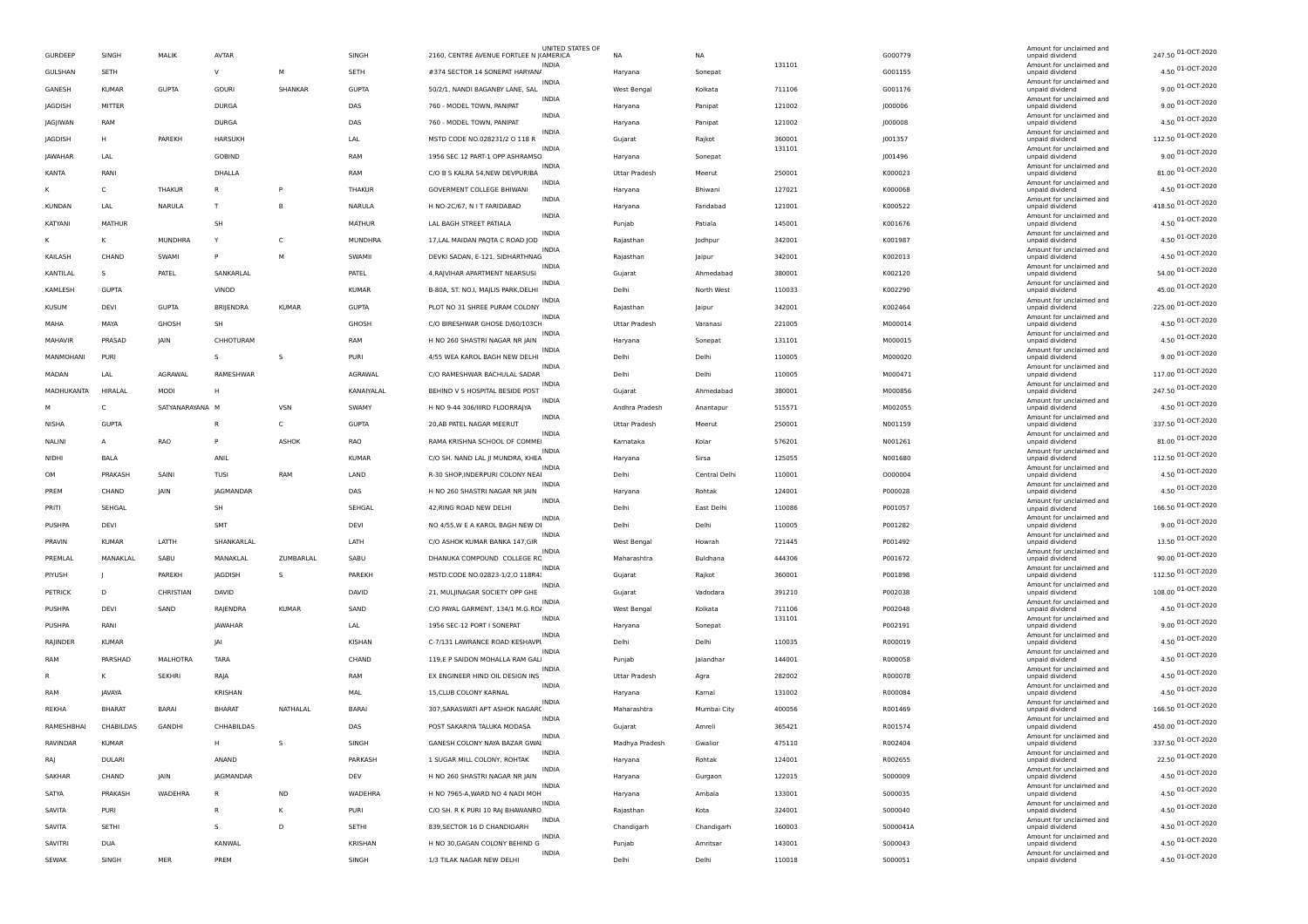|                |                  |              |               |              |                  | <b>INDIA</b>                                              |                      |                |                  |         | Amount for unclaimed and                    |                    |
|----------------|------------------|--------------|---------------|--------------|------------------|-----------------------------------------------------------|----------------------|----------------|------------------|---------|---------------------------------------------|--------------------|
| SHAKUNTLA      | <b>GUPTA</b>     |              | JOGINDER      | LAL          | <b>GUPTA</b>     | GUPTA NIWAS HOSPITAL ROAD SOLA                            | Himachal Pradesh     | Solan          | 173212           | S000054 | unpaid dividend                             | 4.50 01-OCT-2020   |
| SHAKUNTLA      | PURI             |              | s             | $\mathsf{R}$ | PURI             | <b>INDIA</b><br>DOUBLE STOREY D-30, WEST PATELN           | Delhi                | Delhi          | 110009           | S000055 | Amount for unclaimed and<br>unpaid dividend | 4.50 01-OCT-2020   |
| SHAM           | DEVI             | MEHRA        | SH            |              | MEHRA            | <b>INDIA</b><br>C/O MAIOR R K MEHRA SIGNAL SEC            | <b>Uttar Pradesh</b> | Mathura        | 281005           | S000062 | Amount for unclaimed and<br>unpaid dividend | 4.50 01-OCT-2020   |
| SHANTI         | PARKASH          | PATHAK       | RAM           | SARAB        | DAS              | <b>INDIA</b><br>ACCOUNTANT MARKET COMMITEE T/             | Punjab               | Amritsar       | 143001           | S000071 | Amount for unclaimed and<br>unpaid dividend | 4.50 01-OCT-2020   |
| SHARDA         | SHARAN           |              | SHIVA         |              | DAYAL            | <b>INDIA</b><br>MUKHTAR SARDA SADAN ETAH                  | <b>Uttar Pradesh</b> | Etah           | 207001           | S000073 | Amount for unclaimed and<br>unpaid dividend | 4.50 01-OCT-2020   |
| SHASHI         | SAGGI            |              | B             | К            | SAGGI            | <b>INDIA</b><br>C/O B K SAGGI MAINTENANCE ENGIN           | Punjab               | Patiala        | 145001           | S000075 | Amount for unclaimed and<br>unpaid dividend | 4.50 01-OCT-2020   |
| SHYAM          | VIRI             | SINGH        | S             | B            | SINGH            | INDIA<br>C/O REGIONAL OFFICER NATIOAL C                   | Bihar                | Patna          | 801110           | S000089 | Amount for unclaimed and<br>unpaid dividend | 4.50 01-OCT-2020   |
| SITA           | DEVI             |              | JAWAHAR       |              | LAL              | <b>INDIA</b><br>C/O JAWAHAR LAL, BAHRA NIWASRAI           | Punjab               | Jalandhar      | 144001           | S000094 | Amount for unclaimed and<br>unpaid dividend | 4.50 01-OCT-2020   |
|                |                  |              |               |              |                  | INDIA                                                     |                      |                | 207001           |         | Amount for unclaimed and                    | 4.50 01-OCT-2020   |
| SOHAN          | LAL              |              | MOTILAL       |              | LAL              | PREM NAGAR ETAH<br>INDIA                                  | <b>Uttar Pradesh</b> | Etah           |                  | S000100 | unpaid dividend<br>Amount for unclaimed and | 4.50 01-OCT-2020   |
| SOM            | NATH             | DHINGRA      | NIHAL         | CHAND        | DHINGRA          | 1310, MOHALLA KANCHANWALA KAIT<br>INDIA                   | Haryana              | Kaithal        | 122012           | S000104 | unpaid dividend<br>Amount for unclaimed and | 4.50 01-OCT-2020   |
| SUDHA          |                  |              | CHARANJIT     | LAL          | CHAWLA           | 185, SECTOR 16 A CHANDIGARH<br>INDIA                      | Punjab               | Amritsar       | 143001           | S000112 | unpaid dividend<br>Amount for unclaimed and | 4.50 01-OCT-2020   |
| SUNDER         | DASS             | BANGIA       | SH            |              | BANGIA           | 105A NEEL NAGAR NILOKHERI<br><b>INDIA</b>                 | Haryana              | Kamal          | 132001           | S000120 | unpaid dividend<br>Amount for unclaimed and |                    |
| SUNITA         | YAMDAGNI         |              | S             | к            | YAMDAGNI         | RAJASTHAN SPG WEAVING MILLSBHI<br><b>INDIA</b>            | Rajasthan            | Bhilwara       | 311402           | 5000123 | unpaid dividend<br>Amount for unclaimed and | 4.50 01-OCT-2020   |
| SUNITI         | DEVI             | AGARWAL      | SATYA         |              | DEV              | 119 NIKKASHA OPP POWER HOUSEP                             | Rajasthan            | Jaisalmer      | 345001           | S000124 | unpaid dividend<br>Amount for unclaimed and | 4.50 01-OCT-2020   |
| SUSHILA        | CHADHA           |              | $\mathsf{V}$  | D            | CHADHA           | 46/10 CIVIL LINES KALYANI MEERUT<br><b>INDIA</b>          | <b>Uttar Pradesh</b> | Meerut         | 250001           | S000132 | unpaid dividend                             | 4.50 01-OCT-2020   |
| SUSHILA        | DEVI             |              | R             | G            | SAXENA           | C/O SH. YOGENDRA KUMAR SAXENAJ                            | Rajasthan            | Bhilwara       | 311402           | S000137 | Amount for unclaimed and<br>unpaid dividend | 4.50 01-OCT-2020   |
| SUSHILLA       | KANCHAN          |              | RAJENDRA      |              | GOPAL            | <b>INDIA</b><br>C/O SH. R K SAXENA LABOUR OFFII           | <b>Uttar Pradesh</b> | Kanpur Dehat   | 208001           | S000138 | Amount for unclaimed and<br>unpaid dividend | 4.50 01-OCT-2020   |
| SWAMI          | SARAN            | SAXENA       | RAJENDRA      |              | GOPAL            | <b>INDIA</b><br>C/O SH. R K SAXENA LABOUR OFFII           | <b>Uttar Pradesh</b> | Kanpur Dehat   | 208001           | S000142 | Amount for unclaimed and<br>unpaid dividend | 4.50 01-OCT-2020   |
| SWARAN         | KHANNA           |              | s             | Κ            | <b>KHANNA</b>    | INDIA<br>74/10 TOLSTOY LANE NEW DELHI                     | Delhi                | Central Delhi  | 110001           | S000144 | Amount for unclaimed and<br>unpaid dividend | 4.50 01-OCT-2020   |
| SWARAN         | NAYAR            |              | PREM          | PRKASH       | NAYAR            | <b>INDIA</b><br>C/O M/S JANKIDAS & CO23-F, CONNA          | Delhi                | Central Delhi  | 110001           | S000145 | Amount for unclaimed and<br>unpaid dividend | 4.50 01-OCT-2020   |
| SURESH         | AGARWAL          |              | ĸ             |              | <b>AGARWAL</b>   | UNITED STATES OF<br>C/O DR VERINDER K AGGARWAL 144AMERICA | <b>NA</b>            | <b>NA</b>      |                  | S000273 | Amount for unclaimed and<br>unpaid dividend | 225.00 01-OCT-2020 |
| SOVA           | SEAL             |              | <b>KUMAR</b>  |              | KRISHNA          | INDIA<br>C/O SHRI KUMAR KRISHNA SEALCH                    | West Bengal          | Hooghly        | 712101           | S001591 | Amount for unclaimed and<br>unpaid dividend | 22.50 01-OCT-2020  |
| SHAMBHU        | DAYAL            | SHARMA       | SH            |              | SHARMA           | <b>INDIA</b><br>POST DCLKHOLA, EAST MARKET DIS            | West Bengal          | South Dinajpur | 733125           | S001592 | Amount for unclaimed and                    | 247.50 01-OCT-2020 |
|                |                  |              |               |              |                  | <b>INDIA</b>                                              |                      |                |                  |         | unpaid dividend<br>Amount for unclaimed and | 337.50 01-OCT-2020 |
| SHAGUFTA       | TABASSUM         |              | SULTAN        |              | <b>ELAHI</b>     | 1130, KISHAN GANJ TELIWARA DELHI                          | Delhi                | North Delhi    | 110035           | S002961 | unpaid dividend<br>Amount for unclaimed and | 4.50 01-OCT-2020   |
| SURYAKANT      | JAIN             |              | JIVRAJ        |              | JAIN             | A-1002 VASUPUJYA SOCIETY TOWER<br><b>INDIA</b>            | Gujarat              | Ahmedabad      | 380001           | S003962 | unpaid dividend<br>Amount for unclaimed and |                    |
| SAROJ          | BALA             |              | SHAMMI        |              | SHAMMI           | B-IX-1241, RUPA MISTRY STREETLUD<br><b>INDIA</b>          | Punjab               | Ludhiana       | 141002           | S003982 | unpaid dividend<br>Amount for unclaimed and | 76.50 01-OCT-2020  |
| SADA           | <b>WANTI</b>     | ARORA        | DES           | RAJ          | ARORA            | H.NO. 128, SECTOR-11, PANCHKULA<br><b>INDIA</b>           | Haryana              | Panchkula      | 134112           | S004014 | unpaid dividend<br>Amount for unclaimed and | 4.50 01-OCT-2020   |
| SURENDER       | <b>KUMAR</b>     | <b>GUPTA</b> | D             | B            | <b>GUPTA</b>     | B-80A, ST. NO.I, MAJLIS PARK, DELHI<br><b>INDIA</b>       | Delhi                | North Delhi    | 110033           | 5004310 | unpaid dividend<br>Amount for unclaimed and | 54.00 01-OCT-2020  |
| <b>SUDHIR</b>  | JOSHI            |              | JANARDHAN     | PROSAD       | JOSHI            | 50, PATHURIA GHAT STREET KOLKAT                           | West Bengal          | Kolkata        | 700006           | S004375 | unpaid dividend                             | 4.50 01-OCT-2020   |
| -S             | NANDA            | <b>KUMAR</b> | κ             |              | SATHYANARAYANAN  | INDIA<br>STATION HQ, 19 WING, AIR FORCE C.                | Maharashtra          | Mumbai City    | 400055           | S004545 | Amount for unclaimed and<br>unpaid dividend | 4.50 01-OCT-2020   |
| TAKAN          | DASS             |              | BISHANDHA     |              | RAM              | <b>INDIA</b><br>HOUSE NO 81, MOHALLA HARDEV SA            | <b>Uttar Pradesh</b> | Ghaziabad      | 201012           | T000003 | Amount for unclaimed and<br>unpaid dividend | 4.50 01-OCT-2020   |
| <b>TARLOK</b>  | CHAND            |              | TARACHAND     |              | KHER             | INDIA<br>X-2, MAIN COLONY WALCHAND NAGA                   | Maharashtra          | Thane          | 400602           | T000008 | Amount for unclaimed and<br>unpaid dividend | 4.50 01-OCT-2020   |
| TRILOKI        | <b>NATH</b>      | MEHRA        | P             | N            | MEHRA            | <b>INDIA</b><br>38/10, EAST PATEL NAGAR NEW DELH          | Delhi                | North West     | 110033           | T000598 | Amount for unclaimed and<br>unpaid dividend | 765.00 01-OCT-2020 |
| <b>USHABEN</b> | B                | PATEL        | B             | R            | PATEL            | <b>INDIA</b><br>18/156 G COLONY NEAR LAL MILLR            | Gujarat              | Ahmedabad      | 380001           | U000403 | Amount for unclaimed and<br>unpaid dividend | 81.00 01-OCT-2020  |
| <b>USHA</b>    | RAMESH           | PALEKAP      | $\mathsf R$   | s            | PALEKAR          | INDIA<br>FLAT NO 203 2NF FLOOR CHARKOP S                  | Maharashtra          | Mumbai City    | 400056           | U000503 | Amount for unclaimed and<br>unpaid dividend | 247.50 01-OCT-2020 |
| VEDA           | VYASA            |              | SH            |              | VYASA            | <b>INDIA</b><br>SENIOR ADVOCATE SUPREME COURT             | Delhi                | Central Delhi  | 110001           | V000001 | Amount for unclaimed and<br>unpaid dividend | 103.50 01-OCT-2020 |
| VIDYA          | VATI             | SHARMA       | к             | M            | SHARMA           | INDIA<br>29-G, NEELA HAUZ ROAD MEHRAULI                   | Delhi                | New Delhi      | 110017           | V000007 | Amount for unclaimed and<br>unpaid dividend | 4.50 01-OCT-2020   |
| VIDYA          | VATI             |              | <b>IQBAL</b>  |              | <b>NATH</b>      | <b>INDIA</b><br>DEWAN BAGH SRINAGAR                       | Jammu and Kashmir    |                | 190023           | V000008 | Amount for unclaimed and                    | 4.50 01-OCT-2020   |
|                |                  |              |               |              |                  | <b>INDIA</b>                                              |                      | Srinagar       |                  |         | unpaid dividend<br>Amount for unclaimed and | 72.00 01-OCT-2020  |
| VIDYA          | VATI             | SHARMA       | D             | c            | SHARMA           | H NO 265 SECTOR 9 C CHANDIGARH<br><b>INDIA</b>            | Punjab               | Amritsar       | 143001           | V000009 | unpaid dividend<br>Amount for unclaimed and | 4.50 01-OCT-2020   |
| VIDYA          | WAT              |              | <b>SMT</b>    |              | WATI             | 1/8 COLABA LINE GCFY ESTATEJABA<br>INDIA                  | Madhya Pradesh       | Jabalpur       | 482004<br>131101 | V000012 | unpaid dividend<br>Amount for unclaimed and |                    |
| VIJAY          | SHANKEF          |              | MOOL          |              | SHANKER          | 199, JAMAL PURA SONEPAT<br><b>INDIA</b>                   | Haryana              | Sonepat        |                  | V000015 | unpaid dividend<br>Amount for unclaimed and | 72.00 01-OCT-2020  |
| VINOD          | SETH             |              | RAM           |              | DATTA            | HOUSE NO 3401 SECTOR 23 GURGA<br><b>INDIA</b>             | Haryana              | Sonepat        | 122017           | V000021 | unpaid dividend<br>Amount for unclaimed and | 81.00 01-OCT-2020  |
| VED            | SAHNI            |              | $\mathsf{R}$  | Κ            | SAHNI            | C/O R K SAHNI DY REGISTRARUNIVEI<br>INDIA                 | Rajasthan            | Jaipur         | 342001           | V001035 | unpaid dividend<br>Amount for unclaimed and | 247.50 01-OCT-2020 |
| <b>VIKRAM</b>  | <b>AGNIHOTRI</b> |              | VINAY         | KANT         | <b>AGNIHOTRI</b> | 179, SAKET NAGAR, INDORE                                  | Madhya Pradesh       | Indore         | 452002           | V001522 | unpaid dividend                             | 225.00 01-OCT-2020 |
| VIVIAN         |                  | P            | <b>VICTOR</b> |              | <b>DSOUZA</b>    | SAUDI ARABIA<br>POS BOX NO 49 DOHA-1 QATAR                | ΝA                   | NA             | 100000           | V001535 | Amount for unclaimed and<br>unpaid dividend | 301.50 01-OCT-2020 |
| VIJAY          | AMRATLAL         | PATEL        | AMRATLAL      | P            | PATEL            | INDIA<br>C-28/314, PANCHTARA CO.OP HSG SC                 | Maharashtra          | Mumbai City    | 400056           | V001666 | Amount for unclaimed and<br>unpaid dividend | 225.00 01-OCT-2020 |
| <b>VIPIN</b>   | <b>KUMAR</b>     | MAHAJAN      | ML            |              | MAHAJAN          | INDIA<br>2/126, SECTOR 2, RAJINDER NAGAR                  | <b>Uttar Pradesh</b> | Ghaziabad      | 201012           | V001688 | Amount for unclaimed and<br>unpaid dividend | 4.50 01-OCT-2020   |
| YASHODA        | DEVI             |              | KOSHAL        |              | KISHORE          | INDIA<br>6, HASTINGS ROAD, NEW DELHI                      | Delhi                | Delhi          | 110015           | Y000001 | Amount for unclaimed and<br>unpaid dividend | 4.50 01-OCT-2020   |
| YOGINDRA       | <b>KUMAR</b>     |              | RAJENDRA      |              | GOPAL            | INDIA<br>JUNIOR AGRICULTURE TEACHER GOV                   | Rajasthan            | Bhilwara       | 311402           | Y000003 | Amount for unclaimed and<br>unpaid dividend | 4.50 01-OCT-2020   |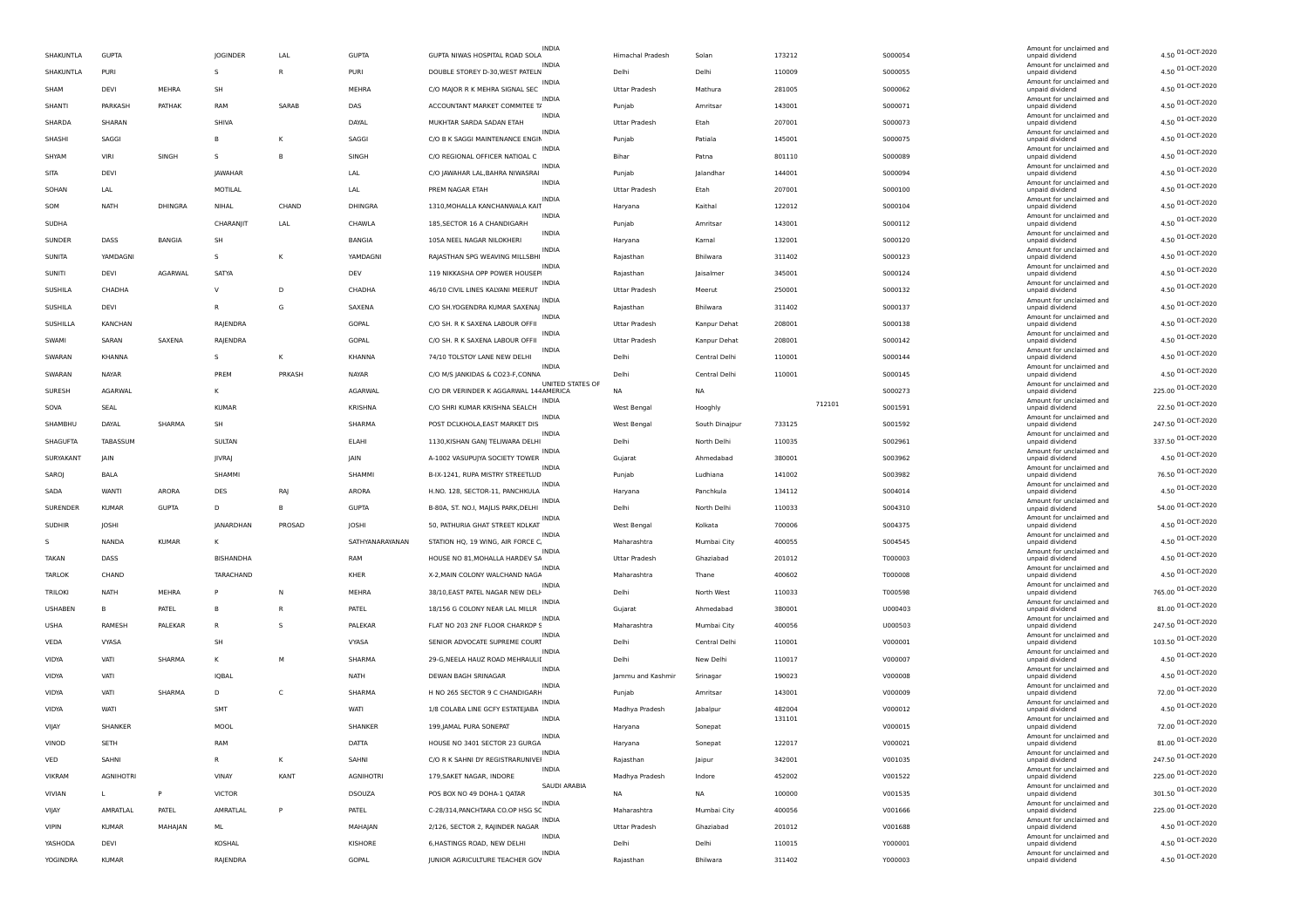|                  | Ν                 | ANANT         | Y              | P            | NARASIMHA      | <b>INDIA</b><br>9/B, PAVANA 25TH MAIN, BANASHANI  | Kamataka         | Bangalore Urban        | 560034 | Y000506          | Amount for unclaimed and<br>unpaid dividend                    | 490.50 01-OCT-2020 |
|------------------|-------------------|---------------|----------------|--------------|----------------|---------------------------------------------------|------------------|------------------------|--------|------------------|----------------------------------------------------------------|--------------------|
| SUSHMA           | RANI              |               | MANOHAR        | LAL          | KANDHARI       | INDI/<br>KANDHARI NIWAS NEAR POLICE LINE          | Himachal Pradesh | Shimla                 | 171002 | Z004079          | Amount for unclaimed and<br>unpaid dividend                    | 490.50 01-OCT-2020 |
| SAKSHI           | KHANNA            |               | RAJIV          |              | KHANNA         | <b>INDIA</b><br>8 MAHA NAGAR IMPROVEMENT TRU      | Uttar Pradesh    | Lucknow                | 226008 | Z004187          | Amount for unclaimed and<br>unpaid dividend                    | 337.50 01-OCT-2020 |
| RAMESH           | VOHRA             |               | HARBANS        |              | LAL            | <b>INDIA</b><br>H NO 1043 GALI NO 2 NEW JAWAHA    | Punjab           | Amritsar               | 143001 | Z004195          | Amount for unclaimed and<br>unpaid dividend                    | 54.00 01-OCT-2020  |
| KANTA            | VOHRA             |               | RAMESH         |              | <b>VOHRA</b>   | INDIA<br>H NO 43 GALI NO 2 NEW JAWAHARN           | Puniab           | Amritsar               | 143001 | Z004196          | Amount for unclaimed and<br>unpaid dividend                    | 54.00 01-OCT-2020  |
| <b>BHOLENDRA</b> | к                 | <b>GUPTA</b>  | к              | $\mathsf{C}$ | <b>GUPTA</b>   | INDIA<br><b>NEW DELHI</b>                         | Delhi            | New Delhi              | 110001 | Z004385          | Amount for unclaimed and<br>unpaid dividend                    | 67.50 01-OCT-2020  |
| SAROJ            | CHAWLA            |               | PREM           | <b>NATH</b>  | CHAWLA         | <b>INDIA</b><br>HOUSE NO. B-94, SECTOR - 19,NOI   | Uttar Pradesh    | Gautam Buddha Nagar    | 201203 | Z004457          | Amount for unclaimed and<br>unpaid dividend                    | 337.50 01-OCT-2020 |
| SARLA            | AGARWAL           |               | OM             | PARKASH      | AGARWAL        | <b>INDIA</b><br>GANGOTRI APARTMENT PANCHWATI(     | West Bengal      | Kolkata                | 711106 | Z004700          | Amount for unclaimed and<br>unpaid dividend                    | 9.00 01-OCT-2020   |
| PRAVEEN          | JOHN              |               | К              | MATHEW       | JOHN           | SAUDI ARABIA<br>REZAYAT TRADING CO LTD P O BOX    | <b>NA</b>        | <b>NA</b>              | 100000 | IN30023913899962 | Amount for unclaimed and<br>unpaid dividend                    | 450.00 01-OCT-2020 |
| <b>DURGA</b>     | DAS               | KAMBOJ        | KIRORI         |              | MAL            | INDIA<br>C/O M/S JANKI DAS & CO23-F,CONN          | Delhi            | Central Delhi          | 110001 | D000031          | Amount for unclaimed and<br>unpaid dividend                    | 4.50 01-OCT-2020   |
| HARI             | CHAND             |               | VISAKHU        |              | <b>RAM</b>     | <b>INDIA</b><br>C/O M/S JANKIDAS & CO,23-F,CONN   | Delhi            | Central Delhi          | 110001 | H000011          | Amount for unclaimed and<br>unpaid dividend                    | 4.50 01-OCT-2020   |
| KASTURI          | AGRAWAL           |               | VIRENDRA       |              | AGRAWAL        | <b>INDIA</b><br>FLAT NO 4 LADY HARDINGS HOS NE    | Delhi            | Central Delhi          | 110001 | K000033          | Amount for unclaimed and                                       | 4.50 01-OCT-2020   |
| LEKH             | RAJ               |               | R              | D            | MAL            | INDI/<br>C/O M/S R K RELAN & CO F-CONNA           | Delhi            | Central Delhi          | 110001 | L000551          | unpaid dividend<br>Amount for unclaimed and<br>unpaid dividend | 112.50 01-OCT-2020 |
| <b>MURARI</b>    | LAL               | GOYAL         |                |              | RAM            | <b>INDIA</b><br>ASSTT DIRECTOR P & M DIRECTORA    | Delhi            |                        |        |                  | Amount for unclaimed and                                       | 4.50 01-OCT-2020   |
|                  |                   |               | PALI           |              |                | <b>INDIA</b>                                      |                  | South Delhi            | 110001 | M000043          | unpaid dividend<br>Amount for unclaimed and                    | 81.00 01-OCT-2020  |
| <b>MOHINDER</b>  | SAIN              | VERMA         | LALA           | <b>NAND</b>  | GOPAL          | C-311, ALBERT SQUARE GOLE MARKE<br><b>INDIA</b>   | Delhi            | Central Delhi          | 110001 | M000555          | unpaid dividend<br>Amount for unclaimed and                    | 247.50 01-OCT-2020 |
| MANOHARLAL       |                   |               | T.             | D            | AHUJA          | 1003, AKASH DEEP, 26-A, BARAKHAM<br><b>INDIA</b>  | Delhi            | Central Delhi          | 110001 | M001129          | unpaid dividend<br>Amount for unclaimed and                    | 112.50 01-OCT-2020 |
| PREM             | VAISH             |               | VIKRAM         |              | VAISH          | 25, HANUMAN ROAD NEW DELHI 110<br><b>INDIA</b>    | Delhi            | Central Delhi          | 110001 | P001025          | unpaid dividend<br>Amount for unclaimed and                    | 225.00 01-OCT-2020 |
| RAM              | CHAND             |               | SATISH         |              | CHAND          | 3, BABAR ROAD NEW DELHI 110001<br><b>INDIA</b>    | Delhi            | Central Delhi          | 110001 | R002368          | unpaid dividend<br>Amount for unclaimed and                    |                    |
| SAROOF           | CHAND             | BAKLIWAL      | MANIK          |              | CHAND          | 24, BAZAR LANE BENGALI MARKET N<br>INDIA          | Delhi            | South Delhi            | 110001 | S002487          | unpaid dividend<br>Amount for unclaimed and                    | 247.50 01-OCT-2020 |
| SAT              | NARAIN            |               | <b>TARA</b>    |              | CHAND          | MANOJ & COMPANY LGF 57 WORLD<br><b>INDIA</b>      | Delhi            | Central Delhi          | 110001 | Z006322          | unpaid dividend<br>Amount for unclaimed and                    | 225.00 01-OCT-2020 |
| MANOJ            | CHAND             | JAIN          | NARESH         | CHAND        | JAIN           | LGF 57 WORLD TRADE CENTREBARA<br><b>INDIA</b>     | Delhi            | Central Delhi          | 110001 | Z006323          | unpaid dividend<br>Amount for unclaimed and                    | 9.00 01-OCT-2020   |
| ANIL             | <b>KUMAR</b>      | JAIN          | RAM            |              | JAIN           | MANOJ & COMPANY LGF 57 WORLD<br>INDI/             | Delhi            | Central Delhi          | 110001 | Z006329          | unpaid dividend<br>Amount for unclaimed and                    | 9.00 01-OCT-2020   |
| GHANSHYAM        | DASS              | GARG          | LUXMI          | NARAIN       | GARG           | MANOJ & COMPANY LGF 57 WORLD<br><b>INDIA</b>      | Delhi            | Central Delhi          | 110001 | Z006335          | unpaid dividend<br>Amount for unclaimed and                    | 9.00 01-OCT-2020   |
| ASHA             | <b>IAIN</b>       |               | MUKESH         |              | JAIN           | MANOJ & COMPANY LGF 57 WORLD                      | Delhi            | Central Delhi          | 110001 | Z006336          | unpaid dividend<br>Amount for unclaimed and                    | 18.00 01-OCT-2020  |
| RAI              | <b>KUMAR</b>      | <b>GUPTA</b>  | <b>JASWANT</b> | RAI          | <b>GUPTA</b>   | INDIA<br>MANOJ & COMPANY LGF 57 WORLD             | Delhi            | Central Delhi          | 110001 | Z006337          | unpaid dividend<br>Amount for unclaimed and                    | 9.00 01-OCT-2020   |
| RAJAN            | <b>IAIN</b>       |               | JAYANTI        |              | PRASAD         | <b>INDIA</b><br>MANOJ & COMPANY LGF 57 WORLD      | Delhi            | Central Delhi          | 110001 | Z006338          | unpaid dividend                                                | 4.50 01-OCT-2020   |
| KASMIRILAL       | <b>IAIN</b>       |               | L              | AS           | JAIN           | <b>INDIA</b><br>9-A, DARYA GANJ BEHIND AGRA HOT   | Delhi            | Central Delhi          | 110002 | K001088          | Amount for unclaimed and<br>unpaid dividend                    | 337.50 01-OCT-2020 |
| MAHAVIR          | PARSAD            | <b>JAIN</b>   | PITAM          | CHAND        | JAIN           | <b>INDIA</b><br>KUNTA BHAWAN 9 DARYA GANJ NEWI    | Delhi            | North Delhi            | 110002 | M001968          | Amount for unclaimed and<br>unpaid dividend                    | 180.00 01-OCT-2020 |
| PRAKASH          | RANI              |               | CHAMANLAL      |              | SHARMA         | <b>INDIA</b><br>12-E, DARYA GANJ NEW DELHI 11000  | Delhi            | North Delhi            | 110002 | P000003          | Amount for unclaimed and<br>unpaid dividend                    | 4.50 01-OCT-2020   |
| SNAH             | <b>GAUTAM</b>     |               | SH             |              | GAUTAM         | INDIA<br>C/O MAHESH GAUTAM ASHOK LEYAN            | Delhi            | South Delhi            | 110002 | S003075          | Amount for unclaimed and<br>unpaid dividend                    | 22.50 01-OCT-2020  |
| VEENA            | POPLI             |               | GANESH         |              | DAS            | <b>INDIA</b><br>2877 KUCHA CHELLAN DARYAGANJ N    | Delhi            | North Delhi            | 110002 | V000503          | Amount for unclaimed and<br>unpaid dividend                    | 247.50 01-OCT-2020 |
| RAI              | <b>KUMARI</b>     | CHOPRA        | SUSHIL         |              | CHOPRA         | <b>INDIA</b><br>N-4, III RD FLOOR SUJAN SINGH PAR | Delhi            | Central Delhi          | 110003 | R001415          | Amount for unclaimed and<br>unpaid dividend                    | 148.50 01-OCT-2020 |
| VINAY            | KHANNA            |               | VINAY          |              | KHANNA         | <b>INDIA</b><br>78 SUNDER NAGAR BACK GATE NEW     | Delhi            | North East             | 110003 | V000019          | Amount for unclaimed and<br>unpaid dividend                    | 229.50 01-OCT-2020 |
| AMAR             | <b>HABIBULLAH</b> |               | WAJAHAT        |              | HABIBULLAH     | <b>INDIA</b><br>D-I/69 RABINDRA NAGAR NEW DELH    | Delhi            | New Delhi              | 110003 | Z004065          | Amount for unclaimed and<br>unpaid dividend                    | 112.50 01-OCT-2020 |
| HARISH           | <b>KUMAR</b>      | <b>GULATI</b> | SHRI           | CR           | <b>GULATI</b>  | INDIA<br>945/3, NAIWALA ST., FAIZ ROAD, KA        | Delhi            | North Delhi            | 110005 | H001161          | Amount for unclaimed and<br>unpaid dividend                    | 225.00 01-OCT-2020 |
| <b>KRISHNA</b>   | VANTI             |               | SATYA          |              | PAL            | <b>INDIA</b><br>H NO-1054, NAIWALA GALI 15, KARO  | Delhi            | North Delhi            | 110005 | K000061          | Amount for unclaimed and<br>unpaid dividend                    | 4.50 01-OCT-2020   |
| MANSA            | RAM               | PREM          | ASA            | NAND         | TANEJA         | <b>INDIA</b><br>1415, BANK STREET KAROL BAGH NE   | Delhi            | North Delhi            | 110005 | M000026          | Amount for unclaimed and<br>unpaid dividend                    | 4.50 01-OCT-2020   |
| OM               | PRAKASH           | SAINI         | RAM            |              | SAROOP         | INDI/<br>H NO-3639, RAGGER PURA GALI NO           | Delhi            | North Delhi            | 110005 | 0000003          | Amount for unclaimed and<br>unpaid dividend                    | 4.50 01-OCT-2020   |
| PUSHPA           | DEVI              |               | <b>BALRAM</b>  | DAS          | <b>KAPUR</b>   | <b>INDIA</b><br>4/55, W E A KAROL BAGH NEW DELH   | Delhi            | North Delhi            | 110005 | P000037          | Amount for unclaimed and<br>unpaid dividend                    | 9.00 01-OCT-2020   |
| PREM             | LATA              | <b>GUPTA</b>  | LATE           | OP           | <b>GUPTA</b>   | <b>INDIA</b><br>62. MODEL BASTI NEW DELHI 11000!  | Delhi            | North Delhi            | 110005 | P000496          | Amount for unclaimed and<br>unpaid dividend                    | 247.50 01-OCT-2020 |
| RANO             | DEVI              |               | LATE           | LGC          | <b>KAPUR</b>   | <b>INDIA</b><br>10, PUSA ROAD NEW DELHI 110005    | Delhi            | New Delhi              | 110005 | R000002          | Amount for unclaimed and<br>unpaid dividend                    | 4.50 01-OCT-2020   |
| RAJINDER         | NATH              |               | KANSHI         |              | RAM            | INDIA<br>BLOCK 8-A HOUSE NO T-5370 PUSA           | Delhi            | New Delhi              | 110005 | R001308          | Amount for unclaimed and<br>unpaid dividend                    | 112.50 01-OCT-2020 |
| SURINDER         | SINGH             | TANEJA        | PREM           |              | SINGH          | <b>INDIA</b><br>A-2/7 TIBBIA COLLEGE KAROL BAGH   | Delhi            | New Delhi              | 110005 | S001234          | Amount for unclaimed and<br>unpaid dividend                    | 81.00 01-OCT-2020  |
| SADAGOPAN        | RANGANAYAKI       |               | V              | $\vee$       | SADAGOPAN      | INDIA<br>7A/13, IST FLOOR W E A NEW DELHI         |                  |                        |        | S001901          | Amount for unclaimed and                                       | 135.00 01-OCT-2020 |
| RAVI             | P                 |               | ANANT          |              | RAM            | INDIA                                             | Delhi<br>Delhi   | New Delhi<br>New Delhi | 110005 | Z004482          | unpaid dividend<br>Amount for unclaimed and                    | 450.00 01-OCT-2020 |
|                  |                   | KOHLI         |                |              |                | SHANKAR BHAVAN 10198 AJMAL KH<br>INDIA            |                  |                        | 110005 |                  | unpaid dividend<br>Amount for unclaimed and                    | 9.00 01-OCT-2020   |
| SANJIV           | <b>GUPTA</b>      |               | SANJIV         |              | <b>GUPTA</b>   | 865 IMLI MOHALLA SITARAM BAZAR<br><b>INDIA</b>    | Delhi            | New Delhi              | 110006 | 1202990002195617 | unpaid dividend<br>Amount for unclaimed and                    | 4.50 01-OCT-2020   |
| RAJESHWAR        | PRASAD            | BHARGAVA      | LATE           | LAXMI        | NARAINBHARGAVA | 2226 MASJID KHAZOOR DHARMPURJ<br><b>INDIA</b>     | Delhi            | New Delhi              | 110006 | 0005012          | unpaid dividend<br>Amount for unclaimed and                    | 4.50 01-OCT-2020   |
| MANJU            | BHARGAVA          |               | SH             | NEERAJ       | BHARGAVA       | 2226 MASJID KHAZOOR DHARMPURJ<br>INDIA            | Delhi            | New Delhi              | 110006 | 0005013          | unpaid dividend<br>Amount for unclaimed and                    | 22.50 01-OCT-2020  |
| AMIT             | KUMAR             |               | DHARAM         |              | <b>KUMAR</b>   | H NO 4267 BAHUJI STREET PAHARID                   | Delhi            | New Delhi              | 110006 | A001330          | unpaid dividend                                                |                    |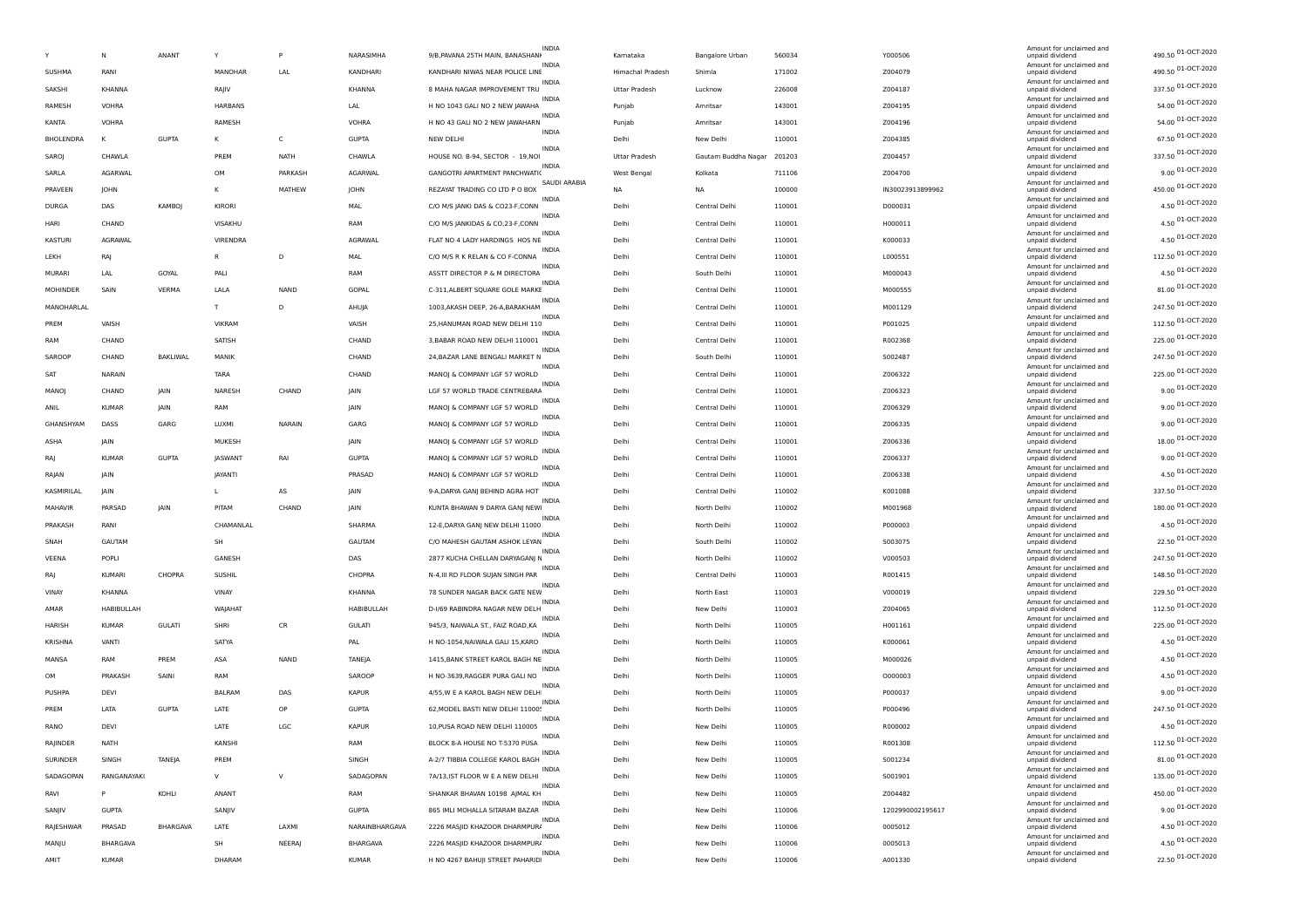|                |                |                |                 |              |                 |                                  | <b>INDIA</b> |       |           |        |                  | Amount for unclaimed and                                       |                      |
|----------------|----------------|----------------|-----------------|--------------|-----------------|----------------------------------|--------------|-------|-----------|--------|------------------|----------------------------------------------------------------|----------------------|
| <b>ASHWANI</b> | <b>KUMAF</b>   | BASANTANI      | KANHAIYALAL     |              | BASANTANI       | 2007 KATRA BARIYAN DELHI 110006  |              | Delh  | New Delhi | 110006 | A002091          | unpaid dividend<br>Amount for unclaimed and                    | 4.50 01-OCT-2020     |
| BASHESHAR      | NATH           | SONI           | <b>GULABRAI</b> |              | RAI             | C/O M/S UTTAM SINGH KALA SINGH   |              | Delhi | New Delhi | 110006 | B000499          | unpaid dividend                                                | 247.50 01-OCT-2020   |
| <b>BIPON</b>   | MALHOTRA       |                | т               | D            | MALHOTRA        | C/O SWAN PRESS OF LAHORE3, CHAI  | <b>INDIA</b> | Delhi | New Delhi | 110006 | B000859          | Amount for unclaimed and<br>unpaid dividend                    | 450.00 01-OCT-2020   |
| DEEP           | CHAND          | IAIN           | RAM             | CHAND        | JAIN            | C/O DELHI CALENDER MFG CO 1530   | <b>INDIA</b> | Delh  | New Delhi | 110006 | D000005          | Amount for unclaimed and<br>unpaid dividend                    | 4.50 01-OCT-2020     |
| KISHAN         | CHAND          |                | DEVI            | <b>DITTA</b> | <b>MAL</b>      | C/O THE NATIONAL CYCLE CO OF SU  | INDIA        | Delhi | New Delhi | 110006 | K000050          | Amount for unclaimed and<br>unpaid dividend                    | 288.00 01-OCT-2020   |
| KULWANT        | <b>KAUR</b>    |                | s               | H            | SISNGH          | 2727, HAMILTON ROAD KASHMERE G   | <b>INDIA</b> | Delh  | New Delhi | 110006 | K001084          | Amount for unclaimed and<br>unpaid dividend                    | 247.50 01-OCT-2020   |
| LACHMAN        | DASS           |                | LEKH            |              | RAJ             | C/O M/S SAMRAT SALES CORPORATIO  | <b>INDIA</b> | Delh  | New Delhi | 110006 | L000003          | Amount for unclaimed and<br>unpaid dividend                    | 1,350.00 01-OCT-2020 |
| PUNAM          | NAYAR          |                | Υ               | P            | <b>NAYAR</b>    | 12-E, DARYA GANJ DELHI 110006    | <b>INDIA</b> | Delhi | New Delhi | 110006 | P000033          | Amount for unclaimed and<br>unpaid dividend                    | 4.50 01-OCT-2020     |
|                | N              | MEHRA          | <b>DIWAN</b>    | CHAND        | <b>MEHRA</b>    | C/O R B SETH JESSA RAM FATEH CH  | <b>INDIA</b> | Delh  | New Delhi | 110006 | R000003          | Amount for unclaimed and<br>unpaid dividend                    | 4.50 01-OCT-2020     |
| RAJENDER       | <b>KUMAF</b>   |                | BADRI           |              | <b>NATH</b>     | 16, SHRI RAM BUILDING JAWAHAR N  | INDIA        | Delh  | New Delhi | 110006 | R000604          | Amount for unclaimed and<br>unpaid dividend                    | 27.00 01-OCT-2020    |
|                |                |                |                 |              |                 | C/O SH. BEHARI LAL MALHOTRA 5CC  | <b>INDIA</b> | Delh  |           |        |                  | Amount for unclaimed and                                       | 4.50 01-OCT-2020     |
| SHAKUNTLA      | DEVI           |                | BEHARILAL       |              | MALHOTRA        |                                  | <b>INDIA</b> |       | New Delhi | 110006 | S000053          | unpaid dividend<br>Amount for unclaimed and                    | 454.50 01-OCT-2020   |
| SUDHANSHU      | PRATAP         | SINGH          | LATE            | <b>SH</b>    | PRATAPSINGH     | C/O M/S PRATAP SINGH HARNAM SI   | <b>INDIA</b> | Delhi | New Delhi | 110006 | S001759          | unpaid dividend<br>Amount for unclaimed and                    | 337.50 01-OCT-2020   |
| SHAID          | AHMED          |                | MOHD            |              | NABI            | 1617, LAL KUAN DELHI 110006      | <b>INDIA</b> | Delhi | New Delhi | 110006 | S002628          | unpaid dividend<br>Amount for unclaimed and                    |                      |
| <b>SUMITRA</b> | <b>DEWAN</b>   |                | <b>SUMITRA</b>  |              | DEWAN           | 4936, BARA TOOTI SADAR BAZAR DE  | <b>INDIA</b> | Delh  | New Delhi | 110006 | S003067          | unpaid dividend<br>Amount for unclaimed and                    | 247.50 01-OCT-2020   |
| RAJENDRA       | <b>KUMAR</b>   | AGARWAL        | HARI            | RAM          | AGARWAL         | C/O HARYANA TRADING COMPANY 22   | <b>INDIA</b> | Delhi | New Delhi | 110006 | Z004091          | unpaid dividend<br>Amount for unclaimed and                    | 9.00 01-OCT-2020     |
| VIKAS          | <b>KUMAR</b>   | AGGARWAL       | R               | к            | AGGARWAL        | C/O M/S HARYANA TRADING COMPAN   | <b>INDIA</b> | Delh  | New Delhi | 110006 | Z004094          | unpaid dividend<br>Amount for unclaimed and                    | 225.00 01-OCT-2020   |
| RAJINDER       | <b>KUMAR</b>   | AGARWAL        | HARI            | RAM          | AGARWAL         | C/O M/S HARYANA TRADING COMPAN   |              | Delh  | New Delhi | 110006 | Z004096          | unpaid dividend<br>Amount for unclaimed and                    | 9.00 01-OCT-2020     |
| RAJINDER       | <b>KUMAR</b>   | AGARWAL        | HARI            | RAM          | AGARWAL         | C/O M/S HARYANA TRADING COMPAN   |              | Delh  | New Delhi | 110006 | Z004097          | unpaid dividend                                                | 9.00 01-OCT-2020     |
| RAJENDRA       | <b>KUMAR</b>   | <b>AGARWAL</b> | <b>HARI</b>     | RAM          | AGARWAL         | C/O HARYANA TRADING COMPANY 22   | <b>INDIA</b> | Delh  | New Delhi | 110006 | Z004100          | Amount for unclaimed and<br>unpaid dividend                    | 9.00 01-OCT-2020     |
| INDERJEET      | SINGH          | MANCHANDA      | NANAK           |              | SINGH           | E 9 AE BLOCK INCLAVE GURUDWARA   | INDIA        | Delh  | New Delhi | 110007 | 1202990002402874 | Amount for unclaimed and<br>unpaid dividend                    | 4.50 01-OCT-2020     |
| <b>BHAGWAN</b> | DEVI           |                | BEHARILAL       |              | LAL             | C/O MR R N GERA 2 JAIPURIA BLDG  | <b>INDIA</b> | Delh  | New Delhi | 110007 | B000022          | Amount for unclaimed and<br>unpaid dividend                    | 4.50 01-OCT-2020     |
| KAILASH        | CHANDER        | BANSAL         | в               | DAS          | c               | 54, PROBYN ROAD MALL ROAD DELH   | <b>INDIA</b> | Delhi | New Delhi | 110007 | K001047          | Amount for unclaimed and<br>unpaid dividend                    | 81.00 01-OCT-2020    |
| KULBHUSHAN     | GERA           |                | HARILAL         | GERA         | <b>SERVICE</b>  | E-45, MALKA GANJ DELHI 110007    | <b>INDIA</b> | Delhi | New Delhi | 110007 | K001618          | Amount for unclaimed and<br>unpaid dividend                    | 153.00 01-OCT-2020   |
| MAHCSH         | <b>CHANDRA</b> | MEHTA          | MAHARAJ         | к            | <b>MEHTA</b>    | 40/7 SHAKTI NAGAR DELHI 110007   | <b>INDIA</b> | Delh  | New Delhi | 110007 | M000018          | Amount for unclaimed and<br>unpaid dividend                    | 4.50 01-OCT-2020     |
| NIRMAL         | NAYAR          |                | PREM            | PRAKASH      | Н.              | 2/N.RIVIERA APARTMENTS 45. THEM  | INDIA        | Delhi | New Delhi | 110007 | N000022          | Amount for unclaimed and<br>unpaid dividend                    | 4.50 01-OCT-2020     |
| RANDHIR        | SHARMA         |                | MAN             | SINGH        | SHARMA          | 108-C,D D A FLATS GULABI BAGHDEI | <b>INDIA</b> | Delh  | New Delhi | 110007 | R001724          | Amount for unclaimed and<br>unpaid dividend                    | 13.50 01-OCT-2020    |
| RAKESH         | <b>BHARDWA</b> |                | <b>KRISHAN</b>  | LAL          | SHARMA          | 26/71, SHAKTI NAGAR DELHI 110007 | <b>INDIA</b> | Delh  | New Delhi | 110007 | R002518          | Amount for unclaimed and<br>unpaid dividend                    | 4.50 01-OCT-2020     |
| SRI            | RAM            | <b>GUPTA</b>   | B               | D            | <b>GUPTA</b>    | 26/6 SHAKTI NAGAR DELHI 110007   |              | Delhi | New Delhi | 110007 | S000746          | Amount for unclaimed and<br>unpaid dividend                    | 247.50 01-OCT-2020   |
| SRI            |                |                | SRI             |              |                 | 5592, NEW CHAND RAWAL IST FLOO   | <b>INDIA</b> | Delh  |           |        |                  | Amount for unclaimed and                                       | 81.00 01-OCT-2020    |
|                | MOHAN          |                |                 | KISHAN       | <b>STUDY</b>    |                                  | INDIA        |       | New Delhi | 110007 | S001657          | unpaid dividend<br>Amount for unclaimed and                    | 418.50 01-OCT-2020   |
| SNEH           | GOEL           |                | GIAN            | CHAND        | GOEL            | A1/3, MAURICE NAGAR, DELHIUNIVEI | <b>INDIA</b> | Delh  | New Delhi | 110007 | S002059          | unpaid dividend<br>Amount for unclaimed and                    | 139.50 01-OCT-2020   |
| SNEH           | GOEL           |                | GIAN            | CHAND        | GOEL            | A1/3 MAURICE NAGAR DELHIUNIVER   | <b>INDIA</b> | Delh  | New Delhi | 110007 | Z006256          | unpaid dividend<br>Amount for unclaimed and                    | 99.00 01-OCT-2020    |
| RAMAN          | KHATUWALA      |                | RAMAN           |              | KHATUWALA       | 13 L, GOPALA TOWER, 25, RAJENDR  |              | Delh  | New Delhi | 110008 | IN30021416241680 | unpaid dividend<br>Amount for unclaimed and                    |                      |
| DHARAWM        | PAL            | <b>PURI</b>    | L               | C            | PURI            | D/47 WEST PATEL NAGAR NEW DELH   | <b>INDIA</b> | Delhi | New Delhi | 110008 | D000476          | unpaid dividend<br>Amount for unclaimed and                    | 247.50 01-OCT-2020   |
| INDUMATI       | MALHOTRA       |                | SURAJBAL        |              | <b>MALHOTRA</b> | M-FLAT SOUTH PATEL NAGAR NEW D   | <b>INDIA</b> | Delh  | New Delhi | 110008 | 1000486          | unpaid dividend<br>Amount for unclaimed and                    | 121.50 01-OCT-2020   |
| NEENA          | MALOTRA        |                | A               | К            | <b>MALHOTRA</b> | M-FLAT, SOUTH PATEL NAGAR NEW D  | INDIA        | Delhi | New Delhi | 110008 | N000817          | unpaid dividend<br>Amount for unclaimed and                    | 18.00 01-OCT-2020    |
| SANJAY         | WAHI           |                | м               | L            | WAHI            | 2707/1, STREET NO 13 RANJIT NAGA | <b>INDIA</b> | Delh  | New Delhi | 110008 | S001693          | unpaid dividend                                                | 342.00 01-OCT-2020   |
| -S             | N              | SHARMA         | D               | D            | SHARMA          | ARMY GROUP INSURANCE CIRECTOR    |              | Delh  | New Delhi | 110008 | S003124          | Amount for unclaimed and<br>unpaid dividend                    | 31.50 01-OCT-2020    |
| VINOD          | ARYA           |                | VINOD           |              | ARYA            | 121 BANK ENCLAVE DELHI 110009    |              | Delh  | New Delhi | 110009 | 0005319          | Amount for unclaimed and<br>unpaid dividend                    | 450.00 01-OCT-2020   |
| <b>GULSHAN</b> | К              | GROVER         | D               | C            | GROVER          | GULSHAN KR. GROVER, 403, PARMA   | <b>INDIA</b> | Delh  | New Delhi | 110009 | G000674          | Amount for unclaimed and<br>unpaid dividend                    | 247.50 01-OCT-2020   |
| MOHINI         | BALA           |                | DEEPAK          |              | <b>KUMAR</b>    | 194, INDRA VIHAR KINGSWAY CAMPD  | <b>INDIA</b> | Delh  | New Delhi | 110009 | M002255          | Amount for unclaimed and<br>unpaid dividend                    | 4.50 01-OCT-2020     |
| NOTI           | <b>BAI</b>     |                | <b>NOTI</b>     |              | <b>BAI</b>      | 356, DR MUKERJEE NAGAR NEW DEL   | <b>INDIA</b> | Delh  | New Delhi | 110009 | N000028          | Amount for unclaimed and<br>unpaid dividend                    | 477.00 01-OCT-2020   |
| PRABODH        | SHARMA         |                | PRABODH         |              | SHARMA          | D-113, MCD COLONY AZADPUR DELI   | INDIA        | Delhi | New Delhi | 110009 | P002398          | Amount for unclaimed and<br>unpaid dividend                    | 4.50 01-OCT-2020     |
| SOBHAG         | WATI           |                | GOVIND          |              | KUMAR           | A-34, VIJAY NAGAR DELHI 110009   | <b>INDIA</b> | Delhi | New Delhi | 110009 | S000093          | Amount for unclaimed and<br>unpaid dividend                    | 4.50 01-OCT-2020     |
| MADHU          | <b>GUPTA</b>   |                | SAT             | PRAKASH      | <b>GUPTA</b>    | D-4, RBTB HOSPITAL COMPLEX, GU   | INDIA        | Delhi | New Delhi | 110009 | Z004481          | Amount for unclaimed and<br>unpaid dividend                    | 4.50 01-OCT-2020     |
| DAMYANTI       | DEVI           |                | DAMYANTI        |              | DEVI            | W/O LATE SH G L SYAL 4/1/80 GOPI | INDIA        | Delhi | New Delhi | 110010 | 0005947          | Amount for unclaimed and<br>unpaid dividend                    | 310.50 01-OCT-2020   |
| CHANDRA        | PRABHA         | BHATIA         | <b>MOHINDER</b> | PAL          | BHATIA          | III/123 CHURCH ROAD GOPI NATHBA  | INDIA        | Delhi | New Delhi | 110010 | C000006          | Amount for unclaimed and                                       | 4.50 01-OCT-2020     |
| T              |                |                |                 |              |                 |                                  | <b>INDIA</b> |       |           |        |                  | unpaid dividend<br>Amount for unclaimed and<br>unpaid dividend | 4.50 01-OCT-2020     |
|                | А              | KRISHNA        |                 | SA           | SETTY           | D D ENG A-6 Q R NO 250 AIR HQRS  |              | Delhi | New Delhi | 110011 | T000717          | Amount for unclaimed and                                       | 4.50 01-OCT-2020     |
| CHANDER        | SHEKHAR        |                | SH              | AMIR         | CHAND           | A 12 PART I II FLOOR SUDARSHANPA | INDIA        | Delhi | New Delhi | 110013 | 0005005          | unpaid dividend<br>Amount for unclaimed and                    | 22.50 01-OCT-2020    |
| HIMANSHU       | RASTOGI        |                | SHRI            | VINAY        | KUMARRASTOGI    | C-2/82 YAMUNA VIHAR DELHI 11001  |              | Delhi | New Delhi | 110013 | 0006166          | unpaid dividend                                                |                      |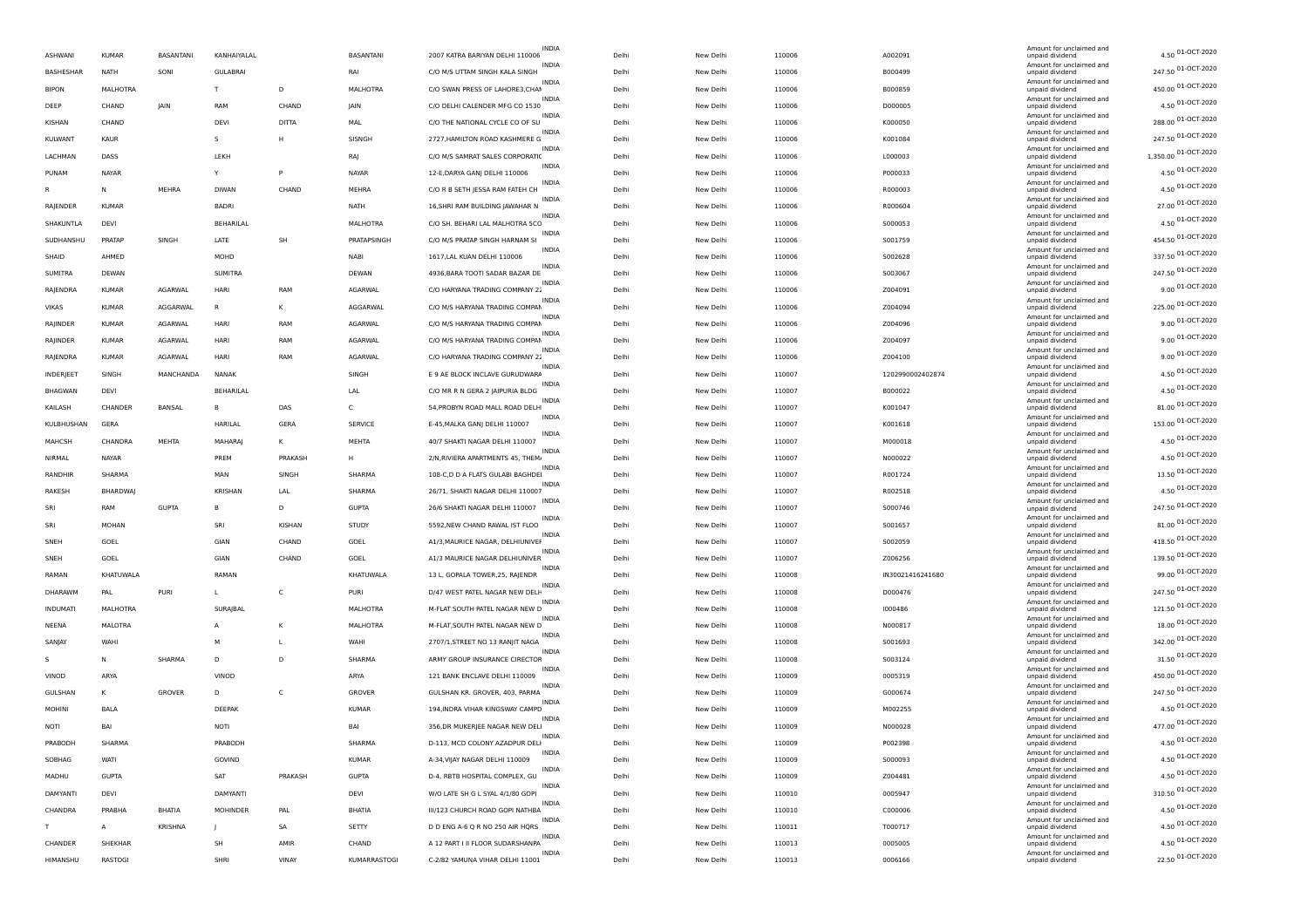| KAUSHALYA      | PARHAWK        |              | D              | Ε              | PARWAH           | INDIA<br>A-53, NIZAMUDDIN EAST NEW DELHI          | Delhi | New Delhi | 110013 | K001660          | Amount for unclaimed and<br>unpaid dividend | 13.50 01-OCT-2020  |
|----------------|----------------|--------------|----------------|----------------|------------------|---------------------------------------------------|-------|-----------|--------|------------------|---------------------------------------------|--------------------|
| ANIL           | SAXENA         |              | M              | P              | SAXENA           | <b>INDIA</b><br>CMC LTD 1 RING ROAD KILOKRI NEW   | Delhi | New Delhi | 110014 | A000441          | Amount for unclaimed and<br>unpaid dividend | 247.50 01-OCT-2020 |
| VIDYA          | WANTI          |              | <b>MATHURA</b> |                | DAS              | <b>INDIA</b><br>IA/204, LAJPAT NAGAR NEW DELHI11  | Delhi | New Delhi | 110014 | V000010          | Amount for unclaimed and<br>unpaid dividend | 4.50 01-OCT-2020   |
| ARUN           | <b>GULATI</b>  |              | HARIKRISHAN    |                | LAL              | INDIA<br>F 85 KIRTI NAGAR NEW DELHI 11001         | Delhi | New Delhi | 110015 | A000517          | Amount for unclaimed and<br>unpaid dividend | 247.50 01-OCT-2020 |
| BASANT         | KAUR           |              | SEWAK          | SINGH          | HOUSE            | <b>INDIA</b><br>1/3 TILAK NAGAR NEW DELHI 11001   | Delhi | New Delhi | 110015 | B000015          | Amount for unclaimed and<br>unpaid dividend | 4.50 01-OCT-2020   |
| BEHARILAL      | CHHABRA        |              | <b>IIWAN</b>   | MAL            | н                | <b>INDIA</b><br>E 51 A MANSAROVER GARDEN NEW      | Delh  | New Delhi | 110015 | B000925          | Amount for unclaimed and<br>unpaid dividend | 90.00 01-OCT-2020  |
| JUGAL          | KISHORE        | MARWAHA      | B              | N              | MARWAHA          | INDIA<br>J-22 KIRTI NAGAR NEW DELHI 11001         | Delhi | New Delhi | 110015 | J001296          | Amount for unclaimed and<br>unpaid dividend | 4.50 01-OCT-2020   |
| <b>KARTAR</b>  | KAUR           |              | SONDHI         | KARAM          | SINGH            | INDIA<br>E/238, RAMESH NAGAR DOUBLE STO           | Delhi | New Delhi | 110015 | K000029          | Amount for unclaimed and<br>unpaid dividend | 4.50 01-OCT-2020   |
| KIRAN          | KHANNA         |              | <b>TRILOK</b>  | CHAND          | н                | INDIA<br>W/O JAGDISH KHANNA C/O J J WOOL          | Delh  | New Delhi | 110015 | K002494          | Amount for unclaimed and<br>unpaid dividend | 675.00 01-OCT-2020 |
| SURINDER       | MADHOK         |              |                | κ              | MADHOK           | <b>INDIA</b><br>L-27 KIRIT NAGAR NEW DELHI 11001  | Delhi | New Delhi | 110015 |                  | Amount for unclaimed and                    | 4.50 01-OCT-2020   |
|                |                |              | R              | s              |                  | INDIA                                             |       |           |        | S000129          | unpaid dividend<br>Amount for unclaimed and | 9.00 01-OCT-2020   |
| SARLA          | SETHI          |              |                |                | SETHI            | B 4 MOTI NAGAR NEW DELHI 11001!<br>INDIA          | Delhi | New Delhi | 110015 | S000725          | unpaid dividend<br>Amount for unclaimed and | 4.50 01-OCT-2020   |
| SURESH         | <b>BHUTANI</b> |              | SURESH         |                | BHUTANI          | ARPAN COTTAGE A-12 SUDERSHAN F<br><b>INDIA</b>    | Delhi | New Delhi | 110015 | S004791          | unpaid dividend<br>Amount for unclaimed and | 4.50 01-OCT-2020   |
| SUBHASH        | <b>BHUTANI</b> |              | SUBHASH        |                | <b>BHUTANI</b>   | ARPAN COTTAGE A-12 SUDARSHAN F<br>INDIA           | Delhi | New Delhi | 110015 | S004792          | unpaid dividend<br>Amount for unclaimed and | 4.50 01-OCT-2020   |
| THAKAR         | DASS           | GAWRI        | JESA           | RAM            | GAWRI            | 24/11, DOUBLE STOREY RAMESH NA<br><b>INDIA</b>    | Delhi | New Delhi | 110015 | T000010          | unpaid dividend<br>Amount for unclaimed and |                    |
| VIPUL          | к              | JAIN         | s              | κ              | JAIN             | 17 SHIVAJI MARG INDUSTRIAL AREA<br>INDIA          | Delhi | New Delhi | 110015 | Z006596          | unpaid dividend<br>Amount for unclaimed and | 225.00 01-OCT-2020 |
| ANIL           | MEHRA          |              | IAGA1          | RAM            | MEHRA            | V/32 GREEN PARK NEW DELHI 1100!<br><b>INDIA</b>   | Delh  | New Delhi | 110016 | A000013          | unpaid dividend<br>Amount for unclaimed and | 4.50 01-OCT-2020   |
| <b>ASHWATH</b> | RATAN          | KHANNA       | LT             | PN             | KHANNA           | C/O MRS P BHATIA C 35 N D S E PA<br><b>INDIA</b>  | Delhi | New Delhi | 110016 | A000030          | unpaid dividend<br>Amount for unclaimed and | 4.50 01-OCT-2020   |
| <b>BIMLA</b>   | DEVI           | BHASIN       | MURLIDHAR      | HOUSE          | WIFE             | F 72 GREEN PARK NEW DELHI 11001<br>INDIA          | Delhi | New Delhi | 110016 | B000035          | unpaid dividend<br>Amount for unclaimed and | 4.50 01-OCT-2020   |
| JAGAT          | RAM            | MEHRA        | JAWALA         |                | SAHA             | BLOCK V 32 GREEN PARK NEW DELH<br><b>INDIA</b>    | Delhi | New Delhi | 110016 | J000002          | unpaid dividend<br>Amount for unclaimed and | 4.50 01-OCT-2020   |
| MAMTA          | <b>GUPTA</b>   |              | RAMESHWAR      |                | DAS              | C-4/44 SAFDARJUNG DEVLOPMENT A<br><b>INDIA</b>    | Delhi | New Delhi | 110016 | M002397          | unpaid dividend<br>Amount for unclaimed and | 31.50 01-OCT-2020  |
| SAVITA         | DEVI           | BHASIN       | SH             |                | BHASIN           | F-72 GREEN PARK NEW DELHI 11001                   | Delh  | New Delhi | 110016 | S000038          | unpaid dividend<br>Amount for unclaimed and | 4.50 01-OCT-2020   |
| SHEILA         | KHANNA         |              | P              | N              | KHANNA           | INDIA<br>C/O MRS P BHATIA C-35,N D S EPAR         | Delhi | New Delhi | 110016 | S000079          | unpaid dividend                             | 4.50 01-OCT-2020   |
| SATYA          | PRAKASH        | <b>GUPTA</b> | SURAJ          | BHAN           | <b>GUPTA</b>     | <b>INDIA</b><br>ccDELHI 110016                    | Delhi | New Delhi | 110016 | S002658          | Amount for unclaimed and<br>unpaid dividend | 216.00 01-OCT-2020 |
| ASHISH         | <b>TANDON</b>  |              | <b>MAHESH</b>  | <b>SHANKAR</b> | <b>TANDON</b>    | INDIA<br>256 RPS FLATS GROUND FLOOR SHE           | Delh  | New Delhi | 110017 | 1202990002671423 | Amount for unclaimed and<br>unpaid dividend | 4.50 01-OCT-2020   |
| в              |                | KHANNA       | D              | κ              | KHANNA           | N 109 PANCH SHILA PARK NEW DELH                   | Delhi | New Delhi | 110017 | B000048          | Amount for unclaimed and<br>unpaid dividend | 18.00 01-OCT-2020  |
| GOVERDHAN      | LAL            | KAPOOR       | SH             |                | <b>KAPOOR</b>    | INDIA<br>MANAGING EDDITOR N I F WEEKLY C          | Delhi | New Delhi | 110017 | G000021          | Amount for unclaimed and<br>unpaid dividend | 108.00 01-OCT-2020 |
| KAUSHALYA      | DEVI           |              | L              |                | <b>HARGOBIND</b> | INDIA<br>C/O B K KHANNA N-109, PANCHSHEE          | Delhi | New Delhi | 110017 | K000040          | Amount for unclaimed and<br>unpaid dividend | 4.50 01-OCT-2020   |
| MANMOHAN       | KALRA          |              | R              | $\mathsf{C}$   | KALRA            | INDIA<br>C 5 SHIVALIK OFF PANCHSEELGEETA          | Delhi | New Delhi | 110017 | M000818          | Amount for unclaimed and<br>unpaid dividend | 54.00 01-OCT-2020  |
| RNMEHRA        | TRANSMISSION   |              | G              | N              | MEHRA            | INDIA<br>43, GROUND FLOOR SHEIKH SARAI (F         | Delhi | New Delhi | 110017 | R002548          | Amount for unclaimed and<br>unpaid dividend | 72.00 01-OCT-2020  |
| SHIKHA         | <b>GUPTA</b>   |              | SURESH         | CHAND          | <b>GUPTA</b>     | <b>INDIA</b><br>N-8, PANCHSHILA PARK NEW DELHI1   | Delhi | New Delhi | 110017 | S002708          | Amount for unclaimed and<br>unpaid dividend | 247.50 01-OCT-2020 |
| <b>RITA</b>    | RAVI           | NANGIA       | RAVI           | NARAIN         | NANGIA           | <b>INDIA</b><br>B-123 SARVODAYA ENCLAVE AUROB     | Delh  | New Delhi | 110017 | Z004067          | Amount for unclaimed and<br>unpaid dividend | 166.50 01-OCT-2020 |
| RITA           | RAVI           | NANGIA       | RAVI           | NARAIN         | NANGIA           | INDIA<br>B-123 SARVODAYA ENCLAVE NEW DE           | Delhi | New Delhi | 110017 | Z004068          | Amount for unclaimed and<br>unpaid dividend | 166.50 01-OCT-2020 |
| <b>KULDIP</b>  | SINGH          | MARWAH       | HARDEV         | SINGH          | MARWAH           | <b>INDIA</b><br>15/36 B TILAK NAGAR NEW DELHI11   | Delhi | New Delhi | 110018 | K001577          | Amount for unclaimed and<br>unpaid dividend | 22.50 01-OCT-2020  |
| KANIKA         | KUCHHAL        |              | PK             |                | <b>GUPTA</b>     | INDIA<br>" BALAJI NIWAS", WZ 18/2, PLOT N         | Delhi | New Delhi | 110018 | K002140          | Amount for unclaimed and<br>unpaid dividend | 4.50 01-OCT-2020   |
| PRAVEEN        | <b>KUMAR</b>   | <b>GUPTA</b> | SHRI           | No             | <b>GUPTA</b>     | F-7, VISHNU GARDEN, MAIN MANGA                    | Delhi | New Delhi | 110018 | P002086          | Amount for unclaimed and<br>unpaid dividend | 4.50 01-OCT-2020   |
| BANI           | DAS            | <b>GUPTA</b> | A              | DAS            | <b>GUPTA</b>     | INDIA<br>J 1955 PURBACHAL EPDP COLONY N           | Delh  | New Delhi | 110019 | B000014          | Amount for unclaimed and<br>unpaid dividend | 4.50 01-OCT-2020   |
| JAGDAMANLAL    | <b>KAKKAR</b>  |              | MANOHAR        | LAL            | KAKKAR           | INDIA<br>101, GODAVARI APARTMENTS ALAKN           | Delhi | New Delhi | 110019 | J000258          | Amount for unclaimed and                    | 81.00 01-OCT-2020  |
|                |                |              |                |                |                  | INDIA<br>FLAT NO-92, POCKET D NARMADAAP           | Delhi |           |        |                  | unpaid dividend<br>Amount for unclaimed and | 13.50 01-OCT-2020  |
| PUSHPA         | PAUL           |              | YASH           | PAUL           | MIGLANI          | INDIA                                             |       | New Delhi | 110019 | P000044          | unpaid dividend<br>Amount for unclaimed and | 337.50 01-OCT-2020 |
| PUSHPA         | NARANG         |              | RAM            | PRAKASH        | NARANG           | C/O N K BATRA A-2, NILGIRIAPARTM<br><b>INDIA</b>  | Delh  | New Delhi | 110019 | P001096          | unpaid dividend<br>Amount for unclaimed and | 9.00 01-OCT-2020   |
| LAKHAN         | SINGH          | PARMAR       | <b>GIRIRAJ</b> | SINGH          | PARMAR           | F - 234TYPE IIMOTI BAGH I DR G AN<br><b>INDIA</b> | Delhi | New Delhi | 110021 | IN30223610754613 | unpaid dividend<br>Amount for unclaimed and | 4.50 01-OCT-2020   |
| PARKASH        | WATI           |              | GIAN           |                | CHAND            | 122, MALCHA MARG, CHANAKYAPURI                    | Delh  | New Delhi | 110021 | P000018          | unpaid dividend<br>Amount for unclaimed and |                    |
| RAJENDAR       | LAL            | MAHAJAN      | MAHESH         |                | DAS              | E-10, ANAND NIKETAN NEW DELHI11<br>INDIA          | Delhi | New Delhi | 110021 | R001489          | unpaid dividend<br>Amount for unclaimed and | 4.50 01-OCT-2020   |
| SOHAN          | DEVI           | <b>KUMAR</b> | $\mathsf{C}$   | $\mathsf{L}$   | <b>KUMAR</b>     | 122, MALCHA MARG CHANAKYA PURI<br>INDIA           | Delhi | New Delhi | 110021 | S000097          | unpaid dividend<br>Amount for unclaimed and | 4.50 01-OCT-2020   |
| KAMAL          | KISHORE        |              | <b>BODH</b>    |                | RAJ              | 824, TYPE IV, FLATS LAXMI BAINAG<br><b>INDIA</b>  | Delhi | New Delhi | 110023 | K002183          | unpaid dividend<br>Amount for unclaimed and | 4.50 01-OCT-2020   |
| P              | KULASEKHARAN   |              | P              | THIRU          | VENGADAM         | D-II/10, EAST KIDWAI NAGAR, NEWD                  | Delhi | New Delhi | 110023 | P002097          | unpaid dividend<br>Amount for unclaimed and | 22.50 01-OCT-2020  |
| SHANTI         | KAUL           |              | н              | Ν              | KAUL             | 238 WEST KIDWAI NAGAR DELHI 11(<br>INDIA          | Delhi | New Delhi | 110024 | S000682          | unpaid dividend<br>Amount for unclaimed and | 247.50 01-OCT-2020 |
| ASHOK          | <b>KUMAR</b>   | MAGO         | B              | L              | MAGO             | C-277, DEFENCE COLONY, NEW DEL<br>INDIA           | Delhi | New Delhi | 110024 | A000959          | unpaid dividend<br>Amount for unclaimed and | 418.50 01-OCT-2020 |
| <b>BADRI</b>   | NATH           |              | HARICHAND      |                | CHAND            | 37 LINK ROAD LAJPAT NAGAR-III NE                  | Delhi | New Delhi | 110024 | B000002          | unpaid dividend                             | 4.50 01-OCT-2020   |
| DHARAM         | CHAND          | SETH         |                | MOHAN          | LALSETH          | INDIA<br>E 252 EAST OF KAILASH NEW DELHI          | Delhi | New Delhi | 110024 | D000021          | Amount for unclaimed and<br>unpaid dividend | 4.50 01-OCT-2020   |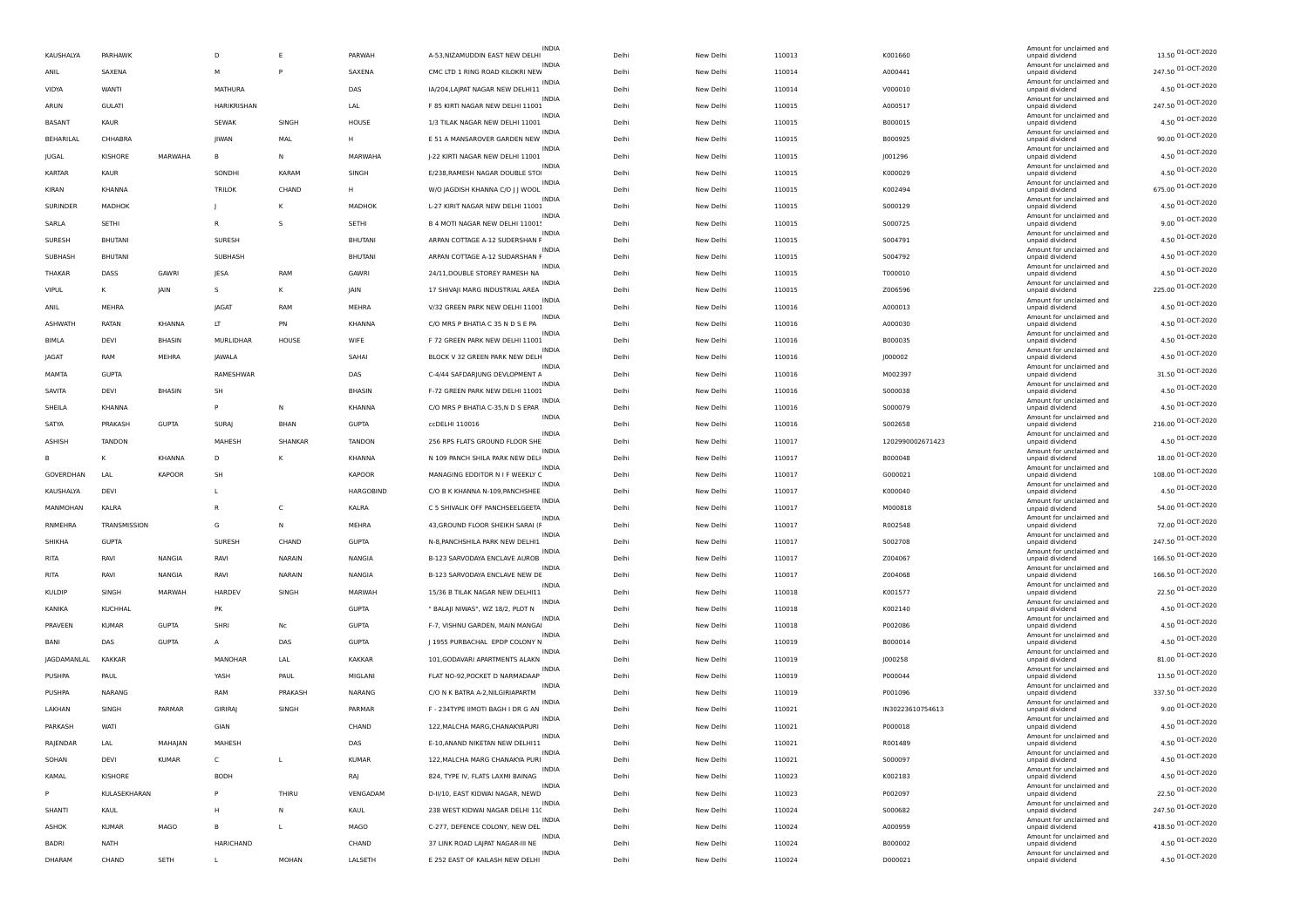| KANWAL          | MEHRA           |                | RADHA         | KISHAN        | MEHRA         | INDIA<br>37, LINK ROAD LAJPAT NAGAR III NE        | Delh        | New Delhi | 110024 | K000027          | Amount for unclaimed and<br>unpaid dividend | 4.50 01-OCT-2020    |
|-----------------|-----------------|----------------|---------------|---------------|---------------|---------------------------------------------------|-------------|-----------|--------|------------------|---------------------------------------------|---------------------|
| PURSHOTTAM      | DASS            | SETH           | <b>ISHWAR</b> |               | DAS           | <b>INDIA</b><br>C-194, DEFENCE COLONY NEW DELH    | Delh        | New Delhi | 110024 | P000035          | Amount for unclaimed and<br>unpaid dividend | 342.00 01-OCT-2020  |
| PURSHOTTAM      | DASS            | SETH           | <b>ISHWAR</b> |               | DAS           | <b>INDIA</b><br>C-194, DEFENCE COLONY NEW DELH    | Delh        | New Delhi | 110024 | P000251          | Amount for unclaimed and<br>unpaid dividend | 99.00 01-OCT-2020   |
| RANJIT          | <b>KUMAR</b>    | BHATIA         | GPCAPT        | KL            | BHATIA        | <b>INDIA</b><br>C-389, DEFENCE COLONY NEW DELH    | Delhi       | New Delhi | 110024 | R000061          | Amount for unclaimed and<br>unpaid dividend | 4.50 01-OCT-2020    |
| SHASHI          | <b>NASH</b>     |                | JOHN          |               | <b>NASH</b>   | <b>INDIA</b><br>37, LINK ROAD LAJPAT NAGAR III NE | Delh        | New Delhi | 110024 | S000074          | Amount for unclaimed and<br>unpaid dividend | 4.50 01-OCT-2020    |
| <b>USHA</b>     | AHUIA           |                | N             | к             | AHUJA         | <b>INDIA</b><br>D-5, AMAR COLONY NEW DELHI 1100   | Delh        | New Delhi | 110024 | U000423          | Amount for unclaimed and<br>unpaid dividend | 247.50 01-OCT-2020  |
| A               | Ν               | HARJAI         | L             | DEWAN         | CHANDHARJAI   | <b>INDIA</b><br>R 39 RAJOURI GARDEN NEW DELHI1    | Delh        | New Delhi | 110027 | A000036          | Amount for unclaimed and<br>unpaid dividend | 4.50 01-OCT-2020    |
| CHUNILAL        | <b>TONDON</b>   |                | L             | DAMODAR       | DASTANDON     | <b>INDIA</b><br>A 28/A RAJOURI GARDEN NEW DELH    | Delhi       | New Delhi | 110027 | C000017          | Amount for unclaimed and<br>unpaid dividend | 4.50 01-OCT-2020    |
| DINESH          | KOHLI           |                | s             | N             | KOHLI         | INDIA<br>1/184 SUBHASH NAGAR NEW DELHI            | Delhi       | New Delhi | 110027 | D001102          | Amount for unclaimed and<br>unpaid dividend | 4.50 01-OCT-2020    |
| н               |                 | RISHI          | PT            | PURAN         | CHAND         | <b>INDIA</b><br>B-5/2, RAJOURI GARDEN NEW DELHIJ  | Delh        | New Delhi | 110027 | H000022          | Amount for unclaimed and<br>unpaid dividend | 4.50 01-OCT-2020    |
| <b>MOHINI</b>   | JETLY           |                | SHIVA         |               | NAND          | INDIA<br>F-128, RAJOURI GARDEN NEW DELHI          | Delh        | New Delhi | 110027 | M000037          | Amount for unclaimed and<br>unpaid dividend | 4.50 01-OCT-2020    |
| <b>BEANT</b>    | SETHI           |                | <b>INDER</b>  | SINGH         | SETHI         | <b>INDIA</b><br>D 16/1 NARAINA COLONY NEW DELH    | Delh        | New Delhi | 110028 | B000017          | Amount for unclaimed and<br>unpaid dividend | 4.50 01-OCT-2020    |
| RAJESHWAR       | <b>KUMAR</b>    | <b>KAPUR</b>   | D             | <b>B</b>      | <b>KAPUR</b>  | INDIA<br>Z-20, LOHA MANDI NARAINA NEW DE          | Delh        | New Delhi | 110028 | R000023          | Amount for unclaimed and<br>unpaid dividend | 49.50 01-OCT-2020   |
| RITU            | JAIN            |                | SH            |               | JAIN          | INDIA<br>A-1/108 SAFDARJUNG ENCLAVE NEW           | Delhi       | New Delhi | 110029 | R002691          | Amount for unclaimed and<br>unpaid dividend | 9.00 01-OCT-2020    |
| SANJIV          | <b>BAKSHI</b>   |                | SHIV          | PRAKASH       | BAKSHI        | <b>INDIA</b><br>B-2/35 SAFDARJANG ENCLAVE NEWE    | Delhi       | New Delhi | 110029 | Z004405          | Amount for unclaimed and<br>unpaid dividend | 67.50 01-OCT-2020   |
| MADHU           | KHANNA          |                | H             | L             | KHANNA        | INDIA<br>HARI BHARI FARM P O SAWAN PUBL           | Delh        | New Delhi | 110030 | M000009          | Amount for unclaimed and                    | 562.50 01-OCT-2020  |
|                 |                 |                | AMIR          |               |               | <b>INDIA</b>                                      |             |           |        |                  | unpaid dividend<br>Amount for unclaimed and | 4.50 01-OCT-2020    |
| MUNI            | RAJ             |                |               |               | SINGH         | C/O MR KUNJ RAJ SHARMA 422/3MEH<br><b>INDIA</b>   | Delh        | New Delhi | 110030 | M000042          | unpaid dividend<br>Amount for unclaimed and | 13.50 01-OCT-2020   |
| <b>GIRDHARI</b> | LAL             | AGGARWAL       | <b>SH</b>     | <b>SL</b>     | AGGARWAL      | HOUS NO 1X-6101 DEV LOK GALIGA<br>INDIA           | Delh        | New Delhi | 110031 | 0005762          | unpaid dividend<br>Amount for unclaimed and | 292.50 01-OCT-2020  |
| SANGEETA        | DALMIA          |                | SUSHII        |               | DALMIA        | A-2 HANS APARTMENTOPP-EAST AR<br><b>INDIA</b>     | Delhi       | New Delhi | 110032 | IN30011810764033 | unpaid dividend<br>Amount for unclaimed and | 40.50 01-OCT-2020   |
| HARI            | RAM             | <b>KHANNA</b>  | L             | <b>KIRPA</b>  | RAMKHANNA     | D-7, NAVIN SHAHDRA DELHI 110032<br>INDIA          | Delh        | New Delhi | 110032 | H001080          | unpaid dividend<br>Amount for unclaimed and | 180.00 01-OCT-2020  |
| KAUSALYA        | KHANNA          |                | HARIRAM       |               | KHANNA        | D-7 NAVIN SAHADRA DELHI 110032<br><b>INDIA</b>    | Delh        | New Delhi | 110032 | K001333          | unpaid dividend<br>Amount for unclaimed and | 4.50 01-OCT-2020    |
| S.              | R               | <b>MULLICK</b> | NARAIN        |               | DASS          | A/197,  HILMIL COLONY, SHAHDARADI<br>INDIA        | Delh        | New Delhi | 110032 | S000004          | unpaid dividend<br>Amount for unclaimed and | 4.50 01-OCT-2020    |
| ARUN            | <b>KUMAR</b>    | ARORA          | <b>SH</b>     | GC            | ARORA         | D-53, RANA PRATAP ROAD, ADARSHN<br>INDIA          | Delh        | New Delhi | 110033 | 1201911000019934 | unpaid dividend<br>Amount for unclaimed and |                     |
| DESH            | BANDHU          | <b>GUPTA</b>   | М             | C             | <b>GUPTA</b>  | GH 14/177 P.V. NEW DELHI 110087<br><b>INDIA</b>   | Delhi       | New Delhi | 110087 | 1201911000020646 | unpaid dividend<br>Amount for unclaimed and | 9.00 01-OCT-2020    |
| ARUN            | <b>KUMAR</b>    | ARORA          | SH            | GC            | ARORA         | D-53, RANA PRATAP ROAD, ADARSHN<br><b>INDIA</b>   | Delh        | New Delhi | 110033 | 1201911000028892 | unpaid dividend<br>Amount for unclaimed and | 4.50 01-OCT-2020    |
| <b>DEVENDER</b> | SHRIDHAR        |                | DR            | PREM          | CHANDSHRIDHAR | E-36 RANJEET SINGH ROAD ADARSH<br><b>INDIA</b>    | Delh        | New Delhi | 110033 | 1203350001402741 | unpaid dividend<br>Amount for unclaimed and | 4.50 01-OCT-2020    |
| RENU            | ARORA           |                | <b>KUMAR</b>  |               | ARORA         | D -53 RANA PRATAP ROAD ADARSHN<br><b>INDIA</b>    | Delh        | New Delhi | 110033 | 0005377          | unpaid dividend<br>Amount for unclaimed and | 9.00 01-OCT-2020    |
| RENU            | ARORA           |                | <b>KUMAR</b>  |               | ARORA         | D-53 RANA PRATAP RD ADARSHNAG/<br><b>INDIA</b>    | Delh        | New Delhi | 110033 | 0005542          | unpaid dividend<br>Amount for unclaimed and | 4.50 01-OCT-2020    |
| RENU            | ARORA           |                | SH            |               | ARORA         | D-53 RANA PRATAP RD ADARSHNAG/<br><b>INDIA</b>    | Delhi       | New Delhi | 110033 | 0005543          | unpaid dividend<br>Amount for unclaimed and | 4.50 01-OCT-2020    |
| RENU            | ARORA           |                | KUMAR         |               | ARORA         | D-53 RANA PRATAP RD ADARSHNAG/<br>INDIA           | Delhi       | New Delhi | 110033 | 0005544          | unpaid dividend<br>Amount for unclaimed and | 4.50 01-OCT-2020    |
| ARUN            | <b>KUMAR</b>    | ARORA          | <b>KUMAR</b>  |               | ARORA         | D-53 RANA PRATAP RD ADARSHNAG/<br>INDIA           | Delh        | New Delhi | 110033 | 0005545          | unpaid dividend<br>Amount for unclaimed and | 4.50 01-OCT-2020    |
| ARUN            | <b>KUMAR</b>    | ARORA          | <b>KUMAR</b>  |               | ARORA         | D-53 RANA PRATAP RD ADARSHNAG/<br><b>INDIA</b>    | Delh        | New Delhi | 110033 | 0005546          | unpaid dividend<br>Amount for unclaimed and | 4.50 01-OCT-2020    |
| ARUN            | <b>KUMAR</b>    | ARORA          | <b>KUMAR</b>  |               | ARORA         | D-53 RANA PRATAP RD ADARSHNAG/<br>INDIA           | Delh        | New Delhi | 110033 | 0005547          | unpaid dividend<br>Amount for unclaimed and | 4.50 01-OCT-2020    |
| SHIKHA          | BHARDWAJ        |                | SH            | SP            | SHARMA        | D-113 MCD COLONY AZADPUR DELH<br><b>INDIA</b>     | Delhi       | New Delhi | 110033 | 0005728          | unpaid dividend<br>Amount for unclaimed and | 4.50 01-OCT-2020    |
| PRADEEP         | <b>KUMAR</b>    | JAIN           | <b>SH</b>     | MP            | JAIN          | 36, SURAJ NAGAR AZADPUR DELHI1<br><b>INDIA</b>    | Delh        | New Delhi | 110033 | 0005882          | unpaid dividend<br>Amount for unclaimed and | 40.50 01-OCT-2020   |
| ARUN            | <b>KUMAR</b>    | <b>JAIN</b>    | MAHANDER      | PRASHAD       | <b>IAIN</b>   | 36, SURAJ NAGAR AZADPUR DELHI11<br><b>INDIA</b>   | Delh        | New Delhi | 110033 | A002029          | unpaid dividend<br>Amount for unclaimed and | 54.00 01-OCT-2020   |
| ANUPAM          | <b>GUPTA</b>    |                | OM            | PARKASH       | <b>GUPTA</b>  | B-80 A, STREET NO. 1 MAJLIS PARKDE                | Delh        | New Delhi | 110033 | A002559          | unpaid dividend                             | $9.00\,01-OCT-2020$ |
| <b>BALWANT</b>  | KAUR            |                | P             | L             | REKHY         | INDIA<br>120 A GUJRAWALA TOWN DELHI 110           | Delh        | New Delhi | 110033 | B001092          | Amount for unclaimed and<br>unpaid dividend | 4.50 01-OCT-2020    |
| DESH            | BANDHU          | <b>GUPTA</b>   | LAHARI        |               | MAL           | <b>INDIA</b><br>B-80A STREET NO 1 MAJLIS PARKDEL  | Delhi       | New Delhi | 110033 | D000771          | Amount for unclaimed and<br>unpaid dividend | 112.50 01-OCT-2020  |
| INDRA           | REKHY           |                | P             | L             | REKHY         | <b>INDIA</b><br>A-120, GUIRANWALA TOWN DELHI11    | Delh        | New Delhi | 110033 | 1000539          | Amount for unclaimed and<br>unpaid dividend | 4.50 01-OCT-2020    |
| MANU            | SHARMA          |                | SH            |               | SHARMA        | D-113 MCD COLONY AZADPUR DELH                     | Delhi       | New Delhi | 110033 | M002764          | Amount for unclaimed and<br>unpaid dividend | 4.50 01-OCT-2020    |
| MOHINI          | SHARMA          |                | $H$           |               | SHARMA        | <b>INDIA</b><br>D-113, MCH COLONY AZADPUR DELH    | Delhi       | New Delhi | 110033 | M002765          | Amount for unclaimed and<br>unpaid div      | 4.50 01-OCT-2020    |
| MANISH          | <b>BHARDWAJ</b> |                | SH            |               | SHARMA        | INDIA<br>D-113, MCD COLONY AZADPUR DELI           | Delhi       | New Delhi | 110033 | M002766          | Amount for unclaimed and<br>unpaid dividend | 4.50 01-OCT-2020    |
| NIRMAL          | <b>GUPTA</b>    |                | RAJENDER      |               | KUMAR         | B-80A, ST. NO.I, MAJLIS PARK DELHI1               | Delhi       | New Delhi | 110033 | N001635          | Amount for unclaimed and<br>unpaid dividend | 22.50 01-OCT-2020   |
| NIRMALA         | <b>GUPTA</b>    |                | OM            | PARKASH       | <b>GUPTA</b>  | INDIA<br>B-80A, ST.NO.I, MAJLIS PARK, DELHI       | Delhi       | New Delhi | 110033 | N001784          | Amount for unclaimed and<br>unpaid dividend | 90.00 01-OCT-2020   |
| OM              | PARKASH         | <b>GUPTA</b>   | DESH          | <b>BANDHU</b> | <b>GUPTA</b>  | <b>INDIA</b><br>B-80A, STREET NO.I MAJLIS PARKDEL | Delhi       | New Delhi | 110033 | 0000488          | Amount for unclaimed and<br>unpaid dividend | 4.50 01-OCT-2020    |
| PRADEEP         | <b>KUMAR</b>    | JAIN           | SH            |               | JAIN          | INDIA<br>402, MUKTI CHAMBERS 4, CLIVE RO          | West Bengal | Kolkata   | 700001 | P001823          | Amount for unclaimed and<br>unpaid dividend | 4.50 01-OCT-2020    |
| RITA            | JAIN            |                | ARUN          | <b>KUMAR</b>  | JAIN          | INDIA<br>36, SURAJ NAGAR AZAD PUR DELHI1          | Delh        | New Delhi | 110033 | R002435          | Amount for unclaimed and<br>unpaid dividend | 22.50 01-OCT-2020   |
| SWATI           | SHARMA          |                | SH            |               | SHARMA        | D-113. MUNICIPAL FLATS AZADPURD                   | Delhi       | New Delhi | 110033 | S004783          | Amount for unclaimed and<br>unpaid dividend | 4.50 01-OCT-2020    |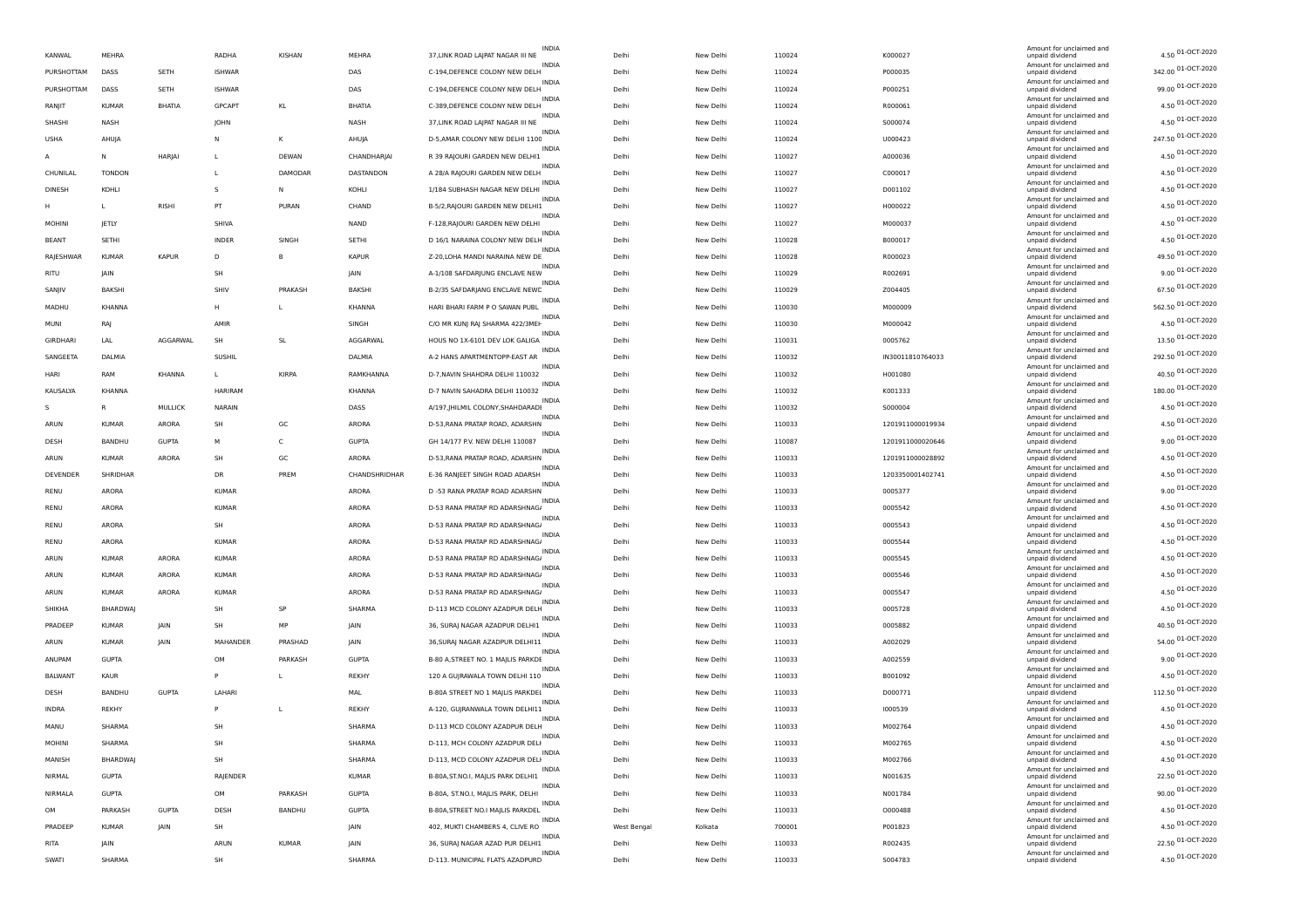|               |                |               |               |                |                 |                                                 |       |           |        |                  | Amount for unclaimed and                    |                    |
|---------------|----------------|---------------|---------------|----------------|-----------------|-------------------------------------------------|-------|-----------|--------|------------------|---------------------------------------------|--------------------|
| RAJESHWAR     | <b>KUMAR</b>   | <b>KAPUR</b>  | D             | В              | <b>KAPUR</b>    | <b>INDIA</b><br>Z-20, LOHA MANDI NARAINA NEW DE | Delhi | New Delhi | 110028 | 0005343          | unpaid dividend                             | 22.50 01-OCT-2020  |
| ASHA          | <b>KAPOOR</b>  |               | $\mathsf R$   | К              | <b>KAPUR</b>    | D 32 PUSHPANJALI ENCALVE PITAMP                 | Delhi | New Delhi | 110034 | A000028          | Amount for unclaimed and<br>unpaid dividend | 4.50 01-OCT-2020   |
| HARISH        | CHANDRA        | GARG          | L             | TARA           | CHAND           | 201, SANDESH VIHAR, P&T COLONYD                 | Delhi | New Delhi | 110034 | H000016          | Amount for unclaimed and<br>unpaid dividend | 72.00 01-OCT-2020  |
| RAM           | PIARI          |               | KHAZAN        | CHAND          | RETD            | <b>INDIA</b><br>D-116, UNIVERSITY CAMPUS, KURUK | Delhi | New Delhi | 110034 | R003001          | Amount for unclaimed and<br>unpaid dividend | 94.50 01-OCT-2020  |
| KRISHNA       | <b>KUMARI</b>  | <b>KAPUR</b>  | RAGHUNATH     |                | <b>KAPUR</b>    | <b>INDIA</b><br>B-2/36A LAWRANCE ROAD DELHI 11  | Delhi | New Delhi | 110035 | K000055          | Amount for unclaimed and<br>unpaid dividend | 13.50 01-OCT-2020  |
| <b>RUMI</b>   | <b>KAPUR</b>   |               | LATE          | RAGHUNATH      | <b>KAPUR</b>    | <b>INDIA</b><br>B-2/36-A LAWRANCE ROAD DELHI11  | Delhi | New Delhi | 110035 | R000077          | Amount for unclaimed and<br>unpaid dividend | 13.50 01-OCT-2020  |
| SUDHA         | AHUJA          |               | RAMESH        |                | AHUJA           | <b>INDIA</b><br>FLAT NO 6457 SECTOR B/9 VASANTK | Delhi | New Delhi | 110037 | Z004341          | Amount for unclaimed and<br>unpaid dividend | 135.00 01-OCT-2020 |
|               |                |               |               |                |                 |                                                 |       |           |        |                  | Amount for unclaimed and                    | 4.50 01-OCT-2020   |
| <b>MOHINI</b> | SHARMA         |               | SH            | PK             | SHARMA          | D 113 MCD COLONY AZADPUR DELH<br><b>INDIA</b>   | Delhi | New Delhi | 110038 | 0005492          | unpaid dividend<br>Amount for unclaimed and | 22.50 01-OCT-2020  |
| HARISH        | <b>KUMAR</b>   | GARG          | κ             | B              | GARG            | R-691, GALI NO. 4 SWATANTAR NAG<br>INDIA        | Delhi | New Delhi | 110040 | H001105          | unpaid dividend<br>Amount for unclaimed and | 22.50 01-OCT-2020  |
| SUNITA        | GARG           |               | <b>HARISH</b> | <b>KUMAR</b>   | GARG            | C/O HARISH KUMAR GARG, R-691, G<br><b>INDIA</b> | Delhi | New Delhi | 110040 | S003499          | unpaid dividend<br>Amount for unclaimed and |                    |
| SADHANA       | GAUR           |               | BALKRISHNA    |                | GAUR            | D - 879 PHASE - II OPP. LOKESHCI<br>INDIA       | Delhi | New Delhi | 110041 | 0006155          | unpaid dividend<br>Amount for unclaimed and | 4.50 01-OCT-2020   |
| VIMLA         |                |               | VIJAY         | YADAV          | н               | 207 SAMAYPUR DELHI 110042<br><b>INDIA</b>       | Delhi | New Delhi | 110042 | V001093          | unpaid dividend<br>Amount for unclaimed and | 706.50 01-OCT-2020 |
| PEEYUSH       | <b>KUMAF</b>   | SINGH         | SH            | R              | C               | WZ 122A GALI NO 3 SADH NAGAR I<br><b>INDIA</b>  | Delhi | New Delhi | 110045 | 0005378          | unpaid dividend<br>Amount for unclaimed and | 4.50 01-OCT-2020   |
| PRABHAWATI    | SINGH          |               | RAM           | CHANDRA        | SINGH           | WZ 122 A GALI NO 3 SADH NAGAR                   | Delhi | New Delhi | 110045 | 0005854          | unpaid dividend                             | 4.50 01-OCT-2020   |
| RAM           | CHANDRA        | SINGH         | GANGA         | RAM            | SINGH           | INDIA<br>WZ 122 A GALI NO 3 SADH NAGAR F        | Delhi | New Delhi | 110045 | 0005855          | Amount for unclaimed and<br>unpaid dividend | 4.50 01-OCT-2020   |
| RAM           | CHANDRA        | SINGH         | GANGA         | RAM            | SINGH           | <b>INDIA</b><br>WZ 122 A GALI NO 3 SADH NAGAR F | Delhi | New Delhi | 110045 | 0005877          | Amount for unclaimed and<br>unpaid dividend | 4.50 01-OCT-2020   |
| PRABHAWATI    | SINGH          |               | RAM           | CHANDRA        | SINGH           | <b>INDIA</b><br>WZ 122 A GALI NO 3 SADH NAGAR   | Delhi | New Delhi | 110045 | 0005878          | Amount for unclaimed and<br>unpaid dividend | 4.50 01-OCT-2020   |
| PEEYUSH       | <b>KUMAR</b>   | SINGH         | SH            | RC             | SINGH           | INDIA<br>WZ 122A GALI NO 3 NEAR PALAM R         | Delhi | New Delhi | 110045 | 0006040          | Amount for unclaimed and<br>unpaid dividend | 4.50 01-OCT-2020   |
| PEEYUSH       | <b>KUMAF</b>   | SINGH         | SH            | $\mathsf{R}$   | Ċ               | <b>INDIA</b><br>WZ 122A GALI NO 3 NEAR PALAM R  | Delhi | New Delhi | 110045 | 0006041          | Amount for unclaimed and<br>unpaid dividend | 4.50 01-OCT-2020   |
| GAURAV        | <b>KUMAR</b>   | SINGH         | SH            | R              | C               | <b>INDIA</b><br>WZ 122A GALI NO 3 NEAR PALAM R  | Delhi | New Delhi | 110045 | 0006042          | Amount for unclaimed and<br>unpaid dividend | 4.50 01-OCT-2020   |
| GAURAV        | <b>KUMAF</b>   | SINGH         | SH            | R              | C               | <b>INDIA</b><br>WZ 122A GALI NO 3 NEAR PALAM R  | Delhi | New Delhi | 110045 | 0006043          | Amount for unclaimed and<br>unpaid dividend | 4.50 01-OCT-2020   |
| GAURAV        | <b>KUMAR</b>   | SINGH         | SH            | $\mathsf{R}$   | c               | <b>INDIA</b><br>WZ-122A, GALI NO-3, SADH NAGAR- | Delhi | New Delhi | 110045 | 0006044          | Amount for unclaimed and<br>unpaid dividend | 4.50 01-OCT-2020   |
|               |                |               | SH            | R              | c               | INDIA<br>WZ 122A GALI NO 3 NEAR PALAM R         |       |           |        |                  | Amount for unclaimed and                    | 4.50 01-OCT-2020   |
| GAURAV        | KUMAR          | SINGH         |               |                |                 | <b>INDIA</b>                                    | Delhi | New Delhi | 110045 | 0006058          | unpaid dividend<br>Amount for unclaimed and | 4.50 01-OCT-2020   |
| PEEYUSH       | <b>KUMAF</b>   | SINGH         | SH            | R              | C               | WZ-122A, GALI NO-3, SADH NAGAR-<br>INDIA        | Delhi | New Delhi | 110045 | 0006059          | unpaid dividend<br>Amount for unclaimed and | 220.50 01-OCT-2020 |
| DEEPAK        | <b>NANDA</b>   |               | A             | L              | NANDA           | H NO M-32 GREATER KAILASH PART<br><b>INDIA</b>  | Delhi | New Delhi | 110048 | D001091          | unpaid dividend<br>Amount for unclaimed and |                    |
| GITA          | BHANDARI       |               | <b>BRIJ</b>   |                | <b>BHANDARI</b> | C6, GREATER KAILASH ENCLAVE-1 N<br>INDIA        | Delhi | New Delhi | 110048 | G001023          | unpaid dividend<br>Amount for unclaimed and | 22.50 01-OCT-2020  |
| <b>INDRA</b>  | NANDA          |               | М             | L              | <b>NANDA</b>    | N-238, GREATER KAILASH 1 NEW DEI<br>INDIA       | Delhi | New Delhi | 110048 | 1000489          | unpaid dividend<br>Amount for unclaimed and | 135.00 01-OCT-2020 |
| KAMLA         | MALHOTRA       |               | D             | N              | MALHOTRA        | D-22, GREATER KAILASH ENCLAVE NO<br>INDIA       | Delhi | New Delhi | 110048 | K000013          | unpaid dividend<br>Amount for unclaimed and | 4.50 01-OCT-2020   |
| MANOHAR       | LAL            | AHUJA         | <b>THAKAF</b> | DAS            | AHUJA           | S-479, GREATER KAILASH, PART-II, N              | Delhi | New Delhi | 110048 | M001297          | unpaid dividend                             | 504.00 01-OCT-2020 |
| NIRMAL        | CHAND          | SHARMA        | $\mathsf{R}$  | В              | NARAIN          | INDIA<br>C/O MRS S.P.PUNJ B-20, GREATERKAI      | Delhi | New Delhi | 110048 | N000258          | Amount for unclaimed and<br>unpaid dividend | 112.50 01-OCT-2020 |
| SANTA         | DEVI           |               | <b>DIWAN</b>  | CHAND          | KHANNA          | INDIA<br>B-3, SOUTH EXTN PART-I NEW DELHI       | Delhi | New Delhi | 110048 | S000013          | Amount for unclaimed and<br>unpaid dividend | 4.50 01-OCT-2020   |
| SHEILA        | <b>AMARIIT</b> | SINGH         | <b>AMARII</b> | SINGH          | HOUSE           | INDIA<br>B- 267A, GREATER KAILASH - I NEW       | Delhi | New Delhi | 110048 | S002269          | Amount for unclaimed and<br>unpaid dividend | 675.00 01-OCT-2020 |
| TOPAN         | RAM            | SATIJA        | κ             | R              | SATIJA          | H/17, KAILASH COLONY NEW DELHI1                 | Delhi | New Delhi | 110048 | T000487          | Amount for unclaimed and<br>unpaid dividend | 81.00 01-OCT-2020  |
| VED           | KUMARI         | <b>KHANNA</b> | R             | P              | <b>KHANNA</b>   | <b>INDIA</b><br>W 133 GREATER KAILASH I NEW DEL | Delhi | New Delhi | 110048 | V001439          | Amount for unclaimed and<br>unpaid dividend | 13.50 01-OCT-2020  |
| GOVIND        | <b>KUMARI</b>  | YAMDAGNI      | B             | s              | YAMDAGNI        | INDIA<br>D-20, SOUTH EXTENSION PART II NE       | Delhi | New Delhi | 110049 | G000739          | Amount for unclaimed and<br>unpaid dividend | 261.00 01-OCT-2020 |
| MALTI         | NEHRU          |               | <b>ASHOK</b>  |                | <b>NEHRU</b>    | <b>INDIA</b><br>9, ANAND LOK, NEW DELHI 110049  | Delhi | New Delhi | 110049 | M002327          | Amount for unclaimed and<br>unpaid dividend | 922.50 01-OCT-2020 |
| PUSHPA        | <b>DUGGAL</b>  |               | RAVINDER      | <b>BHUSHAN</b> | DUGGAL          | INDIA<br>37,D D A FLATS, USUF SARAI NEWDE       | Delhi | New Delhi | 110049 | P000039          | Amount for unclaimed and<br>unpaid dividend | 4.50 01-OCT-2020   |
| UMA           | AGARWAL        |               | B             | В              | AGARWAL         | INDIA<br>B-47, SOUTH EXTN 1 NEW DELHI 110       | Delhi | New Delhi | 110049 | U000611          | Amount for unclaimed and                    | 504.00 01-OCT-2020 |
|               |                |               |               |                |                 | <b>INDIA</b>                                    |       |           |        |                  | unpaid dividend<br>Amount for unclaimed and | 81.00 01-OCT-2020  |
| <b>NAGIN</b>  | CHAND          | HANDA         | GANDA         |                | RAM             | 72, RADHE SHYAM PARK PARWANA R<br><b>INDIA</b>  | Delhi | New Delhi | 110051 | N000002          | unpaid dividend<br>Amount for unclaimed and | 81.00 01-OCT-2020  |
| NAGIN         | CHAND          | HANDA         | GANDA         |                | RAM             | 72, RADHE SHYAM PARK PARWANA R<br><b>INDIA</b>  | Delhi | New Delhi | 110051 | N000003          | unpaid dividend<br>Amount for unclaimed and |                    |
| NEENA         | MEHRA          |               | SATISH        |                | <b>MEHRA</b>    | V-5, HANS APARTMENTS ARJUN NAGA<br>INDIA        | Delhi | New Delhi | 110051 | N000016          | unpaid dividend<br>Amount for unclaimed and | 13.50 01-OCT-2020  |
| PREM          | CHAND          | MANGLA        | <b>DWARKA</b> |                | PARSHAD         | E-6/10, LAJPAT RAI CHOWK, KRISHAN               | Delhi | New Delhi | 110051 | P002190          | unpaid dividend<br>Amount for unclaimed and | 900.00 01-OCT-2020 |
| RENU          | MANGLA         |               | PREM          | CHAND          | MANGLA          | E-6/10 LAJPAT RAI CHOWK, KRISHAN<br>INDIA       | Delhi | New Delhi | 110051 | R002742          | unpaid dividend<br>Amount for unclaimed and | 900.00 01-OCT-2020 |
| SATISH        | MEHRA          |               | $\mathsf{R}$  | N              | MEHRA           | V-5 HANS APPARTMENTS ARJUN NAG                  | Delhi | New Delhi | 110051 | 5000031          | unpaid dividend                             | 13.50 01-OCT-2020  |
| SHIV          | DEVI           | SACHDEVA      | RAM           | LABHAYA        | T.              | INDIA<br>B-6/24 KRISHAN NAGAR DELHI 1100        | Delhi | New Delhi | 110051 | S000084          | Amount for unclaimed and<br>unpaid dividend | 4.50 01-OCT-2020   |
| SURENDER      | <b>KUMAR</b>   |               | DB            |                | <b>GUPTA</b>    | INDIA<br>B-80A, ST. NO.I, MAJLIS PARK, DELHI    | Delhi | New Delhi | 110033 | IN30020610366951 | Amount for unclaimed and<br>unpaid dividend | 337.50 01-OCT-2020 |
| RAJENDRA      | <b>KUMAR</b>   | AGARWAL       | HARI          | RAM            | AGARWAL         | <b>INDIA</b><br>C/O HARYANA TRADING COMPANY 2.  | Delhi | New Delhi | 110006 | IN30142810006199 | Amount for unclaimed and<br>unpaid dividend | 9.00 01-OCT-2020   |
| <b>BHARAT</b> | <b>KUMAR</b>   | CHATURVEDI    | HEM           | RAJ            | CHATURVEDI      | K D 32 A DDA FLATS ASHOK VIHARD                 | Delhi | New Delhi | 110052 | B000254          | Amount for unclaimed and<br>unpaid dividend | 225.00 01-OCT-2020 |
| NARAIN        | DAS            | KAPOOR        | R             | D              | <b>KAPOOR</b>   | INDIA<br>B-222, ASHOK VIHAR DELHI 110052        | Delhi | New Delhi | 110052 | N000480          | Amount for unclaimed and<br>unpaid dividend | 81.00 01-OCT-2020  |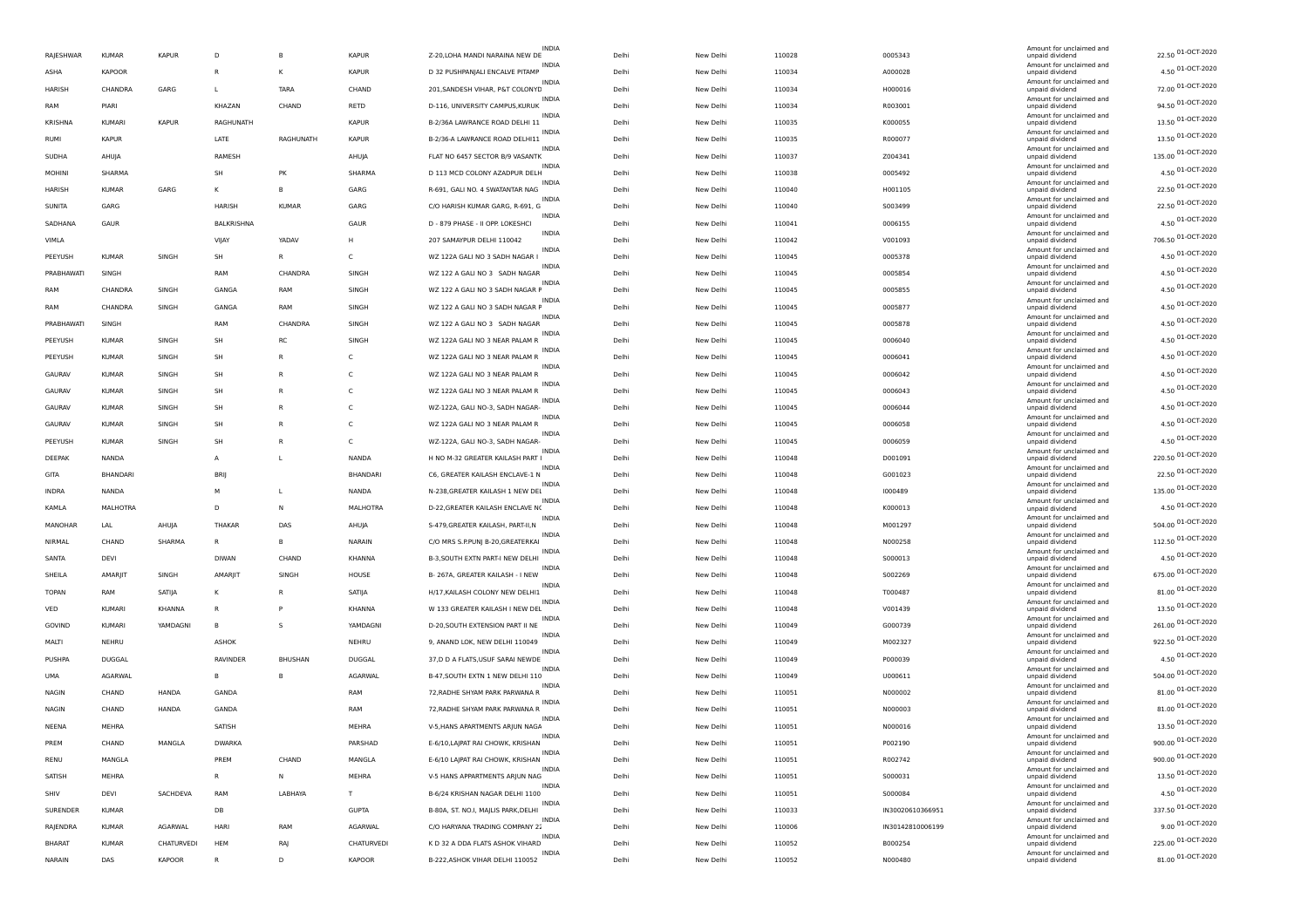|                 |               |               |                  |               |               |                                                                    |               |           |        |                  | Amount for unclaimed and                    |                    |
|-----------------|---------------|---------------|------------------|---------------|---------------|--------------------------------------------------------------------|---------------|-----------|--------|------------------|---------------------------------------------|--------------------|
| REKHA           | <b>JAIN</b>   |               | <b>BIJANDER</b>  |               | JAIN          | <b>INDIA</b><br>A-15, SATYAWATI, NAGAR, BEHINDLA)                  | Delh          | New Delhi | 110052 | R002759          | unpaid dividend                             | 9.00 01-OCT-2020   |
| SUDARSHAN       | BHATIA        |               | Υ                | P             | BHATIA        | M.I.G.FLAT NO. 16-A, BLOCKNO.KC,                                   | Delhi         | New Delhi | 110052 | S002494          | Amount for unclaimed and<br>unpaid dividend | 4.50 01-OCT-2020   |
| VINAY           | <b>KUMAR</b>  | RASTOGI       | LT               | SHRI          | DEVI          | <b>INDIA</b><br>C-2/82 YAMUNA VIHAR DELHI 11005                    | Delhi         | New Delhi | 110053 | 0006167          | Amount for unclaimed and<br>unpaid dividend | 9.00 01-OCT-2020   |
| VEENU           | <b>RASTOG</b> |               | SHRI             | VINAY         | <b>KUMAR</b>  | <b>INDIA</b><br>C-2/82 YAMUNA VIHAR DELHI 11005                    | Delh          | New Delhi | 110053 | 0006168          | Amount for unclaimed and<br>unpaid dividend | 9.00 01-OCT-2020   |
| VINAY           | <b>KUMAR</b>  | RASTOGI       | LATE             | SHRI          | DEVI          | <b>INDIA</b><br>C-2/82 YAMUNA VIHAR DELHI 11005                    | Delhi         | New Delhi | 110053 | 0006169          | Amount for unclaimed and<br>unpaid dividend | 9.00 01-OCT-2020   |
| IAI             | <b>KUMAR</b>  | SHARMA        | JAI              | <b>KUMAR</b>  | SHARMA        | INDIA<br>V-440, HOSPITAL STREET ARVINDNA                           | Delh          | New Delhi | 110053 | J001596          | Amount for unclaimed and<br>unpaid dividend | 4.50 01-OCT-2020   |
| <b>UMA</b>      | SHANKAR       | SHARMA        | SONPAL           |               | SHARMA        | INDIA<br>C-11/65, YAMUNA VIHAR DELHI 1100                          | Delhi         | New Delhi | 110053 | U000424          | Amount for unclaimed and<br>unpaid dividend | 418.50 01-OCT-2020 |
| IAI             | KUMAR         | SHARMA        | C                | к             | SHARMA        | <b>INDIA</b><br>V-444 HOSPITAL STREET ARVIND N                     | Delh          | New Delhi | 110053 | Z004499          | Amount for unclaimed and<br>unpaid dividend | 9.00 01-OCT-2020   |
| IAI             | <b>KUMAR</b>  | SHARMA        | C                | К             | SHARMA        | <b>INDIA</b><br>V-444 HOSPITAL STREET ARVIND N                     | Delh          | New Delhi | 110053 | Z004500          | Amount for unclaimed and<br>unpaid dividend | 13.50 01-OCT-2020  |
|                 |               |               |                  |               |               | INDIA                                                              |               |           |        |                  | Amount for unclaimed and                    | 450.00 01-OCT-2020 |
| SHANTA          | <b>IAIN</b>   |               | A                | C             | <b>IAIN</b>   | C/O MR A C JAIN 11-A, COURT ROADE<br><b>INDIA</b>                  | Delh          | New Delhi | 110054 | S000063          | unpaid dividend<br>Amount for unclaimed and | 382.50 01-OCT-2020 |
| JITENDRA        | <b>NATH</b>   | SHARMA        | Ν                | L             | SHARMA        | 1634, MAIN BAZAR PAHAR GANJ NEW<br><b>INDIA</b>                    | Delh          | New Delhi | 110055 | J000839          | unpaid dividend<br>Amount for unclaimed and | 13.50 01-OCT-2020  |
| DEEPAK          | BHANDARI      |               |                  | N             | BHANDARI      | 12 VASANT MARG VASANT VIHAR NE<br><b>INDIA</b>                     | Delhi         | New Delhi | 110057 | D000004          | unpaid dividend<br>Amount for unclaimed and |                    |
| INDER           | KAUR          |               | PARDHAN          |               | SINGH         | A-9A/5, VASANT VIHAR, NEW DELHI1<br>INDIA                          | Delhi         | New Delhi | 110057 | 1000657          | unpaid dividend<br>Amount for unclaimed and | 247.50 01-OCT-2020 |
| KAMLA           | DEVI          | JAIN          | A                | К             | JAIN          | AVTAR HOUSE, C-2/11, VASANT VIH<br><b>INDIA</b>                    | Delh          | New Delhi | 110057 | K000010          | unpaid dividend<br>Amount for unclaimed and | 4.50 01-OCT-2020   |
| KAWALJIT        | SINGH         |               | PARDHAN          |               | SINGH         | A 9A/5 VASANT VIHAR NEW DELHI11<br><b>INDIA</b>                    | Delh          | New Delhi | 110057 | Z006397          | unpaid dividend<br>Amount for unclaimed and | 81.00 01-OCT-2020  |
| BHUPENDRA       | SINGH         | REEN          | s                | <b>ISHWAF</b> | SINGH         | WZ 10 A IIND FLOOR STREET 1SHI<br><b>INDIA</b>                     | Delh          | New Delhi | 110058 | 1302800000000293 | unpaid dividend                             | 4.50 01-OCT-2020   |
| GAGANDEEP       | SINGH         | REEN          | <b>BHUPINDRA</b> |               | SINGH         | WZ 10 A 2ND FLOOR STREET NO 1SI                                    | Delhi         | New Delhi | 110058 | 1302800000000430 | Amount for unclaimed and<br>unpaid dividend | 4.50 01-OCT-2020   |
| RAMANDEEP       | SINGH         | REEN          | SH               | BHUPENDRA     | SINGH         | WZ - 10 A, IIND FLOOR STREET NO                                    | Delhi         | New Delhi | 110058 | IN30020610863558 | Amount for unclaimed and<br>unpaid dividend | 4.50 01-OCT-2020   |
| RAJINDER        | KAUR          | <b>BINDRA</b> | G                | s             | <b>BINDRA</b> | <b>INDIA</b><br>WZ,1462ND FLOORVIRENDER NAGA                       | Delh          | New Delhi | 110058 | IN30072410114645 | Amount for unclaimed and<br>unpaid dividend | 4.50 01-OCT-2020   |
| NAVNEET         | <b>KAUR</b>   | REEN          | <b>BHUPINDRA</b> | SINGH         | REEN          | <b>INDIA</b><br>WZ-10A, STREET NO. 1 SHIVNAGAR,                    | Delh          | New Delhi | 110058 | IN30234910046339 | Amount for unclaimed and<br>unpaid dividend | 9.00 01-OCT-2020   |
| RANBIR          | CHANDER       | <b>VOHRA</b>  | CHANDER          |               | <b>VOHRA</b>  | <b>INDIA</b><br>B-1A/21 A JANAKPURI NEW DELHI11                    | Delh          | New Delhi | 110058 | 0005298          | Amount for unclaimed and<br>unpaid dividend | 4.50 01-OCT-2020   |
| RAMA            | THAKUR        |               | R                | C             | JAIN          | <b>INDIA</b><br>83-A, BHAGWAN MAINPURI 205001                      | Uttar Pradesh | Mainpuri  | 205001 | R000519          | Amount for unclaimed and<br>unpaid dividend | 247.50 01-OCT-2020 |
| SIHRAN          | JEET          | KAUR          | KS               |               | <b>KAMBOJ</b> | <b>INDIA</b><br>A-3/20, JANAK PURI, NEW DELHI1100                  | Delh          | New Delhi | 110058 | S003642          | Amount for unclaimed and<br>unpaid dividend | 337.50 01-OCT-2020 |
| SATISH          | <b>KUMAR</b>  | CHAWLA        | <b>BL</b>        |               | CHAWLA        | <b>INDIA</b><br>RZ-25, JAIN COLONY, PART-III,UTTA                  | Delh          | New Delhi | 110058 | S004020          | Amount for unclaimed and<br>unpaid dividend | 715.50 01-OCT-2020 |
| RAMA            | THAKUR        |               | SANGRAM          | SINGH         | <b>THAKUR</b> | INDIA<br>A1/ 320 JANAKPURI NEW DELHI 1100                          | Delh          | New Delhi | 110058 | Z006347          | Amount for unclaimed and<br>unpaid dividend | 81.00 01-OCT-2020  |
|                 |               | SABHARWAL     | s                | R             | SABHARWAL     | <b>INDIA</b><br>4 B /16 RAJINDER NAGAR NEW DELH                    |               |           |        |                  | Amount for unclaimed and                    | 112.50 01-OCT-2020 |
| PRITHI          | в             | ANAND         | DEVI             |               |               | <b>INDIA</b>                                                       | Delh          | New Delhi | 110060 | B001346          | unpaid dividend<br>Amount for unclaimed and | 4.50 01-OCT-2020   |
|                 | RAJ           |               |                  |               | DAS           | C/O SH S C BHATIA H NO-330, NEWR                                   | Delh          | New Delhi | 110060 | P000031          | unpaid dividend<br>Amount for unclaimed and | 247.50 01-OCT-2020 |
| PREM            | MAGO          |               | в                | L             | MAGO          | J-382, NEW RAJINDER NAGAR NEW D<br><b>INDIA</b>                    | Delhi         | New Delhi | 110060 | P001024          | unpaid dividend<br>Amount for unclaimed and | 4.50 01-OCT-2020   |
| RAJ             | <b>KUMARI</b> | <b>BHATIA</b> | LATE             | DEV           | PRAKASH       | 55/11, OLD RAJINDER NAGAR, NEWD<br>INDIA                           | Delh          | New Delhi | 110060 | R002614          | unpaid dividend<br>Amount for unclaimed and |                    |
| SATYA           | MAGO          |               | B                | L             | MAGO          | J 382, NEW RAJINDER NAGAR NEW D<br><b>INDIA</b>                    | Delh          | New Delhi | 110060 | S001684          | unpaid dividend<br>Amount for unclaimed and | 247.50 01-OCT-2020 |
| MUKESH          | CHANDRA       |               | <b>BS</b>        |               | NEGI          | HOUSE NO. 1093, D.D.A FLATSMADA<br>INDIA                           | Delh          | New Delhi | 110062 | M002365          | unpaid dividend<br>Amount for unclaimed and | 22.50 01-OCT-2020  |
| <b>TOUQVIER</b> | AHMED         |               | SH               |               | AHMED         | C/O DR SYED VAHIDUDIN INSTITUT                                     | Delh          | New Delhi | 110062 | T000587          | unpaid dividend<br>Amount for unclaimed and | 247.50 01-OCT-2020 |
| MATURU          | KAMAKSHI      |               | M                | $\vee$        | RAO           | 93-A MIG DDA A2B PASCHIM VIHAR<br><b>INDIA</b>                     | Delhi         | New Delhi | 110063 | M000543          | unpaid dividend                             | 342.00 01-OCT-2020 |
| PREETI          | SHAH          |               | P                | P             | SHAH          | 69B/A2B, DDA MIG FLATS, PASCHIM                                    | Delh          | New Delhi | 110063 | P001805          | Amount for unclaimed and<br>unpaid dividend | 4.50 01-OCT-2020   |
| SAROJ           |               |               | RAJINDER         | PARSHAD       | HOUSE         | INDIA<br>W/O RAJINDER PARSHAD B-1/19-BFI                           | Delhi         | New Delhi | 110063 | Z006432          | Amount for unclaimed and<br>unpaid dividend | 4.50 01-OCT-2020   |
| <b>KULBIR</b>   | SINGH         |               | CHANAN           |               | SINGH         | INDIA<br>C-114, PHASE II MAYAPURI NEW DELI                         | Delh          | New Delhi | 110064 | K001959          | Amount for unclaimed and<br>unpaid dividend | 337.50 01-OCT-2020 |
| DAVINDER        | PAL           | JUNEJA        | s                | P             | JUNEJA        | <b>INDIA</b><br>20 SANT NAGAR EAST OF KAILASH                      | Delhi         | New Delhi | 110065 | 0005010          | Amount for unclaimed and<br>unpaid dividend | 4.50 01-OCT-2020   |
| MALTI           | NEHRU         |               | <b>SURAJ</b>     |               | NARAIN        | <b>INDIA</b><br>32, FRIENDS COLONY MATHURA ROA                     | Delh          | New Delhi | 110065 | B001068          | Amount for unclaimed and<br>unpaid dividend | 450.00 01-OCT-2020 |
| <b>KRISHNA</b>  | NANDA         |               |                  | B             | NANDA         | <b>INDIA</b><br>C-768 NEW FRIENDS COLONY NEW I                     | Delh          | New Delhi | 110065 | K001308          | Amount for unclaimed and<br>unpaid dividend | 504.00 01-OCT-2020 |
| SUSHIL          | <b>KUMARI</b> |               | D                | $\mathbf{I}$  | CHAND         | INDIA<br>A 62 MOUNT KAILASH S F S FLATSEA                          | Delh          | New Delhi | 110065 | S000672          | Amount for unclaimed and<br>unpaid dividend | 607.50 01-OCT-2020 |
| KAUSHALYA       | <b>DEVI</b>   | KHOSLA        | P                | N             | KHOSLA        | <b>INDIA</b><br>C/O MR. ASHOK NATH KHOSLA, #BB,                    | Delh          | New Delhi | 110067 | K001353          | Amount for unclaimed and<br>unpaid dividend | 18.00 01-OCT-2020  |
|                 |               |               | VED              |               | GOEL          | INDIA                                                              |               |           |        |                  | Amount for unclaimed and                    | 225.00 01-OCT-2020 |
| ANITA           | GOYAL         |               |                  | PRAKASH       | SHARMA        | A 53 BASEMENT LAJPAT NAGAR 2 DE<br>SECTOR D-2/2074 VASANT KUNJ NEV | Delhi         | New Delhi | 110024 | IN30051311743090 | unpaid dividend<br>Amount for unclaimed and | 450.00 01-OCT-2020 |
| INDU            | SHARMA        |               | RAJEEV           |               |               | INDIA                                                              | Delhi         | New Delhi | 110070 | 1000650          | unpaid dividend<br>Amount for unclaimed and | 4.50 01-OCT-2020   |
|                 | L             | CHAWLA        | NA               |               | NA            | SECTOR A POCKET C FLAT NO 351VA<br>INDIA                           | Delhi         | New Delhi | 110070 | K000003          | unpaid dividend<br>Amount for unclaimed and |                    |
| AALIMA          | <b>UMAR</b>   |               | M                | A             | <b>UMAR</b>   | C-3/3140, VASANT KUNJ, NEW DELHI<br>INDIA                          | Delhi         | New Delhi | 110070 | Z004375          | unpaid dividend<br>Amount for unclaimed and | 112.50 01-OCT-2020 |
| PREM            | KANT          | <b>BATRA</b>  | TIHAN            | RAM           | <b>BATRA</b>  | 122KAMAL VIHAR CGHS PLOT NO 5<br>INDIA                             | Delhi         | New Delhi | 110075 | 1202990000287553 | unpaid dividend<br>Amount for unclaimed and | 112.50 01-OCT-2020 |
| ANOOP           | PAHUJA        |               | RC               |               | PAHUJA        | DDA FLAT NO D 17 3RD FLOOR SE<br><b>INDIA</b>                      | Delhi         | New Delhi | 110075 | A002252          | unpaid dividend<br>Amount for unclaimed and | 22.50 01-OCT-2020  |
| RC              | PAHUJA        |               | SHRI             | DR            | PAHUJA        | DDA FLAT NO D 17 3RD FLOOR SE<br>INDIA                             | Delhi         | New Delhi | 110075 | R002579          | unpaid dividend<br>Amount for unclaimed and | 22.50 01-OCT-2020  |
| DALIP           | CHAND         | <b>BHALLA</b> |                  | D             | <b>BHALLA</b> | B-40, HARDEV NAGAR JARODHA VIL                                     | Delhi         | New Delhi | 110084 | D000481          | unpaid dividend                             | 4.50 01-OCT-2020   |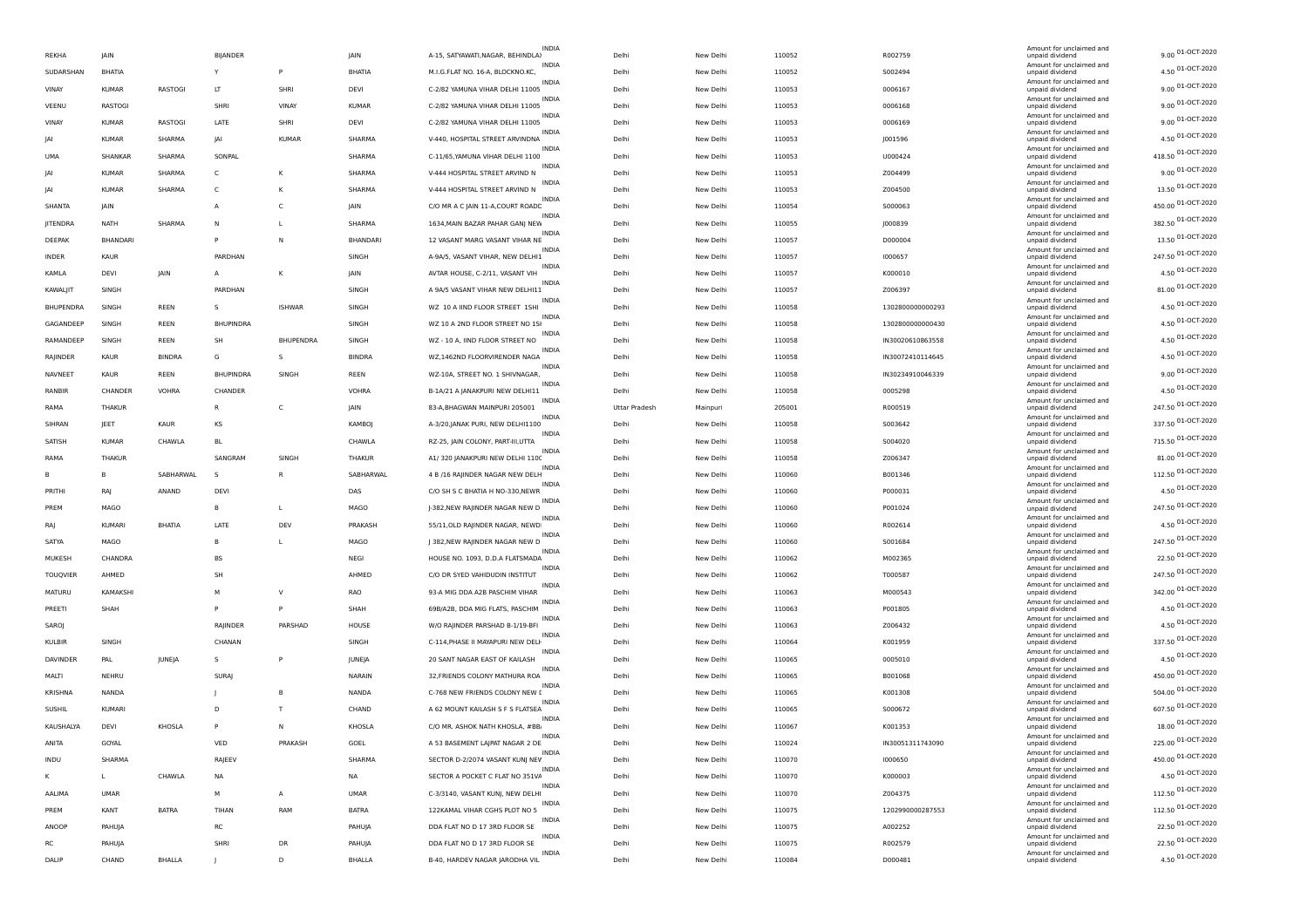| <b>ASHOK</b>    | <b>KUMAR</b>    | <b>IAIN</b>   | <b>KUMAR</b>   |               | <b>JAIN</b>     | INDIA<br># 30, NAI MANDI, SIRSA . SIRSA125       | Haryana              | Sirsa     | 125055 | 1202990002355246 | Amount for unclaimed and<br>unpaid dividend | 4.50 01-OCT-2020     |
|-----------------|-----------------|---------------|----------------|---------------|-----------------|--------------------------------------------------|----------------------|-----------|--------|------------------|---------------------------------------------|----------------------|
| HARIHAR         | AGGARWAL        |               | SH             |               | AGARWAL         | INDIA<br>D-14/229, SECTOR-8 ROHINI NEWDE         | Delhi                | New Delhi | 110085 | H001146          | Amount for unclaimed and<br>unpaid dividend | 4.50 01-OCT-2020     |
| <b>KISHORE</b>  | LAL             |               | <b>BIHAR</b>   |               | LAL             | INDIA<br>G-7/158 SECTOR 16 ROHINI DELHI1         | Delhi                | New Delhi | 110085 | K001998          | Amount for unclaimed and<br>unpaid dividend | 4.50 01-OCT-2020     |
|                 |                 |               |                |               |                 | INDIA                                            |                      |           |        |                  | Amount for unclaimed and                    | 4.50 01-OCT-2020     |
| LALIT           | <b>GUPTA</b>    |               | SH             |               | <b>GUPTA</b>    | D-14/229, SECTOR-8 ROHINI NEWDE<br><b>INDIA</b>  | Delhi                | New Delhi | 110085 | L000760          | unpaid dividend<br>Amount for unclaimed and | 4.50 01-OCT-2020     |
| NEERU           | <b>GUPTA</b>    |               | LALIT          | <b>KUMAR</b>  | <b>GUPTA</b>    | D-14/229, SECTOR-8 ROHINI DELHI1<br>INDIA        | Delhi                | New Delhi | 110085 | N001499          | unpaid dividend<br>Amount for unclaimed and |                      |
| DESH            | BANDHU          | <b>GUPTA</b>  | м              | $\mathsf{C}$  | <b>GUPTA</b>    | GH 14/177 P.V. NEW DELHI 110087<br>INDIA         | Delhi                | New Delhi | 110087 | D000006          | unpaid dividend<br>Amount for unclaimed and | 225.00 01-OCT-2020   |
| NEELAM          | KHANNA          |               | T              | D             | ARORA           | BN-83, SHALIMAR BAGH (WEST) DEL                  | Delhi                | New Delhi | 110088 | N000628          | unpaid dividend                             | 607.50 01-OCT-2020   |
| ABHAY           | <b>KUMAR</b>    | JAIN          | SH             | <b>ASHOK</b>  | <b>KUMAR</b>    | INDIA<br>C - 4 / 16, HARIJAN BASTI, BLOCK -      | Delhi                | New Delhi | 110091 | IN30167010175359 | Amount for unclaimed and<br>unpaid dividend | 135.00 01-OCT-2020   |
| <b>SUDHIR</b>   | <b>KUMAR</b>    |               | <b>KLGUPTA</b> |               | <b>GUPTA</b>    | INDIA<br>65/67, NEW ROHTAK ROAD, NEW DE          | Delhi                | New Delhi | 110005 | IN30223611420876 | Amount for unclaimed and<br>unpaid dividend | 13.50 01-OCT-2020    |
| <b>ASHOK</b>    | <b>KWATRA</b>   |               | SH             | KHEM          | CHAND           | <b>INDIA</b><br>N-29, LAXMI NAGAR, NEW DELHI110  | Delhi                | New Delhi | 110092 | A002123          | Amount for unclaimed and<br>unpaid dividend | 112.50 01-OCT-2020   |
|                 | к               | NANDA         | <b>NANDA</b>   |               | NANDA           | INDIA<br>E- 336 NIRMAN VIHAR NEW DELHI11         | Delhi                | New Delhi | 110092 | J000030A         | Amount for unclaimed and<br>unpaid dividend | 1,053.00 01-OCT-2020 |
|                 | <b>GUPTA</b>    |               | KALYAN         |               | SAHAI           | <b>INDIA</b><br>FLAT NO. 76, SUBHAM APARTMENTSI  | Delhi                | New Delhi | 110092 | R000896          | Amount for unclaimed and<br>unpaid dividend | 247.50 01-OCT-2020   |
| SURJIT          | KAUR            |               | DARSHAN        |               | SINGH           | INDIA<br>68 PRASHANT APARTMENTS 41 I.P E         | Delhi                | New Delhi | 110092 | S002336          | Amount for unclaimed and<br>unpaid dividend | 112.50 01-OCT-2020   |
| SHASHI          | <b>IAIN</b>     |               | SIDH           | <b>KUMAR</b>  | JAIN            | INDIA<br>F-90 WEST JAWAHAR PARK (BEHIND          | Delhi                | New Delhi | 110092 | 5003833          | Amount for unclaimed and<br>unpaid dividend | 58.50 01-OCT-2020    |
|                 |                 |               |                |               |                 | <b>INDIA</b>                                     |                      |           |        |                  | Amount for unclaimed and                    | 81.00 01-OCT-2020    |
| <b>USHA</b>     | <b>GALHOTRA</b> |               | M              | D             | <b>GALHOTRA</b> | C-186, NIRMAN VIHAR NEW DELHI11<br>INDIA         | Delhi                | New Delhi | 110092 | U000542          | unpaid dividend<br>Amount for unclaimed and | 27.00 01-OCT-2020    |
| DARSHAN         | SINGH           |               | s              | JARNAIL       | SINGH           | 68 PRASHANT APARTMENTS 41 I P<br>INDIA           | Delhi                | New Delhi | 110092 | Z004391          | unpaid dividend<br>Amount for unclaimed and |                      |
| IAI             | <b>KUMAR</b>    | SHARMA        | SH             | CHITRAKOOT    | SHARMA          | 339 A POCKET E LIG FLAT GTBENC<br>INDIA          | Delhi                | New Delhi | 110093 | 1302800000000407 | unpaid dividend<br>Amount for unclaimed and | 4.50 01-OCT-2020     |
| IAI             | <b>KUMAR</b>    | SHARMA        | SH             | CHITRAKOOT    | SHARMA          | 339 A POCKET E LIG FLAT GTBENC                   | Delhi                | New Delhi | 110093 | 1302800000000411 | unpaid dividend                             | 4.50 01-OCT-2020     |
| SUNIL           | PIPALWA         |               | MAHAVIR        | PRASAD        | PIPALWA         | <b>INDIA</b><br>27/604EAST END APARTMENTNEW A    | Delhi                | New Delhi | 110096 | IN30154915374707 | Amount for unclaimed and<br>unpaid dividend | 225.00 01-OCT-2020   |
| LAKHBINDER      | SINGH           |               | <b>SURJIT</b>  |               | SINGH           | <b>INDIA</b><br>308 KAVERI APPARTMENTS SECTOR    | Haryana              | Faridabad | 121001 | IN30223610867297 | Amount for unclaimed and<br>unpaid dividend | 45.00 01-OCT-2020    |
| AMAR            | VEER            | MATAI         | U              | c             | MATAI           | INDIA<br>NHID/2B NEAR GRAND HOTEL GODR           | Haryana              | Faridabad | 121001 | A000009          | Amount for unclaimed and<br>unpaid dividend | 4.50 01-OCT-2020     |
| м               | <b>R</b>        | SHARMA        | CHANDERHANS    |               | CHANDERHANS     | INDIA<br>B K HOSPITAL FARIDABAD 121001           | Haryana              | Faridabad | 121001 | M001868          | Amount for unclaimed and<br>unpaid dividend | 225.00 01-OCT-2020   |
| SANTOSH         | <b>KUMAR</b>    | JAIN          | L              | JAIN          | <b>IRON</b>     | INDIA<br>157-158, NEHRU GROUND FARIDABA          | Haryana              | Faridabad | 121001 | S001246          | Amount for unclaimed and<br>unpaid dividend | 22.50 01-OCT-2020    |
| SHEEL           | <b>WATI</b>     |               | S              | К             | JAIN            | INDIA<br>157-158, NEHRU GROUND FARIDABA          | Haryana              | Faridabad | 121001 | S001248          | Amount for unclaimed and<br>unpaid dividend | 22.50 01-OCT-2020    |
|                 |                 |               |                |               |                 | <b>INDIA</b>                                     |                      |           |        |                  | Amount for unclaimed and                    | 247.50 01-OCT-2020   |
| SULOCHANA       | <b>GUPTA</b>    |               | G              | P             | <b>GUPTA</b>    | NESSON HUT NO 1-C/51 FARIDABAD<br>INDIA          | Haryana              | Faridabad | 121001 | S001671          | unpaid dividend<br>Amount for unclaimed and | 450.00 01-OCT-2020   |
| NARENDRA        | <b>KUMAR</b>    | VERMA         | SH             | <b>NARAIN</b> | DASS            | HOUSE NO 1529, SECTOR-16 FARID<br><b>INDIA</b>   | Haryana              | Faridabad | 121002 | N001503          | unpaid dividend<br>Amount for unclaimed and |                      |
| GOVIND          | GOPAL           | AGGARWAL      | SUGAN          | CHAND         | GOYAL           | FCA 106 JAIN COLONY BALLABGARH<br>INDIA          | Haryana              | Faridabad | 121004 | G000015          | unpaid dividend<br>Amount for unclaimed and | 121.50 01-OCT-2020   |
| JASWANT         | SINGH           | <b>BHAVRA</b> | SHRI           | SUBHASH       | CHAND           | FCA 106 JAIN COLONY BALLABGAR                    | Haryana              | Faridabad | 121004 | J001173          | unpaid dividend                             | 675.00 01-OCT-2020   |
| LAKSHMI         | RANI            |               | PARSOTAM       |               | DAS             | INDIA<br>H.NO.2137, SECTOR - 9 FARIDABAD         | Haryana              | Faridabad | 121006 | L000688          | Amount for unclaimed and<br>unpaid dividend | 247.50 01-OCT-2020   |
| ANAMIKA         | VERMA           |               | в              | s             | <b>BHAVRA</b>   | <b>INDIA</b><br>991, SECTOR 7 C FARIDABAD 121006 | Haryana              | Faridabad | 121006 | IN30223611428940 | Amount for unclaimed and<br>unpaid dividend | 22.50 01-OCT-2020    |
| BRIJLAL         | <b>HANS</b>     |               | <b>MOHAN</b>   | <b>BEHARI</b> | LAL             | INDIA<br>C/O R L MATHUR SECTOR 7/182FAR          | Haryana              | Faridabad | 121006 | B000044          | Amount for unclaimed and<br>unpaid dividend | 4.50 01-OCT-2020     |
| PAWAN           | <b>KUMAR</b>    |               | KISHAN         | <b>KUMAR</b>  | VERMA           | <b>INDIA</b><br>702, ROYALE RETREAT 2 CHARMWO(   | Haryana              | Faridabad | 121009 | P001861          | Amount for unclaimed and<br>unpaid dividend | 4.50 01-OCT-2020     |
| SURESH          | <b>KUMAR</b>    | ANEJA         | KANSIRAM       |               | HANS            | INDIA<br>712/4 URBAN ESTATE GURGAON 122          | Haryana              | Faridabad | 121001 | S000730          | Amount for unclaimed and<br>unpaid dividend | 562.50 01-OCT-2020   |
| SHIV            | <b>KUMAR</b>    | <b>GULATI</b> | <b>BHAGWAT</b> |               | SWARUP          | INDIA<br>H.NO.418, SECTOR-4, GURGAON 122         | Haryana              | Faridabad | 121001 | S003463          | Amount for unclaimed and<br>unpaid dividend | 9.00 01-OCT-2020     |
|                 |                 |               |                |               |                 | <b>INDIA</b>                                     |                      |           |        |                  | Amount for unclaimed and                    | 112.50 01-OCT-2020   |
| <b>RAJ</b>      | RATRA           |               |                | L             | ANEJA           | H NO 52 P SECTOR 5 PART IIIGURGA<br>INDIA        | Haryana              | Faridabad | 121001 | R000592          | unpaid dividend<br>Amount for unclaimed and | 112.50 01-OCT-2020   |
| MASTER          | <b>ROHAN</b>    | <b>IAIN</b>   | RK             |               | <b>GULATI</b>   | H.NO.818, SECTOR-4, GURGAON 122<br><b>INDIA</b>  | Haryana              | Faridabad | 121001 | Z006352          | unpaid dividend<br>Amount for unclaimed and |                      |
| V               | SRIDHAR         |               | SH             |               | RATRA           | PHASE - I, DISTT. GURGAON GURGA<br>INDIA         | Haryana              | Faridabad | 121002 | V001272          | unpaid dividend<br>Amount for unclaimed and | 333.00 01-OCT-2020   |
| CHANDIRAM       | MANSARAMANI     |               | <b>JAIN</b>    | ARUN          | JAIN            | H8/10B GROUND FLOOR DLF PHASE<br>INDIA           | Haryana              | Faridabad | 121002 | C000659          | unpaid dividend<br>Amount for unclaimed and | 486.00 01-OCT-2020   |
| <b>UMESH</b>    | GOYAL           |               | н              | s             | VISWANATHAN     | ST NO 125954 SR EXECUTIVE P P                    | Haryana              | Gurgaon   | 122015 | IN30154937941361 | unpaid dividend                             | 211.50 01-OCT-2020   |
| VIJAY           | <b>KUMAR</b>    |               | D              |               | <b>MAL</b>      | <b>INDIA</b><br>G 29 GROUND FLOOR SOUTH CITY I   | Haryana              | Gurgaon   | 122018 | V001661          | Amount for unclaimed and<br>unpaid dividend | 45.00 01-OCT-2020    |
| YOGESH          | LOHIYA          |               | RAKESH         |               | GOYAL           | INDIA<br>R/O W NO 06 F P JHIRKA MEWAT H          | Haryana              | Gurgaon   | 122104 | Y000002          | Amount for unclaimed and<br>unpaid dividend | 72.00 01-OCT-2020    |
| <b>JITENDRA</b> | KIJMAR          | BANSAL        | JAGDISH        |               | PUSHAL          | <b>INDIA</b><br>HOUSE NO. 6795, BALLUWARP, REW   | Haryana              | Rewari    | 123401 | Z006294          | Amount for unclaimed and<br>unpaid dividen  | 4.50 01-OCT-2020     |
| JITENDER        | <b>KUMAR</b>    |               | RAM            | <b>AVTAR</b>  | LOHIYA          | INDIA<br>C/O M/S POHOP SINGH KISHAN SAH          | Haryana              | Rewari    | 123401 | Z006298          | Amount for unclaimed and<br>unpaid dividend | 4.50 01-OCT-2020     |
| JAGDISH         | PARSHAD         |               | JAGDISH        |               | PARSHAD         | INDIA<br>HOUSE NO 6795 BALLUWARA REWAI           | Haryana              | Rewari    | 123401 | Z006303          | Amount for unclaimed and<br>unpaid dividend | 22.50 01-OCT-2020    |
|                 |                 |               |                |               |                 | INDIA                                            |                      |           |        |                  | Amount for unclaimed and                    | 4.50 01-OCT-2020     |
| ASHOK           | GOYAL           |               | JAGDISH        |               | PARSHAD         | H NO 6795 BALLUWARA REWARI 123<br>INDIA          | Haryana              | Rewari    | 123401 | IN30094010068176 | unpaid dividend<br>Amount for unclaimed and | 4.50 01-OCT-2020     |
| RAJESH          | CHAHAL          |               | LEKH           | RAM           | MUNIM           | HOUSE 6795 BALLUWARA REWARI 1<br><b>INDIA</b>    | Haryana              | Rewari    | 123401 | IN30094010180137 | unpaid dividend<br>Amount for unclaimed and |                      |
| SAT             | PAL             |               | SH             | $\sf ND$      | GOYAL           | 19/231, SHIVAM KHAND VASUNDHA<br>INDIA           | <b>Uttar Pradesh</b> | Ghaziabad | 201012 | IN30114310115948 | unpaid dividend<br>Amount for unclaimed and | 4.50 01-OCT-2020     |
| REEMA           |                 |               | CHARAN         |               | SINGH           | HOUSE NO.209/22 DEV COLONY ROH                   | Haryana              | Rohtak    | 124001 | IN30176610034542 | unpaid dividend                             | 4.50 01-OCT-2020     |
| SATVIR          | SINGH           | PHOUGAT       | s              | $\mathsf{C}$  | GOYAL           | INDIA<br>H NO 2157, SECTOR 1 HOUSING BO          | Haryana              | Rohtak    | 124001 | IN30176610034551 | Amount for unclaimed and<br>unpaid dividend | 4.50 01-OCT-2020     |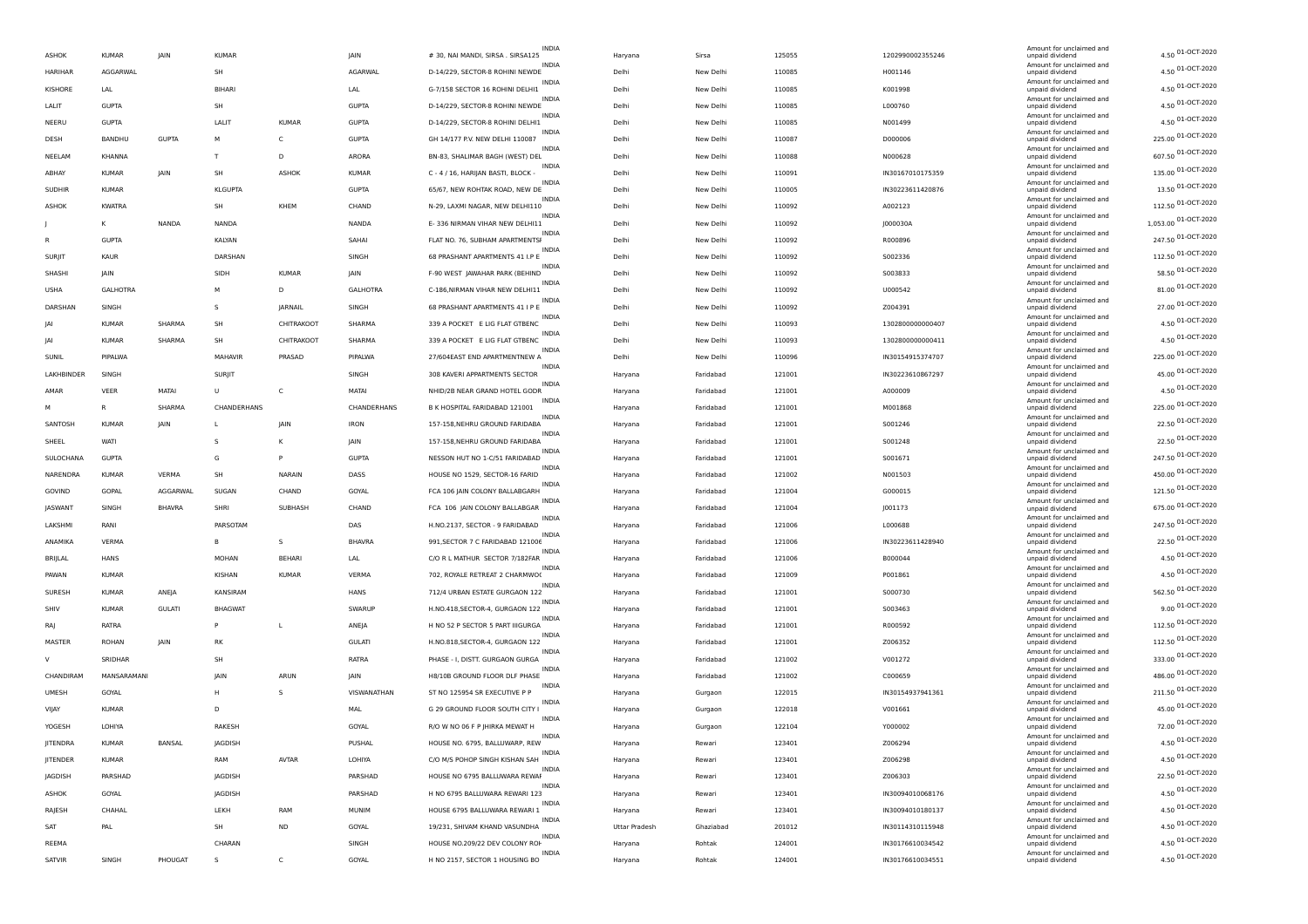| ANIL          | <b>KUMAR</b>        | SHARMA       | MANISH         |             | GARG         | INDIA<br>16 FRIENDS APARTMENTS, PLOT NO.        | Delhi                | New Delhi    | 110085 | 0005211          | Amount for unclaimed and<br>unpaid dividend | 9.00 01-OCT-2020   |
|---------------|---------------------|--------------|----------------|-------------|--------------|-------------------------------------------------|----------------------|--------------|--------|------------------|---------------------------------------------|--------------------|
| <b>BHARAT</b> | BHUSHAN             | GOYAL        | VIJAY          |             | SINGH        | INDIA<br>703/28 OPP. SHIELA THEATER SUBH        | Haryana              | Rohtak       | 124001 | 0005219          | Amount for unclaimed and<br>unpaid dividend | 4.50 01-OCT-2020   |
| ANIL          | <b>KUMAR</b>        | SHARMA       | <b>JAGDISH</b> |             | RAI          | <b>INDIA</b><br>781/33 OPP OLD ICE FACTORY KAT  | Haryana              | Rohtak       | 124001 | 0005220          | Amount for unclaimed and<br>unpaid dividend | 9.00 01-OCT-2020   |
| MANOJ         | <b>KUMAR</b>        | <b>GUPTA</b> | SH             | NARSINGH    | DASS         | <b>INDIA</b><br>110 PARAS MOHALLA ROHTAK HARY   | Haryana              | Rohtak       | 124001 | 0005234          | Amount for unclaimed and<br>unpaid dividend | 4.50 01-OCT-2020   |
|               |                     |              |                |             |              | INDIA                                           |                      |              |        |                  | Amount for unclaimed and                    | 4.50 01-OCT-2020   |
| ANIL          | <b>KUMAR</b>        | SHARMA       | SH             | JAGDISH     | RAI          | 781/33 OPP OLD ICE FACTORY KAT<br><b>INDIA</b>  | Haryana              | Rohtak       | 124001 | 0005336          | unpaid dividend<br>Amount for unclaimed and | 4.50 01-OCT-2020   |
| ANIL          | <b>KUMAR</b>        | SHARMA       | B              | L           | <b>GUPTA</b> | 110 PARAS MOHALLA ROHTAK 12400<br>INDIA         | Haryana              | Rohtak       | 124001 | 0005337          | unpaid dividend<br>Amount for unclaimed and | 4.50 01-OCT-2020   |
| ARJAN         | LAL                 | BHARIJA      | JAGDISH        |             | RAI          | 781/33 OPP OLD ICE FACTORY KAT<br><b>INDIA</b>  | Haryana              | Rohtak       | 124001 | A000020          | unpaid dividend<br>Amount for unclaimed and |                    |
| ANIL          | KATYAL              |              | JAGDISH        |             | RAI          | 781/33 OPP OLD ICE FACTORY KAT<br>INDIA         | Haryana              | Rohtak       | 124001 | A002527          | unpaid dividend<br>Amount for unclaimed and | 4.50 01-OCT-2020   |
| ANIL          | <b>KUMAR</b>        | SHARMA       | GANSHIAM       |             | DASS         | HOUSE NO.561 WARD NO.1 DAURYM<br><b>INDIA</b>   | Haryana              | Rohtak       | 124001 | A002606          | unpaid dividend<br>Amount for unclaimed and | 4.50 01-OCT-2020   |
| ANIL          | <b>KUMAR</b>        | SHARMA       | <b>INDER</b>   |             | LAL          | H.NO.289 NEHRU COLONY ROHTAK1                   | Haryana              | Rohtak       | 124001 | A002618          | unpaid dividend                             | 4.50 01-OCT-2020   |
| ANIL          | <b>KUMAR</b>        | SHARMA       | <b>KUMAR</b>   |             | SHARMA       | <b>INDIA</b><br>531/31 NEAR J.B. PRIMARY SCHOOL | Haryana              | Rohtak       | 124001 | A002619          | Amount for unclaimed and<br>unpaid dividend | 4.50 01-OCT-2020   |
| BHUSHAN       | <b>KUMAR</b>        |              | JAGDISH        |             | RAI          | INDIA<br>781/33 OPP OLD ICE FACTORY KAT         | Haryana              | Rohtak       | 124001 | B000032          | Amount for unclaimed and<br>unpaid dividend | 4.50 01-OCT-2020   |
|               | CHHUARO<br>DEVI     |              | JAGDISH        |             | RAI          | <b>INDIA</b><br>781/33 OPP OLD ICE FACTORY KAT  | Haryana              | Rohtak       | 124001 | C000016          | Amount for unclaimed and<br>unpaid dividend | 4.50 01-OCT-2020   |
| DEV           | RAJ                 | SETHI        | RAMJI          | DAS         | MALHOTRA     | INDIA<br>C/O SUNDER DAS TANEJA H NO 334         | Haryana              | Rohtak       | 124001 | D000013          | Amount for unclaimed and<br>unpaid dividend | 162.00 01-OCT-2020 |
| HARISH        | CHANDRA             | BHATNAGAR    | DALIP          | SINGH       | JAIN         | C/O B LATE DALIP SINGH JAINADVO                 | Haryana              | Rohtak       | 124001 | H000014          | Amount for unclaimed and<br>unpaid dividend | 4.50 01-OCT-2020   |
| <b>INDRA</b>  | GOYAL               |              | UTTAM          | CHAND       | c            | INDIA<br>CONGRESS WORKER EX MLA QUILLA          | Haryana              | Rohtak       | 124001 | 1000003          | Amount for unclaimed and<br>unpaid dividend | 4.50 01-OCT-2020   |
| <b>JANKI</b>  | PRASAD              |              | PIYARE         |             | LAL          | INDIA                                           |                      | Rohtak       |        |                  | Amount for unclaimed and                    | 4.50 01-OCT-2020   |
|               |                     |              |                |             |              | HARI BHAWAN D L F COLONY ROHTA<br><b>INDIA</b>  | Haryana              |              | 124001 | J000018          | unpaid dividend<br>Amount for unclaimed and | 4.50 01-OCT-2020   |
| MITTAR        | SINGH               | AHLAWAT      | P              | P           | GOYAL        | 270, D L F COLONY ROHTAK 124001<br>INDIA        | Haryana              | Rohtak       | 124001 | M000032          | unpaid dividend<br>Amount for unclaimed and | 4.50 01-OCT-2020   |
| <b>NANAK</b>  | CHAND               | JAIN         | <b>RATAN</b>   |             | LAL          | SHAM NIVAS RAILWAY ROAD ROHTAK<br>INDIA         | Haryana              | Rohtak       | 124001 | N000004          | unpaid dividend<br>Amount for unclaimed and |                    |
| PREM          | NARAIN              | JAIN         | HIRA           |             | SINGH        | 155, CIVIL LINES ROHTAK 124001<br>INDIA         | Haryana              | Rohtak       | 124001 | P000026          | unpaid dividend<br>Amount for unclaimed and | 4.50 01-OCT-2020   |
| RAM           | PRAKASH             | MALIK        | JAGAN          |             | NATH         | RAILWAY ROAD ROHTAK 124001<br>INDIA             | Haryana              | Rohtak       | 124001 | R000055          | unpaid dividend<br>Amount for unclaimed and | 4.50 01-OCT-2020   |
| RITA          | SAHAI               |              | JANESHWAR      |             | DAS          | RAILWAY ROAD ROHTAK 124001                      | Haryana              | Rohtak       | 124001 | R000072          | unpaid dividend                             | 4.50 01-OCT-2020   |
|               | D                   | NIJHAWAN     | GIAN           |             | HAND         | <b>INDIA</b><br>143-L, MODEL TOWN ROHTAK 12400  | Haryana              | Rohtak       | 124001 | S000006          | Amount for unclaimed and<br>unpaid dividend | 4.50 01-OCT-2020   |
| SHANTI        | DEVI                | <b>JAIN</b>  | R              | N           | SAHAI        | <b>INDIA</b><br>24-L, MODEL TOWN ROHTAK 124001  | Haryana              | Rohtak       | 124001 | S000065          | Amount for unclaimed and<br>unpaid dividend | 81.00 01-OCT-2020  |
| SUDESH        | DEVI                | <b>GUPTA</b> | KARAM          |             | CHAND        | <b>INDIA</b><br>97-R, MODEL TOWN ROHTAK 124001  | Haryana              | Rohtak       | 124001 | 5000110          | Amount for unclaimed and<br>unpaid dividend | 4.50 01-OCT-2020   |
| VIDYA         | VATI                | JAIN         | MAHABIF        | PRASAD      | JAIN         | INDIA<br>C/O SH.VINOD KUMAR VIJE KUMAR          | Haryana              | Rohtak       | 124001 | V000006          | Amount for unclaimed and<br>unpaid dividend | 4.50 01-OCT-2020   |
| YASH          | <b>KUMARI</b>       |              | R              | N           | SAHAI        | INDIA<br>24-L, MODEL TOWN ROHTAK 124001         | Haryana              | Rohtak       | 124001 | Y000420          | Amount for unclaimed and<br>unpaid dividend | 247.50 01-OCT-2020 |
| SARITA        | JAIN                |              | CHANDER        | <b>BHAN</b> | JAIN         | INDIA<br>C/O SHRI JITENDRA PRASAD JAINAD        | Haryana              | Rohtak       | 124001 | Z006619          | Amount for unclaimed and                    | 598.50 01-OCT-2020 |
|               |                     |              |                |             |              | <b>INDIA</b>                                    |                      |              |        |                  | unpaid dividend<br>Amount for unclaimed and | 13.50 01-OCT-2020  |
| KAMLESH       | CHACHRA             |              | G              | L           | KALKARNI     | H NO 308/6 PARTAP MOHALLA ROHT                  | Haryana              | Rohtak       | 124001 | K000016          | unpaid dividend<br>Amount for unclaimed and | 157.50 01-OCT-2020 |
|               | RAJENDER<br>PARSHAD |              | SANJAY         | KUMAR       | JAIN         | C/O RAGHVEER JAIN VARDMAN ELEC<br>INDIA         | Haryana              | Rohtak       | 124001 | IN30310810014795 | unpaid dividend<br>Amount for unclaimed and |                    |
|               | HARBANS<br>LAL      | SETHI        | OM             | PRAKASH     | CHACHRA      | 183/9 QUILLA MOHALLA OPP MUNIC<br>INDIA         | Haryana              | Jhajjar      | 124507 | H000007          | unpaid dividend<br>Amount for unclaimed and | 4.50 01-OCT-2020   |
| SHASHI        | DUREJA              |              | GHASI          |             | RAM          | C/O GHASHI RAM MANDI ROAD HISA<br><b>INDIA</b>  | Haryana              | Hissar       | 125001 | 1202990005301842 | unpaid dividend<br>Amount for unclaimed and | 4.50 01-OCT-2020   |
| NEELAM        | <b>GUPTA</b>        |              | MANGAL         |             | SAIN         | BAZAR BAKILAN HISSAR 125001                     | Haryana              | Hissar       | 125001 | 0005150          | unpaid dividend                             | 4.50 01-OCT-2020   |
| RAJESH        | <b>KUMAR</b>        |              | RAJESH         |             | DUREJA       | INDIA<br>H NO 241 SECTOR 13 HISAR HISAR         | Haryana              | Hissar       | 125005 | 0005159          | Amount for unclaimed and<br>unpaid dividend | 13.50 01-OCT-2020  |
| SUMAN         | GOYAL               |              | RAMJI          | PRASAD      | AGRAWAL      | 197 N BLOCK KIDWAI NAGAR KANPU                  | <b>Uttar Pradesh</b> | Kanpur Nagar | 208011 | 00005806         | Amount for unclaimed and<br>unpaid dividend | 4.50 01-OCT-2020   |
| DEEPAK        | GOYAL               |              | <b>KUMAR</b>   |             | <b>KUMAR</b> | <b>INDIA</b><br>C/O S N GUPTA 3 NIRANKARI BHAWA | Haryana              | Bhiwani      | 127021 | 342001           | Amount for unclaimed and<br>unpaid dividend | 13.50 01-OCT-2020  |
| SURESH        | <b>KUMAR</b>        |              | HANUMAN        | PARSAD      | GOYAL        | <b>INDIA</b><br>SHOP NO - 33 GAUSHALA MARKETBI  | Haryana              | Bhiwani      | 127021 | 0005805          | Amount for unclaimed and<br>unpaid dividend | 27.00 01-OCT-2020  |
| SANDEEP       | GOYAL               |              | HANUM          | PARASAD     | GOYAL        | <b>INDIA</b><br>OPP.K.M.TEMPLE BICHLA BAZARBHIV | Haryana              | Bhiwani      | 127021 | 0006104          | Amount for unclaimed and<br>unpaid dividend | 4.50 01-OCT-2020   |
| NEELAM        | GUPTA               |              | RAM            | GOPAL       | MOONDRA      | <b>INDIA</b><br>MUNDRA STREET PUNGAL PARA JOD   |                      |              | 342001 | 0006337          | Amount for unclaimed and                    | 22.50 01-OCT-2020  |
|               |                     |              |                |             |              | <b>INDIA</b>                                    | Rajasthan            | Jodhpur      |        |                  | unpaid dividend<br>Amount for unclaimed and | 22.50 01-OCT-2020  |
| MANOJ         | <b>KUMAR</b>        | <b>GUPTA</b> | <b>HANUMAN</b> | PARSAD      | GOYAL        | 33 GAUSHALA MARKET BHIWANI(HA<br><b>INDIA</b>   | Haryana              | Bhiwani      | 127021 | 1201640000004317 | unpaid dividend<br>Amount for unclaimed and | 4.50 01-OCT-2020   |
| YOGESH        | VERMA               |              | DR             | MAHESH      | <b>KUMAR</b> | C/O SHIV NARAIN GUPTA GALISARA                  | Haryana              | Bhiwani      | 127021 | 1202290000182801 | unpaid dividend<br>Amount for unclaimed and |                    |
| MANOJ         | KUMAR               | <b>GUPTA</b> | LATERAJESH     | CHANDRA     | <b>GUPTA</b> | 133, 3RD FLOOR, COTTON STREETK(                 | West Bengal          | Kolkata      | 700007 | 1203000000053123 | unpaid dividend<br>Amount for unclaimed and | 4.50 01-OCT-2020   |
| MANJU         | HASIJA              |              | DAULAT         | RAM         | VERMA        | HOUSE NO -12/543 BATRA COLONYS<br><b>INDIA</b>  | Haryana              | Sonepat      | 131101 | 1203350001414945 | unpaid dividend                             | 4.50 01-OCT-2020   |
| $\vee$        | S.                  | CHHABRA      | BAJRANG        | LAL         | <b>GUPTA</b> | 2488, SECTOR - 12, HOUSING BOAR                 | Haryana              | Sonepat      | 131101 | IN30020610524686 | Amount for unclaimed and<br>unpaid dividend | 4.50 01-OCT-2020   |
| SUNITA        | VERMA               |              | MAHESH         |             | HASIJA       | 36 FIGHT MARLA SONEPAT SONEPAT                  | Haryana              | Sonepat      | 131101 | IN30147720020712 | Amount for unclaimed and<br>unpaid dividend | 4.50 01-OCT-2020   |
| v             | s                   | CHHABRA      | LATETHAKUR     |             | DASS         | INDIA<br>CHHABRA NIWAS 23 PREM COLONYS          | Haryana              | Sonepat      | 131101 | 0005001          | Amount for unclaimed and<br>unpaid dividend | 4.50 01-OCT-2020   |
| GULSHAN       | <b>KUMAR</b>        |              | RAJ            | KR          | VERMA        | <b>INDIA</b><br>12/543, GURUDWARA ROAD RAJMED   | Haryana              | Sonepat      | 131101 | 0005098          | Amount for unclaimed and<br>unpaid dividend | 9.00 01-OCT-2020   |
| MANOJ         | <b>KUMAR</b>        | <b>GUPTA</b> | SH             | THAKUR      | DASS         | INDIA<br>CHHABRA NIWAS 23 PREM COLONYS          | Haryana              | Sonepat      | 131101 | 0005217          | Amount for unclaimed and<br>unpaid dividend | 18.00 01-OCT-2020  |
| POOJA         | <b>KAPOOR</b>       |              | LATE           | SH          | RAGHUNATH    | <b>INDIA</b><br>776/13 BRAHM COLONY OLD D C RO  | Haryana              | Sonepat      | 131101 | 0005410          | Amount for unclaimed and<br>unpaid dividend | 22.50 01-OCT-2020  |
|               |                     |              |                |             |              |                                                 |                      |              |        |                  |                                             |                    |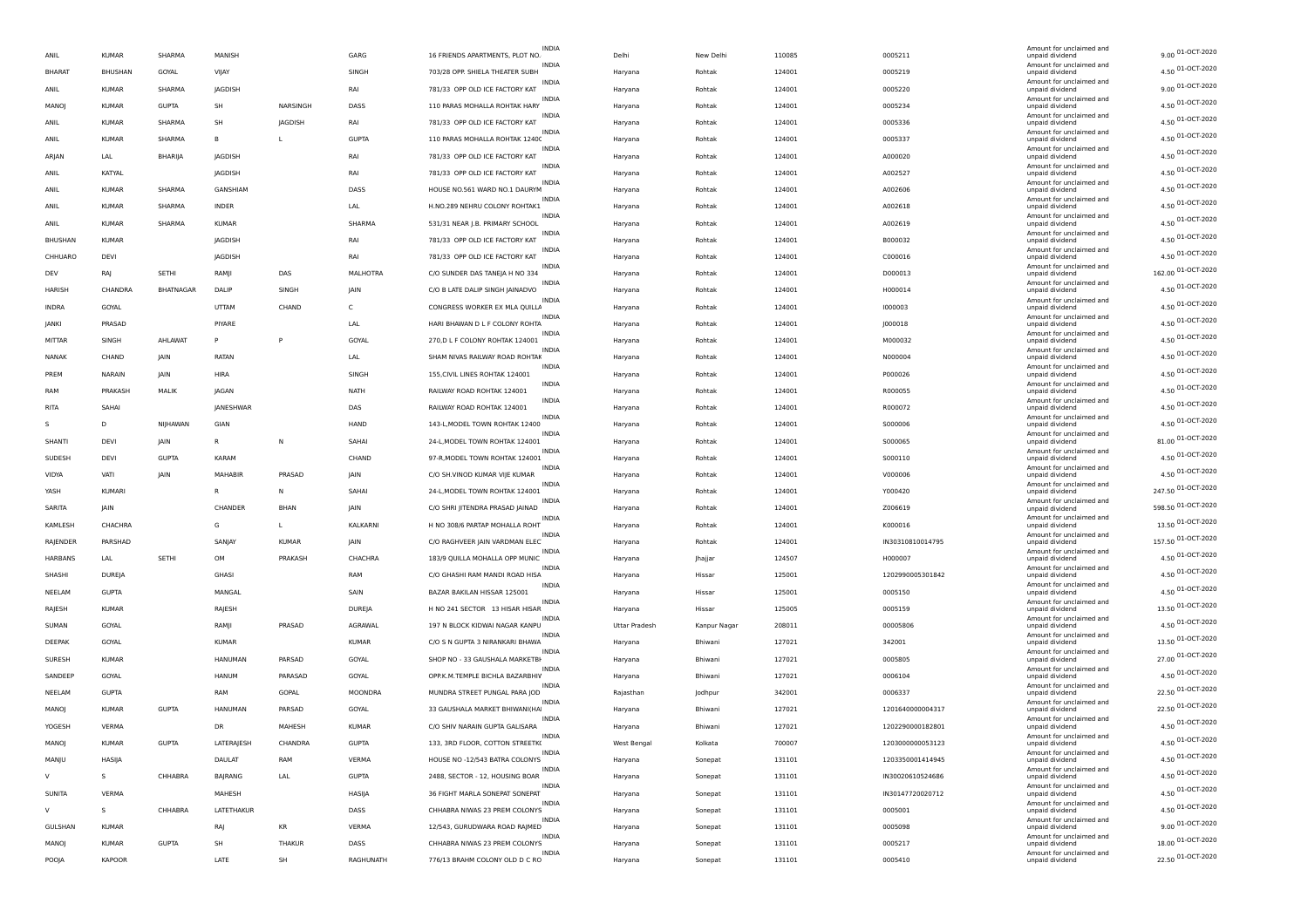| RICHEE           | UPADHYAY      |               | BAJRANG      | LAL     | <b>GUPTA</b>  | INDIA<br>2488 HOUSING BOARD COLONY SEC            | Haryana | Sonepat | 131101 | 0005428  | Amount for unclaimed and<br>unpaid dividend | 4.50 01-OCT-2020   |
|------------------|---------------|---------------|--------------|---------|---------------|---------------------------------------------------|---------|---------|--------|----------|---------------------------------------------|--------------------|
| ANAND            | KUMAR         |               | GULSHAN      |         | <b>KAPOOR</b> | W/O GULSHAN KAPOOR BRAHAM CO                      | Haryana | Sonepat | 131101 | 0005431  | Amount for unclaimed and<br>unpaid dividend | 4.50 01-OCT-2020   |
| SANJAY           | <b>KAPOOR</b> |               | А            | К       | UPADHYAY      | 163 R MODEL TOWN SONEPAT HARY                     | Haryana | Sonepat | 131101 | 0005681  | Amount for unclaimed and<br>unpaid dividend | 4.50 01-OCT-2020   |
| MANOJ            | <b>KUMAR</b>  | <b>GUPTA</b>  | L.           | N       | JAGNANY       | <b>INDIA</b><br>PLOT NO. B-5-140 SECTOR II, SALTL | Haryana | Sonepat | 131101 | 0005743  | Amount for unclaimed and<br>unpaid dividend | 22.50 01-OCT-2020  |
| SUNIL            | <b>KUMAR</b>  | VERMA         | LATERN       |         | <b>KAPOOR</b> | INDIA<br>BRAHAM COLONY OLD D C ROAD OP            | Haryana | Sonepat | 131101 | 0005803  | Amount for unclaimed and<br>unpaid dividend | 4.50 01-OCT-2020   |
| GULSHAN          | KUMAR         | <b>NARANG</b> | <b>KUMAR</b> |         | <b>GUPTA</b>  | <b>INDIA</b><br>2488 SECTOR-12 HOUS.BOURD COL     |         |         | 131101 | 0005887A | Amount for unclaimed and                    | 4.50 01-OCT-2020   |
|                  |               |               |              |         |               | <b>INDIA</b>                                      | Haryana | Sonepat |        |          | unpaid dividend<br>Amount for unclaimed and | 9.00 01-OCT-2020   |
| <b>KUSHAL</b>    | KHANNA        |               | N            | K       | VERMA         | 251 HOUSING BOARD SECTOR 2350                     | Haryana | Sonepat | 131101 | 0006001  | unpaid dividend<br>Amount for unclaimed and | 9.00 01-OCT-2020   |
| <b>SUKHBIR</b>   | SINGH         |               | <b>KUMAR</b> |         | NARANG        | H NO 123 OLD HOUSING BOARD COI<br><b>INDIA</b>    | Haryana | Sonepat | 131101 | 0006021  | unpaid dividend<br>Amount for unclaimed and |                    |
| PRAVEEN          | <b>KUMAR</b>  | JAIN          | SH           | RAJESH  | KHANNA        | C/O ATLAS CYCLES HARYANA LTD AT<br>INDIA          | Haryana | Sonepat | 131101 | 0006200  | unpaid dividend<br>Amount for unclaimed and | 9.00 01-OCT-2020   |
| AMAR             | LAL           |               | SH           |         | SINGH         | H NO 1/369 GALI NO 21 NEAR OLD<br>INDIA           | Haryana | Sonepat | 131101 | A000008  | unpaid dividend<br>Amount for unclaimed and | 4.50 01-OCT-2020   |
| AMITA            | BAHL          | <b>MINOR</b>  | LATER        | P       | JAIN          | H N 1320 SECTOR 15 SONEPAT 1310<br>INDIA          | Haryana | Sonepat | 131101 | A000011  | unpaid dividend                             | 4.50 01-OCT-2020   |
| AVINASH          | <b>KUMAR</b>  | <b>MINOR</b>  | GHANSYAM     | DASS    | ZAMIDARI      | 38 L MODEL TOWN SONEPAT 131001                    | Haryana | Sonepat | 131101 | A000033  | Amount for unclaimed and<br>unpaid dividend | 4.50 01-OCT-2020   |
| ASHWANI          | SARIN         |               | <b>RP</b>    |         | BAHL          | 158-L MODEL TOWN SONEPAT 1310(                    | Haryana | Sonepat | 131101 | A001840  | Amount for unclaimed and<br>unpaid dividend | 225.00 01-OCT-2020 |
| ANIL             | HASIJA        |               | DHARAM       |         | PAUL          | <b>INDIA</b><br>275-L, MODEL TOWN SONEPAT 1310(   | Haryana | Sonepat | 131101 | A001935  | Amount for unclaimed and<br>unpaid dividend | 4.50 01-OCT-2020   |
| A                | к             | <b>BATRA</b>  | SH           |         | SARIN         | INDIA<br>957 SECTOR -15, SONEPAT 131001           | Haryana | Sonepat | 131101 | A002022  | Amount for unclaimed and<br>unpaid dividend | 4.50 01-OCT-2020   |
| ANJU             | THAREJA       |               | <b>TARA</b>  |         | CHAND         | <b>INDIA</b><br>22/8, ASHOK NAGAR SONEPAT 1310(   | Haryana | Sonepat | 131101 | A002175  | Amount for unclaimed and<br>unpaid dividend | 22.50 01-OCT-2020  |
| ASHA             | NAYAR         |               | BATRA        |         | <b>BATRA</b>  | INDIA<br>BATAR'S HOUSE DEEPAK MANDER C            | Haryana | Sonepat | 131101 | A002243  | Amount for unclaimed and<br>unpaid dividend | 153.00 01-OCT-2020 |
|                  |               |               |              |         |               | INDIA<br>HOUSE NO.266, SECTOR-15 SONEPA           |         |         |        |          | Amount for unclaimed and                    | 4.50 01-OCT-2020   |
| ASHU             |               |               | RAJINDER     |         | KUMAR         | <b>INDIA</b>                                      | Haryana | Sonepat | 131101 | A002269  | unpaid dividend<br>Amount for unclaimed and | 4.50 01-OCT-2020   |
| ASHU             |               |               | SHRI         | KL      | <b>NAYAR</b>  | 837, SECTOR - 14, SONEPAT 131001<br>INDIA         | Haryana | Sonepat | 131101 | A002270  | unpaid dividend<br>Amount for unclaimed and |                    |
| AARTI            | PANDEY        |               | HARISH       |         | <b>KUMAR</b>  | MUKESH BHAWAN, BRAHAM COLONY<br><b>INDIA</b>      | Haryana | Sonepat | 131101 | A002273  | unpaid dividend<br>Amount for unclaimed and | 4.50 01-OCT-2020   |
| ASHU             | TOSH          | PANDEY        | HARISH       |         | KUMAR         | "MUKESH BHAWAN", BRAHAM COLOI<br>INDIA            | Haryana | Sonepat | 131101 | A002274  | unpaid dividend<br>Amount for unclaimed and | 4.50 01-OCT-2020   |
| <b>ASHOK</b>     | <b>KUMAR</b>  |               | ASHU         | TOSH    | PANDEY        | C/O ASHU TOSH PANDEY PEPRSONN<br>INDIA            | Haryana | Sonepat | 131101 | A002285  | unpaid dividend<br>Amount for unclaimed and | 4.50 01-OCT-2020   |
| ANUJ             | HASSIJA       |               | KRISHNA      | CHANDRA | PANDEY        | C/O PERSONNEL DEPARTMENT, ATLA                    | Haryana | Sonepat | 131101 | A002405  | unpaid dividend                             | 9.00 01-OCT-2020   |
| AJAY             | <b>KUMAR</b>  | JAIN          | BIHARI       |         | LAL           | <b>INDIA</b><br>1898, H.B. COLONY, SECTOR 15,SON  | Haryana | Sonepat | 131101 | A002427  | Amount for unclaimed and<br>unpaid dividend | 4.50 01-OCT-2020   |
| ARPANA           | JAIN          |               | MP           |         | HASSIJA       | INDIA<br>12/522, BATRA COLONY, SONEPAT13          | Haryana | Sonepat | 131101 | A002428  | Amount for unclaimed and<br>unpaid dividend | 4.50 01-OCT-2020   |
| AJAY             | LONDHEY       |               | <b>RS</b>    |         | JAIN          | <b>INDIA</b><br>20/372, GHANDINAGAR, KATHMANDI    | Haryana | Sonepat | 131101 | A002462  | Amount for unclaimed and<br>unpaid dividend | 4.50 01-OCT-2020   |
| BANBIR           | SINGH         |               | SANJAY       |         | JAIN          | INDIA<br>20/372, GHANDINAGAR, KATHMANDI           | Haryana | Sonepat | 131101 | B000013  | Amount for unclaimed and<br>unpaid dividend | 4.50 01-OCT-2020   |
| <b>BHAGWAN</b>   | DAS           | CHUGH         | GAJANAN      |         | LONDHEY       | INDIA<br>1240, SECTOR -14 SONEPAT 131001          | Haryana | Sonepat | 131101 | B000020  | Amount for unclaimed and<br>unpaid dividend | 4.50 01-OCT-2020   |
| <b>BHAGWAN</b>   | DEVI          |               | PATRAM       |         | SINGH         | <b>INDIA</b><br>WACHMAN THE ATLAS CYCLE INDUS'    | Haryana | Sonepat | 131101 | B000025  | Amount for unclaimed and<br>unpaid dividend | 4.50 01-OCT-2020   |
|                  |               |               |              |         |               | INDIA                                             |         |         |        |          | Amount for unclaimed and                    | 4.50 01-OCT-2020   |
| BIMLA            | DEVI          |               | <b>DIWAN</b> | CHAND   | CHUGH         | BHAGAT PURA SONEPAT 131001<br><b>INDIA</b>        | Haryana | Sonepat | 131101 | B000034  | unpaid dividend<br>Amount for unclaimed and | 4.50 01-OCT-2020   |
| <b>BUDHWANTI</b> |               |               | TEJA         |         | SINGH         | C/O PT JAGAN NATH GITA BHAWANM<br>INDIA           | Haryana | Sonepat | 131101 | B000046  | unpaid dividend<br>Amount for unclaimed and |                    |
| <b>BHAGWAT</b>   | JIWAN         | DASS          | MADAN        |         | LAL           | 9/979 NEW COLONY OPP CIVILHOSPI<br><b>INDIA</b>   | Haryana | Sonepat | 131101 | B000047  | unpaid dividend<br>Amount for unclaimed and | 4.50 01-OCT-2020   |
| BHOOP            | SINGH         | YADAV         | KANAHYA      |         | LAL           | C/O M/S BATRA WATCH CO JAMAL PU<br>INDIA          | Haryana | Sonepat | 131101 | B001590  | unpaid dividend<br>Amount for unclaimed and | 22.50 01-OCT-2020  |
| DAYAWANTI        |               |               | RADHORAM     |         | LANDLORD      | JIWAN NAGAR SONEPAT 131001                        | Haryana | Sonepat | 131101 | D000003  | unpaid dividend                             | 4.50 01-OCT-2020   |
| DEWAN            | CHAND         | CHUGH         | SADHU        | RAM     | YADAV         | INDIA<br>213 OLD HOUSING BOARD COLONY I           | Haryana | Sonepat | 131101 | D000018  | Amount for unclaimed and<br>unpaid dividend | 4.50 01-OCT-2020   |
| DHARAM           | PAL           |               | BANARASILAL  |         | LAL           | <b>INDIA</b><br>197 JAMAL PURA SONEPAT 131001     | Haryana | Sonepat | 131101 | D000020  | Amount for unclaimed and<br>unpaid dividend | 4.50 01-OCT-2020   |
| DROPTI           | RANI          |               | TALIA        |         | RAM           | INDIA<br>BHGAT PURA SONEPAT 131001                | Haryana | Sonepat | 131101 | D000027  | Amount for unclaimed and<br>unpaid dividend | 4.50 01-OCT-2020   |
| DURGA            | DEVI          |               | PUNURAM      |         | PAL           | INDIA<br>199 JAMAL PURA SONEPAT 131001            | Haryana | Sonepat | 131101 | D000028  | Amount for unclaimed and<br>unpaid dividend | 4.50 01-OCT-2020   |
| DHARAMBIR        | SINGH         |               | GOBINDRAM    |         | GOEL          | INDIA<br>SUDESH BOX HOUSE JAWAHAR NAG/            | Haryana | Sonepat | 131101 | D001307  | Amount for unclaimed and<br>unpaid dividend | 4.50 01-OCT-2020   |
| DES              | RA            | GANDHI        | $\mathsf{v}$ | N       | SHARMA        | INDIA<br>285 R MODEL TOWN SONEPAT 1310            | Haryana | Sonepat | 131101 | D001373  | Amount for unclaimed and<br>unpaid dividend | 4.50 01-OCT-2020   |
| DEEPAK           |               |               | <b>SH</b>    | IAI     |               | <b>INDIA</b>                                      |         |         |        |          | Amount for unclaimed and                    | 4.50 01-OCT-2020   |
|                  |               |               |              |         | LAL           | V & PO KURAR SONEPAT 131001<br>INDIA              | Haryana | Sonepat | 131101 | D001402  | unpaid dividend<br>Amount for unclaimed and | 4.50 01-OCT-2020   |
| DES              | RAJ           |               | SH           | DAYAL   | CHAND         | HOUSE NO-920/13, NEW BRAHM CO                     | Haryana | Sonepat | 131101 | D001408  | unpaid dividend<br>Amount for unclaimed and |                    |
| DRVERMA          |               |               | DESRAJ       |         | DESRAJ        | H.NO.10, EIGHT MERLA, SONEPAT13<br>INDIA          | Haryana | Sonepat | 131101 | D001412  | unpaid dividend<br>Amount for unclaimed and | 4.50 01-OCT-2020   |
| <b>EUREKA</b>    | <b>GUPTA</b>  |               | CHELARAM     |         | CHELARAM      | H.NO.10, EIGHT MERLA SONEPAT131<br>INDIA          | Haryana | Sonepat | 131101 | E000441  | unpaid dividend<br>Amount for unclaimed and | 4.50 01-OCT-2020   |
| GIRJESH          | <b>GUPTA</b>  |               | MOOL         |         | CHAND         | 12-543 BATRA COLONY SONEPAT 131<br>INDIA          | Haryana | Sonepat | 131101 | G000007  | unpaid dividend<br>Amount for unclaimed and | 13.50 01-OCT-2020  |
| GURU             | DATT          | KHUSHDIL      | RL.          |         | <b>GUPTA</b>  | 22/344 "DURGA NIWAS BHARAT PUR                    | Haryana | Sonepat | 131101 | G001056  | unpaid dividend                             | 9.00 01-OCT-2020   |
| GULSHAN          | <b>KUMAR</b>  | SHARMA        | SUREENDER    |         | <b>GUPTA</b>  | INDIA<br>21, JEEWAN NAGAR, OLD D.C. ROAD          | Haryana | Sonepat | 131101 | G001159  | Amount for unclaimed and<br>unpaid dividend | 4.50 01-OCT-2020   |
| GAJADHAR         | PRASAD        | THAPLIYAL     | DR           |         | KHUSHDIL      | <b>INDIA</b><br>132-RAM NAGAR EIGHT MARLA SONI    | Haryana | Sonepat | 131101 | G001171  | Amount for unclaimed and<br>unpaid dividend | 18.00 01-OCT-2020  |
| HANS             | RAJ           |               | MANOHAR      |         | LAL           | INDIA<br>HOUSE NO. 337, HOUSING BOARDC(           | Haryana | Sonepat | 131101 | H000004  | Amount for unclaimed and<br>unpaid dividend | 4.50 01-OCT-2020   |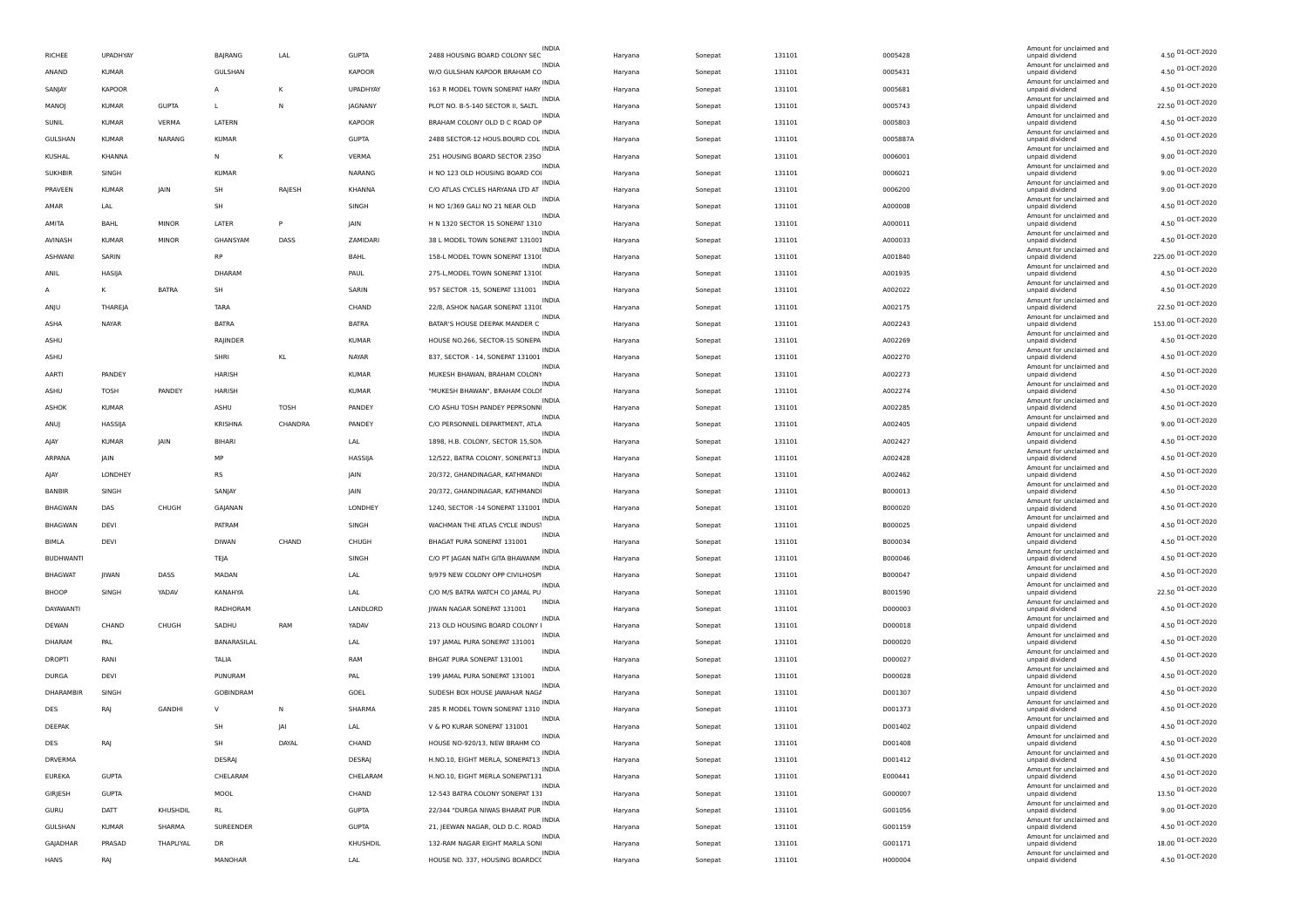| HAR             | BHAGWAN       | CHADHA          | SHRI            | DN            | THAPLIYAL    | INDIA<br>920/13, NEW BRAHM COLONY, SONE          | Haryana | Sonepat | 131101 | H000008 | Amount for unclaimed and<br>unpaid dividend | 4.50 01-OCT-2020   |
|-----------------|---------------|-----------------|-----------------|---------------|--------------|--------------------------------------------------|---------|---------|--------|---------|---------------------------------------------|--------------------|
| HARISH          | <b>KUMAR</b>  |                 | <b>USHNAK</b>   |               | RAM          | 101, BLOCK NO 17, GOVT INDUSTRIA                 | Haryana | Sonepat | 131101 | H000017 | Amount for unclaimed and<br>unpaid dividend | 4.50 01-OCT-2020   |
| HIRA            | NAND          |                 | SURAJ           | PARKASH       | CHADHA       | 145, EIGHT MARLA SONEPAT 131001                  | Haryana | Sonepat | 131101 | H000019 | Amount for unclaimed and<br>unpaid dividend | 4.50 01-OCT-2020   |
| HARISH          | <b>KAPUR</b>  |                 | MENGHA          |               | RAM          | <b>INDIA</b><br>106-L, MODEL TOWN SONEPAT 1310(  | Haryana | Sonepat | 131101 | H001188 | Amount for unclaimed and<br>unpaid dividend | 13.50 01-OCT-2020  |
| HARISH          | <b>KUMAR</b>  |                 | L               | TILA          | RAM          | INDIA<br>SHOP NO 12, BHUTANI TAILORS, MO         | Haryana | Sonepat | 131101 | H001197 | Amount for unclaimed and<br>unpaid dividend | 4.50 01-OCT-2020   |
| HARISH          | <b>KUMAR</b>  |                 | ws              |               | <b>KAPUR</b> | <b>INDIA</b><br>50 - DOUBLE STOREY QUARTERS, SO  | Haryana | Sonepat | 131101 | H001198 | Amount for unclaimed and<br>unpaid dividend | 4.50 01-OCT-2020   |
| <b>ISHWAR</b>   | DEVI          |                 | <b>JAI</b>      |               | GOPAL        | INDIA<br>"MUKESH BHAWAN", BRAHAM COLOI           | Haryana | Sonepat | 131101 | 1000006 | Amount for unclaimed and<br>unpaid dividend | 4.50 01-OCT-2020   |
| JUGAMANDER      | DAS           | JAIN            | <b>JAI</b>      |               | GOPAL        | "MUKESH BHAWAN", BRAHAM COLOI                    | Haryana | Sonepat | 131101 | J000028 | Amount for unclaimed and<br>unpaid dividend | 4.50 01-OCT-2020   |
|                 | RAI           |                 |                 |               |              | INDIA<br>BARRACK NO 27, H NO 7 STREET NO         |         |         |        |         | Amount for unclaimed and                    | 4.50 01-OCT-2020   |
| JASWANT         |               | <b>DUGGAL</b>   | PARMA           |               | NAND         | INDIA                                            | Haryana | Sonepat | 131101 | J000032 | unpaid dividend<br>Amount for unclaimed and | 4.50 01-OCT-2020   |
| JAGWINDER       | К             | SONI            | СННОТОО         |               | RAM          | VILLAGE & PO RAJPUR SONEPAT 131<br>INDIA         | Haryana | Sonepat | 131101 | J001457 | unpaid dividend<br>Amount for unclaimed and | 4.50 01-OCT-2020   |
| KALU            | RAM           | MUNJAL          | GOVIND          |               | RAM          | 70, HOUSING COLONY SONEPAT 1310<br>INDIA         | Haryana | Sonepat | 131101 | K000008 | unpaid dividend<br>Amount for unclaimed and | 4.50 01-OCT-2020   |
| KAMLESH         | CHOPRA        |                 | RAKESH          |               | SONI         | 6, ATLAS QTRS. (SALE DEPTT) BEHI<br>INDIA        | Haryana | Sonepat | 131101 | K000015 | unpaid dividend<br>Amount for unclaimed and |                    |
| KASTURI         | DEVI          |                 | FATECHAND       |               | CHAND        | Q NO 32 PREM NAGAR SONEPAT 131<br><b>INDIA</b>   | Haryana | Sonepat | 131101 | K000034 | unpaid dividend<br>Amount for unclaimed and | 4.50 01-OCT-2020   |
| KHAJAN          | CHAND         | <b>BEWTRA</b>   | v               | P             | CHOPRA       | 197,L MODEL TOWN SONEPAT 1310(<br>INDIA          | Haryana | Sonepat | 131101 | K000046 | unpaid dividend<br>Amount for unclaimed and | 4.50 01-OCT-2020   |
| KHUSHI          | RAM           |                 | JAI             | NARAYAN       | <b>GUPTA</b> | C/O HARYANA PREM PHARMECY ROH<br>INDIA           | Haryana | Sonepat | 131101 | K000047 | unpaid dividend<br>Amount for unclaimed and | 4.50 01-OCT-2020   |
| KRISHNA         | MEHTANI       |                 | LALA            | <b>MUNSHI</b> | RAM          | 220, MODEL TOWN SONEPAT 131001<br>INDIA          | Haryana | Sonepat | 131101 | K000059 | unpaid dividend                             | 4.50 01-OCT-2020   |
| KULWANTI        | MAGON         |                 | JODHA           |               | RAM          | HOUSE NO 37 RAM NAGAR EIGHT M                    | Haryana | Sonepat | 131101 | K000063 | Amount for unclaimed and<br>unpaid dividend | 4.50 01-OCT-2020   |
| KHUSHI          | RAM           | <b>BATRA</b>    | DEV             |               | RATTAN       | INDIA<br>QUR NO 38, BLOCK NO 7 GOVTINDUS         | Haryana | Sonepat | 131101 | K000065 | Amount for unclaimed and<br>unpaid dividend | 4.50 01-OCT-2020   |
| KRISHAN         | SETH          |                 | BASANT          |               | LAL          | <b>INDIA</b><br>186,R MODEL TOWN SONEPAT 1310    | Haryana | Sonepat | 131101 | K002099 | Amount for unclaimed and<br>unpaid dividend | 4.50 01-OCT-2020   |
| KALPANA         | GAUR          |                 | SONU            |               | RAM          | INDIA<br>12/494 BATRA COLONY SONEPAT 131         | Haryana | Sonepat | 131101 | K002112 | Amount for unclaimed and<br>unpaid dividend | 4.50 01-OCT-2020   |
| KRISHAN         | SETH          |                 | v               | M             | SETH         | INDIA<br>E D P DEPTT ATLAS CYCLE INDUSTRI        | Haryana | Sonepat | 131101 | K002182 | Amount for unclaimed and<br>unpaid dividend | 9.00 01-OCT-2020   |
| KAMLA           | THAPLIYAL     |                 | R               | D             | GAUR         | INDIA<br>C/O S D SHARMA ST.NO 4, NARAND          | Haryana | Sonepat | 131101 | K002230 | Amount for unclaimed and<br>unpaid dividend | 18.00 01-OCT-2020  |
| KAVITA          |               |                 | VM              |               | SETH         | INDIA<br>C/O E.D.P. DEPARTMENT, ATLAS CYC        | Haryana | Sonepat | 131101 | K002326 | Amount for unclaimed and<br>unpaid dividend | 4.50 01-OCT-2020   |
| KANTI           |               |                 | GAGADHAR        | PRASAD        | THAPLIYAL    | INDIA<br>920/13, NEW BRAHM COLONY, SONE          | Haryana | Sonepat | 131101 | K002414 | Amount for unclaimed and<br>unpaid dividend | 4.50 01-OCT-2020   |
| KANTA           | GANDHI        |                 | VIJAY           | <b>KUMAR</b>  | JAIN         | INDIA<br>20/372, GANDHI NAGAR, KATH MANI         | Haryana | Sonepat | 131101 | K002434 | Amount for unclaimed and<br>unpaid dividend | 4.50 01-OCT-2020   |
| KAMAL           | KOHLI         |                 | <b>YOGENDER</b> |               | YOGENDER     | INDIA<br>MUKESH BHAWAN BRAHAM COLONY             | Haryana | Sonepat | 131101 | K002439 | Amount for unclaimed and<br>unpaid dividend | 4.50 01-OCT-2020   |
| LACHMAN         | DAS           | KHANNA          | RAJ             | PAL           | GANDHI       | INDIA<br>920/13, NEW BRAHAM COLONY GALI          | Haryana | Sonepat | 131101 | L000004 | Amount for unclaimed and<br>unpaid dividend | 4.50 01-OCT-2020   |
| LACHMI          | BAI           |                 | ND              |               | KOHLI        | H.NO.9/544, FRASH KHANA SONEPAT                  |         | Sonepat | 131101 | L000005 | Amount for unclaimed and                    | 4.50 01-OCT-2020   |
|                 | CHAND         |                 |                 |               |              | <b>INDIA</b>                                     | Haryana |         |        |         | unpaid dividend<br>Amount for unclaimed and | 4.50 01-OCT-2020   |
| LAL             |               |                 | RAM             |               | KISHAN       | 44/8 GOVT INDUSTRIAL COLONYSON<br>INDIA          | Haryana | Sonepat | 131101 | L000006 | unpaid dividend<br>Amount for unclaimed and | 4.50 01-OCT-2020   |
| LAKSHMI         | DEVI          |                 | JASVANT         |               | RAI          | NO-122, EIGHT MARLA RAM NAGARC<br>INDIA          | Haryana | Sonepat | 131101 | L000007 | unpaid dividend<br>Amount for unclaimed and | 4.50 01-OCT-2020   |
| LALITA          | <b>KUMARI</b> |                 | L               | DULE          | RAM          | LAL DARWAJA GALI NO 40 WARD NO<br>INDIA          | Haryana | Sonepat | 131101 | L000818 | unpaid dividend<br>Amount for unclaimed and | 4.50 01-OCT-2020   |
| MADHULI         | SINHA         |                 | DHARAMPAL       |               | DHARAMPAL    | 199, JAMAL PURA SONEPAT 131001<br>INDIA          | Haryana | Sonepat | 131101 | M000010 | unpaid dividend<br>Amount for unclaimed and |                    |
| MAN             | PHOOL         | SINGH           | GULSHAN         |               | <b>KUMAR</b> | 337, HOUSING BOARD COLONY, NEA<br><b>INDIA</b>   | Haryana | Sonepat | 131101 | M000025 | unpaid dividend<br>Amount for unclaimed and | 4.50 01-OCT-2020   |
| MANU            | DEV           |                 | N               | P             | SINHA        | 163-R, MODEL TOWN SONEPAT 1310<br>INDIA          | Haryana | Sonepat | 131101 | M000027 | unpaid dividend<br>Amount for unclaimed and | 121.50 01-OCT-2020 |
| MEGHA           | RAM           | PATHAK          | RAM             |               | SARUP        | V& P.O. PANCHI JATAN SONEPAT1310<br><b>INDIA</b> | Haryana | Sonepat | 131101 | M000031 | unpaid dividend<br>Amount for unclaimed and | 4.50 01-OCT-2020   |
| <b>MOHINDER</b> | PRATAP        | HASSIJA         | ASA             |               | NAND         | 45, RAM NAGAR EIGHT MARLA COLO<br>INDIA          | Haryana | Sonepat | 131101 | M001820 | unpaid dividend                             | 45.00 01-OCT-2020  |
| MΚ              | AHUJA         |                 | GENDA           |               | RAM          | 160-L, MODEL TOWN SONEPAT 1310(                  | Haryana | Sonepat | 131101 | M002362 | Amount for unclaimed and<br>unpaid dividend | 4.50 01-OCT-2020   |
| MEENAKSHI       |               |                 | <b>GURDITTA</b> |               | RAM          | INDIA<br>12/478 BATRA COLONY SONEPAT 131         | Haryana | Sonepat | 131101 | M002367 | Amount for unclaimed and<br>unpaid dividend | 9.00 01-OCT-2020   |
| MANISH          | <b>KAPUR</b>  |                 | PD              |               | AHUJA        | INDIA<br>711/12, SIKKA COLONY, SONEPAT13         | Haryana | Sonepat | 131101 | M002394 | Amount for unclaimed and<br>unpaid dividend | 9.00 01-OCT-2020   |
| MUKESH          | MALHOTRA      |                 | KISHORELAL      |               | LAL          | INDIA<br>495/3, SUDAMA NAGAR, BEHINDVET          | Haryana | Sonepat | 131101 | M002395 | Amount for unclaimed and<br>unpaid dividend | 4.50 01-OCT-2020   |
| MOHINDER        | SINGH         | PHOUGAT         | HARISH          |               | <b>KAPUR</b> | 50 - DOUBLE STOREY QTRS, SONEPA                  | Haryana | Sonepat | 131101 | M002400 | Amount for unclaimed and<br>unpaid dividend | 4.50 01-OCT-2020   |
| MANJU           | HASSIJA       |                 | SR              |               | MALHOTRA     | INDIA<br>" MUKESH BHAWAN ", BRAHAMCOL(           | Haryana | Sonepat | 131101 | M002417 | Amount for unclaimed and<br>unpaid dividend | 4.50 01-OCT-2020   |
| MAHESH          | HASSIJA       |                 | LAKHI           |               | RAM          | 712B/30, GALI - I, VIKAS NAGAR, SO               | Haryana | Sonepat | 131101 | M002418 | Amount for unclaimed and<br>unpaid dividend | 4.50 01-OCT-2020   |
| <b>NL</b>       | SHARMA        |                 | MAHESH          |               | HASSIJA      | INDIA<br>"MUKESH BHAWAN", BRAHAM COLOI           | Haryana | Sonepat | 131101 | N001580 | Amount for unclaimed and<br>unpaid dividend | 45.00 01-OCT-2020  |
| NEETU           | CHOUDHARY     |                 | PREM            |               | HASSIJA      | INDIA<br>"MUKESH BHAWAN", BRAHAM COLOI           | Haryana | Sonepat | 131101 | N001652 | Amount for unclaimed and<br>unpaid dividend | 4.50 01-OCT-2020   |
| PAWAN           | CHANDRA       | <b>BHANDARI</b> | SHRI            | RAM           | LAL          | INDIA<br>400, BHAGATPURA, SONEPAT 131001         | Haryana | Sonepat | 131101 | P000010 | Amount for unclaimed and<br>unpaid dividend | 4.50 01-OCT-2020   |
|                 | Y             | POULOSE         | <b>UDAY</b>     | KR            | CHOUDHARY    | <b>INDIA</b><br>C/O GENERAL BARANCH ATLAS CYCL   | Haryana | Sonepat | 131101 | P000012 | Amount for unclaimed and<br>unpaid dividend | 4.50 01-OCT-2020   |
| PRABHA          | WATI          |                 | PD              |               | BHANDARI     | INDIA<br>C/O MR D B KAPUR R-21, MODEL T          | Haryana | Sonepat | 131101 | P000013 | Amount for unclaimed and<br>unpaid dividend | 4.50 01-OCT-2020   |
| PURAN           |               |                 | P               |               | LYOYAKEY     | INDIA<br>C/O HOLY CHILD SCHOOL SONEPAT1          |         |         | 131101 | P000034 | Amount for unclaimed and                    | 81.00 01-OCT-2020  |
|                 | LAL           |                 |                 |               |              |                                                  | Haryana | Sonepat |        |         | unpaid dividend                             |                    |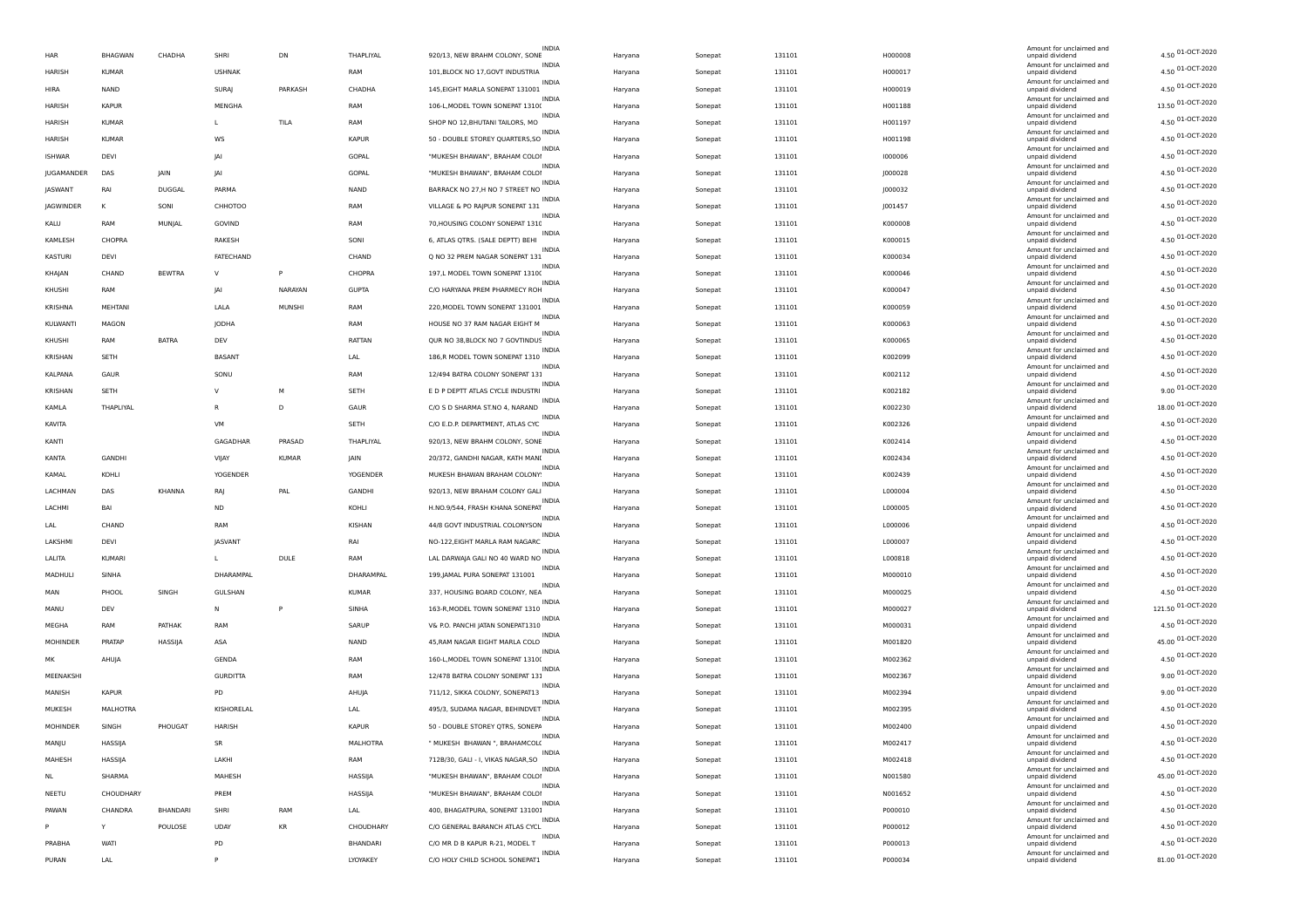| PURAN         | CHAND          |               | VIJAY          |              | SHANKER         | <b>INDIA</b><br>199, JAMAL PURA SONEPAT 131001    | Haryana | Sonepat | 131101 | P000050 | Amount for unclaimed and<br>unpaid dividend | 4.50 01-OCT-2020   |
|---------------|----------------|---------------|----------------|--------------|-----------------|---------------------------------------------------|---------|---------|--------|---------|---------------------------------------------|--------------------|
| PD            | AHUJA          |               | ASA            |              | NAND            | <b>INDIA</b><br>H NO 697/B-II, RISHI NAGAR SONEPA | Haryana | Sonepat | 131101 | P002077 | Amount for unclaimed and<br>unpaid dividend | 4.50 01-OCT-2020   |
| PRATAP        | SINGH          |               | <b>SH</b>      |              | CHAND           | INDIA<br>QR NO-8, MOHAN PURA SONEPAT 13:          | Haryana | Sonepat | 131101 | P002127 | Amount for unclaimed and<br>unpaid dividend | 4.50 01-OCT-2020   |
| PARVEN        | <b>KUMAR</b>   | JAIN          | PL             |              | AHUJA           | <b>INDIA</b><br>711/12, SIKKA COLONY, SONEPAT13   | Haryana | Sonepat | 131101 | P002231 | Amount for unclaimed and<br>unpaid dividend | 4.50 01-OCT-2020   |
| POONAM        |                |               | DILIP          |              | SINGH           | <b>INDIA</b><br>PERSONNEL DEPTT (HRD) ATLAS CY(   | Haryana | Sonepat | 131101 | P002317 | Amount for unclaimed and<br>unpaid dividend | 112.50 01-OCT-2020 |
|               | P              | <b>BHAL</b>   | RSJAIN         |              | JAIN            | INDIA<br>20/372, GANDHI NAGAR, KATH MANI          | Haryana | Sonepat | 131101 | R000001 | Amount for unclaimed and<br>unpaid dividend | 72.00 01-OCT-2020  |
|               | RANI           |               |                |              | NANGIA          | <b>INDIA</b>                                      |         |         | 131101 |         | Amount for unclaimed and                    | 4.50 01-OCT-2020   |
| RA            |                |               | AKNANGIA       |              |                 | 83, FOURMARLA SHANTI NAGAR SON<br><b>INDIA</b>    | Haryana | Sonepat |        | R000031 | unpaid dividend<br>Amount for unclaimed and | 4.50 01-OCT-2020   |
| R             | s              | VERMA         | DRISHER        | DAS          | BAHEL           | ATLAS DISPENSARY ATLAS CYCLEIND<br><b>INDIA</b>   | Haryana | Sonepat | 131101 | R000042 | unpaid dividend<br>Amount for unclaimed and | 4.50 01-OCT-2020   |
| <b>ROHINI</b> | SHASHIKANT     | JAMKHANDI     | <b>LOK</b>     |              | NATH            | 52-R, MODEL TOWN SONEPAT 13100<br><b>INDIA</b>    | Haryana | Sonepat | 131101 | R000076 | unpaid dividend<br>Amount for unclaimed and |                    |
| ROHIT         | <b>GULATI</b>  |               | CHARAN         |              | SINGH           | OPP BLIND CENTRE SONEPAT 13100<br>INDIA           | Haryana | Sonepat | 131101 | R001132 | unpaid dividend<br>Amount for unclaimed and | 256.50 01-OCT-2020 |
| R             | N              | GROVER        | -S             | $\vee$       | JAMKHANDI       | 216, HOUSING COLONY SONEPAT 131<br><b>INDIA</b>   | Haryana | Sonepat | 131101 | R001894 | unpaid dividend<br>Amount for unclaimed and | 9.00 01-OCT-2020   |
| RAKESH        | <b>KUMAR</b>   |               | s              | К            | <b>GULATI</b>   | 275, R MODEL TOWN SONEPAT 1310<br><b>INDIA</b>    | Haryana | Sonepat | 131101 | R002433 | unpaid dividend<br>Amount for unclaimed and | 4.50 01-OCT-2020   |
|               | D              | GAUR          | R              | s.           | GROVER          | 13/304 GALI NO 1 NEW ASHOK COL<br><b>INDIA</b>    | Haryana | Sonepat | 131101 | R002479 | unpaid dividend<br>Amount for unclaimed and | 4.50 01-OCT-2020   |
| <b>RC</b>     | SHARMA         |               | PALLU          |              | RAM             | HOUSE NO.266 SECTOR - 15 SONEP/                   | Haryana | Sonepat | 131101 | R002593 | unpaid dividend                             | 4.50 01-OCT-2020   |
| RAJEEV        | <b>KUMAR</b>   | SHARMA        | SH             |              | GAUR            | <b>INDIA</b><br>C/O SH S.D.SHARMA STREET NO-4N    | Haryana | Sonepat | 131101 | R002638 | Amount for unclaimed and<br>unpaid dividend | 4.50 01-OCT-2020   |
| RAKESH        | SONI           |               | CHET           |              | RAM             | <b>INDIA</b><br>HOUSE NO.125, HOUSING BOARDCO     | Haryana | Sonepat | 131101 | R002639 | Amount for unclaimed and<br>unpaid dividend | 4.50 01-OCT-2020   |
| RAHUL         | GHAI           |               | LN             |              | SHARMA          | <b>INDIA</b><br>PERSONNEL DEPTT (HRD) ATLAS CY(   | Haryana | Sonepat | 131101 | R002643 | Amount for unclaimed and<br>unpaid dividend | 4.50 01-OCT-2020   |
| REKHA         | JAIN           |               | KK             |              | SONI            | <b>INDIA</b><br>ATLAS CYCLE INDUSTRIES LTD., 6,A  | Haryana | Sonepat | 131101 | R002805 | Amount for unclaimed and<br>unpaid dividend | 4.50 01-OCT-2020   |
| RAJINDER      | PARSAD         | SHARMA        | KISHORI        |              | LAL             | INDIA<br>411-B-III, SUDAMA NAGAR, SONEPAT         | Haryana | Sonepat | 131101 | R002946 | Amount for unclaimed and<br>unpaid dividend | 4.50 01-OCT-2020   |
| RAMESH        | <b>KUMAR</b>   |               | AJAY           | <b>KUMAR</b> | JAIN            | <b>INDIA</b><br>20/372, GANDHI NAGAR, KATH MANI   | Haryana | Sonepat | 131101 | R002984 | Amount for unclaimed and<br>unpaid dividend | 4.50 01-OCT-2020   |
| SARLA         | RANI           | HASIJA        | RGSHARMA       |              | SHARMA          | INDIA<br>VIKAS PURI KABIRPUR ROAD OPPARV          | Haryana | Sonepat | 131101 | S000025 | Amount for unclaimed and<br>unpaid dividend | 4.50 01-OCT-2020   |
| SAVITRY       | DEVI           |               | TALIYA         |              | RAM             | <b>INDIA</b><br>HNO.4/6 ASHOK NAGAR, SONEPAT13    | Haryana | Sonepat | 131101 | S000042 | Amount for unclaimed and<br>unpaid dividend | 4.50 01-OCT-2020   |
| SHANKUNTLA    | DEWAN          |               | H              | к            | HASIJA          | INDIA<br>36, RAM NAGAR EIGHT MARLA SONEI          | Haryana | Sonepat | 131101 | S000060 | Amount for unclaimed and<br>unpaid dividend | 4.50 01-OCT-2020   |
| SHANTI        | DEVI           |               | <b>ISHWAR</b>  |              | CHAND           | <b>INDIA</b><br>20 L MODEL TOWN SONEPAT 131001    | Haryana | Sonepat | 131101 | S000067 | Amount for unclaimed and<br>unpaid dividend | 4.50 01-OCT-2020   |
| SHEILA        | KHURANA        |               | HARGOVIND      |              | DEWAN           | <b>INDIA</b><br>W/O HARGOBIND DEWAN 268, MODE     |         |         | 131101 | S000080 | Amount for unclaimed and<br>unpaid dividend | 72.00 01-OCT-2020  |
|               |                |               | RAM            |              |                 | INDIA                                             | Haryana | Sonepat |        |         | Amount for unclaimed and                    | 4.50 01-OCT-2020   |
| SHILA         | DEVI           |               |                |              | CHAND           | H.NO. 6, GEETA COLONY, SONEPAT1<br><b>INDIA</b>   | Haryana | Sonepat | 131101 | S000082 | unpaid dividend<br>Amount for unclaimed and | 4.50 01-OCT-2020   |
| SNEH          | PRABHA         | MEHRA         | SHANT          | LAL          | KHURANA         | QR NO 60 BLOCK 10 INDUSTRIALCO<br>INDIA           | Haryana | Sonepat | 131101 | S000092 | unpaid dividend<br>Amount for unclaimed and | 297.00 01-OCT-2020 |
| SUDHARSHAN    | <b>KUMAR</b>   | <b>GULATI</b> | L.             | MOOL         | CHAND           | H NO 14/397 KHANNA COLONY NEAF<br><b>INDIA</b>    | Haryana | Sonepat | 131101 | S000109 | unpaid dividend<br>Amount for unclaimed and | 4.50 01-OCT-2020   |
| SUDERSHAN     | THAPPER        |               | RAJINDER       | NATH         | MEHRA           | 129-R, MODEL TOWN SONEPAT 1310<br><b>INDIA</b>    | Haryana | Sonepat | 131101 | S000114 | unpaid dividend<br>Amount for unclaimed and |                    |
| <b>SUSHIL</b> | MALHOTRA       |               | К              | D            | <b>GULATI</b>   | 275, R MODEL TOWN SONEPAT 1310<br>INDIA           | Haryana | Sonepat | 131101 | S000139 | unpaid dividend<br>Amount for unclaimed and | 4.50 01-OCT-2020   |
| SHANTA        | NAGPAL         |               | R              | к            | THAPPER         | THAPPER HOUSE, 160-L MODEL TOW<br><b>INDIA</b>    | Haryana | Sonepat | 131101 | S000150 | unpaid dividend<br>Amount for unclaimed and | 4.50 01-OCT-2020   |
| SHASHI        | <b>BATRA</b>   |               | $\mathsf{s}$   | L            | <b>MALHOTRA</b> | 209 FAIZ BAZAR SONEPAT 131001<br>INDIA            | Haryana | Sonepat | 131101 | S003780 | unpaid dividend<br>Amount for unclaimed and | 4.50 01-OCT-2020   |
| SUNIL         | <b>BHUTANI</b> |               | M              | C            | NAGPAL          | 246 MODEL TOWN SONEPAT 131001<br><b>INDIA</b>     | Haryana | Sonepat | 131101 | S003886 | unpaid dividend<br>Amount for unclaimed and | 9.00 01-OCT-2020   |
| SHASHI        | SHARMA         |               | SH             |              | <b>BATRA</b>    | BATRA'S HOUSE DEEPAK MANDIR C                     | Haryana | Sonepat | 131101 | S003901 | unpaid dividend                             | 4.50 01-OCT-2020   |
| SAROJ         | JAIN           |               | SANTLAL        |              | LAL             | <b>INDIA</b><br>S-12, MUNICIPAL COLONY BHUTANIT   | Haryana | Sonepat | 131101 | S003931 | Amount for unclaimed and<br>unpaid dividend | 9.00 01-OCT-2020   |
| SUSHMA        | RANI           | HASSIJA       | RAKESH         | KR           | SHARMA          | INDIA<br>W/O RAKESH KUMAR SHARMA HRD,             | Haryana | Sonepat | 131101 | S003967 | Amount for unclaimed and<br>unpaid dividend | 22.50 01-OCT-2020  |
| SUSHMA        | HASIJA         |               | $\vee$         | к            | JAIN            | <b>INDIA</b><br>14/1 JATI IALAN NR KHARI KUASONE  | Haryana | Sonepat | 131101 | S003971 | Amount for unclaimed and<br>unpaid dividend | 4.50 01-OCT-2020   |
| SULAKSHNA     | JAIN           |               | MP             |              | HASSIJA         | INDIA<br>12/522, BATRA COLONY, SONEPAT13          | Haryana | Sonepat | 131101 | S003987 | Amount for unclaimed and<br>unpaid dividend | 4.50 01-OCT-2020   |
| SHEELA        | WANTI          |               | ANIL           |              | HASIJA          | <b>INDIA</b><br>22/8, ASHOK NAGAR, SONEPAT 1310   | Haryana | Sonepat | 131101 | S004088 | Amount for unclaimed and<br>unpaid dividend | 4.50 01-OCT-2020   |
| SUMAN         | MALHOTRA       |               | RAKESH         |              | JAIN            | <b>INDIA</b><br>HOUSE NO. 144, SECTOR-14, SONEP   | Haryana | Sonepat | 131101 | S004177 | Amount for unclaimed and<br>unpaid dividend | 4.50 01-OCT-2020   |
| SUNIL         | <b>KUMAR</b>   | SHARMA        | <b>RS</b>      |              | GROVER          | 13/304, GALI NO.1, NEW ASHOKCOL                   | Haryana | Sonepat | 131101 | S004179 | Amount for unclaimed and<br>unpaid dividend | 4.50 01-OCT-2020   |
| SHASHI        | PRABHA         | SHARMA        | MUKESH         |              | MALHOTRA        | <b>INDIA</b><br>"MUKESH BHAWAN", BRAHAM COLOI     | Haryana | Sonepat | 131101 | S004180 | Amount for unclaimed and<br>unpaid div      | 4.50 01-OCT-2020   |
| SANJEEV       | KUMAR          | THAPLIYAL     | MAHAVIR        | PRASAD       | SHARMA          | INDIA<br>C/O PERSONNEL DEPARTMENT, ATLA           | Haryana | Sonepat | 131101 | S004216 | Amount for unclaimed and<br>unpaid dividend | 9.00 01-OCT-2020   |
| SHANTI        | DEVI           | <b>KAPUR</b>  | VIJENDER       |              | SHARMA          | 1903, HOUSING BOARD COLONY, SE                    | Haryana | Sonepat | 131101 | S004292 | Amount for unclaimed and<br>unpaid dividend | 72.00 01-OCT-2020  |
| <b>SUSHIL</b> | <b>KUMAR</b>   | CHACHRA       | SANJEEV        | <b>KUMAR</b> | THAPLIYAL       | INDIA<br>920/13, NEW BRAHM COLONY, SONE           | Haryana | Sonepat | 131101 | 5004330 | Amount for unclaimed and<br>unpaid dividend | 4.50 01-OCT-2020   |
| SUNITA        |                |               | NIHAL          | CHAND        | <b>KAPUR</b>    | <b>INDIA</b><br>141, JEEVAN NAGAR SONEPAT 13100   |         |         | 131101 | S004357 | Amount for unclaimed and                    | 4.50 01-OCT-2020   |
|               |                |               |                |              |                 | <b>INDIA</b>                                      | Haryana | Sonepat |        |         | unpaid dividend<br>Amount for unclaimed and | 4.50 01-OCT-2020   |
| SHEELA        | VERMA          |               | LAJPAT         |              | RAI             | 12/568, BATRA COLONY, SONEPAT13<br>INDIA          | Haryana | Sonepat | 131101 | S004358 | unpaid dividend<br>Amount for unclaimed and | 4.50 01-OCT-2020   |
| <b>TIKKO</b>  | BAI            |               | RAJ            |              | <b>KUMAR</b>    | 12/543, BATRA COLONY, GURU DAW                    | Haryana | Sonepat | 131101 | T000001 | unpaid dividend<br>Amount for unclaimed and | 4.50 01-OCT-2020   |
| TILAK         | RAJ            | VIJ           | <b>DRVERMA</b> |              | VERMA           | 12/543, BATRA COLONY, GURU DAW                    | Haryana | Sonepat | 131101 | T000752 | unpaid dividend                             |                    |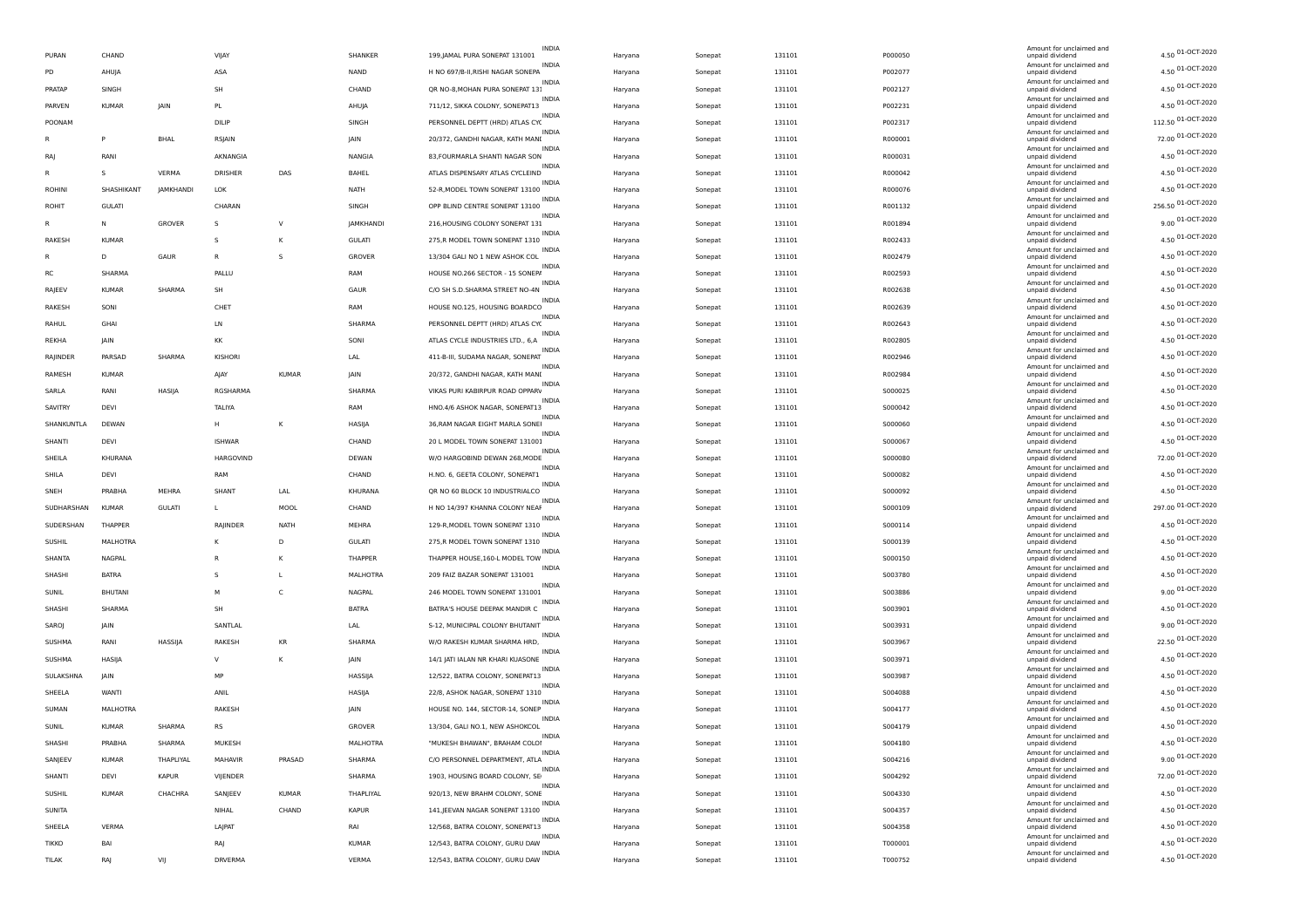| TARA          | CHAND         |               | RAJ            |                | LANDLORD        | <b>INDIA</b><br>H NO 88, RAJ MOHALLA SONEPAT 131  | Haryana | Sonepat      | 131101 | T000754          | Amount for unclaimed and<br>unpaid dividend | 4.50 01-OCT-2020     |
|---------------|---------------|---------------|----------------|----------------|-----------------|---------------------------------------------------|---------|--------------|--------|------------------|---------------------------------------------|----------------------|
| <b>USHA</b>   | <b>GULATI</b> |               | SATISH         | CHAND          | VIJ             | H NO 3, DURGA BHAWAN BATRA COI                    | Haryana | Sonepat      | 131101 | U000007          | Amount for unclaimed and<br>unpaid dividend | 121.50 01-OCT-2020   |
| <b>USHA</b>   | SHIV          |               | LURINDA        |                | RAM             | 22/8, ASHOK NAGAR, SONEPAT 1310                   | Haryana | Sonepat      | 131101 | U000009          | Amount for unclaimed and<br>unpaid dividend | 4.50 01-OCT-2020     |
| UPANSHU       |               |               | s              | К              | <b>GULATI</b>   | <b>INDIA</b><br>275-R, MODEL TOWN SONEPAT 1310    | Haryana | Sonepat      | 131101 | U000791          | Amount for unclaimed and<br>unpaid dividend | 4.50 01-OCT-2020     |
| <b>UDAY</b>   | <b>KUMAR</b>  | CHOUDHARY     | $\circ$        | P              | SHIV            | <b>INDIA</b><br>244-R.MODEL TOWN SONEPAT 1310     | Haryana | Sonepat      | 131101 | U000792          | Amount for unclaimed and<br>unpaid dividend | 4.50 01-OCT-2020     |
| VIDYA         | WATI          | <b>KAPUR</b>  | MUKESH         |                | <b>MALHOTRA</b> | <b>INDIA</b><br>MUKESH BHAWAN, BRAHAM COLONY      | Haryana | Sonepat      | 131101 | V000013          | Amount for unclaimed and<br>unpaid dividend | 4.50 01-OCT-2020     |
| VISHAN        | DEVI          |               | BN             |                | CHOUDHARY       | <b>INDIA</b><br>C/O GENERAL BRANCH, M/S ATLASC\   | Haryana | Sonepat      | 131101 | V000023          | Amount for unclaimed and<br>unpaid dividend | 81.00 01-OCT-2020    |
| <b>VIPIN</b>  | KUMAR         | <b>GUPTA</b>  | MADAN          | LAL            | <b>KAPUR</b>    | 234-L, MODEL TOWN SONEPAT 1310(                   | Haryana | Sonepat      | 131101 | V001588          | Amount for unclaimed and<br>unpaid dividend | 22.50 01-OCT-2020    |
| VIJENDER      | <b>KUMAR</b>  | SHARMA        | <b>SMT</b>     |                | DEVI            | <b>INDIA</b><br>RAI HOSPITAL NEAR CITY MAINGURU   | Haryana | Sonepat      | 131101 | V001589          | Amount for unclaimed and<br>unpaid dividend | 4.50 01-OCT-2020     |
| VANDANA       |               |               | SH             | TRILOKI        | <b>NATH</b>     | INDIA<br>24D MODEL TOWN SONEPAT HARYAN            | Haryana | Sonepat      | 131101 | V001645          | Amount for unclaimed and<br>unpaid dividend | 9.00 01-OCT-2020     |
|               |               | <b>ANTIL</b>  | <b>JA</b>      | <b>BHAGWAN</b> | SHARMA          | <b>INDIA</b><br>E D P DEPTT ATLAS CYCLE INDUSTRI  |         |              |        |                  | Amount for unclaimed and                    | 45.00 01-OCT-2020    |
| VIKAS         | <b>KUMAR</b>  |               |                |                |                 | INDIA                                             | Haryana | Sonepat      | 131101 | V001691          | unpaid dividend<br>Amount for unclaimed and | 4.50 01-OCT-2020     |
| VEENA         | RANI          |               | KISHORELAL     |                | LAL             | 495/3, SUDAMA NAGAR, BEHINDVET<br><b>INDIA</b>    | Haryana | Sonepat      | 131101 | V001727          | unpaid dividend<br>Amount for unclaimed and | 22.50 01-OCT-2020    |
| VISHAL        | HASSIJA       |               | DHARAMBIR      |                | DHARAMBIR       | V.& P.O. KURAR SONEPAT 131001<br><b>INDIA</b>     | Haryana | Sonepat      | 131101 | V001737          | unpaid dividend<br>Amount for unclaimed and | 4.50 01-OCT-2020     |
| YASH          | PAUL          |               | DES            |                | RAJ             | H.NO.10, EIGHT MERLA SONEPAT131<br><b>INDIA</b>   | Haryana | Sonepat      | 131101 | Y000522          | unpaid dividend<br>Amount for unclaimed and |                      |
| YOGESH        |               |               | MP             |                | HASSIJA         | 12/522, BATRA COLONY, SONEPAT13<br>INDIA          | Haryana | Sonepat      | 131101 | Y000535          | unpaid dividend<br>Amount for unclaimed and | 4.50 01-OCT-2020     |
| YOGENDRA      |               |               | SHRI           |                | SCMALHOTRA      | " MUKESH BHAWAN ", BRAHAM COL(<br><b>INDIA</b>    | Haryana | Sonepat      | 131101 | Y000546          | unpaid dividend<br>Amount for unclaimed and | 4.50 01-OCT-2020     |
| SATYA         | PAL           |               | DRVERMA        |                | VERMA           | 12/543, BATRA COLONY, GURU DAW<br><b>INDIA</b>    | Haryana | Sonepat      | 131101 | Z004198          | unpaid dividend<br>Amount for unclaimed and | 67.50 01-OCT-2020    |
| VIJAY         | <b>KUMAR</b>  | JAIN          | <b>INDER</b>   |                | DEV             | MUKESH BHAWAN BRAHAM COLONY                       | Haryana | Sonepat      | 131101 | Z004201          | unpaid dividend                             | 9.00 01-OCT-2020     |
| CHANDER       | KANTA         | GROVER        | PUNNU          | RAM            | <b>BUSINESS</b> | <b>INDIA</b><br>199 JAMAL PURA SONEPAT 131001     | Haryana | Sonepat      | 131101 | Z004553          | Amount for unclaimed and<br>unpaid dividend | 99.00 01-OCT-2020    |
| RAJ           | PAL           | <b>GANDHI</b> | R              | s              | <b>JAIN</b>     | <b>INDIA</b><br>S/O R S JAIN H NO 20/372 KATHMA   | Haryana | Sonepat      | 131101 | Z004628          | Amount for unclaimed and<br>unpaid dividend | 9.00 01-OCT-2020     |
| RAGHBIF       | SINGH         | IAIN          | R              | N              | GROVER          | INDIA<br>13/304 GALI NO 1 NEW ASHOK COL           | Haryana | Sonepat      | 131101 | Z004740          | Amount for unclaimed and<br>unpaid dividend | 9.00 01-OCT-2020     |
| SANJAY        | JAIN          |               | DESRAJ         |                | GANDHI          | INDIA<br>NEW BRAHAM COLONY, H. NO. 920/           | Haryana | Sonepat      | 131101 | Z004741          | Amount for unclaimed and<br>unpaid dividend | 9.00 01-OCT-2020     |
| RAMESH        | CHANDER       | SHARMA        | UGGAR          |                | SAIN            | 20/372 GANDHI NAGAR 2 KATHMANI                    | Haryana | Sonepat      | 131101 | Z006235          | Amount for unclaimed and<br>unpaid dividend | 4.50 01-OCT-2020     |
|               |               | SAREEN        | R              | s              | JAIN            | <b>INDIA</b><br>20/372 GANDHI NAGAR KATHMANDI!    | Haryana | Sonepat      | 131101 | R001600          | Amount for unclaimed and<br>unpaid dividend | 4.50 01-OCT-2020     |
| RAIIV         | SAREEN        |               | CHET           |                | RAM             | INDIA<br>HOUSE NO 125 HOUSING BOARD CC            | Haryana | Sonepat      | 131101 | R002576          | Amount for unclaimed and<br>unpaid dividend | 22.50 01-OCT-2020    |
| RA            | RANI          |               | AMRIT          | SARIA          | MAL             | <b>INDIA</b><br>H.NO. 1433-A SECTOR - 6 KARNAL13  | Haryana | Sonepat      | 131101 | 1203840000959373 | Amount for unclaimed and<br>unpaid dividend | 4.50 01-OCT-2020     |
| MUKESH        | KUMAR         |               | <b>RP</b>      |                | SAREEN          | <b>INDIA</b><br>H.NO. 1433-A SECTOR - 6 KARNAL13  | Haryana | Sonepat      | 131101 | 1203840000973527 | Amount for unclaimed and<br>unpaid dividend | 4.50 01-OCT-2020     |
| HARBILAS      | <b>GUPTA</b>  |               | SHIV           |                | NARAIN          | H NO-112 VILL-BHAWAR TEH-GANAU                    | Haryana | Sonepat      | 131101 | 1201910100924404 | Amount for unclaimed and<br>unpaid dividend | 112.50 01-OCT-2020   |
| MUKESH        | <b>KUMAR</b>  | <b>GUPTA</b>  | RAMESHWAP      |                | DASS            | <b>INDIA</b><br>VILLAGE BHANWAR POST OFFICE KH    | Haryana | Sonepat      | 131101 | IN30051315505424 | Amount for unclaimed and<br>unpaid dividend | 675.00 01-OCT-2020   |
|               |               |               |                |                |                 | <b>INDIA</b>                                      |         |              |        |                  | Amount for unclaimed and                    | 225.00 01-OCT-2020   |
| PAWAN         | <b>KUMAR</b>  | BANSAL        | OM             | PARKASH        | <b>GUPTA</b>    | H.NO - 1134, SECTOR - 13URBAN E<br><b>INDIA</b>   | Haryana | Kamal        | 132001 | P001095          | unpaid dividend<br>Amount for unclaimed and | 4.50 01-OCT-2020     |
| KHAJAN        | CHAND         | MAHAJAN       | OM             | PARKASH        | <b>GUPTA</b>    | H NO 1011 N H B C KARNAL HARYAN<br>INDIA          | Haryana | Kamal        | 132001 | K000045          | unpaid dividend<br>Amount for unclaimed and | 67.50 01-OCT-2020    |
| MINU          | MAHAJAN       |               | <b>JA</b>      |                | PRAKASH         | 115, DEVI MURTI COLONY, PANIPAT1                  | Haryana | Panipat      | 132103 | Z004044          | unpaid dividend<br>Amount for unclaimed and | 225.00 01-OCT-2020   |
| <b>BALDEV</b> | RAJ           | SHARMA        | NATHU          |                | RAM             | 98-A, PRESS AERA NILOKHERI 13211.<br><b>INDIA</b> | Haryana | Kamal        | 132117 | Z004561          | unpaid dividend<br>Amount for unclaimed and |                      |
| RAJESH        | KHERA         |               | DAVINDER       |                | MAHAJAN         | A/98 POUTTARY AREA NILOKHERIKAF<br>INDIA          | Haryana | Kamal        | 132117 | Z004203          | unpaid dividend<br>Amount for unclaimed and | 108.00 01-OCT-2020   |
| RAJESH        | KHERA         |               | <b>BANARSI</b> | LAL            | SHARMA          | VILL & PO GUMTHALA GARHU VIAPE<br>INDIA           | Haryana | Kurukshetra  | 132128 | Z004204          | unpaid dividend<br>Amount for unclaimed and | 108.00 01-OCT-2020   |
| RAJESH        | CHAND         | GOYAL         | M              | $\mathsf{R}$   | KHERA           | H NO 2390 KHERA NIWAS RAM BAG<br><b>INDIA</b>     | Haryana | Ambala       | 133001 | IN30114310263033 | unpaid dividend<br>Amount for unclaimed and | 247.50 01-OCT-2020   |
| RAJNISH       | JAIN          |               | M              | $\mathsf{R}$   | KHERA           | H NO 2390 KHERA NIWAS RAM BAG                     | Haryana | Ambala       | 133001 | R002444          | unpaid dividend<br>Amount for unclaimed and | 90.00 01-OCT-2020    |
| RUCHIKA       | JAIN          |               | R              | C              | GOYAL           | M/S PROAGRO SEED CO 208 ANSALS                    | Haryana | Panchkula    | 134001 | R002445          | unpaid dividend                             | 157.50 01-OCT-2020   |
| PRAKASH       | CHANDEV       | VASUDEVA      | DARSHAN        | LAL            | JAIN            | INDIA<br>5361/3, CHONKDARZAN AMBALA CIT           | Haryana | Ambala       | 134002 | P000499          | Amount for unclaimed and<br>unpaid dividend | 81.00 01-OCT-2020    |
| RAMJI         | DAS           | <b>GUPTA</b>  | RAJNISH        |                | <b>JAIN</b>     | INDIA<br>5361/3, CHONKDARZAN AMBALA CIT           | Haryana | Ambala       | 134002 | R000044          | Amount for unclaimed and<br>unpaid dividend | 4.50 01-OCT-2020     |
| ARVIND        | PAI           | SINGH         | N              | $\epsilon$     | VASUDEVA        | <b>INDIA</b><br>C/O ANITA GUPTA H NO 824, SECTOR  | Haryana | Panchkula    | 134109 | 0005117          | Amount for unclaimed and<br>unpaid dividend | 63.00 01-OCT-2020    |
| PRITAM        | SINGH         |               | <b>ISHER</b>   |                | DAS             | INDIA<br>HOUSE NO 107 SECTOR 17 PANCHK            | Haryana | Panchkula    | 134109 | 0005118          | Amount for unclaimed and<br>unpaid dividend | 54.00 01-OCT-2020    |
| KUMARI        | MADHUMAHAJAN  |               | SH             | PRITAM         | SINGH           | <b>INDIA</b><br>S/O SH PRITAM SINGH HOUSE NO 1    | Haryana | Yamuna Nagar | 135001 | 0005444          | Amount for unclaimed and<br>unpaid dividend | 1,012.50 01-OCT-2020 |
| NAND          | LAL           |               | SH             | BASANT         | SINGH           | INDIA<br>HOUSE NO 1314 JAMNA ST YAMUNA            | Haryana | Yamuna Nagar | 135001 | N000032          | Amount for unclaimed and<br>unpaid dividend | 4.50 01-OCT-2020     |
| PARKASH       | <b>KAUR</b>   |               | MADHU          |                | MAHAJAN         | INDIA<br>PROF COLONY YAMUNA NAGAR 1350            | Haryana | Yamuna Nagar | 135001 | P000005          | Amount for unclaimed and<br>unpaid dividend | 4.50 01-OCT-2020     |
| PRITAM        | SINGH         |               | SH             |                | LAL             | INDIA<br>7, MODEL COLONY YAMUNA NAGAR 1           | Haryana | Yamuna Nagar | 135001 | P002397          | Amount for unclaimed and<br>unpaid dividend | 112.50 01-OCT-2020   |
| ARUN          | <b>KUMAR</b>  |               | NARAIN         |                | SINGH           | INDIA<br>H NO-143,L SUBZI CHOWK MODEL             | Haryana | Yamuna Nagar | 135001 | A000024          | Amount for unclaimed and<br>unpaid dividend | 4.50 01-OCT-2020     |
| SATISH        | KUMAR         |               | s              | BASANT         | SINGH           | <b>INDIA</b><br>H.NO.1314, JAMNA STREET, YAMUN    | Haryana | Yamuna Nagar | 135001 | IN30051320542861 | Amount for unclaimed and<br>unpaid dividend | 4.50 01-OCT-2020     |
|               |               | CHOPRA        | <b>BAL</b>     |                | MUKAND          | INDIA<br>631 RAJAN STREET JAGADHARI AMB/          | Haryana | Ambala       | 135003 | P000001          | Amount for unclaimed and<br>unpaid dividend | 4.50 01-OCT-2020     |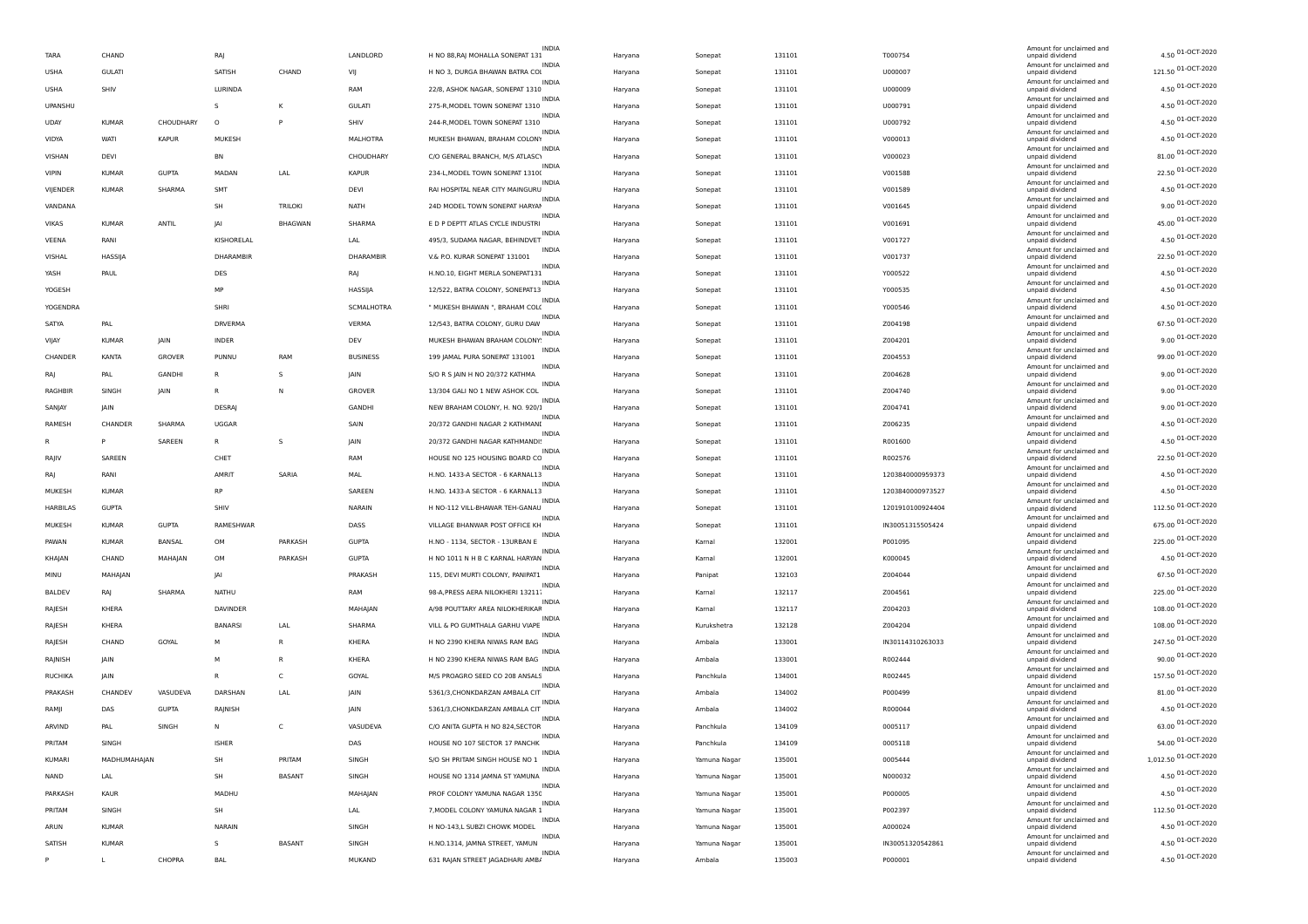| H NO 238 VILLAGE JAGHURI POSTB<br>SUMAN<br>BALA<br>SHREE<br>PAL<br>Yamuna Nagar<br>135133<br>S000118<br>unpaid dividend<br>Haryana<br>Amount for unclaimed and<br><b>INDIA</b><br>4.50 01-OCT-2020<br>GOPAL<br>DAS<br>AGARWAL<br>LACHMANDAS<br>CHOPRA<br>18-A, SURABA NAGAR LUDHIANA 141<br>141001<br>G000011<br>Ludhiana<br>Punjab<br>unpaid dividend<br>Amount for unclaimed and<br><b>INDIA</b><br>166.50 01-OCT-2020<br>SANYOKTA<br>CHOPRA<br>$\mathsf{C}$<br>WADHWA<br>C/O SH. J C WADHWA 3331 MIG PHA:<br>141002<br>5002131<br>Ludhiana<br>Punjab<br>unpaid dividend<br>INDIA<br>Amount for unclaimed and<br>4.50 01-OCT-2020<br>GURDIYAL<br>KHURANA<br><b>JAMNADAS</b><br>DAS<br>PRATAP BAZAR AMRITSAR 143001<br>143001<br>G000788<br>SINGH<br>Punjab<br>Amritsar<br>unpaid dividend<br>Amount for unclaimed and<br>INDIA<br>4.50 01-OCT-2020<br>C/O SH. U.D. SONI, MAJITHA ROAD,<br>KAMLESH<br>KUMARI<br>PARSHOTAM<br>LAL<br>CHOPRA<br>Punjab<br>Amritsar<br>143001<br>K000018<br>unpaid dividend<br><b>INDIA</b><br>Amount for unclaimed and<br>4.50 01-OCT-2020<br>MOHINDER<br>KHURANA<br>DHARAM PURA, GALI NO2, G.T. ROA<br>M000039<br>KAUR<br>SUNDER<br>SINGH<br>Punjab<br>Amritsar<br>143105<br>unpaid dividend<br>INDIA<br>Amount for unclaimed and<br>4.50 01-OCT-2020<br>NARINDER<br>SOHAN<br>LAL<br>C/O BASANT KUMAR BAZAR NOORDI<br>143401<br>N000009<br>KAUR<br>Amritsar<br>Punjab<br>unpaid dividend<br><b>INDIA</b><br>Amount for unclaimed and<br>742.50 01-OCT-2020<br>RADHA<br>SEWAK<br>SINGH<br>H NO 7/93 TARN TARAN 143401<br>143401<br>IN30267930085553<br>SABHARWAL<br>s<br>Punjab<br>Amritsar<br>unpaid dividend<br>INDIA<br>Amount for unclaimed and<br>4.50 01-OCT-2020<br>GULZAR<br>C/O CAPT GULZAR SINGH SANDHU M<br>143521<br>KRISHNA<br>MEHTA<br>SINGH<br>K000058<br>Punjab<br>Gurdaspur<br>unpaid dividend<br>Amount for unclaimed and<br>INDIA<br>4.50 01-OCT-2020<br>SANT THEATRE JALANDHAR CITY 144<br>PARKASH<br>SHARMA<br>R<br>м<br>SABHARWAL<br>Jalandhar<br>144001<br>P000017<br>Punjab<br>unpaid dividend<br>Amount for unclaimed and<br>INDIA<br>675.00 01-OCT-2020<br>317-R MODEL TOWN JALANDHAR CIT<br>RADHA<br>SABHARWAL<br>S<br>D<br>MEHTA<br>Punjab<br>Jalandhar<br>144001<br>R001336<br>unpaid dividend<br>INDIA<br>Amount for unclaimed and<br>4.50 01-OCT-2020<br><b>VIVEK</b><br>MADAN<br>SARUP<br>SHARMA<br>152-L, MODEL TOWN JALANDHAR CIT<br>144001<br>V001615<br>MAHAJAN<br>lalandhar<br>Punjab<br>unpaid dividend<br>Amount for unclaimed and<br><b>INDIA</b><br>4.50 01-OCT-2020<br>LATA<br>SABHARWAL<br>SANT THEATRE JALANDHAR CITY 144<br>144001<br>L000755<br>NARANG<br>R<br>M<br>Jalandhar<br>Punjab<br>unpaid dividend<br>INDIA<br>Amount for unclaimed and<br>4.50 01-OCT-2020<br>57, TOWER ENCLAVE PHASE-II, OPP<br><b>KARUNA</b><br>DHIR<br>R<br>К<br>MAHAJAN<br>144003<br>K000030<br>Punjab<br>Jalandhar<br>unpaid dividend<br>INDIA<br>Amount for unclaimed and<br>4.50 01-OCT-2020<br>RAKESH<br><b>DUA</b><br>RAJESHWAR<br>KUMAR<br>NARANG<br>35 ADARSH NAGAR JALANDHAR CITY<br>Jalandhar<br>144008<br>R000033<br>Punjab<br>unpaid dividend<br>Amount for unclaimed and<br>INDIA<br>112.50 01-OCT-2020<br>C/O SRI J L DHIR THE JAGATJITCOT<br>SHAMA<br>MAHAJAN<br>JAGDISH<br>LAL<br>Н<br>Punjab<br>Jalandhar<br>144401<br>S003744<br>unpaid dividend<br><b>INDIA</b><br>Amount for unclaimed and<br>45.00 01-OCT-2020<br>KULDEEP<br>LATE<br>C/O M/S JAJAJIT SUGAR MILLS CO L<br>144401<br>IN30177416963394<br><b>KUMAR</b><br>H<br>lalandhar<br>К<br>Punjab<br>unpaid dividend<br><b>INDIA</b><br>Amount for unclaimed and<br>4.50 01-OCT-2020<br>BHAG<br>KAUR<br>ASHOK<br>B-II/20, GOPAL GALI SHAHPUR CHO<br>145001<br>B000019<br>MAHAJAN<br>Patiala<br>Punjab<br>unpaid dividend<br>INDIA<br>Amount for unclaimed and<br>4.50 01-OCT-2020<br>BHAGWANT<br>MANAL<br>H NO 36 DST NO 4/4BABU SINGH C<br>147001<br>DAMAN<br>D000002<br>ANAND<br>Punjab<br>Patiala<br>unpaid dividend<br>INDIA<br>Amount for unclaimed and<br>4.50 01-OCT-2020<br>C/O PROF HARBAKSH SINGH 4 D RA<br>147001<br>PREM<br>SINGH<br>SIKAND<br>SUNDER<br>SINGH<br>Punjab<br>Patiala<br>P000029<br>unpaid dividend<br>Amount for unclaimed and<br><b>INDIA</b><br>4.50 01-OCT-2020<br>NAVEEN<br>ANAND<br>ANAND COTTAGE BHUPENDRA ROAC<br>147001<br>BANSAL<br>K<br>V<br>Punjab<br>Patiala<br>N001288<br>unpaid dividend<br>INDIA<br>Amount for unclaimed and<br>4.50 01-OCT-2020<br>MADAN<br>GOPAL<br>SHARMA<br><b>GURSEWAK</b><br>SINGH<br>16, GREEN VIEW, RAJBHA ROAD PATIA<br>147001<br>M000001<br>R.<br>Patiala<br>Punjab<br>unpaid dividend<br><b>INDIA</b><br>Amount for unclaimed and<br>67.50 01-OCT-2020<br>RAKSHA<br><b>BANSAL</b><br>H NO 17 SECTOR 21-C CHANDERLO<br>147301<br>Z004401<br>DEVI<br>B<br>Fatehgarh Sahib<br>L<br>Punjab<br>unpaid dividend<br>INDIA<br>Amount for unclaimed and<br>112.50 01-OCT-2020<br>LACHHI<br>MALWA SUGAR MILLS DHURI 148024<br>NIRMALA<br><b>SHARMA</b><br>RAM<br>148024<br>0006161<br>Punjab<br>Fatehgarh Sahib<br>unpaid dividend<br>Amount for unclaimed and<br>94.50 01-OCT-2020<br>SUNITA<br>SURINDER<br>MOHAN<br>W/O SURINDER MOHAN BHAGWANPI<br>Bathinda<br>148024<br>S003002<br>Punjab<br>unpaid dividend<br>Amount for unclaimed and<br>INDIA<br>67.50 01-OCT-2020<br>DUTTA<br>C-3 NFL TOWNSHIP BATHINDA BATH<br>NARESH<br><b>KUMAR</b><br>CHANANA<br>JP.<br>Punjab<br>Bathinda<br>151003<br>Z004402<br>unpaid dividend<br>INDIA<br>Amount for unclaimed and<br>4.50 01-OCT-2020<br>HARDEV<br><b>GAMBHIR</b><br>KUMAR<br>CHIEF REPERSENTATIVE U T I MOHA<br>152002<br>H000010<br><b>KUMARI</b><br><b>RAKESH</b><br>Punjab<br>Faridkot<br>unpaid dividend<br><b>INDIA</b><br>Amount for unclaimed and<br>4.50 01-OCT-2020<br>KRISHNA<br>KUMARI<br>SURINDER<br><b>KUMAR</b><br>CHANANA<br>S/O SH S K C GALI MISTARIAN KAM<br>152002<br>K000054<br>Faridkot<br>Punjab<br>unpaid dividend<br>INDIA<br>Amount for unclaimed and<br>247.50 01-OCT-2020<br>NARULA<br>GAMBHIR<br>H NO 223, SECTOR 7-A, CHANDIGAR<br>160007<br><b>GURMUKH</b><br>KAUR<br>s<br>N<br>G000552<br>Punjab<br>Amritsar<br>unpaid dividend<br>Amount for unclaimed and<br><b>INDIA</b><br>4.50 01-OCT-2020<br>H NO 529 SECTOR 10-D CHANDIGAR<br>NIRMALA<br>VERMA<br>NIHAL<br>CHAND<br>Amritsar<br>160010<br>N000020<br>Punjab<br>unpaid dividend<br>Amount for unclaimed and<br><b>INDIA</b><br>45.00 01-OCT-2020<br>PURI<br>NARULA<br>H NO 505 SECTOR 10D CHANDIGAR<br>VIDYA<br>SAGAR<br>D<br>s<br>Punjab<br>Amritsar<br>160011<br>V000005<br>unpaid dividend<br>INDIA<br>Amount for unclaimed and<br>4.50 01-OCT-2020<br>SATISH<br>CHANDRA<br>VERMA<br>E-1/3, SECTOR 14 CHANDIGARH 160<br>JAGMOHAN<br><b>KAPUR</b><br>Punjab<br>Amritsar<br>160014<br>J000010<br>unpaid dividend<br>Amount for unclaimed and<br><b>INDIA</b><br>4.50 01-OCT-2020<br>KISHAN<br>DASS<br>ATMA<br>PURI<br>C/O M/S ATMA RAM & SONS BOOKSE<br>160014<br>J000035<br>RAM<br>Amritsar<br>IAI<br>Punjab<br>unpaid dividend<br>INDIA<br>Amount for unclaimed and<br>4.50 01-OCT-2020<br>LATA<br>248 SECTOR-15A CHANDIGARH 1600<br>M000012<br>MADHU<br>CHAMAN<br>LAL<br>160015<br>Punjab<br>Amritsar<br>unpaid dividend<br><b>INDIA</b><br>Amount for unclaimed and<br>4.50 01-OCT-2020<br>3043, U SECTOR 15 D CHANDIGARH1<br>MAN<br>MOHAN<br>LAL<br>HAR<br>PARSHAD<br>Punjab<br>Amritsar<br>160015<br>M000022<br>Г<br>unpaid dividend<br>INDIA<br>Amount for unclaimed and<br>4.50 01-OCT-2020<br>248,15-A CHANDIGARH 160015<br>MALHOTRA<br>CHAMAN<br>LAL<br>Punjab<br>Amritsar<br>160015<br>K000067<br>unpaid dividend<br>INDIA<br>Amount for unclaimed and<br>4.50 01-OCT-2020<br>SUSHIL<br>CHANDRA<br>THAKAR<br>CHAMAN<br>248,15-A CHANDIGARH 160015<br>160015<br>S000134<br>LAL<br>Amritsar<br>Punjab<br>unpaid dividend<br><b>INDIA</b><br>Amount for unclaimed and<br>81.00 01-OCT-2020<br>VEENA<br>DATTA<br>TRANSMISSION<br>MALHOTRA<br>1571, SECTOR 18-D CHANDIGARH 16<br>160018<br>V001689<br>- SH<br>Amritsar<br>Punjab<br>unpaid dividend<br>INDIA<br>Amount for unclaimed and<br>1,012.50 01-OCT-2020<br>1608 SECTOR 18-D CHANDIGARH 16<br>MANJU<br><b>GUPTA</b><br>SH<br>160018<br>M002093<br>THAKAR<br>Punjab<br>Amritsar<br>unpaid dividend<br>Amount for unclaimed and<br><b>INDIA</b><br>675.00 01-OCT-2020<br>MANJU<br><b>GUPTA</b><br>DS<br><b>DSDATTA</b><br>136, SECTOR 18-A, CHANDIGARH 16<br>Amritsar<br>160018<br>Z004398<br>Punjab<br>unpaid dividend<br>Amount for unclaimed and<br>INDIA<br>4.50 01-OCT-2020<br>KANTA<br><b>GUPTA</b><br>H.N.140, SECTOR-19-A, CHANDIGAR<br>GOEL<br>SUBHASH<br>Punjab<br>Amritsar<br>160019<br>K000020<br>unpaid dividend<br>Amount for unclaimed and<br>18.00 01-OCT-2020<br>ANUP<br>MEHTA<br>SUBHASH<br><b>GUPTA</b><br>160019<br>A000015<br>CHAND<br>140, SECTOR 19A CHANDIGARH 1600<br>Amritsar<br>Punjab<br>unpaid dividend<br>Amount for unclaimed and<br>INDIA<br>4.50 01-OCT-2020<br>NIRMAL<br>KANTA<br><b>DUGGAL</b><br>P<br>D<br>GOEL<br>KOTHI NO 2244 SECTOR 21 CHANDI<br>160021<br>N000023<br>Amritsar<br>Punjab<br>unpaid dividend<br>INDIA<br>Amount for unclaimed and<br>4.50 01-OCT-2020<br>DEVI<br><b>BODH</b><br>RAJ<br>3 THE MALL SIMLA 171001<br>171001<br>R000070<br>RESHAM<br>Shimla<br>Himachal Pradesh<br>unpaid dividend<br>INDIA<br>Amount for unclaimed and<br>157.50 01-OCT-2020<br>N<br>DUGGAL<br>DAULAT<br>RAM<br>R<br>25, CORSTORPHANA HOTEL SIMLA 1.<br>Himachal Pradesh<br>Shimla<br>171001<br>IN30039418277479<br>unpaid dividend<br>Amount for unclaimed and<br>INDIA<br>247.50 01-OCT-2020<br>TEWARI<br>BALDEO<br>SINGH<br>C/O DR BALDEO SINGH 6, MANOR HC<br>Himachal Pradesh<br>171005<br>C<br>Shimla<br>H000433<br>unpaid dividend<br>INDIA<br>Amount for unclaimed and<br>22.50 01-OCT-2020<br>VINOD<br><b>KUMAR</b><br>KALIYA<br>RAM<br>VILL BHARADI POST PUNNRADHAR S<br>Himachal Pradesh<br>173104<br>1203800000058278<br>Sirmaur<br>unpaid dividend<br>Amount for unclaimed and<br>INDIA<br>9.00 01-OCT-2020<br>SHANTI<br>SWARUP<br>PURI<br>SH<br>TEWARI<br>COMMANDENT, 14 GORKHA TRAININ<br>173206<br>IN30234910086939<br>Himachal Pradesh<br>Shimla<br>unpaid dividend<br>INDIA<br>Amount for unclaimed and<br>4.50 01-OCT-2020<br>S/O RAMESH CHAND V P O TIARA W/<br>SHASHI<br>RAMESH<br>CHAND<br>176401<br>S003767<br>BHUSHAN<br>Himachal Pradesh<br>Kangra<br>unpaid dividend |  |  |  |              |  |  |                          |                    |
|--------------------------------------------------------------------------------------------------------------------------------------------------------------------------------------------------------------------------------------------------------------------------------------------------------------------------------------------------------------------------------------------------------------------------------------------------------------------------------------------------------------------------------------------------------------------------------------------------------------------------------------------------------------------------------------------------------------------------------------------------------------------------------------------------------------------------------------------------------------------------------------------------------------------------------------------------------------------------------------------------------------------------------------------------------------------------------------------------------------------------------------------------------------------------------------------------------------------------------------------------------------------------------------------------------------------------------------------------------------------------------------------------------------------------------------------------------------------------------------------------------------------------------------------------------------------------------------------------------------------------------------------------------------------------------------------------------------------------------------------------------------------------------------------------------------------------------------------------------------------------------------------------------------------------------------------------------------------------------------------------------------------------------------------------------------------------------------------------------------------------------------------------------------------------------------------------------------------------------------------------------------------------------------------------------------------------------------------------------------------------------------------------------------------------------------------------------------------------------------------------------------------------------------------------------------------------------------------------------------------------------------------------------------------------------------------------------------------------------------------------------------------------------------------------------------------------------------------------------------------------------------------------------------------------------------------------------------------------------------------------------------------------------------------------------------------------------------------------------------------------------------------------------------------------------------------------------------------------------------------------------------------------------------------------------------------------------------------------------------------------------------------------------------------------------------------------------------------------------------------------------------------------------------------------------------------------------------------------------------------------------------------------------------------------------------------------------------------------------------------------------------------------------------------------------------------------------------------------------------------------------------------------------------------------------------------------------------------------------------------------------------------------------------------------------------------------------------------------------------------------------------------------------------------------------------------------------------------------------------------------------------------------------------------------------------------------------------------------------------------------------------------------------------------------------------------------------------------------------------------------------------------------------------------------------------------------------------------------------------------------------------------------------------------------------------------------------------------------------------------------------------------------------------------------------------------------------------------------------------------------------------------------------------------------------------------------------------------------------------------------------------------------------------------------------------------------------------------------------------------------------------------------------------------------------------------------------------------------------------------------------------------------------------------------------------------------------------------------------------------------------------------------------------------------------------------------------------------------------------------------------------------------------------------------------------------------------------------------------------------------------------------------------------------------------------------------------------------------------------------------------------------------------------------------------------------------------------------------------------------------------------------------------------------------------------------------------------------------------------------------------------------------------------------------------------------------------------------------------------------------------------------------------------------------------------------------------------------------------------------------------------------------------------------------------------------------------------------------------------------------------------------------------------------------------------------------------------------------------------------------------------------------------------------------------------------------------------------------------------------------------------------------------------------------------------------------------------------------------------------------------------------------------------------------------------------------------------------------------------------------------------------------------------------------------------------------------------------------------------------------------------------------------------------------------------------------------------------------------------------------------------------------------------------------------------------------------------------------------------------------------------------------------------------------------------------------------------------------------------------------------------------------------------------------------------------------------------------------------------------------------------------------------------------------------------------------------------------------------------------------------------------------------------------------------------------------------------------------------------------------------------------------------------------------------------------------------------------------------------------------------------------------------------------------------------------------------------------------------------------------------------------------------------------------------------------------------------------------------------------------------------------------------------------------------------------------------------------------------------------------------------------------------------------------------------------------------------------------------------------------------------------------------------------------------------------------------------------------------------------------------------------------------------------------------------------------------------------------------------------------------------------------------------------------------------------------------------------------------------------------------------------------------------------------------------------------------------------------------------------------------------------------------------------------------------------------------------------------------------------------------------------------------------------------------------------------------------------------------------------------------------------------------------------------------------------------------------------------------------------------------------------------------------------------------------------------------------------------------------------------------------------------------------------------------------------------------------------------------------------------------------------------------------------------------------------------------------------------------------------------------------------------------------------------------------------------------------------------------------------------------------------------------------------------------------------------------------------------------------------------------------------------------------------------------------------------------------------------------------------------------------------------------------------------------------------------------------------------------------------------------------------------------------------------------------------------------------------------------------------------------------------------------------------------------------------------------------|--|--|--|--------------|--|--|--------------------------|--------------------|
|                                                                                                                                                                                                                                                                                                                                                                                                                                                                                                                                                                                                                                                                                                                                                                                                                                                                                                                                                                                                                                                                                                                                                                                                                                                                                                                                                                                                                                                                                                                                                                                                                                                                                                                                                                                                                                                                                                                                                                                                                                                                                                                                                                                                                                                                                                                                                                                                                                                                                                                                                                                                                                                                                                                                                                                                                                                                                                                                                                                                                                                                                                                                                                                                                                                                                                                                                                                                                                                                                                                                                                                                                                                                                                                                                                                                                                                                                                                                                                                                                                                                                                                                                                                                                                                                                                                                                                                                                                                                                                                                                                                                                                                                                                                                                                                                                                                                                                                                                                                                                                                                                                                                                                                                                                                                                                                                                                                                                                                                                                                                                                                                                                                                                                                                                                                                                                                                                                                                                                                                                                                                                                                                                                                                                                                                                                                                                                                                                                                                                                                                                                                                                                                                                                                                                                                                                                                                                                                                                                                                                                                                                                                                                                                                                                                                                                                                                                                                                                                                                                                                                                                                                                                                                                                                                                                                                                                                                                                                                                                                                                                                                                                                                                                                                                                                                                                                                                                                                                                                                                                                                                                                                                                                                                                                                                                                                                                                                                                                                                                                                                                                                                                                                                                                                                                                                                                                                                                                                                                                                                                                                                                                                                                                                                                                                                                                                                                                                                                                                                                                                                                                                                                                                                                                                                                                                                                                      |  |  |  | <b>INDIA</b> |  |  | Amount for unclaimed and | 108.00 01-OCT-2020 |
|                                                                                                                                                                                                                                                                                                                                                                                                                                                                                                                                                                                                                                                                                                                                                                                                                                                                                                                                                                                                                                                                                                                                                                                                                                                                                                                                                                                                                                                                                                                                                                                                                                                                                                                                                                                                                                                                                                                                                                                                                                                                                                                                                                                                                                                                                                                                                                                                                                                                                                                                                                                                                                                                                                                                                                                                                                                                                                                                                                                                                                                                                                                                                                                                                                                                                                                                                                                                                                                                                                                                                                                                                                                                                                                                                                                                                                                                                                                                                                                                                                                                                                                                                                                                                                                                                                                                                                                                                                                                                                                                                                                                                                                                                                                                                                                                                                                                                                                                                                                                                                                                                                                                                                                                                                                                                                                                                                                                                                                                                                                                                                                                                                                                                                                                                                                                                                                                                                                                                                                                                                                                                                                                                                                                                                                                                                                                                                                                                                                                                                                                                                                                                                                                                                                                                                                                                                                                                                                                                                                                                                                                                                                                                                                                                                                                                                                                                                                                                                                                                                                                                                                                                                                                                                                                                                                                                                                                                                                                                                                                                                                                                                                                                                                                                                                                                                                                                                                                                                                                                                                                                                                                                                                                                                                                                                                                                                                                                                                                                                                                                                                                                                                                                                                                                                                                                                                                                                                                                                                                                                                                                                                                                                                                                                                                                                                                                                                                                                                                                                                                                                                                                                                                                                                                                                                                                                                                      |  |  |  |              |  |  |                          |                    |
|                                                                                                                                                                                                                                                                                                                                                                                                                                                                                                                                                                                                                                                                                                                                                                                                                                                                                                                                                                                                                                                                                                                                                                                                                                                                                                                                                                                                                                                                                                                                                                                                                                                                                                                                                                                                                                                                                                                                                                                                                                                                                                                                                                                                                                                                                                                                                                                                                                                                                                                                                                                                                                                                                                                                                                                                                                                                                                                                                                                                                                                                                                                                                                                                                                                                                                                                                                                                                                                                                                                                                                                                                                                                                                                                                                                                                                                                                                                                                                                                                                                                                                                                                                                                                                                                                                                                                                                                                                                                                                                                                                                                                                                                                                                                                                                                                                                                                                                                                                                                                                                                                                                                                                                                                                                                                                                                                                                                                                                                                                                                                                                                                                                                                                                                                                                                                                                                                                                                                                                                                                                                                                                                                                                                                                                                                                                                                                                                                                                                                                                                                                                                                                                                                                                                                                                                                                                                                                                                                                                                                                                                                                                                                                                                                                                                                                                                                                                                                                                                                                                                                                                                                                                                                                                                                                                                                                                                                                                                                                                                                                                                                                                                                                                                                                                                                                                                                                                                                                                                                                                                                                                                                                                                                                                                                                                                                                                                                                                                                                                                                                                                                                                                                                                                                                                                                                                                                                                                                                                                                                                                                                                                                                                                                                                                                                                                                                                                                                                                                                                                                                                                                                                                                                                                                                                                                                                                      |  |  |  |              |  |  |                          |                    |
|                                                                                                                                                                                                                                                                                                                                                                                                                                                                                                                                                                                                                                                                                                                                                                                                                                                                                                                                                                                                                                                                                                                                                                                                                                                                                                                                                                                                                                                                                                                                                                                                                                                                                                                                                                                                                                                                                                                                                                                                                                                                                                                                                                                                                                                                                                                                                                                                                                                                                                                                                                                                                                                                                                                                                                                                                                                                                                                                                                                                                                                                                                                                                                                                                                                                                                                                                                                                                                                                                                                                                                                                                                                                                                                                                                                                                                                                                                                                                                                                                                                                                                                                                                                                                                                                                                                                                                                                                                                                                                                                                                                                                                                                                                                                                                                                                                                                                                                                                                                                                                                                                                                                                                                                                                                                                                                                                                                                                                                                                                                                                                                                                                                                                                                                                                                                                                                                                                                                                                                                                                                                                                                                                                                                                                                                                                                                                                                                                                                                                                                                                                                                                                                                                                                                                                                                                                                                                                                                                                                                                                                                                                                                                                                                                                                                                                                                                                                                                                                                                                                                                                                                                                                                                                                                                                                                                                                                                                                                                                                                                                                                                                                                                                                                                                                                                                                                                                                                                                                                                                                                                                                                                                                                                                                                                                                                                                                                                                                                                                                                                                                                                                                                                                                                                                                                                                                                                                                                                                                                                                                                                                                                                                                                                                                                                                                                                                                                                                                                                                                                                                                                                                                                                                                                                                                                                                                                      |  |  |  |              |  |  |                          |                    |
|                                                                                                                                                                                                                                                                                                                                                                                                                                                                                                                                                                                                                                                                                                                                                                                                                                                                                                                                                                                                                                                                                                                                                                                                                                                                                                                                                                                                                                                                                                                                                                                                                                                                                                                                                                                                                                                                                                                                                                                                                                                                                                                                                                                                                                                                                                                                                                                                                                                                                                                                                                                                                                                                                                                                                                                                                                                                                                                                                                                                                                                                                                                                                                                                                                                                                                                                                                                                                                                                                                                                                                                                                                                                                                                                                                                                                                                                                                                                                                                                                                                                                                                                                                                                                                                                                                                                                                                                                                                                                                                                                                                                                                                                                                                                                                                                                                                                                                                                                                                                                                                                                                                                                                                                                                                                                                                                                                                                                                                                                                                                                                                                                                                                                                                                                                                                                                                                                                                                                                                                                                                                                                                                                                                                                                                                                                                                                                                                                                                                                                                                                                                                                                                                                                                                                                                                                                                                                                                                                                                                                                                                                                                                                                                                                                                                                                                                                                                                                                                                                                                                                                                                                                                                                                                                                                                                                                                                                                                                                                                                                                                                                                                                                                                                                                                                                                                                                                                                                                                                                                                                                                                                                                                                                                                                                                                                                                                                                                                                                                                                                                                                                                                                                                                                                                                                                                                                                                                                                                                                                                                                                                                                                                                                                                                                                                                                                                                                                                                                                                                                                                                                                                                                                                                                                                                                                                                                      |  |  |  |              |  |  |                          |                    |
|                                                                                                                                                                                                                                                                                                                                                                                                                                                                                                                                                                                                                                                                                                                                                                                                                                                                                                                                                                                                                                                                                                                                                                                                                                                                                                                                                                                                                                                                                                                                                                                                                                                                                                                                                                                                                                                                                                                                                                                                                                                                                                                                                                                                                                                                                                                                                                                                                                                                                                                                                                                                                                                                                                                                                                                                                                                                                                                                                                                                                                                                                                                                                                                                                                                                                                                                                                                                                                                                                                                                                                                                                                                                                                                                                                                                                                                                                                                                                                                                                                                                                                                                                                                                                                                                                                                                                                                                                                                                                                                                                                                                                                                                                                                                                                                                                                                                                                                                                                                                                                                                                                                                                                                                                                                                                                                                                                                                                                                                                                                                                                                                                                                                                                                                                                                                                                                                                                                                                                                                                                                                                                                                                                                                                                                                                                                                                                                                                                                                                                                                                                                                                                                                                                                                                                                                                                                                                                                                                                                                                                                                                                                                                                                                                                                                                                                                                                                                                                                                                                                                                                                                                                                                                                                                                                                                                                                                                                                                                                                                                                                                                                                                                                                                                                                                                                                                                                                                                                                                                                                                                                                                                                                                                                                                                                                                                                                                                                                                                                                                                                                                                                                                                                                                                                                                                                                                                                                                                                                                                                                                                                                                                                                                                                                                                                                                                                                                                                                                                                                                                                                                                                                                                                                                                                                                                                                                      |  |  |  |              |  |  |                          |                    |
|                                                                                                                                                                                                                                                                                                                                                                                                                                                                                                                                                                                                                                                                                                                                                                                                                                                                                                                                                                                                                                                                                                                                                                                                                                                                                                                                                                                                                                                                                                                                                                                                                                                                                                                                                                                                                                                                                                                                                                                                                                                                                                                                                                                                                                                                                                                                                                                                                                                                                                                                                                                                                                                                                                                                                                                                                                                                                                                                                                                                                                                                                                                                                                                                                                                                                                                                                                                                                                                                                                                                                                                                                                                                                                                                                                                                                                                                                                                                                                                                                                                                                                                                                                                                                                                                                                                                                                                                                                                                                                                                                                                                                                                                                                                                                                                                                                                                                                                                                                                                                                                                                                                                                                                                                                                                                                                                                                                                                                                                                                                                                                                                                                                                                                                                                                                                                                                                                                                                                                                                                                                                                                                                                                                                                                                                                                                                                                                                                                                                                                                                                                                                                                                                                                                                                                                                                                                                                                                                                                                                                                                                                                                                                                                                                                                                                                                                                                                                                                                                                                                                                                                                                                                                                                                                                                                                                                                                                                                                                                                                                                                                                                                                                                                                                                                                                                                                                                                                                                                                                                                                                                                                                                                                                                                                                                                                                                                                                                                                                                                                                                                                                                                                                                                                                                                                                                                                                                                                                                                                                                                                                                                                                                                                                                                                                                                                                                                                                                                                                                                                                                                                                                                                                                                                                                                                                                                                      |  |  |  |              |  |  |                          |                    |
|                                                                                                                                                                                                                                                                                                                                                                                                                                                                                                                                                                                                                                                                                                                                                                                                                                                                                                                                                                                                                                                                                                                                                                                                                                                                                                                                                                                                                                                                                                                                                                                                                                                                                                                                                                                                                                                                                                                                                                                                                                                                                                                                                                                                                                                                                                                                                                                                                                                                                                                                                                                                                                                                                                                                                                                                                                                                                                                                                                                                                                                                                                                                                                                                                                                                                                                                                                                                                                                                                                                                                                                                                                                                                                                                                                                                                                                                                                                                                                                                                                                                                                                                                                                                                                                                                                                                                                                                                                                                                                                                                                                                                                                                                                                                                                                                                                                                                                                                                                                                                                                                                                                                                                                                                                                                                                                                                                                                                                                                                                                                                                                                                                                                                                                                                                                                                                                                                                                                                                                                                                                                                                                                                                                                                                                                                                                                                                                                                                                                                                                                                                                                                                                                                                                                                                                                                                                                                                                                                                                                                                                                                                                                                                                                                                                                                                                                                                                                                                                                                                                                                                                                                                                                                                                                                                                                                                                                                                                                                                                                                                                                                                                                                                                                                                                                                                                                                                                                                                                                                                                                                                                                                                                                                                                                                                                                                                                                                                                                                                                                                                                                                                                                                                                                                                                                                                                                                                                                                                                                                                                                                                                                                                                                                                                                                                                                                                                                                                                                                                                                                                                                                                                                                                                                                                                                                                                                      |  |  |  |              |  |  |                          |                    |
|                                                                                                                                                                                                                                                                                                                                                                                                                                                                                                                                                                                                                                                                                                                                                                                                                                                                                                                                                                                                                                                                                                                                                                                                                                                                                                                                                                                                                                                                                                                                                                                                                                                                                                                                                                                                                                                                                                                                                                                                                                                                                                                                                                                                                                                                                                                                                                                                                                                                                                                                                                                                                                                                                                                                                                                                                                                                                                                                                                                                                                                                                                                                                                                                                                                                                                                                                                                                                                                                                                                                                                                                                                                                                                                                                                                                                                                                                                                                                                                                                                                                                                                                                                                                                                                                                                                                                                                                                                                                                                                                                                                                                                                                                                                                                                                                                                                                                                                                                                                                                                                                                                                                                                                                                                                                                                                                                                                                                                                                                                                                                                                                                                                                                                                                                                                                                                                                                                                                                                                                                                                                                                                                                                                                                                                                                                                                                                                                                                                                                                                                                                                                                                                                                                                                                                                                                                                                                                                                                                                                                                                                                                                                                                                                                                                                                                                                                                                                                                                                                                                                                                                                                                                                                                                                                                                                                                                                                                                                                                                                                                                                                                                                                                                                                                                                                                                                                                                                                                                                                                                                                                                                                                                                                                                                                                                                                                                                                                                                                                                                                                                                                                                                                                                                                                                                                                                                                                                                                                                                                                                                                                                                                                                                                                                                                                                                                                                                                                                                                                                                                                                                                                                                                                                                                                                                                                                                      |  |  |  |              |  |  |                          |                    |
|                                                                                                                                                                                                                                                                                                                                                                                                                                                                                                                                                                                                                                                                                                                                                                                                                                                                                                                                                                                                                                                                                                                                                                                                                                                                                                                                                                                                                                                                                                                                                                                                                                                                                                                                                                                                                                                                                                                                                                                                                                                                                                                                                                                                                                                                                                                                                                                                                                                                                                                                                                                                                                                                                                                                                                                                                                                                                                                                                                                                                                                                                                                                                                                                                                                                                                                                                                                                                                                                                                                                                                                                                                                                                                                                                                                                                                                                                                                                                                                                                                                                                                                                                                                                                                                                                                                                                                                                                                                                                                                                                                                                                                                                                                                                                                                                                                                                                                                                                                                                                                                                                                                                                                                                                                                                                                                                                                                                                                                                                                                                                                                                                                                                                                                                                                                                                                                                                                                                                                                                                                                                                                                                                                                                                                                                                                                                                                                                                                                                                                                                                                                                                                                                                                                                                                                                                                                                                                                                                                                                                                                                                                                                                                                                                                                                                                                                                                                                                                                                                                                                                                                                                                                                                                                                                                                                                                                                                                                                                                                                                                                                                                                                                                                                                                                                                                                                                                                                                                                                                                                                                                                                                                                                                                                                                                                                                                                                                                                                                                                                                                                                                                                                                                                                                                                                                                                                                                                                                                                                                                                                                                                                                                                                                                                                                                                                                                                                                                                                                                                                                                                                                                                                                                                                                                                                                                                                      |  |  |  |              |  |  |                          |                    |
|                                                                                                                                                                                                                                                                                                                                                                                                                                                                                                                                                                                                                                                                                                                                                                                                                                                                                                                                                                                                                                                                                                                                                                                                                                                                                                                                                                                                                                                                                                                                                                                                                                                                                                                                                                                                                                                                                                                                                                                                                                                                                                                                                                                                                                                                                                                                                                                                                                                                                                                                                                                                                                                                                                                                                                                                                                                                                                                                                                                                                                                                                                                                                                                                                                                                                                                                                                                                                                                                                                                                                                                                                                                                                                                                                                                                                                                                                                                                                                                                                                                                                                                                                                                                                                                                                                                                                                                                                                                                                                                                                                                                                                                                                                                                                                                                                                                                                                                                                                                                                                                                                                                                                                                                                                                                                                                                                                                                                                                                                                                                                                                                                                                                                                                                                                                                                                                                                                                                                                                                                                                                                                                                                                                                                                                                                                                                                                                                                                                                                                                                                                                                                                                                                                                                                                                                                                                                                                                                                                                                                                                                                                                                                                                                                                                                                                                                                                                                                                                                                                                                                                                                                                                                                                                                                                                                                                                                                                                                                                                                                                                                                                                                                                                                                                                                                                                                                                                                                                                                                                                                                                                                                                                                                                                                                                                                                                                                                                                                                                                                                                                                                                                                                                                                                                                                                                                                                                                                                                                                                                                                                                                                                                                                                                                                                                                                                                                                                                                                                                                                                                                                                                                                                                                                                                                                                                                                      |  |  |  |              |  |  |                          |                    |
|                                                                                                                                                                                                                                                                                                                                                                                                                                                                                                                                                                                                                                                                                                                                                                                                                                                                                                                                                                                                                                                                                                                                                                                                                                                                                                                                                                                                                                                                                                                                                                                                                                                                                                                                                                                                                                                                                                                                                                                                                                                                                                                                                                                                                                                                                                                                                                                                                                                                                                                                                                                                                                                                                                                                                                                                                                                                                                                                                                                                                                                                                                                                                                                                                                                                                                                                                                                                                                                                                                                                                                                                                                                                                                                                                                                                                                                                                                                                                                                                                                                                                                                                                                                                                                                                                                                                                                                                                                                                                                                                                                                                                                                                                                                                                                                                                                                                                                                                                                                                                                                                                                                                                                                                                                                                                                                                                                                                                                                                                                                                                                                                                                                                                                                                                                                                                                                                                                                                                                                                                                                                                                                                                                                                                                                                                                                                                                                                                                                                                                                                                                                                                                                                                                                                                                                                                                                                                                                                                                                                                                                                                                                                                                                                                                                                                                                                                                                                                                                                                                                                                                                                                                                                                                                                                                                                                                                                                                                                                                                                                                                                                                                                                                                                                                                                                                                                                                                                                                                                                                                                                                                                                                                                                                                                                                                                                                                                                                                                                                                                                                                                                                                                                                                                                                                                                                                                                                                                                                                                                                                                                                                                                                                                                                                                                                                                                                                                                                                                                                                                                                                                                                                                                                                                                                                                                                                                      |  |  |  |              |  |  |                          |                    |
|                                                                                                                                                                                                                                                                                                                                                                                                                                                                                                                                                                                                                                                                                                                                                                                                                                                                                                                                                                                                                                                                                                                                                                                                                                                                                                                                                                                                                                                                                                                                                                                                                                                                                                                                                                                                                                                                                                                                                                                                                                                                                                                                                                                                                                                                                                                                                                                                                                                                                                                                                                                                                                                                                                                                                                                                                                                                                                                                                                                                                                                                                                                                                                                                                                                                                                                                                                                                                                                                                                                                                                                                                                                                                                                                                                                                                                                                                                                                                                                                                                                                                                                                                                                                                                                                                                                                                                                                                                                                                                                                                                                                                                                                                                                                                                                                                                                                                                                                                                                                                                                                                                                                                                                                                                                                                                                                                                                                                                                                                                                                                                                                                                                                                                                                                                                                                                                                                                                                                                                                                                                                                                                                                                                                                                                                                                                                                                                                                                                                                                                                                                                                                                                                                                                                                                                                                                                                                                                                                                                                                                                                                                                                                                                                                                                                                                                                                                                                                                                                                                                                                                                                                                                                                                                                                                                                                                                                                                                                                                                                                                                                                                                                                                                                                                                                                                                                                                                                                                                                                                                                                                                                                                                                                                                                                                                                                                                                                                                                                                                                                                                                                                                                                                                                                                                                                                                                                                                                                                                                                                                                                                                                                                                                                                                                                                                                                                                                                                                                                                                                                                                                                                                                                                                                                                                                                                                                      |  |  |  |              |  |  |                          |                    |
|                                                                                                                                                                                                                                                                                                                                                                                                                                                                                                                                                                                                                                                                                                                                                                                                                                                                                                                                                                                                                                                                                                                                                                                                                                                                                                                                                                                                                                                                                                                                                                                                                                                                                                                                                                                                                                                                                                                                                                                                                                                                                                                                                                                                                                                                                                                                                                                                                                                                                                                                                                                                                                                                                                                                                                                                                                                                                                                                                                                                                                                                                                                                                                                                                                                                                                                                                                                                                                                                                                                                                                                                                                                                                                                                                                                                                                                                                                                                                                                                                                                                                                                                                                                                                                                                                                                                                                                                                                                                                                                                                                                                                                                                                                                                                                                                                                                                                                                                                                                                                                                                                                                                                                                                                                                                                                                                                                                                                                                                                                                                                                                                                                                                                                                                                                                                                                                                                                                                                                                                                                                                                                                                                                                                                                                                                                                                                                                                                                                                                                                                                                                                                                                                                                                                                                                                                                                                                                                                                                                                                                                                                                                                                                                                                                                                                                                                                                                                                                                                                                                                                                                                                                                                                                                                                                                                                                                                                                                                                                                                                                                                                                                                                                                                                                                                                                                                                                                                                                                                                                                                                                                                                                                                                                                                                                                                                                                                                                                                                                                                                                                                                                                                                                                                                                                                                                                                                                                                                                                                                                                                                                                                                                                                                                                                                                                                                                                                                                                                                                                                                                                                                                                                                                                                                                                                                                                                      |  |  |  |              |  |  |                          |                    |
|                                                                                                                                                                                                                                                                                                                                                                                                                                                                                                                                                                                                                                                                                                                                                                                                                                                                                                                                                                                                                                                                                                                                                                                                                                                                                                                                                                                                                                                                                                                                                                                                                                                                                                                                                                                                                                                                                                                                                                                                                                                                                                                                                                                                                                                                                                                                                                                                                                                                                                                                                                                                                                                                                                                                                                                                                                                                                                                                                                                                                                                                                                                                                                                                                                                                                                                                                                                                                                                                                                                                                                                                                                                                                                                                                                                                                                                                                                                                                                                                                                                                                                                                                                                                                                                                                                                                                                                                                                                                                                                                                                                                                                                                                                                                                                                                                                                                                                                                                                                                                                                                                                                                                                                                                                                                                                                                                                                                                                                                                                                                                                                                                                                                                                                                                                                                                                                                                                                                                                                                                                                                                                                                                                                                                                                                                                                                                                                                                                                                                                                                                                                                                                                                                                                                                                                                                                                                                                                                                                                                                                                                                                                                                                                                                                                                                                                                                                                                                                                                                                                                                                                                                                                                                                                                                                                                                                                                                                                                                                                                                                                                                                                                                                                                                                                                                                                                                                                                                                                                                                                                                                                                                                                                                                                                                                                                                                                                                                                                                                                                                                                                                                                                                                                                                                                                                                                                                                                                                                                                                                                                                                                                                                                                                                                                                                                                                                                                                                                                                                                                                                                                                                                                                                                                                                                                                                                                      |  |  |  |              |  |  |                          |                    |
|                                                                                                                                                                                                                                                                                                                                                                                                                                                                                                                                                                                                                                                                                                                                                                                                                                                                                                                                                                                                                                                                                                                                                                                                                                                                                                                                                                                                                                                                                                                                                                                                                                                                                                                                                                                                                                                                                                                                                                                                                                                                                                                                                                                                                                                                                                                                                                                                                                                                                                                                                                                                                                                                                                                                                                                                                                                                                                                                                                                                                                                                                                                                                                                                                                                                                                                                                                                                                                                                                                                                                                                                                                                                                                                                                                                                                                                                                                                                                                                                                                                                                                                                                                                                                                                                                                                                                                                                                                                                                                                                                                                                                                                                                                                                                                                                                                                                                                                                                                                                                                                                                                                                                                                                                                                                                                                                                                                                                                                                                                                                                                                                                                                                                                                                                                                                                                                                                                                                                                                                                                                                                                                                                                                                                                                                                                                                                                                                                                                                                                                                                                                                                                                                                                                                                                                                                                                                                                                                                                                                                                                                                                                                                                                                                                                                                                                                                                                                                                                                                                                                                                                                                                                                                                                                                                                                                                                                                                                                                                                                                                                                                                                                                                                                                                                                                                                                                                                                                                                                                                                                                                                                                                                                                                                                                                                                                                                                                                                                                                                                                                                                                                                                                                                                                                                                                                                                                                                                                                                                                                                                                                                                                                                                                                                                                                                                                                                                                                                                                                                                                                                                                                                                                                                                                                                                                                                                      |  |  |  |              |  |  |                          |                    |
|                                                                                                                                                                                                                                                                                                                                                                                                                                                                                                                                                                                                                                                                                                                                                                                                                                                                                                                                                                                                                                                                                                                                                                                                                                                                                                                                                                                                                                                                                                                                                                                                                                                                                                                                                                                                                                                                                                                                                                                                                                                                                                                                                                                                                                                                                                                                                                                                                                                                                                                                                                                                                                                                                                                                                                                                                                                                                                                                                                                                                                                                                                                                                                                                                                                                                                                                                                                                                                                                                                                                                                                                                                                                                                                                                                                                                                                                                                                                                                                                                                                                                                                                                                                                                                                                                                                                                                                                                                                                                                                                                                                                                                                                                                                                                                                                                                                                                                                                                                                                                                                                                                                                                                                                                                                                                                                                                                                                                                                                                                                                                                                                                                                                                                                                                                                                                                                                                                                                                                                                                                                                                                                                                                                                                                                                                                                                                                                                                                                                                                                                                                                                                                                                                                                                                                                                                                                                                                                                                                                                                                                                                                                                                                                                                                                                                                                                                                                                                                                                                                                                                                                                                                                                                                                                                                                                                                                                                                                                                                                                                                                                                                                                                                                                                                                                                                                                                                                                                                                                                                                                                                                                                                                                                                                                                                                                                                                                                                                                                                                                                                                                                                                                                                                                                                                                                                                                                                                                                                                                                                                                                                                                                                                                                                                                                                                                                                                                                                                                                                                                                                                                                                                                                                                                                                                                                                                                      |  |  |  |              |  |  |                          |                    |
|                                                                                                                                                                                                                                                                                                                                                                                                                                                                                                                                                                                                                                                                                                                                                                                                                                                                                                                                                                                                                                                                                                                                                                                                                                                                                                                                                                                                                                                                                                                                                                                                                                                                                                                                                                                                                                                                                                                                                                                                                                                                                                                                                                                                                                                                                                                                                                                                                                                                                                                                                                                                                                                                                                                                                                                                                                                                                                                                                                                                                                                                                                                                                                                                                                                                                                                                                                                                                                                                                                                                                                                                                                                                                                                                                                                                                                                                                                                                                                                                                                                                                                                                                                                                                                                                                                                                                                                                                                                                                                                                                                                                                                                                                                                                                                                                                                                                                                                                                                                                                                                                                                                                                                                                                                                                                                                                                                                                                                                                                                                                                                                                                                                                                                                                                                                                                                                                                                                                                                                                                                                                                                                                                                                                                                                                                                                                                                                                                                                                                                                                                                                                                                                                                                                                                                                                                                                                                                                                                                                                                                                                                                                                                                                                                                                                                                                                                                                                                                                                                                                                                                                                                                                                                                                                                                                                                                                                                                                                                                                                                                                                                                                                                                                                                                                                                                                                                                                                                                                                                                                                                                                                                                                                                                                                                                                                                                                                                                                                                                                                                                                                                                                                                                                                                                                                                                                                                                                                                                                                                                                                                                                                                                                                                                                                                                                                                                                                                                                                                                                                                                                                                                                                                                                                                                                                                                                                      |  |  |  |              |  |  |                          |                    |
|                                                                                                                                                                                                                                                                                                                                                                                                                                                                                                                                                                                                                                                                                                                                                                                                                                                                                                                                                                                                                                                                                                                                                                                                                                                                                                                                                                                                                                                                                                                                                                                                                                                                                                                                                                                                                                                                                                                                                                                                                                                                                                                                                                                                                                                                                                                                                                                                                                                                                                                                                                                                                                                                                                                                                                                                                                                                                                                                                                                                                                                                                                                                                                                                                                                                                                                                                                                                                                                                                                                                                                                                                                                                                                                                                                                                                                                                                                                                                                                                                                                                                                                                                                                                                                                                                                                                                                                                                                                                                                                                                                                                                                                                                                                                                                                                                                                                                                                                                                                                                                                                                                                                                                                                                                                                                                                                                                                                                                                                                                                                                                                                                                                                                                                                                                                                                                                                                                                                                                                                                                                                                                                                                                                                                                                                                                                                                                                                                                                                                                                                                                                                                                                                                                                                                                                                                                                                                                                                                                                                                                                                                                                                                                                                                                                                                                                                                                                                                                                                                                                                                                                                                                                                                                                                                                                                                                                                                                                                                                                                                                                                                                                                                                                                                                                                                                                                                                                                                                                                                                                                                                                                                                                                                                                                                                                                                                                                                                                                                                                                                                                                                                                                                                                                                                                                                                                                                                                                                                                                                                                                                                                                                                                                                                                                                                                                                                                                                                                                                                                                                                                                                                                                                                                                                                                                                                                                      |  |  |  |              |  |  |                          |                    |
|                                                                                                                                                                                                                                                                                                                                                                                                                                                                                                                                                                                                                                                                                                                                                                                                                                                                                                                                                                                                                                                                                                                                                                                                                                                                                                                                                                                                                                                                                                                                                                                                                                                                                                                                                                                                                                                                                                                                                                                                                                                                                                                                                                                                                                                                                                                                                                                                                                                                                                                                                                                                                                                                                                                                                                                                                                                                                                                                                                                                                                                                                                                                                                                                                                                                                                                                                                                                                                                                                                                                                                                                                                                                                                                                                                                                                                                                                                                                                                                                                                                                                                                                                                                                                                                                                                                                                                                                                                                                                                                                                                                                                                                                                                                                                                                                                                                                                                                                                                                                                                                                                                                                                                                                                                                                                                                                                                                                                                                                                                                                                                                                                                                                                                                                                                                                                                                                                                                                                                                                                                                                                                                                                                                                                                                                                                                                                                                                                                                                                                                                                                                                                                                                                                                                                                                                                                                                                                                                                                                                                                                                                                                                                                                                                                                                                                                                                                                                                                                                                                                                                                                                                                                                                                                                                                                                                                                                                                                                                                                                                                                                                                                                                                                                                                                                                                                                                                                                                                                                                                                                                                                                                                                                                                                                                                                                                                                                                                                                                                                                                                                                                                                                                                                                                                                                                                                                                                                                                                                                                                                                                                                                                                                                                                                                                                                                                                                                                                                                                                                                                                                                                                                                                                                                                                                                                                                                      |  |  |  |              |  |  |                          |                    |
|                                                                                                                                                                                                                                                                                                                                                                                                                                                                                                                                                                                                                                                                                                                                                                                                                                                                                                                                                                                                                                                                                                                                                                                                                                                                                                                                                                                                                                                                                                                                                                                                                                                                                                                                                                                                                                                                                                                                                                                                                                                                                                                                                                                                                                                                                                                                                                                                                                                                                                                                                                                                                                                                                                                                                                                                                                                                                                                                                                                                                                                                                                                                                                                                                                                                                                                                                                                                                                                                                                                                                                                                                                                                                                                                                                                                                                                                                                                                                                                                                                                                                                                                                                                                                                                                                                                                                                                                                                                                                                                                                                                                                                                                                                                                                                                                                                                                                                                                                                                                                                                                                                                                                                                                                                                                                                                                                                                                                                                                                                                                                                                                                                                                                                                                                                                                                                                                                                                                                                                                                                                                                                                                                                                                                                                                                                                                                                                                                                                                                                                                                                                                                                                                                                                                                                                                                                                                                                                                                                                                                                                                                                                                                                                                                                                                                                                                                                                                                                                                                                                                                                                                                                                                                                                                                                                                                                                                                                                                                                                                                                                                                                                                                                                                                                                                                                                                                                                                                                                                                                                                                                                                                                                                                                                                                                                                                                                                                                                                                                                                                                                                                                                                                                                                                                                                                                                                                                                                                                                                                                                                                                                                                                                                                                                                                                                                                                                                                                                                                                                                                                                                                                                                                                                                                                                                                                                                      |  |  |  |              |  |  |                          |                    |
|                                                                                                                                                                                                                                                                                                                                                                                                                                                                                                                                                                                                                                                                                                                                                                                                                                                                                                                                                                                                                                                                                                                                                                                                                                                                                                                                                                                                                                                                                                                                                                                                                                                                                                                                                                                                                                                                                                                                                                                                                                                                                                                                                                                                                                                                                                                                                                                                                                                                                                                                                                                                                                                                                                                                                                                                                                                                                                                                                                                                                                                                                                                                                                                                                                                                                                                                                                                                                                                                                                                                                                                                                                                                                                                                                                                                                                                                                                                                                                                                                                                                                                                                                                                                                                                                                                                                                                                                                                                                                                                                                                                                                                                                                                                                                                                                                                                                                                                                                                                                                                                                                                                                                                                                                                                                                                                                                                                                                                                                                                                                                                                                                                                                                                                                                                                                                                                                                                                                                                                                                                                                                                                                                                                                                                                                                                                                                                                                                                                                                                                                                                                                                                                                                                                                                                                                                                                                                                                                                                                                                                                                                                                                                                                                                                                                                                                                                                                                                                                                                                                                                                                                                                                                                                                                                                                                                                                                                                                                                                                                                                                                                                                                                                                                                                                                                                                                                                                                                                                                                                                                                                                                                                                                                                                                                                                                                                                                                                                                                                                                                                                                                                                                                                                                                                                                                                                                                                                                                                                                                                                                                                                                                                                                                                                                                                                                                                                                                                                                                                                                                                                                                                                                                                                                                                                                                                                                      |  |  |  |              |  |  |                          |                    |
|                                                                                                                                                                                                                                                                                                                                                                                                                                                                                                                                                                                                                                                                                                                                                                                                                                                                                                                                                                                                                                                                                                                                                                                                                                                                                                                                                                                                                                                                                                                                                                                                                                                                                                                                                                                                                                                                                                                                                                                                                                                                                                                                                                                                                                                                                                                                                                                                                                                                                                                                                                                                                                                                                                                                                                                                                                                                                                                                                                                                                                                                                                                                                                                                                                                                                                                                                                                                                                                                                                                                                                                                                                                                                                                                                                                                                                                                                                                                                                                                                                                                                                                                                                                                                                                                                                                                                                                                                                                                                                                                                                                                                                                                                                                                                                                                                                                                                                                                                                                                                                                                                                                                                                                                                                                                                                                                                                                                                                                                                                                                                                                                                                                                                                                                                                                                                                                                                                                                                                                                                                                                                                                                                                                                                                                                                                                                                                                                                                                                                                                                                                                                                                                                                                                                                                                                                                                                                                                                                                                                                                                                                                                                                                                                                                                                                                                                                                                                                                                                                                                                                                                                                                                                                                                                                                                                                                                                                                                                                                                                                                                                                                                                                                                                                                                                                                                                                                                                                                                                                                                                                                                                                                                                                                                                                                                                                                                                                                                                                                                                                                                                                                                                                                                                                                                                                                                                                                                                                                                                                                                                                                                                                                                                                                                                                                                                                                                                                                                                                                                                                                                                                                                                                                                                                                                                                                                                      |  |  |  |              |  |  |                          |                    |
|                                                                                                                                                                                                                                                                                                                                                                                                                                                                                                                                                                                                                                                                                                                                                                                                                                                                                                                                                                                                                                                                                                                                                                                                                                                                                                                                                                                                                                                                                                                                                                                                                                                                                                                                                                                                                                                                                                                                                                                                                                                                                                                                                                                                                                                                                                                                                                                                                                                                                                                                                                                                                                                                                                                                                                                                                                                                                                                                                                                                                                                                                                                                                                                                                                                                                                                                                                                                                                                                                                                                                                                                                                                                                                                                                                                                                                                                                                                                                                                                                                                                                                                                                                                                                                                                                                                                                                                                                                                                                                                                                                                                                                                                                                                                                                                                                                                                                                                                                                                                                                                                                                                                                                                                                                                                                                                                                                                                                                                                                                                                                                                                                                                                                                                                                                                                                                                                                                                                                                                                                                                                                                                                                                                                                                                                                                                                                                                                                                                                                                                                                                                                                                                                                                                                                                                                                                                                                                                                                                                                                                                                                                                                                                                                                                                                                                                                                                                                                                                                                                                                                                                                                                                                                                                                                                                                                                                                                                                                                                                                                                                                                                                                                                                                                                                                                                                                                                                                                                                                                                                                                                                                                                                                                                                                                                                                                                                                                                                                                                                                                                                                                                                                                                                                                                                                                                                                                                                                                                                                                                                                                                                                                                                                                                                                                                                                                                                                                                                                                                                                                                                                                                                                                                                                                                                                                                                                      |  |  |  |              |  |  |                          |                    |
|                                                                                                                                                                                                                                                                                                                                                                                                                                                                                                                                                                                                                                                                                                                                                                                                                                                                                                                                                                                                                                                                                                                                                                                                                                                                                                                                                                                                                                                                                                                                                                                                                                                                                                                                                                                                                                                                                                                                                                                                                                                                                                                                                                                                                                                                                                                                                                                                                                                                                                                                                                                                                                                                                                                                                                                                                                                                                                                                                                                                                                                                                                                                                                                                                                                                                                                                                                                                                                                                                                                                                                                                                                                                                                                                                                                                                                                                                                                                                                                                                                                                                                                                                                                                                                                                                                                                                                                                                                                                                                                                                                                                                                                                                                                                                                                                                                                                                                                                                                                                                                                                                                                                                                                                                                                                                                                                                                                                                                                                                                                                                                                                                                                                                                                                                                                                                                                                                                                                                                                                                                                                                                                                                                                                                                                                                                                                                                                                                                                                                                                                                                                                                                                                                                                                                                                                                                                                                                                                                                                                                                                                                                                                                                                                                                                                                                                                                                                                                                                                                                                                                                                                                                                                                                                                                                                                                                                                                                                                                                                                                                                                                                                                                                                                                                                                                                                                                                                                                                                                                                                                                                                                                                                                                                                                                                                                                                                                                                                                                                                                                                                                                                                                                                                                                                                                                                                                                                                                                                                                                                                                                                                                                                                                                                                                                                                                                                                                                                                                                                                                                                                                                                                                                                                                                                                                                                                                      |  |  |  |              |  |  |                          |                    |
|                                                                                                                                                                                                                                                                                                                                                                                                                                                                                                                                                                                                                                                                                                                                                                                                                                                                                                                                                                                                                                                                                                                                                                                                                                                                                                                                                                                                                                                                                                                                                                                                                                                                                                                                                                                                                                                                                                                                                                                                                                                                                                                                                                                                                                                                                                                                                                                                                                                                                                                                                                                                                                                                                                                                                                                                                                                                                                                                                                                                                                                                                                                                                                                                                                                                                                                                                                                                                                                                                                                                                                                                                                                                                                                                                                                                                                                                                                                                                                                                                                                                                                                                                                                                                                                                                                                                                                                                                                                                                                                                                                                                                                                                                                                                                                                                                                                                                                                                                                                                                                                                                                                                                                                                                                                                                                                                                                                                                                                                                                                                                                                                                                                                                                                                                                                                                                                                                                                                                                                                                                                                                                                                                                                                                                                                                                                                                                                                                                                                                                                                                                                                                                                                                                                                                                                                                                                                                                                                                                                                                                                                                                                                                                                                                                                                                                                                                                                                                                                                                                                                                                                                                                                                                                                                                                                                                                                                                                                                                                                                                                                                                                                                                                                                                                                                                                                                                                                                                                                                                                                                                                                                                                                                                                                                                                                                                                                                                                                                                                                                                                                                                                                                                                                                                                                                                                                                                                                                                                                                                                                                                                                                                                                                                                                                                                                                                                                                                                                                                                                                                                                                                                                                                                                                                                                                                                                                      |  |  |  |              |  |  |                          |                    |
|                                                                                                                                                                                                                                                                                                                                                                                                                                                                                                                                                                                                                                                                                                                                                                                                                                                                                                                                                                                                                                                                                                                                                                                                                                                                                                                                                                                                                                                                                                                                                                                                                                                                                                                                                                                                                                                                                                                                                                                                                                                                                                                                                                                                                                                                                                                                                                                                                                                                                                                                                                                                                                                                                                                                                                                                                                                                                                                                                                                                                                                                                                                                                                                                                                                                                                                                                                                                                                                                                                                                                                                                                                                                                                                                                                                                                                                                                                                                                                                                                                                                                                                                                                                                                                                                                                                                                                                                                                                                                                                                                                                                                                                                                                                                                                                                                                                                                                                                                                                                                                                                                                                                                                                                                                                                                                                                                                                                                                                                                                                                                                                                                                                                                                                                                                                                                                                                                                                                                                                                                                                                                                                                                                                                                                                                                                                                                                                                                                                                                                                                                                                                                                                                                                                                                                                                                                                                                                                                                                                                                                                                                                                                                                                                                                                                                                                                                                                                                                                                                                                                                                                                                                                                                                                                                                                                                                                                                                                                                                                                                                                                                                                                                                                                                                                                                                                                                                                                                                                                                                                                                                                                                                                                                                                                                                                                                                                                                                                                                                                                                                                                                                                                                                                                                                                                                                                                                                                                                                                                                                                                                                                                                                                                                                                                                                                                                                                                                                                                                                                                                                                                                                                                                                                                                                                                                                                                      |  |  |  |              |  |  |                          |                    |
|                                                                                                                                                                                                                                                                                                                                                                                                                                                                                                                                                                                                                                                                                                                                                                                                                                                                                                                                                                                                                                                                                                                                                                                                                                                                                                                                                                                                                                                                                                                                                                                                                                                                                                                                                                                                                                                                                                                                                                                                                                                                                                                                                                                                                                                                                                                                                                                                                                                                                                                                                                                                                                                                                                                                                                                                                                                                                                                                                                                                                                                                                                                                                                                                                                                                                                                                                                                                                                                                                                                                                                                                                                                                                                                                                                                                                                                                                                                                                                                                                                                                                                                                                                                                                                                                                                                                                                                                                                                                                                                                                                                                                                                                                                                                                                                                                                                                                                                                                                                                                                                                                                                                                                                                                                                                                                                                                                                                                                                                                                                                                                                                                                                                                                                                                                                                                                                                                                                                                                                                                                                                                                                                                                                                                                                                                                                                                                                                                                                                                                                                                                                                                                                                                                                                                                                                                                                                                                                                                                                                                                                                                                                                                                                                                                                                                                                                                                                                                                                                                                                                                                                                                                                                                                                                                                                                                                                                                                                                                                                                                                                                                                                                                                                                                                                                                                                                                                                                                                                                                                                                                                                                                                                                                                                                                                                                                                                                                                                                                                                                                                                                                                                                                                                                                                                                                                                                                                                                                                                                                                                                                                                                                                                                                                                                                                                                                                                                                                                                                                                                                                                                                                                                                                                                                                                                                                                                      |  |  |  |              |  |  |                          |                    |
|                                                                                                                                                                                                                                                                                                                                                                                                                                                                                                                                                                                                                                                                                                                                                                                                                                                                                                                                                                                                                                                                                                                                                                                                                                                                                                                                                                                                                                                                                                                                                                                                                                                                                                                                                                                                                                                                                                                                                                                                                                                                                                                                                                                                                                                                                                                                                                                                                                                                                                                                                                                                                                                                                                                                                                                                                                                                                                                                                                                                                                                                                                                                                                                                                                                                                                                                                                                                                                                                                                                                                                                                                                                                                                                                                                                                                                                                                                                                                                                                                                                                                                                                                                                                                                                                                                                                                                                                                                                                                                                                                                                                                                                                                                                                                                                                                                                                                                                                                                                                                                                                                                                                                                                                                                                                                                                                                                                                                                                                                                                                                                                                                                                                                                                                                                                                                                                                                                                                                                                                                                                                                                                                                                                                                                                                                                                                                                                                                                                                                                                                                                                                                                                                                                                                                                                                                                                                                                                                                                                                                                                                                                                                                                                                                                                                                                                                                                                                                                                                                                                                                                                                                                                                                                                                                                                                                                                                                                                                                                                                                                                                                                                                                                                                                                                                                                                                                                                                                                                                                                                                                                                                                                                                                                                                                                                                                                                                                                                                                                                                                                                                                                                                                                                                                                                                                                                                                                                                                                                                                                                                                                                                                                                                                                                                                                                                                                                                                                                                                                                                                                                                                                                                                                                                                                                                                                                                      |  |  |  |              |  |  |                          |                    |
|                                                                                                                                                                                                                                                                                                                                                                                                                                                                                                                                                                                                                                                                                                                                                                                                                                                                                                                                                                                                                                                                                                                                                                                                                                                                                                                                                                                                                                                                                                                                                                                                                                                                                                                                                                                                                                                                                                                                                                                                                                                                                                                                                                                                                                                                                                                                                                                                                                                                                                                                                                                                                                                                                                                                                                                                                                                                                                                                                                                                                                                                                                                                                                                                                                                                                                                                                                                                                                                                                                                                                                                                                                                                                                                                                                                                                                                                                                                                                                                                                                                                                                                                                                                                                                                                                                                                                                                                                                                                                                                                                                                                                                                                                                                                                                                                                                                                                                                                                                                                                                                                                                                                                                                                                                                                                                                                                                                                                                                                                                                                                                                                                                                                                                                                                                                                                                                                                                                                                                                                                                                                                                                                                                                                                                                                                                                                                                                                                                                                                                                                                                                                                                                                                                                                                                                                                                                                                                                                                                                                                                                                                                                                                                                                                                                                                                                                                                                                                                                                                                                                                                                                                                                                                                                                                                                                                                                                                                                                                                                                                                                                                                                                                                                                                                                                                                                                                                                                                                                                                                                                                                                                                                                                                                                                                                                                                                                                                                                                                                                                                                                                                                                                                                                                                                                                                                                                                                                                                                                                                                                                                                                                                                                                                                                                                                                                                                                                                                                                                                                                                                                                                                                                                                                                                                                                                                                                      |  |  |  |              |  |  |                          |                    |
|                                                                                                                                                                                                                                                                                                                                                                                                                                                                                                                                                                                                                                                                                                                                                                                                                                                                                                                                                                                                                                                                                                                                                                                                                                                                                                                                                                                                                                                                                                                                                                                                                                                                                                                                                                                                                                                                                                                                                                                                                                                                                                                                                                                                                                                                                                                                                                                                                                                                                                                                                                                                                                                                                                                                                                                                                                                                                                                                                                                                                                                                                                                                                                                                                                                                                                                                                                                                                                                                                                                                                                                                                                                                                                                                                                                                                                                                                                                                                                                                                                                                                                                                                                                                                                                                                                                                                                                                                                                                                                                                                                                                                                                                                                                                                                                                                                                                                                                                                                                                                                                                                                                                                                                                                                                                                                                                                                                                                                                                                                                                                                                                                                                                                                                                                                                                                                                                                                                                                                                                                                                                                                                                                                                                                                                                                                                                                                                                                                                                                                                                                                                                                                                                                                                                                                                                                                                                                                                                                                                                                                                                                                                                                                                                                                                                                                                                                                                                                                                                                                                                                                                                                                                                                                                                                                                                                                                                                                                                                                                                                                                                                                                                                                                                                                                                                                                                                                                                                                                                                                                                                                                                                                                                                                                                                                                                                                                                                                                                                                                                                                                                                                                                                                                                                                                                                                                                                                                                                                                                                                                                                                                                                                                                                                                                                                                                                                                                                                                                                                                                                                                                                                                                                                                                                                                                                                                                      |  |  |  |              |  |  |                          |                    |
|                                                                                                                                                                                                                                                                                                                                                                                                                                                                                                                                                                                                                                                                                                                                                                                                                                                                                                                                                                                                                                                                                                                                                                                                                                                                                                                                                                                                                                                                                                                                                                                                                                                                                                                                                                                                                                                                                                                                                                                                                                                                                                                                                                                                                                                                                                                                                                                                                                                                                                                                                                                                                                                                                                                                                                                                                                                                                                                                                                                                                                                                                                                                                                                                                                                                                                                                                                                                                                                                                                                                                                                                                                                                                                                                                                                                                                                                                                                                                                                                                                                                                                                                                                                                                                                                                                                                                                                                                                                                                                                                                                                                                                                                                                                                                                                                                                                                                                                                                                                                                                                                                                                                                                                                                                                                                                                                                                                                                                                                                                                                                                                                                                                                                                                                                                                                                                                                                                                                                                                                                                                                                                                                                                                                                                                                                                                                                                                                                                                                                                                                                                                                                                                                                                                                                                                                                                                                                                                                                                                                                                                                                                                                                                                                                                                                                                                                                                                                                                                                                                                                                                                                                                                                                                                                                                                                                                                                                                                                                                                                                                                                                                                                                                                                                                                                                                                                                                                                                                                                                                                                                                                                                                                                                                                                                                                                                                                                                                                                                                                                                                                                                                                                                                                                                                                                                                                                                                                                                                                                                                                                                                                                                                                                                                                                                                                                                                                                                                                                                                                                                                                                                                                                                                                                                                                                                                                                      |  |  |  |              |  |  |                          |                    |
|                                                                                                                                                                                                                                                                                                                                                                                                                                                                                                                                                                                                                                                                                                                                                                                                                                                                                                                                                                                                                                                                                                                                                                                                                                                                                                                                                                                                                                                                                                                                                                                                                                                                                                                                                                                                                                                                                                                                                                                                                                                                                                                                                                                                                                                                                                                                                                                                                                                                                                                                                                                                                                                                                                                                                                                                                                                                                                                                                                                                                                                                                                                                                                                                                                                                                                                                                                                                                                                                                                                                                                                                                                                                                                                                                                                                                                                                                                                                                                                                                                                                                                                                                                                                                                                                                                                                                                                                                                                                                                                                                                                                                                                                                                                                                                                                                                                                                                                                                                                                                                                                                                                                                                                                                                                                                                                                                                                                                                                                                                                                                                                                                                                                                                                                                                                                                                                                                                                                                                                                                                                                                                                                                                                                                                                                                                                                                                                                                                                                                                                                                                                                                                                                                                                                                                                                                                                                                                                                                                                                                                                                                                                                                                                                                                                                                                                                                                                                                                                                                                                                                                                                                                                                                                                                                                                                                                                                                                                                                                                                                                                                                                                                                                                                                                                                                                                                                                                                                                                                                                                                                                                                                                                                                                                                                                                                                                                                                                                                                                                                                                                                                                                                                                                                                                                                                                                                                                                                                                                                                                                                                                                                                                                                                                                                                                                                                                                                                                                                                                                                                                                                                                                                                                                                                                                                                                                                      |  |  |  |              |  |  |                          |                    |
|                                                                                                                                                                                                                                                                                                                                                                                                                                                                                                                                                                                                                                                                                                                                                                                                                                                                                                                                                                                                                                                                                                                                                                                                                                                                                                                                                                                                                                                                                                                                                                                                                                                                                                                                                                                                                                                                                                                                                                                                                                                                                                                                                                                                                                                                                                                                                                                                                                                                                                                                                                                                                                                                                                                                                                                                                                                                                                                                                                                                                                                                                                                                                                                                                                                                                                                                                                                                                                                                                                                                                                                                                                                                                                                                                                                                                                                                                                                                                                                                                                                                                                                                                                                                                                                                                                                                                                                                                                                                                                                                                                                                                                                                                                                                                                                                                                                                                                                                                                                                                                                                                                                                                                                                                                                                                                                                                                                                                                                                                                                                                                                                                                                                                                                                                                                                                                                                                                                                                                                                                                                                                                                                                                                                                                                                                                                                                                                                                                                                                                                                                                                                                                                                                                                                                                                                                                                                                                                                                                                                                                                                                                                                                                                                                                                                                                                                                                                                                                                                                                                                                                                                                                                                                                                                                                                                                                                                                                                                                                                                                                                                                                                                                                                                                                                                                                                                                                                                                                                                                                                                                                                                                                                                                                                                                                                                                                                                                                                                                                                                                                                                                                                                                                                                                                                                                                                                                                                                                                                                                                                                                                                                                                                                                                                                                                                                                                                                                                                                                                                                                                                                                                                                                                                                                                                                                                                                      |  |  |  |              |  |  |                          |                    |
|                                                                                                                                                                                                                                                                                                                                                                                                                                                                                                                                                                                                                                                                                                                                                                                                                                                                                                                                                                                                                                                                                                                                                                                                                                                                                                                                                                                                                                                                                                                                                                                                                                                                                                                                                                                                                                                                                                                                                                                                                                                                                                                                                                                                                                                                                                                                                                                                                                                                                                                                                                                                                                                                                                                                                                                                                                                                                                                                                                                                                                                                                                                                                                                                                                                                                                                                                                                                                                                                                                                                                                                                                                                                                                                                                                                                                                                                                                                                                                                                                                                                                                                                                                                                                                                                                                                                                                                                                                                                                                                                                                                                                                                                                                                                                                                                                                                                                                                                                                                                                                                                                                                                                                                                                                                                                                                                                                                                                                                                                                                                                                                                                                                                                                                                                                                                                                                                                                                                                                                                                                                                                                                                                                                                                                                                                                                                                                                                                                                                                                                                                                                                                                                                                                                                                                                                                                                                                                                                                                                                                                                                                                                                                                                                                                                                                                                                                                                                                                                                                                                                                                                                                                                                                                                                                                                                                                                                                                                                                                                                                                                                                                                                                                                                                                                                                                                                                                                                                                                                                                                                                                                                                                                                                                                                                                                                                                                                                                                                                                                                                                                                                                                                                                                                                                                                                                                                                                                                                                                                                                                                                                                                                                                                                                                                                                                                                                                                                                                                                                                                                                                                                                                                                                                                                                                                                                                                      |  |  |  |              |  |  |                          |                    |
|                                                                                                                                                                                                                                                                                                                                                                                                                                                                                                                                                                                                                                                                                                                                                                                                                                                                                                                                                                                                                                                                                                                                                                                                                                                                                                                                                                                                                                                                                                                                                                                                                                                                                                                                                                                                                                                                                                                                                                                                                                                                                                                                                                                                                                                                                                                                                                                                                                                                                                                                                                                                                                                                                                                                                                                                                                                                                                                                                                                                                                                                                                                                                                                                                                                                                                                                                                                                                                                                                                                                                                                                                                                                                                                                                                                                                                                                                                                                                                                                                                                                                                                                                                                                                                                                                                                                                                                                                                                                                                                                                                                                                                                                                                                                                                                                                                                                                                                                                                                                                                                                                                                                                                                                                                                                                                                                                                                                                                                                                                                                                                                                                                                                                                                                                                                                                                                                                                                                                                                                                                                                                                                                                                                                                                                                                                                                                                                                                                                                                                                                                                                                                                                                                                                                                                                                                                                                                                                                                                                                                                                                                                                                                                                                                                                                                                                                                                                                                                                                                                                                                                                                                                                                                                                                                                                                                                                                                                                                                                                                                                                                                                                                                                                                                                                                                                                                                                                                                                                                                                                                                                                                                                                                                                                                                                                                                                                                                                                                                                                                                                                                                                                                                                                                                                                                                                                                                                                                                                                                                                                                                                                                                                                                                                                                                                                                                                                                                                                                                                                                                                                                                                                                                                                                                                                                                                                                      |  |  |  |              |  |  |                          |                    |
|                                                                                                                                                                                                                                                                                                                                                                                                                                                                                                                                                                                                                                                                                                                                                                                                                                                                                                                                                                                                                                                                                                                                                                                                                                                                                                                                                                                                                                                                                                                                                                                                                                                                                                                                                                                                                                                                                                                                                                                                                                                                                                                                                                                                                                                                                                                                                                                                                                                                                                                                                                                                                                                                                                                                                                                                                                                                                                                                                                                                                                                                                                                                                                                                                                                                                                                                                                                                                                                                                                                                                                                                                                                                                                                                                                                                                                                                                                                                                                                                                                                                                                                                                                                                                                                                                                                                                                                                                                                                                                                                                                                                                                                                                                                                                                                                                                                                                                                                                                                                                                                                                                                                                                                                                                                                                                                                                                                                                                                                                                                                                                                                                                                                                                                                                                                                                                                                                                                                                                                                                                                                                                                                                                                                                                                                                                                                                                                                                                                                                                                                                                                                                                                                                                                                                                                                                                                                                                                                                                                                                                                                                                                                                                                                                                                                                                                                                                                                                                                                                                                                                                                                                                                                                                                                                                                                                                                                                                                                                                                                                                                                                                                                                                                                                                                                                                                                                                                                                                                                                                                                                                                                                                                                                                                                                                                                                                                                                                                                                                                                                                                                                                                                                                                                                                                                                                                                                                                                                                                                                                                                                                                                                                                                                                                                                                                                                                                                                                                                                                                                                                                                                                                                                                                                                                                                                                                                      |  |  |  |              |  |  |                          |                    |
|                                                                                                                                                                                                                                                                                                                                                                                                                                                                                                                                                                                                                                                                                                                                                                                                                                                                                                                                                                                                                                                                                                                                                                                                                                                                                                                                                                                                                                                                                                                                                                                                                                                                                                                                                                                                                                                                                                                                                                                                                                                                                                                                                                                                                                                                                                                                                                                                                                                                                                                                                                                                                                                                                                                                                                                                                                                                                                                                                                                                                                                                                                                                                                                                                                                                                                                                                                                                                                                                                                                                                                                                                                                                                                                                                                                                                                                                                                                                                                                                                                                                                                                                                                                                                                                                                                                                                                                                                                                                                                                                                                                                                                                                                                                                                                                                                                                                                                                                                                                                                                                                                                                                                                                                                                                                                                                                                                                                                                                                                                                                                                                                                                                                                                                                                                                                                                                                                                                                                                                                                                                                                                                                                                                                                                                                                                                                                                                                                                                                                                                                                                                                                                                                                                                                                                                                                                                                                                                                                                                                                                                                                                                                                                                                                                                                                                                                                                                                                                                                                                                                                                                                                                                                                                                                                                                                                                                                                                                                                                                                                                                                                                                                                                                                                                                                                                                                                                                                                                                                                                                                                                                                                                                                                                                                                                                                                                                                                                                                                                                                                                                                                                                                                                                                                                                                                                                                                                                                                                                                                                                                                                                                                                                                                                                                                                                                                                                                                                                                                                                                                                                                                                                                                                                                                                                                                                                                      |  |  |  |              |  |  |                          |                    |
|                                                                                                                                                                                                                                                                                                                                                                                                                                                                                                                                                                                                                                                                                                                                                                                                                                                                                                                                                                                                                                                                                                                                                                                                                                                                                                                                                                                                                                                                                                                                                                                                                                                                                                                                                                                                                                                                                                                                                                                                                                                                                                                                                                                                                                                                                                                                                                                                                                                                                                                                                                                                                                                                                                                                                                                                                                                                                                                                                                                                                                                                                                                                                                                                                                                                                                                                                                                                                                                                                                                                                                                                                                                                                                                                                                                                                                                                                                                                                                                                                                                                                                                                                                                                                                                                                                                                                                                                                                                                                                                                                                                                                                                                                                                                                                                                                                                                                                                                                                                                                                                                                                                                                                                                                                                                                                                                                                                                                                                                                                                                                                                                                                                                                                                                                                                                                                                                                                                                                                                                                                                                                                                                                                                                                                                                                                                                                                                                                                                                                                                                                                                                                                                                                                                                                                                                                                                                                                                                                                                                                                                                                                                                                                                                                                                                                                                                                                                                                                                                                                                                                                                                                                                                                                                                                                                                                                                                                                                                                                                                                                                                                                                                                                                                                                                                                                                                                                                                                                                                                                                                                                                                                                                                                                                                                                                                                                                                                                                                                                                                                                                                                                                                                                                                                                                                                                                                                                                                                                                                                                                                                                                                                                                                                                                                                                                                                                                                                                                                                                                                                                                                                                                                                                                                                                                                                                                                      |  |  |  |              |  |  |                          |                    |
|                                                                                                                                                                                                                                                                                                                                                                                                                                                                                                                                                                                                                                                                                                                                                                                                                                                                                                                                                                                                                                                                                                                                                                                                                                                                                                                                                                                                                                                                                                                                                                                                                                                                                                                                                                                                                                                                                                                                                                                                                                                                                                                                                                                                                                                                                                                                                                                                                                                                                                                                                                                                                                                                                                                                                                                                                                                                                                                                                                                                                                                                                                                                                                                                                                                                                                                                                                                                                                                                                                                                                                                                                                                                                                                                                                                                                                                                                                                                                                                                                                                                                                                                                                                                                                                                                                                                                                                                                                                                                                                                                                                                                                                                                                                                                                                                                                                                                                                                                                                                                                                                                                                                                                                                                                                                                                                                                                                                                                                                                                                                                                                                                                                                                                                                                                                                                                                                                                                                                                                                                                                                                                                                                                                                                                                                                                                                                                                                                                                                                                                                                                                                                                                                                                                                                                                                                                                                                                                                                                                                                                                                                                                                                                                                                                                                                                                                                                                                                                                                                                                                                                                                                                                                                                                                                                                                                                                                                                                                                                                                                                                                                                                                                                                                                                                                                                                                                                                                                                                                                                                                                                                                                                                                                                                                                                                                                                                                                                                                                                                                                                                                                                                                                                                                                                                                                                                                                                                                                                                                                                                                                                                                                                                                                                                                                                                                                                                                                                                                                                                                                                                                                                                                                                                                                                                                                                                                      |  |  |  |              |  |  |                          |                    |
|                                                                                                                                                                                                                                                                                                                                                                                                                                                                                                                                                                                                                                                                                                                                                                                                                                                                                                                                                                                                                                                                                                                                                                                                                                                                                                                                                                                                                                                                                                                                                                                                                                                                                                                                                                                                                                                                                                                                                                                                                                                                                                                                                                                                                                                                                                                                                                                                                                                                                                                                                                                                                                                                                                                                                                                                                                                                                                                                                                                                                                                                                                                                                                                                                                                                                                                                                                                                                                                                                                                                                                                                                                                                                                                                                                                                                                                                                                                                                                                                                                                                                                                                                                                                                                                                                                                                                                                                                                                                                                                                                                                                                                                                                                                                                                                                                                                                                                                                                                                                                                                                                                                                                                                                                                                                                                                                                                                                                                                                                                                                                                                                                                                                                                                                                                                                                                                                                                                                                                                                                                                                                                                                                                                                                                                                                                                                                                                                                                                                                                                                                                                                                                                                                                                                                                                                                                                                                                                                                                                                                                                                                                                                                                                                                                                                                                                                                                                                                                                                                                                                                                                                                                                                                                                                                                                                                                                                                                                                                                                                                                                                                                                                                                                                                                                                                                                                                                                                                                                                                                                                                                                                                                                                                                                                                                                                                                                                                                                                                                                                                                                                                                                                                                                                                                                                                                                                                                                                                                                                                                                                                                                                                                                                                                                                                                                                                                                                                                                                                                                                                                                                                                                                                                                                                                                                                                                                      |  |  |  |              |  |  |                          |                    |
|                                                                                                                                                                                                                                                                                                                                                                                                                                                                                                                                                                                                                                                                                                                                                                                                                                                                                                                                                                                                                                                                                                                                                                                                                                                                                                                                                                                                                                                                                                                                                                                                                                                                                                                                                                                                                                                                                                                                                                                                                                                                                                                                                                                                                                                                                                                                                                                                                                                                                                                                                                                                                                                                                                                                                                                                                                                                                                                                                                                                                                                                                                                                                                                                                                                                                                                                                                                                                                                                                                                                                                                                                                                                                                                                                                                                                                                                                                                                                                                                                                                                                                                                                                                                                                                                                                                                                                                                                                                                                                                                                                                                                                                                                                                                                                                                                                                                                                                                                                                                                                                                                                                                                                                                                                                                                                                                                                                                                                                                                                                                                                                                                                                                                                                                                                                                                                                                                                                                                                                                                                                                                                                                                                                                                                                                                                                                                                                                                                                                                                                                                                                                                                                                                                                                                                                                                                                                                                                                                                                                                                                                                                                                                                                                                                                                                                                                                                                                                                                                                                                                                                                                                                                                                                                                                                                                                                                                                                                                                                                                                                                                                                                                                                                                                                                                                                                                                                                                                                                                                                                                                                                                                                                                                                                                                                                                                                                                                                                                                                                                                                                                                                                                                                                                                                                                                                                                                                                                                                                                                                                                                                                                                                                                                                                                                                                                                                                                                                                                                                                                                                                                                                                                                                                                                                                                                                                                      |  |  |  |              |  |  |                          |                    |
|                                                                                                                                                                                                                                                                                                                                                                                                                                                                                                                                                                                                                                                                                                                                                                                                                                                                                                                                                                                                                                                                                                                                                                                                                                                                                                                                                                                                                                                                                                                                                                                                                                                                                                                                                                                                                                                                                                                                                                                                                                                                                                                                                                                                                                                                                                                                                                                                                                                                                                                                                                                                                                                                                                                                                                                                                                                                                                                                                                                                                                                                                                                                                                                                                                                                                                                                                                                                                                                                                                                                                                                                                                                                                                                                                                                                                                                                                                                                                                                                                                                                                                                                                                                                                                                                                                                                                                                                                                                                                                                                                                                                                                                                                                                                                                                                                                                                                                                                                                                                                                                                                                                                                                                                                                                                                                                                                                                                                                                                                                                                                                                                                                                                                                                                                                                                                                                                                                                                                                                                                                                                                                                                                                                                                                                                                                                                                                                                                                                                                                                                                                                                                                                                                                                                                                                                                                                                                                                                                                                                                                                                                                                                                                                                                                                                                                                                                                                                                                                                                                                                                                                                                                                                                                                                                                                                                                                                                                                                                                                                                                                                                                                                                                                                                                                                                                                                                                                                                                                                                                                                                                                                                                                                                                                                                                                                                                                                                                                                                                                                                                                                                                                                                                                                                                                                                                                                                                                                                                                                                                                                                                                                                                                                                                                                                                                                                                                                                                                                                                                                                                                                                                                                                                                                                                                                                                                                      |  |  |  |              |  |  |                          |                    |
|                                                                                                                                                                                                                                                                                                                                                                                                                                                                                                                                                                                                                                                                                                                                                                                                                                                                                                                                                                                                                                                                                                                                                                                                                                                                                                                                                                                                                                                                                                                                                                                                                                                                                                                                                                                                                                                                                                                                                                                                                                                                                                                                                                                                                                                                                                                                                                                                                                                                                                                                                                                                                                                                                                                                                                                                                                                                                                                                                                                                                                                                                                                                                                                                                                                                                                                                                                                                                                                                                                                                                                                                                                                                                                                                                                                                                                                                                                                                                                                                                                                                                                                                                                                                                                                                                                                                                                                                                                                                                                                                                                                                                                                                                                                                                                                                                                                                                                                                                                                                                                                                                                                                                                                                                                                                                                                                                                                                                                                                                                                                                                                                                                                                                                                                                                                                                                                                                                                                                                                                                                                                                                                                                                                                                                                                                                                                                                                                                                                                                                                                                                                                                                                                                                                                                                                                                                                                                                                                                                                                                                                                                                                                                                                                                                                                                                                                                                                                                                                                                                                                                                                                                                                                                                                                                                                                                                                                                                                                                                                                                                                                                                                                                                                                                                                                                                                                                                                                                                                                                                                                                                                                                                                                                                                                                                                                                                                                                                                                                                                                                                                                                                                                                                                                                                                                                                                                                                                                                                                                                                                                                                                                                                                                                                                                                                                                                                                                                                                                                                                                                                                                                                                                                                                                                                                                                                                                      |  |  |  |              |  |  |                          |                    |
|                                                                                                                                                                                                                                                                                                                                                                                                                                                                                                                                                                                                                                                                                                                                                                                                                                                                                                                                                                                                                                                                                                                                                                                                                                                                                                                                                                                                                                                                                                                                                                                                                                                                                                                                                                                                                                                                                                                                                                                                                                                                                                                                                                                                                                                                                                                                                                                                                                                                                                                                                                                                                                                                                                                                                                                                                                                                                                                                                                                                                                                                                                                                                                                                                                                                                                                                                                                                                                                                                                                                                                                                                                                                                                                                                                                                                                                                                                                                                                                                                                                                                                                                                                                                                                                                                                                                                                                                                                                                                                                                                                                                                                                                                                                                                                                                                                                                                                                                                                                                                                                                                                                                                                                                                                                                                                                                                                                                                                                                                                                                                                                                                                                                                                                                                                                                                                                                                                                                                                                                                                                                                                                                                                                                                                                                                                                                                                                                                                                                                                                                                                                                                                                                                                                                                                                                                                                                                                                                                                                                                                                                                                                                                                                                                                                                                                                                                                                                                                                                                                                                                                                                                                                                                                                                                                                                                                                                                                                                                                                                                                                                                                                                                                                                                                                                                                                                                                                                                                                                                                                                                                                                                                                                                                                                                                                                                                                                                                                                                                                                                                                                                                                                                                                                                                                                                                                                                                                                                                                                                                                                                                                                                                                                                                                                                                                                                                                                                                                                                                                                                                                                                                                                                                                                                                                                                                                                      |  |  |  |              |  |  |                          |                    |
|                                                                                                                                                                                                                                                                                                                                                                                                                                                                                                                                                                                                                                                                                                                                                                                                                                                                                                                                                                                                                                                                                                                                                                                                                                                                                                                                                                                                                                                                                                                                                                                                                                                                                                                                                                                                                                                                                                                                                                                                                                                                                                                                                                                                                                                                                                                                                                                                                                                                                                                                                                                                                                                                                                                                                                                                                                                                                                                                                                                                                                                                                                                                                                                                                                                                                                                                                                                                                                                                                                                                                                                                                                                                                                                                                                                                                                                                                                                                                                                                                                                                                                                                                                                                                                                                                                                                                                                                                                                                                                                                                                                                                                                                                                                                                                                                                                                                                                                                                                                                                                                                                                                                                                                                                                                                                                                                                                                                                                                                                                                                                                                                                                                                                                                                                                                                                                                                                                                                                                                                                                                                                                                                                                                                                                                                                                                                                                                                                                                                                                                                                                                                                                                                                                                                                                                                                                                                                                                                                                                                                                                                                                                                                                                                                                                                                                                                                                                                                                                                                                                                                                                                                                                                                                                                                                                                                                                                                                                                                                                                                                                                                                                                                                                                                                                                                                                                                                                                                                                                                                                                                                                                                                                                                                                                                                                                                                                                                                                                                                                                                                                                                                                                                                                                                                                                                                                                                                                                                                                                                                                                                                                                                                                                                                                                                                                                                                                                                                                                                                                                                                                                                                                                                                                                                                                                                                                                      |  |  |  |              |  |  |                          |                    |
|                                                                                                                                                                                                                                                                                                                                                                                                                                                                                                                                                                                                                                                                                                                                                                                                                                                                                                                                                                                                                                                                                                                                                                                                                                                                                                                                                                                                                                                                                                                                                                                                                                                                                                                                                                                                                                                                                                                                                                                                                                                                                                                                                                                                                                                                                                                                                                                                                                                                                                                                                                                                                                                                                                                                                                                                                                                                                                                                                                                                                                                                                                                                                                                                                                                                                                                                                                                                                                                                                                                                                                                                                                                                                                                                                                                                                                                                                                                                                                                                                                                                                                                                                                                                                                                                                                                                                                                                                                                                                                                                                                                                                                                                                                                                                                                                                                                                                                                                                                                                                                                                                                                                                                                                                                                                                                                                                                                                                                                                                                                                                                                                                                                                                                                                                                                                                                                                                                                                                                                                                                                                                                                                                                                                                                                                                                                                                                                                                                                                                                                                                                                                                                                                                                                                                                                                                                                                                                                                                                                                                                                                                                                                                                                                                                                                                                                                                                                                                                                                                                                                                                                                                                                                                                                                                                                                                                                                                                                                                                                                                                                                                                                                                                                                                                                                                                                                                                                                                                                                                                                                                                                                                                                                                                                                                                                                                                                                                                                                                                                                                                                                                                                                                                                                                                                                                                                                                                                                                                                                                                                                                                                                                                                                                                                                                                                                                                                                                                                                                                                                                                                                                                                                                                                                                                                                                                                                      |  |  |  |              |  |  |                          |                    |
|                                                                                                                                                                                                                                                                                                                                                                                                                                                                                                                                                                                                                                                                                                                                                                                                                                                                                                                                                                                                                                                                                                                                                                                                                                                                                                                                                                                                                                                                                                                                                                                                                                                                                                                                                                                                                                                                                                                                                                                                                                                                                                                                                                                                                                                                                                                                                                                                                                                                                                                                                                                                                                                                                                                                                                                                                                                                                                                                                                                                                                                                                                                                                                                                                                                                                                                                                                                                                                                                                                                                                                                                                                                                                                                                                                                                                                                                                                                                                                                                                                                                                                                                                                                                                                                                                                                                                                                                                                                                                                                                                                                                                                                                                                                                                                                                                                                                                                                                                                                                                                                                                                                                                                                                                                                                                                                                                                                                                                                                                                                                                                                                                                                                                                                                                                                                                                                                                                                                                                                                                                                                                                                                                                                                                                                                                                                                                                                                                                                                                                                                                                                                                                                                                                                                                                                                                                                                                                                                                                                                                                                                                                                                                                                                                                                                                                                                                                                                                                                                                                                                                                                                                                                                                                                                                                                                                                                                                                                                                                                                                                                                                                                                                                                                                                                                                                                                                                                                                                                                                                                                                                                                                                                                                                                                                                                                                                                                                                                                                                                                                                                                                                                                                                                                                                                                                                                                                                                                                                                                                                                                                                                                                                                                                                                                                                                                                                                                                                                                                                                                                                                                                                                                                                                                                                                                                                                                      |  |  |  |              |  |  |                          |                    |
|                                                                                                                                                                                                                                                                                                                                                                                                                                                                                                                                                                                                                                                                                                                                                                                                                                                                                                                                                                                                                                                                                                                                                                                                                                                                                                                                                                                                                                                                                                                                                                                                                                                                                                                                                                                                                                                                                                                                                                                                                                                                                                                                                                                                                                                                                                                                                                                                                                                                                                                                                                                                                                                                                                                                                                                                                                                                                                                                                                                                                                                                                                                                                                                                                                                                                                                                                                                                                                                                                                                                                                                                                                                                                                                                                                                                                                                                                                                                                                                                                                                                                                                                                                                                                                                                                                                                                                                                                                                                                                                                                                                                                                                                                                                                                                                                                                                                                                                                                                                                                                                                                                                                                                                                                                                                                                                                                                                                                                                                                                                                                                                                                                                                                                                                                                                                                                                                                                                                                                                                                                                                                                                                                                                                                                                                                                                                                                                                                                                                                                                                                                                                                                                                                                                                                                                                                                                                                                                                                                                                                                                                                                                                                                                                                                                                                                                                                                                                                                                                                                                                                                                                                                                                                                                                                                                                                                                                                                                                                                                                                                                                                                                                                                                                                                                                                                                                                                                                                                                                                                                                                                                                                                                                                                                                                                                                                                                                                                                                                                                                                                                                                                                                                                                                                                                                                                                                                                                                                                                                                                                                                                                                                                                                                                                                                                                                                                                                                                                                                                                                                                                                                                                                                                                                                                                                                                                                      |  |  |  |              |  |  |                          |                    |
|                                                                                                                                                                                                                                                                                                                                                                                                                                                                                                                                                                                                                                                                                                                                                                                                                                                                                                                                                                                                                                                                                                                                                                                                                                                                                                                                                                                                                                                                                                                                                                                                                                                                                                                                                                                                                                                                                                                                                                                                                                                                                                                                                                                                                                                                                                                                                                                                                                                                                                                                                                                                                                                                                                                                                                                                                                                                                                                                                                                                                                                                                                                                                                                                                                                                                                                                                                                                                                                                                                                                                                                                                                                                                                                                                                                                                                                                                                                                                                                                                                                                                                                                                                                                                                                                                                                                                                                                                                                                                                                                                                                                                                                                                                                                                                                                                                                                                                                                                                                                                                                                                                                                                                                                                                                                                                                                                                                                                                                                                                                                                                                                                                                                                                                                                                                                                                                                                                                                                                                                                                                                                                                                                                                                                                                                                                                                                                                                                                                                                                                                                                                                                                                                                                                                                                                                                                                                                                                                                                                                                                                                                                                                                                                                                                                                                                                                                                                                                                                                                                                                                                                                                                                                                                                                                                                                                                                                                                                                                                                                                                                                                                                                                                                                                                                                                                                                                                                                                                                                                                                                                                                                                                                                                                                                                                                                                                                                                                                                                                                                                                                                                                                                                                                                                                                                                                                                                                                                                                                                                                                                                                                                                                                                                                                                                                                                                                                                                                                                                                                                                                                                                                                                                                                                                                                                                                                                      |  |  |  |              |  |  |                          |                    |
|                                                                                                                                                                                                                                                                                                                                                                                                                                                                                                                                                                                                                                                                                                                                                                                                                                                                                                                                                                                                                                                                                                                                                                                                                                                                                                                                                                                                                                                                                                                                                                                                                                                                                                                                                                                                                                                                                                                                                                                                                                                                                                                                                                                                                                                                                                                                                                                                                                                                                                                                                                                                                                                                                                                                                                                                                                                                                                                                                                                                                                                                                                                                                                                                                                                                                                                                                                                                                                                                                                                                                                                                                                                                                                                                                                                                                                                                                                                                                                                                                                                                                                                                                                                                                                                                                                                                                                                                                                                                                                                                                                                                                                                                                                                                                                                                                                                                                                                                                                                                                                                                                                                                                                                                                                                                                                                                                                                                                                                                                                                                                                                                                                                                                                                                                                                                                                                                                                                                                                                                                                                                                                                                                                                                                                                                                                                                                                                                                                                                                                                                                                                                                                                                                                                                                                                                                                                                                                                                                                                                                                                                                                                                                                                                                                                                                                                                                                                                                                                                                                                                                                                                                                                                                                                                                                                                                                                                                                                                                                                                                                                                                                                                                                                                                                                                                                                                                                                                                                                                                                                                                                                                                                                                                                                                                                                                                                                                                                                                                                                                                                                                                                                                                                                                                                                                                                                                                                                                                                                                                                                                                                                                                                                                                                                                                                                                                                                                                                                                                                                                                                                                                                                                                                                                                                                                                                                                      |  |  |  |              |  |  |                          |                    |
|                                                                                                                                                                                                                                                                                                                                                                                                                                                                                                                                                                                                                                                                                                                                                                                                                                                                                                                                                                                                                                                                                                                                                                                                                                                                                                                                                                                                                                                                                                                                                                                                                                                                                                                                                                                                                                                                                                                                                                                                                                                                                                                                                                                                                                                                                                                                                                                                                                                                                                                                                                                                                                                                                                                                                                                                                                                                                                                                                                                                                                                                                                                                                                                                                                                                                                                                                                                                                                                                                                                                                                                                                                                                                                                                                                                                                                                                                                                                                                                                                                                                                                                                                                                                                                                                                                                                                                                                                                                                                                                                                                                                                                                                                                                                                                                                                                                                                                                                                                                                                                                                                                                                                                                                                                                                                                                                                                                                                                                                                                                                                                                                                                                                                                                                                                                                                                                                                                                                                                                                                                                                                                                                                                                                                                                                                                                                                                                                                                                                                                                                                                                                                                                                                                                                                                                                                                                                                                                                                                                                                                                                                                                                                                                                                                                                                                                                                                                                                                                                                                                                                                                                                                                                                                                                                                                                                                                                                                                                                                                                                                                                                                                                                                                                                                                                                                                                                                                                                                                                                                                                                                                                                                                                                                                                                                                                                                                                                                                                                                                                                                                                                                                                                                                                                                                                                                                                                                                                                                                                                                                                                                                                                                                                                                                                                                                                                                                                                                                                                                                                                                                                                                                                                                                                                                                                                                                                      |  |  |  |              |  |  |                          |                    |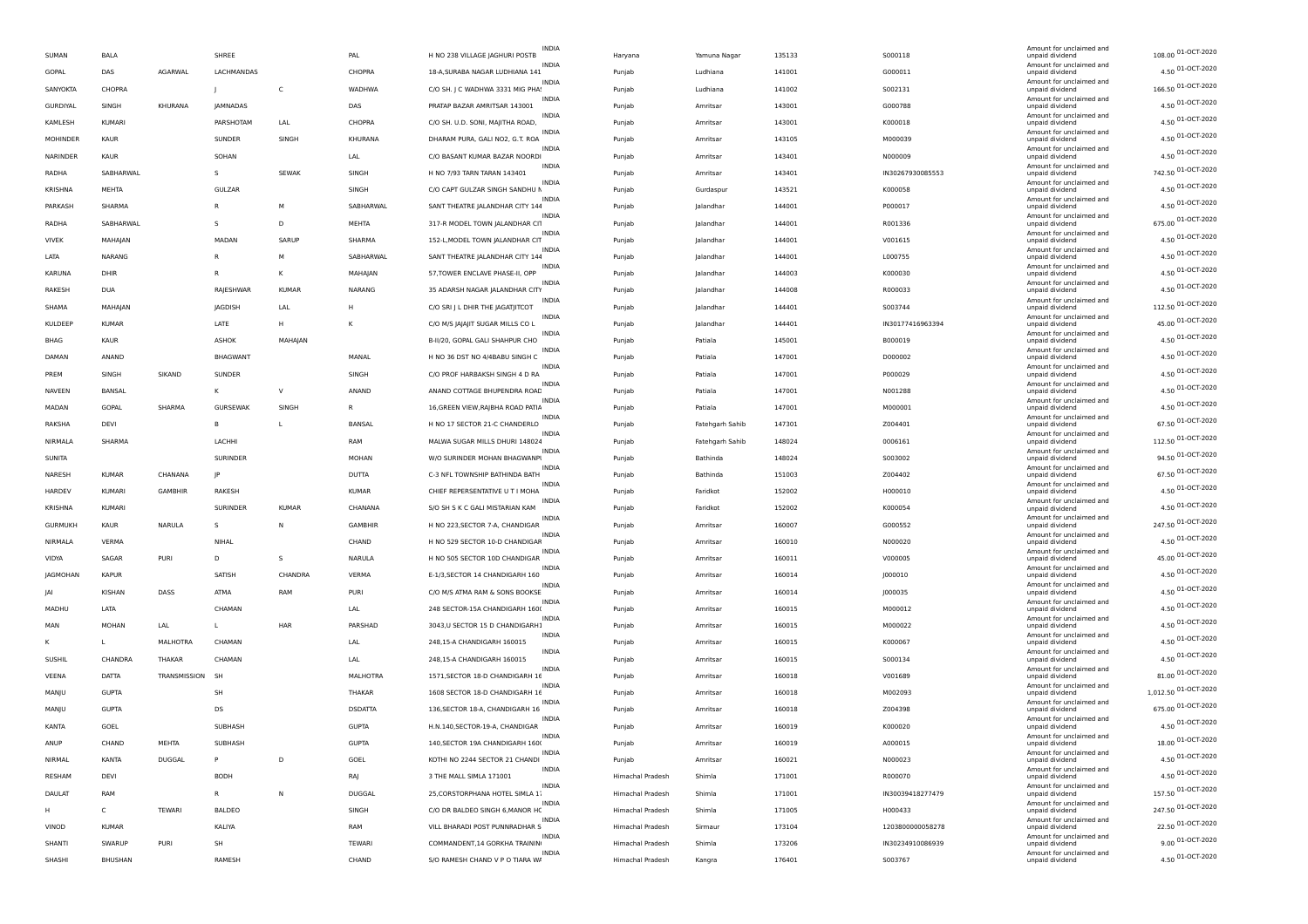| SURINDER       | <b>KUMAR</b>   |                 | SH                   | RAM          | NATH           | <b>INDIA</b><br>140 PACCI DHAKI JAMMU SHARAN G    | Jammu and Kashmin                     | lammu                      | 180001           | 1201910101717181 | Amount for unclaimed and<br>unpaid dividend | 450.00 01-OCT-2020 |
|----------------|----------------|-----------------|----------------------|--------------|----------------|---------------------------------------------------|---------------------------------------|----------------------------|------------------|------------------|---------------------------------------------|--------------------|
| RAKESH         | <b>KUMAR</b>   | GOYAL           | DHARAM               |              | CHAND          | <b>INDIA</b><br>100/8, NANAK NAGAR JAMMU 180004   | Jammu and Kashmir                     | lammu                      | 180004           | R001675          | Amount for unclaimed and<br>unpaid dividend | 337.50 01-OCT-2020 |
| BEDI           | RAM            |                 | BHAGHUAN             |              | DASS           | INDIA<br>39TH AR, C/O 99 APOVPO RAJPURA           | Jammu and Kashmin                     | lammu                      | 184101           | B000490          | Amount for unclaimed and<br>unpaid dividend | 562.50 01-OCT-2020 |
| JAGPAL         | ANAND          |                 | JAGDISH              |              | PRAKASH        | INDIA<br>16, CHANDER PURI GHAZIABAD 2010          | Uttar Pradesh                         | Ghaziabad                  | 201001           | J000252          | Amount for unclaimed and<br>unpaid dividend | 112.50 01-OCT-2020 |
| NEERAJ         | GOYAL          |                 | DHIRAJ               |              | SINGH          | <b>INDIA</b><br>HOUSE NO-KD-58/A, GHAZIABAD 20    | Uttar Pradesh                         | Ghaziabad                  | 201002           | N001243          | Amount for unclaimed and<br>unpaid dividend | 4.50 01-OCT-2020   |
| ANIL           | <b>GUPTA</b>   |                 | HEM                  | RAJ          | ANAND          | <b>INDIA</b><br>R-11/120 NEW RAJ NAGAR GHAZIAB    | <b>Uttar Pradesh</b>                  | Ghaziabad                  | 201002           | 0005425          | Amount for unclaimed and<br>unpaid dividend | 4.50 01-OCT-2020   |
| ANIL           | <b>GUPTA</b>   |                 | <b>HARISH</b>        | CHANDRA      | GOYAL          | <b>INDIA</b><br>R-9/248, RAJNAGAR KARSHNA KUNJG   | <b>Uttar Pradesh</b>                  | Ghaziabad                  | 201002           | 0005426          | Amount for unclaimed and<br>unpaid dividend | 4.50 01-OCT-2020   |
| CHANDER        | <b>KANTA</b>   | NIGAM           | BL                   |              | <b>GUPTA</b>   | <b>INDIA</b><br>6/100 SECTOR 2 RAJENDRA NAGARS    | Uttar Pradesh                         | Ghaziabad                  | 201005           | C000010          | Amount for unclaimed and<br>unpaid dividend | 4.50 01-OCT-2020   |
| MADHAV         | <b>MUKUND</b>  | DHIR            | BL                   |              | <b>GUPTA</b>   | INDIA<br>6/100 SECTOR 2 RAJENDRA NAGARS           | Uttar Pradesh                         | Ghaziabad                  | 201005           | 0005785          | Amount for unclaimed and<br>unpaid dividend | 4.50 01-OCT-2020   |
| SAVITRI        | GOEL           |                 | DBS                  | B            | NIGAM          | <b>INDIA</b><br>A-239, SURYA NAGAR GHAZIABAD20    | Uttar Pradesh                         | Ghaziabad                  | 201011           | S000147          | Amount for unclaimed and<br>unpaid dividend | 27.00 01-OCT-2020  |
| SATYA          | VRAT           | <b>MALHOTRA</b> | RAMESH               |              | DHIR           | <b>INDIA</b><br>DHIR NIWAS FAFRANA ROAD MODI N    | Uttar Pradesh                         | Ghaziabad                  | 201204           | S002074          | Amount for unclaimed and<br>unpaid dividend | 45.00 01-OCT-2020  |
|                | MAIRA          |                 |                      |              |                | <b>INDIA</b><br>361, SECTOR - 28, NOIDA 201301    |                                       |                            |                  |                  | Amount for unclaimed and                    | 4.50 01-OCT-2020   |
| NIRMAL         |                |                 | GOEL<br>$\mathsf{L}$ | C            | GOEL           | INDIA                                             | Uttar Pradesh<br><b>Uttar Pradesh</b> | Gautam Buddha Nagar        | 201301<br>201301 | 1000009          | unpaid dividend<br>Amount for unclaimed and | 4.50 01-OCT-2020   |
|                | RANI           |                 |                      |              | MALHOTRA       | A-392, SECTOR 19, NOIDA GHAZIAB<br>INDIA          |                                       | Gautam Buddha Nagar        |                  | N001366          | unpaid dividend<br>Amount for unclaimed and | 45.00 01-OCT-2020  |
| NIKHIL         | MISRA          |                 |                      | M            | MAIRA          | NO 19, SECTOR 37 ARUN VIHAR NOI<br><b>INDIA</b>   | Uttar Pradesh                         | Gautam Buddha Nagar 201303 |                  | 1204470003569068 | unpaid dividend<br>Amount for unclaimed and | 4.50 01-OCT-2020   |
| DEVENDRA       | <b>KUMAR</b>   | SAXENA          | RAJPAL               |              | SINGH          | F.NO-764, SEC-37, ARUN VIHAR NOI<br><b>INDIA</b>  | Uttar Pradesh                         | Ghaziabad                  | 201303           | D000011          | unpaid dividend<br>Amount for unclaimed and | 4.50 01-OCT-2020   |
| RAMJI          | DAS            | <b>GULATI</b>   | AKHILENDRA           | DUTT         | MISRA          | SANJAY GANDHI COLONY PIPAL WAL<br><b>INDIA</b>    | <b>Uttar Pradesh</b>                  | Aligarh                    | 202001           | R000043          | unpaid dividend<br>Amount for unclaimed and | 202.50 01-OCT-2020 |
| PUSHPA         | GOEL           |                 | RAJENDRA             |              | GOPAL          | GOPAL SADAN KHAI DORA ALIGARH2<br>INDIA           | Uttar Pradesh                         | Aligarh                    | 202001           | Z004828          | unpaid dividend<br>Amount for unclaimed and |                    |
| SHALENDRA      | AGARWAL        |                 | MOOL                 |              | CHAND          | H NO M 3/376 TAMOLI PARA ALIGAR<br>INDIA          | Uttar Pradesh                         | Aligarh                    | 202001           | IN30055610265377 | unpaid dividend<br>Amount for unclaimed and | 337.50 01-OCT-2020 |
| RAKESH         | <b>KUMAR</b>   | JAIN            | RAMESH               | CHAND        | GOEL           | 4/75 CIVIL LINES NEAR TELEPHON<br><b>INDIA</b>    | Uttar Pradesh                         | Bulandshahr                | 203001           | R000525          | unpaid dividend<br>Amount for unclaimed and | 247.50 01-OCT-2020 |
| <b>VIVEK</b>   | RAO            | CHAUBEY         | ARUN                 | PRAKASH      | AGARWAL        | BAJAJA BAZAR MAINPURI U.P. 20500!<br><b>INDIA</b> | Uttar Pradesh                         | Mainpuri                   | 205001           | 1201910100845166 | unpaid dividend<br>Amount for unclaimed and | 4.50 01-OCT-2020   |
| CHANDER        | SEELA          | SAXSENA         | R                    | C            | <b>JAIN</b>    | 83-A, BHAGWAN MAINPURI 205001<br><b>INDIA</b>     | <b>Uttar Pradesh</b>                  | Mainpuri                   | 205001           | C000009          | unpaid dividend<br>Amount for unclaimed and | 4.50 01-OCT-2020   |
| KANTI          | SAXENA         |                 | JAY                  |              | GOVIND         | 454 KATRA FATEH MEHMOOD KHANE<br>INDIA            | Uttar Pradesh                         | Kanshiram Nagar            | 206001           | K000026          | unpaid dividend<br>Amount for unclaimed and | 4.50 01-OCT-2020   |
| KUNWARJI       | SAXENA         |                 | SWAMI                | SARAN        | SAXENA         | KATRABUL SINGH ETAWAH 206001                      | Uttar Pradesh                         | Etawah                     | 206001           | K000064          | unpaid dividend                             | 4.50 01-OCT-2020   |
| <b>BHAGWAN</b> | DEVI           |                 | s                    | s            | SAXENA         | INDIA<br>KANTI KUTI KATRA BUL SINGH ETAW          | Uttar Pradesh                         | Etawah                     | 206001           | B000024          | Amount for unclaimed and<br>unpaid dividend | 4.50 01-OCT-2020   |
| <b>GUNVATI</b> | DEVI           |                 | SWAMI                | SARAN        | SAXENA         | <b>INDIA</b><br>KANTI KUTI KATRA BUL SINGH ETAW   | Uttar Pradesh                         | Etawah                     | 206001           | G000018          | Amount for unclaimed and<br>unpaid dividend | 4.50 01-OCT-2020   |
| <b>KUSUM</b>   | LATA           | SAXENA          | -S                   | s            | SAXENA         | <b>INDIA</b><br>C/O SHRI SHARDA SARAN SAXENASH    | <b>Uttar Pradesh</b>                  | Etawah                     | 207001           | K000066          | Amount for unclaimed and<br>unpaid dividend | 4.50 01-OCT-2020   |
| RAVINDRA       | <b>KUMAR</b>   | SAXENA          | DR                   | SOHAN        | LAL            | <b>INDIA</b><br>C/O DR SOHAN LAL G T ROAD ETAH2   | <b>Uttar Pradesh</b>                  | Etawah                     | 207001           | R000064          | Amount for unclaimed and<br>unpaid dividend | 4.50 01-OCT-2020   |
| GHANSYAM       | DAS            |                 | VIDYA                |              | SAGAR          | INDIA<br>C/O DR SOHAN LAL PREM NAGAR ET           | Uttar Pradesh                         | Etawah                     | 207001           | G000743          | Amount for unclaimed and<br>unpaid dividend | 229.50 01-OCT-2020 |
| SANT           | LAL            | AGRAWAL         | LATE                 | RAJENDRA     | GOPAL          | INDIA<br>LABOUR OFFICER HIND CHEMICAL L           | Uttar Pradesh                         | Kanpur Nagar               | 208001           | IN30055610088878 | Amount for unclaimed and<br>unpaid dividend | 4.50 01-OCT-2020   |
| SHARAD         | <b>KUMAR</b>   |                 | <b>ISWAR</b>         | DAS          | PURSNANI       | <b>INDIA</b><br>112/264-A, SWAROOP NAGAR KANPU    | Uttar Pradesh                         | Kanpur Nagar               | 208002           | S003115          | Amount for unclaimed and<br>unpaid dividend | 166.50 01-OCT-2020 |
| SHEO           | <b>KUMAR</b>   | <b>TEKRIWAL</b> | LATE                 | SHRI         | CHHANBANAL     | <b>INDIA</b><br>197 N BLOCK KIDWAI NAGAR KANPU    | <b>Uttar Pradesh</b>                  | Kanpur Nagar               | 208011           | S003299          | Amount for unclaimed and<br>unpaid dividend | 72.00 01-OCT-2020  |
| VINOD          | <b>KUMAR</b>   |                 | VINOD                |              | <b>KUMAR</b>   | <b>INDIA</b><br>47, BABRAMPUR HOUSE ALLAHABAD.    | Uttar Pradesh                         | Allahabad                  | 211002           | V001378          | Amount for unclaimed and<br>unpaid dividend | 220.50 01-OCT-2020 |
| SYED           | ANIS           | AHMED           | VISHWANATH           |              | TEKRIWAL       | INDIA<br>TULSIANI ENCLAVE FLAT NO 7 2ND           | Uttar Pradesh                         | Allahabad                  | 211002           | S004650          | Amount for unclaimed and<br>unpaid dividend | 225.00 01-OCT-2020 |
| SALEEM         | IQBAL          | SHERVANI        | PRAKASH              |              | CHANDRA        | INDIA<br>47 BABRAMPUR HOUSE ALLAHABAD.            | Uttar Pradesh                         | Allahabad                  | 211002           | S003378          | Amount for unclaimed and<br>unpaid dividend | 445.50 01-OCT-2020 |
| DEEPSHIKHA     | MISHRA         |                 | SYED                 | JALIL        | AHMED          | <b>INDIA</b><br>648-B, WASIABAD NOORWLLA ROAD/    | Uttar Pradesh                         | Allahabad                  | 211003           | D001302          | Amount for unclaimed and<br>unpaid dividend | 337.50 01-OCT-2020 |
| LALITA         | RAI            |                 | M                    | R            | SHERVANI       | <b>INDIA</b><br>GEEP WELFARE FUND TRUST SHERV     | <b>Uttar Pradesh</b>                  | Allahabad                  | 211011           | L000759          | Amount for unclaimed and<br>unpaid dividend | 225.00 01-OCT-2020 |
| MANJEET        | SINGH          |                 | UPENDRANATH          |              | MISRA          | <b>INDIA</b><br>B-7/22, IMLAK COLONY, NADESAR, VA | Uttar Pradesh                         | Varanasi                   | 221002           | IN30055610159503 | Amount for unclaimed and<br>unpaid dividend | 450.00 01-OCT-2020 |
| KAMLESH        | <b>KUMAR</b>   | <b>GUPTA</b>    | VIJAI                | PRATAP       | RAI            | <b>INDIA</b><br>B-1/5-6, RAVNDRAPURI EXTN ASSIVA  | Uttar Pradesh                         | Varanasi                   | 221005           | 1205910000066209 | Amount for unclaimed and<br>unpaid dividend | 9.00 01-OCT-2020   |
| s              | P              | KHANNA          | LATE                 | SH           | PREETAM        | <b>INDIA</b><br>6/2/159 MUGHAL PURA FAIZABAD2     | Uttar Pradesh                         | Faizabad                   | 224001           | S000002          | Amount for unclaimed and<br>unpaid dividend | 4.50 01-OCT-2020   |
| SHANTI         | PRAKASH        | <b>GUPTA</b>    | SANTLAL              |              | <b>GUPTA</b>   | <b>INDIA</b><br>GANDHI NAGAR NEAR BUSSTAND DI     | Uttar Pradesh                         | Faizabad                   | 224122           | S003604          | Amount for unclaimed and<br>unpaid dividend | 675.00 01-OCT-2020 |
| NIRDOSH        | <b>KUMAR</b>   | <b>VOHRA</b>    | R                    | $\mathsf{C}$ | KHANNA         | E-1/A/1, RIVER BANK COLONY LUCK                   | <b>Uttar Pradesh</b>                  | Lucknow                    | 226001           | N001524          | Amount for unclaimed and<br>unpaid dividend | 225.00 01-OCT-2020 |
| SHAKUNTLA      | SAXENA         |                 | TULSI                | RAM          | <b>GUPTA</b>   | <b>INDIA</b><br>2- DARBARI LAL SHARMA MARG, SIS   | <b>Uttar Pradesh</b>                  | Lucknow                    | 226005           | 5001617          | Amount for unclaimed and                    | 153.00 01-OCT-2020 |
|                | SRIVASTAVA     |                 |                      |              | <b>VOHRA</b>   | INDIA<br>44-B PATEL NAGAR ALAMBAGH, V I           |                                       |                            | 226005           | 5003974          | Amount for unclaimed and                    | 225.00 01-OCT-2020 |
| SNEH           |                |                 | BALRAJ               | P            |                | INDIA<br>22-205, INDIRA NAGAR, LUCKNOW2           | Uttar Pradesh                         | Lucknow                    |                  |                  | unpaid dividend<br>Amount for unclaimed and | 450.00 01-OCT-2020 |
| PRABHA         | <b>DWIVEDI</b> |                 | D                    |              | SAXENA         | <b>INDIA</b>                                      | Uttar Pradesh                         | Lucknow                    | 226016           | 1203270000115015 | unpaid dividend<br>Amount for unclaimed and | 315.00 01-OCT-2020 |
| PRADEEP        | <b>KUMAR</b>   | TRIPATHI        | н                    | N            | SRIVASTAVA     | D-3019, HIMALAYA ROAD, INDIRAN<br><b>INDIA</b>    | Uttar Pradesh                         | Lucknow                    | 226016           | 1201320001470327 | unpaid dividend<br>Amount for unclaimed and | 450.00 01-OCT-2020 |
| DINESH         | <b>KUMAR</b>   | <b>JAIN</b>     | SHRI                 | SC           | <b>DWIVEDI</b> | H.NO. 403, SECTOR-4, VIKAS NAGA<br><b>INDIA</b>   | <b>Uttar Pradesh</b>                  | Lucknow                    | 226022           | IN30045010558016 | unpaid dividend<br>Amount for unclaimed and | 247.50 01-OCT-2020 |
| <b>KUM</b>     | <b>KUM</b>     | MEHROTRA        | <b>NA</b>            | <b>NA</b>    | NA             | H.NO. 403, SECTOR-4, VIKAS NAGA<br>INDIA          | Uttar Pradesh                         | Lucknow                    | 226022           | K002016          | unpaid dividend<br>Amount for unclaimed and | 337.50 01-OCT-2020 |
| ANIL           | <b>KUMAR</b>   | GOEL            | <b>NA</b>            | <b>NA</b>    | NA             | A-29 MURLIGARHI PO TURRA, DIST                    | <b>Uttar Pradesh</b>                  | Gautam Buddha Nagar        | 231221           | 1206120000310025 | unpaid dividend<br>Amount for unclaimed and |                    |
| KAUSHAL        | BHUTANI        |                 | SURESH               | NARAYAN      | MEHROTRA       | KADAMBARI SADAR BAZAR HARDOI2                     | Uttar Pradesh                         | Hardoi                     | 241001           | IN30118620026642 | unpaid dividend                             | 900.00 01-OCT-2020 |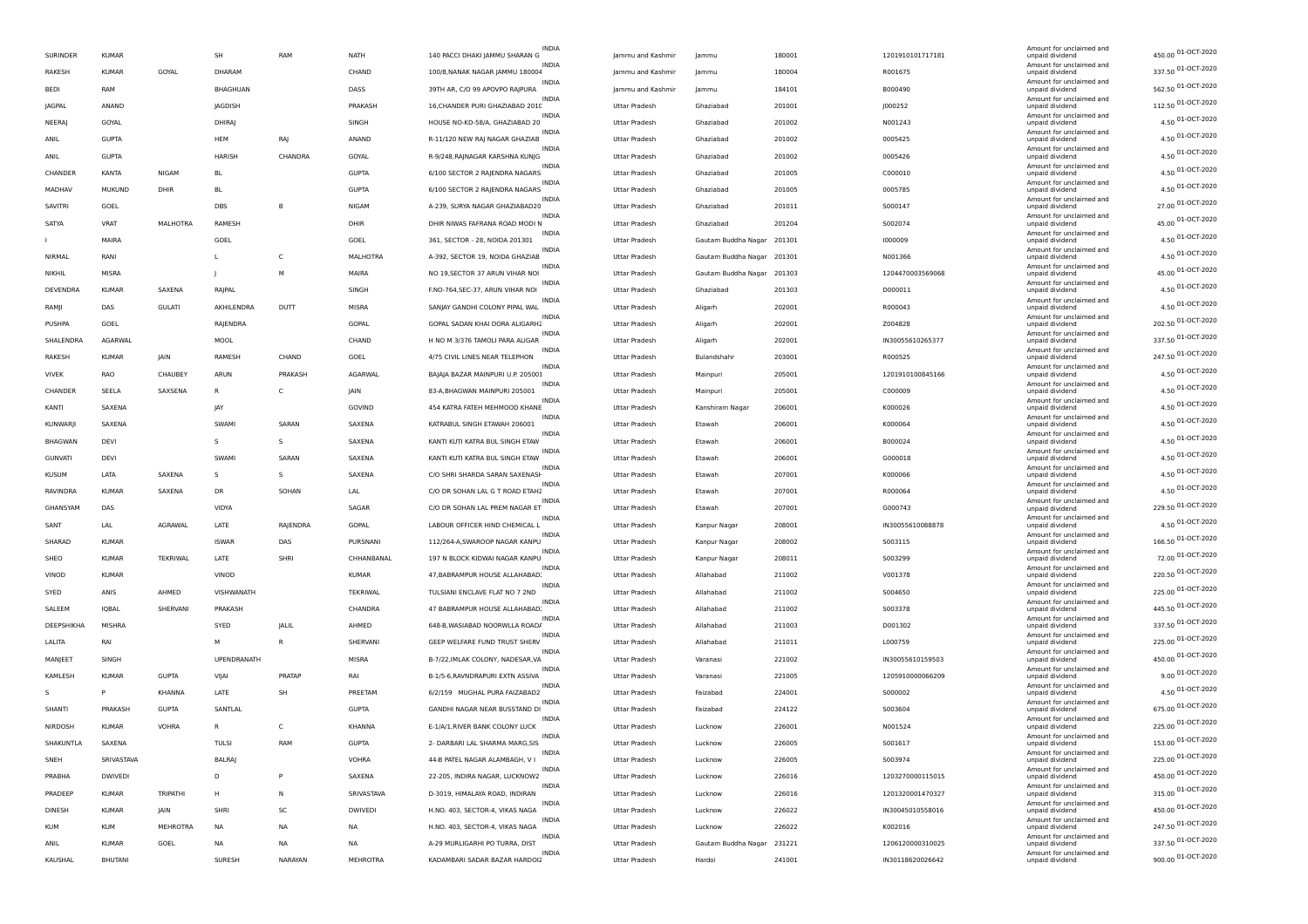|                  |               |               |                  |             |                | <b>INDIA</b>                                      |                      |                 |        |                  | Amount for unclaimed and                    |                      |
|------------------|---------------|---------------|------------------|-------------|----------------|---------------------------------------------------|----------------------|-----------------|--------|------------------|---------------------------------------------|----------------------|
| RAJEEV           | AGARWAL       |               | SO               | LATE        | SK             | 124-D, CIVIL LINES BAREILLY2430                   | Uttar Pradesh        | <b>Bareilly</b> | 243001 | R002527          | unpaid dividend                             | 4.50 01-OCT-2020     |
| JAGDISH          | KAUR          |               | LD               |             | <b>BHUTANI</b> | INDI/<br>13 - SHASTRI MARKET BAREILLY2430         | Uttar Pradesh        | Bareilly        | 243001 | J000255          | Amount for unclaimed and<br>unpaid dividend | 450.00 01-OCT-2020   |
| SUNIL            | <b>KUMAR</b>  | MAKHIJA       | SATISH           | PRAKASH     | AGARWAL        | <b>INDIA</b><br>C/O SHRI S.P.AGARWAL, NEHRUSCH    | Uttar Pradesh        | Bareilly        | 243001 | IN30021414290259 | Amount for unclaimed and<br>unpaid dividend | 45.00 01-OCT-2020    |
| <b>GURCHARAN</b> | SINGH         | GUJRAL        | VARENDER         |             | SINGH          | <b>INDIA</b><br>C/O S VARINDER SINGH PLOT NO 1    | Uttar Pradesh        | Bareilly        | 243005 | G000020          | Amount for unclaimed and<br>unpaid dividend | 4.50 01-OCT-2020     |
| PAWAN            | NAYAR         |               | SUBHASH          | CHAND       | MAKHIJA        | <b>INDIA</b><br>1/516 RAMCHANDR PURI SAHARANP     | <b>Uttar Pradesh</b> | Saharanpur      | 247001 | P000009          | Amount for unclaimed and<br>unpaid dividend | 4.50 01-OCT-2020     |
| SARLA            | <b>TONDON</b> |               | SGS              |             | GUJRAL         | <b>INDIA</b><br>19 B BALVIR ROAD DEHRADUN 2480    | <b>Uttar Pradesh</b> | Varanasi        | 248001 | S000026          | Amount for unclaimed and<br>unpaid dividend | 4.50 01-OCT-2020     |
| MADAN            | LAL           | GHAEY         |                  |             | NAYAR          | <b>INDIA</b><br>56, EAST CANAL ROAD DEHRADUN 2    | Uttar Pradesh        | Varanasi        | 248001 | M002729          | Amount for unclaimed and<br>unpaid dividend | 22.50 01-OCT-2020    |
| NATHI            | SINGH         | CHAUHAN       | D                | K           | <b>TONDON</b>  | <b>INDIA</b><br>4, PRITAM ROAD DALANWALA DEHRA    | Uttar Pradesh        | Varanasi        | 248001 | N000013          | Amount for unclaimed and<br>unpaid dividend | 4.50 01-OCT-2020     |
| SANGEETA         | RAN           |               | CHARANDASS       |             | CHARANDASS     | <b>INDIA</b><br>242, SUBHASH NAGAR, CLEMENT       | Uttar Pradesh        | Varanasi        | 248007 | 1204470004994784 | Amount for unclaimed and<br>unpaid dividend | 22.50 01-OCT-2020    |
| PROMILA          | MALIK         |               | C                | s           | CHAUHAN        | INDIA<br>VILLAGE AJABPUR KHURD, PO AJA            | Uttar Pradesh        | Varanasi        | 248121 | P000032          | Amount for unclaimed and<br>unpaid dividend | 72.00 01-OCT-2020    |
| RAJENDRA         | PANDEY        |               | RADHEY           | SHYAM       | AGARWAL        | <b>INDIA</b><br>20 JAGANATH PURI TRANSPORT NAG    | <b>Uttar Pradesh</b> | Meerut          | 250001 | R000518          | Amount for unclaimed and                    | 22.50 01-OCT-2020    |
|                  |               |               |                  | p           |                | <b>INDIA</b>                                      |                      |                 |        |                  | unpaid dividend<br>Amount for unclaimed and | 198.00 01-OCT-2020   |
| USHA             | NAITHANI      |               | s                |             | MALIK          | H NO 183/3, NEW QUARTER PATEL N<br><b>INDIA</b>   | Uttar Pradesh        | Meerut          | 250001 | 1204230000130328 | unpaid dividend<br>Amount for unclaimed and | 112.50 01-OCT-2020   |
| <b>JYOTSNA</b>   | KUMARI        | SWARUP        | G                | D           | PANDEY         | H-3, JAWAHARLAL QUARTERS MEERU<br><b>INDIA</b>    | Uttar Pradesh        | Meerut          | 250001 | J000265          | unpaid dividend<br>Amount for unclaimed and |                      |
| KRISHAN          | <b>KUMAR</b>  | BHATIA        | <b>NETRA</b>     | BALLABH     | NAITHANI       | 737, MANSROVER COLONY SOUTH (<br>INDIA            | Uttar Pradesh        | Muzaffarnagar   | 251001 | K001992          | unpaid dividend<br>Amount for unclaimed and | 337.50 01-OCT-2020   |
| GIAN             | CHAND         | AHUJA         | GOPAL            | RAJ         | SWARUP         | RAM BAGH MUZAFFAR NAGAR 25100<br><b>INDIA</b>     | Uttar Pradesh        | Muzaffarnagar   | 251001 | G001129          | unpaid dividend<br>Amount for unclaimed and | 40.50 01-OCT-2020    |
| GIAN             | CHAND         | AHUJA         | NARAYAN          | DASS        | BHATIA         | OLD TEHSIL BEHIND POLICE STATION<br><b>INDIA</b>  | <b>Uttar Pradesh</b> | Muzaffarnagar   | 251001 | Z006295          | unpaid dividend<br>Amount for unclaimed and | 13.50 01-OCT-2020    |
| JANARDAN         | SHUKLA        |               | HAKIM            | RA          | AHUJA          | C/O M/S AHUJA TRADERS GURU NA<br><b>INDIA</b>     | Uttar Pradesh        | Muzaffarnagar   | 251001 | 0005579          | unpaid dividend<br>Amount for unclaimed and | 247.50 01-OCT-2020   |
| JAGRAM           | SINGH         |               | HAKIM            | RAI         | AHUJA          | C/O AHUJA TRADERS GURUNANAK M                     | Uttar Pradesh        | Muzaffarnagar   | 251001 | IN30020611026557 | unpaid dividend                             | 135.00 01-OCT-2020   |
| <b>BHAGWANTI</b> | GADEOOK       |               | <b>NA</b>        |             | <b>NA</b>      | <b>INDIA</b><br>16/257 NEAR JEEVAN MARG SOPHIA    | Uttar Pradesh        | Muzaffarnagar   | 251001 | B000027          | Amount for unclaimed and<br>unpaid dividend | 1,341.00 01-OCT-2020 |
| PUNAM            | SHARMA        |               | GURU             |             | DAYAL          | INDIA<br>NAVIPUR PO. KOSI KALAN TEHSIL-C          | Uttar Pradesh        | Muzaffarnagar   | 251001 | P000536          | Amount for unclaimed and<br>unpaid dividend | 247.50 01-OCT-2020   |
| VIRENDRA         | AGARWAL       |               | <b>GOPI</b>      | SHAH        | GADHEOCK       | <b>INDIA</b><br>C/O SQ LDR B R GADEOCK 92 G P     | <b>Uttar Pradesh</b> | Agra            | 282001 | IN30011810362936 | Amount for unclaimed and<br>unpaid dividend | 135.00 01-OCT-2020   |
| SHILA            | DEVI          | AGARWAL       |                  | D           | SHARMA         | <b>INDIA</b><br>C/O MR ATUL SHARMA ANDHRABANI     | <b>Uttar Pradesh</b> | Agra            | 282001 | S000401          | Amount for unclaimed and<br>unpaid dividend | 193.50 01-OCT-2020   |
| INDRA            | <b>GUPTA</b>  |               | JAGDISH          | PRASAD      | AGARWAL        | <b>INDIA</b><br>JAGDISH NIKETAN 9/26 BAGH MUZA    | Uttar Pradesh        | Agra            | 282001 | 1000535          | Amount for unclaimed and<br>unpaid dividend | 54.00 01-OCT-2020    |
| <b>BALRAJ</b>    | NAIP          |               | JPD              |             | AGARWAL        | <b>INDIA</b><br>C/O JAGDISH NIKETAN 9/26,B M KH   | Uttar Pradesh        | Agra            | 282002 | B000009          | Amount for unclaimed and<br>unpaid dividend | 4.50 01-OCT-2020     |
| OMPRAKASH        | <b>IELIYA</b> |               | MAHENDRA         | N           | <b>GUPTA</b>   | INDIA<br>26/191, SULTAN GANJ AGRA 282004          | <b>Uttar Pradesh</b> | Agra            | 282002 | IN30105510751798 | Amount for unclaimed and<br>unpaid dividend | 135.00 01-OCT-2020   |
| KAILASH          | NATH          | <b>KHANNA</b> | <b>HARCHARAN</b> |             | DASS           | <b>INDIA</b><br>7 DAYAL NAGAR DAYAL BAGH AGRA2    | <b>Uttar Pradesh</b> | Agra            | 282002 | K001157          | Amount for unclaimed and<br>unpaid dividend | 90.00 01-OCT-2020    |
| MADAN            | MOHAN         | AKAR          | <b>NA</b>        | NA          | <b>NA</b>      | <b>INDIA</b><br>7 DAYAL NAGAR DAYAL BAGH AGRA2    | <b>Uttar Pradesh</b> | Agra            | 282002 | M000007          | Amount for unclaimed and<br>unpaid dividend | 423.00 01-OCT-2020   |
| MANOJ            | AGARWAL       |               | SHAMBU           | <b>NATH</b> | KHANNA         | <b>INDIA</b><br>SMERNOFF DRY CLEANERS M I ROAD    | Rajasthan            | Jaipur          | 302001 | M001417          | Amount for unclaimed and                    | 4.50 01-OCT-2020     |
| RAM              | <b>BADAYA</b> |               | DAMODAR          |             | CYCLE          | <b>INDIA</b>                                      |                      |                 |        |                  | unpaid dividend<br>Amount for unclaimed and | 247.50 01-OCT-2020   |
|                  |               |               |                  | LAL         |                | C/O M/S AKAR & CO CYCLE DEALERK<br>INDIA          | Rajasthan            | <b>Jaipur</b>   | 302001 | S000543          | unpaid dividend<br>Amount for unclaimed and | 153.00 01-OCT-2020   |
| SADHNA           | DHINGRA       |               | S                | s           | AGARWAL        | AJANTA ENTERPRISES 18 MOTILAL A<br><b>INDIA</b>   | Rajasthan            | <b>Jaipur</b>   | 302001 | 0006125          | unpaid dividend<br>Amount for unclaimed and | 112.50 01-OCT-2020   |
| ARUNA            | <b>GUPTA</b>  |               | R                | PD          | <b>BADAYA</b>  | SURZE POLE BAZAR JAN MATA KA KH<br><b>INDIA</b>   | Rajasthan            | Jaipur          | 302001 | A000455          | unpaid dividend<br>Amount for unclaimed and | 360.00 01-OCT-2020   |
| <b>BHARAT</b>    | <b>BHUSAN</b> | BHATIA        | SH               |             | DHINGRA        | 452/3 RAJA PARK ATRAY MARG JAIPU                  | Rajasthan            | Jaipur          | 302002 | B000449          | unpaid dividend<br>Amount for unclaimed and |                      |
| MADHUBALA        | CHOUDHARY     |               | v                | Κ           | <b>GUPTA</b>   | 4/573 JAWAHAR NAGAR JAIPUR 3020<br><b>INDIA</b>   | Rajasthan            | Jaipur          | 302004 | M001465          | unpaid dividend<br>Amount for unclaimed and | 58.50 01-OCT-2020    |
| ARVIND           | GOYAL         |               | н                | D           | BHATIA         | PLOT NO 208 RAMA STREET NO 2 RA<br>INDIA          | Rajasthan            | <b>Jaipur</b>   | 302004 | A001150          | unpaid dividend<br>Amount for unclaimed and | 558.00 01-OCT-2020   |
| RINKI            | AGARWAL       |               | <b>KRISHAN</b>   | K           | CHOUDHARY      | NAIB JI KA BAGH MOTI DOONGRI RO<br><b>INDIA</b>   | Rajasthan            | Jaipur          | 302004 | 1205830000006273 | unpaid dividend<br>Amount for unclaimed and | 450.00 01-OCT-2020   |
| MADHU            | <b>BHUTRA</b> |               | R                | P           | GOYAL          | RAVINDRA BHAWAN OPP AIR M I RO                    | Rajasthan            | Jaipur          | 302011 | M002264          | unpaid dividend                             | 4.50 01-OCT-2020     |
| SOSHIL           | <b>KANWAR</b> | PURI          | OM               | PRAKASH     | AGARWAL        | <b>INDIA</b><br>15-A, BALAI BASTI TONK PHATAK WA  | Rajasthan            | Jaipur          | 302015 | S002682          | Amount for unclaimed and<br>unpaid dividend | 22.50 01-OCT-2020    |
| MADAN            | GOPAL         | BHATIA        | MAHESH           |             | <b>BHUTRA</b>  | <b>INDIA</b><br>402 APPLE PALM B 198 UNIVERSITY   | Rajasthan            | Jaipur          | 302015 | 0005860          | Amount for unclaimed and<br>unpaid dividend | 234.00 01-OCT-2020   |
| DARSHAN          | <b>BHATIA</b> |               | <b>DEWAN</b>     | SIRI        | RAM            | <b>INDIA</b><br>B-62, BHAGIRATH MARG SHYAM NAG    | Rajasthan            | <b>Jaipur</b>   | 302019 | D000439          | Amount for unclaimed and<br>unpaid dividend | 499.50 01-OCT-2020   |
| HARISHANKAR      | CHANDAK       |               | SH               | HARI        | DAS            | <b>INDIA</b><br>2/5 SFS AGARWAL FORM MANSAROA     | Rajasthan            | laipur          | 302020 | H001221          | Amount for unclaimed and<br>unpaid dividend | 225.00 01-OCT-2020   |
| <b>MATHURA</b>   | PRASAD        | CHANDAK       | M                | G           | <b>BHATIA</b>  | <b>INDIA</b><br>2/5, SFS AGARWAL FARM, MANSARO    | Rajasthan            | Jaipur          | 302020 | M002474          | Amount for unclaimed and<br>unpaid dividend | 225.00 01-OCT-2020   |
| SUSHILA          | CHANDAK       |               | MATHURA          | PRASAD      | CHANDAK        | INDIA<br>C/O MATHURA PD.CHANDAK,.LAMBI-           | Rajasthan            | Jaipur          | 303604 | S004154          | Amount for unclaimed and<br>unpaid dividend | 450.00 01-OCT-2020   |
| ANUP             | <b>KUMAR</b>  | KASLIWAL      | PREM             | RAJ         | CHANDAK        | <b>INDIA</b><br>LAMBI GALI, P.O. SAMBHAR - LAKE,J | Rajasthan            | Jaipur          | 303604 | 1203310000015734 | Amount for unclaimed and<br>unpaid dividend | 112.50 01-OCT-2020   |
| JAI              | PRAKASH       |               | MATHURA          | PRASAD      | CHANDAK        | INDIA<br>C/O M.P. CHANDAK, AGLA-KI-GALI P         | Rajasthan            | Jaipur          | 303604 | IN30177411040994 | Amount for unclaimed and<br>unpaid dividend | 49.50 01-OCT-2020    |
| RAM              | DAYAL         | <b>VOHRA</b>  | <b>BIRDI</b>     | CHAND       | KASLIWAL       | INDIA<br>HAHINODA CHOMU, JAIPUR 303702            | Rajasthan            | <b>Jaipur</b>   | 303702 | R000046          | Amount for unclaimed and                    | 4.50 01-OCT-2020     |
|                  |               |               |                  |             |                | <b>INDIA</b>                                      |                      |                 |        |                  | unpaid dividend<br>Amount for unclaimed and | 247.50 01-OCT-2020   |
| RATAN            | SINGH         |               | NA               |             | <b>NA</b>      | HAHINODA CHOMU, JAIPUR 303702<br><b>INDIA</b>     | Rajasthan            | Jaipur          | 303702 | R001318          | unpaid dividend<br>Amount for unclaimed and | 175.50 01-OCT-2020   |
| VARSHA           | KOTHARI       |               | н                | D           | VOHRA          | SUSHIL BHAWAN MAYUR COLONY M/<br><b>INDIA</b>     | Rajasthan            | Ajmer           | 305001 | V001547          | unpaid dividend<br>Amount for unclaimed and | 450.00 01-OCT-2020   |
| CHITTARMAL       | <b>JETWAL</b> |               | KISHAN           |             | SINGH          | C/O PUROHIT MEDICAL AGENCIESS1<br>INDIA           | Rajasthan            | Ajmer           | 305001 | C001012          | unpaid dividend<br>Amount for unclaimed and |                      |
| SUNITA           | AGARWAL       |               | BHAGWATI         |             | PRASAD         | UNJHA MEDICAL STORE OUT SIDE A                    | Rajasthan            | Ajmer           | 305001 | IN30051319735085 | unpaid dividend                             | 22.50 01-OCT-2020    |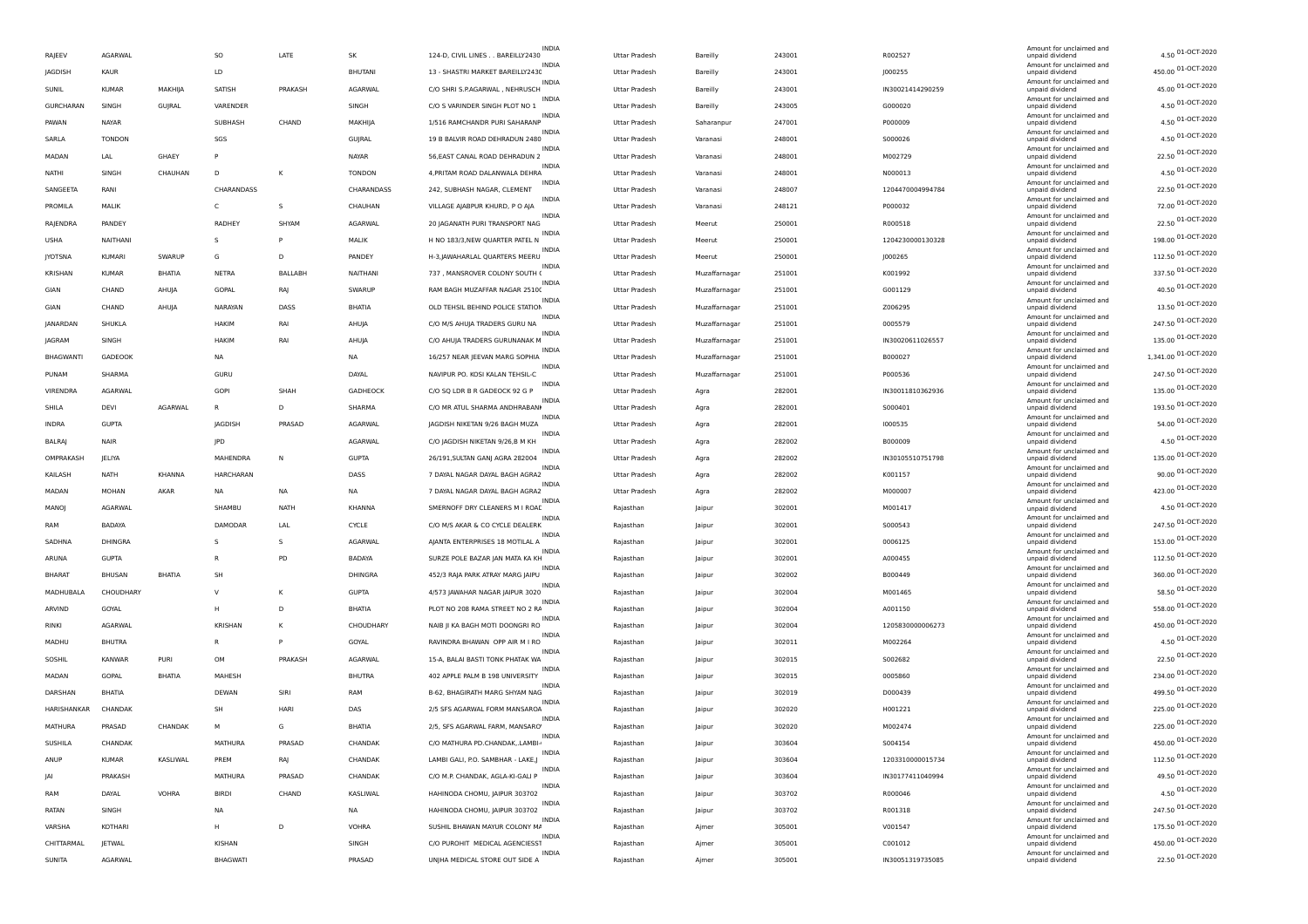| MOHD                  | SAJID                    | <b>GOURI</b>  | SHRI            | GANESHI      | LAL            | NEAR POST OFFICE KEKRI, DISTT.AJN | INDIA          | Rajasthan | Ajmer       | 305404 | 1203320003648668        | Amount for unclaimed and<br>unpaid dividend                             | 9.00 01-OCT-2020                       |
|-----------------------|--------------------------|---------------|-----------------|--------------|----------------|-----------------------------------|----------------|-----------|-------------|--------|-------------------------|-------------------------------------------------------------------------|----------------------------------------|
| MOHMMED               | HAFIZ                    | MANSURI       | <b>DINESH</b>   | <b>KUMAR</b> | <b>IAIN</b>    | MATRA KRIPA 34 GANDHI NAGAR AJ    | INDIA          | Rajasthan | Ajmer       | 305904 | IN30051313265569        | Amount for unclaimed and<br>unpaid dividend                             | 27.00 01-OCT-2020                      |
| BHUPENDRA             | <b>KUMAR</b>             | SAXENA        | MOHD            |              | <b>ILIYAS</b>  | 115 NADI MOHALLA PALI-MARWAR30    | INDIA          | Rajasthan | Pali        | 306401 | B000031                 | Amount for unclaimed and<br>unpaid dividend                             | 4.50 01-OCT-2020                       |
|                       |                          |               |                 |              |                |                                   | INDIA          |           |             |        |                         | Amount for unclaimed and                                                | 4.50 01-OCT-2020                       |
| BALMUKUND             | <b>GATTANI</b>           |               | MOHMMED         | SAEED        | MANSURI        | AMBUJA CEMENT RAJ LTD RABDIYAB    | <b>INDIA</b>   | Rajasthan | Pali        | 306702 | B001703                 | unpaid dividend<br>Amount for unclaimed and                             |                                        |
| DAULAT                | SINGH                    | RAJPUT        | RAJENDRA        |              | GOPAL          | C/O SHRI YOGENDRA KUMAR SAXEN     | INDIA          | Rajasthan | Pali        | 311404 | D001063                 | unpaid dividend<br>Amount for unclaimed and                             | 225.00 01-OCT-2020                     |
| RAJENDRA              | PRASAD                   | KACHOLIA      | NATHULALJI      |              | <b>GATTANI</b> | MANDALGARH, BHILWARA 311604       |                | Rajasthan | Pali        |        | 311604 R000254          | unpaid dividend                                                         | 675.00 01-OCT-2020                     |
| <b>JYOTI</b>          | JAIN                     |               | RAM             | KISHAN       | RAJPUT         | C/O BANK OF BARODA BHENSROAD      | <b>INDIA</b>   | Rajasthan | Pali        |        | 323304 1201320000467209 | Amount for unclaimed and<br>unpaid dividend                             | 67.50 01-OCT-2020                      |
| URMILA                | SHARMA                   |               | G               | К            | KACHOLIA       | AASTHA 731 PRATAP NAGAR KOTA32    | INDIA          | Rajasthan | Kota        |        | 324009 U000703          | Amount for unclaimed and<br>unpaid dividend                             | 76.50 01-OCT-2020                      |
| <b>SURESH</b>         | <b>KUMAR</b>             | KEDIA         | <b>JAIN</b>     |              | <b>IAIN</b>    | SHRI RAM COLONYOPP JAIN EYE HOS   | INDIA          | Rajasthan | Pali        |        | 327001 IN30231610269449 | Amount for unclaimed and<br>unpaid dividend                             | 90.00 01-OCT-2020                      |
| AJIT                  | SINGH                    | DHILLON       | OM              | PRAKASH      | SHARMA         | C/O OM PRAKASH BAIJNATH PUROHI    | <b>INDIA</b>   | Rajasthan | Pali        |        | 333021 A000006          | Amount for unclaimed and<br>unpaid dividend                             | 4.50 01-OCT-2020                       |
| IAY                   | <b>KUMAR</b>             | <b>JAIN</b>   | <b>SH</b>       | RAMGOPAL     | JAYDAYAL       | WARD NO-11 DOBI KE PAS CHIRAWA    | INDIA          |           |             |        |                         | Amount for unclaimed and                                                | 337.50 01-OCT-2020                     |
|                       |                          |               |                 |              |                |                                   | <b>INDIA</b>   | Rajasthan | Chittorgarh |        | 333026 J001344          | unpaid dividend<br>Amount for unclaimed and                             | 4.50 01-OCT-2020                       |
| LALIT                 | NARAYAN                  | <b>INNANI</b> | <b>ARROR</b>    | SINGH        | DHILLON        | LOCUST WARNING OFFICER RANI BA    | INDIA          | Rajasthan | Bikaner     |        | 334001 L000746          | unpaid dividend<br>Amount for unclaimed and                             |                                        |
| PRAMILA               | INNANI                   |               | SURAJ           | MAL          | SETHIA         | KANCHAN STORE LABHOOJI KA KATR    | INDIA          | Rajasthan | Bikaner     |        | 334001 P001978          | unpaid dividend<br>Amount for unclaimed and                             | 4.50 01-OCT-2020                       |
| BIMAL                 | <b>KUMAR</b>             | MAHESHWARI    | KHEMRAJ         |              | <b>INNANI</b>  | GAY GALI PUNGAL PARA JODHPUR34    |                | Rajasthan | Jodhpur     |        | 342001 B001291          | unpaid dividend                                                         | 225.00 01-OCT-2020                     |
| <b>NAVRATAN</b>       | MAL                      | <b>JAIN</b>   | <b>KHEMRAJ</b>  |              | <b>INNANI</b>  | GAY GALI PUNGAL PARA JODHPUR34    | <b>INDIA</b>   | Rajasthan | Jodhpur     |        | 342001 N001270          | Amount for unclaimed and<br>unpaid dividend                             | 90.00 01-OCT-2020                      |
| BHERAJI               | JETHAJI                  | MALI          | N               | M            | MAHESHWARI     | B 120 SHASTRI NAGAR JODHPUR 34    | INDIA          | Rajasthan | Jodhpur     |        | 342003 B000419          | Amount for unclaimed and<br>unpaid dividend                             | 112.50 01-OCT-2020                     |
| ATUL                  | p                        | GHIYA         | ASHKARAN        |              | JAIN           | C/O VAIBHAV PROPERTIES 91 ROOP    | INDIA          | Rajasthan | Jodhpur     |        | 342006 A002401          | Amount for unclaimed and<br>unpaid dividend                             | 4.50 01-OCT-2020                       |
| CHANDULAL             | T                        | KAMDAR        |                 | G            | MALI           | IST STREET, LEAD BANK RAJENDRAN   | INDIA          | Rajasthan | Jodhpur     |        | 343001 C000640          | Amount for unclaimed and<br>unpaid dividend                             | 337.50 01-OCT-2020                     |
| <b>HARSUKH</b>        | MAGANLAL                 | SANGHANI      | PRABHULAL       |              | PRABHULAL      | A.P. GHIYA, GHIYA EXPORTS, 2, DIW | INDIA          | Gujarat   | Rajkot      |        | 360001 H000717          | Amount for unclaimed and<br>unpaid dividend                             | 193.50 01-OCT-2020                     |
|                       |                          |               |                 |              |                |                                   | <b>INDIA</b>   |           |             |        |                         | Amount for unclaimed and                                                | 135.00 01-OCT-2020                     |
| SHARDA                | <b>HARSUKH</b>           | SANGHANI      | $\mathbf{I}$    | B            | KAMDAR         | BEDI GATE RAJKOT 360001           | <b>INDIA</b>   | Gujarat   | Rajkot      |        | 360001 S001638          | unpaid dividend<br>Amount for unclaimed and                             |                                        |
| VIDYAGAURI            | B                        | <b>BHATT</b>  | M               | $\vee$       | SANGHAVI       | 6 PRAHLAD PLOT RAJKOT 360001      | <b>INDIA</b>   | Gujarat   | Rajkot      |        | 360001 V000831          | unpaid dividend<br>Amount for unclaimed and                             | 558.00 01-OCT-2020                     |
| JITENDRA              | P                        | MEHTA         | н               | M            | SANGHANI       | 6 PRAHLAD PLOT RAJKOT 360001      | INDIA          | Gujarat   | Rajkot      |        | 360001 Z004539          | unpaid dividend<br>Amount for unclaimed and                             | 31.50 01-OCT-2020                      |
| SHEETAL               | B                        | BASOPIA       | в               |              | BHATT          | LAXMAN NIWAS 9 B MANGAL PARKN     |                | Gujarat   | Rajkot      |        | 360001 IN30075711731036 | unpaid dividend                                                         | 22.50 01-OCT-2020                      |
| SANDIP                | R                        | <b>TANK</b>   | PREM            | CHAND        | MEHTA          | MOBASA HOUSE 1/8 RAM KRISHNA M    | INDIA          | Gujarat   | Rajkot      |        | 360001 1201800000149090 | Amount for unclaimed and<br>unpaid dividend                             | 112.50 01-OCT-2020                     |
| DAMAYANTI             | C                        | MANJRAWALA    | BATUKBHAI       |              | BATUKBHAI      | SHIVALIK COMPLEX DHEBAR ROADR     | <b>INDIA</b>   | Gujarat   | Rajkot      |        | 360002<br>360004        | Amount for unclaimed and<br>unpaid dividend                             | 112.50 01-OCT-2020                     |
| CHHAYA                | MUKESH                   | PATEL         | RAMESHCHANDRA   |              | <b>TANK</b>    | 'SHREE DHAN' MAVADI MAIN ROAD E   | INDIA          | Gujarat   | Rajkot      |        | 360004 IN30065210169237 | Amount for unclaimed and<br>unpaid dividend                             | 225.00 01-OCT-2020                     |
| YOGENDRASINH          | - N                      | CHUDASAMA     | CHANDRAKANT     |              | CHANDRAKANT    | OM 30 B SHREE COLONY STREET NC    | <b>INDIA</b>   | Gujarat   | Rajkot      |        | 360004 IN30097411654062 | Amount for unclaimed and<br>unpaid dividend                             | 450.00 01-OCT-2020                     |
|                       |                          |               |                 |              |                |                                   | INDIA          |           |             |        |                         | Amount for unclaimed and                                                | 225.00 01-OCT-2020                     |
| JINESH                | A                        | SHAH          | MUKESH          |              | PATEL          | B- 901, SHILPA TOWER PANCHAYATN   | INDIA          | Gujarat   | Rajkot      |        | 360005 IN30103924154045 | unpaid dividend<br>Amount for unclaimed and                             | 72.00 01-OCT-2020                      |
| CHANDRESH             | D                        | SHETH         | NIRMALSINH      | P            | CHUDASAMA      | SEVA BHAKTI, R K NAGAR, STREET N  | <b>INDIA</b>   | Gujarat   | Rajkot      |        | 360005 C000897          | unpaid dividend<br>Amount for unclaimed and                             |                                        |
| LALITABEN             | A                        | SHAH          | AMRITLAL        |              | LAL            | 56 DIGVIJAY PLOT OPP JAGDAMBAPR   | INDIA          | Gujarat   | Rajkot      |        | 361005 L000811          | unpaid dividend<br>Amount for unclaimed and                             | 450.00 01-OCT-2020                     |
| <b>IAYANT</b>         | MAJMUDAR                 |               | DHIRUBHAI       |              | SHETH          | 8 DIVYA APARTMENT B/ H V M SHAH   |                | Gujarat   | Jamnagar    |        | 361005 J001275          | unpaid dividend                                                         | 382.50 01-OCT-2020                     |
| SUMANLAL              | KHIMCHAND                | SHAH          | AMRITLAL        |              | SHAH           | 56, DIG VIJAY PLOT, OPP. JAGDAMB  | <b>INDIA</b>   | Gujarat   | Jamnagar    |        | 361005 S000445          | Amount for unclaimed and<br>unpaid dividend                             | 247.50 01-OCT-2020                     |
| SMITABEN              | PARESHKUMAR              | SHAH          | PRAMODRAI       |              | PRAMODRAI      | C/O B G MAJMUDAR MAJMUDAR S D     | INDIA          | Gujarat   | Junagadh    |        | 362001 1204200000095445 | Amount for unclaimed and<br>unpaid dividend                             | 45.00 01-OCT-2020                      |
| VIKRAM                | AMULAKH                  | SHAH          | к               |              | SHAH           | LODHAVIA STREET VERAVAL 362265    | INDIA          | Gujarat   | Valsad      |        | 362265 V000723          | Amount for unclaimed and<br>unpaid dividend                             | 54.00 01-OCT-2020                      |
| CHAMPABEN             | <b>JERAMBHAI</b>         | PATEL         | к               |              | SHAH           | LODHAVIA STREET VERAVAL 362265    | <b>INDIA</b>   | Gujarat   | Valsad      |        | 364001 IN30373510018123 | Amount for unclaimed and<br>unpaid dividend                             | 22.50 01-OCT-2020                      |
| DHANBAI               | PARBAT                   | PATEL         | А               |              | SHAH           | 1000 E PUSHPAK OPP V B AKHADAK    | <b>INDIA</b>   | Gujarat   | Valsad      |        | 364001 IN30097410056209 | Amount for unclaimed and                                                | 675.00 01-OCT-2020                     |
|                       |                          |               |                 |              |                |                                   |                |           |             |        |                         | unpaid dividend                                                         |                                        |
|                       |                          |               |                 |              |                |                                   | <b>INDIA</b>   |           |             |        |                         | Amount for unclaimed and                                                |                                        |
| PRAGNABEN             | MADAN                    | SHAH          | <b>VIRABHAI</b> | BHAVANBHAI   | PATEL          | MU TARSMIYA BHVANAGAR GUJARAT     | INDIA          | Gujarat   | Bhavnaga    |        | 364002 IN30305210480026 | unpaid dividend<br>Amount for unclaimed and                             | 405.00 01-OCT-2020                     |
| NARENDER              | <b>KUMAR</b>             | <b>NAVIN</b>  | NA              |              | <b>NA</b>      | 101/102, SAKAR SOCIETY, NR.LILASH |                | Gujarat   | Kachchh     |        | 370205 N001513          | unpaid dividend                                                         | 337.50 01-OCT-2020                     |
| MEGHBAI               | SHAMJI                   | PATEL         | MADAN           |              | SHAH           | SHETH VARI TREET MANDVI DIST-KU   | INDIA          | Gujarat   | Kachchh     |        | 370465 M002219          | Amount for unclaimed and<br>unpaid dividend                             | 112.50 01-OCT-2020                     |
|                       | MUJAMMILRIYAZ SABIRHUSEN | SHAIKH        | <b>NAVIN</b>    | CHANDRA      | MEHTA          | C/O NUMEHTA SARDAR PATEL ROAD     | <b>INDIA</b>   | Gujarat   | Kachchh     |        | 370465 IN30098210526237 | Amount for unclaimed and<br>unpaid dividend                             | 112.50 01-OCT-2020                     |
| ARADHANA              | - S                      | SHAH          | SHAMIL          | HARJI        | PATEL          | AT POST GODPAR VIA DAHISARA FLA   | <b>INDIA</b>   | Gujarat   | Kachchh     |        | 370485 A001763          | Amount for unclaimed and<br>unpaid dividend                             | 13.50 01-OCT-2020                      |
| BUDHAELAL             | SHAH                     |               | SABIRHUSEN      |              | <b>SHAIKH</b>  | 930, GALI NO.15 HIRAMEHTA'S KHA   | <b>INDIA</b>   | Gujarat   | Ahmedabar   |        | 380001 B000703          | Amount for unclaimed and                                                |                                        |
|                       |                          |               |                 |              |                |                                   | <b>INDIA</b>   |           |             |        |                         | Amount for unclaimed and                                                | 607.50 01-OCT-2020                     |
| GITA                  | <b>SURYA</b>             | PRASAD        | SUNIL           | KUMAR        | SHAH           | 1246 TALIA S POLE SARANGPURAHM    | <b>INDIA</b>   | Gujarat   | Ahmedabad   |        | 380001 G000402          | unpaid dividend<br>Amount for unclaimed and                             | 607.50 01-OCT-2020                     |
| MAHALAXMIBEN RAMANLAL |                          | SHAH          | CHANDULAL       |              | LAL            | C/O POPATLAL K SHAH AT MARCHIP    | INDIA          | Gujarat   | Ahmedabad   |        | 380001 M000705          | unpaid dividend<br>Amount for unclaimed and                             | 418.50 01-OCT-2020                     |
| PUSHPAVATI            | ARVIND                   | <b>KUMAR</b>  | SHIV            |              | SHANKAR        | 1598 SHRIRAMJINI SHERI KHADIAA    | <b>INDIA</b>   | Gujarat   | Ahmedabad   |        | 380001 P000431          | unpaid dividend<br>Amount for unclaimed and                             | 27.00 01-OCT-2020                      |
| REHANARANU            | DAWOODBHAI               | <b>MOMIN</b>  | R               | N            | SHAH           | 1062, HUVAWAK KHANCHO, KIKABHA    | <b>INDIA</b>   | Gujarat   | Ahmedabad   |        | 380001 R000403          | unpaid dividend<br>Amount for unclaimed and                             | 247.50 01-OCT-2020                     |
| SHAKUNTLABEN RAMANLAL |                          | SHAH          | А               | м            | SONI           | 1747, MANDVIS POLE KHANDARA P     |                | Gujarat   | Ahmedabad   |        | 380001 S000993          | unpaid dividend                                                         | 418.50 01-OCT-2020                     |
| <b>SUNIL</b>          | κ                        | SHAH          | D               | G            | <b>MOMIN</b>   | H NO 2605 TAJPUR PANCHPIPLI OP    | INDIA<br>INDIA | Gujarat   | Ahmedabad   |        | 380001 S003213          | Amount for unclaimed and<br>unpaid dividend<br>Amount for unclaimed and | 13.50 01-OCT-2020<br>54.00 01-OCT-2020 |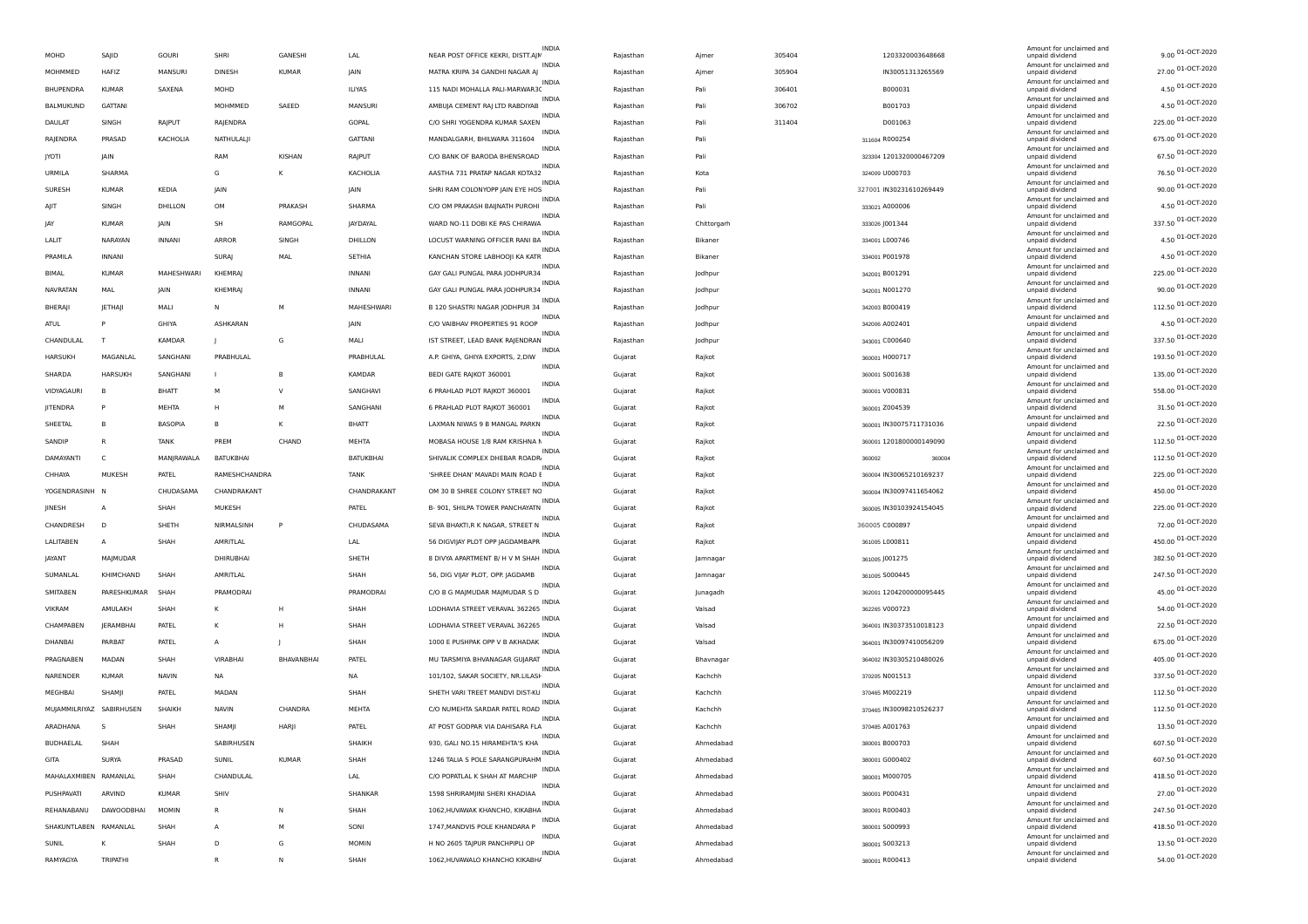|                   |                  |                       |                  |                  |                  | INDIA                                                |         |             |        |                  | Amount for unclaimed and                    |                      |
|-------------------|------------------|-----------------------|------------------|------------------|------------------|------------------------------------------------------|---------|-------------|--------|------------------|---------------------------------------------|----------------------|
| PATEL             | RATIBHAI         |                       | KANTILAL         | M                | SHAH             | 1246, TALIA S POLE SARANGPURAHM                      | Gujarat | Ahmedabad   |        | 380001 P000413   | unpaid dividend                             | 81.00 01-OCT-2020    |
| HARSHVADAN        | <b>HATHISIN</b>  | G                     | PRAYAG           |                  | <b>DUTT</b>      | INDIA<br>C/O J.S. PANDEY B/3/8, L.R.APART            | Guiarat | Ahmedabad   |        | 380004 H000533   | Amount for unclaimed and<br>unpaid dividend | 81.00 01-OCT-2020    |
| PRAGNA            | <b>BHANU</b>     | SINHA                 |                  | C                | PATEL            | <b>INDIA</b><br>1, FRIENDS CO-OP SOCIETY NEARJ       | Gujarat | Ahmedabad   |        | 380005 P000822   | Amount for unclaimed and<br>unpaid dividend | 135.00 01-OCT-2020   |
|                   |                  |                       |                  |                  |                  | <b>INDIA</b>                                         |         |             |        |                  | Amount for unclaimed and                    | 450.00 01-OCT-2020   |
| RAJESH            | <b>ZAVERI</b>    |                       | <b>HATHISING</b> | н                | SHAH             | A/2, JATAN FLAT., GANDHIBAUGSOC<br>INDIA             | Gujarat | Ahmedabad   |        | 380006 R002783   | unpaid dividend<br>Amount for unclaimed and |                      |
| MANUBHAI          | BABULAL          | SHAH                  |                  | N                | DESAI            | C/O BHANUSINH JI N DESAI BEHIN<br><b>INDIA</b>       | Gujarat | Ahmedabad   |        | 380006 M000701   | unpaid dividend<br>Amount for unclaimed and | 117.00 01-OCT-2020   |
| RAMILA            | SHAH             |                       | DINSUKHLAL       |                  | LAL              | 304, ADITYA TOWER, MITHAKHALI, N                     | Gujarat | Ahmedabad   |        | 380006 R002254   | unpaid dividend                             | 4.50 01-OCT-2020     |
| <b>VIPUL</b>      | н                | RAJA                  |                  | M                | SHAH             | INDIA<br>5 SIDDHARTH SOCIETY, ELLISBRIDG             | Gujarat | Ahmedabad   |        | 380007 V000719   | Amount for unclaimed and<br>unpaid dividend | 112.50 01-OCT-2020   |
| NARENDRA          | PRAHLADJI        | THAKKAR               | PRAVIN           |                  | SHAH             | <b>INDIA</b><br>D-33, ALOK APARTMENTS NEAR SAB       | Gujarat | Ahmedabad   |        | 380007 N000691   | Amount for unclaimed and<br>unpaid dividend | 247.50 01-OCT-2020   |
| FARZANA           | <b>DESAI</b>     |                       | HARSHADBHAI      |                  | RAJA             | <b>INDIA</b><br>NILPURNA SOCIETY PALDI AHMEDAB       | Gujarat | Ahmedabad   |        | 380007 F000451   | Amount for unclaimed and<br>unpaid dividend | 225.00 01-OCT-2020   |
|                   |                  |                       |                  |                  |                  | <b>INDIA</b>                                         |         |             |        |                  | Amount for unclaimed and                    | 58.50 01-OCT-2020    |
| PADMA             | SUBODH           | <b>TANTRI</b>         | P                |                  | THAKKAR          | C/O CHANDULAL A THAKKAR PRATI<br><b>INDIA</b>        | Gujarat | Ahmedabad   | 380008 | P001298          | unpaid dividend<br>Amount for unclaimed and |                      |
| VEENABEN          | RAJENDRA         | PARIKH                | FAROOK           |                  | DESAI            | 201 MOIN APARTMENT MUSLIM SOC<br><b>INDIA</b>        | Gujarat | Ahmedabad   | 380009 | V000405          | unpaid dividend<br>Amount for unclaimed and | 247.50 01-OCT-2020   |
| BHANUMATI         | VASANTRAY        | <b>JANI</b>           | SUBODH           | NANUBHAI         | <b>TANTRI</b>    | C/O DR R N VAKHIL VMS CONSULTA                       | Gujarat | Ahmedabad   | 380009 | B000584          | unpaid dividend                             | 112.50 01-OCT-2020   |
| SAVITA            | VADILAL          | <b>JODHANI</b>        |                  | s                | PARIKH           | <b>INDIA</b><br>A/5, KAILASH TOWER, AMBALAL IC       | Gujarat | Ahmedabad   | 380009 | S000986          | Amount for unclaimed and<br>unpaid dividend | 247.50 01-OCT-2020   |
| SAVITABEN         | SARABHAI         | PATEL                 | <b>VASANTRAY</b> | CHUNILAL         | JANI             | <b>INDIA</b><br>G-98/1165 SHIVAM APPARTMENTS         | Gujarat | Ahmedabad   | 380013 | S001808          | Amount for unclaimed and<br>unpaid dividend | 342.00 01-OCT-2020   |
|                   |                  |                       | $\vee$           | в                |                  | <b>INDIA</b><br>14, SHRINIKETAN SOCIETY B/D SHA      |         |             |        |                  | Amount for unclaimed and                    | 4.50 01-OCT-2020     |
| TARALA            | <b>BPATEL</b>    |                       |                  |                  | JODHANI          | <b>INDIA</b>                                         | Gujarat | Ahmedabad   | 380013 | T000728          | unpaid dividend<br>Amount for unclaimed and |                      |
| <b>VIRAJ</b>      | PARIKH           |                       | SARAD            |                  | SARAD            | 7 B, RAVI KUNJ SOCIETY OPPNARANP<br><b>INDIA</b>     | Gujarat | Ahmedabad   | 380013 | V001509          | unpaid dividend<br>Amount for unclaimed and | 112.50 01-OCT-2020   |
| NAYANA            | P                | PARIKH                | <b>BHARAT</b>    |                  | BHAI             | 45, HARISIDH KRIPA SOCIETY, NARA                     | Gujarat | Ahmedabad   | 380013 | Z004111          | unpaid dividend                             | 94.50 01-OCT-2020    |
| KAUSHIKBHAI       | KESHAVLAL        | PATEL                 | PARESH           |                  | PARIKH           | <b>INDIA</b><br>SRI KRISHNA SADAN, NARANPURA         | Gujarat | Ahmedabad   | 380013 | K000856          | Amount for unclaimed and<br>unpaid dividend | 441.00 01-OCT-2020   |
| MANUBHAI          | <b>BHAICHAND</b> | DAS                   | PRAGNESH         |                  | PARIKH           | <b>INDIA</b><br>56/664 CHITRAKUT APPARTMENTS         | Gujarat | Ahmedabad   | 380013 | M000863          | Amount for unclaimed and<br>unpaid dividend | 153.00 01-OCT-2020   |
| ROHIT             | SHANTILAL        | DUDHELA               | PRAGNESH         |                  | PARIKH           | <b>INDIA</b><br>56/664 CHITRAKUT APPARTMENTS         | Gujarat | Ahmedabad   | 380013 | R000929          | Amount for unclaimed and<br>unpaid dividend | 148.50 01-OCT-2020   |
|                   |                  |                       |                  |                  |                  | <b>INDIA</b>                                         |         |             |        |                  | Amount for unclaimed and                    | 247.50 01-OCT-2020   |
| <b>TARU</b>       | PANKAI           | KOTHARI               | B                | M                | PATEL            | 17, RAUG UPVAN SOCIETY, NEAR SA<br><b>INDIA</b>      | Gujarat | Ahmedabad   | 380014 | T000457          | unpaid dividend<br>Amount for unclaimed and |                      |
| VIDHI             | М                | KANSARA               | -S               | D                | <b>DUDHELA</b>   | 3 KANAN FLATS BH ISHWAR BHUVAN<br><b>INDIA</b>       | Guiarat | Ahmedabad   | 380014 | 1301930001049084 | unpaid dividend<br>Amount for unclaimed and | 22.50 01-OCT-2020    |
| VAIDYA            | <b>JAYENDRA</b>  | CHIMANLAL             |                  |                  | KOTHARI          | 9 DHURV APTS OPP PURNANAND AS                        | Gujarat | Ahmedabad   | 380014 | V000404          | unpaid dividend                             | 148.50 01-OCT-2020   |
| VINOD             | SHARMA           |                       | M                |                  | KANSARA          | <b>INDIA</b><br>A 303 KANCHANBHUMI APP BHEKNA        | Gujarat | Ahmedabad   | 380015 | V001189          | Amount for unclaimed and<br>unpaid dividend | 72.00 01-OCT-2020    |
| MAYA              | DEVI             | MULCHAND              | C.               | M                | VAIDYA           | <b>INDIA</b><br>B 92 FALGUN SOCIETY JODHPUR GA       | Gujarat | Ahmedabad   | 380015 | M000868          | Amount for unclaimed and<br>unpaid dividend | 54.00 01-OCT-2020    |
|                   |                  |                       |                  |                  |                  | INDIA                                                |         |             |        |                  | Amount for unclaimed and                    | 94.50 01-OCT-2020    |
| <b>HIRALAI</b>    | L                | <b>GEHANI</b>         | U                |                  | SHARMA           | A-102 SANSKAR APARTMENT OPPKAF<br>INDIA              | Gujarat | Ahmedabad   | 380015 | Z004123          | unpaid dividend<br>Amount for unclaimed and |                      |
| HIRALAL           | L                | GEHANI                | <b>KALIDAS</b>   |                  | DAS              | SARDA SADAN, 270 MOTI SALVIVAD<br><b>INDIA</b>       | Gujarat | Ahmedabad   | 380018 | Z004124          | unpaid dividend<br>Amount for unclaimed and | 94.50 01-OCT-2020    |
| KALYANI           | MANIAR           |                       | LOKCHAND         |                  | GEHANI           | BLOCK NO 586/3703 GHB BAPUNAG                        | Gujarat | Ahmedabad   | 380024 | K001871          | unpaid dividend                             | 4.50 01-OCT-2020     |
| ANIL              | SINGH            | <b>BAID</b>           | LOKCHAND         |                  | GEHANI           | <b>INDIA</b><br>BLOCK NO 586/3703 GHB BAPUNAG        | Gujarat | Ahmedabad   | 380024 | A001226          | Amount for unclaimed and<br>unpaid dividend | 72.00 01-OCT-2020    |
| BHARATKUMA        | SHANKARLAL       | PATEL                 | RAMESH           |                  | VORA             | <b>INDIA</b><br>X-8, GHANSYAM NAGAR NEAR SUBH        | Gujarat | Ahmedabad   | 380027 | B000414          | Amount for unclaimed and<br>unpaid dividend | 166.50 01-OCT-2020   |
| <b>ALPA</b>       | YASVADAN         | <b>TAKTAWALA</b>      | -S               | s                | <b>BAID</b>      | <b>INDIA</b><br>216 SUNSET HOUSE OPP SWAMI NA        |         |             |        |                  | Amount for unclaimed and                    | 418.50 01-OCT-2020   |
|                   |                  |                       |                  |                  |                  | <b>INDIA</b>                                         | Gujarat | Ahmedabad   | 380052 | A000800          | unpaid dividend<br>Amount for unclaimed and | 342.00 01-OCT-2020   |
| <b>SUMANBEN</b>   | NARENDRA         | <b>KUMAR</b>          | -S               | $\overline{A}$   | PATEL            | 57 GUNATI NAGAR SOC MEMNAGAR<br><b>INDIA</b>         | Gujarat | Ahmedabad   | 380052 | S000426          | unpaid dividend<br>Amount for unclaimed and |                      |
| VINOD             | <b>KUMAR</b>     | MEHTA                 |                  | А                | <b>TAKTAWALA</b> | 5 SAMKEET BUNGLOWS B/H HOTEL                         | Gujarat | Ahmedabad   | 380052 | V000407          | unpaid dividend                             | 81.00 01-OCT-2020    |
| AMIN              | NARENDRA         | MAGANLAL              | N                | R                | SHAH             | <b>INDIA</b><br>26 RANA PARK BLOCK NO 3 GHATL        | Gujarat | Ahmedabad   | 380052 | A000664          | Amount for unclaimed and<br>unpaid dividend | 81.00 01-OCT-2020    |
| KAILASBEN         | CHIMANLAL        | PANCHAL               | -S               | R                | MEHTA            | <b>INDIA</b><br>TENEMENT NO B-3/78 SWI PARK CO       | Gujarat | Ahmedabad   | 380052 | K000671          | Amount for unclaimed and<br>unpaid dividend | 342.00 01-OCT-2020   |
| ASHOK             | HIRALAL          | MANEK                 |                  | M                | JETHABHAI        | <b>INDIA</b><br>237/2834 SATYAM APPARTMENT, SO       | Gujarat | Ahmedabad   | 380052 | A000421          | Amount for unclaimed and<br>unpaid dividend | 81.00 01-OCT-2020    |
|                   |                  |                       |                  |                  |                  | INDIA                                                |         |             |        |                  | Amount for unclaimed and                    | 112.50 01-OCT-2020   |
| RAJESHWARI        | PUROHIT          |                       | CHIMANLAL        |                  | PANCHAL          | <b>B 2 MAN SAROVAR FLAT NRSAMRET</b><br><b>INDIA</b> | Gujarat | Ahmedabad   | 380052 | R002416          | unpaid dividend<br>Amount for unclaimed and | 490.50 01-OCT-2020   |
| SHANTILAL         | <b>DOSABHAI</b>  | VORA                  | H                | D                | MANEK            | PLOT NO 804 SECTOR 21 OPP DRSU<br><b>INDIA</b>       | Gujarat | Gandhinagar | 380052 | IN30097410547570 | unpaid dividend<br>Amount for unclaimed and |                      |
| MIRANI            | RATILAL          | CHHANALAL             | BALKRISHNA       |                  | <b>PUROHIT</b>   | BLOCK NO-786, ADARSH NAGAR SEC                       | Gujarat | Gandhinagar | 380052 | M000698          | unpaid dividend                             | 598.50 01-OCT-2020   |
| PRAVEEN           | CHANDRA          | SAKARALAL             | DOSABHAI         |                  | <b>VORA</b>      | 62, GHANYAJA VAS, DIST. AHMEDAB                      | Gujarat | Ahmedabad   | 380052 | P001494          | Amount for unclaimed and<br>unpaid dividend | 94.50 01-OCT-2020    |
| HANSA             | R                | <b>BHAVSAR</b>        | <b>DOSABHAI</b>  |                  | <b>VORA</b>      | <b>INDIA</b><br>62, GHANYAJA VAS, DIST. AHMEDAB      | Gujarat | Ahmedabad   | 380052 | Z006028          | Amount for unclaimed and<br>unpaid dividend | 54.00 01-OCT-2020    |
| GANDHI            | CHHAYABEN        | T                     | SHAKARLAL        | MAGANLAL         | MEHTA            | KAMLESH MODAL INDUSTRIES L-589                       |         | Ahmedabad   | 380052 | IN30123310077763 | Amount for unclaimed and<br>unpaid dividend | 225.00 01-OCT-2020   |
|                   |                  |                       |                  |                  |                  | INDIA                                                | Gujarat |             |        |                  | Amount for unclaimed and                    | 225.00 01-OCT-2020   |
| MANILAL           | LALUBHAI         | <b>BAROT</b>          | $\mathsf{R}$     | C                | BHAVSAR          | BHARAT INVESTMENT LAVARKDI AT<br><b>INDIA</b>        | Gujarat | Ahmedabad   | 380052 | M002279          | unpaid dividend<br>Amount for unclaimed and |                      |
| DHANJIBHAI        | PRABHUDAS        | PATEL                 | R                | c                | BHAVSAR          | 237/2834 SATYAM APPARTMENT, SO<br><b>INDIA</b>       | Gujarat | Ahmedabad   | 380052 | D000641          | unpaid dividend<br>Amount for unclaimed and | 247.50 01-OCT-2020   |
| TARUNA            | VISHNURAY        | RAWAL                 | NARENDRA         | <b>KUMAR</b>     | М                | BAROT VAS B H MATRI MATA TEMPLE                      | Gujarat | Gandhinagar | 380052 | T000498          | unpaid dividend                             | 63.00 01-OCT-2020    |
| AMRUTBHAI         | <b>JOITARAM</b>  | PATEL                 |                  | P                | PATEL            | INDIA<br>C/O PRABHUDAS PARSHOTTAMDAS P               | Gujarat | Mahesana    | 380052 | IN30015910802600 | Amount for unclaimed and<br>unpaid dividend | 450.00 01-OCT-2020   |
| <b>DILIPKUMAR</b> | KANTILAL         | PATEL                 | $\mathsf{v}$     | P                | RAWAL            | INDIA<br>NARSHI PATEL S MADH MEHSANA 38              | Gujarat | Mahesana    | 380052 | IN30127630179597 | Amount for unclaimed and<br>unpaid dividend | 22.50 01-OCT-2020    |
| <b>ISHWAR</b>     | BHAI             | HARGOVINDDAS JOITARAM |                  | <b>NATTHUDAS</b> | PATEL            | INDIA<br>6, MAHASHAKTI SOCIETY, OPP. AN              | Gujarat | Mahesana    | 380052 | 1000406          | Amount for unclaimed and                    | 22.50 01-OCT-2020    |
|                   |                  |                       |                  |                  |                  | INDIA                                                |         |             |        |                  | unpaid dividend<br>Amount for unclaimed and | 1,350.00 01-OCT-2020 |
| SUSHILABEN        | PRAVINKUMAR      | PATEL                 | KANTILAL         |                  |                  | B 13 TULSI BUNGLOWS OPP MARUT                        | Gujarat | Mahesana    | 380052 | IN30047641790498 | unpaid dividend                             |                      |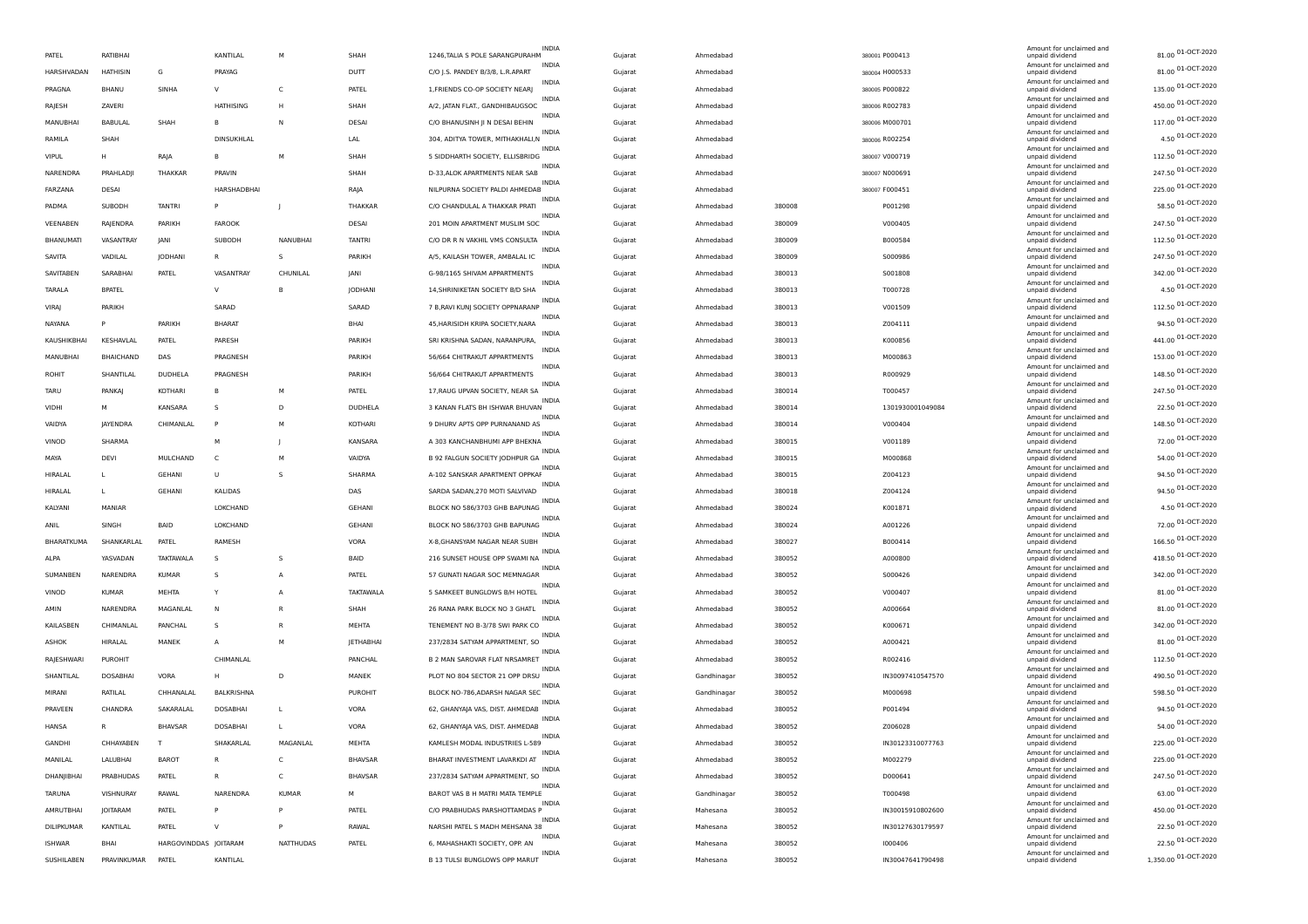|                    |                    |                       |                     |            |                |                                   | <b>INDIA</b> |             |             |        |                  | Amount for unclaimed and                    |                                          |
|--------------------|--------------------|-----------------------|---------------------|------------|----------------|-----------------------------------|--------------|-------------|-------------|--------|------------------|---------------------------------------------|------------------------------------------|
| KANTIBHAI          | MADHAVLAL          | PATEL                 | н                   |            | PATEL          | 11, VRUNDAVAN SOCIETY NEAR HIG    | INDIA        | Gujarat     | Mahesana    | 380052 | K001830          | unpaid dividend<br>Amount for unclaimed and | 166.50 01-OCT-2020                       |
| SHAH               | YOGESH             | <b>KUMAR</b>          | H                   |            | PATEL          | 11, VRUNDAVAN SOCIETY NEAR HIG    | <b>INDIA</b> | Gujarat     | Mahesana    | 380052 | S000997          | unpaid dividend<br>Amount for unclaimed and | 22.50 01-OCT-2020                        |
| MANJULABEN         | MAHENDRA           | <b>KUMAR</b>          | MADHAVLAL           |            | PATEL          | C/O NAVDEEP PRINTRY STATION ROA   | <b>INDIA</b> | Gujarat     | Mahesana    | 380052 | M002187          | unpaid dividend<br>Amount for unclaimed and | 54.00 01-OCT-2020                        |
| <b>KOKILABEN</b>   | RAMESHCHANDRAJOSHI |                       | <b>NAVINCHANDRA</b> | MOHANLAL   | SHAH           | BAZAR ROAD DIST MEHSANA PATAN     |              | Gujarat     | Mahesana    | 380052 | K001750          | unpaid dividend<br>Amount for unclaimed and | 225.00 01-OCT-2020                       |
| MANISHA            | BHIKHABHAI         | PATEL                 | MAHENDRA            |            | <b>KUMAR</b>   | 23, VASANT PARK SOCIETY STATION   | INDIA        | Guiarat     | Mahesana    | 380052 | M002313          | unpaid dividend                             | 450.00 01-OCT-2020                       |
| <b>IAIMINKUMAR</b> | <b>BABURHAL</b>    | PATEL                 | RAMESHCHANDRA       |            | <b>JOSHI</b>   | KOTHARI BULDG NEAR KIRTISTAMBH    | <b>INDIA</b> | Gujarat     | Patan       | 385001 | IN30063620051810 | Amount for unclaimed and<br>unpaid dividend | 225.00 01-OCT-2020                       |
| DARSHANA           |                    | PATEL                 | BHIKHABHAI          |            | PATEL          | LAXMI NAGAR, NR BECHARPURA RLY.   | INDIA        | Gujarat     | Patar       | 385002 | D001153          | Amount for unclaimed and<br>unpaid dividend | 22.50 01-OCT-2020                        |
| NILESH             |                    | PATEL                 | BHIKHABHAI          |            | PATEL          | LAXMI NAGAR, NR BECHARPURA RLY.   | INDIA        | Gujarat     | Patan       | 385002 | N001282          | Amount for unclaimed and<br>unpaid dividend | 4.50 01-OCT-2020                         |
| <b>ASHOKKUMAR</b>  | GORDHANBHAI        | PATEL                 | JAYANTILAL          |            | PATEL          | BHAVNI DASVI KHADKI DESAI VAGO    | INDIA        | Gujarat     | Ahmedabad   | 387001 | 1202680000114537 | Amount for unclaimed and<br>unpaid dividend | 450.00 01-OCT-2020                       |
| PRAVINABEN         | INDULAL            | SHAH                  | <b>JAYANTILAL</b>   |            | PATEL          | BHAVANI DASVI KHADKI DESAI VAG    | INDIA        | Guiarat     | Ahmedabad   | 387001 | IN30063610207893 | Amount for unclaimed and<br>unpaid dividend | 81.00 01-OCT-2020                        |
| <b>IATINKUMAR</b>  | SHAH               |                       | GORDHANBHAI         |            | PATEL          | PATFI FAI IYA. TA - MAHUDHA DIST. | <b>INDIA</b> | Gujarat     | Ahmedabad   | 387335 | IN30063610267187 | Amount for unclaimed and<br>unpaid dividend | 225.00 01-OCT-2020                       |
| MAFATLAL           |                    | SHAH                  | INDULAL             |            | SHAH           | KAPASIA BAZAR NEAR TOWER OPP.L    | <b>INDIA</b> | Gujarat     | Anand       | 388001 | M000468          | Amount for unclaimed and<br>unpaid dividend | 342.00 01-OCT-2020                       |
| RAMANBHAI          | PUNAMBHA           | PATEL                 | INDULAL             |            | SHAH           | KAPASIA BAZAR NEAR TOWER OPP.L    | <b>INDIA</b> | Gujarat     | Anand       | 388001 | R002015          | Amount for unclaimed and<br>unpaid dividend | 112.50 01-OCT-2020                       |
| PRAVINABEN         | GOR                |                       | KESHAVLAL           |            | SHAH           | 15, TULSI PARK SOCIETY OPP PANC   | <b>INDIA</b> | Gujarat     | Anand       | 388001 | Z004213          | Amount for unclaimed and<br>unpaid dividend | 40.50 01-OCT-2020                        |
| SUTHAR             | GEETABEN           | CHANDRAKANT PUNAMBHAI |                     |            | PATEL          | RAJ SMIT SARDAR PATEL HSG SOC N   | <b>INDIA</b> | Guiarat     | Anand       | 388001 | S002687          | Amount for unclaimed and<br>unpaid dividend | 22.50 01-OCT-2020                        |
| SHASHI             | к                  | PATEL                 | CHITTARANJAN        |            | GOR            | DHOLI FALIA NEAR NANA ADADHDH     | <b>INDIA</b> | Gujarat     | Anand       | 388001 | S003605          | Amount for unclaimed and<br>unpaid dividend | 112.50 01-OCT-2020                       |
| JYOTSANABEN        | G                  | PATEL                 | CHANDRAKANT         | MAGANLAL   | SUTHER         | 11, JALADEEP SOCIETY BEHIND NEH   | <b>INDIA</b> | Gujarat     | Anand       | 388120 | J001285          | Amount for unclaimed and<br>unpaid dividend | 558.00 01-OCT-2020                       |
| VASANT             | N                  | MAKWANA               | KANTI               | BHA        | PATEL          | G-1, TANMAY COMPLEX NEAR BHAIKA   | INDIA        | Gujarat     | Anand       | 388120 | IN30051319256606 | Amount for unclaimed and<br>unpaid dividend | 4.50 01-OCT-2020                         |
| PATEL              | <b>BINDESH</b>     | <b>ASHWINBHA</b>      | GIRISHBHAI          |            | PATEL          | C-7/5, GEB COLONY, THERMAL POWI   | <b>INDIA</b> | Gujarat     | Kheda       | 388239 | IN30226911546326 | Amount for unclaimed and<br>unpaid dividend | 225.00 01-OCT-2020                       |
| <b>BHUPENDRA</b>   | SANTILAL           | SARAIYA               | N                   | D.         | MAKWANA        | JAWAHAR NAGAR SOCIETY NAPAD AI    | INDIA        | Guiarat     | Narmada     | 388350 | B000734          | Amount for unclaimed and<br>unpaid dividend | 4.50 01-OCT-2020                         |
| <b>DIPAKKUMAR</b>  | UMESHPRASAD        | <b>KFSHRI</b>         | PATEL               | ASHWINBHAI | RAVJIBHAI      | C/O PATEL MANISHABEN SAMIRBHAI    | <b>INDIA</b> | Gujarat     | Dahod       | 388430 | IN30169610820925 | Amount for unclaimed and<br>unpaid dividend | 135.00 01-OCT-2020                       |
| BHALCHANDRA        | TRAMBAKLAL         |                       | KAMALPRABHA         | BHUPENDRA  | SARAIYA        | C/O SHANTILAL KESHRIMAL SARAIY    | <b>INDIA</b> | Gujarat     | Dahod       | 389151 | B000728          | Amount for unclaimed and<br>unpaid dividend | 342.00 01-OCT-2020                       |
| RAMESH             | KANTILAL           | SHAH                  | KAMALPRABHA         | BHUPENDRA  | SARAIYA        | C/O SHANTILAL KESHRIMAL SARAIY    | INDIA        | Gujarat     | Dahod       | 389151 | R002988          | Amount for unclaimed and<br>unpaid dividend | 81.00 01-OCT-2020                        |
| SATISH             | PRAMODRAY          | <b>VYAS</b>           | T                   |            | DAVE           | CONSULTANT PHYSICIAN SHIYAPURA    | <b>INDIA</b> | Gujarat     | Vadodara    | 390001 | S001024          | Amount for unclaimed and<br>unpaid dividend | 112.50 01-OCT-2020                       |
| RAMANLAL           | BHAILALBHAI        | PATEL                 | KANTILAL            | SHAH       | RETD           | AMRATLAL VAKIL'S KHADAKINARSINH   | INDIA        | Guiarat     | Vadodara    | 390001 | R001428          | Amount for unclaimed and<br>unpaid dividend | 225.00 01-OCT-2020                       |
| NITIN              | <b>PRIYAKANT</b>   | <b>ADESHRA</b>        | P                   | M          | <b>VYAS</b>    | S P VYAS & CO CHARTERED ACCOUN    | <b>INDIA</b> | Gujarat     | Vadodara    | 390001 | N000577          | Amount for unclaimed and<br>unpaid dividend | 499.50 01-OCT-2020                       |
| SEVANTILAL         | THAKKAP            |                       | <b>BHAILL</b>       | <b>RHA</b> | н              | 17, PATEL CHAUL BEHIND DINESH M   | INDIA        | Gujarat     | Vadodara    | 390005 | S003591          | Amount for unclaimed and<br>unpaid dividend | 63.00 01-OCT-2020                        |
| HONEY              |                    | GANDA                 | PRIYAKANT           | NAGARDAS   | ADESHRA        | 15, HARI BHAKTI COLONY OLD PADR   | INDIA        | Gujarat     | Vadodara    | 390007 | 0006165          | Amount for unclaimed and<br>unpaid dividend | 252.00 01-OCT-2020                       |
| GITA               | M                  | PATEL                 | TRIBHAVANDAS        |            | DAS            | D/11, SWAMI NARAYAN NAGAR NEAR    | <b>INDIA</b> | Gujarat     | Vadodara    | 390022 | IN30199110334722 | Amount for unclaimed and<br>unpaid dividend | 112.50 01-OCT-2020                       |
| <b>JAYKAR</b>      | VIRENDRABHAI       | JOSHI                 | <b>SH</b>           |            | GANDA          | 56/380 SULABH FLATS OPP SAIBAB    | INDIA        | Guiarat     | Vadodara    | 390073 | J001444          | Amount for unclaimed and<br>unpaid dividend | 54.00 01-OCT-2020                        |
| BACHUBHAI          |                    |                       | MAHESHCHANDRA       |            | PATEL          | 242, SHAKTINAGAR G. H. B. BHARU   | <b>INDIA</b> | Gujarat     | Vadodara    | 392001 | IN30112715282903 | Amount for unclaimed and<br>unpaid dividend | 81.00 01-OCT-2020                        |
| MUMTAZ             | <b>ARDUI HAK</b>   | <b>TAKOLIYA</b>       | VIRENDRABHAI        |            |                | C-674 "DATTA KRUPA", DHARIA SHE   | <b>INDIA</b> | Gujarat     | Vadodara    | 392001 | IN30112716133314 | Amount for unclaimed and<br>unpaid dividend | 675.00 01-OCT-2020                       |
| MANJULABEN         |                    | DARJI                 | ΝA                  | <b>NA</b>  | NA             | C/O BANK OF BARODA BARDOLI DIS    | <b>INDIA</b> | Gujarat     | Vadodara    | 394004 | M002306          | Amount for unclaimed and<br>unpaid dividend | 225.00 01-OCT-2020                       |
| DILIPBHAI          | LALLUBHA           | PRAJAPATI             | ABDULHAK            | SULEMAN    | TAKOLIYA       | PANDOOR STREET BARDOLI DIST. -S   | <b>INDIA</b> | Gujarat     | Surat       | 394601 | IN30133020804760 | Amount for unclaimed and<br>unpaid dividend | 135.00 01-OCT-2020                       |
| KAMLESH            | <b>KUMAR</b>       | DHANSUKHLAL           | AMRAT               |            | LAL            | C/O SHANTILAL R TAILOR BAZAR, BA  | INDIA        | Guiarat     | Surat       | 394601 | K001995          | Amount for unclaimed and<br>unpaid dividend | 337.50 01-OCT-2020                       |
| NISHA              | KAMLESH            | MODI                  | <b>LALLUBHAI</b>    | KARSANBHAI | PRAJAPATI      | KUMBHARWAD KANPURA TAI VYARA      | <b>INDIA</b> | Gujarat     | Surat       | 394601 | Z006247          | Amount for unclaimed and<br>unpaid dividend | 225.00 01-OCT-2020                       |
| TEJABHAI           | MAGANAJI           | <b>PUROHIT</b>        | DHAN                |            | SUKHLAL        | 8/1547, OSWAL STREET GOPIPURA S   | <b>INDIA</b> | Gujarat     | Surat       | 395001 | T000803          | Amount for unclaimed and<br>unpaid dividend | 225.00 01-OCT-2020                       |
| SHYAMJIBHAI        | м                  | GOYANI                | KAMLESH             |            | MODI           | 10/1547 OSWAL STREET GOPIPURA1    | INDIA        | Gujarat     | Surat       | 395001 | 1201130000282601 | Amount for unclaimed and<br>unpaid dividend | 90.00 01-OCT-2020                        |
|                    |                    |                       |                     |            | <b>PUROHIT</b> | C/O GAMANLAL THAKORDAS MEHTA:     | INDIA        |             |             |        |                  | Amount for unclaimed and                    | 450.00 01-OCT-2020                       |
| GEETABEN           |                    | KHADELA               | MAGANAJI            |            |                | C/O GAMANLAL THAKORDAS MEHTA      | INDIA        | Gujarat     | Surat       | 395003 | 1204310000028637 | unpaid dividend<br>Amount for unclaimed and | 81.00 01-OCT-2020                        |
| MADHUSHREE         | KANORIA            |                       | MAGANAJI            |            | PUROHIT        |                                   | <b>INDIA</b> | Guiarat     | Surat       | 395003 | M001086          | unpaid dividend<br>Amount for unclaimed and | 225.00 01-OCT-2020                       |
| MINAI              | RANJITRAI          | DESAI                 | ARIANBHAI           | LAVIIBHAI  | VAGHASIYA      | C, 313, KAILASH APARTMENT, CHAML  | <b>INDIA</b> | Gujarat     | Surat       | 395003 | M002623          | unpaid dividend<br>Amount for unclaimed and | 1,350.00 01-OCT-2020                     |
| PRATIBHA           | D                  | RATHOD                | в                   | PD         | KANORA         | FLAT NO. 103, GOVINDJI PALACE, NE | INDIA        | Gujarat     | Surat       | 395007 | P001717          | unpaid dividend<br>Amount for unclaimed and | 283.50 01-OCT-2020                       |
| YOGESH             | JAYANTILAL         | <b>BHAGAT</b>         | RANJITRAI           | NATVERLAL  | DESAI          | 6, KRUSHNA KUNJ SOCIETY, NEARIN   | INDIA        | Gujarat     | Surat       | 395007 | Y000492          | unpaid dividend<br>Amount for unclaimed and | 45.00 01-OCT-2020                        |
| DEEP               | PRADEEP            | <b>BHAVSAR</b>        | DILIP               |            | RATHOD         | 202, AVENUE PARK NEAR CITY LIGHT  | INDIA        | Gujarat     | Surat       | 395007 | IN30160410723425 | unpaid dividend<br>Amount for unclaimed and |                                          |
| LALJI              | TRIKAMDAS          |                       | <b>JAYANTILAL</b>   | P          | <b>BHAGAT</b>  | G/2 SIDHDHARATH APARTMENT NEAI    | INDIA        | Gujarat     | Surat       | 396001 | L000464          | unpaid dividend<br>Amount for unclaimed and | 166.50 01-OCT-2020                       |
| SHYAMRAO           | MALUDE             |                       | JAYANTILAL          | P          | <b>BHAGAT</b>  | G/2 SIDHDHARATH APARTMENT NEAI    | INDIA        | Gujarat     | Surat       | 396001 | S001374          | unpaid dividend<br>Amount for unclaimed and | 112.50 01-OCT-2020<br>247.50 01-OCT-2020 |
| ABDULHUSAIN        | KHADHUBHAIMOOKTIAR |                       | т                   |            | MURARJI        | 20, MANGESH SHENOY STREET MUMI    | INDIA        | Maharashtra | Mumbai City | 400002 | A000564          | unpaid dividend<br>Amount for unclaimed and | 22.50 01-OCT-2020                        |
| ASHWIN             | BABULAL            | SHAH                  | G                   |            | MALUDE         | C/O HANUMAN TRADING CO SONAW.     | <b>INDIA</b> | Maharashtra | Mumbai City | 400002 | A000687          | unpaid dividend<br>Amount for unclaimed and |                                          |
| ANWAR              | <b>BADSHAH</b>     |                       | KHADU               |            | BHAI           | 243 JUMA MASJID MUMBAI 400002     |              | Maharashtra | Mumbai City | 400002 | A001848          | unpaid dividend                             | 4.50 01-OCT-2020                         |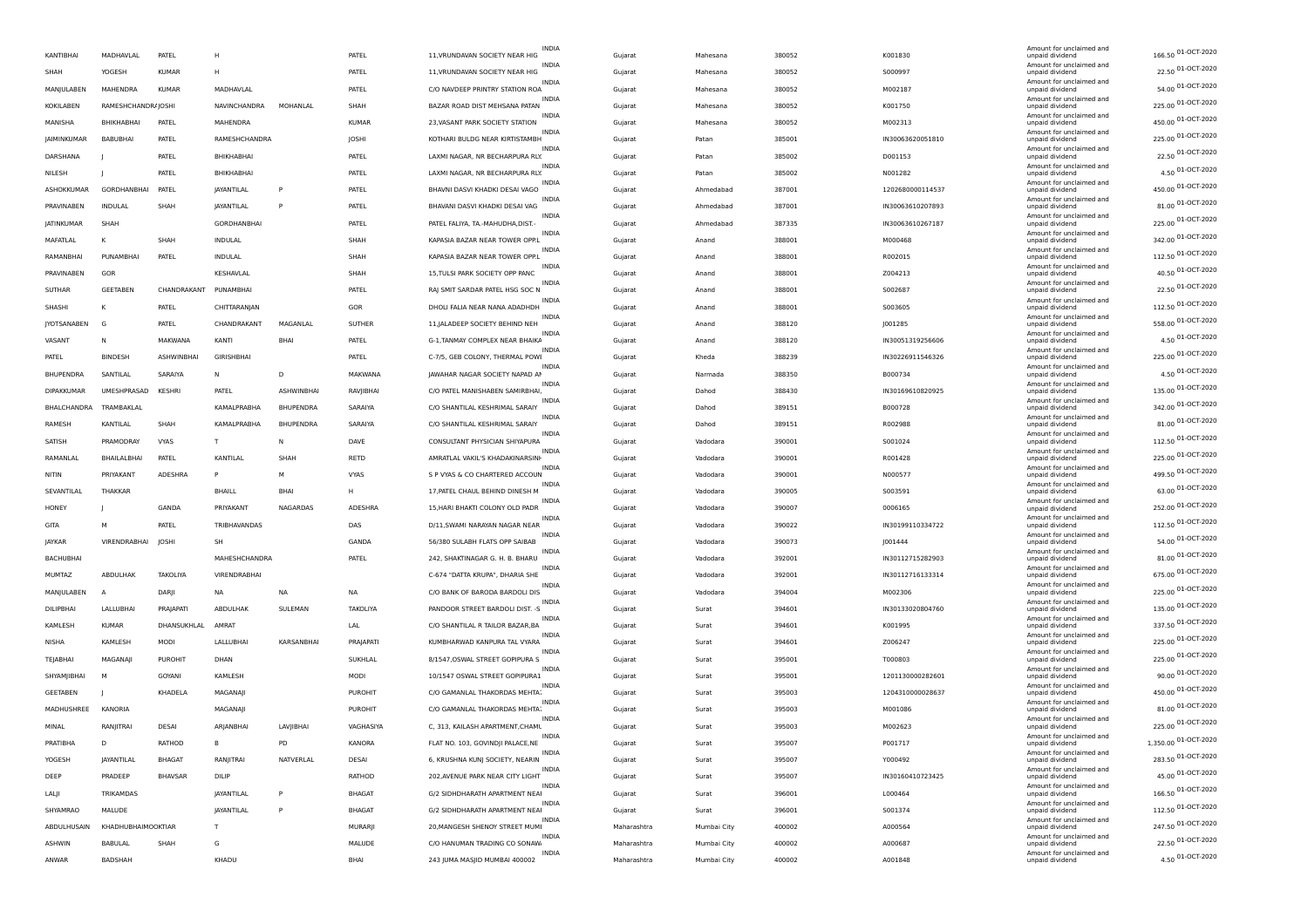| <b>BHUPATRAI</b> | UMEDCHAND              | MEHTA           | B                    | G                | SHAH              | 294 C KALBADEVI ROAD GOVIND WA    | <b>INDIA</b>            | Maharashtra<br>Mumbai City | 400002           | B001319          | Amount for unclaimed and<br>unpaid dividend | 900.00 01-OCT-2020   |
|------------------|------------------------|-----------------|----------------------|------------------|-------------------|-----------------------------------|-------------------------|----------------------------|------------------|------------------|---------------------------------------------|----------------------|
| DILIP            | LILADHAR               | PANCHNMATIA     | <b>HAMID</b>         |                  | BADSHAH           | ISMAIL BLDG NEW CUTLERI MARKE     | INDIA                   | Mumbai City<br>Maharashtra | 400002           | D000698          | Amount for unclaimed and<br>unpaid dividend | 247.50 01-OCT-2020   |
| KANAYALAL        | BHAGWANDAS             | MAKHIJA         | SH                   |                  | UMEDCHAND         | 157/5 CAWEL CROSS LANE NO 5 DR    | <b>INDIA</b>            | Maharashtra<br>Mumbai City | 400002           | K000734          | Amount for unclaimed and<br>unpaid dividend | 81.00 01-OCT-2020    |
| KAILASH          | CHANDRA                | <b>BAHETI</b>   | <b>L</b>             | K                | PANCHMATIA        | 15-B SHANKER BARI LANE 2ND FLOC   | <b>INDIA</b>            | Maharashtra<br>Mumbai City | 400002           | K001860          | Amount for unclaimed and<br>unpaid dividend | 135.00 01-OCT-2020   |
| PRAVIN           | VIRJI                  | CHHEDA          | <b>NA</b>            |                  | <b>NA</b>         | C/O MAHARAIA ENTERPRISES14.KOL    | INDIA                   | Mumbai City<br>Maharashtra | 400002           | P001568          | Amount for unclaimed and<br>unpaid dividend | 369.00 01-OCT-2020   |
| SHAMSUNDER       | HARGOVIND              | SINGH           | JUGAL                |                  | KISHORE           | C/O RAMBALLABH RAMNARAYAN 312     | <b>INDIA</b>            | Maharashtra<br>Mumbai City | 400002           | S002386          | Amount for unclaimed and<br>unpaid dividend | 139.50 01-OCT-2020   |
| VIJAY            | MANILAL                | SHAH            | VIRJI                | VELJI            | CHHEDA            | 122-C DATTA MANDIR BULDGTHAKU     | <b>INDIA</b>            | Mumbai City<br>Maharashtra | 400002           | V001141          | Amount for unclaimed and<br>unpaid dividend | 58.50 01-OCT-2020    |
| VINOD            | NARANDAS               | SHAH            | HARGOVINDSINGH N     |                  | BAJAJ             | 325, KALBADEVI ROAD, 5TH FLOORML  | <b>INDIA</b>            | Mumbai City<br>Maharashtra | 400002           | V001544          | Amount for unclaimed and<br>unpaid dividend | 112.50 01-OCT-2020   |
| ABDUL            | RAZAK                  | AHAMED          | MANI                 |                  | LAL               | 145/C DR VIEGAS STREET MUMBAI4    | <b>INDIA</b>            | Maharashtra<br>Mumbai City | 400002           | A001719          | Amount for unclaimed and<br>unpaid dividend | 108.00 01-OCT-2020   |
| DALICHAND        | HIRACHHAND             | LAKHANI         | NARANDA              | C                | SHAH              | SHOP NO-68.4TH LANE MANGALDAS     | INDIA                   |                            | 400002           | D000521          | Amount for unclaimed and                    | 112.50 01-OCT-2020   |
|                  |                        |                 |                      |                  |                   |                                   | <b>INDIA</b>            | Mumbai City<br>Maharashtra |                  |                  | unpaid dividend<br>Amount for unclaimed and | 81.00 01-OCT-2020    |
| KIRIT            | SOBHAG                 | CHAND           | AHAMED               |                  | AHAMED            | C/O ABDUL RAZAK & CO 132 KAMBE    | <b>INDIA</b>            | Maharashtra<br>Mumbai City | 400003           | K000708          | unpaid dividend<br>Amount for unclaimed and | 81.00 01-OCT-2020    |
| RASHIK           | HIMATLAL               | DOSHI           | <b>HIRACHAND</b>     |                  | LAKCHANI          | M/S M D GANDHI & CO 33, DAARIST   | INDIA                   | Mumbai City<br>Maharashtra | 400003           | R000780          | unpaid dividend<br>Amount for unclaimed and |                      |
| DIVAKAR          | MAHADEV                | PANSHIKAR       | SOBHAGCHAND          | <b>FULCHAND</b>  | DOSHI             | C/O C K MEHTA & CO 44, NAGDEVIC   | INDIA                   | Mumbai City<br>Maharashtra | 400003           | D000672          | unpaid dividend<br>Amount for unclaimed and | 247.50 01-OCT-2020   |
| MAHARUKH         | WADIA                  |                 | <b>HIMATLAL</b>      | <b>DURABHDAS</b> | DOSHI             | C/O C K MEHTA & CO 44 NAGDEVIC    | INDIA                   | Maharashtra<br>Mumbai City | 400003           | M000662          | unpaid dividend<br>Amount for unclaimed and | 247.50 01-OCT-2020   |
| SURENDRA         | S                      | CHAUDHARI       | M                    | D                | PANSHIKAR         | C/O BABURAO PUROHIT 132 KHATAV    | INDIA                   | Mumbai City<br>Maharashtra | 400004           | S000787          | unpaid dividend<br>Amount for unclaimed and | 81.00 01-OCT-2020    |
|                  | N                      | <b>TALWAR</b>   | м                    |                  | WADIA             | 19/B, DURLABH BHUVAN, JALBHAI ST  | <b>INDIA</b>            | Maharashtra<br>Mumbai City | 400004           | P000048          | unpaid dividend<br>Amount for unclaimed and | 4.50 01-OCT-2020     |
| <b>RITU</b>      | TALWAR                 |                 | -S                   | G                | CHAUDHARI         | SABOO BLDG 3RD FLOOR 7, ARDESH    |                         | Mumbai City<br>Maharashtra | 400004           | R000073          | unpaid dividend                             | 4.50 01-OCT-2020     |
| YOGENDRA         | CHUNIBHAI              | AMIN            | B                    | N                | TALWAR            | A-6, NAVAL FLATS COLABA MUMBAI4   |                         | Maharashtra<br>Mumbai City | 400005           | Y000537          | Amount for unclaimed and<br>unpaid dividend | 1,350.00 01-OCT-2020 |
| KIRIT            | <b>KUMAR</b>           | <b>NAGINDAS</b> | P                    | N                | TALWAR            | 14-C, ARMY FLATS COLABA MUMBAI4   | <b>INDIA</b>            | Maharashtra<br>Mumbai City | 400005           | K000638          | Amount for unclaimed and<br>unpaid dividend | 166.50 01-OCT-2020   |
| <b>SURAJBHAI</b> | <b>BADRIDAS</b>        | DAMANI          | DHANJIBHAI           |                  | AMIN              | 4 ASHLEY HOUSE, OPP COLABA POS    | INDIA                   | Mumbai City<br>Maharashtra | 400005           | S002123          | Amount for unclaimed and<br>unpaid dividend | 558.00 01-OCT-2020   |
| UTPAL            |                        | <b>DESAI</b>    | N                    | C                | SHAH              | 301, GLENRIDGE, 16 RIDGE ROAD, M  | <b>INDIA</b>            | Maharashtra<br>Mumbai City | 400006           | U000643          | Amount for unclaimed and<br>unpaid dividend | 112.50 01-OCT-2020   |
| LILAVANJI        | <b>BACHUBHAI</b>       | THAKKAR         | <b>BADRIDAS</b>      |                  | DAMANI            | 9, SUMANGAL APARTMENTS 13 RIDG    | <b>INDIA</b>            | Maharashtra<br>Mumbai City | 400006           | L000523          | Amount for unclaimed and<br>unpaid dividend | 81.00 01-OCT-2020    |
| ALI              | MOHAMED                | А               | JAYENDRA             |                  | DESAI             | 15, VIPUL 28 RIDGE ROAD 4TH FLO   | INDIA                   | Mumbai City<br>Maharashtra | 400006           | A001786          | Amount for unclaimed and<br>unpaid dividend | 225.00 01-OCT-2020   |
| DEEPAK           | GOGIA                  |                 |                      | K                | <b>THAKKAR</b>    | 16, FRENCH BRIDGE ROAD SATGURU    | <b>INDIA</b>            | Maharashtra<br>Mumbai City | 400007           | D001187          | Amount for unclaimed and<br>unpaid dividend | 4.50 01-OCT-2020     |
| KALPANA          | <b>KARAMSHI</b>        | GALA            | AZZ                  | ALI              | MOHEMED           | 2 Y M C A ROAD MOHAMADI MANZIL    | INDIA                   | Mumbai City<br>Maharashtra | 400008           | K000747          | Amount for unclaimed and<br>unpaid dividend | 247.50 01-OCT-2020   |
| MAMMUBHAI        |                        | DAMANI          |                      | D                |                   | G 421 REREVE BANK STAFF QTRMA     | INDIA                   |                            |                  |                  | Amount for unclaimed and                    | 117.00 01-OCT-2020   |
| PRAVIN           | HARJI<br><b>MADANI</b> |                 | G<br><b>KARAMSHI</b> |                  | GOGIA<br>KARAMSHI |                                   | <b>INDIA</b>            | Maharashtra<br>Mumbai City | 400008<br>400009 | M001022          | unpaid dividend<br>Amount for unclaimed and | 81.00 01-OCT-2020    |
|                  |                        |                 |                      |                  |                   | 119,2ND NAUROJI HILL ROAD FLAT    | INDIA                   | Maharashtra<br>Mumbai City |                  | P000611          | unpaid dividend<br>Amount for unclaimed and | 81.00 01-OCT-2020    |
| BENJAMIN         | ENOCHASTAMKAR          |                 | н                    | L                | DAMANI            | C/O M.H. SHAIDA & CO., 78, SHAID  | <b>INDIA</b>            | Maharashtra<br>Mumbai City | 400009           | B000535          | unpaid dividend<br>Amount for unclaimed and | 337.50 01-OCT-2020   |
| PHIROJ           | JEHANGIRJI             | MOGUL           | JAYANTILLAL          |                  | SHAH              | 113, NEW CHENCH BEENDAR, 2ND F    | INDIA                   | Maharashtra<br>Mumbai City | 400009           | P001100          | unpaid dividend<br>Amount for unclaimed and |                      |
| NILESH           | THAKUR                 |                 | AMICHAND             |                  | MADANI            | MANDVI CO OP BANK LTD 179, SAMU   | <b>INDIA</b>            | Mumbai City<br>Maharashtra | 400009           | IN30051314906785 | unpaid dividend<br>Amount for unclaimed and | 22.50 01-OCT-2020    |
| ATUL             | <b>GANDHI</b>          |                 |                      | Α                | ASHTAMKAR         | 217 A HUSENI HOUSE 1ST FLOOR      | <b>INDIA</b>            | Maharashtra<br>Mumbai City | 400010           | A002495          | unpaid dividend<br>Amount for unclaimed and | 450.00 01-OCT-2020   |
| ANAND            | RAM                    | CHANDRA         | -F                   | A                | ASHTAMKAR         | 613, DINSHAW BUILDING JAME JASH   | <b>INDI</b>             | Maharashtra<br>Mumbai City | 400014           | A002096          | unpaid dividend<br>Amount for unclaimed and | 450.00 01-OCT-2020   |
| SHATILESH        | POPAT                  |                 | E                    | Α                | ASHTAMKAR         | 613, DINSHAW BUILDING JAME JASH   | <b>INDIA</b>            | Mumbai City<br>Maharashtra | 400014           | S001036          | unpaid dividend                             | 418.50 01-OCT-2020   |
| VIJAY            | N                      | <b>MEHTA</b>    | DHIRAJLAL            |                  | <b>GANDHI</b>     | 48, NARAN BAUG, 112, S.B. MARGMAT |                         | Maharashtra<br>Mumbai City | 400014           | V001128          | Amount for unclaimed and<br>unpaid dividend | 54.00 01-OCT-2020    |
| LEENA            | AJAY                   | DASANI          | $\mathbb{R}$         | N                | FODA              | LOGE BONHEUR, 253 D CHOTTANI      | INDIA                   | Mumbai City<br>Maharashtra | 400016           | L000625          | Amount for unclaimed and<br>unpaid dividend | 90.00 01-OCT-2020    |
| UNIT             | <b>TRUST</b>           | OF              | RAM                  |                  | CHANDRA           | SHANTA NIWAS 556 ADENWALA ROA     | <b>INDIA</b>            | Maharashtra<br>Mumbai City | 400019           | Z004872          | Amount for unclaimed and<br>unpaid dividend | 72.00 01-OCT-2020    |
| BIMAL            | <b>KUMAR</b>           | MUNDRA          | RAMNIKLAL            | VELJI            | POPAT             | 18/A/103 ZENITH CHS BHAWANI NA    | <b>INDIA</b>            | Mumbai City<br>Maharashtra | 400059           | B000614          | Amount for unclaimed and<br>unpaid dividend | 247.50 01-OCT-2020   |
| мs               | NARIMAN                | POINT           | NATWERLAL            | T                | MEHTA             | EXECUTIVE TRUSTEE OF M/S NATIO    | INDIA                   | Mumbai City<br>Maharashtra | 400019           | CY00075          | Amount for unclaimed and<br>unpaid dividend | 166.50 01-OCT-2020   |
| <b>STOCK</b>     | HOLDING                | CORPORATION     | AIAY                 |                  | AJAY              | ROXANA 109 M K MARG MUMBAI 40     | <b>INDIA</b>            | Maharashtra<br>Mumbai City | 400020           | CY00098          | Amount for unclaimed and<br>unpaid dividend | 225.00 01-OCT-2020   |
| KOTAK            | MAHINDRA               | <b>FINANCE</b>  | COMPANY              |                  | <b>NA</b>         | 41, MERCHANT CHAMBERS, SIRVITH    | INDIA                   | Mumbai City<br>Maharashtra | 400020           | CY00124          | Amount for unclaimed and<br>unpaid dividend | 450.00 01-OCT-2020   |
| <b>NEERAJ</b>    | <b>BATRA</b>           |                 | MOHANLAL             |                  | MUNDRA            | 540 AJANTA SHOPPING CENTRE RIN    | <b>INDIA</b><br>Gujarat | Surat                      | 395002           | N001147          | Amount for unclaimed and<br>unpaid dividend | 112.50 01-OCT-2020   |
| <b>OM</b>        | PRAKASH                | SHARMA          | COMPANY              |                  | <b>NA</b>         | EXPRESS TOWERS NARIMAN POINT      | INDIA                   | Maharashtra<br>Mumbai City | 400021           | 0000466          | Amount for unclaimed and<br>unpaid dividend | 81.00 01-OCT-2020    |
| INDUMATI         | ANAND                  | <b>GUPTE</b>    | NA                   |                  | <b>NA</b>         | 224 MITAL COURT B WING 2ND FLO    | <b>INDIA</b>            | Maharashtra<br>Mumbai City | 400021           | 1000977          | Amount for unclaimed and<br>unpaid dividend | 247.50 01-OCT-2020   |
|                  |                        |                 |                      |                  |                   |                                   | INDIA                   |                            |                  |                  | Amount for unclaimed and                    | 225.00 01-OCT-2020   |
| JAYASHREE        | <b>JANARDAN</b>        | SHANBHAG        | <b>NA</b>            |                  | <b>NA</b>         | 5C/11, MUTTAL COURT 224, NARIMAN  | INDIA                   | Maharashtra<br>Mumbai City | 400021           | J001478          | unpaid dividend<br>Amount for unclaimed and | 27.00 01-OCT-2020    |
| MAHENDRA         | CHANDRATAN             | KASAT           | PRABHA               |                  | SHANKAR           | GROWMORE RESEARCH & ASSETSM.      | <b>INDIA</b>            | Mumbai City<br>Maharashtra | 400021           | M001299          | unpaid dividend<br>Amount for unclaimed and | 675.00 01-OCT-2020   |
| NAUKA            | MAHESH                 | KOTHARI         | GOPAL                | RAM              | SHARMA            | MAKER CHAMBERS, 1117, 11TH FLO    | <b>INDIA</b>            | Maharashtra<br>Mumbai City | 400021           | N001309          | unpaid dividend<br>Amount for unclaimed and |                      |
| NAVIN            | C                      | NAGDA           | ANAND                |                  | <b>GUPTE</b>      | 36-SION HOUSE SION STATION ROAD   |                         | Maharashtra<br>Mumbai City | 400022           | N001409          | unpaid dividend<br>Amount for unclaimed and | 18.00 01-OCT-2020    |
| RAJKUMAR         | NANDLAL                | MURPANA         | JANARDAN             | VENKATARAMAN     | SHANBHAG          | 19, RADHA SADAN, 99 (E) SION ROA  | INDIA                   | Maharashtra<br>Mumbai City | 400022           | R000779          | unpaid dividend<br>Amount for unclaimed and | 247.50 01-OCT-2020   |
| RAAMDEO          | AGRAWAL                |                 | CAHNDRATAN           |                  | KASAT             | 155/DE, MANGLAM, SION WEST MUM    |                         | Maharashtra<br>Mumbai City | 400022           | R002003          | unpaid dividend                             | 4.50 01-OCT-2020     |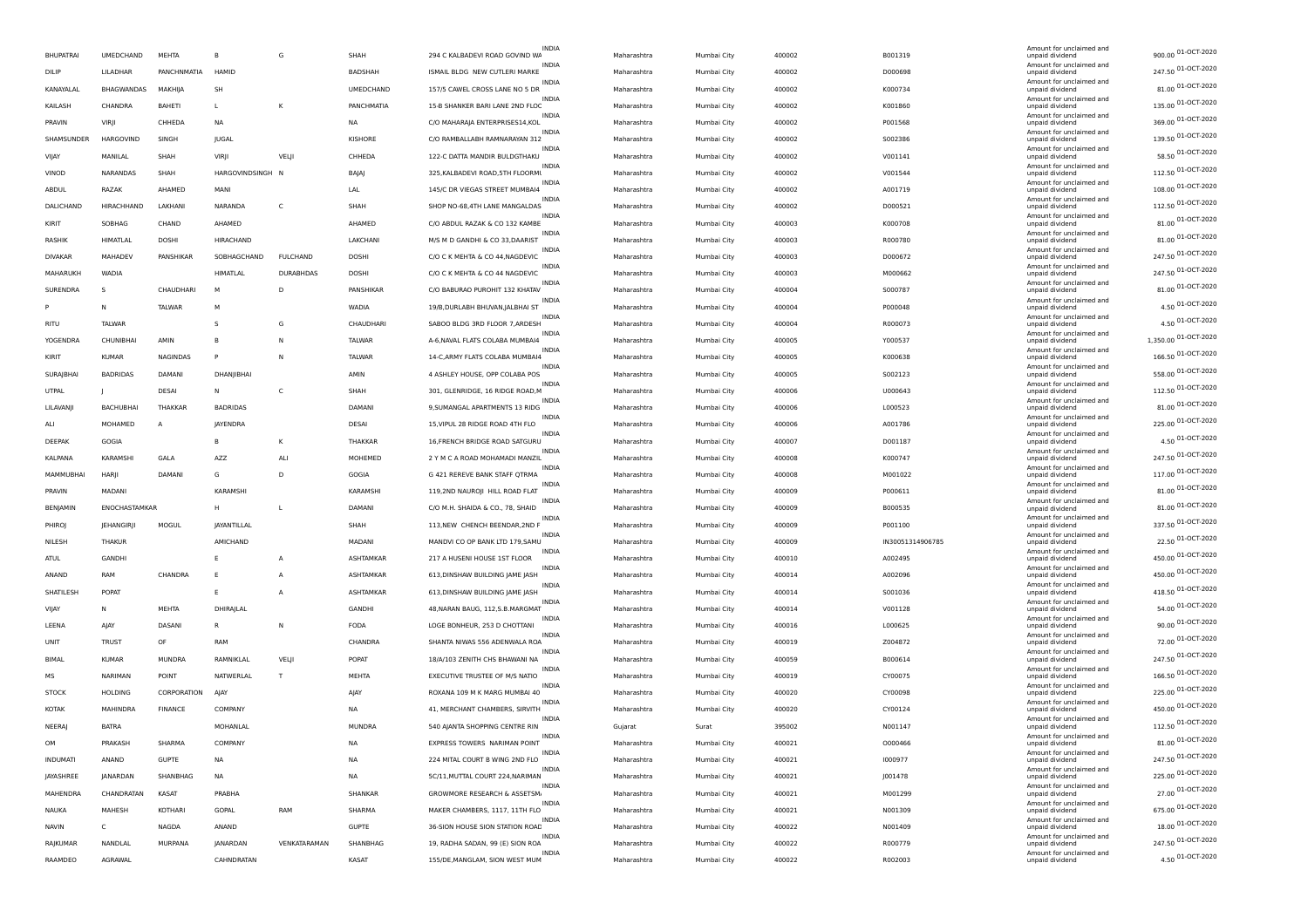| ASK               | RAYMOND          | <b>JAMES</b>    | MAHESH                |              | MAHESH            | INDIA<br>213/2, SHANKER KUNJ, IST FLOOR SI         | Maharashtra | Mumbai City | 400022 | IN30036020018439 | Amount for unclaimed and<br>unpaid dividend | 4.50 01-OCT-2020   |
|-------------------|------------------|-----------------|-----------------------|--------------|-------------------|----------------------------------------------------|-------------|-------------|--------|------------------|---------------------------------------------|--------------------|
| <b>ASHOK</b>      | PUNJ             |                 | CHAPSHI               |              | CHAPSHI           | <b>INDIA</b><br>B M C BLDG 25/5 RAOLI CAMPSION,    | Maharashtra | Mumbai City | 400022 | A000029          | Amount for unclaimed and<br>unpaid dividend | 337.50 01-OCT-2020 |
| SUSHILA           | G                | THAKKAR         | NANDLAL               | KISHINDAS    | MURPANA           | INDIA<br>MIRA MANSION FLAT NO D 4 3RD FL           | Maharashtra | Mumbai City | 400022 | S002448          | Amount for unclaimed and<br>unpaid dividend | 225.00 01-OCT-2020 |
| CHANDRAKANT       | BHAGWANDAS       | SAMANI          | RAM                   |              | GOPAL             | INDIA<br>C/O MOTILAL OSWAL MEMBER THE              | Maharashtra | Mumbai City | 400022 | C000813          | Amount for unclaimed and<br>unpaid dividend | 166.50 01-OCT-2020 |
| <b>KUMAR</b>      | H                | MALANI          | <b>NA</b>             |              | NA                | <b>INDIA</b><br>BAND BOX HOUSE (REAR) 2ND FLOC     | Maharashtra | Mumbai City | 400025 | K001879          | Amount for unclaimed and<br>unpaid dividend | 247.50 01-OCT-2020 |
| SANJAY            | PRAKASH          | OMPRAKASH       |                       | P            | PUNJ              | <b>INDIA</b><br>386 VEER SAVARKAR MARG MUMBAI      | Maharashtra | Mumbai City | 400025 | S000288          | Amount for unclaimed and<br>unpaid dividend | 166.50 01-OCT-2020 |
|                   | PRAKASH          | OM              | GORDHANDAS            |              | <b>GORDHANDAS</b> | <b>INDIA</b><br>55/1409, ADARSH NAGAR, WORLI, M    |             |             | 400025 |                  | Amount for unclaimed and                    | 166.50 01-OCT-2020 |
| SANJAY            | <b>KUMAR</b>     | SHAH            |                       |              |                   | INDIA                                              | Maharashtra | Mumbai City |        | S001859          | unpaid dividend<br>Amount for unclaimed and | 337.50 01-OCT-2020 |
| VIJAY             |                  |                 | BHAGWANDAS            |              | BHAGWANDAS        | 402 ASHISH TRIUPATI APPTTSBHUL<br>INDIA            | Maharashtra | Mumbai City | 400026 | V000645          | unpaid dividend<br>Amount for unclaimed and | 81.00 01-OCT-2020  |
| GANESH            | GOVIND           | JOSHI           | HIRA                  |              | LAL               | 33, MAKANI MANOR PEDDAR ROAD N<br><b>INDIA</b>     | Maharashtra | Mumbai City | 400026 | G000481          | unpaid dividend<br>Amount for unclaimed and | 418.50 01-OCT-2020 |
| PREETI            | PARMANAND        | <b>JATHER</b>   | OM                    | PRAKASH      | AGARWAL           | 91-A MEHAR APARTMENTS ANESTY<br>INDIA              | Maharashtra | Mumbai City | 400026 | P000741          | unpaid dividend<br>Amount for unclaimed and |                    |
| SATI              | GOBINDRAM        | <b>HIRA</b>     | OM                    |              | PRAKASH           | 9/4.MEHER APARTMENTS ANESTY RC<br>INDIA            | Maharashtra | Mumbai City | 400026 | G000614          | unpaid dividend<br>Amount for unclaimed and | 54.00 01-OCT-2020  |
| SATI              | <b>GOBINDRAM</b> | HIRA            | KANTILAL              |              | SHAH              | 11-A, NARENDRA BHUVAN, BHULABH<br>INDIA            | Maharashtra | Mumbai City | 400026 | S001420          | unpaid dividend<br>Amount for unclaimed and | 54.00 01-OCT-2020  |
| SURESH            | M                | SHARMA          | G                     | R            | JOSHI             | BLOCK NO 6, 139-A, SHIVAJI PARKM<br>INDIA          | Maharashtra | Mumbai City | 400028 | 5003281          | unpaid dividend<br>Amount for unclaimed and | 135.00 01-OCT-2020 |
| RUBY              | CORREA           |                 | M                     |              | GORDHANDAS        | 128, BRIJ KUTIR, S PARK, DR RAVIRO<br><b>INDIA</b> | Maharashtra | Mumbai City | 400028 | R001564          | unpaid dividend<br>Amount for unclaimed and | 247.50 01-OCT-2020 |
| RADHA             | TIWARI           |                 |                       | H            | <b>HIRA</b>       | 33, BELLE VIEW 85, WARDEN ROADM<br><b>INDIA</b>    | Maharashtra | Mumbai City | 400036 | R001611          | unpaid dividend<br>Amount for unclaimed and | 166.50 01-OCT-2020 |
| SUDHA             | CHANDRAKANT      | SHAH            | G                     | P            | <b>HIRA</b>       | 33, BELLE VIEW, 85, WARDEN ROADN<br><b>INDIA</b>   | Maharashtra | Mumbai City | 400036 | S000989          | unpaid dividend<br>Amount for unclaimed and | 247.50 01-OCT-2020 |
| GAVE              | ERUCH            | PALKHIVALA      | MANGAT                |              | RAM               | C/O KAMLESH ENTERPRISES18/290                      | Maharashtra | Mumbai City | 400037 | G000916          | unpaid dividend                             | 90.00 01-OCT-2020  |
| <b>KATAYOON</b>   | H                | HORMUZDI        | TROFFEY               |              | CORREA            | INDIA<br>PHILOMENA APARTMENTS FLAT NO 4            | Maharashtra | Mumbai City | 400049 | K001482          | Amount for unclaimed and<br>unpaid dividend | 675.00 01-OCT-2020 |
| VIKRAM            | BHATIA           |                 | <b>TROFFEY</b>        |              | CORREA            | INDIA<br>PHILOMENA APARTMENTS FLAT NO 4            | Maharashtra | Mumbai City | 400049 | V000993          | Amount for unclaimed and<br>unpaid dividend | 4.50 01-OCT-2020   |
| GAVE              | Ε                | PALKHIVALA      | CHANDRAKANT           | $\mathsf{R}$ | SHAH              | <b>INDIA</b><br>C/O. SUBODH BARODIA, A-3, SHAKA    | Maharashtra | Mumbai City | 400049 | Z004278          | Amount for unclaimed and<br>unpaid dividend | 22.50 01-OCT-2020  |
| <b>SUKLIKAR</b>   | <b>RUPA</b>      | AIAY            | ERUCH                 |              | ERUCH             | <b>INDIA</b><br>4, JER MANSION BEHIND TATA BLOC    | Maharashtra | Mumbai City | 400050 | S003466          | Amount for unclaimed and<br>unpaid dividend | 900.00 01-OCT-2020 |
| <b>HARDEVI</b>    | CHIMANII         |                 | HOMI                  |              | HOMI              | <b>INDIA</b><br>34, A ELCO ARCADE 84 HILL ROADB    | Maharashtra | Mumbai City | 400050 | H000498          | Amount for unclaimed and<br>unpaid dividend | 247.50 01-OCT-2020 |
| MANJULA           | SUNDERDAS        | ASWANI          | T                     |              | <b>BHATIA</b>     | INDIA<br>201 JOANNA I PALI ROAD BANDRAML           | Maharashtra | Mumbai City | 400050 | M001003          | Amount for unclaimed and<br>unpaid dividend | 9.00 01-OCT-2020   |
| MANJULA           | s                | ASWANI          | ERACH                 | PALKHIVALA   | FLIGHT            | <b>INDIA</b><br>4 B JER MANSION BEHIND TATA BL     | Maharashtra | Mumbai City | 400050 | M002288          | Amount for unclaimed and<br>unpaid dividend | 148.50 01-OCT-2020 |
|                   |                  |                 |                       |              |                   |                                                    |             |             |        |                  |                                             |                    |
|                   | SHYAM            |                 |                       |              |                   | <b>INDIA</b>                                       |             |             |        |                  | Amount for unclaimed and                    |                    |
| NIRANJANA<br>ALKA | B                | NAGPAL          | AJAY<br>DHARAMPRAKASH | AVINASH      | <b>SUKLIKAR</b>   | C-15/114, M.I.G.COLONY, BANDRA(E<br><b>INDIA</b>   | Maharashtra | Mumbai City | 400051 | Z006098          | unpaid dividend<br>Amount for unclaimed and | 81.00 01-OCT-2020  |
|                   |                  | SHARMA          | -S                    | $\mathsf{T}$ | DHARAMPRAKASH     | 427/6, SHYAM PRIPA, CORNER OF 3<br><b>INDIA</b>    | Maharashtra | Mumbai City | 400052 | A001470          | unpaid dividend<br>Amount for unclaimed and | 337.50 01-OCT-2020 |
| <b>ACHILLES</b>   | <b>BENEDICT</b>  | FERNANDES       |                       |              | ASWANI            | I-SH KRIPA PLOT 617,14TH ROAD K<br>INDIA           | Maharashtra | Mumbai City | 400052 | A000964          | unpaid dividend<br>Amount for unclaimed and | 342.00 01-OCT-2020 |
| KALLIANPUR        | LUXMINARAYAN     | AVADHANI        | SUNDERDAS             | THAKURDAS    | <b>ASWANI</b>     | ISH KRIPA 2ND FLOOR PLOT NO 617<br>INDIA           | Maharashtra | Mumbai City | 400052 | K000971          | unpaid dividend<br>Amount for unclaimed and | 450.00 01-OCT-2020 |
| NILKANTH          | VINAYAK          | GAVASKAR        | GHANSHYAM             | TEKAMDAS     | NAGPAL            | FLAT NO 502 5TH FLOOR RAJ KUBER<br>INDIA           | Maharashtra | Mumbai City | 400052 | N001324          | unpaid dividend<br>Amount for unclaimed and | 247.50 01-OCT-2020 |
| CHANDRA           | SURENDRA         | SHAH            | <b>BALRAM</b>         |              | SHARMA            | C/O MAJOR BALRAM SHARMA C 49T<br><b>INDIA</b>      | Maharashtra | Mumbai City | 400053 | C000794          | unpaid dividend<br>Amount for unclaimed and | 112.50 01-OCT-2020 |
| KINNARI           | SURENDRA         | SHAH            | R                     | B            | FERNANDES         | GLORIVILLE FLAT NO 6 1ST FLOOR<br><b>INDIA</b>     | Maharashtra | Mumbai City | 400054 | K000628          | unpaid dividend<br>Amount for unclaimed and | 112.50 01-OCT-2020 |
| NATVERLAL         | VRAJLAL          | MEHTA           | к                     | N            | AVADHANI          | FLAT NO 8, RETREAT SARASWAT COL<br>INDIA           | Maharashtra | Mumbai City | 400054 | N000773          | unpaid dividend<br>Amount for unclaimed and | 247.50 01-OCT-2020 |
| VASUMATI          | SHAH             |                 | VINAYAK               |              | GAVASKAR          | 12/2, USHA KIRAN 44, SUBOSAY ROA<br>INDIA          | Maharashtra | Mumbai City | 400054 | V001851          | unpaid dividend<br>Amount for unclaimed and | 225.00 01-OCT-2020 |
| MILAN             | м                | GALA            | SURENDRA              |              | SHAH              | 11ARIHANT APART S V ROAD VILLEP<br><b>INDIA</b>    | Maharashtra | Mumbai City | 400056 | Z004022          | unpaid dividend<br>Amount for unclaimed and | 198.00 01-OCT-2020 |
| ARUNA             | ARVIND           | CHACHAD         |                       |              | BHOGILAL          | 11, ARIHANT APARTMENTS S V ROAD<br><b>INDIA</b>    | Maharashtra | Mumbai City | 400056 | A001747          | unpaid dividend<br>Amount for unclaimed and | 225.00 01-OCT-2020 |
| <b>FATEMA</b>     | TAHERBHOY        | RANGWALLA       | $\mathsf{v}$          | $\vee$       | MEHTA             | JUHU SCHEME ROAD NO 6, PLOT NO<br><b>INDIA</b>     | Maharashtra | Mumbai City | 400056 | F000418          | unpaid dividend<br>Amount for unclaimed and | 247.50 01-OCT-2020 |
| к                 | M                | MEHTA           | <b>RAMNIK</b>         |              | LAL               | 53, BACHU VILLA, SWASTIK SOCIETY                   | Maharashtra | Mumbai City | 400056 | K000609          | unpaid dividend                             | 112.50 01-OCT-2020 |
| URMILA            | SHIVRAI          | BHANSALI        | MULCHAND              | F            | GALA              | INDIA<br>61/4 BHAVNA BLDG VALLABHNAGAR             | Maharashtra | Mumbai City | 400056 | U000442          | Amount for unclaimed and<br>unpaid dividend | 112.50 01-OCT-2020 |
| KISHINDAS         | HINDUJA          |                 | ARVIND                | s            | CHACHAD           | INDIA<br>8 JEEVAN TARA AZAD ROAD VILE PA           | Maharashtra | Mumbai City | 400057 | K001471          | Amount for unclaimed and<br>unpaid dividend | 112.50 01-OCT-2020 |
| RAMCHANDRA        | B                | <b>KUMBAR</b>   | TAHERBHOY             |              | ESOOPALLY         | <b>INDIA</b><br>GEEVAN TARA BUILDING BLOCK NO :    | Maharashtra | Mumbai City | 400057 | R000726          | Amount for unclaimed and<br>unpaid dividend | 117.00 01-OCT-2020 |
| RAVI              | KIRAN            | <b>HALDIPUR</b> | M                     | D            | MEHTA             | THE SWASTIK JANATA SAHAKARI BA                     | Maharashtra | Mumbai City | 400057 | R002029          | Amount for unclaimed and<br>unpaid dividend | 337.50 01-OCT-2020 |
| SATPAL            | BAHL             |                 | SHIVRAJ               |              | SHIVRAJ           | <b>INDIA</b><br>B/22, MANGAL PRABHA APARTMENTS     | Maharashtra | Mumbai City | 400057 | S003274          | Amount for unclaimed and<br>unpaid di       | 112.50 01-OCT-2020 |
| VEENA             | PATEL            |                 | MATHRA                |              | DAS               | INDIA<br>C-14, JOSHI APARTMENTS LALUBHAI           | Maharashtra | Mumbai City | 400058 | V001147          | Amount for unclaimed and<br>unpaid dividend | 675.00 01-OCT-2020 |
| PRAPNULLA         | SANJEEV          |                 | в                     |              | KUMBHAR           | INDIA<br>7, GOPIKA APARTMENT, 3RD FLOOR,           | Maharashtra | Mumbai City | 400058 | Z004300          | Amount for unclaimed and<br>unpaid dividend | 166.50 01-OCT-2020 |
| PRAFULLA          | <b>BHARAT</b>    | UPADHYAYA       | SHRIPAL               |              | HALDIPUR          | INDIA<br>19, PARADISE APTS OFF CEASOR RO           | Maharashtra | Mumbai City | 400058 | P000701          | Amount for unclaimed and<br>unpaid dividend | 189.00 01-OCT-2020 |
| SADASHIV          | DESAI            |                 | R                     |              | BHAL              | <b>INDIA</b><br>603, NARWOOD A LOKHANDWALA CC      | Maharashtra | Mumbai City | 400058 | 5002632          | Amount for unclaimed and<br>unpaid dividend | 54.00 01-OCT-2020  |
| DAYALAL           | HARILAL          | SHAH            | HARIBHAI              |              | HARIBHAI          | INDIA<br>404 BLDG 5 E APNA GHAR UNIT NO            | Maharashtra | Mumbai City | 400058 | D000538          | Amount for unclaimed and<br>unpaid dividend | 22.50 01-OCT-2020  |
| DEEPAK            | SHANKAR          | GOVILKAR        | SANJEEVA              | RAMAPPA      | KARKERA           | INDIA<br>FLAT NO 3 ALPINE OFF JAI BHAWAN           | Maharashtra | Mumbai City | 400058 | D001489          | Amount for unclaimed and<br>unpaid dividend | 900.00 01-OCT-2020 |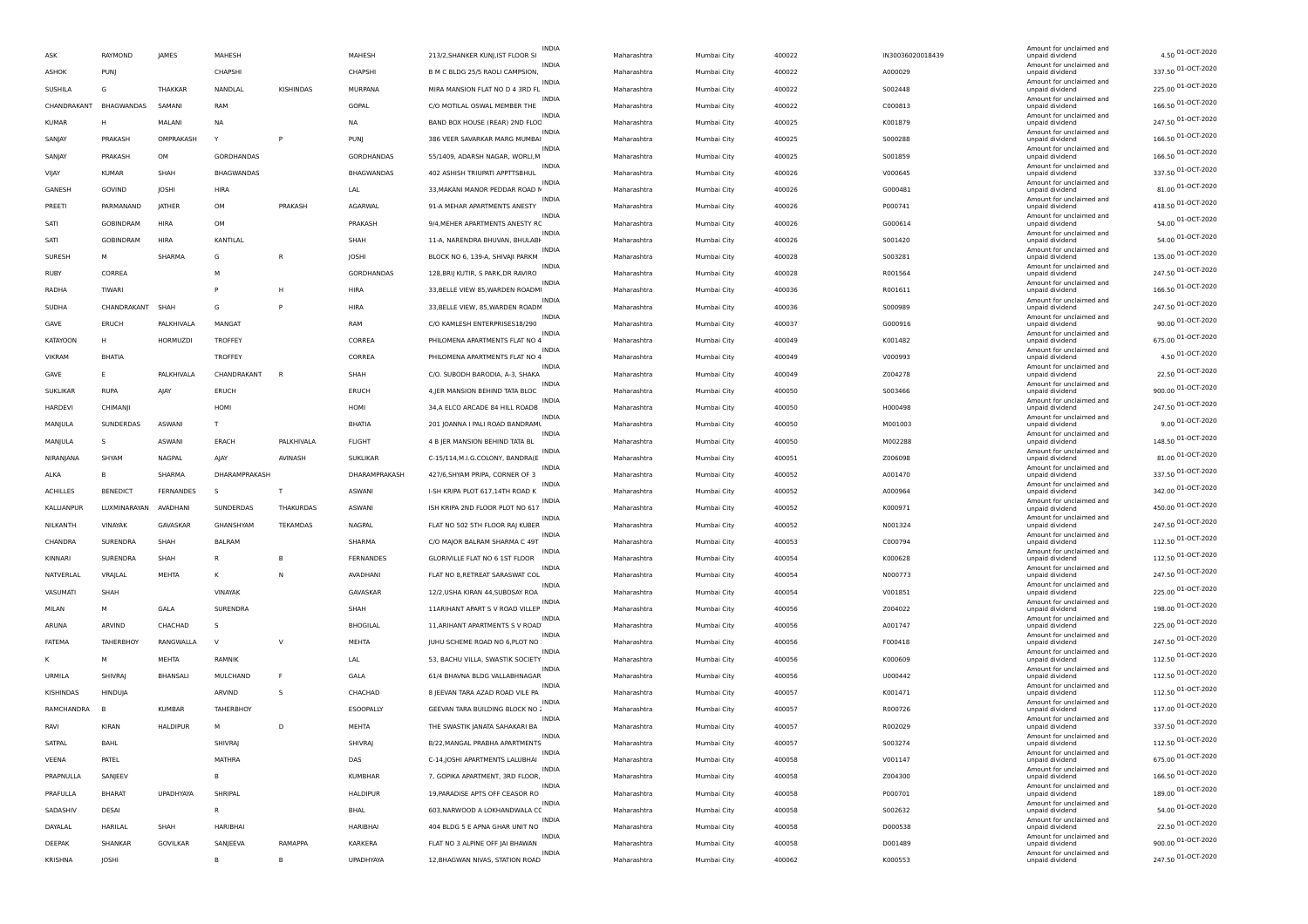|                  |                   |                   |                   |                |                  | <b>INDIA</b>                                      |             |             |        |                  | Amount for unclaimed and                    |                      |
|------------------|-------------------|-------------------|-------------------|----------------|------------------|---------------------------------------------------|-------------|-------------|--------|------------------|---------------------------------------------|----------------------|
| IAI              | DEV               | <b>IAWAHARLAL</b> | <b>GANPAT</b>     |                | RAO              | 206, SATI INDUSTRIAL ESTATE I BP                  | Maharashtra | Mumbai City | 400063 | J001082          | unpaid dividend<br>Amount for unclaimed and | 1,462.50 01-OCT-2020 |
| NARULA           | PARSHOTAM         | LAL               | HARILAL           | $\blacksquare$ | SHAH             | <b>INDIA</b><br>21, NEW MOTHER INDIA CO OP HSG    | Maharashtra | Mumbai City | 400064 | N000529          | unpaid dividend                             | 54.00 01-OCT-2020    |
| SADHANA          | JAYANTILAL        | BHALGAMIYA        | SHANKAR           | M              | GOVILKAR         | <b>INDIA</b><br>1-B-602, AHIMSA DHAM, OPP.KASTU   | Maharashtra | Mumbai City | 400064 | IN30311610127534 | Amount for unclaimed and<br>unpaid dividend | 45.00 01-OCT-2020    |
| HEENA            | RAJENDRA          | VED               | <b>BASUDEV</b>    |                | JOSHI            | <b>INDIA</b><br>SEKSARIA CHAWL NO 4 ROOM NO S-    | Maharashtra | Mumbai City | 400064 | H000662          | Amount for unclaimed and<br>unpaid dividend | 247.50 01-OCT-2020   |
| <b>JAMNADAS</b>  | CHANDUMAL         | KOKAL             | <b>JAWAHARLAL</b> |                | LAL              | INDIA<br>A/18 MANGALAM CO OP HSG SOCIET           | Maharashtra | Mumbai City | 400066 | J001246          | Amount for unclaimed and<br>unpaid dividend | 112.50 01-OCT-2020   |
| LALITA           | <b>DWARKADAS</b>  | LOTIA             |                   | D              | NARULA           | <b>INDIA</b><br>FLAT NOS.705/708, PARK SIDE-IWING | Maharashtra | Mumbai City | 400066 | L000751          | Amount for unclaimed and<br>unpaid dividend | 247.50 01-OCT-2020   |
| MEENA            | NAVAL             | VED               | BHAGWANDAS        | TULSIDAS       | KATUDIYA         | <b>INDIA</b><br>PLOT NO G 3 SHIV MAHAL CHSL OP    | Maharashtra | Mumbai City | 400067 | M000804          | Amount for unclaimed and<br>unpaid dividend | 247.50 01-OCT-2020   |
| NITA             | DHANJI            | <b>UDESHI</b>     | RAJENDRA          |                | MEGHJI           | <b>INDIA</b><br>SHREENATH KRUPA S V ROAD KANDI    | Maharashtra | Mumbai City | 400067 | N000769          | Amount for unclaimed and<br>unpaid dividend | 112.50 01-OCT-2020   |
| VANITA           | K                 | NAYAK             | CHANDUMAL         |                | KOKAL            | <b>INDIA</b><br>6, GROUND FLOOR DOLPHINE APTSK    | Maharashtra | Mumbai City | 400067 | V000630          | Amount for unclaimed and<br>unpaid dividend | 247.50 01-OCT-2020   |
| <b>USHA</b>      | RAMESH            | PALEKAR           | DWARKADAS         | G              | LOTIA            | INDIA<br>F-606, KAMLA VIHAR, BEHIND MAHA          | Maharashtra | Mumbai City | 400067 | Z004290          | Amount for unclaimed and<br>unpaid dividend | 94.50 01-OCT-2020    |
| RAJENDRA         | D                 | LOTIA             | N                 | M              | VED              | <b>INDIA</b><br>S V ROAD, KANDIVALI MUMBAI 4000   | Maharashtra | Mumbai City | 400067 | Z006514          | Amount for unclaimed and<br>unpaid dividend | 81.00 01-OCT-2020    |
| KARIM            | s                 | PEERBHOY          | D                 | D              | <b>UDESHI</b>    | <b>INDIA</b><br>403, MIRA APARTMENTS SHANKAR LA   | Maharashtra | Mumbai City | 400067 | K000596          | Amount for unclaimed and<br>unpaid dividend | 342.00 01-OCT-2020   |
| KAUSHIK          | <b>GANDHI</b>     |                   | <b>BEKAL</b>      | K              | NAYAK            | <b>INDIA</b><br>403, MIRA APARTMENTS SHANKAR LA   | Maharashtra | Mumbai City | 400067 | K001994          | Amount for unclaimed and<br>unpaid dividend | 153.00 01-OCT-2020   |
| MANOJ            | N                 | PARMAR            | RAMESH            | SAKHARAM       | PALEKAR          | <b>INDIA</b><br>FLAT NO 203 2ND FLOOR CHARKOP     | Maharashtra | Mumbai City | 400067 | M002479          | Amount for unclaimed and<br>unpaid dividend | 9.00 01-OCT-2020     |
|                  |                   |                   |                   | G              |                  | INDIA                                             |             |             |        |                  | Amount for unclaimed and                    | 4.50 01-OCT-2020     |
| <b>VIPUL</b>     | KANTILAL          | THAKKAR           | <b>DWARKADAS</b>  |                | LOTIA            | F-606 KAMLA VIHAR, BEHIND MAHA\<br><b>INDIA</b>   | Maharashtra | Mumbai City | 400067 | V001598          | unpaid dividend<br>Amount for unclaimed and | 135.00 01-OCT-2020   |
| А                | s                 | RAGHUNATHAN S     |                   | R              | PEERBHOY         | 101, SUKUM BUILDING IST FLOOR BU<br><b>INDIA</b>  | Maharashtra | Mumbai City | 400068 | A001136          | unpaid dividend<br>Amount for unclaimed and | 490.50 01-OCT-2020   |
| SAII             | MATHEW            |                   | NAROTTAM          |                | DAS              | 9-B.APOORVA APPARTMENT OPP GU<br><b>INDIA</b>     | Maharashtra | Mumbai City | 400068 | S003703          | unpaid dividend<br>Amount for unclaimed and | 247.50 01-OCT-2020   |
| KIRSHNA          | BALKRISHNA        | JOSHI             | NARAYANDAS        |                | PARMAR           | 38/403 SANSKRUTI OPP.ST LAWRAN<br><b>INDIA</b>    | Maharashtra | Mumbai City | 400101 | K000952          | unpaid dividend<br>Amount for unclaimed and |                      |
| PUSHPA           | VIRJI             | DHAME             | KANTILAL          |                | LAL              | D-404 SWAPNALOK APARTMENT 45<br>INDIA             | Maharashtra | Mumbai City | 400101 | P000646          | unpaid dividend<br>Amount for unclaimed and | 247.50 01-OCT-2020   |
| SHARAD           | AMRATLAL          | THAKKAR           | AV                | SUNDARESA      | <b>IYER</b>      | 8/2 MAHAVIR BHAVAN SARVESHWAR<br><b>INDIA</b>     | Maharashtra | Mumbai City | 400070 | 0006232          | unpaid dividend<br>Amount for unclaimed and | 247.50 01-OCT-2020   |
| CHANDRIK         | <b>JAYSUKHLAI</b> | <b>KAMDAR</b>     | <b>NA</b>         |                | ΝA               | CHEMBUR MUMBAI 400074T C MAT<br><b>INDIA</b>      | Maharashtra | Mumbai City | 400070 | C000798          | unpaid dividend<br>Amount for unclaimed and | 225.00 01-OCT-2020   |
| RAMNIKLAL        | <b>KAPURCHAND</b> | MEHTA             |                   |                | JOSHI            | BLDG NO 228 BLOCK NO 5999 PANT<br><b>INDIA</b>    | Maharashtra | Mumbai City | 400075 | R000643          | unpaid dividend<br>Amount for unclaimed and | 247.50 01-OCT-2020   |
| BELTHANGADI      | VIVEKANAND        | <b>RAO</b>        | $\mathbf{v}$      | P              | DHAME            | 120/3439, PANT NAGAR GHATKOPARI<br><b>INDIA</b>   | Maharashtra | Mumbai City | 400075 | B000536          | unpaid dividend                             | 247.50 01-OCT-2020   |
| SHAMBA           | VENKATESH         | CHANDRAKAR        | <b>SH</b>         | $\overline{A}$ | <b>THAKKAR</b>   | 8/161 LAXMI PALACE 4TH FLOOR 60                   | Maharashtra | Mumbai City | 400077 | S002916          | Amount for unclaimed and<br>unpaid dividend | 675.00 01-OCT-2020   |
| <b>BHARAT</b>    | <b>KCHHEDA</b>    |                   | <b>JAYSUKH</b>    |                | LAL              | INDIA<br>I/4 VIKAS BULDG 47 GARODIA NAGA          | Maharashtra | Mumbai City | 400077 | B001850          | Amount for unclaimed and<br>unpaid dividend | 225.00 01-OCT-2020   |
| DOSHI            | SHAILA            | HIMATLAL          | R                 | K              | MEHTA            | <b>INDIA</b><br>A-6 MAHAVIRDHAM PLOT NO 48-51     | Maharashtra | Mumbai City | 400077 | D000582          | Amount for unclaimed and<br>unpaid dividend | 247.50 01-OCT-2020   |
| <b>VIDUR</b>     | VISHWANATH        | PENDHARKAR        |                   | C              | RAO              | <b>INDIA</b><br>C 909 USHANAGAR CO OPERATIVEH     | Maharashtra | Mumbai City | 400078 | V001276          | Amount for unclaimed and<br>unpaid dividend | 45.00 01-OCT-2020    |
| <b>VIDHUR</b>    | VISHWANATH        | PENDHAKAR         |                   | <sup>V</sup>   | CHANDRAKAR       | <b>INDIA</b><br>C-485,C G S QUATERS BHANDUP EA    | Maharashtra | Mumbai City | 400078 | Z004002          | Amount for unclaimed and<br>unpaid dividend | 45.00 01-OCT-2020    |
| <b>HEMANGI</b>   | <b>HEMANT</b>     | DESHMUKH          | KUNVERJI          |                | KUNVERJI         | <b>INDIA</b><br>1/10, MADHYAM VILLA, J.N.ROAD,M   | Maharashtra | Mumbai City | 400080 | Z006074          | Amount for unclaimed and<br>unpaid dividend | 112.50 01-OCT-2020   |
| RAM              | SWAROOP           | MOONDRA           | <b>NA</b>         |                | <b>NA</b>        | INDIA<br>31, PATEL BLDG 2ND FLOOR MULUNE          | Maharashtra | Mumbai City | 400080 | R002767          | Amount for unclaimed and<br>unpaid dividend | 225.00 01-OCT-2020   |
| BINA             | HAMENDRA          | GAGLANI           | VISHWANATH        |                | PENDHARKAR       | <b>INDIA</b><br>C/7 RANJIT SOCIETY DR SAROJINI    | Maharashtra | Mumbai City | 400080 | IN30088813812847 | Amount for unclaimed and<br>unpaid dividend | 216.00 01-OCT-2020   |
| <b>DINESH</b>    | <b>LALLUBHAI</b>  | JOSHI             | VISHWANATH        |                | RAMCHANDRA       | <b>INDIA</b><br>C/7 RANIIT SOCIETY DR S N ROAD    | Maharashtra | Mumbai City | 400080 | D000593          | Amount for unclaimed and<br>unpaid dividend | 117.00 01-OCT-2020   |
| PARAG            | HASMUKH           | SHAH              | <b>HEMANT</b>     | ANANT          | DESHMUKH         | <b>INDIA</b><br>E/20 SHIVDARSHAN SOC NAHUR MU     | Maharashtra | Mumbai City | 400080 | P002043          | Amount for unclaimed and<br>unpaid dividend | 225.00 01-OCT-2020   |
| RAVI             | <b>KRISHNA</b>    | SWAMY             | RAM               |                | DHAN             | <b>INDIA</b><br>BLDG-6, FLAT H-602, NEELAM NAGA   | Maharashtra | Mumbai City | 400081 | R000495          | Amount for unclaimed and<br>unpaid dividend | 81.00 01-OCT-2020    |
| SOMESH           | <b>KUMAR</b>      | <b>BHASIN</b>     | GAGLANI           |                | GAGLANI          | INDIA<br>PRERNA 2ND FLOOR HANSOTI LANE            | Maharashtra | Mumbai City | 400086 | S000427          | Amount for unclaimed and<br>unpaid dividend | 225.00 01-OCT-2020   |
| <b>BHARAT</b>    | CHHOTALAL         | MEHTA             |                   | $\mathbf{I}$   | KODERLAL         | <b>INDIA</b><br>46 DEMOND TARRACE JAWAHAR NAC     | Maharashtra | Mumbai City | 400086 | B001531          | Amount for unclaimed and<br>unpaid dividend | 225.00 01-OCT-2020   |
| MEENA            | CHHOTALAL         | MEHTA             | HASMUKH           |                | SHAH             | <b>INDIA</b><br>21, SHIVKRUPA, KARANI LANEGHATK   | Maharashtra | Mumbai City | 400086 | M002246          | Amount for unclaimed and<br>unpaid dividend | 225.00 01-OCT-2020   |
| KUNAL            | AGRAWAL           |                   | $\vee$            |                | KRISHNASWAMY     | <b>INDIA</b><br>FLAT NO-801, BUILDING NO 4 DNR.   | Maharashtra | Mumbai City | 400086 | K002322          | Amount for unclaimed and<br>unpaid dividend | 450.00 01-OCT-2020   |
| KISHINDAS        | HINDUJA           |                   | GANESH            |                | DAS              | INDIA<br>G 8/10 JAN KALYAN CO OPERATIVE           | Maharashtra | Mumbai City | 400090 | K001704          | Amount for unclaimed and<br>unpaid dividend | 900.00 01-OCT-2020   |
| SHYAM            | HINDUJA           |                   | CHHOTA            |                | LAL              | INDIA<br>A/16 KULPREM VAZIRA NAKA, L T R          | Maharashtra | Mumbai City | 400091 | S002801          | Amount for unclaimed and<br>unpaid dividend | 675.00 01-OCT-2020   |
| PRAN             |                   | MAHINDROO         |                   |                |                  | <b>INDIA</b>                                      |             |             |        |                  | Amount for unclaimed and                    | 342.00 01-OCT-2020   |
|                  | <b>NATH</b>       |                   | CHHOTALAL         |                | MEHTA            | A/16 KULPREM VAZIRA NAKA L T RO<br>INDIA          | Maharashtra | Mumbai City | 400091 | P000757          | unpaid dividend<br>Amount for unclaimed and | 27.00 01-OCT-2020    |
| <b>BSUGANTHI</b> |                   |                   | RAMAN             |                | AGARWAL          | H-11/216, RAVIKIRAN C.H.S. LTD.,O<br><b>INDIA</b> | Maharashtra | Mumbai City | 400092 | B001415          | unpaid dividend<br>Amount for unclaimed and | 225.00 01-OCT-2020   |
| JAYSHREE         | AJIT              | SHAH              | MATHRA            |                | DAS              | TAKSHILA BULDG NO 1 /B FLATS 14<br>INDIA          | Maharashtra | Mumbai City | 400093 | J000920          | unpaid dividend<br>Amount for unclaimed and | 27.00 01-OCT-2020    |
| VIJAYA           | VISWANTHAN        |                   | MATHRA            |                | DAS              | TAKSHILA BLDG NO 1/1B, FLAT NO<br>INDIA           | Maharashtra | Mumbai City | 400093 | Z006230          | unpaid dividend<br>Amount for unclaimed and |                      |
| RAMILA           | B                 | <b>JAIN</b>       | B                 | $\mathsf{R}$   | <b>MAHIMDROO</b> | C/O SHRI R MAGO D-8.AIANTAANUS<br>INDIA           | Maharashtra | Mumbai City | 400094 | R002995          | unpaid dividend<br>Amount for unclaimed and | 337.50 01-OCT-2020   |
| JOAG             | SADHANA           | ANIL              | TNB               |                | KRISHNAN         | B 3/A 502 VELENTINE APARTMETNSF<br><b>INDIA</b>   | Maharashtra | Mumbai City | 400097 | J001039          | unpaid dividend<br>Amount for unclaimed and | 504.00 01-OCT-2020   |
| KANTILAL         | MURJI             | GALA              | AJIT              |                | SHAH             | 402, SHANTIVAN - 3A, REHEJA, TOW<br><b>INDIA</b>  | Maharashtra | Mumbai City | 400097 | K001845          | unpaid dividend<br>Amount for unclaimed and | 337.50 01-OCT-2020   |
| RAJARAM          | VASUDEO           | VIRKAR            | T                 | Α              | VISWANATHAN      | W/O MR T A VISWANATHAN NAVIRSK<br>INDIA           | Maharashtra | Mumbai City | 400097 | R000823          | unpaid dividend<br>Amount for unclaimed and | 247.50 01-OCT-2020   |
| MIRA             | KRISHNA           |                   | <b>BHAKIAR</b>    |                | JAIN             | 303, PANCHVATI APARTMENTS JOSHI                   | Maharashtra | Thane       | 400601 | M001296          | unpaid dividend                             | 166.50 01-OCT-2020   |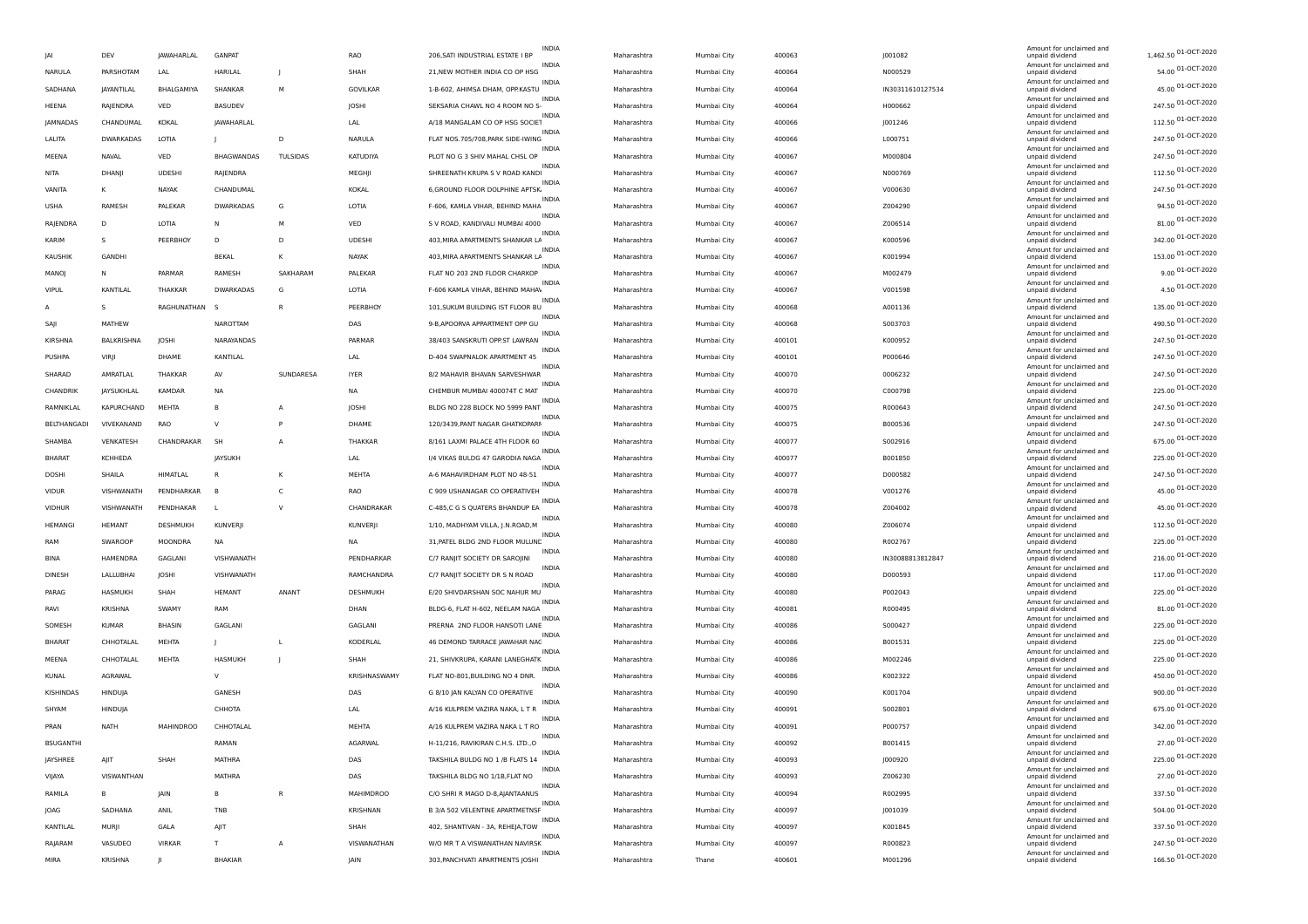|                 |                  |                 |                  |                |                | <b>INDIA</b>                                       |             |             |        |                  | Amount for unclaimed and                    |                       |
|-----------------|------------------|-----------------|------------------|----------------|----------------|----------------------------------------------------|-------------|-------------|--------|------------------|---------------------------------------------|-----------------------|
| <b>MANOHAR</b>  | MANGLANI         |                 | ANIL             |                | ANIL           | 8/9, KAMDHENU PRASAD, GODKARI F                    | Maharashtra | Thane       | 400602 | M001534          | unpaid dividend                             | 283.50 01-OCT-2020    |
| TULSIDAS        | CHANCHLANI       |                 | MURJI            |                | GALA           | <b>INDIA</b><br>B-8, BHARIJI CHAMBER DR. AMBEDK    | Maharashtra | Thane       | 400602 | T000707          | Amount for unclaimed and<br>unpaid dividend | 166.50 01-OCT-2020    |
| VINA            | JAYANTILAL       | MODY            | $\vee$           | R              | VIRKAR         | INDI/<br>201 BARKHA BAHAR COOP HSG SOC             | Maharashtra | Thane       | 400602 | V000619          | Amount for unclaimed and<br>unpaid dividend | 247.50 01-OCT-2020    |
| BARRETT         | <b>FRANKLIN</b>  | ALOYSIUS        | к                | P              | SAMAK          | <b>INDIA</b><br>C/O MRS, NEELIMA A. MURAR, 701, "M | Maharashtra | Thane       | 400603 | IN30051316924945 | Amount for unclaimed and<br>unpaid dividend | 45.00 01-OCT-2020     |
| N               | Y                | CHAUDHARI       | ATMARAM          | MAGLANI        | CONSULTANT     | INDIA<br>E 9 SHANTI NIKETAN OPP RAILWAYST          | Maharashtra | Thane       | 400603 | N001774          | Amount for unclaimed and<br>unpaid dividend | 337.50 01-OCT-2020    |
| SUNIL           | н                | MHATRE          | HASSANAND        | CHANCHLANI     | <b>SERVICE</b> | <b>INDIA</b><br>E-9, SHANTI NIKETAN OPP RAIWAYST   | Maharashtra | Thane       | 400603 | S003796          | Amount for unclaimed and<br>unpaid dividend | 112.50 01-OCT-2020    |
| PUSHPA          | DHIRENDRA        | MODH            | JAYANTILAL       | MANSUKHLAL     | MODY           | <b>INDIA</b><br>C/O DEEPAK J MODY 103, DNYANESHI   | Maharashtra | Thane       | 400703 | P001902          | Amount for unclaimed and<br>unpaid dividend | 81.00 01-OCT-2020     |
| NAQIALI         | <b>ISMAILALI</b> | MUJAWAR         | GNANA            | PRAGSAM        | BARRETT        | <b>INDIA</b><br>B 203 MATRU SMRUTI OPP POLICES     | Maharashtra | Thane       | 400703 | N001307          | Amount for unclaimed and<br>unpaid dividend | 27.00 01-OCT-2020     |
| JAGANNATH       | DHOND            |                 | YASHVANT         |                | CHAUDHARI      | <b>INDIA</b><br>AT.TIWARI, POST RAJAWALI TALUKAVA  | Maharashtra | Thane       | 401208 | J001257          | Amount for unclaimed and<br>unpaid dividend | 472.50 01-OCT-2020    |
| SHOBA           | SHETYE           |                 | HARI             | CHANDRA        | MHATRE         | INDIA<br>AT & PO ARANALA BUNDER PADA.TA            | Maharashtra | Thane       | 401302 | S003345          | Amount for unclaimed and<br>unpaid dividend | 337.50 01-OCT-2020    |
| MARIA           | ERMELINDA        | DESOUSA         | DHIRENDRA        | DASHRATHLAL    | MODH           | <b>INDIA</b><br>5, GOKUL, B WING TRANT ROAD, NEA   | Maharashtra | Mumbai City | 401602 | M000495          | Amount for unclaimed and                    | 247.50 01-OCT-2020    |
|                 |                  |                 |                  |                |                | <b>INDIA</b>                                       |             |             |        |                  | unpaid dividend<br>Amount for unclaimed and | 756.00 01-OCT-2020    |
| TOME            | <b>ILIDIO</b>    | JOSE            | <b>ISMAILALI</b> | HASMALI        | HAJUWAR        | C/O REVENUE CLUB ALIBAG AT POST<br><b>INDIA</b>    | Maharashtra | Mumbai City | 402201 | T000560          | unpaid dividend<br>Amount for unclaimed and | 247.50 01-OCT-2020    |
| KRISHNA         | SASTRY           | THIAGARAJAN     | DATTA            | RAM            | DHOND          | 324, NEAR RASHOTRAMAT MODSAI<br><b>INDIA</b>       | Maharashtra | Mumbai City | 403601 | K000484          | unpaid dividend<br>Amount for unclaimed and | 4.50 01-OCT-2020      |
| SHAM            | <b>DEVI</b>      | MEHRA           | PRAMOD           |                | SHETYE         | MUKUND VAIBHAV B-12 PADMANARA<br>INDIA             | Goa         | North Goa   | 403602 | S000059          | unpaid dividend<br>Amount for unclaimed and |                       |
| <b>USHA</b>     | SHASHIKANT       | KSHIRSAGAR      |                  | F.             | CABRAL         | CHURCH SQUARE QUEPEM 403705<br><b>INDIA</b>        | Goa         | North Goa   | 403705 | U000653          | unpaid dividend<br>Amount for unclaimed and | 675.00 01-OCT-2020    |
| ALPA            |                  | SHAH            | JOAQUIM          | <b>FURTADO</b> | CABRAL         | CHURCH SQUARE QUEPEM 403705<br><b>INDIA</b>        | Goa         | North Goa   | 403705 | A001781          | unpaid dividend<br>Amount for unclaimed and | 337.50 01-OCT-2020    |
| MOHINI          | MANIKLAL         | <b>MANTR</b>    | -S               | K              | SASTRY         | 140, SOMWAR PETH PUNE 410011<br><b>INDIA</b>       | Maharashtra | Pune        | 410011 | M000509          | unpaid dividend<br>Amount for unclaimed and | 112.50 01-OCT-2020    |
| SHANTI          | RAMAKRISHNA      |                 | $\mathsf R$      | к              | MEHRA          | C/O MAJOR R K MEHRA OFFICERS ME                    | Maharashtra | Mumbai City | 410055 | S002313          | unpaid dividend                             | 166.50 01-OCT-2020    |
| HEMA            | <b>DATTATRAY</b> | VAIDYA          | SHASHIKANT       |                | KSHIRSAGAR     | <b>INDIA</b><br>FLAT NO 1, ROHINI, LAXMINAGARKHO   | Maharashtra | Raigad      | 410203 | IN30075711419433 | Amount for unclaimed and<br>unpaid dividend | 45.00 01-OCT-2020     |
| <b>KESHAV</b>   | L                | SHARMA          | <b>IAGAL</b>     | KISHORE        | SHAH           | INDIA<br>A 8 LIBERTY NORTH MAIN ROADKOR            | Maharashtra | Pune        | 411001 | K002429          | Amount for unclaimed and<br>unpaid dividend | 225.00 01-OCT-2020    |
| MOTI            | RAM              | DAGADURAM       |                  | R              | <b>MANTRI</b>  | <b>INDIA</b><br>C/O VIKASH INVESTMENTS &CONSUL     | Maharashtra | Pune        | 411001 | M000503          | Amount for unclaimed and<br>unpaid dividend | 576.00 01-OCT-2020    |
| UTTAMLAL        | MANILAL          | SHAH            | GANESAN          |                | RAMAKRISHNA    | <b>INDIA</b><br>A-4/1, SUJATA APARTMENTS BUNDGA    | Maharashtra | Pune        | 411001 | U000418          | Amount for unclaimed and<br>unpaid dividend | 54.00 01-OCT-2020     |
| VYANKATESH      | BEJGAMWAR        |                 | DATTATRAY        |                | VAIDYA         | <b>INDIA</b><br>A-4/1, SUJATA APARTMENTS BUNDGA    | Maharashtra | Pune        | 411001 | V000477          | Amount for unclaimed and<br>unpaid dividend | 342.00 01-OCT-2020    |
| ARUNKUMAR       | B                | <b>IETHLIA</b>  | LAXM             |                | NARAYAN        | <b>INDIA</b><br>C/O MAHA LAXMI MANDIL OPP SARA     | Maharashtra | Pune        | 411002 | IN30154914370492 | Amount for unclaimed and<br>unpaid dividend | 225.00 01-OCT-2020    |
| CLEAN           | LINE             | <b>PRODUCTS</b> | D                |                | CHOPDA         | <b>INDIA</b><br>251, NANA PETH PUNE 411002         | Maharashtra | Pune        | 411002 | CY00199          | Amount for unclaimed and<br>unpaid dividend | 13,500.00 01-OCT-2020 |
| SAWPNIL         | JOGINDER         | SHELLY          | M                | s              | SHAH           | <b>INDIA</b><br>237, SHUKRAWAR PETH PUNE 41100.    | Maharashtra | Pune        | 411002 | 1201090001241756 | Amount for unclaimed and<br>unpaid dividend | 112.50 01-OCT-2020    |
| SWARNA          | SOANS            |                 |                  | D              | BEJGAMWAR      | <b>INDIA</b><br>43 NEW BAZAR POONA KIRKEE 4110     | Maharashtra | Pune        | 411003 | Z004175          | Amount for unclaimed and<br>unpaid dividend | 94.50 01-OCT-2020     |
| JANKI           | DEVI             | MAJID           | RATANLAL         |                | JETHLIA        | <b>INDIA</b><br>110 ANIL CO OP HSG SOCIETY OPP     | Maharashtra | Pune        | 411004 | J000016          | Amount for unclaimed and<br>unpaid dividend | 976.50 01-OCT-2020    |
|                 |                  |                 | COMPANY          |                | COMPANY        | <b>INDIA</b><br>8/20, ERANDWANE PUNE 411004        |             |             |        |                  | Amount for unclaimed and                    | 90.00 01-OCT-2020     |
| NAKHATE         | VISHAL           | <b>ULHASRAO</b> |                  |                |                | INDIA                                              | Maharashtra | Pune        | 411004 | 1204550000073312 | unpaid dividend<br>Amount for unclaimed and | 4.50 01-OCT-2020      |
| PIROJA          | <b>BVAKIL</b>    |                 | <b>JOGINDER</b>  |                | SHELLY         | P 223/B INS SHIVAII LONAVALALONA<br><b>INDIA</b>   | Maharashtra | Pune        | 411005 | P001911          | unpaid dividend<br>Amount for unclaimed and | 405.00 01-OCT-2020    |
| UJWALA          | Ν                | SHELKE          | STANLEY          |                | SONAS          | POONA BOTTLING CO LTD 410/1 BO<br><b>INDIA</b>     | Maharashtra | Pune        | 411012 | 0006296          | unpaid dividend<br>Amount for unclaimed and | 450.00 01-OCT-2020    |
| RAMA            | <b>IAYANT</b>    | PATIL           | M                | Α              | MAJID          | 151, ST PATRICK TOWN SHOLAPUR R<br><b>INDIA</b>    | Maharashtra | Pune        | 411013 | R002332          | unpaid dividend<br>Amount for unclaimed and |                       |
| NAND            | <b>KUMAR</b>     | LAHANKAR        | <b>ULHASRAO</b>  | NAGORAO        | NAKHATE        | FLAT NO 6 SHRIRAM APPT CLASSIC<br><b>INDIA</b>     | Maharashtra | Pune        | 411014 | N001484          | unpaid dividend<br>Amount for unclaimed and | 112.50 01-OCT-2020    |
| <b>SMITA</b>    | <b>BHANDAR</b>   |                 | <b>BURJOR</b>    |                | <b>BVAKIL</b>  | EBON VILLA 11, PUSHPAK SOCIETY, K<br><b>INDIA</b>  | Maharashtra | Pune        | 411014 | 5003090          | unpaid dividend<br>Amount for unclaimed and | 45.00 01-OCT-2020     |
| VISHWAS         | VINAYAK          | PARANJAPE       | MEDHA            |                | YADAV          | SUKRUT GROUND FLOOR 2A KAPILA<br><b>INDIA</b>      | Maharashtra | Pune        | 411016 | V001107          | unpaid dividend<br>Amount for unclaimed and | 81.00 01-OCT-2020     |
| NARAYAN         | VINAYAK          | <b>KELKAR</b>   | SUHAS            | MAHADEO        | PATIL          | 15 PRARAMBH 964/965 ATREY SOCI                     | Maharashtra | Pune        | 411016 | N001413          | unpaid dividend                             | 112.50 01-OCT-2020    |
| ANIL            | ASHOKKUMAR       | JASUJA          | BALKISHANRAO     |                | RAO            | <b>INDIA</b><br>1000/6A, FLAT NO-12 ANAMIKA HOUS   | Maharashtra | Pune        | 411030 | 1202350000141243 | Amount for unclaimed and<br>unpaid dividend | 189.00 01-OCT-2020    |
| DILIP           | SHAH             |                 | PRAVIN           |                | BHANDARI       | <b>INDIA</b><br>VIDYADHAR HEIGHTS 243, NEW NARJ    | Maharashtra | Pune        | 411030 | D001134          | Amount for unclaimed and<br>unpaid dividend | 9.00 01-OCT-2020      |
| PRAVIN          | <b>TATHED</b>    |                 | VINAYAK          |                | PARANJAPE      | <b>INDIA</b><br>C/O V I P BUILDIERS 1901 SADASHI   | Maharashtra | Pune        | 411030 | Z004179          | Amount for unclaimed and<br>unpaid dividend | 67.50 01-OCT-2020     |
| <b>JAYAMALA</b> | <b>BARI</b>      |                 | VINAYAK          | TRIMBK         | KELKAR         | INDIA<br>AMARESH 272/6, SHRIDHAR NAGAR             | Maharashtra | Pune        | 411033 | J001224          | Amount for unclaimed and<br>unpaid dividend | 157.50 01-OCT-2020    |
| <b>KANTABEN</b> | SHAH             |                 | <b>NA</b>        | <b>NA</b>      | <b>NA</b>      | <b>INDIA</b><br>AMARESH 272/6, SHRIDHAR NAGAR      | Maharashtra | Pune        | 411033 | K000487          | Amount for unclaimed and<br>unpaid dividend | 112.50 01-OCT-2020    |
| MADURA          | KIRAN            | GULHANE         | KANTILAL         |                | SHAH           | INDIA<br>33 MUKUND NAGAR HARI KUNJ SOCI            | Maharashtra | Pune        | 411037 | 1202550000085769 | Amount for unclaimed and<br>unpaid dividend | 18.00 01-OCT-2020     |
| GADEKAR         | C                | Г               | HARAKCHAND       | TATHED         | TATHED         | <b>INDIA</b><br>A/104 OM SAINATH SOCIETYBIBAWE     | Maharashtra | Pune        | 411037 | 1301930002145388 | Amount for unclaimed and<br>unpaid dividend | 157.50 01-OCT-2020    |
| SHASHIKANT      | VASUDEV          | PRABHUNE        | <b>DILIPRAO</b>  | H              | BARI           | INDIA<br>36, MAHATMA PHULE PETH BARI HA            | Maharashtra | Pune        | 411042 | IN30109810108608 | Amount for unclaimed and<br>unpaid dividend | 900.00 01-OCT-2020    |
| SANJAY          | LADHA            |                 | $\mathsf{C}$     | D              | SHAH           | INDIA<br>G-116 PADMAVATI NAGAR HSG SOC             | Maharashtra | Pune        | 411043 | 1202470000026600 | Amount for unclaimed and<br>unpaid dividend | 112.50 01-OCT-2020    |
| RAVINDRA        | UMASHANKAR       | KARAJGL         | <b>GULHANE</b>   |                | <b>GULHANE</b> | <b>INDIA</b><br>FLAT NO 13 SHAAN APPARTMENT 51     | Maharashtra | Mumbai City | 413001 | R002190          | Amount for unclaimed and                    | 450.00 01-OCT-2020    |
|                 |                  |                 |                  |                |                | <b>INDIA</b>                                       |             |             |        |                  | unpaid dividend<br>Amount for unclaimed and | 45.00 01-OCT-2020     |
| MAHENDRA        | <b>KUNKULOL</b>  |                 | GULHANE          |                | <b>GULHANE</b> | FLAT NO 13 SHAAN APPARTMENT 51<br><b>INDIA</b>     | Maharashtra | Mumbai City | 413001 | IN30226914096711 | unpaid dividend<br>Amount for unclaimed and | 4.50 01-OCT-2020      |
| ATUL            | ARVIND           | JOSHI           | VASUDEV          | SHANKAR        | PRABHUNE       | VIJAYNAGAR BHIGWAN ROAD NEAR I<br>INDIA            | Maharashtra | Pune        | 413102 | 1203600001125017 | unpaid dividend<br>Amount for unclaimed and | 45.00 01-OCT-2020     |
| NANDLAL         | GIRIJALAL        | TOSHNIWAL       | JAGDISH          | P              | LADHA          | SHOP NO. 19/20, 139 NAGAR PARI                     | Maharashtra | Pune        | 413512 | 1205910000036617 | unpaid dividend                             |                       |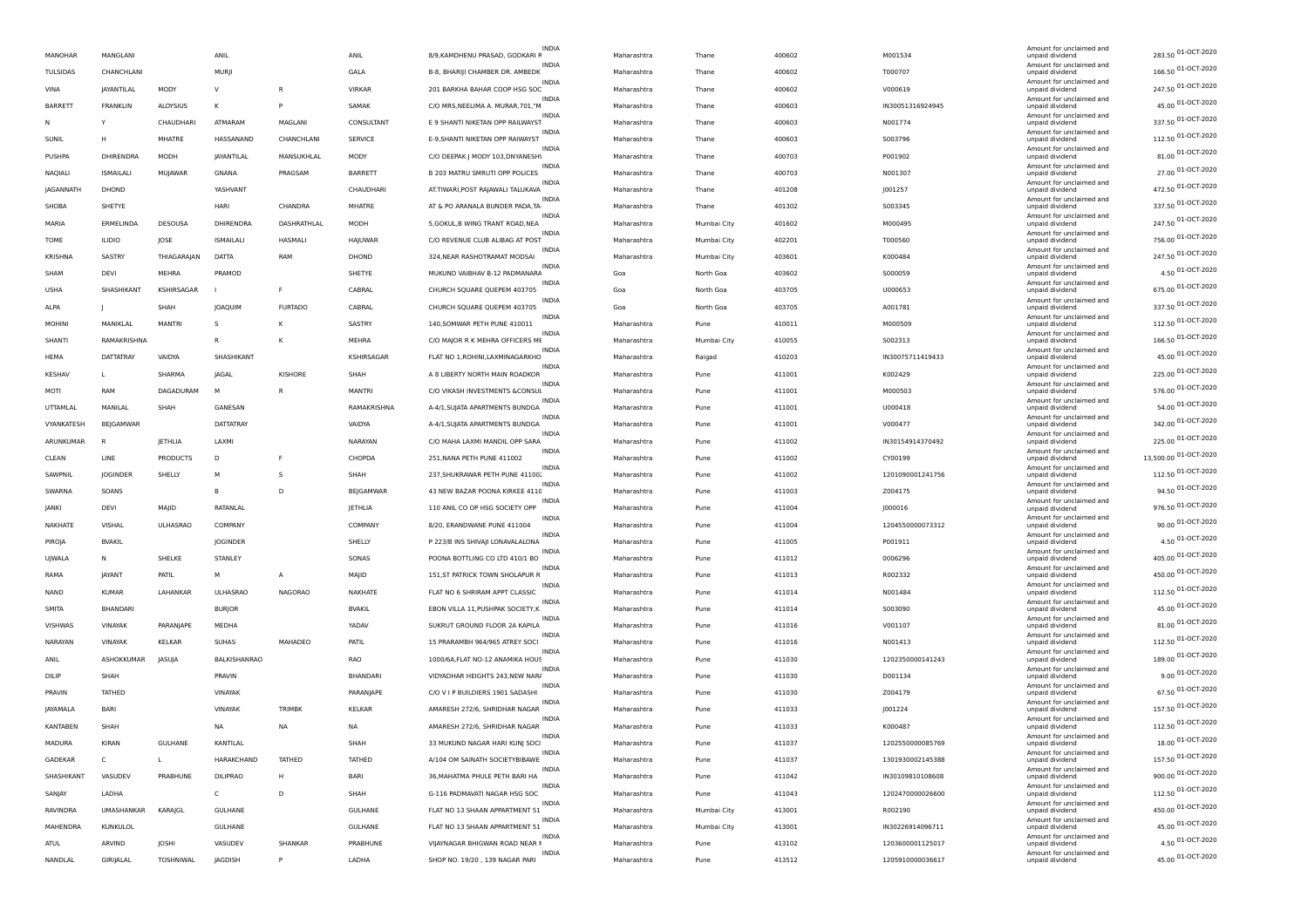|   | RAJENDRA          | MADANLAL                | SONI             | UMA              |              | SHANKAR          | SHIVAJI NAGAR LATUR 413531        | INDIA        | Maharashtra | Pune        | 413531 | 1302190000001911 | Amount for unclaimed and<br>unpaid dividend | 112.50 01-OCT-2020   |
|---|-------------------|-------------------------|------------------|------------------|--------------|------------------|-----------------------------------|--------------|-------------|-------------|--------|------------------|---------------------------------------------|----------------------|
|   | ASHISH            | AMRUTLAL                | MUTHA            | <b>UMA</b>       |              | SHANKAR          | SHIVAJI NAGAR LATUR 413531        | <b>INDIA</b> | Maharashtra | Pune        | 413531 | 1302190000082432 | Amount for unclaimed and<br>unpaid dividend | 4.50 01-OCT-2020     |
|   | MUKESH            | TIRATHRAM               | ARORA            | <b>UMA</b>       |              | SHANKAR          | SHIVAJI NAGAR LATUR 413531        | <b>INDIA</b> | Maharashtra | Pune        | 413531 | 1302190000131810 | Amount for unclaimed and<br>unpaid dividend | 4.50 01-OCT-2020     |
|   | <b>MAYURI</b>     | CHANDRAMOHAN KANDEPELLI |                  | UMA              |              | SHANKAR          | SHIVAJI NAGAR LATUR 413531        | <b>INDIA</b> | Maharashtra | Pune        | 413531 | 1302190000132356 | Amount for unclaimed and<br>unpaid dividend | 22.50 01-OCT-2020    |
|   | CHUNILAL          | RAMNARAYAN              | <b>IHAWAR</b>    | MADAN            |              | LAL              | 2278, ADATE BAJAR AHMEDNAGARA     | INDIA        | Maharashtra | Ahmednagar  | 414001 | C000430          | Amount for unclaimed and<br>unpaid dividend | 454.50 01-OCT-2020   |
|   | DEEPAK            | MURLIDHAF               | <b>KSHATRIYA</b> | AMRUT            |              | LAL              | IMARAT COMPANY M.G.ROAD AHME      | INDIA        | Maharashtra | Ahmednagar  | 414001 | D001476          | Amount for unclaimed and<br>unpaid dividend | 1,350.00 01-OCT-2020 |
|   | KRUSHNA           | GOPAL                   | MOTI             | TIRATHRAM        |              | ARORA            | 2575, SARDA LANE, CLOTH MARKE     | INDIA        | Maharashtra | Ahmednagar  | 414001 | K001343          | Amount for unclaimed and                    | 4.50 01-OCT-2020     |
|   | MOTILAL           | MURLIDHAR               | CHANDAK          | <b>NA</b>        | <b>NA</b>    |                  | 2575, SARDA LANE, CLOTH MARKE     | INDIA        |             |             | 414001 | M001402          | unpaid dividend<br>Amount for unclaimed and | 4.50 01-OCT-2020     |
|   |                   |                         |                  |                  |              | NA               |                                   | INDIA        | Maharashtra | Ahmednagar  |        |                  | unpaid dividend<br>Amount for unclaimed and | 31.50 01-OCT-2020    |
|   | MANISH            | KANTILAL                | GUGALE           | <b>NA</b>        | <b>NA</b>    | NA.              | C/O R R BHINGARWALA & SONS M G    | INDIA        | Maharashtra | Ahmednagar  | 414001 | M001875          | unpaid dividend<br>Amount for unclaimed and | 9.00 01-OCT-2020     |
|   | NIRMALA           | DEVI                    | JAGDISH          | MURLIDHAR        |              | KSHATRIYA        | "PRAKASHDEEP" SAVEDI, AHMEDNA     | INDIA        | Maharashtra | Ahmednagar  | 414001 | N001005          | unpaid dividend<br>Amount for unclaimed and |                      |
|   | PUSHPA            | VIJAY                   | <b>KUMAR</b>     | MOTILAL          |              | CHANDAK          | 3009, ADTE BAZAR AHMEDNAGAR 41    | <b>INDIA</b> | Maharashtra | Ahmednagar  | 414001 | P000956          | unpaid dividend<br>Amount for unclaimed and | 81.00 01-OCT-2020    |
|   | PUSHPA            | VIJAY                   | <b>KUMAR</b>     | MURLIDHAR        |              | CHANDAK          | 3009 ADET BAZAR AHMEDNAGAR 41     | <b>INDIA</b> | Maharashtra | Ahmednagar  | 414001 | P001406          | unpaid dividend<br>Amount for unclaimed and | 531.00 01-OCT-2020   |
|   | RIMLABAI          | KANTILAL                | GUGALE           | KANTILAL         |              | LAL              | 3443, KHIST LANE AHMEDNAGAR 414   | INDIA        | Maharashtra | Ahmednagar  | 414001 | R001414          | unpaid dividend<br>Amount for unclaimed and | 18.00 01-OCT-2020    |
|   | RAJENDRA          | GIRIDHARILAL            | DHADIWAL         | <b>IAGDISH</b>   |              | PARDESHI         | 1542, KING GATE AHMEDNAGAR 414    |              | Maharashtra | Ahmednagar  | 414001 | R001937          | unpaid dividend                             | 675.00 01-OCT-2020   |
|   | SUMEET            | <b>KUMAR</b>            | <b>KEWAL</b>     | <b>V</b>         | M            | SONI             | 2278, ADATE BAZAR, RAJENDRA SAD   | INDIA        | Maharashtra | Ahmednagar  | 414001 | S003347          | Amount for unclaimed and<br>unpaid dividend | 4.50 01-OCT-2020     |
|   | SHAMSUNDER        | JAKHOTIA                |                  | VIJAY            | <b>KUMAR</b> | SON              | 2278, ADATE BHAZAR RAJENDRA SA    | <b>INDIA</b> | Maharashtra | Ahmednagar  | 414001 | S003405          | Amount for unclaimed and<br>unpaid dividend | 27.00 01-OCT-2020    |
|   | RAJESH            | <b>JAGGI</b>            |                  | KANTILAL         |              | ZUMBERLAL        | 3443 KHISTAGALI AHMEDNAGAR 414    | <b>INDIA</b> | Maharashtra | Ahmednagar  | 414001 | Z004431          | Amount for unclaimed and<br>unpaid dividend | 900.00 01-OCT-2020   |
|   | RAMESH            | JAGGI                   |                  | GIRDHARI         |              | LAL              | 5552, ADAT BAZAR AHMEDNAGAR 41    | <b>INDIA</b> | Maharashtra | Ahmednagar  | 414001 | Z004432          | Amount for unclaimed and<br>unpaid dividend | 900.00 01-OCT-2020   |
|   | SUNIL             | DATTATRAYA              | PAWAR            | KEWALKUMAR       |              | <b>GULHATI</b>   | 12, DESIGNERS SOCIETY SAVEDIR     | INDIA        | Maharashtra | Ahmednagar  | 414001 | IN30051319405077 | Amount for unclaimed and<br>unpaid dividend | 450.00 01-OCT-2020   |
|   | SHILPA            | PURUSHOTTAM             | KULKARNI         | RAMDIN           |              | JAKHOTIA         | 2429, DALMANDEL AHMEDNAGAR 41     | INDIA        | Maharashtra | Ahmednagar  | 414001 | IN30045080136119 | Amount for unclaimed and<br>unpaid dividend | 337.50 01-OCT-2020   |
|   | CHANDRAKANT       | MARUTI                  | DHEB             | RAMESH           |              | JAGGI            | FRONTIER CYCLE MART SARJEPURA     | INDIA        | Maharashtra | Ahmednagar  | 414001 | 1204470005574442 | Amount for unclaimed and<br>unpaid dividend | 22.50 01-OCT-2020    |
|   |                   |                         |                  |                  |              |                  |                                   | INDIA        |             |             |        |                  | Amount for unclaimed and                    | 337.50 01-OCT-2020   |
|   | ASHOK             | <b>KESHAV</b>           | KINKAR           | CHANANLAL        |              | JAGGI            | FRONTIER CYCLE MART SARJEPURA     | <b>INDIA</b> | Maharashtra | Ahmednagar  | 414001 | A001973          | unpaid dividend<br>Amount for unclaimed and | 450.00 01-OCT-2020   |
|   | <b>MEHBOOB</b>    | HUSENALI                | BHOJANI          | DATTATRAYA       | RABHAJI      | PAWAR            | 661 GAONTHAN NIMBLAK AHMEDNA      | INDIA        | Maharashtra | Ahmednagar  | 414111 | IN30133020746412 | unpaid dividend<br>Amount for unclaimed and | 450.00 01-OCT-2020   |
|   | GULSHAN           | BHOJANI                 |                  | PURUSHOTTAM      |              | KULKARNI         | 'GANESH KRIPA'MATKAR COLONYGEI    | INDIA        | Maharashtra | Satara      | 415002 | G000936          | unpaid dividend<br>Amount for unclaimed and |                      |
|   | PRABHAKAR         | V                       | PATWARDHAN       | MARUTI           | SAKHARAM     | DHEB             | HOUSE NO 809 A/P DHEBEWADI TALI   | INDIA        | Maharashtra | Satara      | 415112 | P001753          | unpaid dividend<br>Amount for unclaimed and | 220.50 01-OCT-2020   |
|   | PRAVIN            | ANNASAHEB               | PATIL            | <b>KESHAV</b>    | VYANKATESH   | <b>KINKAR</b>    | 246/A E WARD SHUBHAN KAROTIAP     | INDIA        | Maharashtra | Kolhapur    | 416003 | 1201060001884596 | unpaid dividend<br>Amount for unclaimed and | 450.00 01-OCT-2020   |
|   | <b>ASHOK</b>      | BHAUSAHEB               | RAJMANE          | HUSENALI         |              | BHOJANI          | 6/461/3/2 SANGLI VESH NEAR ADHA   | <b>INDIA</b> | Maharashtra | Kolhapur    | 416115 | 1601010000180796 | unpaid dividend<br>Amount for unclaimed and | 675.00 01-OCT-2020   |
| R |                   | ARVIND                  | <b>IYER</b>      | MEHBOOB          | HUSENALI     | BHOJANI          | 6/461/3 SANGLI VESH NEAR ADHARI   |              | Maharashtra | Kolhapur    | 416115 | R000509          | unpaid dividend                             | 418.50 01-OCT-2020   |
|   | <b>ASHOK</b>      | MANOHAR                 | DESHPANDE        | VINAYAK          |              | PATWARDHAN       | PATWARDHAN BUNGLOW CHANDANI       | INDIA        | Maharashtra | Kolhapur    | 416410 | Z004028          | Amount for unclaimed and<br>unpaid dividend | 166.50 01-OCT-2020   |
|   | MAHANANDA         | BALASAHEB               | VALKAMBE         | ANNASAHEB        |              | PATIL            | C/O PRAVIN AND CO, PLOT NO E 21   | INDIA        | Maharashtra | Kolhapur    | 416416 | 1201320000165646 | Amount for unclaimed and<br>unpaid dividend | 112.50 01-OCT-2020   |
|   | VISHALAKSH        | VALLIAPPAN              |                  | <b>BHAUSAHEB</b> |              | RAJMANE          | 2 GOMATI APART PUSHPARAJ CHOWK    | <b>INDIA</b> | Maharashtra | Kolhapur    | 416416 | V001406          | Amount for unclaimed and<br>unpaid dividend | 4.50 01-OCT-2020     |
|   | HARSHAD           | D                       | <b>BRAMBHATT</b> |                  |              | RAMAKRISHNAN     | NO-10-A, BULDG ANAMIKA CO OP HS   | INDIA        | Maharashtra | Thane       | 421202 | 0005132          | Amount for unclaimed and<br>unpaid dividend | 112.50 01-OCT-2020   |
|   | <b>DIDAR</b>      | SINGH                   | LAMBA            | MANDHAR          |              | DESHPANDE        | C/O PRAVIN P RANE A-32 DEEP LAX   | <b>INDIA</b> | Maharashtra | Mumbai City | 421202 | D000024          | Amount for unclaimed and<br>unpaid dividend | 337.50 01-OCT-2020   |
|   | <b>MEHTA</b>      | RAJAN                   | SHANTILAL        | MANDHAR          |              | DESHPANDE        | C/O PRAVIN P RANE A-32 DEEP LAX   | INDIA        | Maharashtra | Mumbai City | 421202 | M002141          | Amount for unclaimed and<br>unpaid dividend | 112.50 01-OCT-2020   |
|   | KRISHNAVENI       | SAHADEVAN               |                  | M                |              | VALLIAPPAN       | C/O M. VALLIAPPAN, 25, JAI SHRIK  | INDIA        | Maharashtra | Mumbai City | 421304 | K002448          | Amount for unclaimed and<br>unpaid dividend | 450.00 01-OCT-2020   |
|   | RAJENDRA          | CHANDAK                 |                  | D                |              | <b>BRAMBHATT</b> | KAPILA FLAT NO 10 II FRL BASAVK   | INDIA        | Maharashtra | Mumbai City | 421501 | IN30021411226282 | Amount for unclaimed and<br>unpaid dividend | 225.00 01-OCT-2020   |
|   | SHARAD            | WAMAN                   | ANDHARE          | SINGH            |              | LAMBA            | C/O M/S SINGH CYCLE & AUTO STOR   | INDIA        |             | Nashik      | 422001 | IN30212110015089 | Amount for unclaimed and                    | 450.00 01-OCT-2020   |
|   |                   |                         |                  |                  |              |                  | BLOCK NO. C-8/3, C.D.O. COLONY.D  | <b>INDIA</b> | Maharashtra |             |        |                  | unpaid dividend<br>Amount for unclaimed and | 450.00 01-OCT-2020   |
|   | PRERNA            | MAHESH                  | SINGLA           | RAJAN            |              | SHANTILAL        |                                   | INDIA        | Maharashtra | Nashik      | 422002 | 1201750000416119 | unpaid dividend<br>Amount for unclaimed and | 225.00 01-OCT-2020   |
|   | <b>MOHINI</b>     | <b>MUDAWANT</b>         |                  | м                |              | SAHADEVAN        | FLAT NO.6, DHARESHWAR PARK-2AN    | INDIA        | Maharashtra | Nashik      | 422007 | M002688          | unpaid dividend<br>Amount for unclaimed and |                      |
|   | KANCHAN           | <b>IAWAHIR</b>          | PARMAR           | BADRINARAYAN     |              | CHANDAK          | 18 ADINATH NEAR KAKATKAR HOSPI"   | INDIA        | Maharashtra | Nashik      | 422001 | 1201860000171165 | unpaid dividend<br>Amount for unclaimed and | 450.00 01-OCT-2020   |
|   | DHEERAJ           | VIJAY                   | KUDAAL           | <b>WAMAN</b>     | GANESH       | ANDHARE          | 'UTKARSHA GRAPHIC INDUSTRIESB     |              | Maharashtra | Nashik      | 422007 | IN30051320474832 | unpaid dividend<br>Amount for unclaimed and | 4.50 01-OCT-2020     |
|   | SHAKIL            | AHMED                   | ABDUL            | MAHESH           |              | SINGLA           | SAUBHAGYA NAGAR, LAM ROAD 103     | <b>INDIA</b> | Maharashtra | Nashik      | 422007 | 1203320002619582 | unpaid dividend<br>Amount for unclaimed and | 45.00 01-OCT-2020    |
|   | CHANDRAKANT RAMJI |                         | SHAH             | MADAN            |              | MUDAWANT         | 2, MITHILA OPP REGIMENTAL TALKIES |              | Maharashtra | Nashik      | 422101 | C000617          | unpaid dividend                             | 247.50 01-OCT-2020   |
|   | <b>SUDHAKAR</b>   | NAMDEVRAO               | KADAM            | CHUNILAL         | MOHANLAL     | JETHAVA          | A/P GHOTI GHOTI 422402            | <b>INDIA</b> | Maharashtra | Nashik      | 422402 | IN30039414858774 | Amount for unclaimed and<br>unpaid dividend | 472.50 01-OCT-2020   |
|   | SHASHIKANT        | TRIMBAK                 | MAHAJAN          | VIJAY            | PANDURANG    | KUDAAL           | INDIRA COLONY F C I ROAD MANM     | INDIA        | Maharashtra | Nashik      | 423104 | IN30051318896987 | Amount for unclaimed and<br>unpaid dividend | 117.00 01-OCT-2020   |
|   | SHAKUNTALA        | P                       | PAGORE           | ABDUL            |              | MALIK            | 793/7 RASULPURA MALEGAON NASIK    | INDIA        | Maharashtra | Nashik      | 423203 | S003618          | Amount for unclaimed and<br>unpaid dividend | 90.00 01-OCT-2020    |
|   | SUDHAKAR          | NAMDEORAO               | KADAM            | R                | B            | SHAH             | C/O RAMJI KUVARJI & CO PACHORA4   | INDIA        | Maharashtra | Jalgaon     | 424201 | S003929          | Amount for unclaimed and<br>unpaid dividend | 90.00 01-OCT-2020    |
|   | <b>DINESH</b>     | DEVIDAS                 | CHOUDHARY        | NAMDEVRAO        | KRISHNAJI    | KADAM            | AARTI APARTMENT B M JAIN NAGARJ   | <b>INDIA</b> | Maharashtra | Jalgaon     | 425001 | D001098          | Amount for unclaimed and<br>unpaid dividend | 135.00 01-OCT-2020   |
|   | JAGDISH           | DEVIDAS                 | CHOUDHARI        | TRIMBAK          | KHUSHAL      | MAHAJAN          | PLOT NO 1 2/2 GAT NO 83 KALYANI   | INDIA        | Maharashtra | Jalgaon     | 425001 | J001198          | Amount for unclaimed and<br>unpaid dividend | 135.00 01-OCT-2020   |
|   |                   |                         |                  |                  |              |                  |                                   |              |             |             |        |                  |                                             |                      |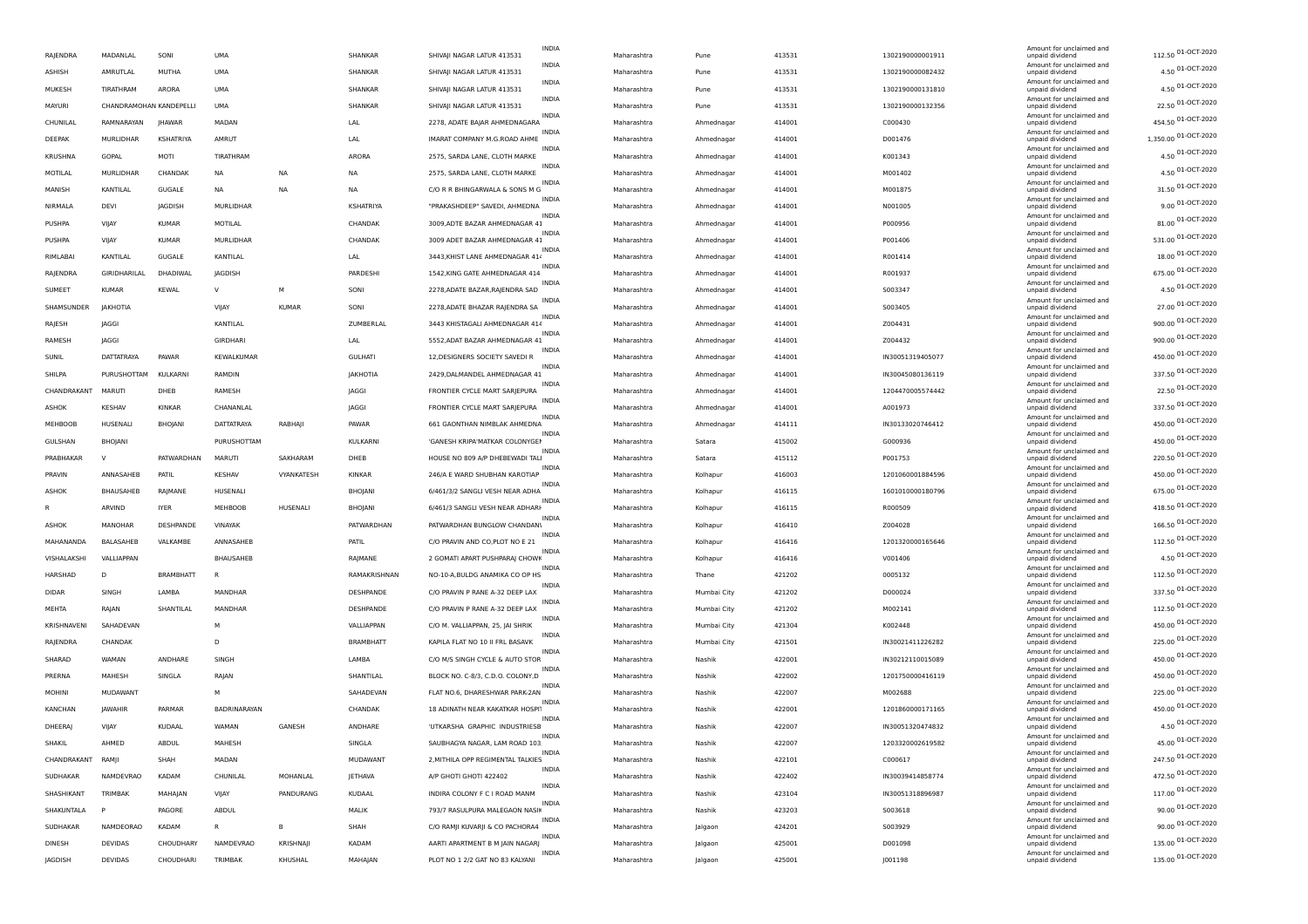| SHEFALI         | SENGUPTA                          |                      | PRAHLD         |              | PAGORE          | <b>INDIA</b><br>GRAM BOTHRA TEA, BALAJI TEATRAD  | Maharashtra    | Jalgaon     | 425001 | 5002730          | Amount for unclaimed and<br>unpaid dividend | 333.00 01-OCT-2020   |
|-----------------|-----------------------------------|----------------------|----------------|--------------|-----------------|--------------------------------------------------|----------------|-------------|--------|------------------|---------------------------------------------|----------------------|
| LALIT           | SURANA                            |                      | NAMDEORAO      |              | KADAM           | INDIA<br>SNEHAL AARTI APPARTMENT, PIMPR          | Maharashtra    | Jalgaon     | 425001 | L000710          | Amount for unclaimed and<br>unpaid dividend | 13.50 01-OCT-2020    |
| SUHEL           | <b>KUMAR</b>                      | KANTI                | DEVIDAS        |              | CHODHARY        | INDIA<br>MUNCIPAL PARK 3625, DEV NIVASBH         | Maharashtra    | Jalgaon     | 425201 | S002949          | Amount for unclaimed and<br>unpaid dividend | 49.50 01-OCT-2020    |
| SHAIKH          | RASUL                             |                      | <b>DEVIDAS</b> |              | CHOUDHARI       | INDIA<br>3625, DEV NIWAS MUNICIPAL PARKB         | Maharashtra    | Jalgaon     | 425201 | IN30051311258667 | Amount for unclaimed and<br>unpaid dividend | 58.50 01-OCT-2020    |
| ANILKUMAR       | SALAGRAM                          | SOMANI               | ASHUTOSH       |              | SENGUPTA        | INDIA<br>TYPE II 16/61, B T P S AT & POSTD       | Maharashtra    | Jalgaon     | 425307 | 1201060000490731 | Amount for unclaimed and<br>unpaid dividend | 229.50 01-OCT-2020   |
| DESHMUKH        | GANESH                            | SURESHDADA           | KANAKAMAL      |              | SURANA          | <b>INDIA</b><br>C/O SURANA TRADING CO JUNA MA    | Maharashtra    | Aurangabad  | 431001 | IN30089610498103 | Amount for unclaimed and<br>unpaid dividend | 54.00 01-OCT-2020    |
| MAYA            | DEVI                              |                      | KANTIKUMAR     |              | DEODA           | <b>INDIA</b><br>SHREE BLDG KELI BAZAR NEAR GUL   | Maharashtra    | Aurangabad  | 431001 | M000803          | Amount for unclaimed and<br>unpaid dividend | 418.50 01-OCT-2020   |
| KRISHNA         | KANT                              | SHRAMA               | SHAIKH         |              | NANHU           | INDIA<br>SHAIKH R N OPP DNYANESHWER MO           | Maharashtra    | Aurangabad  | 431122 | K000454          | Amount for unclaimed and<br>unpaid dividend | 247.50 01-OCT-2020   |
| POOJIT          | <b>AGARWAL</b>                    |                      | SALAGRAM       |              | SOMANI          | <b>INDIA</b><br>NEAR MATSYODARI VIDYALAYA OMS    | Maharashtra    | Aurangabad  | 431204 | P002204          | Amount for unclaimed and<br>unpaid dividend | 225.00 01-OCT-2020   |
| THOMAS          | <b>JOHN</b>                       | PALEKKUDY            | SURESHDADA     | SAKHABAPU    | DESHMUKH        | INDIA<br>BELESHWAR NAGARNANDAKHEDA R             | Maharashtra    | Aurangabad  | 431204 | IN30051315213150 | Amount for unclaimed and<br>unpaid dividend | 90.00 01-OCT-2020    |
| <b>INDUMATI</b> | DEHADARI                          |                      | <b>N</b>       |              | RIZWANI         | INDIA<br>37, BHAGYA NAGAR NANDED 431602          | Maharashtra    | Nanded      | 431602 | 1000661          | Amount for unclaimed and<br>unpaid dividend | 58.50 01-OCT-2020    |
| MILIND          | KHANDKAR                          |                      | к              |              | SHARMA          | INDIA<br>C/O S N SUBRAMANIANB-401, CHAIT         | Maharashtra    |             | 440001 | M002140          | Amount for unclaimed and<br>unpaid dividend | 675.00 01-OCT-2020   |
| VASANT          | <b>BAPURAO</b>                    | DEHADRAI             | VK             |              | AGARWAL         | INDIA<br>39, RAJ NAGAR, KATOL ROAD NAGPU         | Maharashtra    | Nagpur      | 440012 | V000463          | Amount for unclaimed and                    | 418.50 01-OCT-2020   |
|                 | <b>KUMAR</b>                      |                      | <b>IOHN</b>    |              |                 | INDIA<br>206 MARVEL APTS NARA ROAD NEAF          |                | Nagpur      |        |                  | unpaid dividend<br>Amount for unclaimed and | 4.50 01-OCT-2020     |
| RAJ             |                                   | <b>GUPTA</b>         |                |              | PALEKKUDY       | INDIA                                            | Maharashtra    | Nagpur      | 440014 | R000016          | unpaid dividend<br>Amount for unclaimed and | 225.00 01-OCT-2020   |
| VISHNU          | ATMARAM                           | SURSE                | <b>B</b>       |              | DEHADRAI        | 46, VIDYAVIHAR PRATAP NAGAR NAG<br>INDIA         | Maharashtra    | Nagpur      | 440022 | V001815          | unpaid dividend<br>Amount for unclaimed and | 67.50 01-OCT-2020    |
| MULCHAND        | A                                 | SHENDE               | MADHUKAR       |              | KHANDKAR        | 15/A, PUSHP-KUNJ COMMERCIAL COM<br>INDIA         | Maharashtra    | Nagpur      | 440022 | 1301930002283792 | unpaid dividend<br>Amount for unclaimed and | 112.50 01-OCT-2020   |
|                 | KAMALNARAYAN MAHADEOPRASADJAISWAL |                      | <b>B</b>       |              | DEHADRAI        | 46, VIDYAVIHAR PRATAP NAGAR NAG<br>INDIA         | Maharashtra    | Nagpur      | 440022 | 1203320003407781 | unpaid dividend<br>Amount for unclaimed and | 13.50 01-OCT-2020    |
| MAMATA          | VIJAY                             | SATPUTE              | RAJ            | <b>KUMAR</b> | <b>GUPTA</b>    | 56, MALL ROAD KAMPTEE NAGPUR 4<br><b>INDIA</b>   | Maharashtra    | Nagpur      | 441001 | M002127          | unpaid dividend<br>Amount for unclaimed and |                      |
| PRAKASH         | SHANKARRAO                        | CHAUDHARY            | ATMARAM        | SURSE        | SERVICE         | QR.NO.D-27-160, KTPS COLONY MSE<br>INDIA         | Maharashtra    | Nagpur      | 441111 | 1202840000057940 | unpaid dividend<br>Amount for unclaimed and | 45.00 01-OCT-2020    |
| ALI             | AKBAR                             | IAMNAGARWALA ATMARAM |                | SURSE        | SERVICE         | QR.NO.D-27-160, KTPS COLONY MSE<br><b>INDIA</b>  | Maharashtra    | Nagpur      | 441111 | A002027          | unpaid dividend<br>Amount for unclaimed and | 337.50 01-OCT-2020   |
| KRISHNA         | <b>KUMAR</b>                      | MALVIYA              | MAHADEOPRASAD  |              | JAISWAL         | D P ROAD AT DENTAL CLINIC CHIKHA<br>INDIA        | Maharashtra    | Buldhana    | 443201 | 1203320007081613 | unpaid dividend<br>Amount for unclaimed and | 22.50 01-OCT-2020    |
| KALYANMAL       | KAILASHCHAND                      | <b>JAIN</b>          | VIJAY          |              | NSATPUTE        | C/O V.N.SATPUTE (FOREST OFFICER<br>INDIA         | Maharashtra    | Buldhana    | 443201 | 0006316          | unpaid dividend<br>Amount for unclaimed and | 900.00 01-OCT-2020   |
| BHARAT          | <b>KUMAR</b>                      | <b>GUPTA</b>         | SHANKARRAO     |              | CHAUDHARY       | BADNERA ROAD 1 RAVI KIRAN COLOI<br>INDIA         | Maharashtra    | Buldhana    | 444605 | B000447          | unpaid dividend<br>Amount for unclaimed and | 351.00 01-OCT-2020   |
| RAM             | DAS                               | GOYAL                | FAZAL          |              | AKBAR           | SWASTIK INVESTMENT BAPAT CHOW<br>INDIA           | Maharashtra    | Buldhana    | 444601 | R000471          | unpaid dividend<br>Amount for unclaimed and | 247.50 01-OCT-2020   |
| <b>VIRENDRA</b> | <b>KUMAR</b>                      | SOOD                 | <b>NA</b>      |              | <b>NA</b>       | C/O SANJAY GANGRADE15 LAVKUSH<br>INDIA           | Madhya Pradesh | Khandwa     | 450001 | V000441          | unpaid dividend<br>Amount for unclaimed and | 81.00 01-OCT-2020    |
| DEEPESH         |                                   | GANGWAL              | KAILASH        | CHAND        | JAIN            | HOUSE NO 71 RUPCHANDSA JAIN M<br>INDIA           | Madhya Pradesh | Khandwa     | 450001 | D001508          | unpaid dividend<br>Amount for unclaimed and | 225.00 01-OCT-2020   |
| <b>KUSUM</b>    |                                   | DHOOT                | J.             |              | AGRAWAL         | 11/12 MEERA PATH COLONY NEAR N                   | Madhya Pradesh | Indore      | 452001 | K000462          | unpaid dividend                             | 549.00 01-OCT-2020   |
| DEVIIDAS        | DEO                               | CHAND                | к              | м            | GOYAL           | INDIA<br>18/2 MURARI MOHALLA CHHAWANII           | Madhya Pradesh | Indore      | 452001 | D000010          | Amount for unclaimed and<br>unpaid dividend | 1,318.50 01-OCT-2020 |
|                 | B                                 | <b>BHATT</b>         | T              |              | SOOD            | <b>INDIA</b><br>169 ANAND NAGAR CHITAWAD ROAD    | Madhya Pradesh | Indore      | 452001 | K001776          | Amount for unclaimed and<br>unpaid dividend | 112.50 01-OCT-2020   |
| RITA            |                                   | CHOUDHARY            | PRAKASH        | CHAND        | GANGWAL         | INDIA<br>PITRATAVA CHHAYA 22 MALHARGANI          | Madhya Pradesh | Indore      | 452002 | R000473          | Amount for unclaimed and<br>unpaid dividend | 22.50 01-OCT-2020    |
| <b>RAFAT</b>    |                                   | SULTAN               | к              | C            | DHOOT           | <b>INDIA</b><br>C/O S R DHOOT & CO 5, SIYA GANJI | Madhya Pradesh | Indore      | 452002 | 0005441          | Amount for unclaimed and<br>unpaid dividend | 247.50 01-OCT-2020   |
| VKJADWANI       |                                   | JADWANI              | DEO            | CHAND        | MEHTA           | INDIA<br>DEV NIWAS MUNICPAL PARK BHUSA           | Madhya Pradesh | Indore      | 455201 | V001480          | Amount for unclaimed and<br>unpaid dividend | 4.50 01-OCT-2020     |
| SANJAY          |                                   | KOSHATWAR            | B              |              | BHATT           | <b>INDIA</b><br>83, RAVINDRA NAGAR UJJAIN 456010 | Madhya Pradesh | Ujjain      | 456010 | S003742          | Amount for unclaimed and<br>unpaid dividend | 450.00 01-OCT-2020   |
| <b>ATUL</b>     |                                   | SHARMA               |                | -S           | CHOUDHARY       | INDIA<br>7, DAULAT GANJ RATLAM 457001            | Madhya Pradesh | Ratlam      | 457001 | A000404          | Amount for unclaimed and<br>unpaid dividend | 139.50 01-OCT-2020   |
| VASUDHA         |                                   | BHATIA               | SH             | SYED         | <b>FALEHALI</b> | <b>INDIA</b><br>SHABISTAN PLOT NO 33 H NO 601L   | Madhya Pradesh | Bhopal      | 462001 | Z004048          | Amount for unclaimed and<br>unpaid dividend | 198.00 01-OCT-2020   |
| MAMTA           |                                   |                      | <b>KANWAR</b>  |              | LAL             | <b>INDIA</b><br>D-66 KOHEFIZA B.D.A COLONY BHOF  | Madhya Pradesh | Bhopal      | 462001 | 1202890000272301 | Amount for unclaimed and<br>unpaid dividend | 225.00 01-OCT-2020   |
| SUMIT           | KUKREJA                           |                      | s              | L.           | KOSHATWAR       | <b>INDIA</b><br>C-128, NEHRU NAGAR BHOPAL 46200  | Madhya Pradesh | Bhopal      | 462003 | S003158          | Amount for unclaimed and<br>unpaid dividend | 94.50 01-OCT-2020    |
| RAMESHWAR       |                                   | SINGH                | LATE           | PTJAGDISH    | RAM             | INDIA<br>H NO B-125 MALVIYA NAGAR NEW D          | Delhi          | South Delhi | 110017 | R000047          | Amount for unclaimed and<br>unpaid dividend | 4.50 01-OCT-2020     |
| RANI            |                                   | BAI                  | VINOD          | <b>KR</b>    | <b>BHATIA</b>   | INDIA<br>D-102/10, SHIVAJI NAGAR 1464, ARE       | Madhya Pradesh | Bhopal      | 462016 | R000060          | Amount for unclaimed and<br>unpaid dividend | 4.50 01-OCT-2020     |
| SANJIV          |                                   | RATHI                | KISHORE        |              | <b>KUMAR</b>    | INDIA<br>C - 24, SHRI KRISHNA NAGARHYDER         | Madhya Pradesh | Gwalion     | 474001 | 5003003          | Amount for unclaimed and<br>unpaid dividend | 4.50 01-OCT-2020     |
| MAHINDER        |                                   | SINGH                | GUR            | CHANDRA      | SINGH           | <b>INDIA</b><br>112, CHANA KOTHAR KAMPOO GWAL    | Madhya Pradesh | Gwalion     | 474001 | M002153          | Amount for unclaimed and<br>unpaid dividend | 337.50 01-OCT-2020   |
| SHAKERA         |                                   | TASNEEM              | GANGA          |              | SINGH           | <b>INDIA</b><br>VILLAGE BARHET P O MIHONA BHIN   | Madhya Pradesh | Bhind       | 477441 | S003438          | Amount for unclaimed and<br>unpaid dividend | 13.50 01-OCT-2020    |
| SYED            | SHOIB                             | HASHMI               | LATE           | CHANNAN      | DASS            | INDIA<br>PLOT NO 13 BLOCK NO 28 MOTILALN         | Chhattisgarh   | Durg        | 490022 | S003435          | Amount for unclaimed and<br>unpaid dividend | 13.50 01-OCT-2020    |
| A               | KRISHNA                           | VENI                 | MADAN          | LAL          | RATHI           | INDIA<br>SANJIV RATHI & ASSOCIATES43,ASI         | Chhattisgarh   | Raipur      | 490022 | A000038          | Amount for unclaimed and<br>unpaid dividend | 4.50 01-OCT-2020     |
| PUSHPA          |                                   | CHOPRA               | KALYAN         |              | SINGH           | INDIA<br>KHALSA BROTHERS, DARRI ROAD, K          |                | Korba       | 495677 | P000036          | Amount for unclaimed and                    | 4.50 01-OCT-2020     |
|                 |                                   |                      |                |              |                 | INDIA                                            | Chhattisgarh   |             |        |                  | unpaid dividend<br>Amount for unclaimed and | 67.50 01-OCT-2020    |
| SRIKANTH        |                                   | CHEEKOTY             | MOHD           | GHOUS        | <b>UDDIN</b>    | 5 6 629 NEW AGHAPURAS NAMPALL<br>INDIA           | Andhra Pradesh | Anantapur   | 515571 | S003607          | unpaid dividend<br>Amount for unclaimed and | 72.00 01-OCT-2020    |
| MOHD            |                                   | ARIF                 | SYED           | MOIMUDDIN    | HASHMI          | SHOP NO 107, MADINA MARKET, PAT<br>INDIA         | Andhra Pradesh | Anantapur   | 515571 | M001935          | unpaid dividend<br>Amount for unclaimed and | 4.50 01-OCT-2020     |
|                 | V                                 | PRASANNA             | A              |              | BUFCHIRAMAIAH   | HOUSE AT PLOT NO 28-A MARAYAN<br>INDIA           | Andhra Pradesh | Anantapur   | 515571 | P002008          | unpaid dividend<br>Amount for unclaimed and |                      |
|                 | CHANDRAKANTH SURANA               |                      |                |              | CHOPRA          | 99, LALAGUDA SECUNDERABAD 5000                   | Andhra Pradesh | Anantapur   | 515571 | IN30232410764084 | unpaid dividend                             | 90.00 01-OCT-2020    |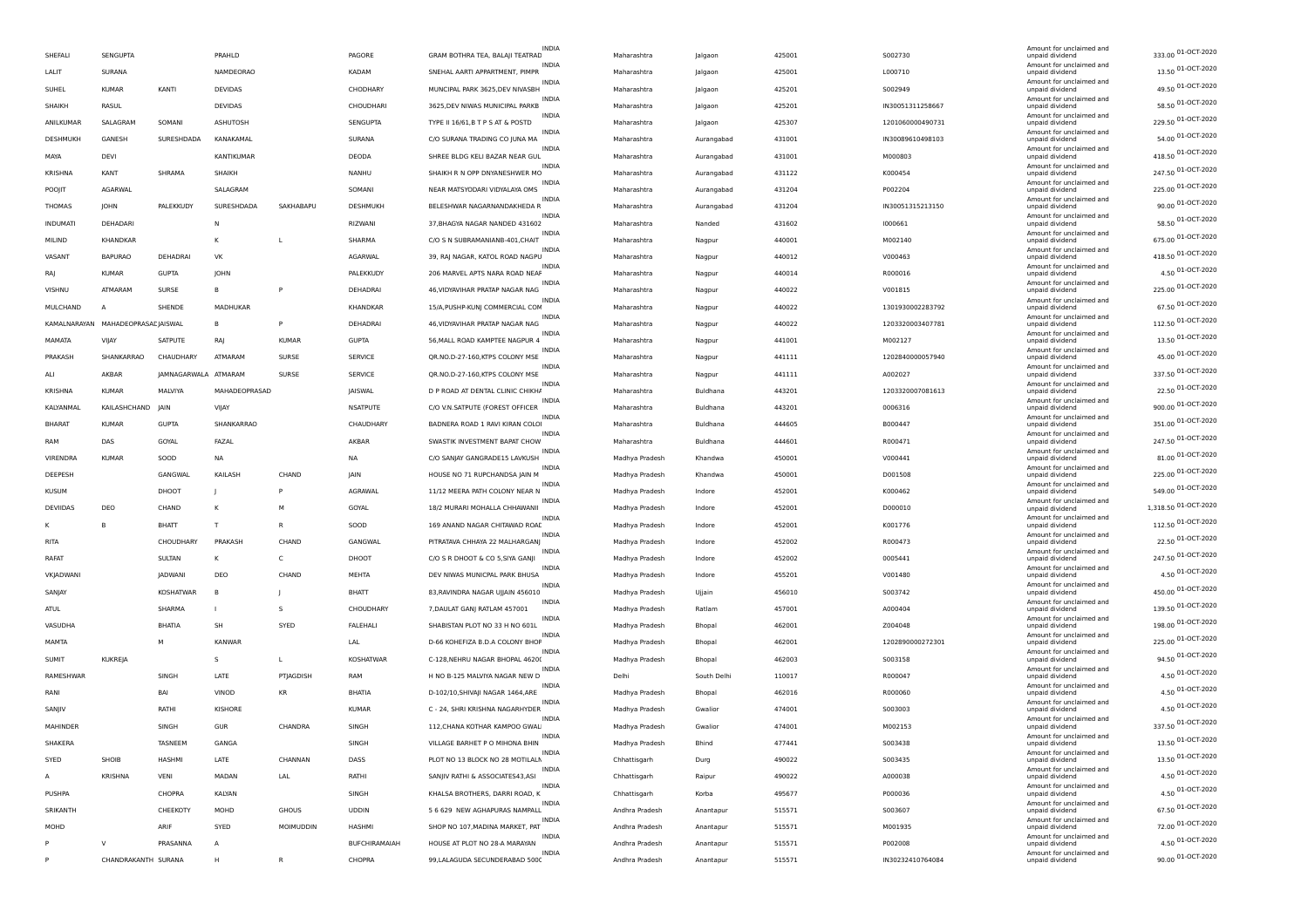|                         |                   |                 |                    |                |                |                                    | <b>INDIA</b> |                |                 |        |                  | Amount for unclaimed and                    |                    |
|-------------------------|-------------------|-----------------|--------------------|----------------|----------------|------------------------------------|--------------|----------------|-----------------|--------|------------------|---------------------------------------------|--------------------|
|                         | SRINIVASA         | RAO             | <b>UMAPATHY</b>    |                | CHEEKOTY       | 1-5-214, GOLLAGUDA CHEEKOTYCOM     |              | Andhra Pradesh | Anantapur       | 515571 | Z004830          | unpaid dividend                             | 4.50 01-OCT-2020   |
| RAJARAM                 |                   | LADDHA          | SHAIK              |                | MAHBOOB        | 11-4-340 BAZAR GUARDS HYDERAB      | <b>INDIA</b> | Andhra Pradesh | Anantapur       | 515571 | R002494          | Amount for unclaimed and<br>unpaid dividend | 4.50 01-OCT-2020   |
| SYED                    | ANWAR             | HASSAN          | VENKATACUALA       |                | SETTY          | NO 39 MODEL HOUSE FIRST STREET     | <b>INDIA</b> | Kamataka       | Bangalore Urban | 560063 | S004067          | Amount for unclaimed and<br>unpaid dividend | 4.50 01-OCT-2020   |
| NIRMALA                 |                   | SANGHI          | PADAMCHAND         |                | SURANA         | HOUSE NO 728 SADAR BAZAR BOLL      | <b>INDIA</b> | Karnataka      | Bangalore Urban | 560063 | N000913          | Amount for unclaimed and<br>unpaid dividend | 81.00 01-OCT-2020  |
| MERBANC                 | <b>INDIA</b>      | <b>LTD</b>      | -                  | <b>NAVABII</b> | RAO            | PLOT NO 11 CHINNAMA THOTA OLD      | INDIA        | Andhra Pradesh | Anantapur       | 515571 | CY00129          | Amount for unclaimed and<br>unpaid dividend | 112.50 01-OCT-2020 |
| SATISH                  | <b>KUMAR</b>      | CHIRLA          | MOHANLAL           |                | LADDHA         | 14-6-10. BEGUM BAZAR HYDERABAE     | <b>INDIA</b> | Andhra Pradesh | Anantapur       | 515571 | S004100          | Amount for unclaimed and<br>unpaid dividend | 4.50 01-OCT-2020   |
|                         | <b>IAGDISH</b>    | <b>KUMAR</b>    | s                  | MUNIR          | HASSAN         | 3-2-635, KACHIGUDA, HYDERABAD5     | <b>INDIA</b> | Andhra Pradesh | Anantapur       | 515571 | Z004621          | Amount for unclaimed and<br>unpaid dividend | 4.50 01-OCT-2020   |
| DUPAKUNTLA              | <b>SIVA</b>       | KUMAR           | BHARAT             | <b>KUMAR</b>   | SANGHI         | 12-2-833, ASHA KUNJ MEDIPATNAMC    | <b>INDIA</b> | Andhra Pradesh | Anantapur       | 515571 | 1205450000011642 | Amount for unclaimed and<br>unpaid dividend | 4.50 01-OCT-2020   |
| VENKATESWARLU           |                   | PARIMI          | COMPANY            |                | NA             | INVESTMENT FACILITATION CENTRE     | <b>INDIA</b> | Andhra Pradesh | Anantapur       | 515571 | V001764          | Amount for unclaimed and<br>unpaid dividend | 900.00 01-OCT-2020 |
| А                       |                   | SHOBHA          | C                  | <b>BUTCHI</b>  | REDDY          | HOUSE NO. 16-11-780, MUSARAM B     | INDIA        | Andhra Pradesh | Anantapur       | 515571 | A002148          | Amount for unclaimed and                    | 9.00 01-OCT-2020   |
|                         | <b>MUMTAZ</b>     |                 |                    |                |                |                                    | INDIA        |                |                 | 515571 |                  | unpaid dividend<br>Amount for unclaimed and | 4.50 01-OCT-2020   |
| MOHD                    |                   | AHMED           | RAMA               |                | RAO            | C/O ANAND RAO 16 11 22/13 KRI      | <b>INDIA</b> | Andhra Pradesh | Anantapur       |        | M002433          | unpaid dividend<br>Amount for unclaimed and | 4.50 01-OCT-2020   |
| CHRAMESH                |                   | BABU            | D                  |                | NAGABHUSHANAM  | 1-9-295/19 VIDYA NAGAR. HYDERA     | <b>INDIA</b> | Andhra Pradesh | Anantapur       | 515571 | C000854          | unpaid dividend<br>Amount for unclaimed and | 450.00 01-OCT-2020 |
| <b>SURESH</b>           | BABU              | JASTI           | P                  |                | RAMANAIAH      | M/S PARAMOUNT DISTILLERIES, D-28   | <b>INDIA</b> | Andhra Pradesh | Anantapur       | 515571 | S004439          | unpaid dividend<br>Amount for unclaimed and | 4.50 01-OCT-2020   |
| VENKATA                 | RAMACHANDRA       | <b>RAO</b>      | AV                 | ANIL           | <b>KUMAR</b>   | W/O A.V.ANIL KUMAR, FLAT NO. 30    | <b>INDIA</b> | Andhra Pradesh | Anantapur       | 515571 | Z004843          | unpaid dividend<br>Amount for unclaimed and |                    |
| U                       | SRINIVAS          | RAO             | MA                 |                | <b>JABBAR</b>  | SDM, CSTE/CN/OFFICE 7TH FLOOR, F   | <b>INDIA</b> | Andhra Pradesh | Anantapur       | 515571 | U000763          | unpaid dividend<br>Amount for unclaimed and | 4.50 01-OCT-2020   |
| MOHD                    | z                 | <b>KHAN</b>     | NAGAIAH            |                | BABU           | HOUSE NO. 3-8, IIND FLOORBAGHA     | <b>INDIA</b> | Andhra Pradesh | Anantapur       | 515571 | M001861          | unpaid dividend<br>Amount for unclaimed and | 4.50 01-OCT-2020   |
| KANTA                   | BABU              | RAQ             | PUNNAIAH           |                | JASTI          | WAY 2 WEALTH SECURITIES PVT LT     |              | Andhra Pradesh | Anantapur       | 515571 | K002015          | unpaid dividend                             | 450.00 01-OCT-2020 |
| κ                       |                   | VENKATARAMANI S |                    | L.             | NARASIMHA      | STATE BANK OF INDIA CAS DEPAR      | <b>INDIA</b> | Andhra Pradesh | Anantapur       | 515571 | K000781          | Amount for unclaimed and<br>unpaid dividend | 337.50 01-OCT-2020 |
| $\vee$                  |                   | SEEMA           | U                  | NARSING        | RAO            | 18-3-3/3, CHATRINKA, HYDERABAD5    | <b>INDIA</b> | Andhra Pradesh | Anantapur       | 515571 | V001386          | Amount for unclaimed and<br>unpaid dividend | 90.00 01-OCT-2020  |
|                         |                   | LAXMAN          | MOHAD              | WAIJHI         | <b>UDDIN</b>   | 23-6-308.SULTAN SHAHI HYDERABA     | INDIA        | Andhra Pradesh | Anantapur       | 515571 | K001813          | Amount for unclaimed and<br>unpaid dividend | 72.00 01-OCT-2020  |
| v                       |                   | SURENDRANATH K  |                    | R              | SURYANARAYANA  | 1-1-700/2/3, NEW BAKARAM HYDERA    | <b>INDIA</b> | Andhra Pradesh | Anantapur       | 515571 | Z004616          | Amount for unclaimed and<br>unpaid dividend | 4.50 01-OCT-2020   |
| KUNDARAVALLI            | <b>BAB</b>        |                 | N                  |                | KRISHANAMURTHY | SENIOR ENGINEER SYSTEM STUDIES     | <b>INDIA</b> | Andhra Pradesh | Anantapur       | 515571 | K001728          | Amount for unclaimed and<br>unpaid dividend | 504.00 01-OCT-2020 |
| ESWARIBHAI              |                   | ESWAR           | V                  |                | SRINIVAS       | 62/2 R T SAIDABAD COLONY HYDER     | <b>INDIA</b> | Andhra Pradesh | Anantapur       | 515571 | E000425          | Amount for unclaimed and<br>unpaid dividend | 454.50 01-OCT-2020 |
| SOMAIAH                 |                   | PAITHARA        | К                  |                | RAMAIAH        | H NO 11 94 P & T COLONYGADDIAN     | <b>INDIA</b> | Andhra Pradesh | Anantapur       | 515571 | S000539          | Amount for unclaimed and<br>unpaid dividend | 117.00 01-OCT-2020 |
| LAXMIPATHI              |                   | VELDANDI        | $\vee$             |                | RANARAO        | 7-89, ROAD NO 3/2 MADHURAPURIG     | INDIA        | Andhra Pradesh | Anantapur       | 515571 | 1205140000107013 | Amount for unclaimed and<br>unpaid dividend | 4.50 01-OCT-2020   |
| SYED                    | ABDUL             | MAJEED          | к                  | SRRV           | PRASAD         | 8-3-319/9 YELLA REDDY GUDAHYDE     | <b>INDIA</b> | Andhra Pradesh | Anantapur       | 515571 | S000536          | Amount for unclaimed and<br>unpaid dividend | 54.00 01-OCT-2020  |
| Ν                       | NARASINHA         | <b>RAO</b>      | JAWAHAR            |                | LAL            | C/O CHIMAN DAS RELUMAL POST BO     | <b>INDIA</b> | Andhra Pradesh | Anantapur       | 515571 | N001442          | Amount for unclaimed and<br>unpaid dividend | 225.00 01-OCT-2020 |
| SUBRAMANYAM             |                   | м               | VENKANNA           |                | PAITHARA       | C/O P VENKATA RAMANAIAH GUPTA      | <b>INDIA</b> | Andhra Pradesh | Anantapur       | 515571 | 1304140003611665 | Amount for unclaimed and                    | 225.00 01-OCT-2020 |
|                         |                   |                 |                    |                |                |                                    | <b>INDIA</b> |                |                 |        |                  | unpaid dividend<br>Amount for unclaimed and | 4.50 01-OCT-2020   |
| GANGADHARA              | GUPA              | DASA            | MALLAIAH           |                | VELDANDI       | H.NO: 10-19, MAIN ROAD, KARIMNA    | <b>INDIA</b> | Andhra Pradesh | Anantapur       | 515571 | Z004859          | unpaid dividend<br>Amount for unclaimed and | 45.00 01-OCT-2020  |
|                         | N                 | RAJENDRAN       | s                  | $\overline{A}$ | KHADER         | MEDICAL PRACTIONER KHAMMAM 5(      | <b>INDIA</b> | Andhra Pradesh | Anantapur       | 515571 | 1204720001327852 | unpaid dividend<br>Amount for unclaimed and |                    |
| GEJJE                   | AMAR              | NATH            | ANANTHA            |                | NANAZAH        | 11-8-163 LENIN NAGAR KHAMMAM5      | <b>INDIA</b> | Andhra Pradesh | Anantapur       | 515571 | G001124          | unpaid dividend<br>Amount for unclaimed and | 4.50 01-OCT-2020   |
| CHOWTAPALLY             | CHANDRA           | <b>SEKHAR</b>   | ARANI              |                | HUNASWAMY      | 1 6 772 RC INDIRA NAGAR TIRUPATI   | <b>INDIA</b> | Tamil Nadu     | Chennai         | 600040 | C000420          | unpaid dividend<br>Amount for unclaimed and | 351.00 01-OCT-2020 |
| RAMESH                  |                   | MODI            | JAYACHANDRA        |                | <b>GUPTA</b>   | CHARTERED ACCOUNTANT 8-2-23,5      | <b>INDIA</b> | Andhra Pradesh | Kurnool         | 515201 | 1201210100042531 | unpaid dividend<br>Amount for unclaimed and | 342.00 01-OCT-2020 |
| VENKATAKRISHNAHARAGOPAL |                   | MAHAMKALI       | <b>IAYACHANDRA</b> |                | <b>GUPTA</b>   | CHARTERED ACCOUNTANT 8-2-23,S      | INDIA        | Tamil Nadu     | Chennai         | 600040 | V001388          | unpaid dividend<br>Amount for unclaimed and | 45.00 01-OCT-2020  |
| NIRMALA                 |                   | GHANTA          | GEJJE              |                | PARAMESHWARPPA | DOOR NO 13/152 SANTHEPET, NEAR     | <b>INDIA</b> | Andhra Pradesh | Kurnool         | 518101 | IN30154917189669 | unpaid dividend<br>Amount for unclaimed and | 382.50 01-OCT-2020 |
| <b>GADDIPATI</b>        |                   | SYAMPRASAD      | C.                 |                | SUBRAHMANYAM   | EXECUTIVE ENGINEER 25/187 'A'SA    |              | Andhra Pradesh | Kurnool         | 518501 | G000879          | unpaid dividend                             | 112.50 01-OCT-2020 |
| JANAKIRAMAIAH           |                   | ADUSUMILLI      | <b>GIRDHAR</b>     |                | LAL            | 11-40-6/4, MAHAVEER MARKET SHOI    | <b>INDIA</b> | Andhra Pradesh | Kurnool         | 520001 | J001249          | Amount for unclaimed and<br>unpaid dividend | 103.50 01-OCT-2020 |
| CHUKKA                  | KOTI              | VEERAIAH        | м                  | GM             | CHAKRAPANI     | SHOP NO-4, DR. NO. 11-25-37, MAINR | <b>INDIA</b> | Andhra Pradesh | Kurnool         | 520001 | C001095          | Amount for unclaimed and<br>unpaid dividend | 225.00 01-OCT-2020 |
| SAKHAMURI               |                   | MADHAVI         | <b>GHANTA</b>      | <b>VENKATA</b> | <b>KRISHNA</b> | 7/115 KANURU ROAD KANURUVIJAYA     | <b>INDIA</b> | Andhra Pradesh | Kurnool         | 520007 | S003173          | Amount for unclaimed and<br>unpaid dividend | 54.00 01-OCT-2020  |
| MOTAMARRI               |                   | SATYAVATHI      | VENKATESWARA       |                | RAO            | 38-3-14, PUNNAMMATOTA VIJAYAWAD    | <b>INDIA</b> | Andhra Pradesh | Prakasam        | 520010 | IN30102220174364 | Amount for unclaimed and<br>unpaid dividend | 22.50 01-OCT-2020  |
| MOTAMARRI               | RAMA              | <b>RAO</b>      | JANARDHANA         |                | RAO            | 18-221, VIDYANAGAR NUZVID 52120    | <b>INDIA</b> | Andhra Pradesh | Prakasam        | 521201 | IN30102220174410 | Amount for unclaimed and<br>unpaid dividend | 72.00 01-OCT-2020  |
|                         | PADMAVATHI        |                 | YELLA              |                | MANDAIAH       | DOOR 14-28-1 UPPULURI VARI STRE    | <b>INDIA</b> | Andhra Pradesh | Prakasam        | 522202 | K001852          | Amount for unclaimed and<br>unpaid dividend | 198.00 01-OCT-2020 |
|                         | SUSEELA           | DEVI            | UMAMAHESHWARA      |                | RAO            | STATE BANK OF INDIA CHEBROLEGU     | <b>INDIA</b> | Andhra Pradesh | Prakasam        | 522212 | P001798          | Amount for unclaimed and<br>unpaid dividend | 153.00 01-OCT-2020 |
|                         | RAJA              | RAJESHWARI      | M                  | RAMA           | RAO            | C/O SRI TIRUMALA FERTILIZERS D     | INDIA        | Andhra Pradesh | Prakasam        | 522413 | P001799          | Amount for unclaimed and<br>unpaid dividend | 265.50 01-OCT-2020 |
| SANIKOMMU               | NARASIMHA         | REDDY           | M                  |                | GOPAIAH        | C/O SRI TIRUMALA FERTILIZERS12/    | INDIA        | Andhra Pradesh | Prakasam        | 522413 | IN30189510425909 | Amount for unclaimed and                    | 4.50 01-OCT-2020   |
|                         |                   |                 |                    |                |                |                                    | INDIA        |                |                 |        |                  | unpaid dividend<br>Amount for unclaimed and | 333.00 01-OCT-2020 |
| NVASUNDARA              |                   | V               | BRAHMANDAM         |                | PADMAVATHI     | D NO 7-9-76 KAKUMANIVARI STREE     | <b>INDIA</b> | Andhra Pradesh | Prakasam        | 522601 | N001551          | unpaid dividend<br>Amount for unclaimed and | 310.50 01-OCT-2020 |
| s                       | V                 | SUBBAIAH        | SHIVA              |                | PRASAD         | C/O SHIVA PRASAD PENNGONDE GO      | <b>INDIA</b> | Andhra Pradesh | Vishakhapatnam  | 522647 | S003320          | unpaid dividend<br>Amount for unclaimed and | 225.00 01-OCT-2020 |
| RAJESWARI               | <b>BUDAMGUNTA</b> |                 | PANDU              | RANGA          | RAO            | C/O PANDU RANGA RAO C/O SHIVA      | INDIA        | Andhra Pradesh | Vishakhapatnam  | 522647 | IN30039410380389 | unpaid dividend<br>Amount for unclaimed and |                    |
| VENKATAMMA              | <b>MUDUM</b>      | BAI             | POLI               |                | REDDY          | DOOR NO 8-87-1 M S R ROAD, 8TH     |              | Andhra Pradesh | Vishakhapatnam  | 523230 | IN30169610484727 | unpaid dividend                             | 4.50 01-OCT-2020   |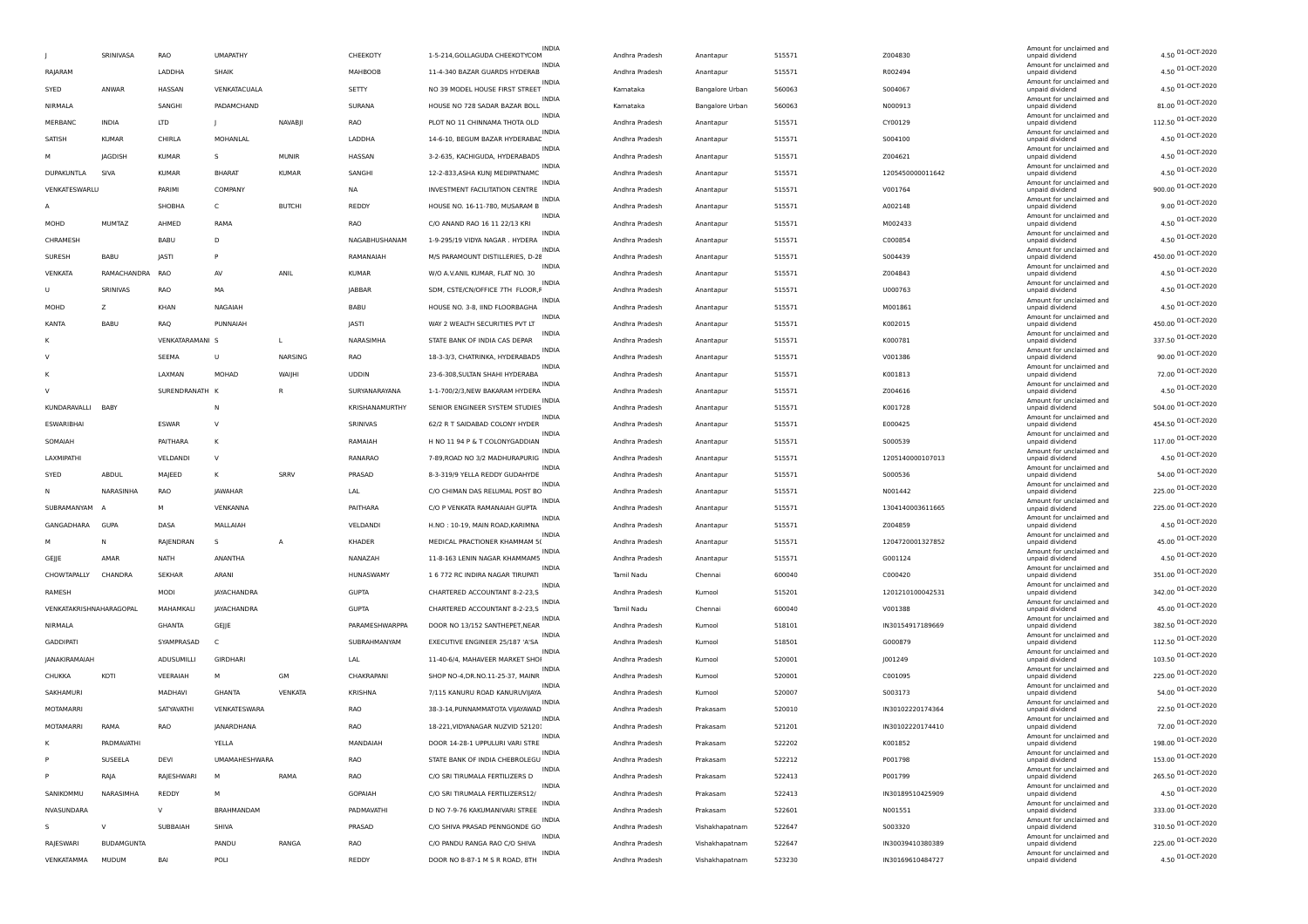|                    |                   |                |                   |                 |                  |                                  | <b>INDIA</b> |                |                        |                  |                  | Amount for unclaimed and                    |                      |
|--------------------|-------------------|----------------|-------------------|-----------------|------------------|----------------------------------|--------------|----------------|------------------------|------------------|------------------|---------------------------------------------|----------------------|
|                    | MURALI            | <b>KRISHNA</b> | SHN               |                 | MALLIKARJUN      | 3/369, LAKSHMI PURAM, NELLORE52  |              | Andhra Pradesh | Nellore                | 524001           | P001819          | unpaid dividend                             | 225.00 01-OCT-2020   |
| G                  | v                 | s              | RATHNAM           |                 | SETTY            | 5/60 PAPPULA STREET STONE HOUSI  | INDIA        | Andhra Pradesh | Nellore                | 524002           | IN30102220218438 | Amount for unclaimed and<br>unpaid dividend | 450.00 01-OCT-2020   |
| P                  | SITA              | RAMA           | NA                | <b>NA</b>       | NA               | 5/60 PAPPULA STREET STONE HOUSI  | <b>INDIA</b> | Andhra Pradesh | Nellore                | 524002           | P001692          | Amount for unclaimed and<br>unpaid dividend | 675.00 01-OCT-2020   |
|                    | ANURADHA          |                | NA                | <b>NA</b>       | <b>NA</b>        | 5/60 PAPPULA STREET STONE HOUSI  | <b>INDIA</b> | Andhra Pradesh | Nellore                | 524002           | P001760          | Amount for unclaimed and<br>unpaid dividend | 22.50 01-OCT-2020    |
|                    | MURALI            | <b>KRISHNA</b> | P                 | <b>VLN</b>      | <b>ACHARYULU</b> | C/O D S R RAJU 11-9-14 DASAPALLA | INDIA        | Andhra Pradesh | Vishakhapatnam         | 530003           | Z004719          | Amount for unclaimed and<br>unpaid dividend | 225.00 01-OCT-2020   |
| VENKATA            | <b>KAMESWARA</b>  | PRABHAKARA     | G                 | M               | CHENULU          | H NO 54 14 3 OPP INFANT JESUSC   | INDIA        | Andhra Pradesh | Vishakhapatnam         | 530013           | Z004164          | Amount for unclaimed and<br>unpaid dividend | 135.00 01-OCT-2020   |
| p                  | VENKATA           | RAYUDU         | LATCHI            | RAJU            | P                | C/O PREMIER FINANCE48-8-17, DWA  | <b>INDIA</b> | Andhra Pradesh | Vishakhapatnam         | 530016           | P001774          | Amount for unclaimed and<br>unpaid dividend | 477.00 01-OCT-2020   |
| VIMALA             | DEVI              | VANTEDDU       | D                 | GANGA           | RAJU             | 47-11-25, IST FLOOR DWARKA NAGA  | INDIA        | Andhra Pradesh | Vishakhapatnam         | 530016           | V001333          | Amount for unclaimed and<br>unpaid dividend | 81.00 01-OCT-2020    |
| KANCHERLA          |                   | SURYAKANTHAM   |                   | <b>VLN</b>      | <b>ACHARYULU</b> | C/O PREMIER FINANCE48-8-17, DWA  | <b>INDIA</b> | Andhra Pradesh | Vishakhapatnam         | 530016           | 1203900000075980 | Amount for unclaimed and<br>unpaid dividend | 90.00 01-OCT-2020    |
| CH                 | VIJAYA            | LAKSHMI        | VASUDEVARAO       |                 | PERLA            | KAMESWARI JEWELLERS KOLLA STRE   | INDIA        | Andhra Pradesh | Srikakulam             | 532001           | C000991          | Amount for unclaimed and<br>unpaid dividend | 4.50 01-OCT-2020     |
| GOKAVARAPU         |                   | MANIKYAM       | LAKSHMINARAYAN    |                 | RAYUDU           | DOOR NO. 70-15-6, SURESH NAGAR   | <b>INDIA</b> | Andhra Pradesh | Srikakulam             | 533033           | IN30232410612275 | Amount for unclaimed and                    | 328.50 01-OCT-2020   |
|                    |                   |                |                   |                 |                  |                                  | INDIA        |                |                        |                  |                  | unpaid dividend<br>Amount for unclaimed and | 225.00 01-OCT-2020   |
| PYNDA              | NAGAYAZNA         | NARAYANA       | SATYANARAYANA     |                 | MURTHY           | 12-14 GANPHIPURAM 1 RAJAHMUNDI   | INDIA        | Andhra Pradesh | Srikakulam             | 533033           | IN30131320361403 | unpaid dividend<br>Amount for unclaimed and | 4.50 01-OCT-2020     |
| MADHU              |                   | KALIDINDI      | <b>GRANDHI</b>    |                 | RAMARAO          | HOUSE.NO:17-32-13, LALITHA NAG   | <b>INDIA</b> | Andhra Pradesh | Anantapur              | 515571           | IN30102220769280 | unpaid dividend<br>Amount for unclaimed and | 4.50 01-OCT-2020     |
|                    | VENU              | GOPAL          | CHNGSP            |                 | REDDY            | C/O PADALA PAPI REDDY GAW, CYCL  | <b>INDIA</b> | Andhra Pradesh | Srikakulam             | 533238           | IN30232410244030 | unpaid dividend<br>Amount for unclaimed and |                      |
| v                  | $\mathsf{A}$      | <b>ESWAR</b>   | SWAMY             |                 | MANIKYAM         | 4.63 PULLETIKURRU 533239         | <b>INDIA</b> | Andhra Pradesh | Anantapur              | 515571           | 1203320001252055 | unpaid dividend<br>Amount for unclaimed and | 22.50 01-OCT-2020    |
| RAMESH             | <b>KUMAR</b>      | <b>JAIN</b>    | SURYANARAYANA     |                 | NARAYANA         | OPP OLD TELEPHONE EXCHANGEYEL    | INDIA        | Andhra Pradesh | Srikakulam             | 533429           | IN30009510069472 | unpaid dividend<br>Amount for unclaimed and | 4.50 01-OCT-2020     |
| PRECIOUS           | <b>SECURITIES</b> | P              | SUBBA             | RAJU            | KALIDINDI        | C/O H P PETROL BUNK UNDI ROADB   | INDIA        | Andhra Pradesh | Srikakulam             | 534202           | CY00230          | unpaid dividend<br>Amount for unclaimed and | 4.50 01-OCT-2020     |
| s                  | SHIVA             | RAM            | SUBBARAJU         |                 | GOPALRAJU        | D NO 1-181 SRI KRISHNA BHAVANC   | <b>INDIA</b> | Andhra Pradesh | Srikakulam             | 534208           | 5003828          | unpaid dividend<br>Amount for unclaimed and | 4.50 01-OCT-2020     |
| AKBARI             | т                 | <b>KHOKHAR</b> | ESWARRAO          |                 | ESWARRAO         | D NO 1-181 SRI KRISHNA BHAVANC   |              | Andhra Pradesh | Srikakulam             | 534208           | Z004731          | unpaid dividend                             | 67.50 01-OCT-2020    |
|                    | R                 | NAGENDRA       | NATHMAL           |                 | <b>IAIN</b>      | R GUNDECHA & CO. NO. 72, II FL   | INDIA        | Kamataka       | Bangalore Urban        | 560002           | T000554          | Amount for unclaimed and<br>unpaid dividend | 22.50 01-OCT-2020    |
| M                  | MAHENDER          | <b>KUMAR</b>   | COMPANY           |                 | NA               | 338 IST FLOOR, PRABHAT COMPLEX   | INDIA        | Kamataka       | Bangalore Urban        | 560002           | IN30135620193662 | Amount for unclaimed and<br>unpaid dividend | 18.00 01-OCT-2020    |
|                    |                   | COELHO         | R                 | <b>L</b>        | SWAMY            | PRIME INVESTMENT & FINANCIALSE   | <b>INDIA</b> | Kamataka       | Bangalore Urban        | 560002           | A000439          | Amount for unclaimed and<br>unpaid dividend | 252.00 01-OCT-2020   |
| GOVINDAIAH         | MANJUNATH         |                | TAIYEB            | M               | KHOKHAR          | C/O M/S TAIYEBI TRADING CORPN    | INDIA        | Kamataka       | Bangalore Urban        | 560002           | IN30136410151861 | Amount for unclaimed and<br>unpaid dividend | 4.50 01-OCT-2020     |
| CHANDRAKANTH K     |                   |                | RAMACHANDRA       |                 | CHETTY           | 4-4TH CROSS MALLESWARAM BANG     | <b>INDIA</b> | Kamataka       | Bangalore Urban        | 560003           | IN30216410190097 | Amount for unclaimed and<br>unpaid dividend | 450.00 01-OCT-2020   |
| C                  | PREMALATHA        |                | G                 |                 | MOTHILAL         | NO 5-B B S A ROAD FRASER TOWNB   | INDIA        | Kamataka       | Bangalore Urban        | 560005           | C000493          | Amount for unclaimed and<br>unpaid dividend | 342.00 01-OCT-2020   |
| s                  | D                 | PADMINI        | N.                | -S              | COELHO           | 17/11 SPENCER ROAD BANGALORES    | <b>INDIA</b> | Kamataka       | Bangalore Urban        | 560005           | 5003231          | Amount for unclaimed and<br>unpaid dividend | 112.50 01-OCT-2020   |
| RAJENDER           | KUMAR             | REDDYSETTY     | <b>GOVINDAIAH</b> |                 | THIMMAIAH        | 2138, 8TH MAIN, D BLOCK RAJAJIN  | INDIA        | Kamataka       | <b>Bangalore Urban</b> | 560010           | 0006277          | Amount for unclaimed and<br>unpaid dividend | 418.50 01-OCT-2020   |
| ANNAPPA            | RAMCHANDRA        | PAI            | NA                |                 | NA               | 2138, 8TH MAIN, D BLOCK RAJAJIN  | INDIA        | Kamataka       | Bangalore Urban        | 560010           | A000669          | Amount for unclaimed and<br>unpaid dividend | 337.50 01-OCT-2020   |
| <b>MOHAN</b>       | LAL               | <b>BHALLA</b>  | <b>NS</b>         | GURU            | RAJARAO          | NO 68/20 V CROSS I FLOORHANUM    | <b>INDIA</b> | Kamataka       | Bangalore Urban        | 560019           | M000256          | Amount for unclaimed and<br>unpaid dividend | 1,012.50 01-OCT-2020 |
| VENKATARAMAN KUMAR |                   |                | SD                | <b>DINAKARA</b> | RAO              | C/O S VISHWANATHA BHATTNO-3520   | INDIA        | Kamataka       | Bangalore Urban        | 560021           | V001566          | Amount for unclaimed and<br>unpaid dividend | 4.50 01-OCT-2020     |
| ALEYAMMA           | CHERIYAN          |                | <b>NAGARA</b>     | REDDY           | SETTY            | 22-2-112 DABEERPURA HYDERABAD    | <b>INDIA</b> | Andhra Pradesh | Anantapur              | 515571           | A000438          | Amount for unclaimed and<br>unpaid dividend | 247.50 01-OCT-2020   |
| MUKESH             | GALA              |                | RAMCHANDRA        | ANNAPA          | PAI              | 62 MUKUNDA NIVAS 7TH CROSS WI    | INDIA        | Kamataka       | <b>Bangalore Urban</b> | 560027           | M002763          | Amount for unclaimed and<br>unpaid dividend | 4.50 01-OCT-2020     |
| N                  | R                 |                |                   | CHAND           |                  | B-1, KUDRE MUKH COLONY 2ND BLO   | <b>INDIA</b> |                |                        |                  |                  | Amount for unclaimed and                    | 225.00 01-OCT-2020   |
|                    |                   | VENKATESHAN    | TEK               |                 | BHALLA           |                                  | <b>INDIA</b> | Kamataka       | Bangalore Urban        | 560034<br>560038 | N001072          | unpaid dividend<br>Amount for unclaimed and | 225.00 01-OCT-2020   |
| T                  | SURENDRANATH      |                |                   |                 | KRISHNASWAMY     | 78, ELEVENTH CROSS INDIRA NAGAR  | INDIA        | Kamataka       | Bangalore Urban        |                  | T000462          | unpaid dividend<br>Amount for unclaimed and | 360.00 01-OCT-2020   |
|                    | M                 | SHANKER        | T                 |                 | CHERIYAN         | 57 BENSON CROSS ROAD BANGALOI    | INDIA        | Kamataka       | Bangalore Urban        | 560046           | P001123          | unpaid dividend<br>Amount for unclaimed and | 22.50 01-OCT-2020    |
| ANITHA             | SATHYA            |                | SHANT             | LAL             | GALA             | KIRAN ELECTRICALS NO.20, SAJJAN  | <b>INDIA</b> | Kamataka       | <b>Bangalore Urban</b> | 560053           | 1202300000032574 | unpaid dividend<br>Amount for unclaimed and |                      |
| V                  | MADHAV            |                | <b>N</b>          | -S              | RAMARATNAM       | F-3, SHREE THEERTHA APARTMENTS   | INDIA        | Kamataka       | Bangalore Urban        | 560055           | V000610          | unpaid dividend<br>Amount for unclaimed and | 22.50 01-OCT-2020    |
| G                  | SUJATHA           |                | T                 |                 | RADHAKRISHNA     | C/O RADHA KRISHNA INDUSTRIES 2   | INDIA        | Kamataka       | Bangalore Urban        | 560070           | IN30216410416448 | unpaid dividend<br>Amount for unclaimed and | 450.00 01-OCT-2020   |
| MAHESH             | <b>KUMAR</b>      | К              | PRM               |                 | <b>RAO</b>       | NO 280,6TH CROSS DOMLUR LAYO     | INDIA        | Kamataka       | Bangalore Urban        | 560071           | 1203230000398185 | unpaid dividend<br>Amount for unclaimed and | 49.50 01-OCT-2020    |
| D                  | PRAVEEN           | <b>KUMAR</b>   | YA                | SATYANARAYANA   | SETTY            | 207, VENKATESH NILAYA, 2ND MAI   | <b>INDIA</b> | Kamataka       | Bangalore Urban        | 560086           | Z006450          | unpaid dividend<br>Amount for unclaimed and | 49.50 01-OCT-2020    |
| R                  | A                 | ANJANEYALU     | $\mathbf{v}$      |                 | <b>PURUSHA</b>   | NO 636 1 FLOOR 6TH BLOCK 17TH    | INDIA        | Kamataka       | <b>Bangalore Urban</b> | 560095           | IN30214810234290 | unpaid dividend                             | 4.50 01-OCT-2020     |
| к                  | NIRMALA           | PAI            | NA                |                 | NA               | NO 636 1 FLOOR 6TH BLOCK 17TH    |              | Kamataka       | Bangalore Urban        | 560095           | K001410          | Amount for unclaimed and<br>unpaid dividend | 9.00 01-OCT-2020     |
| CLIFFORD           | <b>DISOUZA</b>    |                | к                 | $\vee$          | LAKSHMAN         | TANKBANDROAD CHINTAMANI .CHIN    | INDIA        | Kamataka       | Chikballapur           | 563125           | C000018          | Amount for unclaimed and<br>unpaid dividend | 4.50 01-OCT-2020     |
| VASUDEV            | PAI               | KASTURI        | D                 | L.              | KHURANA          | 1229, 2ND MAIN 1ST STAGE HEBBA   | INDIA        | Kamataka       | Mysore                 | 570016           | V000914          | Amount for unclaimed and<br>unpaid dividend | 135.00 01-OCT-2020   |
| N                  | SATHISH           | KAMATH         | ASHWATHAYYA       |                 | ASHWATHAYYA      | BHASKAR STORESOLD BUS STAND R    | INDIA        | Tamil Nadu     | Salem                  | 636308           | IN30192630043761 | Amount for unclaimed and<br>unpaid dividend | 247.50 01-OCT-2020   |
| s                  | <b>DINAKAR</b>    | SHENOY         | к                 | MANJU           | NATH             | C/O KASHI MUTT NEAR S V TEMPLEK  | INDIA        | Kamataka       | Mysore                 | 574104           | IN30088813739741 | Amount for unclaimed and<br>unpaid dividend | 153.00 01-OCT-2020   |
| s                  | LAKSHMI           | C              | H                 |                 | DISOUZA          | KENYA P.O.SOMESHWAR UCHILMANG    | INDIA        | Kamataka       | Bangalore Urban        | 574156           | S002368          | Amount for unclaimed and<br>unpaid dividend | 4.50 01-OCT-2020     |
| GOVINDARAJU        | P                 | н              | MANGESH           | PAI             | KASTURI          | PINOTS LANE BEJAI MANGALORE 575  | INDIA        | Kamataka       | Bangalore Urban        | 575004           | 1201090005172551 | Amount for unclaimed and<br>unpaid dividend | 450.00 01-OCT-2020   |
| <b>ESTHER</b>      | PAUL              | <b>BHASKAR</b> | N                 | VITTALRAJA      | KAMATH           | 2-8 NEAR SHARADANIKETANURVA-CH   | INDIA        | Kamataka       | Bangalore Urban        | 575006           | E000401          | Amount for unclaimed and<br>unpaid dividend | 247.50 01-OCT-2020   |
|                    |                   |                |                   |                 |                  |                                  |              |                |                        |                  |                  |                                             |                      |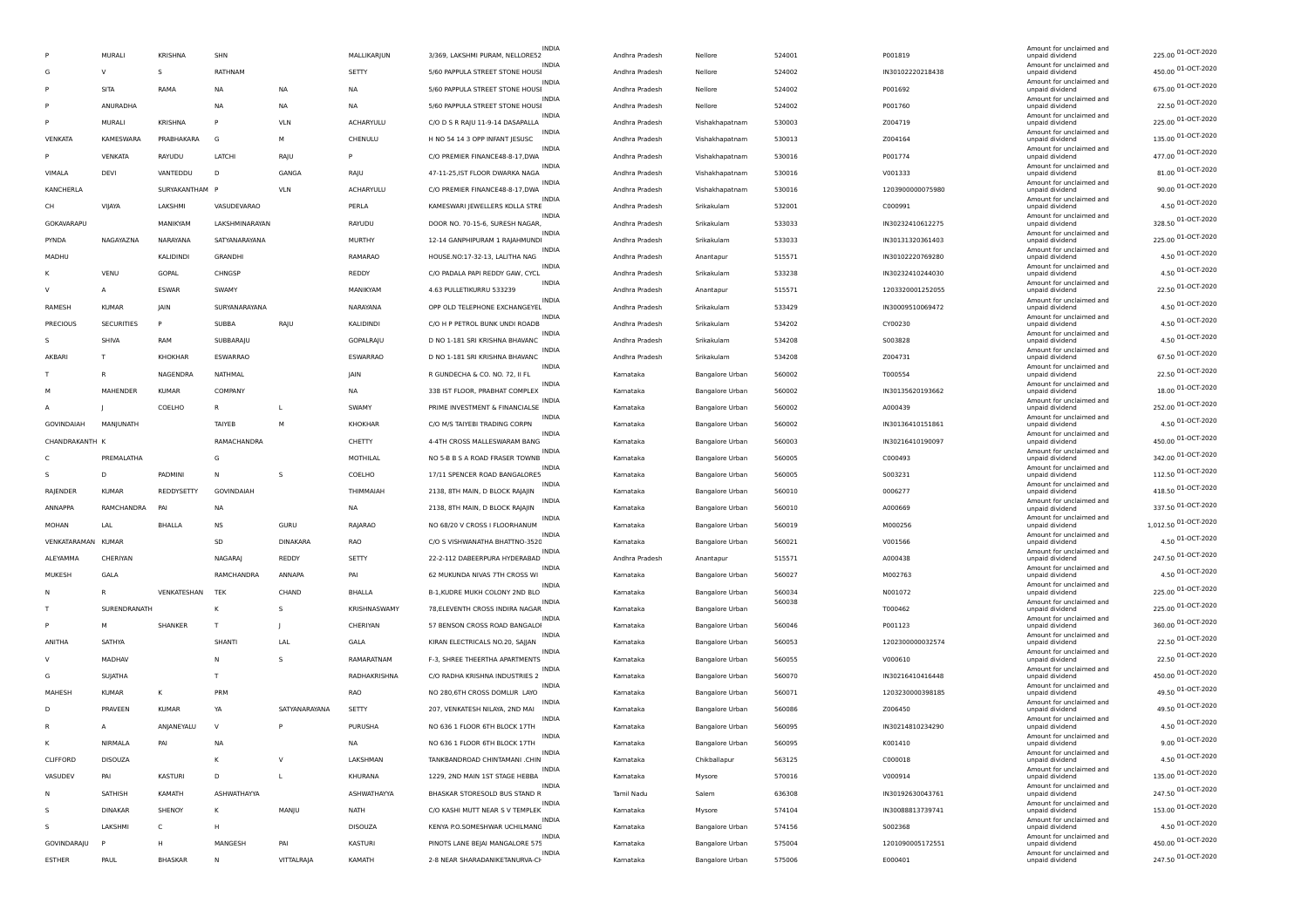| SURESH        | <b>KUMAR</b>         | RANKA                    | SHENOY              |                   | SHENOY          | SRI ANJANEYA STORES KUNDAPURAL                                           | <b>INDIA</b> | Kamataka   | Chikmagalur            | 576201 | S002233          | Amount for unclaimed and<br>unpaid dividend | 247.50 01-OCT-2020 |
|---------------|----------------------|--------------------------|---------------------|-------------------|-----------------|--------------------------------------------------------------------------|--------------|------------|------------------------|--------|------------------|---------------------------------------------|--------------------|
| SURENDRA      | VISHNU               | REVANKAR                 | -S                  | C                 | CHATRA          | DURGANILAYA HOUSE SHETTYPAL PC                                           | INDIA        | Kamataka   | Kolar                  | 576252 | IN30051319670358 | Amount for unclaimed and<br>unpaid dividend | 90.00 01-OCT-2020  |
| PANDURANG     | MANJUNATH            | NAYAK                    | NA                  |                   | NA              | DURGANILAYA HOUSE SHETTYPAL PC                                           | <b>INDIA</b> | Kamataka   | Kolar                  | 576252 | 1204470002756796 | Amount for unclaimed and<br>unpaid dividend | 45.00 01-OCT-2020  |
| PANDURANG     | MANJUNATH            | NAYAK                    | PAUL                |                   | BHASKAR         | C/O P A BHASKAR VILA REDDY COL                                           | <b>INDIA</b> | Kamataka   | Kolar                  | 580002 | P000441          | Amount for unclaimed and<br>unpaid dividend | 193.50 01-OCT-2020 |
| C             | ANJANEYULU           |                          | PARASMALJI          |                   | RANKA           | M/S SURESH KUMAR & CO 122/47. N                                          | INDIA        | Kamataka   | Bangalore Urban        | 580029 | C000894          | Amount for unclaimed and                    | 22.50 01-OCT-2020  |
|               |                      |                          |                     |                   |                 |                                                                          | <b>INDIA</b> |            |                        |        |                  | unpaid dividend<br>Amount for unclaimed and | 157.50 01-OCT-2020 |
| <b>DR</b>     | GURUBAASAPPA BIRADAR |                          | VISHNU              |                   | <b>REVANKAR</b> | H NO 2994 SONARWADA BAAD SON                                             | <b>INDIA</b> | Kamataka   | <b>Bangalore Urban</b> | 581301 | IN30113526304404 | unpaid dividend<br>Amount for unclaimed and | 4.50 01-OCT-2020   |
| CHAITANYA     | RACHAPPA             | MARANABASARI             |                     |                   | NAYAK           | JAWAHAR ROAD HALIYAL 581329                                              | INDIA        | Kamataka   | Bangalore Urban        | 581329 | IN30192630552413 | unpaid dividend<br>Amount for unclaimed and | 18.00 01-OCT-2020  |
| DEEPAK        | KAKATIKAR            |                          | M                   | P                 | NAYAK           | JAWAHAR ROAD HALIYAL 581329                                              | <b>INDIA</b> | Kamataka   | Bangalore Urban        | 581329 | IN30021414211367 | unpaid dividend<br>Amount for unclaimed and |                    |
| MOOKAMBIKA    | <b>SHEKHAR</b>       | SHETTY                   | VANNAPA             | GOVT              | EMPLOYEE        | DOOR NO 15/17 III CROSSSATYANAR                                          | INDIA        | Kamataka   | Bangalore Urban        | 583101 | 1202000000010907 | unpaid dividend<br>Amount for unclaimed and | 112.50 01-OCT-2020 |
| HARSUKHLAL    | GORDHANDAS           | SHAH                     | SANGRAMAPPA         |                   | <b>BIRADAR</b>  | D NAGAR BIDAR BIDAR 585403                                               | <b>INDIA</b> | Kamataka   | Bangalore Urban        | 585403 | H000602          | unpaid dividend<br>Amount for unclaimed and | 418.50 01-OCT-2020 |
| К             | SAMPATHU             |                          | RACHAPPA            |                   | MARANABASARI    | JALADARSHINI NILAYA KALYAN NAGAI                                         | INDIA        | Kamataka   | <b>Bangalore Urban</b> | 586103 | K000805          | unpaid dividend                             | 81.00 01-OCT-2020  |
| N             | JAGAN                | MOHAN                    | к                   | H                 | KAKATIKAR       | 4375 CHAVAT GALLI BELGAUM 5900                                           |              | Kamataka   | <b>Bangalore Urban</b> | 590002 | N000439          | Amount for unclaimed and<br>unpaid dividend | 81.00 01-OCT-2020  |
| s             | JANAKI               |                          | $\mathsf{A}$        | SHEKHAR           | SHETTY          | 1877/2B HONASHETTY PARK P BROA                                           | <b>INDIA</b> | Kamataka   | Bangalore Urban        | 591237 | <b>S001181</b>   | Amount for unclaimed and<br>unpaid dividend | 54.00 01-OCT-2020  |
| DIMESH        | <b>ASHOK</b>         | SHAH                     | G                   | К                 | SHAH            | 6 UMPHERSON STREET CHENNAI 60                                            | <b>INDIA</b> | Tamil Nadu | Chennai                | 600001 | D001285          | Amount for unclaimed and<br>unpaid dividend | 4.50 01-OCT-2020   |
| к             | SUNDHRAM             |                          | к                   |                   | к               | 254, LINGHI CHETTY STREET MANNA                                          | INDIA        | Tamil Nadu | Chennai                | 600001 | K001828          | Amount for unclaimed and<br>unpaid dividend | 4.50 01-OCT-2020   |
| R             | PREMALATHA           |                          | N                   | NARAYAN           | CHETTY          | 28, REDDY RAMAN STREET CHENNAI                                           | <b>INDIA</b> | Tamil Nadu | Chennai                | 600001 | R002852          | Amount for unclaimed and<br>unpaid dividend | 450.00 01-OCT-2020 |
| ν             | NIRMALA              |                          | к                   |                   | SAMPATHU        | 254, LINGHI CHETTY STREET MANNA                                          | INDIA        | Tamil Nadu | Chennai                | 600001 | V001640          | Amount for unclaimed and<br>unpaid dividend | 342.00 01-OCT-2020 |
| ν             | VIJAYA               | LAKSHMI                  | <b>ASHOK</b>        |                   | KUMAR           | C/O MADHU STEELS, 47, RAGHUNYA                                           | <b>INDIA</b> | Tamil Nadu | Chennai                | 600003 | Z004318          | Amount for unclaimed and<br>unpaid dividend | 94.50 01-OCT-2020  |
| M             | RAMANLAL             |                          |                     |                   | SADASIVAN       | NO 64 NYMISPPA MAISTRY STREET I                                          | <b>INDIA</b> | Tamil Nadu | Chennai                | 600003 | R002013          | Amount for unclaimed and<br>unpaid dividend | 900.00 01-OCT-2020 |
| N             | <b>VIJAYRAJ</b>      | KOTHARI                  | -S                  |                   | RAJAPRASAD      | A-10, ANANDS, 97, RANGACHARI R                                           | INDIA        | Tamil Nadu | Chennai                | 600004 | Z004661          | Amount for unclaimed and<br>unpaid dividend | 4.50 01-OCT-2020   |
| SURESH        | <b>KUMAR</b>         | <b>BHAIYA</b>            | $\mathbf{v}$        |                   |                 | FLAT-6, TAN HOMES, 66/4 LVZ CHUR                                         | <b>INDIA</b> |            |                        | 600004 |                  | Amount for unclaimed and                    | 4.50 01-OCT-2020   |
|               |                      |                          |                     |                   | VENKATAKRISHAN  |                                                                          | <b>INDIA</b> | Tamil Nadu | Chennai                |        | S003014          | unpaid dividend<br>Amount for unclaimed and | 112.50 01-OCT-2020 |
| JITENDRA      | SHAH                 |                          | VFFRARAGHAVAN       |                   | VEERARAGHAVAN   | FALT 6, TANHOMES 66/4 LUZ CHUR                                           | INDIA        | Tamil Nadu | Chennai                | 600004 | J001119          | unpaid dividend<br>Amount for unclaimed and | 4.50 01-OCT-2020   |
| R             | <b>KANNAPPAN</b>     |                          | NA                  |                   | NA              | 26, SOUTH MADA STREET TRIPLICAN                                          | <b>INDIA</b> | Tamil Nadu | Chennai                | 600005 | R002149          | unpaid dividend<br>Amount for unclaimed and |                    |
|               | K                    | SUNDARAM                 | NEMICHAND           |                   | KOTHARI         | 8 MAHAVEER COLONY E V K SAMPAT                                           | INDIA        | Tamil Nadu | Chennai                | 600007 | P000480          | unpaid dividend<br>Amount for unclaimed and | 81.00 01-OCT-2020  |
| PS            | UTHAYA               | <b>KUMAR</b>             | R                   | $\mathsf{R}$      | BHAIYA          | NO 74 MARSHALLS ROAD EGMCREC                                             | <b>INDIA</b> | Tamil Nadu | Chennai                | 600008 | P002110          | unpaid dividend<br>Amount for unclaimed and | 54.00 01-OCT-2020  |
| D             | T                    | <b>MOHAN</b>             | HIRALAL             |                   | SHAH            | 838, POONAMALLEE HIGH ROAD ANA                                           | INDIA        | Tamil Nadu | Chennai                | 600010 | D001097          | unpaid dividend<br>Amount for unclaimed and | 54.00 01-OCT-2020  |
| SHANTHA       | DEV                  | MAKAM                    | RANGA               | SAMY              | PILLAI          | NO 12, JAWAHAR HIGH ROAD RAMAN                                           |              | Tamil Nadu | Chennai                | 600011 | S001171          | unpaid dividend                             | 247.50 01-OCT-2020 |
| т             | L.                   | SEETHARAM                | P                   | -S                | KANAGASABAPATHY | 6, TALAYARI STREET CHENNAI 600014                                        | INDIA        | Tamil Nadu | Chennai                | 600014 | T000741          | Amount for unclaimed and<br>unpaid dividend | 4.50 01-OCT-2020   |
| KRISHNAMBAL   | SHARMA               |                          | <b>PK</b>           |                   | SUNDAREN        | 6, THALAYARI STREET, CHENNAI 600                                         | INDIA        | Tamil Nadu | Chennai                | 600014 | IN30177415175204 | Amount for unclaimed and<br>unpaid dividend | 180.00 01-OCT-2020 |
|               | ASHOK                | <b>KUMAR</b>             | D                   | $\vee$            | GEORGE          | 29, RANGABASYAM STREET SAIDAPET                                          | INDIA        | Tamil Nadu | Chennai                | 600014 | 5003995          | Amount for unclaimed and<br>unpaid dividend | 4.50 01-OCT-2020   |
| N             |                      | SETHURAMAN               | P                   | MAKAM             | HOUSE           | 2 NARAYANEEYAM 22 TEMPLE AVENU                                           | <b>INDIA</b> | Tamil Nadu | Chennai                | 600014 | N001541          | Amount for unclaimed and<br>unpaid dividend | 135.00 01-OCT-2020 |
| JAYANTILAL    |                      | MEHTA                    | T                   | $\mathbf{L}$      | NARASIMMIAH     | 54/4 PALWELS ROAD SRIPURAM COL                                           | INDIA        | Tamil Nadu | Chennai                | 600016 | J001351          | Amount for unclaimed and<br>unpaid dividend | 4.50 01-OCT-2020   |
| MANJU         |                      | MODI                     | -S                  |                   | SUBRAMANIAN     | B2 SAI RAHUMAN APPARTMENTS 120                                           | <b>INDIA</b> | Tamil Nadu | Chennai                | 600017 | Z006566          | Amount for unclaimed and<br>unpaid dividend | 4.50 01-OCT-2020   |
| SUDARSHAN     |                      | MEHTA                    | SUKHRAJJI           |                   | <b>KUMAR</b>    | 126 SHANMUGAPURAM, THIRUVOTTI                                            | <b>INDIA</b> | Tamil Nadu | Chennai                | 600019 | S004623          | Amount for unclaimed and<br>unpaid dividend | 225.00 01-OCT-2020 |
| KANNAN        |                      | LAKSHMIPATHY KV          |                     |                   | NARAYANASWAMY   | "VISWAPRIYA", 2, FIRST CROSS RO                                          | INDIA        | Tamil Nadu | Chennai                | 600020 | IN30267937124989 | Amount for unclaimed and<br>unpaid dividend | 9.00 01-OCT-2020   |
| $\mathbf v$   |                      | KRISHNASWAMY GANESHMALJI |                     |                   | MEHTA           | C/O M/S KALPANA TEXTILESNO-97,A                                          | <b>INDIA</b> | Tamil Nadu | Chennai                | 600040 | V000457          | Amount for unclaimed and                    | 166.50 01-OCT-2020 |
|               |                      |                          |                     |                   |                 |                                                                          | INDIA        |            |                        |        |                  | unpaid dividend<br>Amount for unclaimed and | 4.50 01-OCT-2020   |
| N             |                      | CHITRA                   | -S                  |                   | MODI            | 28D, APPASWAMI LANE IST FLOOR,                                           | <b>INDIA</b> | Tamil Nadu | Chennai                | 600040 | N001579          | unpaid dividend<br>Amount for unclaimed and | 4.50 01-OCT-2020   |
| R             |                      | KAMALA                   | <b>DM</b>           |                   | MEHTA           | OLD NO.11, NEW NO23, SOMASUN                                             | INDIA        | Tamil Nadu | Chennai                | 600040 | R002413          | unpaid dividend<br>Amount for unclaimed and | 247.50 01-OCT-2020 |
| s             |                      | VENKATESAN               | <b>LAKSHMIPATHY</b> | VENKATACHALAPATHY |                 | NO 143 B 5 SRI KRISHNA FLATSRA                                           | INDIA        | Tamil Nadu | Chennai                | 600040 | S002510          | unpaid dividend<br>Amount for unclaimed and |                    |
| $\vee$        |                      | VAIDYANATHAN             | K                   | VENKATARAMA       | <b>IYER</b>     | NO 3 FIRST CROSS KARPAGAM GARE                                           | <b>INDIA</b> | Tamil Nadu | Chennai                | 600040 | V000454          | unpaid dividend<br>Amount for unclaimed and | 81.00 01-OCT-2020  |
| <b>BHARAT</b> |                      | <b>KUMAR</b>             |                     |                   | <b>NAGAPPAN</b> | F-9, HIRANYA, 68, GREENWAYS ROA                                          | <b>INDIA</b> | Tamil Nadu | Chennai                | 600040 | B001409          | unpaid dividend<br>Amount for unclaimed and | 4.50 01-OCT-2020   |
| KAMALA        |                      | DEVI                     | LRAGHUNA            |                   | THANA           | FLAT NO.10, 14, TRUST CROSSSTREE                                         | INDIA        | Tamil Nadu | Chennai                | 600040 | K001983          | unpaid dividend<br>Amount for unclaimed and | 4.50 01-OCT-2020   |
| PARASMAL      |                      | KOTHARI                  | H                   | V                 | SUBRAMANIAM     | 9, SECOND CROSS STREET, R.K.NAG                                          |              | Tamil Nadu | Chennai                | 600040 | P001942          | unpaid dividend                             | 13.50 01-OCT-2020  |
|               |                      |                          | G                   |                   | VENKATARAMAN    | LIC FLAT NO 13 SIR MADHAVAN<br>NAIRROAD MAHALINGAPURAM<br>CHENNAI 600034 | <b>INDIA</b> |            |                        | 600040 |                  | Amount for unclaimed and                    | 01-OCT-2020        |
| RAJENDRA      | <b>KUMAR</b>         | M                        |                     |                   |                 |                                                                          |              | Tamil Nadu | Chennai                |        | R002391          | unpaid dividend                             | 22.50              |
| SANDEEP       | JAIN                 |                          | MANGI               |                   | LAL             | NO 152 MINT STREET CHENNAI<br>600079                                     | <b>INDIA</b> | Tamil Nadu | Chennai                | 600040 | S003716          | Amount for unclaimed and<br>unpaid dividend | 22.50 01-OCT-2020  |
|               | RAJENDRA             | KUMAR                    | GHEVAR              |                   | CHAND           | G M & CO, 44, PERUMAI<br>MUDALISTCHENNAI 600079                          | <b>INDIA</b> | Tamil Nadu | Chennai                | 600040 | Z004658          | Amount for unclaimed and<br>unpaid dividend | 9.00 01-OCT-2020   |
| VIMLA         | DEVI                 | LODHA                    | DHAPI               |                   | DEVI            | 27, CHANDRAPPAN STREET<br>SOWCARPETCHENNAI 600079                        | <b>INDIA</b> | Tamil Nadu | Chennai                | 600040 | V001501          | Amount for unclaimed and<br>unpaid dividend | 13.50 01-OCT-2020  |
|               |                      |                          | MOHAN               | LAL               | JAIN            | NO-4, PERUMAL MUDALI ST,<br>IIIRDFLOOR SOWCARPET CHENNAI                 | INDIA        |            |                        | 600040 |                  | Amount for unclaimed and                    | 01-OCT-2020        |
|               | ASHOK                | <b>KUMAR</b>             |                     |                   |                 | 600079                                                                   |              | Tamil Nadu | Chennai                |        | 0006240          | unpaid dividend                             | 4.50               |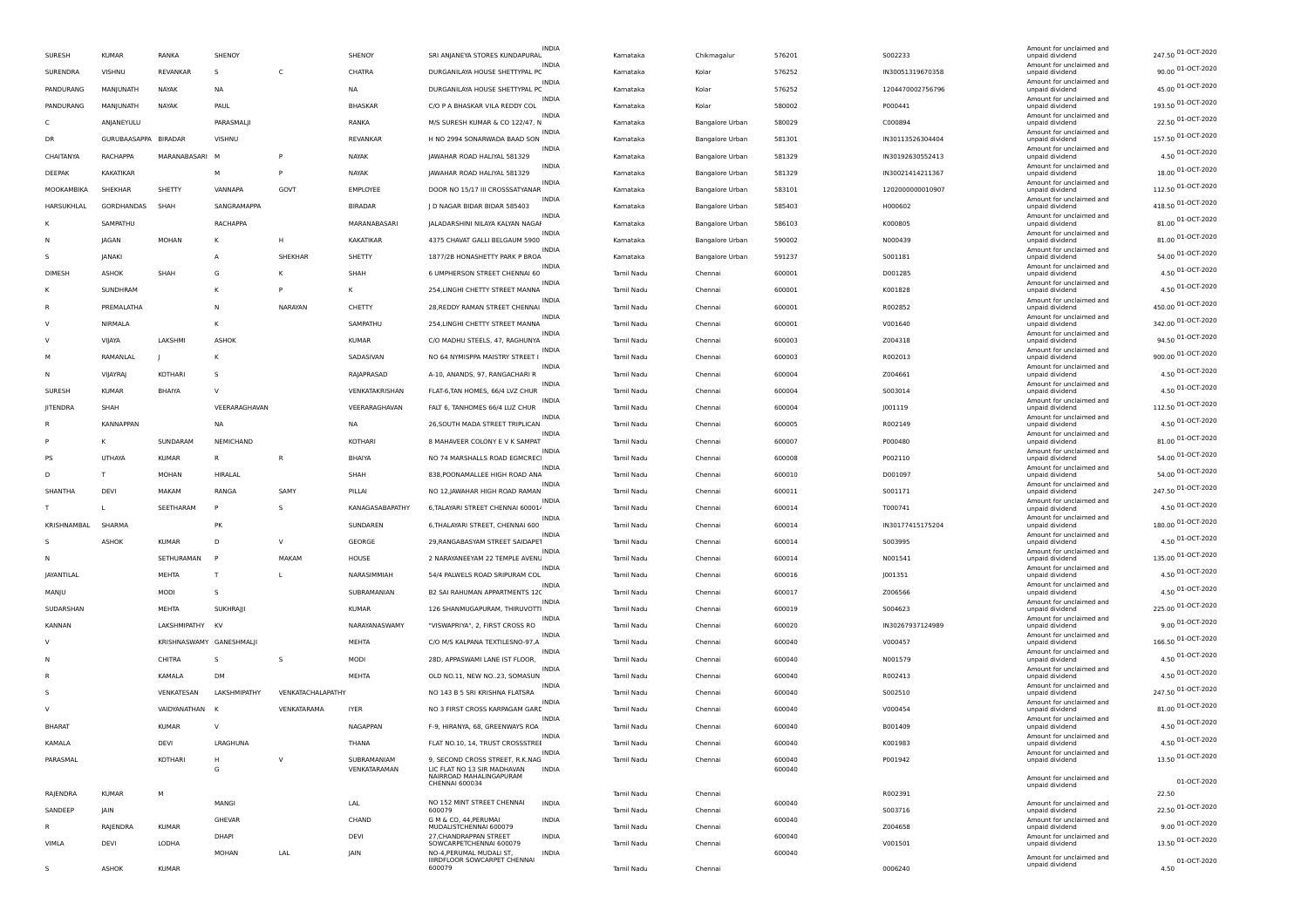|   |                 | CHIDAMBARAM      |                    | HANS           | RAJ          | JAIN            | C/O BHANDARI & CO 5, GENERAL<br>MUTHIASTREET SOWCARPET<br><b>CHENNAI 600079</b>               | <b>INDIA</b> | Tamil Nadu        | Chennai                | 600040 | V001204          | Amount for unclaimed and<br>unpaid dividend | 01-OCT-2020<br>184.50 |
|---|-----------------|------------------|--------------------|----------------|--------------|-----------------|-----------------------------------------------------------------------------------------------|--------------|-------------------|------------------------|--------|------------------|---------------------------------------------|-----------------------|
|   | <b>SK</b>       |                  |                    | R              | C            | JAIN            | C/O SHAH ELECTRICALS 341                                                                      | <b>INDIA</b> |                   |                        | 600040 |                  | Amount for unclaimed and                    | 112.50 01-OCT-2020    |
|   |                 |                  | <b>JAYALAKSHMI</b> | <b>GLAXMI</b>  | CHAND        | LODHA           | MINTSTREET CHENNAI 600079<br><b>GANESH MEDICAL</b>                                            | <b>INDIA</b> | Tamil Nadu        | Chennai                | 600040 | 1301740000096769 | unpaid dividend<br>Amount for unclaimed and | 01-OCT-2020           |
|   |                 | MANGAYARKARASI   |                    | <b>NA</b>      |              | <b>NA</b>       | HALL, 244/2, T. H. ROAD,<br>TONDIARPET, CHENNAI 600081<br>10/16 KULANDAI GRAMANI STREET INDIA |              | Tamil Nadu        | Chennai                | 600040 | S004402          | unpaid dividend                             | 4.50                  |
|   | <b>USHA</b>     | B                | MOORTHY            |                |              |                 | ISTFLOOR PURSAIWAKKAM<br><b>CHENNAI 600084</b>                                                |              | Tamil Nadu        | Chennai                |        | U000810          | Amount for unclaimed and<br>unpaid dividend | 01-OCT-2020<br>675.00 |
|   |                 |                  |                    | VISWANATHAN    |              | CHIDAMBARAM     | V-3.ADAYAR                                                                                    | INDIA        |                   |                        | 600040 |                  | Amount for unclaimed and                    |                       |
|   | SATISH          | R                |                    |                |              |                 | APARTMENTS, KOTHURPURRAM,<br>CHENNAI 600085                                                   |              | Tamil Nadu        | Chennai                |        | IN30131321176000 | unpaid dividend                             | 01-OCT-2020<br>225.00 |
|   |                 |                  |                    | SS             |              | KRISHNAMOORTHY  | C/O.R. KUMAR, 47 S PARK<br><b>DUGARTOWNSHIP</b><br>MOUNT.POONAMALLEE                          | <b>INDIA</b> |                   |                        | 600040 |                  | Amount for unclaimed and<br>unpaid dividend | 01-OCT-2020           |
|   | PARTHIBAN       | A                |                    | RSELVAN        |              | MANGAYARKARASI  | ROADCHENNAI 600089<br>MANIPALLAVAM, NO.2, AWAI                                                | INDIA        | Tamil Nadu        | Chennai                | 600040 | 1204470001721102 |                                             | 9.00                  |
|   | SUSHILA         | SUBRAMANIAN      |                    |                |              |                 | STREET, ULLAGARAM, MADIPAKKAMP<br>OST, CHENNAI600091                                          |              | Tamil Nadu        | Chennai                |        | 5003727          | Amount for unclaimed and<br>unpaid dividend | 01-OCT-2020<br>675.00 |
|   |                 | ALOPHONSE        | <b>SELVARAJ</b>    | BALAJI         |              | KMOORTHY        | PLAT 600, REGALIA APTS., 5,<br>SARDARPATEL ROAD, CHENNAI<br>600113                            | <b>INDIA</b> | Tamil Nadu        | Chennai                | 600040 | S000877          | Amount for unclaimed and<br>unpaid dividend | 01-OCT-2020<br>54.00  |
|   |                 |                  |                    | <b>NA</b>      |              | N/              | PLAT 600, REGALIA APTS., 5.<br>SARDARPATEL ROAD, CHENNAI                                      | <b>INDIA</b> |                   |                        | 600040 |                  | Amount for unclaimed and                    | 01-OCT-2020           |
|   | MURUGAN         | M                |                    |                |              |                 | 600113                                                                                        |              | Tamil Nadu        | Chennai                |        | IN30017510026543 | unpaid dividend                             | 4.50                  |
|   |                 |                  |                    | ARUNACHALAM    |              | ARUNACHALAM     | 40A PANASAIKADU,<br>KOTHAMANGALAMALANGUDI TK<br>JEMP ADS PUDUKKOTTAI614624                    | INDIA        |                   | Pudukkottai            | 614624 |                  | Amount for unclaimed and                    | 01-OCT-2020           |
|   |                 | JOTHI            | MATHI              |                |              |                 |                                                                                               |              | Tamil Nadu        |                        |        | IN30039414216280 | unpaid dividend                             | 27.00                 |
|   |                 |                  |                    | M              |              | SUBRAMANIAN     | B-3/238F, BHEL<br>TOWNSHIPTIRUCHIRAPALLI 620014                                               | INDIA        |                   | Tiruchirapalli         | 620014 |                  | Amount for unclaimed and                    | 01-OCT-2020           |
|   | BALAVINAYAGAM S |                  |                    |                |              |                 |                                                                                               |              | Tamil Nadu        |                        |        | B001747          | unpaid dividend                             | 4.50                  |
|   | KARTHIKEYAN     |                  | к                  | A              |              | SAVARIMUTHU     | P O KOTTAPALAYAM TRICHY 621003 INDIA                                                          |              | Tamil Nadu        | Nagapattinam           | 621003 | 1204810000042796 | Amount for unclaimed and<br>unpaid dividend | 225.00 01-OCT-2020    |
|   | SANKARAN        | MURUGAN          |                    | <b>NA</b>      |              | <b>NA</b>       | P O KOTTAPALAYAM TRICHY 621003 INDIA                                                          |              | Tamil Nadu        | Nagapattinam           | 621003 | IN30177411847223 | Amount for unclaimed and<br>unpaid dividend | 225.00 01-OCT-2020    |
|   | DHANA           | LAXMI            |                    | $\mathsf R$    |              | SIVASUBRAMANIAN | 41 J N STREET S S COLONY<br>MADURAI625010                                                     | <b>INDIA</b> | Tamil Nadu        | Madurai                | 625010 | D000446          | Amount for unclaimed and                    | 81.00 01-OCT-2020     |
|   |                 |                  |                    | SANTHANAM      |              | <b>NA</b>       | B-59, BHARATHI NAGAR KR.                                                                      | <b>INDIA</b> |                   | Madurai                | 626108 |                  | unpaid dividend<br>Amount for unclaimed and |                       |
|   |                 | RAMALINGAM       |                    |                |              |                 | NAGARPOST OFFICE RAJAPALAYAM<br>626108                                                        |              | Tamil Nadu        |                        |        | K001868          | unpaid dividend                             | 01-OCT-2020<br>67.50  |
|   |                 |                  |                    | <b>NA</b>      |              | <b>NA</b>       | B-59, BHARATHI NAGAR KR.<br>NAGARPOST OFFICE RAJAPALAYAM                                      | INDIA        |                   | Madurai                | 626108 |                  | Amount for unclaimed and                    | 01-OCT-2020           |
|   |                 | KANALAKSHMI      |                    |                |              |                 | 626108                                                                                        |              | Tamil Nadu        |                        |        | N000429          | unpaid dividend                             | 81.00                 |
|   |                 | MURALI           |                    | <b>HANUMAN</b> | DASJI        | BAJAJ           | NO 24 SOUTH CHOKKAR STREET<br>TENKASITIRUNELVELI 627811                                       | <b>INDIA</b> | Tamil Nadu        | Madurai                | 627811 | R002023          | Amount for unclaimed and<br>unpaid dividend | 22.50 01-OCT-2020     |
|   | s               | SUGURAM          |                    | N              | $\vee$       | KRISHANA        | C/O N V KRISHNAMOORTHY<br>37, STATEBANK ROAD GOBICHETTI<br>PALAYAM638452                      | INDIA        | Tamil Nadu        | Cuddalore              | 638452 | IN30037810294910 | Amount for unclaimed and<br>unpaid dividend | 01-OCT-2020<br>22.50  |
|   |                 |                  |                    | M              | KRISHNA      | SHAMY           | 996, KOIMBATORE ROAD KARUR                                                                    | <b>INDIA</b> |                   | Karur                  | 639002 |                  | Amount for unclaimed and                    | 135.00 01-OCT-2020    |
|   | <b>NIZAM</b>    | к                | C                  | $\mathsf{v}$   | NANDAKUMAR   | L               | <b>TRICHY639002</b><br>390, VYSIAL STREET                                                     | <b>INDIA</b> | Tamil Nadu        | Coimbatore             | 641001 | IN30039416079098 | unpaid dividend<br>Amount for unclaimed and |                       |
|   | BHASKARAN       | THAYYIL          |                    | R              | RAMESH       | <b>KRISHNAN</b> | COIMBATORE641001<br>C/O R.RAMAKRISHNAN FLAT                                                   | <b>INDIA</b> | Tamil Nadu        | Coimbatore             | 641009 | IN30001110280608 | unpaid dividend                             | 157.50 01-OCT-2020    |
|   | PRASAD          |                  | PANAKAL            |                |              |                 | NO,1,"MEERA APARTMENTS'<br>168, SAROJINISTREET, RAM NAGAR<br>COIMBATORE 641009                |              | Tamil Nadu        |                        |        | P001720          | Amount for unclaimed and<br>unpaid dividend | 01-OCT-2020<br>108.00 |
|   |                 | $\mathsf{A}$     |                    | SEERANGAN      |              | SEERANGAN       | 11/386, CHERAN NAGAR ANNUR                                                                    | <b>INDIA</b> |                   | Coimbatore             | 641325 |                  |                                             |                       |
|   |                 |                  |                    |                |              |                 | ROADSIRUMUGAI<br>(PO) METTUPALAYAMCOIMBATORE64                                                |              |                   |                        |        |                  | Amount for unclaimed and<br>unpaid dividend | 01-OCT-2020           |
|   | SUMU            | SIMON            |                    |                |              |                 | 1302SEERANGAN                                                                                 |              | Tamil Nadu        |                        |        | Z006169          |                                             | 4.50                  |
|   |                 |                  |                    | ABOOBACKER     | T            | P               | K C HOUSE NEAR SAIDAR<br>PALLYTHALASSERY KANNUR DIST                                          | INDIA        |                   | Karur                  | 639001 |                  | Amount for unclaimed and<br>unpaid dividend | 01-OCT-2020           |
|   | ANNA            | CELINE           | <b>FRANCIS</b>     | <b>NA</b>      |              | <b>NA</b>       | 670102<br>VANDANA HOUSE PALAYAD                                                               | INDIA        | Tamil Nadu        | Chennai                | 600040 | A001869          |                                             | 81.00                 |
|   | ANNA            | CELINE           | <b>FRANCIS</b>     |                |              |                 | P.O.THALASSERRY KERALA 670661                                                                 |              | Tamil Nadu        |                        |        | Z004758          | Amount for unclaimed and<br>unpaid dividend | 01-OCT-2020<br>4.50   |
|   |                 |                  |                    | ABRAHAM        |              | PANAKAL         | CITY SHARE SERVICES REGENCY                                                                   | <b>INDIA</b> |                   | Chennai                | 600040 |                  | Amount for unclaimed and                    |                       |
|   |                 | SANTHAKUMARI     |                    |                |              |                 | BULDGM M ALI ROAD CALICUT<br>673002                                                           |              | Tamil Nadu        |                        |        | K002278          | unpaid dividend                             | 01-OCT-2020<br>54.00  |
|   |                 |                  |                    | SIMON          | ABRAHAM      | SIMON           | A 45 VRINDAVAN HOUSING<br>COLONYCHEVAYOOR PO CALICUT                                          | <b>INDIA</b> |                   | Chennai                | 600040 |                  | Amount for unclaimed and                    | 01-OCT-2020           |
|   | SELMA           | MERY             | MATHEW             |                |              |                 | CHEVAYOOR673017                                                                               |              | Tamil Nadu        |                        |        | S000509          | unpaid dividend                             | 247.50                |
|   |                 |                  |                    | <b>FRANCIS</b> | <sup>V</sup> | <b>FRANCIS</b>  | KOTTAKKAL NURSING HOME, PO-<br>KOTTAKKAL, MALAPPORAM 676503                                   | <b>INDIA</b> |                   | Chennai                | 600040 |                  | Amount for unclaimed and<br>unpaid dividend | 01-OCT-2020           |
|   | ROY             | т                | MATHEW             | <b>FRANCIS</b> | $\vee$       | <b>FRANCIS</b>  | KOTTAKKAL NURSING HOME                                                                        | <b>INDIA</b> | Tamil Nadu        | Chennai                | 600040 | R002413A         |                                             | 112.50                |
|   | EJAS            | <b>JALAL</b>     |                    |                |              |                 | POKOTTAKKAL MALAPPORAM<br>676503                                                              |              | <b>Tamil Nadu</b> |                        |        | IN30023914093981 | Amount for unclaimed and<br>unpaid dividend | 01-OCT-2020<br>45.00  |
|   |                 |                  |                    | CG             | <b>MENON</b> | SANTHAKUMARI    | 28/303, SREE                                                                                  | <b>INDIA</b> |                   | Chennai                | 600040 |                  | Amount for unclaimed and                    |                       |
| B |                 | <b>JAYALAXMI</b> | RAO                |                |              |                 | VIHARSASTHANAGAR.THIRUVAMBA<br>DY TRICHUR680001                                               |              | Tamil Nadu        |                        |        | B000790          | unpaid dividend                             | 01-OCT-2020<br>418.50 |
|   |                 |                  |                    | $\mathsf{s}$   | $\mathsf{s}$ | MATHEW          | 364 2ND BLOCK 10 TH<br>CROSSJAYANAGAR BANGALORE                                               | <b>INDIA</b> |                   | <b>Bangalore Urban</b> | 560011 |                  | Amount for unclaimed and                    | 01-OCT-2020           |
|   | MININB          |                  | <b>NB</b>          |                |              |                 | 560011                                                                                        |              | Kamataka          |                        |        | 1202980000298171 | unpaid dividend                             | 675.00                |
|   |                 |                  |                    | $\mathsf{s}$   | $\mathsf{s}$ | MATHEW          | 208, PEDIKKAT CHAMBERS<br>PARAMARAROAD COCHIN 682018                                          | INDIA        |                   | Ernakulam              | 682018 |                  | Amount for unclaimed and<br>unpaid dividend | 01-OCT-2020           |
|   | VINOD           | -                |                    | JALAL          |              | JALAL           | 208, PEDIKKAT CHAMBERS                                                                        | INDIA        | Kerala            | Ernakulam              | 682018 | 1205730000082547 |                                             | 45.00                 |
|   | ANURADHA        | MALL             |                    |                |              |                 | PARAMARAROAD COCHIN 682018                                                                    |              | Kerala            |                        |        | A001972          | Amount for unclaimed and<br>unpaid dividend | 01-OCT-2020<br>112.50 |
|   |                 |                  |                    | B              | M            | RAO             | "SUHARA" TC.NO.15/851 (3)                                                                     | INDIA        |                   | Thiruvananthapuram     | 695010 |                  |                                             |                       |
|   |                 |                  |                    |                |              |                 | SISHUVIHAR SCHOOL ROAD,<br>COTTON<br>HILLL, THIRUVANANTHAPURAM                                |              |                   |                        |        |                  | Amount for unclaimed and<br>unpaid dividend | 01-OCT-2020           |
|   | <b>BHANWAR</b>  | LAL              | GANG               |                |              |                 | 695010                                                                                        |              | Kerala            |                        |        | B001043          |                                             | 108.00                |
|   |                 |                  |                    |                |              |                 |                                                                                               |              |                   |                        |        |                  |                                             |                       |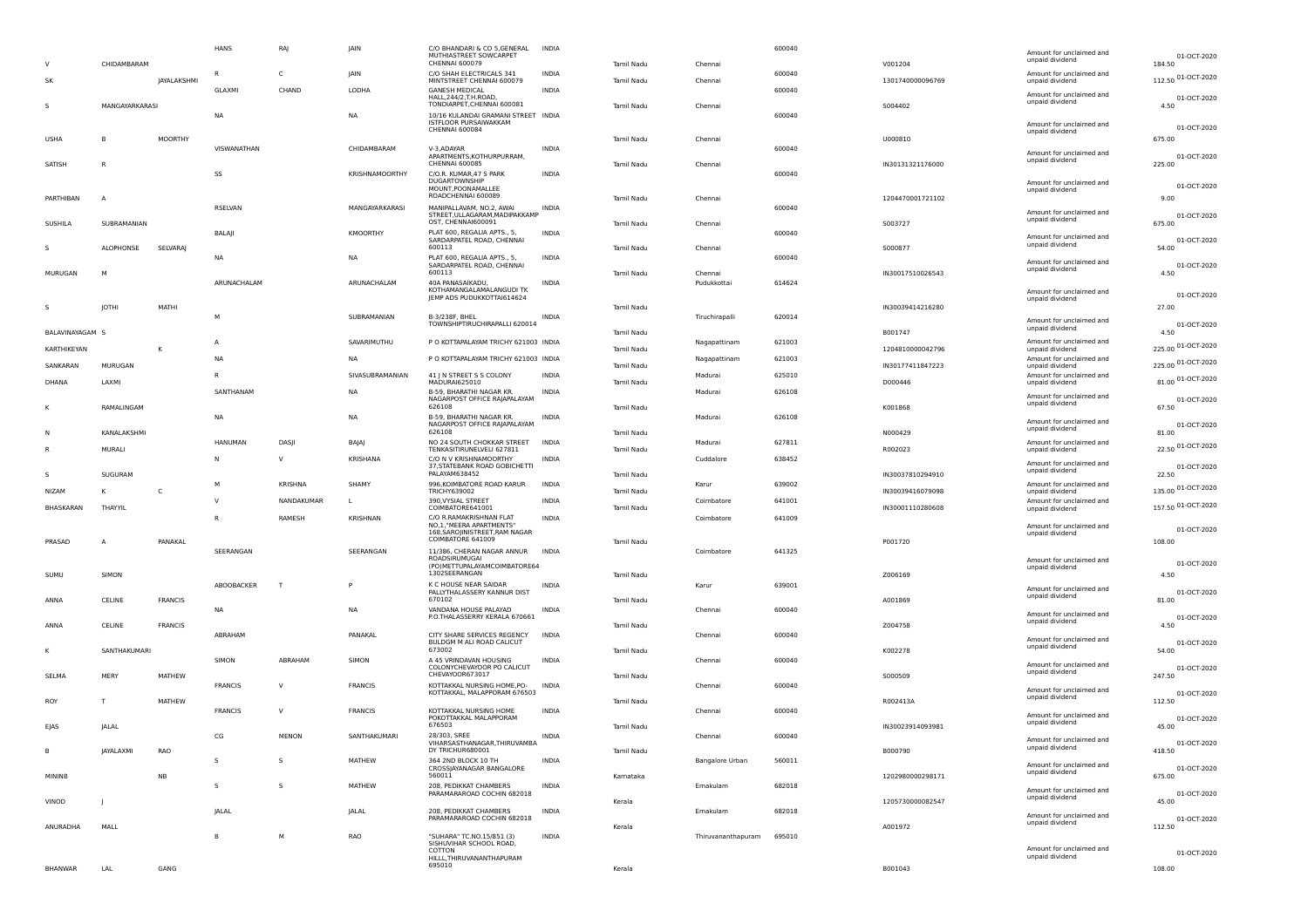|                |                     |                  | SUNIL              |                    | KUMARIN           | <b>TC 29/596.SEEVELI</b><br>NAGARSAROVARAM, NEW TC<br>74/1066KAITHAMUKKU<br>TRIVANDRUM 695024 | INDIA                        |                            | Thiruvananthapuram | 695024           |                  | Amount for unclaimed and<br>unpaid dividend                    | 01-OCT-2020           |
|----------------|---------------------|------------------|--------------------|--------------------|-------------------|-----------------------------------------------------------------------------------------------|------------------------------|----------------------------|--------------------|------------------|------------------|----------------------------------------------------------------|-----------------------|
| <b>BINOD</b>   | KUMAR               | RAJGARIA         | NARAYANAN          | <b>JANARDHANAN</b> | <b>NAIR</b>       | 182, MANGALATHU<br>VEEDUAYANIKKATTUKONAM 1,<br>VILAKKADU, MADAVOOR                            | INDIA                        | Kerala                     | Thiruvananthapuram | 695024           | B001419          | Amount for unclaimed and<br>unpaid dividend                    | 13.50<br>01-OCT-2020  |
| <b>MS</b>      |                     | <b>MERCHANTS</b> |                    |                    |                   | TRIVANDRUM 695602                                                                             |                              | Kerala                     |                    |                  | CY00027          |                                                                | 22.50                 |
| HEM            | PATHAK              |                  | RAJESH             | MALL               | H                 | C/O BALLABH DASS DAGA<br>63, RADHABAZAR STREET 3RD<br>FLOOR R N 28KOLKATTA 700001             | <b>INDIA</b>                 | West Bengal                | Kolkata            | 700001           | H000701          | Amount for unclaimed and<br>unpaid dividend                    | 01-OCT-2020<br>247.50 |
| HITEN          | SHAH                |                  |                    |                    | GANG              | SUREJROWTH CONSULTANTS,<br>71B.R.B.B. ROAD, C-555, 5TH<br>FLOOR, KOLKATTA 700001              | <b>INDIA</b>                 | West Bengal                | Kolkata            | 700001           | H001075          | Amount for unclaimed and<br>unpaid dividend                    | 01-OCT-2020<br>333.00 |
| KESHAV         | MAHESHWARI          |                  |                    |                    | RAJGARIA          | 63, RADHA BAZAR STREET<br>3RDFLOOR, ROOM NO 38 KOLKATTA<br>700001                             | <b>INDIA</b>                 | West Bengal                | Kolkata            | 700001           | K001775          | Amount for unclaimed and<br>unpaid dividend                    | 01-OCT-2020<br>18.00  |
|                |                     |                  | COMPANY            |                    | NA                | 32, ARMENIYAN STREET<br>KOLKATTA700001                                                        | <b>INDIA</b>                 | West Bengal                | Kolkata            | 700001           |                  | Amount for unclaimed and                                       | 4.50 01-OCT-2020      |
| <b>KUSHBOO</b> | <b>HIRAWAT</b><br>M |                  | MADHUSUDAN         |                    | PATHAK            | C/O M/S H PATHAK & CO 8<br>LAYONSRANGE 5TH FLOOR<br>KOLKATTA 700001                           | <b>INDIA</b>                 | West Bengal                | Kolkata            | 700001           | K001939          | unpaid dividend<br>Amount for unclaimed and<br>unpaid dividend | 01-OCT-2020           |
| MUKESH         |                     | RAWAL            | <b>NA</b>          |                    | NA                | M/S R S MALANI P LTD<br>3, COMMERCIALBUILDG 23, NETAJI<br>SUBHASH ROADKOLKATTA 700001         | INDIA                        | West Bengal                | Kolkata            | 700001           | M002019          | Amount for unclaimed and                                       | 81.00<br>01-OCT-2020  |
| RABINDRA       | <b>KUMAR</b>        | CHOUDHARY        | KEDARMAL           |                    | MAHESHWARI        | C/O M/S SINCO INDIA MARSHALL                                                                  | <b>INDIA</b>                 | West Bengal                | Kolkata            | 700001           | R002301          | unpaid dividend                                                | 22.50                 |
| SUBHASH        | <b>KUMAR</b>        | CHOUDHARY        |                    |                    |                   | HOUSESTH FLOOR ROOM NO 506<br>33/1 N SROAD KOLKATTA 700001                                    |                              |                            |                    |                  | 5003291          | Amount for unclaimed and<br>unpaid dividend                    | 01-OCT-2020<br>13.50  |
| SUBHASH        | <b>KUMAR</b>        | CHOUDHARY        | KAMAL              | <b>KUMAR</b>       | <b>HIRAWAT</b>    | C/O SPICES INDIA LIMITED,<br>10, AMARTALLA STREET, KOLKATTA<br>700001                         | INDIA                        | West Bengal                | Kolkata            | 700001           | S003539          | Amount for unclaimed and<br>unpaid dividend                    | 01-OCT-2020<br>22.50  |
| SANJAY         | <b>KUMAR</b>        | CHOUDHARY        | <b>MAHIPATRAI</b>  | R                  | RAWAI             | C/O BLUE BIRD CORPORATION<br>210, OLDCHINA BAZAR STREET C<br>KOLKATTA700001                   | <b>INDIA</b>                 | West Bengal                | Kolkata            | 700001           | S003541          | Amount for unclaimed and<br>unpaid dividend                    | 01-OCT-2020<br>22.50  |
|                |                     |                  | SYAM               |                    | LAL               | C/O CHOUDHARY DOMESTIC<br>APPLINCESP.LTD, 215/216.OLD                                         | <b>INDIA</b>                 | West Bengal                | Kolkata            | 700001           |                  |                                                                |                       |
|                |                     |                  |                    |                    |                   | CHINA BAZARSTREET 2ND<br>FLOOR, ROOM NO 5, KOLKATTA                                           |                              |                            |                    |                  |                  | Amount for unclaimed and<br>unpaid dividend                    | 01-OCT-2020           |
| SANJAY         | <b>KUMAR</b>        | CHOUDHARY        | SHYAMLAL           |                    | CHOWDHARY         | 700001<br>C/O CHOUDHARY DOMESTIC                                                              | <b>INDIA</b>                 | West Bengal                | Kolkata            | 700001           | S003542          |                                                                | 22.50                 |
|                |                     |                  |                    |                    |                   | APPLINCESPVT LTD 215/216 OLD<br>CHINA BAZARSTREET 2ND FLOOR<br>ROOM NO 5KOLKATTA 700001       |                              |                            |                    |                  |                  | Amount for unclaimed and<br>unpaid dividend                    | 01-OCT-2020           |
| SANGEETA       | JAIN                |                  | SHYAM              | LAL                | CHOUDHARY         | C/O CHDUDHARY DOMESTIC                                                                        | <b>INDIA</b>                 |                            | Kolkata            | 700001           | S004001          |                                                                | 4.50                  |
|                |                     |                  |                    |                    |                   | APPLIANCESP.LTD. 215/216,OLD<br>CHINA BAZARSTREET, 2ND<br>FLOOR, ROOM NO.5, KOLKATTA          |                              | West Bengal                |                    |                  |                  | Amount for unclaimed and<br>unpaid dividend                    | 01-OCT-2020           |
| NARAYAN        | SARAOGI             |                  |                    |                    |                   | 700001                                                                                        |                              |                            |                    |                  | Z004698          |                                                                | 4.50                  |
|                |                     |                  | SYAMLAL            |                    | CHOUDHARY         | C/O CHOUDHARY DOMESTIC<br>APPLINCESP.LTD. 215/216,OLD<br>CHINA BAZARSTREET, 2ND               | INDIA                        | West Bengal                | Kolkata            | 700001           |                  | Amount for unclaimed and                                       | 01-OCT-2020           |
| <b>BINOY</b>   | KUMAR               | GHOSH            |                    |                    |                   | FLOOR, ROOM NO.5, KOLKATTA<br>700001                                                          |                              |                            |                    |                  | B001459          | unpaid dividend                                                | 9.00                  |
|                |                     |                  | SYAMLAL            |                    | CHOUDHARY         | C/O CHOUDHARY DOMESTIC<br>APPLINCESP.LTD. 215/216,OLD<br>CHINA BAZARSTREET, 2ND FLOOR         | INDIA                        | West Bengal                | Kolkata            | 700001           |                  | Amount for unclaimed and<br>unpaid dividend                    | 01-OCT-2020           |
| KALPANA        | κ                   | KOTAK            |                    |                    |                   | ROOM NO.5, KOLKATTA 700001                                                                    |                              |                            |                    |                  | K002066          |                                                                | 117.00                |
| AIAY           | LOHIA               |                  | BIJAY              | <b>KUMAR</b>       | JAIN              | VISHAL UDYOG, 14/1/1A,<br>JACKSONLANE, 2ND FLOOR,<br>KOLKATTA 700001                          | INDIA                        | West Bengal                | Kolkata            | 700001           | IN30032710047644 | Amount for unclaimed and<br>unpaid dividend                    | 01-OCT-2020<br>4.50   |
|                |                     |                  | к                  |                    | SARAOGI           | C/O PETROCARBON & CHEMICALS INDIA<br>CO 27R N MUKHERJEE ROAD 5TH                              |                              | West Bengal                | Kolkata            | 700001           |                  | Amount for unclaimed and                                       |                       |
| JHANWARLAL     | PATWA               |                  |                    |                    |                   | FLOORKOLKATTA 700001                                                                          |                              |                            |                    |                  | J000787          | unpaid dividend                                                | 01-OCT-2020<br>22.50  |
| RAJESH         | AGARWAL             |                  | PANCHKARI          |                    | GHOSH             | 17, OLD MAYARS COURT<br>KOLKATTA700005                                                        | INDIA                        | West Bengal                | Kolkata            | 700005           | R002570          | Amount for unclaimed and<br>unpaid dividend                    | 13.50 01-OCT-2020     |
|                |                     |                  | SYAMLAL            |                    | CHOUDHARY         | 90, B K PAUL AVENUE 3RD FLOOR INDIA                                                           |                              | West Bengal                | Kolkata            | 700005           |                  | Amount for unclaimed and                                       |                       |
| SHASHIKANT     | GANDHI              |                  |                    |                    |                   | NEARALLAHABAD BANK KOLKATTA<br>700005                                                         |                              |                            |                    |                  | S001612          | unpaid dividend                                                | 01-OCT-2020<br>265.50 |
| SANTAPRIYA     | PAUL                |                  | OM<br>HIRALAL      | PRAKASH            | LOHIA<br>PATWA    | P- 66/4, STRAND BANK ROAD<br>CALCUTTA700006<br>C/O B.SETHIA                                   | <b>INDIA</b><br><b>INDIA</b> | West Bengal<br>West Bengal | Kolkata<br>Kolkata | 700006<br>700006 | S003689          | Amount for unclaimed and<br>unpaid dividend                    | 9.00 01-OCT-2020      |
| <b>TIMIR</b>   | <b>BARAN</b>        | ROY              |                    |                    |                   | 62/B, BEADONSTREET, 3RD FLOOR<br>KOLKATTA 700006                                              |                              |                            |                    |                  | T000719          | Amount for unclaimed and<br>unpaid dividend                    | 01-OCT-2020<br>13.50  |
| CHANDRIKA      | MODI                |                  | IA<br>$\mathsf{R}$ | GOVIND             | AGARWAL<br>GANDHI | 207, CHITTRANJAN AVENUE,<br>KOLKATTA700006<br>C/O SHRI RAMANLAL                               | <b>INDIA</b><br><b>INDIA</b> | West Bengal<br>West Bengal | Kolkata<br>Kolkata | 700006<br>700006 | C000955          | Amount for unclaimed and<br>unpaid dividend                    | 54.00 01-OCT-2020     |
| DINESH         | <b>KUMAR</b>        | SINGHANIA        |                    |                    |                   | GANDHI313, RABINDRA SARANI<br>KOLKATTA700006                                                  |                              |                            |                    |                  | D000898          | Amount for unclaimed and<br>unpaid dividend                    | 01-OCT-2020<br>27.00  |
| GOPAL          | JAJOO               |                  | NANDA              | LAL                | PAUL              | 203/2A BIDHAN SARANI<br>KOLKATTA700006                                                        | <b>INDIA</b>                 | West Bengal                | Kolkata            | 700006           | G001071          | Amount for unclaimed and<br>unpaid dividend                    | 4.50 01-OCT-2020      |
| <b>KUNJ</b>    | BIHARI              | DALMIA           | TPROY              |                    | CHOWDHURI         | IYOTI CO-OP SOCIETY,<br>96, KANKULIAROAD, BLOCK-5, FLAT-<br>6. KOLKATTA700006                 | <b>INDIA</b>                 | West Bengal                | Kolkata            | 700006           | K002076          | Amount for unclaimed and<br>unpaid dividend                    | 01-OCT-2020<br>22.50  |
| KAMLESH        | JAIN                |                  | JITENDRA           | <b>KUMAR</b>       | MODI              | C/O JITENDRA KUMAR MODI<br>40, BURTOLLA STREET 2ND FLOOR<br>KOLKATTA700007                    | INDIA                        | West Bengal                | Kolkata            | 700007           | K002148          | Amount for unclaimed and<br>unpaid dividend                    | 01-OCT-2020<br>4.50   |
| MANJU          | PAHARIA             |                  |                    |                    | SINGHANIA         | C/O M/S B K TRADING COMPANY<br>13PAGIA PATTY 5TH FLOOR<br>KOLKATTA700007                      | INDIA                        | West Bengal                | Kolkata            | 700007           | M001068          | Amount for unclaimed and<br>unpaid dividend                    | 01-OCT-2020<br>81.00  |
|                |                     |                  | SH                 |                    | <b>JAJOO</b>      | STREET, 4TH FLOOR, KOLKATTA                                                                   | INDIA                        | West Bengal                | Kolkata            | 700007           |                  | Amount for unclaimed and                                       | 13.50 01-OCT-2020     |
| PARMESHWAR     | SHARMA              |                  | SH                 |                    | DALMIA            | 700007<br>14, NOORMAL LOHIA LANE                                                              | INDIA                        | West Bengal                | Kolkata            | 700007           | P001881          | unpaid dividend<br>Amount for unclaimed and                    | 675.00 01-OCT-2020    |
| RABINDRA       | <b>KUMAR</b>        | MAHESHWARI       |                    |                    |                   | KOLKATTA700007                                                                                |                              |                            |                    |                  | R002340          | unpaid dividend                                                |                       |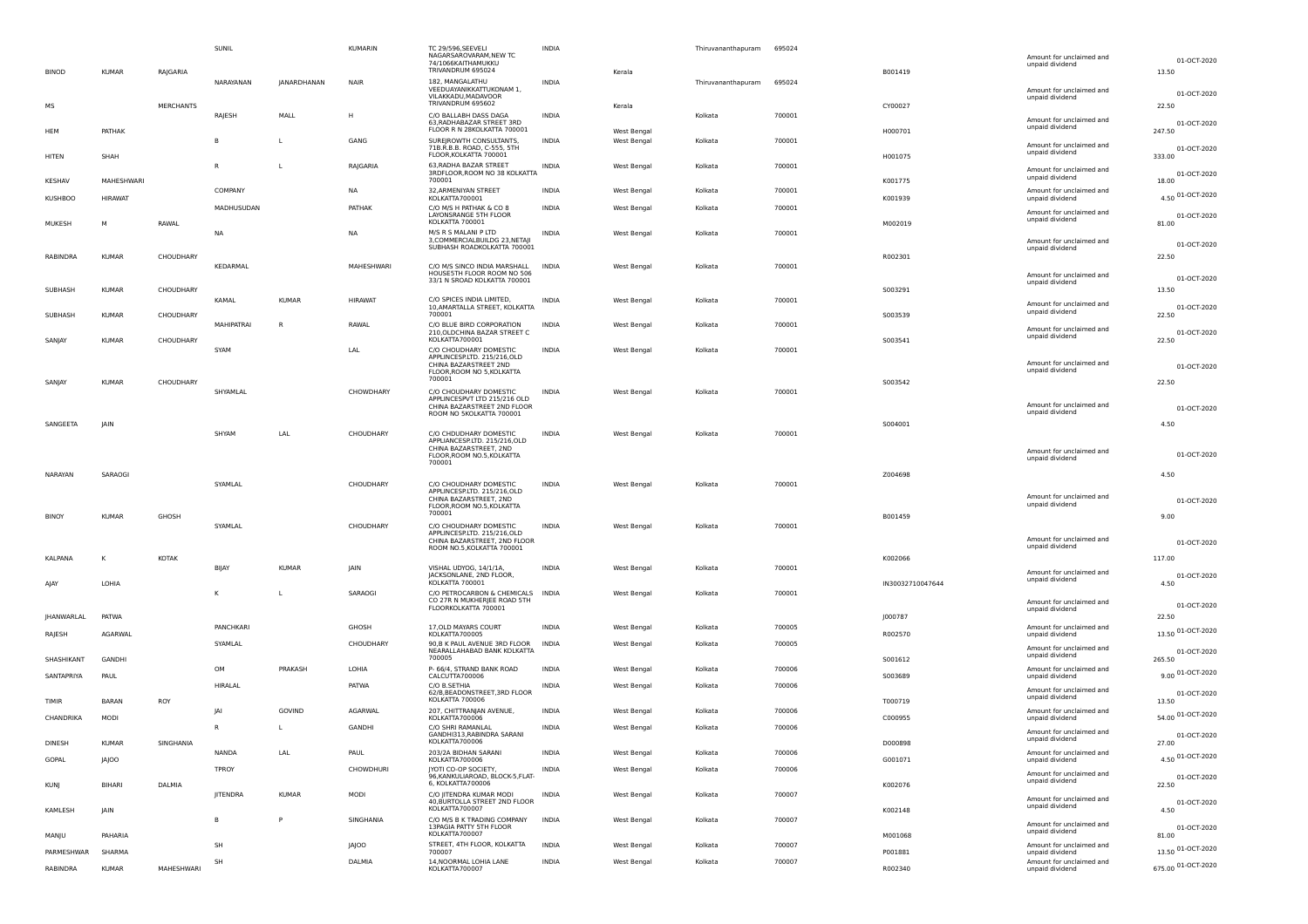|       |               |               |                | SH               | DEVI         | JAIN           | 62, NALINI SETH ROAD,<br>KOLKATTA700007ANJANA DEVI JAIN               | <b>INDIA</b> | West Bengal | Kolkata | 700007 |                  | Amount for unclaimed and<br>unpaid dividend | 01-OCT-2020                |
|-------|---------------|---------------|----------------|------------------|--------------|----------------|-----------------------------------------------------------------------|--------------|-------------|---------|--------|------------------|---------------------------------------------|----------------------------|
|       | SIPRA         | SEAL          |                | SH               | NA           | PAHARIA        | 3, MUKTARAM BABU STREET                                               | INDIA        | West Bengal | Kolkata | 700007 | 5002436          | Amount for unclaimed and                    | 67.50<br>40.50 01-OCT-2020 |
|       | SANJAY        | <b>KUMAR</b>  | <b>BERIWAL</b> | SH               | <b>NA</b>    | SHARMA         | KOLKATTA700007<br>BUILDING, 4TH FLOOR R NO                            | <b>INDIA</b> | West Bengal | Kolkata | 700007 | 5003312          | unpaid dividend<br>Amount for unclaimed and | 4.50 01-OCT-2020           |
|       | SUNITA        | LAHOTI        |                | SH               | NA           | MAHESHWARI     | 96, KOLKATTA 700007<br>KALAKAR STREET, 3RD                            | <b>INDIA</b> | West Bengal | Kolkata | 700007 | S003451          | unpaid dividend<br>Amount for unclaimed and |                            |
|       | SANDHYA       | PANDYA        |                | SH               | <b>NA</b>    | SEAL           | FLOOR, KOLKATTA 700007<br>KALAKAR STREET, 3RD                         | <b>INDIA</b> | West Bengal | Kolkata | 700007 | 5003923          | unpaid dividend<br>Amount for unclaimed and | 4.50 01-OCT-2020           |
|       | SANJAY        | <b>KUMAR</b>  | <b>JAIN</b>    | <b>SH</b>        | NA           | BERIWAL        | FLOOR, KOLKATTA 700007                                                |              |             | Kolkata | 700007 | S003927          | unpaid dividend                             | 4.50 01-OCT-2020           |
|       | SANDHYA       | PANDYA        |                |                  |              |                | HANSPUKUR IST LANE, POST BOX INDIA<br>NO.6768 KOLKATTA 700007         |              | West Bengal |         |        |                  | Amount for unclaimed and<br>unpaid dividend | 01-OCT-2020<br>13.50       |
|       |               |               |                | SH               | <b>NA</b>    | LAHOTI         | HANSPUKUR IST LANE, POST BOX                                          | <b>INDIA</b> | West Bengal | Kolkata | 700007 | S003945          | Amount for unclaimed and                    |                            |
| VIJAY |               | <b>KUMAR</b>  | KEJRIWAL       |                  |              |                | NO.6768 KOLKATTA 700007                                               |              |             |         |        | V000705          | unpaid dividend                             | 01-OCT-2020<br>81.00       |
|       | PRAVEEN       | <b>KUMAR</b>  | <b>TRIVEDI</b> | SH               | <b>NA</b>    | PANDYA         | STREET KOLKATTA 700007                                                | <b>INDIA</b> | West Bengal | Kolkata | 700007 | Z004873          | Amount for unclaimed and<br>unpaid dividend | 4.50 01-OCT-2020           |
|       | PARVEEN       | <b>KUMAR</b>  | TRIVEDI        | SH               | <b>NA</b>    | <b>IAIN</b>    | FLOOR KOLKATTA 700007                                                 | <b>INDIA</b> | West Bengal | Kolkata | 700007 | Z004874          | Amount for unclaimed and<br>unpaid dividend | 4.50 01-OCT-2020           |
|       | UTTAM         | <b>KUMAR</b>  | SHAW           | SH               | NA           | PANDYA         | STREET KOLKATTA 700007                                                | <b>INDIA</b> | West Bengal | Kolkata | 700007 | 0006231          | Amount for unclaimed and<br>unpaid dividend | 4.50 01-OCT-2020           |
|       |               |               |                | SH               | NA           | KEJRIWAL       | KOLKATTA 700007                                                       | INDIA        | West Bengal | Kolkata | 700007 |                  | Amount for unclaimed and                    | 4.50 01-OCT-2020           |
|       | TAPAN         | <b>KUMAR</b>  | SARKAR         | <b>KAMLESH</b>   | <b>KUMAR</b> | TRIVEDI        | KOLKATTA 700007KAMLESH KUMAR INDIA                                    |              | West Bengal | Kolkata | 700007 | T000783          | unpaid dividend<br>Amount for unclaimed and | 418.50 01-OCT-2020         |
|       | LALCHAND      | PERIWAL       |                | SH               |              | TRIVEDI        | <b>TRIVEDI</b><br>KOLKATTA 700007                                     | <b>INDIA</b> | West Bengal | Kolkata | 700007 | L000498          | unpaid dividend<br>Amount for unclaimed and |                            |
|       | PUSHPA        | <b>KUMAR</b>  | <b>AGARWAL</b> | SH               |              | SHAW           | KOLKATA 700009                                                        | <b>INDIA</b> | West Bengal | Kolkata | 700009 | P001246          | unpaid dividend<br>Amount for unclaimed and | 4.50 01-OCT-2020           |
| LATA  |               | <b>BUTANI</b> |                | SH               |              | <b>SARKAR</b>  | DHARMARAJ SPORTING CLUB) HEAD INDIA                                   |              | West Bengal | Kolkata | 700105 | L000779          | unpaid dividend                             | 4.50 01-OCT-2020           |
|       |               |               |                |                  |              |                | POSTOFFICE - BELEGHATA,<br>KOLKATTA700010SUBHADEEP                    |              |             |         |        |                  | Amount for unclaimed and                    | 01-OCT-2020                |
|       | RAJENDRA      | SINGH         | LODHA          |                  |              |                | SARKAR                                                                |              |             |         |        | R001517          | unpaid dividend                             | 45.00                      |
|       |               |               |                | SH               |              | PERIWAL        | LAL BAZAR CROSSING KOLKATTA                                           | <b>INDIA</b> | West Bengal | Kolkata | 700012 |                  | Amount for unclaimed and                    | 247.50 01-OCT-2020         |
|       | PAWAN         | <b>IAIN</b>   |                | <b>SH</b>        |              | AGARWAL        | 700012<br>KOLKATTA 700012                                             | <b>INDIA</b> | West Bengal | Kolkata | 700012 | P001471          | unpaid dividend<br>Amount for unclaimed and |                            |
|       | PAWAN         | <b>KUMAR</b>  | <b>GUPTA</b>   | SH               |              | <b>BUTANI</b>  | CIRCUS, KOLKATTA 700017NARESH INDIA                                   |              | West Bengal | Kolkata | 700017 | P001848          | unpaid dividend<br>Amount for unclaimed and | 4.50 01-OCT-2020           |
|       | SHANTILAL     | MOHANLAL      | SHAH           | <b>IASWANT</b>   | SINGH        | LODHA          | <b>BUTANI</b><br>8, NATIONAL TOWER, 13 LOUDAN                         | <b>INDIA</b> | West Bengal | Kolkata | 700017 | S001552          | unpaid dividend                             | 247.50 01-OCT-2020         |
|       | PRIYADARSHI   | <b>GOENKA</b> |                |                  |              |                | STREETKOLKATTA 700017                                                 |              |             |         |        | P001851          | Amount for unclaimed and<br>unpaid dividend | 01-OCT-2020<br>22.50       |
|       |               |               |                | SH               |              | JAIN           | 8, NATIONAL TOWER, 13 LOUDAN                                          | <b>INDIA</b> | West Bengal | Kolkata | 700017 |                  | Amount for unclaimed and                    |                            |
|       | <b>SUDHIR</b> | PRANJIVAN     | KOTHARY        |                  |              |                | STREETKOLKATTA 700017                                                 |              |             |         |        | S001598          | unpaid dividend                             | 01-OCT-2020<br>81.00       |
|       | MOHANI        | BANTIA        |                | SH               |              | <b>GUPTA</b>   | FLOOR, FLAT-2A, 11-B/1, PALM<br>AVENUEKOLKATTA 700019                 | <b>INDIA</b> | West Bengal | Kolkata | 700019 | M001075          | Amount for unclaimed and<br>unpaid dividend | 81.00 01-OCT-2020          |
|       | REECHA        | SINGH         |                | SH               |              | SHAH           | 70/1, HAZRA ROAD KOLKATTA<br>700019                                   | <b>INDIA</b> | West Bengal | Kolkata | 700019 | Z006541          | Amount for unclaimed and<br>unpaid dividend | 225.00 01-OCT-2020         |
|       | ANAND         | <b>KUMAR</b>  | JAIN           | SH               |              | <b>GOENKA</b>  | KOLKATTA 700020KIRAN GOENKA                                           | <b>INDIA</b> | West Bengal | Kolkata | 700020 | A001903          | Amount for unclaimed and<br>unpaid dividend | 4.50 01-OCT-2020           |
|       | SUNITA        | <b>BURMAN</b> |                | SH               |              | KOTHARY        | 30/1, SARAT BOSE ROAD<br>KOLKATTA700020                               | <b>INDIA</b> | West Bengal | Kolkata | 700020 | S001264          | Amount for unclaimed and                    | 81.00 01-OCT-2020          |
|       |               |               |                | SH               |              | BANTIA         | 12/3 MANOHAR PUKUR ROAD,                                              | <b>INDIA</b> | West Bengal | Kolkata | 700026 |                  | unpaid dividend<br>Amount for unclaimed and | 4.50 01-OCT-2020           |
| AYAN  |               | PALIT         |                | <b>SH</b>        |              | SINGH          | KOLKATTA700026<br>12/3 MANOHAR PUKUR ROAD,                            | <b>INDIA</b> | West Bengal | Kolkata | 700026 | A002318          | unpaid dividend<br>Amount for unclaimed and | 4.50 01-OCT-2020           |
| s     |               | SRINIVASAN    |                | SH               |              | JAIN           | KOLKATTA700026<br>12/3 MANOHAR PUKUR ROAD,                            | <b>INDIA</b> | West Bengal | Kolkata | 700026 | IN30154918488112 | unpaid dividend<br>Amount for unclaimed and |                            |
|       | SUBHASH       | CHANDRA       | DATTA          | SH               |              | <b>BURMAN</b>  | KOLKATTA700026<br>(GR.FLOOR) KOLKATTA 700029                          | <b>INDIA</b> | West Bengal | Kolkata | 700029 | S001582          | unpaid dividend<br>Amount for unclaimed and | 247.50 01-OCT-2020         |
|       | ASHOK         | <b>KUMAR</b>  | <b>GUPTA</b>   | SH               |              | PALIT          | DHAKURIA KOLKATTA 700031RUBY INDIA                                    |              | West Bengal | Kolkata | 700031 | A002049          | unpaid dividend<br>Amount for unclaimed and | 4.50 01-OCT-2020           |
|       | FARHANA       | AHMED         |                | $\mathsf{s}$     |              |                | PAI IT                                                                | <b>INDIA</b> |             |         |        | F000453          | unpaid dividend                             | 4.50 01-OCT-2020           |
|       | BINAY         | <b>KUMAR</b>  | AGARWAL        |                  | SRINIVASAN   |                | 43/3 PANCHANAN DEY ROAD<br>WESTRAJAPUR PO JADAVPUR<br>KOLKATA 700032  |              | West Bengal | Kolkata | 700032 | B001572          | Amount for unclaimed and<br>unpaid dividend | 01-OCT-2020<br>9.00        |
|       |               |               |                | SH               |              | DATTA          | EXTENSION SHYAMAPALLI                                                 | <b>INDIA</b> | West Bengal | Kolkata | 700034 |                  | Amount for unclaimed and                    | 4.50 01-OCT-2020           |
|       | SARLA         | CHORARIA      |                | <b>SH</b>        |              | <b>GUPTA</b>   | BEHALAKOLKATTA 700034<br>BAZAR KOLKATTA 700035                        | <b>INDIA</b> | West Bengal | Kolkata | 700035 | S004040          | unpaid dividend<br>Amount for unclaimed and | 4.50 01-OCT-2020           |
|       | MANJU         | SARAF         |                | <b>BISWAMBAR</b> |              | SHAH           | 3/2A, KRISHNA MULLICK                                                 | <b>INDIA</b> | West Bengal | Kolkata | 700037 | M001380          | unpaid dividend                             |                            |
|       | ASHOK         | <b>KUMAR</b>  | KABRA          |                  |              |                | LANE, BELGACHIA, KOLKATTA<br>700037                                   |              |             |         |        | A001335          | Amount for unclaimed and<br>unpaid dividend | 01-OCT-2020<br>13.50       |
|       |               |               |                | NASIM            |              | AHMED          | C/O MRS, HALIMA KHATOON, 71/1A- INDIA<br>TILJALA ROAD, KOLKATTA700046 |              | West Bengal | Kolkata | 700046 |                  | Amount for unclaimed and                    | 01-OCT-2020                |
|       | ALPANA        | <b>NUNDY</b>  |                |                  |              |                |                                                                       |              |             |         |        | A002054          | unpaid dividend                             | 27.00                      |
|       |               |               |                | SAWAL            |              | <b>MAL</b>     | MANGALAM APARTMENT, 162,<br>D.D.ROAD, IIND FLOOR, FLAT NO.4,          | INDIA        | West Bengal | Kolkata | 700048 |                  | Amount for unclaimed and<br>unpaid dividend | 01-OCT-2020                |
|       | GOPAL         | CHANDRA       | <b>NANDI</b>   | KAMAL            |              | CHORARIA       | KOLKATTA700048<br>84 NA BLOCK 'E' NEW                                 | <b>INDIA</b> | West Bengal | Kolkata | 700053 | G001122          | Amount for unclaimed and                    | 54.00                      |
|       | JANKI         | LAL           | RATHI          |                  |              |                | ALIPUR.CHORARIA BHAWAN<br>KOLKATTA 700053                             |              |             |         |        | J001044          | unpaid dividend                             | 01-OCT-2020<br>54.00       |
|       |               |               |                | VIJAY            | KUMAR        | SARAF          | 189/1/1 BANGUR AVENUE 3RD<br>FLOOR BBLOCK KOLKATTA 700055             | INDIA        | West Bengal | Kolkata | 700055 |                  | Amount for unclaimed and                    | 01-OCT-2020                |
|       | KAMAL         | <b>KUMAR</b>  | <b>BARARIA</b> | N                | L            | KALRA          | 10, MIDDLETON STREET, 2ND                                             | <b>INDIA</b> |             |         |        | K002191          | unpaid dividend                             | 22.50                      |
|       | ALPANA        | <b>NUNDY</b>  |                |                  |              |                | FLOOR, KOLKATTA 700071                                                |              | West Bengal | Kolkata | 700071 | Z004303          | Amount for unclaimed and<br>unpaid dividend | 67.50 01-OCT-2020          |
|       | ALPANA        | <b>NUNDY</b>  |                | GOPAL            | CHANDRA      | <b>NUNDY</b>   | 12-B, SAGAR DUTT LANE<br>KOLKATTA700073                               | INDIA        | West Bengal | Kolkata | 700073 | Z006546          | Amount for unclaimed and<br>unpaid dividend | 49.50 01-OCT-2020          |
|       | SATYA         | NARAYAN       | <b>KUNDU</b>   | BALAI            | CHAND        | NANDI          | 12-B, SAGAR DUTT LANE<br>KOLKATTA700073                               | <b>INDIA</b> | West Bengal | Kolkata | 700073 | S004024          | Amount for unclaimed and<br>unpaid dividend | 4.50 01-OCT-2020           |
|       | CHANDAN       | ROY           |                | MOHANLAL         |              | RATHI          | 16, TARA CHAND DUTTA<br>STREETKOLKATTA 700073                         | <b>INDIA</b> | West Bengal | Kolkata | 700073 | C000983          | Amount for unclaimed and<br>unpaid dividend | 4.50 01-OCT-2020           |
|       |               |               |                | MEGHRAJ          |              | <b>BARARIA</b> | C/O M.K. ENTERPRISES, 4A,<br>SYEDSALLY ST., 5TH FLOOR,                | <b>INDIA</b> | West Bengal | Kolkata | 700073 |                  | Amount for unclaimed and                    | 01-OCT-2020                |
|       | LEELA         | SRIVASTAVA    |                |                  |              |                | KOLKATTA700073                                                        |              |             |         |        | L000717          | unpaid dividend                             | 4.50                       |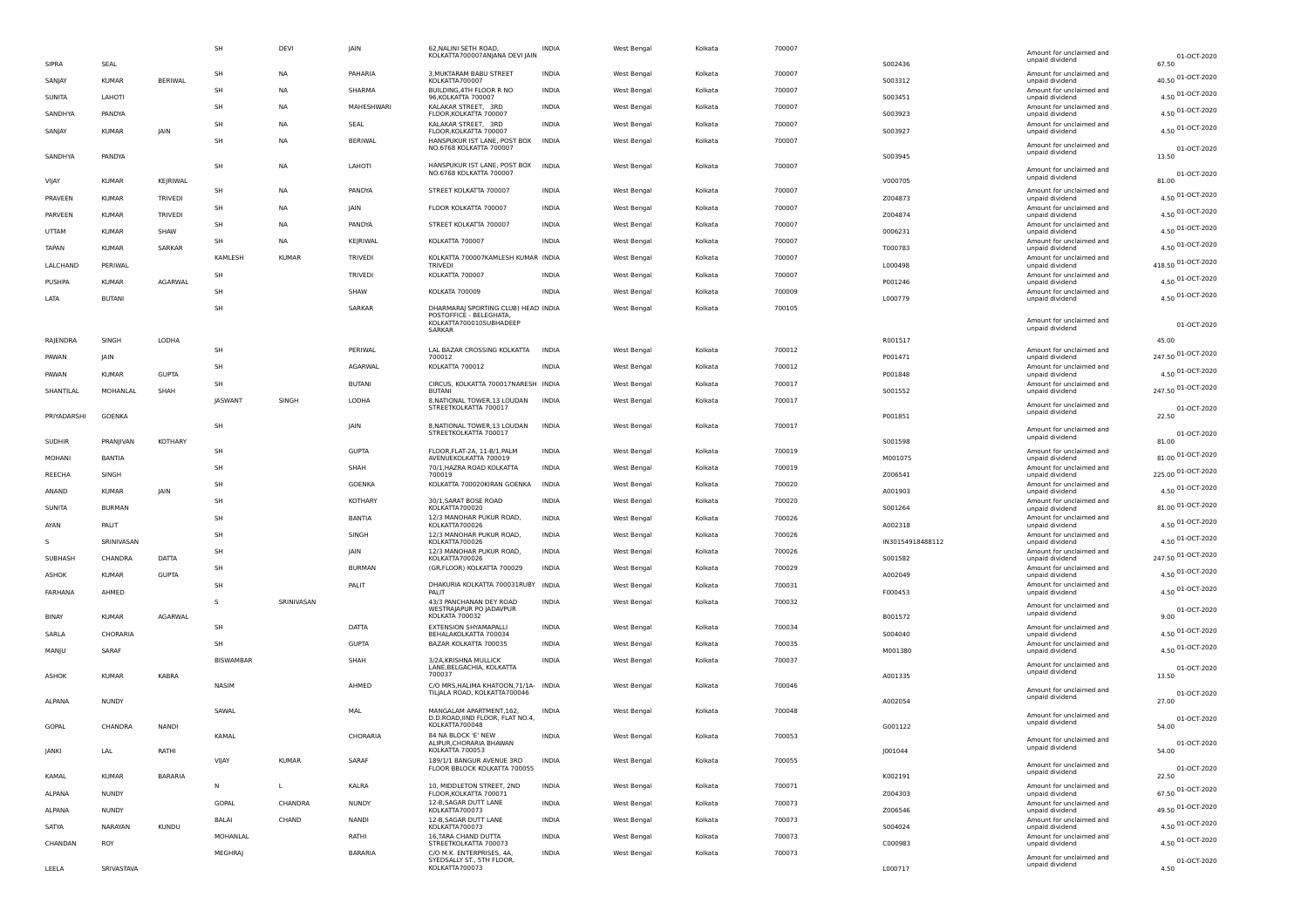| ANAND           | <b>KUMAR</b>    | <b>IAGNANY</b>       | GOPAL           | CHANDRA      | <b>NUNDY</b>     | 12-B, SAGAR DUTT LANE PO C R<br>AVEKOLKATTA 700073                   | <b>INDIA</b> | West Bengal        | Kolkata           | 700073 | A000782          | Amount for unclaimed and<br>unpaid dividend | 4.50 01-OCT-2020           |
|-----------------|-----------------|----------------------|-----------------|--------------|------------------|----------------------------------------------------------------------|--------------|--------------------|-------------------|--------|------------------|---------------------------------------------|----------------------------|
| CHANDANA        | BASU            |                      | GOPAL           | CH           | NUNDY            | 12 B SAGAR DUTTA LANE<br>KOLKATTA700073                              | <b>INDIA</b> | West Bengal        | Kolkata           | 700073 | C000568          | Amount for unclaimed and<br>unpaid dividend | 9.00 01-OCT-2020           |
|                 |                 |                      | KALI            | PADA         | <b>KUNDU</b>     | 137, M.M. GHOSH ROAD,<br>P.O.MOTIJHEEL, KOLKATTA 700074              | <b>INDIA</b> | West Bengal        | Kolkata           | 700074 |                  | Amount for unclaimed and<br>unpaid dividend | 01-OCT-2020                |
| <b>UDAY</b>     | SANKAP          | <b>BHATTACHARYYA</b> | DHIRENDRA       | CHANDRA      | ROY              | 10A, WEST ROAD SANTOSH                                               | <b>INDIA</b> | West Bengal        | Kolkata           | 700075 | U000724          | Amount for unclaimed and                    | 13.50<br>4.50 01-OCT-2020  |
| PRAVEEN         | <b>KUMAR</b>    | <b>BACHHAWAT</b>     | SURESH          | CHANDRA      | SRIVASTAVA       | PURKOLKATTA 700075<br>FLAT NO. B-11/8, ECTP PHASE-III                | <b>INDIA</b> | West Bengal        | Kolkata           | 700078 | Z004697          | unpaid dividend                             |                            |
| CHANDA          | LOHIA           |                      |                 |              |                  | EMBYPASS (GOL PARK), KOLKATTA<br>700078                              |              |                    |                   |        | IN30162910002068 | Amount for unclaimed and<br>unpaid dividend | 01-OCT-2020<br>4.50        |
| PUSHPA          | SONI            |                      |                 | N            | JAGNANY          | PLOT NO. B-5-140 SECTOR II,<br>SALTLAKE CITY KOLKATTA 700091         | INDIA        | West Bengal        | Kolkata           | 700091 | P001846          | Amount for unclaimed and<br>unpaid dividend | 01-OCT-2020<br>13.50       |
|                 |                 |                      | S               | P            | <b>BASU</b>      | FLAT NO 3 U MAHAVIR VIKAS BLOCK INDIA<br>HCSEC III SALT LAKE KOLKATA |              | <b>West Bengal</b> | Kolkata           | 700106 |                  | Amount for unclaimed and                    | 01-OCT-2020                |
| RADHESHWAR      | MISHRA          |                      |                 |              |                  | 700106                                                               |              |                    |                   |        | R002358          | unpaid dividend                             | 4.50                       |
| CHOTA           | DEVI            | SHARMA               | <b>BS</b>       |              | BHATTACHARYYA    | 9/4, NEPAL SAHA LANE, FLAT NO<br>5, HOWRAH 711101                    | <b>INDIA</b> | West Bengal        | Howrah            | 711101 | C000976          | Amount for unclaimed and<br>unpaid dividend | 9.00 01-OCT-2020           |
| POONAM          | SHARMA          |                      | <b>DHANPAT</b>  |              | <b>BACHHAWAT</b> | 19 WATKINS LANE 3RD FLOOR<br>HOWRAH711101                            | <b>INDIA</b> | West Bengal        | Howrah            | 711101 | P001955          | Amount for unclaimed and<br>unpaid dividend | 9.00 01-OCT-2020           |
| <b>DIPTARUP</b> | BANERJEE        |                      | <b>BRII</b>     | MOHAN        | LOHIA            | 21 P M BASTI BYE 1ST LANE P<br>OSHIBPUR HOWRAH WEST BENGAL<br>711102 | INDIA        | <b>West Bengal</b> | Howrah            | 711102 | D001500          | Amount for unclaimed and<br>unpaid dividend | 01-OCT-2020<br>450.00      |
|                 |                 |                      | RAM             | RATAN        | SONI             | GANGES GARDEN-II BLOCK GA -2<br>3RDFLOOR 106, KIRAN CHANDRA          | <b>INDIA</b> | West Bengal        | Howrah            | 711102 |                  | Amount for unclaimed and                    |                            |
|                 |                 |                      |                 |              |                  | SINGHAROAD SHIVPUR, HOWRAH<br>711102                                 |              |                    |                   |        |                  | unpaid dividend                             | 01-OCT-2020                |
| AMAR            | <b>KUMAR</b>    | SEN                  | BAIJNATH        |              | MISHRA           | 10/1, K.T. NASKAR LANE                                               | <b>INDIA</b> | West Bengal        | Howrah            | 711107 | A001742          | Amount for unclaimed and                    | 58.50<br>13.50 01-OCT-2020 |
| <b>NAURAT</b>   | MAL             | RANKA                | TULSI           | DAS          | SHARMA           | GHUSURIHOWRAH 711107<br>C/O SANJAY DAGA NEAR BURRA                   | <b>INDIA</b> | West Bengal        | Howrah            | 711227 | N001407          | unpaid dividend                             |                            |
|                 |                 |                      |                 |              |                  | SHIVMANDIR SAPUIPARA BALLY<br>HOWRAH711227                           |              |                    |                   |        |                  | Amount for unclaimed and<br>unpaid dividend | 01-OCT-2020                |
| SHILA           | CHAKRABORTY     |                      |                 |              |                  |                                                                      |              |                    |                   |        | S003614          |                                             | 13.50                      |
|                 |                 |                      | VIJAY           | <b>KUMAR</b> | SHARMA           | C/O SANJAY DAGA NEAR BURRA<br>SHIVMANDIR SAPUIPARA BALLY             | <b>INDIA</b> | <b>West Bengal</b> | Howrah            | 711227 |                  | Amount for unclaimed and                    | 01-OCT-2020                |
| <b>KRISHNA</b>  | MOHAN           | PRASAD               |                 |              |                  | HOWRAH711227                                                         |              |                    |                   |        | K001961          | unpaid dividend                             | 4.50                       |
|                 |                 |                      | SH              |              | DNBANERJEE       | TARAK NATH BISWAS ROAD NEAR INDIA<br>RAMMOHAN                        |              | West Bengal        | Hooghly           | 712101 |                  | Amount for unclaimed and                    |                            |
| DEBABRATA       | PAUL            |                      |                 |              |                  | SCHOOLDHARAMPUR, P.O. CHINSURA<br>H HOOGHLY712101                    |              |                    |                   |        | 1202650100039425 | unpaid dividend                             | 01-OCT-2020<br>13.50       |
|                 |                 |                      | ATAL            | BEHARI       | SEN              | PALARA DARAKA LANE                                                   | INDIA        | <b>West Bengal</b> | Hooghly           | 712136 |                  | Amount for unclaimed and                    |                            |
| PRABIR          | <b>CHATTARA</b> |                      |                 |              |                  | CHANDANAGARHOOGHLY 712136                                            |              |                    |                   |        | 1203840001222641 | unpaid dividend                             | 01-OCT-2020<br>225.00      |
| ANAND           | PRAKASH         | AGARWAL              | LATESUBH        | <b>KARAN</b> | RANKA            | 126, BATTALA LANE, P.O.HIND<br>MOTOR, HOOGHLY 712233                 | <b>INDIA</b> | West Bengal        | Hooghly           | 712233 | A001689          | Amount for unclaimed and<br>unpaid dividend | 166.50 01-OCT-2020         |
| PAWAN           | <b>KUMAR</b>    | JHUNJHUNWALA         | ASHOK           | <b>KUMAR</b> | CHAKRABORTY      | 20. RABINDRA NATH ROAD<br>NABAGRAMHOOGHLY 712246                     | INDIA        | West Bengal        | Hooghly           | 712246 | Z004672          | Amount for unclaimed and<br>unpaid dividend | 4.50 01-OCT-2020           |
| MANAS           |                 | <b>BERA</b>          | UTTAM           | LAL          | PRASAD           | 74/A, RAM KRISHNA ROAD PO                                            | <b>INDIA</b> | West Bengal        | Hooghly           | 712248 |                  | Amount for unclaimed and                    | 22.50 01-OCT-2020          |
|                 | RANJAN          |                      | SH              |              | PAUL             | RISHRAHOOGHLY 712248<br>74/A, RAM KRISHNA ROAD PO                    | <b>INDIA</b> | West Bengal        | Hooghly           | 712248 | IN30095810146632 | unpaid dividend<br>Amount for unclaimed and | 4.50 01-OCT-2020           |
| SANJAY          | M               | MASKARA              | PRAVAKAR        |              | <b>CHATTARA</b>  | RISHRAHOOGHLY 712248<br>VILL & PO-RATIBATI DIST-                     | <b>INDIA</b> | West Bengal        | Bardhaman         | 713339 | S003513          | unpaid dividend                             |                            |
| MAHESH          | <b>KUMAR</b>    | MASKARA              |                 |              |                  | BURDWANPS-RANIGANJ ASANSOL<br>713339                                 |              |                    |                   |        | M001939          | Amount for unclaimed and<br>unpaid dividend | 01-OCT-2020<br>81.00       |
|                 |                 |                      | CHIRANJILAL     |              | <b>AGARWAL</b>   | C/O LATE SH CHIRANJILAL AGARWAL INDIA<br>26M G ROAD RANIGANJ 713347  |              | West Bengal        | Bardhaman         | 713347 |                  | Amount for unclaimed and                    | 01-OCT-2020                |
| <b>DIPAK</b>    | BALA            |                      |                 |              |                  |                                                                      |              |                    |                   |        | IN30169610103307 | unpaid dividend                             | 112.50                     |
| MANABENDRA      | <b>NATH</b>     | ROY                  | G               | L            | JHUNJHUNWALA     | 198 P N MALIA ROAD P O<br>RANIGANJBURDWAN 713347                     | INDIA        | West Bengal        | Bardhaman         | 713347 | M002382          | Amount for unclaimed and<br>unpaid dividend | 9.00 01-OCT-2020           |
|                 |                 |                      | NARENDRA        | NATH         | <b>BERA</b>      | VILL- GALIMPURP.O.<br>SHYAMCHAKDIST- PASCHIM                         | <b>INDIA</b> | West Bengal        | North Dinajpur    | 721301 |                  | Amount for unclaimed and<br>unpaid dividend | 01-OCT-2020                |
| ASOKE           | <b>KUMAR</b>    | CHAKRABORTY          | MANOHAR         | LAL          | ASKARA           | MIDNAPUR721301NARENDRA<br>MASKARA BUILDING POST NALHATI INDIA        |              | West Benga         | Birbhum           | 731220 | A002074          |                                             | 4.50                       |
| SIKHA           | MAJUMDER        |                      |                 |              |                  | DISTBIRBHUM W BENGAL 731220                                          |              |                    |                   |        | S001270          | Amount for unclaimed and<br>unpaid dividend | 01-OCT-2020<br>247.50      |
|                 |                 |                      | <b>BHAGWATI</b> | PRASAD       | MASKARA          | C/O GANESH OIL MILLS AT &<br>POSTDALKOLHA DALKOLHA 733201            | INDIA        | West Bengal        | Nadia             | 733201 |                  | Amount for unclaimed and                    |                            |
| <b>BIMAL</b>    | <b>KUMAR</b>    | BANERJEE             |                 |              |                  |                                                                      |              |                    |                   |        | 1201910300220765 | unpaid dividend                             | 01-OCT-2020<br>9.00        |
| SATYA           | <b>NANDA</b>    | <b>PURKAIT</b>       | KSHIROD         | CH           | BALA             | HUMANIA POTA VILLAGE AND<br>POSTNADIA DISTRICT 741233                | INDIA        | West Bengal        | Nadia             | 741233 | S003658          | Amount for unclaimed and<br>unpaid dividend | 13.50 01-OCT-2020          |
| APARNA          | SINHA           |                      | NARENDRA        | NARAYAN      | ROY              | VII I BHAGA DANGA, DISTT.<br>NADIAGANGNAPUR 741233                   | INDIA        | West Bengal        | Nadia             | 741233 | 1203000000217031 | Amount for unclaimed and<br>unpaid dividend | 4.50 01-OCT-2020           |
| NILADRI         | <b>BIHARI</b>   | PUNTIA               |                 |              | CHAKRABORTY      | 6 BIJAY NAGAR PO NAIHATI<br>24PARGANA 743165                         | INDIA        | West Benga         | North 24 Parganas | 743165 | IN30015910958651 | Amount for unclaimed and<br>unpaid dividend | 90.00 01-OCT-2020          |
|                 |                 |                      | в               |              | MAJUMDER         | C/O BANI PADA MAJUMDERD-                                             | <b>INDIA</b> | West Bengal        | North 24 Parganas | 743178 |                  | Amount for unclaimed and                    |                            |
| PRAVAT          | <b>KUMAR</b>    | AGARWAL              |                 |              |                  | 56, AMARABATI P O SODEPORE<br>24PARGANA 743178                       |              |                    |                   |        | P001936          | unpaid dividend                             | 01-OCT-2020<br>225.00      |
|                 |                 |                      | SRI             | ABANI        | MOHAN            | VILL-LAXMIPUR PO-<br>GOBARDANGAGOBARDANGA                            | INDIA        | <b>West Bengal</b> | North 24 Parganas | 743252 |                  | Amount for unclaimed and                    | 01-OCT-2020                |
| NARESH          | KUMAR           | PAI                  | PATIT           | PABAN        | <b>PURKAI</b>    | 743252<br>VILL & P.O.DURGAPUR,                                       | <b>INDIA</b> | West Bengal        | North 24 Parganas | 743302 | Z004854          | unpaid dividend                             | 4.50                       |
| AKSHAYA         | <b>KUMAR</b>    | PATNAIK              |                 |              |                  | BARVIPUR, P.S. 24 PGS (S) BARVIPUR<br>743302                         |              |                    |                   |        | Z004857          | Amount for unclaimed and<br>unpaid dividend | 01-OCT-2020<br>4.50        |
|                 |                 |                      | SINHA           |              | SINHA            | SUNIT KUMAR SINHACHARU<br>VILLA, VILL & P.O. - DHALUA, 743516        | INDIA        | West Bengal        | North 24 Parganas | 743516 |                  | Amount for unclaimed and                    |                            |
| MANJULA         | DASH            |                      |                 |              |                  |                                                                      |              |                    |                   |        | IN30125028125860 | unpaid dividend                             | 01-OCT-2020<br>13.50       |
| <b>JACOB</b>    | DAVID           |                      | CHAINROOP       | NAHATA       | н.               | SIDHARTH TEXXTILES NANDI<br>SAHICUTTACK 753001                       | <b>INDIA</b> | Orissa             | Cuttack           | 753001 | J001390          | Amount for unclaimed and<br>unpaid dividend | 337.50 01-OCT-2020         |
| MRITUNJAI       | MISHRA          |                      | SH              | BAL          | CHAND            | SHREE SANTOSH SHREE NANDI<br>SAHICUTTACK 753001                      | INDIA        | Orissa             | Cuttack           | 753001 | 1203840000162070 | Amount for unclaimed and<br>unpaid dividend | 112.50 01-OCT-2020         |
| SUBHASH         | <b>KUMAR</b>    | CHOUDHARY            | SH              |              | PUNTIA           | SHREE SANTOSH SHREE NANDI<br>SAHICUTTACK 753001                      | <b>INDIA</b> | Orissa             | Cuttack           | 753001 | S003540          | Amount for unclaimed and<br>unpaid dividend | 22.50 01-OCT-2020          |
|                 |                 |                      | SRINIWAS        |              | AGARWAL          | OPP WOMENS COLLEGE AT PO                                             | <b>INDIA</b> | Orissa             | Angul             | 759122 |                  | Amount for unclaimed and                    | 976.50 01-OCT-2020         |
| RAJIB           | BHUYAN          |                      | DAMODAR         |              | PAL              | ANGULANGUL 759122<br>SIMILPARA, ANGUL 759122                         | INDIA        | Orissa             | Angul             | 759122 | R002300          | unpaid dividend<br>Amount for unclaimed and | 4.50 01-OCT-2020           |
| AMIT            | <b>KUMAR</b>    | OSWAL                |                 |              |                  |                                                                      |              |                    |                   |        | A002496          | unpaid dividend                             |                            |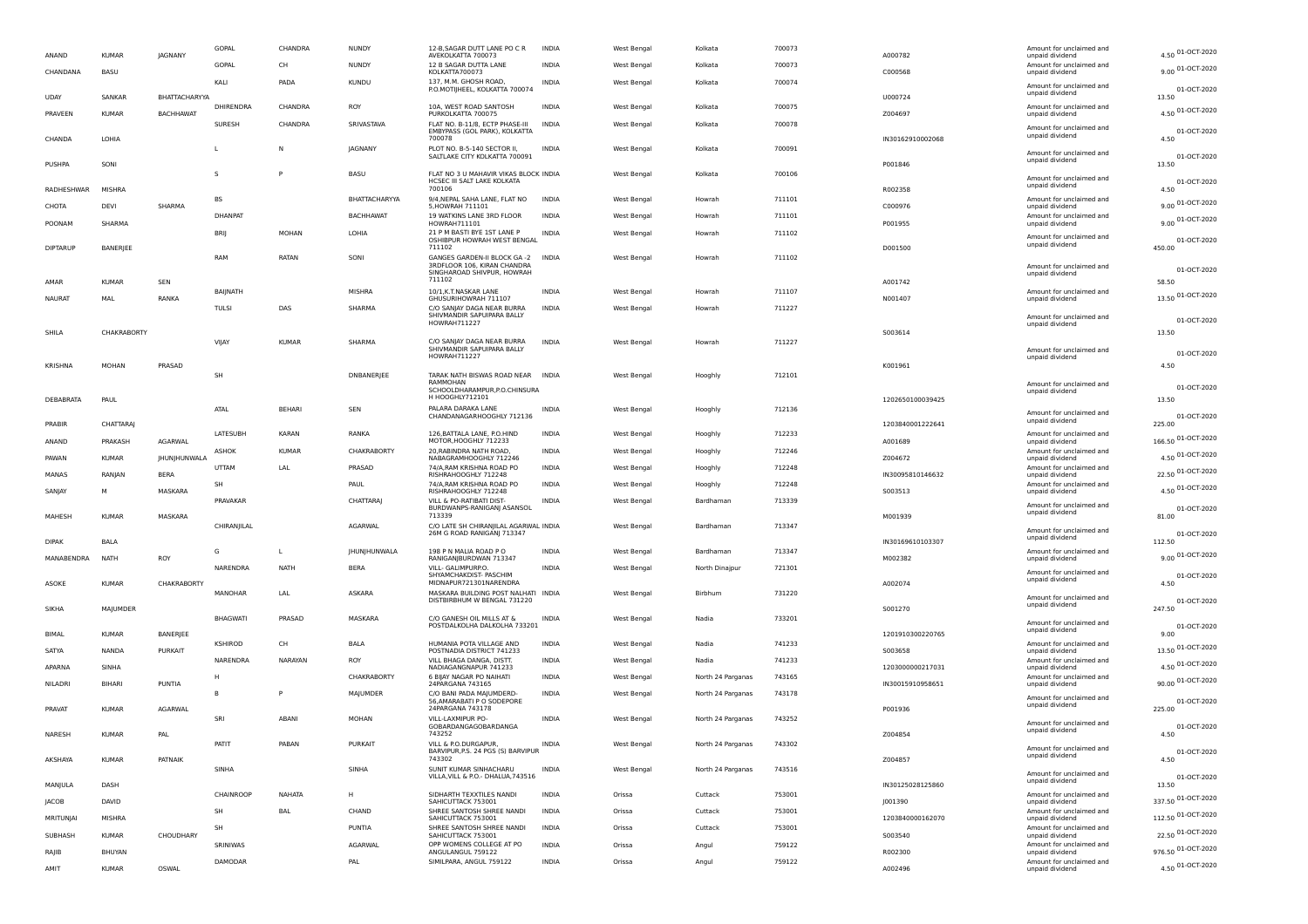| RAVI              | <b>KUMAR</b> | JAIN        | SATYANANDA      |                 | PATNAIK       | SIMILIPARA ANGUL 759122                                                               | <b>INDIA</b> | Orissa             | Angul                      | 759122 | IN30051314362402 | Amount for unclaimed and<br>unpaid dividend | 13.50 01-OCT-2020        |
|-------------------|--------------|-------------|-----------------|-----------------|---------------|---------------------------------------------------------------------------------------|--------------|--------------------|----------------------------|--------|------------------|---------------------------------------------|--------------------------|
|                   |              |             | SUDHANSU        | SEKHAR          | DASH          | OTR NO B/410 SECTOR 2B<br>AT/PONALCONAGAR DIST ANGUL                                  | <b>INDIA</b> | Orissa             | Angul                      | 759145 |                  | Amount for unclaimed and                    | 01-OCT-2020              |
| <b>KANCHAN</b>    | SARITA       |             |                 |                 | DAVID         | 759145                                                                                |              |                    |                            |        | 1204470006405321 | unpaid dividend                             | 40.50                    |
| DEOKI             | <b>NADAN</b> | KEJRIWAL    | <b>SH</b>       |                 |               | B-543, SECTOR 2B NELCO NAGAR INDIA<br>ANGUL759145                                     |              | Orissa             | Angul                      | 759145 | D000482          | Amount for unclaimed and<br>unpaid dividend | 81.00 01-OCT-2020        |
| AJIT              | <b>KUMAR</b> | SINGH       | BAIKUNTH        |                 | <b>MISHRA</b> | C-12 SECTOR-4 ROURKELA 769002 INDIA                                                   |              | Orissa             | Sundargarh<br>(Sundergarh) | 769002 | 1204470003035331 | Amount for unclaimed and<br>unpaid dividend | 45.00 01-OCT-2020        |
|                   |              |             | SYAMLAL         |                 | CHOUDHARY     | C/O CHOUDHARY DOMESTIC<br>APPLINCESP.LTD. 215/216,OLD                                 | <b>INDIA</b> | <b>West Bengal</b> | Kolkata                    | 700001 |                  |                                             |                          |
|                   |              |             |                 |                 |               | CHINA BAZARSTREET, 2ND<br>FLOOR, ROOM NO 5, KOLKATTA                                  |              |                    |                            |        |                  | Amount for unclaimed and<br>unpaid dividend | 01-OCT-2020              |
| AIAY              | <b>KUMAR</b> | <b>JAIN</b> | <b>JADAB</b>    |                 | CHBHUYAN      | 770001                                                                                | <b>INDIA</b> | Assam              | Kamrup                     | 781004 | A002126          |                                             | 18.00                    |
| <b>DROPATI</b>    | DEVI         | AGARWAI     |                 |                 |               | MICRODIAGNOSTIC, DR.B.BARUA<br>ROAD, GUAHATI 781007                                   |              |                    |                            |        | IN30039410231600 | Amount for unclaimed and<br>unpaid dividend | 01-OCT-2020<br>450.00    |
|                   |              |             | HAMMAN          |                 | OSWAL         | OSWAL RICE MILL,                                                                      | INDIA        | Assam              | Sibsagar                   | 785686 |                  | Amount for unclaimed and                    |                          |
| <b>NAVIN</b>      | KUMAR        | SANGAI      |                 |                 |               | P.O.SIMALUGURI, DISTT. SIBSAGAR,<br>ASSAM 785686                                      |              |                    |                            |        | N001530          | unpaid dividend                             | 01-OCT-2020<br>13.50     |
| SHARDA            | KHERA        |             | SURAI           | SENKUMAR        | <b>IAIN</b>   | MAHAJAN TOLI NO 2 ARA BIHAR<br>802301                                                 | <b>INDIA</b> | Bihar              | Araria                     | 802301 | S003964          | Amount for unclaimed and<br>unpaid dividend | 18.00 01-OCT-2020        |
|                   |              |             | <b>SH</b>       |                 | SARITA        | NAWAL KISHORE PRASADW/O<br>KUMAR ASHWAINI KASHITAKIYA                                 | <b>INDIA</b> | Uttarakhand        | Almora                     | 263601 |                  | Amount for unclaimed and                    |                          |
| <b>BISHWANATH</b> | PRASAD       | SINGH       |                 |                 |               | RANCHI RD BIHNALANDA803101                                                            |              |                    |                            |        | IN30226913690353 | unpaid dividend                             | 01-OCT-2020<br>225.00    |
|                   |              | SANWARIA    | $\mathbb{R}$    | R.              | KEJRIWAL      | BHAGALPUR DIESELS CENTRAL<br>JAILROAD BHAGALPUR 812001                                | <b>INDIA</b> | Bihar              | Bhagalpur                  | 802301 | 1203460000145287 | Amount for unclaimed and                    | 31.50 01-OCT-2020        |
| VINAY             | <b>KUMAR</b> |             | <b>KUMAR</b>    |                 | SINGH         | BHAGALPUR DIESELS CENTRAL                                                             | <b>INDIA</b> | Bihar              | Bhagalpur                  | 802301 |                  | unpaid dividend<br>Amount for unclaimed and | 4.50 01-OCT-2020         |
| SANJAY            | AGARWAI      |             | RAI             | <b>KUMAR</b>    | <b>IAIN</b>   | IAILROAD BHAGALPUR 812001<br>C/O VIVEK TRADERS  HUMRI                                 | INDIA        | Iharkhand          | Koderma                    | 825409 | S003825          | unpaid dividend<br>Amount for unclaimed and |                          |
| PRAKASH           | THACKER      |             | DEVI            |                 | AGARWAL       | TELAIYAKODARMA 825409<br>VIKASH ENTERPRISESNAYA                                       | <b>INDIA</b> | Iharkhand          | Deoghar                    | 826001 | Z004702          | unpaid dividend<br>Amount for unclaimed and | 4.50 01-OCT-2020         |
| PRAMILA           | IAIN         |             | OM              | PRAKASH         | SANGAL        | BAZAR826001<br>C/O DINESH KUMAR AGARWAL G-                                            | <b>INDIA</b> | Iharkhand          |                            | 826001 | P002044          | unpaid dividend                             | 4.50 01-OCT-2020         |
|                   |              |             |                 |                 |               | 14GOMTI APARTMENT SHANTI<br>BHAWANCOMPLEX BANK MORE                                   |              |                    | Deoghar                    |        |                  | Amount for unclaimed and                    |                          |
|                   |              |             |                 |                 |               | DHANBADJHARKHAND 826001                                                               |              |                    |                            |        |                  | unpaid dividend                             | 01-OCT-2020              |
| PUNAM             | GAGRANI      |             | A               | P               | KHERA         | C/O M/S BHARTI KATRAS ROAD<br>DHANBAD826001                                           | INDIA        | Jharkhand          | Deoghar                    | 826001 | IN30039410067012 | Amount for unclaimed and                    | 4.50                     |
| RAM               | MURTI        | SINHA       | RAM             | KATHIN          | SINGH         | 2010 SECTOR 6/A B S CITY PO                                                           | <b>INDIA</b> | Jharkhand          | Deoghar                    | 827006 | IN30125028526532 | unpaid dividend                             | 247.50 01-OCT-2020       |
|                   |              |             |                 |                 |               | SECTOR6 DIST BOKARO BOKARO<br>IHARKHANDINDIA 827006                                   |              |                    |                            |        |                  | Amount for unclaimed and<br>unpaid dividend | 01-OCT-2020              |
| MANJIT            | <b>KAUR</b>  | JHAMB       |                 |                 |               | VINAY KUMAR SANWARIARAJ                                                               |              |                    |                            |        | M001912          |                                             | 4.50                     |
|                   |              |             | KUMAR           |                 | SANWARIA      | HOSPITAL ROAD JHARIA<br>DHANBAD828111                                                 | <b>INDIA</b> | Iharkhand          | Deoghar                    | 828111 |                  | Amount for unclaimed and<br>unpaid dividend | 01-OCT-2020              |
| <b>NANDINI</b>    | <b>VERMA</b> |             | SHYAM           | SUNDER          | AGARWAL       | SHYAM CLOTH STORE NEW                                                                 | <b>INDIA</b> | Jharkhand          | Deoghar                    | 828111 | IN30051312913925 | Amount for unclaimed and                    | 139.50                   |
| RATANLAL          | SARAWGI      |             |                 |                 |               | MARKET, MAINROAD JHARIA<br>DHANBAD 828111                                             |              |                    |                            |        | R002463          | unpaid dividend                             | 01-OCT-2020<br>4.50      |
|                   |              |             | MADHAVII        |                 | THACKER       | ALUMINIUM CHOP KAPRA PATHI<br>POJHARIA DHANBAD 828111                                 | <b>INDIA</b> | Iharkhand          | Deoghar                    | 828111 |                  | Amount for unclaimed and                    | 01-OCT-2020              |
| <b>SACHIDA</b>    | <b>NAND</b>  | MISHRA      |                 |                 |               |                                                                                       |              |                    |                            |        | 1301930000557964 | unpaid dividend                             | 45.00                    |
|                   |              |             | A               | $\mathbf{I}$    | <b>IAIN</b>   | C/O A L JAIN RANI BAZAR, P<br>OKATRASGARH DHANBAD 828113                              | <b>INDIA</b> | Iharkhand          | Deoghar                    | 828113 |                  | Amount for unclaimed and<br>unpaid dividend | 01-OCT-2020              |
| <b>USHABEN</b>    | C            | JOSHI       | GAGRANI         |                 | GAGRANI       | W/O DEVENDRA KUMAR GAGRANI INDIA                                                      |              | Iharkhand          | Deoghar                    | 828119 | 0005928          |                                             | 342.00                   |
|                   |              |             |                 |                 |               | C/O HD AJMERA & CO PO<br>PATHERDIH DISTTDHANBAD<br>JHARKHAND 828119                   |              |                    |                            |        |                  | Amount for unclaimed and<br>unpaid dividend | 01-OCT-2020              |
| <b>BBPRASAD</b>   |              |             |                 |                 |               |                                                                                       |              |                    |                            |        | B001781          |                                             | 1.800.00                 |
|                   |              |             | LATE            | RAMAUTAR        | PDSINHA       | SUKHI BHAWAN KHARANGAJHAR<br>TFI COWORKS IAMSHEDPUR                                   | INDIA        | Jharkhand          | Pashchim Singhbhum         | 831004 |                  | Amount for unclaimed and                    |                          |
|                   |              | SHAH        |                 |                 |               | IAMSHEDPUR 831004                                                                     |              |                    |                            |        | N000031          | unpaid dividend                             | 01-OCT-2020<br>3,528.00  |
|                   |              |             | GURBACHAN       | SINGH           | <b>IHAMB</b>  | KISHAN SINGH COLONY STATION                                                           | <b>INDIA</b> | Iharkhand          | Pashchim Singhbhum         | 834001 |                  | Amount for unclaimed and                    | 5,877.00 01-OCT-2020     |
| SUBHASHINI        | ABROL        |             | <b>SH</b>       |                 | <b>VFRMA</b>  | ROADRANCHI 834001<br>KISHAN SINGH COLONY STATION                                      | <b>INDIA</b> | Iharkhand          | Pashchim Singhbhum         | 834001 | S000106          | unpaid dividend<br>Amount for unclaimed and |                          |
| <b>UMATUS</b>     | SUBHAN       |             | <b>SH</b>       | <b>BAIINATH</b> | SARAWGI       | ROADRANCHI 834001<br>SHUKUL ROAD PURANI                                               | <b>INDIA</b> | Bihar              | Muzaffarpur                | 842001 | U000011          | unpaid dividend<br>Amount for unclaimed and | 1,867.50 01-OCT-2020     |
| RAM               | LAL          | SEHRA       | SRI             | $\mathbb{R}$    | NMISHRA       | BAZARMUZAFFARPUR 842001<br>C/O SRI B.N.MISHRA TATMA                                   | <b>INDIA</b> | Bihar              | Purnia                     | 854301 | R000050          | unpaid dividend                             | 3,528.00 01-OCT-2020     |
| <b>LACHMAN</b>    | DASS         |             |                 |                 |               | TOLISUDIN CHOWCK, PURNIA<br>854301                                                    |              |                    |                            |        | L000771          | Amount for unclaimed and<br>unpaid dividend | 01-OCT-2020<br>2.025.00  |
|                   |              |             | C)              |                 | <b>IOSHI</b>  | B 6 CHANDRADARSHAN APTS JAY                                                           | <b>INDIA</b> | Gujarat            | Ahmedabad                  | 380001 |                  | Amount for unclaimed and                    |                          |
| LACHMAN           | DASS         |             |                 |                 |               | AMBENAGAR THALTEJ AHMEDABAD<br>999999                                                 |              |                    |                            |        | L000772          | unpaid dividend                             | 01-OCT-2020<br>2,025.00  |
|                   |              |             | SN              |                 | PRASAD        | VI/1, I.T.& CEX.COLONY<br>SHAHPURABHARAT NAGAR BHOPAL                                 | <b>INDIA</b> | Madhya Pradesh     | Bhopal                     | 462001 |                  | Amount for unclaimed and<br>unpaid dividend | 01-OCT-2020              |
| MASTAN            | CHAND        |             | CYCLE           |                 | DEALER        |                                                                                       | <b>INDIA</b> | Gujarat            | Vadodara                   | 390001 | M000028          |                                             | 3,442.50                 |
| MOTIL AL          |              |             |                 |                 |               | C/O M/S SHAH PARIKH & CO<br>NEARTOWER RAIPURA ROAD<br><b>BARODA</b>                   |              |                    |                            |        | M000041          | Amount for unclaimed and<br>unpaid dividend | 01-OCT-2020<br>17,820.00 |
| PARRATI           | DFVI         |             | M               | G               | ABROL         | C-II-15, MOTI BAGH NEW DELHI                                                          | <b>INDIA</b> | Delhi              | South Delhi                | 110017 | P000004          | Amount for unclaimed and<br>unpaid dividend | 3,528.00 01-OCT-2020     |
| RAGHU             | <b>NATH</b>  |             | <b>MASOODUR</b> |                 | REHMAN        | P O DHOLNA ETAH                                                                       | <b>INDIA</b> | Delhi              | New Delhi                  | 110017 |                  | Amount for unclaimed and                    | 3,055.50 01-OCT-2020     |
|                   |              | PARSHAD     | RAM             | LAL             | SEHRA         | C/O PROP M/S SEHRA                                                                    | <b>INDIA</b> | Delhi              | New Delhi                  | 110005 | R000013          | unpaid dividend                             |                          |
|                   |              |             |                 |                 |               | BROTHERSMULTANI DHANDA OPP<br>MODERN MACHINELTD PAHAR GANJ<br><b>NEW DELHI 110005</b> |              |                    |                            |        |                  | Amount for unclaimed and<br>unpaid dividend | 01-OCT-2020              |
| <b>GURBHAKSH</b>  | SINGH        |             |                 |                 |               |                                                                                       |              |                    |                            |        | G000019          |                                             | 2,371.50                 |
| <b>INDER</b>      | SAIN         | SALUJA      | <b>SH</b>       | LEKH            | RAJ           | 382, NEW LAJPATRAI MARKET,<br>DELHI110006                                             | <b>INDIA</b> | Delhi              | New Delhi                  | 110006 | 1000002          | Amount for unclaimed and<br>unpaid dividend | 2,934.00 01-OCT-2020     |
| KAMI A            | DFVI         |             | SH              | LEKH            | RAJ           | 382, NEW LAJPATRAI MARKET,<br>DELHI110006                                             | <b>INDIA</b> | Delhi              | New Delhi                  | 110006 | K001359          | Amount for unclaimed and<br>unpaid dividend | 2,286.00 01-OCT-2020     |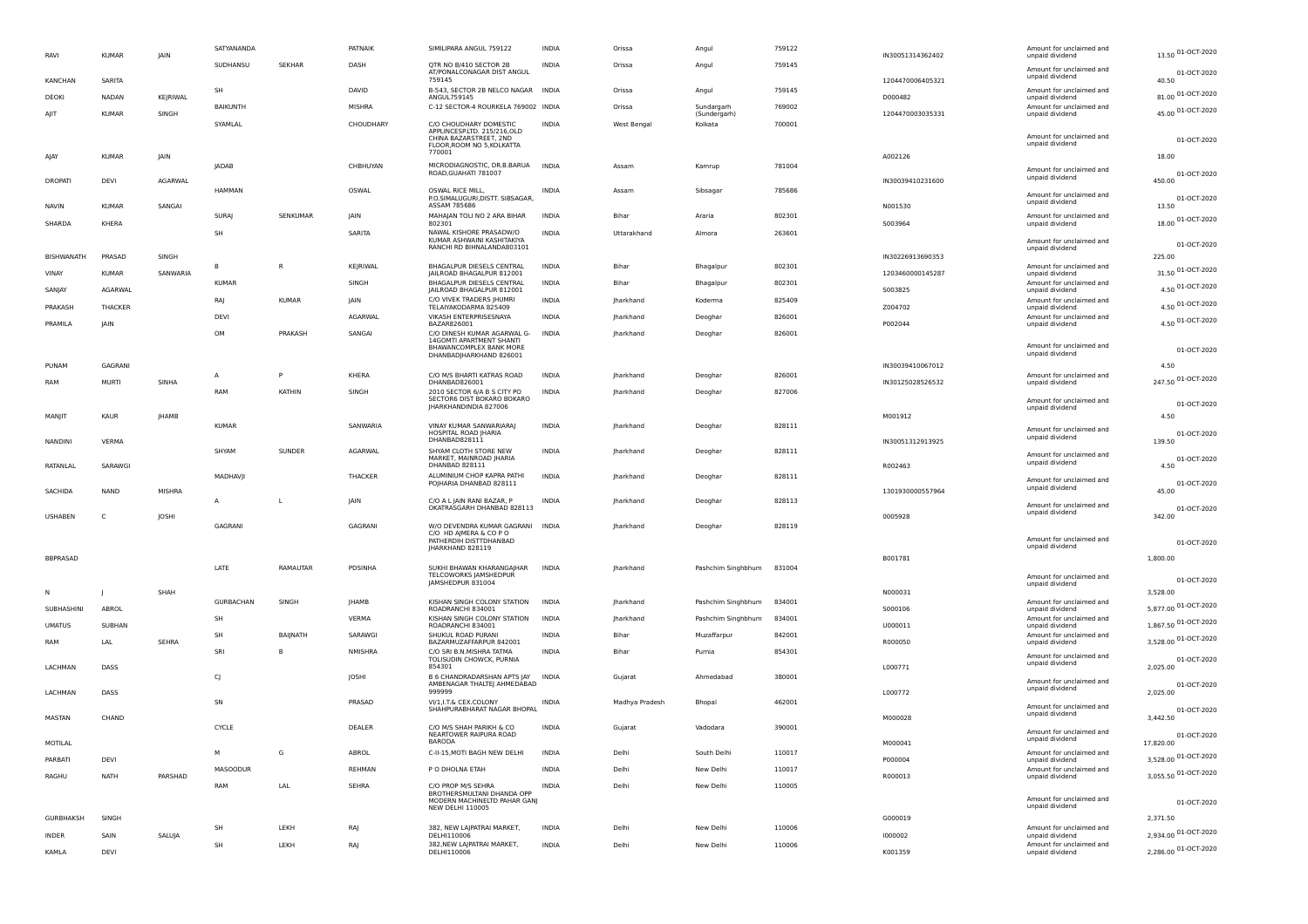|         |                  |                  |                   | SADHU                  |                | RAM            | C/O BALDEV RAJ RAMESH PAL<br>1088/5KAUSHIK MARKET KUCHA<br>NATWANCHANDINI CHOWK DELHI                       | INDIA        | Delhi                | New Delhi    | 110006 |                  | Amount for unclaimed and<br>unpaid dividend | 01-OCT-2020                         |
|---------|------------------|------------------|-------------------|------------------------|----------------|----------------|-------------------------------------------------------------------------------------------------------------|--------------|----------------------|--------------|--------|------------------|---------------------------------------------|-------------------------------------|
|         | <b>KAURA</b>     | LAL              |                   |                        |                |                | 110006                                                                                                      |              |                      |              |        | K000036          |                                             | 4,117.50                            |
|         |                  | C                | SHARMA            | <b>UTTAM</b>           |                | CHAND          | C/O M/S UTTAM CHAND & CO<br>KATRAISHWAR BHAWAN DELHI<br>110006                                              | <b>INDIA</b> | Delhi                | New Delhi    | 110006 | N000985          | Amount for unclaimed and<br>unpaid dividend | 01-OCT-2020<br>4,522.50             |
|         |                  |                  |                   | KUNDAN                 |                | LAL            | 105, JAIPURIA BUILDING<br>KOLHAPURROAD SUBZI MANDI<br>DELHI 110006                                          | INDIA        | Delhi                | New Delhi    | 110006 | R000004          | Amount for unclaimed and<br>unpaid dividend | 01-OCT-2020<br>9,481.50             |
|         |                  | -B               | NARAIN            | SH                     |                | PARSHAD        | PROP M/S E S PEARLEY LAL                                                                                    | INDIA        | Delhi                | New Delhi    | 110006 |                  | Amount for unclaimed and                    |                                     |
|         | RAJIV            | <b>KUMAR</b>     | CHHABRA           |                        |                |                | KASHMIRIGATE DELHI 110006                                                                                   |              |                      |              |        | R002298          | unpaid dividend                             | 4,500.00 01-OCT-2020                |
| $\circ$ |                  |                  | DHUPER            | JAGAT                  |                | SINGH          | 221 DR MUKHERJI NAGAR DELHI<br>110009                                                                       | <b>INDIA</b> | Delhi                | New Delhi    | 110009 | 0000001          | Amount for unclaimed and<br>unpaid dividend | 2,380.50 01-OCT-2020                |
|         | SHAM             | DASS             | ARORA             | GODARMAL               |                | CYCLE          | I - 147, KIRTI NAGAR, NEW<br>DELHI110015                                                                    | <b>INDIA</b> | Delhi                | New Delhi    | 110015 | S000058          | Amount for unclaimed and<br>unpaid dividend | 2,700.00 01-OCT-2020                |
|         |                  |                  |                   | SRIRAM                 |                | <b>KAPUR</b>   | 90/36 MALVIYA NAGAR NEW                                                                                     | <b>INDIA</b> | Delhi                | New Delhi    | 110017 |                  | Amount for unclaimed and                    |                                     |
|         | SIRI             | RAM              |                   | SOHAN                  |                | LAL            | DELHI110017<br>C/O M/S KRISHAN CYCLE<br>MART3531, QUTAB ROAD DELHI                                          | <b>INDIA</b> | Delhi                | New Delhi    | 110030 | S000091          | unpaid dividend<br>Amount for unclaimed and | 4,765.50 01-OCT-2020<br>01-OCT-2020 |
|         | TARLOCHAN        | SINGH            |                   | SH                     |                | SHARMA         | 110030<br>C/O MRS. S.P. PUNJ, B-20,<br>GREATERKAILASH - 1, NEW DELHI                                        | <b>INDIA</b> | Delhi                | New Delhi    | 110048 | T000006          | unpaid dividend<br>Amount for unclaimed and | 5,877.00                            |
|         | SUMANT           | KHANNA           |                   |                        |                |                | 110048                                                                                                      |              |                      |              |        | 5000152          | unpaid dividend                             | 01-OCT-2020<br>2,137.50             |
|         |                  |                  |                   | PADIT                  | <b>MATHURA</b> | DASS           | C/O R B NARAIN DASS DROPTI<br>DEVITRUST C/0 MRS MAYA RANI<br>PUNJB-20, GREATER KAILASH I NEW<br>DELHI110048 | <b>INDIA</b> | Delhi                | New Delhi    | 110048 |                  | Amount for unclaimed and<br>unpaid dividend | 01-OCT-2020                         |
|         | <b>JAGDISH</b>   | KAUR             | <b>BHINDER</b>    | <b>HB</b>              |                | LAL            | B-99, GREATER KAILASH-I NEW                                                                                 | <b>INDIA</b> | Delhi                | New Delhi    | 110048 | J001551          | Amount for unclaimed and                    | 2,700.00                            |
|         | ARVIND           | MEHRA            |                   |                        |                |                | DELHI110048                                                                                                 |              |                      |              |        | Z006198          | unpaid dividend                             | 1,575.00 01-OCT-2020                |
|         | MAHARANI         | PRENEET          | KAUR              | GANESH                 | DAS            | DHUPER         | F-40, MOTI NAGAR NEW DELHI<br>110055                                                                        | INDIA        | Delhi                | New Delhi    | 110055 | P000254          | Amount for unclaimed and<br>unpaid dividend | 2,529.00 01-OCT-2020                |
|         |                  |                  |                   | KISHAN                 |                | CHAND          | C/OM/S DASS & CO REGD<br>CYCLEDEALAR 40-A, CYCLE MARKET<br>PHASE IJHANDEWALAN NEW DELHI                     | INDIA        | Delhi                | New Delhi    | 110055 |                  | Amount for unclaimed and                    |                                     |
|         |                  |                  |                   |                        |                |                | 110055                                                                                                      |              |                      |              |        |                  | unpaid dividend                             | 01-OCT-2020                         |
|         | DES              | RAJ              |                   |                        |                |                |                                                                                                             |              |                      |              |        | D000007          |                                             | 1,849.50                            |
|         |                  |                  |                   | <b>CYCLE</b>           |                | DEALER         | PROP M/S S R & SONS 73 A & B D D INDIA<br>ACYCLE MARKET  HANDEWALAN                                         |              | Delhi                | New Delhi    | 110055 |                  | Amount for unclaimed and                    | 01-OCT-2020                         |
|         | <b>NAVRANG</b>   | RAI              | JAIN              |                        |                |                | EXTN NEWDELHI 110055                                                                                        |              |                      |              |        | N000251          | unpaid dividend                             | 2,529.00                            |
|         |                  |                  |                   | <b>CYCLE</b>           |                | DLR            | 65, A&B D D A PHASE I                                                                                       | <b>INDIA</b> | Delhi                | New Delhi    | 110055 |                  | Amount for unclaimed and                    |                                     |
|         | <b>BALKRISHN</b> | SOM              | <b>NATH</b>       |                        |                |                | <b>IHANDEWALANEXTN CYCLE MARKET</b><br><b>NEW DELHI 110055</b>                                              |              |                      |              |        | B000006          | unpaid dividend                             | 01-OCT-2020<br>2,700.00             |
|         |                  |                  |                   |                        | κ              | KHANNA         | 63 PASCHMI MARG VASANT VIHAR INDIA                                                                          |              | Delhi                | New Delhi    | 110057 |                  | Amount for unclaimed and                    | 2,614.50 01-OCT-2020                |
|         | PUSHPA           | RANI             | SAH               | GURSHARAN              | SINGH          | <b>BHINDER</b> | NEWDELHI 110057<br>2868/20, ST.NO.3, RAM TIRTH                                                              | <b>INDIA</b> | Punjab               | Amritsar     | 143001 | P000046          | unpaid dividend<br>Amount for unclaimed and |                                     |
|         | PUSHPA           | LATA             |                   |                        |                |                | ROADAMRITSAR 143001                                                                                         |              |                      |              |        | P000042          | unpaid dividend                             | 1,827.00 01-OCT-2020                |
|         | LOVEE            | <b>AGNIHOTRI</b> |                   | SURENDRA               | <b>MOHAN</b>   | MEHRA          | 74 KATRA JAIMAL SINGH<br>AMRITSAR143001                                                                     | <b>INDIA</b> | Punjab               | Amritsar     | 143001 | L000758          | Amount for unclaimed and<br>unpaid dividend | 3,123.00 01-OCT-2020                |
|         |                  |                  |                   | MAHARAJA               | AMARINDER      | SINGH          | MOTI BAGH PALACE PATIALA                                                                                    | INDIA        | Punjab               | Patiala      | 147001 |                  | Amount for unclaimed and                    | 4,725.00 01-OCT-2020                |
|         | NATVERLAL        | DHIRAJLAL        | DHRU              | MALOOK                 |                | CHAND          | 147001<br>C/O M/S SETIA CYCLE &                                                                             | INDIA        | Punjab               | Firozpur     | 152116 | N000015          | unpaid dividend                             |                                     |
|         | PEDDIBHOTLA      | SUBBARAYA        | SHARMA            |                        |                |                | AUTOAGENCIES 6 CIRCULAR ROAD<br>ABOHAR152116                                                                |              |                      |              |        | P000011          | Amount for unclaimed and<br>unpaid dividend | 01-OCT-2020<br>4,117.50             |
|         |                  |                  |                   | SH                     |                | JAIN           | RANJIT SINGH JAIN BUNAVRANG                                                                                 | <b>INDIA</b> | Uttar Pradesh        | Aligarh      | 202001 |                  |                                             |                                     |
|         | <b>TERITEX</b>   | KNITTING         | <b>INDUSTRIES</b> |                        |                |                | BHAWAN ACHAL TANK<br>ALIGARH202001                                                                          |              |                      |              |        | CY00182          | Amount for unclaimed and<br>unpaid dividend | 01-OCT-2020<br>2,700.00             |
|         |                  |                  |                   | SOM                    |                | <b>NATH</b>    | M/S PRAKASH CYCLE INDUSTRIES INDIA                                                                          |              | Uttar Pradesh        | Kanpur Dehat | 208001 |                  | Amount for unclaimed and                    |                                     |
|         | MURTAZA          |                  | <b>DIWAN</b>      |                        |                |                | 65FAZAL GANJ KANPUR 208001                                                                                  |              |                      |              |        | IN30088813118173 | unpaid dividend                             | 01-OCT-2020<br>4,050.00             |
|         |                  |                  |                   | <b>RP</b>              | P              | RANJAN         | SHAMARAM DURGA KUND PO B H INDIA                                                                            |              | <b>Uttar Pradesh</b> | Varanasi     | 221005 |                  | Amount for unclaimed and                    |                                     |
|         | <b>MS</b>        | UNIT             | <b>TRUST</b>      | LATE                   | OM             | PARKASH        | UVARANASI 221005<br>ARVIND PURI, DURGABARI                                                                  | <b>INDIA</b> | Uttar Pradesh        | Meerut       | 250001 | CY00012          | unpaid dividend<br>Amount for unclaimed and | 4,216.50 01-OCT-2020                |
|         | DEVIPRASAD       | PURSHOTAM        | DAS               |                        |                |                | MEERUT250001                                                                                                |              |                      |              |        | D000892          | unpaid dividend                             | 2,196.00 01-OCT-2020                |
|         |                  |                  |                   | <b>DD</b>              |                | SHARMA         | C/O AVNINDER INC. CO. 141<br>SHRIGOPAL NAGAR GOPALPURA                                                      | <b>INDIA</b> | Rajasthan            | Jaipur       | 302019 |                  | Amount for unclaimed and                    |                                     |
|         |                  |                  |                   |                        |                |                | BYE-PASSJAIPUR 302019                                                                                       |              |                      |              |        |                  | unpaid dividend                             | 01-OCT-2020                         |
|         | RAMA             |                  | <b>AGNIHOTRI</b>  | DHIRA                  |                | LAL            | C/O M/S DHIRAJ MAGANLAL DHRU INDIA                                                                          |              | Gujarat              | Surat        | 395003 | R002483          |                                             | 3,123.00                            |
|         |                  |                  |                   |                        |                |                | CYCLEDEALER BHAGA TALAO ROAD<br>SURAT395003                                                                 |              |                      |              |        |                  | Amount for unclaimed and<br>unpaid dividend | 01-OCT-2020                         |
|         | KISHINDAS        | HINDUJA          |                   | KRISHNA                |                | SHASTRY        | C/O M/S PEOPLES CYCLE                                                                                       | INDIA        | Gujarat              | Surat        | 395003 | K002236          |                                             | 1,575.00                            |
|         |                  |                  |                   |                        |                |                | MARTBHAGATALAO SURAT 395003                                                                                 |              |                      |              |        |                  | Amount for unclaimed and<br>unpaid dividend | 01-OCT-2020                         |
|         | <b>TARUNA</b>    | HINDUJA          |                   | COMPANY                |                | COMPANY        | 43, NEW SILK BAZAR,                                                                                         | <b>INDIA</b> | Maharashtra          | Mumbai City  | 400002 | T000763          | Amount for unclaimed and                    | 2,925.00                            |
|         | KALIM            | AHMED            | KHAN              |                        |                |                | KALBADEVIMUMBAI 400002                                                                                      |              |                      |              |        | K002208          | unpaid dividend                             | 2,250.00 01-OCT-2020                |
|         |                  |                  |                   | SH                     |                | DIWAN          | 75 MOHD ALI ROAD PATHARIA<br>PALACE4TH FLOOR MUMBAI                                                         | INDIA        | Maharashtra          | Mumbai City  | 400003 |                  | Amount for unclaimed and                    | 01-OCT-2020                         |
|         | <b>NIZAR</b>     | SHAMSUDDIN       | KASAM             |                        |                |                | 400003                                                                                                      |              |                      |              |        | N000259          | unpaid dividend                             | 2,835.00                            |
|         |                  |                  |                   | COMPANY                |                | COMPANY        | 41, MERCHANT CHAMBERS,<br>SIRVITHALDAS THACKERSEY MARG,                                                     | INDIA        | Maharashtra          | Mumbai City  | 400020 |                  | Amount for unclaimed and                    | 01-OCT-2020                         |
|         | <b>JANKI</b>     | DEVI             | MAJID             |                        |                |                | NEWMARINE LINES, MUMBAI<br>400020                                                                           |              |                      |              |        | J000015          | unpaid dividend                             | 5,886.00                            |
|         |                  |                  |                   | PURSHOTAMDAS DWARKADAS |                | PODAR          | PODAR HOUSE 20/6 3RD FLOOR                                                                                  | <b>INDIA</b> | Maharashtra          | Mumbai City  | 400031 |                  |                                             |                                     |
|         | KASHI            | NATH             | NAVRATI           |                        |                |                | RAFIAHMAD KIDWALI ROAD<br>WADALA MUMBAI400031                                                               |              |                      |              |        | K000032          | Amount for unclaimed and<br>unpaid dividend | 01-OCT-2020<br>1,759.50             |
|         |                  |                  |                   | DD                     |                | SHARMA         | 21 RASHMI D MONTE PARK ROAD INDIA                                                                           |              | Maharashtra          | Mumbai City  | 400053 |                  | Amount for unclaimed and                    |                                     |
|         | ASHA             | DEVI             | PHALKE            |                        |                |                | BANDRA(W) MUMBAI 400053                                                                                     |              |                      |              |        | A000026          | unpaid dividend                             | 01-OCT-2020<br>1,687.50             |
|         |                  |                  |                   | <b>MATHRADAS</b>       |                | HINDUJA        | C-14, JOSHI APARTMENTS                                                                                      | INDIA        | Maharashtra          | Mumbai City  | 400058 |                  |                                             |                                     |
|         |                  |                  |                   |                        |                |                | LALLUBHAIPARAK ROAD, ANDHERI<br>(WEST) MUMBAI400058                                                         |              |                      |              |        |                  | Amount for unclaimed and<br>unpaid dividend | 01-OCT-2020                         |
|         | PAREMINDER       | SINGH            | MALHOTRA          |                        |                |                |                                                                                                             |              |                      |              |        | Z004372          |                                             | 94.50                               |
|         |                  |                  |                   | KISHINDAS              |                | HINDUJA        | C-14, JOSHI APARTMENTS,<br>LALLUBHAIPARK ROAD, ANDHERI                                                      | INDIA        | Maharashtra          | Mumbai City  | 400058 |                  | Amount for unclaimed and                    |                                     |
|         | RAM              | <b>DITTA</b>     | KALRA             |                        |                |                | (WEST), MUMBAI400058                                                                                        |              |                      |              |        | 1207080000006281 | unpaid dividend                             | 01-OCT-2020<br>22.50                |
|         |                  |                  |                   |                        |                |                |                                                                                                             |              |                      |              |        |                  |                                             |                                     |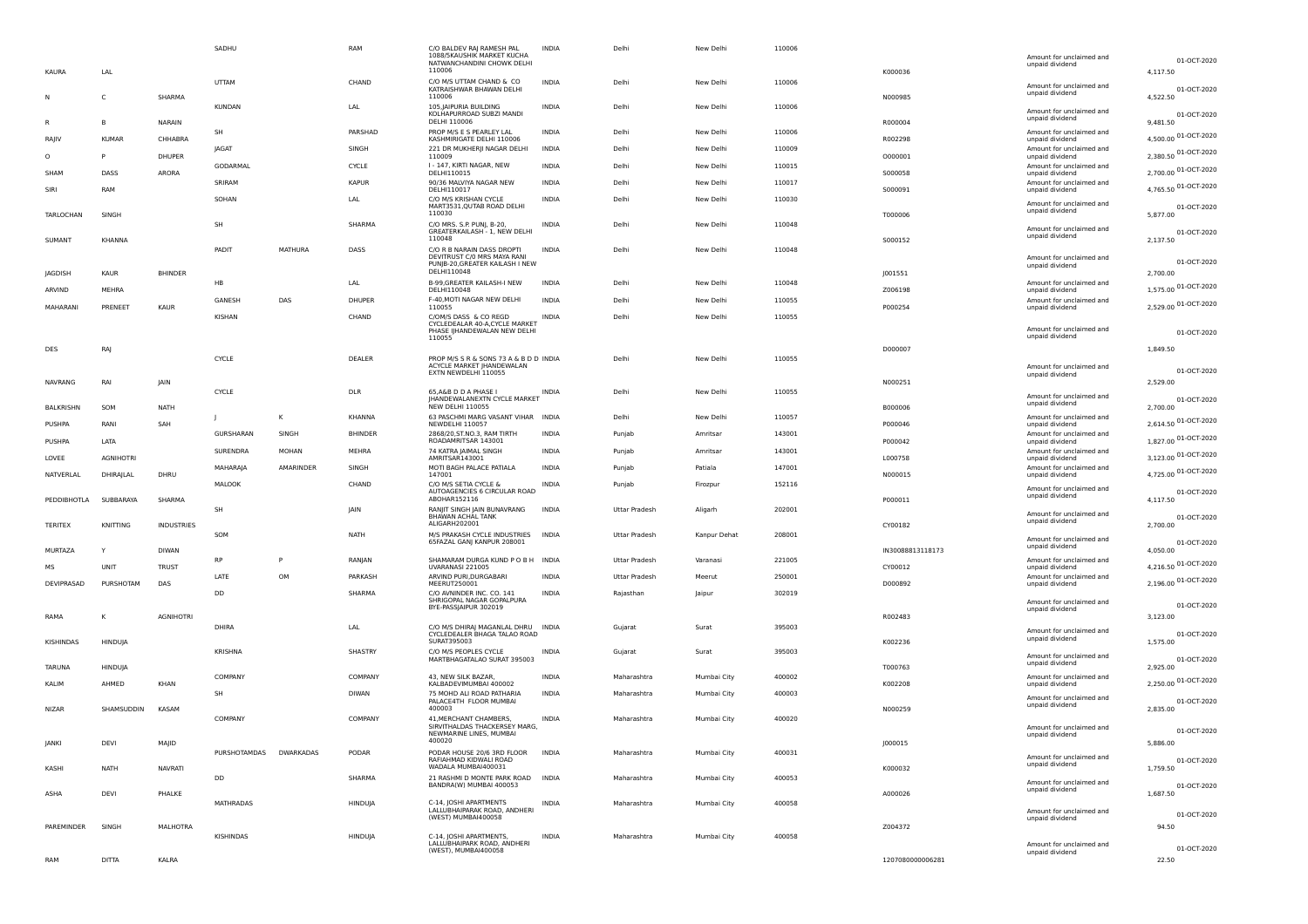| CHANDRA          | BALA             | <b>TOMER</b>    | <b>NOOR</b> |              | MOHAMMED  | 22, PUSHPA PARK, MALAD,<br>MUMBAI400097                                       | INDIA           | Maharashtra      | Mumbai City | 400097 |        | 1201770100512371 | Amount for unclaimed and<br>unpaid dividend    | 90.00 01-OCT-2020                |
|------------------|------------------|-----------------|-------------|--------------|-----------|-------------------------------------------------------------------------------|-----------------|------------------|-------------|--------|--------|------------------|------------------------------------------------|----------------------------------|
|                  |                  |                 | s           |              | KASAM     | M/S KASAM ENTERPRISES 138.<br>STATIONROAD JAMBHLI NAKA<br><b>THANE 400601</b> | <b>INDIA</b>    | Maharashtra      | Thane       | 400601 |        |                  | Amount for unclaimed and<br>unpaid dividend    | 01-OCT-2020                      |
| SAVITRI          | DEVI             | VAISHNAV        | KAILASH     | NARAYAN      | SINGHAL   | PUNGAL PADA JODHPUR 342001                                                    | <b>INDIA</b>    | Rajasthan        | Jodhpur     | 342001 |        | S003824          | Amount for unclaimed and                       | 337.50<br>4.50 01-OCT-2020       |
| <b>BASANTI</b>   |                  | SINGHAL         | SH          |              | NANDWANI  | INSPECTOR C E HOUSE NO 328                                                    | <b>INDIA</b>    | Delhi            | New Delhi   | 110060 |        | 0005650          | unpaid dividend<br>Amount for unclaimed and    |                                  |
| FATEH            | CHAND            | NANDWANI        |             |              |           | NEWRAJINDER NAGAR NEW DELHI<br>110060                                         |                 |                  |             |        |        | F000002          | unpaid dividend                                | 01-OCT-2020<br>1.687.50          |
| VINA             | RAM              | LALL            | D           | $\mathsf{R}$ | LALL      | RAM NIVAS 40 FRIENDS COLONY<br>EASTMATHURA ROAD NEW DELHI<br>110065           | <b>INDIA</b>    | Delhi            | South Delhi | 110065 |        | V001023          | Amount for unclaimed and<br>unpaid dividend    | 01-OCT-2020<br>4,050.00          |
|                  |                  |                 | SHAUKAT     | ULLAH        | KHAN      | FLAT NO.318, SOUTH CITY<br>HEIGHTS, SOURTH CITY, OFF DELHI-                   | INDIA           | Haryana          | Gurgaon     | 122001 |        |                  | Amount for unclaimed and                       |                                  |
| RAFIQ            | JAHAN            | <b>BEGUM</b>    |             |              |           | JAIPURROAD, GURGAON 122001                                                    |                 |                  |             |        |        | R001808          | unpaid dividend                                | 01-OCT-2020<br>4,117.50          |
|                  |                  |                 | s           |              | RATRA     | A-32/5, D.L.F. QUTAB<br>ENCLAVE, PHASE - I, DISTT.<br>GURGAON GURGAON122002   | INDIA           | Haryana          | Gurgaon     | 122002 |        |                  | Amount for unclaimed and<br>unpaid dividend    | 01-OCT-2020                      |
| RAM              | PIARA            |                 | SHAMSHER    |              | SINGH     | RANDHIR LANE KARNAL 132001                                                    | INDIA           | Haryana          | Kamal       | 132001 |        | R000059          | Amount for unclaimed and                       | 3,825.00<br>1,728.00 01-OCT-2020 |
| TEJENDRA         | PAL              | MANN            | MADAN       | GOPAL        | MANN      | OPP THE SUPER TYRE G T ROAD                                                   | <b>INDIA</b>    | Haryana          | Kamal       | 132001 |        | T000251          | unpaid dividend<br>Amount for unclaimed and    | 2,353.50 01-OCT-2020             |
| YASHVIR<br>AARIN | SINGH<br>CHANDRA | MANN<br>MAHAJAN | NA          |              | NA        | KARNAL132001<br>274 POCKET - C, SARITAVIHAR-                                  | INDIA           | Delhi            |             |        | 110076 | Y000251<br>A0002 | unpaid dividend<br>Amount for matured deposits | 336000.00 24-OCT-2022            |
| AARIN            | CHANDRA          | MAHAJAN         | NA          |              | <b>NA</b> | 110076<br>274 POCKET - C, SARITAVIHAR-                                        | INDIA           | Delhi            |             |        | 110076 | A0002            | Interest on matured deposits                   | 40743.00 24-OCT-2022             |
| AARIN            | CHANDRA          | MAHAJAN         | <b>NA</b>   |              | <b>NA</b> | 110076<br>274 POCKET - C, SARITAVIHAR-                                        | <b>INDIA</b>    | Delh             |             |        | 110076 | A0002            | Amount for matured deposits                    | 200000.00 20-FEB-2023            |
| AARIN            | CHANDRA          | MAHAJAN         | NA          |              | <b>NA</b> | 110076<br>274 POCKET - C, SARITAVIHAR-                                        | <b>INDIA</b>    | Delh             |             |        | 110076 | A0002            | Interest on matured deposits                   | 24252.00 20-FEB-2023             |
| ANSHITA          |                  | MAHAJAN         | NA          |              | NA        | 110076<br>274 POCKET - C, SARITA VIHAR-<br>110076                             | INDIA           | Delhi            |             |        | 110076 | A0003            | Amount for matured deposits                    | 224000.00 24-OCT-2022            |
| ANSHITA          |                  | MAHAJAN         | NA          |              | NA        | 274 POCKET - C, SARITA VIHAR-<br>110076                                       | <b>INDIA</b>    | Delhi            |             |        | 110076 | A0003            | Interest on matured deposits                   | 27162.00 24-OCT-2022             |
| AK               |                  | KAUL            | NA          |              | <b>NA</b> | HN0 199 SECTOR -19A, -160019                                                  | INDIA           | Chandigarh       |             |        | 160019 | A0006            | Amount for matured deposits                    | 10000.00 30-JUL-2022             |
| ADITI            |                  | <b>ADITI</b>    | <b>NA</b>   |              | <b>NA</b> | HNO 3888 OPP UCO BANK,<br>HAIBOWAL KALAN-141001                               | <b>INDIA</b>    | Punjab           |             |        | 141001 | A0008            | Amount for matured deposits                    | 77000.00 31-OCT-2023             |
| ADITI            |                  | <b>ADITI</b>    | <b>NA</b>   |              | <b>NA</b> | HNO 3888 OPP UCO BANK,<br>HAIBOWAL KALAN-141001                               | <b>INDIA</b>    | Punjab           |             |        | 141001 | A0008            | Interest on matured deposits                   | 31539.00 31-OCT-2023             |
| ARSHU            |                  | JINDAL          | NA          |              | NA        | HNO 30139 ST NO-1, PARAS RAM<br>NAGAR-151005                                  | <b>INDIA</b>    | Punjab           |             |        | 151005 | A0034            | Amount for matured deposits                    | 98000.00 30-NOV-2024             |
| ARSHU            |                  | JINDAL          | NA          |              | NA        | HNO 30139 ST NO-1, PARAS RAM<br>NAGAR-151005                                  | <b>INDIA</b>    | Punjab           |             |        | 151005 | A0034            | Interest on matured deposits                   | 40141.00 30-NOV-2024             |
| ASISH            | <b>KUMAR</b>     | DHAR            | NA          |              | <b>NA</b> | LD 311, GF CHD CITY, SECTOR 45<br>PO - UCHANA-132001                          | INDIA           | Haryana          |             |        | 132001 | A0093            | Amount for matured deposits                    | 300000.00 20-NOV-2022            |
| ASISH            | <b>KUMAR</b>     | DHAR            | <b>NA</b>   |              | <b>NA</b> | LD 311, GF CHD CITY, SECTOR 45<br>PO - UCHANA-132001                          | <b>INDIA</b>    | Haryana          |             |        | 132001 | A0093            | Interest on matured deposits                   | 36378.00 20-NOV-2022             |
| ANIL             |                  | <b>KUMAR</b>    | <b>NA</b>   |              | NA        | HNO 2126B RAGHUNATH PURI<br>NEAR LAL DAWARA<br>$-135001$                      | <b>INDIA</b>    | Haryana          |             |        | 135001 | A0098            | Amount for matured deposits                    | 19000.00 06-NOV-2024             |
| ANIL             |                  | <b>KUMAR</b>    | <b>NA</b>   |              | <b>NA</b> | HNO 2126B RAGHUNATH PURI<br>NEAR LAL DAWARA<br>$-135001$                      | <b>INDIA</b>    | Haryana          |             |        | 135001 | A0098            | Interest on matured deposits                   | 7782.00 06-NOV-2024              |
| RAI              | <b>KUMAR</b>     | UPADHYAY        | NA          |              | NA        | HN 1155 SECTOR -5, -132118                                                    | INDIA           | Haryana          |             |        | 132118 | A0101            | Amount for matured deposits                    | 200000.00 14-OCT-2022            |
| RA               | <b>KUMAR</b>     | UPADHYAY        | <b>NA</b>   |              | <b>NA</b> | HN 1155 SECTOR -5, -132118                                                    | <b>INDIA</b>    | Haryana          |             |        | 132118 | A0101            | Interest on matured deposits                   | 24252.00 14-OCT-2022             |
| ASHOK            |                  | <b>KUMAR</b>    | NA          |              | <b>NA</b> | V & PO PANCHI JATTAN<br>$-131001$                                             | <b>INDIA</b>    | Haryana          |             |        | 131001 | A0131            | Amount for matured deposits                    | 50000.00 14-DEC-2022             |
| <b>ASHOK</b>     |                  | <b>KUMAR</b>    | NA          |              | <b>NA</b> | V & PO PANCHI JATTAN<br>$-131001$                                             | <b>INDIA</b>    | Haryana          |             |        | 131001 | A0131            | Interest on matured deposits                   | 5790.00 14-DEC-2022              |
| ANIL             |                  | DHAWAN          | <b>NA</b>   |              | <b>NA</b> | 128 MOHALLA MANDI OPP<br>ACHAR WALI GALI<br>$-131001$                         | <b>INDIA</b>    | Haryana          |             |        | 131001 | A0134            | Amount for matured deposits                    | 71000.00 28-FEB-2023             |
| ANIL             |                  | DHAWAN          | NA          |              | <b>NA</b> | 128 MOHALLA MANDI OPP<br>ACHAR WALI GALI                                      | $-131001$ INDIA | Haryana          |             |        | 131001 | A0134            | Interest on matured deposits                   | 18261.00 28-FEB-2023             |
| ANJU             |                  | JINDAL          | NA          |              | <b>NA</b> | 30139 GALI NO 1<br>PARAS<br>RAM NAGAR<br>$-151005$                            | <b>INDIA</b>    | Punjab           |             |        | 151005 | A0207            | Amount for matured deposits                    | 70000.00 26-OCT-2023             |
| ANJU             |                  | JINDAL          | NA          |              | NA        | 30139 GALI NO 1<br>PARAS<br>$-151005$<br><b>RAM NAGAR</b>                     | <b>INDIA</b>    | Punjab           |             |        | 151005 | A0207            | Interest on matured deposits                   | 28672.00 26-OCT-2023             |
| AJAY             | <b>KUMAR</b>     | SUD             | NA          |              | NA        | B-5 PARAS DASS GARDEN, -171001 INDIA                                          |                 | Himachal Pradesh |             |        | 171001 | A0230            | Amount for matured deposits                    | 64000.00 20-OCT-2023             |
| AJAY             | <b>KUMAR</b>     | SUD             | NA          |              | <b>NA</b> | B-5 PARAS DASS GARDEN, -171001 INDIA                                          |                 | Himachal Pradesh |             |        | 171001 | A0230            | Interest on matured deposits                   | 16461.00 20-OCT-2023             |
| ANJALI           |                  | <b>KAPOOR</b>   | <b>NA</b>   |              | <b>NA</b> | <b>HNO 457/15A</b><br>, -160015 INDIA                                         |                 | Chandigarh       |             |        | 160015 | A0237            | Amount for matured deposits                    | 18000.00 26-JUL-2023             |
| ANJALI           |                  | <b>KAPOOR</b>   | <b>NA</b>   |              | <b>NA</b> | HNO 457/15A<br>, -160015 INDIA                                                |                 | Chandigarh       |             |        | 160015 | A0237            | Interest on matured deposits                   | 7373.00 26-JUL-2023              |
| ASHA             |                  | RANI            | NA          |              | NA        | 3888 OPP UCO BANK ST NO -2,<br>HAIBOWAL KALAN<br>-141001                      | INDIA           | Punjab           |             |        | 141001 | A0295            | Amount for matured deposits                    | 77000.00 31-OCT-2023             |
| ASHA             |                  | RANI            | NA          |              | NA        | 3888 OPP UCO BANK ST NO -2,<br>HAIBOWAL KALAN<br>$-141001$                    | INDIA           | Punjab           |             |        | 141001 | A0295            | Interest on matured deposits                   | 31539.00 31-OCT-2023             |
| ANUBHAV          |                  | SINGLA          | <b>NA</b>   |              | NA        | 235 SECTOR -20, -136027                                                       | INDIA           | Haryana          |             |        | 136027 | A0300            | Amount for matured deposits                    | 20000.00 23-OCT-2022             |
| ANUBHAV          |                  | SINGLA          | <b>NA</b>   |              | NA        | 235 SECTOR -20, -136027                                                       | <b>INDIA</b>    | Haryana          |             |        | 136027 | A0300            | Interest on matured deposits                   | 5144.00 23-OCT-2022              |
| AMIR             |                  | CHAND           | NA          |              | NA        | HNO 612 SECTOR -12, -131001                                                   | INDIA           | Haryana          |             |        | 131001 | A0413            | Amount for matured deposits                    | 30000.00 28-MAR-2024             |
| AMIR             |                  | CHAND           | NA          |              | NA        | HNO 612 SECTOR -12, -131001                                                   | INDIA           | Haryana          |             |        | 131001 | A0413            | Interest on matured deposits                   | 12288.00 28-MAR-2024             |
| ANJU             |                  | KANDHARI        | <b>NA</b>   |              | NA        | KANDHARI NIWAS KAITHU, -171001 INDIA                                          |                 | Himachal Pradesh |             |        | 171001 | A0475            | Amount for matured deposits                    | 311000.00 16-OCT-2022            |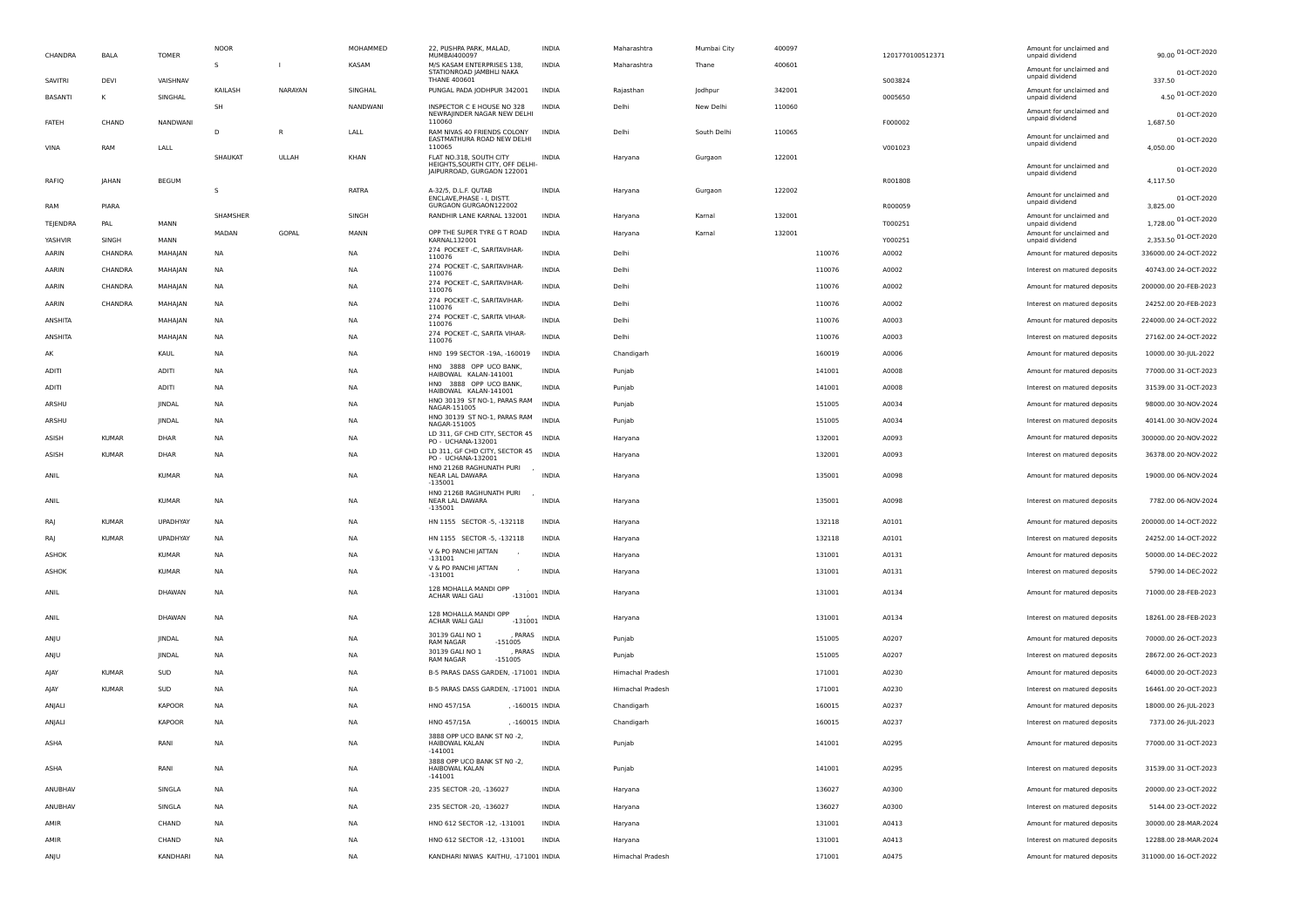| ANJU         |              | KANDHARI     | NA        | <b>NA</b> | KANDHARI NIWAS KAITHU, -171001 INDIA                      |                       | Himachal Pradesh | 171001 | A0475 | Interest on matured deposits | 37712.00 16-OCT-2022   |
|--------------|--------------|--------------|-----------|-----------|-----------------------------------------------------------|-----------------------|------------------|--------|-------|------------------------------|------------------------|
| ANITA        |              | MUKHI        | <b>NA</b> | <b>NA</b> | 83/4 SHANTI NAGAR<br>$-131001$                            | <b>INDIA</b>          | Haryana          | 131001 | A0479 | Amount for matured deposits  | 49000.00 05-DEC-2022   |
| ASHOK        | <b>KUMAR</b> | JAIN         | NA        | <b>NA</b> | KI-166 KAVI NAGAR<br>$-201002$                            | INDIA                 | Uttar Pradesh    | 201002 | A0499 | Amount for matured deposits  | 500000.00 29-OCT-2022  |
| ARUNA        |              | SALWAN       | NA        | <b>NA</b> | 5444/2 MODERN COMPLEX,<br>MANIMAJRA-160101                | <b>INDIA</b>          | Chandigarh       | 160101 | A0530 | Amount for matured deposits  | 11000.00 24-DEC-2022   |
| ARUNA        |              | SALWAN       | NA        | <b>NA</b> | 5444/2 MODERN COMPLEX,<br>MANIMAJRA-160101                | <b>INDIA</b>          | Chandigarh       | 160101 | A0530 | Interest on matured deposits | 4506.00 24-DEC-2022    |
| ARUNA        |              | SALWAN       | NA        | <b>NA</b> | 5444/2 MODERN COMPLEX,<br>MANIMAJRA-160101                | <b>INDIA</b>          | Chandigarh       | 160101 | A0530 | Amount for matured deposits  | 18000.00 24-DEC-2022   |
| ARUNA        |              | SALWAN       | NA        | ΝA        | 5444/2 MODERN COMPLEX,                                    | <b>INDIA</b>          | Chandigarh       | 160101 | A0530 | Interest on matured deposits | 7373.00 24-DEC-2022    |
| ARUNA        |              | SALWAN       | NA        | <b>NA</b> | MANIMAJRA-160101<br>5444/2 MODERN COMPLEX,                | INDIA                 | Chandigarh       | 160101 | A0530 | Amount for matured deposits  | 19000.00 26-OCT-2023   |
| ARUNA        |              | SALWAN       | NA        | <b>NA</b> | MANIMAJRA-160101<br>5444/2 MODERN COMPLEX,                | <b>INDIA</b>          | Chandigarh       | 160101 | A0530 | Interest on matured deposits | 7782.00 26-OCT-2023    |
| ANSHUKA      |              | ANSHUKA      | <b>NA</b> | <b>NA</b> | MANIMAJRA-160101<br>HNO 1024 SECTOR 12                    | , $PART$ INDIA        |                  | 131001 | A0550 | Amount for matured deposits  | 40000.00 29-JUN-2023   |
|              |              |              |           |           | $-131001$<br>HNO 1024 SECTOR 12                           | , PART INDIA          | Haryana          |        |       |                              |                        |
| ANSHUKA      |              | ANSHUKA      | NA        | <b>NA</b> | $-131001$<br>83/4 SHANTI NAGAR                            |                       | Haryana          | 131001 | A0550 | Interest on matured deposits | 16384.00 29-JUN-2023   |
| SUDARSHAN    |              | SUDARSHAN    | NA        | <b>NA</b> | $-131001$<br>345 D BEHIND BAWA CINEMA,                    | <b>INDIA</b>          | Haryana          | 131001 | A0567 | Amount for matured deposits  | 24000.00 07-FEB-2023   |
| ARUN         |              | BALA         | NA        | <b>NA</b> | ADARSH NAGAR-131001<br>345 D BEHIND BAWA CINEMA,          | <b>INDIA</b>          | Haryana          | 131001 | A0602 | Amount for matured deposits  | 36000.00 18-NOV-2022   |
| ARUN         |              | BALA         | NA        | <b>NA</b> | ADARSH NAGAR-131001                                       | <b>INDIA</b>          | Haryana          | 131001 | A0602 | Interest on matured deposits | 4169.00 18-NOV-2022    |
| ARUN         |              | BALA         | NA        | <b>NA</b> | 345 D BEHIND BAWA CINEMA,<br>ADARSH NAGAR-131001          | <b>INDIA</b>          | Haryana          | 131001 | A0602 | Amount for matured deposits  | 386000.00 04-JAN-2023  |
| ARUN         |              | <b>BALA</b>  | NA        | <b>NA</b> | 345 D BEHIND BAWA CINEMA,<br>ADARSH NAGAR-131001          | <b>INDIA</b>          | Haryana          | 131001 | A0602 | Interest on matured deposits | 46806.00 04-JAN-2023   |
| ARUN         |              | BALA         | NA        | <b>NA</b> | 345 D BEHIND BAWA CINEMA,<br>ADARSH NAGAR-131001          | INDIA                 | Haryana          | 131001 | A0602 | Amount for matured deposits  | 281000.00 04-JAN-2023  |
| ARUN         |              | BALA         | NA        | <b>NA</b> | 345 D BEHIND BAWA CINEMA,<br>ADARSH NAGAR-131001          | INDIA                 | Haryana          | 131001 | A0602 | Interest on matured deposits | 34074.00 04-JAN-2023   |
| ARUN         |              | BALA         | NA        | <b>NA</b> | 345 D BEHIND BAWA CINEMA,<br>ADARSH NAGAR-131001          | <b>INDIA</b>          | Haryana          | 131001 | A0602 | Amount for matured deposits  | 81000.00 14-JAN-2023   |
| ARUN         |              | BALA         | <b>NA</b> | <b>NA</b> | 345 D BEHIND BAWA CINEMA,<br>ADARSH NAGAR-131001          | <b>INDIA</b>          | Haryana          | 131001 | A0602 | Interest on matured deposits | 9380.00 14-JAN-2023    |
| ARUN         |              | BALA         | NA        | <b>NA</b> | 345 D BEHIND BAWA CINEMA,<br>ADARSH NAGAR-131001          | <b>INDIA</b>          | Haryana          | 131001 | A0602 | Amount for matured deposits  | 256000.00 05-FEB-2023  |
| ARUN         |              | BALA         | NA        | <b>NA</b> | 345 D BEHIND BAWA CINEMA,<br>ADARSH NAGAR-131001          | INDIA                 | Haryana          | 131001 | A0602 | Interest on matured deposits | 31043.00 05-FEB-2023   |
| ARUN         |              | BALA         | NA        | <b>NA</b> | 345 D BEHIND BAWA CINEMA,<br>ADARSH NAGAR-131001          | INDIA                 | Haryana          | 131001 | A0602 | Amount for matured deposits  | 55000.00 12-FEB-2023   |
| ARUN         |              | BALA         | NA        | <b>NA</b> | 345 D BEHIND BAWA CINEMA,                                 | <b>INDIA</b>          | Haryana          | 131001 | A0602 | Interest on matured deposits | 6369.00 12-FEB-2023    |
| ARUN         |              | BALA         | NA        | <b>NA</b> | ADARSH NAGAR-131001<br>345 D BEHIND BAWA CINEMA,          | <b>INDIA</b>          | Haryana          | 131001 | A0602 | Amount for matured deposits  | 102000.00 08-MAR-2023  |
| ARUN         |              | BALA         | NA        | <b>NA</b> | ADARSH NAGAR-131001<br>345 D BEHIND BAWA CINEMA,          | <b>INDIA</b>          | Haryana          | 131001 | A0602 | Interest on matured deposits | 11812.00 08-MAR-2023   |
|              |              |              |           |           | ADARSH NAGAR-131001<br>345 D BEHIND BAWA CINEMA,          |                       |                  |        |       | Amount for matured deposits  |                        |
| ARUN         |              | BALA         | NA        | <b>NA</b> | ADARSH NAGAR-131001<br>345 D BEHIND BAWA CINEMA,          | INDIA<br><b>INDIA</b> | Haryana          | 131001 | A0602 |                              | 89000.00 13-MAR-2023   |
| ARUN         |              | BALA         | NA        | <b>NA</b> | ADARSH NAGAR-131001                                       |                       | Haryana          | 131001 | A0602 | Interest on matured deposits | 10306.00 13-MAR-2023   |
| LALITA       |              | SOBTI        | NA        | <b>NA</b> | C/O RAMAN SOBTI HN0 34 TYPE-5,<br>THERMAL COLONY-132105   | <b>INDIA</b>          | Haryana          | 132105 | B0005 | Amount for matured deposits  | 10000.00 08-JAN-2024   |
| BASANTI      |              | BASANTI      | NA        | <b>NA</b> | VILL & POST. JAURASI, TEHSIL<br>SAMALKHA-132103           | INDIA                 | Haryana          | 132103 | B0009 | Amount for matured deposits  | 1500000.00 27-DEC-2022 |
| BASANTI      |              | BASANTI      | NA        | <b>NA</b> | VILL & POST. JAURASI, TEHSIL<br>SAMALKHA-132103           | INDIA                 | Haryana          | 132103 | B0009 | Interest on matured deposits | 181890.00 27-DEC-2022  |
| BHUSHAN      | <b>KUMAR</b> | SHARMA       | <b>NA</b> | <b>NA</b> | HNO 121 SECTOR 8 PART II,<br>$-132001$                    | <b>INDIA</b>          | Haryana          | 132001 | B0010 | Amount for matured deposits  | 336000.00 20-FEB-2023  |
| BHUSHAN      | <b>KUMAR</b> | SHARMA       | NA        | <b>NA</b> | HNO 121 SECTOR 8 PART II,                                 | <b>INDIA</b>          | Haryana          | 132001 | B0010 | Interest on matured deposits | 40743.00 20-FEB-2023   |
| POONAM       |              | NARANG       | NA        | <b>NA</b> | $-132001$<br>VIJAY NARANG, HNO 48                         | INDIA                 | Haryana          | 131001 | B0041 | Amount for matured deposits  | 21000.00 11-OCT-2023   |
| POONAM       |              | NARANG       | NA        | <b>NA</b> | NANDWANI NAGAR-131001<br>VIJAY NARANG, HNO 48             | INDIA                 | Haryana          | 131001 | B0041 | Interest on matured deposits | 8602.00 11-OCT-2023    |
| POONAM       |              | NARANG       | NA        | <b>NA</b> | NANDWANI NAGAR-131001<br>VIIAY NARANG, HNO 48             | INDIA                 | Haryana          | 131001 | B0041 | Amount for matured deposits  | 40000.00 11-OCT-2023   |
| POONAM       |              | NARANG       | NA        | <b>NA</b> | NANDWANI NAGAR-131001<br>VIJAY NARANG, HNO 48             | <b>INDIA</b>          |                  | 131001 | B0041 |                              | 16384.00 11-OCT-2023   |
|              |              |              |           |           | NANDWANI NAGAR-131001<br>48 NANDWANI NAGAR                |                       | Haryana          |        |       | Interest on matured deposits |                        |
| BABY         |              | ANGEL        | NA        | <b>NA</b> | $-131001$<br>48 NANDWANI NAGAR                            | <b>INDIA</b>          | Haryana          | 131001 | B0109 | Amount for matured deposits  | 10000.00 30-NOV-2023   |
| BABY         |              | ANGEL        | NA        | <b>NA</b> | $-131001$<br>48 NANDWANI NAGAR                            | <b>INDIA</b>          | Haryana          | 131001 | B0109 | Interest on matured deposits | 4096.00 30-NOV-2023    |
| ANGEL        |              | ANGEL        | NA        | <b>NA</b> | $-131001$<br>48 NANDWANI NAGAR                            | <b>INDIA</b>          | Haryana          | 131001 | B0216 | Amount for matured deposits  | 28000.00 20-MAY-2023   |
| ANGEL        |              | ANGEL        | <b>NA</b> | <b>NA</b> | $\mathcal{L}_{\mathcal{A}}$<br>$-131001$                  | <b>INDIA</b>          | Haryana          | 131001 | B0216 | Interest on matured deposits | 11469.00 20-MAY-2023   |
| <b>BAKUL</b> |              | LATHER       | NA        | <b>NA</b> | HNO 9 SECTOR-6, URBAN ESTATE- INDIA<br>132001             |                       | Haryana          | 132001 | B0226 | Amount for matured deposits  | 45000.00 01-NOV-2022   |
| CHANDER      | <b>MOHAN</b> | <b>BERRY</b> | NA        | <b>NA</b> | FIRST FLOOR 24/07, SHAKTI NAGAR INDIA<br>MAIN ROAD-110007 |                       | Delhi            | 110007 | C0009 | Amount for matured deposits  | 100000.00 28-JAN-2023  |
| CHANDER      | MOHAN        | <b>BERRY</b> | NA        | <b>NA</b> | FIRST FLOOR 24/07, SHAKTI NAGAR INDIA<br>MAIN ROAD-110007 |                       | Delhi            | 110007 | C0009 | Interest on matured deposits | 11580.00 28-JAN-2023   |
| CHAMAN       | LAL          | SACHDEVA     | <b>NA</b> | <b>NA</b> | 725 TANKI WALI GALI NO.3 ,<br>DASMESH NAGAR               | <b>INDIA</b>          | Punjab           | 142001 | C0016 | Amount for matured deposits  | 14000.00 16-OCT-2022   |
|              |              |              |           |           | $-142001$<br>725 TANKI WALI GALI NO.3 ,                   |                       |                  |        |       |                              |                        |
| CHAMAN       | LAL          | SACHDEVA     | NA        | NA        | DASMESH NAGAR<br>$-142001$                                | <b>INDIA</b>          | Punjab           | 142001 | C0016 | Interest on matured deposits | 5734.00 16-OCT-2022    |
| CHAMAN       | LAL          | SACHDEVA     | <b>NA</b> | <b>NA</b> | 725 TANKI WALI GALI NO.3<br>DASMESH NAGAR<br>$-142001$    | <b>INDIA</b>          | Punjab           | 142001 | C0016 | Amount for matured deposits  | 16000.00 29-JAN-2023   |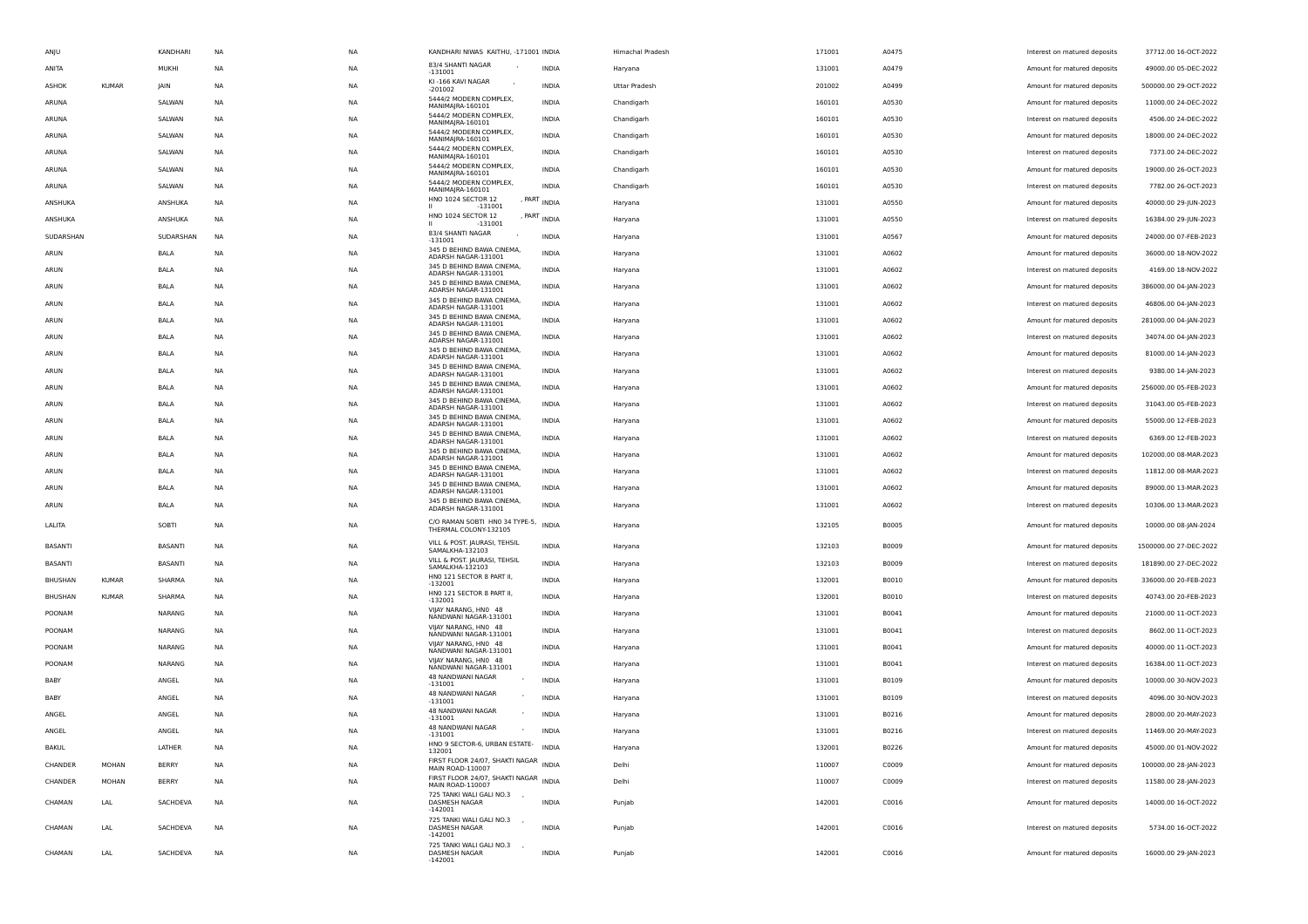| CHAMAN             | LAL     | SACHDEVA        | NA        | <b>NA</b> | 725 TANKI WALI GALI NO.3<br>DASMESH NAGAR<br>$-142001$                             | <b>INDIA</b> | Punjab      | 142001 | C0016 | Interest on matured deposits | 6554.00 29-JAN-2023   |
|--------------------|---------|-----------------|-----------|-----------|------------------------------------------------------------------------------------|--------------|-------------|--------|-------|------------------------------|-----------------------|
| CHAHAT             |         | MODI            | NA        | <b>NA</b> | M/S BAJAJ ENTERPRISES, NEAR<br>ALAKH SAGAR ROAD-334001                             | <b>INDIA</b> | Rajasthan   | 334001 | C0017 | Amount for matured deposits  | 21000.00 04-FEB-2023  |
| CHAHAT             |         | MODI            | <b>NA</b> | <b>NA</b> | M/S BAJAJ ENTERPRISES, NEAR<br>ALAKH SAGAR ROAD-334001                             | <b>INDIA</b> | Rajasthan   | 334001 | C0017 | Interest on matured deposits | 8602.00 04-FEB-2023   |
| CHANDER            |         | KALA            | <b>NA</b> | <b>NA</b> | 54 A D D A FLATS<br>, GULABI<br>$-110007$<br>BAGH                                  | <b>INDIA</b> | Delhi       | 110007 | C0158 | Amount for matured deposits  | 20000.00 22-JAN-2023  |
| CHANDER            |         | KALA            | NA        | <b>NA</b> | 54 A D D A FLATS<br>, GULABI<br>$-110007$<br>BAGH                                  | <b>INDIA</b> | Delhi       | 110007 | C0158 | Amount for matured deposits  | 50000.00 09-FEB-2023  |
| CHANDER            | KALA    | SHARMA          | NA        | <b>NA</b> | 54 A D D A FLATS<br>$S$ <sub>-110007</sub> , GULABI INDIA<br><b>BAGH</b>           |              | Delhi       | 110007 | C0158 | Amount for matured deposits  | 20000.00 05-SEP-2023  |
| CHITRA             |         | <b>BHAGAT</b>   | NA        | <b>NA</b> | 157 -C DDA MIG RED FLATS<br>$-110027$ INDIA<br>RAJOURI GARDEN                      |              | Delhi       | 110027 | C0162 | Amount for matured deposits  | 10000.00 11-OCT-2023  |
| CHITRA             |         | <b>BHAGAT</b>   | NA        | <b>NA</b> | 157 -C DDA MIG RED FLATS<br>$-110027$ INDIA<br>RAJOURI GARDEN                      |              | Delhi       | 110027 | C0162 | Amount for matured deposits  | 10000.00 11-OCT-2023  |
| CHITRA             |         | <b>BHAGAT</b>   | NA        | <b>NA</b> | 157 -C DDA MIG RED FLATS<br>$-110027$ INDIA<br>RAJOURI GARDEN                      |              | Delhi       | 110027 | C0162 | Amount for matured deposits  | 20000.00 03-SEP-2024  |
| USHA               |         | RANI            | <b>NA</b> | <b>NA</b> | 42 SHIVAJI COLONY<br>, NEAR<br><b>BUS STAND</b><br>$-131001$                       | <b>INDIA</b> | Haryana     | 131001 | C0163 | Amount for matured deposits  | 50000.00 27-FEB-2023  |
| <b>DINESH</b>      | CHANDER | CHANDERSHARM NA |           | <b>NA</b> | 115-A1 SHIYALIK AVENUE, NAYA<br>NANGAL DIST ROPAR-140126                           | <b>INDIA</b> | Punjab      | 140126 | D0016 | Amount for matured deposits  | 20000.00 25-OCT-2023  |
| DINESH             | CHANDER | CHANDERSHARM NA |           | NA        | 115-A1 SHIYALIK AVENUE, NAYA<br>NANGAL DIST ROPAR-140126                           | INDIA        | Punjab      | 140126 | D0016 | Interest on matured deposits | 8192.00 25-OCT-2023   |
| <b>DURGESH</b>     |         | NANDINI         | NA        | <b>NA</b> | Ist CHAMPARAN CYCLES NEAR,<br>JANDAR SHOES MOTI JHEEL-<br>842001                   | INDIA        | Bihar       | 842001 | D0317 | Amount for matured deposits  | 59000.00 06-APR-2023  |
| DURGESH            |         | NANDINI         | NA        | <b>NA</b> | Ist CHAMPARAN CYCLES NEAR,<br>JANDAR SHOES MOTI JHEEL-<br>842001                   | INDIA        | Bihar       | 842001 | D0317 | Interest on matured deposits | 24166.00 06-APR-2023  |
| DURGESH            |         | <b>NANDINI</b>  | NA        | <b>NA</b> | Ist CHAMPARAN CYCLES NEAR,<br>JANDAR SHOES MOTI JHEEL-<br>842001                   | <b>INDIA</b> | Bihar       | 842001 | D0317 | Amount for matured deposits  | 66000.00 19-AUG-2023  |
| <b>DURGESH</b>     |         | <b>NANDINI</b>  | NA        | <b>NA</b> | Ist CHAMPARAN CYCLES NEAR,<br>JANDAR SHOES MOTI JHEEL-<br>842001                   | <b>INDIA</b> | Bihar       | 842001 | D0317 | Interest on matured deposits | 27034.00 19-AUG-2023  |
| GAURI              |         | SALWAN          | NA        | <b>NA</b> | 5444/2 MODERN COMPLEX,<br>MANIMAJRA-160101                                         | <b>INDIA</b> | Chandigarh  | 160101 | G0011 | Amount for matured deposits  | 11000.00 13-JUL-2023  |
| GAURI              |         | SALWAN          | <b>NA</b> | <b>NA</b> | 5444/2 MODERN COMPLEX,<br>MANIMAJRA-160101                                         | <b>INDIA</b> | Chandigarh  | 160101 | G0011 | Interest on matured deposits | 4506.00 13-JUL-2023   |
| GAURI              |         | SALWAN          | NA        | <b>NA</b> | 5444/2 MODERN COMPLEX,<br>MANIMAJRA-160101                                         | INDIA        | Chandigarh  | 160101 | G0011 | Amount for matured deposits  | 28000.00 26-OCT-2023  |
| GAURI              |         | SALWAN          | NA        | <b>NA</b> | 5444/2 MODERN COMPLEX,<br>MANIMAJRA-160101                                         | INDIA        | Chandigarh  | 160101 | G0011 | Interest on matured deposits | 11469.00 26-OCT-2023  |
| GARVISHA           |         | GARVISHA        | NA        | <b>NA</b> | HNO 48 NANDWANI NAGAR<br>$-131001$                                                 | INDIA        | Haryana     | 131001 | G0018 | Amount for matured deposits  | 21000.00 21-AUG-2023  |
| GARVISHA           |         | GARVISHA        | NA        | <b>NA</b> | HNO 48 NANDWANI NAGAR,<br>$-131001$                                                | <b>INDIA</b> | Haryana     | 131001 | G0018 | Interest on matured deposits | 8602.00 21-AUG-2023   |
| GAURAV             |         | SOOD            | NA        | <b>NA</b> | HN0 26 OLD HOUSING BOARD<br>COLONY NEAR SUBZI MANDI<br>$-131001$                   | <b>INDIA</b> | Haryana     | 131001 | G0125 | Amount for matured deposits  | 44000.00 12-NOV-2023  |
| GAURAV             |         | SOOD            | NA        | NA        | HN0 26 OLD HOUSING BOARD<br>COLONY NEAR SUBZI MANDI<br>$-131001$                   | <b>INDIA</b> | Haryana     | 131001 | G0125 | Interest on matured deposits | 5095.00 12-NOV-2023   |
| GEETA              |         | GEETA           | NA        | <b>NA</b> | 362 SECTOR-14<br>$-131001$                                                         | INDIA        | Haryana     | 131001 | G0209 | Amount for matured deposits  | 50000.00 28-JAN-2023  |
| GEETA              |         | <b>GEETA</b>    | NA        | <b>NA</b> | 362 SECTOR-14<br>$-131001$                                                         | <b>INDIA</b> | Haryana     | 131001 | G0209 | Interest on matured deposits | 12860.00 28-JAN-2023  |
| GAURAV             |         | <b>MUKHI</b>    | NA        | <b>NA</b> | 83/4 SHANTI NAGAR<br>$-131001$                                                     | <b>INDIA</b> | Haryana     | 131001 | G0249 | Amount for matured deposits  | 12000.00 22-APR-2023  |
| GAURAV             |         | <b>MUKHI</b>    | <b>NA</b> | <b>NA</b> | 83/4 SHANTI NAGAR<br>$-131001$                                                     | <b>INDIA</b> | Haryana     | 131001 | G0249 | Interest on matured deposits | 4915.00 22-APR-2023   |
| GAURAV             |         | MUKHI           | NA        | <b>NA</b> | 83/4 SHANTI NAGAR<br>$-131001$                                                     | INDIA        | Haryana     | 131001 | G0249 | Amount for matured deposits  | 17000.00 03-MAR-2024  |
| GAURAV             |         | MUKHI           | NA        | <b>NA</b> | 83/4 SHANTI NAGAR<br>$-131001$                                                     | <b>INDIA</b> | Haryana     | 131001 | G0249 | Interest on matured deposits | 4372.00 03-MAR-2024   |
| HARI               |         | DEVI            | NA        | <b>NA</b> | 1244 SECTOR -- 7 URBAN ESTATE,                                                     | <b>INDIA</b> | Haryana     | 132118 | H0013 | Amount for matured deposits  | 50000.00 22-OCT-2023  |
| HARI               |         | DEVI            | NA        | ΝA        | $-132118$<br>1244 SECTOR -- 7 URBAN ESTATE,                                        | <b>INDIA</b> | Haryana     | 132118 | H0013 | Interest on matured deposits | 20480.00 22-OCT-2023  |
| <b>HARVINDER</b>   | KAUR    | SOOD            | <b>NA</b> | <b>NA</b> | $-132118$<br>737 SECTOR -- 31, -122001                                             | <b>INDIA</b> | Haryana     | 122001 | H0014 | Amount for matured deposits  | 150000.00 09-APR-2024 |
| <b>HARVINDER</b>   | KAUR    | SOOD            | NA        | <b>NA</b> | 737 SECTOR -- 31, -122001                                                          | INDIA        | Haryana     | 122001 | H0014 | Interest on matured deposits | 61440.00 09-APR-2024  |
| HEMANT             |         | DUTTA           | <b>NA</b> | <b>NA</b> | A-48 OLD DOUBLE STOREY, LAJPAT                                                     | <b>INDIA</b> | Delhi       | 110024 | H0015 | Amount for matured deposits  | 200000.00 20-FEB-2023 |
| <b>HEMANT</b>      |         | <b>DUTTA</b>    | <b>NA</b> | <b>NA</b> | NAGAR-110024<br>4-48 OLD DOUBLE STOREY, LAJPAT                                     | <b>INDIA</b> | Delhi       | 110024 | H0015 | Interest on matured deposits | 24252.00 20-FEB-2023  |
| HEENA              |         | ARORA           | NA        | <b>NA</b> | NAGAR-110024<br>C/O PUNJAB CYCLE CO, VEER                                          | <b>INDIA</b> | Rajasthan   | 301001 | H0029 | Amount for matured deposits  | 21000.00 04-FEB-2023  |
| HEENA              |         | ARORA           | <b>NA</b> | <b>NA</b> | CHOWK-301001<br>C/O PUNJAB CYCLE CO, VEER                                          | <b>INDIA</b> | Rajasthan   | 301001 | H0029 | Interest on matured deposits | 8602.00 04-FEB-2023   |
| HARISHANKAR PRASAD |         | SINHA           | NA        | <b>NA</b> | CHOWK-301001<br>Ist CHAMPARAN CYCLES NEAR,<br>JANDAR SHOES MOTI JHEEL-842001 INDIA |              | Bihar       | 842001 | H0162 | Amount for matured deposits  | 65000.00 19-AUG-2023  |
| HARISHANKAR        | PRASAD  | SINHA           | NA        | <b>NA</b> | Ist CHAMPARAN CYCLES NEAR,<br>JANDAR SHOES MOTI JHEEL-842001 INDIA                 |              | Bihar       | 842001 | H0162 | Interest on matured deposits | 26624.00 19-AUG-2023  |
| HAM                | LATA    | <b>GUPTA</b>    | NA        | NA        | 3-107 KOHLI GARDEN, BHOTIA<br>PARAO                                                | <b>INDIA</b> | Uttarakhand | 263139 | H0168 | Amount for matured deposits  | 30000.00 12-DEC-2022  |
| <b>HAM</b>         | LATA    | <b>GUPTA</b>    | <b>NA</b> | <b>NA</b> | -263139<br>3-107 KOHLI GARDEN, BHOTIA<br>PARAO<br>-263139                          | <b>INDIA</b> | Uttarakhand | 263139 | H0168 | Interest on matured deposits | 7716.00 12-DEC-2022   |
|                    |         |                 |           |           |                                                                                    |              |             |        |       |                              |                       |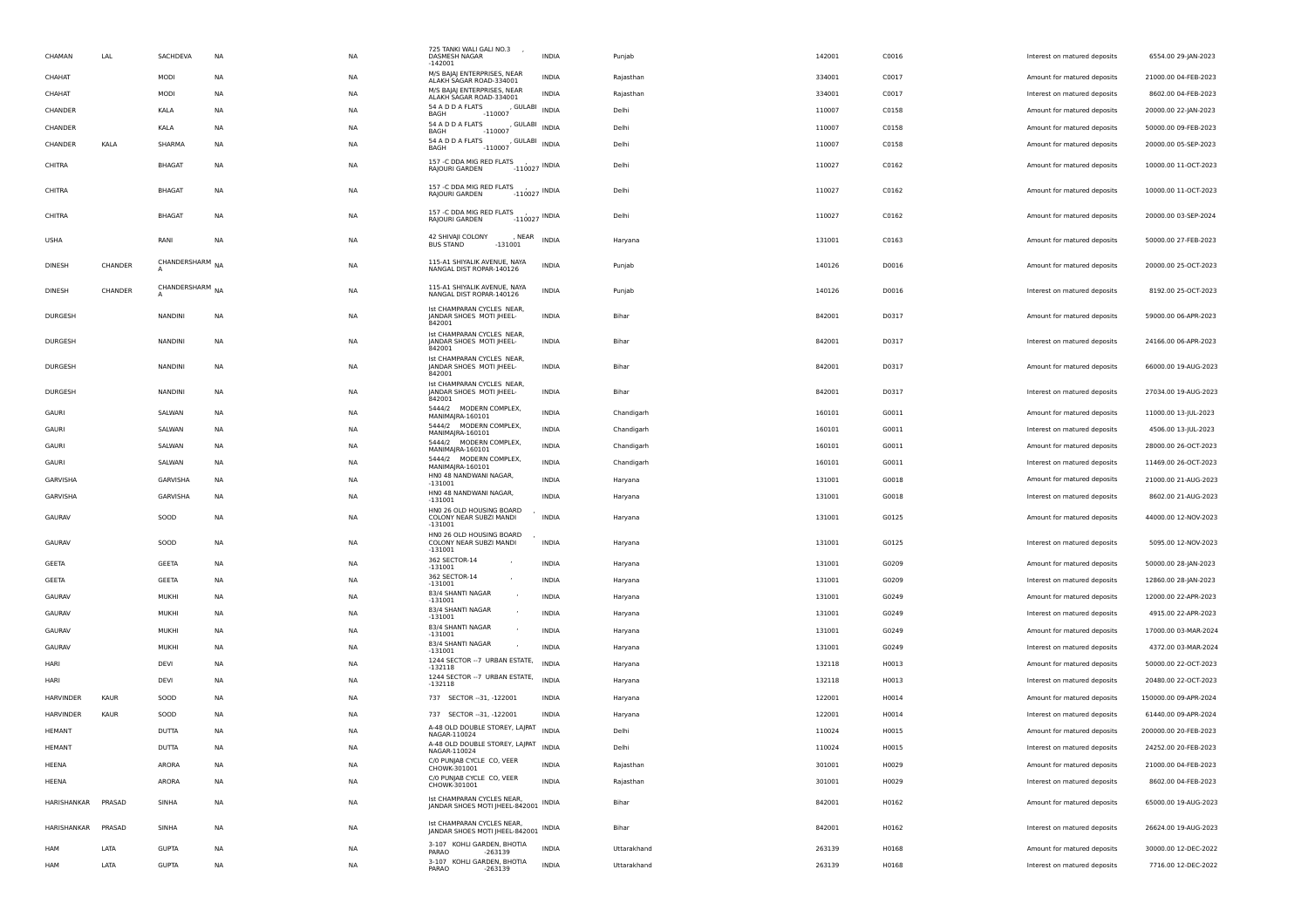| HARI             |                | LAL            | <b>NA</b> | <b>NA</b> | TNO 1458<br>H&F, ATLAS CYCLES<br>(H) LTD<br>$-131001$         | <b>INDIA</b> | Haryana    | 131001           | H0176          | Amount for matured deposits                                 | 57000.00 13-SEP-2023                         |
|------------------|----------------|----------------|-----------|-----------|---------------------------------------------------------------|--------------|------------|------------------|----------------|-------------------------------------------------------------|----------------------------------------------|
| HARI             |                | LAL            | <b>NA</b> | <b>NA</b> | TNO 1458<br>H&F, ATLAS CYCLES<br>(H) LTD<br>$-131001$         | <b>INDIA</b> | Haryana    | 131001           | H0176          | Interest on matured deposits                                | 23347.00 13-SEP-2023                         |
| INDU             |                | BALA           | NA        | NA        | HNO -6 GEETA COLONY, -131001                                  | INDIA        | Haryana    | 131001           | 10014          | Amount for matured deposits                                 | 30000.00 26-MAR-2024                         |
| INDU             |                | BALA           | NA        | NA        | HNO -6 GEETA COLONY, -131001                                  | INDIA        | Haryana    | 131001           | 10014          | Interest on matured deposits                                | 12288.00 26-MAR-2024                         |
| INDER            | JIT            | WADEHRA        | <b>NA</b> | NA        | 1373 SECTOR 15<br>$-121007$                                   | <b>INDIA</b> | Haryana    | 121007           | 10049          | Amount for matured deposits                                 | 20000.00 13-MAY-2023                         |
| <b>INDER</b>     | JIT            | WADEHRA        | <b>NA</b> | <b>NA</b> | 1373 SECTOR 15<br>$\overline{\phantom{a}}$<br>$-121007$       | <b>INDIA</b> | Haryana    | 121007           | 10049          | Interest on matured deposits                                | 8192.00 13-MAY-2023                          |
| <b>INDER</b>     | JIT            | WADEHRA        | <b>NA</b> | <b>NA</b> | 1373 SECTOR 15<br>$-121007$                                   | <b>INDIA</b> | Haryana    | 121007           | 10049          | Amount for matured deposits                                 | 30000.00 29-MAY-2024                         |
| INDER            | $\parallel$ T  | WADEHRA        | NA        | <b>NA</b> | 1373 SECTOR 15<br>$-121007$                                   | <b>INDIA</b> | Haryana    | 121007           | 10049          | Interest on matured deposits                                | 12288.00 29-MAY-2024                         |
| SUDARSHAN        |                | SUDARSHAN      | NA        | NA        | 83/4 SHANTI NAGAR<br>$-131001$                                | INDIA        | Haryana    | 131001           | 10068          | Amount for matured deposits                                 | 20000.00 08-DEC-2022                         |
| INDER            | JIT            | <b>JITKAUR</b> | <b>NA</b> | <b>NA</b> | 3602 SECTOR-35D<br>$-160022$                                  | INDIA        | Chandigarh | 160022           | 10070          | Amount for matured deposits                                 | 12000.00 18-OCT-2023                         |
| <b>INDER</b>     | JIT            | <b>JITKAUR</b> | <b>NA</b> | <b>NA</b> | 3602 SECTOR-35D<br>$-160022$                                  | <b>INDIA</b> | Chandigarh | 160022           | 10070          | Interest on matured deposits                                | 4915.00 18-OCT-2023                          |
| IAI              |                | KISHAN         | <b>NA</b> | <b>NA</b> | GAUTAM BHAWAN FLOOR MILL,<br>RAILWAY ROAD-132101              | <b>INDIA</b> | Haryana    | 132101           | J0009          | Amount for matured deposits                                 | 44000.00 20-NOV-2022                         |
| IAI              |                | KISHAN         | NA        | <b>NA</b> | GAUTAM BHAWAN FLOOR MILL,<br>RAILWAY ROAD-132101              | <b>INDIA</b> | Haryana    | 132101           | J0009          | Interest on matured deposits                                | 5095.00 20-NOV-2022                          |
| <b>JAG</b>       | JIT            | <b>JITPAUL</b> | NA        | NA        | 10 FIRST STREET, ADJOINING DC<br>COLONY-125055                | <b>INDIA</b> | Haryana    | 125055           | J0014          | Amount for matured deposits                                 | 14000.00 22-SEP-2023                         |
| JAG              | JIT            | <b>JITPAUL</b> | <b>NA</b> | NA        | 10 FIRST STREET, ADJOINING DC                                 | <b>INDIA</b> | Haryana    | 125055           | J0014          | Interest on matured deposits                                | 5734.00 22-SEP-2023                          |
| JK               |                | CHAWLA         | <b>NA</b> | <b>NA</b> | COLONY-125055<br>264 AGGAR NAGAR ENCLAVE,                     | <b>INDIA</b> | Punjab     | 141010           | J0027          | Amount for matured deposits                                 | 500000.00 22-JAN-2023                        |
| ΙK               |                | CHAWLA         | NA        | <b>NA</b> | BAREWAL ROAD-141010<br>264 AGGAR NAGAR ENCLAVE,               | <b>INDIA</b> | Punjab     | 141010           | J0027          | Interest on matured deposits                                | 60630.00 22-JAN-2023                         |
| JAGDISH          |                | LAL            | NA        | <b>NA</b> | BAREWAL ROAD-141010<br>106 TARA NAGAR                         | INDIA        | Haryana    | 131001           | J0098          | Amount for matured deposits                                 | 151000.00 20-DEC-2022                        |
| JAGDISH          |                | LAL            | NA        | NA        | $-131001$<br>106 TARA NAGAR                                   | INDIA        | Haryana    | 131001           | J0098          | Interest on matured deposits                                | 17486.00 20-DEC-2022                         |
| SUDARSHAN        |                | SUDARSHAN      | <b>NA</b> | NA        | $-131001$<br>83/4 SHANTI NAGAR<br>$\overline{\phantom{a}}$    | <b>INDIA</b> | Haryana    | 131001           | J0180          | Amount for matured deposits                                 | 25000.00 05-DEC-2022                         |
| JEEWAN           | <b>KUMAR</b>   | LAROIA         | <b>NA</b> | <b>NA</b> | $-131001$<br>HNO 590 SECTOR--10, -134113                      | INDIA        |            | 134113           | J0358          | Amount for matured deposits                                 | 50000.00 01-FEB-2025                         |
|                  | <b>KUMAR</b>   | LAROIA         |           | <b>NA</b> | HNO 590 SECTOR--10, -134113                                   | <b>INDIA</b> | Haryana    |                  |                |                                                             | 20480.00 01-FEB-2025                         |
| JEEWAN<br>KISHAN | CHAND          |                | NA<br>NA  | <b>NA</b> | 42 SHIVAJI COLONY, NEAR BUS                                   | <b>INDIA</b> | Haryana    | 134113<br>131001 | J0358<br>K0006 | Interest on matured deposits<br>Amount for matured deposits | 45000.00 06-NOV-2022                         |
|                  |                | ANEJA          |           |           | STAND-131001<br>42 SHIVAJI COLONY, NEAR BUS                   |              | Haryana    |                  |                |                                                             |                                              |
| KISHAN           | CHAND          | ANEJA          | NA        | NA        | STAND-131001<br>42 SHIVAJI COLONY, NEAR BUS                   | INDIA        | Haryana    | 131001           | K0006          | Amount for matured deposits                                 | 45000.00 14-NOV-2022<br>45000.00 05-MAR-2024 |
| KISHAN           | CHAND          | ANEJA          | <b>NA</b> | NA        | STAND-131001<br>42 SHIVAJI COLONY, NEAR BUS                   | <b>INDIA</b> | Haryana    | 131001           | K0006          | Amount for matured deposits                                 |                                              |
| KISHAN           | CHAND          | ANEJA          | <b>NA</b> | <b>NA</b> | STAND-131001                                                  | <b>INDIA</b> | Haryana    | 131001           | K0006          | Amount for matured deposits                                 | 45000.00 19-MAR-2024                         |
| RAM              | PARKASH        | ANEJA          | <b>NA</b> | <b>NA</b> | 42 SHIVAJI COLONYD, -131001                                   | <b>INDIA</b> | Haryana    | 131001           | K0016          | Amount for matured deposits                                 | 45000.00 06-NOV-2022                         |
| RAM              | PARKASH        | ANEJA          | NA        | <b>NA</b> | 42 SHIVAJI COLONYD, -131001<br>WZ -2888 SANT NAGAR, RANI      | INDIA        | Haryana    | 131001           | K0016          | Amount for matured deposits                                 | 45000.00 14-NOV-2022                         |
| SANTOSH          |                | KUMARI         | NA        | NA        | $-110034$<br>BAGH<br>HNO 199 STREET NO 9, KRISHANA            | INDIA        | Delhi      | 110034           | K0018          | Amount for matured deposits                                 | 40000.00 28-JUN-2022                         |
| KAILASH          | RANI           | JULKA          | NA        | NA        | NAGAR-146001<br>HNO 199 STREET NO 9, KRISHANA                 | <b>INDIA</b> | Punjab     | 146001           | K0026          | Amount for matured deposits                                 | 100000.00 23-DEC-2022                        |
| KAILASH          | RANI           | JULKA          | <b>NA</b> | <b>NA</b> | NAGAR-146001<br>HNO-22 B DEFENCE ENCLAVE,                     | <b>INDIA</b> | Punjab     | 146001           | K0026          | Amount for matured deposits                                 | 200000.00 25-AUG-2024                        |
| KIDAR            | NATH           | MEEN           | <b>NA</b> | <b>NA</b> | LOHGARH ZIRAKPUR TEH<br>DERABASSI-160059                      | <b>INDIA</b> | Punjab     | 160059           | K0031          | Amount for matured deposits                                 | 140000.00 15-FEB-2023                        |
| <b>KIDAR</b>     | NATH           | MEEN           | <b>NA</b> | <b>NA</b> | HN0-22 B DEFENCE ENCLAVE,<br>LOHGARH ZIRAKPUR TEH             | <b>INDIA</b> | Punjab     | 160059           | K0031          | Interest on matured deposits                                | 36008.00 15-FEB-2023                         |
|                  |                |                |           |           | DERABASSI-160059                                              |              |            |                  |                |                                                             |                                              |
| <b>KUK</b>       | WANT           | KAUR           | <b>NA</b> | NA        | HNO 247 PHASE -4, SAS NAGAR-<br>160059                        | <b>INDIA</b> | Punjab     | 160059           | K0033          | Amount for matured deposits                                 | 700000.00 22-JAN-2023                        |
| <b>KUK</b>       | WANT           | KAUR           | <b>NA</b> | <b>NA</b> | HNO 247 PHASE -4, SAS NAGAR-<br>160059                        | <b>INDIA</b> | Punjab     | 160059           | K0033          | Interest on matured deposits                                | 84882.00 22-JAN-2023                         |
| KAMLESH          | RANI           | ABROL          | <b>NA</b> | <b>NA</b> | 5/47 RAJ BHAWAN, INDERA<br>COLONY-131001                      | <b>INDIA</b> | Haryana    | 131001           | K0039          | Amount for matured deposits                                 | 62000.00 27-NOV-2022                         |
| KAMLESH          | RANI           | ABROL          | NA        | <b>NA</b> | 5/47 RAJ BHAWAN, INDERA<br>COLONY-131001                      | INDIA        | Haryana    | 131001           | K0039          | Interest on matured deposits                                | 7180.00 27-NOV-2022                          |
| DEEKSHA          | PRAPTI         | SHARMA         | NA        | NA        | 121 SECTOR 8 PART II, URBAN<br>ESTATE-132001                  | INDIA        | Haryana    | 132001           | K0124          | Amount for matured deposits                                 | 250000.00 27-MAR-2023                        |
| DEEKSHA          | PRAPTI         | SHARMA         | NA        | <b>NA</b> | 121 SECTOR 8 PART II, URBAN<br>ESTATE-132001                  | <b>INDIA</b> | Haryana    | 132001           | K0124          | Interest on matured deposits                                | 30315.00 27-MAR-2023                         |
| KAMAL            |                | <b>JAIN</b>    | <b>NA</b> | <b>NA</b> | 177 S D BLOCK SFS TOWER<br>APARTMENTS PITAM PURA<br>$-110034$ | <b>INDIA</b> | Delhi      | 110034           | K0431          | Amount for matured deposits                                 | 10000.00 17-NOV-2023                         |
| KEWAL            | KRISHAN        | SHARMA         | NA        | NA        | HNO 847 SECTOR 14, -121001                                    | INDIA        | Haryana    | 121001           | K0530          | Amount for matured deposits                                 | 200000.00 11-OCT-2022                        |
| KEWAL            | <b>KRISHAN</b> | SHARMA         | <b>NA</b> | <b>NA</b> | HNO 847 SECTOR 14, -121001                                    | <b>INDIA</b> | Haryana    | 121001           | K0530          | Interest on matured deposits                                | 81920.00 11-OCT-2022                         |
| KEWAL            | <b>KRISHAN</b> | SHARMA         | <b>NA</b> | <b>NA</b> | HNO 847 SECTOR 14, -121001                                    | <b>INDIA</b> | Haryana    | 121001           | K0530          | Amount for matured deposits                                 | 100000.00 24-OCT-2022                        |
| KEWAL            | KRISHAN        | SHARMA         | NA        | NA        | HNO 847 SECTOR 14, -121001                                    | <b>INDIA</b> | Haryana    | 121001           | K0530          | Amount for matured deposits                                 | 200000.00 01-SEP-2023                        |
| KEWAL            | KRISHAN        | SHARMA         | NA        | NA        | HNO 847 SECTOR 14, -121001                                    | INDIA        | Haryana    | 121001           | K0530          | Amount for matured deposits                                 | 100000.00 09-SEP-2024                        |
| KEWAL            | KRISHAN        | SHARMA         | NA        | NA        | HNO 847 SECTOR 14, -121001                                    | <b>INDIA</b> | Haryana    | 121001           | K0530          | Amount for matured deposits                                 | 50000.00 29-SEP-2024                         |
| LEELA            |                | CHAWLA         | NA        | NA        | 725 TANKI WALI GALI NO. 3<br>DASHMESH NAGAR<br>$-142001$      | <b>INDIA</b> | Punjab     | 142001           | L0037          | Amount for matured deposits                                 | 14000.00 16-OCT-2022                         |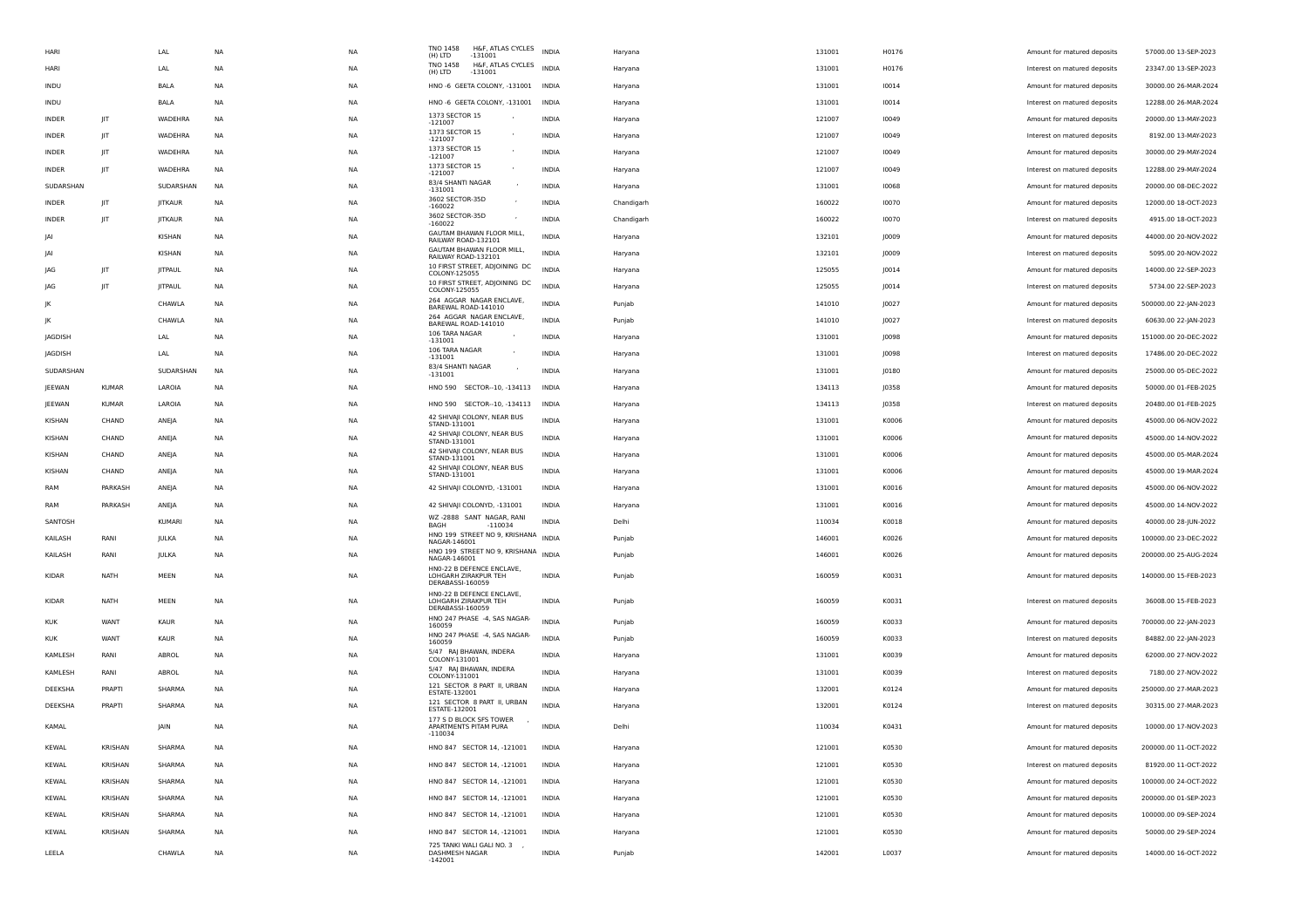| LEELA           |              | CHAWLA        | <b>NA</b> | <b>NA</b> | 725 TANKI WALI GALI NO. 3 ,<br>DASHMESH NAGAR<br>$-142001$      | INDIA        | Punjab      | 142001 | L0037 | Interest on matured deposits | 5734.00 16-OCT-2022    |
|-----------------|--------------|---------------|-----------|-----------|-----------------------------------------------------------------|--------------|-------------|--------|-------|------------------------------|------------------------|
| LEELA           | <b>WANTI</b> | <b>BATRA</b>  | NA        | NA        | 6-R MODEL TOWN<br>$\overline{\phantom{a}}$<br>$-131001$         | INDIA        | Haryana     | 131001 | L0039 | Amount for matured deposits  | 150000.00 22-FEB-2023  |
| LEELA           | WANTI        | <b>BATRA</b>  | NA        | <b>NA</b> | 6-R MODEL TOWN<br>$-131001$                                     | <b>INDIA</b> | Haryana     | 131001 | L0039 | Interest on matured deposits | 17370.00 22-FEB-2023   |
| SANTOSH         |              | <b>BAKSHI</b> | NA        | <b>NA</b> | A-48 OLD DOUBLE STOREY, LAJ PAT<br>NAGAR IV-110024              | INDIA        | Delhi       | 110024 | L0046 | Amount for matured deposits  | 753000.00 08-NOV-2022  |
| SANTOSH         |              | BAKSHI        | NA        | NA        | A-48 OLD DOUBLE STOREY, LAJ PAT INDIA<br>NAGAR IV-110024        |              | Delhi       | 110024 | L0046 | Interest on matured deposits | 91309.00 08-NOV-2022   |
| LEELAVANTI      |              | LEELAVANTI    | NA        | NA        | 116/18 TARA NAGAR, -131001                                      | INDIA        | Haryana     | 131001 | L0047 | Amount for matured deposits  | 200000.00 09-MAR-2023  |
| LEELAVANTI      |              | LEELAVANTI    | NA        | NA        | 116/18 TARA NAGAR, -131001                                      | <b>INDIA</b> | Haryana     | 131001 | L0047 | Amount for matured deposits  | 200000.00 09-MAR-2023  |
| LALITA          |              | SOBTI         | NA        | NA        | C/O RAMAN SOBTI HNO-34 TYPE-5, INDIA<br>THERMAL COLONY-132103   |              | Haryana     | 132103 | L0103 | Amount for matured deposits  | 10000.00 19-MAR-2024   |
|                 |              |               |           |           | CELESTIAL HEIGHT FLAT NO 113,                                   |              |             |        |       |                              |                        |
| LATA            |              | MATTA         | NA        | NA        | PLOT NO 1 SECTOR 2 DWARKA-<br>110075                            | INDIA        | Delhi       | 110075 | L0159 | Amount for matured deposits  | 500000.00 22-JAN-2023  |
| LATA            |              | MATTA         | <b>NA</b> | NA.       | CELESTIAL HEIGHT FLAT NO 113,<br>PLOT NO 1 SECTOR 2 DWARKA-     | <b>INDIA</b> | Delhi       | 110075 | L0159 | Interest on matured deposits | 60630.00 22-JAN-2023   |
|                 |              |               |           |           | 110075<br>CELESTIAL HEIGHT FLAT NO 113,                         |              |             |        |       |                              |                        |
| LATA            |              | MATTA         | NA        | NA        | PLOT NO 1 SECTOR 2 DWARKA-<br>110075                            | <b>INDIA</b> | Delhi       | 110075 | L0159 | Amount for matured deposits  | 300000.00 10-FEB-2023  |
| LATA            |              | MATTA         | NA        | <b>NA</b> | CELESTIAL HEIGHT FLAT NO 113,<br>PLOT NO 1 SECTOR 2 DWARKA-     | <b>INDIA</b> | Delhi       | 110075 | L0159 | Interest on matured deposits | 36378.00 10-FEB-2023   |
|                 |              |               |           |           | 110075<br>23 LOK NAYAK GHS, SECTOR -9                           |              |             |        |       |                              |                        |
| DAYALCHNAD      |              | IAIN          | NA        | NA        | ROHINI-110085<br>23 LOK NAYAK GHS, SECTOR -9                    | <b>INDIA</b> | Delhi       | 110085 | M0012 | Amount for matured deposits  | 29000.00 06-OCT-2024   |
| DAYALCHNAD      |              | <b>JAIN</b>   | <b>NA</b> | NA        | ROHINI-110085<br>V&PO JAURASI TEH SAMALKHA                      | <b>INDIA</b> | Delhi       | 110085 | M0012 | Interest on matured deposits | 11878.00 06-OCT-2024   |
| MANGAL          |              | SINGH         | <b>NA</b> | NA        | $-132103$                                                       | ' INDIA      | Haryana     | 132103 | M0015 | Amount for matured deposits  | 1086000.00 27-DEC-2022 |
| MANGAL          |              | SINGH         | NA        | NA        | V&PO JAURASI TEH SAMALKHA<br>$-132103$                          | ' INDIA      | Haryana     | 132103 | M0015 | Interest on matured deposits | 131688.00 27-DEC-2022  |
| MANGAL          |              | SINGH         | NA        | NA        | V&PO JAURASI TEH SAMALKHA<br>$-132103$                          | ' INDIA      | Haryana     | 132103 | M0015 | Amount for matured deposits  | 400000.00 24-MAR-2023  |
| MANGAL          |              | SINGH         | NA        | NA        | V&PO JAURASI TEH SAMALKHA / INDIA<br>$-132103$                  |              | Haryana     | 132103 | M0015 | Interest on matured deposits | 48504.00 24-MAR-2023   |
| MOOL            | CHAND        | CHAWLA        | NA        | <b>NA</b> | 158 JEEWAN NAGAR, HANUMAN<br>MANDIR GALI-131001                 | <b>INDIA</b> | Haryana     | 131001 | M0026 | Amount for matured deposits  | 22000.00 16-MAR-2023   |
| MOOL            | CHAND        | CHAWLA        | NA        | NA        | 158   EEWAN NAGAR, HANUMAN<br>MANDIR GALI-131001                | <b>INDIA</b> | Haryana     | 131001 | M0026 | Interest on matured deposits | 2548.00 16-MAR-2023    |
| MAHBOOB         | ALI          | CHOUHAN       | NA        | NA        | C/O USMAN CYCLE WORKS, GANDHI INDIA                             |              | Rajasthan   | 333001 | M0030 | Amount for matured deposits  | 21000.00 04-FEB-2023   |
| MAHBOOB         | ALI          | CHOUHAN       | NA        | NA        | CHOWK-333001<br>C/O USMAN CYCLE WORKS, GANDHI INDIA             |              | Rajasthan   | 333001 | M0030 | Interest on matured deposits | 8602.00 04-FEB-2023    |
|                 |              |               |           |           | CHOWK-333001<br>C/O USMAN CYCLE WORKS, GANDHI INDIA             |              |             |        |       |                              |                        |
| MAHBOOB         | ALI          | CHOUHAN       | <b>NA</b> | NA.       | CHOWK-333001<br>C/O USMAN CYCLE WORKS, GANDHI INDIA             |              | Rajasthan   | 333001 | M0030 | Amount for matured deposits  | 15000.00 06-MAR-2023   |
| MAHBOOB         | ALI          | CHOUHAN       | ΝA        | NA        | CHOWK-333001                                                    |              | Rajasthan   | 333001 | M0030 | Interest on matured deposits | 6144.00 06-MAR-2023    |
| MADAN           |              | LAL           | NA        | NA        | 5/536 INDIRA COLONY, -131001 INDIA                              |              | Haryana     | 131001 | M0037 | Amount for matured deposits  | 100000.00 05-FEB-2023  |
| MANIK           |              | KHARBANDA     | NA        | NA        | 157 -C DDA MIG RED FLAT,<br>RAJOURI GARDEN-110027               | <b>INDIA</b> | Delhi       | 110027 | M0041 | Amount for matured deposits  | 20000.00 31-JAN-2024   |
| <b>MUKAND</b>   | LAL          | LALGARG       | NA        | NA        | HNO 212 SECTOR -8, PANCHKULA- INDIA<br>134109                   |              | Haryana     | 134109 | M0042 | Amount for matured deposits  | 136000.00 20-SEP-2024  |
| <b>MUKAND</b>   | LAL          | LALGARG       | NA        | <b>NA</b> | HNO 212 SECTOR -8, PANCHKULA- INDIA<br>134109                   |              | Haryana     | 134109 | M0042 | Interest on matured deposits | 55706.00 20-SEP-2024   |
| MRIDU           |              | SANDHIR       | <b>NA</b> | NA        | 974 MILAP NAGAR, -134003                                        | INDIA        | Haryana     | 134003 | M0045 | Amount for matured deposits  | 250000.00 11-OCT-2022  |
| MRIDU           |              | SANDHIR       | NA        | NA        | 974 MILAP NAGAR, -134003                                        | INDIA        | Haryana     | 134003 | M0045 | Interest on matured deposits | 30315.00 11-OCT-2022   |
| MOHINDER        | PARTAP       | MOHLA         | NA        | NA        | 974 MILAP NAGAR, -134003                                        | INDIA        | Haryana     | 134003 | M0046 | Amount for matured deposits  | 250000.00 11-OCT-2022  |
| <b>MOHINDER</b> | PARTAP       | MOHLA         | NA        | <b>NA</b> | 974 MILAP NAGAR, -134003                                        | <b>INDIA</b> | Haryana     | 134003 | M0046 | Interest on matured deposits | 30315.00 11-OCT-2022   |
| <b>MOHINDER</b> | PARTAP       | MOHLA         | NA        | <b>NA</b> | 974 MILAP NAGAR, -134003                                        | INDIA        | Haryana     | 134003 | M0046 | Amount for matured deposits  | 250000.00 20-NOV-2022  |
| MOHINDER        | PARTAP       | MOHLA         | ΝA        | NA        | 974 MILAP NAGAR, -134003                                        | INDIA        | Haryana     | 134003 | M0046 | Interest on matured deposits | 30315.00 20-NOV-2022   |
| MUKESH          |              | GOYAL         | NA        | NA        | 156 SECTOR 14, -131001                                          | <b>INDIA</b> | Haryana     | 131001 | M0085 | Amount for matured deposits  | 375000.00 09-NOV-2022  |
|                 |              |               |           |           |                                                                 |              |             |        |       |                              | 45473.00 09-NOV-2022   |
| MUKESH          |              | GOYAL         | NA        | NA        | 156 SECTOR 14, -131001<br>V& P O JAURASI TEH SAMLKHA,           | INDIA        | Haryana     | 131001 | M0085 | Interest on matured deposits |                        |
| MANJEET         | PAL          | SINGH         | NA        | NA        | $-132103$<br>V& P O JAURASI TEH SAMLKHA,                        | <b>INDIA</b> | Haryana     | 132103 | M0103 | Amount for matured deposits  | 224000.00 24-DEC-2022  |
| MANJEET         | PAL          | SINGH         | <b>NA</b> | <b>NA</b> | -132103<br>V& P O JAURASI TEH SAMLKHA,                          | <b>INDIA</b> | Harvana     | 132103 | M0103 | Interest on matured deposits | 27162.00 24-DEC-2022   |
| MANJEET         | PAL          | SINGH         | NA        | NA        | $-132103$                                                       | INDIA        | Haryana     | 132103 | M0103 | Amount for matured deposits  | 1200000.00 24-MAR-2023 |
| MANJEET         | PAL          | SINGH         | NA        | NA        | V& P O JAURASI TEH SAMLKHA,<br>$-132103$                        | INDIA        | Haryana     | 132103 | M0103 | Interest on matured deposits | 145512.00 24-MAR-2023  |
| NIRANJAN        |              | SINGH         | NA        | NA        | 3602 SECTOR-35D<br>$-160022$                                    | INDIA        | Chandigarh  | 160022 | M0128 | Amount for matured deposits  | 12000.00 18-OCT-2023   |
| NIRANJAN        |              | SINGH         | NA        | NA        | 3602 SECTOR-35D<br>$-160022$                                    | <b>INDIA</b> | Chandigarh  | 160022 | M0128 | Interest on matured deposits | 4915.00 18-OCT-2023    |
| MAHESH          |              | KATHURIA      | NA        | <b>NA</b> | HNO 6 GEETA COLONY<br>$-131001$                                 | <b>INDIA</b> | Haryana     | 131001 | M0311 | Amount for matured deposits  | 30000.00 26-MAR-2024   |
| MAHESH          |              | KATHURIA      | <b>NA</b> | NA        | HNO 6 GEETA COLONY<br>$-131001$                                 | <b>INDIA</b> | Haryana     | 131001 | M0311 | Interest on matured deposits | 12288.00 26-MAR-2024   |
| MANJU           |              | NEGI          | NA        | NA        | C/0 DIRECTOR FOREST RESEARCH,<br>INSTITUTE PO NEW FOREST-248006 | INDIA        | Uttarakhand | 248006 | M0381 | Amount for matured deposits  | 54000.00 15-JAN-2024   |
|                 |              |               |           |           |                                                                 |              |             |        |       |                              |                        |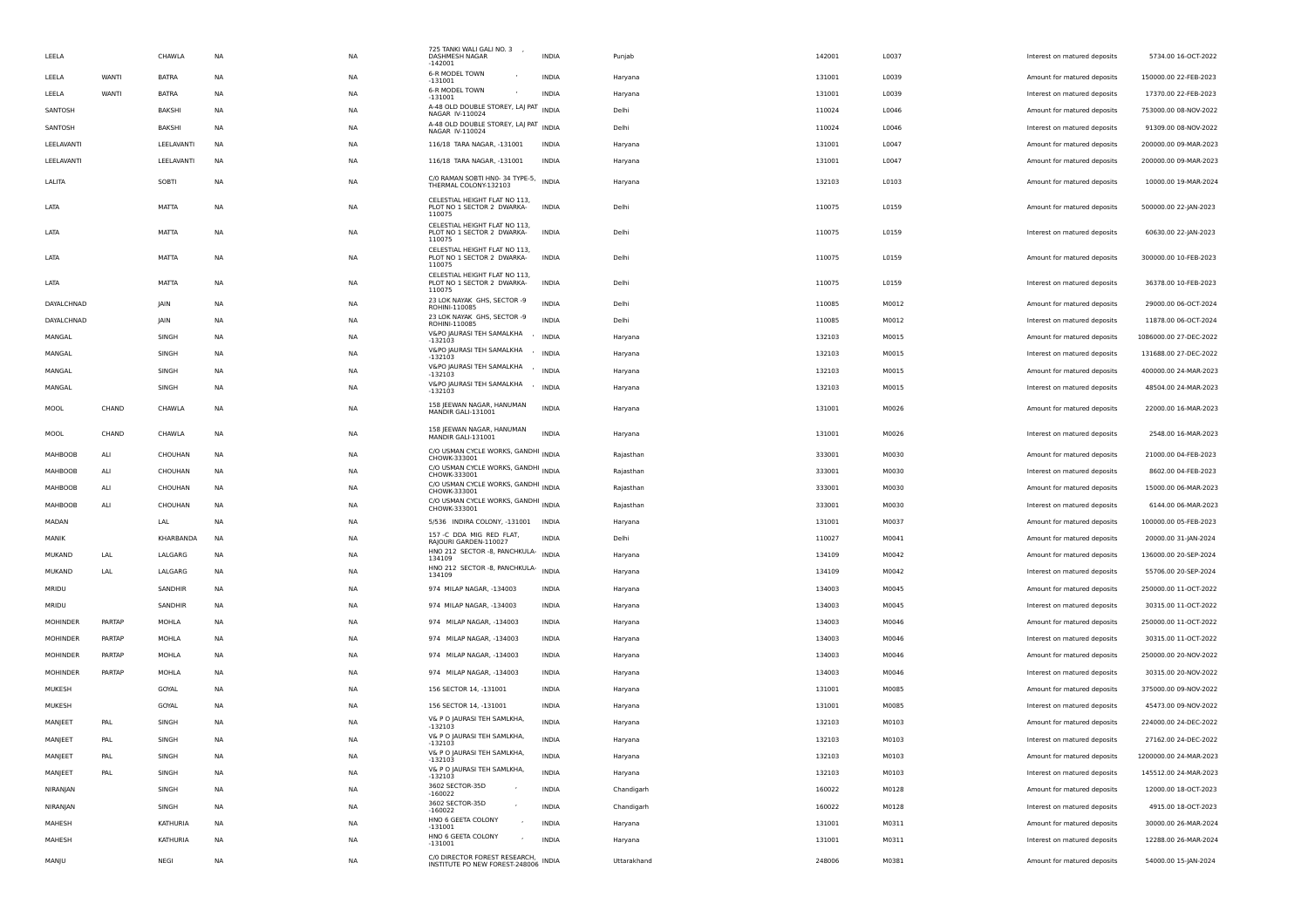| MANJU         |              | NEGI             | NA        | NA        | C/0 DIRECTOR FOREST RESEARCH,<br>INSTITUTE PO NEW FOREST-248006 INDIA |              | Uttarakhand | 248006 | M0381 | Interest on matured deposits | 22118.00 15-JAN-2024  |
|---------------|--------------|------------------|-----------|-----------|-----------------------------------------------------------------------|--------------|-------------|--------|-------|------------------------------|-----------------------|
| <b>MR</b>     |              | <b>BUDHIRAJA</b> | NA        | NA        | 362 SECTOR-14<br>-131001                                              | INDIA        | Haryana     | 131001 | M0541 | Amount for matured deposits  | 62000.00 27-JUN-2023  |
| MR            |              | <b>BUDHIRAJA</b> | NA        | <b>NA</b> | 362 SECTOR-14<br>$-131001$                                            | INDIA        | Haryana     | 131001 | M0541 | Interest on matured deposits | 25395.00 27-JUN-2023  |
| MN            |              | <b>BHAGAT</b>    | NA        | NA        | HNO 67 SECTOR 16 A<br>$\sim$<br>$-121002$                             | INDIA        | Haryana     | 121002 | M0552 | Amount for matured deposits  | 113000.00 14-DEC-2023 |
| MN            |              | <b>BHAGAT</b>    | <b>NA</b> | <b>NA</b> | HNO 67 SECTOR 16 A<br>$\overline{\phantom{a}}$<br>$-121002$           | <b>INDIA</b> | Haryana     | 121002 | M0552 | Interest on matured deposits | 46285.00 14-DEC-2023  |
| MANISH        |              | JINDAL           | NA        | NA        | 30139 GALI NO 1<br>PARAS<br><b>RAM NAGAR</b><br>$-151005$             | <b>INDIA</b> | Punjab      | 151005 | M0559 | Amount for matured deposits  | 70000.00 26-OCT-2023  |
| MANISH        |              | JINDAL           | NA        | NA        | 30139 GALI NO 1<br>, PARAS<br><b>RAM NAGAR</b><br>$-151005$           | <b>INDIA</b> | Punjab      | 151005 | M0559 | Interest on matured deposits | 28672.00 26-OCT-2023  |
| <b>NAVEEN</b> | <b>KUMAR</b> | SHARMA           | NA        | NA        | GAUTAM BHAWAN FLOOR MILL, RAIL INDIA                                  |              | Haryana     | 132101 | N0011 | Amount for matured deposits  | 45000.00 17-OCT-2022  |
|               |              |                  |           |           | ROAD SAMALKHA MANDI-132101                                            |              |             |        |       |                              |                       |
| NAVEEN        | <b>KUMAR</b> | SHARMA           | NA        | NA        | GAUTAM BHAWAN FLOOR MILL, RAIL INDIA<br>ROAD SAMALKHA MANDI-132101    |              | Haryana     | 132101 | N0011 | Interest on matured deposits | 5211.00 17-OCT-2022   |
| NEELAM        |              | <b>KAPUR</b>     | NA        | NA        | 1104 TOWER -6 THE PALMS,<br><b>SOUTH CITY-122001</b>                  | <b>INDIA</b> | Haryana     | 122001 | N0035 | Amount for matured deposits  | 400000.00 29-JAN-2023 |
| NEELAM        |              | <b>KAPUR</b>     | NA        | NA        | 1104 TOWER -6 THE PALMS,<br><b>SOUTH CITY-122001</b>                  | INDIA        | Haryana     | 122001 | N0035 | Amount for matured deposits  | 500000.00 02-FEB-2023 |
| ANITA         |              | MUKHI            | NA        | NA        | 83/4 SHANTI NAGAR<br>$-131001$                                        | INDIA        | Haryana     | 131001 | N0039 | Amount for matured deposits  | 12000.00 12-OCT-2022  |
| ANITA         |              | MUKHI            | <b>NA</b> | NA        | 83/4 SHANTI NAGAR<br>$-131001$                                        | <b>INDIA</b> | Haryana     | 131001 | N0039 | Interest on matured deposits | 3086.00 12-OCT-2022   |
| ANITA         |              | MUKHI            | <b>NA</b> | <b>NA</b> | 83/4 SHANTI NAGAR<br>$-131001$                                        | <b>INDIA</b> | Haryana     | 131001 | N0039 | Amount for matured deposits  | 40000.00 25-JAN-2023  |
| ANITA         |              | MUKHI            | NA        | NA        | 83/4 SHANTI NAGAR<br>$-131001$                                        | <b>INDIA</b> | Haryana     | 131001 | N0039 | Interest on matured deposits | 4632.00 25-JAN-2023   |
| ANITA         |              | MUKHI            | NA        | NA        | 83/4 SHANTI NAGAR<br>$-131001$                                        | INDIA        | Haryana     | 131001 | N0039 | Amount for matured deposits  | 23000.00 10-JUL-2023  |
| NARESH        |              | KUMAR            | <b>NA</b> | <b>NA</b> | 696/ A-1, SUKHDEV NAGAR KOTLA-<br>132103                              | <b>INDIA</b> | Haryana     | 132103 | N0044 | Amount for matured deposits  | 49000.00 26-MAR-2024  |
| NARESH        |              | KUMAR            | <b>NA</b> | NA        | 696/ A-1, SUKHDEV NAGAR KOTLA-<br>132103                              | <b>INDIA</b> | Haryana     | 132103 | N0044 | Interest on matured deposits | 20070.00 26-MAR-2024  |
| NAVEEN        |              | AGGARWAL         | NA        | <b>NA</b> | HNO 118 BANK COLONY, -147001 INDIA                                    |              | Punjab      | 147001 | N0045 | Amount for matured deposits  | 30000.00 24-JAN-2023  |
| NAVEEN        |              | AGGARWAL         | NA        | NA        | HNO 118 BANK COLONY, -147001 INDIA                                    |              | Punjab      | 147001 | N0045 | Interest on matured deposits | 12288.00 24-JAN-2023  |
| NEELAM        |              | NEELAM           | NA        | NA        | 107-R MODEL TOWN, -134003                                             | INDIA        | Haryana     | 134003 | N0053 | Amount for matured deposits  | 22000.00 06-NOV-2022  |
| NEELAM        |              | NEELAM           | NA        | <b>NA</b> | 107-R MODEL TOWN, -134003                                             | <b>INDIA</b> | Haryana     | 134003 | N0053 | Interest on matured deposits | 5658.00 06-NOV-2022   |
| NARESH        |              | <b>KUMAR</b>     | <b>NA</b> | NA        | 696/A/1 SUKHDEV NAGAR KOTLA, INDIA<br>$-132103$                       |              | Haryana     | 132103 | N0083 | Amount for matured deposits  | 60000.00 24-OCT-2023  |
| NARESH        |              | <b>KUMAR</b>     | <b>NA</b> | <b>NA</b> | 696/A/1 SUKHDEV NAGAR KOTLA, INDIA<br>$-132103$                       |              | Haryana     | 132103 | N0083 | Interest on matured deposits | 24576.00 24-OCT-2023  |
| NARESH        |              | <b>KUMAR</b>     | NA        | NA        | 696/A/1 SUKHDEV NAGAR KOTLA, INDIA<br>-132103                         |              | Haryana     | 132103 | N0083 | Amount for matured deposits  | 21000.00 03-MAR-2024  |
| NARESH        |              | KUMAR            | NA        | NA        | 696/A/1 SUKHDEV NAGAR KOTLA, INDIA<br>$-132103$                       |              | Haryana     | 132103 | N0083 | Interest on matured deposits | 8602.00 03-MAR-2024   |
|               |              |                  |           |           | VISHANU GENERAL STORE GALI-                                           |              |             |        |       |                              |                       |
| NARESH        |              | KUMAR            | NA        | NA        | 14, SWATANTER NAGAR NERALA-<br>110040                                 | INDIA        | Delhi       | 110040 | N0149 | Amount for matured deposits  | 37000.00 04-JUN-2023  |
| NARESH        |              | <b>KUMAR</b>     | NA        | NA        | VISHANU GENERAL STORE GALI-<br>14, SWATANTER NAGAR NERALA-<br>110040  | <b>INDIA</b> | Delhi       | 110040 | N0149 | Interest on matured deposits | 9516.00 04-JUN-2023   |
| <b>NEERAI</b> |              | THAKUR           | <b>NA</b> | <b>NA</b> | 1025 WARD 15<br>MUNICIPAL COLONY                                      | <b>INDIA</b> |             | 131001 | N0165 | Amount for matured deposits  | 31000.00 24-APR-2023  |
|               |              |                  |           |           | $-131001$                                                             |              | Haryana     |        |       |                              |                       |
| NEERAJ        |              | THAKUR           | <b>NA</b> | <b>NA</b> | 1025 WARD 15<br>MUNICIPAL COLONY<br>$-131001$                         | INDIA        | Haryana     | 131001 | N0165 | Interest on matured deposits | 7973.00 24-APR-2023   |
| SUDARSHAN     |              | SUDARSHAN        | <b>NA</b> | NA        | 83/4 SHANTI NAGAR<br>$-131001$                                        | <b>INDIA</b> | Haryana     | 131001 | N0220 | Amount for matured deposits  | 15000.00 14-NOV-2022  |
| NALINI        |              | KALIA            | <b>NA</b> | <b>NA</b> | 10765 LANE NO. 14 PARTAP NAGAR, INDIA<br>$-110007$                    |              | Delhi       | 110007 | N0242 | Amount for matured deposits  | 25000.00 11-NOV-2022  |
| NALINI        |              | KALIA            | NA        | NA        | 10765 LANE NO. 14 PARTAP NAGAR, INDIA<br>$-110007$                    |              | Delhi       | 110007 | N0242 | Interest on matured deposits | 6430.00 11-NOV-2022   |
| NEELAM        | <b>KUMAR</b> | <b>GUPTA</b>     | NA        | NA        | HNO 97 -R MODEL TOWN, -131001 INDIA                                   |              | Haryana     | 131001 | N0282 | Amount for matured deposits  | 10000.00 22-OCT-2023  |
| NEELAM        | <b>KUMAR</b> | <b>GUPTA</b>     | NA        | <b>NA</b> | HNO 97 -R MODEL TOWN, -131001 INDIA                                   |              | Haryana     | 131001 | N0282 | Interest on matured deposits | 4096.00 22-OCT-2023   |
| NARINDER      |              | <b>KUMAR</b>     | NA        | NA        | 5/479 RAJ BHAWAN INDERA<br>COLONY, -131001                            | <b>INDIA</b> | Haryana     | 131001 | N0344 | Amount for matured deposits  | 131000.00 09-DEC-2022 |
| NARINDER      |              | <b>KUMAR</b>     | <b>NA</b> | <b>NA</b> | 5/479 RAJ BHAWAN INDERA<br>COLONY, -131001                            | <b>INDIA</b> | Haryana     | 131001 | N0344 | Interest on matured deposits | 15170.00 09-DEC-2022  |
| NEELAM        |              | WADEHRA          | NA        | NA        | 1373 SECTOR 15<br>$-121007$                                           | <b>INDIA</b> | Haryana     | 121007 | N0360 | Amount for matured deposits  | 50000.00 24-MAY-2023  |
| NEELAM        |              | WADEHRA          | NA        | NΑ        | 1373 SECTOR 15<br>$-121007$                                           | <b>INDIA</b> | Haryana     | 121007 | N0360 | Interest on matured deposits | 20480.00 24-MAY-2023  |
| OMA           |              | DEVI             | <b>NA</b> | <b>NA</b> | H NO 612 SECTOR -12, -131001 INDIA                                    |              | Haryana     | 131001 | 00051 | Amount for matured deposits  | 30000.00 28-MAR-2024  |
| OMA           |              | DEVI             | <b>NA</b> | NA        | H NO 612 SECTOR -12, -131001 INDIA                                    |              | Haryana     | 131001 | 00051 | Interest on matured deposits | 12288.00 28-MAR-2024  |
| DARSHAN       |              | KALRA            | NA        | NA        | 8/43 DOUBLE STOREY<br>$\sim$<br>$-131001$                             | <b>INDIA</b> | Haryana     | 131001 | 00191 | Amount for matured deposits  | 11000.00 28-OCT-2023  |
| DARSHAN       |              | KALRA            | NA        | NA        | 8/43 DOUBLE STOREY<br>$\mathcal{L}_{\mathcal{A}}$<br>$-131001$        | <b>INDIA</b> | Haryana     | 131001 | 00191 | Interest on matured deposits | 4506.00 28-OCT-2023   |
| PRAVESH       | JEE          | ARORA            | NA        | NA        | HNO 968 SECTOR-9 U E, -132001 INDIA                                   |              | Haryana     | 132001 | P0003 | Amount for matured deposits  | 20000.00 16-JAN-2024  |
| PRAVESH       | JEE          | ARORA            | NA        | NA        | HNO 968 SECTOR-9 U E, -132001 INDIA                                   |              | Haryana     | 132001 | P0003 | Interest on matured deposits | 8192.00 16-JAN-2024   |
| PRATYAKSH     |              | NARANG           | <b>NA</b> | NA        | 48 NANDWANI NAGAR, -131001 INDIA                                      |              | Haryana     | 131001 | P0032 | Amount for matured deposits  | 21000.00 24-APR-2023  |
|               |              |                  |           |           |                                                                       |              |             |        |       |                              |                       |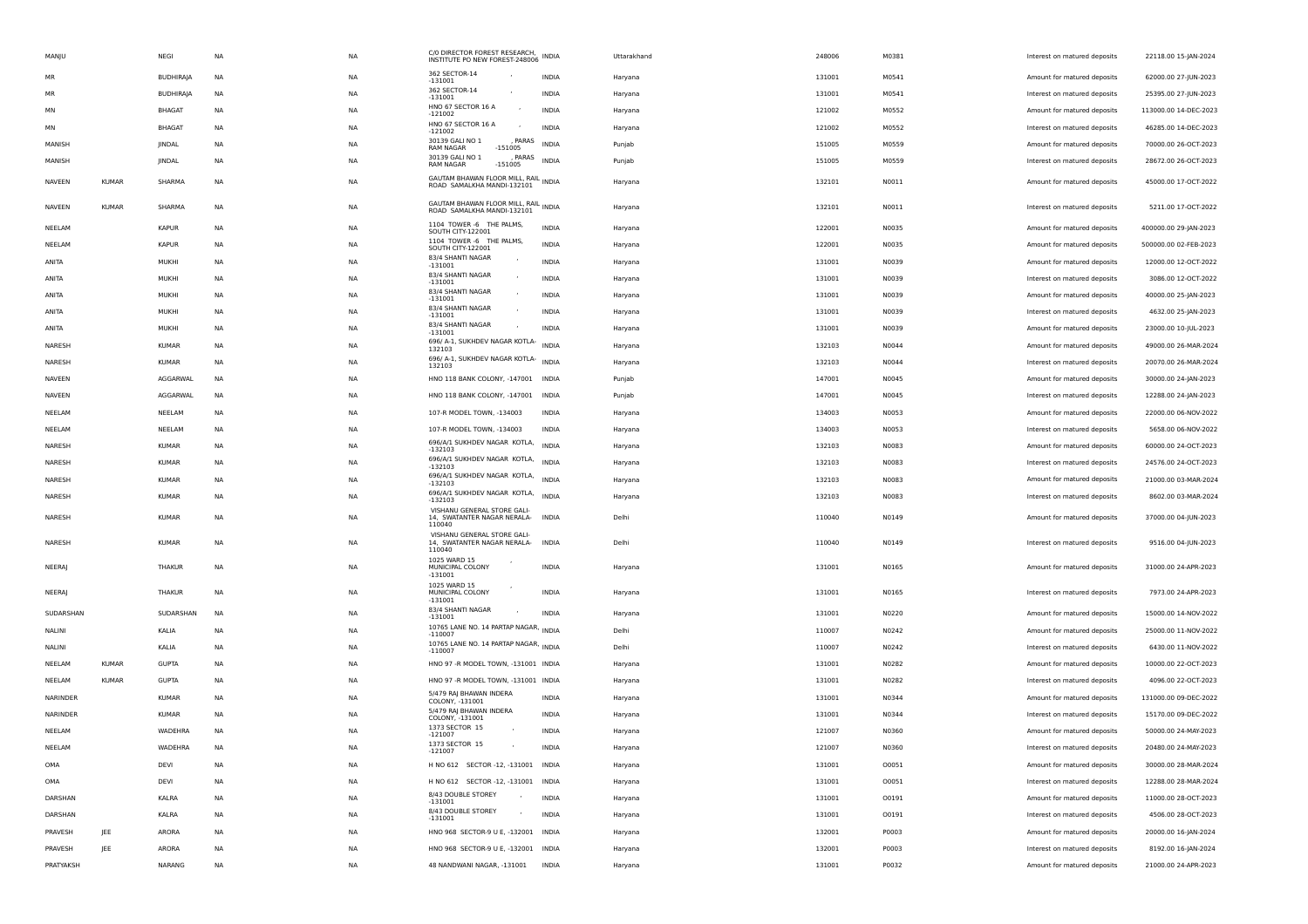| PRATYAKSH      |              | NARANG           | <b>NA</b> | <b>NA</b> | 48 NANDWANI NAGAR, -131001                                             | <b>INDIA</b> | Haryana    | 131001 | P0032 | Interest on matured deposits | 8602.00 24-APR-2023                          |
|----------------|--------------|------------------|-----------|-----------|------------------------------------------------------------------------|--------------|------------|--------|-------|------------------------------|----------------------------------------------|
| PRATYAKSH      |              | NARANG           | <b>NA</b> | <b>NA</b> | 48 NANDWANI NAGAR, -131001                                             | <b>INDIA</b> | Haryana    | 131001 | P0032 | Amount for matured deposits  | 21000.00 30-APR-2023                         |
| PRATYAKSH      |              | NARANG           | ΝA        | <b>NA</b> | 48 NANDWANI NAGAR, -131001                                             | <b>INDIA</b> | Haryana    | 131001 | P0032 | Interest on matured deposits | 8602.00 30-APR-2023                          |
| PHOOLA         |              | RANI             | NA        | <b>NA</b> | 5/536 INDIRA COLONY, -131001                                           | INDIA        | Haryana    | 131001 | P0034 | Amount for matured deposits  | 100000.00 02-MAR-2023                        |
| PHOOLAN        |              | RANI             | NA        | <b>NA</b> | 345 -D NEAR MUKHI MOTORS,<br>ADARSH NAGAR-131001                       | <b>INDIA</b> | Haryana    | 131001 | P0048 | Amount for matured deposits  | 353000.00 05-OCT-2022                        |
| PHOOLAN        |              | RANI             | <b>NA</b> | <b>NA</b> | 345 -D NEAR MUKHI MOTORS,<br>ADARSH NAGAR-131001                       | <b>INDIA</b> | Haryana    | 131001 | P0048 | Interest on matured deposits | 42805.00 05-OCT-2022                         |
| PHOOLAN        |              | RANI             | <b>NA</b> | <b>NA</b> | 345 -D NEAR MUKHI MOTORS,<br>ADARSH NAGAR-131001                       | <b>INDIA</b> | Haryana    | 131001 | P0048 | Amount for matured deposits  | 784000.00 05-OCT-2022                        |
| PHOOLAN        |              | RANI             | ΝA        | NA        | 345 -D NEAR MUKHI MOTORS,<br>ADARSH NAGAR-131001                       | <b>INDIA</b> | Haryana    | 131001 | P0048 | Interest on matured deposits | 95068.00 05-OCT-2022                         |
| POONAM         |              | JINDAL           | NA        | <b>NA</b> | 30139 GALI NO 1<br>PARAS<br><b>RAM NAGAR</b><br>$-151005$              | <b>INDIA</b> | Punjab     | 151005 | P0198 | Amount for matured deposits  | 70000.00 26-OCT-2023                         |
| POONAM         |              | JINDAL           | NA        | <b>NA</b> | 30139 GALI NO 1<br>, PARAS<br>$-151005$<br><b>RAM NAGAR</b>            | <b>INDIA</b> | Punjab     | 151005 | P0198 | Interest on matured deposits | 28672.00 26-OCT-2023                         |
| POONAM         |              | NARANG           | <b>NA</b> | <b>NA</b> | 48 NANDWANI NAGAR, -131001                                             | <b>INDIA</b> | Haryana    | 131001 | P0211 | Amount for matured deposits  | 10000.00 31-DEC-2023                         |
| POONAM         |              | NARANG           | <b>NA</b> | <b>NA</b> | 48 NANDWANI NAGAR, -131001 INDIA                                       |              | Haryana    | 131001 | P0211 | Interest on matured deposits | 4096.00 31-DEC-2023                          |
| PREM           | <b>KUMRI</b> | SEHGAL           | <b>NA</b> | <b>NA</b> | 1st FLOOR 24/7, SHAKTI NAGAR<br>MAIN ROAD DELHI-110007                 | <b>INDIA</b> | Delhi      | 110007 | P0249 | Amount for matured deposits  | 178000.00 04-OCT-2022                        |
| PREM           | <b>KUMRI</b> | SEHGAL           | <b>NA</b> | <b>NA</b> | 1st FLOOR 24/7, SHAKTI NAGAR<br>MAIN ROAD DELHI-110007                 | <b>INDIA</b> | Delhi      | 110007 | P0249 | Interest on matured deposits | 20612.00 04-OCT-2022                         |
| PREM           |              | LATA             | NA        | <b>NA</b> | HNO RZ 111F GALI NO 7<br>$-110046$ INDIA<br>SAGAR PUR EAST             |              | Delhi      | 110046 | P0348 | Amount for matured deposits  | 10000.00 15-DEC-2023                         |
| PREM           |              | LATA             | NA        | <b>NA</b> | HNO RZ 111F GALI NO 7<br>$-110046$ INDIA<br><b>SAGAR PUR EAST</b>      |              | Delhi      | 110046 | P0348 | Interest on matured deposits | 4096.00 15-DEC-2023                          |
| PREM           |              | LATA             | NA        | <b>NA</b> | RZ 111F GALI NO 7<br>SAGAR INDIA<br><b>PUR EAST</b><br>$-110046$       |              | Delhi      | 110046 | P0466 | Amount for matured deposits  | 15000.00 24-FEB-2024                         |
| PREM           |              | LATA             | NA        | <b>NA</b> | RZ 111F GALI NO 7<br>, SAGAR INDIA<br>PUR EAST<br>$-110046$            |              | Delhi      | 110046 | P0466 | Interest on matured deposits | 6144.00 24-FEB-2024                          |
| PAYAL          |              | NARANG           | NA        | NA        | 48 NANDWANI NAGAR<br>$-131001$                                         | <b>INDIA</b> | Haryana    | 131001 | P0558 | Amount for matured deposits  | 42000.00 23-APR-2023                         |
| PAYAL          |              | NARANG           | NA        | NA        | 48 NANDWANI NAGAR<br>$-131001$                                         | <b>INDIA</b> | Haryana    | 131001 | P0558 | Interest on matured deposits | 17203.00 23-APR-2023                         |
| <b>PRITHVI</b> | RAJ          | SOOD             | NA        | NA        | HNO 26 OLD HOUSING BOARD<br>COLONY NEAR SUBZI MANDI<br>$-131001$       | <b>INDIA</b> | Haryana    | 131001 | P0564 | Amount for matured deposits  | 472000.00 26-NOV-2022                        |
| PRITHVI        | RAJ          | SOOD             | NA        | <b>NA</b> | HNO 26 OLD HOUSING BOARD<br>COLONY NEAR SUBZI MANDI<br>$-131001$       | <b>INDIA</b> | Haryana    | 131001 | P0564 | Interest on matured deposits | 57235.00 26-NOV-2022                         |
| POOJA          |              | UPADHYAY         | NA        | <b>NA</b> | HNO -1155 SECTOR-5, -132118                                            | <b>INDIA</b> | Haryana    | 132118 | P0568 | Amount for matured deposits  | 350000.00 27-DEC-2022                        |
| POOJA          |              | UPADHYAY         | NA        | NA        | HNO -1155 SECTOR-5, -132118                                            | <b>INDIA</b> | Haryana    | 132118 | P0568 | Interest on matured deposits | 42441.00 27-DEC-2022                         |
| RAJNI          |              | GOEL             | NA        | <b>NA</b> | 156 SECTOR -14, -131001                                                | INDIA        | Haryana    | 131001 | R0005 | Amount for matured deposits  | 392000.00 09-NOV-2022                        |
| RAJNI          |              | GOEL             | NA        | <b>NA</b> | 156 SECTOR -14, -131001                                                | <b>INDIA</b> | Haryana    | 131001 | R0005 | Interest on matured deposits | 47534.00 09-NOV-2022                         |
| <b>RD</b>      |              | SALWAN           | <b>NA</b> | <b>NA</b> | 5444/2 MODERN COMPLEX<br>$\overline{\phantom{a}}$<br>MANI MAJRA-160101 | INDIA        | Chandigarh | 160101 | R0034 | Amount for matured deposits  | 11000.00 24-DEC-2022                         |
| <b>RD</b>      |              | SALWAN           | <b>NA</b> | <b>NA</b> | 5444/2 MODERN COMPLEX<br>$\sim$<br>MANI MAJRA-160101                   | INDIA        | Chandigarh | 160101 | R0034 | Interest on matured deposits | 4506.00 24-DEC-2022                          |
| <b>RD</b>      |              | SALWAN           | ΝA        | NA        | 5444/2 MODERN COMPLEX<br>MANI MAJRA-160101<br>5444/2 MODERN COMPLEX    | ' INDIA      | Chandigarh | 160101 | R0034 | Amount for matured deposits  | 18000.00 24-DEC-2022                         |
| <b>RD</b>      |              | SALWAN           | NA        | <b>NA</b> | $\sim$<br>MANI MAJRA-160101<br>5444/2 MODERN COMPLEX                   | <b>INDIA</b> | Chandigarh | 160101 | R0034 | Interest on matured deposits | 7373.00 24-DEC-2022                          |
| <b>RD</b>      |              | SALWAN           | NA        | <b>NA</b> | $\overline{\phantom{a}}$<br>MANI MAJRA-160101<br>5444/2 MODERN COMPLEX | INDIA        | Chandigarh | 160101 | R0034 | Amount for matured deposits  | 19000.00 27-OCT-2023                         |
| <b>RD</b>      |              | SALWAN           | <b>NA</b> | <b>NA</b> | $\sim$<br>MANI MAJRA-160101                                            | INDIA        | Chandigarh | 160101 | R0034 | Interest on matured deposits | 7782.00 27-OCT-2023                          |
| <b>ROHINI</b>  |              | <b>BHAGAT</b>    | <b>NA</b> | <b>NA</b> | 157-C DDA MIG RED FLATS<br>$-110027$ INDIA<br>RAJOURI GARDEN           |              | Delhi      | 110027 | R0035 | Amount for matured deposits  | 10000.00 21-DEC-2023                         |
| RAJESH         |              | GOYAL            | <b>NA</b> | <b>NA</b> | 156 SECTOR -14, -131001                                                | <b>INDIA</b> | Haryana    | 131001 | R0037 | Amount for matured deposits  | 418000.00 09-NOV-2022                        |
| RAJESH         |              | GOYAL            | <b>NA</b> | <b>NA</b> | 156 SECTOR -14, -131001                                                | <b>INDIA</b> | Haryana    | 131001 | R0037 | Interest on matured deposits | 50687.00 09-NOV-2022                         |
| RAJESH         |              | GOYAL            | NA        | <b>NA</b> | 156 SECTOR -14, -131001                                                | <b>INDIA</b> | Haryana    | 131001 | R0037 | Amount for matured deposits  | 377000.00 11-NOV-2022                        |
| RAJESH         |              | GOYAL            | NA        | <b>NA</b> | 156 SECTOR -14, -131001                                                | <b>INDIA</b> | Haryana    | 131001 | R0037 | Interest on matured deposits | 45715.00 11-NOV-2022                         |
| RAJINDER       |              | SINGH            | NA        | <b>NA</b> | 456 VILLAGE BARI, TEHISL<br>GANOUR-131001<br>456 VILLAGE BARI, TEHISL  | INDIA        | Haryana    | 131001 | R0046 | Amount for matured deposits  | 92000.00 01-DEC-2023                         |
| RAJINDER       |              | SINGH            | <b>NA</b> | <b>NA</b> | GANOUR-131001<br>1025 WARD 15                                          | <b>INDIA</b> | Haryana    | 131001 | R0046 | Interest on matured deposits | 37683.00 01-DEC-2023<br>10000.00 28-JUN-2023 |
| RAJ            |              | THAKUR           | <b>NA</b> | <b>NA</b> | MUNICIPAL COLONY<br>$-131001$                                          | <b>INDIA</b> | Haryana    | 131001 | R0067 | Amount for matured deposits  |                                              |
| GAGANDEEP      | SINGH        | <b>BUDHIRAJA</b> | NA        | <b>NA</b> | 956 SECTOR -- 9, -132001                                               | <b>INDIA</b> | Haryana    | 132001 | R0071 | Amount for matured deposits  | 364000.00 01-NOV-2022                        |
| GAGANDEEP      | SINGH        | <b>BUDHIRAJA</b> | <b>NA</b> | <b>NA</b> | 956 SECTOR -- 9, -132001                                               | <b>INDIA</b> | Haryana    | 132001 | R0071 | Interest on matured deposits | 44139.00 01-NOV-2022                         |
| RATTANJIT      |              | KAUR             | NA        | NA        | 956 SECTOR -- 9, -132001                                               | INDIA        | Haryana    | 132001 | R0071 | Amount for matured deposits  | 250000.00 13-JAN-2023                        |
| RATTANJIT      |              | KAUR             | NA        | NA        | 956 SECTOR -- 9, -132001                                               | INDIA        | Haryana    | 132001 | R0071 | Interest on matured deposits | 30315.00 13-JAN-2023                         |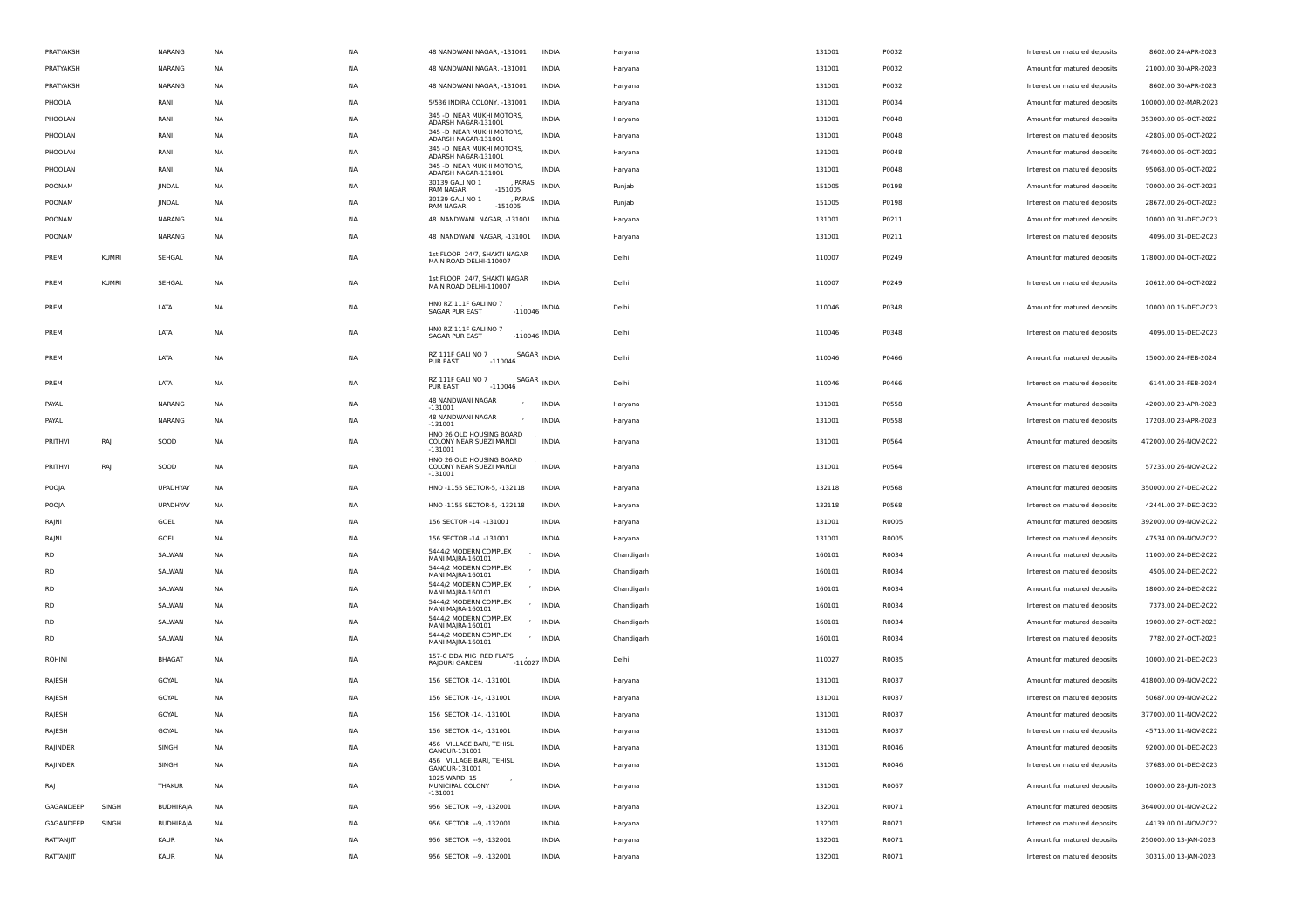| RATTANJIT       |         | KAUR          | NA        | NA        | 956 SECTOR -- 9, -132001                                 | INDIA           | Haryana | 132001 | R0071 | Amount for matured deposits  | 68000.00 09-MAR-2023  |
|-----------------|---------|---------------|-----------|-----------|----------------------------------------------------------|-----------------|---------|--------|-------|------------------------------|-----------------------|
| RATTANJIT       |         | KAUR          | NA        | NA        | 956 SECTOR -- 9, -132001                                 | INDIA           | Haryana | 132001 | R0071 | Interest on matured deposits | 7874.00 09-MAR-2023   |
| RENU            |         | MEHTA         | <b>NA</b> | <b>NA</b> | HNO 215 SECTOR 13, UERBAN<br>ESTATE-132001               | <b>INDIA</b>    | Haryana | 132001 | R0143 | Amount for matured deposits  | 210000.00 18-MAR-2023 |
| RENU            |         | MEHTA         | <b>NA</b> | <b>NA</b> | HNO 215 SECTOR 13, UERBAN<br>ESTATE-132001               | <b>INDIA</b>    | Haryana | 132001 | R0143 | Interest on matured deposits | 25465.00 18-MAR-2023  |
| RACHNA          |         | RACHNA        | NA        | NA        | 42 SHIVA JI COLONY NEAR BUS<br><b>STAND</b><br>$-131001$ | <b>INDIA</b>    | Haryana | 131001 | R0145 | Amount for matured deposits  | 45000.00 06-NOV-2022  |
| RACHNA          |         | RACHNA        | <b>NA</b> | NA        | 42 SHIVA JI COLONY NEAR BUS<br><b>STAND</b><br>-131001   | INDIA           | Haryana | 131001 | R0145 | Amount for matured deposits  | 100000.00 18-MAY-2023 |
| RACHNA          |         | RACHNA        | NA        | NA        | 42 SHIVA JI COLONY NEAR BUS<br>STAND<br>$-131001$        | INDIA           | Haryana | 131001 | R0145 | Amount for matured deposits  | 45000.00 16-MAR-2024  |
| ROHIT           | SINGH   | LATHER        | <b>NA</b> | <b>NA</b> | HNO 910 SECTOR - 6, URBAB<br>ESTATE-132001               | <b>INDIA</b>    | Haryana | 132001 | R0221 | Amount for matured deposits  | 45000.00 07-NOV-2022  |
| RISHABH         |         | KALIA         | <b>NA</b> | <b>NA</b> | 10765 LANE 14, PRATAP NAGAR-<br>110007                   | <b>INDIA</b>    | Delhi   | 110007 | R0233 | Amount for matured deposits  | 25000.00 11-NOV-2022  |
| <b>RISHABH</b>  |         | KALIA         | NA        | <b>NA</b> | 10765 LANE 14, PRATAP NAGAR-<br>110007                   | <b>INDIA</b>    | Delhi   | 110007 | R0233 | Interest on matured deposits | 6430.00 11-NOV-2022   |
| REENA           |         | DHAWAN        | <b>NA</b> | <b>NA</b> | 128 MOHALLA MANDI ACHAR<br>WALI, GALI<br>$-131001$       | <b>INDIA</b>    | Haryana | 131001 | R0249 | Amount for matured deposits  | 71000.00 28-FEB-2023  |
| REENA           |         | DHAWAN        | <b>NA</b> | <b>NA</b> | 128 MOHALLA MANDI ACHAR<br>WALI, GALI<br>$-131001$       | <b>INDIA</b>    | Haryana | 131001 | R0249 | Interest on matured deposits | 18261.00 28-FEB-2023  |
| RAKESH          |         | KALIA         | <b>NA</b> | <b>NA</b> | 10765 LANE 14 PARTAP NAGAR<br>$-110007$                  | <b>INDIA</b>    | Delhi   | 110007 | R0260 | Amount for matured deposits  | 25000.00 21-NOV-2022  |
| RAKESH          |         | KALIA         | NA        | NA        | 10765 LANE 14 PARTAP NAGAR<br>$-110007$                  | <b>INDIA</b>    | Delhi   | 110007 | R0260 | Interest on matured deposits | 10240.00 21-NOV-2022  |
| RIG             | VED     | SHARMA        | <b>NA</b> | NA        | 54 - R/A VIDYA BHAWAN, MODEL                             | <b>INDIA</b>    | Haryana | 131001 | R0282 | Amount for matured deposits  | 224000.00 28-OCT-2022 |
| RIG             | VED     | SHARMA        | NA        | NA        | TOWN-131001<br>54 - R/A VIDYA BHAWAN, MODEL              | <b>INDIA</b>    | Haryana | 131001 | R0282 | Interest on matured deposits | 27162.00 28-OCT-2022  |
| RIG             | VED     | SHARMA        | <b>NA</b> | <b>NA</b> | TOWN-131001<br>54 - R/A VIDYA BHAWAN, MODEL              | <b>INDIA</b>    | Haryana | 131001 | R0282 | Amount for matured deposits  | 224000.00 10-NOV-2022 |
| RIG             | VED     | SHARMA        | <b>NA</b> | <b>NA</b> | TOWN-131001<br>54 - R/A VIDYA BHAWAN, MODEL              | <b>INDIA</b>    | Haryana | 131001 | R0282 | Interest on matured deposits | 27162.00 10-NOV-2022  |
|                 | VED     | SHARMA        |           |           | TOWN-131001<br>54 - R/A VIDYA BHAWAN, MODEL              | <b>INDIA</b>    |         |        |       |                              |                       |
| RIG             |         |               | <b>NA</b> | NA        | TOWN-131001<br>54 - R/A VIDYA BHAWAN, MODEL              |                 | Haryana | 131001 | R0282 | Amount for matured deposits  | 224000.00 10-NOV-2022 |
| RIG             | VED     | SHARMA        | NA        | NA        | TOWN-131001<br>54 - R/A VIDYA BHAWAN, MODEL              | <b>INDIA</b>    | Haryana | 131001 | R0282 | Interest on matured deposits | 27162.00 10-NOV-2022  |
| RIG             | VED     | SHARMA        | NA        | NA        | TOWN-131001<br>54 - R/A VIDYA BHAWAN, MODEL              | <b>INDIA</b>    | Haryana | 131001 | R0282 | Amount for matured deposits  | 251000.00 08-DEC-2022 |
| RIG             | VED     | SHARMA        | <b>NA</b> | NA        | TOWN-131001<br>54 - R/A VIDYA BHAWAN, MODEL              | <b>INDIA</b>    | Haryana | 131001 | R0282 | Interest on matured deposits | 30436.00 08-DEC-2022  |
| RIG             | VED     | SHARMA        | <b>NA</b> | <b>NA</b> | TOWN-131001<br>54 - R/A VIDYA BHAWAN, MODEL              | <b>INDIA</b>    | Haryana | 131001 | R0282 | Amount for matured deposits  | 224000.00 18-DEC-2022 |
| RIG             | VED     | SHARMA        | <b>NA</b> | NA        | TOWN-131001                                              | <b>INDIA</b>    | Haryana | 131001 | R0282 | Interest on matured deposits | 27162.00 18-DEC-2022  |
| RIG             | VED     | SHARMA        | <b>NA</b> | NA        | 54 - R/A VIDYA BHAWAN, MODEL<br>TOWN-131001              | <b>INDIA</b>    | Haryana | 131001 | R0282 | Amount for matured deposits  | 224000.00 21-DEC-2022 |
| RIG             | VED     | SHARMA        | NA        | NA        | 54 - R/A VIDYA BHAWAN, MODEL<br>TOWN-131001              | <b>INDIA</b>    | Haryana | 131001 | R0282 | Interest on matured deposits | 27162.00 21-DEC-2022  |
| RIG             | VED     | SHARMA        | <b>NA</b> | <b>NA</b> | 54 - R/A VIDYA BHAWAN, MODEL<br>TOWN-131001              | <b>INDIA</b>    | Haryana | 131001 | R0282 | Amount for matured deposits  | 251000.00 08-JAN-2023 |
| <b>RIG</b>      | VED     | SHARMA        | <b>NA</b> | <b>NA</b> | 54 - R/A VIDYA BHAWAN, MODEL<br>TOWN-131001              | <b>INDIA</b>    | Haryana | 131001 | R0282 | Interest on matured deposits | 30436.00 08-JAN-2023  |
| RAJ             |         | <b>KUMAR</b>  | <b>NA</b> | <b>NA</b> | HNO. 5/479 RAJ BHAWAN<br>INDRA COLONY<br>$-131001$       | INDIA           | Haryana | 131001 | R0571 | Amount for matured deposits  | 101000.00 15-JAN-2023 |
| RAJ             |         | <b>KUMAR</b>  | NA        | NA        | HNO. 5/479 RAJ BHAWAN<br>$-131001$<br>INDRA COLONY       | INDIA           | Haryana | 131001 | R0571 | Interest on matured deposits | 11696.00 15-JAN-2023  |
| MAHIMA          |         | SINGH         | NA        | NA        | 149 SAROJINI COLONY PH -1,<br>$-135001$                  | <b>INDIA</b>    | Haryana | 135001 | R0639 | Amount for matured deposits  | 200000.00 02-FEB-2023 |
| MAHIMA          |         | SINGH         | <b>NA</b> | <b>NA</b> | 149 SAROJINI COLONY PH -1,<br>$-135001$                  | <b>INDIA</b>    | Haryana | 135001 | R0639 | Interest on matured deposits | 24252.00 02-FEB-2023  |
| SANTOSH         |         | <b>BAKSHI</b> | NA        | NA        | A-48 OLD DOUBLE STOREY, LAJPAT<br>NAGAR IV-110024        | <b>INDIA</b>    | Delhi   | 110024 | R0655 | Amount for matured deposits  | 224000.00 11-DEC-2022 |
| SANTOSH         |         | <b>BAKSHI</b> | NA        | NA        | A-48 OLD DOUBLE STOREY, LAJPAT<br>NAGAR IV-110024        | <b>INDIA</b>    | Delhi   | 110024 | R0655 | Interest on matured deposits | 27162.00 11-DEC-2022  |
| RUPALI          |         | MITTAL        | NA        | NA        | HN030139 ST N0-1, PARAS RAM<br>NAGAR-151005              | <b>INDIA</b>    | Punjab  | 151005 | R0657 | Amount for matured deposits  | 70000.00 30-NOV-2023  |
| RUPALI          |         | MITTAL        | <b>NA</b> | NA        | HN030139 ST N0-1, PARAS RAM<br>NAGAR-151005              | <b>INDIA</b>    | Punjab  | 151005 | R0657 | Interest on matured deposits | 28672.00 30-NOV-2023  |
| RAJAT           |         | WADHWA        | <b>NA</b> | <b>NA</b> | 327 JAGAT COLONY, -127021                                | <b>INDIA</b>    | Haryana | 127021 | R0661 | Amount for matured deposits  | 28000.00 14-OCT-2022  |
| RAJAT           |         | WADHWA        | <b>NA</b> | NA        | 327 JAGAT COLONY, -127021                                | INDIA           | Haryana | 127021 | R0661 | Interest on matured deposits | 11469.00 14-OCT-2022  |
| RAM             | PAL     | SINGLA        | <b>NA</b> | NA        | HNO 235 SECTOR- 20 HUDA,<br>$-136027$                    | <b>INDIA</b>    | Haryana | 136027 | R0664 | Amount for matured deposits  | 15000.00 29-SEP-2023  |
| RAM             | PAL     | SINGLA        | <b>NA</b> | <b>NA</b> | HN0 235 SECTOR- 20 HUDA,<br>-136027                      | <b>INDIA</b>    | Haryana | 136027 | R0664 | Interest on matured deposits | 3858.00 29-SEP-2023   |
| RAM             | NATH    | SEHGAL        | <b>NA</b> | NA        | 1082 SECTOR -- 14, -131001                               | INDIA           | Haryana | 131001 | R0695 | Amount for matured deposits  | 111000.00 27-DEC-2022 |
| RAM             | NATH    | SEHGAL        | <b>NA</b> | <b>NA</b> | 1082 SECTOR -- 14, -131001                               | <b>INDIA</b>    | Haryana | 131001 | R0695 | Interest on matured deposits | 12854.00 27-DEC-2022  |
| RAJEEV          |         | JAIN          | <b>NA</b> | NA        | HNO. 61 DOUBLE STOREY<br>$-131001$                       | <b>INDIA</b>    | Haryana | 131001 | R0940 | Amount for matured deposits  | 39000.00 27-MAR-2023  |
| RAJEEV          |         | JAIN          | <b>NA</b> | NA        | HNO. 61 DOUBLE STOREY<br>$\sim$<br>$-131001$             | <b>INDIA</b>    | Haryana | 131001 | R0940 | Interest on matured deposits | 10031.00 27-MAR-2023  |
| <b>ROHITASH</b> | CHANDRA | <b>BHAGAT</b> | NA        | NA        | 157-C DDA MIG RED FLATS<br>RAJOURI GARDEN                | $-110027$ INDIA | Delhi   | 110027 | R0964 | Amount for matured deposits  | 20000.00 04-JAN-2024  |
| VISHAN          |         | DEVI          | <b>NA</b> | NA        | 5/479 RAJ BHAWAN<br>COLONY<br>$-131001$                  | , INDRA INDIA   | Haryana | 131001 | R1030 | Amount for matured deposits  | 315000.00 06-OCT-2022 |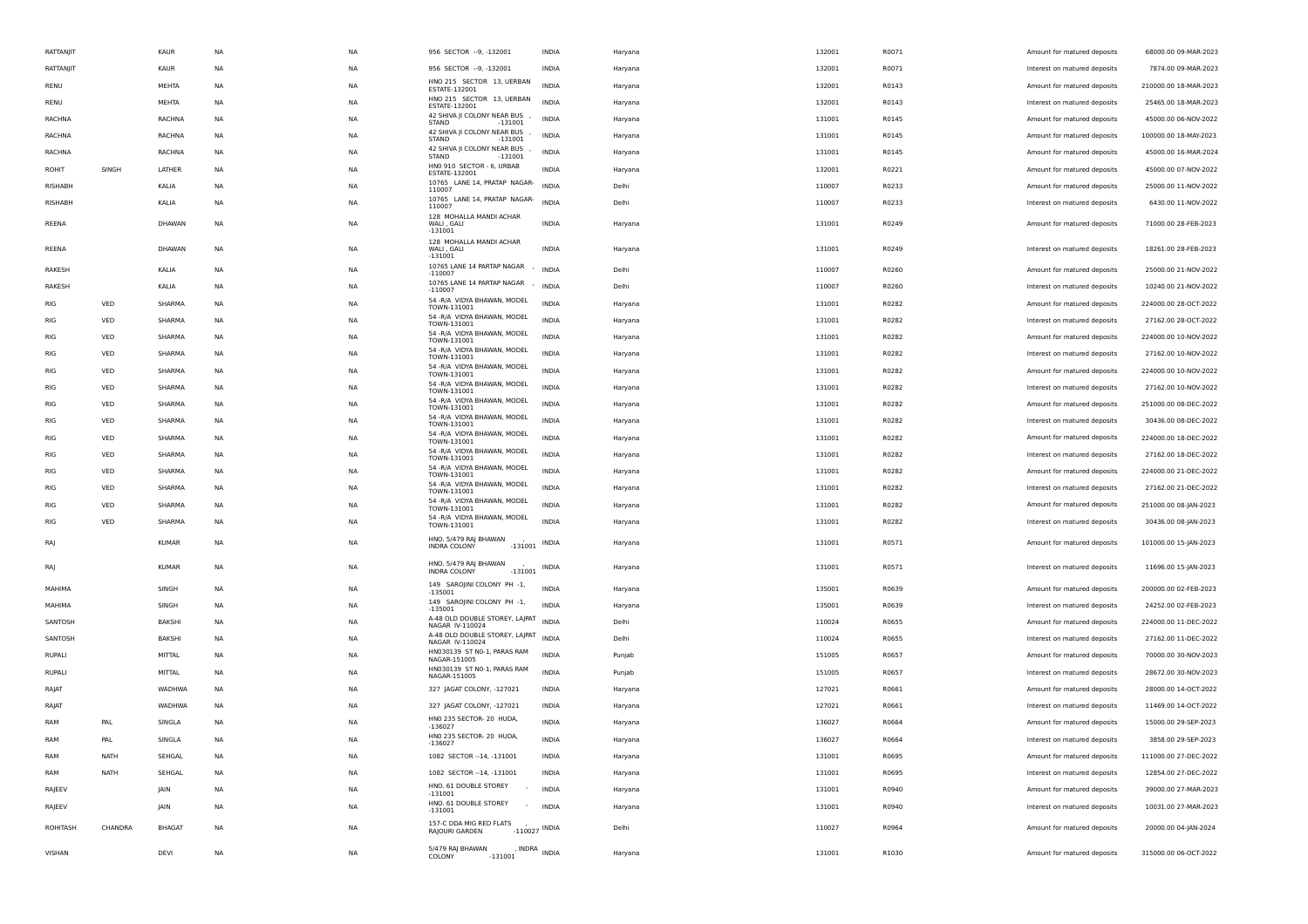| VISHAN         | DEVI         | NA        | <b>NA</b> | 5/479 RAJ BHAWAN<br>COLONY<br>$-131001$                   | , INDRA $_{\text{INDIA}}$ | Haryana | 131001 | R1030 | Interest on matured deposits | 38197.00 06-OCT-2022   |
|----------------|--------------|-----------|-----------|-----------------------------------------------------------|---------------------------|---------|--------|-------|------------------------------|------------------------|
| RAVI           | DATT         | NA        | NA        | HNO HM -60, PHASE -2-160059                               | INDIA                     | Punjab  | 160059 | R1064 | Amount for matured deposits  | 27000.00 09-DEC-2022   |
| RAVI           | DATT         | NA        | NA        | HNO HM-60, PHASE-2-160059                                 | INDIA                     | Punjab  | 160059 | R1064 | Interest on matured deposits | 3127.00 09-DEC-2022    |
| RASHMI         | SHARMA       | NA        | NA        | SATGURU NAGAR, GALI NO 8,-<br>144514                      | <b>INDIA</b>              | Punjab  | 144514 | R1079 | Amount for matured deposits  | 99000.00 22-DEC-2022   |
| RASHMI         | SHARMA       | NA        | <b>NA</b> | SATGURU NAGAR, GALI NO 8,-<br>144514                      | <b>INDIA</b>              | Punjab  | 144514 | R1079 | Interest on matured deposits | 25463.00 22-DEC-2022   |
| SUNITA         | GOYAL        | NA        | NA        | HNO 156 SECTOR 14, -131001                                | INDIA                     | Haryana | 131001 | S0019 | Amount for matured deposits  | 392000.00 09-NOV-2021  |
| SUNITA         | GOYAL        | NA        | NA        | HNO 156 SECTOR 14, -131001                                | INDIA                     | Haryana | 131001 | S0019 | Interest on matured deposits | 47534.00 09-NOV-2021   |
| SHANTA         | PRUTHI       | NA        | NA        | C/O DR PARAMJIT SINGH EYE, CARE INDIA<br>CENTRE-141801    |                           | Punjab  | 141801 | S0030 | Amount for matured deposits  | 45000.00 11-OCT-2022   |
| SHANTA         | PRUTHI       | NA        | NA        | C/O DR PARAMJIT SINGH EYE, CARE INDIA<br>CENTRE-141801    |                           | Punjab  | 141801 | S0030 | Interest on matured deposits | 5211.00 11-OCT-2022    |
| SANTOSH        | KUMARI       | NA        | <b>NA</b> | 93 SECTOR 14<br>URBAN<br><b>ESTATE</b><br>$-132001$       | <b>INDIA</b>              | Haryana | 132001 | S0031 | Amount for matured deposits  | 191000.00 13-OCT-2022  |
| SANTOSH        | KUMARI       | <b>NA</b> | NA        | 93 SECTOR 14<br>, URBAN<br><b>ESTATE</b><br>$-132001$     | <b>INDIA</b>              | Haryana | 132001 | S0031 | Interest on matured deposits | 78234.00 13-OCT-2022   |
| SANTOSH        | KUMARI       | NA        | NA        | 93 SECTOR 14<br>, URBAN<br>$-132001$<br><b>ESTATE</b>     | <b>INDIA</b>              | Haryana | 132001 | S0031 | Amount for matured deposits  | 45000.00 23-SEP-2023   |
| SAROJ          | KATHURIA     | NA        | NA        | 39 INDIRA COLONY, NEAR SHIV<br>MANDIR-131001              | <b>INDIA</b>              | Haryana | 131001 | S0040 | Amount for matured deposits  | 68000.00 05-MAR-2023   |
| SAROJ          | KATHURIA     | NA        | NA        | 39 INDIRA COLONY, NEAR SHIV<br>MANDIR-131001              | <b>INDIA</b>              | Haryana | 131001 | S0040 | Interest on matured deposits | 7874.00 05-MAR-2023    |
| SIMRAN         | SIMRAN       | NA        | <b>NA</b> | 42 SHIVA JI COLONY NEAR BUS<br>STAND<br>$-131001$         | <b>INDIA</b>              | Haryana | 131001 | S0041 | Amount for matured deposits  | 100000.00 28-MAY-2023  |
| SIMRAN         | SIMRAN       | NA        | NA        | 42 SHIVA JI COLONY NEAR BUS<br>STAND<br>$-131001$         | INDIA                     | Haryana | 131001 | S0041 | Amount for matured deposits  | 45000.00 16-MAR-2024   |
| SATISH         | KUMAR        | NA        | NA.       | GAUTAM BHAWAN FLOOR MILL,<br>RAILWAY ROAD SAMALKH MANDI-  | INDIA                     | Haryana | 132101 | S0043 | Amount for matured deposits  | 45000.00 23-OCT-2022   |
|                |              |           |           | 132101<br>GAUTAM BHAWAN FLOOR MILL.                       |                           |         |        |       |                              |                        |
| SATISH         | <b>KUMAR</b> | NA        | NA        | RAILWAY ROAD SAMALKH MANDI-<br>132101                     | <b>INDIA</b>              | Haryana | 132101 | S0043 | Interest on matured deposits | 5211.00 23-OCT-2022    |
| SAVITRI        | SHARMA       | NA        | <b>NA</b> | 29 D, WARD I MEHRAULI-110030 INDIA                        |                           | Delhi   | 110030 | S0048 | Amount for matured deposits  | 20000.00 24-AUG-2023   |
| SUSHMA         | SUSHMA       | NA        | NA        | 107 R MODEL TOWN<br>134003                                | INDIA                     | Haryana | 134003 | S0055 | Amount for matured deposits  | 251000.00 04-OCT-2022  |
| SUSHMA         | SUSHMA       | NA        | NA        | 107 R MODEL TOWN<br>134003                                | INDIA                     | Haryana | 134003 | S0055 | Interest on matured deposits | 30436.00 04-OCT-2022   |
| SAROJ          | BALA         | NA        | NA        | 158 IEEWAN NAGAR, HANUMAN<br>MANDIR WALI GALI-131001      | <b>INDIA</b>              | Haryana | 131001 | S0065 | Amount for matured deposits  | 45000.00 19-FEB-2023   |
|                |              |           |           |                                                           |                           |         |        |       |                              |                        |
| SAROJ          | BALA         | <b>NA</b> | <b>NA</b> | 158 JEEWAN NAGAR, HANUMAN<br>MANDIR WALI GALI-131001      | <b>INDIA</b>              | Haryana | 131001 | S0065 | Interest on matured deposits | 5211.00 19-FEB-2023    |
| SUDESH         | JAIN         | NA        | NA        | 1106 NEW HOUSING BOARD,<br>$-132001$                      | INDIA                     | Haryana | 132001 | S0073 | Amount for matured deposits  | 70000.00 08-DEC-2022   |
| SUDESH         | JAIN         | NA        | NA        | 1106 NEW HOUSING BOARD,<br>$-132001$                      | INDIA                     | Haryana | 132001 | S0073 | Interest on matured deposits | 18004.00 08-DEC-2022   |
| SUDESH         | <b>JAIN</b>  | NA        | NA        | 1106 NEW HOUSING BOARD,<br>$-132001$                      | <b>INDIA</b>              | Haryana | 132001 | S0073 | Amount for matured deposits  | 49000.00 08-JAN-2023   |
| SUDESH         | JAIN         | NA        | NA        | 1106 NEW HOUSING BOARD,<br>$-132001$                      | INDIA                     | Haryana | 132001 | S0073 | Interest on matured deposits | 20070.00 08-JAN-2023   |
| SUDESH         | <b>JAIN</b>  | <b>NA</b> | <b>NA</b> | 1106 NEW HOUSING BOARD,<br>$-132001$                      | <b>INDIA</b>              | Haryana | 132001 | S0073 | Amount for matured deposits  | 38000.00 06-OCT-2023   |
| SUDESH         | JAIN         | NA        | NA        | 1106 NEW HOUSING BOARD,<br>$-132001$                      | <b>INDIA</b>              | Haryana | 132001 | S0073 | Interest on matured deposits | 9774.00 06-OCT-2023    |
| SHYAMA         | MATTA        | NA        | NA.       | CELESHTIAL HEIGHT FLAT NO113,<br>NO -1-A SECTOR 2 DWARKA- | <b>INDIA</b>              | Delhi   | 110075 | S0077 | Amount for matured deposits  | 500000.00 20-NOV-2022  |
|                |              |           |           | 110075<br>CELESHTIAL HEIGHT FLAT NO113,                   |                           |         |        |       |                              |                        |
| SHYAMA         | MATTA        | NA        | NA        | NO -1-A SECTOR 2 DWARKA-<br>110075                        | <b>INDIA</b>              | Delhi   | 110075 | S0077 | Interest on matured deposits | 60630.00 20-NOV-2022   |
| <b>SUMITRA</b> | DEVI         | NA        | <b>NA</b> | HN0 845 RAJIV NAGAR, -131001                              | <b>INDIA</b>              | Haryana | 131001 | S0082 | Amount for matured deposits  | 167000.00 28-JAN-2023  |
| SUMITRA        | DEVI         | NA        | NA        | HN0 845 RAJIV NAGAR, -131001                              | INDIA                     | Haryana | 131001 | S0082 | Interest on matured deposits | 19339.00 28-JAN-2023   |
| SEEMA          | SINGLA       | NA        | NA        | HNO -235 SECTOR -20, HUDA-<br>136027                      | INDIA                     | Haryana | 136027 | S0086 | Amount for matured deposits  | 15000.00 26-OCT-2023   |
| SEEMA          | SINGLA       | NA        | NA        | HNO -235 SECTOR -20, HUDA-<br>136027                      | INDIA                     | Haryana | 136027 | S0086 | Interest on matured deposits | 3858.00 26-OCT-2023    |
| SAVNEET        | KAUR         | NA        | NA        | 956 Sec-09, -132001                                       | INDIA                     | Haryana | 132001 | S0091 | Amount for matured deposits  | 224000.00 22-FEB-2023  |
| SAVNEET        | KAUR         | NA        | <b>NA</b> | 956 Sec-09, -132001                                       | <b>INDIA</b>              | Haryana | 132001 | S0091 | Interest on matured deposits | 27162.00 22-FEB-2023   |
| SEEMA          | AHUJA        | NA        | NA        | 454/10 S P MARG (W), DEFENCE<br>OFFICER ENCLAVE-110021    | <b>INDIA</b>              | Delhi   | 110021 | S0103 | Amount for matured deposits  | 70000.00 06-OCT-2022   |
|                |              |           |           | 454/10 SP MARG (W), DEFENCE INDIA                         |                           |         |        |       |                              |                        |
| SEEMA          | AHUJA        | NA        | NA        | OFFICER ENCLAVE-110021                                    |                           | Delhi   | 110021 | S0103 | Interest on matured deposits | 28672.00 06-OCT-2022   |
| SAROJ          | AHUJA        | NA        | NA        | HNO 454 /10 SP MARG (W), NAVAL<br>OFFICER ENCLAVE-110021  | <b>INDIA</b>              | Delhi   | 110021 | S0104 | Amount for matured deposits  | 70000.00 06-OCT-2022   |
|                |              |           |           | HNO 454 /10 SP MARG (W), NAVAL                            |                           |         |        |       |                              |                        |
| SAROJ          | AHUJA        | NA        | NA        | OFFICER ENCLAVE-110021                                    | <b>INDIA</b>              | Delhi   | 110021 | S0104 | Interest on matured deposits | 28672.00 06-OCT-2022   |
| SERENA         | MAHAJAN      | NA        | NA        | 274 POCKET -- C SARITA VIHAR,<br>$-110076$                | <b>INDIA</b>              | Delhi   | 110076 | S0111 | Amount for matured deposits  | 1109000.00 26-NOV-2022 |
| SERENA         | MAHAJAN      | NA        | NA        | 274 POCKET -- C SARITA VIHAR,<br>$-110076$                | <b>INDIA</b>              | Delhi   | 110076 | S0111 | Interest on matured deposits | 134477.00 26-NOV-2022  |
| SERENA         | MAHAJAN      | NA        | NA        | 274 POCKET -- C SARITA VIHAR,<br>$-110076$                | <b>INDIA</b>              | Delhi   | 110076 | 50111 | Amount for matured deposits  | 665000.00 22-FEB-2023  |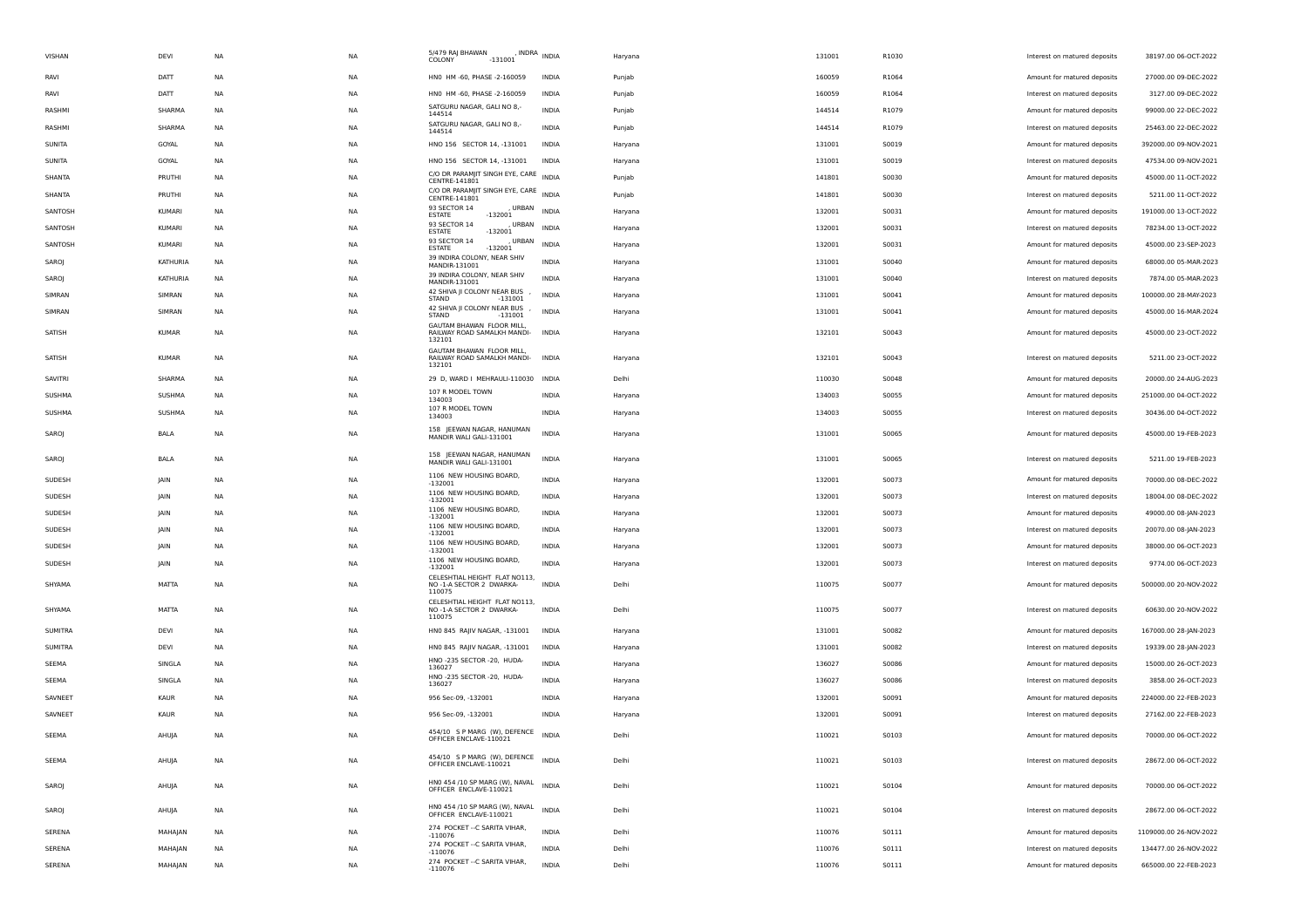| SERENA        |              | MAHAJAN          | NA        | NA        | 274 POCKET -- C SARITA VIHAR,<br>$-110076$                                                      | INDIA                                 | Delhi                | 110076 | 50111        | Interest on matured deposits                                | 80638.00 22-FEB-2023  |
|---------------|--------------|------------------|-----------|-----------|-------------------------------------------------------------------------------------------------|---------------------------------------|----------------------|--------|--------------|-------------------------------------------------------------|-----------------------|
| SUSHEEL       |              | LAROIA           | NA        | NA        | 590 SECTOR 10, -134113                                                                          | <b>INDIA</b>                          | Haryana              | 134113 | S0112        | Amount for matured deposits                                 | 35000.00 24-JAN-2025  |
| SUSHEEL       |              | LAROIA           | NA        | NA        | 590 SECTOR 10, -134113                                                                          | INDIA                                 | Haryana              | 134113 | S0112        | Interest on matured deposits                                | 14336.00 24-JAN-2025  |
| SONIA         |              | DHAWAN           | NA        | NA        | 116/18, TARA NAGAR-131001                                                                       | INDIA                                 | Haryana              | 131001 | <b>S0113</b> | Amount for matured deposits                                 | 150000.00 18-MAY-2023 |
| SONIA         |              | DHAWAN           | <b>NA</b> | <b>NA</b> | 116/18, TARA NAGAR-131001                                                                       | <b>INDIA</b>                          | Haryana              | 131001 | <b>S0113</b> | Interest on matured deposits                                | 17370.00 18-MAY-2023  |
| SMRITI        |              | SMRITI           | NA        | NA        | GH-14 FLAT NO-505, PACHIM<br>VIHAR-110087                                                       | <b>INDIA</b>                          | Delhi                | 110087 | S0114        | Amount for matured deposits                                 | 500000.00 23-MAY-2023 |
| SMRITI        |              | SMRITI           | <b>NA</b> | NA        | GH-14 FLAT NO-505, PACHIM<br>VIHAR-110087                                                       | <b>INDIA</b>                          | Delhi                | 110087 | S0114        | Interest on matured deposits                                | 60630.00 23-MAY-2023  |
| SURINDERPAL   | SINGH        | KANG             | NA        | NA        | HNO 247 PHASE-4, S A S NAGAR- INDIA<br>160059                                                   |                                       | Punjab               | 160059 | S0126        | Amount for matured deposits                                 | 224000.00 15-FEB-2023 |
| SURINDERPAL   | SINGH        | KANG             | NA        | NA        | HNO 247 PHASE-4, S A S NAGAR- INDIA<br>160059                                                   |                                       | Punjab               | 160059 | S0126        | Interest on matured deposits                                | 27162.00 15-FEB-2023  |
| SANTOSH       |              | MALHOTRA         | NA        | <b>NA</b> | HNO 210 JEEVAN NAGAR, -131001 INDIA                                                             |                                       | Haryana              | 131001 | S0143        | Amount for matured deposits                                 | 40000.00 20-NOV-2022  |
| SANTOSH       |              | MALHOTRA         | NA        | NA        | HNO 210 JEEVAN NAGAR, -131001 INDIA                                                             |                                       | Haryana              | 131001 | S0143        | Interest on matured deposits                                | 4632.00 20-NOV-2022   |
| SURAJ         |              | <b>BHAGAT</b>    | NA        | NA        | 67/16 A SECTOR<br>$-121002$                                                                     | <b>INDIA</b>                          | Haryana              | 121002 | <b>S0181</b> | Amount for matured deposits                                 | 174000.00 31-DEC-2023 |
| SURAJ         |              | <b>BHAGAT</b>    | NA        | NA        | 67/16 A SECTOR<br>$-121002$                                                                     | INDIA                                 | Haryana              | 121002 | <b>S0181</b> | Interest on matured deposits                                | 71270.00 31-DEC-2023  |
| SUKHWINDER    |              | KAUR             | NA        | NA        | E-53 BAWA VIHAR HUDA SECTOR-<br>9, -134002                                                      | <b>INDIA</b>                          | Haryana              | 134002 | S0187        | Amount for matured deposits                                 | 200000.00 09-FEB-2023 |
| SUKHWINDER    |              | KAUR             | <b>NA</b> | <b>NA</b> | E-53 BAWA VIHAR HUDA SECTOR-<br>9, -134002                                                      | <b>INDIA</b>                          | Haryana              | 134002 | S0187        | Interest on matured deposits                                | 24252.00 09-FEB-2023  |
| SWARAN        | LATA         | <b>BUDHIRAJA</b> | NA        | NA        | 362 SECTOR-14<br>$-131001$                                                                      | <b>INDIA</b>                          | Haryana              | 131001 | S0234        | Amount for matured deposits                                 | 70000.00 01-DEC-2023  |
| SWARAN        | LATA         | <b>BUDHIRAJA</b> | NA        | NA        | 362 SECTOR-14<br>$-131001$                                                                      | INDIA                                 | Haryana              | 131001 | S0234        | Interest on matured deposits                                | 18004.00 01-DEC-2023  |
| SOURAV        |              | JINDAL           | NA        | NA        | 30139 GALI NO 1<br>, PARAS<br>$-151005$<br><b>RAM NAGAR</b>                                     | INDIA                                 | Punjab               | 151005 | S0277        | Amount for matured deposits                                 | 70000.00 26-OCT-2022  |
| SOURAV        |              | JINDAL           | NA        | NA        | 30139 GALI NO 1<br>, PARAS<br>RAM NAGAR<br>$-151005$                                            | <b>INDIA</b>                          | Punjab               | 151005 | S0277        | Interest on matured deposits                                | 28672.00 26-OCT-2022  |
| SAURABH       |              | SOOD             | <b>NA</b> | <b>NA</b> | HNO 26 NEAR SUBZI MANDI<br>HB COLONY<br>$-131001$<br>HNO 26 NEAR SUBZI MANDI                    | <b>INDIA</b>                          | Haryana              | 131001 | S0381        | Amount for matured deposits                                 | 44000.00 12-NOV-2022  |
| SAURABH       |              | SOOD             | NA        | NA        | HB COLONY<br>$-131001$                                                                          | INDIA                                 | Haryana              | 131001 | S0381        | Interest on matured deposits                                | 5095.00 12-NOV-2022   |
| SANGEETA      |              | SANGEETA         | NA        | NA        | 186-12 SIKKA COLONY<br>$-131001$                                                                | <b>INDIA</b>                          | Haryana              | 131001 | S0382        | Amount for matured deposits                                 | 15000.00 15-MAR-2024  |
| SANTOSH       |              | BAKSHI           | NA        | NA        | A-48 OLD DOUBLE STOREY, LAJPAT INDIA<br>NAGAR IV-110024                                         |                                       | Delhi                | 110024 | S0416        | Amount for matured deposits                                 | 224000.00 07-FEB-2023 |
| SANTOSH       |              | BAKSHI           | NA        | NA        | A-48 OLD DOUBLE STOREY, LAJPAT INDIA<br>NAGAR IV-110024                                         |                                       | Delhi                | 110024 | S0416        | Interest on matured deposits                                | 27162.00 07-FEB-2023  |
| SANTOSH       |              | BAKSHI           | <b>NA</b> | <b>NA</b> | A-48 OLD DOUBLE STOREY, LAJPAT INDIA<br>NAGAR IV-110024<br>A-48 OLD DOUBLE STOREY, LAJPAT INDIA |                                       | Delhi                | 110024 | S0416        | Amount for matured deposits                                 | 200000.00 27-FEB-2023 |
| SANTOSH       |              | BAKSHI           | NA        | NA        | NAGAR IV-110024<br>8 MAHANAGAR OPP                                                              |                                       | Delhi                | 110024 | S0416        | Interest on matured deposits                                | 24252.00 27-FEB-2023  |
| SAHIL         |              | KHANNA           | NA        | NA        | COLONY<br>$-226006$<br>8 MAHANAGAR OPP                                                          | , SECT INDIA                          | Uttar Pradesh        | 226006 | S0526        | Amount for matured deposits                                 | 26000.00 11-AUG-2023  |
| SAHIL         |              | KHANNA           | NA        | NA        | $-226006$<br>COLONY                                                                             | , $\mathsf{SECTION}$ $\mathsf{INDIA}$ | Uttar Pradesh        | 226006 | S0526        | Interest on matured deposits                                | 10650.00 11-AUG-2023  |
| SHIV          |              | NARAIN           | NA        | NA        | RZ-111F GALI NO 7<br>PUR EAST<br>$-110046$                                                      | , SAGAR INDIA                         | Delhi                | 110046 | S0654        | Amount for matured deposits                                 | 16000.00 12-AUG-2023  |
| SHIV          |              | NARAIN           | NA        | NA        | RZ-111F GALI NO 7<br>PUR EAST<br>$-110046$                                                      | , SAGAR INDIA                         | Delhi                | 110046 | S0654        | Interest on matured deposits                                | 6554.00 12-AUG-2023   |
| SHASHI        |              | <b>BHAGAT</b>    | <b>NA</b> | NA        | 157 -C DDA MIG RED FLATS<br>RAJOURI GARDEN                                                      | $-110027$ INDIA                       | Delhi                | 110027 | S0703        | Amount for matured deposits                                 | 10000.00 11-OCT-2023  |
| SHASHI        |              | <b>BHAGAT</b>    | NA        | NA        | 157 -C DDA MIG RED FLATS<br>RAJOURI GARDEN                                                      | $-110027$ INDIA                       | Delhi                | 110027 | S0703        | Amount for matured deposits                                 | 15000.00 05-FEB-2024  |
| <b>SWARAJ</b> | <b>KUMAR</b> | SOOD             | <b>NA</b> | NA        | HNO 737 SECTOR 31, -122001                                                                      | <b>INDIA</b>                          |                      | 122001 | S0754        | Amount for matured deposits                                 | 100000.00 26-MAR-2024 |
| SWARAJ        | <b>KUMAR</b> | SOOD             | NA        | NA        | HNO 737 SECTOR 31, -122001                                                                      | INDIA                                 | Haryana              | 122001 | S0754        |                                                             | 40960.00 26-MAR-2024  |
| SATYA         | PAUL         | <b>GUPTA</b>     | <b>NA</b> | NA        | HNO 5-A JAWAHAR NAGAR, THE                                                                      | <b>INDIA</b>                          | Haryana<br>Haryana   | 132001 | S0757        | Interest on matured deposits<br>Amount for matured deposits | 250000.00 16-MAR-2023 |
| SATYA         | PAUL         | <b>GUPTA</b>     | NA        | NA        | MALL-132001<br>HNO 5-A JAWAHAR NAGAR, THE                                                       | INDIA                                 | Haryana              | 132001 | S0757        | Interest on matured deposits                                | 30315.00 16-MAR-2023  |
| SUNITA        |              | <b>JAIN</b>      | NA        | NA        | MALL-132001<br>KOTHI NO 290, E B R S NAGAR-                                                     | <b>INDIA</b>                          | Punjab               | 141001 | S0843        | Amount for matured deposits                                 | 30000.00 26-JAN-2023  |
| SAROJ         |              | BHATIA           | <b>NA</b> | <b>NA</b> | 141001<br>55/11 OLD RAJINDER NAGAR                                                              | <b>INDIA</b>                          | Delhi                | 110060 | S0887        | Amount for matured deposits                                 | 45000.00 11-OCT-2022  |
| SAROJ         |              | <b>BHATIA</b>    | NA        | NA        | $-110060$<br>55/11 OLD RAJINDER NAGAR ,                                                         | <b>INDIA</b>                          | Delhi                | 110060 | S0887        | Interest on matured deposits                                | 11574.00 11-OCT-2022  |
| SAKSHI        |              | KHANNA           | <b>NA</b> | <b>NA</b> | $-110060$<br>8 MAHA NAGAR OPP SECT COLONY INDIA                                                 |                                       | <b>Uttar Pradesh</b> | 226006 | 50892        | Amount for matured deposits                                 | 15000.00 19-JAN-2023  |
| SAKSHI        |              | KHANNA           | NA        | NA        | -226006<br>8 MAHA NAGAR OPP SECT COLONY INDIA                                                   |                                       | Uttar Pradesh        | 226006 | S0892        | Interest on matured deposits                                | 6144.00 19-JAN-2023   |
| SAKSHI        |              | KHANNA           | NA        | NA        | . -226006<br>8 MAHA NAGAR OPP SECT COLONY INDIA                                                 |                                       | <b>Uttar Pradesh</b> | 226006 | S0892        | Amount for matured deposits                                 | 16000.00 31-JAN-2024  |
| SAKSHI        |              | KHANNA           | <b>NA</b> | <b>NA</b> | , -226006<br>8 MAHA NAGAR OPP SECT COLONY INDIA                                                 |                                       | Uttar Pradesh        | 226006 | S0892        | Interest on matured deposits                                | 6554.00 31-JAN-2024   |
| SARIKA        |              | SHARMA           | NA        | NA        | , -226006<br>14/81 DOUBLE STOREY<br>$-131001$                                                   | <b>INDIA</b>                          | Haryana              | 131001 | S0956        | Amount for matured deposits                                 | 200000.00 22-JAN-2023 |
| SHANTI        |              | DEVI             | NA        | NA        | 8/43 DOUBLE STOREY<br>$-131001$                                                                 | <b>INDIA</b>                          | Haryana              | 131001 | S1383        | Amount for matured deposits                                 | 22000.00 11-FEB-2024  |
| SHANTI        |              | DEVI             | NA        | NA        | 8/43 DOUBLE STOREY<br>$-131001$                                                                 | INDIA                                 | Haryana              | 131001 | S1383        | Interest on matured deposits                                | 9011.00 11-FEB-2024   |
| SWARN         | LATA         | <b>BUDHIRAJA</b> | NA        | NA        | 362 SECTOR-14<br>$-131001$                                                                      | INDIA                                 | Haryana              | 131001 | <b>S1441</b> | Amount for matured deposits                                 | 40000.00 10-FEB-2024  |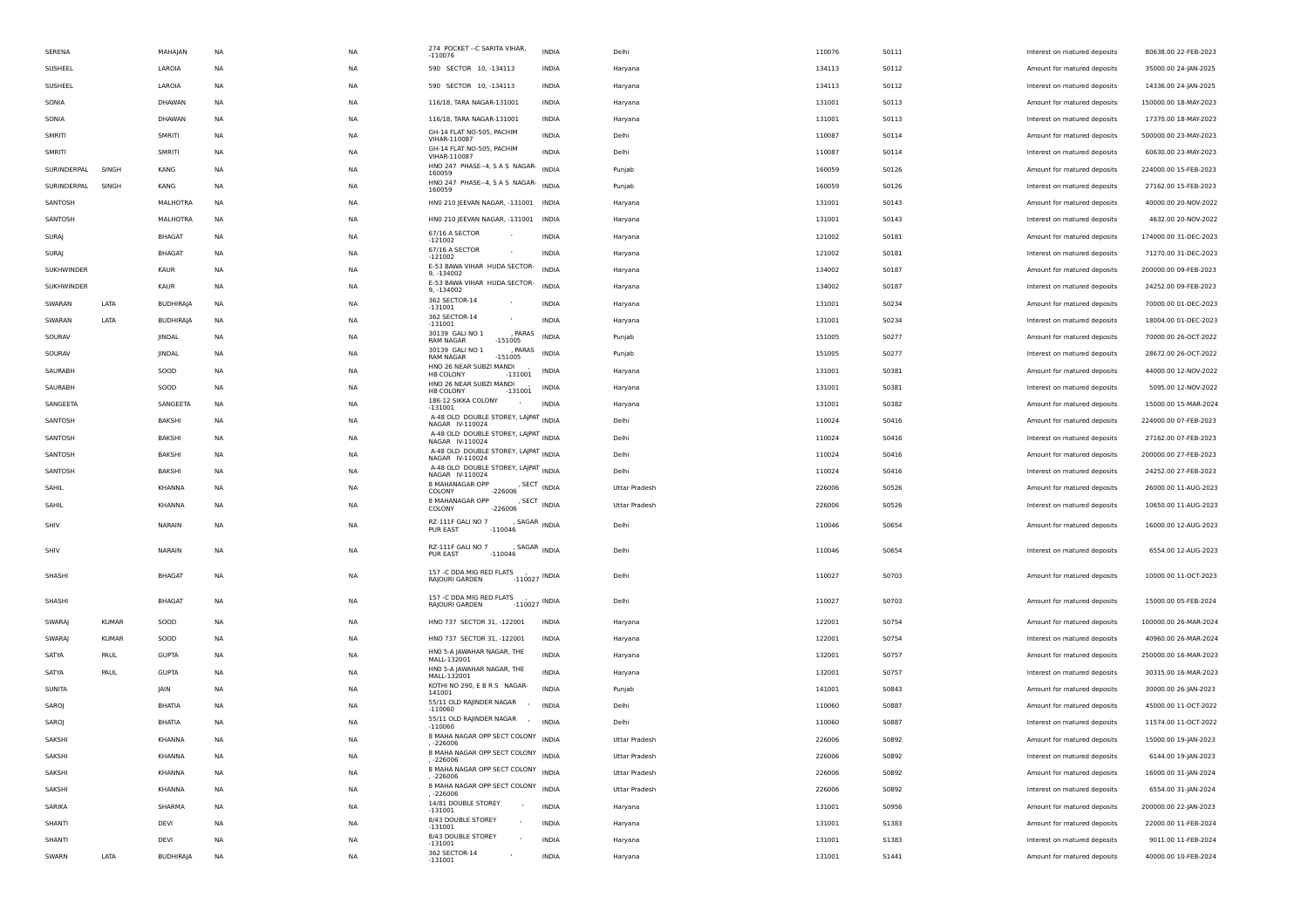| SWARN        | LATA         | <b>BUDHIRAIA</b> | <b>NA</b> | <b>NA</b> | 362 SECTOR-14<br>$-131001$                                                   | <b>INDIA</b>    | Haryana          | 131001 | S1441        | Interest on matured deposits | 10288.00 10-FEB-2024  |
|--------------|--------------|------------------|-----------|-----------|------------------------------------------------------------------------------|-----------------|------------------|--------|--------------|------------------------------|-----------------------|
| SHIV         |              | NARAIN           | <b>NA</b> | <b>NA</b> | RZ 111F GALI NO 7<br>PUR EAST<br>$-110046$                                   | , SAGAR INDIA   | Delhi            | 110046 | S1464        | Amount for matured deposits  | 10000.00 24-FEB-2024  |
| SHIV         |              | NARAIN           | <b>NA</b> | <b>NA</b> | RZ 111F GALI NO 7<br>PUR EAST<br>$-110046$                                   | , SAGAR INDIA   | Delhi            | 110046 | S1464        | Interest on matured deposits | 4096.00 24-FEB-2024   |
| SHAMMI       |              | SHAMMI           | NA        | <b>NA</b> | C/O RAMAN SOBTI, THERMAL<br>COLONY-132105                                    | <b>INDIA</b>    | Haryana          | 132105 | S1521        | Amount for matured deposits  | 14000.00 14-SEP-2023  |
| SHAMMI       |              | SHAMMI           | <b>NA</b> | <b>NA</b> | C/O RAMAN SOBTI, THERMAL<br>COLONY-132105                                    | <b>INDIA</b>    | Haryana          | 132105 | <b>S1521</b> | Interest on matured deposits | 5734.00 14-SEP-2023   |
| SHUBHAM      |              | <b>KUMAR</b>     | <b>NA</b> | <b>NA</b> | 5/479 RAJ BHAWAN<br>INDERA COLONY                                            | $-131001$ INDIA | Haryana          | 131001 | S1558        | Amount for matured deposits  | 95000.00 27-FEB-2023  |
| SHUBHAM      |              | <b>KUMAR</b>     | <b>NA</b> | <b>NA</b> | 5/479 RAI BHAWAN<br>INDERA COLONY                                            | $-131001$ INDIA | Haryana          | 131001 | <b>S1558</b> | Interest on matured deposits | 11001.00 27-FEB-2023  |
| SATYA        | PAL          | MATTA            | NA        | <b>NA</b> | CELESTIAL HEIGHTS FLAT NO113,<br>PLOT NO 1A SECTOR 2 DWARKA- INDIA<br>110075 |                 | Delhi            | 110075 | S1688        | Amount for matured deposits  | 224000.00 12-OCT-2022 |
| SATYA        | PAL          | MATTA            | NA        | <b>NA</b> | CELESTIAL HEIGHTS FLAT NO113,<br>PLOT NO 1A SECTOR 2 DWARKA- INDIA<br>110075 |                 | Delhi            | 110075 | S1688        | Interest on matured deposits | 27162.00 12-OCT-2022  |
| SATYA        | PAL          | MATTA            | <b>NA</b> | <b>NA</b> | CELESTIAL HEIGHTS FLAT NO113,<br>PLOT NO 1A SECTOR 2 DWARKA- INDIA<br>110075 |                 | Delhi            | 110075 | <b>S1688</b> | Amount for matured deposits  | 300000.00 04-FEB-2023 |
| SATYA        | PAL          | MATTA            | NA        | <b>NA</b> | CELESTIAL HEIGHTS FLAT NO113,<br>PLOT NO 1A SECTOR 2 DWARKA- INDIA<br>110075 |                 | Delhi            | 110075 | S1688        | Interest on matured deposits | 36378.00 04-FEB-2023  |
| SIMRAN       |              | MUKHI            | NA        | <b>NA</b> | 83/4 SHANTI NAGAR, -131001                                                   | <b>INDIA</b>    | Haryana          | 131001 | S1696        | Amount for matured deposits  | 26000.00 27-JAN-2023  |
| SUDHA        |              | JINDAL           | <b>NA</b> | <b>NA</b> | 30139 ST NO-1 PARAS RAM NAGAR, INDIA<br>$-151005$                            |                 | Punjab           | 151005 | S1746        | Amount for matured deposits  | 224000.00 02-DEC-2022 |
| <b>SUDHA</b> |              | JINDAL           | <b>NA</b> | <b>NA</b> | 30139 ST NO-1 PARAS RAM NAGAR, INDIA<br>$-151005$                            |                 | Punjab           | 151005 | S1746        | Interest on matured deposits | 27162.00 02-DEC-2022  |
| SHAKTI       |              | VISHAL           | NA        | <b>NA</b> | Ist CHAMPARAN CYCLES NEAR,<br>JANDAR SHOES MOTI JHEEL-842001 INDIA           |                 | Bihar            | 842001 | S1750        | Amount for matured deposits  | 65000.00 08-NOV-2023  |
| SHAKTI       |              | VISHAL           | NA        | <b>NA</b> | Ist CHAMPARAN CYCLES NEAR,<br>JANDAR SHOES MOTI JHEEL-842001 INDIA           |                 | Bihar            | 842001 | S1750        | Interest on matured deposits | 26624.00 08-NOV-2023  |
| THAKUR       | DUTT         | SHARMA           | <b>NA</b> | <b>NA</b> | MANAV SADAN RAMNAGAR,-176215 INDIA                                           |                 | Himachal Pradesh | 176215 | T0033        | Amount for matured deposits  | 65000.00 24-OCT-2023  |
| THAKUR       | DUTT         | SHARMA           | <b>NA</b> | <b>NA</b> | MANAV SADAN RAMNAGAR,-176215 INDIA                                           |                 | Himachal Pradesh | 176215 | T0033        | Interest on matured deposits | 26624.00 24-OCT-2023  |
| TARUN        |              | MALHOTRA         | NA        | <b>NA</b> | 9/A PREM NAGAR, ATLAS ROAD-<br>131001                                        | <b>INDIA</b>    | Haryana          | 131001 | T0112        | Amount for matured deposits  | 23000.00 22-JUL-2023  |
| <b>TARUN</b> |              | MALHOTRA         | <b>NA</b> | <b>NA</b> | 9/A PREM NAGAR, ATLAS ROAD-<br>131001                                        | <b>INDIA</b>    | Haryana          | 131001 | T0112        | Amount for matured deposits  | 28000.00 31-AUG-2023  |
| TARUN        |              | MALHOTRA         | NA        | <b>NA</b> | 9/A PREM NAGAR, ATLAS ROAD-<br>131001                                        | <b>INDIA</b>    | Haryana          | 131001 | T0112        | Interest on matured deposits | 11469.00 31-AUG-2023  |
| TARUN        |              | MALHOTRA         | NA        | <b>NA</b> | 9/A PREM NAGAR, ATLAS ROAD-<br>131001                                        | INDIA           | Haryana          | 131001 | T0112        | Amount for matured deposits  | 28000.00 31-AUG-2023  |
| TARUN        |              | MALHOTRA         | NA        | <b>NA</b> | 9/A PREM NAGAR, ATLAS ROAD-                                                  | <b>INDIA</b>    | Haryana          | 131001 | T0112        | Interest on matured deposits | 11469.00 31-AUG-2023  |
| TARUN        |              | MALHOTRA         | NA        | <b>NA</b> | 131001<br>9/A PREM NAGAR, ATLAS ROAD-                                        | <b>INDIA</b>    | Haryana          | 131001 | T0112        | Amount for matured deposits  | 49000.00 23-SEP-2023  |
| <b>TARUN</b> |              | MALHOTRA         | <b>NA</b> | <b>NA</b> | 131001<br>9/A PREM NAGAR, ATLAS ROAD-                                        | <b>INDIA</b>    |                  | 131001 | T0112        | Interest on matured deposits | 20070.00 23-SEP-2023  |
|              |              |                  |           |           | 131001<br>9/A PREM NAGAR, ATLAS ROAD-                                        | <b>INDIA</b>    | Haryana          |        |              |                              |                       |
| TARUN        |              | MALHOTRA         | NA        | <b>NA</b> | 131001<br>42 SHIVAJI COLONY, NEAR BUS                                        |                 | Haryana          | 131001 | T0112        | Amount for matured deposits  | 29000.00 20-NOV-2024  |
| USHA         |              | RANI             | <b>NA</b> | <b>NA</b> | STAND-131001<br>751-13 GALI NO-1, BRAHM                                      | <b>INDIA</b>    | Haryana          | 131001 | U0017        | Amount for matured deposits  | 45000.00 19-MAR-2024  |
| URMIL        |              | RANI             | <b>NA</b> | <b>NA</b> | COLONY-131001                                                                | INDIA           | Haryana          | 131001 | U0020        | Amount for matured deposits  | 224000.00 02-JAN-2023 |
| URMIL        |              | RANI             | NA        | <b>NA</b> | 751-13 GALI NO-1, BRAHM<br>COLONY-131001                                     | INDIA           | Haryana          | 131001 | U0020        | Interest on matured deposits | 27162.00 02-JAN-2023  |
| URMIL        |              | RANI             | <b>NA</b> | <b>NA</b> | 751-13 GALI NO-1, BRAHM<br>COLONY-131001                                     | <b>INDIA</b>    | Haryana          | 131001 | U0020        | Amount for matured deposits  | 224000.00 15-FEB-2023 |
| URMIL        |              | RANI             | <b>NA</b> | <b>NA</b> | 751-13 GALI NO-1, BRAHM<br>COLONY-131001                                     | <b>INDIA</b>    | Haryana          | 131001 | U0020        | Interest on matured deposits | 27162.00 15-FEB-2023  |
| USHA         |              | RANI             | <b>NA</b> | <b>NA</b> | HNO. 5/479 RAJ BHAWAN, INDRA<br>COLONY-131001                                | <b>INDIA</b>    | Haryana          | 131001 | U0122        | Amount for matured deposits  | 156000.00 06-DEC-2022 |
| <b>USHA</b>  |              | RANI             | <b>NA</b> | <b>NA</b> | HNO. 5/479 RAJ BHAWAN, INDRA<br>COLONY-131001                                | <b>INDIA</b>    | Haryana          | 131001 | U0122        | Interest on matured deposits | 18065.00 06-DEC-2022  |
| VEENA        |              | <b>MALHOTRA</b>  | <b>NA</b> | <b>NA</b> | 9/A PREM NAGAR, ATLAS ROAD-<br>131001                                        | <b>INDIA</b>    | Haryana          | 131001 | V0027        | Amount for matured deposits  | 30000.00 15-APR-2023  |
| VEENA        |              | MALHOTRA         | <b>NA</b> | <b>NA</b> | 9/A PREM NAGAR, ATLAS ROAD-<br>131001                                        | <b>INDIA</b>    | Haryana          | 131001 | V0027        | Amount for matured deposits  | 20000.00 13-JUL-2023  |
| VEENA        |              | MALHOTRA         | <b>NA</b> | NΔ        | 9/A PREM NAGAR, ATLAS ROAD-<br>131001                                        | INDIA           | Haryana          | 131001 | V0027        | Amount for matured deposits  | 15000.00 14-JUL-2023  |
| VEENA        |              | MALHOTRA         | NA        | <b>NA</b> | 9/A PREM NAGAR, ATLAS ROAD-<br>131001                                        | <b>INDIA</b>    | Haryana          | 131001 | V0027        | Amount for matured deposits  | 25000.00 11-JUL-2024  |
| VEENA        |              | MALHOTRA         | NA        | <b>NA</b> | 9/A PREM NAGAR, ATLAS ROAD-<br>131001                                        | <b>INDIA</b>    | Haryana          | 131001 | V0027        | Amount for matured deposits  | 25000.00 11-JUL-2024  |
| VISHAD       |              | <b>GUPTA</b>     | NA        | <b>NA</b> | HNO 2126B RAGHUNATH PURI,<br>$-135001$                                       | <b>INDIA</b>    | Haryana          | 135001 | V0029        | Amount for matured deposits  | 21000.00 28-MAR-2024  |
| VISHAD       |              | <b>GUPTA</b>     | NA        | <b>NA</b> | HNO 2126B RAGHUNATH PURI,<br>$-135001$                                       | <b>INDIA</b>    | Haryana          | 135001 | V0029        | Interest on matured deposits | 8602.00 28-MAR-2024   |
| VERINDER     | <b>KUMAR</b> | JAIN             | NA        | NA        | 1106 NEW HOUSING BOARD,<br>SECTOR 13 EXT-132001                              | <b>INDIA</b>    | Haryana          | 132001 | V0032        | Amount for matured deposits  | 50000.00 06-FEB-2023  |
| VERINDER     | <b>KUMAR</b> | JAIN             | NA        | <b>NA</b> | 1106 NEW HOUSING BOARD,                                                      | INDIA           | Haryana          | 132001 | V0032        | Interest on matured deposits | 12860.00 06-FEB-2023  |
| VERINDER     | <b>KUMAR</b> | JAIN             | NA        | <b>NA</b> | SECTOR 13 EXT-132001<br>1106 NEW HOUSING BOARD,<br>SECTOR 13 EXT-132001      | <b>INDIA</b>    | Haryana          | 132001 | V0032        | Amount for matured deposits  | 35000.00 03-MAY-2023  |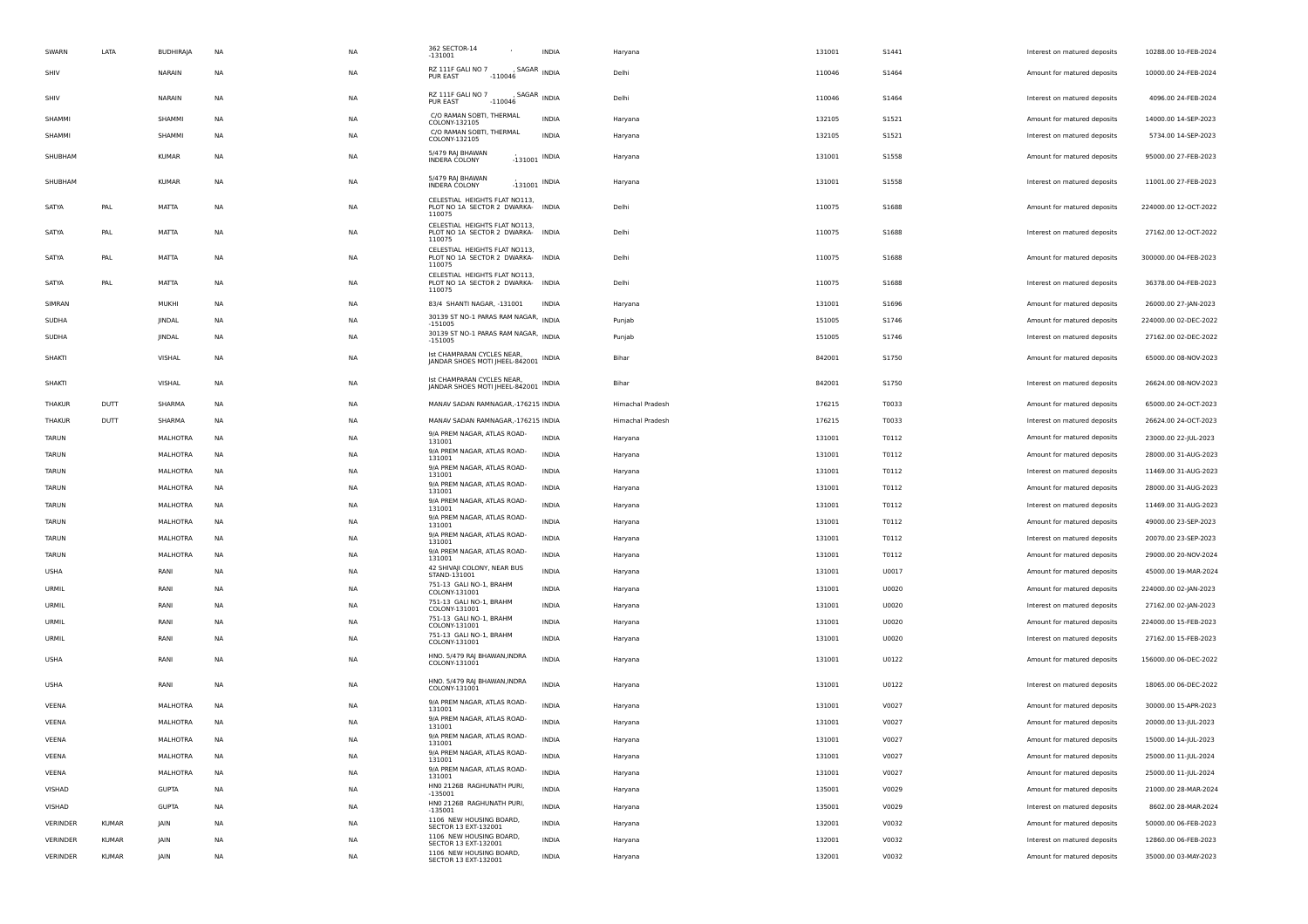| VERINDER     | <b>KUMAR</b> | <b>JAIN</b>     | <b>NA</b> | <b>NA</b> | 1106 NEW HOUSING BOARD,<br>SECTOR 13 EXT-132001                    | <b>INDIA</b> | Haryana | 132001 | V0032 | Interest on matured deposits | 14336.00 03-MAY-2023  |
|--------------|--------------|-----------------|-----------|-----------|--------------------------------------------------------------------|--------------|---------|--------|-------|------------------------------|-----------------------|
| <b>VIDYA</b> |              | WANTI           | <b>NA</b> | <b>NA</b> | 696/A/1 SUKDEV NAGAR KOTLA,<br>$-132103$                           | <b>INDIA</b> | Haryana | 132103 | V0037 | Amount for matured deposits  | 49000.00 26-MAR-2024  |
| VIDYA        |              | WANTI           | NA        | NA        | 696/A/1 SUKDEV NAGAR KOTLA,<br>$-132103$                           | <b>INDIA</b> | Haryana | 132103 | V0037 | Interest on matured deposits | 20070.00 26-MAR-2024  |
| VISHAL       |              | SHARMA          | NA        | NA        | B-2/168 PASCHIM VIHAR<br>$-110063$                                 | INDIA        | Delhi   | 110063 | V0049 | Amount for matured deposits  | 500000.00 28-MAR-2023 |
| VISHAL       |              | SHARMA          | NA        | <b>NA</b> | B-2/168 PASCHIM VIHAR<br>$-110063$                                 | <b>INDIA</b> | Delhi   | 110063 | V0049 | Interest on matured deposits | 60630.00 28-MAR-2023  |
| VISHAL       |              | SHARMA          | <b>NA</b> | <b>NA</b> | B-2/168 PASCHIM VIHAR<br>$-110063$                                 | <b>INDIA</b> | Delhi   | 110063 | V0049 | Amount for matured deposits  | 500000.00 28-MAR-2023 |
| VISHAL       |              | SHARMA          | <b>NA</b> | <b>NA</b> | B-2/168 PASCHIM VIHAR<br>$-110063$                                 | <b>INDIA</b> | Delhi   | 110063 | V0049 | Interest on matured deposits | 60630.00 28-MAR-2023  |
| VISHAL       |              | SHARMA          | NA        | NA        | B-2/168 PASCHIM VIHAR, -110063 INDIA                               |              | Delhi   | 110063 | V0053 | Amount for matured deposits  | 500000.00 22-OCT-2022 |
| VISHAL       |              | SHARMA          | NA        | NA        | B-2/168 PASCHIM VIHAR, -110063 INDIA                               |              | Delhi   | 110063 | V0053 | Interest on matured deposits | 60630.00 22-OCT-2022  |
| ANITA        |              | MUKHI           | NA        | <b>NA</b> | 83/4 SHANTI NAGAR<br>$-131001$                                     | <b>INDIA</b> | Haryana | 131001 | V0191 | Amount for matured deposits  | 37000.00 23-DEC-2022  |
| VEENA        |              | <b>MALHOTRA</b> | <b>NA</b> | <b>NA</b> | 9/A PREM NAGAR, -131001                                            | <b>INDIA</b> | Haryana | 131001 | V0209 | Amount for matured deposits  | 15000.00 01-AUG-2024  |
| VIDYA        |              | SHARMA          | <b>NA</b> | <b>NA</b> | 54-R/A VIDYA BHAWAN, MODEL<br>TOWN-131001                          | <b>INDIA</b> | Haryana | 131001 | V0233 | Amount for matured deposits  | 224000.00 16-OCT-2022 |
| VIDYA        |              | SHARMA          | NA        | NA        | 54-R/A VIDYA BHAWAN, MODEL<br>TOWN-131001                          | <b>INDIA</b> | Haryana | 131001 | V0233 | Interest on matured deposits | 27162.00 16-OCT-2022  |
| VIDYA        |              | SHARMA          | NA        | NA        | 54-R/A VIDYA BHAWAN, MODEL<br>TOWN-131001                          | INDIA        | Haryana | 131001 | V0233 | Amount for matured deposits  | 246000.00 16-OCT-2022 |
| VIDYA        |              | SHARMA          | <b>NA</b> | <b>NA</b> | 54-R/A VIDYA BHAWAN, MODEL<br>TOWN-131001                          | INDIA        | Haryana | 131001 | V0233 | Interest on matured deposits | 29830.00 16-OCT-2022  |
| <b>VIDYA</b> |              | SHARMA          | <b>NA</b> | <b>NA</b> | 54-R/A VIDYA BHAWAN, MODEL<br>TOWN-131001                          | <b>INDIA</b> | Haryana | 131001 | V0233 | Amount for matured deposits  | 224000.00 16-OCT-2022 |
| VIDYA        |              | SHARMA          | <b>NA</b> | NA        | 54-R/A VIDYA BHAWAN, MODEL<br>TOWN-131001                          | <b>INDIA</b> | Haryana | 131001 | V0233 | Interest on matured deposits | 27162.00 16-OCT-2022  |
| VIDYA        |              | SHARMA          | NA        | NA        | 54-R/A VIDYA BHAWAN, MODEL<br>TOWN-131001                          | INDIA        | Haryana | 131001 | V0233 | Amount for matured deposits  | 224000.00 08-NOV-2022 |
| VIDYA        |              | SHARMA          | NA        | NA        | 54-R/A VIDYA BHAWAN, MODEL                                         | INDIA        | Haryana | 131001 | V0233 | Interest on matured deposits | 27162.00 08-NOV-2022  |
| VIDYA        |              | SHARMA          | NA        | <b>NA</b> | TOWN-131001<br>54-R/A VIDYA BHAWAN, MODEL                          | <b>INDIA</b> | Haryana | 131001 | V0233 | Amount for matured deposits  | 224000.00 08-NOV-2022 |
| VIDYA        |              | SHARMA          | <b>NA</b> | <b>NA</b> | TOWN-131001<br>54-R/A VIDYA BHAWAN, MODEL                          | <b>INDIA</b> | Haryana | 131001 | V0233 | Interest on matured deposits | 27162.00 08-NOV-2022  |
| <b>VIDYA</b> |              | SHARMA          | <b>NA</b> | NA        | TOWN-131001<br>54-R/A VIDYA BHAWAN, MODEL                          | <b>INDIA</b> | Haryana | 131001 | V0233 | Amount for matured deposits  | 251000.00 24-JAN-2023 |
| <b>VIDYA</b> |              | SHARMA          | NA        | NA        | TOWN-131001<br>54-R/A VIDYA BHAWAN, MODEL                          | <b>INDIA</b> | Haryana | 131001 | V0233 | Interest on matured deposits | 30436.00 24-JAN-2023  |
|              |              |                 |           |           | TOWN-131001<br>5/479, RAJ BHAWAN<br>, INDRA INDIA                  |              |         |        |       |                              |                       |
| VISHAN       |              | DEVI            | <b>NA</b> | NA        | COLONY<br>$-131001$                                                |              | Haryana | 131001 | V0273 | Amount for matured deposits  | 99000.00 11-NOV-2022  |
| VISHAN       |              | DEVI            | <b>NA</b> | NA        | 5/479, RAJ BHAWAN<br>, INDRA<br>COLONY<br>$-131001$                | <b>INDIA</b> | Haryana | 131001 | V0273 | Interest on matured deposits | 11464.00 11-NOV-2022  |
|              |              |                 |           |           | 157-C DDA MIG RED FLATS                                            |              |         |        |       |                              |                       |
| VANDITA      |              | <b>BHAGAT</b>   | <b>NA</b> | <b>NA</b> | $-110027$ INDIA<br>RAJOURI GARDEN                                  |              | Delhi   | 110027 | V0392 | Amount for matured deposits  | 10000.00 08-NOV-2023  |
| VANDITA      |              | <b>BHAGAT</b>   | NA        | NA        | 157-C DDA MIG RED FLATS<br>$-110027$ INDIA<br>RAJOURI GARDEN       |              | Delhi   | 110027 | V0392 | Amount for matured deposits  | 10000.00 05-FEB-2024  |
|              |              |                 |           |           | 26 OLD HOUSING BOARD                                               |              |         |        |       |                              |                       |
| VIJAY        |              | SOOD            | <b>NA</b> | NA        | COLONY , NEAR SUBZI MANDI<br>$-131001$                             | INDIA        | Haryana | 131001 | V0399 | Amount for matured deposits  | 315000.00 20-NOV-2022 |
| VIJAY        |              | SOOD            | <b>NA</b> | <b>NA</b> | 26 OLD HOUSING BOARD<br>COLONY , NEAR SUBZI MANDI                  | <b>INDIA</b> | Haryana | 131001 | V0399 | Interest on matured deposits | 38197.00 20-NOV-2022  |
|              |              |                 |           |           | $-131001$<br>26 OLD HOUSING BOARD                                  |              |         |        |       |                              |                       |
| VIJAY        |              | SOOD            | <b>NA</b> | <b>NA</b> | COLONY , NEAR SUBZI MANDI<br>$-131001$                             | <b>INDIA</b> | Haryana | 131001 | V0399 | Amount for matured deposits  | 257000.00 13-JAN-2023 |
| VIJAY        |              | SOOD            | <b>NA</b> | <b>NA</b> | 26 OLD HOUSING BOARD<br>COLONY , NEAR SUBZI MANDI                  | <b>INDIA</b> | Haryana | 131001 | V0399 | Interest on matured deposits | 31164.00 13-JAN-2023  |
|              |              |                 |           |           | $-131001$<br>V &P O JAURSI TEL SAMALKHA,                           |              |         |        |       |                              |                       |
| YASH         | PAL          | SINGH           | <b>NA</b> | <b>NA</b> | $-132103$<br>V &P O JAURSI TEL SAMALKHA,                           | <b>INDIA</b> | Haryana | 132103 | Y0022 | Amount for matured deposits  | 392000.00 13-DEC-2022 |
| YASH         | PAL          | SINGH           | <b>NA</b> | <b>NA</b> | $-132103$<br>V &P O JAURSI TEL SAMALKHA,                           | <b>INDIA</b> | Haryana | 132103 | Y0022 | Interest on matured deposits | 47534.00 13-DEC-2022  |
| YASH         | PAL          | SINGH           | NA        | NA        | $-132103$<br>V &P O JAURSI TEL SAMALKHA,                           | <b>INDIA</b> | Haryana | 132103 | Y0022 | Amount for matured deposits  | 612000.00 27-DEC-2022 |
| YASH         | PAL          | SINGH           | NA        | NA        | $-132103$                                                          | <b>INDIA</b> | Haryana | 132103 | Y0022 | Interest on matured deposits | 74211.00 27-DEC-2022  |
| ZORAWAR      | SINGH        | SODHI           | <b>NA</b> | <b>NA</b> | 43 MANAULI HOUSE, -134002                                          | <b>INDIA</b> | Haryana | 134002 | Z0001 | Amount for matured deposits  | 200000.00 12-NOV-2022 |
| ZORAWAR      | SINGH        | SODHI           | <b>NA</b> | <b>NA</b> | 43 MANAULI HOUSE, -134002                                          | <b>INDIA</b> | Haryana | 134002 | Z0001 | Interest on matured deposits | 24252.00 12-NOV-2022  |
| ARVIND       |              | PATHAK          | <b>NA</b> | <b>NA</b> | 230/5 GANDHI NAGAR, -126102                                        | <b>INDIA</b> | Haryana | 126102 | A0029 | Amount for matured deposits  | 270000.00 14-MAY-2023 |
| AMAR         | <b>NATH</b>  | CHHABRA         | <b>NA</b> | <b>NA</b> | 618/10 SUBHASH COLONY EXTN,<br>OLD HOUSING BOARD COLONY-<br>131001 | <b>INDIA</b> | Haryana | 131001 | A0033 | Amount for matured deposits  | 150000.00 11-APR-2024 |
| ANITA        |              | MUKHI           | <b>NA</b> | <b>NA</b> | 85/4 SHANTI NAGAR, -131001                                         | INDIA        | Haryana | 131001 | A0221 | Amount for matured deposits  | 33000.00 06-APR-2023  |
| CHANDER      | MOHAN        | <b>BERRY</b>    | NA        | NA        | FIRST FLOOR 24/07, SHAKTI NAGAR INDIA<br>MAIN ROAD-110007          |              | Delhi   | 110007 | C0009 | Amount for matured deposits  | 100000.00 06-MAY-2023 |
| <b>KUSUM</b> |              | BERRY           | NA        | NA        | FRIST FLOOR 24/7, MAIN RAOD<br>SHAKTI NAGAR-110007                 | <b>INDIA</b> | Delhi   | 110007 | K0032 | Amount for matured deposits  | 60000.00 30-APR-2023  |
| KIMTI        | LAL          | SHARMA          | NA        | <b>NA</b> | 230/5 GANDHI NAGAR<br>$-126102$                                    | <b>INDIA</b> | Haryana | 126102 | K0562 | Amount for matured deposits  | 38000.00 30-APR-2023  |
| KIMTI        | LAL          | SHARMA          | <b>NA</b> | <b>NA</b> | 230/5 GANDHI NAGAR<br>$\overline{\phantom{a}}$                     | <b>INDIA</b> | Haryana | 126102 | K0562 | Amount for matured deposits  | 240000.00 17-MAY-2023 |
| MONA         |              | SOOD            | <b>NA</b> | <b>NA</b> | $-126102$<br>FIRST FLOOR 24/7, SHAKTI NAGAR- INDIA                 |              | Delhi   | 110007 | M0048 | Amount for matured deposits  | 100000.00 30-APR-2023 |
|              |              |                 |           |           | 110007                                                             |              |         |        |       |                              |                       |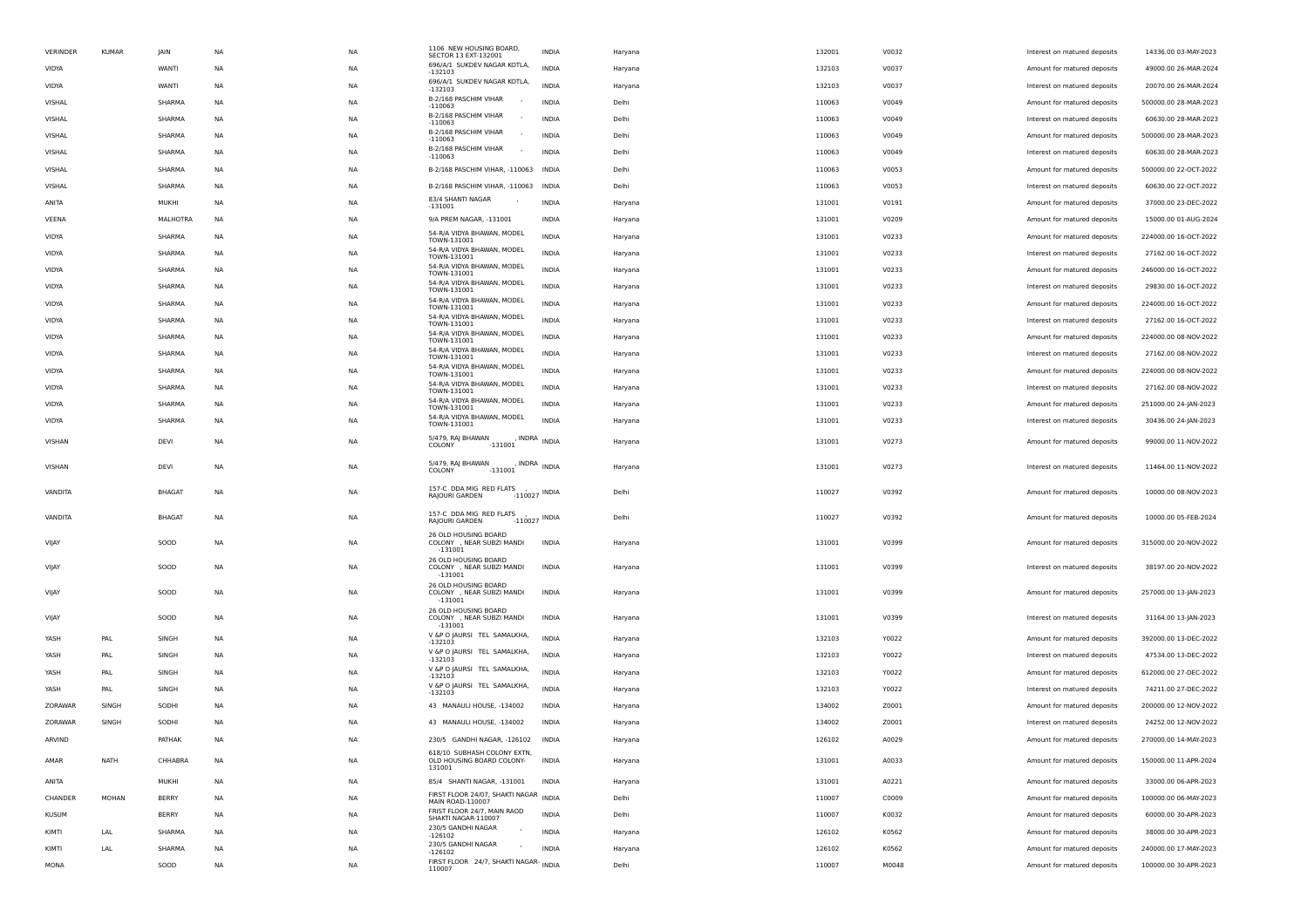| NIRMALA         |              | RANI             | NA        | <b>NA</b> | 618/10 SUBHASH COLONY EXT,<br>OLD HOUSING BOARD COLONY-<br>131001             | INDIA        | Haryana          | 131001 | N0054 | Amount for matured deposits  | 150000.00 09-APR-2024 |
|-----------------|--------------|------------------|-----------|-----------|-------------------------------------------------------------------------------|--------------|------------------|--------|-------|------------------------------|-----------------------|
| <b>RAVINDER</b> |              | <b>KUMAR</b>     | NA        | <b>NA</b> | 116/18 TARA NAGAR, SONEPAT-<br>131001                                         | <b>INDIA</b> | Haryana          | 131001 | R0663 | Amount for matured deposits  | 111000.00 17-APR-2023 |
| SWARN           | LATA         | <b>BUDHIRAJA</b> | NA        | <b>NA</b> | HNO 362 SECTOR 14, -131001                                                    | INDIA        | Haryana          | 131001 | S0056 | Amount for matured deposits  | 80000.00 26-APR-2024  |
| SIMRAN          |              | MUKHI            | NA        | <b>NA</b> | 83/4 SHANTI NAGAR<br>$-131001$                                                | INDIA        | Haryana          | 131001 | S1017 | Amount for matured deposits  | 32000.00 20-APR-2023  |
| SIMRAN          |              | MUKHI            | NA        | <b>NA</b> | 83/4 SHANTI NAGAR, -131001                                                    | INDIA        | Haryana          | 131001 | S1477 | Amount for matured deposits  | 19000.00 13-MAY-2023  |
| DEEKSHA         | PRAPTI       | SHARMA           | <b>NA</b> | <b>NA</b> | HNO 121 SECTOR 8 PART II<br>URBAN ESTATE<br>$-132001$                         | INDIA        | Haryana          | 132001 | V0234 | Amount for matured deposits  | 250000.00 13-APR-2023 |
| RAM             | <b>KUMAR</b> | SHARMA           | NA        | ΝA        | 54-R/A VIDYA BHAWAN, MODEL                                                    | <b>INDIA</b> | Haryana          | 131001 | R0415 | Amount for matured deposits  | 200000.00 15-APR-2023 |
| RAM             | <b>KUMAR</b> | SHARMA           | NA        | <b>NA</b> | TOWN-131001<br>54-R/A VIDYA BHAWAN, MODEL                                     | <b>INDIA</b> | Haryana          | 131001 | R0415 | Interest on matured deposits | 24252.00 15-APR-2023  |
| SAROJ           |              | KATHURIA         | NA        | <b>NA</b> | TOWN-131001<br>39 INDIRA COLONY, NEAR SHIV                                    | INDIA        | Haryana          | 131001 | S0040 | Amount for matured deposits  | 123000.00 11-APR-2023 |
| SAROJ           |              | KATHURIA         | NA        | <b>NA</b> | MANDIR-131001<br>39 INDIRA COLONY, NEAR SHIV                                  | <b>INDIA</b> | Haryana          | 131001 | S0040 | Interest on matured deposits | 14243.00 11-APR-2023  |
| <b>VIDYA</b>    |              | SHARMA           | <b>NA</b> | <b>NA</b> | MANDIR-131001<br>54-R/A VIDYA BHAWAN, MODEL                                   | <b>INDIA</b> | Haryana          | 131001 | V0233 | Amount for matured deposits  | 200000.00 15-APR-2023 |
| VIDYA           |              | SHARMA           | NA        | ΝA        | TOWN-131001<br>54-R/A VIDYA BHAWAN, MODEL                                     | <b>INDIA</b> | Haryana          | 131001 | V0233 | Interest on matured deposits | 24252.00 15-APR-2023  |
| VIDYA           |              | SHARMA           | NA        | <b>NA</b> | TOWN-131001<br>54-R/A VIDYA BHAWAN, MODEL                                     | INDIA        | Haryana          | 131001 | V0233 | Amount for matured deposits  | 200000.00 15-APR-2023 |
| VIDYA           |              | SHARMA           | NA        | <b>NA</b> | TOWN-131001<br>54-R/A VIDYA BHAWAN, MODEL                                     | <b>INDIA</b> | Haryana          | 131001 | V0233 | Interest on matured deposits | 24252.00 15-APR-2023  |
| VIDYA           |              | SHARMA           | NA        | <b>NA</b> | TOWN-131001<br>54-R/A VIDYA BHAWAN, MODEL                                     | <b>INDIA</b> | Haryana          | 131001 | V0233 | Amount for matured deposits  | 200000.00 15-APR-2023 |
| VIDYA           |              | SHARMA           | <b>NA</b> | <b>NA</b> | TOWN-131001<br>54-R/A VIDYA BHAWAN, MODEL                                     | <b>INDIA</b> | Haryana          | 131001 | V0233 | Interest on matured deposits | 24252.00 15-APR-2023  |
| SUKHWINDER      |              | <b>KAUR</b>      | NA        | ΝA        | TOWN-131001<br>E-53 BAWA VIHAR HUDA SECTOR-                                   | <b>INDIA</b> |                  | 134002 | S0187 |                              | 100000.00 27-MAR-2023 |
|                 |              |                  |           |           | 9, -134002<br>E-53 BAWA VIHAR HUDA SECTOR-                                    | <b>INDIA</b> | Haryana          |        |       | Amount for matured deposits  |                       |
| SUKHWINDER      |              | KAUR             | NA        | <b>NA</b> | 9. -134002<br>E-53 BAWA VIHAR HUDA SECTOR-                                    |              | Haryana          | 134002 | S0187 | Interest on matured deposits | 11580.00 27-MAR-2023  |
| SUKHWINDER      |              | KAUR             | NA        | <b>NA</b> | 9. -134002<br>E-53 BAWA VIHAR HUDA SECTOR-                                    | <b>INDIA</b> | Haryana          | 134002 | S0187 | Amount for matured deposits  | 100000.00 31-MAR-2023 |
| SUKHWINDER      |              | KAUR             | NA        | <b>NA</b> | 9, -134002                                                                    | <b>INDIA</b> | Haryana          | 134002 | S0187 | Interest on matured deposits | 11580.00 31-MAR-2023  |
| ANSHU           |              | ANSHU            | <b>NA</b> | <b>NA</b> | 210 JIWAN NAGAR, -131001                                                      | INDIA        | Haryana          | 131001 | A0005 | Amount for matured deposits  | 40000.00 22-SEP-2022  |
| ANSHU           |              | ANSHU            | NA        | <b>NA</b> | 210 JIWAN NAGAR, -131001                                                      | <b>INDIA</b> | Haryana          | 131001 | A0005 | Interest on matured deposits | 4632.00 22-SEP-2022   |
| AYAN            |              | KALIA            | NA        | <b>NA</b> | 1197 SECTOR-14, -131001                                                       | INDIA        | Haryana          | 131001 | A0028 | Amount for matured deposits  | 50000.00 14-SEP-2022  |
| AYAN            |              | KALIA            | NA        | <b>NA</b> | 1197 SECTOR-14, -131001                                                       | <b>INDIA</b> | Haryana          | 131001 | A0028 | Interest on matured deposits | 20480.00 14-SEP-2022  |
| ANURDHA         |              | SHARMA           | NA        | <b>NA</b> | NIRMAL BHAWAN OPP RED CROSS,<br>DISPANSARY TUTI KANDI-171004                  | <b>INDIA</b> | Himachal Pradesh | 171004 | A0116 | Amount for matured deposits  | 250000.00 28-SEP-2022 |
| ANURDHA         |              | SHARMA           | NA        | <b>NA</b> | NIRMAL BHAWAN OPP RED CROSS,                                                  | <b>INDIA</b> | Himachal Pradesh | 171004 | A0116 | Amount for matured deposits  | 38000.00 29-SEP-2022  |
|                 |              |                  |           |           | DISPANSARY TUTI KANDI-171004<br>3888 OPP UCO BANK ST N0 -2,                   |              |                  |        |       |                              |                       |
| ASHA            |              | RANI             | NA        | <b>NA</b> | HAIBOWAL KALAN<br>$-141001$                                                   | <b>INDIA</b> | Punjab           | 141001 | A0295 | Amount for matured deposits  | 63000.00 14-MAY-2022  |
| ASHA            |              | RANI             | <b>NA</b> | <b>NA</b> | 3888 OPP UCO BANK ST N0 -2,<br>HAIBOWAL KALAN                                 | <b>INDIA</b> | Punjab           | 141001 | A0295 | Interest on matured deposits | 7295.00 14-MAY-2022   |
|                 |              |                  |           |           | $-141001$<br>HNO 11/541<br><b>RISHI</b>                                       |              |                  |        |       |                              |                       |
| ANITA           |              | VERMA            | <b>NA</b> | <b>NA</b> | NAGAR<br>$-131001$<br>HNO 11/541<br>, RISHI                                   | <b>INDIA</b> | Haryana          | 131001 | A0444 | Amount for matured deposits  | 27000.00 12-SEP-2019  |
| ANITA           |              | VERMA            | NA        | ΝA        | <b>NAGAR</b><br>$-131001$<br>345 D BEHIND BAWA CINEMA,                        | <b>INDIA</b> | Haryana          | 131001 | A0444 | Interest on matured deposits | 6944.00 12-SEP-2019   |
| ARUN            |              | BALA             | NA        | <b>NA</b> | ADARSH NAGAR-131001<br>345 D BEHIND BAWA CINEMA,                              | INDIA        | Haryana          | 131001 | A0602 | Amount for matured deposits  | 194000.00 21-SEP-2022 |
| ARUN            |              | BALA             | NA        | <b>NA</b> | ADARSH NAGAR-131001                                                           | INDIA        | Haryana          | 131001 | A0602 | Interest on matured deposits | 22465.00 21-SEP-2022  |
| ARUNESH         | <b>KUMAR</b> | SHARMA           | NA        | <b>NA</b> | SATGURU NAGAR, GALI NO-8-<br>144514                                           | <b>INDIA</b> | Punjab           | 144514 | A1069 | Amount for matured deposits  | 127000.00 10-AUG-2022 |
| ARUNESH         | <b>KUMAR</b> | SHARMA           | <b>NA</b> | <b>NA</b> | SATGURU NAGAR, GALI NO-8-<br>144514                                           | <b>INDIA</b> | Punjab           | 144514 | A1069 | Interest on matured deposits | 32664.00 10-AUG-2022  |
| <b>BRAHM</b>    | DATT         | SHARMA           | <b>NA</b> | <b>NA</b> | NIRMAL BHAWAN OPP RED CROSS, INDIA<br>DISP TUTI- KANDI-171004                 |              | Himachal Pradesh | 171004 | B0014 | Amount for matured deposits  | 36000.00 14-SEP-2022  |
| SUDARSHAN       |              | MUKHI            | <b>NA</b> | <b>NA</b> | 83/4 SHANTI NAGAR                                                             | <b>INDIA</b> | Haryana          | 131001 | J0258 | Amount for matured deposits  | 10000.00 12-FEB-2022  |
|                 |              |                  |           |           | $-131001$<br>BHAGWATI PARSHAD KAPIL                                           |              |                  |        |       |                              |                       |
| KAPIL           |              | <b>KUMAR</b>     | <b>NA</b> | <b>NA</b> | KUMAR , GANARIWALA PNB STREET INDIA<br>RORI -125055                           |              | Haryana          | 125055 | K0534 | Amount for matured deposits  | 50000.00 04-SEP-2021  |
| KAPIL           |              | <b>KUMAR</b>     | <b>NA</b> | <b>NA</b> | BHAGWATI PARSHAD KAPIL<br>KUMAR , GANARIWALA PNB STREET INDIA<br>RORI -125055 |              | Haryana          | 125055 | K0534 | Interest on matured deposits | 12860.00 04-SEP-2021  |
| MOHINDER        | SINGH        | SETHI            | NA        | <b>NA</b> | C/O PUNJAB CYCLE AND MOTORS,                                                  | <b>INDIA</b> | Madhya Pradesh   | 457226 | M0149 | Amount for matured deposits  | 500000.00 15-SEP-2022 |
| MOHINDER        | SINGH        | SETHI            | <b>NA</b> | <b>NA</b> | JAORA-457226<br>C/O PUNJAB CYCLE AND MOTORS,                                  | <b>INDIA</b> | Madhya Pradesh   | 457226 | M0149 | Interest on matured deposits | 60630.00 15-SEP-2022  |
| MUKESH          |              | MALHOTRA         | <b>NA</b> | <b>NA</b> | JAORA-457226<br>HNO 210 JIWAN NAGAR                                           | <b>INDIA</b> | Haryana          | 131001 | M0230 | Amount for matured deposits  | 40000.00 20-NOV-2022  |
| MUKESH          |              | MALHOTRA         | NA        | <b>NA</b> | $-131001$<br>HNO 210 JIWAN NAGAR                                              | <b>INDIA</b> | Haryana          | 131001 | M0230 | Interest on matured deposits | 4632.00 20-NOV-2022   |
| MEERA           |              | RANI             | NA        | <b>NA</b> | $-131001$<br>11/541 RISHI NAGAR                                               | INDIA        | Haryana          | 131001 | M0386 | Amount for matured deposits  | 74000.00 03-MAR-2023  |
| MEERA           |              | RANI             | NA        | <b>NA</b> | $-131001$<br>11/541 RISHI NAGAR                                               | INDIA        | Haryana          | 131001 | M0386 | Interest on matured deposits | 30310.00 03-MAR-2023  |
| MEERA           |              | RANI             | <b>NA</b> | <b>NA</b> | -131001<br>11/541 RISHI NAGAR                                                 | <b>INDIA</b> | Haryana          | 131001 | M0386 | Amount for matured deposits  | 50000.00 10-JUL-2023  |
|                 |              |                  |           |           | $-131001$                                                                     |              |                  |        |       |                              |                       |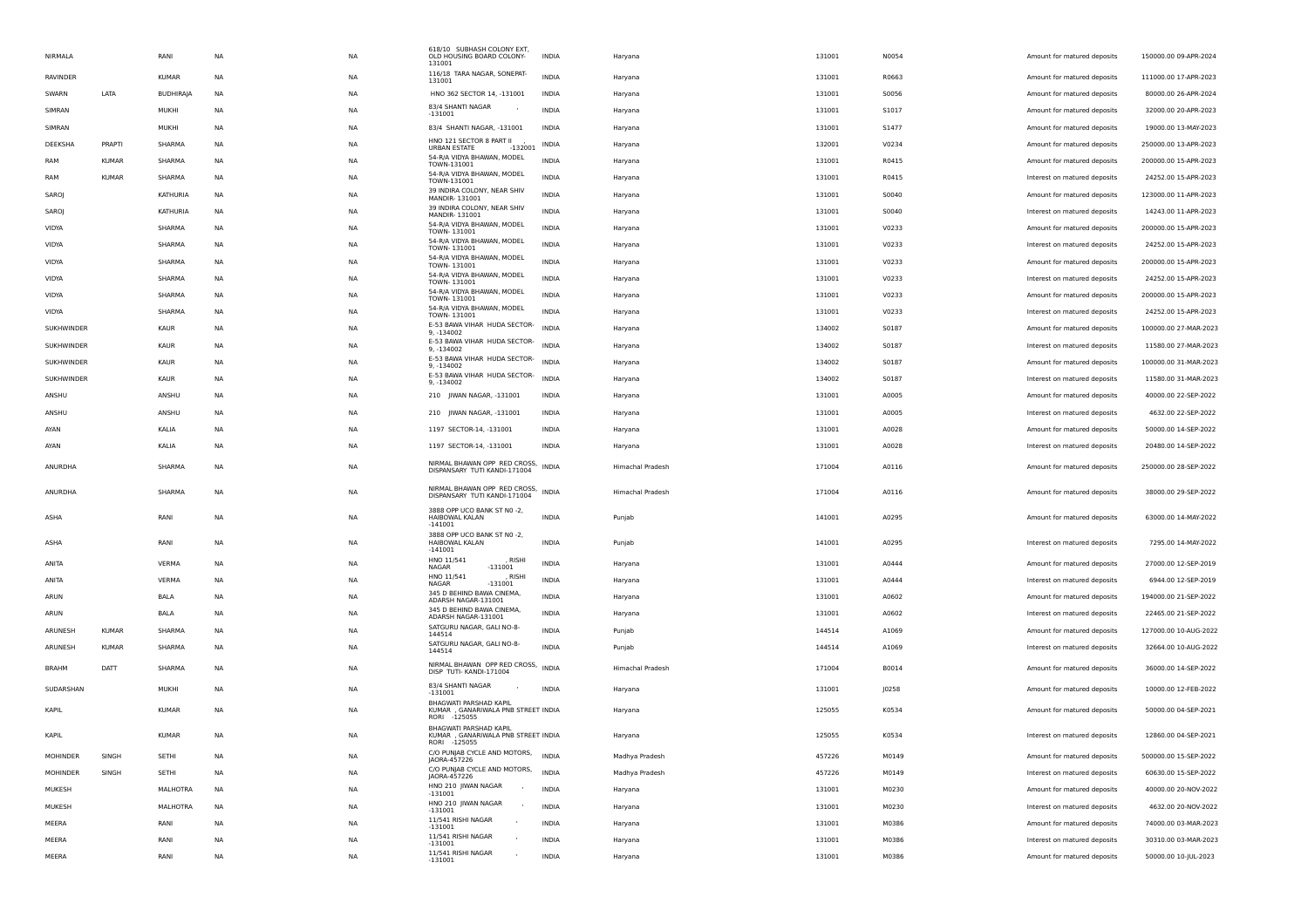| MEERA        |              | RANI             | NA        | NA        | 11/541 RISHI NAGAR<br>$-131001$                              | INDIA                                     | Haryana              | 131001 | M0386        | Interest on matured deposits | 20480.00 10-JUL-2023   |
|--------------|--------------|------------------|-----------|-----------|--------------------------------------------------------------|-------------------------------------------|----------------------|--------|--------------|------------------------------|------------------------|
| NIRMLA       |              | DEVI             | NA        | <b>NA</b> | NIRMAL BHAWAN OPP RED CROSS,<br>DISPENSARY-171004            | <b>INDIA</b>                              | Himachal Pradesh     | 171004 | N0217        | Amount for matured deposits  | 64000.00 28-SEP-2022   |
| NARIENDER    |              | FRANCIS          | NA        | NA        | 1004 SECTOR 19B<br>$-160019$                                 | INDIA                                     | Chandigarh           | 160019 | N0358        | Amount for matured deposits  | 10000.00 27-NOV-2019   |
| NARIENDER    |              | <b>FRANCIS</b>   | NA        | <b>NA</b> | 1004 SECTOR 19B<br>$-160019$                                 | <b>INDIA</b>                              | Chandigarh           | 160019 | N0358        | Interest on matured deposits | 4096.00 27-NOV-2019    |
| OM           | PARKASH      | BHATIA           | NA        | NA        | HNO 1037 SECTOR 7-C, -121006                                 | INDIA                                     | Haryana              | 121006 | 00013        | Amount for matured deposits  | 5000.00 18-MAY-2020    |
| OM           | PARKASH      | BHATIA           | NA        | NA        | HNO 1037 SECTOR 7-C, -121006                                 | INDIA                                     | Haryana              | 121006 | 00013        | Interest on matured deposits | 2048.00 18-MAY-2020    |
| PRAVIN       | CHANDRA      | SHAMJI           | NA        | <b>NA</b> | C/O NATIONAL AGENCY, NEW<br>STATION ROAD-370001              | INDIA                                     | Gujarat              | 370001 | P0031        | Amount for matured deposits  | 15000.00 04-FEB-2020   |
| PRAVIN       | CHANDRA      | SHAMJI           | NA        | NA        | C/O NATIONAL AGENCY, NEW<br>STATION ROAD-370001              | INDIA                                     | Gujarat              | 370001 | P0031        | Interest on matured deposits | 6144.00 04-FEB-2020    |
| PARAM        | JEET         | QOUR             | NA        | <b>NA</b> | C/0 PUNJAB CYCLE & MOTORS,<br>NEEM CHOWK JAORA-457226        | <b>INDIA</b>                              | Madhya Pradesh       | 457226 | P0033        | Amount for matured deposits  | 1000000.00 15-SEP-2022 |
| PARAM        | JEET         | QOUR             | NA        | NA        | C/0 PUNJAB CYCLE & MOTORS,<br>NEEM CHOWK JAORA-457226        | INDIA                                     | Madhya Pradesh       | 457226 | P0033        | Interest on matured deposits | 121260.00 15-SEP-2022  |
| POONAM       |              | SHARMA           | NA        | NA        | 559 HARIMILAP NAGAR PH-1,<br><b>BALTANA-160059</b>           | INDIA                                     | Punjab               | 160059 | P0050        | Amount for matured deposits  | 20000.00 23-OCT-2021   |
| POONAM       |              | SHARMA           | NA        | <b>NA</b> | 559 HARIMILAP NAGAR PH-1,<br>BALTANA-160059                  | INDIA                                     | Punjab               | 160059 | P0050        | Interest on matured deposits | 8192.00 23-OCT-2021    |
| RAMJI        | DASS         | RAJPAL           | NA        | NA        | HNO 1061 SECTOR -- 11, -134112 INDIA                         |                                           | Haryana              | 134112 | R0051        | Amount for matured deposits  | 200000.00 28-SEP-2022  |
| RITU         |              | RANI             | NA        | <b>NA</b> | 82/11 CHINTPURNI COLONY<br>SECTOR 14<br>$-131001$            | <b>INDIA</b>                              | Haryana              | 131001 | R0189        | Amount for matured deposits  | 39000.00 16-DEC-2022   |
| RITU         |              | RANI             | NA        | NA        | 82/11 CHINTPURNI COLONY<br>$-131001$<br>SECTOR 14            | INDIA                                     | Haryana              | 131001 | R0189        | Interest on matured deposits | 4516.00 16-DEC-2022    |
| ROMOLA       | AMRITA       | CHATTERJI        | NA        | <b>NA</b> | <b>4B THAPAR TERRACES</b><br>LIBRARY ROAD<br>$-248179$       | INDIA                                     | Uttarakhand          | 248179 | R0219        | Amount for matured deposits  | 10000.00 24-JAN-2021   |
| RAJINDER     | <b>KUMAR</b> | MALHOTRA         | NA        | NA        | 1375 MIG SECTOR 11-12, NHB<br>COLONY-132103                  | INDIA                                     | Haryana              | 132103 | R0469        | Amount for matured deposits  | 305000.00 16-SEP-2022  |
| RAJINDER     | <b>KUMAR</b> | MALHOTRA         | NA        | NA        | 1375 MIG SECTOR 11-12, NHB<br>COLONY-132103                  | <b>INDIA</b>                              | Haryana              | 132103 | R0469        | Interest on matured deposits | 36984.00 16-SEP-2022   |
| REKHA        |              | SAREEN           | NA        | <b>NA</b> | R-162 MODEL TOWN<br>$-131001$                                | <b>INDIA</b>                              | Haryana              | 131001 | R0675        | Amount for matured deposits  | 15000.00 04-SEP-2021   |
| REKHA        |              | SAREEN           | NA        | NA        | R-162 MODEL TOWN<br>$-131001$                                | <b>INDIA</b>                              | Haryana              | 131001 | R0675        | Interest on matured deposits | 6144.00 04-SEP-2021    |
| ROHIT        | <b>KUMAR</b> | GANERIWALA       | <b>NA</b> | NA        | BHAGWATI PARSHAD KAPIL<br>KUMAR , MUKAND LAL STREET          | <b>INDIA</b>                              | Haryana              | 125055 | R0900        | Amount for matured deposits  | 74000.00 01-SEP-2021   |
|              |              |                  |           |           | RORI BAZAR -125055<br>BHAGWATI PARSHAD KAPIL                 |                                           |                      |        |              |                              |                        |
| ROHIT        | <b>KUMAR</b> | GANERIWALA       | NA        | <b>NA</b> | KUMAR , MUKAND LAL STREET<br>RORI BAZAR -125055              | <b>INDIA</b>                              | Haryana              | 125055 | R0900        | Interest on matured deposits | 19033.00 01-SEP-2021   |
| SNEHAL       | NARENDRA     | <b>BHAVSAR</b>   | NA        | <b>NA</b> | C/O PRAKASH CYCLE STORES,<br>$-384170$                       | <b>INDIA</b>                              | Gujarat              | 384170 | S0060        | Amount for matured deposits  | 15000.00 04-FEB-2020   |
| SNEHAL       | NARENDRA     | <b>BHAVSAR</b>   | NA        | NA        | C/O PRAKASH CYCLE STORES,<br>$-384170$                       | INDIA                                     | Gujarat              | 384170 | S0060        | Interest on matured deposits | 6144.00 04-FEB-2020    |
| SEEMA        |              | AHUJA            | NA        | <b>NA</b> | 454/10 S P MARG (W), DEFENCE                                 | <b>INDIA</b>                              | Delhi                | 110021 | S0103        | Amount for matured deposits  | 70000.00 20-SEP-2022   |
|              |              |                  |           |           | OFFICER ENCLAVE-110021                                       |                                           |                      |        |              |                              |                        |
| SEEMA        |              | AHUJA            | NA        | <b>NA</b> | 454/10 S P MARG (W), DEFENCE INDIA<br>OFFICER ENCLAVE-110021 |                                           | Delhi                | 110021 | S0103        | Interest on matured deposits | 28672.00 20-SEP-2022   |
| SAROJ        |              | AHUJA            | NA        | NA        | HNO 454 /10 SP MARG (W), NAVAL INDIA                         |                                           | Delhi                | 110021 | S0104        | Amount for matured deposits  | 70000.00 20-SEP-2022   |
|              |              |                  |           |           | OFFICER ENCLAVE-110021                                       |                                           |                      |        |              |                              |                        |
| SAROJ        |              | AHUJA            | NA        | <b>NA</b> | HNO 454 /10 SP MARG (W), NAVAL<br>OFFICER ENCLAVE-110021     | <b>INDIA</b>                              | Delhi                | 110021 | S0104        | Interest on matured deposits | 28672.00 20-SEP-2022   |
| SEEMA        |              | SHARMA           | NA        | NA        | HNO 1011 SECTOR -26, -134109 INDIA                           |                                           | Haryana              | 134109 | S0279        | Amount for matured deposits  | 50000.00 10-SEP-2020   |
| SEEMA        |              | SHARMA           | NA        | NA        | HNO 1011 SECTOR -26, -134109 INDIA                           |                                           | Haryana              | 134109 | S0279        | Interest on matured deposits | 20480.00 10-SEP-2020   |
| SAHIL        |              | KHANNA           | NA        | <b>NA</b> | 8 MAHANAGAR OPP<br>$-226006$<br>COLONY                       | , SECT INDIA                              | <b>Uttar Pradesh</b> | 226006 | S0526        | Amount for matured deposits  | 40000.00 04-MAY-2021   |
| SAHIL        |              | KHANNA           | NA        | NA        | 8 MAHANAGAR OPP<br>$-226006$<br>COLONY                       | , $\mathsf{SECT}\xspace_{\mathsf{INDIA}}$ | Uttar Pradesh        | 226006 | S0526        | Interest on matured deposits | 16384.00 04-MAY-2021   |
| SHELLY       |              | GARG             | NA        | NA        | 179 SECTOR -15, -131001                                      | INDIA                                     | Haryana              | 131001 | S0851        | Amount for matured deposits  | 527000.00 22-AUG-2021  |
| SHELLY       |              | GARG             | NA        | <b>NA</b> | 179 SECTOR -15, -131001                                      | INDIA                                     | Haryana              | 131001 | S0851        | Interest on matured deposits | 63904.00 22-AUG-2021   |
| SWARAN       | LATA         | <b>BUDHIRAJA</b> | NA        | NA        | 362 SECTOR 14<br>$-131001$                                   | INDIA                                     | Haryana              | 131001 | S1018        | Amount for matured deposits  | 52000.00 19-DEC-2022   |
| SWARAN       | LATA         | <b>BUDHIRAJA</b> | <b>NA</b> | <b>NA</b> | 362 SECTOR 14<br>$-131001$                                   | <b>INDIA</b>                              | Haryana              | 131001 | <b>S1018</b> | Interest on matured deposits | 21299.00 19-DEC-2022   |
| <b>SURAJ</b> |              | <b>KUMAR</b>     | <b>NA</b> | <b>NA</b> | S/O SHRI HARI SHANKAR<br>CHAMPARAN CYCLE COMPANY             | <b>INDIA</b>                              | Bihar                | 842001 | <b>S1613</b> | Amount for matured deposits  | 77000.00 27-JUN-2022   |
|              |              |                  |           |           | $-842001$<br>S/O SHRI HARI SHANKAR                           |                                           |                      |        |              |                              |                        |
| SURAJ        |              | <b>KUMAR</b>     | NA        | <b>NA</b> | CHAMPARAN CYCLE COMPANY<br>$-842001$                         | <b>INDIA</b>                              | Bihar                | 842001 | S1613        | Interest on matured deposits | 31539.00 27-JUN-2022   |
| VIDYA        |              | SHARMA           | NA        | NA        | 54-R/A VIDYA BHAWAN, MODEL<br>TOWN-131001                    | <b>INDIA</b>                              | Haryana              | 131001 | V0233        | Amount for matured deposits  | 224000.00 06-OCT-2022  |
| VIDYA        |              | SHARMA           | <b>NA</b> | <b>NA</b> | 54-R/A VIDYA BHAWAN, MODEL<br>TOWN-131001                    | <b>INDIA</b>                              | Haryana              | 131001 | V0233        | Interest on matured deposits | 27162.00 06-OCT-2022   |
| YOGESH       |              | MALHOTRA         | NA        | NA        | 210 JIWAN NAGAR, -131001                                     | INDIA                                     | Haryana              | 131001 | Y0021        | Amount for matured deposits  | 40000.00 09-SEP-2022   |
| YOGESH       |              | MALHOTRA         | NA        | <b>NA</b> | 210 JIWAN NAGAR, -131001                                     | INDIA                                     | Haryana              | 131001 | Y0021        | Interest on matured deposits | 4632.00 09-SEP-2022    |
| YOGESH       | <b>KUMAR</b> | MALHOTRA         | NA        | <b>NA</b> | HNO 210 JIWAN NAGAR<br>$-131001$                             | INDIA                                     | Haryana              | 131001 | Y0043        | Amount for matured deposits  | 260000.00 11-SEP-2022  |
| YOGESH       | <b>KUMAR</b> | MALHOTRA         | NA        | NA        | HNO 210 JIWAN NAGAR<br>-131001                               | INDIA                                     | Haryana              | 131001 | Y0043        | Interest on matured deposits | 31528.00 11-SEP-2022   |
| ANIL         |              | GABRANI          | NA        | <b>NA</b> | 11/541 RISHI NAGAR<br>$-131001$                              | <b>INDIA</b>                              | Haryana              | 131001 | A0161        | Amount for matured deposits  | 80000.00 03-MAR-2023   |